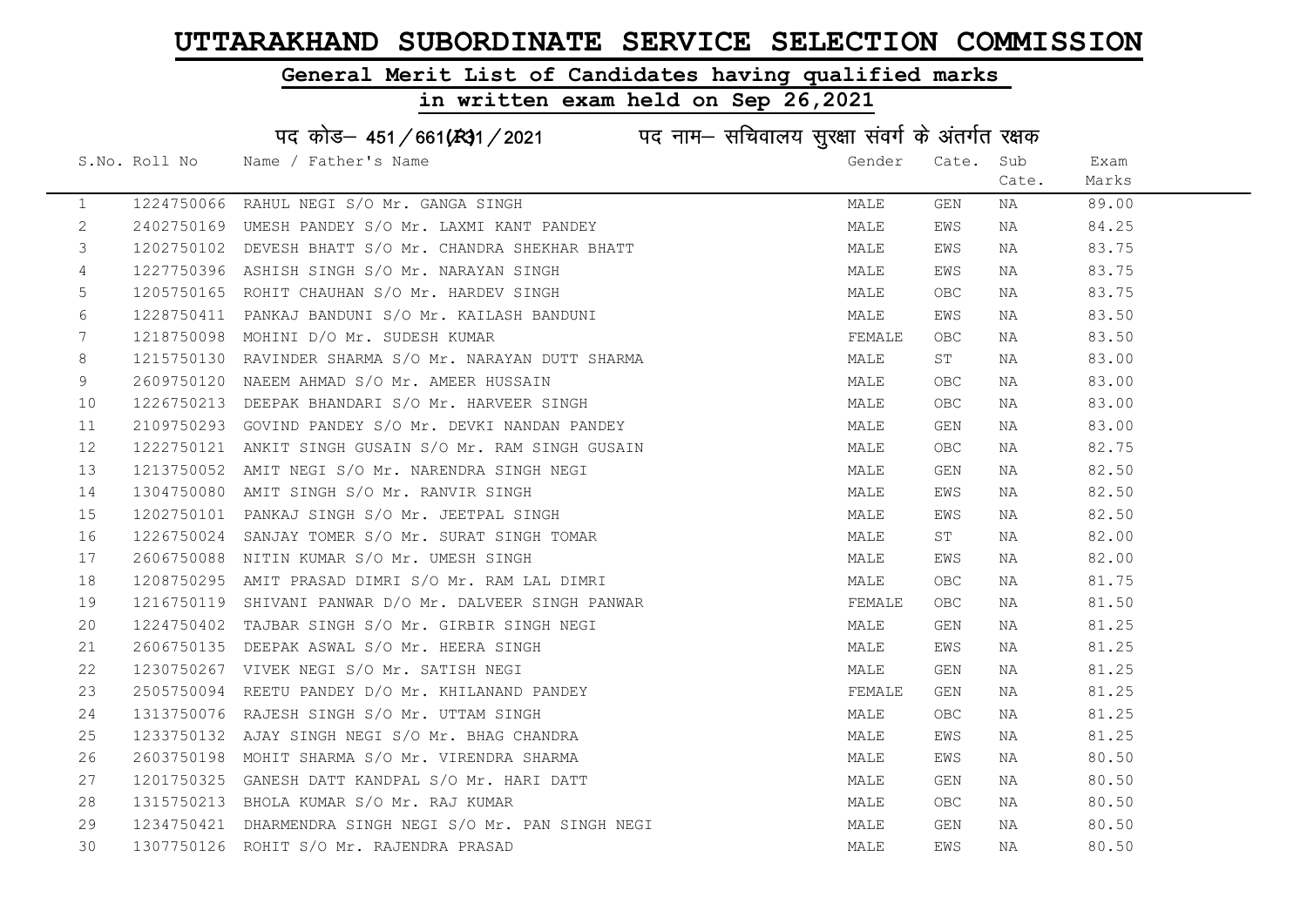#### General Merit List of Candidates having qualified marks

# in written exam held on Sep 26,2021

# पद कोड– 451/661(स्था/2021 व्यान सचिवालय सुरक्षा संवर्ग के अंतर्गत रक्षक

|    | S.No. Roll No | Name / Father's Name                                                                                    | Gender | Cate. Sub  |         | Exam  |
|----|---------------|---------------------------------------------------------------------------------------------------------|--------|------------|---------|-------|
|    |               |                                                                                                         |        |            | Cate.   | Marks |
| 31 |               | 2409750285 PRAKASH SINGH MEHTA S/O Mr. SHISHUPAL SINGH MEHTA                                            | MALE   | GEN        | NA      | 80.50 |
| 32 |               | 1228750019 PANKAJ BHATT S/O Mr. INDER MANI                                                              | MALE   | <b>OBC</b> | EX-Serv | 80.25 |
| 33 |               | 2505750148 KISHOR SINGH S/O Mr. HAYAT SINGH                                                             | MALE   | GEN        | NA      | 80.25 |
| 34 |               | 1221750260 VIPIN S/O Mr. SARDAR SINGH                                                                   | MALE   | ST         | NA      | 80.25 |
| 35 |               | 2608750198 SAURABH S/O Mr. GOPAL SINGH                                                                  | MALE   | GEN        | NA      | 80.25 |
| 36 |               | 1207750492 PRASHANT NAUTIYAL S/O Mr. SAJENDER NAUTIYAL                                                  | MALE   | <b>OBC</b> | NA      | 80.25 |
| 37 |               | 2601750239 PRADEEP KUMAR S/O Mr. VIJAY PAL SINGH                                                        | MALE   | GEN        | NA      | 80.00 |
| 38 |               | 2501750024 MOHIT KHARKWAL S/O Mr. HIMESH CHANDRA KHARKWAL                                               | MALE   | EWS        | NA      | 80.00 |
| 39 |               | 1220750027 MUKESH S/O Mr. SHER SINGH                                                                    | MALE   | EWS        | NA      | 80.00 |
| 40 |               | 1317750224 SAKSHI SAINI D/O Mr. VINOD KUMAR                                                             | FEMALE | OBC.       | NA      | 80.00 |
| 41 |               | 1232750033 SHAILENDRA SINGH S/O Mr. SOHAN SINGH RAWAT                                                   | MALE   | GEN        | NA      | 80.00 |
| 42 |               | 2606750191 MONIKA RANI D/O Mr. GULSHAN KUMAR GAKKHAR                                                    | FEMALE | GEN        | NA      | 79.75 |
| 43 |               |                                                                                                         | MALE   | GEN        | NA      | 79.75 |
| 44 |               | 1226750203 AMIT SINGH NEGI S/O Mr. AJAY SINGH NEGI<br>1313750084  VIKRANT TOMAR S/O Mr. NATHI RAM TOMAR | MALE   | OBC.       | NA      | 79.75 |
| 45 |               | 2407750036 ANKIT SINGH BISHT S/O Mr. NARAYAN SINGH BISHT                                                | MALE   | EWS        | NA      | 79.50 |
| 46 |               | 1218750295 ARUN CHAUHAN S/O Mr. ANIL CHAUHAN                                                            | MALE   | ST         | NA      | 79.50 |
| 47 |               | 1206750079 CHANDRAKANT BAMOLA S/O Mr. JAGDISH PRASAD BAMOLA                                             | MALE   | GEN        | NA      | 79.25 |
| 48 |               | 1209750307 ANKIT SIRSWAL S/O Mr. HERA BALLABH SIRSWAL                                                   | MALE   | GEN        | NA      | 79.25 |
| 49 |               | 1315750038 BALVINDAR SINGH S/O Mr. KARAM SINGH                                                          | MALE   | <b>OBC</b> | NA      | 79.25 |
| 50 |               | 1225750041 MAHAVIR SINGH S/O Mr. BHAWAN SINGH                                                           | MALE   | ST         | NA      | 79.25 |
| 51 |               | 1309750019 AMIT KUMAR S/O Mr. SHER SINGH                                                                | MALE   | SC.        | NA      | 79.25 |
| 52 |               | 1301750070 SHOKINDRA KUMAR S/O Mr. SOMPAL SINGH                                                         | MALE   | <b>OBC</b> | NA      | 79.25 |
| 53 |               | 1206750408 AMIT DHYANI S/O Mr. VIRENDRA PRASAD DHYANI                                                   | MALE   | GEN        | NA      | 79.25 |
| 54 |               | 2108750180 MUKESH SINGH S/O Mr. PARVEEN SINGH                                                           | MALE   | GEN        | NA      | 79.25 |
| 55 |               | 1207750630 ATUL CHAUKIYAL S/O Mr. CHANDRA SHEKHER CHAUKIYAL                                             | MALE   | GEN        | NA      | 79.00 |
| 56 |               | 1231750383 MANMOHAN SINGH BHANDARI S/O Mr. BEERENDRA SINGH BHANDARI                                     | MALE   | EWS        | NA      | 79.00 |
| 57 |               | 1218750004 MOHIT MISHRA S/O Mr. RISHI RAM MISHRA                                                        | MALE   | GEN        | NA      | 79.00 |
| 58 |               | 1202750289 DHEERAJ GUSAIN S/O Mr. THAKUR SINGH                                                          | MALE   | OBC.       | NA      | 79.00 |
| 59 |               | 2402750414 HARSH BUDHLAKOTI S/O Mr. NAVEEN CHANDRA                                                      | MALE   | GEN        | NA      | 79.00 |
| 60 |               | 1235750026 HARISH SINGH S/O Mr. BACHAN SINGH                                                            | MALE   | <b>GEN</b> | NA      | 78.75 |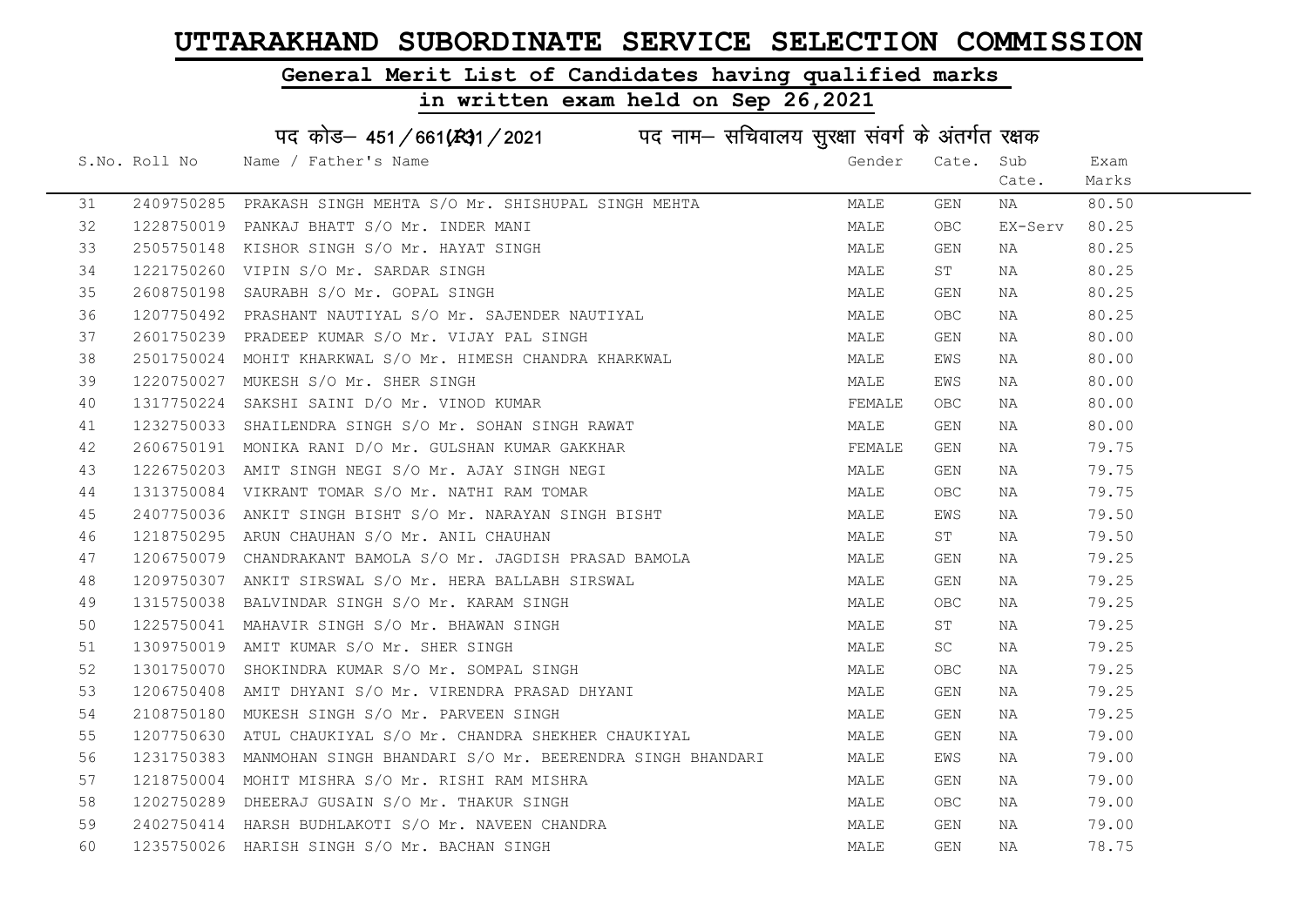#### General Merit List of Candidates having qualified marks

|    |               | पद कोड़- 451/661(431/2021 पद नाम- सचिवालय सुरक्षा संवर्ग के अंतर्गत रक्षक |        |            |       |       |
|----|---------------|---------------------------------------------------------------------------|--------|------------|-------|-------|
|    | S.No. Roll No | Name / Father's Name                                                      | Gender | Cate.      | Sub   | Exam  |
|    |               |                                                                           |        |            | Cate. | Marks |
| 61 |               | 1210750208 SANDEEP SINGH NEGI S/O Mr. KRISHAN SINGH NEGI                  | MALE   | GEN        | ΝA    | 78.75 |
| 62 |               | 1221750219 VIVEK KUMAR SAINI S/O Mr. BHOPAL SAINI                         | MALE   | OBC        | NA    | 78.75 |
| 63 |               | 1103750176 AJAY SINGH S/O Mr. VIJAY SINGH                                 | MALE   | GEN        | NA    | 78.75 |
| 64 |               | 1233750384 RAHUL NAITHANI S/O Mr. JAIPRAKASH NAITHANI                     | MALE   | GEN        | NA    | 78.75 |
| 65 |               | 1220750152 AMIT RAMOLA S/O Mr. KUNWAR CHAND RAMOLA                        | MALE   | GEN        | NA    | 78.75 |
| 66 |               | 1316750310 AMAN SAINI S/O Mr. BHIMSAIN                                    | MALE   | OBC        | NA    | 78.75 |
| 67 |               | 1209750251 AMIT SAINI S/O Mr. DILEY RAM SINGH                             | MALE   | OBC        | NA    | 78.75 |
| 68 |               | 2602750275 SUNIL KUMAR S/O Mr. CHARAN SINGH                               | MALE   | SC         | NA    | 78.75 |
| 69 |               | 2602750204 DHIRENDRA SINGH KORANGA S/O Mr. MOHAN SINGH KORANGA            | MALE   | GEN        | NA    | 78.75 |
| 70 |               | 1220750240 TARA SINGH S/O Mr. SHER SINGH                                  | MALE   | GEN        | NA    | 78.75 |
| 71 |               | 2106750032 ASHOK PANDEY S/O Mr. MADAN MOHAN PANDEY                        | MALE   | GEN        | NA    | 78.75 |
| 72 |               | 1216750181 YOGESH SINGH S/O Mr. BALWANT SINGH                             | MALE   | GEN        | NA    | 78.75 |
| 73 |               | 1230750113 SOHAN SINGH RANA S/O Mr. UMED SINGH RANA                       | MALE   | GEN        | NA    | 78.75 |
| 74 |               | 1211750074 NAVEEN CHAND S/O Mr. KESHAV CHAND RAMOLA                       | MALE   | OBC        | NA    | 78.75 |
| 75 |               | 1225750254 MAYUR RANA S/O Mr. DALVEER SINGH                               | MALE   | OBC        | NA    | 78.75 |
| 76 |               | 1207750406 VIVEK UNIYAL S/O Mr. DEVA NAND UNIYAL                          | MALE   | GEN        | NA    | 78.75 |
| 77 |               | 1217750504 SUBHASH SINGH S/O Mr. GAMHEER SINGH                            | MALE   | EWS        | NA    | 78.75 |
| 78 |               | 2606750081 MOHD ASHIF S/O Mr. MOHD SALEEM                                 | MALE   | OBC.       | NA    | 78.75 |
| 79 |               | 1229750281 NEERAJ SINGH S/O Mr. HARENDRA SINGH RAUTHAN                    | MALE   | GEN        | NA    | 78.75 |
| 80 |               | 1236750371 JAY PRAKASH KUNWAR S/O Mr. NARENDRA SINGH KUNWAR               | MALE   | ST         | NA    | 78.50 |
| 81 |               | 2508750080 NEETA PAL D/O Mr. TEJ BAHADUR PAL                              | FEMALE | GEN        | NA    | 78.50 |
| 82 |               | 1101750031 MANISH RAUTHAN S/O Mr. KALAM SINGH RAUTHAN                     | MALE   | EWS        | NA    | 78.50 |
| 83 |               | 2403750582 SANJAY DATT KAPRI S/O Mr. BHOLA DATT KAPRI                     | MALE   | GEN        | NA    | 78.50 |
| 84 | 1218750057    | AMIT KUTAL S/O Mr. HUKUM SINGH                                            | MALE   | GEN        | NA    | 78.25 |
| 85 |               | 1407750153 SAURABH BARTHWAL S/O Mr. ANAND MANI BARTHWAL                   | MALE   | EWS        | NA    | 78.25 |
| 86 |               | 1304750287 DEEKSHA CHAUHAN D/O Mr. SUSHIL KUMAR                           | FEMALE | GEN        | NA    | 78.25 |
| 87 |               | 2108750360 MAHENDRA GIRI S/O Mr. DAYAL GIRI                               | MALE   | OBC        | NA    | 78.25 |
| 88 |               | 1227750378 VIJAY BADONI S/O Mr. MANOHAR LAL BADONI                        | MALE   | OBC        | NA    | 78.00 |
| 89 |               | 1221750205 UDAYBEER SINGH S/O Mr. RAM SINGH                               | MALE   | EWS        | NA    | 78.00 |
| 90 |               | 1318750199 KM SHAILI SAINI D/O Mr. DEVENDRA SAINI                         | FEMALE | <b>OBC</b> | ΝA    | 78.00 |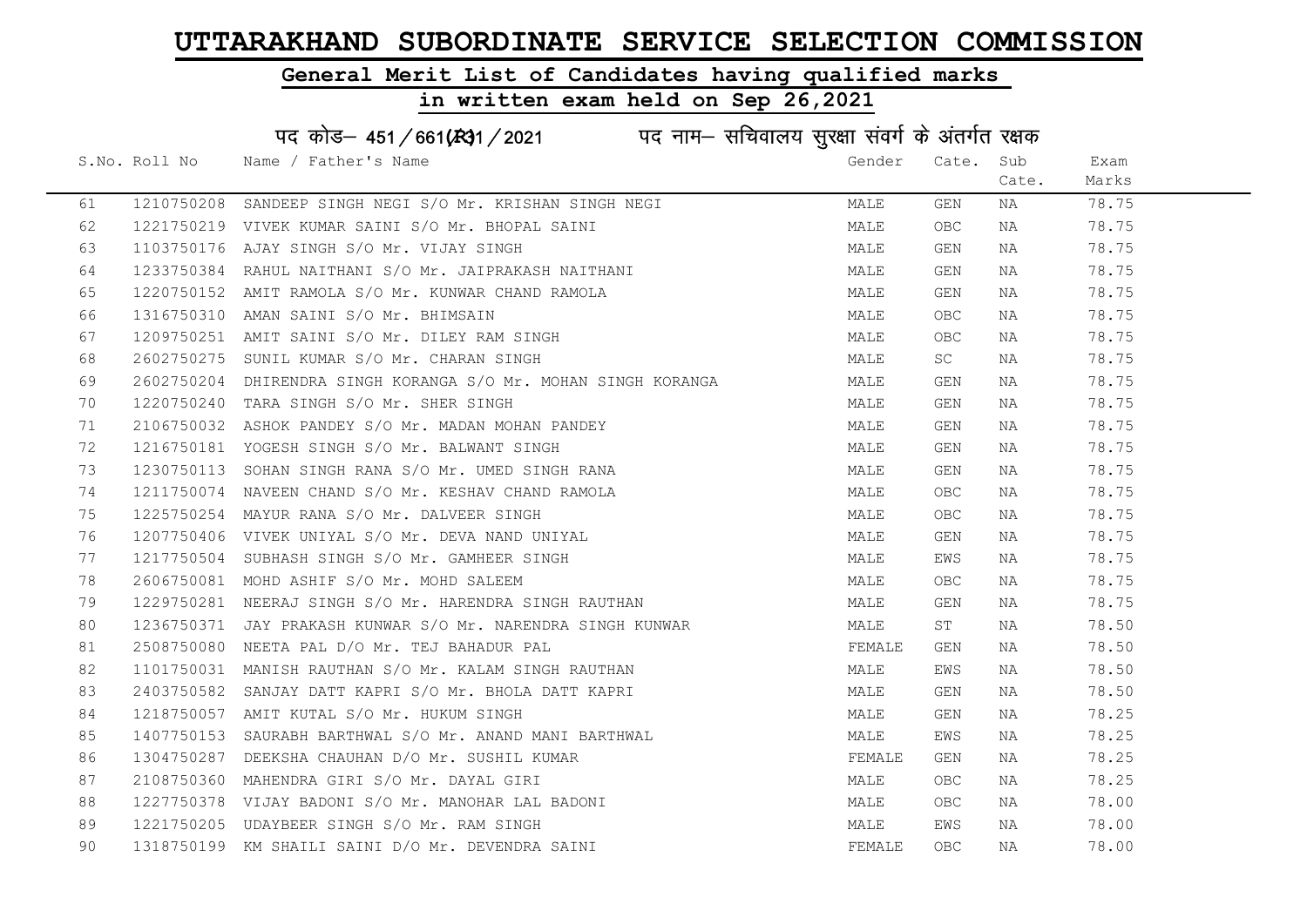### General Merit List of Candidates having qualified marks

|     |               | पद कोड़- 451/661(431/2021 पद नाम- सचिवालय सुरक्षा संवर्ग के अंतर्गत रक्षक |        |            |       |       |
|-----|---------------|---------------------------------------------------------------------------|--------|------------|-------|-------|
|     | S.No. Roll No | Name / Father's Name                                                      | Gender | Cate.      | Sub   | Exam  |
|     |               |                                                                           |        |            | Cate. | Marks |
| 91  |               | 1208750298 PRIYANKA RAWAT S/O Mr. SURENDRA SINGH RAWAT                    | FEMALE | OBC        | NA    | 78.00 |
| 92  |               | 1226750322 DEEPMALA PARMAR S/O Mr. RAJENDRA SINGH PARMAR                  | FEMALE | OBC.       | NA    | 78.00 |
| 93  | 1316750277    | ISHU S/O Mr. BABU RAM                                                     | MALE   | SC         | ΝA    | 78.00 |
| 94  | 1305750148    | SACHIN KANDWAL S/O Mr. OM PRAKASH KANDWAL                                 | MALE   | GEN        | NA    | 77.75 |
| 95  | 1220750257    | DEVANSHU BISHT S/O Mr. PREM SINGH                                         | MALE   | GEN        | ΝA    | 77.75 |
| 96  |               | 1401750231 PRAVEEN BHATT S/O Mr. PRIYADHAR BHATT                          | MALE   | GEN        | NA    | 77.75 |
| 97  |               | 2502750084 KAMLESH KUMAR S/O Mr. BHAGAT RAM                               | MALE   | SC         | NA    | 77.75 |
| 98  |               | 2407750141 SAGAR BADHANI S/O Mr. MOHAN CHANDRA                            | MALE   | GEN        | NA    | 77.75 |
| 99  |               | 2409750503 PRABHAT MEHRA S/O Mr. TIKAM SINGH MEHRA                        | MALE   | EWS        | NA    | 77.75 |
| 100 |               | 1203750252 KMSHIVANI S/O Mr. HARI KRISHNA                                 | FEMALE | EWS        | ΝA    | 77.75 |
| 101 |               | 1234750504 NARESH SINGH RAWAT S/O Mr. HARSH MOHAN                         | MALE   | EWS        | NA    | 77.50 |
| 102 |               | 1227750172 KAILASH SINGH S/O Mr. KRISHNA SINGH                            | MALE   | GEN        | NA    | 77.50 |
| 103 |               | 1234750002 KULDEEP KUMAR GHANSELA S/O Mr. OM PRAKASH GHANSELA             | MALE   | GEN        | NA    | 77.50 |
| 104 |               | 1209750371 BHUPENDRA RAYAL S/O Mr. NAGENDRA DATT RAYAL                    | MALE   | GEN        | NA    | 77.50 |
| 105 |               | 1229750089 RAVINDRA SINGH S/O Mr. RAJENDRA SINGH                          | MALE   | EWS        | NA    | 77.50 |
| 106 |               | 2413750055 DIPESH KUMAR PANT S/O Mr. RAMESH CHANDRA                       | MALE   | GEN        | NA    | 77.50 |
| 107 |               | 1235750060 DHARMENDRA SINGH NEGI S/O Mr. SHIVENDRA SINGH NEGI             | MALE   | GEN        | ΝA    | 77.50 |
| 108 |               | 1219750120 DHEERAJ PAL S/O Mr. KIRAN PAL                                  | MALE   | OBC        | ΝA    | 77.50 |
| 109 |               | 1201750423 ROBIN CHAUHAN S/O Mr. RAJENDRA SINGH                           | MALE   | ST         | NA    | 77.50 |
| 110 |               | 1228750400 KULDEEP SINGH NEGI S/O Mr. DEVENDRA SINGH NEGI                 | MALE   | OBC.       | NA    | 77.50 |
| 111 |               | 1212750231 BHAGWAN SINGH S/O Mr. PADAM SINGH                              | MALE   | EWS        | ΝA    | 77.50 |
| 112 |               | 2403750556 NIRMALA S/O Mr. MAHENDRA SINGH                                 | FEMALE | EWS        | ΝA    | 77.50 |
| 113 |               | 1236750271 HIMANSHU SINGH S/O Mr. BIRENDRA SINGH                          | MALE   | GEN        | NA    | 77.50 |
| 114 |               | 1317750162 VISHAL KUMAR S/O Mr. YASHPAL                                   | MALE   | GEN        | NA    | 77.50 |
| 115 |               | 2404750277 ANUJ KUMAR S/O Mr. OMKAR SINGH                                 | MALE   | SC         | NA    | 77.50 |
| 116 |               | 1203750094 AJAY SINGH S/O Mr. PUSKAR SINGH                                | MALE   | EWS        | NA    | 77.50 |
| 117 |               | 1205750300 VANDANA MANDOLI D/O Mr. KAILASH MANDOLI                        | FEMALE | GEN        | NA    | 77.50 |
| 118 |               | 1202750491 ARVIND SINGH S/O Mr. BIJENDRA SINGH                            | MALE   | OBC        | NA    | 77.50 |
| 119 |               | 1401750302 HARENDRA SINGH S/O Mr. FATE SINGH                              | MALE   | EWS        | ΝA    | 77.25 |
| 120 |               | 1217750011 ROHIT GAIROLA S/O Mr. SAMPURNANAND GAIROLA                     | MALE   | <b>OBC</b> | ΝA    | 77.25 |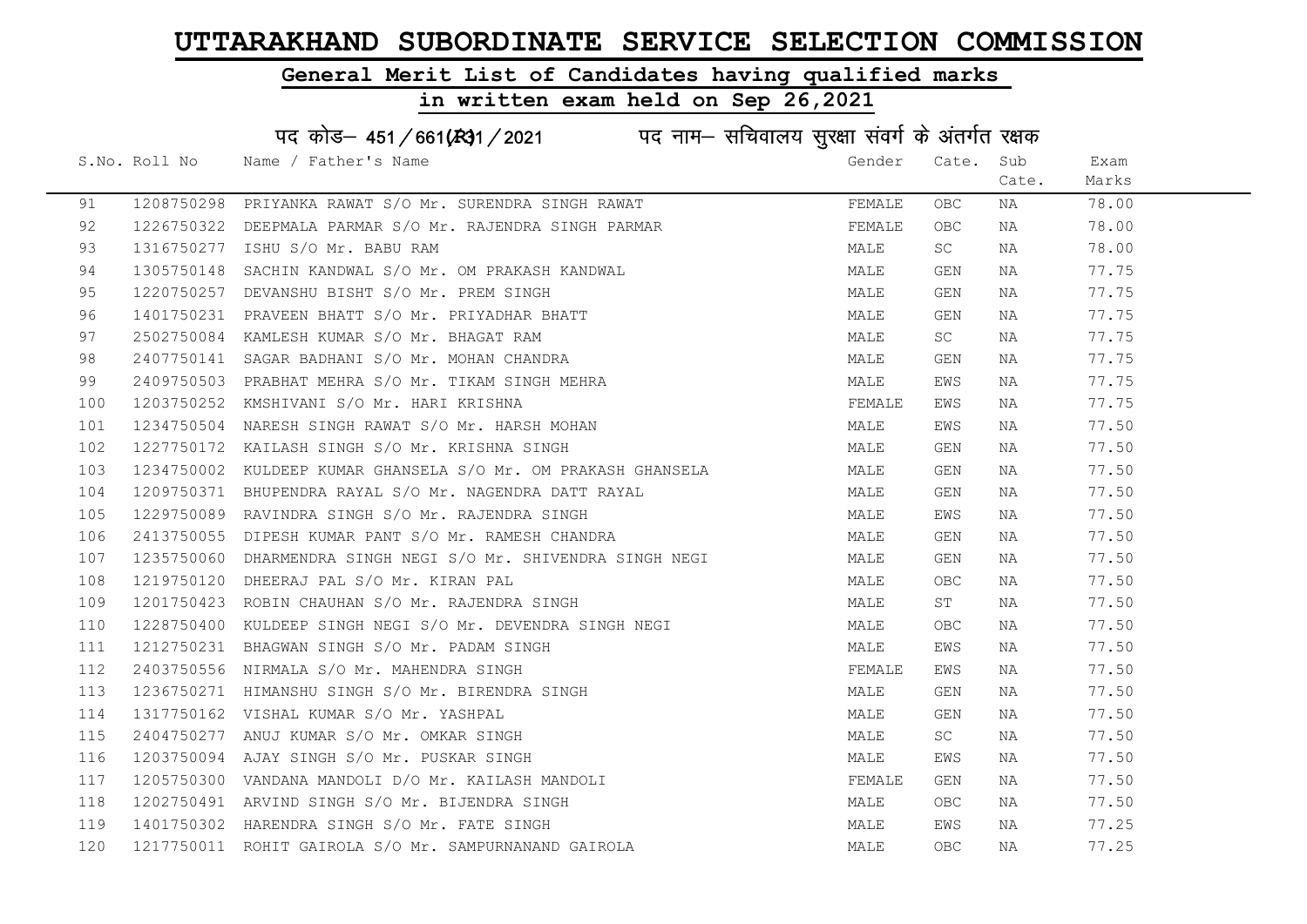#### General Merit List of Candidates having qualified marks

|     |               | पद कोड़– 451/661(431/2021 पद नाम– सचिवालय सुरक्षा संवर्ग के अंतर्गत रक्षक |        |            |       |       |
|-----|---------------|---------------------------------------------------------------------------|--------|------------|-------|-------|
|     | S.No. Roll No | Name / Father's Name                                                      | Gender | Cate.      | Sub   | Exam  |
|     |               |                                                                           |        |            | Cate. | Marks |
| 121 |               | 2108750064 ANKIT SINGH NEGI S/O Mr. PURAN SINGH NEGI                      | MALE   | GEN        | ΝA    | 77.25 |
| 122 |               | 1224750333 NAVIN KUMAR S/O Mr. NARESH CHANDRA                             | MALE   | EWS        | ΝA    | 77.25 |
| 123 |               | 1227750403 AJAY BAHUGUNA S/O Mr. OM PRAKASH BAHUGUNA                      | MALE   | GEN        | NA    | 77.25 |
| 124 | 1221750236    | MANMOHAN S/O Mr. KESAR SINGH RAWAT                                        | MALE   | EWS        | ΝA    | 77.00 |
| 125 | 1201750041    | SHUBHAM CHAMOLI S/O Mr. SUNDER LAL CHAMOLI                                | MALE   | OBC.       | NA    | 77.00 |
| 126 |               | 1202750240 RAM CHANDRA S/O Mr. SUDAMA PRASAD                              | MALE   | OBC        | NA    | 77.00 |
| 127 |               | 1210750132 HIMANSHU MAIKHURI S/O Mr. GOVIND PRASAD MAIKHURI               | MALE   | EWS        | NA    | 77.00 |
| 128 | 2602750132    | VIPIN SAGAR S/O Mr. RAJESH KUMAR                                          | MALE   | SC         | NA    | 77.00 |
| 129 | 1212750099    | LOKESH S/O Mr. KEERTIRAM                                                  | MALE   | OBC        | NA    | 77.00 |
| 130 |               | 1220750002 TEERATH SINGH S/O Mr. GANPAT SINGH                             | MALE   | GEN        | NA    | 76.75 |
| 131 |               | 1203750176 MAHIPAL SINGH RAWAT S/O Mr. MANGAT SINGH RAWAT                 | MALE   | GEN        | NA    | 76.75 |
| 132 |               | 1215750437 UMESH CHANDRA PANDEY S/O Mr. CHURAMANI PANDEY                  | MALE   | GEN        | NA    | 76.75 |
| 133 |               | 1217750211 PANKAJ KUKRETI S/O Mr. DEVI PRASAD KUKRETI                     | MALE   | GEN        | NA    | 76.75 |
| 134 |               | 1302750330 TARUN KUMAR S/O Mr. BABLESH KUMAR                              | MALE   | OBC.       | NA    | 76.75 |
| 135 |               | 2404750377 ROHIT JOSHI S/O Mr. MADAN MOHAN JOSHI                          | MALE   | GEN        | NA    | 76.75 |
| 136 | 1408750243    | ALKA S/O Mr. KUNDAN SINGH                                                 | FEMALE | EWS        | NA    | 76.75 |
| 137 | 1234750437    | RAHUL NEGI S/O Mr. HARISH SINGH NEGI                                      | MALE   | OBC.       | NA    | 76.75 |
| 138 |               | 1216750068 KM HIMANSHI D/O Mr. GAJE SINGH KANDARI                         | FEMALE | GEN        | ΝA    | 76.75 |
| 139 |               | 1215750493 PREETAM SINGH CHAUHAN S/O Mr. VIRENDRA SINGH CHAUHAN           | MALE   | OBC.       | NA    | 76.75 |
| 140 |               | 1229750025 SURAJ PRAKASH S/O Mr. RAM CHANDRA                              | MALE   | OBC        | NA    | 76.75 |
| 141 |               | 1303750010 KM PRIYANKA D/O Mr. HARSWAROOP SINGH                           | FEMALE | SC         | NA    | 76.75 |
| 142 |               | 2107750011 SHEKHAR NATH S/O Mr. KRISHNA NATH                              | MALE   | OBC        | NA    | 76.75 |
| 143 | 2103750026    | CHIRAG CHANDRA TIWARI S/O Mr. RAMESH CHANDRA TIWARI                       | MALE   | GEN        | ΝA    | 76.75 |
| 144 | 2503750203    | MANISH CHAND S/O Mr. MADAN CHAND                                          | MALE   | GEN        | NA    | 76.50 |
| 145 | 2603750264    | JITENDRA KHARKWAL S/O Mr. LALIT MOHAN KHARKWAL                            | MALE   | GEN        | NA    | 76.50 |
| 146 |               | 2506750315 MAYANK KHARKWAL S/O Mr. MAHESH CHANDRA KHARKWAL                | MALE   | EWS        | NA    | 76.50 |
| 147 |               | 2410750046 ANUJ SINGH RANA S/O Mr. RANJIT SINGH RANA                      | MALE   | ST         | ΝA    | 76.50 |
| 148 |               | 1311750209 PRAVEEN S/O Mr. SAHENDRA GIRI                                  | MALE   | OBC        | NA    | 76.50 |
| 149 |               | 1315750005 ASHISH MAMGAI S/O Mr. RAJENDER PRASAD MAMGAI                   | MALE   | <b>GEN</b> | NA    | 76.50 |
| 150 |               | 1205750040 BHUPENDRA SINGH S/O Mr. PREM SINGH                             | MALE   | GEN        | NA    | 76.50 |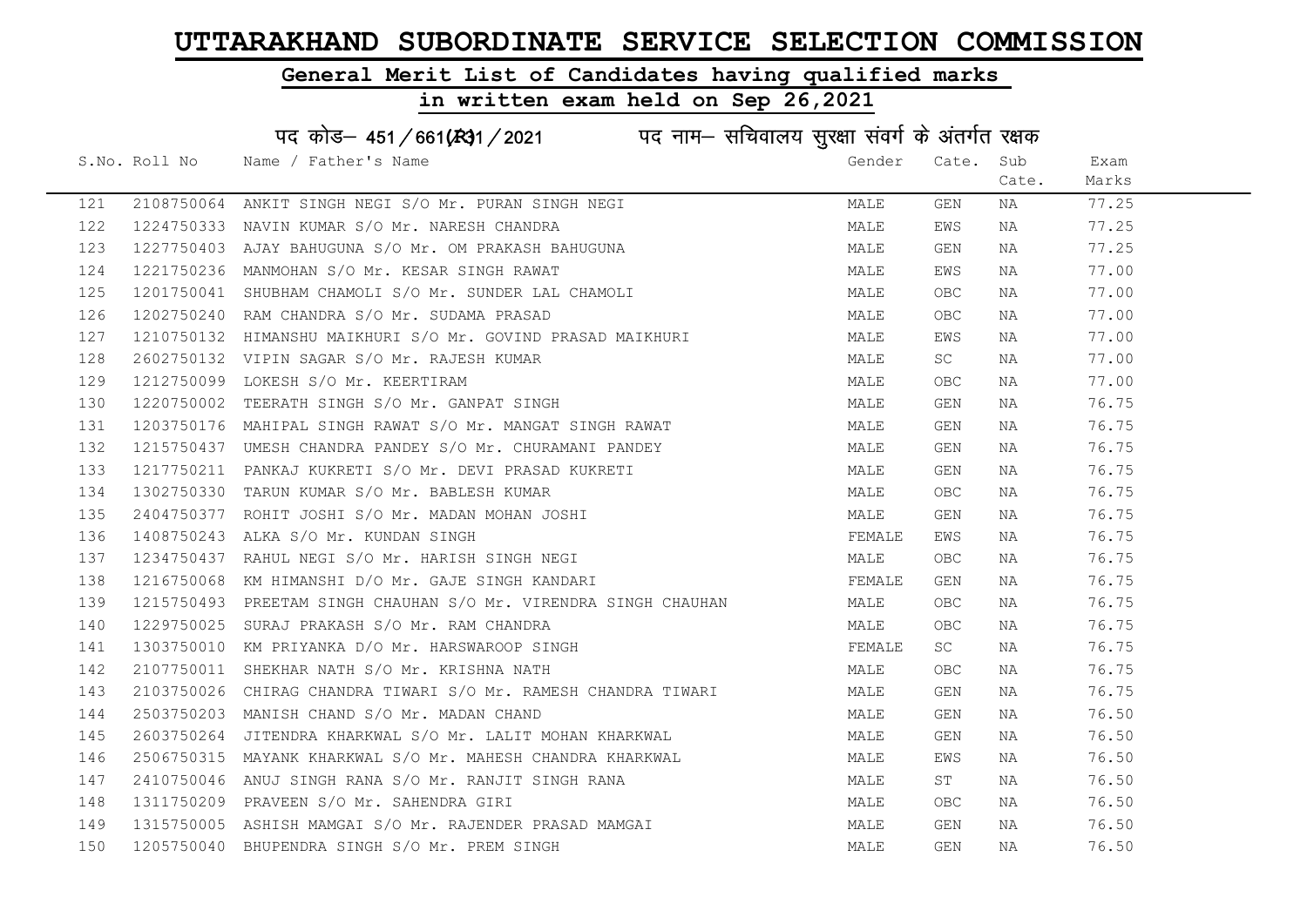#### General Merit List of Candidates having qualified marks

|     |               | पद कोड़- 451/661(431/2021 पद नाम- सचिवालय सुरक्षा संवर्ग के अंतर्गत रक्षक |        |           |         |       |
|-----|---------------|---------------------------------------------------------------------------|--------|-----------|---------|-------|
|     | S.No. Roll No | Name / Father's Name                                                      | Gender | Cate.     | Sub     | Exam  |
|     |               |                                                                           |        |           | Cate.   | Marks |
| 151 | 2604750199    | SUBHAM KUMAR S/O Mr. NARENDRA SINGH                                       | MALE   | EWS       | NA      | 76.50 |
| 152 |               | 1304750105 BHAVANA SAINI S/O Mr. BALCHAND SAINI                           | FEMALE | OBC       | NA      | 76.50 |
| 153 |               | 1204750181 SATPAL SINGH S/O Mr. BHAGAT SINGH                              | MALE   | OBC.      | NA      | 76.50 |
| 154 | 2408750088    | SHUBHAM JOSHI S/O Mr. LEELADHAR JOSHI                                     | MALE   | EWS       | NA      | 76.50 |
| 155 |               | 1204750197 NEERAJ NEGI S/O Mr. AMAR SINGH NEGI                            | MALE   | GEN       | NA      | 76.50 |
| 156 |               | 1229750244 SATYENDRA JAYARA S/O Mr. JAYENDRA SINGH JAYARA                 | MALE   | OBC       | NA      | 76.50 |
| 157 |               | 1314750013 SACHIN KUMAR S/O Mr. HARSWAROOP SINGH                          | MALE   | SC        | NA      | 76.50 |
| 158 |               | 1217750496 ASHUTOSH SATI S/O Mr. KUSHALA NAND                             | MALE   | GEN       | NA      | 76.25 |
| 159 |               | 2407750035 RAVINDRA SINGH BHARRA S/O Mr. BAHADUR SINGH                    | MALE   | EWS       | NA      | 76.25 |
| 160 |               | 1231750239 AJAY PRASAD NAUTIYAL S/O Mr. DAYARAM NAUTIYAL                  | MALE   | GEN       | PH      | 76.25 |
| 161 |               | 1228750021 HARISH BHATT S/O Mr. SATYA NARAYAN BHATT                       | MALE   | OBC       | NA      | 76.25 |
| 162 | 2608750084    | VINOD KUMAR S/O Mr. BHOOP SINGH                                           | MALE   | <b>SC</b> | NA      | 76.25 |
| 163 |               | 1307750275 NAVEEN UNIYAL S/O Mr. RAKESH UNIYAL                            | MALE   | GEN       | NA      | 76.25 |
| 164 |               | 2506750308 BHUPENDRA SINGH S/O Mr. UMED SINGH                             | MALE   | GEN       | NA      | 76.25 |
| 165 |               | 1201750043 KANAK SINGH NEGI S/O Mr. GOVIND SINGH NEGI                     | MALE   | EWS       | NA      | 76.25 |
| 166 | 1210750433    | BRIJESH DEWOLI S/O Mr. SHIV PRASAD                                        | MALE   | GEN       | NA      | 76.25 |
| 167 | 1216750029    | SURAJ SINGH CHAUHAN S/O Mr. SANGRAM SINGH CHAUHAN                         | MALE   | GEN       | NA      | 76.25 |
| 168 |               | 1219750162 GANESH RAWAT S/O Mr. DALBIR SINGH RAWAT                        | MALE   | GEN       | NA      | 76.25 |
| 169 |               | 1234750492 MOHIT SEMWAL S/O Mr. SATYA PRASAD SEMWAL                       | MALE   | OBC.      | NA      | 76.25 |
| 170 |               | 1315750195 PANKAJ NEGI S/O Mr. HARENDRA SINGH                             | MALE   | GEN       | NA      | 76.25 |
| 171 |               | 1235750195 SANJAY SINGH GUSAIN S/O Mr. RAJENDRA SINGH GUSAIN              | MALE   | OBC.      | NA      | 76.25 |
| 172 |               | 1212750285 PRAVEEN PRASAD S/O Mr. HANSRAM                                 | MALE   | OBC       | NA      | 76.25 |
| 173 |               | 2414750170 KAMAL SINGH S/O Mr. DALEEP SINGH                               | MALE   | EWS       | NA      | 76.25 |
| 174 | 1217750183    | MANOJ SATI S/O Mr. RAJENDRA PRASAD SATI                                   | MALE   | GEN       | NA      | 76.25 |
| 175 | 1234750182    | AKASH TIWARI S/O Mr. UMASHANKER TIWARI                                    | MALE   | GEN       | NA      | 76.25 |
| 176 |               | 1306750188 ROHIT SAINI S/O Mr. SHYAMVIR SAINI                             | MALE   | GEN       | NA      | 76.25 |
| 177 |               | 2603750396 SHAHNAWAZ S/O Mr. MUHABBE ALI                                  | MALE   | OBC       | NA      | 76.25 |
| 178 |               | 1208750107 SANDEEP SINGH RAWAT S/O Mr. DEVENDER SINGH                     | MALE   | OBC       | NA      | 76.25 |
| 179 |               | 1216750320 RITESH KANDWAL S/O Mr. RADHESHYAM KANDWAL                      | MALE   | GEN       | EX-Serv | 76.25 |
| 180 |               | 1234750282 JAGVEER SINGH S/O Mr. DINESH SINGH                             | MALE   | OBC       | ΝA      | 76.25 |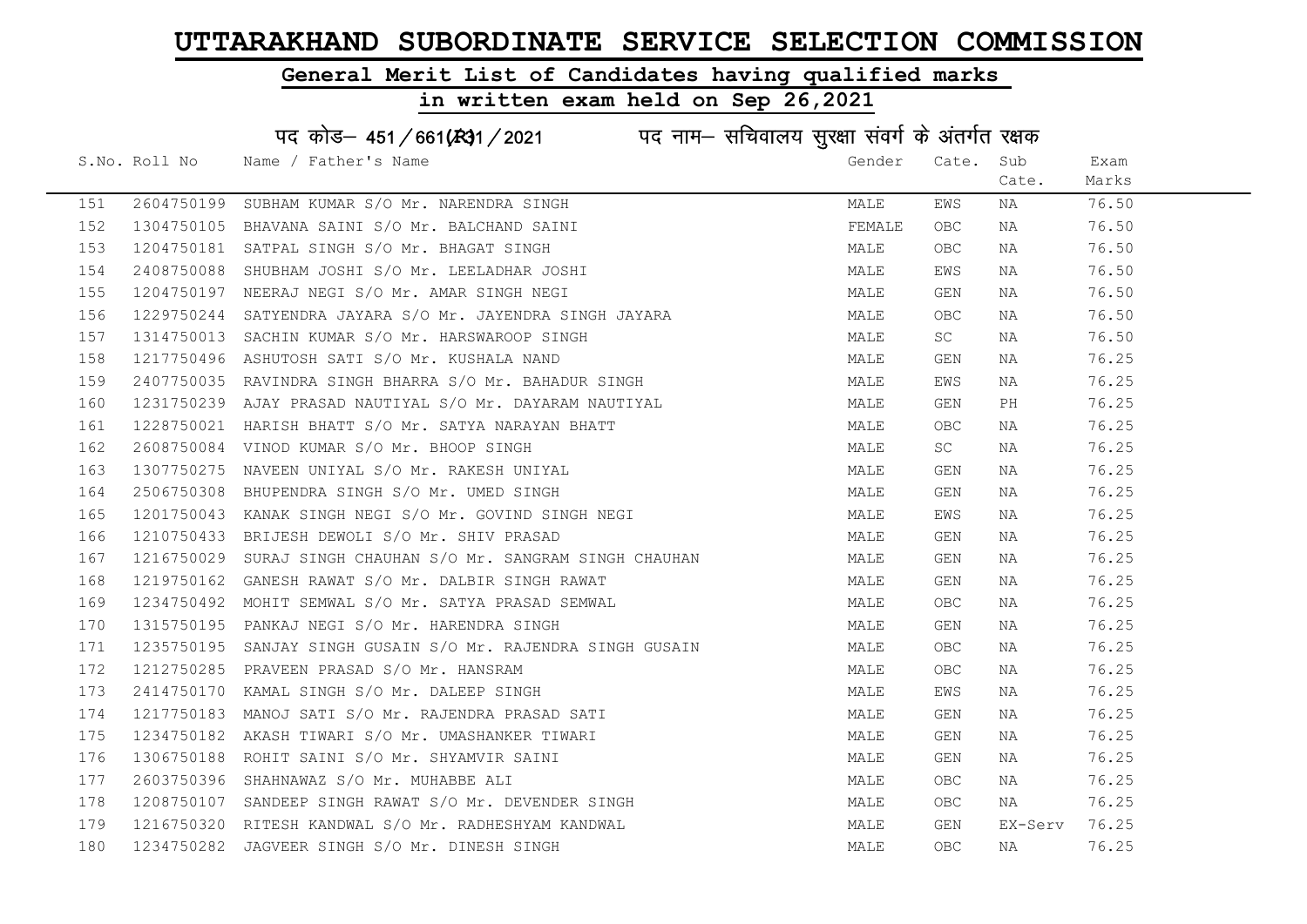#### General Merit List of Candidates having qualified marks

#### in written exam held on Sep 26,2021

S.No. Roll No Wame / Father's Name Gender Cate. Sub Cate. Exam Marks पद कोड– 451/661(स्था / 2021 व्यान सचिवालय सुरक्षा संवर्ग के अंतर्गत रक्षक 181 1233750193 DIWAKER POKHRIYAL S/O Mr. HARISH POKHRIYAL MAN MALE OBC NA 76.25 182 2605750098 ANIKET S/O Mr. SAMAY SINGH MALE SC NA 76.25 183 1215750275 NITIN DEVSHALI S/O Mr. GANESH RAM DEVSHALI MAN MALE EWS NA 76.25 184 1225750227 KAJAL D/O Mr. VIRENDRA SINGH NEGI SARA SEN TEMALE GEN NA 56.25 185 1217750340 MUKESH PRASAD S/O Mr. SARDHANAND MALE GEN NA 76.00 186 2409750235 GAURAV PANT S/O Mr. SHASTI BALLABH PANT MALE GEN NA 76.00 187 1208750032 SHIVANI S/O Mr. DINESH KUMAR TEMALAR ST ST NA 76.00 188 1310750129 SHABAN ALI S/O Mr. ISLAM AHAMAD MALE OBC NA 76.00 189 2408750178 MANPREET SINGH S/O Mr. TARSEM SINGH MALE OBC NA 76.00 190 1202750315 SAURABH KUMAR S/O Mr. BHUMI SINGH MANDHOTRA NA MALE EWS NA 75.75 191 1214750178 SANJAY RANA S/O Mr. HAYAT SINGH RANA MARA MALE ST NA 75.75 192 2412750210 RAHUL RANA S/O Mr. JAYRAM SINGH MALE ST NA 75.75 193 2405750014 VIVEK PANDEY S/O Mr. GANESH DATT MALE GEN NA 75.75 194 1232750069 SURJEET SINGH CHAUHAN S/O Mr. VIRENDRA SINGH CHAUHAN MALE OBC NA 75.75 195 1301750027 PANKAJ S/O Mr. MOHAN LAL SEMWAL NA MANA MALE EWS NA 75.75 196 2414750244 NEERAJ SINGH PARIHAR S/O Mr. DHARAM SINGH MALE OBC NA 75.75 197 2408750186 TANUJAWASTHI S/O Mr. JAGDISH CHANDRA AWASTHI MANA MALE GEN NA 75.75 198 1226750125 SACHIDA NAND RATURI S/O Mr. PRAKAS SWAROOP RATURI MALE MALE EWS NA 75.75 199 1209750197 NAVEEN SINGH S/O Mr. NARENDRA SINGH MALE EWS NA 75.75 200 2406750173 PRANJAL BHARDWAJ S/O Mr. HARISH BHARDWAJ MALE EWS NA 75.50 201 1203750107 JAIVENDRA SAHNI S/O Mr. RAMBACHAN SAHNI MANA MALE OBC NA 75.50 202 2503750217 KARAN SINGH MEHTA S/O Mr. BHAGWAN SINGH MALE GEN NA 75.50 203 1203750148 HIMANSHU S/O Mr. HAREESH CHANDRA MALE GEN NA 75.50 204 1206750456 MAHAVEER SINGH S/O Mr. SADHO SINGH MALE GEN NA 75.50 205 1104750036 PRAVESH PARIHAR S/O Mr. PRITHVI SINGH PARIHAR MAN MALE EWS NA 75.50 206 2102750191 VINOD MAHRA S/O Mr. THAKUR SINGH MAHRA MAN MALE GEN NA 75.50 207 1216750141 KAILASH KANYAL S/O Mr. PREM SINGH KANYAL NA MALE MALE EWS NA 75.50 208 1301750111 ANKIT KUMAR SAINI S/O Mr. RISHIPAL MALE OBC NA 75.50 209 1306750385 SANDEEP SINGH S/O Mr. RATAN SINGH MALE GEN NA 75.50 210 1305750283 AKASH\_KUMAR S/O\_Mr.CHAMAN\_LAL MARE MALE SC NA 75.50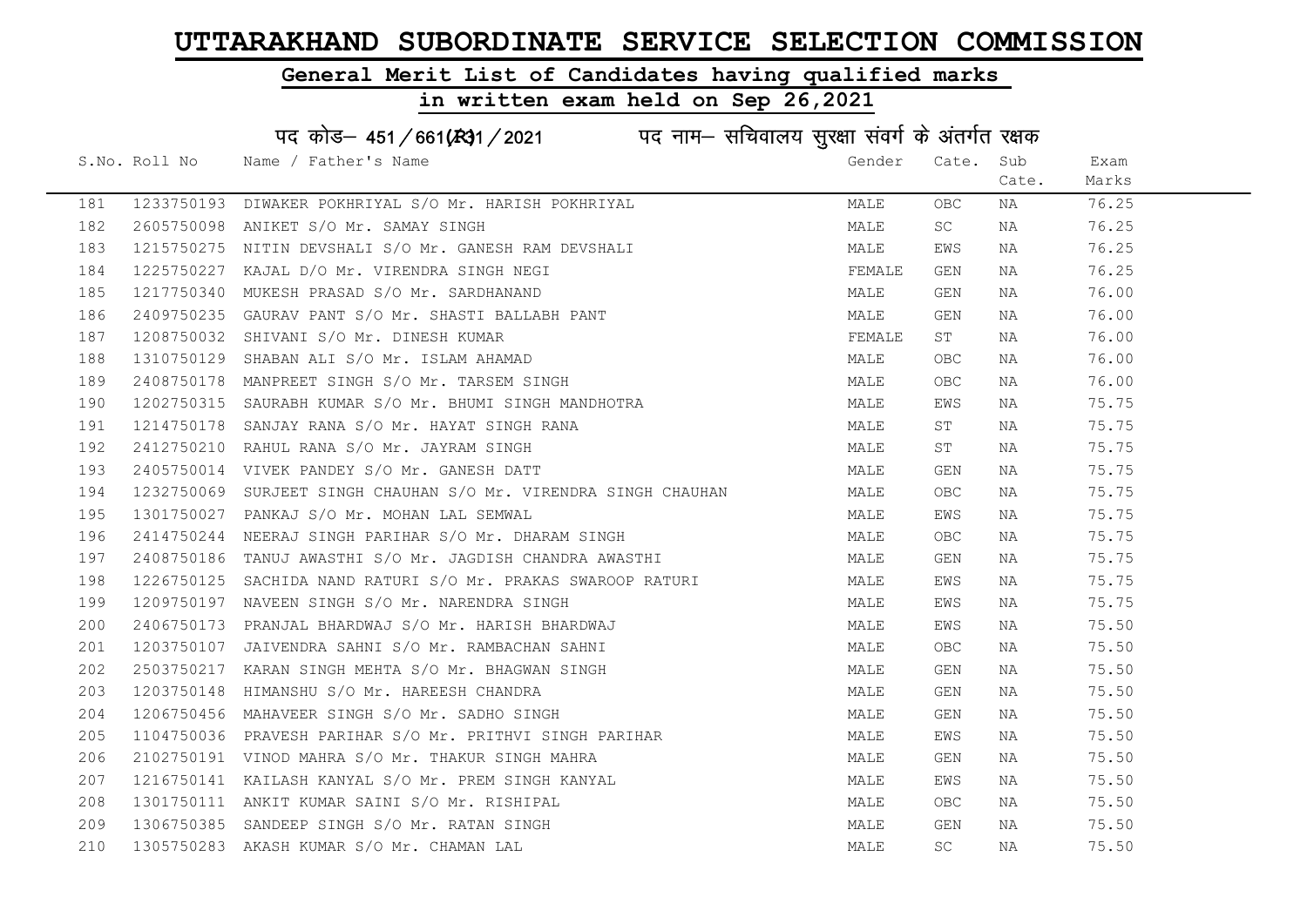#### General Merit List of Candidates having qualified marks

#### in written exam held on Sep 26,2021

S.No. Roll No Wame / Father's Name Gender Cate. Sub Cate. Exam Marks पद कोड– 451/661(स्था / 2021 व्यान सचिवालय सुरक्षा संवर्ग के अंतर्गत रक्षक 211 2404750100 RAMGIRI S/O Mr. NANHEY GIRI MANA MALE OBC NA 75.50 212 1220750187 HARI PRAKASH S/O Mr. KIRTIRAM MALE OBC NA 75.50 213 1230750036 ADARSH BHATT S/O Mr. DINESH KUMAR BHATT NA MALE EWS NA 75.50 214 1206750258 SHUBHAM SINGH S/O Mr. BIRENDRA SINGH KATHAIT MAN MALE GEN NA 75.50 215 1310750208 VIJAYPAL SINGH S/O Mr. VIRENDRA SINGH MALE EWS NA 75.25 216 1209750151 AJAYPAL SINGH S/O Mr. SHOORVEER SINGH MALE OBC NA 75.25 217 2601750002 RAJEEV KUMAR S/O Mr. OMPRAKASH SINGH MARAN MALE OBC NA 75.25 218 1232750233 RAHUL KANTI S/O Mr. AYODHYA PRASAD KANTI MALE GEN NA 75.25 219 1207750519 SURYAPRAKASH GAUR S/O Mr. SHANTI PRASAD GAUR MALE EWS NA 75.25 220 1312750140 ARJUN SINGH S/O Mr. CHANDAN SINGH MAN MALE GEN NA 75.25 221 1206750475 SANJAY CHAUHAN S/O Mr. BAISHAKH SINGH CHAUHAN MAN MALE GEN NA 75.25 222 1217750156 ALOK SINGH RANGAR S/O Mr. RAMESH SINGH RANGAR MALE OBC NA 75.25 223 1213750156 ANKIT SINGH S/O Mr. HARDEV SINGH MALE OBC NA 75.25 224 2413750180 MUKUL KUMAR SAGAR S/O Mr. RAKESH KUMAR SAGAR MALE SC NA 75.25 225 2407750197 VIJAY GOSWAMI S/O Mr. NARAYAN NATH MALE OBC NA 75.25 226 1216750367 RAJENDRA SINGH BHATT S/O Mr. SANJEEVAN SINGH BHATT MALE OBC NA 75.00 227 1204750220 PANKAJ SINGH SAMANT S/O Mr. UMMED SINGH MALE EWS NA 75.00 228 1306750163 VIPUL KUMAR S/O Mr. OMPAL SINGH MALE OBC NA 75.00 229 1218750436 GANESH SINGH S/O Mr. MANVAR SINGH MALE EWS NA 75.00 230 2502750087 DEEPAK SINGH THALAL S/O Mr. HARAK SINGH MALE OBC NA 75.00 231 1211750315 SURAJ SINGH S/O Mr. KUNWAR SINGH MALE EWS NA 75.00 232 2403750581 LALIT MOHAN S/O Mr. GOVIND BALLABH MALE GEN NA 75.00 233 1220750299 AJAY SINGH RAWAT S/O Mr. KAMAL SINGH RAWAT MARE MALE GEN NA 75.00 234 2411750204 KAMAL CHANDRA JOSHI S/O Mr. GIRISH CHANDRA JOSHI MALE EWS NA 75.00 235 2604750152 ARUN KUMAR S/O Mr. RAJESH KUMAR MANAR MALE SC NA 75.00 236 1303750206 SOURABH S/O Mr. SUBHASH CHAND GANGWAR NA MALE GEN NA 75.00 237 1231750339 ROHIT SINGH RANA S/O Mr. RAMESH CHANDRA SINGH RANA MALE GEN NA 75.00 238 1202750420 ARUN SINGH S/O Mr. MAHIPAL SINGH MALE GEN NA 75.00 239 1209750221 SHUBHAM SINGH BHANDARI S/O Mr. HEERA SINGH BHANDARI MALE GEN NA 75.00 240 1201750322 SANTOSH KANTI S/O Mr. GOPAL DUTT KANTI MALE GEN NA 75.00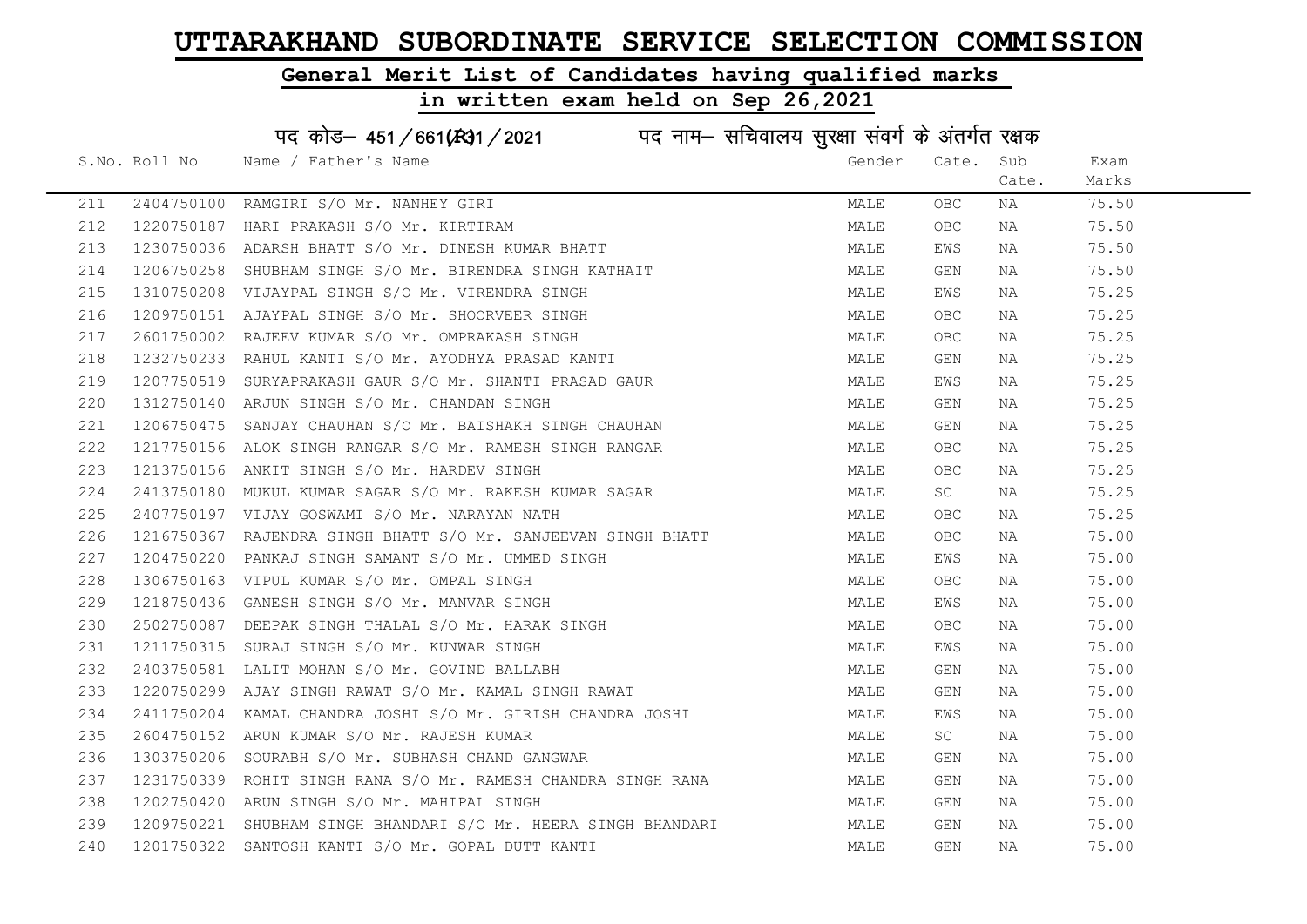#### General Merit List of Candidates having qualified marks

# in written exam held on Sep 26,2021

# पद कोड– 451/661(स्था/2021 व्यान सचिवालय सुरक्षा संवर्ग के अंतर्गत रक्षक

|     | S.No. Roll No | Name / Father's Name                                                                                                                                                                                                                                                                                | Gender | Cate.      | Sub     | Exam  |
|-----|---------------|-----------------------------------------------------------------------------------------------------------------------------------------------------------------------------------------------------------------------------------------------------------------------------------------------------|--------|------------|---------|-------|
|     |               |                                                                                                                                                                                                                                                                                                     |        |            | Cate.   | Marks |
| 241 |               | 1210750255 RAKESH NEGI S/O Mr. SADHO SINGH NEGI<br>2604750058 KHUSHNUMA D/O Mr. RAIS AHMAD                                                                                                                                                                                                          | MALE   | <b>OBC</b> | NA      | 75.00 |
| 242 |               |                                                                                                                                                                                                                                                                                                     | FEMALE | GEN        | NA      | 75.00 |
| 243 |               | 1228750456 DIGVIJAY SINGH THALWAL S/O Mr. HUKAM SINGH THALWAL                                                                                                                                                                                                                                       | MALE   | <b>OBC</b> | NA      | 75.00 |
| 244 |               | 1217750341 ANIL SINGH S/O Mr. MATWAR SINGH                                                                                                                                                                                                                                                          | MALE   | GEN        | NA      | 75.00 |
| 245 |               | 2409750495 RUMA D/O Mr. MOINUDDIN                                                                                                                                                                                                                                                                   | FEMALE | GEN        | NA      | 75.00 |
| 246 |               | 2506750482 PRAVEEN BHATT S/O Mr. NARAYAN DATT BHATT                                                                                                                                                                                                                                                 | MALE   | OBC        | NA      | 75.00 |
| 247 |               | 2109750058 PANKAJ NAILWAL S/O Mr. MOHAN CHANDRA NAILWAL                                                                                                                                                                                                                                             | MALE   | EWS        | NA      | 75.00 |
| 248 |               |                                                                                                                                                                                                                                                                                                     | MALE   | <b>OBC</b> | NA      | 75.00 |
| 249 |               |                                                                                                                                                                                                                                                                                                     | MALE   | OBC        | NA      | 75.00 |
| 250 |               |                                                                                                                                                                                                                                                                                                     | MALE   | <b>OBC</b> | NA      | 75.00 |
| 251 |               |                                                                                                                                                                                                                                                                                                     | MALE   | SC         | NA      | 74.75 |
| 252 |               | 1201750055 AADARSH PAINULY S/O Mr. MOHAN SINGH<br>1201750055 AADARSH PAINULY S/O Mr. AJAY PAINULY<br>1209750190 ANAND SINGH S/O Mr. HIKMAT SINGH<br>1223750264 BALDEV S/O Mr. SUNDAR LAL<br>2411750105 PAWAN KUMAR BHATT S/O Mr. KAMAIADAR<br>2411750105 PAWAN KUMAR BHATT S/O Mr. KAMALAPATI BHATT | MALE   | GEN        | NA      | 74.75 |
| 253 |               | 2501750042 REKHA D/O Mr. KALYAN SINGH                                                                                                                                                                                                                                                               | FEMALE | GEN        | NA      | 74.75 |
| 254 |               | 2412750346 BHUWAN CHANDRA BHATT S/O Mr. PURNANAND BHATT                                                                                                                                                                                                                                             | MALE   | GEN        | NA      | 74.75 |
| 255 |               | 1217750228 RAHUL CHAUHAN S/O Mr. RAMESH CHAUHAN<br>1209750105 SUSHIL KUMAR S/O Mr. DEVI LAL                                                                                                                                                                                                         | MALE   | <b>OBC</b> | NA      | 74.75 |
| 256 |               |                                                                                                                                                                                                                                                                                                     | MALE   | SC         | NA      | 74.75 |
| 257 |               | 1311750191 KRISHNA SINGH RAWAT S/O Mr. SURENDRA SINGH RAWAT                                                                                                                                                                                                                                         | MALE   | GEN        | NA      | 74.75 |
| 258 |               | 2402750021 UPENDRA KUMAR S/O Mr. ANAND KUMAR                                                                                                                                                                                                                                                        | MALE   | SC         | NA      | 74.75 |
| 259 |               | 1212750038 RAJPAL SINGH S/O Mr. MANVEER SINGH RAWAT                                                                                                                                                                                                                                                 | MALE   | OBC        | NA      | 74.75 |
| 260 |               | 2404750149 ROHIT KUMAR GAHTORI S/O Mr. KRISHNA KUMAR GAHTORI                                                                                                                                                                                                                                        | MALE   | GEN        | NA      | 74.75 |
| 261 |               | 1216750165 AMIT RAWAT S/O Mr. KALAM SINGH RAWAT                                                                                                                                                                                                                                                     | MALE   | EWS        | EX-Serv | 74.50 |
| 262 |               | 2606750054 NARENDRA GIRI S/O Mr. SHYAM GIRI                                                                                                                                                                                                                                                         | MALE   | OBC.       | NA      | 74.50 |
| 263 |               | 2603750303 RUPA DANU S/O Mr. PRATAP SINGH                                                                                                                                                                                                                                                           | FEMALE | GEN        | NA      | 74.50 |
| 264 |               | 1214750232 VIMAL DANGWAL S/O Mr. DEVI PRASAD<br>1306750318 AJAY JOSHI S/O Mr. PREM LAL JOSHI                                                                                                                                                                                                        | MALE   | EWS        | NA      | 74.50 |
| 265 |               |                                                                                                                                                                                                                                                                                                     | MALE   | EWS        | NA      | 74.50 |
| 266 |               | 2411750013 DEEWAN SINGH DHAILA S/O Mr. THAKUR SINGH DHAILA                                                                                                                                                                                                                                          | MALE   | EWS        | NA      | 74.50 |
| 267 |               | 2110750225 VIJAY SINGH BISHT S/O Mr. LAXMAN SINGH BISHT                                                                                                                                                                                                                                             | MALE   | GEN        | NA      | 74.50 |
| 268 |               | 1101750090 SHUBHAM GIRI S/O Mr. KALA GIRI                                                                                                                                                                                                                                                           | MALE   | OBC        | NA      | 74.50 |
| 269 |               | 1226750099 RESHMA CHAUHAN S/O Mr. MANTHA SINGH                                                                                                                                                                                                                                                      | FEMALE | GEN        | NA      | 74.50 |
| 270 |               | 1233750363 KAVINDRA PRATAP SINGH RAWAT S/O Mr. HARIOM SINGH                                                                                                                                                                                                                                         | MALE   | EWS        | NA      | 74.50 |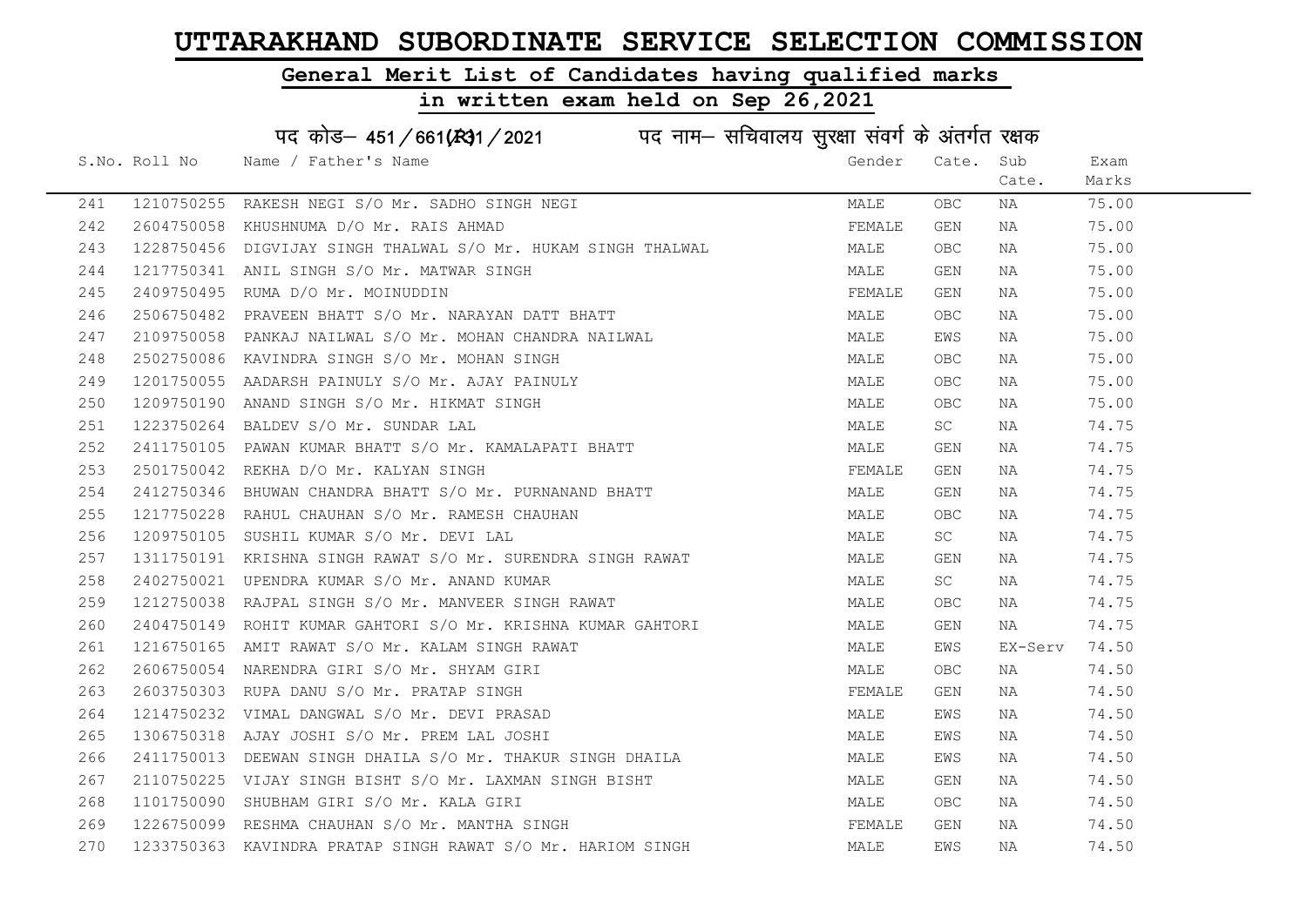### General Merit List of Candidates having qualified marks

| पद कोड़- 451/661(431/2021 पद नाम- सचिवालय सुरक्षा संवर्ग के अंतर्गत रक्षक |               |                                                                  |        |            |       |       |  |
|---------------------------------------------------------------------------|---------------|------------------------------------------------------------------|--------|------------|-------|-------|--|
|                                                                           | S.No. Roll No | Name / Father's Name                                             | Gender | Cate.      | Sub   | Exam  |  |
|                                                                           |               |                                                                  |        |            | Cate. | Marks |  |
| 271                                                                       |               | 2402750376 MANOJ PANT S/O Mr. CHANDRA DATT PANT                  | MALE   | EWS        | ΝA    | 74.50 |  |
| 272                                                                       |               | 2414750295 KAVITA BISHT S/O Mr. HEERA SINGH BISHT                | FEMALE | GEN        | NA    | 74.50 |  |
| 273                                                                       |               | 1226750189 HARISH CHANDRA JOSHI S/O Mr. KRISHNA NAND JOSHI       | MALE   | EWS        | NA    | 74.50 |  |
| 274                                                                       |               | 1403750284 PAWAN BHARTI S/O Mr. RAJENDRA BHARTI                  | MALE   | GEN        | NA    | 74.50 |  |
| 275                                                                       |               | 1231750194 HITESH NEGI S/O Mr. GOKUL SINGH                       | MALE   | <b>OBC</b> | NA    | 74.25 |  |
| 276                                                                       |               | 2407750077 VINAY KUMAR S/O Mr. DEVENDRA KUMAR BHATT              | MALE   | GEN        | NA    | 74.25 |  |
| 277                                                                       |               | 1226750182 CHANDRA MOHAN UPADHYAY S/O Mr. NAGENDRA DUTT UPADHYAY | MALE   | GEN        | ΝA    | 74.25 |  |
| 278                                                                       |               | 1408750158 DANNY RANA S/O Mr. JABAR SINGH                        | MALE   | GEN        | NA    | 74.25 |  |
| 279                                                                       |               | 1311750298 SANDEEP RAWAT S/O Mr. VIRENDER SINGH RAWAT            | MALE   | GEN        | ΝA    | 74.25 |  |
| 280                                                                       |               | 2414750023 KAMAL CHANDRA S/O Mr. BADRI DATT BAHUGUNA             | MALE   | GEN        | NA    | 74.25 |  |
| 281                                                                       |               | 1403750291 RAKESH SINGH S/O Mr. RAJPAL SINGH NEGI                | MALE   | GEN        | ΝA    | 74.25 |  |
| 282                                                                       |               | 1221750269 ARVIND SINGH S/O Mr. NAIN SINGH                       | MALE   | <b>OBC</b> | NA    | 74.25 |  |
| 283                                                                       |               | 1311750208 KULDEEP SAINI S/O Mr. RISHIPAL SAINI                  | MALE   | <b>OBC</b> | NA    | 74.25 |  |
| 284                                                                       |               | 2110750112 SONI PANDEY S/O Mr. KAILASH CHANDRA PANDEY            | FEMALE | GEN        | NA    | 74.25 |  |
| 285                                                                       |               | 1226750320 SUBHASH KALURA S/O Mr. GAMBHIR S KALURA               | MALE   | <b>OBC</b> | ΝA    | 74.25 |  |
| 286                                                                       |               | 2402750386 UMAID SINGH S/O Mr. DIWAN SINGH                       | MALE   | GEN        | NA    | 74.00 |  |
| 287                                                                       |               | 2409750115 CHANDRA PRAKASH S/O Mr. RAM CHANDRA                   | MALE   | SC         | ΝA    | 74.00 |  |
| 288                                                                       |               | 1229750061 RAKESH SINGH S/O Mr. CHANDRA SINGH DATAL              | MALE   | ST         | NA    | 74.00 |  |
| 289                                                                       |               | 1213750265 SHAILESH SEMWAL S/O Mr. RAMESH CHANDRA SEMWAL         | MALE   | GEN        | NA    | 74.00 |  |
| 290                                                                       |               | 2607750078 SABRI KHATOON S/O Mr. MOHAMMAD IDREES                 | FEMALE | <b>OBC</b> | NA    | 74.00 |  |
| 291                                                                       |               | 1224750210 SUMAN S/O Mr. JAGDISH SINGH NEGI                      | FEMALE | GEN        | NA    | 74.00 |  |
| 292                                                                       |               | 2505750140 PRAKASH SINGH S/O Mr. HOSHIYAR SINGH                  | MALE   | GEN        | NA    | 74.00 |  |
| 293                                                                       |               | 2407750188 KAMAL KISHOR BHATT S/O Mr. JAGDISH CHANDRA BHATT      | MALE   | GEN        | ΝA    | 74.00 |  |
| 294                                                                       | 1207750417    | AJAY NEGI S/O Mr. PURAN SINGH NEGI                               | MALE   | EWS        | NA    | 74.00 |  |
| 295                                                                       |               | 1317750256 ARJUN KUMAR S/O Mr. SATYBIR SINGH                     | MALE   | <b>OBC</b> | ΝA    | 74.00 |  |
| 296                                                                       |               | 1209750169 SANDEEP PANWAR S/O Mr. SURAT SINGH PANWAR             | MALE   | GEN        | NA    | 74.00 |  |
| 297                                                                       |               | 2412750345 VINAY SAKTA S/O Mr. PITAMBER DATT SAKTA               | MALE   | GEN        | NA    | 74.00 |  |
| 298                                                                       |               | 1315750095 SHUBHAM KASHYAP S/O Mr. OM PAL                        | MALE   | <b>OBC</b> | NA    | 74.00 |  |
| 299                                                                       |               | 1406750049 PAWAN SINGH NEGI S/O Mr. GANGA SINGH                  | MALE   | GEN        | NA    | 74.00 |  |
| 300                                                                       |               | 2606750133 ANIL CHAND S/O Mr. RAMESH CHAND                       | MALE   | <b>OBC</b> | ΝA    | 74.00 |  |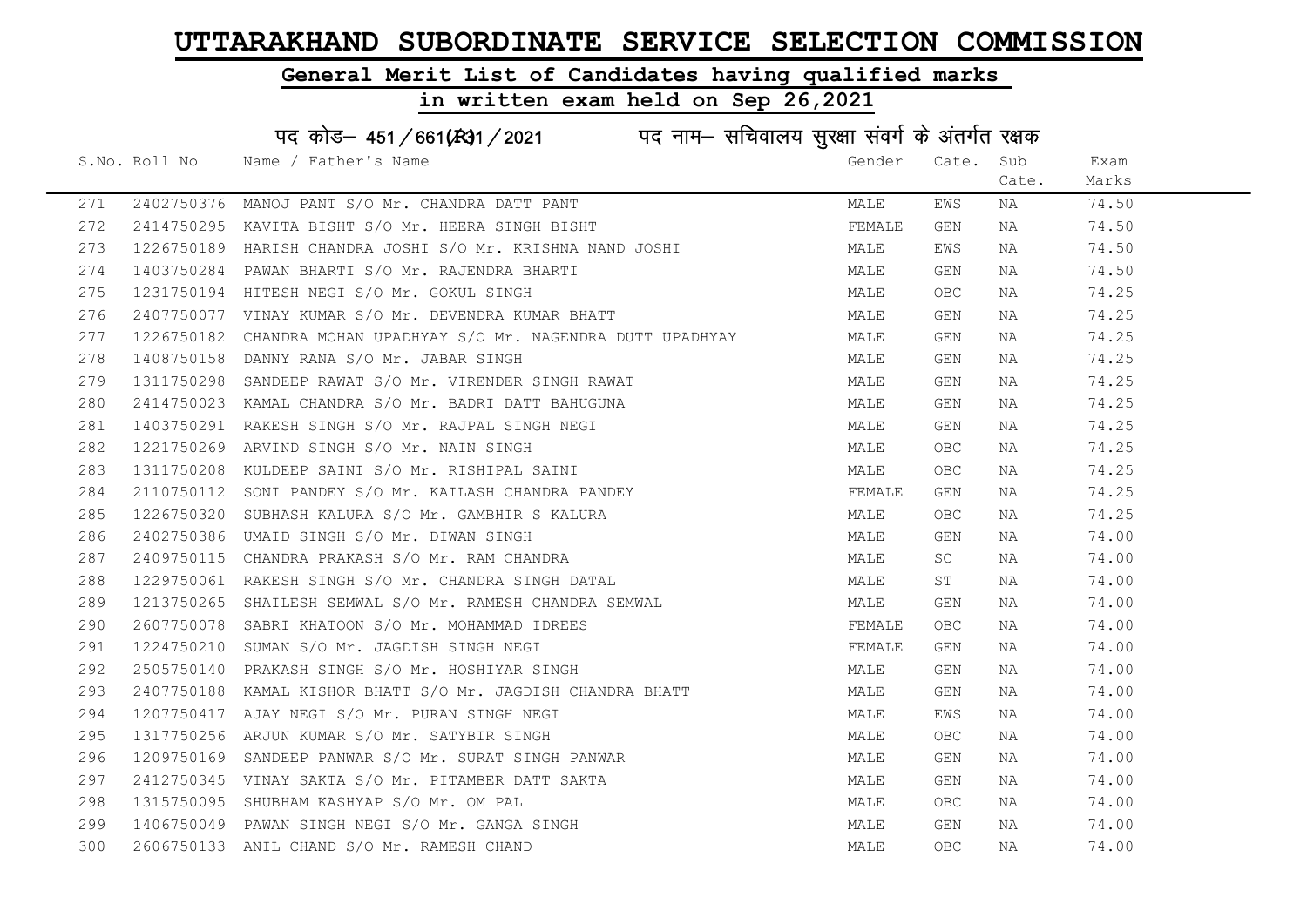### General Merit List of Candidates having qualified marks

| पद कोड़- 451/661(431/2021 पद नाम- सचिवालय सुरक्षा संवर्ग के अंतर्गत रक्षक |               |                                                                |        |            |       |       |  |
|---------------------------------------------------------------------------|---------------|----------------------------------------------------------------|--------|------------|-------|-------|--|
|                                                                           | S.No. Roll No | Name / Father's Name                                           | Gender | Cate.      | Sub   | Exam  |  |
|                                                                           |               |                                                                |        |            | Cate. | Marks |  |
| 301                                                                       |               | 1227750388 KM SONAM ASWAL S/O Mr. MAANVIRENDRA SINGH           | FEMALE | OBC        | ΝA    | 74.00 |  |
| 302                                                                       |               | 1209750116 ROBIN SINGH S/O Mr. RAGHUBEER SINGH                 | MALE   | EWS        | ΝA    | 74.00 |  |
| 303                                                                       |               | 1235750001 DEEPAK SINGH S/O Mr. YOGAMBAR SINGH NEGI            | MALE   | GEN        | ΝA    | 74.00 |  |
| 304                                                                       |               | 1103750204 SANTOSH SINGH S/O Mr. RAVINDRA SINGH                | MALE   | EWS        | NA    | 74.00 |  |
| 305                                                                       |               | 1231750184 AMIT SINGH S/O Mr. PAR SINGH                        | MALE   | <b>OBC</b> | NA    | 74.00 |  |
| 306                                                                       |               | 1303750290 ANISHA S/O Mr. SATENDRA SINGH                       | FEMALE | GEN        | NA    | 74.00 |  |
| 307                                                                       |               | 1208750465 KAMAL SINGH S/O Mr. CHANDAN SINGH                   | MALE   | GEN        | ΝA    | 73.75 |  |
| 308                                                                       |               | 2413750147 DHEERENDRA KUMAR S/O Mr. MOHAN CHANDRA              | MALE   | EWS        | ΝA    | 73.75 |  |
| 309                                                                       |               | 2605750031 PRAVESH KUMAR S/O Mr. LAXMAN SINGH                  | MALE   | GEN        | NA    | 73.75 |  |
| 310                                                                       |               | 1233750119 DIGVIJAY SINGH RAWAT S/O Mr. KALYAN SINGH RAWAT     | MALE   | OBC        | ΝA    | 73.75 |  |
| 311                                                                       |               | 2402750255 YOGESH CHATURVEDI S/O Mr. GOVIND BALLABH CHATURVEDI | MALE   | EWS        | NA    | 73.75 |  |
| 312                                                                       |               | 1302750232 AMRISH KUMAR S/O Mr. CHANDER SINGH                  | MALE   | SC         | NA    | 73.75 |  |
| 313                                                                       |               | 1211750154 PRAKASH GIRI S/O Mr. KEDAR GIRI                     | MALE   | <b>OBC</b> | NA    | 73.75 |  |
| 314                                                                       |               | 1201750376 SACHIN SINGH S/O Mr. RAM SINGH                      | MALE   | GEN        | NA    | 73.75 |  |
| 315                                                                       |               | 1211750247 ANIL RAWAT S/O Mr. GOPAL SINGH                      | MALE   | EWS        | NA    | 73.75 |  |
| 316                                                                       | 1302750254    | MOHAMMAD ANDAZ S/O Mr. MOHAMMAD HANIF                          | MALE   | <b>OBC</b> | NA    | 73.75 |  |
| 317                                                                       |               | 1312750401 SOURABH S/O Mr. SURENDRA KUMAR CHAUDHARY            | MALE   | <b>OBC</b> | NA    | 73.75 |  |
| 318                                                                       |               | 1312750233 JITENDRA SINGH S/O Mr. MUNESH SINGH                 | MALE   | <b>OBC</b> | NA    | 73.75 |  |
| 319                                                                       |               | 1204750068 ANKIT SINGH S/O Mr. MOHAN SINGH                     | MALE   | OBC        | NA    | 73.75 |  |
| 320                                                                       |               | 1309750150 VIKAS SAINI S/O Mr. ARJUN SINGH                     | MALE   | OBC        | NA    | 73.75 |  |
| 321                                                                       |               | 1235750110 RAJENDRA SINGH S/O Mr. GOVIND SINGH                 | MALE   | GEN        | NA    | 73.75 |  |
| 322                                                                       |               | 2412750157 SUMIT SINGH KUNWAR S/O Mr. DIKAR SINGH KUNWAR       | MALE   | EWS        | NA    | 73.75 |  |
| 323                                                                       | 1231750269    | KM NIDHI S/O Mr. RAJENDRA SINGH                                | FEMALE | GEN        | ΝA    | 73.75 |  |
| 324                                                                       | 1212750346    | VIKRAM SINGH RANA S/O Mr. KAMAL SINGH RANA                     | MALE   | SΤ         | NA    | 73.75 |  |
| 325                                                                       |               | 2607750145 AAKASH SINGH KAMBOJ S/O Mr. RAJENDRA SINGH KAMBOJ   | MALE   | <b>OBC</b> | ΝA    | 73.75 |  |
| 326                                                                       |               | 2412750052 DEEPAK SINGH FARTIYAL S/O Mr. DAN SINGH FARTIYAL    | MALE   | EWS        | ΝA    | 73.75 |  |
| 327                                                                       |               | 1308750092 KM UMARANI S/O Mr. KISHANPAL                        | FEMALE | <b>OBC</b> | NA    | 73.75 |  |
| 328                                                                       |               | 1218750412 KM SANAM S/O Mr. PREM SINGH                         | FEMALE | ST         | NA    | 73.75 |  |
| 329                                                                       |               | 1210750204 VIKAS SINGH S/O Mr. HUKAM SINGH                     | MALE   | <b>OBC</b> | NA    | 73.75 |  |
| 330                                                                       |               | 1302750260 ABHISHEK S/O Mr. PURAN SINGH                        | MALE   | ST         | ΝA    | 73.75 |  |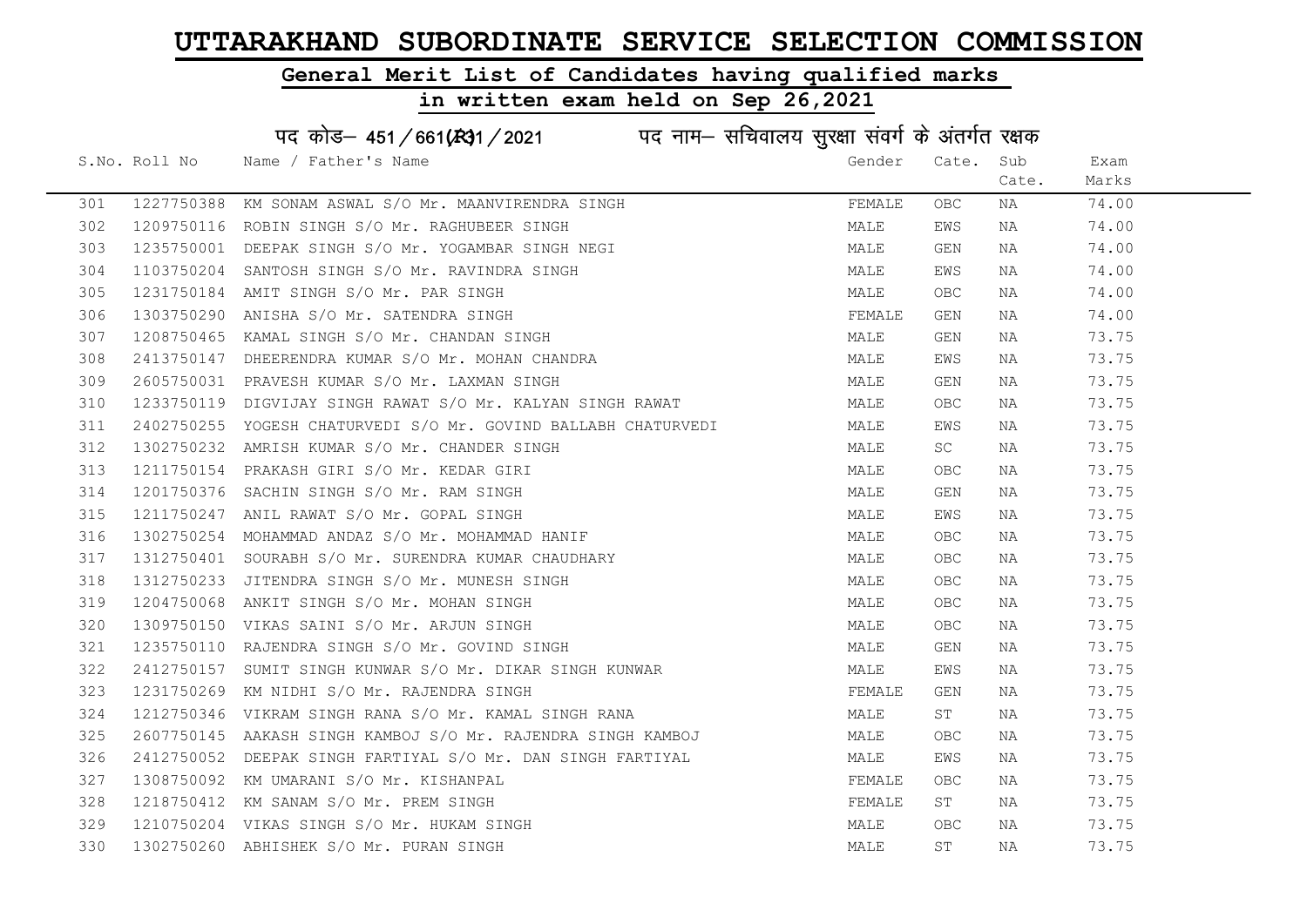#### General Merit List of Candidates having qualified marks

|     |               | पद कोड़- 451/661(431/2021 पद नाम- सचिवालय सुरक्षा संवर्ग के अंतर्गत रक्षक |        |       |       |       |
|-----|---------------|---------------------------------------------------------------------------|--------|-------|-------|-------|
|     | S.No. Roll No | Name / Father's Name                                                      | Gender | Cate. | Sub   | Exam  |
|     |               |                                                                           |        |       | Cate. | Marks |
| 331 | 1213750316    | SHUBHAM SEMWAL S/O Mr. HARSH BARDHAN SEMWAL                               | MALE   | EWS   | ΝA    | 73.75 |
| 332 |               | 1235750040 MOHIT KUMAR S/O Mr. VED PRAKASH                                | MALE   | SC    | NA    | 73.75 |
| 333 |               | 2609750101 ROHIT KUMAR S/O Mr. HARI SINGH                                 | MALE   | OBC.  | NA    | 73.75 |
| 334 | 1223750288    | KRIPAL SINGH S/O Mr. HUKAM SINGH BISHT                                    | MALE   | GEN   | NA    | 73.75 |
| 335 | 2409750172    | SUMIT BELWAL S/O Mr. YADAV CHANDRA BELWAL                                 | MALE   | GEN   | NA    | 73.75 |
| 336 |               | 1228750058 ANIRUDHA PUROHIT S/O Mr. KESHWA NAND PUROHIT                   | MALE   | GEN   | NA    | 73.75 |
| 337 |               | 1219750179 JUVEEN NAUTIYAL S/O Mr. NARENDRA DUTT NAUTIYAL                 | MALE   | OBC.  | NA    | 73.75 |
| 338 | 1311750064    | SHIVAM S/O Mr. KASHI RAM                                                  | MALE   | OBC.  | NA    | 73.75 |
| 339 | 2405750044    | KAPIL MISHRA S/O Mr. KHILANAND MISHRA                                     | MALE   | GEN   | NA    | 73.75 |
| 340 |               | 2502750136 AMIT KUMAR BHANDARI S/O Mr. MOHAN SINGH                        | MALE   | GEN   | NA    | 73.75 |
| 341 |               | 1233750233 MONIKA kharola S/O Mr. TILAK SINGH KHAROLA                     | FEMALE | EWS   | NA    | 73.50 |
| 342 | 1304750229    | SANJAY KUMAR WADHWA S/O Mr. DHARAMPAL                                     | MALE   | GEN   | NA    | 73.50 |
| 343 |               | 1201750221 ROHIT SINGH CHAUHAN S/O Mr. MOHAN SINGH CHAUHAN                | MALE   | OBC.  | NA    | 73.50 |
| 344 |               | 2603750310 DILSHAD S/O Mr. CHHOTE                                         | MALE   | OBC.  | NA    | 73.50 |
| 345 |               | 1217750304 SUNIL PETWAL S/O Mr. RAM KISHAN PETWAL                         | MALE   | GEN   | NA    | 73.50 |
| 346 | 1303750241    | MOHD ASIF S/O Mr. SHAFEEQ AHMAD                                           | MALE   | OBC.  | NA    | 73.50 |
| 347 | 1101750175    | SURAJ SINGH RAWAT S/O Mr. CHANDRA SINGH RAWAT                             | MALE   | ST    | NA    | 73.50 |
| 348 |               | 1215750133 AMIT SINGH RAWAT S/O Mr. NARENDRA SINGH                        | MALE   | GEN   | NA    | 73.50 |
| 349 |               | 1205750064 SATENDRA SINGH S/O Mr. UMRAO SINGH                             | MALE   | EWS   | NA    | 73.50 |
| 350 |               | 2409750203 DEEPAK BISHT S/O Mr. KAMAN SINGH                               | MALE   | GEN   | NA    | 73.50 |
| 351 |               | 2501750005 SAURABH GIRI S/O Mr. MAHESH GIRI                               | MALE   | OBC.  | NA    | 73.50 |
| 352 |               | 1214750237 LALIT MOHAN S/O Mr. RAKAM SINGH                                | MALE   | OBC.  | NA    | 73.50 |
| 353 | 2107750155    | MUKESH SINGH NEGI S/O Mr. BHIM SINGH NEGI                                 | MALE   | GEN   | NA    | 73.50 |
| 354 | 1216750279    | SUNIL SINGH NEGI S/O Mr. MOHAR SINGH NEGI                                 | MALE   | ST    | NA    | 73.25 |
| 355 | 1221750323    | MADAN SINGH S/O Mr. GANGA SINGH                                           | MALE   | EWS   | NA    | 73.25 |
| 356 |               | 2108750073 BHUPENDRA SINGH S/O Mr. BACHI SINGH                            | MALE   | EWS   | NA    | 73.25 |
| 357 |               | 1226750427 SURAJPAL SINGH S/O Mr. JAGMOHAN SINGH                          | MALE   | GEN   | NA    | 73.25 |
| 358 |               | 1401750095 HIMANSHU S/O Mr. DARSHAN SINGH                                 | MALE   | EWS   | NA    | 73.25 |
| 359 |               | 1305750248 ZAID ANSARI S/O Mr. HAFIZ NASEEM                               | MALE   | OBC.  | NA    | 73.25 |
| 360 |               | 1407750216 RAHUL S/O Mr. JAGMOHAN SINGH                                   | MALE   | GEN   | ΝA    | 73.25 |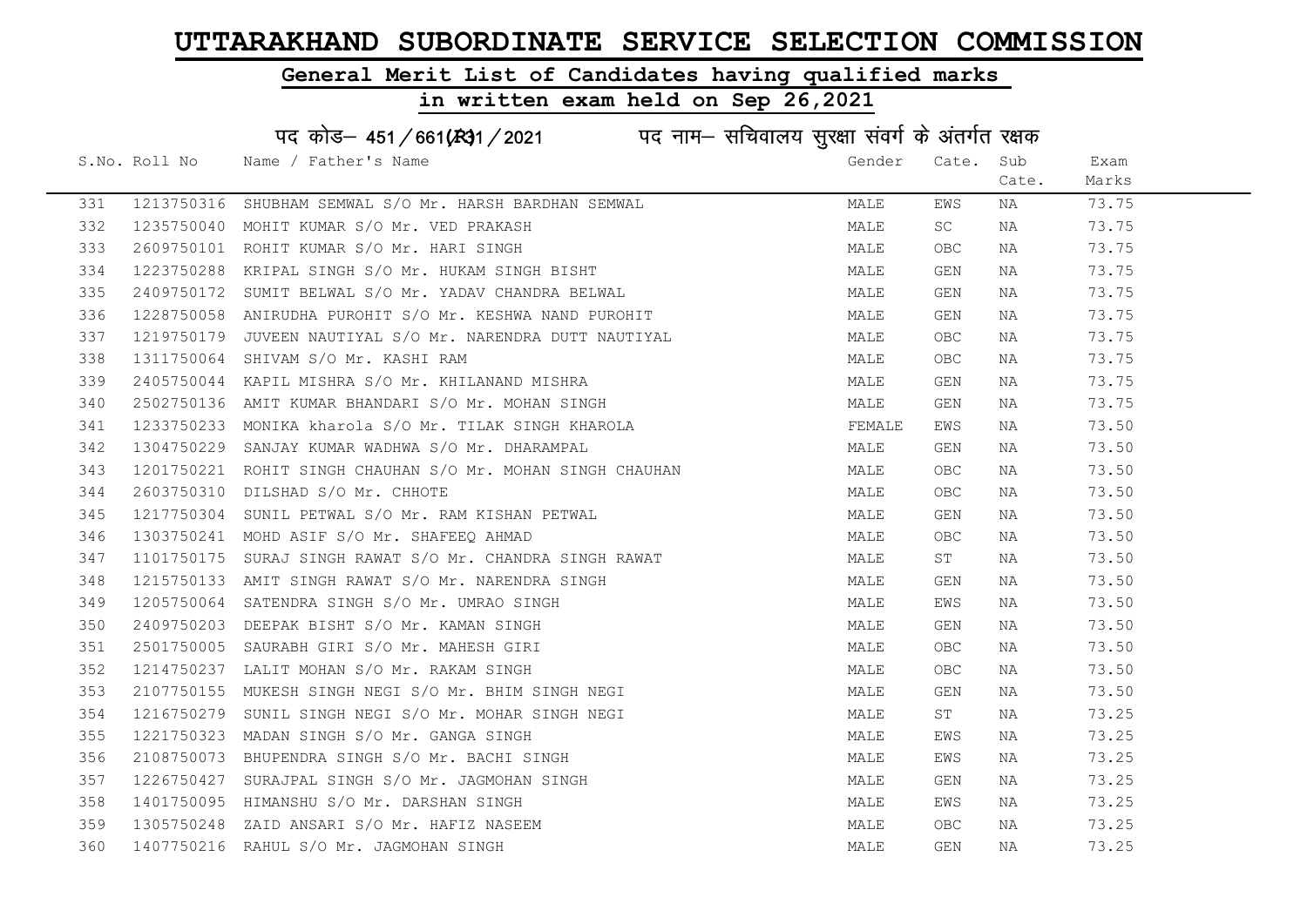#### General Merit List of Candidates having qualified marks

#### in written exam held on Sep 26,2021

S.No. Roll No Wame / Father's Name Gender Cate. Sub Cate. Exam Marks पद कोड– 451/661(स्था / 2021 व्यान सचिवालय सुरक्षा संवर्ग के अंतर्गत रक्षक 361 1213750038 ANUP CHAUHAN S/O Mr. VIRENDRA MAN MALE EWS NA 73.25 362 2110750204 SANDEEP SINGH JEENA S/O Mr. CHANDAN SINGH JEENA MALE EWS NA 73.25 363 1228750339 ASHISH NEGI S/O Mr. DARMIYAN SINGH NEGI MALE OBC NA 73.25 364 1307750258 VINIT KUMAR S/O Mr. BRAJPAL MARE MALE SC NA 73.25 365 1229750196 AMAN SINGH S/O Mr. BAKHTAWAR SINGH MALE EWS NA 73.25 366 1218750498 SOHAIB QURESHI S/O Mr. MOHAMAD NAZAR MALE GEN NA 73.00 367 1218750195 ALOK SINGH S/O Mr. RAGHUNATH SINGH MALE GEN NA 73.00 368 2604750027 SANDEEP SINGH S/O Mr. TRILOK SINGH MALE OBC NA 73.00 369 1233750700 VIKRAM NEGI S/O Mr. UMED SINGH NEGI MALE GEN NA 73.00 370 1403750227 HARISH NEGI S/O Mr. GYAN SINGH NEGI MALE EWS NA 73.00 371 2110750163 ROHIT JOSHI S/O Mr. BHUWAN CHANDRA JOSHI MAN MALE GEN NA 73.00 372 2414750132 DIWAS TEWARI S/O Mr. SUMITRA NANDAN TEWARI MANA MALE GEN NA 73.00 373 1219750275 RAJENDRA SINGH MEHTA S/O Mr. SURESH SINGH MEHTA MAN MALE GEN NA 73.00 374 2403750558 NEERAJ JOSHI S/O Mr. TRILOK CHANDRA NA MALE GEN NA 73.00 375 1226750461 SUNIL PUROHIT S/O Mr. MAHESHA NAND PUROHIT MALE MALE EWS NA 73.00 376 1215750362 MUKESH TOMAR S/O Mr. CHANDAR SINGH TOMAR MALE ST NA 73.00 377 1314750256 GAURAV S/O Mr. ASHOK MALE OBC NA 73.00 378 2108750321 KAPIL SINGH S/O Mr. DIGER SINGH MALE GEN NA 73.00 379 2414750248 NEERAJ SINGH MEHTA S/O Mr. BHUPAL SINGH MEHTA MALE EWS NA 73.00 380 2403750178 BALWANT SINGH BRITHWAL S/O Mr. BAHADUR SINGH BRITHWAL MALE OBC NA 73.00 381 1216750079 SACHIN S/O Mr. NAGENDRA SINGH NEGI MALE OBC NA 73.00 382 1316750115 VIKAS KUMAR S/O Mr. BABU RAM MALE OBC NA 73.00 383 1236750257 ANKIT BADONI S/O Mr. KESHWANAND BADONI MALE GEN NA 73.00 384 1215750423 AJAYPAL S/O Mr. VEER SINGH MALE OBC NA 73.00 385 1306750367 SONU GIRI S/O Mr. RAJ GIRI NA MANA MALE OBC NA 172.75 386 1223750280 AMIT KUMAR S/O Mr. MOHAN SHYAM MARE MALE GEN NA 72.75 387 1223750262 BHAGWANT SINGH S/O Mr. CHANDAN SINGH MAN MALE EWS NA 72.75 388 1202750139 VIKAS NAUTIYAL S/O Mr. JAYENDRA PRASAD NAUTIYAL MALE OBC NA 72.75 389 2506750130 VIMAL PANDEY S/O Mr. GANESH DATT PANDEY MALE GEN NA 72.75 390 1213750229 BHUPENDRA SINGH TARIYAL S/O Mr. POORAN SINGH MALE MALE EWS NA 72.75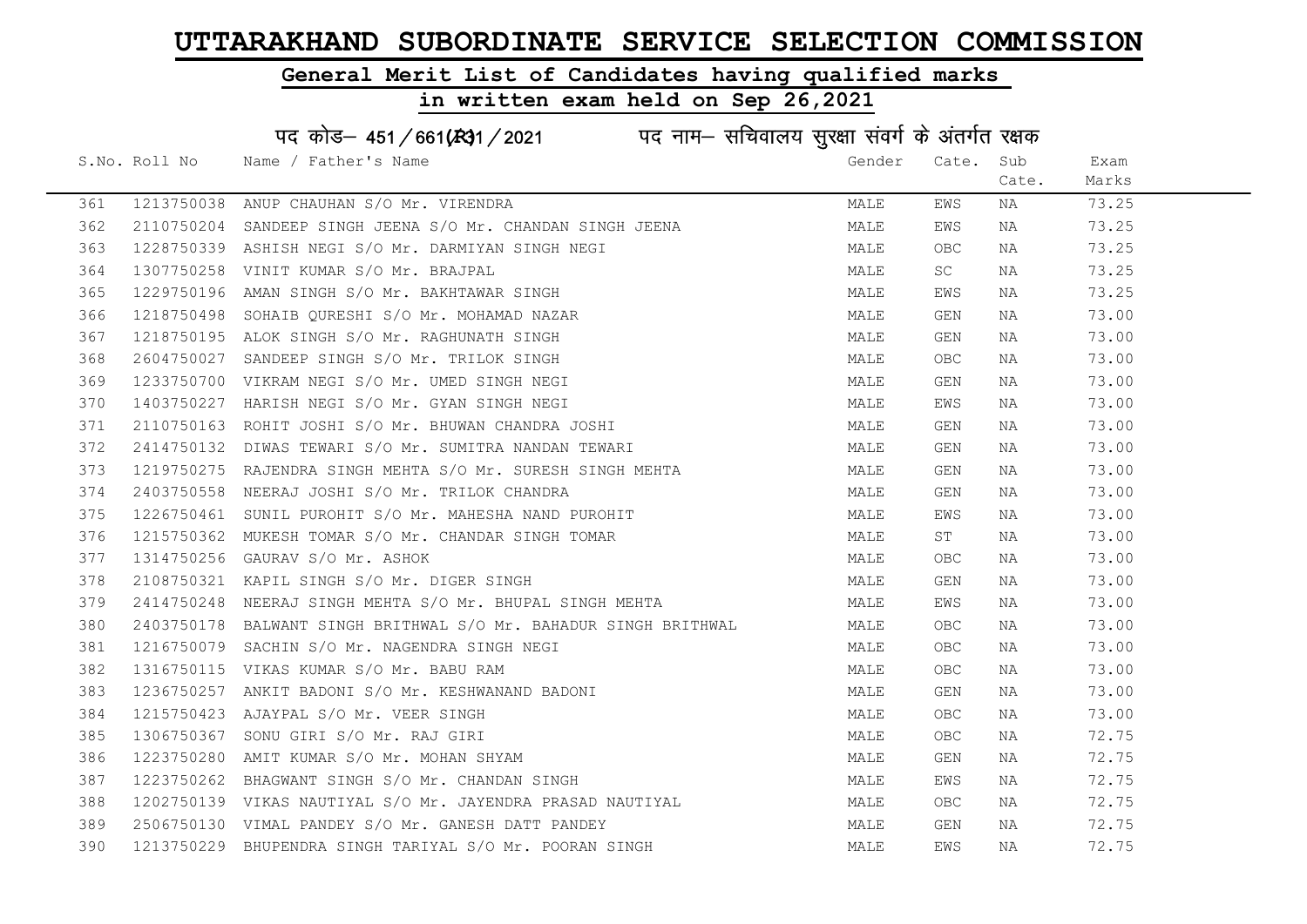#### General Merit List of Candidates having qualified marks

#### in written exam held on Sep 26,2021

S.No. Roll No Wame / Father's Name Gender Cate. Sub Cate. Exam Marks पद कोड़– 451/661(स्था/2021 व्यान सचिवालय सुरक्षा संवर्ग के अंतर्गत रक्षक 391 2405750216 JEEVAN CHANDRA PANDEY S/O Mr. RAMESH CHANDRA PANDEY MALE EWS NA 72.75 392 2501750269 RAKESH SHARMA S/O Mr. KHEEMANAND SHARMA MARAN MALE GEN NA 72.75 393 1216750210 NETRAPAL SINGH S/O Mr. HEERA SINGH MARE MALE EWS NA 72.75 394 1303750261 SANDEEP KUMAR S/O Mr. RAMPAL MARE MALE SC NA 72.75 395 1234750063 RAJENDRA SINGH BAFILA S/O Mr. PRAYAG SINGH BAFILA MALE GEN NA 72.75 396 1217750048 NARENDRA SINGH S/O Mr. MAKAN SINGH MALE GEN NA 72.75 397 1302750265 JULKAR NAWAJ S/O Mr. ALAMDAR HUSHAN MARE MALE OBC NA 72.75 398 1308750148 SUBHASH KUMAR S/O Mr. DHEER SINGH MALE SC NA 72.75 399 1210750383 NEERAJ PANDEY S/O Mr. PURAN CHANDRA PANDEY MANA MALE GEN NA 72.75 400 1230750013 SOMPRAKASH S/O Mr. DEVI PRASAD MALE GEN NA 72.75 401 1230750238 SUNIL S/O Mr. BHOPALU MALE SC NA 72.75 402 1228750276 AKASH SHUKLA S/O Mr. ASHOK KUMAR SHUKLA MALE GEN NA 72.75 403 1226750275 MAMRAJ SINGH S/O Mr. JAGAT SINGH MALE OBC NA 72.75 404 1229750256 JAGDISH PRASAD S/O Mr. JAGAT RAM MALE OBC NA 72.75 405 1236750175 VIKAS NAUTIYAL S/O Mr. RAMESH PRASAD NAUTIYAL MAN MALE OBC NA 72.75 406 1229750088 KM NEEMA S/O Mr. SURESHA NAND FEMALE OBC NA 72.75 407 1303750283 SAURABH KUMAR S/O Mr. RAM KUMAR MARRAD SAN SANG MALE OBC NA 172.75 408 1207750318 DEVENDRA SINGH S/O Mr. DARSHAN SINGH CHAMIYAL MALE GEN NA 72.75 409 1311750245 BIMAL SINGH RAWAT S/O Mr. BHAGAT SINGH RAWAT MALE GEN NA 72.50 410 1403750191 DEEPAK KUMAR S/O Mr. BHAJAN LAL MALE SC NA 72.50 411 1207750464 JAYVEER SINGH S/O Mr. SHOORVEER SINGH MALE OBC NA 72.50 412 1211750186 VIKAS SINGH RATHOR S/O Mr. BHIM SINGH RATHOR MALE GEN NA 72.50 413 2403750096 SANJAY SINGH SAUN S/O Mr. PRATAP SINGH MALE EWS NA 72.50 414 1236750412 NITISH CHAMOLI S/O Mr. GAJENDRA DUTT CHAMOLI MALE GEN NA 72.50 415 1215750542 PANKAJ GUSAIN S/O Mr. BIKRAM SINGH GUSAIN MALE OBC DFF 72.50 416 1211750257 MOHAN SINGH S/O Mr. PADAM SINGH MARE MALE EWS NA 72.50 417 2408750061 RABIYA NAZ S/O Mr. ABDUL SAEED FEMALE GEN NA 72.50 418 2507750053 VIRENDRA CHAUHAN S/O Mr. JAGAT SINGH CHAUHAN MALE GEN NA 72.50 419 1404750034 SANDEEP SINGH GUSAIN S/O Mr. SAJJAN SINGH GUSAIN MALE EWS NA 72.50 420 1402750083 MANOJ RAWAT S/O Mr. RAJENDRA SINGH RAWAT MANA MALE GEN NA 72.50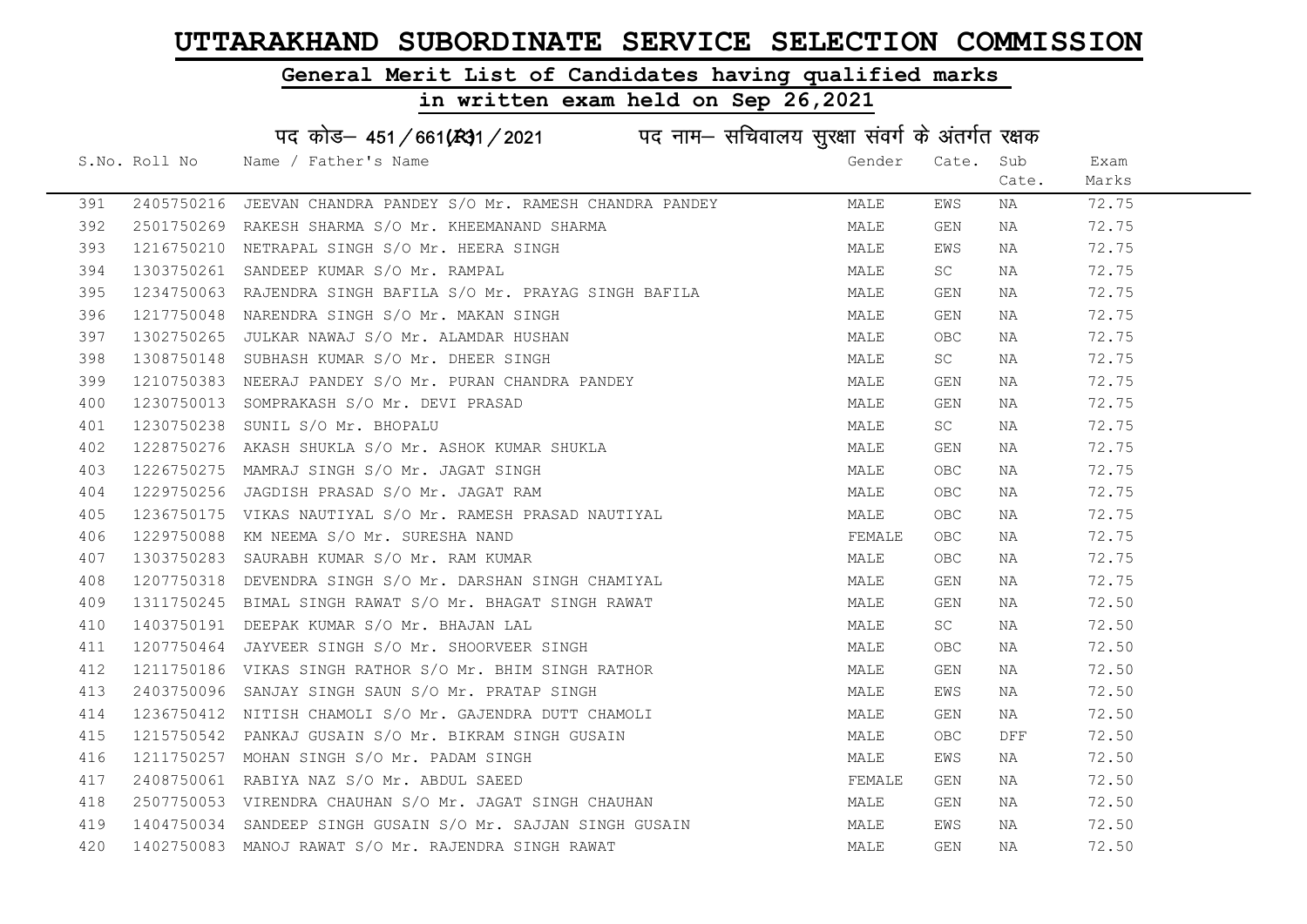### General Merit List of Candidates having qualified marks

|     |               | पद कोड़- 451/661(स्था/2021 पद नाम- सचिवालय सुरक्षा संवर्ग के अंतर्गत रक्षक |        |            |       |       |
|-----|---------------|----------------------------------------------------------------------------|--------|------------|-------|-------|
|     | S.No. Roll No | Name / Father's Name                                                       | Gender | Cate.      | Sub   | Exam  |
|     |               |                                                                            |        |            | Cate. | Marks |
| 421 | 1226750379    | OMKAR S/O Mr. SANTRAM                                                      | MALE   | EWS        | ΝA    | 72.50 |
| 422 | 1236750454    | SUMIT DIMRI S/O Mr. PRAKASH DIMRI                                          | MALE   | EWS        | NA    | 72.50 |
| 423 | 1301750256    | GOVIND SINGH S/O Mr. DIWAN SINGH                                           | MALE   | GEN        | NA    | 72.50 |
| 424 | 2507750127    | ANIL SINGH LADWAL S/O Mr. KUNDAN SINGH LADWAL                              | MALE   | GEN        | NA    | 72.50 |
| 425 |               | 1209750403 ANITA BOHRA S/O Mr. SUNDER SINGH BOHRA                          | FEMALE | GEN        | NA    | 72.50 |
| 426 |               | 1219750279 MANISH SINGH S/O Mr. SATENDER SINGH                             | MALE   | OBC.       | NA    | 72.50 |
| 427 |               | 2109750379 RAJEEV JOSHI S/O Mr. JAI KISHAN JOSHI                           | MALE   | GEN        | ΝA    | 72.50 |
| 428 | 1226750428    | DINESH PANWAR S/O Mr. BACHAN SINGH                                         | MALE   | GEN        | NA    | 72.50 |
| 429 | 1312750060    | ASHISH KUMAR S/O Mr. RAKESH KUMAR                                          | MALE   | OBC.       | NA    | 72.50 |
| 430 |               | 1206750292 UTTAM S/O Mr. KHARAK SINGH                                      | MALE   | OBC.       | NA    | 72.50 |
| 431 | 2104750144    | YOGESH GIRI S/O Mr. HARI KISHAN GIRI                                       | MALE   | OBC.       | NA    | 72.50 |
| 432 | 2608750136    | VED PRAKASH S/O Mr. ISHWARIE RAM                                           | MALE   | SC         | NA    | 72.50 |
| 433 |               | 1204750196 VIKAS SINGH NEGI S/O Mr. MADAN MOHAN SINGH NEGI                 | MALE   | GEN        | NA    | 72.50 |
| 434 |               | 1314750100 SALMAN ALI S/O Mr. MOHABBAT ALI                                 | MALE   | OBC.       | NA    | 72.50 |
| 435 |               | 1227750147 RAJENDRA KANYAL S/O Mr. PREM SINGH KANYAL                       | MALE   | EWS        | NA    | 72.50 |
| 436 | 2501750133    | CHANDRA SINGH BORA S/O Mr. RAMESH SINGH BORA                               | MALE   | EWS        | NA    | 72.50 |
| 437 | 1306750347    | HARISH S/O Mr. DHARMANAND MALETHA                                          | MALE   | GEN        | NA    | 72.50 |
| 438 |               | 1229750280 SUMAN PRAKASH S/O Mr. SOHAN LAL DANGWAL                         | MALE   | EWS        | NA    | 72.50 |
| 439 | 1204750249    | SONU NEGI S/O Mr. KHAJAN SINGH                                             | MALE   | ST         | NA    | 72.50 |
| 440 | 1302750248    | SHARUKH ALI S/O Mr. IMRAN ALI                                              | MALE   | OBC.       | NA    | 72.50 |
| 441 | 1208750331    | GIRISH BHATT S/O Mr. DHARMANAND BHATT                                      | MALE   | OBC.       | NA    | 72.50 |
| 442 |               | 2403750284 PAWAN SINGH PARIHAR S/O Mr. RAJENDRA SINGH PARIHAR              | MALE   | EWS        | NA    | 72.50 |
| 443 |               | 1103750249 NARENDRA SINGH S/O Mr. PADAM SINGH BISHT                        | MALE   | GEN        | ΝA    | 72.50 |
| 444 | 1215750444    | PAWAN SINGH RAWAT S/O Mr. SARDAR SINGH RAWAT                               | MALE   | OBC.       | NA    | 72.50 |
| 445 | 2402750257    | NARENDRA SINGH S/O Mr. PURAN SINGH                                         | MALE   | GEN        | NA    | 72.50 |
| 446 |               | 1228750388 HIMANSHU NAUTIYAL S/O Mr. UMA DUTT NAUTIYAL                     | MALE   | OBC.       | NA    | 72.50 |
| 447 |               | 2405750004 MUKESH SINGH KAFOLA S/O Mr. MANGAL SINGH KAFOLA                 | MALE   | GEN        | NA    | 72.50 |
| 448 |               | 1213750423 KM ROSHANI S/O Mr. RANVEER SINGH                                | FEMALE | GEN        | NA    | 72.50 |
| 449 |               | 1213750164 ANKIT SINGH S/O Mr. SURENDRA SINGH                              | MALE   | EWS        | NA    | 72.50 |
| 450 |               | 2406750118 VINOD KUMAR BHATT S/O Mr. GOPAL DATT BHATT                      | MALE   | <b>GEN</b> | ΝA    | 72.25 |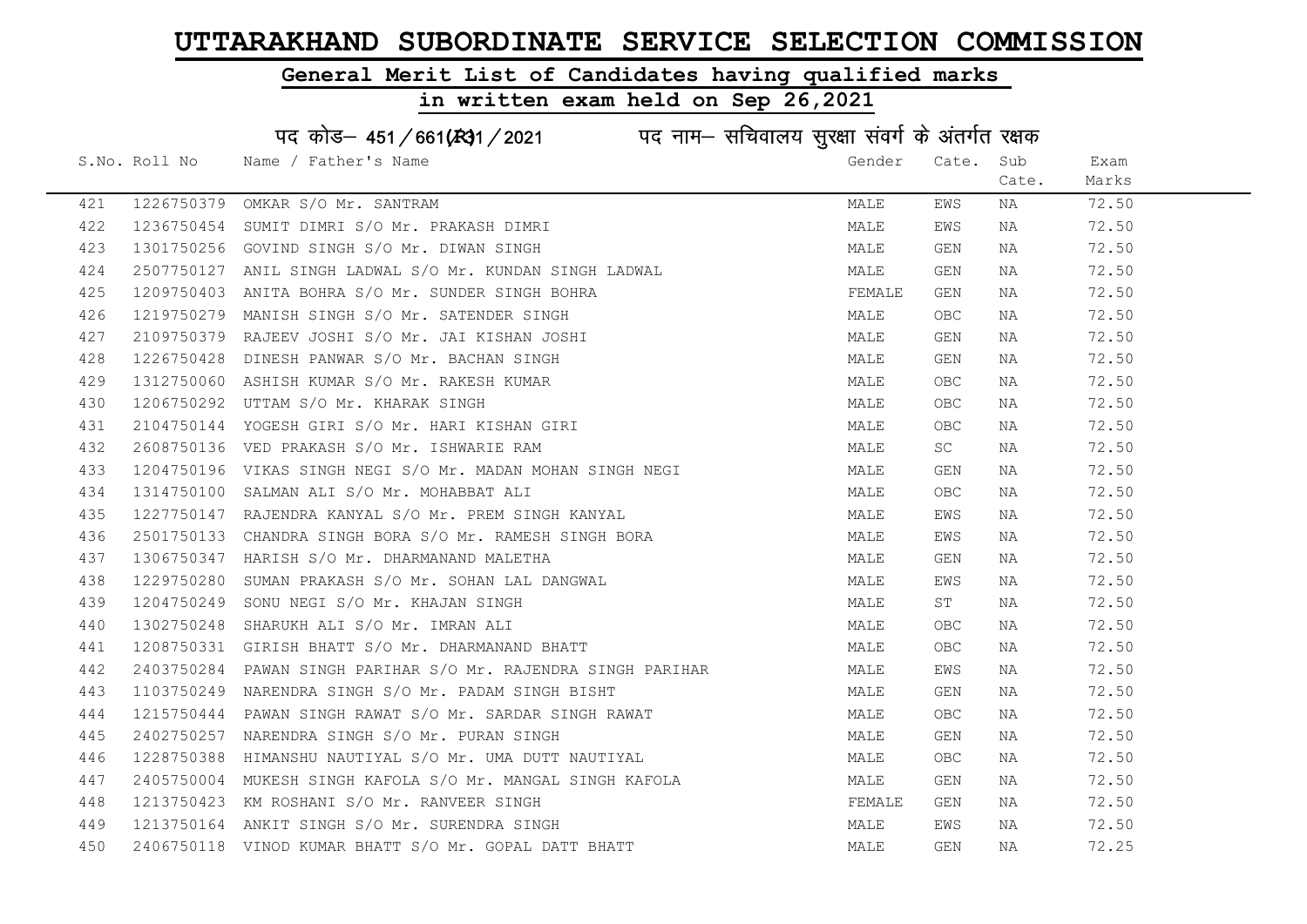#### General Merit List of Candidates having qualified marks

#### in written exam held on Sep 26,2021

S.No. Roll No Gender / Father's Name Gender Cate. Sub Cate. Exam Marks पद कोड़– 451/661(स्था/2021 व्यान सचिवालय सुरक्षा संवर्ग के अंतर्गत रक्षक 451 2401750182 KAVITA BISHT S/O Mr. KISHAN SINGH BISHT SAN SHANGHAN SEMALE GEN NA 72.25 452 1201750464 PRADEEP SINGH GUSAIN S/O Mr. ANAND SINGH GUSAIN MALE GEN NA 72.25 453 2108750302 DINESH LAL VERMA S/O Mr. CHANDRA LAL VERMA MAN MALE OBC NA 72.25 454 1232750097 NARESH CHANDRA S/O Mr. GUNDRU LAL MALL MALE SC NA 72.25 455 1318750081 SUBHAM SAINI S/O Mr. LAHOR SINGH SAINI MALE OBC NA 72.25 456 2507750084 BHUPAL SINGH S/O Mr. DAN SINGH MALE EWS NA 72.25 457 1404750053 ATUL PUROHIT S/O Mr. PURNA NAND PUROHIT NA MALE GEN NA 72.25 458 2412750313 DEEPAK SINGH RAWAT S/O Mr. PAN SINGH RAWAT MALE MALE EWS EX-Serv 72.25 459 1314750120 SONU KUMAR S/O Mr. BIJENDRA MALE SC NA 72.25 460 1218750391 SUDHEER KOTHARI S/O Mr. MUNI RAM KOTHARI MALE GEN NA 72.25 461 1231750273 SUMIT JOSHI S/O Mr. VIDHYA DUTT JOSHI MALE ST NA 72.25 462 1203750250 ANKIT NEGI S/O Mr. RAMESH CHANDRA SINGH NEGI MALE GEN NA 72.25 463 1213750383 AMAN SINGH BHANDARI S/O Mr. DIGAMBAR SINGH BHANDARI MALE OBC NA 72.25 464 1315750084 VISHU KUMAR S/O Mr. KALYAN SINGH MALE SC NA 72.25 465 1207750137 PARAS SAINI S/O Mr. JASWANT SINGH SAINI MALE OBC NA 72.25 466 2601750034 SUMIT KUMAR SINGH S/O Mr. JAGDISH SINGH MALE SC NA 72.25 467 1225750044 KHUSHVEER SINGH S/O Mr. JAIPRAKASH SINGH MALE GEN NA 72.00 468 1226750437 SARVESHWAR PRASAD BHATT S/O Mr. KAMAL PRASAD BHATT MALE MALE EWS NA 72.00 469 2609750110 ARUN KUMAR S/O Mr. CHANDRA KUMAR MALE GEN NA 72.00 470 2407750106 ISHWAR SINGH MAHARA S/O Mr. UMMED SINGH MAHARA MALE GEN NA 72.00 471 2607750161 RIYAZ AHMAD S/O Mr. ABID HUSSAIN MALE OBC NA 72.00 472 2605750074 NEERAJ JOSHI S/O Mr. MADHWANAND JOSHI MALE EWS NA 72.00 473 1405750230 RISHABH NAINWAL S/O Mr. TULA RAM MALE EWS NA 72.00 474 1215750424 ANUP BHATT S/O Mr. SUNDAR LAL BHATT NAN MALE OBC NA 72.00 475 1206750208 RAHUL RANA S/O Mr. SHER SINGH RANA MANA MALE OBC NA 72.00 476 1314750209 SHUBHAM KUMAR S/O Mr. MUKESH KUMAR MANA MALE OBC NA 72.00 477 1217750224 PREETINEGI S/OMr. GOVIND SINGH FEMALE GEN NA 71.75 478 1220750298 AJAY SINGH ASWAL S/O Mr. BIRENDER SINGH ASWAL MALE GEN NA 71.75 479 1233750399 ARVIND KOTHARI S/O Mr. JAIDEV KOTHARI MALE EWS NA 71.75 480 2410750142 BHUPESH CHANDRA JOSHI S/O Mr. TIKA RAM JOSHI MALE GEN NA 71.75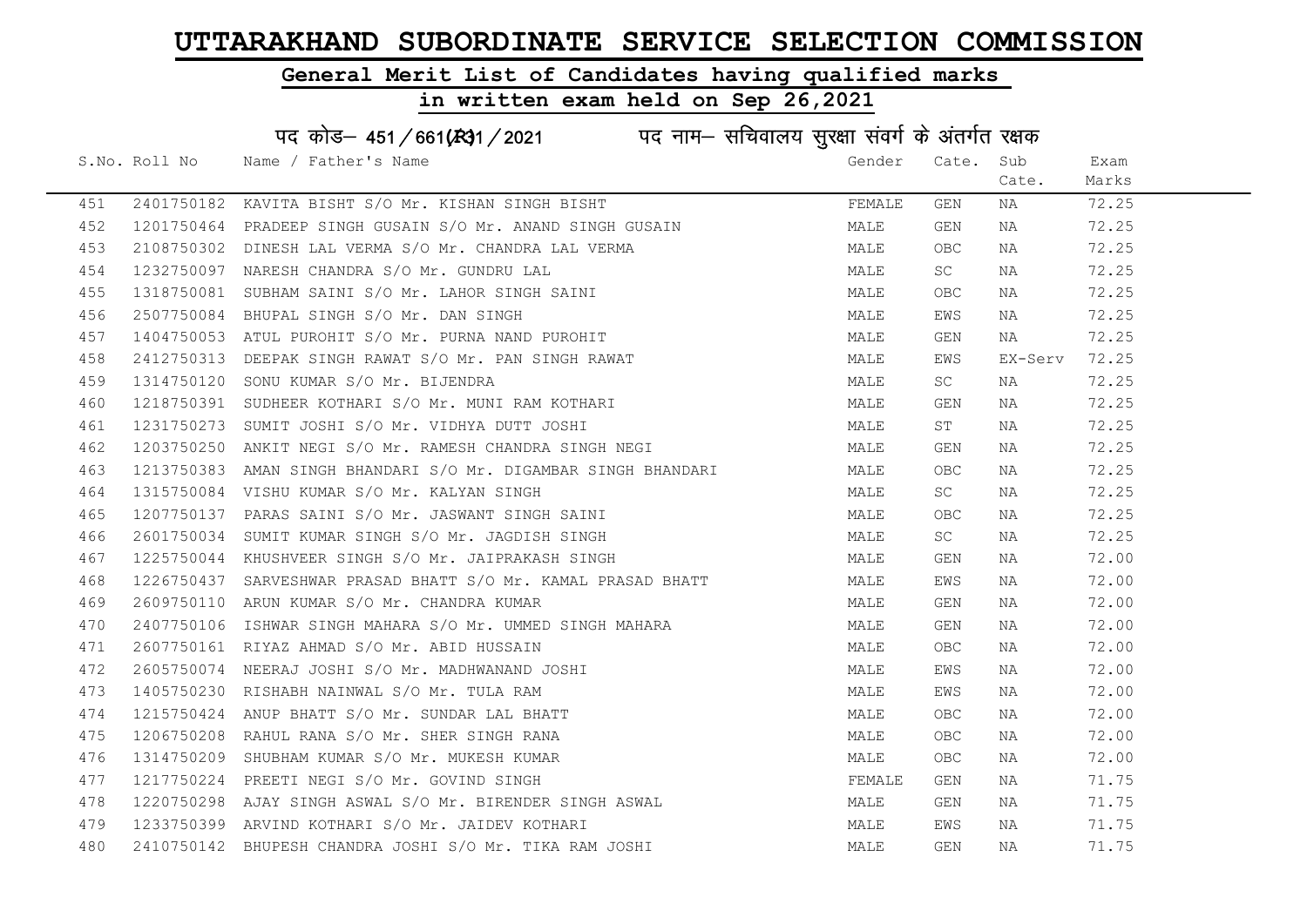#### General Merit List of Candidates having qualified marks

| पद कोड़- 451/661(431/2021 पद नाम- सचिवालय सुरक्षा संवर्ग के अंतर्गत रक्षक |               |                                                                     |        |                         |          |       |
|---------------------------------------------------------------------------|---------------|---------------------------------------------------------------------|--------|-------------------------|----------|-------|
|                                                                           | S.No. Roll No | Name / Father's Name                                                | Gender | Cate.                   | Sub      | Exam  |
|                                                                           |               |                                                                     |        |                         | Cate.    | Marks |
| 481                                                                       |               | 2506750170 MANGAL DEEP SINGH S/O Mr. KALYAN SINGH                   | MALE   | EWS                     | NA       | 71.75 |
| 482                                                                       |               | 2411750162 HEM CHANDRA UNIYAL S/O Mr. DHARMANAND UNIYAL             | MALE   | GEN                     | NA       | 71.75 |
| 483                                                                       |               | 2406750169 YOGESH KUMAR S/O Mr. POORAN RAM                          | MALE   | SC                      | NA       | 71.75 |
| 484                                                                       |               | 1204750139 KULVEER SINGH S/O Mr. BHAGWAN SINGH                      | MALE   | OBC.                    | NA       | 71.75 |
| 485                                                                       |               | 1227750241 ASHISH BHANDARI S/O Mr. SHYAM SINGH BHANDARI             | MALE   | GEN                     | NA       | 71.75 |
| 486                                                                       |               | 2602750272 MOHD ANJAR S/O Mr. NANHEN ALI                            | MALE   | OBC.                    | NA       | 71.75 |
| 487                                                                       |               | 1214750314 SURAJ SINGH S/O Mr. PUSHKAR SINGH                        | MALE   | GEN                     | NA       | 71.75 |
| 488                                                                       | 1231750297    | KAMLESH PRASAD S/O Mr. LAXMI PRASAD                                 | MALE   | GEN                     | NA       | 71.75 |
| 489                                                                       |               | 2506750375 GOVIND SINGH S/O Mr. PREM SINGH                          | MALE   | OBC.                    | NA       | 71.75 |
| 490                                                                       |               | 1231750018 TILAK MEHRA S/O Mr. KUNDAN SINGH                         | MALE   | EWS                     | NA       | 71.75 |
| 491                                                                       |               | 2508750018 DHEERAJ TIWARI S/O Mr. BHUWAN CHANDRA TIWARI             | MALE   | GEN                     | NA       | 71.75 |
| 492                                                                       |               | 2107750139 SHYAMU KUMAR ARYA S/O Mr. DIWAN RAM                      | MALE   | SC                      | NA       | 71.75 |
| 493                                                                       |               | 2409750119 YOGESH CHANDRA JOSHI S/O Mr. KAMLESH CHANDRA JOSHI       | MALE   | EWS                     | NA 1999. | 71.75 |
| 494                                                                       |               | 1213750313 PANKAJ SINGH BHAKUNI S/O Mr. TRILOK BHAKUNI              | MALE   | OBC.                    | EX-Serv  | 71.75 |
| 495                                                                       |               | 2604750231 AJAY RAWAT S/O Mr. VS RAWAT                              | MALE   | GEN                     | NA       | 71.75 |
| 496                                                                       | 2602750129    | NITESH KUMAR S/O Mr. BHEEM SINGH                                    | MALE   | SC.                     | NA       | 71.75 |
| 497                                                                       |               | 1209750243 ANIRUDDHA SINGH S/O Mr. RANVEER SINGH                    | MALE   | GEN                     | NA       | 71.75 |
| 498                                                                       |               | 1301750309 SUNIL SHARMA S/O Mr. BALVINDER SHARMA                    | MALE   | EWS                     | NA       | 71.75 |
| 499                                                                       |               | 2408750181 MANOJ KUMAR S/O Mr. CHANDRAMANI                          | MALE   | GEN                     | NA       | 71.75 |
| 500                                                                       |               | 1236750049 HEERA SINGH BISHT S/O Mr. BALWANT SINGH BISHT            | MALE   | GEN                     | NA       | 71.50 |
| 501                                                                       |               | 1230750471 VIMAL BIJLWAN S/O Mr. PRAKASH CHANDRA BIJLWAN            | MALE   | GEN                     | NA       | 71.50 |
| 502                                                                       |               | 1402750148 MUKESH RANA S/O Mr. KUNDAN SINGH RANA                    | MALE   | EWS                     | NA       | 71.50 |
| 503                                                                       |               | 1212750173 RAHUL SINGH BHIDOLA S/O Mr. JITENDRA KUMAR SINGH BHIDOLA | MALE   | GEN                     | NA       | 71.50 |
| 504                                                                       | 2503750222    | MANMOHAN SINGH DEO S/O Mr. NARESH SINGH DEO                         | MALE   | GEN                     | NA       | 71.50 |
| 505                                                                       | 1221750327    | KUNDAN SINGH S/O Mr. BHUPAL SINGH                                   | MALE   | EWS                     | NA       | 71.50 |
| 506                                                                       |               | 2412750351 TRILOK SINGH RAWAT S/O Mr. SHIVRAJ SINGH RAWAT           | MALE   | EWS                     | NA       | 71.50 |
| 507                                                                       |               | 1228750430 NEERAJ KUMAR S/O Mr. NARENDRA SINGH                      | MALE   | EWS                     | NA       | 71.50 |
| 508                                                                       |               | 1317750307 UMESH CHANDRA TEWARI S/O Mr. BHAIRAV DUTT TEWARI         | MALE   | EWS                     | EX-Serv  | 71.50 |
| 509                                                                       |               | 1407750211 RAGHUVEER SINGH S/O Mr. KHUSHAL SINGH                    | MALE   | EWS                     | NA       | 71.50 |
| 510                                                                       |               | 1211750068 SANJEEV Dimri S/O Mr. SATISH DIMRI                       | MALE   | $\mathop{\mathsf{GEN}}$ | NA       | 71.50 |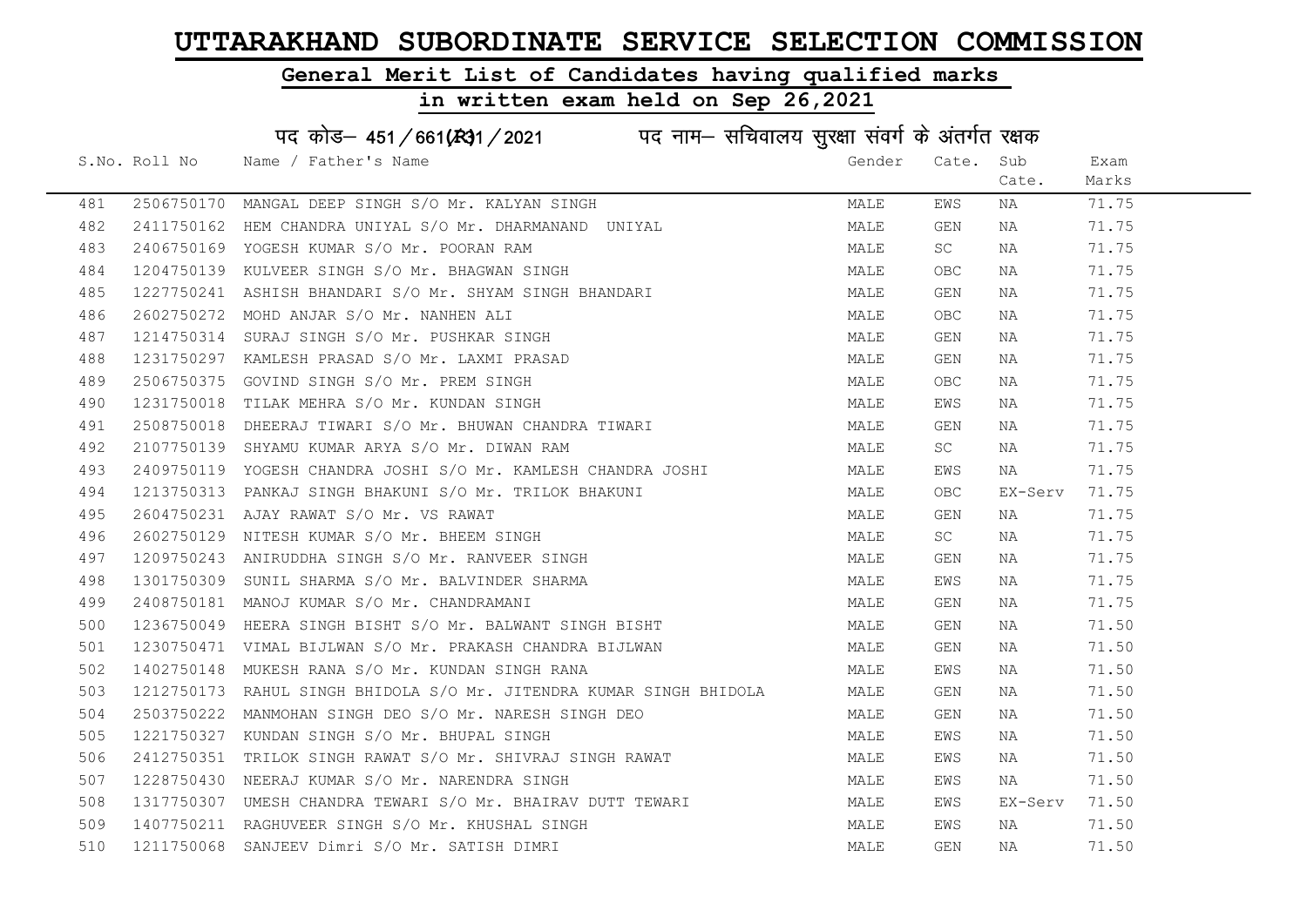#### General Merit List of Candidates having qualified marks

|     |               | पद कोड़- 451/661(स्था/2021 विद्युत्तम- सचिवालय सुरक्षा संवर्ग के अंतर्गत रक्षक |        |            |       |       |
|-----|---------------|--------------------------------------------------------------------------------|--------|------------|-------|-------|
|     | S.No. Roll No | Name / Father's Name                                                           | Gender | Cate.      | Sub   | Exam  |
|     |               |                                                                                |        |            | Cate. | Marks |
| 511 |               | 1210750364 SUNIL SINGH S/O Mr. MIJAN SINGH                                     | MALE   | OBC        | ΝA    | 71.50 |
| 512 |               | 1303750240 SHUBHAM PAL S/O Mr. DEENDAYAL PAL                                   | MALE   | <b>OBC</b> | ΝA    | 71.50 |
| 513 |               | 1203750219 KHEMRAJ SINGH S/O Mr. SAKAL SINGH                                   | MALE   | <b>OBC</b> | NA    | 71.50 |
| 514 | 1313750192    | SAGAR SAINI S/O Mr. PARMJEET SAINI                                             | MALE   | <b>OBC</b> | NA    | 71.50 |
| 515 | 1209750152    | SUMESH PANT S/O Mr. HARI RAM PANT                                              | MALE   | OBC.       | NA    | 71.50 |
| 516 |               | 2414750131 PRERNA TIWARI S/O Mr. NAVEEN CHANDRA TIWARI                         | FEMALE | GEN        | NA    | 71.50 |
| 517 |               | 1303750106  MOHAN SINGH ROTELA S/O Mr. SATYAPAL SINGH ROTELA                   | MALE   | GEN        | NA    | 71.50 |
| 518 |               | 1405750234 PRAVEEN SINGH NEGI S/O Mr. RAMESH SINGH NEGI                        | MALE   | GEN        | NA    | 71.50 |
| 519 | 2402750025    | KAPIL BHATT S/O Mr. KRISHNA BHATT                                              | MALE   | GEN        | NA    | 71.50 |
| 520 |               | 1230750258 ANKUSH KUMAR MAMGAIN S/O Mr. RAM CHANDRA MAMGAIN                    | MALE   | GEN        | NA    | 71.50 |
| 521 |               | 2505750003 KAVITA PANDEY S/O Mr. NAVEEN CHANDRA PANDEY                         | FEMALE | GEN        | NA    | 71.50 |
| 522 |               | 1215750403 AIPIN SINGH S/O Mr. RAVINDRA SINGH                                  | MALE   | OBC        | NA    | 71.50 |
| 523 |               | 1222750159 NITISH SHARMA S/O Mr. VIRENDRA SHARMA                               | MALE   | ST         | NA    | 71.50 |
| 524 |               | 1201750018 KAVITA CHAUHAN S/O Mr. JANAK SINGH CHAUHAN                          | FEMALE | OBC.       | NA    | 71.50 |
| 525 |               | 1234750351 VEERESH SINGH S/O Mr. MOHAN SINGH                                   | MALE   | EWS        | ΝA    | 71.25 |
| 526 | 1311750393    | MANOJ KUMAR S/O Mr. AMAR PAL                                                   | MALE   | OBC        | NA    | 71.25 |
| 527 | 2501750256    | ASHUTOSH JOSHI S/O Mr. BALA DATT JOSHI                                         | MALE   | GEN        | ΝA    | 71.25 |
| 528 |               | 1213750337 PINKY S/O Mr. KUNWAR SINGH                                          | FEMALE | ST         | NA    | 71.25 |
| 529 | 1201750079    | RAVINDRA SINGH S/O Mr. RANBEER SINGH GUSAIN                                    | MALE   | EWS        | ΝA    | 71.25 |
| 530 |               | 1234750482 AMIT BHATT S/O Mr. DAYAKRISHAN BHATT                                | MALE   | GEN        | NA    | 71.25 |
| 531 |               | 1215750514 HARENDRA SINGH PARIHAR S/O Mr. ANAND SINGH PARIHAR                  | MALE   | GEN        | NA    | 71.25 |
| 532 |               | 2105750186 AJAY SATI S/O Mr. RAMESH CHANDRA SATI                               | MALE   | GEN        | NA    | 71.25 |
| 533 | 1232750080    | VIKRAM SINGH RANA S/O Mr. TEJ SINGH RANA                                       | MALE   | ST         | ΝA    | 71.25 |
| 534 | 1223750358    | AMIT PRAKASH NAUTIYAL S/O Mr. OMPRAKASH NAUTIYAL                               | MALE   | <b>OBC</b> | NA    | 71.25 |
| 535 | 1201750370    | VIRENDRA KUMAR S/O Mr. DIKYA LAL                                               | MALE   | SC         | NA    | 71.25 |
| 536 |               | 2402750315 DEVENDER KUMAR S/O Mr. DOODH NATH VERMA                             | MALE   | OBC.       | NA    | 71.25 |
| 537 |               | 1312750403 DEEPAK PUNDIR S/O Mr. GABAR SINGH PUNDIR                            | MALE   | GEN        | NA    | 71.25 |
| 538 |               | 2405750320 CHANDAN BISHT S/O Mr. RAGHUWAR SINGH BISHT                          | MALE   | GEN        | NA    | 71.25 |
| 539 |               | 1306750174 NEERAJ KUMAR S/O Mr. NATHI RAM                                      | MALE   | OBC        | NA    | 71.25 |
| 540 |               | 1312750268 HARISH RANA S/O Mr. SATE SINGH RANA                                 | MALE   | GEN        | ΝA    | 71.25 |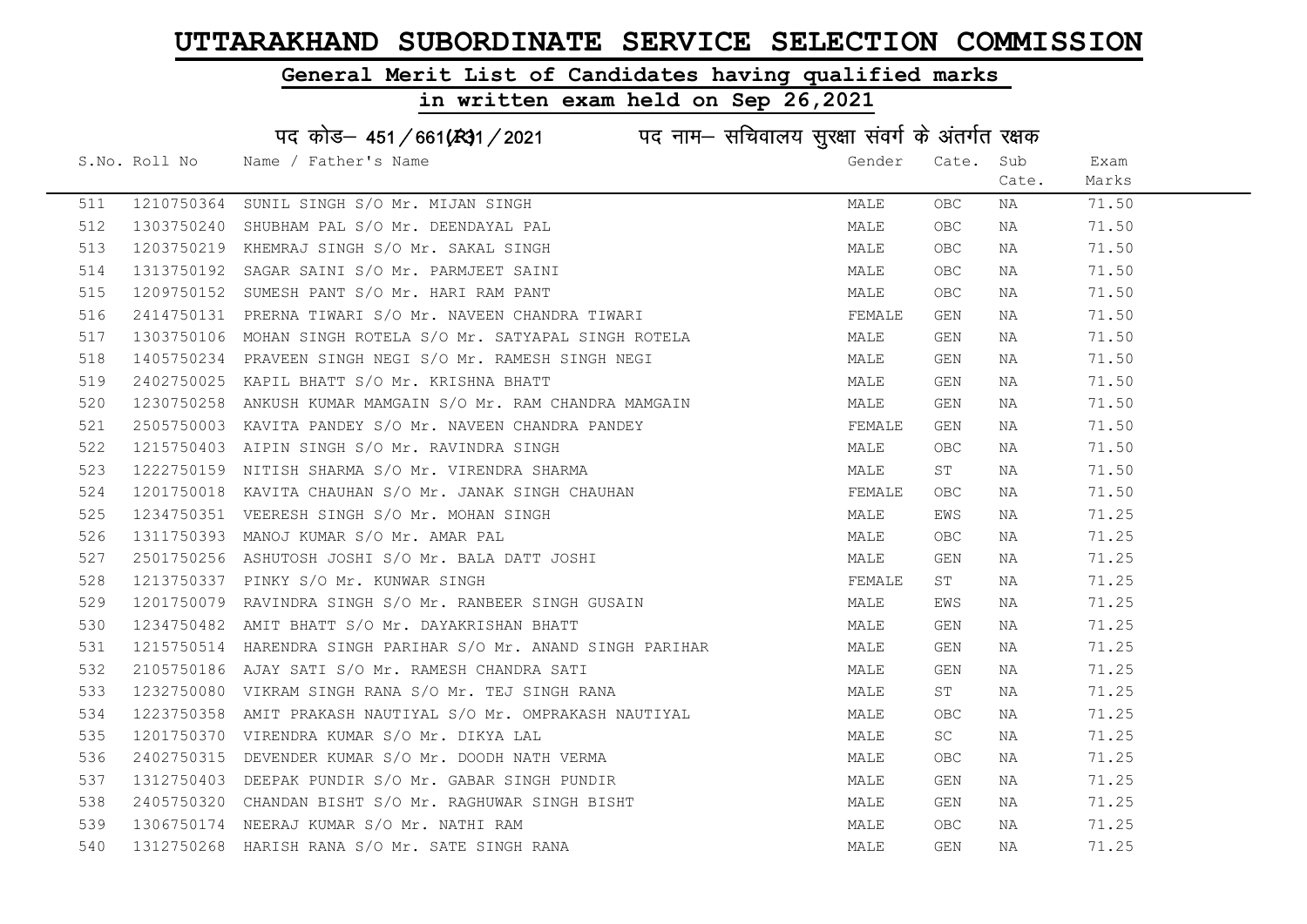#### General Merit List of Candidates having qualified marks

|     |               | पद कोड़– 451/661(431/2021 पद नाम– सचिवालय सुरक्षा संवर्ग के अंतर्गत रक्षक |        |            |       |       |
|-----|---------------|---------------------------------------------------------------------------|--------|------------|-------|-------|
|     | S.No. Roll No | Name / Father's Name                                                      | Gender | Cate. Sub  |       | Exam  |
|     |               |                                                                           |        |            | Cate. | Marks |
| 541 |               | 2413750006 SOORAJ LOHANI S/O Mr. RAMESH CHANDRA                           | MALE   | EWS        | NA    | 71.25 |
| 542 |               | 2606750008 BHAGWAT SINGH S/O Mr. BALWANT SINGH                            | MALE   | EWS        | NA    | 71.25 |
| 543 |               | 1218750384 MOHIT PRASAD MAITHANI S/O Mr. VIJAY PRASAD                     | MALE   | GEN        | NA    | 71.25 |
| 544 |               | 2406750165 TRIBHUWAN BHATT S/O Mr. PITAMBER DUTT BHATT                    | MALE   | GEN        | NA    | 71.25 |
| 545 |               | 2607750133 NIRAJ UPADHYAY S/O Mr. AMAR NATH UPADHYAY                      | MALE   | GEN        | NA    | 71.25 |
| 546 |               | 1236750408 HARPAL SINGH S/O Mr. GURMEET SINGH                             | MALE   | OBC        | NA    | 71.25 |
| 547 |               | 1217750074 BHAGWATI PRASAD S/O Mr. VASPA NAND                             | MALE   | EWS        | NA    | 71.25 |
| 548 |               | 1233750167 RINKESH PANT S/O Mr. VINOD KUMAR PANT                          | MALE   | GEN        | NA    | 71.25 |
| 549 |               | 1208750296 AJIT SINGH RAWAT S/O Mr. JAYENDRA SINGH RAWAT                  | MALE   | <b>OBC</b> | NA    | 71.25 |
| 550 |               | 1218750065 SHUBHAM S/O Mr. BALBEER SINGH                                  | MALE   | EWS        | NA    | 71.25 |
| 551 |               | 1224750009 RAHUL SINGH S/O Mr. DHEERAJ SINGH                              | MALE   | EWS        | NA    | 71.25 |
| 552 |               | 2403750252 HIMMAT SINGH S/O Mr. GOVIND SINGH                              | MALE   | GEN        | NA    | 71.25 |
| 553 |               | 2101750120 DEEPAK NAILWAL S/O Mr. PREM CHANDRA NAILWAL                    | MALE   | EWS        | NA    | 71.25 |
| 554 |               | 1201750309 VIKRAM SINGH S/O Mr. SABAL SINGH                               | MALE   | ST         | NA    | 71.25 |
| 555 |               | 1230750446 VIKASH RANA S/O Mr. SOORVEER SINGH                             | MALE   | <b>OBC</b> | NA    | 71.25 |
| 556 |               | 1214750092 KAILASH SINGH RAWAT S/O Mr. HARDEV SINGH RAWAT                 | MALE   | GEN        | NA    | 71.25 |
| 557 | 1222750283    | SANJAY SINGH S/O Mr. DILWAR SINGH                                         | MALE   | GEN        | NA    | 71.00 |
| 558 |               | 1236750399 ASHISH NAUDIYAL S/O Mr. GANESH CHANDRA NAUDIYAL                | MALE   | <b>OBC</b> | NA    | 71.00 |
| 559 |               | 1230750317 ASHISH RAWAT S/O Mr. RAJENDRA SINGH RAWAT                      | MALE   | OBC        | NA    | 71.00 |
| 560 |               | 1318750122 ANKUR SAINI S/O Mr. KARAM SINGH SAINI                          | MALE   | <b>OBC</b> | NA    | 71.00 |
| 561 |               | 1101750157 RAHUL SINGH S/O Mr. DARSHAN SINGH                              | MALE   | GEN        | NA    | 71.00 |
| 562 |               | 1233750087 NITEESH HANUMANTI S/O Mr. SHANTI SINGH                         | MALE   | OBC        | NA    | 71.00 |
| 563 |               | 2501750124 RAVISH KUMAR S/O Mr. TILOG RAM                                 | MALE   | SC         | NA    | 71.00 |
| 564 |               | 2103750058 HARENDRA SINGH NEGI S/O Mr. KISHAN SINGH NEGI                  | MALE   | GEN        | NA    | 71.00 |
| 565 |               | 2404750396 ARVIND SINGH S/O Mr. GULAB SINGH                               | MALE   | GEN        | NA    | 71.00 |
| 566 |               | 1235750310 MOHAN BISHT S/O Mr. LAKHPAT SINGH BISHT                        | MALE   | EWS        | NA    | 71.00 |
| 567 |               | 2601750188 MUKESH KUMAR S/O Mr. RAJARAM                                   | MALE   | <b>OBC</b> | ΝA    | 71.00 |
| 568 |               | 1211750345 JAYDEV SINGH S/O Mr. JAGDISH SINGH                             | MALE   | <b>OBC</b> | NA    | 71.00 |
| 569 |               | 1220750212 JAIDEV SINGH S/O Mr. SABAR SINGH                               | MALE   | GEN        | ΝA    | 71.00 |
| 570 |               | 2504750152 SAPANA ADHIKARI S/O Mr. DEVRAJ SINGH ADHIKARI                  | FEMALE | EWS        | ΝA    | 71.00 |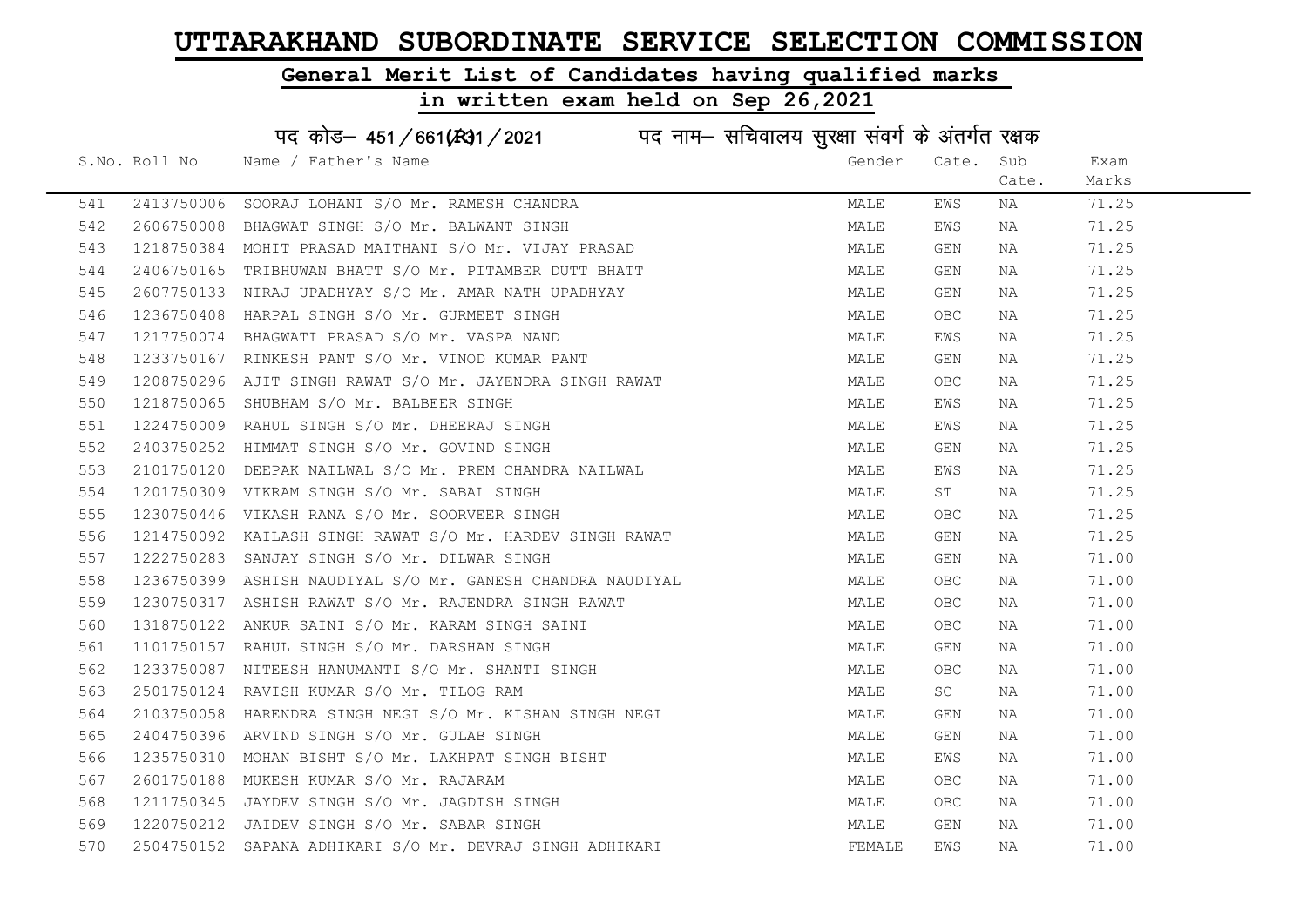#### General Merit List of Candidates having qualified marks

|     |               | पद कोड़– 451/661(431/2021 पद नाम– सचिवालय सुरक्षा संवर्ग के अंतर्गत रक्षक |        |            |         |       |
|-----|---------------|---------------------------------------------------------------------------|--------|------------|---------|-------|
|     | S.No. Roll No | Name / Father's Name                                                      | Gender | Cate.      | Sub     | Exam  |
|     |               |                                                                           |        |            | Cate.   | Marks |
| 571 | 1315750228    | ROHIT KUMAR S/O Mr. ANAND KUMAR                                           | MALE   | GEN        | NA      | 71.00 |
| 572 | 2104750036    | HEMA NEGI S/O Mr. HARISH SINGH NEGI                                       | FEMALE | GEN        | NA      | 71.00 |
| 573 |               | 2501750300 KAMAL KISHOR S/O Mr. CHANDRA SHEKHAR                           | MALE   | EWS        | NA      | 70.75 |
| 574 | 1205750113    | PRIYANKA RANA S/O Mr. PRATAP SINGH RANA                                   | FEMALE | GEN        | NA      | 70.75 |
| 575 | 2412750158    | AJAY KANDPAL S/O Mr. DEVI DATT KANDPAL                                    | MALE   | EWS        | NA      | 70.75 |
| 576 |               | 1225750017 SHIVCHARAN SINGH S/O Mr. PREM SINGH                            | MALE   | EWS        | NA      | 70.75 |
| 577 |               | 1217750502 RAVINDRA SINGH S/O Mr. SUNDER SINGH                            | MALE   | OBC.       | NA      | 70.75 |
| 578 | 1224750379    | SUMIT KUMAR KHATRI S/O Mr. RAM SINGH KHATRI                               | MALE   | SC         | NA      | 70.75 |
| 579 | 2602750084    | MOHIT CHAUHAN S/O Mr. BIKARAM CHAUHAN                                     | MALE   | EWS        | EX-Serv | 70.75 |
| 580 | 1226750369    | AMAN SINGH GUSAIN S/O Mr. SAJJAN SINGH                                    | MALE   | EWS        | NA      | 70.75 |
| 581 |               | 1220750116 MAHENDRA SINGH S/O Mr. PREM SINGH                              | MALE   | EWS        | NA      | 70.75 |
| 582 | 1309750225    | HAYAD SINGH S/O Mr. ANAND SINGH                                           | MALE   | GEN        | NA      | 70.75 |
| 583 | 1318750241    | SHIVAM CHOUDHARY S/O Mr. KUNWAR PAL SINGH                                 | MALE   | OBC.       | NA      | 70.75 |
| 584 | 1218750426    | BHUP DEV PRASAD S/O Mr. LAKHI RAM                                         | MALE   | GEN        | NA      | 70.75 |
| 585 |               | 2109750296 PRIYANKA PATNI S/O Mr. HARISH CHANDRA PATNI                    | FEMALE | GEN        | NA      | 70.75 |
| 586 | 1217750440    | SOHIT RAWAT S/O Mr. BHAGAT SINGH RAWAT                                    | MALE   | OBC.       | NA      | 70.75 |
| 587 | 1232750144    | MANISH RAWAT S/O Mr. R S RAWAT                                            | MALE   | GEN        | NA      | 70.75 |
| 588 | 2412750344    | KIRTI BALLABH JOSHI S/O Mr. PUSHKAR DATT JOSHI                            | MALE   | EWS        | NA      | 70.75 |
| 589 | 1225750312    | GAURAV SINGH S/O Mr. BACHAN SINGH                                         | MALE   | EWS        | NA      | 70.75 |
| 590 | 1233750379    | ANJUL RAWAT S/O Mr. JAGAT SINGH RAWAT                                     | MALE   | OBC        | NA      | 70.75 |
| 591 | 2604750307    | GULFAM ALI S/O Mr. SHER MOHAMMAD                                          | MALE   | OBC        | NA      | 70.75 |
| 592 | 1213750184    | JASPAL RANA S/O Mr. JAYENDRA SINGH RANA                                   | MALE   | <b>OBC</b> | NA      | 70.75 |
| 593 |               | 2507750061 SATENDRA KUMAR S/O Mr. PRATAP RAM                              | MALE   | SC         | ΝA      | 70.50 |
| 594 | 1305750223    | SATENDRA SINGH S/O Mr. BHAGWAN SINGH                                      | MALE   | EWS        | NA      | 70.50 |
| 595 | 1215750166    | MANOJ KUMAR S/O Mr. SHIVANAND BHADRI                                      | MALE   | GEN        | NA      | 70.50 |
| 596 |               | 2105750146 NARENDRA SINGH RAWAT S/O Mr. CHANDRA SINGH RAWAT               | MALE   | EWS        | NA      | 70.50 |
| 597 |               | 2504750004 RAJEEV BHANDARI S/O Mr. PRAKASH SINGH BHANDARI                 | MALE   | GEN        | NA      | 70.50 |
| 598 |               | 1101750240 HIMANSHU SATI S/O Mr. BHAGWATI PRASAD SATI                     | MALE   | EWS        | NA      | 70.50 |
| 599 |               | 1311750140 RAHUL SINGH S/O Mr. KIRAN SINGH                                | MALE   | SC         | ΝA      | 70.50 |
| 600 |               | 1229750078 PANKAJ JOSHI S/O Mr. RAMESH CHANDRA                            | MALE   | GEN        | ΝA      | 70.50 |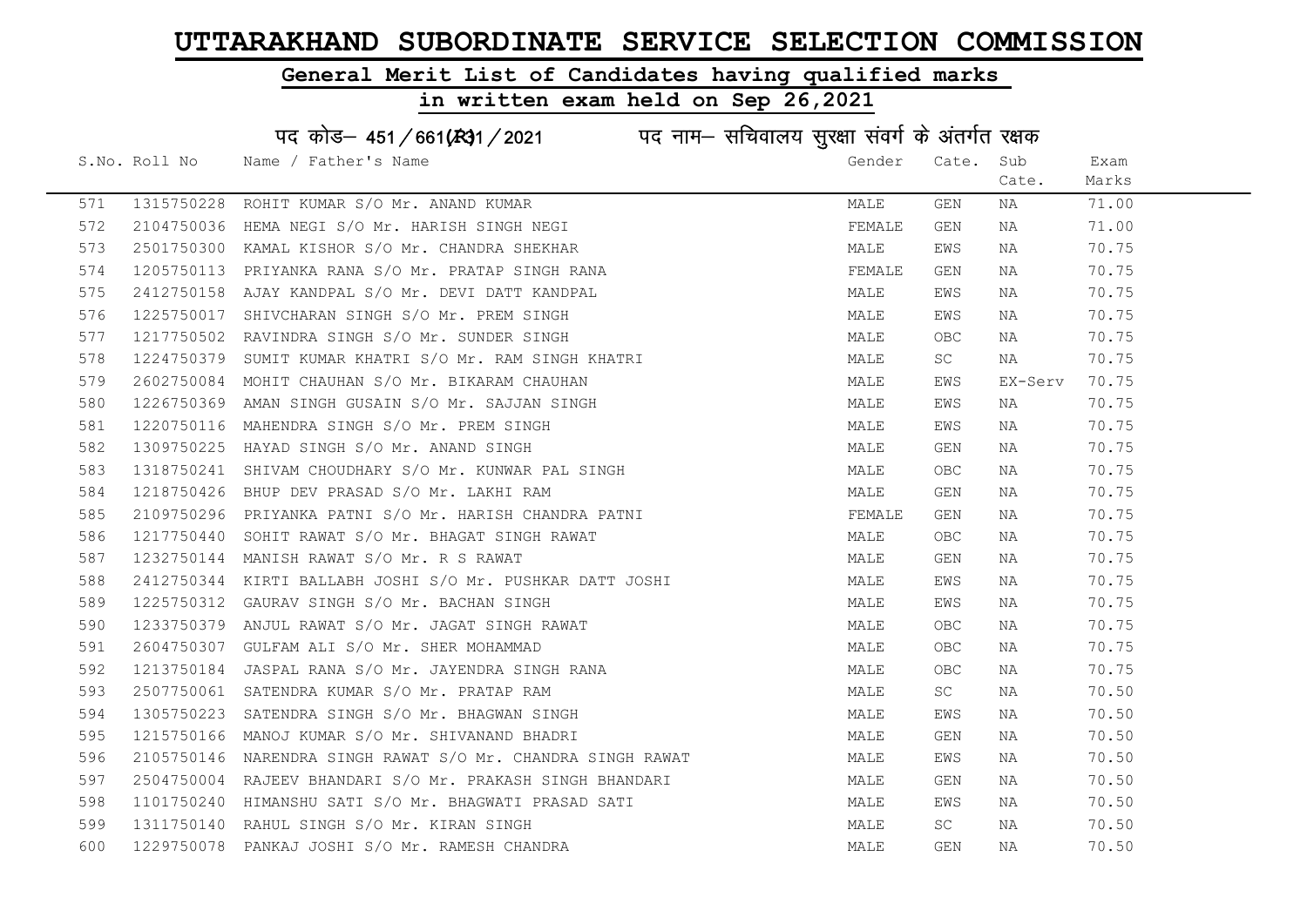### General Merit List of Candidates having qualified marks

|     |               | पद कोड़– 451/661(431/2021 पद नाम– सचिवालय सुरक्षा संवर्ग के अंतर्गत रक्षक |        |                         |         |       |
|-----|---------------|---------------------------------------------------------------------------|--------|-------------------------|---------|-------|
|     | S.No. Roll No | Name / Father's Name                                                      | Gender | Cate.                   | Sub     | Exam  |
|     |               |                                                                           |        |                         | Cate.   | Marks |
| 601 | 1314750309    | VARUN SHARMA S/O Mr. SANJEEV SHARMA                                       | MALE   | $\mathop{\mathsf{GEN}}$ | ΝA      | 70.50 |
| 602 |               | 2502750059 RAHUL TARAGI S/O Mr. HAYAT SINGH TARAGI                        | MALE   | GEN                     | ΝA      | 70.50 |
| 603 |               | 2502750066 DAYA PANT S/O Mr. LALIT MOHAN PANT                             | FEMALE | EWS                     | ΝA      | 70.50 |
| 604 |               | 1213750408 ASHISH SINGH S/O Mr. VIKRAM SINGH                              | MALE   | EWS                     | NA      | 70.50 |
| 605 |               | 2604750054 BEENU D/O Mr. JAY PRAKASH                                      | FEMALE | SC                      | NA      | 70.50 |
| 606 |               | 1306750382 SUMIT GIRI S/O Mr. DEVI GIRI                                   | MALE   | <b>OBC</b>              | NA      | 70.50 |
| 607 |               | 1226750028 ARPIT JOSHI S/O Mr. L D JOSHI                                  | MALE   | GEN                     | ΝA      | 70.50 |
| 608 | 2412750200    | PRADEEP CHANDRA PUJARI S/O Mr. DINESH CHANDRA PUJARI                      | MALE   | GEN                     | NA      | 70.50 |
| 609 |               | 1213750128 RAVINA RAWAT S/O Mr. SATENDRA SINGH                            | FEMALE | GEN                     | NA      | 70.50 |
| 610 |               | 2403750355 DEVENDRA SINGH S/O Mr. JAGAT SINGH                             | MALE   | ST                      | NA      | 70.50 |
| 611 |               | 2101750216 NEERAJ SANWAL S/O Mr. MADHAVANAND SANWAL                       | MALE   | GEN                     | ΝA      | 70.50 |
| 612 |               | 1236750034 BIJENDRA SINGH S/O Mr. RAMESH CHANDRA SINGH                    | MALE   | OBC                     | EX-Serv | 70.25 |
| 613 |               | 1228750356 ROHINI BISHT S/O Mr. KAMAL CHAUHAN                             | FEMALE | GEN                     | NA      | 70.25 |
| 614 |               | 1304750172 DHARMENDRA S/O Mr. UDAY SINGH                                  | MALE   | OBC                     | NA      | 70.25 |
| 615 |               | 1236750309 PANKAJ GODIYAL S/O Mr. OMPRAKASH GODIYAL                       | MALE   | EWS                     | NA      | 70.25 |
| 616 |               | 1402750121 KULDEEP S/O Mr. JOGENDRA SINGH                                 | MALE   | <b>OBC</b>              | NA      | 70.25 |
| 617 |               | 2405750190 SUNIL KUMAR S/O Mr. KAILASH CHANDRA                            | MALE   | GEN                     | NA      | 70.25 |
| 618 |               | 1302750029 ASHISH KUMAR S/O Mr. NARENDRA SINGH                            | MALE   | OBC                     | NA      | 70.25 |
| 619 |               | 1215750472 DEEPAK RAWAT S/O Mr. JOT SINGH RAWAT                           | MALE   | EWS                     | NA      | 70.25 |
| 620 |               | 1219750297 DEEPU KUMAR S/O Mr. SUSHEEL KUMAR                              | MALE   | SC                      | EX-Serv | 70.25 |
| 621 |               | 1207750396 KM SUMAN SINGH S/O Mr. POORAN SINGH                            | FEMALE | EWS                     | NA      | 70.25 |
| 622 |               | 2604750197 KULWANT SINGH SAINI S/O Mr. BHUPAL SINGH SAINI                 | MALE   | OBC                     | ΝA      | 70.25 |
| 623 | 2103750013    | BABITA S/O Mr. CHANDAN SINGH                                              | FEMALE | EWS                     | ΝA      | 70.25 |
| 624 |               | 2404750139 PANKAJ CHAND S/O Mr. PUSHKAR CHAND                             | MALE   | <b>OBC</b>              | NA      | 70.25 |
| 625 |               | 1316750305 MAHESH RAWAT S/O Mr. SHYAM SINGH RAWAT                         | MALE   | GEN                     | NA      | 70.25 |
| 626 |               | 1224750400 DEEPAK KUMAR BHATT S/O Mr. ASHOK KUMAR BHATT                   | MALE   | OBC                     | ΝA      | 70.25 |
| 627 |               | 2108750261 RAHUL KHOLIA S/O Mr. SHER SINGH                                | MALE   | GEN                     | NA      | 70.25 |
| 628 |               | 2408750117 PRAKASH BADHANI S/O Mr. GANESH DUTT BADHANI                    | MALE   | GEN                     | NA      | 70.25 |
| 629 |               | 1312750054 AYUSH KUMAR S/O Mr. VINOD KUMAR                                | MALE   | SC                      | NA      | 70.25 |
| 630 |               | 2404750012 MADAN GOPAL S/O Mr. MUNSHI RAM                                 | MALE   | SC                      | ΝA      | 70.25 |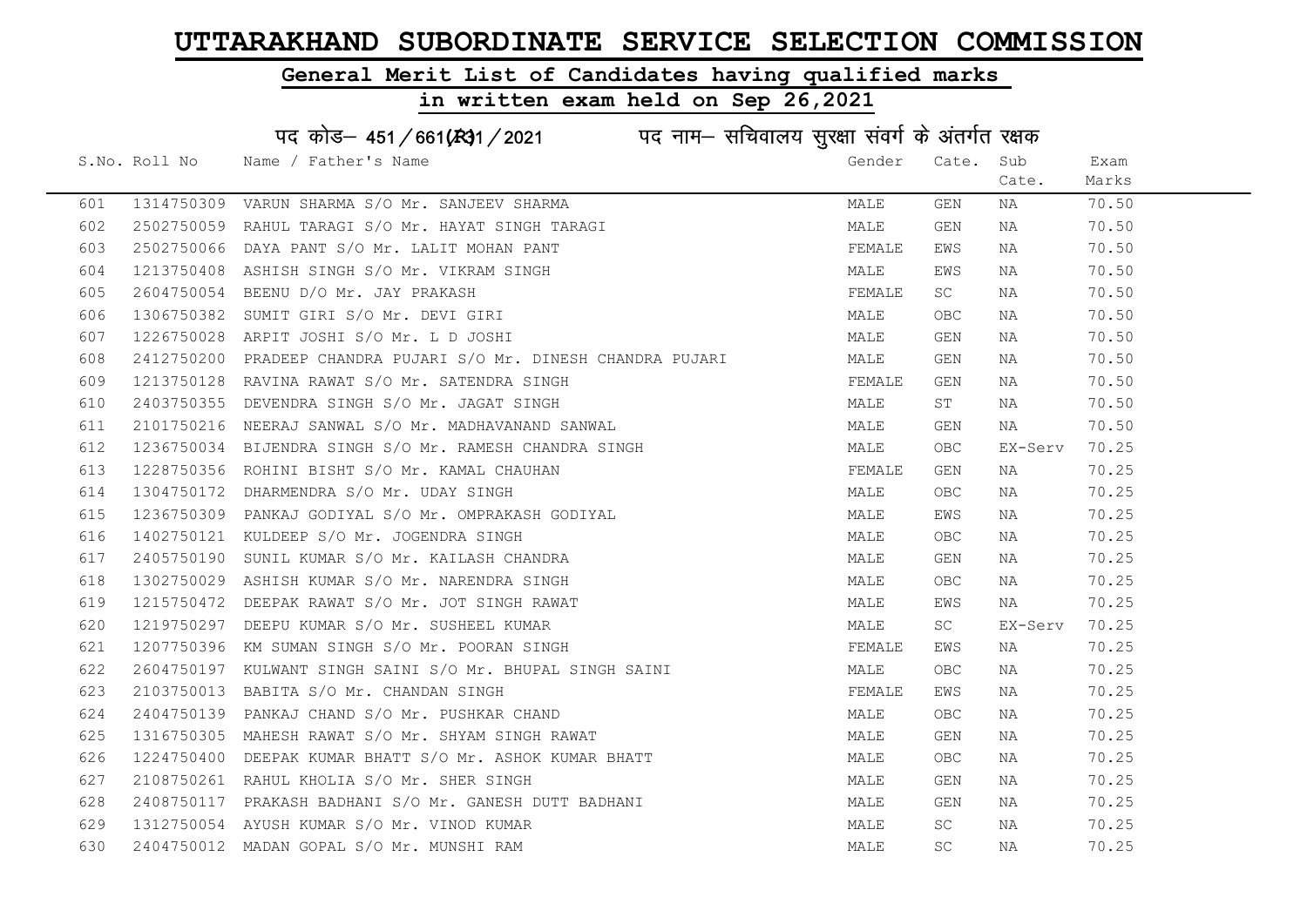#### General Merit List of Candidates having qualified marks

|     |               | पद कोड़- 451/661(431/2021 पद नाम- सचिवालय सुरक्षा संवर्ग के अंतर्गत रक्षक |        |                     |       |       |
|-----|---------------|---------------------------------------------------------------------------|--------|---------------------|-------|-------|
|     | S.No. Roll No | Name / Father's Name                                                      | Gender | Cate.               | Sub   | Exam  |
|     |               |                                                                           |        |                     | Cate. | Marks |
| 631 |               | 1401750104 ASHISH RAUTHAN S/O Mr. JAGMOHAN RAUTHAN                        | MALE   | GEN                 | NA    | 70.25 |
| 632 |               | 1215750416 VIVEK SINGH S/O Mr. HOSHIYAR SINGH                             | MALE   | EWS                 | NA    | 70.25 |
| 633 |               | 2602750048 RANJEET SINGH S/O Mr. RISHI PAL                                | MALE   | $\operatorname{SC}$ | NA    | 70.25 |
| 634 |               | 1314750142 RAHUL KUMAR S/O Mr. MANGE RAM                                  | MALE   | OBC                 | NA    | 70.25 |
| 635 |               | 2414750084 MUKESH JOSHI S/O Mr. PURAN CHANDRA JOSHI                       | MALE   | EWS                 | NA    | 70.25 |
| 636 |               | 2404750206 GANGA MEHTA S/O Mr. BALWANT SINGH MEHTA                        | FEMALE | GEN                 | NA    | 70.25 |
| 637 |               | 2601750047 KHIMESH S/O Mr. TARADUTT                                       | MALE   | GEN                 | NA    | 70.25 |
| 638 |               | 2604750239 GOURAV KUMAR S/O Mr. MAHESH SINGH                              | MALE   | SC                  | NA    | 70.25 |
| 639 |               | 1219750323 ANANT GUSAIN S/O Mr. KEDAR SINGH                               | MALE   | OBC                 | NA    | 70.25 |
| 640 |               | 2601750161 MEENU S/O Mr. KAILASH CHANDRA SHARMA                           | FEMALE | GEN                 | NA    | 70.25 |
| 641 |               | 2412750007 ARVIND SINGH NAYAL S/O Mr. MOHAN SINGH NAYAL                   | MALE   | GEN                 | NA    | 70.25 |
| 642 |               | 2603750143 ARUN KUMAR S/O Mr. SATPAL                                      | MALE   | SC                  | NA    | 70.25 |
| 643 |               | 1407750041 SUNIL SINGH bisht S/O Mr. POORAN SINGH BISHT                   | MALE   | EWS                 | NA    | 70.00 |
| 644 |               | 1220750262 MANISH KANDPAL S/O Mr. VIJAY PRASAD KANDPAL                    | MALE   | GEN                 | NA    | 70.00 |
| 645 |               | 2403750239 RAVI KUMAR S/O Mr. ANAND SINGH                                 | MALE   | SC                  | NA    | 70.00 |
| 646 |               | 1201750176 HARISH SINGH S/O Mr. NARENDRA SINGH                            | MALE   | ST                  | NA    | 70.00 |
| 647 |               | 1405750105 PANKAJ NEGI S/O Mr. SAIN SINGH                                 | MALE   | OBC                 | NA    | 70.00 |
| 648 |               | 1407750147 BHAGAT SINGH NEGI S/O Mr. DINESH CHANDRA NEGI                  | MALE   | EWS                 | NA    | 70.00 |
| 649 |               | 1303750313 GOPAL SINGH S/O Mr. RISHI PAL                                  | MALE   | SC                  | NA    | 70.00 |
| 650 |               | 1301750133 MONU S/O Mr. JAGPAL SINGH                                      | MALE   | SC                  | NA    | 70.00 |
| 651 |               | 1217750240 LAXMAN SINGH BISHT S/O Mr. RAM SINGH BISHT                     | MALE   | EWS                 | NA    | 70.00 |
| 652 |               | 1230750170 SANDEEP SINGH S/O Mr. SATAY SINGH RAWAT                        | MALE   | GEN                 | NA    | 70.00 |
| 653 |               | 1235750075 CHANDRA SHEKHAR DALAKOTI S/O Mr. BISHAN DATT DALAKOTI          | MALE   | GEN                 | NA    | 70.00 |
| 654 |               | 1301750144 RAHUL PAL S/O Mr. JAI BHAGWAN                                  | MALE   | OBC                 | NA    | 70.00 |
| 655 |               | 2414750256 ASHOK KUMAR S/O Mr. ANAND PRASAD                               | MALE   | SC                  | NA    | 70.00 |
| 656 |               | 1209750093 PANKAJ PRASAD SEMWAL S/O Mr. GOVIND RAM SEMWAL                 | MALE   | OBC                 | NA    | 70.00 |
| 657 |               | 1203750070 NEERAJ BISHT S/O Mr. SATPAL SINGH BISHT                        | MALE   | EWS                 | NA    | 70.00 |
| 658 |               | 1226750136 DEEPAK MEHRA S/O Mr. KUNDAN SINGH                              | MALE   | EWS                 | NA    | 70.00 |
| 659 |               | 1213750453 RAVINDRA SINGH RANA S/O Mr. RAGHUNATH SINGH                    | MALE   | EWS                 | NA    | 70.00 |
| 660 |               | 1224750128 MOHAN SINGWAL S/O Mr. LATE PREM SINGH                          | MALE   | EWS                 | NA    | 70.00 |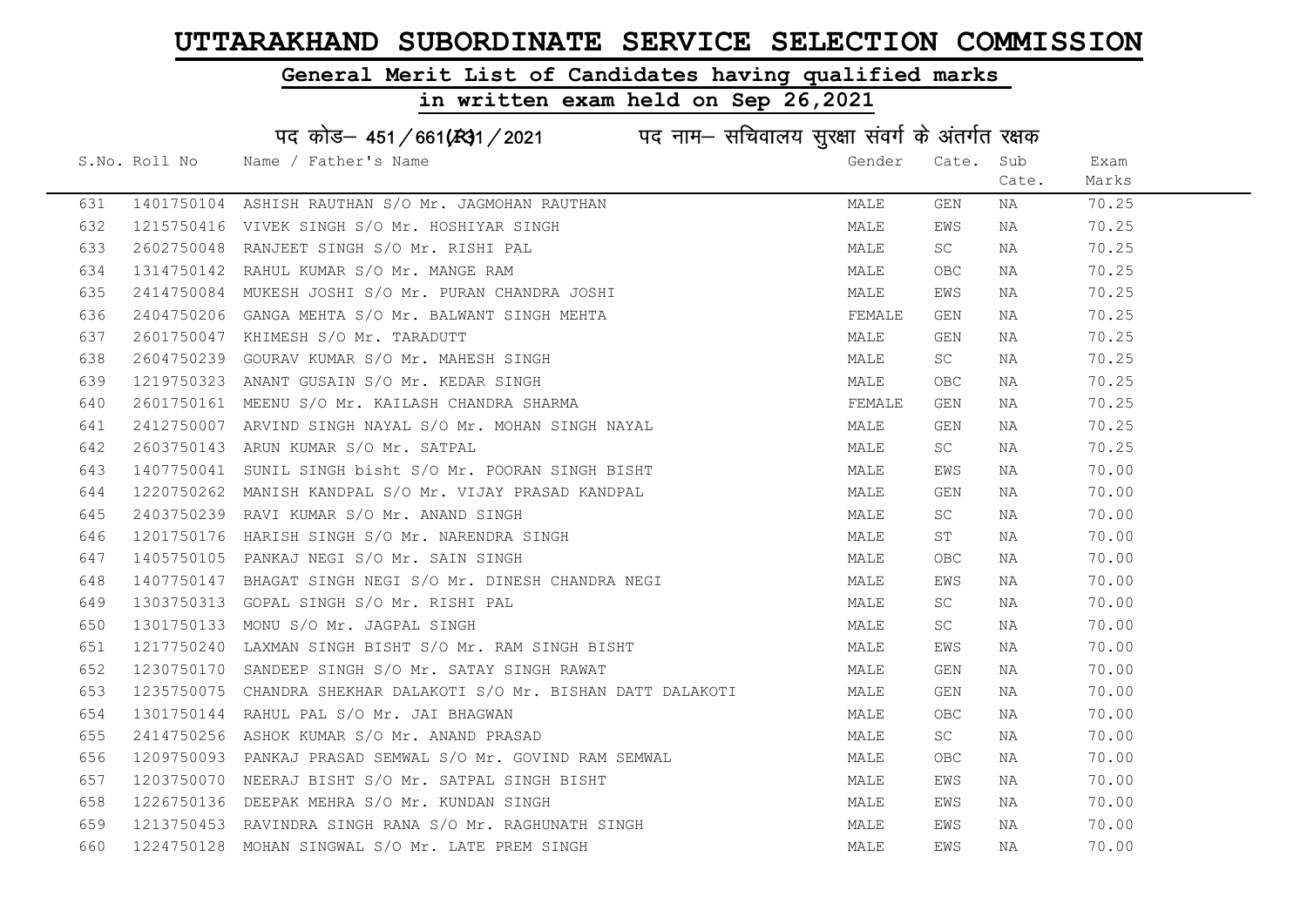#### General Merit List of Candidates having qualified marks

# in written exam held on Sep 26,2021

# पद कोड– 451/661(स्था/2021 व्यान सचिवालय सुरक्षा संवर्ग के अंतर्गत रक्षक

|     | S.No. Roll No | Name / Father's Name                                                                            | Gender | Cate. Sub |       | Exam  |  |
|-----|---------------|-------------------------------------------------------------------------------------------------|--------|-----------|-------|-------|--|
|     |               |                                                                                                 |        |           | Cate. | Marks |  |
| 661 |               | 2504750094 JEEWAN CHANDRA JOSHI S/O Mr. HARISH CHANDRA JOSHI                                    | MALE   | GEN       | NA    | 70.00 |  |
| 662 |               | 1230750082 RAJESH SINGH S/O Mr. MEHARBAN SINGH                                                  | MALE   | OBC.      | NA    | 70.00 |  |
| 663 |               | 1202750386 PAVENDRA SINGH S/O Mr. JABAR SINGH                                                   | MALE   | OBC       | NA    | 70.00 |  |
| 664 |               | 2508750081 BALWANT SINGH S/O Mr. GOVIND SINGH KHATI                                             | MALE   | GEN       | NA    | 70.00 |  |
| 665 |               | 1314750222 NITIN S/O Mr. ATUL KUMAR                                                             | MALE   | OBC.      | ΝA    | 70.00 |  |
| 666 |               | 1222750155 SOVAN SINGH S/O Mr. CHAMAN SINGH                                                     | MALE   | GEN       | NA    | 70.00 |  |
| 667 |               | 1220750161 ARUN S/O Mr. CHAIN SINGH                                                             | MALE   | OBC.      | NA    | 70.00 |  |
| 668 |               | 1201750132 VIRENDER SINGH S/O Mr. MAHAVIR SINGH                                                 | MALE   | EWS       | NA    | 70.00 |  |
| 669 |               | 1303750031 DEEPAK KUMAR SAINI S/O Mr. SADHU RAM SAINI                                           | MALE   | OBC       | NA    | 70.00 |  |
| 670 |               | 1103750223 ARVIND SINGH S/O Mr. HARISH SINGH                                                    | MALE   | EWS       | NA    | 70.00 |  |
| 671 |               | 2503750021 CHARU CHANDRA BHATT S/O Mr. GOVARDHAN BHATT                                          | MALE   | EWS       | NA    | 70.00 |  |
| 672 |               | 1223750119 NAVEEN SINGH NEGI S/O Mr. JAGMOHAN SINGH NEGI                                        | MALE   | GEN       | NA    | 70.00 |  |
| 673 |               | 1233750587 RANJEET SINGH S/O Mr. HAYAT SINGH                                                    | MALE   | GEN       | NA    | 70.00 |  |
| 674 |               | 1202750455 ANKIT BARTWAL S/O Mr. MOHAN SINGH                                                    | MALE   | OBC.      | NA    | 70.00 |  |
| 675 |               | 1206750061 AKHILESH SINGH S/O Mr. CHANDRA SINGH                                                 | MALE   | OBC.      | NA    | 70.00 |  |
| 676 |               | 2101750055 PRAKASH SINGH DASILA S/O Mr. MOHAN SINGH DASILA                                      | MALE   | EWS       | NA    | 70.00 |  |
| 677 |               | 1201750441 DEEPAK S/O Mr. NAROTTAM                                                              | MALE   | GEN       | NA    | 70.00 |  |
| 678 |               | 1235750090 JITENDRA UNIYAL S/O Mr. DEVRAJ UNIYAL                                                | MALE   | EWS       | NA    | 70.00 |  |
| 679 |               | 1223750360 ANKIT SINGH S/O Mr. SAIN SINGH CHAUHAN                                               | MALE   | OBC.      | NA    | 70.00 |  |
| 680 |               | 1218750468 ANKIT RANA S/O Mr. CHANDAN SINGH                                                     | MALE   | OBC       | NA    | 70.00 |  |
| 681 |               | 1407750024 ASHISH KUMAR S/O Mr. KAMLESH SINGH                                                   | MALE   | <b>SC</b> | NA    | 70.00 |  |
| 682 |               | 1216750328 DEVENDRA SINGH MISHRAWAN S/O Mr. JASPAL SINGH MISHRAWAN                              | MALE   | OBC       | NA    | 70.00 |  |
| 683 |               | 1232750175 MOHIT NAUTIYAL S/O Mr. DAYARAM NAUTIYAL                                              | MALE   | GEN       | NA    | 70.00 |  |
| 684 |               | 1301750209 KM PINKI S/O Mr. SHYAM SINGH                                                         | FEMALE | OBC.      | NA    | 70.00 |  |
| 685 |               | 1230750161 KAPIL NEGI S/O Mr. JAGDEESH SINGH NEGI                                               | MALE   | OBC       | NA    | 70.00 |  |
| 686 |               | 1233750546 ROHIT PAYAL S/O Mr. VIUAI JINU.<br>1216750296 KM YOGITA S/O Mr. PRATAP SINGH CHAUHAN | MALE   | OBC       | NA    | 70.00 |  |
| 687 |               |                                                                                                 | FEMALE | OBC.      | NA    | 70.00 |  |
| 688 |               |                                                                                                 | MALE   | <b>SC</b> | NA    | 70.00 |  |
| 689 |               | 2508750065 VIJAY SINGH S/O Mr. RAJENDRA SINGH                                                   | MALE   | GEN       | NA    | 70.00 |  |
| 690 |               | 2401750041 JEEVAN CHAND S/O Mr. KHARAK CHAND                                                    | MALE   | OBC       | NA    | 70.00 |  |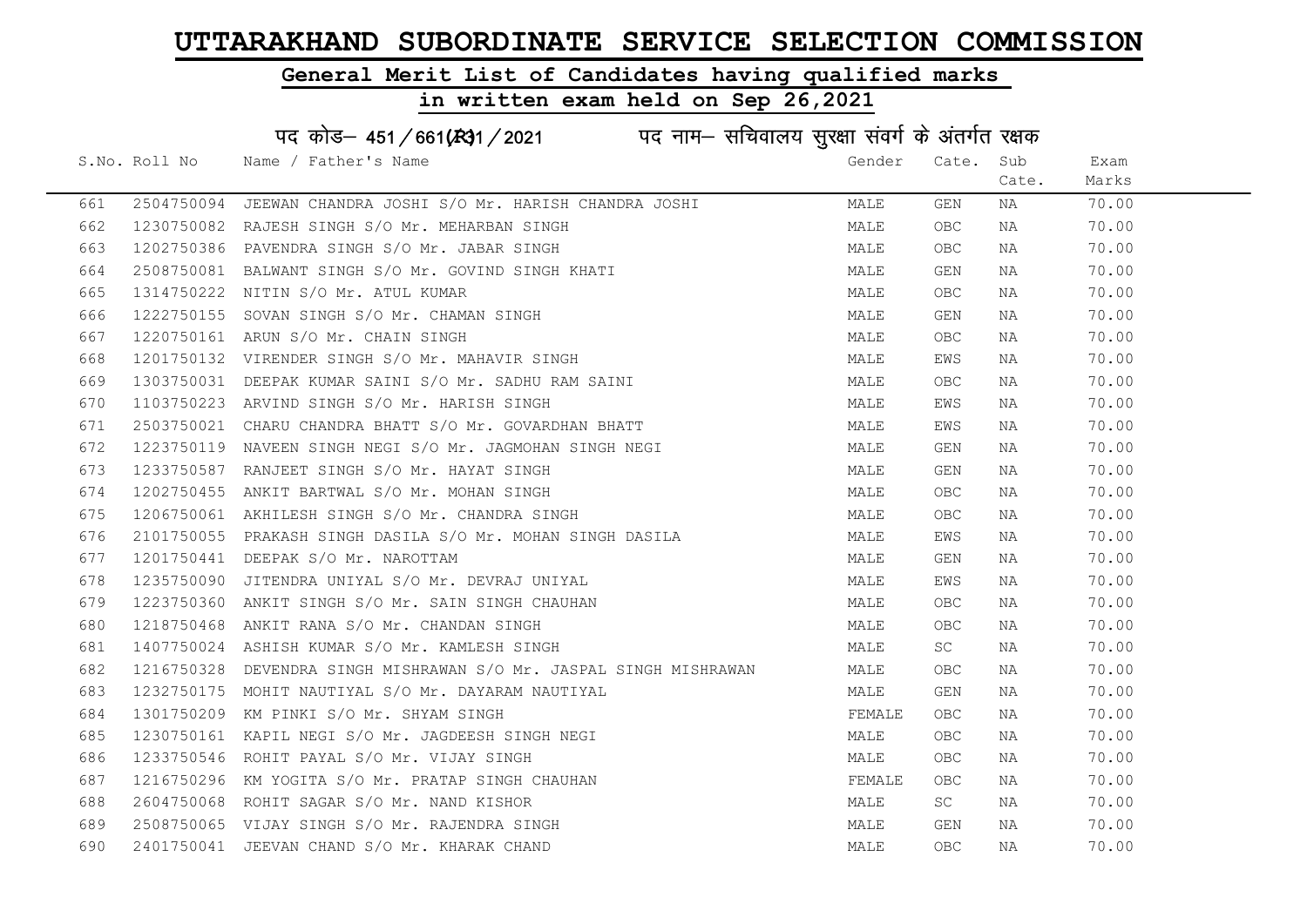#### General Merit List of Candidates having qualified marks

#### in written exam held on Sep 26,2021

S.No. Roll No Wame / Father's Name Gender Cate. Sub Cate. Exam Marks पद कोड– 451/661(स्था / 2021 व्यान सचिवालय सुरक्षा संवर्ग के अंतर्गत रक्षक 691 1201750340 SHUBHAM CHANDRA GIRI S/O Mr. KAILASH CHANDRA GIRI MALE OBC NA 70.00 692 1209750102 KAPIL KUMAR S/O Mr. VED PRAKASH MALE SC NA 70.00 693 2501750061 ANOOP KUMAR S/O Mr. MOTI LAL MARE SC NA 70.00 694 1402750174 AMAN KUMAR S/O Mr. DEEPAK CHAND MALE SC NA 70.00 695 1311750198 KULDEEP KUMAR S/O Mr. MAMCHAND MALE OBC NA 70.00 696 1403750083 JYOTI S/O Mr. DURGA PRASAD FEMALE EWS NA 70.00 697 1312750237 VIVEK SHAH S/O Mr. BHAGWATI SHAH MALE SC NA 70.00 698 1229750095 UJJWAL S/O Mr. RAMESH PRASAD BHATT NA MALE OBC NA 70.00 699 1228750031 VIKRAM SINGH BHANDARI S/O Mr. HANSRAM BHANDARI MALE ST NA 69.75 700 1223750305 JAYPAL SINGH S/O Mr. INDRA SINGH MALE SC NA 69.75 701 2608750015 MAJHAR ALI S/O Mr. KAMAR ALI MALE GEN NA 69.75 702 1303750307 SAURABH SAINI S/O Mr. SOMDUTT SAINI MALE OBC NA 69.75 703 1316750321 ANKIT KUMAR S/O Mr. JAIPAL MALE OBC NA 69.75 704 2603750149 NITIN KUMAR NIGAM S/O Mr. RISHI PAL SINGH MALE SC NA 69.75 705 1234750261 MOHD INAM S/O Mr. ASGAR HUSSAIN MALE OBC NA 69.75 706 1314750140 KAPTAN SINGH S/O Mr. PREM SINGH MALE SC NA 69.75 707 1318750257 MOHIT KUMAR DHIMAN S/O Mr. MADAN PAL DHIMAN MALE OBC NA 69.75 708 1213750209 MAHESH SEMWAL S/O Mr. MOTI RAM SEMWAL MALE GEN NA 69.75 709 2603750025 YOGESH KUMAR S/O Mr. NAIN RAM MALE SC NA 69.75 710 2508750073 AKSHAY DHAMI S/O Mr. GANESH SINGH DHAMI MALE GEN NA 69.75 711 1235750172 KAJAL S/O Mr. NARENDRA SINGH PURSHODA **FEMALE OBC** NA 69.75 712 2108750348 SAMEER AHAMAD S/O Mr. IRSHAD HUSAIN MALE OBC NA 69.75 713 1214750266 SONAM SEMWAL S/O Mr. BHAWANI PRASAD SAND THE SEMALE OBC NA 69.75 714 1221750307 RUCHI SHARMA S/O Mr. MAHANAND SHARMA TEMANAN TEMALE ST NA 69.75 715 1309750199 ARJUN KUMAR S/O Mr. HARI RAM MARI MANA MALE SC NA 69.75 716 1216750091 MANDEEP SINGH S/O Mr. JAGDISH SINGH MARRE MALE GEN NA 69.75 717 1222750205 VIJAY PRAKASH KUKRETI S/O Mr. SHIV PRASAD KUKRETI MALE GEN NA 69.75 718 1213750190 KULDEEP SINGH S/O Mr. BALVIR SINGH MALE GEN NA 69.50 719 1204750118 AMIT PANDEY S/O Mr. GOPAL DUTT PANDEY MALE GEN NA 69.50 720 2105750150 SUDHEER SINGH GAIRA S/O Mr. CHANDAN SINGH GAIRA MANA MALE EWS NA 69.50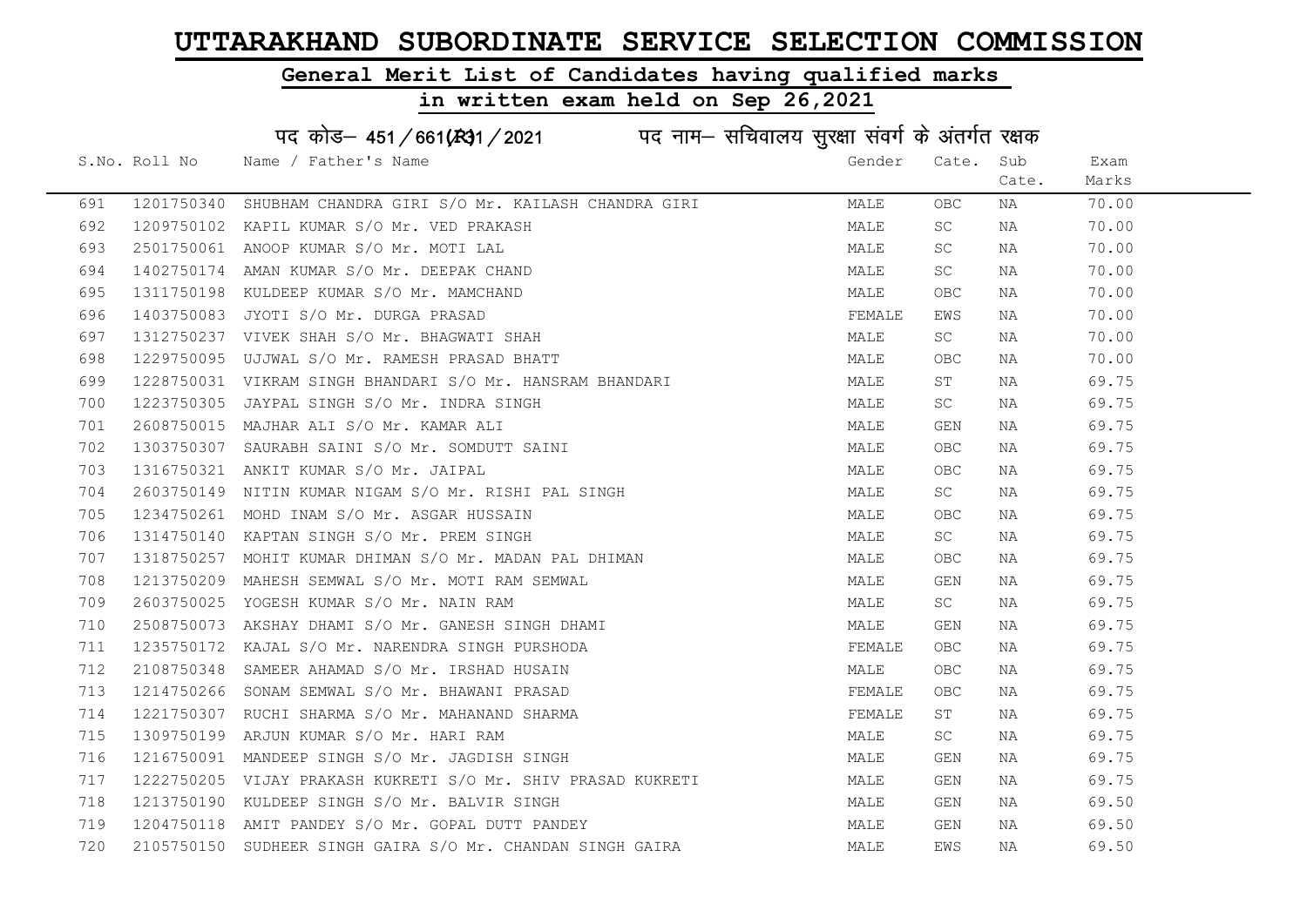#### General Merit List of Candidates having qualified marks

#### in written exam held on Sep 26,2021

S.No. Roll No Gender / Father's Name Gender Cate. Sub Cate. Exam Marks पद कोड– 451/661(स्था/2021 in uke नाम– सचिवालय सुरक्षा संवर्ग के अंतर्गत रक्षक 721 1213750382 RANJANA S/O Mr. SURAT SINGH FEMALE GEN NA 69.50 722 1406750074 SOHAN SINGH NEGI S/O Mr. SABAR SINGH NEGI MALE OBC NA 69.50 723 1211750172 UPENDRA SINGH PANWAR S/O Mr. AMAR SINGH PANWAR MARRAM MALE OBC NA 69.50 724 1233750612 AJAY KUMAR S/O Mr. BALI MALE SC NA 69.50 725 2403750316 NIRANCHAL JOSHI S/O Mr. KRISHNA NAND JOSHI MALE GEN NA 69.50 726 1221750147 GAUTAM PRASAD JUYAL S/O Mr. GOVIND PRASAD JUYAL MALE OBC NA 69.50 727 1407750174 PREETI S/O Mr. DALIP SINGH NEGI SARANG TEMALE OBC NA 69.50 728 1403750125 BRIJMOHAN PRASAD S/O Mr. BHAGAWATI PRASAD MALE GEN NA 69.50 729 1312750026 AMISHA KHANDELWAL S/O Mr. SANJAY KHANDELWAL FEMALE GEN NA 69.50 730 1312750264 AVATAR SINGH RANA S/O Mr. RAGHUVEER SINGH RANA MALE OBC NA 69.50 731 2102750130 KAUSHAL KISHOR BELWAL S/O Mr. GIRISH CHANDRA BELWAL MALE MALE EWS NA 69.50 732 2506750172 PUSHKAR SINGH S/O Mr. SHER SINGH MALE EWS NA 69.50 733 1316750221 VARUN KUMAR ROHELA S/O Mr. ANAND VEER ROHELA MALE OBC NA 69.50 734 2508750060 LOKESH SINGH BHAISORA S/O Mr. SHANKAR SINGH BHAISORA MALE GEN NA 69.50 735 1214750196 MANJEET S/O Mr. ARJUN DAS MALE SC NA 69.50 736 1235750234 SACHIN SINGH S/O Mr. AMRITLAL RATHOUR MALE OBC NA 69.50 737 2105750051 MANOJ SINGH BISHT S/O Mr. NARYAN SINGH BISHT MALE GEN NA 69.50 738 1228750259 SONALI ARYA S/O Mr. GHANSHYAM SINGH FEMALE SC NA 69.50 739 1408750192 ANUJ KUMAR S/O Mr. NAGENDRA LAL MALE SC NA 69.50 740 1229750152 SIMRAN JAYARA S/O Mr. KUSHAL SINGH FEMALE OBC NA 69.50 741 1217750209 SUMIT BISHT S/O Mr. HUKAM SINGH BISHT MAN MALE GEN NA 69.50 742 1225750137 PRAVEEN SINGH NAKOTI S/O Mr. UTTAM SINGH NAKOTI SAN MALE EWS NA 69.50 743 1233750150 HIMANSHU RIKHARI S/O Mr. KHEEMANAND RIKHARI MANA MALE GEN NA 69.50 744 1211750062 PRATIBHA DHYANI S/O Mr. HARISH DHYANI **FRANT SHALL SEN NA 199.50** 745 1305750245 ARVIND KUMAR S/O Mr. BALESHVAR MARRE SC NA 69.25 746 2602750026 RENU GAHTORI S/O Mr. DEVKI NANDAN GAHTORI SAN SEMALE GEN NA 199.25 747 1201750199 ANOOP POKHRIYAL S/O Mr. GHANANAND POKHRIYAL CONNER MALE OBC NA 69.25 748 1206750049 SUMIT SINGH S/O Mr. PRATHAM SINGH MALE OBC NA 69.25 749 1303750269 VIVEK SINGH RAWAT S/O Mr. JAGAT SINGH RAWAT MARRAMAT MALE GEN NA 69.25 750 1204750021 HEMANT SINGH GARIYA S/O Mr. KHIM SINGH GARIYA MALE GEN NA 69.25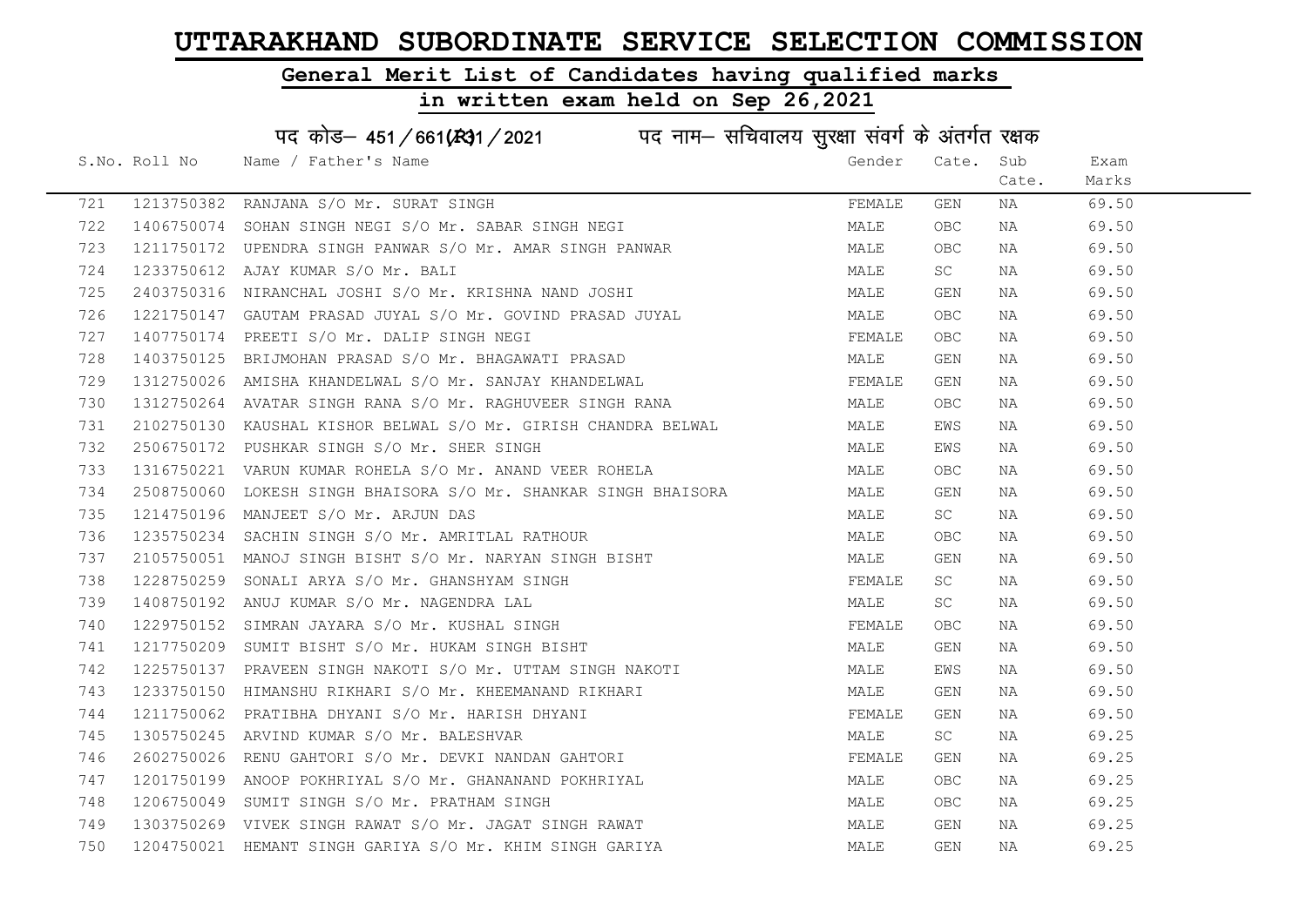### General Merit List of Candidates having qualified marks

|     |               | पद कोड़- 451/661(431/2021 पद नाम- सचिवालय सुरक्षा संवर्ग के अंतर्गत रक्षक |        |            |       |       |
|-----|---------------|---------------------------------------------------------------------------|--------|------------|-------|-------|
|     | S.No. Roll No | Name / Father's Name                                                      | Gender | Cate.      | Sub   | Exam  |
|     |               |                                                                           |        |            | Cate. | Marks |
| 751 | 1231750288    | Himanshu S/O Mr. JAGDISH KHANDURI                                         | MALE   | EWS        | ΝA    | 69.25 |
| 752 |               | 1209750398 SANDEEP SINGH S/O Mr. BAKHTAWAR SINGH                          | MALE   | EWS        | NA    | 69.25 |
| 753 | 1229750273    | PREETAM SINGH S/O Mr. RAM SINGH                                           | MALE   | EWS        | NA    | 69.25 |
| 754 | 1217750429    | MADHWAR SINGH RANA S/O Mr. MOHAR SINGH RANA                               | MALE   | ST         | NA    | 69.25 |
| 755 |               | 2413750067 MOHAN CHANDRA JOSHI S/O Mr. MURLI DHAR JOSHI                   | MALE   | GEN        | NA    | 69.25 |
| 756 |               | 1303750046 SHUBHAM KUMAR S/O Mr. PRADEEP KUMAR                            | MALE   | <b>OBC</b> | NA    | 69.25 |
| 757 |               | 2608750027 KM HIMANI GAUR S/O Mr. CHANDAN SINGH                           | FEMALE | GEN        | NA    | 69.25 |
| 758 | 2603750309    | BHAGWAT SARAN S/O Mr. MUKHRAM SINGH                                       | MALE   | <b>OBC</b> | NA    | 69.25 |
| 759 | 1216750275    | MAHAVEER SINGH S/O Mr. BALIRAM SINGH                                      | MALE   | <b>OBC</b> | NA    | 69.25 |
| 760 |               | 1213750175 AMIT CHANDRA SHARMA S/O Mr. LAXMI DATT SHARMA                  | MALE   | EWS        | NA    | 69.25 |
| 761 | 2507750058    | SAGAR MEHRA S/O Mr. RAM SINGH MEHRA                                       | MALE   | EWS        | NA    | 69.25 |
| 762 |               | 1220750149 PANKAJ SINGH S/O Mr. JAYENDRA SINGH                            | MALE   | OBC        | NA    | 69.25 |
| 763 |               | 1206750280 KULDEEP SINGH S/O Mr. VIKRAM SINGH                             | MALE   | <b>OBC</b> | NA    | 69.25 |
| 764 |               | 2409750290 MANOJ KUMAR S/O Mr. BHUWAN RAM                                 | MALE   | SC         | NA    | 69.25 |
| 765 |               | 1225750309 SURAJ SINGH S/O Mr. DALEEP SINGH                               | MALE   | GEN        | NA    | 69.25 |
| 766 | 1224750181    | ARVIND SINGH S/O Mr. SHIV SINGH                                           | MALE   | GEN        | NA    | 69.25 |
| 767 |               | 2607750100 SACHIN S/O Mr. SOMPAL SINGH                                    | MALE   | SC         | NA    | 69.25 |
| 768 |               | 2603750418 BHAWANA PANT S/O Mr. GOPAL DATT PANT                           | FEMALE | GEN        | NA    | 69.25 |
| 769 |               | 1218750141 ANJALI S/O Mr. BALBEER SINGH                                   | FEMALE | OBC        | NA    | 69.25 |
| 770 | 1101750130    | ANOOP RAWAT S/O Mr. SATYENDRA SINGH                                       | MALE   | GEN        | NA    | 69.25 |
| 771 |               | 1216750001 ARVIND SINGH S/O Mr. GOUR SINGH                                | MALE   | GEN        | NA    | 69.00 |
| 772 |               | 1230750395 MANOJ BIJLWAN S/O Mr. KHEMRAJ BIJLWAN                          | MALE   | GEN        | NA    | 69.00 |
| 773 | 1228750065    | MANOJ KISHOR S/O Mr. DARWAN SINGH                                         | MALE   | OBC        | ΝA    | 69.00 |
| 774 |               | 1306750253 ROHIT JOSHI S/O Mr. DATA RAM JOSHI                             | MALE   | ST         | NA    | 69.00 |
| 775 |               | 1225750155 SARVJEET SINGH S/O Mr. RATAN SINGH                             | MALE   | GEN        | NA    | 69.00 |
| 776 |               | 1230750115 MANISH MAITHANI S/O Mr. ROSHAN LAL MAITHANI                    | MALE   | GEN        | NA    | 69.00 |
| 777 |               | 2504750172 LAXMI LUNTHI S/O Mr. RAM SINGH LUNTHI                          | FEMALE | GEN        | NA    | 69.00 |
| 778 |               | 2401750105 PRAKASH CHANDRA S/O Mr. RAMESH CHANDRA TIWARI                  | MALE   | GEN        | NA    | 69.00 |
| 779 |               | 1218750232 AMIT SAJWAN S/O Mr. JAYKRIT SINGH                              | MALE   | GEN        | ΝA    | 69.00 |
| 780 |               | 1227750191 SHUBHAM GHILDIYAL S/O Mr. SURENDRA PRASAD GHILDIYAL            | MALE   | <b>GEN</b> | ΝA    | 69.00 |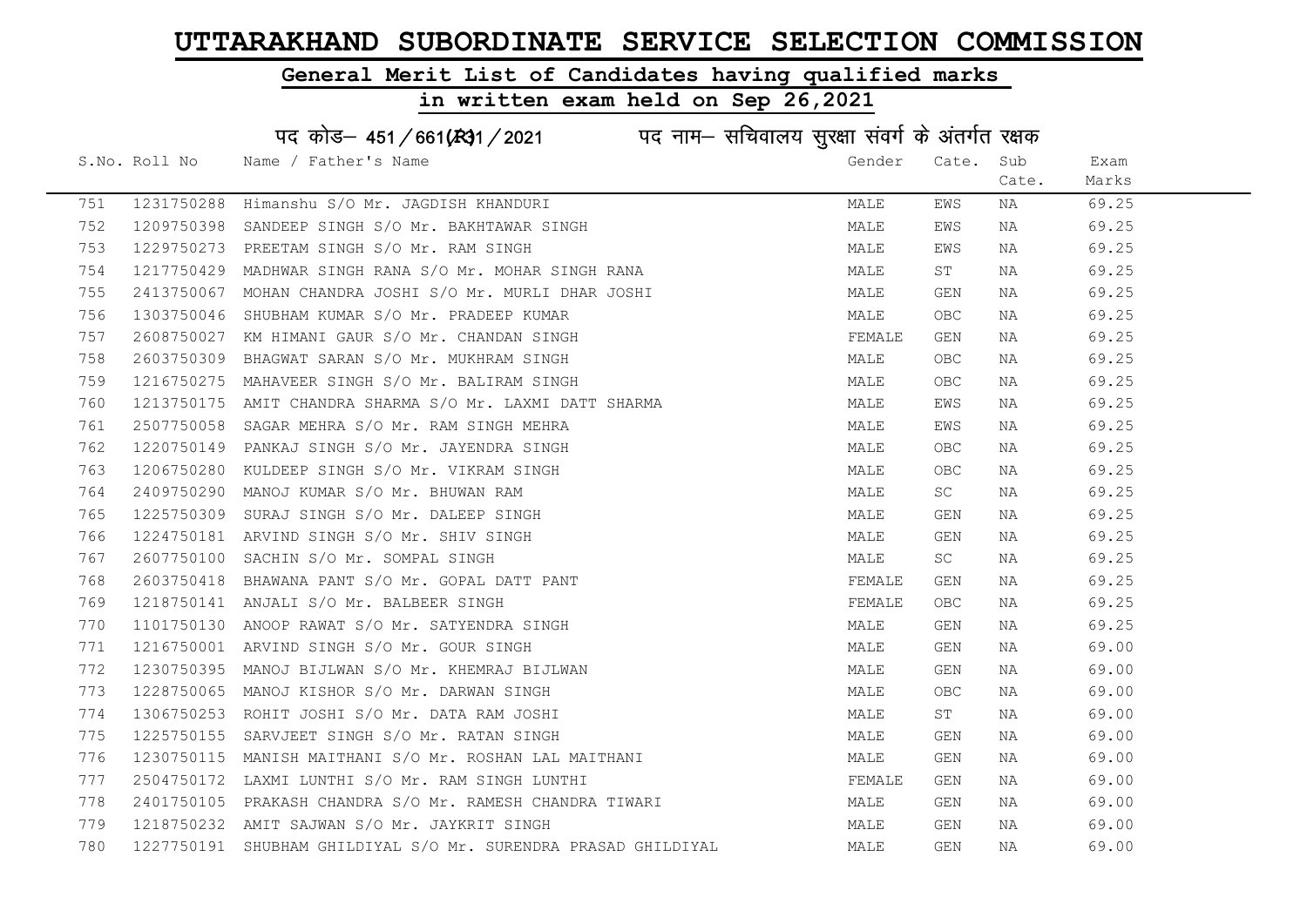#### General Merit List of Candidates having qualified marks

#### in written exam held on Sep 26,2021

S.No. Roll No Mame / Father's Name Gender Cate. Sub Cate. Exam Marks पद कोड– 451/661( $k$ 31/2021 in ura नाम– सचिवालय सुरक्षा संवर्ग के अंतर्गत रक्षक 781 1231750084 SANDEEP TOMAR S/O Mr. SABAL SINGH MALE ST NA 69.00 782 1101750232 NEERAJ SINGH KATHAIT S/O Mr. VIRENDRA SINGH KATHAIT MALE EWS NA 69.00 783 2411750011 PANKAJ KUMAR MAURYA S/O Mr. RAMVILAS MAURYA MALE OBC NA 69.00 784 1228750466 ALOK NAUTIYAL S/O Mr. SITARAM NAUTIYAL MALE OBC NA 69.00 785 1226750448 RAJAT KUMAR S/O Mr. SUBHASH KUMAR MARRADINA MALE OBC NA 69.00 786 1218750271 DEEPAK SINGH S/O Mr. BIRENDRA SINGH RAWAT MALE GEN NA 69.00 787 1304750236 GULSHER KHAN S/O Mr. SALEEM **MALE SALE EWS NA 69.00** 788 1317750031 AASHISH KUMAR S/O Mr. BANGAL SINGH MALE OBC NA 69.00 789 1213750171 ASHISH RATURI S/O Mr. GOPAL DUTT RATURI MALE OBC NA 69.00 790 2408750001 DEEPAK KUMAR PANDEY S/O Mr. MADHAWANAND PANDEY MALE GEN NA 69.00 791 2107750075 KM RAVEENA BISHT S/O Mr. NANDAN SINGH BISHT FEMALE GEN NA 69.00 792 1201750332 KM MANJU S/O Mr. SARDAR SINGH FEMALE OBC NA 69.00

| 792 | 1201750332 | KM MANJU S/O Mr. SARDAR SINGH                    | FEMALE | <b>OBC</b> | NA        | 69.00 |
|-----|------------|--------------------------------------------------|--------|------------|-----------|-------|
| 793 | 2608750092 | BHAWANA BISHT S/O Mr. JASVANT SINGH BISHT        | FEMALE | GEN        | NA        | 69.00 |
| 794 | 1213750135 | SANDEEP KUMAR S/O Mr. JAYPAL SINGH PARMAR        | MALE   | OBC.       | ΝA        | 69.00 |
| 795 | 1202750305 | NEERAJ KUMAR S/O Mr. JAY PRAKASH BHATT           | MALE   | OBC.       | ΝA        | 69.00 |
| 796 | 1229750127 | VIJAY SINGH S/O Mr. GANGA SINGH                  | MALE   | GEN        | NA        | 69.00 |
| 797 | 1234750443 | ANAND SINGH S/O Mr. MOHAN SINGH                  | MALE   | SC.        | NA        | 69.00 |
| 798 | 1219750348 | ANKIT RAWAT S/O Mr. JAYVEER SINGH RAWAT          | MALE   | OBC.       | ΝA        | 69.00 |
| 799 | 1217750205 | VIPIN RAWAT S/O Mr. KHEMSINGH RAWAT              | MALE   | <b>OBC</b> | NA        | 69.00 |
| 800 | 1204750192 | KM NEELAM S/O Mr. MANWAR SINGH                   | FEMALE | <b>OBC</b> | NA        | 69.00 |
| 801 | 1202750323 | KM GURMITA S/O Mr. SOVENDRA SINGH                | FEMALE | <b>OBC</b> | NA        | 69.00 |
| 802 | 1314750191 | AMIT KUMAR S/O Mr. RAMESH CHANDRA                | MALE   | SC.        | NA        | 68.75 |
| 803 | 1233750074 | ABHISHEK RANA S/O Mr. PRATAP SINGH RANA          | MALE   | GEN        | NA        | 68.75 |
| 804 | 2501750220 | VINOD KUMAR CHAISAR S/O Mr. AAN SINGH CHAISAR    | MALE   | OBC        | NA        | 68.75 |
| 805 | 1206750289 | BALVEER SINGH S/O Mr. ATAR SINGH                 | MALE   | ST         | ΝA        | 68.75 |
| 806 | 2608750097 | WASEEM AHMAD S/O Mr. MOHAMMAD YAMEEN             | MALE   | <b>OBC</b> | NA        | 68.75 |
| 807 | 1308750077 | SATENDRA KUMAR S/O Mr. BIJENDRA KUMAR            | MALE   | SC.        | <b>NA</b> | 68.75 |
| 808 | 1234750217 | ANIL SINGH S/O Mr. NATHI SINGH BHANDARI          | MALE   | EWS        | <b>NA</b> | 68.75 |
| 809 | 2109750290 | INDRAJEET SINGH PANOO S/O Mr. GOVIND SINGH PANOO | MALE   | GEN        | <b>NA</b> | 68.75 |
| 810 | 1211750241 | JAGVEER SINGH S/O Mr. BACHAN SINGH               | MALE   | OBC        | NA        | 68.75 |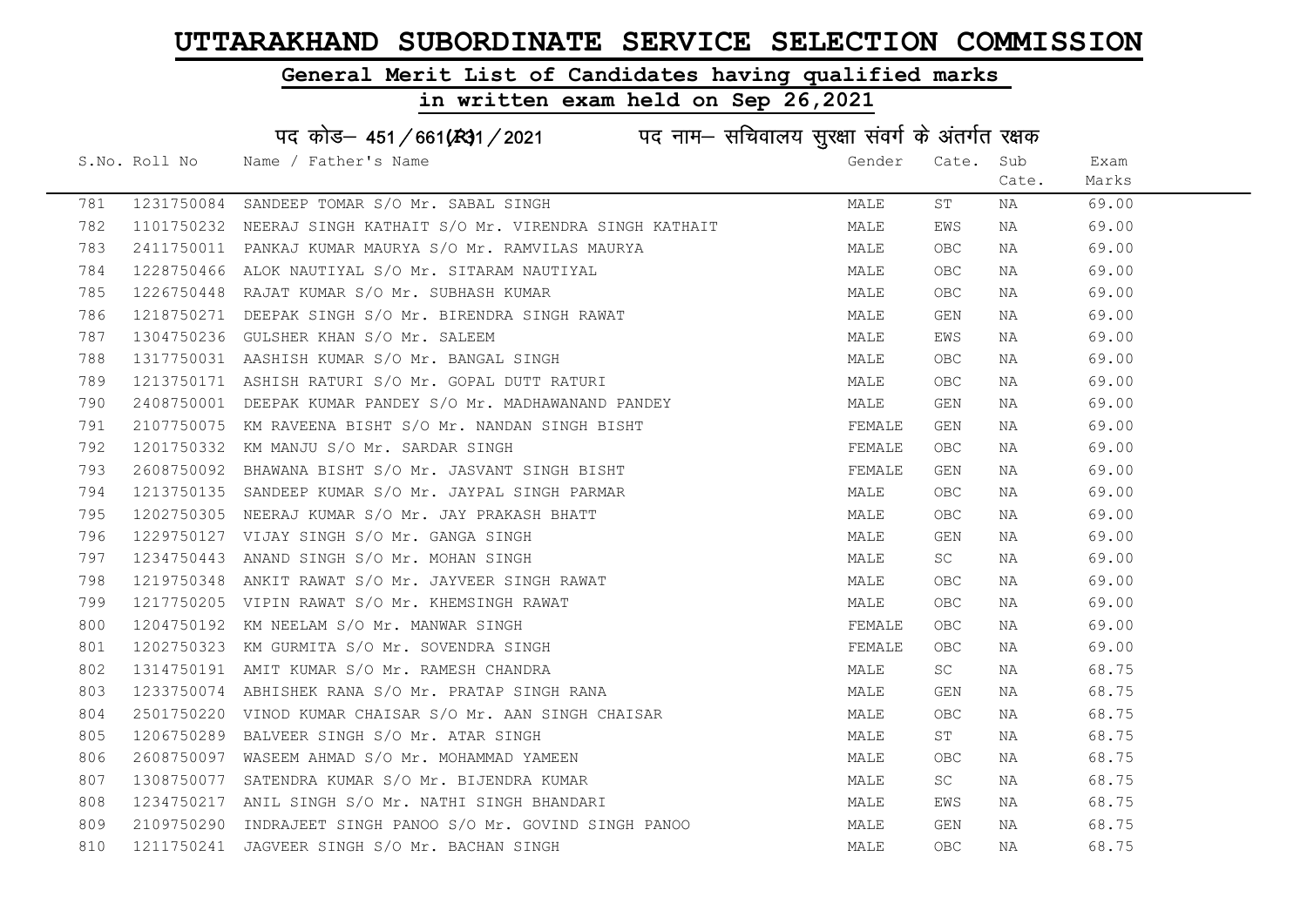### General Merit List of Candidates having qualified marks

|     |               | पद कोड़- 451/661(431/2021 पद नाम- सचिवालय सुरक्षा संवर्ग के अंतर्गत रक्षक |        |            |         |       |
|-----|---------------|---------------------------------------------------------------------------|--------|------------|---------|-------|
|     | S.No. Roll No | Name / Father's Name                                                      | Gender | Cate.      | Sub     | Exam  |
|     |               |                                                                           |        |            | Cate.   | Marks |
| 811 |               | 1305750254 NAVEEN KUMAR S/O Mr. HARI OM                                   | MALE   | SC         | ΝA      | 68.75 |
| 812 |               | 1223750278 TANUJ JOSHI S/O Mr. JAGDISH CHANDRA JOSHI                      | MALE   | EWS        | NA      | 68.75 |
| 813 |               | 2506750401 JOGENDRA SINGH S/O Mr. DHAM SINGH                              | MALE   | OBC        | NA      | 68.75 |
| 814 |               | 1206750051 DINESH SINGH CHAUHAN S/O Mr. SHYAM SINGH                       | MALE   | EWS        | NA      | 68.75 |
| 815 | 1103750152    | MANOJ SINGH S/O Mr. BALWANT SINGH                                         | MALE   | EWS        | NA      | 68.75 |
| 816 |               | 1301750199 ANUJ KUMAR S/O Mr. MANOJ KUMAR                                 | MALE   | OBC        | NA      | 68.75 |
| 817 |               | 1306750342 ANUBHAV S/O Mr. MAINPAL                                        | MALE   | SC         | NA      | 68.75 |
| 818 | 2501750202    | MANDHATA SINGH S/O Mr. PURAN SINGH                                        | MALE   | EWS        | ΝA      | 68.75 |
| 819 |               | 1202750260 KUSH LAV SINGH S/O Mr. DHARAM SINGH                            | MALE   | OBC        | NA      | 68.75 |
| 820 |               | 1236750393 ANIL SINGH S/O Mr. SHOORAVEER SINGH                            | MALE   | GEN        | ΝA      | 68.75 |
| 821 |               | 1218750280 SACHIN SINGH S/O Mr. VIRENDRA SINGH                            | MALE   | <b>OBC</b> | NA      | 68.75 |
| 822 |               | 1316750021 POOJA SINGH S/O Mr. MAHENDRA SINGH                             | FEMALE | SC         | NA      | 68.75 |
| 823 |               | 1305750228 GULBAHAR S/O Mr. NASEEM AHAMAD                                 | MALE   | OBC        | NA      | 68.75 |
| 824 |               | 2603750036 VIVEK SINGH THAPA S/O Mr. RANG BAHADUR THAPA                   | MALE   | OBC        | NA      | 68.75 |
| 825 |               | 1309750111 SHUBHAM CHAUHAN S/O Mr. BEER SINGH                             | MALE   | EWS        | ΝA      | 68.75 |
| 826 |               | 1221750101 KM AMITA S/O Mr. TIKAM SINGH                                   | FEMALE | ST         | ΝA      | 68.75 |
| 827 |               | 1306750211 ANKUSH SHARMA S/O Mr. SOMDUTT SHARMA                           | MALE   | GEN        | NA      | 68.75 |
| 828 |               | 2609750166 ISLAM ALI S/O Mr. USMAN ALI KHAN                               | MALE   | EWS        | ΝA      | 68.75 |
| 829 |               | 1201750389 DEEPAK CHAUDHARI S/O Mr. RAMESH SINGH CHAUDHAI                 | MALE   | GEN        | NA      | 68.75 |
| 830 |               | 2609750036 KM NEHA S/O Mr. ANAND SINGH                                    | FEMALE | EWS        | NA      | 68.75 |
| 831 |               | 1314750203 ANKIT GIRI S/O Mr. KALA GIRI                                   | MALE   | <b>OBC</b> | NA      | 68.75 |
| 832 |               | 2609750063 VAISHALI ARORA S/O Mr. RAJKUMAR ARORA                          | FEMALE | EWS        | NA      | 68.75 |
| 833 |               | 1233750610 DEEPAK S/O Mr. SURENDRA SINGH BISHT                            | MALE   | GEN        | NA      | 68.75 |
| 834 | 2406750200    | YOGESH CHANDRA UPADHYAY S/O Mr. MADHAWA NAND UPADHYAY                     | MALE   | EWS        | NA      | 68.75 |
| 835 | 1235750178    | SACHIN S/O Mr. RAJENDRA SINGH                                             | MALE   | OBC        | EX-Serv | 68.75 |
| 836 |               | 1230750413 AMIT SHARMA S/O Mr. MANOHAR LAL SHARMA                         | MALE   | EWS        | NA      | 68.75 |
| 837 |               | 1406750064 AKHILESH PUROHIT S/O Mr. SURESHA NAND PUROHIT                  | MALE   | EWS        | NA      | 68.75 |
| 838 |               | 2605750125 NAZIS S/O Mr. TAHIR KHAN                                       | FEMALE | EWS        | NA      | 68.75 |
| 839 |               | 1305750083 SUMIT KUMAR SAINI S/O Mr. KANWAR PAL SAINI                     | MALE   | OBC        | ΝA      | 68.75 |
| 840 |               | 2108750178 VIJAY NAILWAL S/O Mr. RAMESH CHANDRA NAILWAL                   | MALE   | EWS        | NA      | 68.75 |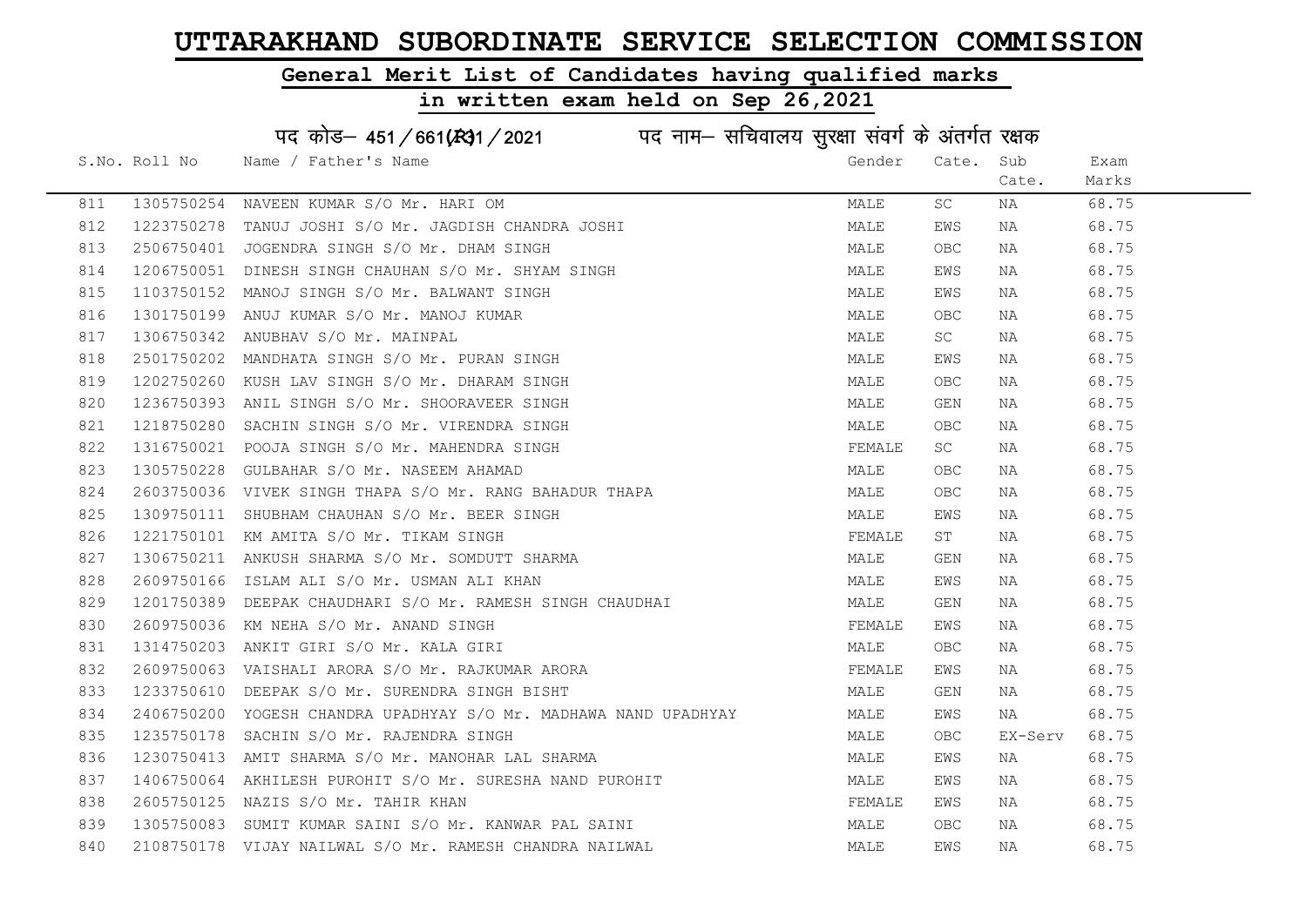### General Merit List of Candidates having qualified marks

|     |               | पद कोड़- 451/661(431/2021 पद नाम- सचिवालय सुरक्षा संवर्ग के अंतर्गत रक्षक |        |                     |       |       |
|-----|---------------|---------------------------------------------------------------------------|--------|---------------------|-------|-------|
|     | S.No. Roll No | Name / Father's Name                                                      | Gender | Cate.               | Sub   | Exam  |
|     |               |                                                                           |        |                     | Cate. | Marks |
| 841 |               | 1213750402 RISHIRAJ KHOYAL S/O Mr. PURAN SINGH KHOYAL                     | MALE   | GEN                 | NA    | 68.75 |
| 842 |               | 2605750095 MOHD FURKAN S/O Mr. TAHIR HUSSAIN                              | MALE   | OBC.                | NA    | 68.75 |
| 843 |               | 2607750116 SHUBHAM KUMAR S/O Mr. NAURANG SINGH                            | MALE   | OBC.                | NA    | 68.75 |
| 844 |               | 1206750319 URMILA S/O Mr. KALI RAM                                        | FEMALE | ST                  | NA    | 68.75 |
| 845 |               | 2110750089 SAURABH BORA S/O Mr. RAJENDRA SINGH BORA                       | MALE   | GEN                 | NA    | 68.75 |
| 846 |               | 1215750597 AMIT PANWAR S/O Mr. JAWAHAR SINGH                              | MALE   | ST                  | NA    | 68.75 |
| 847 |               | 2102750025 NEETU NATH S/O Mr. KRISHNA NATH                                | FEMALE | OBC                 | NA    | 68.75 |
| 848 |               | 1231750060 NEERAJ SINGH TOMAR S/O Mr. SHRIPAL SINGH                       | MALE   | OBC                 | NA    | 68.50 |
| 849 |               | 1218750052 NARENDRA SINGH S/O Mr. KHEEL SINGH                             | MALE   | ST                  | NA    | 68.50 |
| 850 |               | 1401750139 SUNNY PAL S/O Mr. HARISH CHANDRA PAL                           | MALE   | SC                  | NA    | 68.50 |
| 851 |               | 1207750346 SUMEET PUNDIR S/O Mr. ASHOK KUMAR                              | MALE   | GEN                 | NA    | 68.50 |
| 852 |               | 1311750228 DEEPAK PATHAK S/O Mr. HARISH CHANDRA PATHAK                    | MALE   | GEN                 | NA    | 68.50 |
| 853 |               | 1226750015 AWNEESH SHARMA S/O Mr. SHYAM LAL SHARMA                        | MALE   | EWS                 | NA    | 68.50 |
| 854 |               | 1201750027 NEELAM BHATT S/O Mr. GAJENDRA PRASAD BHATT                     | FEMALE | GEN                 | NA    | 68.50 |
| 855 |               | 1318750019 PRASHANT KAUSHIK S/O Mr. SATYA PRAKASH SHARMA                  | MALE   | GEN                 | NA    | 68.50 |
| 856 |               | 1228750474 KAPIL MAMGAIN S/O Mr. RAJENDRA PRASAD                          | MALE   | GEN                 | NA    | 68.50 |
| 857 |               | 1302750175 RAHUL KUMAR S/O Mr. RAKESH KUMAR                               | MALE   | OBC                 | NA    | 68.50 |
| 858 |               | 2403750131 KAILASH PANDEY S/O Mr. HARISH CHANDRA PANDEY                   | MALE   | EWS                 | NA    | 68.50 |
| 859 |               | 1205750122 SUSHMA GUSAIN S/O Mr. BHUPAL SINGH GUSAIN                      | FEMALE | GEN                 | NA    | 68.50 |
| 860 |               | 1210750045 BHARTI S/O Mr. LAKHPAT SINGH                                   | FEMALE | EWS                 | NA    | 68.50 |
| 861 |               | 1316750159 RIZWAN ALI S/O Mr. FURKAN                                      | MALE   | OBC.                | NA    | 68.50 |
| 862 |               | 1220750296 RANI S/O Mr. SULEKH CHAND                                      | FEMALE | OBC.                | NA    | 68.50 |
| 863 |               | 1235750161 NEERAJ SINGH S/O Mr. NARENDRA SINGH                            | MALE   | GEN                 | DFF   | 68.50 |
| 864 |               | 2410750144 KAUSHAL CHANDRA JOSHI S/O Mr. MOHAN CHANDRA JOSHI              | MALE   | EWS                 | NA    | 68.50 |
| 865 |               | 1230750010 VIPIN SINGH CHAUHAN S/O Mr. DAYAL SINGH                        | MALE   | OBC                 | NA    | 68.50 |
| 866 |               | 1226750200 SURENDRA SINGH S/O Mr. KINDAR SINGH                            | MALE   | OBC                 | NA    | 68.50 |
| 867 |               | 1233750638 NEHA SILORI S/O Mr. JANARDAN PRASAD                            | FEMALE | GEN                 | NA    | 68.50 |
| 868 |               | 1206750118 VISHAL KUMAR S/O Mr. HARI RAM                                  | MALE   | SC                  | NA    | 68.50 |
| 869 |               | 1228750304 BARU VERMA S/O Mr. NAIN SINGH                                  | MALE   | SC                  | NA    | 68.50 |
| 870 |               | 2605750201 ROHIT S/O Mr. RAMESH                                           | MALE   | $\operatorname{SC}$ | ΝA    | 68.50 |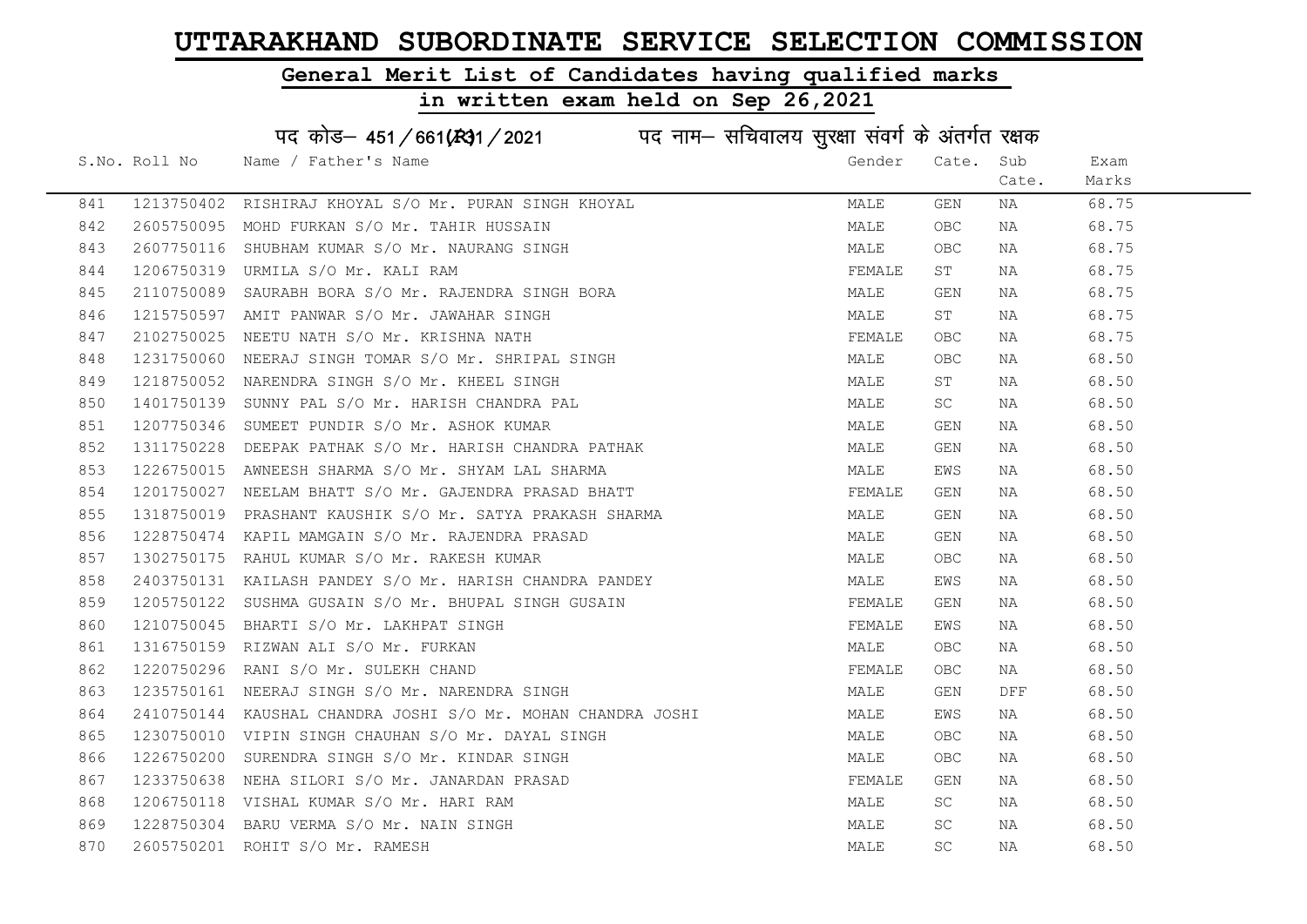#### General Merit List of Candidates having qualified marks

|     |               | पद कोड़- 451/661(431/2021 पद नाम- सचिवालय सुरक्षा संवर्ग के अंतर्गत रक्षक |        |       |       |       |
|-----|---------------|---------------------------------------------------------------------------|--------|-------|-------|-------|
|     | S.No. Roll No | Name / Father's Name                                                      | Gender | Cate. | Sub   | Exam  |
|     |               |                                                                           |        |       | Cate. | Marks |
| 871 |               | 1210750377 APIN SINGH S/O Mr. BUDHI SINGH                                 | MALE   | OBC.  | NA    | 68.50 |
| 872 |               | 2109750096 BHAWANA BHAKUNI S/O Mr. POORAN SINGH BHAKUNI                   | FEMALE | EWS   | NA    | 68.50 |
| 873 |               | 2506750149 POOJA CHAUHAN S/O Mr. SHAMSHER SINGH CHAUHAN                   | FEMALE | EWS   | NA    | 68.50 |
| 874 |               | 2406750058 KIRAN DEVI S/O Mr. HARISH CHANDRA                              | FEMALE | SC    | NA    | 68.50 |
| 875 |               | 1224750284 ARTI RATURI S/O Mr. PURUSHOTTAM DUTT                           | FEMALE | GEN   | NA    | 68.50 |
| 876 |               | 2102750062 BALWANT GIRI S/O Mr. DIWAN GIRI                                | MALE   | OBC.  | NA    | 68.25 |
| 877 |               | 2507750169 HIMANSHU BHATT S/O Mr. JAGDISH CHANDRA BHATT                   | MALE   | GEN   | NA    | 68.25 |
| 878 |               | 2507750132 MAHENDRA SINGH MALRA S/O Mr. PURAN SINGH                       | MALE   | EWS   | NA    | 68.25 |
| 879 | 1223750221    | AMIT KUMAR DHASMANA S/O Mr. SUBHASH CHANDRA DHASMANA                      | MALE   | GEN   | NA    | 68.25 |
| 880 |               | 2403750538 FARIDA KHATOON S/O Mr. WAHIDULLA                               | FEMALE | OBC.  | NA    | 68.25 |
| 881 |               | 1102750240 PRABHAT KISHOR SINGH S/O Mr. RAGHUBIR SINGH                    | MALE   | EWS   | NA    | 68.25 |
| 882 |               | 1309750203 DEEPANSHU S/O Mr. RAJESH                                       | MALE   | SC    | NA    | 68.25 |
| 883 |               | 1227750194 RAHUL SOLANKI S/O Mr. VEER SINGH SOLANKI                       | MALE   | GEN   | NA    | 68.25 |
| 884 |               | 2409750228 YUVARAJ SINGH CHAUHAN S/O Mr. MOHAN SINGH CHAUHAN              | MALE   | GEN   | NA    | 68.25 |
| 885 |               | 1216750236 RAHUL SINGH S/O Mr. ANUP PRAKASH                               | MALE   | OBC.  | NA    | 68.25 |
| 886 | 1101750064    | AMIT SINGH S/O Mr. DAYAL SINGH                                            | MALE   | GEN   | NA    | 68.25 |
| 887 |               | 1216750345 MUKESH GAUR S/O Mr. VIRENDRA DATT GAUR                         | MALE   | OBC.  | NA    | 68.25 |
| 888 |               | 1311750131 NANDANI S/O Mr. SHIVRAJ SINGH                                  | FEMALE | EWS   | NA    | 68.25 |
| 889 |               | 1227750250 ANKIT SEMWAL S/O Mr. D P SEMWAL                                | MALE   | GEN   | NA    | 68.25 |
| 890 |               | 2601750031 PANKAJ SINGH NEGI S/O Mr. PARTAP SINGH NEGI                    | MALE   | EWS   | NA    | 68.25 |
| 891 |               | 1205750052 JAIDEEP CHANDRA BARWAN S/O Mr. RANBIR BARWAN                   | MALE   | SC    | NA    | 68.25 |
| 892 |               | 1210750198 SACHIN KUMAR S/O Mr. OM PRAKASH                                | MALE   | GEN   | NA    | 68.25 |
| 893 |               | 2403750135 MANOJ SINGH S/O Mr. RAMESH CHANDRA SINGH                       | MALE   | GEN   | ΝA    | 68.25 |
| 894 |               | 1315750253 SANTOSH KUMAR S/O Mr. MANGTU RAM                               | MALE   | OBC.  | NA    | 68.25 |
| 895 |               | 2605750024 VIPLAV KUMAR MAHALDAR S/O Mr. VIBHUTI BHUSHAN MAHALDAR         | MALE   | EWS   | NA    | 68.25 |
| 896 |               | 1316750176 RAJAT KUMAR S/O Mr. RAJ KUMAR                                  | MALE   | OBC.  | NA    | 68.25 |
| 897 |               | 1401750261 KISHAN S/O Mr. SAUKAR SINGH                                    | MALE   | GEN   | NA    | 68.25 |
| 898 |               | 1218750240 YASHPAL SINGH S/O Mr. GAMBHIR SINGH                            | MALE   | OBC.  | NA    | 68.25 |
| 899 |               | 1306750419 SAURAV GIRI S/O Mr. CHANDRAKANT GIRI                           | MALE   | OBC.  | NA    | 68.25 |
| 900 |               | 1316750241 HIMANSHU S/O Mr. RAJKUMAR                                      | MALE   | OBC   | ΝA    | 68.25 |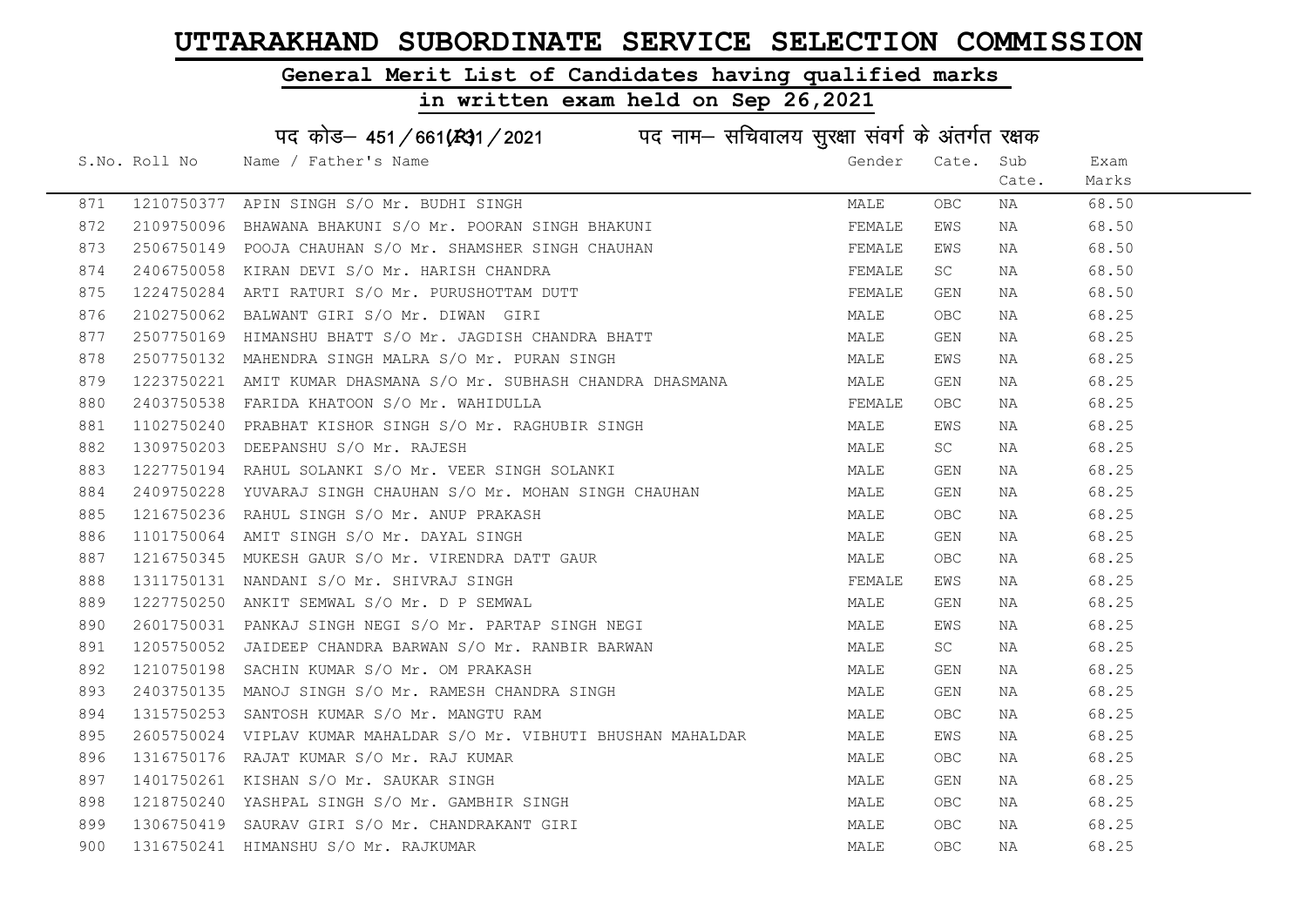### General Merit List of Candidates having qualified marks

|     |               | पद कोड़– 451/661(131/2021 पद नाम– सचिवालय सुरक्षा संवर्ग के अंतर्गत रक्षक |        |            |         |       |
|-----|---------------|---------------------------------------------------------------------------|--------|------------|---------|-------|
|     | S.No. Roll No | Name / Father's Name                                                      | Gender | Cate.      | Sub     | Exam  |
|     |               |                                                                           |        |            | Cate.   | Marks |
| 901 | 1312750221    | JITENDER SINGH S/O Mr. BHAGWAT SINGH                                      | MALE   | GEN        | ΝA      | 68.25 |
| 902 |               | 2503750069 AMAR SINGH S/O Mr. LAXMAN SINGH                                | MALE   | EWS        | NA      | 68.25 |
| 903 |               | 1214750273 AJAD SINGH S/O Mr. HARI SINGH                                  | MALE   | OBC        | NA      | 68.25 |
| 904 | 2109750206    | DEEP KUMAR S/O Mr. RAJENDRA PRASAD                                        | MALE   | SC         | NA      | 68.25 |
| 905 |               | 1302750162 RAHUL SINGH S/O Mr. ANAND SINGH                                | MALE   | OBC        | NA      | 68.25 |
| 906 |               | 2104750017 DEEPAK SINGH MARCHHAL S/O Mr. BAHADUR SINGH                    | MALE   | SΤ         | NA      | 68.25 |
| 907 |               | 1233750411 AJEET SHAH S/O Mr. SADHU RAM                                   | MALE   | SC         | NA      | 68.25 |
| 908 | 1219750166    | DINESH SINGH S/O Mr. SURENDRA SINGH                                       | MALE   | GEN        | EX-Serv | 68.00 |
| 909 |               | 2403750114 HEM KUMAR BHATT S/O Mr. KHILANAND BHATT                        | MALE   | GEN        | EX-Serv | 68.00 |
| 910 |               | 1216750274 RAKSHA SHARMA S/O Mr. DAYA RAM                                 | FEMALE | ST         | NA      | 68.00 |
| 911 |               | 1229750142 POONAM RATURI S/O Mr. VINOD PRASAD RATURI                      | FEMALE | GEN        | NA      | 68.00 |
| 912 |               | 1301750155 ROOPA SAINI S/O Mr. SATISH KUMAR                               | FEMALE | OBC.       | NA      | 68.00 |
| 913 |               | 2404750069 MANOJ KUMAR SINGH S/O Mr. GOPAL SINGH MEHTA                    | MALE   | GEN        | NA      | 68.00 |
| 914 |               | 1202750241 NEERAJ DUTT S/O Mr. VIRENDRA DUTT                              | MALE   | OBC        | NA      | 68.00 |
| 915 |               | 2408750085 KRISHAN CHANDRA PANT S/O Mr. DAMODAR CHANDRA PANT              | MALE   | GEN        | NA      | 68.00 |
| 916 |               | 1316750126 NAEEM AHMAD S/O Mr. SALEEM AHMAD                               | MALE   | OBC        | NA      | 68.00 |
| 917 |               | 2607750076 KRISHAN PAL SINGH S/O Mr. JEET SINGH                           | MALE   | <b>OBC</b> | ΝA      | 68.00 |
| 918 |               | 2402750099 DEEP CHANDRA BHATT S/O Mr. CHANDRA DATT BHATT                  | MALE   | GEN        | ΝA      | 68.00 |
| 919 |               | 2409750195 BHUWAN SINGH MEHRA S/O Mr. NARAYAN SINGH MEHRA                 | MALE   | EWS        | NA      | 68.00 |
| 920 |               | 2405750254 GODHAN SINGH S/O Mr. DHAN SINGH                                | MALE   | GEN        | NA      | 68.00 |
| 921 |               | 2412750282 SHIV KUMAR S/O Mr. BHOORE SINGH                                | MALE   | SC         | NA      | 68.00 |
| 922 |               | 2405750017 NAVEEN SHARMA S/O Mr. SHIV SHANKAR SHARMA                      | MALE   | GEN        | ΝA      | 68.00 |
| 923 |               | 1216750149 RAMAL SINGH RATHOR S/O Mr. TIKAM SINGH                         | MALE   | <b>OBC</b> | NA      | 68.00 |
| 924 |               | 2406750081 HEERAGIRI GOSWAMI S/O Mr. MOHAN GIRI GOSWAMI                   | FEMALE | <b>OBC</b> | ΝA      | 68.00 |
| 925 |               | 2408750091 PRAKASH SINGH S/O Mr. NARAYAN SINGH                            | MALE   | EWS        | NA      | 68.00 |
| 926 |               | 1217750210 PRASHANT NEGI S/O Mr. MANGAL SINGH NEGI                        | MALE   | GEN        | NA      | 68.00 |
| 927 |               | 1236750273 ANKIT SINGH S/O Mr. KUNWAR SINGH                               | MALE   | GEN        | NA      | 68.00 |
| 928 |               | 1206750191 ROHAN NAUTIYAL S/O Mr. CHANDRAMANI NAUTIYAL                    | MALE   | <b>OBC</b> | NA      | 68.00 |
| 929 |               | 1312750021 ANKIT GIRI S/O Mr. RAVI GIRI                                   | MALE   | <b>OBC</b> | NA      | 68.00 |
| 930 |               | 2414750283 KAMLESH TIWARI S/O Mr. RAMESH CHANDRA TIWARI                   | MALE   | EWS        | ΝA      | 68.00 |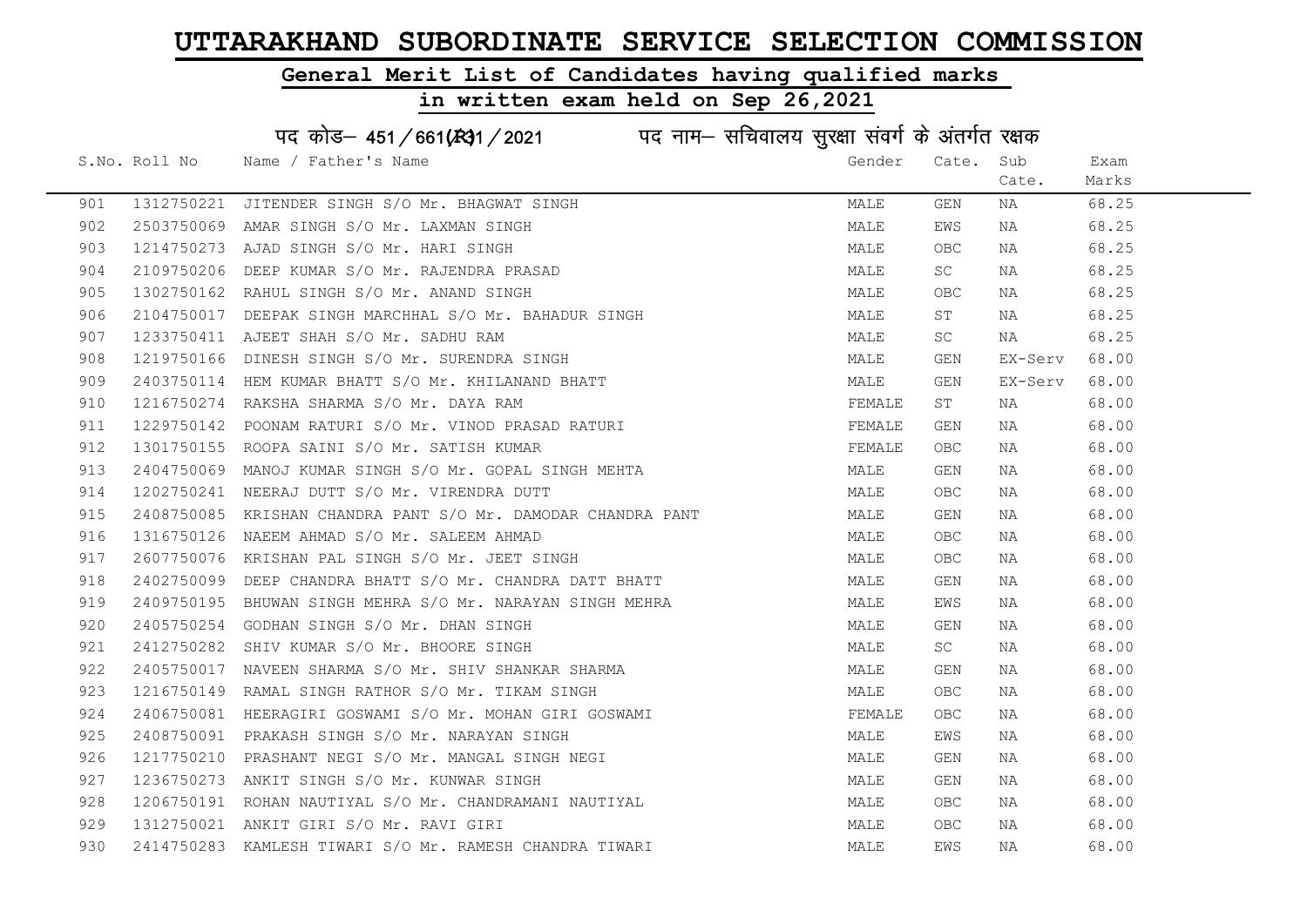#### General Merit List of Candidates having qualified marks

#### in written exam held on Sep 26,2021

S.No. Roll No Wame / Father's Name Gender Cate. Sub Cate. Exam Marks पद कोड– 451/661(स्था / 2021 व्यान सचिवालय सुरक्षा संवर्ग के अंतर्गत रक्षक 931 1216750304 SAPNA JAYARA S/O Mr. ATOL SINGH JAYARA **FEMALE OBC NA 68.00** 932 2506750010 GAURAV MAHARA S/O Mr. KUNWAR SINGH MALE GEN NA 68.00 933 1206750123 HARSHVARDHAN SINGH S/O Mr. SABAL SINGH MAN MALE GEN NA 68.00 934 1223750296 ASHTAM RAWAT S/O Mr. SUNDAR SINGH RAWAT NAN MALE OBC NA 68.00 935 1217750310 PRADEEP SINGH S/O Mr. TREPAN SINGH MARE MALE OBC NA 68.00 936 2605750050 DINESH S/O Mr. TOONI SINGH MALE SC NA 68.00 937 2603750307 MOHD ANAS S/O Mr. TAHIR HUSSAIN MALE OBC NA 68.00 938 1101750209 RAKESH KUNIYAL S/O Mr. RAMCHANDRA KUNIYAL MAN MALE EWS NA 68.00 939 1234750011 RAVINDRA SAJWAN S/O Mr. MEGH SINGH MALE OBC NA 68.00 940 1218750053 MAHADEV PRASAD S/O Mr. SATYANARAYAN MANARAYAN MALE GEN EX-Serv 67.75 941 1229750195 JAI KRISHAN S/O Mr. JANARDHAN PRASAD NA MALE OBC NA 67.75 942 2403750201 NEERAJ PARIHAR S/O Mr. BHAWAN SINGH PARIHAR MAN MALE GEN NA 67.75 943 1233750586 BIPIN KUMAR S/O Mr. SACHIDA NAND MALE GEN NA 67.75 944 2110750159 MAHESH SINGH S/O Mr. BHAGWAT SINGH MALE GEN NA 67.75 945 1310750196 MANISH\_KUMAR\_S/O\_Mr. SURENDRA\_KUMAR MARRADINA MALE SC NA 67.75 946 2409750275 KAILASH CHANDRA TIWARI S/O Mr. HANSHA DATT TIWARI MALE EWS NA 67.75 947 2104750032 PAWAN PRAKASH BISHT S/O Mr. PRAYAG DATT BISHT MAN MALE GEN NA 67.75 948 2507750168 NEERAJ S/O Mr. CHETRAM NA SANTO AND SANTO MALE EWS NA 67.75 949 2403750413 BHASHKAR CHANDRA S/O Mr. RAMESH CHANDRA PATHAK MALE GEN NA 67.75 950 2507750154 SURESH SINGH KORANGA S/O Mr. KUSHAL SINGH KORANGA MALE OBC NA 67.75 951 2406750017 PEEYUSH JOSHI S/O Mr. RAMESH CHANDRA JOSHI MAN MALE GEN NA 67.75 952 1403750222 NAVEEN BHATT S/O Mr. PRIYADHAR BHATT NA MALE GEN NA 67.75 953 1209750048 RUCHI GODIYAL S/O Mr. SATISH CHANDRA GODIYAL SAN THEMALE GEN NA 67.75 954 1210750256 SANJAY SINGH S/O Mr. BHUPAL SINGH MANA MALE EWS NA 67.75 955 2601750169 SATENDRA S/O Mr. SUBHASH YADAV MANA MALE OBC NA 67.75 956 2410750167 TRILOK SINGH S/O Mr. PRATAP SINGH NA MANA MALE OBC NA 67.75 957 2609750136 MAUSAM KUMAR S/O Mr. RAMESH SINGH MARA MAN MALE SC NA 67.75 958 1209750226 SURAJ THAPLIYAL S/O Mr. MAHITAB SINGH THAPLIYAL MALE OBC NA 67.75 959 2502750105 SOORAJ SINGH S/O Mr. DIWAN SINGH MALE GEN NA 67.75 960 2601750103 KM ARSI S/O Mr. BALI AHMAD SAND SAND SERMALE OBC NA 67.75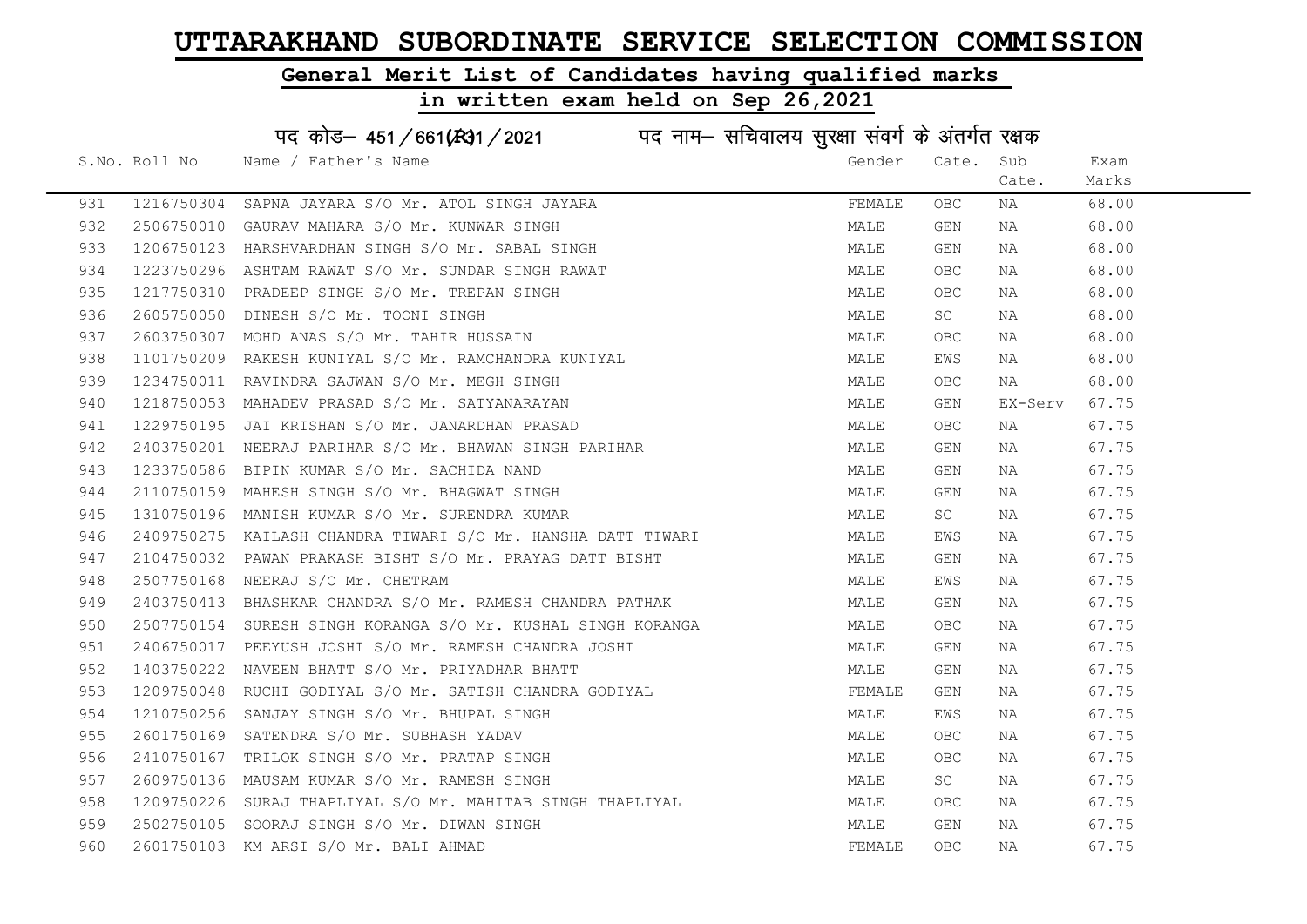### General Merit List of Candidates having qualified marks

|     |               | पद कोड़- 451/661(431/2021 पद नाम- सचिवालय सुरक्षा संवर्ग के अंतर्गत रक्षक |        |                         |         |       |
|-----|---------------|---------------------------------------------------------------------------|--------|-------------------------|---------|-------|
|     | S.No. Roll No | Name / Father's Name                                                      | Gender | Cate.                   | Sub     | Exam  |
|     |               |                                                                           |        |                         | Cate.   | Marks |
| 961 |               | 1301750044 KHURSHEED ALI S/O Mr. MUNSAB ALI                               | MALE   | <b>OBC</b>              | ΝA      | 67.75 |
| 962 |               | 2403750539 SHUBHAM CHAUDHARY S/O Mr. HARISH CHAUDHARY                     | MALE   | GEN                     | NA      | 67.75 |
| 963 |               | 1305750114 SUMIT SHARMA S/O Mr. VACHASPATI SHARMA                         | MALE   | GEN                     | NA      | 67.75 |
| 964 |               | 1236750014 VIPUL SINGH S/O Mr. DHUM SINGH                                 | MALE   | ST                      | EX-Serv | 67.75 |
| 965 |               | 2404750076 GANESH KUMAR S/O Mr. NARAYAN RAM                               | MALE   | SC                      | NA      | 67.75 |
| 966 |               | 1212750064 USHA S/O Mr. DEEWAN SINGH                                      | FEMALE | GEN                     | NA      | 67.75 |
| 967 |               | 1205750307 YOGENDRA SINGH S/O Mr. BHAROSHA LAL                            | MALE   | SC                      | ΝA      | 67.75 |
| 968 |               | 1216750092 NEERAJ MALETHA S/O Mr. CHANDI PRASAD MALETHA                   | MALE   | GEN                     | ΝA      | 67.75 |
| 969 |               | 2409750183 MANISH KARKI S/O Mr. GAGAN SINGH KARKI                         | MALE   | GEN                     | NA      | 67.75 |
| 970 |               | 1302750221 KM DIYA S/O Mr. KANAK SINGH                                    | FEMALE | OBC                     | ΝA      | 67.75 |
| 971 |               | 1225750141 VIJAY PAL S/O Mr. SOM PRAKASH                                  | MALE   | SТ                      | NA      | 67.75 |
| 972 |               | 1203750234 DIGAMBER SINGH S/O Mr. DEVENDRA SINGH                          | MALE   | <b>OBC</b>              | NA      | 67.75 |
| 973 |               | 1208750265 DEEPANSHU THWAL S/O Mr. GHANSHYAM THWAL                        | MALE   | EWS                     | NA      | 67.75 |
| 974 |               | 1408750041 ROHIT S/O Mr. PREM LAL                                         | MALE   | SC                      | NA      | 67.75 |
| 975 |               | 1223750213 SHEKHAR SINGH KAINTURA S/O Mr. DINESH SINGH KAINTURA           | MALE   | OBC                     | NA      | 67.75 |
| 976 |               | 2105750134 DIWAN SINGH S/O Mr. HIRA SINGH                                 | MALE   | GEN                     | EX-Serv | 67.50 |
| 977 |               | 1311750431 RAHAT ALI S/O Mr. NASRAT ALI                                   | MALE   | GEN                     | NA      | 67.50 |
| 978 |               | 1218750499 MANOJ SINGH GUSAIN S/O Mr. JOT SINGH GUSAIN                    | MALE   | GEN                     | ΝA      | 67.50 |
| 979 |               | 1214750151 PRAKASH CHANDRA JOSHI S/O Mr. ISHWARI DATT JOSHI               | MALE   | GEN                     | ΝA      | 67.50 |
| 980 |               | 1227750120 ANMOL SINGH S/O Mr. JAYPAL SINGH RAWAT                         | MALE   | OBC                     | NA      | 67.50 |
| 981 |               | 1208750165 SANTOSH KUMAR RAWAT S/O Mr. SURENDRA SINGH RAWAT               | MALE   | OBC                     | NA      | 67.50 |
| 982 |               | 1222750228 YOGENDRA SINGH JAGWAN S/O Mr. PUSHKAR SINGH JAGWAN             | MALE   | GEN                     | NA      | 67.50 |
| 983 |               | 2506750160 VIJENDRA SINGH BISHT S/O Mr. KUNWAR SINGH BISHT                | MALE   | EWS                     | ΝA      | 67.50 |
| 984 |               | 1203750197 NIRMAL VERMA S/O Mr. SHAMSHER SINGH VERMA                      | MALE   | $\mathop{\mathsf{GEN}}$ | NA      | 67.50 |
| 985 |               | 1229750274 HEMWANTI S/O Mr. DAYAKRISHNA MISHRA                            | MALE   | EWS                     | ΝA      | 67.50 |
| 986 |               | 1233750171 PRADEEP KUMAR S/O Mr. DARSHAN LAL ARYA                         | MALE   | SC                      | NA      | 67.50 |
| 987 |               | 1221750234 YASHPAL CHAUHAN S/O Mr. DEVI SINGH                             | MALE   | SΤ                      | EX-Serv | 67.50 |
| 988 |               | 1220750300 DHARAM PAL S/O Mr. VIRENDRA DUTT                               | MALE   | ST                      | NA      | 67.50 |
| 989 |               | 1216750164 DEEPAK LAL S/O Mr. JEET RAM                                    | MALE   | <b>SC</b>               | NA      | 67.50 |
| 990 |               | 1101750041 SURAJ PRAKASH S/O Mr. PREM LAL                                 | MALE   | <b>SC</b>               | NA      | 67.50 |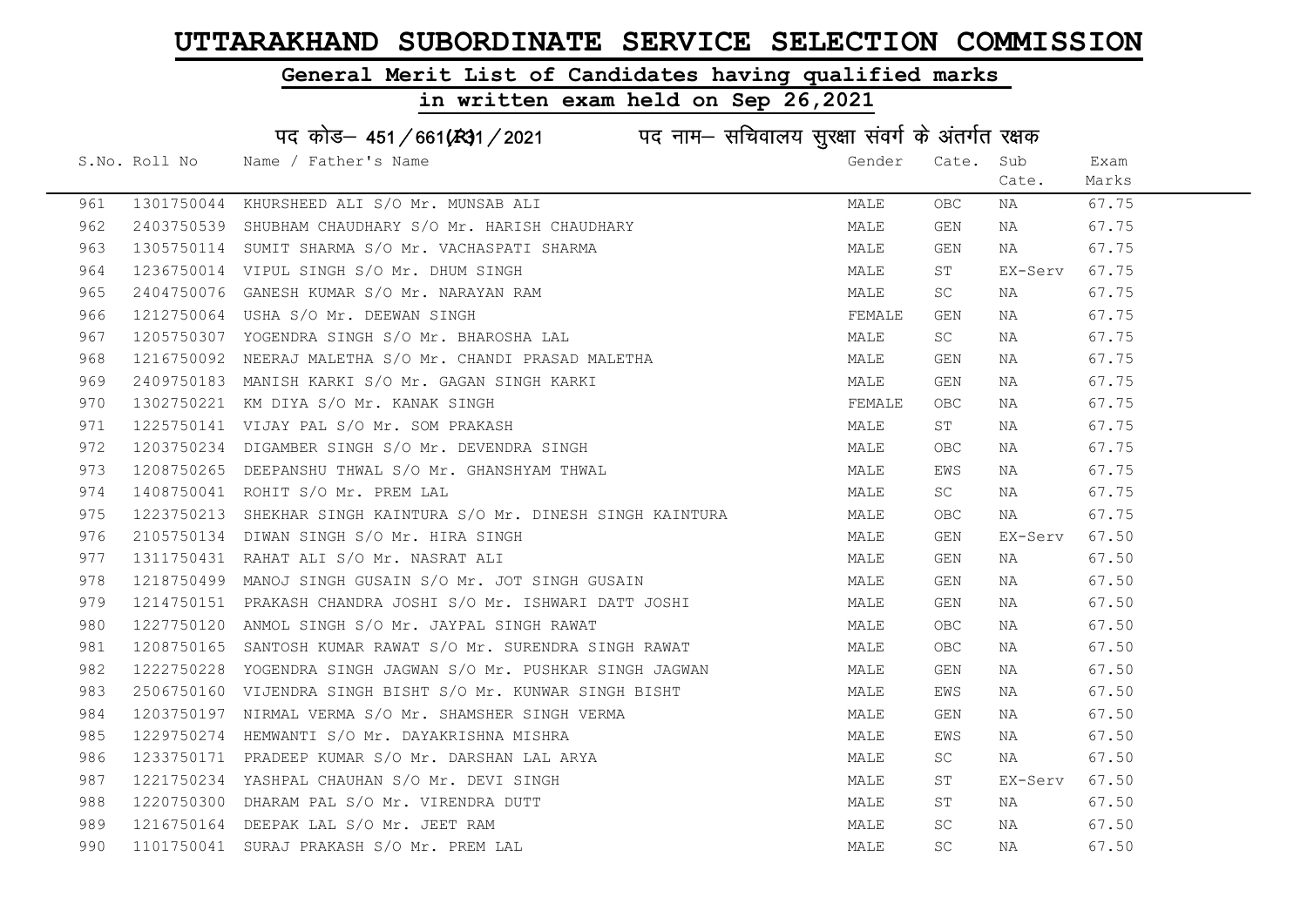### General Merit List of Candidates having qualified marks

|      |               | पद कोड़– 451/661(131/2021 पद नाम– सचिवालय सुरक्षा संवर्ग के अंतर्गत रक्षक |        |                         |       |       |
|------|---------------|---------------------------------------------------------------------------|--------|-------------------------|-------|-------|
|      | S.No. Roll No | Name / Father's Name                                                      | Gender | Cate.                   | Sub   | Exam  |
|      |               |                                                                           |        |                         | Cate. | Marks |
| 991  | 1215750405    | GAURAV PANWAR S/O Mr. MANGAL NARAYAN SINGH                                | MALE   | EWS                     | NA    | 67.50 |
| 992  |               | 1207750343 NEEMA KANDARI S/O Mr. LAXMAN SINGH                             | FEMALE | EWS                     | ΝA    | 67.50 |
| 993  |               | 1213750157 ASHISH CHAUHAN S/O Mr. JAGENDRA SINGH CHAUHAN                  | MALE   | <b>OBC</b>              | NA    | 67.50 |
| 994  | 2403750467    | HARISH ARYA S/O Mr. TEJ RAM                                               | MALE   | SC                      | NA    | 67.50 |
| 995  |               | 1232750142 ASHISH NAUTIYAL S/O Mr. SEETA RAM NAUTIYAL                     | MALE   | <b>OBC</b>              | NA    | 67.50 |
| 996  |               | 1204750252 PREETAM SINGH S/O Mr. GOBIND SINGH                             | MALE   | EWS                     | NA    | 67.50 |
| 997  |               | 2405750334 PRADEEP CHANDRA CHAUBEY S/O Mr. BHUWAN CHANDRA                 | MALE   | <b>GEN</b>              | NA    | 67.50 |
| 998  | 2608750043    | SHIVAM SINGH S/O Mr. GOVERDHAN SINGH                                      | MALE   | SΤ                      | NA    | 67.50 |
| 999  | 1222750047    | RAHUL S/O Mr. DULI CHAND                                                  | MALE   | SC                      | ΝA    | 67.50 |
| 1000 |               | 1316750175 ANKUR DEV S/O Mr. MAHENDRA SINGH                               | MALE   | GEN                     | ΝA    | 67.50 |
| 1001 |               | 1221750130 VIDESH BHATT S/O Mr. MAYA RAM BHATT                            | MALE   | ST                      | ΝA    | 67.50 |
| 1002 |               | 1231750266 DALVEER SINGH S/O Mr. SACHENDRA SINGH RAWAT                    | MALE   | <b>GEN</b>              | NA    | 67.50 |
| 1003 |               | 2109750303 SAURABH SINGH JEENA S/O Mr. CHANDAN SINGH                      | MALE   | EWS                     | NA    | 67.50 |
| 1004 |               | 1233750050 AJAY painuly S/O Mr. KHEMRAJ PAINULY                           | MALE   | ${\sf OBC}$             | NA    | 67.50 |
| 1005 |               | 1210750056 MOHAMMAD AMIR S/O Mr. GALIB HUSAIN                             | MALE   | OBC                     | NA    | 67.50 |
| 1006 | 1232750247    | SUNIL RAWAT S/O Mr. JOT SINGH RAWAT                                       | MALE   | OBC                     | NA    | 67.50 |
| 1007 | 1401750354    | BHUPENDRA SINGH S/O Mr. SHOORBIR SINGH                                    | MALE   | $\mathop{\mathsf{GEN}}$ | ΝA    | 67.50 |
| 1008 | 2403750557    | RAJE SINGH S/O Mr. TEJ SINGH                                              | MALE   | EWS                     | ΝA    | 67.50 |
| 1009 |               | 1225750236 RAJENDRA SINGH S/O Mr. NARAYAN SINGH                           | MALE   | $\mathop{\mathsf{GEN}}$ | NA    | 67.50 |
| 1010 |               | 1233750750 ANKIT RANA S/O Mr. MAHENDRA SINGH RANA                         | MALE   | <b>OBC</b>              | NA    | 67.50 |
| 1011 |               | 1405750025 PRAVEEN KUMAR S/O Mr. CHIRANJI LAL                             | MALE   | SC                      | NA    | 67.50 |
| 1012 |               | 1204750191 POOJA S/O Mr. TRILOK SINGH RAWAT                               | FEMALE | GEN                     | NA    | 67.50 |
| 1013 | 1227750211    | GAJENDRA SINGH PUNDIR S/O Mr. RAJENDRA SINGH PUNDIR                       | MALE   | GEN                     | ΝA    | 67.50 |
| 1014 | 1302750197    | ANANT NEGI S/O Mr. SURESH KUMAR NEGI                                      | MALE   | $\mathop{\mathsf{GEN}}$ | ΝA    | 67.50 |
| 1015 | 2408750137    | SAURABH CHANDRA BHATT S/O Mr. BHAIRAV DUTT BHATT                          | MALE   | GEN                     | NA    | 67.50 |
| 1016 | 2410750083    | SACHIN SAINI S/O Mr. HARI SHANKAR SAINI                                   | MALE   | <b>GEN</b>              | NA    | 67.50 |
| 1017 |               | 2410750129 BABITA LODHIYAL S/O Mr. VISHAN SINGH                           | FEMALE | EWS                     | NA    | 67.50 |
| 1018 |               | 2404750167 ARJUN SINGH S/O Mr. BALWANT SINGH                              | MALE   | EWS                     | NA    | 67.50 |
| 1019 |               | 1314750056 SHUBHAM GUSAIN S/O Mr. TRILOK SINGH GUSAIN                     | MALE   | GEN                     | ΝA    | 67.50 |
| 1020 |               | 1235750097 MUKESH SINGH BUDIYAL S/O Mr. RUKUM SINGH                       | MALE   | ST                      | NA    | 67.50 |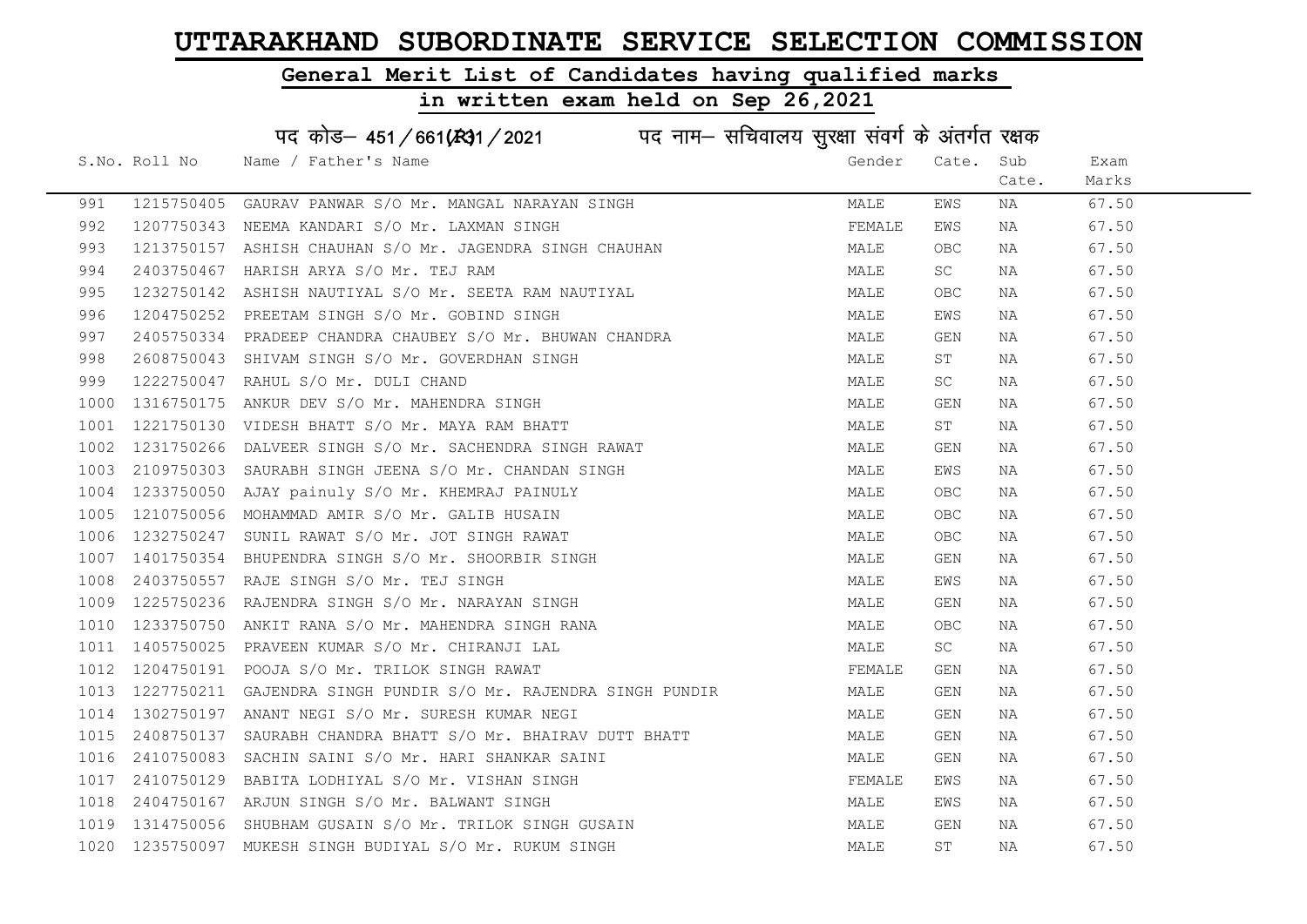#### General Merit List of Candidates having qualified marks

#### in written exam held on Sep 26,2021

S.No. Roll No Wame / Father's Name Gender Cate. Sub Cate. Exam Marks पद कोड– 451/661(स्था/2021 पद नाम– सचिवालय सुरक्षा संवर्ग के अंतर्गत रक्षक 1021 1224750197 ANKIT BHANDARI S/O Mr. DEVENDRA SINGH BHANDARI MALE GEN NA 67.50 1022 1227750068 PURAN SINGH NEGI S/O Mr. KUNWAR SINGH NEGI MALE ST NA 67.50 1023 1204750198 BHUVAN SINGH S/O Mr. KHUSHAL SINGH MALE GEN NA 67.50 1024 1225750134 RAHUL SINGH CHAUHAN S/O Mr. JAWAHAR SINGH MANA MALE ST NA 67.50 1025 2108750003 SAGAR SINGH S/O Mr. PAN SINGH MALE GEN NA 67.50 1026 1206750256 RAJAT SINGH S/O Mr. BHUPAL SINGH MALE EWS NA 67.50 1027 1226750266 ASHISH S/O Mr. CHANDI PRASAD MALE EWS NA 67.50 1028 1219750238 ASHISH VERMA S/O Mr. RAMESH KUMAR VERMA MALE GEN NA 67.50 1029 1206750209 ASHISH CHAUHAN S/O Mr. CHAMAN SINGH CHAUHAN MALE MALE OBC NA 67.50 1030 2414750118 DEVENDRA SINGH S/O Mr. PRATAP SINGH NEGI MALE EWS NA 67.50 1031 2501750156 HARISH S/O Mr. BHEEM SINGH MALE OBC NA 67.50 1032 2104750120 RAJESH SINGH BISHT S/O Mr. PRATAP SINGH BISHT MALE GEN NA 67.50 1033 1228750092 MOHIT BAHUKHANDI S/O Mr. LALIT MOHAN BAHUKHANDI MALE MALE EWS NA 67.50 1034 1206750354 PANKAJ RAWAT S/O Mr. VIJAY SINGH RAWAT MALE OBC NA 67.50 1035 2408750005 ARJUN NATH S/O Mr. RAMESH NATH GOSWAMI MALE OBC NA 67.50 1036 1213750401 MEHARBAN SINGH S/O Mr. ANAND SINGH MALE OBC NA 67.50 1037 1207750191 KM DIMPLE RANA S/O Mr. JAGENDRA SINGH RANA FEMALE OBC NA 67.50 1038 2402750114 DINESH SINGH S/O Mr. GANGA SINGH NAN MALE OBC NA 67.50 1039 1233750823 APOORVA POKHRIYAL S/O Mr. VINOD POKHRIYAL NA MALE GEN NA 67.50 1040 1313750107 RAJKUMAR S/O Mr. KISHANPAL 1040 MALE OBC EX-Serv 67.50 1041 2608750076 VIVEK PRAKASH S/O Mr. JAIPRAKASH MALE SC NA 67.50 1042 1201750002 RAVINDER SINGH S/O Mr. ABBAL SINGH MALE GEN NA 67.25 1043 1205750254 AMIT NEGI S/O Mr. KAMAL SINGH NEGI MALE GEN NA 67.25 1044 1318750077 ALKA DEVI S/O Mr. SUBODH KUMAR **FEMALE** OBC NA 67.25 1045 2108750164 CHANDAN KUMAR S/O Mr. DIWAN RAM MALE SC NA 67.25 1046 1101750144 SHIVENDRA SINGH S/O Mr. KHUSHAL SINGH MANA MALE MALE EWS NA 67.25 1047 2502750097 SUNIL SINGH CHUFAL S/O Mr. KUNDAN SINGH CHUFAL MALE MALE EWS NA 67.25 1048 1303750162 DEEPAK KUMAR S/O Mr. BIRAM PAL MALE OBC NA 67.25 1049 1407750209 ROHIT JUYAL S/O Mr. SURENDRA JUYAL MALE GEN NA 67.25 1050 1221750265 PANKAJ S/O Mr. SURENDRA BIJALWAN MALE GEN NA 67.25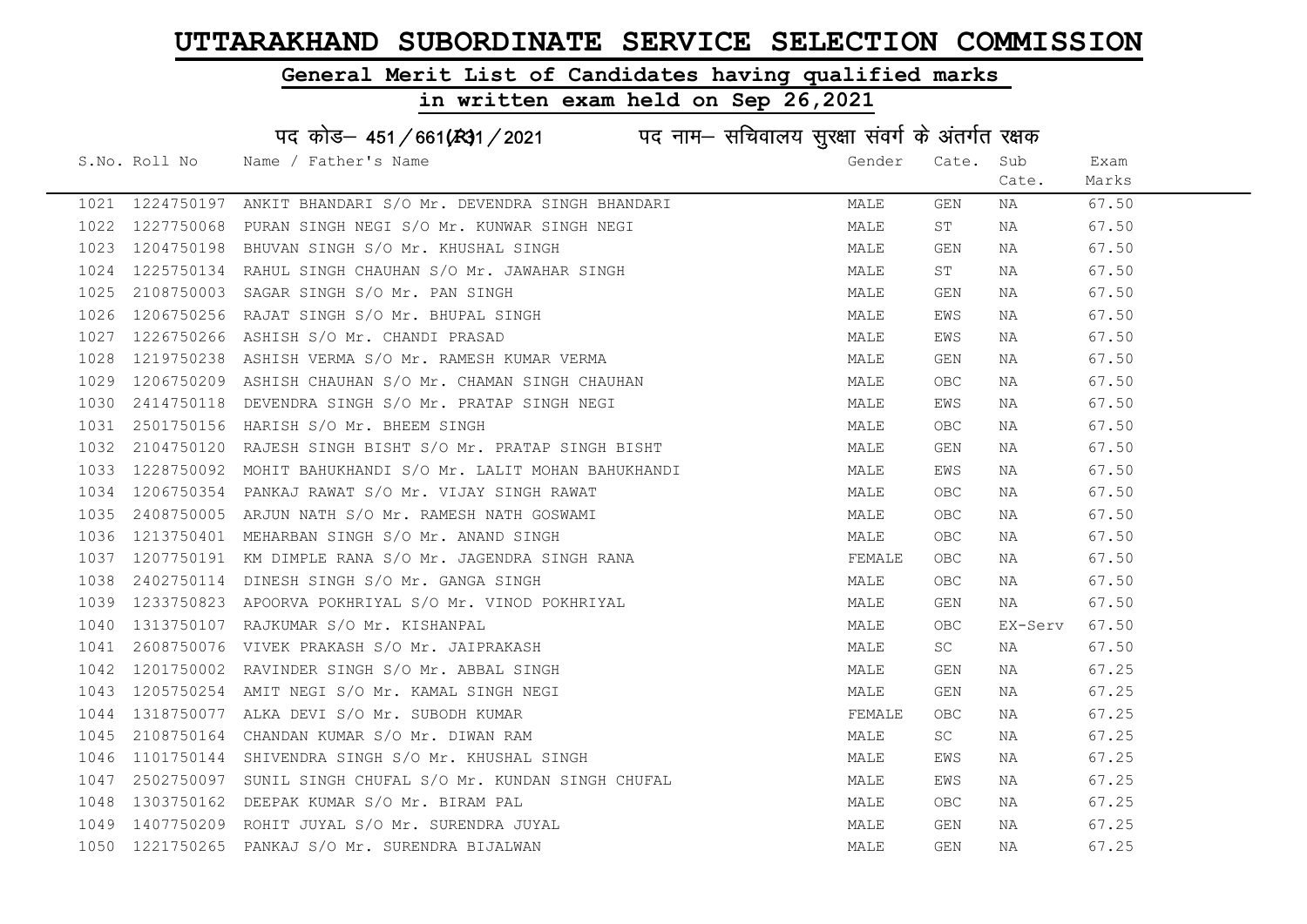#### General Merit List of Candidates having qualified marks

#### in written exam held on Sep 26,2021

S.No. Roll No Wame / Father's Name Gender Cate. Sub Cate. Exam Marks पद कोड– 451/661(स्था) / 2021 विद्युत्त नाम– सचिवालय सुरक्षा संवर्ग के अंतर्गत रक्षक 1051 2414750237 MAHENDRI S/O Mr. INDRA SINGH FEMALE ST NA 67.25 1052 1216750385 NAVEEN CHAUHAN S/O Mr. KEDAR SINGH MALE OBC NA 67.25 1053 2504750067 RANJANA DHAMI S/O Mr. VIKRAM SINGH DHAMI NA FEMALE GEN NA 67.25 1054 2406750160 HIMANSHU BISHT S/O Mr. TRILOK SINGH MALE EWS NA 67.25 1055 2103750033 SUNDAR SINGH DANU S/O Mr. GOPAL SINGH DANU MALE EWS NA 67.25 1056 1207750432 VIJAY PAL SINGH S/O Mr. RAY SINGH MALE OBC NA 67.25 1057 1402750056 SACHIN KUMAR S/O Mr. BIRENDRA KUMAR MANA MALE SC NA 67.25 1058 1207750451 ANKITPAL SINGH S/O Mr. MANWAR SINGH MALE OBC NA 67.25 1059 2506750224 UTTAM SINGH OLI S/O Mr. TIKA SINGH OLI CONTROLLER SEN NA 67.25 1060 1312750111 NEESHU S/O Mr. JEETENDRA SAINI MALE OBC NA 67.25 1061 1406750167 DAULAT SINGH S/O Mr. MADAN SINGH MALE EWS NA 67.25 1062 1209750339 NIMISHA GAUR S/O Mr. HARSH PATI GAUR FEMALE GEN NA 67.25 1063 2609750137 ABHISHEK KUMAR S/O Mr. UDAYRAJ SINGH MALE SC NA 67.25 1064 2501750062 VIJAY KUMAR PANT S/O Mr. PURAN CHANDRA PANT MALE EWS NA 67.25 1065 1401750147 VIPIN PANWAR S/O Mr. JAWAHAR SINGH PANWAR MARRE MALE GEN NA 197.25 1066 1218750267 AKSHAY KUMAR S/O Mr. VINOD KUMAR MALE SC NA 67.25 1067 1311750273 YUDHVIR S/O Mr. VINOD KUMAR MALE OBC NA 67.25 1068 1220750283 PARUL S/O Mr. AMAR SINGH FEMALE GEN NA 67.25 1069 1302750146 KIRAN DEVI S/O Mr. NORANG LAL FEMALE SC NA 67.25 1070 2404750110 DEEPSHIKHA PRAJAPATI S/O Mr. LALTA PRASAD FEMALE OBC NA 67.25 1071 1211750033 ISHRAT ALI S/O Mr. MOHD KARIM MALE OBC NA 67.25 1072 1304750235 RAKUL KUMAR S/O Mr. RAJVEER SINGH MALE OBC NA 67.25 1073 1228750266 LAKSHMAN SINGH S/O Mr. MOR SINGH MALE GEN NA 67.25 1074 1233750857 SUNITA S/O Mr. KAMLESHWAR PRASAD SUNITAL SEN REMALE GEN NA 67.25 1075 1235750182 PREETAM SINGH NEGI S/O Mr. RATAN SINGH NEGI MALE OBC NA 67.25 1076 1206750175 KAPIL BISHT S/O Mr. KESHAR SINGH BISHT MALE ST NA 67.25 1077 1214750407 VINEET CHAUHAN S/O Mr. RANVEER SINGH CHAUHAN MALE OBC NA 67.25 1078 1228750402 HIMANSHU RATURI S/O Mr. DAULATRAM RATURI MALE GEN NA 67.25 1079 1224750140 RAVINDRA DUTT S/O Mr. VIJAY RAM MALE GEN EX-Serv 67.00 1080 2412750108 MANISHA PANT S/O Mr. HARISH CHANDRA PANT FEMALE EWS NA 67.00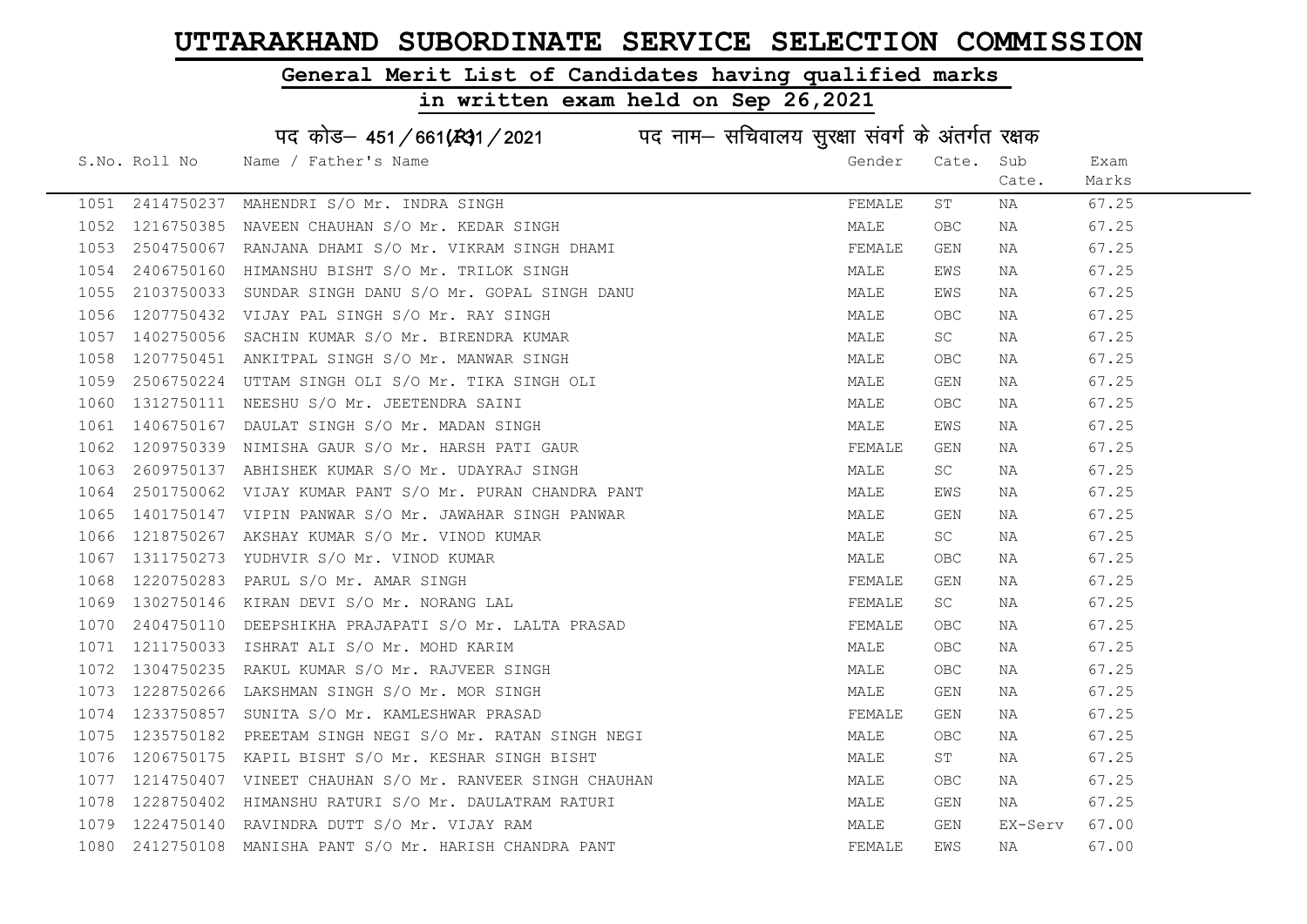#### General Merit List of Candidates having qualified marks

| पद कोड़– 451/661(431/2021 पद नाम– सचिवालय सुरक्षा संवर्ग के अंतर्गत रक्षक |                 |                                                        |        |       |       |       |  |
|---------------------------------------------------------------------------|-----------------|--------------------------------------------------------|--------|-------|-------|-------|--|
|                                                                           | S.No. Roll No   | Name / Father's Name                                   | Gender | Cate. | Sub   | Exam  |  |
|                                                                           |                 |                                                        |        |       | Cate. | Marks |  |
|                                                                           | 1081 1225750231 | DEVESH SINGH S/O Mr. VIJAY SINGH                       | MALE   | GEN   | NA    | 67.00 |  |
| 1082                                                                      | 1206750241      | SATISH SINGH S/O Mr. ELAM SINGH ASWAL                  | MALE   | OBC   | NA    | 67.00 |  |
| 1083                                                                      | 1227750218      | NAVAL KISHOR SINGH S/O Mr. VEERENDRA SINGH             | MALE   | EWS   | NA    | 67.00 |  |
| 1084                                                                      | 2410750131      | NARESH CHANDRA BHATT S/O Mr. PITAMBAR BHATT            | MALE   | EWS   | NA    | 67.00 |  |
| 1085                                                                      | 1234750201      | RAVENDRA SINGH S/O Mr. BHAGAT SINGH RAWAT              | MALE   | GEN   | NA    | 67.00 |  |
| 1086                                                                      |                 | 1227750130 PANKAJ JOSHI S/O Mr. SATEESH CHANDRA        | MALE   | GEN   | NA    | 67.00 |  |
| 1087                                                                      |                 | 2506750292 PAWAN JOSHI S/O Mr. LAXMI NARAYAN JOSHI     | MALE   | EWS   | NA    | 67.00 |  |
| 1088                                                                      | 2109750148      | MANISHA KANWAL S/O Mr. DEEWAN SINGH KANWAL             | FEMALE | GEN   | NA    | 67.00 |  |
| 1089                                                                      | 2505750080      | DEV SINGH MEHTA S/O Mr. DUNGAR SINGH MEHTA             | MALE   | GEN   | NA    | 67.00 |  |
| 1090                                                                      | 2108750306      | VIMAL SINGH BISHT S/O Mr. SUNDAR SINGH BISHT           | MALE   | EWS   | NA    | 67.00 |  |
| 1091                                                                      | 1310750164      | KHUSHNUMA S/O Mr. MOHAMAD FAYAZ                        | FEMALE | GEN   | NA    | 67.00 |  |
| 1092                                                                      | 1211750322      | RUCHI S/O Mr. RAJENDRA SINGH                           | FEMALE | GEN   | NA    | 67.00 |  |
| 1093                                                                      | 1209750323      | JYOTI S/O Mr. PURUSHOTAM                               | FEMALE | GEN   | NA    | 67.00 |  |
| 1094                                                                      |                 | 2404750399 RANJEET SINGH S/O Mr. YASHPAL SINGH         | MALE   | GEN   | NA    | 67.00 |  |
| 1095                                                                      | 2108750035      | SHIVANI BISHT S/O Mr. MOHAN SINGH BISHT                | FEMALE | EWS   | NA    | 67.00 |  |
| 1096                                                                      | 2502750133      | KARAN SINGH MAHRA S/O Mr. ANAND SINGH MAHRA            | MALE   | GEN   | NA    | 67.00 |  |
| 1097                                                                      | 1215750229      | RAVINDRA S/O Mr. MAHENDRA SINGH                        | MALE   | SC    | NA    | 67.00 |  |
| 1098                                                                      | 1408750301      | DIWAKAR CHAUHAN S/O Mr. VINOD SINGH CHAUHAN            | MALE   | GEN   | NA    | 67.00 |  |
| 1099                                                                      | 1222750285      | KM SHASHI S/O Mr. BALVEER SINGH                        | FEMALE | GEN   | NA    | 67.00 |  |
| 1100                                                                      | 1205750069      | PRAVESH JOSHI S/O Mr. TEEKA RAM JOSHI                  | MALE   | ST    | NA    | 67.00 |  |
| 1101                                                                      | 2105750042      | MANISH RAWAT S/O Mr. SOHAN SINGH RAWAT                 | MALE   | EWS   | NA    | 67.00 |  |
| 1102                                                                      | 2608750111      | GEETA SHARMA S/O Mr. SATNARAYAN                        | FEMALE | OBC   | NA    | 67.00 |  |
| 1103                                                                      | 2402750359      | ROHIT SANWAL S/O Mr. GIRISH CHANDRA SANWAL             | MALE   | GEN   | NA    | 67.00 |  |
| 1104                                                                      | 1225750202      | MAHESH SINGH GARBYAL S/O Mr. KUNDAN SINGH GARBYAL      | MALE   | ST    | NA    | 66.75 |  |
| 1105                                                                      | 1235750288      | BIJENDRA KUMAR NAUTIYAL S/O Mr. JEEVANAND NAUTIYAL     | MALE   | OBC   | NA    | 66.75 |  |
| 1106                                                                      | 1233750166      | MANISH S/O Mr. INDRAJEET SINGH                         | MALE   | EWS   | NA    | 66.75 |  |
| 1107                                                                      | 1236750051      | PANKAJ KUMAR BAHUKHANDI S/O Mr. SUNIL KUMAR BAHUKHANDI | MALE   | GEN   | NA    | 66.75 |  |
| 1108                                                                      |                 | 1231750219 SANGRAM SINGH S/O Mr. VINOD RATHOR          | MALE   | OBC   | NA    | 66.75 |  |
| 1109                                                                      |                 | 1222750281 AKHILESH SATI S/O Mr. NAROTAM PRASAD SATI   | MALE   | GEN   | NA    | 66.75 |  |
|                                                                           |                 | 1110 1302750133 SAURABH KUMAR S/O Mr. DINESH KUMAR     | MALE   | OBC   | ΝA    | 66.75 |  |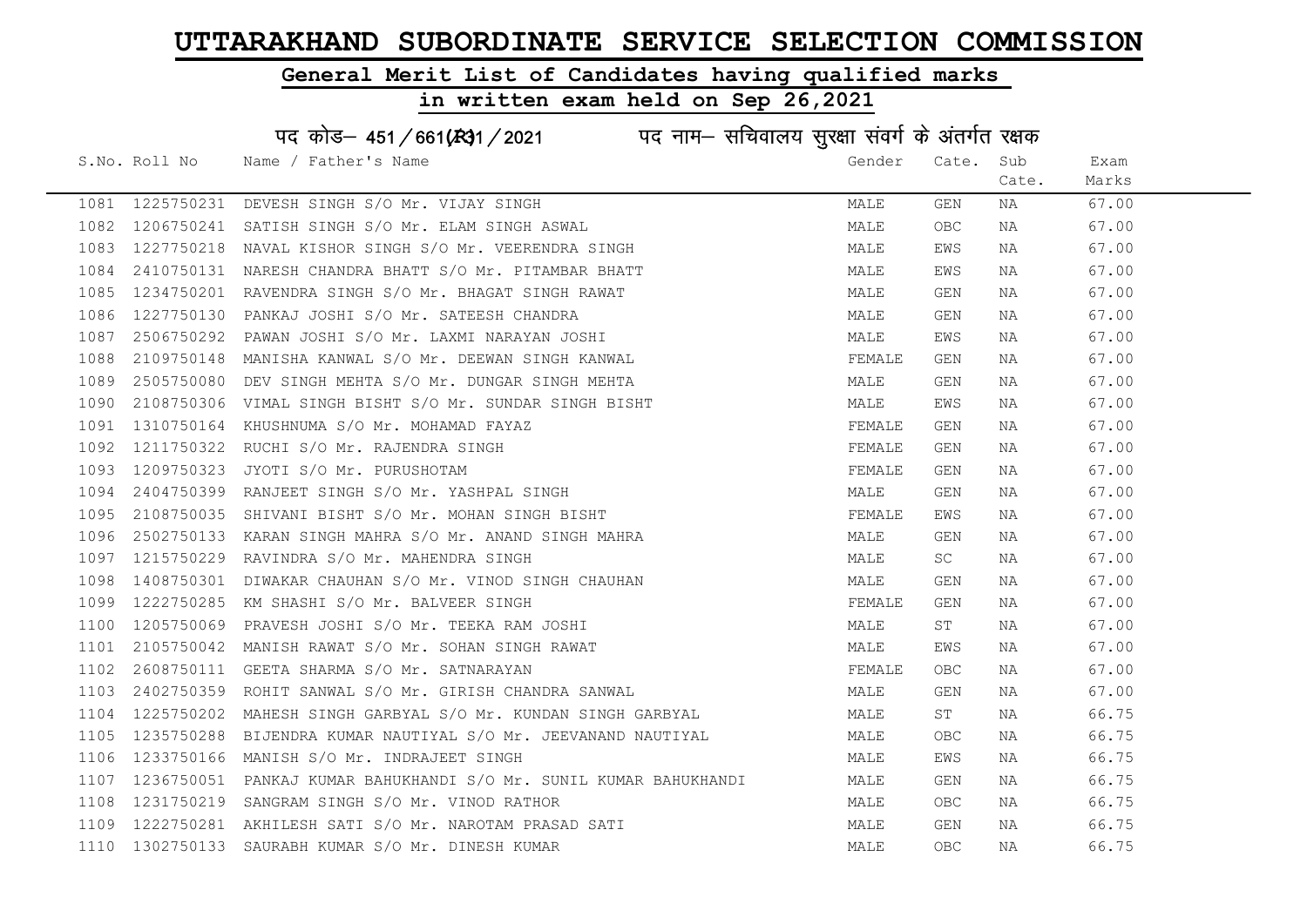#### General Merit List of Candidates having qualified marks

# in written exam held on Sep 26,2021

|      | S.No. Roll No | Name / Father's Name                                                                                                                                                                                                                       | Gender | Cate.      | Sub     | Exam  |
|------|---------------|--------------------------------------------------------------------------------------------------------------------------------------------------------------------------------------------------------------------------------------------|--------|------------|---------|-------|
|      |               |                                                                                                                                                                                                                                            |        |            | Cate.   | Marks |
|      |               | 1111 1224750340 POONAM BALA S/O Mr. LATE SATYAPAL SINGH                                                                                                                                                                                    | FEMALE | GEN        | NA      | 66.75 |
|      |               | 1112 1214750288 PRABHAT NAUTIYAL S/O Mr. KAMLESHWAR PRASAD NAUTIYAL                                                                                                                                                                        | MALE   | <b>OBC</b> | NA      | 66.75 |
|      |               | 1113  2410750028  DEEPAK CHANDRA JOSHI S/O Mr. GIRISH CHANDRA JOSHI                                                                                                                                                                        | MALE   | GEN        | NA      | 66.75 |
|      |               | 1114 1207750209 MOHAN CHANDRA S/O Mr. BADRI DATT KHOLIYA<br>1115 2412750198 SUNDER SINGH S/O Mr. LAL SINGH                                                                                                                                 | MALE   | EWS        | NA      | 66.75 |
|      |               |                                                                                                                                                                                                                                            | MALE   | EWS        | NA      | 66.75 |
|      |               |                                                                                                                                                                                                                                            | MALE   | GEN        | NA      | 66.75 |
|      |               |                                                                                                                                                                                                                                            | MALE   | <b>OBC</b> | NA      | 66.75 |
|      |               |                                                                                                                                                                                                                                            | FEMALE | GEN        | NA      | 66.75 |
|      |               | 1116 1208750396 LALIT MOHAN Negi S/O Mr. PRAMOD KUMAR NEGI<br>1117 1218750253 DEEPAK KUMAR S/O Mr. ASHOK KUMAR<br>1118 1209750300 KUSUM S/O Mr. SOHAN SINGH RANA<br>1119 1314750253 SHUBHAM S/O Mr. RAKESH                                 | MALE   | SC         | NA      | 66.75 |
|      |               | 1120 2508750099 SAURABH KALONI S/O Mr. SURESH CHANDRA KALONI<br>1121 1316750229 VAIBHAV KUMAR S/O Mr. PRAMOD KUMAR<br>1122 1212750183 MANISH RANA S/O Mr. JAGMOHAN SINGH RANA<br>1123 1314750271 SACHIN KUMAR S/O Mr. BALINDRA<br>1124 250 | MALE   | GEN        | NA      | 66.75 |
|      |               |                                                                                                                                                                                                                                            | MALE   | SC         | EX-Serv | 66.75 |
|      |               |                                                                                                                                                                                                                                            | MALE   | OBC        | NA      | 66.75 |
|      |               |                                                                                                                                                                                                                                            | MALE   | EWS        | NA      | 66.75 |
|      |               |                                                                                                                                                                                                                                            | FEMALE | EWS        | NA      | 66.75 |
| 1125 |               | 1229750309 VIPIN SINGH S/O Mr. KUNWAR SINGH                                                                                                                                                                                                | MALE   | GEN        | NA      | 66.75 |
| 1126 |               | 1229750309 VIPIN SINGH S/O Mr. KUNWAR SINGH<br>2412750285 BALWANT SINGH S/O Mr. RAM SINGH<br>1307750022 ANKIT KUMAR S/O Mr. SHEESHPAL SINGH<br>1405750240 AMIT NEGI S/O Mr. MADAN SINGH NEGI                                               | MALE   | GEN        | NA      | 66.75 |
| 1127 |               |                                                                                                                                                                                                                                            | MALE   | SC         | NA      | 66.75 |
| 1128 |               | 1405750240 AMIT NEGI S/O Mr. MADAN SINGH NEGI                                                                                                                                                                                              | MALE   | EWS        | NA      | 66.75 |
|      |               | 1129 1219750295 PANKAJ MINGWAL S/O Mr. NARAYAN SINGH MINGWAL                                                                                                                                                                               | MALE   | GEN        | NA      | 66.75 |
| 1130 |               | 2403750234 KAPIL GAHTORI S/O Mr. JAGDISH GAHTORI                                                                                                                                                                                           | MALE   | EWS        | NA      | 66.75 |
|      |               | 1131 1227750315 VIVEK SINGH CHAUHAN S/O Mr. JAGDISH SINGH CHAUHAN                                                                                                                                                                          | MALE   | <b>OBC</b> | NA      | 66.75 |
|      |               | 1132 1215750279 GAUTAM NEGI S/O Mr. HUKUM SINGH NEGI                                                                                                                                                                                       | MALE   | GEN        | NA      | 66.75 |
| 1133 |               |                                                                                                                                                                                                                                            | MALE   | OBC        | NA      | 66.75 |
| 1134 |               | 1215750279 GAUTAM NEGI S/O Mr. HUNUM JINOW 2002750141 SURAJUDDIN S/O Mr. JALALUDDIN<br>2501750111 BIMLA S/O Mr. TRILOK SINGH<br>1225750297 BIPIN UNIYAL S/O Mr. OM PRAKASH UNIYAL                                                          | FEMALE | ST         | NA      | 66.75 |
| 1135 |               |                                                                                                                                                                                                                                            | MALE   | GEN        | NA      | 66.50 |
| 1136 |               |                                                                                                                                                                                                                                            | MALE   | GEN        | NA      | 66.50 |
| 1137 |               | 1306750073 MOHAMMAD FAIM S/O Mr. MOHAMMAD ALAMGEER                                                                                                                                                                                         | MALE   | OBC        | NA      | 66.50 |
| 1138 |               | 2603750354 SUSHIL KUMAR S/O Mr. RAM CHANDRA                                                                                                                                                                                                | MALE   | SC         | NA      | 66.50 |
| 1139 |               | 2406750086 SUBHASH SINGH RANA S/O Mr. MAHENDER SINGH RANA                                                                                                                                                                                  | MALE   | ST         | NA      | 66.50 |
|      |               | 1140 2109750026 BHAGWATI PRASAD PANDEY S/O Mr. RAJENDRA PRASAD PANDEY                                                                                                                                                                      | MALE   | <b>GEN</b> | NA      | 66.50 |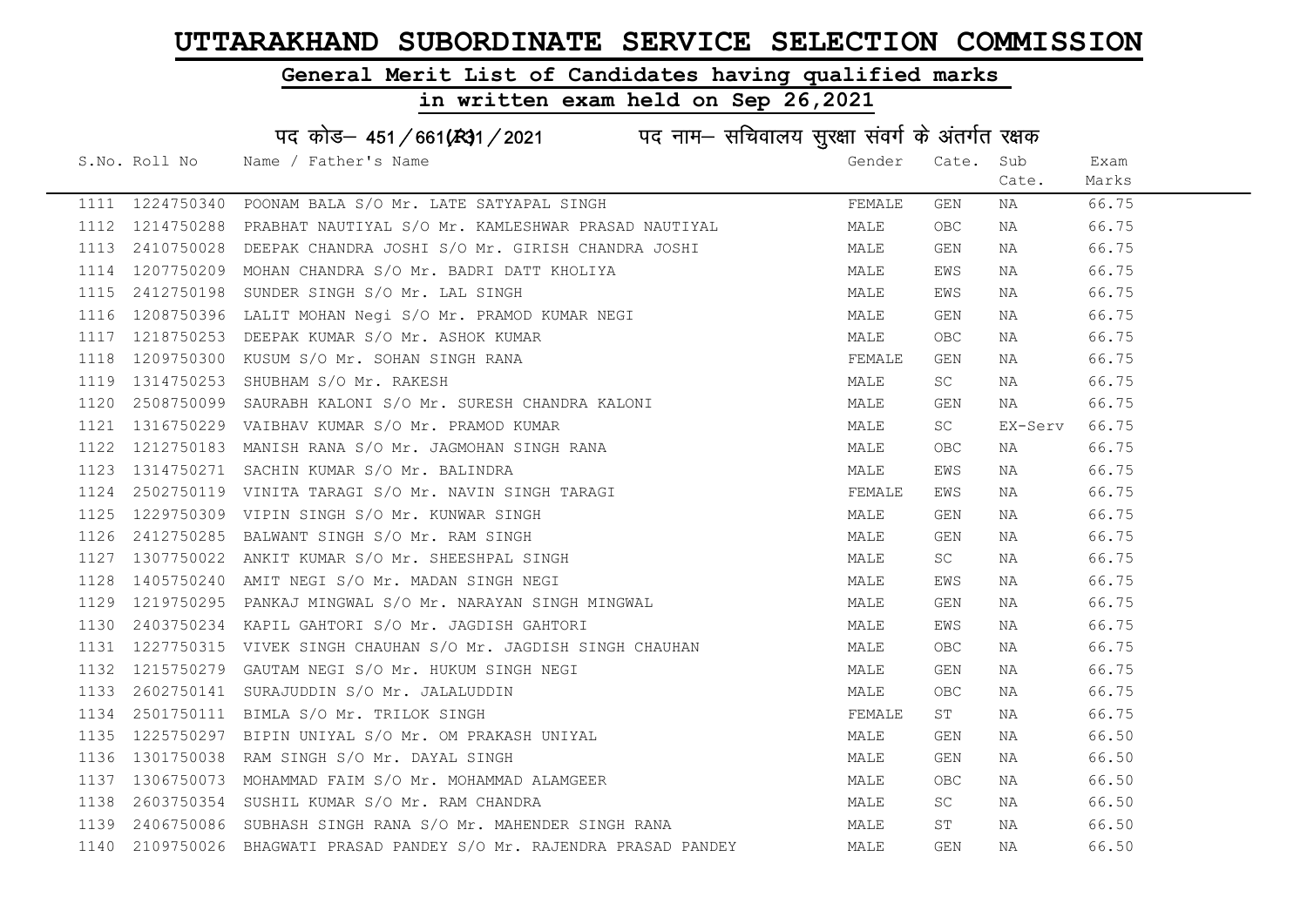#### General Merit List of Candidates having qualified marks

#### in written exam held on Sep 26,2021

S.No. Roll No Wame / Father's Name Gender Cate. Sub Cate. Exam Marks पद कोड– 451/661(स्था/2021 पद नाम– सचिवालय सुरक्षा संवर्ग के अंतर्गत रक्षक 1141 2503750106 LOKESH KANDPAL S/O Mr. CHANDRA SHEKHAR KANDPAL MALE GEN NA 66.50 1142 1203750163 KUNAL KUMAR S/O Mr. BRAHM KUMAR MARRE MALE OBC NA 66.50 1143 1216750129 KUNWAR SINGH S/O Mr. CHAIT RAM MALE ST NA 66.50 1144 1216750196 KISHOR KUMAR ARYA S/O Mr. GANGA RAM MALE SC NA 66.50 1145 2502750053 MANISH KUMAR VERMA S/O Mr. GANESH LAL VERMA MALE OBC NA 66.50 1146 1207750238 ANIL KUMAR S/O Mr. RAJENDRA SINGH MALE OBC NA 66.50 1147 1217750185 NARESH SINGH S/O Mr. KHUSHI RAM MALE ST NA 66.50 1148 1220750331 GAMBHEER SINGH CHAUHAN S/O Mr. JAWAHAR SINGH CHAUHAN MALE ST NA 66.50 1149 1236750224 GAURAV SINGH S/O Mr. JITENDRA KUMAR SINGH MALE GEN NA 66.50 1150 1308750144 KM RITU CHAUHAN S/O Mr. VIJAY PAL SINGH FEMALE GEN NA 66.50 1151 2403750400 SHYAM BIHARI S/O Mr. HARINARAYAN MALE SC NA 66.50 1152 1212750360 SATVINDAR SINGH S/O Mr. CHANDAN SINGH MANA MALE EWS NA 66.50 1153 1306750125 ANKUL KUMAR S/O Mr. HOSHIRAM MALE OBC NA 66.50 1154 1318750258 SHEKHAR S/O Mr. SURENDRA KUMAR CHAUDHARY MALE OBC NA 66.50 1155 1218750247 RAGHUVEER TOMAR S/O Mr. KESHAR SINGH MALE ST NA 66.50 1156 2504750087 GAURAV KUMAR S/O Mr. BHUPAL RAM MALE SC NA 66.50 1157 1206750329 PRAVESH NAUTIYAL S/O Mr. SUNDER LAL MANA MALE OBC NA 66.50 1158 1224750064 ANIL SINGH RANA S/O Mr. NATHA SINGH RANA MANA MALE OBC NA 66.50 1159 1208750126 VIPIN CHAUHAN S/O Mr. SITARAM MALE ST NA 66.50 1160 1217750124 PRIYANKA SILORI S/O Mr. JANARDAN PRASAD SANDRO FEMALE GEN NA 66.50 1161 2109750019 REKHA MEHRA S/O Mr. MOHAN SINGH MEHRA FUNCHI SHANGH TEMALE EWS NA 66.50 1162 2409750193 BHUWAN CHANDRA JOSHI S/O Mr. MANORATH JOSHI MAN MALE EWS NA 66.50 1163 2102750103 USHA PANDEY S/O Mr. SATISH CHANDRA PANDEY FEMALE GEN NA 66.50 1164 1208750114 DEEPAK SINGH SAILONI S/O Mr. PUSHKAR SINGH MANA MALE GEN NA 66.50 1165 1215750293 ASHISH SINGH S/O Mr. GAJPAL SINGH NAN MALE MALE EWS NA 166.50 1166 1234750073 ROMIT SINGH RAWAT S/O Mr. JAGENDRA SINGH RAWAT MALE OBC NA 66.50 1167 1202750185 PRAVESH BHATT S/O Mr. PREM BALLABH BHATT MAN MALE OBC NA 66.50 1168 1215750274 SWARAJ RANA S/O Mr. UPENDRA SINGH RANA MANA MALE OBC NA 66.50 1169 1405750172 MANSI RAWAT S/O Mr. RAM CHANDAR SINGH FRAME SERNALE GEN NA 66.50

1170 1303750201 LAXMI S/O Mr. MAMCHAND FEMALE OBC NA 66.50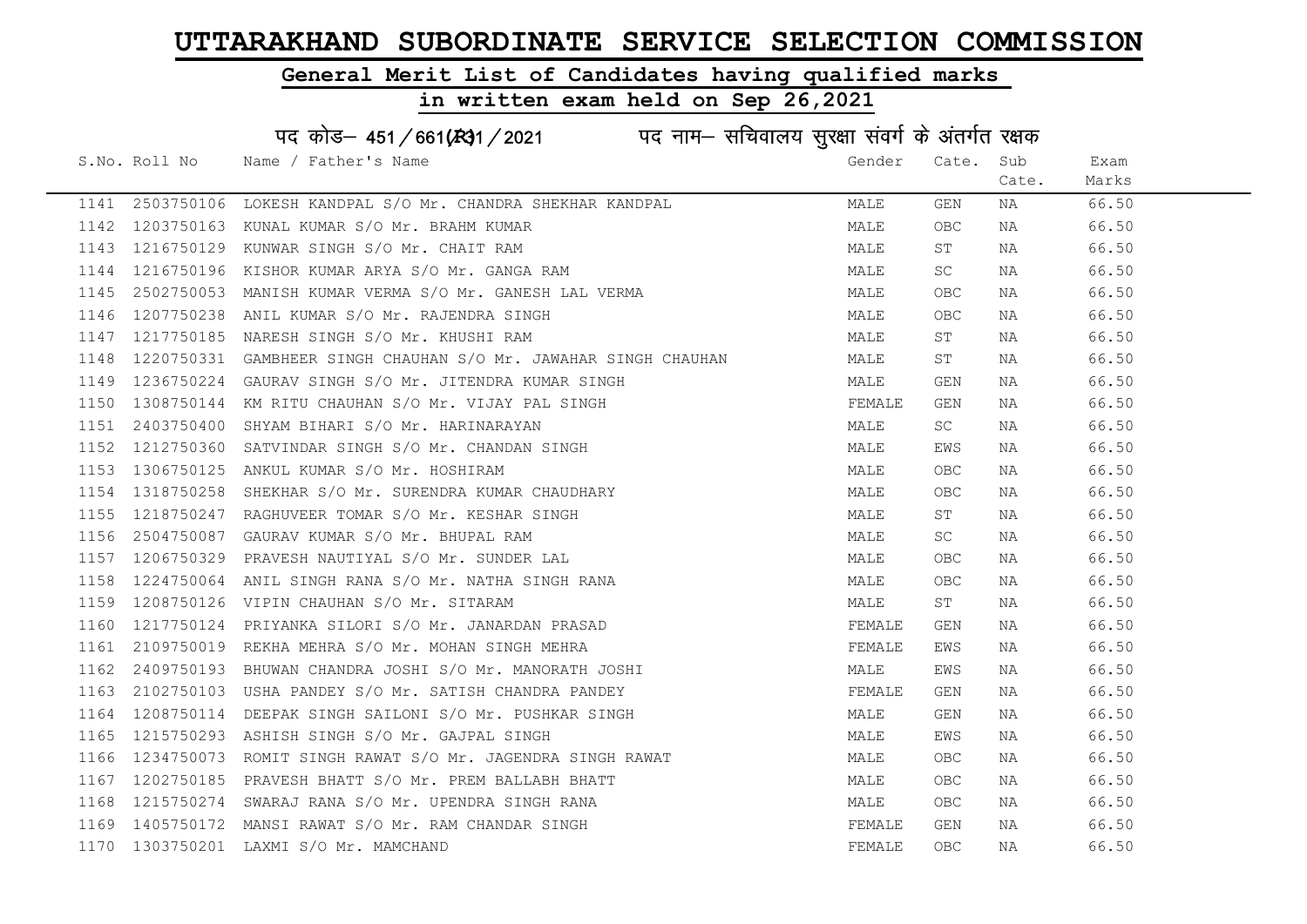#### General Merit List of Candidates having qualified marks

|      |                 | पद कोड़– 451/661(431/2021 पद नाम– सचिवालय सुरक्षा संवर्ग के अंतर्गत रक्षक |        |            |         |       |
|------|-----------------|---------------------------------------------------------------------------|--------|------------|---------|-------|
|      | S.No. Roll No   | Name / Father's Name                                                      | Gender | Cate.      | Sub     | Exam  |
|      |                 |                                                                           |        |            | Cate.   | Marks |
|      | 1171 1403750245 | BIPIN NEGI S/O Mr. NARENDRA SINGH                                         | MALE   | GEN        | NA      | 66.50 |
| 1172 | 2409750489      | RAVINDRA POKHARIYA S/O Mr. NARAYAN SINGH                                  | MALE   | GEN        | NA      | 66.50 |
| 1173 | 2403750579      | KAILASH SINGH RAWAT S/O Mr. ANAND SINGH RAWAT                             | MALE   | GEN        | NA      | 66.50 |
| 1174 | 1206750473      | VIKAS RAWAT S/O Mr. KUNWER SINGH                                          | MALE   | GEN        | NA      | 66.50 |
| 1175 | 2409750224      | SHANKAR SINGH S/O Mr. DIGAR SINGH                                         | MALE   | GEN        | EX-Serv | 66.25 |
| 1176 | 1223750186      | SUNIL SINGH S/O Mr. HARBAN SINGH                                          | MALE   | <b>OBC</b> | NA      | 66.25 |
| 1177 | 1216750267      | BINEEL SINGH S/O Mr. PRAVEEN SINGH                                        | MALE   | GEN        | NA      | 66.25 |
| 1178 | 1301750137      | ADARSH RAWAT S/O Mr. LALIT MOHAN SINGH RAWAT                              | MALE   | GEN        | NA      | 66.25 |
| 1179 | 1233750791      | RAJNISH SINGH S/O Mr. MOHAN SINGH                                         | MALE   | EWS        | NA      | 66.25 |
| 1180 | 1302750225      | AJAY KUMAR S/O Mr. RAJENDRA KUMAR                                         | MALE   | OBC        | NA      | 66.25 |
| 1181 | 1408750329      | DIWAKAR SINGH NEGI S/O Mr. BHARAT SINGH NEGI                              | MALE   | GEN        | NA      | 66.25 |
| 1182 | 1210750499      | ANIL KUMAR S/O Mr. GUDDU LAL                                              | MALE   | SC         | NA      | 66.25 |
| 1183 | 1203750071      | RAVINDRA BRATWAL S/O Mr. YOGENDRA SINGH BRATWAL                           | MALE   | <b>GEN</b> | NA      | 66.25 |
| 1184 |                 | 1211750197 PAWAN KUMAR S/O Mr. SUNDAR LAL                                 | MALE   | SC         | NA      | 66.25 |
| 1185 | 2412750121      | DHEERAJ JOSHI S/O Mr. GOVIND BALLABH                                      | MALE   | <b>GEN</b> | NA      | 66.25 |
| 1186 | 2408750141      | NEERAJ KUMAR JOSHI S/O Mr. MATHURA DUTT JOSHI                             | MALE   | <b>GEN</b> | NA      | 66.25 |
| 1187 | 1306750358      | RAJKARAN S/O Mr. RANJEET SINGH                                            | MALE   | SC         | NA      | 66.25 |
| 1188 | 1226750253      | VIDESH SINGH NEGI S/O Mr. MOHAN SINGH                                     | MALE   | ST         | NA      | 66.25 |
| 1189 | 1309750058      | SUMIT KUMAR S/O Mr. PRADEEP KUMAR                                         | MALE   | <b>OBC</b> | NA      | 66.25 |
| 1190 | 1214750311      | MUKESH SHARMA S/O Mr. PRATAP SINGH                                        | MALE   | ST         | NA      | 66.25 |
| 1191 | 1201750172      | MANISH CHANDRA BHADULA S/O Mr. PRAKASH CHANDRA BHADULA                    | MALE   | EWS        | NA      | 66.25 |
| 1192 | 1233750858      | VISHAL KUMAR S/O Mr. SUKHRAM                                              | MALE   | SC         | NA      | 66.25 |
| 1193 | 1203750024      | MOHAN SINGH S/O Mr. JAYPAL SINGH                                          | MALE   | EWS        | ΝA      | 66.25 |
| 1194 | 1314750134      | NAVEEN KUMAR S/O Mr. NAND KISHOR                                          | MALE   | GEN        | NA      | 66.25 |
| 1195 | 1216750113      | PANKAJ RAWAT S/O Mr. DILBAR SINGH RAWAT                                   | MALE   | GEN        | ΝA      | 66.25 |
| 1196 | 1232750174      | SUNIL SINGH TOMAR S/O Mr. MOHAN SINGH TOMAR                               | MALE   | ST         | NA      | 66.25 |
| 1197 | 1231750220      | YADUBIR SINGH S/O Mr. BADAR SINGH                                         | MALE   | EWS        | NA      | 66.25 |
| 1198 |                 | 1219750236 RAHUL PRASAD S/O Mr. SURENDRA KUMAR SATI                       | MALE   | EWS        | NA      | 66.25 |
| 1199 | 1202750177      | MUKESH KANDWAL S/O Mr. ROSHAN LAL                                         | MALE   | <b>GEN</b> | NA      | 66.25 |
| 1200 | 1204750250      | ROBIN PRASAD S/O Mr. MOHAN LAL                                            | MALE   | <b>OBC</b> | ΝA      | 66.25 |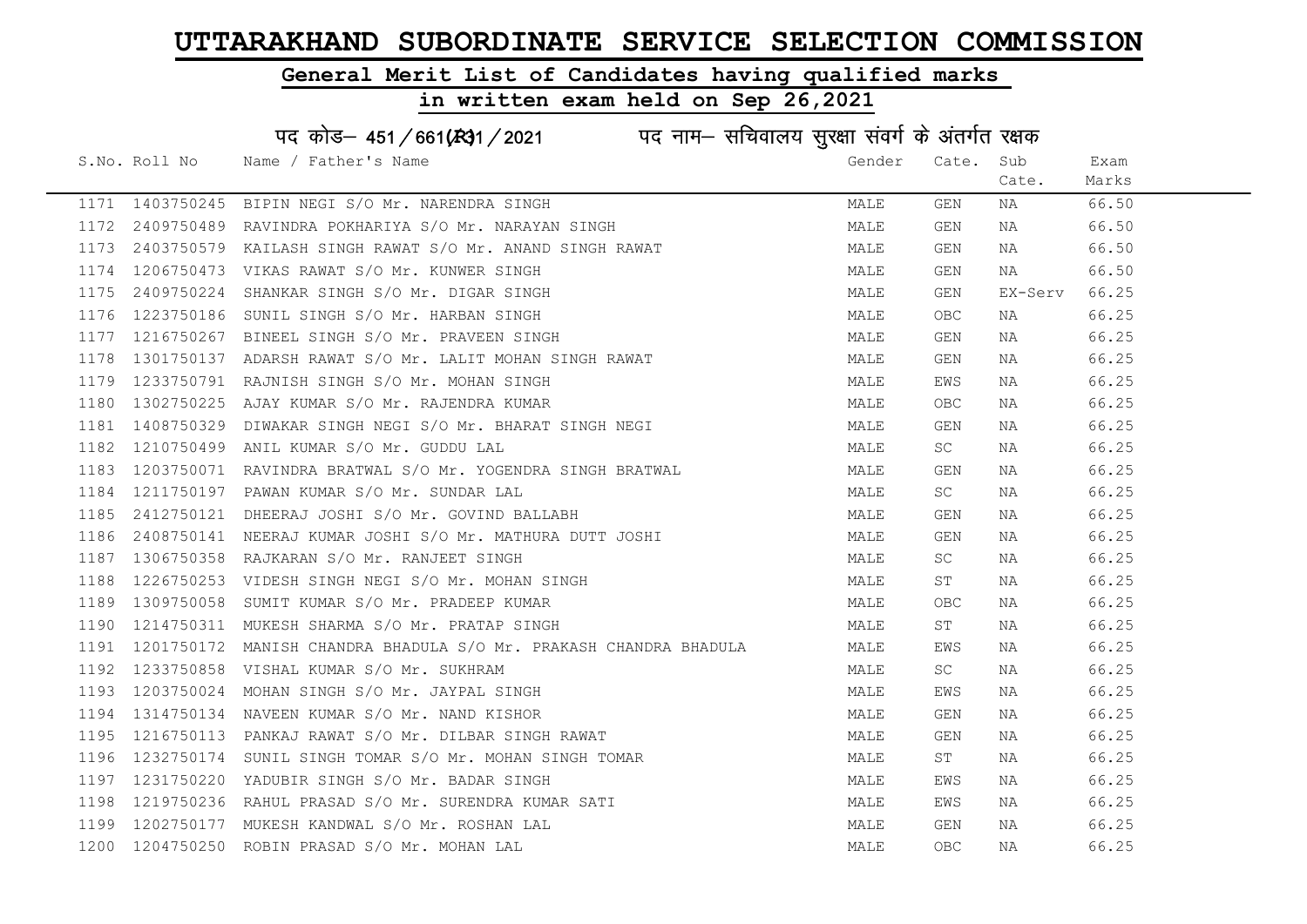#### General Merit List of Candidates having qualified marks

in written exam held on Sep 26,2021

S.No. Roll No Wame / Father's Name Gender Cate. Sub Cate. Exam Marks पद कोड– 451/661(स्था) / 2021 विद्युत्त नाम– सचिवालय सुरक्षा संवर्ग के अंतर्गत रक्षक 1201 1201750089 SANJEET SINGH S/O Mr. MER SINGH MALE SC NA 66.25 1202 1309750283 ROHIT PAL S/O Mr. RAJ PAL MALE OBC NA 66.25 1203 2414750211 SHOBHA MEHRA S/O Mr. RATAN SINGH MEHRA FRANCH SHORAL SHANA FEMALE GEN NA 66.25 1204 1224750169 VIPIN SINGH S/O Mr. CHANDER SINGH MALE OBC NA 66.25 1205 1224750231 ANIL SINGH S/O Mr. JAGDISH SINGH MALE GEN NA 66.25 1206 1222750186 AKASH SINGH S/O Mr. YASHPAL SINGH MALE EWS NA 66.25 1207 1311750424 VIKAS KUMAR S/O Mr. BABU RAM MALE OBC NA 66.25 1208 1227750349 ANIL SINGH S/O Mr. ARJUN SINGH MALE OBC NA 66.25 1209 2606750040 KULDEEP KUMAR S/O Mr. GOPAL SINGH MALE SC NA 66.25 1210 2604750143 DHEERAJ KUMAR S/O Mr. RAGHUNATH PRASAD MALE OBC NA 66.25 1211 1226750313 SUNEEL SINGH S/O Mr. JOT SINGH MALE GEN NA 66.25 1212 1211750038 PRADEEP SINGH S/O Mr. PYAR SINGH MALE GEN NA 66.25 1213 2505750032 GAURAV ARYA S/O Mr. MOHAN RAM ARYA MALE SC NA 66.25 1214 1310750264 SAURAV KUMAR S/O Mr. JOGENDRA SINGH MALE OBC NA 66.25 1215 2606750059 NIRANJAN SINGH S/O Mr. RAM SINGH MALE OBC NA 66.25 1216 1225750175 SHSHANK SINGH S/O Mr. PURAN SINGH CHAUHAN MAN MALE EWS NA 66.25 1217 1214750199 MAHESH KUMAR NAUTIYAL S/O Mr. MOHAN LAL NAUTIYAL MALE OBC NA 66.25 1218 1209750242 SATVEER SINGH S/O Mr. BUDHI SINGH MALE OBC NA 66.25 1219 1217750320 DEEPAK SINGH GUSAIN S/O Mr. RAJENDRA SINGH GUSAIN MALE OBC NA 66.25 1220 1304750224 NITIN S/O Mr. RAJESH MALE SC NA 66.25 1221 2402750276 NARENDRA SINGH RAWAT S/O Mr. JAGAT SINGH RAWAT MANAT MALE GEN NA 66.25 1222 1210750368 ANKIT BISHT S/O Mr. PUSHKAR SINGH BISHT MAN MALE GEN NA 66.25 1223 1222750210 ANKIT SINGH S/O Mr. MEGHNATH SINGH MALE OBC NA 66.25 1224 2406750214 GUDDU UPADHYAY S/O Mr. RAMESH CHANDRA NA MALE GEN NA 66.25 1225 1213750345 VAISHALI RAWAT S/O Mr. JAGMOHAN SINGH RAWAT THE SAND REMALE EWS NA 66.25 1226 2102750019 SAGAR SINGH BORA S/O Mr. RAJENDRA SINGH BORA MALE OBC NA 66.25 1227 2501750217 POOJA BORA S/O Mr. MANOHAR SINGH BORA FEMALE GEN NA 66.25 1228 2603750328 KM DEEPANSHU S/O Mr. GOPAL KRISHAN FEMALE SC NA 66.25 1229 1218750178 RAKESH CHANDRA BHATT S/O Mr. BRIJ MOHAN MALE MALE OBC NA 66.25 1230 1232750038 ABHISHEK SINGH RAWAT S/O Mr. HUKAM SINGH MANA MALE EWS NA 66.25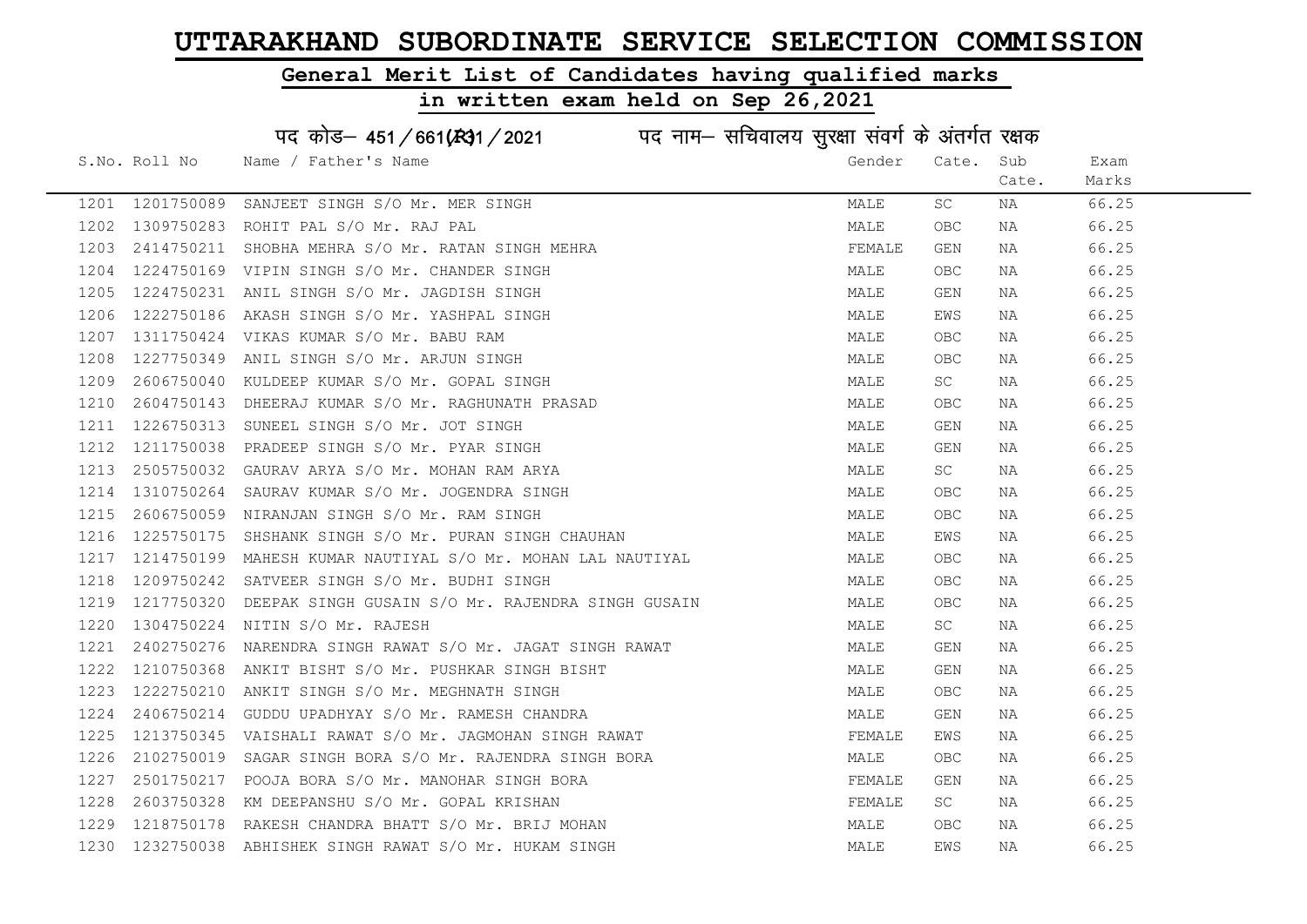#### General Merit List of Candidates having qualified marks

# in written exam held on Sep 26,2021

|      | S.No. Roll No | Name / Father's Name                                                                                                                                                                                                                       | Gender | Cate.      | Sub   | Exam  |
|------|---------------|--------------------------------------------------------------------------------------------------------------------------------------------------------------------------------------------------------------------------------------------|--------|------------|-------|-------|
|      |               |                                                                                                                                                                                                                                            |        |            | Cate. | Marks |
|      |               | 1231 1236750374 NARESH SINGH PANWAR S/O Mr. SURVEER SINGH PANWAR<br>1232 1231750384 MOHSIN KHAN S/O Mr. ABDUL REHMAN                                                                                                                       | MALE   | OBC        | NA    | 66.25 |
|      |               |                                                                                                                                                                                                                                            | MALE   | GEN        | NA    | 66.25 |
| 1233 |               | 1230750262 RAMKRISHAN SHAH S/O Mr. NIRANJAN SHAH                                                                                                                                                                                           | MALE   | SC         | NA    | 66.00 |
| 1234 |               | 1308750089 NAVEEN SINGH KANWAL S/O Mr. JAMAN SINGH KANWAL                                                                                                                                                                                  | MALE   | GEN        | NA    | 66.00 |
| 1235 |               | 1202750175 ANAND SHARMA S/O Mr. UMESH CHANDRA SHARMA                                                                                                                                                                                       | MALE   | GEN        | NA    | 66.00 |
| 1236 |               |                                                                                                                                                                                                                                            | MALE   | <b>OBC</b> | NA    | 66.00 |
| 1237 |               |                                                                                                                                                                                                                                            | MALE   | OBC        | NA    | 66.00 |
| 1238 |               |                                                                                                                                                                                                                                            | MALE   | <b>OBC</b> | NA    | 66.00 |
| 1239 |               | 1208750050 ANKIT CHAND RAMOLA S/O Mr. KENDRA CHAND RAMOLA<br>1208750050 ANKIT CHAND RAMOLA S/O Mr. KENDRA CHAND RAMOLA<br>1214750366 ABHISEK DOBHAL S/O Mr. LAKHI RAM DOBHAL<br>2405750258 JAGDISH DANU S/O Mr. GOVIND SINGH DANU<br>12037 | MALE   | GEN        | NA    | 66.00 |
| 1240 |               |                                                                                                                                                                                                                                            | MALE   | ST         | NA    | 66.00 |
| 1241 |               |                                                                                                                                                                                                                                            | MALE   | GEN        | NA    | 66.00 |
| 1242 |               |                                                                                                                                                                                                                                            | MALE   | GEN        | NA    | 66.00 |
| 1243 |               |                                                                                                                                                                                                                                            | MALE   | ST         | NA    | 66.00 |
| 1244 |               |                                                                                                                                                                                                                                            | MALE   | EWS        | NA    | 66.00 |
| 1245 | 2414750196    | SURAJ KUMAR GAUTAM S/O Mr. DAYA PRASAD GAUTAM                                                                                                                                                                                              | MALE   | SC         | NA    | 66.00 |
| 1246 |               | 2405750059 GAURAV SINGH RANA S/O Mr. DINESH SINGH RANA                                                                                                                                                                                     | MALE   | ST         | NA    | 66.00 |
| 1247 |               | 2506750431 AJAY PRAKAH JOSHI S/O Mr. BISHAN DATT JOSHI                                                                                                                                                                                     | MALE   | EWS        | NA    | 66.00 |
| 1248 | 1302750358    | NEHA BISHT S/O Mr. JAGAT SINGH BISHT                                                                                                                                                                                                       | FEMALE | GEN        | NA    | 66.00 |
| 1249 |               | 2602750069 RAKHI S/O Mr. BHAGWANDASS                                                                                                                                                                                                       | FEMALE | SC         | NA    | 66.00 |
| 1250 |               | 1312750290 AVINASH S/O Mr. SEVA RAM                                                                                                                                                                                                        | MALE   | SC         | NA    | 66.00 |
| 1251 |               | 2604750331 HARISH SINGH KHATI S/O Mr. BAHADUR SINGH KHATI                                                                                                                                                                                  | MALE   | EWS        | NA    | 66.00 |
| 1252 |               | 1408750297 UTTAM SINGH S/O Mr. UMED SINGH BUTOLA                                                                                                                                                                                           | MALE   | EWS        | NA    | 66.00 |
| 1253 |               |                                                                                                                                                                                                                                            | MALE   | SC .       | NA    | 66.00 |
| 1254 |               |                                                                                                                                                                                                                                            | MALE   | OBC        | NA    | 66.00 |
| 1255 |               |                                                                                                                                                                                                                                            | MALE   | OBC        | NA    | 66.00 |
| 1256 |               |                                                                                                                                                                                                                                            | MALE   | <b>SC</b>  | NA    | 66.00 |
| 1257 |               |                                                                                                                                                                                                                                            | MALE   | OBC        | NA    | 66.00 |
| 1258 |               | 2603750169 AKASH KUMAR S/O Mr. JAYPRAKASH<br>1236750307 VIPIN SINGH S/O Mr. SURAT SINGH<br>1304750350 SHIVAM KUMAR S/O Mr. KRESHAN SINGH<br>1206750057 PRAVEEN SINGH S/O Mr. GOVIND SINGH<br>1220750114 VIKAS SINGH S/O Mr. BALENDRA SINGH | MALE   | ST         | NA    | 66.00 |
| 1259 |               | 2508750052 DEEPAK SINGH BISHT S/O Mr. MADHO SINGH BISHT                                                                                                                                                                                    | MALE   | EWS        | NA    | 66.00 |
|      |               | 1260 1222750240 AJAY SATI S/O Mr. NARAYAN DUTT SATI                                                                                                                                                                                        | MALE   | <b>GEN</b> | NA    | 66.00 |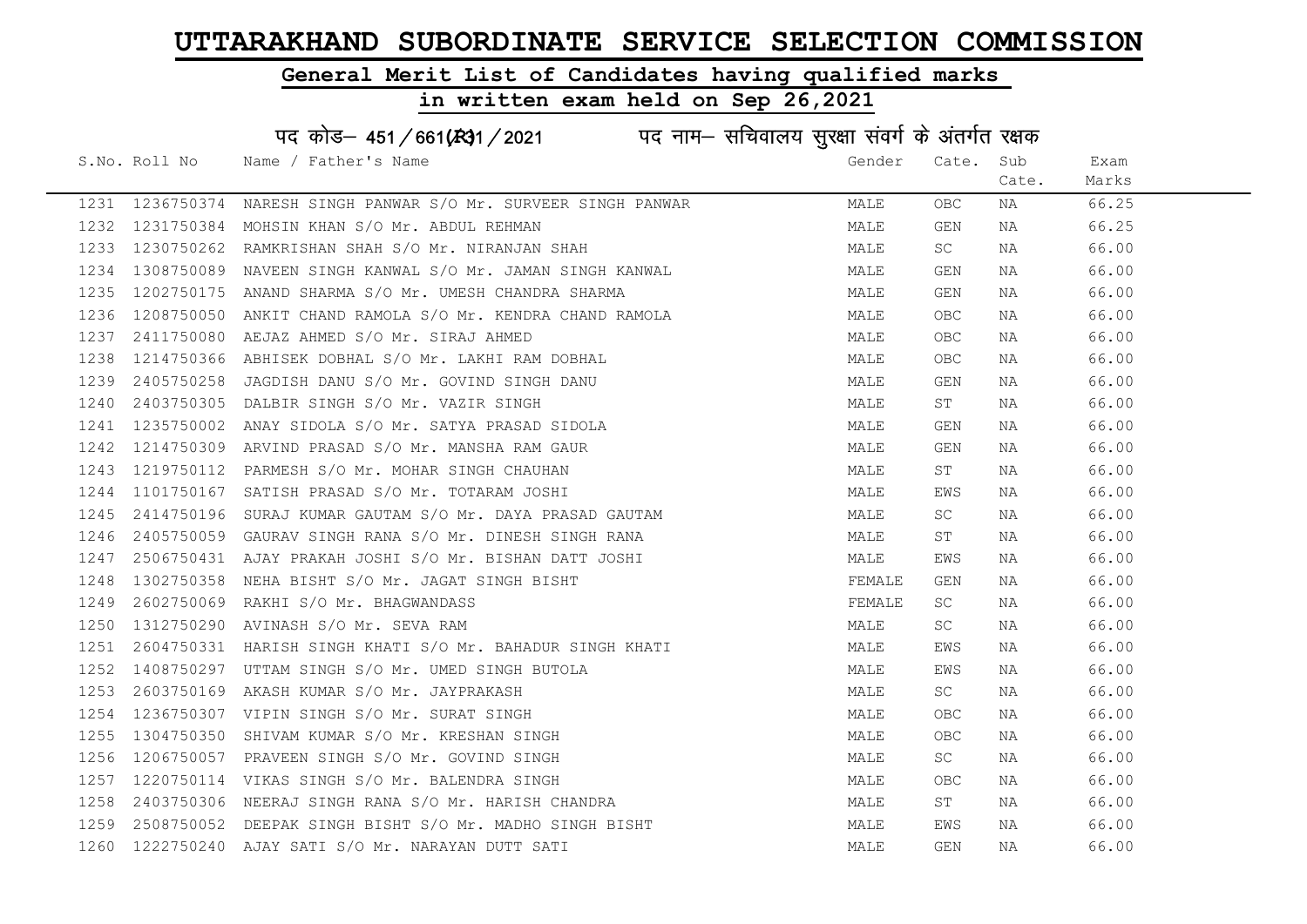#### General Merit List of Candidates having qualified marks

#### in written exam held on Sep 26,2021

S.No. Roll No Wame / Father's Name Gender Cate. Sub Cate. Exam Marks पद कोड– 451/661(स्था) / 2021 विद्युत्त नाम– सचिवालय सुरक्षा संवर्ग के अंतर्गत रक्षक 1261 1207750545 SANDEEP RAWAT S/O Mr. RAGHUNATH SINGH RAWAT MANA MALE EWS NA 66.00 1262 2608750102 RASHMI RANA S/O Mr. RAMAVTAR SINGH RANA FEMALE ST NA 66.00 1263 1236750060 PAWAN SINGH S/O Mr. RAM SINGH MALE GEN NA 66.00 1264 1305750157 SHUBHAM SAINI S/O Mr. KRISHAN PAL MALLANDAN MALE OBC NA 66.00 1265 1401750348 KM DIVYA S/O Mr. KULDEEP SINGH FEMALE GEN NA 66.00 1266 2504750090 SAPNA OLI S/O Mr. RAM SINGH OLI FEMALE GEN NA 66.00 1267 1229750193 SOVENDRA SINGH S/O Mr. DHARAM SINGH MALE OBC NA 66.00 1268 1304750073 ABDUL KADIR S/O Mr. SATTAR ALI MALE GEN NA 66.00 1269 1215750467 MEENA FONIA S/O Mr. KESHAR SINGH FONIA FEMALE ST NA 65.75 1270 1217750021 DEEPAK SINGH S/O Mr. GOVIND SINGH GHARIYA MARE ST NA 65.75 1271 1213750101 SURENDRA SINGH S/O Mr. TRILOK SINGH MALE EWS NA 65.75 1272 1306750472 RAJENDRA KUMAR S/O Mr. SOMPAL MARE MALE SC NA 65.75 1273 1210750185 ASHISH PANT S/O Mr. JAGDISH PRASAD PANT MALE OBC NA 65.75 1274 1226750026 SHAILENDRA BADHANI S/O Mr. VIRENDRA DUTT NA MALE OBC NA 65.75 1275 1207750145 LAXMAN SINGH S/O Mr. VIJAY SINGH MALE EWS NA 65.75 1276 1402750218 ABHISHEK RAWAT S/O Mr. SUDHIR SINGH RAWAT MALE GEN NA 65.75 1277 1227750207 SUMIT KUMAR S/O Mr. SURESH CHANDRA MALE OBC NA 65.75 1278 1228750077 KAPIL RAWAT S/O Mr. BISHAN SINGH RAWAT MALE GEN NA 65.75 1279 2104750022 KAILASH SINGH S/O Mr. RAJENDRA SINGH MALE EWS NA 65.75 1280 1218750363 DEEPAK SINGH S/O Mr. SAROP SINGH MALE EWS NA 65.75 1281 1236750509 MOHD SHAHZAD S/O Mr. LIYAQAT ALI MALE OBC NA 65.75 1282 1304750157 MOHAMMAD SHAHATAB S/O Mr. MAHABUB MALE OBC NA 65.75 1283 1230750160 NEHA CHAUHAN S/O Mr. MOHAR SINGH CHAUHAN SAN SERALE GEN NA 65.75 1284 1233750468 NARENDRA SINGH RAWAT S/O Mr. BALWANT SINGH RAWAT MARE MALE EWS NA 65.75 1285 1229750126 NAVEEN SINGH S/O Mr. BIRENDRA SINGH MALE GEN NA 65.75 1286 1403750104 YATENDRA PRASAD S/O Mr. DEENA PRASAD NA MALE EWS NA 65.75 1287 1225750310 DEEPARAWAT S/OM r. NARENDRA SINGH RAWAT TENNELL GEN DAN 1225750310 DEEPARAWAT S/OM r. NARENDRA SINGH RAWAT 1288 1219750083 SHEETAL SINGH S/O Mr. SATENDRA SINGH MALE GEN NA 65.75

1289 1405750153 ANKIT RAJ S/O Mr. SURENDRA LAL ARYA MALE SC NA 65.75 1290 1407750093 MOHIT PANT S/O Mr. VINOD PANT NAN MALE MALE OBC NA 65.75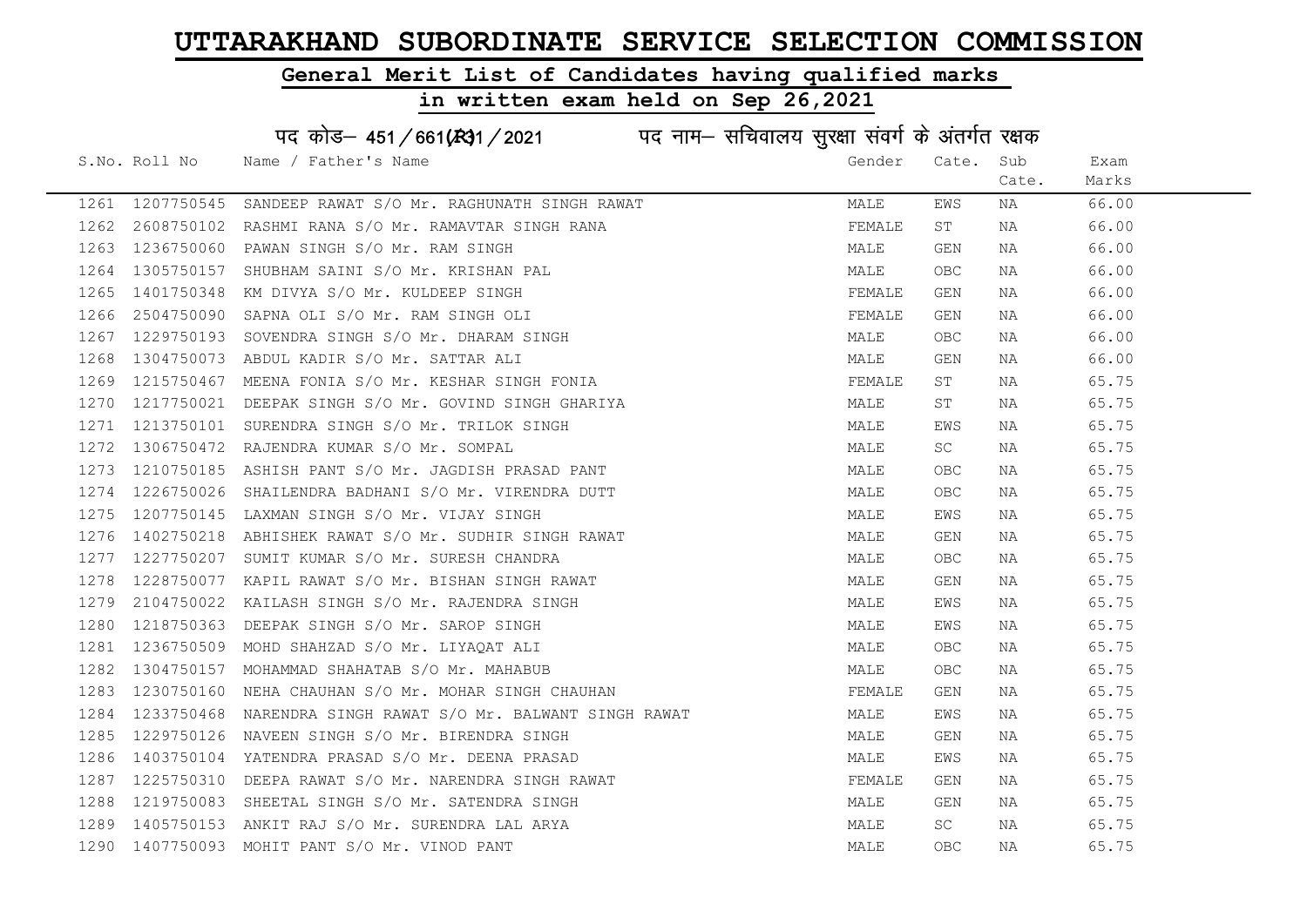#### General Merit List of Candidates having qualified marks

#### in written exam held on Sep 26,2021

S.No. Roll No Wame / Father's Name Gender Cate. Sub Cate. Exam Marks पद कोड़– 451/661(स्था/2021 व्याम- सचिवालय सुरक्षा संवर्ग के अंतर्गत रक्षक 1291 1201750315 ASTHA S/O Mr. SHIV SINGH BARTWAL THE SAND SERVALLE GEN NA 65.75 1292 1101750297 KULDEEP SINGH S/O Mr. BALWANT SINGH RANA MALE ST NA 65.50 1293 1207750442 DHARMENDRA SINGH S/O Mr. BALVEER SINGH MALE OBC NA 65.50 1294 2411750093 NAZIM S/O Mr. MAJEED AHAMAD MALE OBC NA 65.50 1295 1223750187 DEEPAK SINGH S/O Mr. RAJENDRA SINGH MALE EWS NA 65.50 1296 1223750155 PRADEEP BAHUGUNA S/O Mr. SHAMBHU PRASAD BAHUGUNA MANA MALE GEN NA 65.50 1297 2603750146 GAURAV SINGH S/O Mr. MAN SINGH MALE GEN NA 65.50 1298 1218750354 PANKAJ SINGH S/O Mr. JAGAT SINGH MALE GEN NA 65.50 1299 2604750120 ARUN KUMAR S/O Mr. RISHIPAL SINGH MALE OBC NA 65.50 1300 2411750001 RAVI PAL S/O Mr. VIRENDRA PAL MALE GEN NA 65.50 1301 1228750251 PANKAJ SINGH RAWAT S/O Mr. BALBIR SINGH MALE GEN NA 65.50 1302 1215750600 VINOD KUMAR S/O Mr. BHUKKAR SINGH MALE EWS NA 65.50 1303 1219750332 NEERAJ JOSHI S/O Mr. GIRISH CHANDRA JOSHI NA MALE GEN NA 65.50 1304 1405750093 VIJAY SINGH S/O Mr. KHUSHAL SINGH MALE GEN NA 65.50 1305 2607750200 KISHOR KUMAR S/O Mr. ARJUN RAM MALE SC NA 65.50 1306 1301750078 JONI KUMAR S/O Mr. JAYADARTH SAN SANDARTH MALE SC NA 65.50 1307 1404750049 SUNIL DUTT S/O Mr. PREM DUTT CHAMOLI CHEMONIC CONTROLLER MALE EWS NA 65.50 1308 1309750236 ROCHISHMAN S/O Mr. MOHAN LAL MALE GEN NA 65.50 1309 2414750192 DEEPAK CHANDRA BHATT S/O Mr. CHANDRA SHEKHAR BHATT MALE EWS NA 65.50 1310 1311750168 ANKIT KUMAR S/O Mr. BALBEER SINGH MALE SC NA 65.50 1311 2403750104 AKANSHA S/O Mr. RAJPAL SINGH FEMAL FEMALE OBC NA 65.50 1312 1221750289 SONAM S/O Mr. SUBHASH CHANDRA FEMALE SC NA 65.50 1313 2508750006 PANKAJ KUMAR VISHWAKARMA S/O Mr. ANIL RAM MALE SC NA 65.50 1314 1211750305 UPENDRA SINGH S/O Mr. DARMIYAN SINGH MALE OBC EX-Serv 65.50 1315 1104750119 VIPENDRA Singh S/O Mr. NANDAN SINGH MANA MALE GEN NA 65.50 1316 1304750193 SHALU S/O Mr. SURESH SAINI **FEMALE** OBC NA 65.50 1317 1401750347 SUHAIL ANSARI S/O Mr. MUHAMMED HASHIM MARE MALE OBC NA 65.50 1318 2407750030 HIMANSHU PANDEY S/O Mr. PRAKASH CHANDRA PANDEY MALE GEN NA 65.50 1319 2414750058 VIKAS KATIYAR S/O Mr. RAMDAS KATIYAR MANA MALE SC NA 65.50 1320 2104750044 VIJAY RAWAT S/O Mr. KISHAN SINGH RAWAT MAN MALE GEN NA 65.50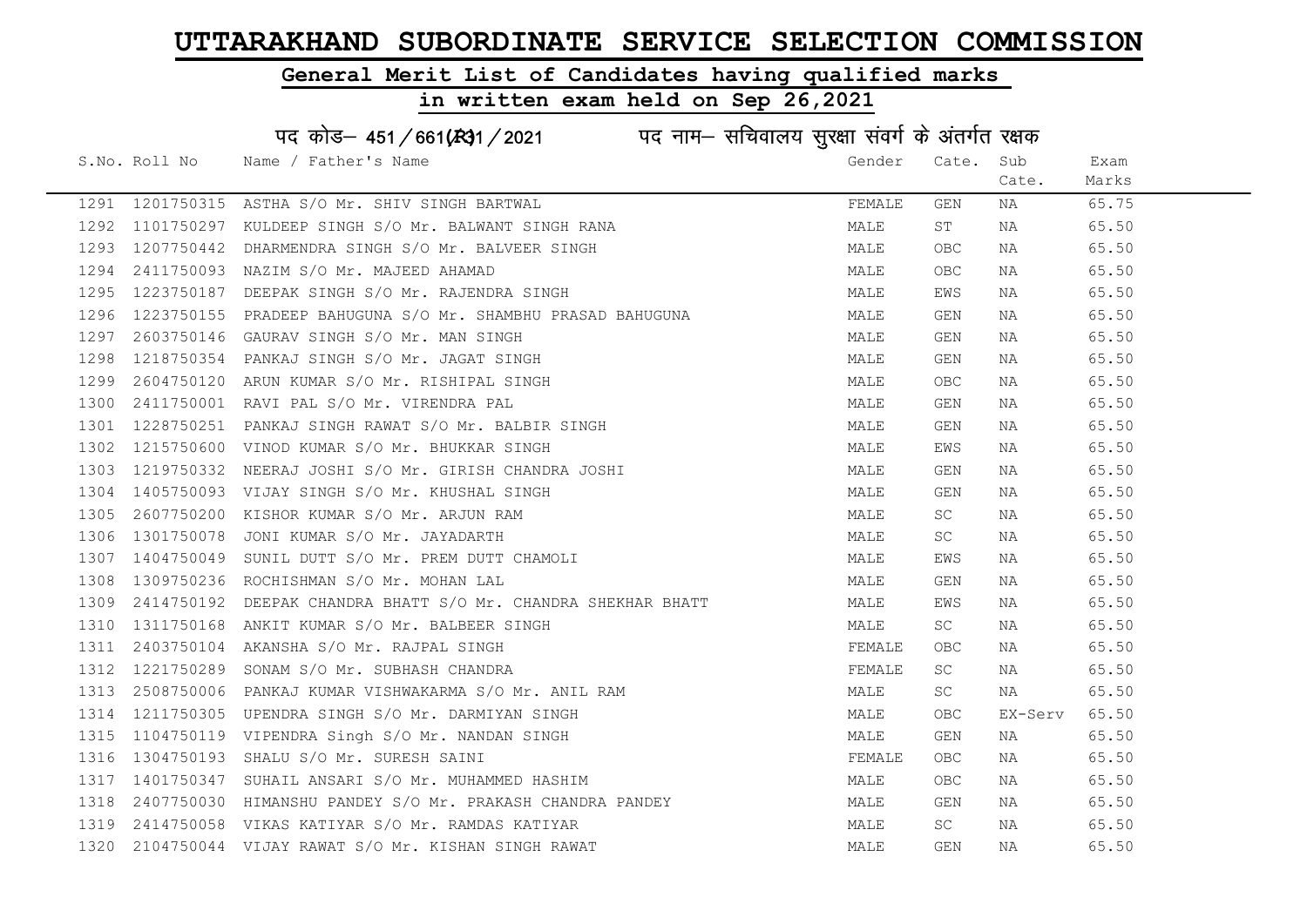#### General Merit List of Candidates having qualified marks

|      |               | पद कोड़– 451/661(431/2021 पद नाम– सचिवालय सुरक्षा संवर्ग के अंतर्गत रक्षक |        |                         |       |       |
|------|---------------|---------------------------------------------------------------------------|--------|-------------------------|-------|-------|
|      | S.No. Roll No | Name / Father's Name                                                      | Gender | Cate.                   | Sub   | Exam  |
|      |               |                                                                           |        |                         | Cate. | Marks |
| 1321 | 1231750322    | RAVINDRA SINGH S/O Mr. DALVEER SINGH                                      | MALE   | GEN                     | NA    | 65.50 |
| 1322 | 2411750087    | HARISH GIRI S/O Mr. TRILOK GIRI                                           | MALE   | OBC                     | NA    | 65.50 |
| 1323 | 1232750020    | ANKIT BIJALWAN S/O Mr. DHIRENDRA DUTT                                     | MALE   | EWS                     | NA    | 65.50 |
| 1324 | 2410750076    | YOGENDRA SINGH S/O Mr. NANDAN SINGH RATHAUR                               | MALE   | GEN                     | NA    | 65.50 |
| 1325 | 1209750406    | VIVEK NEGI S/O Mr. BIJENDRA SINGH NEGI                                    | MALE   | OBC                     | NA    | 65.50 |
| 1326 | 2106750131    | MUKESH KUMAR S/O Mr. CHANDAN PRAKASH                                      | MALE   | SC                      | NA    | 65.50 |
| 1327 | 2410750148    | SINGH S/O Mr. SURENDRA SINGH<br>BHARAT                                    | MALE   | EWS                     | ΝA    | 65.50 |
| 1328 | 1212750314    | KM SHEETAL S/O Mr. SARDAR SINGH                                           | FEMALE | <b>OBC</b>              | NA    | 65.50 |
| 1329 | 2406750132    | ROHIT VISHT S/O Mr. ONKAR DUTT VISHT                                      | MALE   | EWS                     | NA    | 65.50 |
| 1330 | 2608750272    | SUNIL KUMAR S/O Mr. PANNA LAL                                             | MALE   | SC                      | NA    | 65.25 |
| 1331 | 2608750050    | AVDHESH KUMAR S/O Mr. CHANDRA KIRAN                                       | MALE   | SC                      | ΝA    | 65.25 |
| 1332 | 1408750004    | ARUN SINGH S/O Mr. SAROP SINGH                                            | MALE   | GEN                     | NA    | 65.25 |
| 1333 | 1201750296    | NIRMAL RATHOUR S/O Mr. PURAN SINGH                                        | MALE   | ST                      | ΝA    | 65.25 |
| 1334 | 2608750226    | DEVENDRA SINGH S/O Mr. BALWANT SINGH RAWAT                                | MALE   | GEN                     | NA    | 65.25 |
| 1335 | 1207750601    | VIPIN CHAUHAN S/O Mr. BHARAT SINGH CHAUHAN                                | MALE   | EWS                     | NA    | 65.25 |
| 1336 | 1301750237    | SUMIT KUMAR S/O Mr. ROSHAN LAL                                            | MALE   | $\mathop{\mathsf{GEN}}$ | NA    | 65.25 |
| 1337 | 1209750400    | ASHISH TIWARI S/O Mr. CHANDRADEV PRASAD TIWARI                            | MALE   | GEN                     | NA    | 65.25 |
| 1338 | 1310750031    | RAHUL BHATT S/O Mr. BILOCHAN PRASAD BHATT                                 | MALE   | GEN                     | ΝA    | 65.25 |
| 1339 | 2404750225    | ANAND BALLABH BINWAL S/O Mr. DHARMA NAND BINWAL                           | MALE   | EWS                     | ΝA    | 65.25 |
| 1340 | 1223750013    | ROHIT KUMAR S/O Mr. SUNDAR LAL                                            | MALE   | SC                      | ΝA    | 65.25 |
| 1341 | 1208750312    | PRIYANKA S/O Mr. MAHIPAL SINGH RAWAT                                      | FEMALE | <b>OBC</b>              | NA    | 65.25 |
| 1342 | 1316750230    | VIPIN KUMAR S/O Mr. BRAHM PAL SINGH                                       | MALE   | SC                      | NA    | 65.25 |
| 1343 | 1208750419    | HIMANSU LAL S/O Mr. JEETMAL LAL                                           | MALE   | SC                      | NA    | 65.25 |
| 1344 | 2505750116    | YOGESH OLI S/O Mr. KRISHNANAND OLI                                        | MALE   | GEN                     | NA    | 65.25 |
| 1345 | 1236750130    | SHUBHAM S/O Mr. RAJENDRA SINGH PANWAR                                     | MALE   | <b>OBC</b>              | NA    | 65.25 |
| 1346 | 2401750210    | DEEPAK KAMBOJ S/O Mr. DESH RAJ KAMBOJ                                     | MALE   | OBC.                    | NA    | 65.25 |
| 1347 | 2501750073    | PANKAJ JOSHI S/O Mr. JANARDAN JOSHI                                       | MALE   | GEN                     | NA    | 65.25 |
| 1348 | 1213750137    | JAYVIR SINGH S/O Mr. VIRENDRA SINGH                                       | MALE   | EWS                     | NA    | 65.25 |
| 1349 | 1233750112    | AKHILESH SATI S/O Mr. MOHAN SATI                                          | MALE   | GEN                     | NA    | 65.25 |
| 1350 | 2607750257    | GAURAV KUMAR S/O Mr. SURESH SINGH                                         | MALE   | $\operatorname{SC}$     | ΝA    | 65.25 |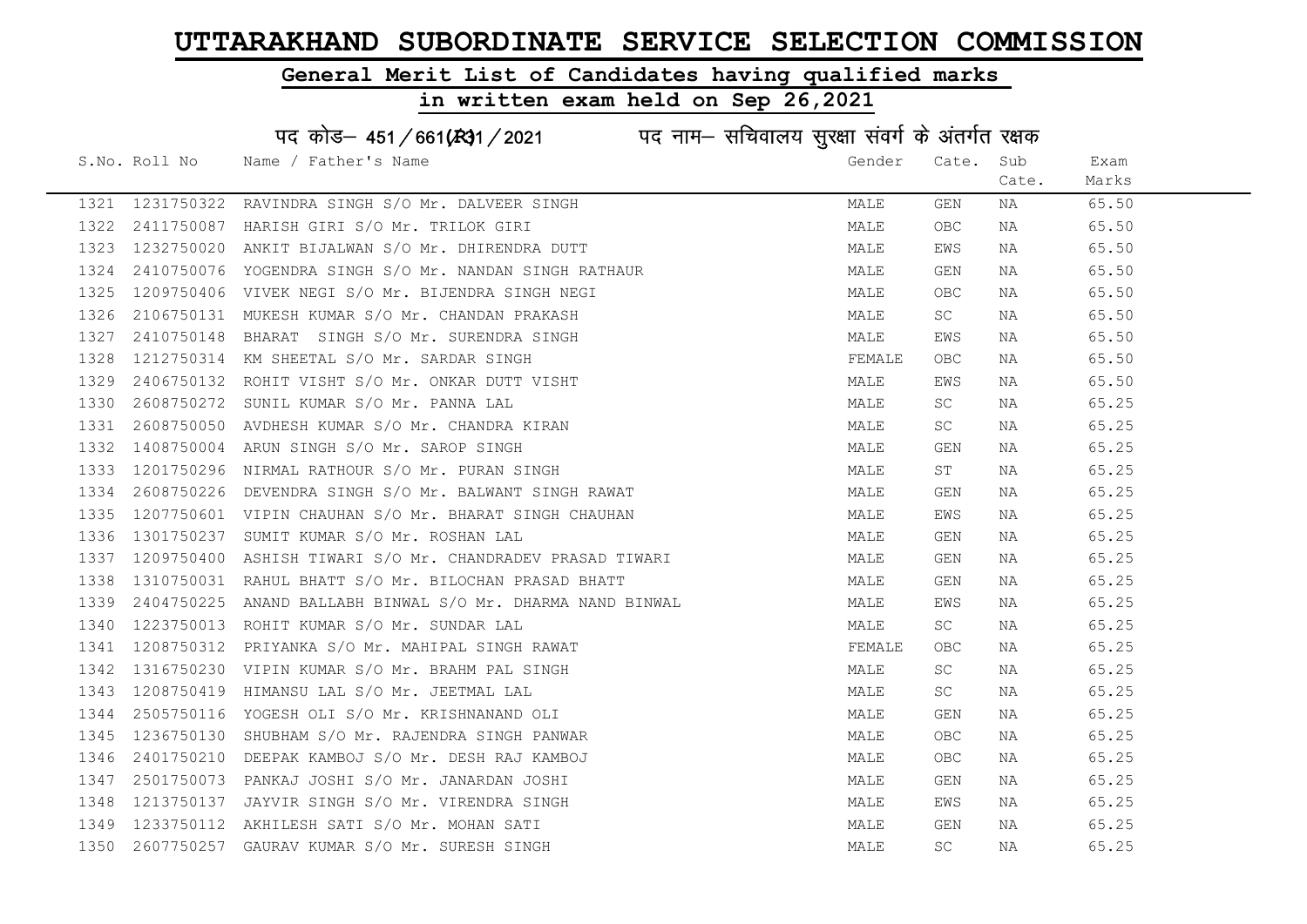### General Merit List of Candidates having qualified marks

|      |               | पद कोड़– 451/661(स्था/2021 विद्युत्तम- सचिवालय सुरक्षा संवर्ग के अंतर्गत रक्षक |        |                         |       |       |
|------|---------------|--------------------------------------------------------------------------------|--------|-------------------------|-------|-------|
|      | S.No. Roll No | Name / Father's Name                                                           | Gender | Cate.                   | Sub   | Exam  |
|      |               |                                                                                |        |                         | Cate. | Marks |
| 1351 | 1101750312    | ANKIT S/O Mr. MATHWAR SINGH                                                    | MALE   | EWS                     | NA    | 65.25 |
| 1352 |               | 1236750213 GAUTAM RAWAT S/O Mr. AVTAR SINGH RAWAT                              | MALE   | OBC                     | ΝA    | 65.25 |
| 1353 |               | 1215750364 HARDEEP SINGH S/O Mr. DIWAN SINGH                                   | MALE   | EWS                     | NA    | 65.25 |
| 1354 | 1213750227    | SANJU S/O Mr. GYAAN SINGH                                                      | MALE   | ST                      | NA    | 65.25 |
| 1355 |               | 2507750162 PRAKASH SINGH S/O Mr. BHAWAN SINGH                                  | MALE   | GEN                     | NA    | 65.25 |
| 1356 |               | 1104750003 SUKHDEV LAL S/O Mr. BASANTU LAL                                     | MALE   | SC                      | NA    | 65.25 |
| 1357 |               | 2403750107 ANKITA KANDPAL S/O Mr. MOHAN CHANDRA KANDPAL                        | FEMALE | GEN                     | NA    | 65.25 |
| 1358 | 2405750003    | KAMESH FULERA S/O Mr. BHUWAN CHANDRA FULERA                                    | MALE   | GEN                     | NA    | 65.25 |
| 1359 | 1214750120    | MOHIT KUMAR S/O Mr. KESHWANAND BACHETI                                         | MALE   | GEN                     | NA    | 65.25 |
| 1360 | 1305750048    | KM POOJA RANI S/O Mr. SOMPAL                                                   | FEMALE | SC                      | NA    | 65.25 |
| 1361 | 2412750425    | MUKESH SINGH KANWAL S/O Mr. NANDAN SINGH KANWAL                                | MALE   | GEN                     | NA    | 65.25 |
| 1362 |               | 2108750387 DHEERAJ PURI GOSWAMI S/O Mr. LACHHAM PURI GOSWAMI                   | MALE   | OBC                     | NA    | 65.25 |
| 1363 |               | 2604750064 TARSEM SINGH S/O Mr. PYARA SINGH                                    | MALE   | OBC                     | NA    | 65.25 |
| 1364 |               | 2109750407 MAHENDRA PRASAD S/O Mr. KESHAV RAM                                  | MALE   | SC.                     | NA    | 65.25 |
| 1365 |               | 1301750277 SUBHAM JOSHI S/O Mr. SUBHASH CHANDRA                                | MALE   | <b>SC</b>               | NA    | 65.25 |
| 1366 |               | 2607750242 MOHD SULTAN S/O Mr. JAHID HUSAIN                                    | MALE   | OBC                     | NA    | 65.25 |
| 1367 | 1401750218    | HIMANSHU S/O Mr. NARAYAN PARSAD DANGWAL                                        | MALE   | EWS                     | NA    | 65.25 |
| 1368 |               | 2106750033 PRACHI SATI S/O Mr. PUSHKAR SATI                                    | FEMALE | GEN                     | NA    | 65.25 |
| 1369 |               | 1212750383 ASHOK KUMAR S/O Mr. BHAGAT LAL                                      | MALE   | SC                      | NA    | 65.00 |
| 1370 |               | 1401750304 PRAVEEN KUMAR S/O Mr. PRAKASH CHANDRA                               | MALE   | EWS                     | NA    | 65.00 |
| 1371 |               | 1219750255 ASHISH CHAUHAN S/O Mr. NAWAL KISHORE CHAUHAN                        | MALE   | GEN                     | NA    | 65.00 |
| 1372 |               | 1305750290 DILSHAD S/O Mr. HASARAT HASAN                                       | MALE   | <b>OBC</b>              | NA    | 65.00 |
| 1373 | 1214750005    | MANOJ SINGH S/O Mr. RAGHUVEER SINGH                                            | MALE   | EWS                     | NA    | 65.00 |
| 1374 | 1214750025    | KULDEEP SINGH S/O Mr. SAKAL CHANDRA                                            | MALE   | <b>OBC</b>              | NA    | 65.00 |
| 1375 |               | 2405750349 AJAY SINGH S/O Mr. GOPAL SINGH                                      | MALE   | GEN                     | NA    | 65.00 |
| 1376 | 2401750018    | JAY PRAKASH S/O Mr. PARASHU RAM                                                | MALE   | SC                      | NA    | 65.00 |
| 1377 | 2409750118    | LALIT CHANDRA DWIVEDI S/O Mr. DHARMANAND DWIVEDI                               | MALE   | OBC                     | NA    | 65.00 |
| 1378 |               | 1405750154 ANOOP SINGH S/O Mr. MOHAN SINGH                                     | MALE   | GEN                     | NA    | 65.00 |
| 1379 |               | 1230750111 NARESH SINGH S/O Mr. SUNDAR SINGH                                   | MALE   | $\mathop{\mathsf{GEN}}$ | NA    | 65.00 |
| 1380 |               | 2603750404 IQRAMUDDEEN S/O Mr. ISLAMUDDEEN                                     | MALE   | OBC                     | ΝA    | 65.00 |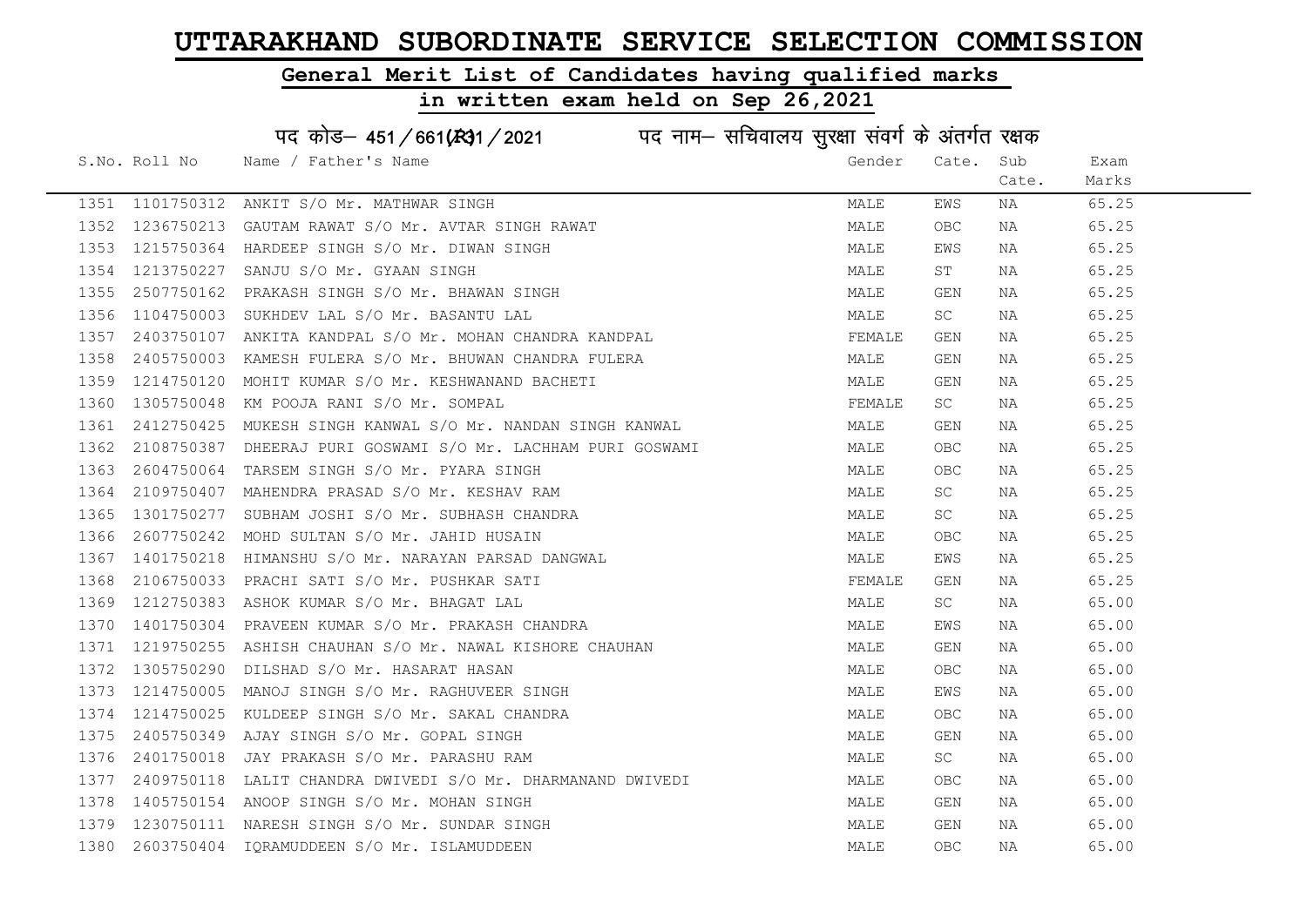#### General Merit List of Candidates having qualified marks

|      |               | पद कोड़– 451/661(431/2021 पद नाम– सचिवालय सुरक्षा संवर्ग के अंतर्गत रक्षक |        |            |       |       |
|------|---------------|---------------------------------------------------------------------------|--------|------------|-------|-------|
|      | S.No. Roll No | Name / Father's Name                                                      | Gender | Cate.      | Sub   | Exam  |
|      |               |                                                                           |        |            | Cate. | Marks |
| 1381 | 1408750302    | DEEPESH NEGI S/O Mr. PEETAMBER SINGH NEGI                                 | MALE   | GEN        | NA    | 65.00 |
| 1382 | 1203750037    | PANKAJ BISHT S/O Mr. SOBAN SINGH BISHT                                    | MALE   | GEN        | NA    | 65.00 |
| 1383 | 2109750393    | HIMALAYA NAURGI S/O Mr. MOHAN CHANDRA NAURGI                              | MALE   | GEN        | NA    | 65.00 |
| 1384 | 1233750178    | PANKAJ MAINDOLI S/O Mr. MOHAN PRASAD MAINDOLI                             | MALE   | EWS        | NA    | 65.00 |
| 1385 | 1301750006    | SONU KUMAR S/O Mr. RANDHIR SINGH                                          | MALE   | SC         | NA    | 65.00 |
| 1386 | 1405750160    | LAXMI PRASAD S/O Mr. ANUSUYA PRASAD                                       | MALE   | EWS        | NA    | 65.00 |
| 1387 | 1306750118    | NARENDRA SINGH S/O Mr. PAN SINGH                                          | MALE   | EWS        | NA    | 65.00 |
| 1388 | 2602750221    | JASVINDAR S/O Mr. GOVIND SINGH                                            | MALE   | SC         | NA    | 65.00 |
| 1389 | 1305750179    | UMESH SINGH RAJPUT S/O Mr. MANI RAM RAJPUT                                | MALE   | <b>GEN</b> | NA    | 65.00 |
| 1390 | 2412750418    | HEERA CHANDRA S/O Mr. URVA DUTT                                           | MALE   | GEN        | NA    | 65.00 |
| 1391 | 2107750028    | LALIT MOHAN JOSHI S/O Mr. CHARU CHANDRA JOSHI                             | MALE   | EWS        | NA    | 65.00 |
| 1392 | 1226750502    | MAHAVEER SINGH S/O Mr. DARWAN SINGH MEHRA                                 | MALE   | GEN        | NA    | 65.00 |
| 1393 |               | 1306750216 ATUL CHOUDHARY S/O Mr. NETRA PAL SINGH                         | MALE   | OBC.       | NA    | 65.00 |
| 1394 |               | 2401750192 BHUPENDRA SINGH BISHT S/O Mr. HARAK SINGH BISHT                | MALE   | EWS        | NA    | 65.00 |
| 1395 | 2505750130    | ISHWAR SINGH RANA S/O Mr. GANGA SINGH RANA                                | MALE   | <b>OBC</b> | NA    | 65.00 |
| 1396 | 1303750092    | PINKU SINGH S/O Mr. MANPHOOL SINGH                                        | MALE   | OBC.       | NA    | 65.00 |
| 1397 | 1208750039    | PRAMOD GAIROLA S/O Mr. HUKAM SINGH                                        | MALE   | GEN        | NA    | 65.00 |
| 1398 | 2607750205    | AAKASH SHARMA S/O Mr. RAMKISHOR SHARMA                                    | MALE   | GEN        | NA    | 65.00 |
| 1399 | 1205750310    | VASUDEV S/O Mr. RAJENDRA SINGH                                            | MALE   | OBC.       | NA    | 65.00 |
| 1400 |               | 1301750161 VISHAL KUMAR S/O Mr. DHENI RAM                                 | MALE   | OBC.       | NA    | 65.00 |
| 1401 | 2504750154    | LATA S/O Mr. UMED SINGH                                                   | FEMALE | GEN        | NA    | 65.00 |
| 1402 |               | 2505750046 BHAWESH CHANDRA GAHTORI S/O Mr. RAMESH CHANDRA GAHTORI         | MALE   | GEN        | NA    | 65.00 |
| 1403 | 1303750072    | SHUBHAM PARAJAPATI S/O Mr. DHARM SINGH                                    | MALE   | <b>OBC</b> | ΝA    | 65.00 |
| 1404 | 1225750049    | VIPENDRA SINGH PANWAR S/O Mr. DEVENDRA SINGH PANWAR                       | MALE   | OBC        | NA    | 65.00 |
| 1405 | 2414750228    | MANJU MATIYALI S/O Mr. UTTAM SINGH MATIYALI                               | FEMALE | GEN        | NA    | 65.00 |
| 1406 | 2606750096    | MO SALMAN S/O Mr. NAJEER AHMED                                            | MALE   | OBC.       | NA    | 65.00 |
| 1407 |               | 1402750249 ANKUR SINGH RAWAT S/O Mr. L S RAWAT                            | MALE   | GEN        | NA    | 65.00 |
| 1408 | 1215750457    | MAHESH SINGH RAUNCHHELA S/O Mr. MAHAVEER SINGH RAUNCHHELA                 | MALE   | OBC        | NA    | 65.00 |
| 1409 |               | 2609750005 VINEET KUMAR S/O Mr. BHUWAN CHANDRA                            | MALE   | GEN        | ΝA    | 65.00 |
| 1410 |               | 2505750152 RAJENDRA SINGH MEHTA S/O Mr. HARMAL SINGH MEHTA                | MALE   | <b>OBC</b> | ΝA    | 65.00 |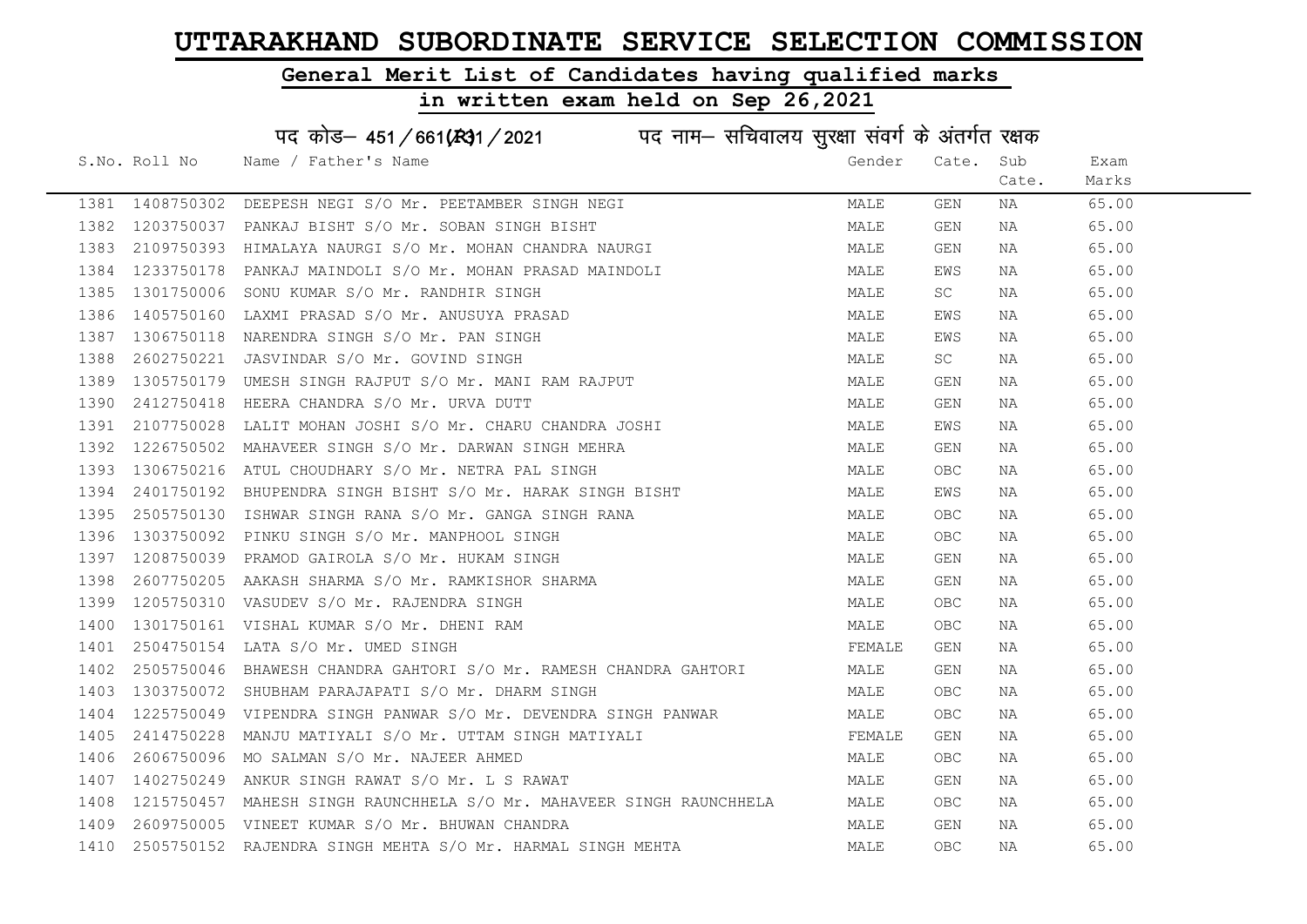#### General Merit List of Candidates having qualified marks

|      |               | पद कोड़– 451/661(431/2021 पद नाम– सचिवालय सुरक्षा संवर्ग के अंतर्गत रक्षक |        |            |       |       |
|------|---------------|---------------------------------------------------------------------------|--------|------------|-------|-------|
|      | S.No. Roll No | Name / Father's Name                                                      | Gender | Cate.      | Sub   | Exam  |
|      |               |                                                                           |        |            | Cate. | Marks |
|      |               | 1411 1231750214 HARENDRA SINGH S/O Mr. MEHARWAN SINGH                     | MALE   | EWS        | NA    | 65.00 |
| 1412 | 1313750122    | SHYAM SINGH SAINI S/O Mr. GOPAL SINGH                                     | MALE   | OBC.       | NA    | 65.00 |
| 1413 | 1205750277    | VIVEK KANDARI S/O Mr. MANWAR SINGH                                        | MALE   | GEN        | NA    | 65.00 |
| 1414 | 1230750191    | VINEET SINGH KANDARI S/O Mr. ANAND SINGH KANDARI                          | MALE   | OBC        | NA    | 65.00 |
| 1415 | 2106750065    | LAXMAN BISHT S/O Mr. GOPAL SINGH BISHT                                    | MALE   | GEN        | NA    | 65.00 |
| 1416 | 2402750216    | ALKA RANI S/O Mr. GAJENDRA MOHAN                                          | FEMALE | GEN        | NA    | 65.00 |
| 1417 | 1303750248    | AVNISH KUMAR S/O Mr. PAWAN KUMAR                                          | MALE   | OBC        | NA    | 65.00 |
| 1418 | 1306750286    | MALKHAN SINGH S/O Mr. PHOOL SINGH                                         | MALE   | SC         | NA    | 65.00 |
| 1419 | 1308750087    | KUKKA SINGH S/O Mr. RATI RAM                                              | MALE   | SC         | NA    | 65.00 |
| 1420 | 1301750324    | SHIVANI CHAUDHARY S/O Mr. RAMKUMAR                                        | FEMALE | OBC        | NA    | 65.00 |
| 1421 | 1228750182    | GAMBHIR SINGH S/O Mr. PRATAP SINGH                                        | MALE   | SΤ         | NA    | 65.00 |
| 1422 | 1206750261    | MAHESH BIJALWAN S/O Mr. MURATRAM BIJALWAN                                 | MALE   | SΤ         | NA    | 65.00 |
| 1423 | 2414750076    | PRASHANT CHAUDHARY S/O Mr. HARGOVID SINGH                                 | MALE   | SC         | NA    | 65.00 |
| 1424 |               | 1202750191 PRIYANKA UNIYAL S/O Mr. JAYNAND UNIYAL                         | FEMALE | GEN        | NA    | 65.00 |
| 1425 | 1226750212    | SHISHPAL SINGH S/O Mr. AMAR SINGH                                         | MALE   | <b>OBC</b> | NA    | 65.00 |
| 1426 | 2413750005    | RENU BHANDARI S/O Mr. HEM CHANDRA SINGH BHANDARI                          | FEMALE | EWS        | ΝA    | 65.00 |
| 1427 | 1214750271    | ANKIT SINGH S/O Mr. SURENDRA SINGH                                        | MALE   | OBC.       | NA    | 65.00 |
| 1428 | 2606750090    | SHIVANI S/O Mr. JAGDISH SINGH                                             | FEMALE | SC         | NA    | 65.00 |
| 1429 | 1204750093    | SANDEEP KUMAR S/O Mr. JUGAL KISHORE                                       | MALE   | SC         | NA    | 65.00 |
| 1430 | 2604750004    | SHREYA RAI S/O Mr. OM PRAKASH                                             | FEMALE | GEN        | NA    | 65.00 |
| 1431 | 1227750319    | SARDAR SINGH S/O Mr. DHARMIYAN SINGH                                      | MALE   | GEN        | NA    | 65.00 |
| 1432 |               | 1225750051 RAHUL RAWAT S/O Mr. DAYAL SINGH RAWAT                          | MALE   | GEN        | NA    | 65.00 |
| 1433 | 1201750053    | PRAMOD S/O Mr. MOHAR SINGH                                                | MALE   | ST         | NA    | 65.00 |
| 1434 | 1223750043    | USHA S/O Mr. BALWANT SINGH                                                | FEMALE | EWS        | NA    | 64.75 |
| 1435 | 1224750350    | VINOD SINGH S/O Mr. DURGA SINGH                                           | MALE   | GEN        | NA    | 64.75 |
| 1436 | 1233750425    | BRIJESH TAMTA S/O Mr. KUNDAN LAL TAMTA                                    | MALE   | SC         | NA    | 64.75 |
| 1437 | 1304750383    | MOHD MUSTAFA S/O Mr. GUFARAN ALI                                          | MALE   | OBC        | NA    | 64.75 |
| 1438 |               | 1219750274 DEEPAK RAWAT S/O Mr. POORAN SINGH RAWAT                        | MALE   | GEN        | NA    | 64.75 |
| 1439 |               | 1213750112 ASHISH JOSHI S/O Mr. SHALIK RAM JOSHI                          | MALE   | EWS        | NA    | 64.75 |
| 1440 |               | 1317750112 ARJUN KUMAR S/O Mr. LEKHRAM                                    | MALE   | <b>SC</b>  | ΝA    | 64.75 |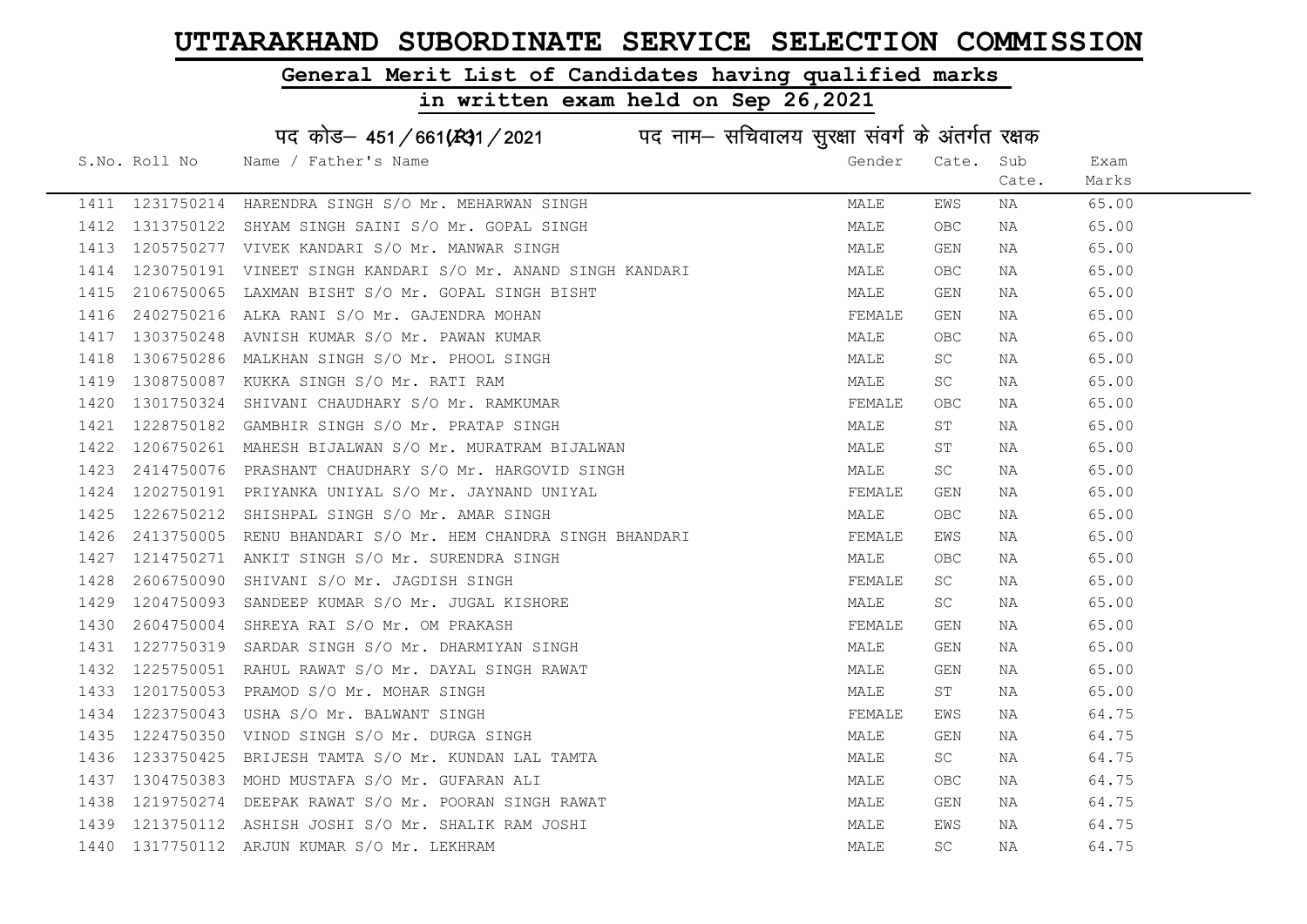#### General Merit List of Candidates having qualified marks

#### in written exam held on Sep 26,2021

S.No. Roll No Wame / Father's Name Gender Cate. Sub Cate. Exam Marks पद कोड– 451/661(स्था/2021 पद नाम– सचिवालय सुरक्षा संवर्ग के अंतर्गत रक्षक 1441 2609750132 DEEPAK FARTYAL S/O Mr. JEET SINGH FARTYAL MALE GEN NA 64.75 1442 1303750080 SACHIN KUMAR S/O Mr. MALKHAN SINGH MALE SC NA 64.75 1443 1235750104 ANIT SINGH S/O Mr. KEDAR SINGH MALE OBC NA 64.75 1444 1311750130 MANOHAR JUYAL S/O Mr. SHANKAR PRASAD JUYAL MANA MALE EWS NA 64.75 1445 2604750234 BASANT BALLABH JOSHI S/O Mr. KESHAV DUTT JOSHI MALE GEN NA 64.75 1446 2108750231 TARUN SINGH SEEPAL S/O Mr. RAJENDRA SINGH SEEPAL MALE ST NA 64.75 1447 2414750221 SUBHASH VISHWAKARMA S/O Mr. GANESH RAM MANA MALE SC NA 64.75 1448 2413750091 VISHAL S/O Mr. HARSWAROOP SINGH MALE SC NA 64.75 1449 1229750140 SACHIN BISHT S/O Mr. AILAM SINGH BISHT MALE GEN NA 64.75 1450 1232750163 CHANDI PRASAD S/O Mr. SHIV RAM PUROHIT NAN MALE EWS NA 64.75 1451 2503750043 LOKENDRA SINGH DHAMI S/O Mr. PRATAP SINGH DHAMI MALE OBC NA 64.75 1452 2110750067 DEVENDRA SINGH S/O Mr. KUNWAR SINGH MARRISH MANA MALE MANG NA 64.75 1453 2411750131 SURESH SINGH BISHT S/O Mr. KUNDAN SINGH BISHT MALE MALE EWS NA 64.75 1454 1404750194 ANIL CHANDRA UPRETI S/O Mr. TRILOK CHANDRA PRASAD MALE MALE EWS NA 64.75 1455 1202750149 KALPANA CHAUHAN S/O Mr. CHAMAN SINGH FEMALL ST NA 64.75 1456 2508750067 DEEPAK SINGH DHAMI S/O Mr. PUSHKAR SINGH DHAMI MALE MALE EWS NA 64.75 1457 1230750195 AJAY BUTOLA S/O Mr. GANPAT SINGH MALE GEN NA 64.75 1458 2601750102 RAVISH PRASAD S/O Mr. BALRAM PRASAD MALE SC NA 64.75 1459 2108750117 ANIKET SINGH RANA S/O Mr. SOBRAN SINGH RANA MALE ST NA 64.75 1460 2504750108 ANKITA KUNWAR S/O Mr. DIKAR SINGH KUNWAR FEMALE EWS NA 64.75 1461 1230750349 SAKSHI S/O Mr. BHAGAT SINGH FEMALE GEN NA 64.75 1462 2608750222 VINEET KUMAR S/O Mr. PREM KISHORE MALE SC NA 64.75 1463 1311750065 MURSALEEN S/O Mr. MAQSOOD MALE OBC NA 64.50 1464 2412750243 MAMTA JOSHI S/O Mr. KHYALIDATT JOSHI SARA SHANA TEMALE GEN NA 64.50 1465 1234750050 KAUSHAMBI S/O Mr. JAMUNA PRASAD RATURI TEMALE THE SEMALE OBC NA 64.50 1466 1211750248 NARESH CHAND BALUNI S/O Mr. JAGDISH PRASD BALUNI MALE GEN NA 64.50 1467 2606750184 KAILASH KUMAR S/O Mr. GOVIND RAM MALE SC NA 64.50 1468 1304750118 PRIYANKA S/O Mr. NATHI RAM SAINI FEMALE GEN NA 64.50 1469 1205750282 KAVITA NEGI S/O Mr. SURENDRA SINGH NEGI FEMALE EWS EX-Serv 64.50 1470 2403750066 SONAM SHARMA S/O Mr. BALDEV RAJ SHARMA FEMALE GEN NA 64.50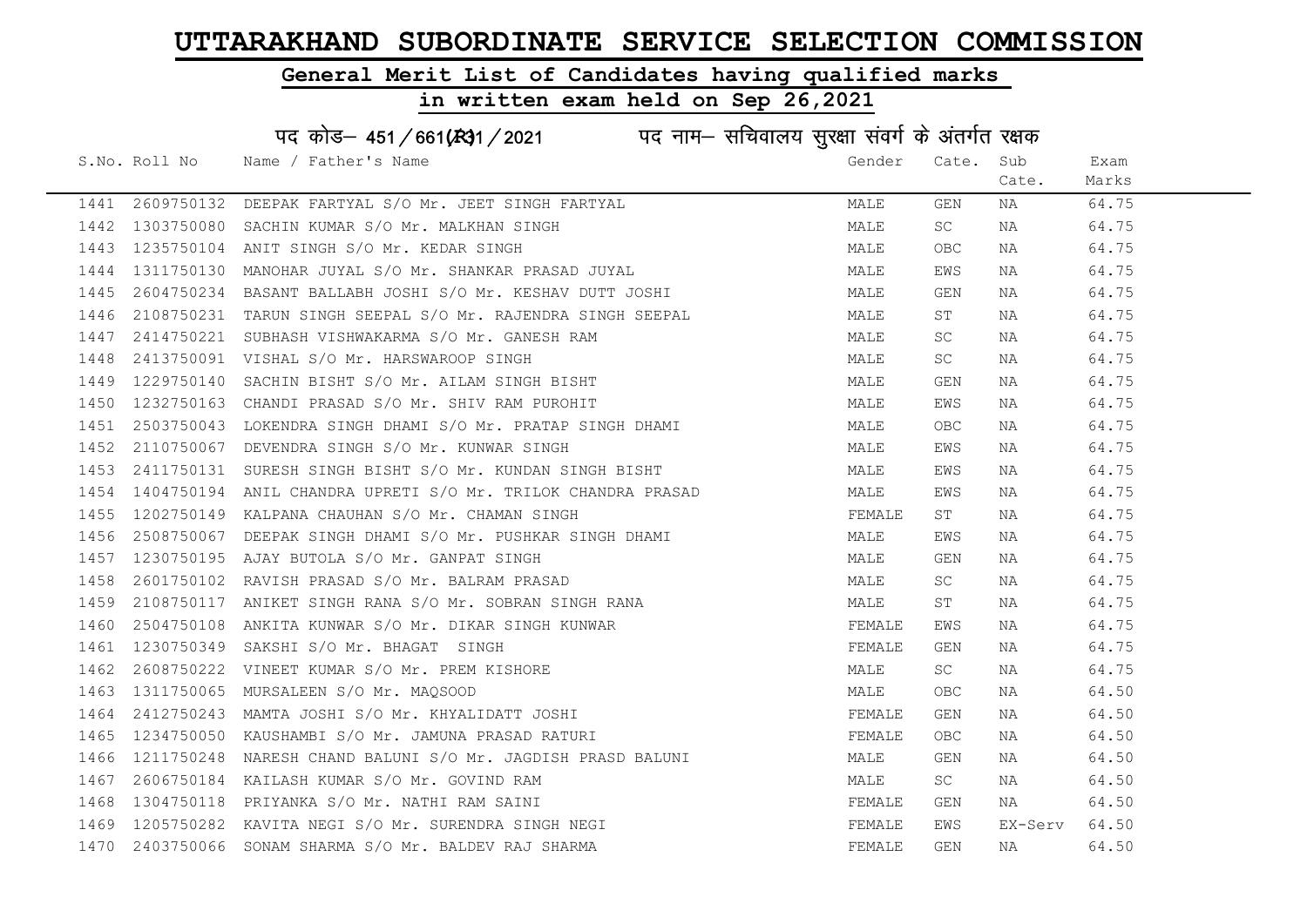#### General Merit List of Candidates having qualified marks

|      | पद कोड़- 451/661(431/2021 पद नाम- सचिवालय सुरक्षा संवर्ग के अंतर्गत रक्षक |                                                          |        |       |         |       |  |  |
|------|---------------------------------------------------------------------------|----------------------------------------------------------|--------|-------|---------|-------|--|--|
|      | S.No. Roll No                                                             | Name / Father's Name                                     | Gender | Cate. | Sub     | Exam  |  |  |
|      |                                                                           |                                                          |        |       | Cate.   | Marks |  |  |
| 1471 | 2405750002                                                                | GOPAL SINGH RAWAT S/O Mr. JASAWANT SINGH                 | MALE   | GEN   | NA      | 64.50 |  |  |
| 1472 | 1208750353                                                                | MANISH KUMAR S/O Mr. CHANDI PRASAD                       | MALE   | GEN   | NA      | 64.50 |  |  |
| 1473 | 2401750101                                                                | TARA SINGH S/O Mr. NARAYAN SINGH                         | MALE   | EWS   | NA      | 64.50 |  |  |
| 1474 | 2402750224                                                                | SUNIL SINGH RANA S/O Mr. PURAN SINGH RANA                | MALE   | ST    | NA      | 64.50 |  |  |
| 1475 | 1212750152                                                                | NEERAJ SINGH S/O Mr. DRASHAN SINGH RAWAT                 | MALE   | GEN   | NA      | 64.50 |  |  |
| 1476 |                                                                           | 1219750051 ARVIND SINGH S/O Mr. SHWETA SINGH             | MALE   | OBC   | NA      | 64.50 |  |  |
| 1477 | 1216750057                                                                | BHAGWATI PRASAD S/O Mr. PURUSHOTTAM AWASTHI              | MALE   | OBC   | NA      | 64.50 |  |  |
| 1478 | 2601750262                                                                | PARAMJEET SINGH S/O Mr. UJJWALA SINGH                    | MALE   | GEN   | NA      | 64.50 |  |  |
| 1479 | 1223750097                                                                | PANKAJ RANA S/O Mr. KEHAR SINGH                          | MALE   | ST    | NA      | 64.50 |  |  |
| 1480 | 2502750103                                                                | SUMAN BISHT S/O Mr. KESHAV DUTT BISHT                    | FEMALE | EWS   | NA      | 64.50 |  |  |
| 1481 | 1235750180                                                                | KM MEENAXI S/O Mr. PREM SINGH                            | FEMALE | EWS   | NA      | 64.50 |  |  |
| 1482 | 1311750357                                                                | SAGAR GIRI GOSWAMI S/O Mr. JAGDISH GIRI GOSWAMI          | MALE   | OBC.  | NA      | 64.50 |  |  |
| 1483 | 2410750126                                                                | JEEVAN CHANDRA KABADWAL S/O Mr. BHUWAN CHANDRA KABADWAL  | MALE   | EWS   | NA      | 64.50 |  |  |
| 1484 | 1406750021                                                                | PANKAJ SINGH S/O Mr. JASPAL SINGH                        | MALE   | EWS   | NA      | 64.50 |  |  |
| 1485 | 1222750082                                                                | BIPIN S/O Mr. AJAYRAM SINGH                              | MALE   | ST    | NA      | 64.50 |  |  |
| 1486 | 2508750055                                                                | SANJAY SINGH S/O Mr. MANOHAR SINGH                       | MALE   | EWS   | NA      | 64.50 |  |  |
| 1487 | 2503750122                                                                | AMIT NATH S/O Mr. KESHAV NATH                            | MALE   | OBC.  | NA      | 64.50 |  |  |
| 1488 | 1226750321                                                                | ROHIT CHAUHAN S/O Mr. REMESH CHAUHAN                     | MALE   | OBC   | NA      | 64.50 |  |  |
| 1489 | 1103750210                                                                | SANTOSH SINGH S/O Mr. BEER SINGH                         | MALE   | EWS   | NA      | 64.50 |  |  |
| 1490 | 1224750084                                                                | NITIN PANT S/O Mr. MOHAN CHANDRA PANT                    | MALE   | EWS   | NA      | 64.50 |  |  |
| 1491 | 1215750352                                                                | UPENDRA RANA S/O Mr. BAL SINGH                           | MALE   | OBC.  | NA      | 64.50 |  |  |
| 1492 |                                                                           | 1207750110 BHASHKAR BHATT S/O Mr. PARESHWAR PRASAD BHATT | MALE   | OBC   | NA      | 64.50 |  |  |
| 1493 | 1217750024                                                                | MANMOHAN SINGH S/O Mr. JABAR SINGH                       | MALE   | OBC   | NA      | 64.50 |  |  |
| 1494 | 1212750376                                                                | RAVI SINGH MAHAR S/O Mr. VIKRAM SINGH                    | MALE   | GEN   | NA      | 64.50 |  |  |
| 1495 | 1225750052                                                                | MUKESH KUMAR S/O Mr. NANDA DASS                          | MALE   | SC    | NA      | 64.50 |  |  |
| 1496 | 1305750188                                                                | ANUJ KUMAR S/O Mr. MEGHNATH SINGH                        | MALE   | OBC   | NA      | 64.50 |  |  |
| 1497 | 1317750120                                                                | MOHD INTJAR S/O Mr. MOHD JULFUKAR                        | MALE   | OBC   | NA      | 64.50 |  |  |
| 1498 | 1204750207                                                                | MANISH SINGH S/O Mr. KITAB SINGH                         | MALE   | OBC   | NA      | 64.50 |  |  |
| 1499 | 1227750246                                                                | SUKHDEV SINGH S/O Mr. SHOORVEER SINGH                    | MALE   | OBC.  | EX-Serv | 64.50 |  |  |
| 1500 |                                                                           | 2405750301 PREMA S/O Mr. JEET SINGH BISHT                | FEMALE | GEN   | NA      | 64.50 |  |  |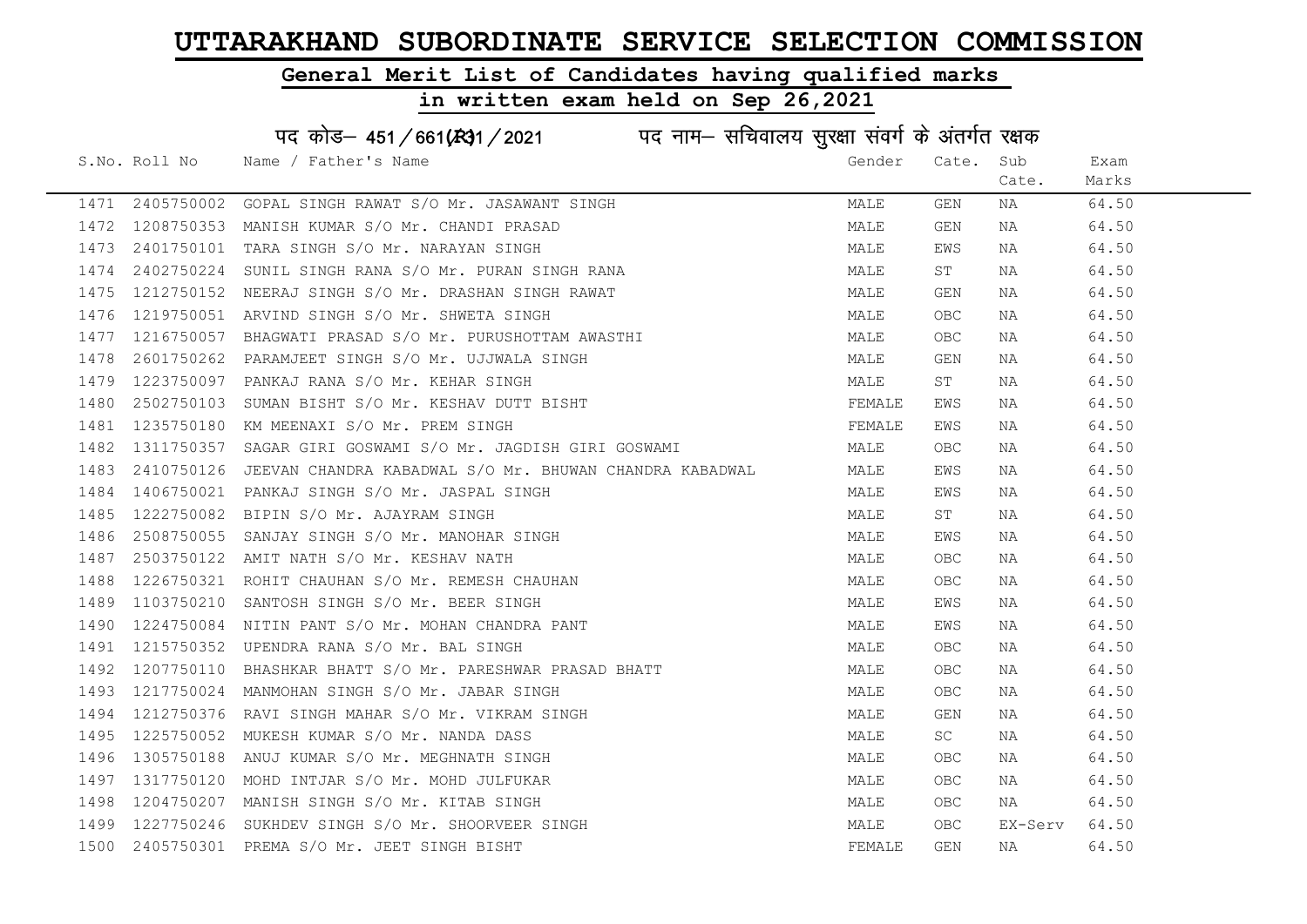Cate.

Exam Marks

### General Merit List of Candidates having qualified marks

#### in written exam held on Sep 26,2021

S.No. Roll No Mame / Father's Name Gender Cate. Sub पद कोड– 451/661(स्था/2021 व्यान सचिवालय सुरक्षा संवर्ग के अंतर्गत रक्षक 1501 1305750241 ANKIT KUMAR S/O Mr. DHOOM SINGH (1999) AND MALE OBC NA 64.50<br>1502 1227750242 BRIVANKA GUALUUAN S/O Mr. SUAIIBNDRA SINGU GUALUAN 1502 1227750343 PRIYANKA CHAUHAN S/O Mr. SHAILENDRA SINGH CHAUHAN FEMALE OBC NA 64.50

| エコリム | 1227750343 | PRIYANKA CHAUHAN S/O MY. SHAILENDRA SINGH CHAUHAN                                                                                                                                                                                          | FEMATE | OBC.       | NA      | 64.50 |
|------|------------|--------------------------------------------------------------------------------------------------------------------------------------------------------------------------------------------------------------------------------------------|--------|------------|---------|-------|
| 1503 |            | 1302750028 AARJOO NAYAK S/O Mr. SALEKH CHAND<br>1218750395 PRITAM SINGH S/O Mr. DHARAM SINGH<br>1210750119 KM SABINA S/O Mr. BRIJMOHAN RATURI<br>1315750011 ASHISH RAWAT S/O Mr. DEVENDRA SINGH RAWAT                                      | MALE   | OBC        | NA      | 64.50 |
|      |            | 1504 1218750395 PRITAM SINGH S/O Mr. DHARAM SINGH                                                                                                                                                                                          | MALE   | <b>OBC</b> | NA      | 64.50 |
| 1505 |            |                                                                                                                                                                                                                                            | FEMALE | <b>OBC</b> | NA      | 64.50 |
| 1506 |            |                                                                                                                                                                                                                                            | MALE   | GEN        | NA      | 64.50 |
|      |            | 1507 1232750028 YOGESH SINGH S/O Mr. NETRA SINGH BHANDARI                                                                                                                                                                                  | MALE   | GEN        | NA      | 64.50 |
| 1508 |            | 1225750212 HARI BALLABH S/O Mr. PURNA NAND MALETHA<br>2507750189 NARESH CHANDRA S/O Mr. PURUSHOTTAM JOSHI<br>2105750016 RAJU BISHT S/O Mr. GOVIND SINGH BISHT                                                                              | MALE   | GEN        | EX-Serv | 64.25 |
| 1509 |            |                                                                                                                                                                                                                                            | MALE   | GEN        | NA      | 64.25 |
| 1510 |            |                                                                                                                                                                                                                                            | MALE   | GEN        | NA      | 64.25 |
| 1511 |            | 1231750026 SURESH SINGH PANWAR S/O Mr. ARJUN SINGH PANWAR                                                                                                                                                                                  | MALE   | EWS        | NA      | 64.25 |
| 1512 |            | 2605750101 CHANDRA SHEKHAR S/O Mr. RAM PRAKASH<br>1301750226 TARANNUM S/O Mr. INAMUL HAQUE<br>1230750401 PRITAM SINGH S/O Mr. KENDRA SINGH<br>1404750110 ATUL KUMAR S/O Mr. ANIL KUMAR RAWAT                                               | MALE   | SC         | NA      | 64.25 |
| 1513 |            |                                                                                                                                                                                                                                            | FEMALE | OBC        | NA      | 64.25 |
| 1514 |            |                                                                                                                                                                                                                                            | MALE   | OBC        | NA      | 64.25 |
| 1515 |            |                                                                                                                                                                                                                                            | MALE   | GEN        | NA      | 64.25 |
|      |            | 1516 2402750249 DINESH CHANDRA ARYA S/O Mr. NARI RAM ARYA<br>1517 1223750197 MANJEETA CHAUHAN S/O Mr. TEEKAM SINGH<br>1518 2506750325 SHANKAR SINGH S/O Mr. MAN SINGH<br>1519 1222750120 ASHARAM S/O Mr. RATAN SINGH<br>1520 2414750162 TA | MALE   | SC         | NA      | 64.25 |
|      |            |                                                                                                                                                                                                                                            | FEMALE | ST         | NA      | 64.25 |
|      |            |                                                                                                                                                                                                                                            | MALE   | EWS        | NA      | 64.25 |
|      |            |                                                                                                                                                                                                                                            | MALE   | ST         | NA      | 64.25 |
|      |            |                                                                                                                                                                                                                                            | FEMALE | OBC        | NA      | 64.25 |
|      |            |                                                                                                                                                                                                                                            | FEMALE | OBC        | NA      | 64.25 |
| 1522 |            | 2408750040 DEEPAK SINGH MANWAL S/O Mr. HARISH CHANDRA SINGH                                                                                                                                                                                | MALE   | GEN        | NA      | 64.25 |
| 1523 |            | 2403750197 AJAY KUMAR S/O Mr. GAJRAM SINGH                                                                                                                                                                                                 | MALE   | SC         | NA      | 64.25 |
| 1524 |            |                                                                                                                                                                                                                                            | MALE   | OBC        | NA      | 64.25 |
| 1525 |            |                                                                                                                                                                                                                                            | MALE   | ST         | NA      | 64.25 |
| 1526 |            | 1302750339 MOHIT KUMAR S/O Mr. VIKRAM SINGH<br>1207750585 ABHIJEET S/O Mr. CHANDRA SINGH<br>2505750062 MANOJ GIRI S/O Mr. KEDAR GIRI<br>2502750114 NIKHILESH VERMA S/O Mr. VINOD VERMA<br>2402750225 DEEDAY NATH GOGHANG S/O H             | MALE   | OBC        | NA      | 64.25 |
| 1527 |            |                                                                                                                                                                                                                                            | MALE   | OBC        | NA      | 64.25 |
| 1528 |            | 2402750225 DEEPAK NATH GOSWAMI S/O Mr. GANESH NATH GOSWAMI                                                                                                                                                                                 | MALE   | <b>OBC</b> | NA      | 64.25 |
| 1529 |            | 2407750198 SAURABH BISHT S/O Mr. KUNDAN SINGH                                                                                                                                                                                              | MALE   | EWS        | NA      | 64.25 |
|      |            | 1530 2412750253 LALIT SINGH NAITHANI S/O Mr. KALYAN SINGH NAITHANI                                                                                                                                                                         | MALE   | GEN        | NA      | 64.25 |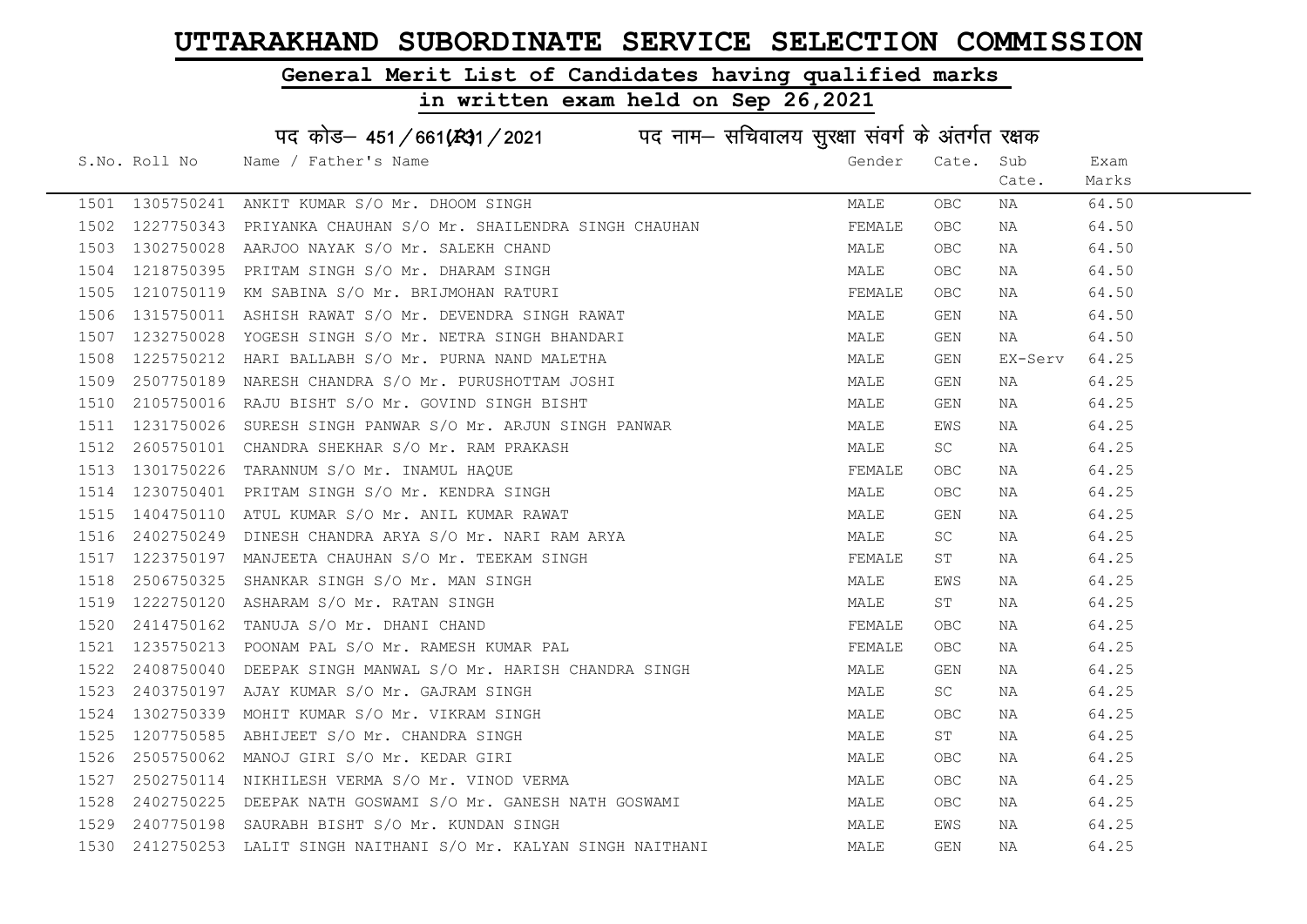#### General Merit List of Candidates having qualified marks

#### in written exam held on Sep 26,2021

S.No. Roll No Wame / Father's Name Gender Cate. Sub Cate. Exam Marks पद कोड– 451/661(स्था) / 2021 विद्युत्त नाम– सचिवालय सुरक्षा संवर्ग के अंतर्गत रक्षक 1531 2403750393 HARSHIT TIWARI S/O Mr. BHUWAN CHANDRA TIWARI MARRI MALE EWS NA 64.25 1532 2503750147 GANESH SINGH BARNIYA S/O Mr. KHUSHAL SINGH BARNIYA MALE ST NA 64.25 1533 2402750133 KAILASH SINGH SAMMAL S/O Mr. NAR SINGH SAMMAL MALE GEN NA 64.25 1534 1302750306 SHUBHAM S/O Mr. SUDESH KUMAR MALE MALE OBC NA 64.25 1535 2607750141 KM VARSHA S/O Mr. FAKEERA SINGH FEMALE SC NA 64.25 1536 2405750312 MANDEEP DEV S/O Mr. RAM SINGH DEV MALE GEN NA 64.25 1537 1206750027 RADHIKA S/O Mr. DABAL SINGH FEMAL FEMALE EWS NA 64.25 1538 1201750202 PRAVEEN RANA S/O Mr. BHARAT SINGH RANA MANA MALE GEN NA 64.25 1539 1407750239 BABITA S/O Mr. DEVENDRA SINGH FEMALE EWS NA 64.25 1540 1406750004 AMIT KUMAR S/O Mr. SOHAN LAL MALE EWS NA 64.25 1541 1310750253 BASANT KUMAR S/O Mr. BALESHVAR MALE OBC NA 64.25 1542 1208750194 NEERAJ NAITHANI S/O Mr. JAYENDRA KUMAR MANA MALE GEN NA 64.25 1543 1236750506 VARUN NAUTIYAL S/O Mr. RAMESH CHANDRA NAUTIYAL MAN MALE GEN NA 64.00 1544 2402750228 DEEPAK SINGH BORA S/O Mr. JIVENDRA SINGH MANANA SANGHAN MALE GEN EX-Serv 64.00 1545 1302750023 SHALU SHARMA S/O Mr. AMAR PAL SHARMA FRANCHI SAN SHANA FEMALE GEN NA 164.00 1546 1401750346 ARIF ANWAR S/O Mr. MOHD ABBAS MALE OBC NA 64.00 1547 2405750319 POOJA SINGH S/O Mr. JAGVEER SINGH FEMALE OBC NA 64.00 1548 1232750072 ANNU SINGH S/O Mr. PADAM SINGH FEMALE GEN NA 64.00 1549 1203750251 SACHIN KUMAR S/O Mr. DHAM SINGH MALE SC NA 64.00 1550 2405750333 GIRISH CHANDRA PANDEY S/O Mr. HARI DATT PANDEY MALE GEN NA 64.00 1551 1225750012 AJAY SINGH S/O Mr. SURAJ SINGH MALE SC NA 64.00 1552 1234750377 PRAMOD SINGH S/O Mr. JAGAT SINGH MALE OBC EX-Serv 64.00 1553 1228750398 MAHAVEER SINGH RANA S/O Mr. BALAM SINGH RANA MALE ST NA 64.00 1554 1407750171 SANJAY KUMAR S/O Mr. ANAND LAL MALL MALE SC NA 64.00 1555 2603750346 SAZIB MALIK S/O Mr. ISTKHAR AHAMAD MALE OBC NA 64.00 1556 1309750165 SULTAN AHMAD S/O Mr. RAEES AHMAD MALE EWS EX-Serv 64.00 1557 1216750405 SANJAY SINGH S/O Mr. JOT SINGH MALE GEN NA 64.00 1558 2408750004 RAMESH SINGH S/O Mr. KALYAN SINGH MALE ST NA 64.00 1559 2103750055 MAMTA SUPYAL S/O Mr. DALIP SINGH SUPYAL FEMALE GEN NA 64.00 1560 2411750072 KAMAL TIWARI S/O Mr. KEVLANAND TIWARI MALE EWS NA 64.00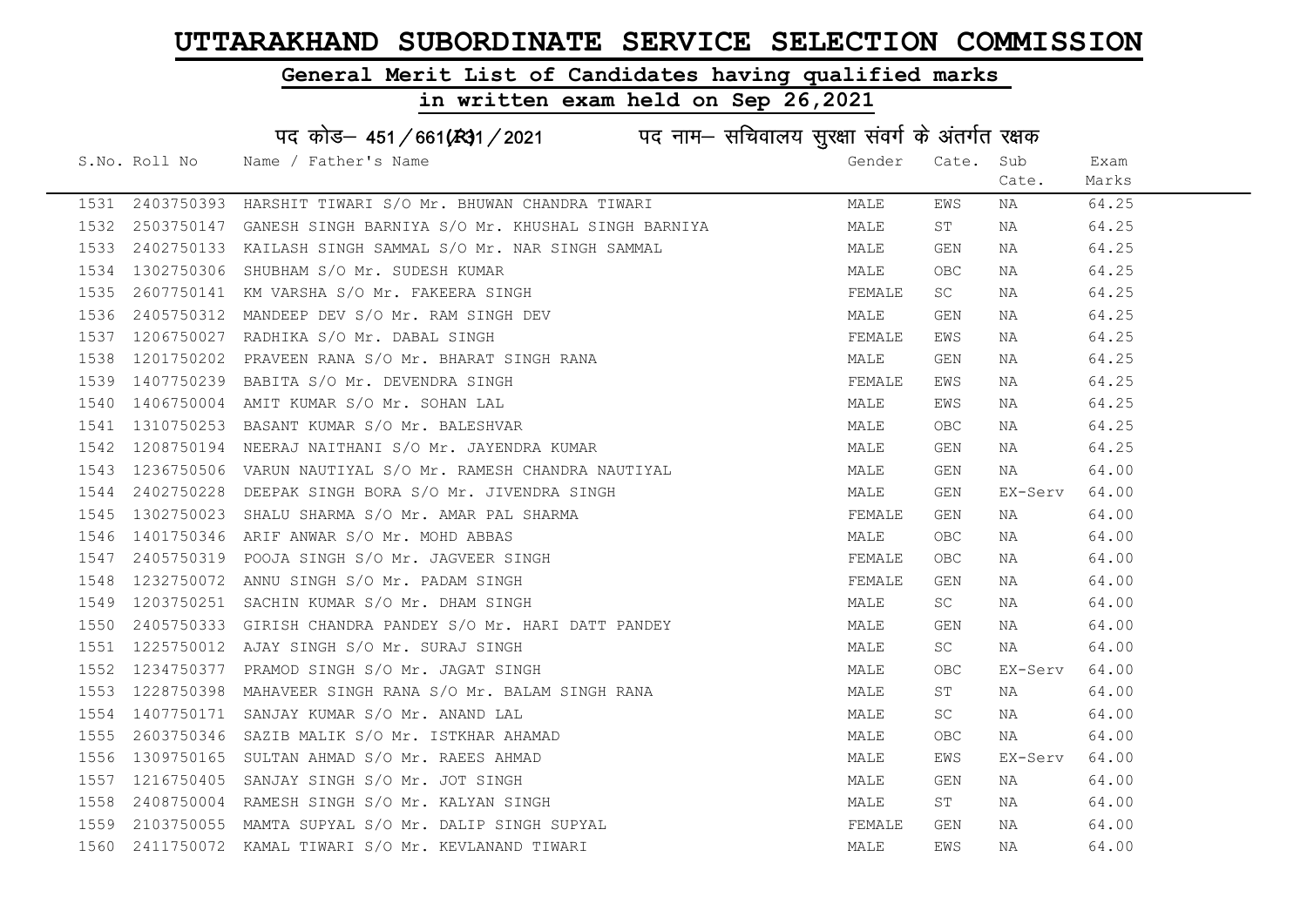#### General Merit List of Candidates having qualified marks

in written exam held on Sep 26,2021

S.No. Roll No Wame / Father's Name Gender Cate. Sub Cate. Exam Marks पद कोड़– 451/661(स्था/2021 व्याम- सचिवालय सुरक्षा संवर्ग के अंतर्गत रक्षक 1561 1215750075 DEEPAK NATH S/O Mr. GOPAL NATH MALE OBC NA 64.00 1562 1219750340 ANIL KANDARI S/O Mr. BALWANT SINGH KANDARI MALE GEN NA 64.00 1563 2101750160 SEEMA BISHT S/O Mr. GIRISH SINGH BISHT SAN SHOTTAN SEEMALE GEN NA 64.00 1564 1233750477 SURAJ SINGH S/O Mr. PREM SINGH MALE SC NA 64.00 1565 2503750156 DEEPAK SINGH S/O Mr. NARENDRA SINGH MALE EWS NA 64.00 1566 1229750288 KM SHABNAM KUMARI S/O Mr. RAVINDRA SINGH FEMALE SC NA 64.00 1567 1231750197 PRABHAT DOBHAL S/O Mr. RAMESH DOBHAL NA MALE GEN NA 64.00 1568 1211750160 ANKIT KUMAR S/O Mr. BALVEER SINGH MALE SC NA 64.00 1569 1306750179 MANOJ KUMAR S/O Mr. RAJENDRA MALE SC NA 64.00 1570 1223750211 GAURAV KUMAR GIRI S/O Mr. RAJENDAR GIRI MAN MALE OBC NA 64.00 1571 2403750371 HIMANSHU PANDEY S/O Mr. BISHAN DATT PANDEY MALE GEN NA 64.00 1572 1312750119 AJAY CHAUHAN S/O Mr. MADAN SINGH CHAUHAN MALE GEN NA 64.00 1573 1231750058 DEEPAK KUMAR S/O Mr. DINESH CHANDRA MALE GEN NA 64.00 1574 2102750101 RASHMI ASWAL S/O Mr. GOKUL SINGH FEMALE GEN NA 64.00 1575 2602750256 MOHD JISHAN S/O Mr. NATTHU MALE OBC NA 64.00 1576 1229750213 SUDHAKAR NEGI S/O Mr. GAJENDRA SINGH NEGI MALE OBC NA 64.00 1577 1208750004 KARAN SINGH S/O Mr. DEEWAN SINGH MALE GEN NA 64.00 1578 1317750064 SHRAVAN KUMAR S/O Mr. PIRTHI SINGH MALE SC NA 64.00 1579 1221750133 SANDEEP RATURI S/O Mr. VIRENDRA SINGH RATURI CON MALE GEN NA 64.00 1580 1305750307 HIMANSHI GUPTA S/O Mr. ARVIND GUPTA FEMALE GEN NA 64.00 1581 1205750299 ANIL SINGH BISHT S/O Mr. BHAGAT SINGH BISHT MALE GEN EX-Serv 63.75 1582 1208750320 GIRDHARI SINGH S/O Mr. UDAY SINGH MALE EWS NA 63.75 1583 2602750061 VILAL AHMAD S/O Mr. MOHAMMAD UMAR MALE GEN NA 63.75 1584 1207750605 JAGMOHAN SINGH S/O Mr. HOSHIYAR SINGH MALE GEN NA 63.75 1585 2411750149 PUSHKAR SINGH BORA S/O Mr. LATE HARI SINGH MAN MALE GEN NA 63.75 1586 1302750305 GAUTAM KUMAR S/O Mr. SADHU RAM MALE OBC NA 63.75 1587 1222750140 VIVEK PANT S/O Mr. VINEET CHAND PANT NAN MALE GEN NA 63.75 1588 1216750009 SAURABH MAMGAIN S/O Mr. GYAN PRAKASH MAMGAIN MALE GEN NA 63.75 1589 1219750306 VIPIN CHAUDHARY S/O Mr. MAHESH PAL CHAUDHARY NAN MALE GEN NA 63.75 1590 2404750208 MAMTA Nayal S/O Mr. KUNWAR SINGH NAYAL FEMALE EWS NA 63.75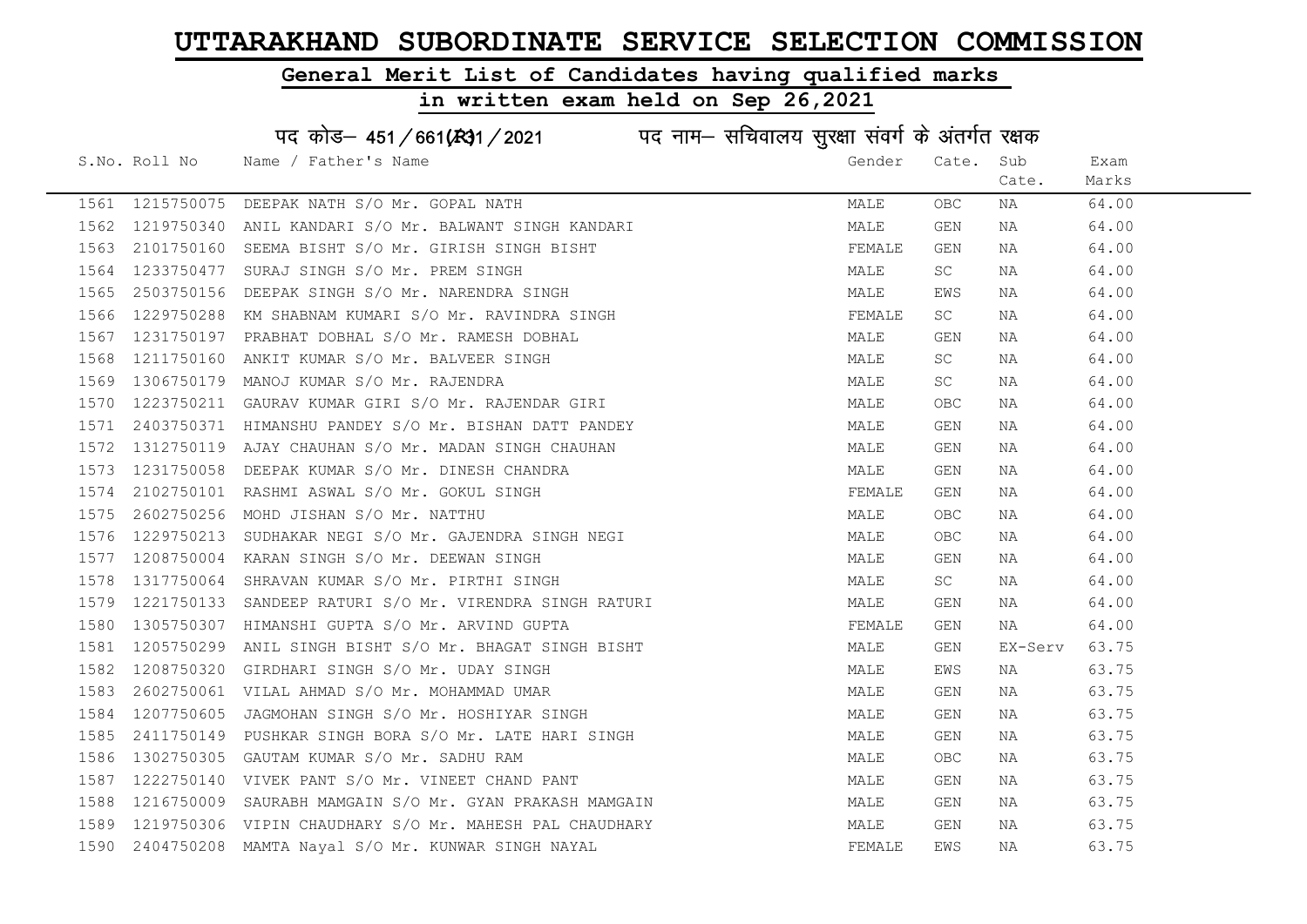### General Merit List of Candidates having qualified marks

| पद कोड– 451/661(स्था/2021 ) पद नाम– सचिवालय सुरक्षा संवर्ग के अंतर्गत रक्षक |               |                                                            |        |                         |       |       |  |  |
|-----------------------------------------------------------------------------|---------------|------------------------------------------------------------|--------|-------------------------|-------|-------|--|--|
|                                                                             | S.No. Roll No | Name / Father's Name                                       | Gender | Cate.                   | Sub   | Exam  |  |  |
|                                                                             |               |                                                            |        |                         | Cate. | Marks |  |  |
| 1591                                                                        | 1202750194    | RAJMOHAN S/O Mr. NAGCHAND                                  | MALE   | OBC.                    | ΝA    | 63.75 |  |  |
| 1592                                                                        |               | 1208750314 SANDEEP SINGH RANA S/O Mr. JODH SINGH RANA      | MALE   | $\mathop{\mathsf{GEN}}$ | NA    | 63.75 |  |  |
| 1593                                                                        | 1233750054    | PINKI S/O Mr. FAUJIRAM                                     | FEMALE | <b>OBC</b>              | ΝA    | 63.75 |  |  |
| 1594                                                                        | 1309750306    | MAYANK AGARWAL S/O Mr. VIJAI AGARWAL                       | MALE   | GEN                     | NA    | 63.75 |  |  |
| 1595                                                                        |               | 1213750124 RIYASUDDEEN S/O Mr. RISALUDDEEN                 | MALE   | <b>OBC</b>              | NA    | 63.75 |  |  |
| 1596                                                                        |               | 1205750311 MANISHA S/O Mr. JAIPRAKASH                      | FEMALE | OBC                     | NA    | 63.75 |  |  |
| 1597                                                                        | 2409750504    | CHANDRA SHEKHAR S/O Mr. KRISHNA NAND                       | MALE   | EWS                     | NA    | 63.75 |  |  |
| 1598                                                                        | 2604750223    | NIKIL KAMBOJ S/O Mr. CHANDRA SHEKHAR KAMBOJ                | MALE   | OBC                     | NA    | 63.75 |  |  |
| 1599                                                                        | 1401750051    | UMESH SINGH JAGWAN S/O Mr. LAXMAN SINGH                    | MALE   | EWS                     | NA    | 63.75 |  |  |
| 1600                                                                        |               | 1312750214 GURMEET KUMAR S/O Mr. NARESH CHANDRA            | MALE   | OBC                     | NA    | 63.75 |  |  |
| 1601                                                                        | 2409750501    | NAVEEN CHANDRA TIWARI S/O Mr. KEVLANAND TIWARI             | MALE   | EWS                     | NA    | 63.75 |  |  |
| 1602                                                                        |               | 1407750212 MANMOHAN SINGH S/O Mr. MANBAR SINGH             | MALE   | GEN                     | NA    | 63.75 |  |  |
| 1603                                                                        |               | 2101750152 SANDEEP SINGH SAMANT S/O Mr. ARJUN SINGH SAMANT | MALE   | EWS                     | NA    | 63.75 |  |  |
| 1604                                                                        |               | 1210750473 VINOD SINGH S/O Mr. PREM SINGH                  | MALE   | EWS                     | NA    | 63.75 |  |  |
| 1605                                                                        | 1234750215    | HARISH SINGH S/O Mr. DEV SINGH RANA                        | MALE   | OBC                     | NA    | 63.75 |  |  |
| 1606                                                                        | 1207750300    | SEEMA MISHRA S/O Mr. RAM SWAROOP MISHRA                    | FEMALE | GEN                     | NA    | 63.75 |  |  |
| 1607                                                                        | 1231750171    | SANJAY KUMAR S/O Mr. MADAN LAL                             | MALE   | SC                      | NA    | 63.75 |  |  |
| 1608                                                                        |               | 1218750061 AJAY KUMAR S/O Mr. DINESH CHANDRA               | MALE   | SC                      | NA    | 63.75 |  |  |
| 1609                                                                        | 1306750228    | AMIT SINGH S/O Mr. JAGAT SINGH                             | MALE   | SТ                      | ΝA    | 63.75 |  |  |
| 1610                                                                        | 1221750176    | LALIT SINGH DYARAKOTI S/O Mr. PRATAP SINGH                 | MALE   | GEN                     | NA    | 63.75 |  |  |
| 1611                                                                        |               | 2506750494 CHANDRA SHEKHAR S/O Mr. GOPAL RAM               | MALE   | SC                      | NA    | 63.75 |  |  |
| 1612                                                                        | 1202750030    | MRINAL SHARMA S/O Mr. CHANDRA MAULI SHARMA                 | MALE   | GEN                     | NA    | 63.75 |  |  |
| 1613                                                                        | 1219750151    | KANTA NEGI S/O Mr. MOHAN SINGH NEGI                        | FEMALE | SΤ                      | NA    | 63.75 |  |  |
| 1614                                                                        | 2603750043    | HARPAL SINGH S/O Mr. CHANDRAPAL                            | MALE   | OBC                     | NA    | 63.75 |  |  |
| 1615                                                                        |               | 2607750047 MOHD RAFI S/O Mr. ABDUL REHMAN SHAH             | MALE   | OBC                     | NA    | 63.75 |  |  |
| 1616                                                                        |               | 1226750547 ASHISH GIRI S/O Mr. RAKESH GIRI                 | MALE   | OBC                     | NA    | 63.75 |  |  |
| 1617                                                                        |               | 2407750146 JYOTI DEVI S/O Mr. VIJAY SINGH                  | FEMALE | EWS                     | NA    | 63.75 |  |  |
| 1618                                                                        |               | 2603750199 UMESH S/O Mr. KAILASH CHANDRA                   | MALE   | SC                      | NA    | 63.75 |  |  |
| 1619                                                                        |               | 2409750435 UMESH CHANDRA S/O Mr. DIWAN RAM                 | MALE   | SC                      | NA    | 63.75 |  |  |
| 1620                                                                        |               | 1304750395 SACHIN KUMAR S/O Mr. SAHAB SINGH                | MALE   | <b>OBC</b>              | ΝA    | 63.75 |  |  |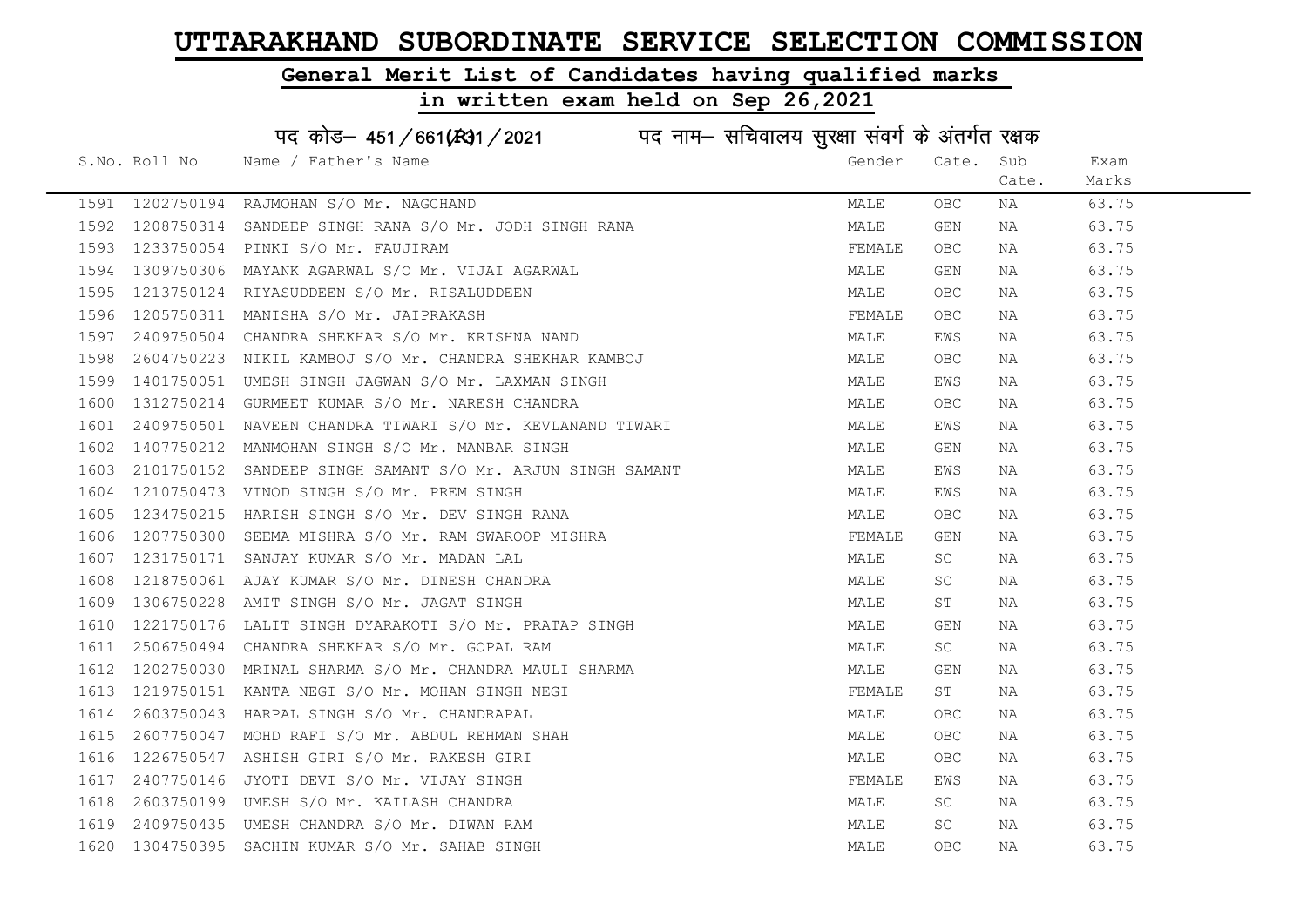#### General Merit List of Candidates having qualified marks

#### in written exam held on Sep 26,2021

S.No. Roll No Wame / Father's Name Gender Cate. Sub Cate. Exam Marks पद कोड– 451/661(स्था) / 2021 विद्युत्त नाम– सचिवालय सुरक्षा संवर्ग के अंतर्गत रक्षक 1621 1234750380 PADMENDRA SINGH S/O Mr. SURENDRA SINGH MALE GEN NA 63.75 1622 1228750504 AARTI SATI S/O Mr. HANS RAM SATI FEMALE EWS NA 63.75 1623 1219750355 ALAM SINGH S/O Mr. LAL SINGH MALE OBC NA 63.75 1624 1233750595 POOJA S/O Mr. MUSSU FEMALE ST NA 63.75 1625 1316750007 DEEPA RANI S/O Mr. ARVIND KUMAR FEMALE SC NA 63.75 1626 2401750050 KHUSHBOO NEGI S/O Mr. LAL SINGH NEGI FEMALE GEN NA 63.75 1627 1308750014 VINIT KUMAR S/O Mr. RISHIPAL MALE OBC NA 63.75 1628 1406750228 AMIT SINGH RAWAT S/O Mr. BHARAT SINGH RAWAT MANING MALE GEN NA 63.75 1629 1208750207 RAJAT RAWAT S/O Mr. MAKAN SINGH RAWAT NAN MALE EWS NA 63.75 1630 1221750013 BHARTI MAHARA S/O Mr. MOHAN SINGH MAHARA THANAN TEMALE GEN NA 63.75 1631 1219750173 JAIVER SINGH NEGI S/O Mr. CHARAN SINGH MANA MALE GEN NA 63.75 1632 1212750092 GEETA RANA S/O Mr. VIRENDRA SINGH RANA FEMALE OBC NA 63.75 1633 1208750247 ANOOP SINGH S/O Mr. VIJAY SINGH MALE OBC NA 63.75 1634 1202750415 SUNIL SINGH S/O Mr. KEDAR SINGH CHAUHAN MALE ST NA 63.75 1635 2603750136 MONIS HUSAIN S/O Mr. SABIR HUSAIN MALE OBC NA 63.75 1636 1231750400 SUNIL SINGH S/O Mr. RAJENDRA SINGH MALE OBC NA 63.75 1637 2503750011 SUNDER SINGH S/O Mr. CHANCHAL SINGH MALE GEN NA 63.75 1638 1102750012 SANTOSHI S/O Mr. MADAN SINGH RAUTELA FEMALE GEN NA 63.75 1639 1201750090 LAVRAJ RILKOTIYA S/O Mr. JAGAT SINGH RILKOTIYA NAN MALE ST NA 63.75 1640 2402750167 MOHD NAJIR S/O Mr. SHAFEEQ AHAMAD **MALE** OBC NA 63.75 1641 1201750411 ANKIT PRABHAKAR S/O Mr. DINESH LAL MANA MALE SC NA 63.75 1642 1211750006 HRITIK RANA S/O Mr. NAR BAHADUR RANA MALE OBC NA 63.75 1643 2603750097 SOMPAL S/O Mr. POORAN LAL MALE OBC NA 63.75 1644 2603750116 ANIKET S/O Mr. BRIJPAL SINGH MALE SC NA 63.75 1645 1102750052 PRAKASH SINGH S/O Mr. DHEERAJ SINGH MALE GEN NA 63.75 1646 1407750221 MANISHA S/O Mr. KISHAN SINGH FEMALE EMALE EWS NA 63.75 1647 2101750091 AKSHAY KUMAR S/O Mr. JAGDISH CHANDRA MALE SC NA 63.75 1648 2601750159 ANJALI RANA S/O Mr. HEMANT SINGH FEMALE ST NA 63.75 1649 2506750209 HIMANSHU PANDEY S/O Mr. MOHAN CHANDRA PANDEY MALE EWS NA 63.75 1650 1306750482 NARENDRA SINGH S/O Mr. CHARAN SINGH MALE OBC NA 63.75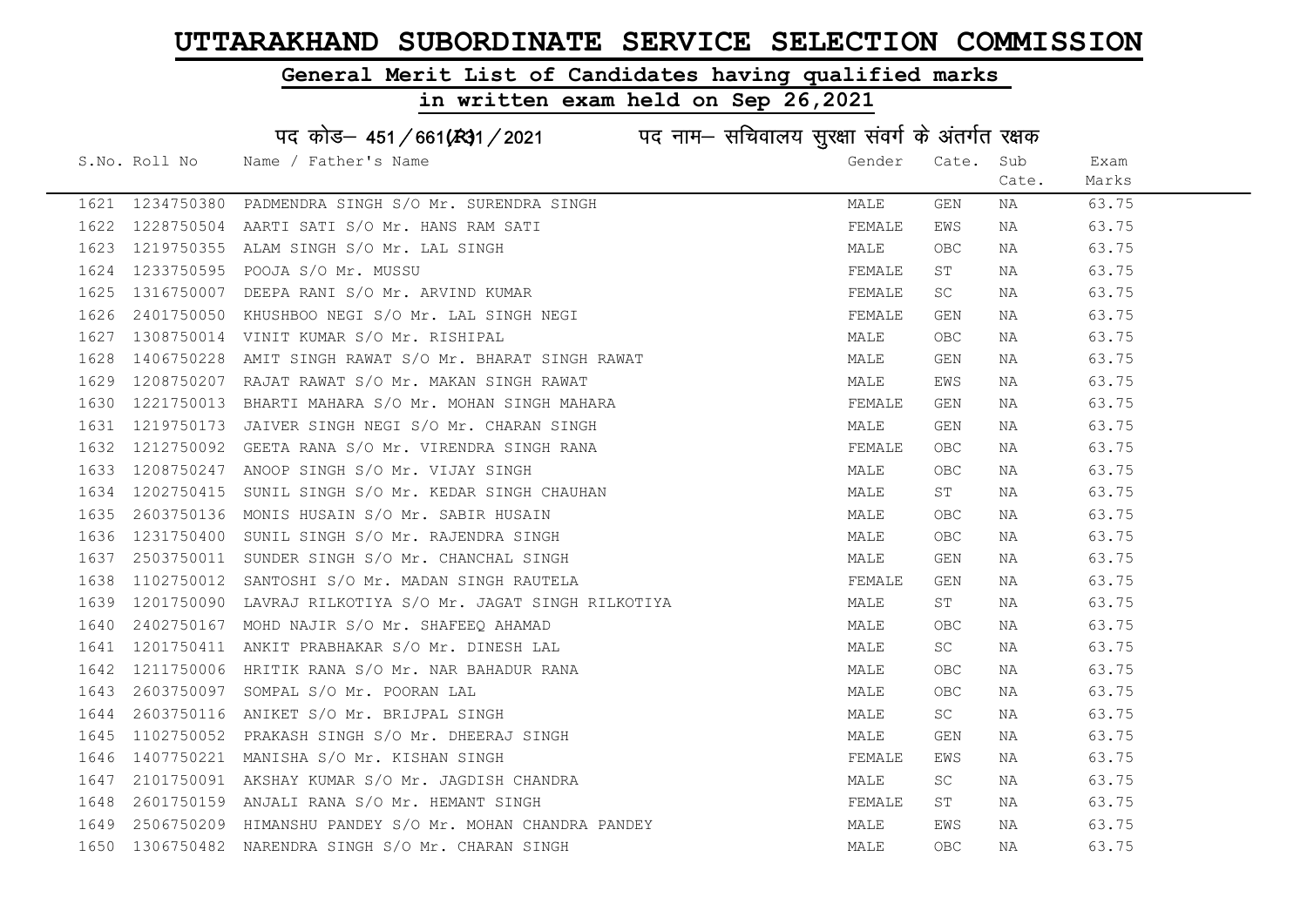#### General Merit List of Candidates having qualified marks

|      |                 | पद कोड़- 451/661(431/2021 पद नाम- सचिवालय सुरक्षा संवर्ग के अंतर्गत रक्षक |        |                     |       |       |
|------|-----------------|---------------------------------------------------------------------------|--------|---------------------|-------|-------|
|      | S.No. Roll No   | Name / Father's Name                                                      | Gender | Cate.               | Sub   | Exam  |
|      |                 |                                                                           |        |                     | Cate. | Marks |
|      | 1651 1402750140 | SUMIT S/O Mr. MOHAN LAL                                                   | MALE   | SC                  | NA    | 63.75 |
| 1652 | 1227750003      | KM RITU BALA S/O Mr. BHARAT SINGH                                         | FEMALE | GEN                 | NA    | 63.50 |
| 1653 | 2506750068      | HARI KRISHNA VISHWKARMA S/O Mr. DAYA RAM                                  | MALE   | SC.                 | NA    | 63.50 |
| 1654 | 1307750121      | RAVI KUMAR S/O Mr. MANGE RAM                                              | MALE   | SC                  | ΝA    | 63.50 |
| 1655 | 1215750443      | VINIT KUMAR S/O Mr. VEDPAL SINGH                                          | MALE   | <b>OBC</b>          | ΝA    | 63.50 |
| 1656 | 1208750479      | UMMED SINGH S/O Mr. RAM SINGH                                             | MALE   | OBC                 | NA    | 63.50 |
| 1657 | 2506750127      | DEEP CHANDRA PANT S/O Mr. KAILASH CHANDRA PANT                            | MALE   | EWS                 | NA    | 63.50 |
| 1658 | 1306750527      | RAJAT KARNWAL S/O Mr. SATYA PRAKASH KARNWAL                               | MALE   | OBC                 | NA    | 63.50 |
| 1659 | 2501750255      | ASHUTOSH JOSHI S/O Mr. DURGA PRASAD JOSHI                                 | MALE   | EWS                 | NA    | 63.50 |
| 1660 | 2603750220      | BRIJESH KUMAR S/O Mr. HETRAM SINGH                                        | MALE   | SC                  | NA    | 63.50 |
| 1661 | 1225750050      | SACHIN JOSHI S/O Mr. RAJESH KUMAR JOSHI                                   | MALE   | GEN                 | ΝA    | 63.50 |
| 1662 | 2408750134      | POOJA BUDHALAKOTI S/O Mr. RAMESH CHANDRA BUDHALAKOTI                      | FEMALE | EWS                 | NA    | 63.50 |
| 1663 | 1230750211      | MAHENDRA KUMAR S/O Mr. SOHAN LAL                                          | MALE   | SC                  | NA    | 63.50 |
| 1664 | 1234750138      | RINKU SHARMA S/O Mr. SHRI CHAND                                           | FEMALE | ST                  | NA    | 63.50 |
| 1665 | 2101750098      | SATENDRA SINGH HYANKI S/O Mr. SHER SINGH HYANKI                           | MALE   | SΤ                  | NA    | 63.50 |
| 1666 | 1236750344      | RAHUL RANA S/O Mr. SURAT SINGH RANA                                       | MALE   | <b>OBC</b>          | NA    | 63.50 |
| 1667 | 2101750121      | MANOJ SINGH MEHRA S/O Mr. PAN SINGH MEHRA                                 | MALE   | EWS                 | NA    | 63.50 |
| 1668 | 1220750061      | VIKAS TOMAR S/O Mr. SUSHIL KUMAR                                          | MALE   | EWS                 | NA    | 63.50 |
| 1669 | 2604750011      | ROHIT KUMAR S/O Mr. NARENDRA SINGH TADIYAL                                | MALE   | GEN                 | NA    | 63.50 |
| 1670 | 2404750207      | HARISH RANA S/O Mr. PARKASH RANA                                          | MALE   | ST                  | NA    | 63.50 |
| 1671 | 1208750150      | SHUBHAM BAN S/O Mr. LAL CHAND BAN                                         | MALE   | OBC.                | NA    | 63.50 |
| 1672 | 1407750154      | PAWAN SINGH S/O Mr. RANBEER SINGH NEGI                                    | MALE   | GEN                 | ΝA    | 63.50 |
| 1673 | 2408750125      | SHUBHAM BHARDWAJ S/O Mr. SURAJ PRAKASH BHARDWAJ                           | MALE   | GEN                 | NA    | 63.50 |
| 1674 | 1213750380      | DURGA PRASAD POKHRIYAL S/O Mr. CHAKRADHAR PRASAD                          | MALE   | GEN                 | NA    | 63.50 |
| 1675 | 2412750277      | KARAN SINGH S/O Mr. MAHENDRA SINGH                                        | MALE   | EWS                 | NA    | 63.50 |
| 1676 | 1404750131      | DEEKSHA S/O Mr. CHATAR SINGH NEGI                                         | FEMALE | EWS                 | NA    | 63.50 |
| 1677 | 1305750209      | ANKIT SAINI S/O Mr. SATISH KUMAR                                          | MALE   | OBC.                | NA    | 63.50 |
| 1678 | 1203750120      | PAWAN PRASAD GAUR S/O Mr. HARSHMANI GAUR                                  | MALE   | OBC                 | NA    | 63.50 |
| 1679 | 2102750137      | HIMANSHU S/O Mr. HEERA SINGH                                              | MALE   | EWS                 | ΝA    | 63.50 |
| 1680 | 1317750098      | MOHIT S/O Mr. KISHAN CHAND                                                | MALE   | $\operatorname{SC}$ | ΝA    | 63.50 |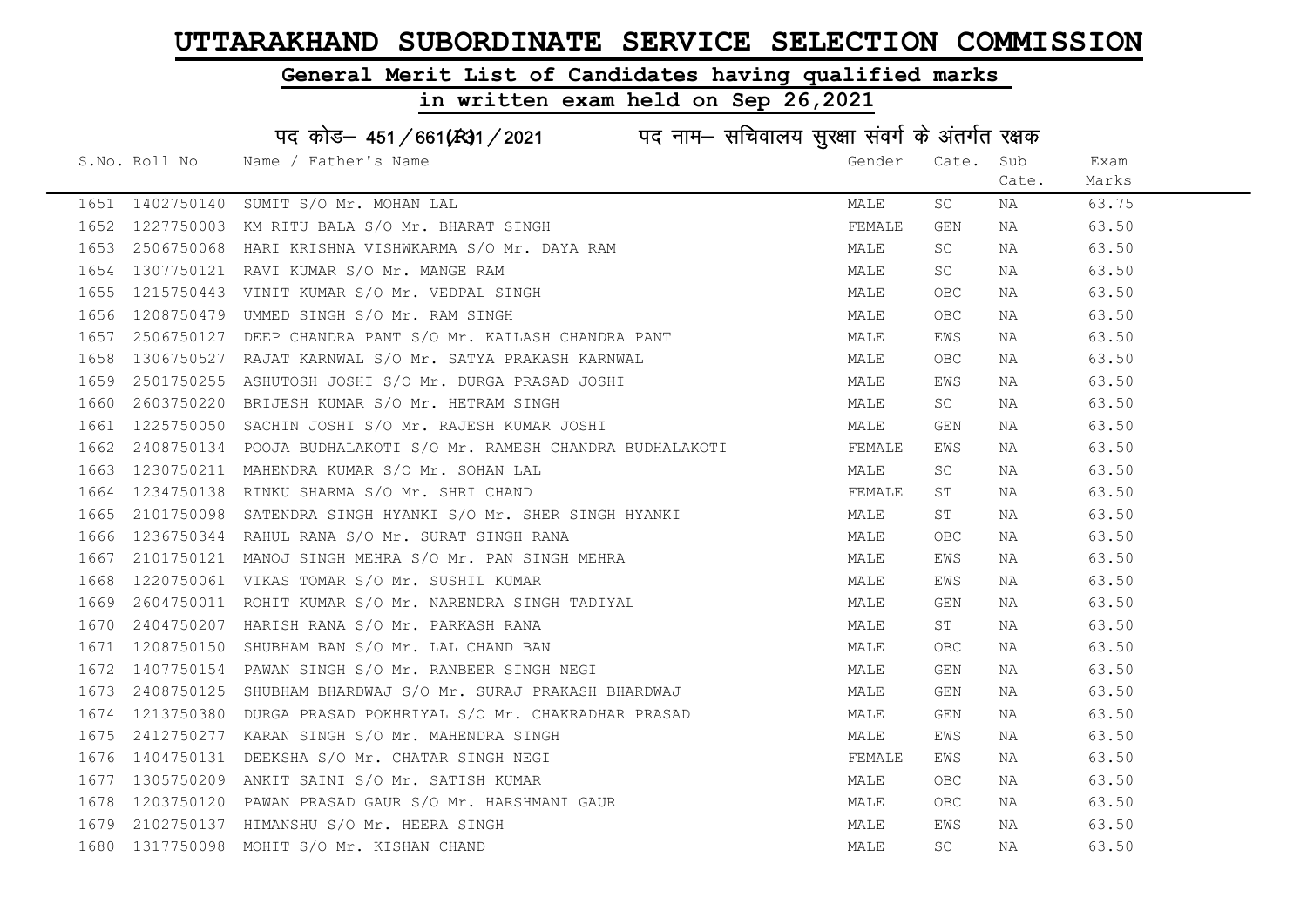#### General Merit List of Candidates having qualified marks

| पद कोड़– 451/661(431/2021 पद नाम– सचिवालय सुरक्षा संवर्ग के अंतर्गत रक्षक |               |                                                        |        |            |       |       |  |
|---------------------------------------------------------------------------|---------------|--------------------------------------------------------|--------|------------|-------|-------|--|
|                                                                           | S.No. Roll No | Name / Father's Name                                   | Gender | Cate.      | Sub   | Exam  |  |
|                                                                           |               |                                                        |        |            | Cate. | Marks |  |
| 1681                                                                      | 1234750112    | RESHAMA S/O Mr. BRIJ MOHAN RATURI                      | FEMALE | <b>OBC</b> | NA    | 63.50 |  |
| 1682                                                                      | 1230750400    | SUBHASH SINGH S/O Mr. KAUR SINGH                       | MALE   | <b>OBC</b> | NA    | 63.50 |  |
| 1683                                                                      | 1303750130    | CHITRANJAN KAUSHIK S/O Mr. MANOJ KAUSHIK               | MALE   | EWS        | NA    | 63.50 |  |
| 1684                                                                      | 1226750077    | ANJANA BALONI S/O Mr. MANI PARSAD BALONI               | FEMALE | <b>OBC</b> | NA    | 63.25 |  |
| 1685                                                                      | 1224750272    | UDEY SINGH S/O Mr. CHANDRA SINGH                       | MALE   | GEN        | NA    | 63.25 |  |
| 1686                                                                      | 1214750152    | NAGENDRA SINGH S/O Mr. RAGHUBIR SINGH                  | MALE   | GEN        | NA    | 63.25 |  |
| 1687                                                                      | 2503750071    | RAVI KAPRI S/O Mr. GOVERDHAN KAPRI                     | MALE   | <b>GEN</b> | NA    | 63.25 |  |
| 1688                                                                      | 1212750087    | MANOJ S/O Mr. CHHAJU RAM                               | MALE   | ST         | NA    | 63.25 |  |
| 1689                                                                      | 2602750051    | NAVEEN KUMAR GOLE S/O Mr. MADAN MOHAN GOLE             | MALE   | OBC        | NA    | 63.25 |  |
| 1690                                                                      | 2609750190    | RAHUL YADAV S/O Mr. KISHAN KUMAR YADAV                 | MALE   | OBC        | NA    | 63.25 |  |
| 1691                                                                      | 2605750124    | MO WASIM S/O Mr. MAHMOOD SHAH                          | MALE   | <b>OBC</b> | NA    | 63.25 |  |
| 1692                                                                      | 2608750170    | VIKAS KUMAR S/O Mr. BHOJRAJ SINGH                      | MALE   | SC         | NA    | 63.25 |  |
| 1693                                                                      | 1220750119    | SONIA S/O Mr. GUMAN SINGH                              | FEMALE | <b>GEN</b> | NA    | 63.25 |  |
| 1694                                                                      | 1304750380    | RAJ KUMAR S/O Mr. NARESH CHAND                         | MALE   | OBC        | NA    | 63.25 |  |
| 1695                                                                      | 2406750148    | SANTOSH PATIYAL S/O Mr. MAHIMAN SINGH                  | MALE   | ST         | NA    | 63.25 |  |
| 1696                                                                      | 1224750329    | SURESH SHARMA S/O Mr. SITA RAM SHARMA                  | MALE   | ST         | NA    | 63.25 |  |
| 1697                                                                      | 1211750097    | NAVEEN CHANDRA TIWARI S/O Mr. HARISH CHANDRA TIWARI    | MALE   | GEN        | NA    | 63.25 |  |
| 1698                                                                      | 1210750175    | PRAKASH CHANDRA KHOLIYA S/O Mr. DINESH CHANDRA KHOLIYA | MALE   | EWS        | ΝA    | 63.25 |  |
| 1699                                                                      | 2412750072    | HIMANSHU MATHPAL S/O Mr. SHEKHAR CHANDRA MATHPAL       | MALE   | EWS        | NA    | 63.25 |  |
| 1700                                                                      | 2401750249    | KAMAL MAHTOLIYA S/O Mr. RAMMESH CHANDRA MAHTOLIYA      | MALE   | GEN        | NA    | 63.25 |  |
| 1701                                                                      | 2605750013    | ANUJ KUMAR S/O Mr. DHARAM SINGH                        | MALE   | SC         | NA    | 63.25 |  |
| 1702                                                                      | 2606750170    | PRASHANT KUMAR S/O Mr. HUKAM SINGH                     | MALE   | SC         | NA    | 63.25 |  |
| 1703                                                                      | 1202750268    | CHANDRESH SINGH S/O Mr. SURENDRA SINGH BISHT           | MALE   | EWS        | NA    | 63.25 |  |
| 1704                                                                      | 2506750377    | NEEMA NARIYAL S/O Mr. AMAR NATH NARIYAL                | FEMALE | EWS        | NA    | 63.25 |  |
| 1705                                                                      | 2506750349    | NEERAJ SINGH S/O Mr. MADAN SINGH                       | MALE   | EWS        | NA    | 63.25 |  |
| 1706                                                                      | 2409750410    | MAMTA BHATT S/O Mr. GIRISH CHANDRA BHATT               | FEMALE | EWS        | NA    | 63.25 |  |
| 1707                                                                      | 1202750453    | DEEPAK PANT S/O Mr. JAGDISH CHANDRA PANT               | MALE   | OBC        | NA    | 63.25 |  |
| 1708                                                                      | 2605750020    | V P SINGH S/O Mr. PREM PAL                             | MALE   | SC         | NA    | 63.25 |  |
| 1709                                                                      | 1304750072    | RISHABH S/O Mr. SHYAM LAL KUKRETI                      | MALE   | EWS        | ΝA    | 63.25 |  |
| 1710                                                                      |               | 2405750246 SUMAN GARJOLA S/O Mr. GHANANAND GARJOLA     | FEMALE | EWS        | ΝA    | 63.25 |  |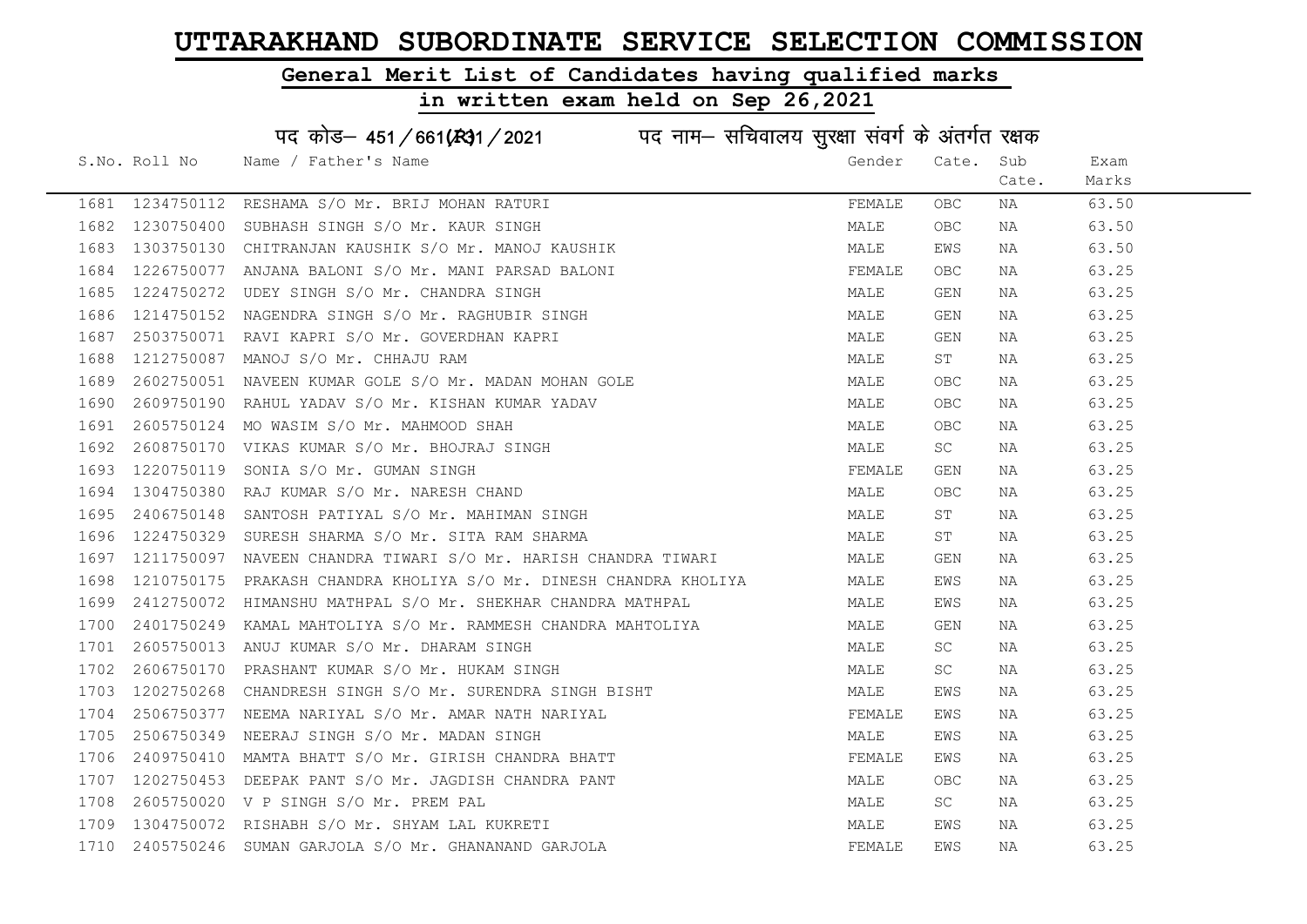#### General Merit List of Candidates having qualified marks

#### in written exam held on Sep 26,2021

S.No. Roll No Wame / Father's Name Gender Cate. Sub Cate. Exam Marks पद कोड– 451/661(स्था/2021 पद नाम– सचिवालय सुरक्षा संवर्ग के अंतर्गत रक्षक 1711 2414750164 CHARU CHANDRA JOSHI S/O Mr. NAWAL KISHOR JOSHI MALE EWS NA 63.25 1712 1401750143 AKASH SINGH S/O Mr. SHYAM SINGH MALE GEN NA 63.25 1713 1226750307 PRATEEK KUNWAR S/O Mr. HARSH VARDHAN SINGH MALE GEN NA 63.25 1714 1224750299 JAYVEER S/O Mr. SOINEE LAL 1714 1224750299 JAYVEER S/O Mr. SOINEE LAL 1715 1312750240 RAJAT S/O Mr. MAHKAR SINGH MALE OBC NA 63.25 1716 1214750236 PRAFUL PRASAD NAUTIYAL S/O Mr. RADHEYSHYAM NAUTIYAL MALE OBC NA 63.25 1717 1312750087 VIKASKUMAR S/O Mr. MAN SING NAN MANA MALE GEN NA 63.00 1718 1303750102 GAUTAM SINGH S/O Mr. TIRATH SINGH MALE SC NA 63.00 1719 2501750014 MANOJ BAFILA S/O Mr. MAHIMAN BAFILA MALE GEN NA 63.00 1720 1211750278 AJIT SINGH SAJWAN S/O Mr. RAJENDRA SINGH SAJWAN MALE GEN NA 63.00 1721 2102750112 RAJENDRA SINGH RAYAL S/O Mr. KISHAN SINGH RAYAL MANA MALE GEN NA 63.00 1722 1317750025 ARJUN SINGH S/O Mr. PRATAP SINGH MALE SC NA 63.00 1723 1302750337 YESH PAL S/O Mr. PITAM SINGH MALE OBC NA 63.00 1724 1317750262 MANOJ KUMAR S/O Mr. BALBEER SINGH MALE GEN NA 63.00 1725 1217750372 LAL CHAND S/O Mr. SHER SINGH MALE ST NA 63.00 1726 1228750370 PRAVEEN SINGH NEGI S/O Mr. KHEM SIGNH NEGI MAN MALE OBC NA 63.00 1727 2602750028 KANCHAN S/O Mr. KHEM SINGH FEMALE ST NA 63.00 1728 2110750277 PRADEEP KUMAR S/O Mr. JAGAT RAM MALE SC NA 63.00 1729 1201750213 ARVINDER SINGH S/O Mr. ASHA SINGH KANDIYAL MAN MALE GEN NA 63.00 1730 1302750290 ARUN KUMAR S/O Mr. RADHESHYAM MALE OBC NA 63.00 1731 1217750322 SUNIL DUTT SATI S/O Mr. RATTAN SATI MALE GEN NA 63.00 1732 1230750470 DHEERAJ SINGH S/O Mr. SHOORVEER SINGH MALE EWS NA 63.00 1733 1235750225 RAVINDRA SINGH S/O Mr. JABAR SINGH MALE EWS NA 63.00 1734 1223750051 BHARAT SINGH S/O Mr. GULAB SINGH MALE OBC NA 63.00 1735 1305750013 MANISH KUMAR S/O Mr. MAMCHAND MALE SC NA 63.00 1736 1405750187 SHIVAM MAMGAIN S/O Mr. VIPIN MAMGAIN MANILL MALE EWS NA 63.00 1737 1208750219 JAYPAL SINGH RAWAT S/O Mr. HARI SINGH RAWAT MANA MALE GEN NA 63.00 1738 1316750130 NIPUL S/O Mr. RISHIPAL MALE SC NA 63.00 1739 1211750231 VISHAL CHAUDHARY S/O Mr. KARAM SINGH CHAUDHARY MALE OBC EX-Serv 63.00 1740 1210750302 MAMTA S/O Mr. RAJENDRA SINGH FEMALE GEN NA 63.00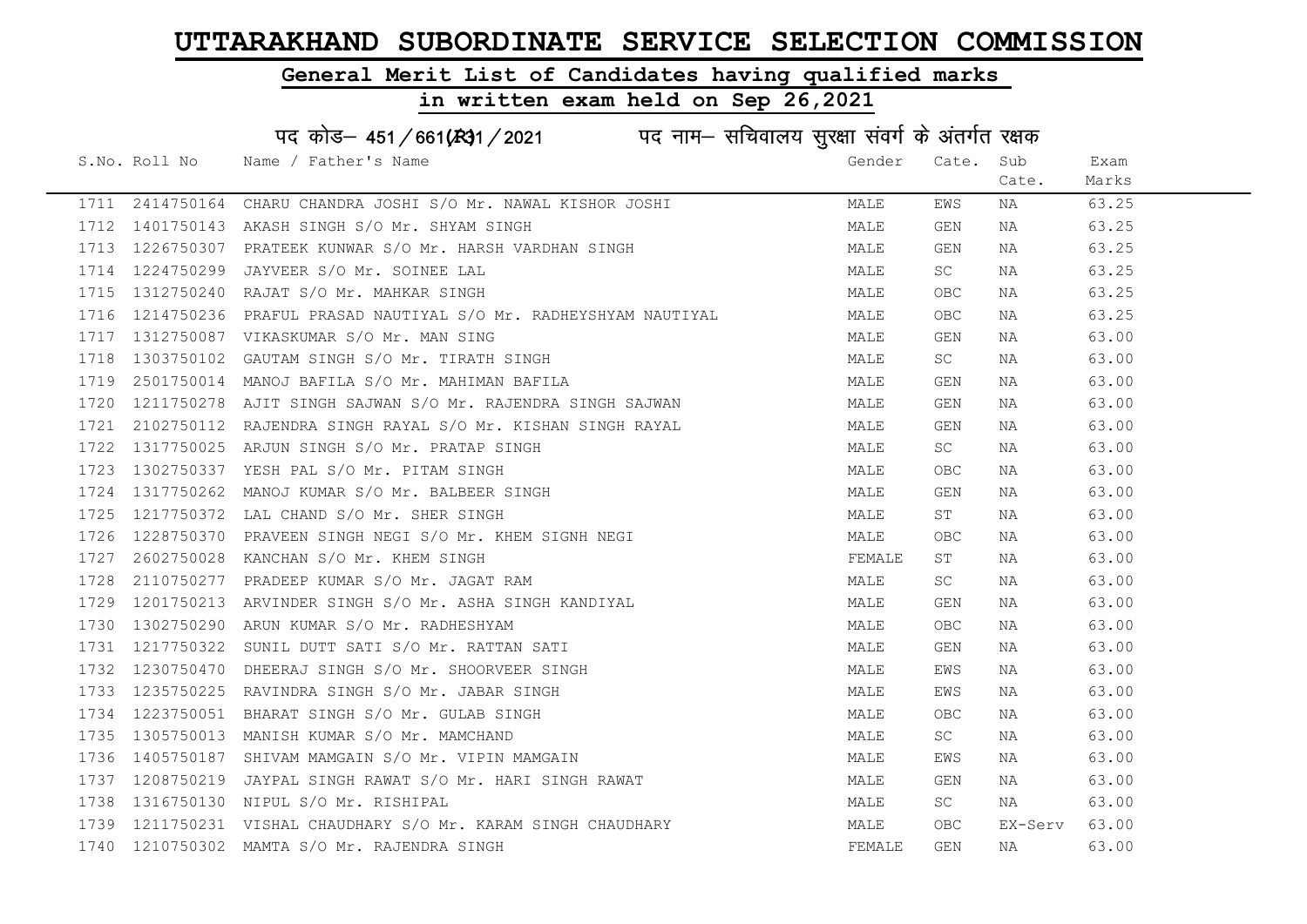### General Merit List of Candidates having qualified marks

| पद कोड़- 451/661(431/2021 पद नाम- सचिवालय सुरक्षा संवर्ग के अंतर्गत रक्षक |                 |                                                    |        |            |         |       |  |
|---------------------------------------------------------------------------|-----------------|----------------------------------------------------|--------|------------|---------|-------|--|
|                                                                           | S.No. Roll No   | Name / Father's Name                               | Gender | Cate.      | Sub     | Exam  |  |
|                                                                           |                 |                                                    |        |            | Cate.   | Marks |  |
|                                                                           | 1741 1408750331 | PAWAN LAL S/O Mr. ROSHAN LAL                       | MALE   | SC         | ΝA      | 63.00 |  |
| 1742                                                                      | 1312750274      | SACHIN CHAUHAN S/O Mr. SUNIL CHAUHAN               | MALE   | EWS        | NA      | 63.00 |  |
| 1743                                                                      | 1214750406      | GEETA PANDEY S/O Mr. KAILASH PANDEY                | FEMALE | GEN        | NA      | 63.00 |  |
| 1744                                                                      | 2603750227      | KM PINKY S/O Mr. SATNARAYAN                        | FEMALE | OBC        | NA      | 63.00 |  |
| 1745                                                                      | 1217750301      | SHIVASHISH BAHUGUNA S/O Mr. HARSH LAL BAHUGUNA     | MALE   | OBC        | NA      | 63.00 |  |
| 1746                                                                      | 1304750022      | RAHUL KUMAR S/O Mr. GOPAL SINGH                    | MALE   | <b>OBC</b> | NA      | 63.00 |  |
| 1747                                                                      | 1219750167      | DEEPAK SINGH RAWAT S/O Mr. DARMAN SINGH RAWAT      | MALE   | GEN        | ΝA      | 63.00 |  |
| 1748                                                                      | 1201750223      | ABHISHEK SINGH S/O Mr. RAJESH SINGH                | MALE   | EWS        | NA      | 63.00 |  |
| 1749                                                                      | 1231750202      | MUKUL KUMAR S/O Mr. DHARMPAL                       | MALE   | <b>OBC</b> | NA      | 63.00 |  |
| 1750                                                                      | 1206750167      | VIKAS SINGH S/O Mr. JASPAL SINGH                   | MALE   | EWS        | ΝA      | 63.00 |  |
| 1751                                                                      | 1402750030      | RAHUL LAL S/O Mr. RAM LAL                          | MALE   | SC         | ΝA      | 63.00 |  |
| 1752                                                                      | 1234750206      | ROHIT SINGH S/O Mr. UMED SINGH                     | MALE   | SC         | NA      | 63.00 |  |
| 1753                                                                      | 1309750308      | MANISH KUMAR S/O Mr. JODH SINGH                    | MALE   | SC         | NA      | 63.00 |  |
| 1754                                                                      | 1402750198      | ANKIT SINGH S/O Mr. RAGHUVIR SINGH BHANDARI        | MALE   | GEN        | NA      | 63.00 |  |
| 1755                                                                      | 1236750282      | ARJUN KAUSHAL S/O Mr. MANOHAR LAL                  | MALE   | SC         | ΝA      | 63.00 |  |
| 1756                                                                      | 1204750033      | SAGAR SINGH BORA S/O Mr. ANAND SINGH BORA          | MALE   | <b>OBC</b> | NA      | 63.00 |  |
| 1757                                                                      | 1304750107      | KM NAMITA SAINI S/O Mr. RISHIPAL SINGH             | FEMALE | OBC        | NA      | 62.75 |  |
| 1758                                                                      | 1224750248      | BHAGWATI PRASAD S/O Mr. TOTA RAM                   | MALE   | EWS        | NA      | 62.75 |  |
| 1759                                                                      | 1207750224      | PRAMOD SINGH S/O Mr. SUKHVIR SINGH                 | MALE   | GEN        | NA      | 62.75 |  |
| 1760                                                                      | 2411750021      | VIVEK JOSHI S/O Mr. KESHAVE DATT JOSHI             | MALE   | GEN        | NA      | 62.75 |  |
| 1761                                                                      | 1223750263      | HIMADRI SINGH KANDARI S/O Mr. HUKAM SINGH KANDARI  | MALE   | EWS        | NA      | 62.75 |  |
| 1762                                                                      | 2607750159      | MOHD ANJEB S/O Mr. HANEEF AHMAD                    | MALE   | OBC.       | EX-Serv | 62.75 |  |
| 1763                                                                      | 1232750199      | SALMAN S/O Mr. FAYYAJ                              | MALE   | OBC        | ΝA      | 62.75 |  |
| 1764                                                                      | 2412750178      | BHASKAR KUMAR S/O Mr. RAJENDRA PRASAD              | MALE   | SC         | NA      | 62.75 |  |
| 1765                                                                      | 1226750156      | VIRESH NAUTIYAL S/O Mr. PARI PURNANAND NAUTIYAL    | MALE   | <b>OBC</b> | ΝA      | 62.75 |  |
| 1766                                                                      |                 | 1407750110 MOHAN SINGH S/O Mr. SURENDRA SINGH      | MALE   | EWS        | NA      | 62.75 |  |
| 1767                                                                      | 1215750163      | PANKAJ KUMAR S/O Mr. MADAN LAL                     | MALE   | EWS        | ΝA      | 62.75 |  |
| 1768                                                                      |                 | 1214750141 ANAND SINGH S/O Mr. RAM SINGH           | MALE   | EWS        | NA      | 62.75 |  |
| 1769                                                                      |                 | 2414750034 SANDEEP KUMAR S/O Mr. HARIRAJ SINGH     | MALE   | <b>SC</b>  | NA      | 62.75 |  |
| 1770                                                                      |                 | 2405750381 ROHIT JOSHI S/O Mr. NANDA BALLABH JOSHI | MALE   | GEN        | ΝA      | 62.75 |  |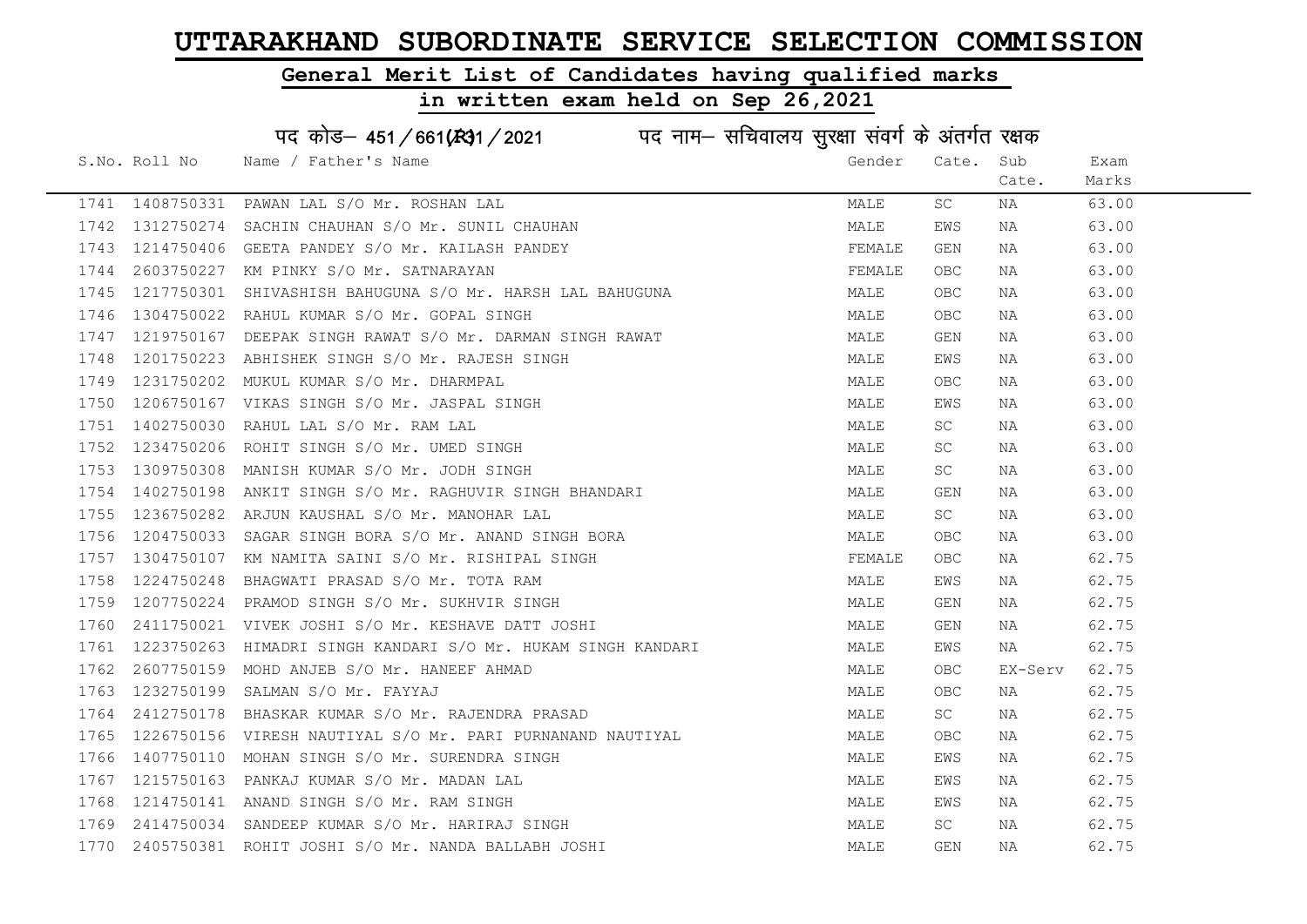#### General Merit List of Candidates having qualified marks

#### in written exam held on Sep 26,2021

S.No. Roll No Wame / Father's Name Gender Cate. Sub Cate. Exam Marks पद कोड़– 451/661(स्था/2021 व्याम- सचिवालय सुरक्षा संवर्ग के अंतर्गत रक्षक 1771 1223750215 TRIBHUVAN SINGH RAWAT S/O Mr. AMAR SINGH RAWAT MALE GEN NA 62.75 1772 1223750158 YOGESH PUROHIT S/O Mr. KUSHLANAND PUROHIT NA MALE GEN NA 62.75 1773 1212750004 SAHIL KUMAR S/O Mr. OMKAR SINGH TYAGI NA MALE GEN NA 62.75 1774 1234750425 KM ANKITA S/O Mr. VIJENDRA SINGH LINGWAL TENNE FEMALE GEN NA 62.75 1775 2401750159 PANKAJ KUMAR S/O Mr. JAGDEESH CHANDRA NA MALE EWS NA 62.75 1776 1227750124 BUNTI SEHGAL S/O Mr. SEVARAM SEHGAL MALE SC NA 62.75 1777 1232750257 MOHIT RATURI S/O Mr. RADHAKRISHNA RATURI NA MALE MALE EWS NA 62.75 1778 2403750498 DEEPAK CHUPDAL S/O Mr. HARIKRISHAN CHUPDAL MAN MALE EWS NA 62.75 1779 1203750226 VINIL S/O Mr. GAJENDRA SINGH MALE GEN NA 62.75 1780 2404750033 ANAND BHATT S/O Mr. JAGANNATH BHATT NA MALE MALE EWS NA 62.75 1781 2607750065 SUMIT KUMAR S/O Mr. BRAJ PAL SINGH MALE SC NA 62.75 1782 1226750532 HIMANSHU BISHT S/O Mr. MAN SINGH BISHT MAN MALE GEN NA 62.75 1783 1233750483 ANKIT S/O Mr. JOT SINGH MALE OBC NA 62.75 1784 1236750254 ANAMIKA PANWAR S/O Mr. BHEEM SINGH PANWAR SANG THE SEMALE OBC NA 62.75 1785 2409750073 RAJESH JOSHI S/O Mr. MOHAN CHANDRA JOSHI NA MALE GEN NA 62.75 1786 2607750262 SUNITA S/O Mr. CHATUR SINGH FEMALE GEN NA 62.75 1787 1103750276 SAURABH KUMAR S/O Mr. BALBIR LAL NAN MARE SC NA 62.75 1788 1318750065 ANKIT SAINI S/O Mr. VIJENDRA SINGH SAINI MALE OBC NA 62.75 1789 1234750480 VIPIN S/O Mr. SAKAL CHAND MALE OBC NA 62.75 1790 1315750214 AKSHAY SHARMA S/O Mr. MAMCHAND SHARMA MANA MALE GEN NA 62.75 1791 1315750312 KULVINDRA SINGH S/O Mr. DHIR SINGH MANA MALE OBC NA 62.75 1792 1401750130 VIKAS SINGH S/O Mr. GIRISH SINGH MALE EWS NA 62.75 1793 1311750265 AMIT BISHT S/O Mr. KAMAL SINGH BISHT MALE GEN NA 62.75 1794 1302750205 BHUPENDRA KUMAR S/O Mr. RAJPAL SINGH MANA MALE SC NA 62.75 1795 1102750230 REENA NEGI S/O Mr. KHUSHAL SINGH FEMAL FEMALE EWS NA 62.75 1796 2107750186 VIRENDRA KUMAR S/O Mr. RAMESH CHANDRA MANA MALE SC NA 62.75 1797 2102750232 MANISH CHANDRA PANT S/O Mr. BHUWAN CHANDRA PANT MALE GEN NA 62.75 1798 1310750111 MOHD NADEEM S/O Mr. TAHIR HASAN MALE OBC NA 62.75 1799 1212750229 MOHIT RAWAT S/O Mr. MANGAL SINGH RAWAT MARE MALE OBC NA 62.75 1800 1103750232 RAJESH DHONDIYAL S/O Mr. MAHANAND DHONDIYAL MALE EWS NA 62.75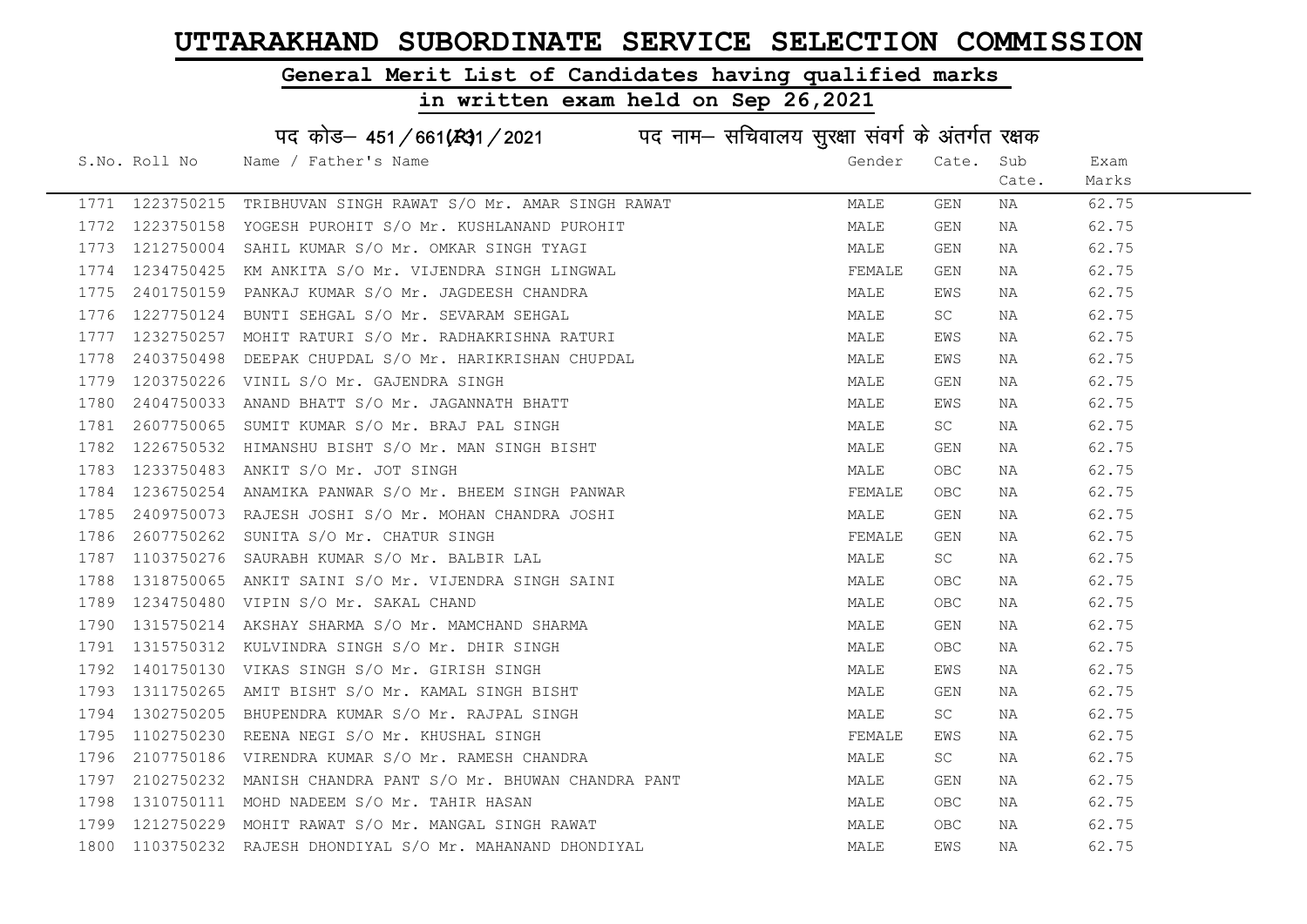#### General Merit List of Candidates having qualified marks

# in written exam held on Sep 26,2021

|      | S.No. Roll No | Name / Father's Name                                                                                                                                                                                                                       | Gender | Cate. Sub  |       | Exam  |
|------|---------------|--------------------------------------------------------------------------------------------------------------------------------------------------------------------------------------------------------------------------------------------|--------|------------|-------|-------|
|      |               |                                                                                                                                                                                                                                            |        |            | Cate. | Marks |
|      |               | 1801 1102750126 JAIDEEP POKHARIYAL S/O Mr. YOGESHWAR PRASAD POKHARIYAL                                                                                                                                                                     | MALE   | GEN        | NA    | 62.75 |
| 1802 |               | 1311750303 ROHAN SAINI S/O Mr. MULKIRAJ SAINI                                                                                                                                                                                              | MALE   | OBC        | NA    | 62.75 |
| 1803 |               | 2603750339 AJAY S/O Mr. RAMSWAROOP                                                                                                                                                                                                         | MALE   | SC         | NA    | 62.75 |
| 1804 |               | 2403750051 BHASKAR BHATT S/O Mr. GOVIND BALLABH BHATT                                                                                                                                                                                      | MALE   | GEN        | NA    | 62.75 |
| 1805 |               | 2607750253 HARISH CHANDRA MELKANI S/O Mr. CHANDRAMANI<br>1213750201 MOHIT VISHWAKARMA S/O Mr. SUMAN LAL                                                                                                                                    | MALE   | GEN        | NA    | 62.75 |
| 1806 |               |                                                                                                                                                                                                                                            | MALE   | SC         | NA    | 62.75 |
| 1807 |               | 2403750213 HIMANSHU PATHAK S/O Mr. HARISH CHANDRA PATHAK                                                                                                                                                                                   | MALE   | GEN        | NA    | 62.75 |
| 1808 |               |                                                                                                                                                                                                                                            | FEMALE | <b>OBC</b> | NA    | 62.75 |
| 1809 |               | 1208750412 KM KIRAN S/O Mr. SHAILENDRA SINGH<br>2108750166 KAJAL BISHT S/O Mr. DEVENDRA SINGH BISHT<br>1232750254 DHYAN SINGH S/O Mr. DALEEP SINGH<br>1231750276 BALAM SINGH S/O Mr. MADAN SINGH                                           | FEMALE | EWS        | NA    | 62.75 |
| 1810 |               |                                                                                                                                                                                                                                            | MALE   | ST         | NA    | 62.50 |
| 1811 |               |                                                                                                                                                                                                                                            | MALE   | EWS        | NA    | 62.50 |
| 1812 |               | 2406750101 DHEERAJ PANDEY S/O Mr. LAXMI KANT PANDEY                                                                                                                                                                                        |        | EWS        | NA    | 62.50 |
| 1813 |               | 1208750464 SAURABH SINGH GUSAIN S/O Mr. PRITHWI SINGH GUSAIN MALE                                                                                                                                                                          |        | GEN        | NA    | 62.50 |
| 1814 |               | 1201750068 MAHESH JAGURI S/O Mr. HARSH MANI JAGURI                                                                                                                                                                                         | MALE   | OBC        | NA    | 62.50 |
| 1815 |               | 1218750002 PRADEEP SINGH S/O Mr. UMMED SINGH                                                                                                                                                                                               | MALE   | GEN        | NA    | 62.50 |
| 1816 |               | 1205750248 HARISH CHANDRA THAPLIYAL S/O Mr. DEVI PRASAD THAPLIYAL MALE                                                                                                                                                                     |        | GEN        | NA    | 62.50 |
| 1817 |               | 1202750245 MANISH CHANDRA S/O Mr. KESHVA NAND TIWARI                                                                                                                                                                                       | MALE   | EWS        | NA    | 62.50 |
| 1818 |               | 2414750050 GOPAL SINGH BORA S/O Mr. DIWAN SINGH BORA                                                                                                                                                                                       | MALE   | EWS        | NA    | 62.50 |
| 1819 |               | 1302750018 YOGESH KUMAR S/O Mr. VIRENDRA KUMAR<br>2501750162 NAMITA CHAND S/O Mr. KISHAN CHAND<br>2402750151 DEEPAK MORYA S/O Mr. RAMA SHANKAR MORYA<br>1224750189 SURENDRA SINGH S/O Mr. BHAGAT SINGH<br>1304750323 ANKIT KUMAR S/O Mr. B | MALE   | SC         | NA    | 62.50 |
| 1820 |               |                                                                                                                                                                                                                                            | FEMALE | <b>OBC</b> | NA    | 62.50 |
| 1821 |               |                                                                                                                                                                                                                                            | MALE   | GEN        | NA    | 62.50 |
| 1822 |               |                                                                                                                                                                                                                                            | MALE   | ST         | NA    | 62.50 |
| 1823 |               |                                                                                                                                                                                                                                            | MALE   | OBC        | NA    | 62.50 |
| 1824 |               | 1235750155 SHANKAR SINGH S/O Mr. PRATAP SINGH SAJWAN                                                                                                                                                                                       | MALE   | GEN        | NA    | 62.50 |
| 1825 |               |                                                                                                                                                                                                                                            |        | OBC        | NA    | 62.50 |
| 1826 |               |                                                                                                                                                                                                                                            |        | SC .       | NA    | 62.50 |
| 1827 |               |                                                                                                                                                                                                                                            |        | <b>OBC</b> | NA    | 62.50 |
| 1828 |               | 1202750399 AJAY PANWAR S/O Mr. CHANDAN SINGH PANWAR MALE<br>1310750086 GOVINDA SNEHE S/O Mr. RAJESH KUMAR MALE MALE<br>1312750072 AMAR SINGH S/O Mr. BIRAM SINGH<br>1207750440 RANVEER SINGH S/O Mr. DAULAT SINGH MALE MALE<br>2607750132  |        | ST         | NA    | 62.50 |
| 1829 |               |                                                                                                                                                                                                                                            |        | OBC        | NA    | 62.50 |
|      |               | 1830 2401750112 KAMAL KISHOR BISHT S/O Mr. CHANDAN SINGH BISHT                                                                                                                                                                             | MALE   | <b>GEN</b> | NA    | 62.50 |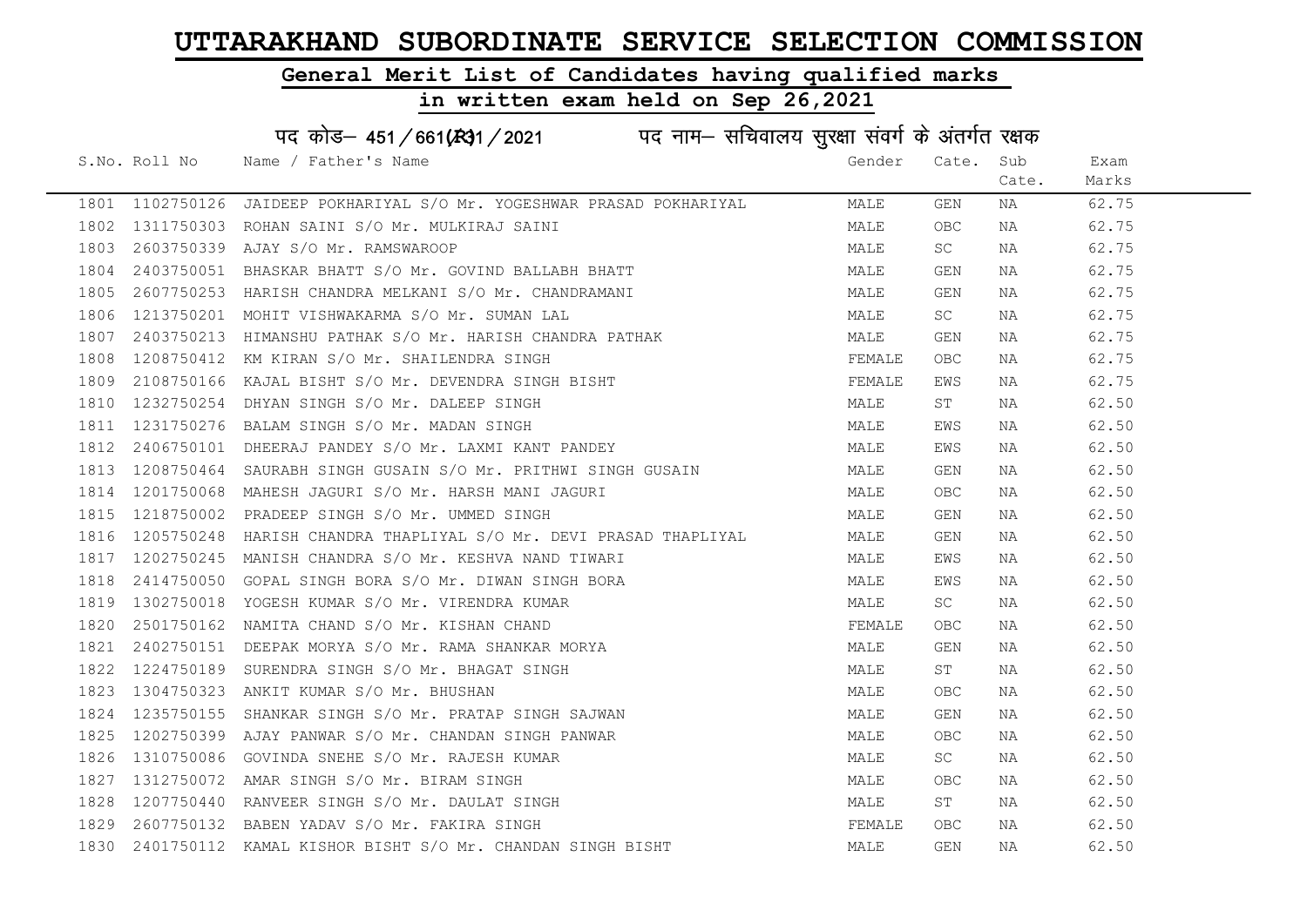#### General Merit List of Candidates having qualified marks

# in written exam held on Sep 26,2021

|      | S.No. Roll No | Name / Father's Name                                                                                                                                                                                                                       | Gender | Cate.      | Sub     | Exam  |
|------|---------------|--------------------------------------------------------------------------------------------------------------------------------------------------------------------------------------------------------------------------------------------|--------|------------|---------|-------|
|      |               |                                                                                                                                                                                                                                            |        |            | Cate.   | Marks |
|      |               | 1831 1222750085 RAHUL KUMAR S/O Mr. RAM CHANDRA SINGH                                                                                                                                                                                      | MALE   | EWS        | NA      | 62.50 |
|      |               | 1832 1225750189 VINOD KUMAR S/O Mr. SUMER CHAND                                                                                                                                                                                            | MALE   | SC         | NA      | 62.50 |
| 1833 |               | 1208750137 HIMANSHU SRIVASTAVA S/O Mr. VISHNU PRAKASH SRIVASTAVA                                                                                                                                                                           | MALE   | GEN        | NA      | 62.50 |
|      |               | 1834 1234750103 MAHESH PANT S/O Mr. JASRAM PANT                                                                                                                                                                                            | MALE   | OBC.       | NA      | 62.50 |
| 1835 |               | 1232750043 RAHUL S/O Mr. MEHAR CHAND                                                                                                                                                                                                       | MALE   | ST         | NA      | 62.50 |
| 1836 |               | 2414750051 GIRISH CHANDRA S/O Mr. GOPAL DATT                                                                                                                                                                                               | MALE   | EWS        | NA      | 62.50 |
| 1837 |               | 2403750416 SHILPI S/O Mr. DURGA DATT PANDEY                                                                                                                                                                                                | FEMALE | GEN        | NA      | 62.50 |
| 1838 |               | 1214750089 LALIT KUMAR S/O Mr. SULEKH CHAND                                                                                                                                                                                                | MALE   | <b>OBC</b> | NA      | 62.50 |
| 1839 |               | 1401750182 DEVENDRA SINGH RAWAT S/O Mr. SUNIL SINGH RAWAT                                                                                                                                                                                  | MALE   | OBC        | NA      | 62.50 |
| 1840 |               | 2413750103 TRIBHUWAN SINGH S/O Mr. PAN SINGH TAKAWAL                                                                                                                                                                                       | MALE   | GEN        | NA      | 62.50 |
| 1841 |               | 2504750183 MANISH MEHRA S/O Mr. PRAKASH SINGH MEHRA<br>2608750250 LALIT MOHAN SINGH S/O Mr. KHEEM SINGH<br>1302750249 MUKESH S/O Mr. JAGMOHAN SINGH<br>2601750173 DHARMENDRA SINGH SAMA S(O Mr. JAY GINGY RIVE                             | MALE   | GEN        | NA      | 62.50 |
| 1842 |               |                                                                                                                                                                                                                                            | MALE   | GEN        | NA      | 62.50 |
| 1843 |               | 1302750249 MUKESH S/O Mr. JAGMOHAN SINGH                                                                                                                                                                                                   | MALE   | GEN        | NA      | 62.50 |
| 1844 |               | 2601750173 DHARMENDRA SINGH RANA S/O Mr. JAY SINGH RANA                                                                                                                                                                                    | MALE   | ST         | NA      | 62.50 |
| 1845 |               |                                                                                                                                                                                                                                            | MALE   | SC         | NA      | 62.50 |
| 1846 |               | 2601750173 DHARMENDRA SINGH RANA S/O MI. VAI SINGH RANA 2413750038 ANIRUDH SARKAR S/O Mr. ADITYA SARKAR<br>1236750007 ROHIT RAWAT S/O Mr. KISHAN SINGH RAWAT<br>1303750337 RAHUL RANA S/O Mr. RAJENDRA SINGH<br>2409750230 SHUBHAM KUMA    | MALE   | GEN        | NA      | 62.50 |
| 1847 |               |                                                                                                                                                                                                                                            | MALE   | OBC        | NA      | 62.50 |
| 1848 |               |                                                                                                                                                                                                                                            | MALE   | <b>OBC</b> | NA      | 62.50 |
| 1849 |               |                                                                                                                                                                                                                                            | MALE   | SC         | NA      | 62.50 |
| 1850 |               | 1220750153 DHEERENDRA SINGH S/O Mr. MADAN SINGH NEGI                                                                                                                                                                                       | MALE   | GEN        | NA      | 62.50 |
|      |               | 1851 2405750375 SUNIL KUMAR S/O Mr. VASHISTHA RAY<br>1852 1313750126 KULDEEP S/O Mr. MAHENDRA SINGH<br>1853 1222750184 MANOJ RANGAR S/O Mr. POORN SINGH<br>1854 1207750131 BHAGYALUXMI S/O Mr. JEEVANAND BHATT<br>1855 1220750334 MANOJ SI | MALE   | <b>OBC</b> | NA      | 62.50 |
|      |               |                                                                                                                                                                                                                                            | MALE   | SC         | NA      | 62.50 |
|      |               |                                                                                                                                                                                                                                            | MALE   | OBC        | NA      | 62.50 |
|      |               |                                                                                                                                                                                                                                            | FEMALE | GEN        | NA      | 62.50 |
|      |               |                                                                                                                                                                                                                                            | MALE   | OBC        | EX-Serv | 62.50 |
| 1856 |               | 1230750384 NIKESH S/O Mr. JABBAR SINGH                                                                                                                                                                                                     | MALE   | OBC        | NA      | 62.50 |
| 1857 |               | 1309750285 HEMANT VASHISTHA S/O Mr. DEVENDRA KUMAR                                                                                                                                                                                         | MALE   | GEN        | NA      | 62.50 |
| 1858 |               | 1216750407 SHIVAM DANGWAL S/O Mr. BHANU PRAKASH DANGWAL                                                                                                                                                                                    | MALE   | <b>OBC</b> | NA      | 62.50 |
| 1859 |               | 1226750243 GIRISH CHAND S/O Mr. RAJENDRA PRASAD                                                                                                                                                                                            | MALE   | GEN        | NA      | 62.50 |
|      |               | 1860 2103750001 DINESH CHNADRA LOHANI S/O Mr. RAMESH CHANDRA LOHANI                                                                                                                                                                        | MALE   | EWS        | NA      | 62.50 |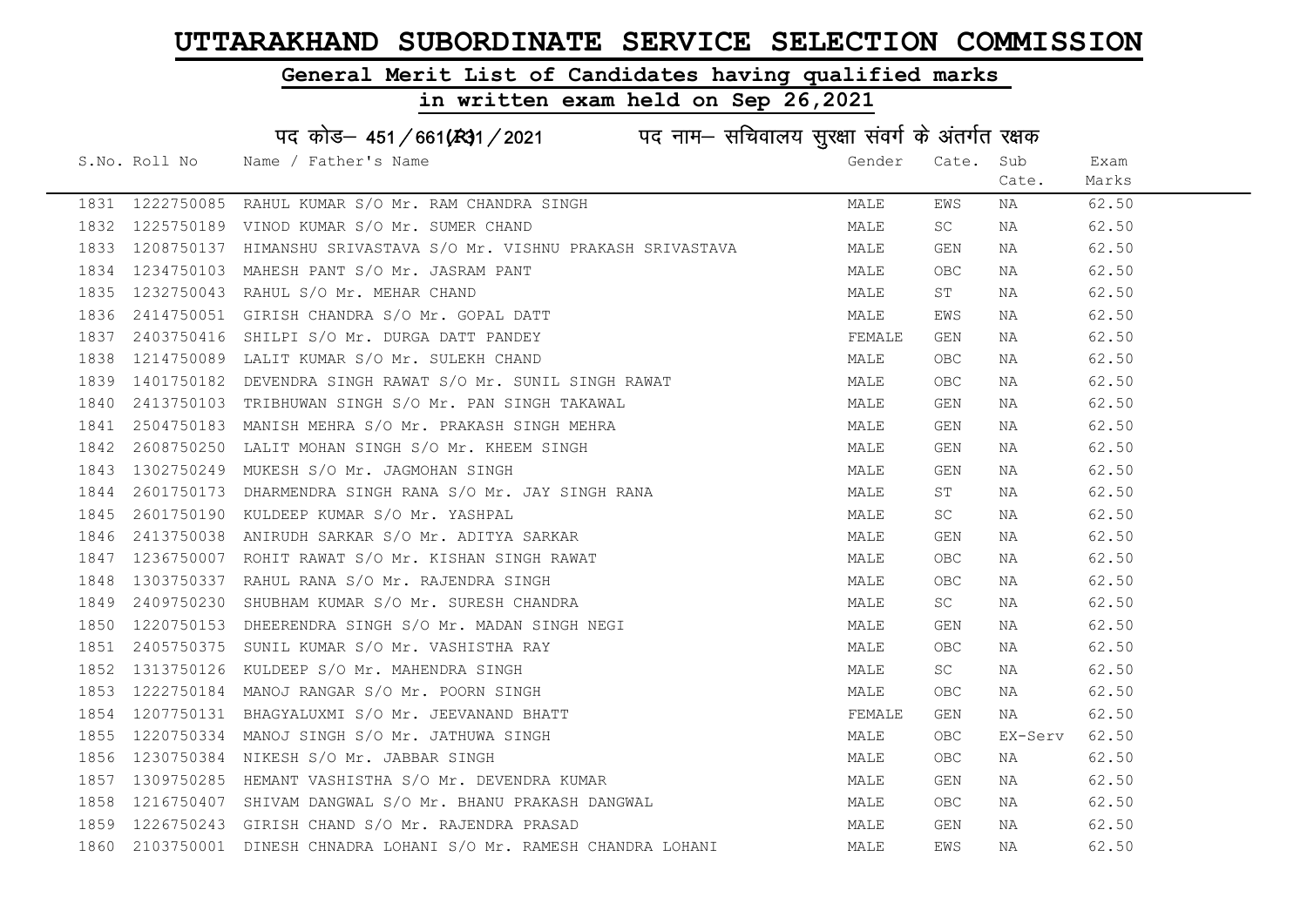#### General Merit List of Candidates having qualified marks

# in written exam held on Sep 26,2021

|      | S.No. Roll No | Name / Father's Name                                                                                                                                                                                                                     | Gender | Cate.      | Sub   | Exam  |
|------|---------------|------------------------------------------------------------------------------------------------------------------------------------------------------------------------------------------------------------------------------------------|--------|------------|-------|-------|
|      |               |                                                                                                                                                                                                                                          |        |            | Cate. | Marks |
| 1861 |               | 2603750248 RAHUL SINGH NAYAL S/O Mr. LALIT SINGH NAYAL                                                                                                                                                                                   | MALE   | GEN        | NA    | 62.50 |
| 1862 |               | 2402750265 KM JYOTI S/O Mr. SURENDER KUMAR                                                                                                                                                                                               | FEMALE | GEN        | NA    | 62.50 |
| 1863 |               | 1317750249 HASEEN S/O Mr. MOH ALAM                                                                                                                                                                                                       | MALE   | OBC        | NA    | 62.50 |
| 1864 | 1311750272    | RIYAJUL S/O Mr. SHAHEED HASAN                                                                                                                                                                                                            | MALE   | <b>OBC</b> | NA    | 62.50 |
| 1865 |               | 2504750100 MUKESH SINGH S/O Mr. LAXMAN SINGH                                                                                                                                                                                             | MALE   | EWS        | NA    | 62.50 |
| 1866 |               | 2607750191 NADEEM AHAMAD S/O Mr. MOHD HUSAIN                                                                                                                                                                                             | MALE   | OBC        | NA    | 62.50 |
| 1867 |               | 1305750287 MOHD AAMIR S/O Mr. DILSHAD AHMED                                                                                                                                                                                              | MALE   | OBC        | NA    | 62.50 |
| 1868 |               | 1212750180 SHUDHANSHU RANA S/O Mr. HARAK SINGH RANA                                                                                                                                                                                      | MALE   | ST         | NA    | 62.50 |
| 1869 | 1313750183    | AJAY KUMAR S/O Mr. PAHAL SINGH                                                                                                                                                                                                           | MALE   | OBC        | NA    | 62.50 |
| 1870 | 1222750173    | DINESH KUMAR S/O Mr. PAPPU SINGH                                                                                                                                                                                                         | MALE   | ST         | NA    | 62.50 |
| 1871 |               | 1219750272 NAVDEEP SINGH S/O Mr. JAYDEV SINGH CHAUHAN                                                                                                                                                                                    | MALE   | <b>OBC</b> | NA    | 62.50 |
| 1872 | 2607750041    | SANJU S/O Mr. SHANKAR                                                                                                                                                                                                                    | MALE   | SC         | NA    | 62.50 |
| 1873 |               |                                                                                                                                                                                                                                          | MALE   | GEN        | NA    | 62.50 |
| 1874 |               |                                                                                                                                                                                                                                          | MALE   | GEN        | NA    | 62.50 |
| 1875 |               |                                                                                                                                                                                                                                          | FEMALE | GEN        | NA    | 62.50 |
| 1876 |               | ADDITIONAL SINGH<br>2506750113 KIRAN NAGARKOTI S/O Mr. C S NAGARKOTI<br>1218750431 DHANI LAL S/O Mr. SHANTI LAL<br>1231750195 SAPNA RANA S/O Mr. SHISHPAL SINGH RANA<br>1232750305 NIKESH PANWAR S/O Mr. KHUSHAL SINGH<br>1231750338 SHE | MALE   | SC         | NA    | 62.50 |
| 1877 |               |                                                                                                                                                                                                                                          | FEMALE | OBC        | NA    | 62.50 |
| 1878 |               |                                                                                                                                                                                                                                          | MALE   | OBC        | NA    | 62.50 |
| 1879 |               |                                                                                                                                                                                                                                          | MALE   | GEN        | NA    | 62.50 |
| 1880 |               |                                                                                                                                                                                                                                          | FEMALE | OBC        | NA    | 62.50 |
| 1881 |               |                                                                                                                                                                                                                                          | MALE   | GEN        | NA    | 62.50 |
| 1882 |               | 1304750143 SURENDRA KUMAR S/O Mr. OMPRAKASH                                                                                                                                                                                              | MALE   | SC         | NA    | 62.25 |
| 1883 | 1302750098    | SONU KUMAR S/O Mr. MOTI LAL                                                                                                                                                                                                              | MALE   | SC.        | NA    | 62.25 |
| 1884 |               |                                                                                                                                                                                                                                          | MALE   | OBC        | NA    | 62.25 |
| 1885 |               | 1226750521 SHAKEEL AHAMD S/O Mr. WAJIR ALI<br>1220750165 SUNIT PETWAL S/O Mr. RAM GOPAL PETWAL                                                                                                                                           | MALE   | EWS        | NA    | 62.25 |
| 1886 |               | 1308750171 ANUJ KUMAR S/O Mr. ASHOK KUMAR                                                                                                                                                                                                | MALE   | <b>OBC</b> | NA    | 62.25 |
| 1887 | 1218750414    | KULDEEP CHAMOLI S/O Mr. MAHESHANAND CHAMOLI                                                                                                                                                                                              | MALE   | EWS        | NA    | 62.25 |
| 1888 |               | 1217750229 AKHLESH SINGH CHAUHAN S/O Mr. BHAGWAT SINGH CHAUHAN                                                                                                                                                                           | MALE   | EWS        | NA    | 62.25 |
| 1889 |               | 2412750179 CHANDRA SHEKHAR S/O Mr. DIWAN RAM                                                                                                                                                                                             | MALE   | SC         | NA    | 62.25 |
|      |               | 1890 1403750043 AMIT RAWAT S/O Mr. HARI MOHAN SINGH RAWAT                                                                                                                                                                                | MALE   | <b>GEN</b> | NA    | 62.25 |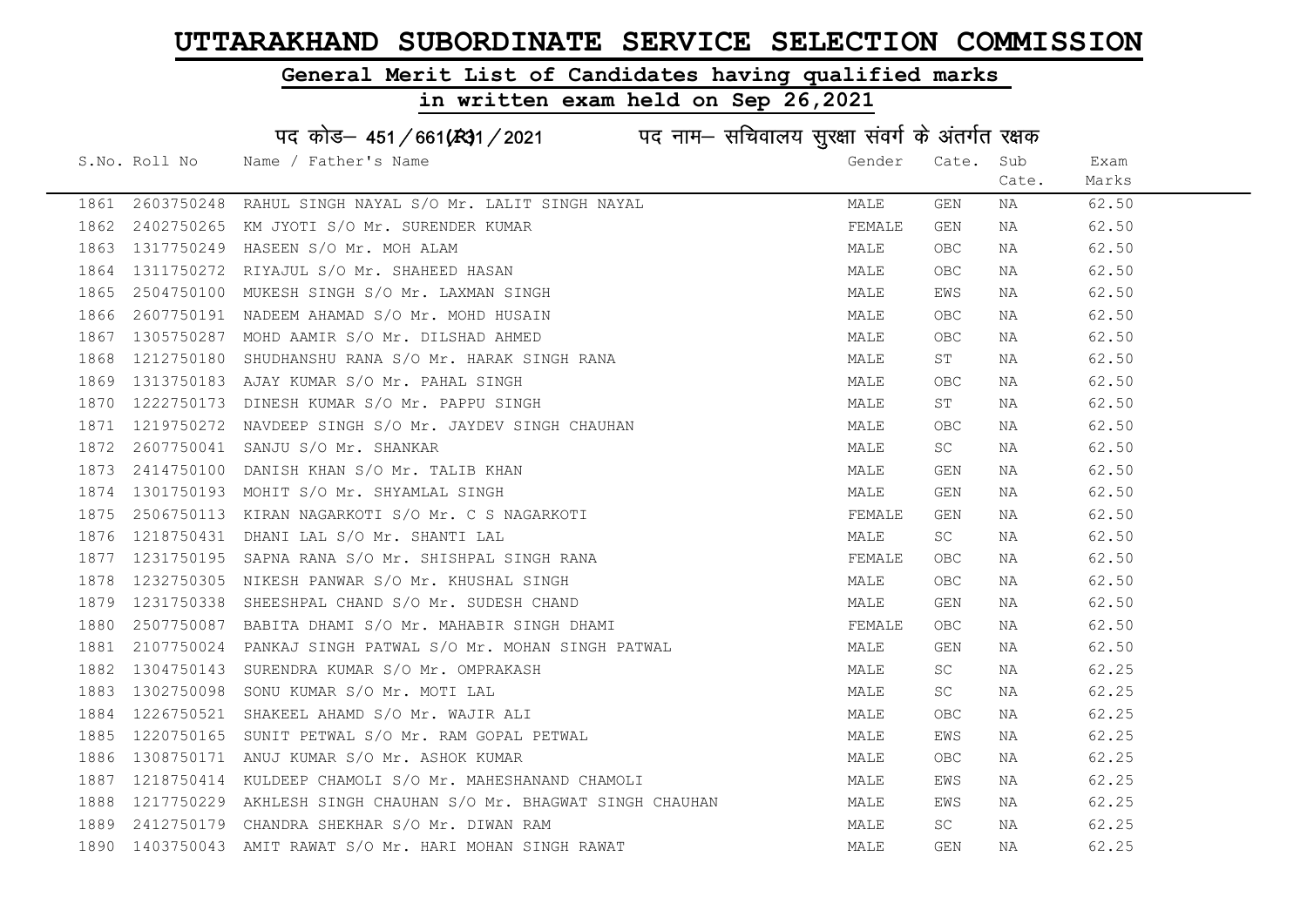#### General Merit List of Candidates having qualified marks

#### in written exam held on Sep 26,2021

S.No. Roll No Wame / Father's Name Gender Cate. Sub Cate. Exam Marks पद कोड– 451/661(स्था) / 2021 विद्युत्त नाम– सचिवालय सुरक्षा संवर्ग के अंतर्गत रक्षक 1891 1225750019 RAJBEER S/O Mr. MAHENDRA SINGH MARE SC NA 62.25 1892 2411750140 LALIT MOHAN BUDHANI S/O Mr. KHEEMANAND BUDHANI MALE EWS NA 62.25 1893 1216750357 DEEPAK RAWAT S/O Mr. RAGHUNATH SINGH RAWAT MAN MALE EWS NA 62.25 1894 2405750206 ASHISH MEHTA S/O Mr. CHANDRA SINGH MEHTA MANA MALE GEN NA 62.25 1895 1226750129 SUSHIL S/O Mr. JAGDEESH MALE SC NA 62.25 1896 1218750348 PINTOO S/O Mr. DHANVEER SINGH MALE OBC NA 62.25 1897 2507750014 NEHA S/O Mr. DIWAN SINGH MAHAR TEMALL THE SEMALE EWS NA 62.25 1898 1104750029 DEEPIKA S/O Mr. UMED LAL FEMALE SC NA 62.25 1899 1209750145 ARVIND SINGH S/O Mr. HEERA SINGH MALE EWS NA 62.25 1900 1232750138 MANGAL MOHAN S/O Mr. ABBAL LAL MALE SC NA 62.25 1901 2108750334 CHANDAN SINGH S/O Mr. DEV SINGH MALE GEN NA 62.25 1902 1301750057 AMAR DEEP S/O Mr. SHYAMA PRASAD MALE GEN NA 62.25 1903 1213750295 MANOHAR BHANDARI S/O Mr. BHUPENDRA SINGH MANA MALE OBC NA 62.25 1904 1205750206 AMIT RANA S/O Mr. NARAYAN SINGH MALE ST NA 62.25 1905 1314750296 ANCHAL S/O\_Mr. MAHIPAL SINGH FEMALE OBC NA 62.25 1906 1210750186 ASHISH SURIYAL S/O Mr. GABAR SINGH SURIYAL MAN MALE GEN NA 62.25 1907 1302750258 AKASH TYAGI S/O Mr. ANIL TYAGI MALE EWS NA 62.25 1908 1224750355 MANOJ SINGH S/O Mr. DAULAT SINGH MALE ST NA 62.25 1909 2412750071 ANKIT PANDEY S/O Mr. MOHANCHANDER PANDEY MALE EWS NA 62.25 1910 2604750156 ABHINAV SINGH S/O Mr. SARVAN SINGH MALE ST NA 62.25 1911 1314750247 KM ASHA SAINI S/O Mr. SOMPAL SAINI FEMALE OBC NA 62.25 1912 1407750206 RASHMI GUSAIN S/O Mr. VIKRAM SINGH GUSAIN SUN SEN REMALE GEN NA 62.25 1913 2414750294 VIVEK MISHRA S/O Mr. MANAS CHANDRA MISHRA MALE GEN NA 62.25 1914 2405750094 RUSTAM SINGH RANA S/O Mr. SHANKER SINGH RANA MANA MALE ST NA 62.25 1915 2103750053 BHAGIRATHI S/O Mr. KISHAN RAM **FEMALE** SC NA 62.25 1916 2506750356 MANISHA DHEK S/O Mr. HEERA SINGH FEMALE EMALE EWS NA 62.25 1917 1210750483 PANKAJ SINGH S/O Mr. SUNDER SINGH MALE GEN NA 62.25 1918 2406750150 KARAN GARWAL S/O Mr. HARISH CHANDRA GARWAL MAN MALE GEN NA 62.25 1919 1205750263 SANDEEP CHAUHAN S/O Mr. BACHAN SINGH MALE OBC NA 62.25 1920 2603750101 SUNDAR LAL S/O Mr. JAI PRAKASH MALE SC NA 62.25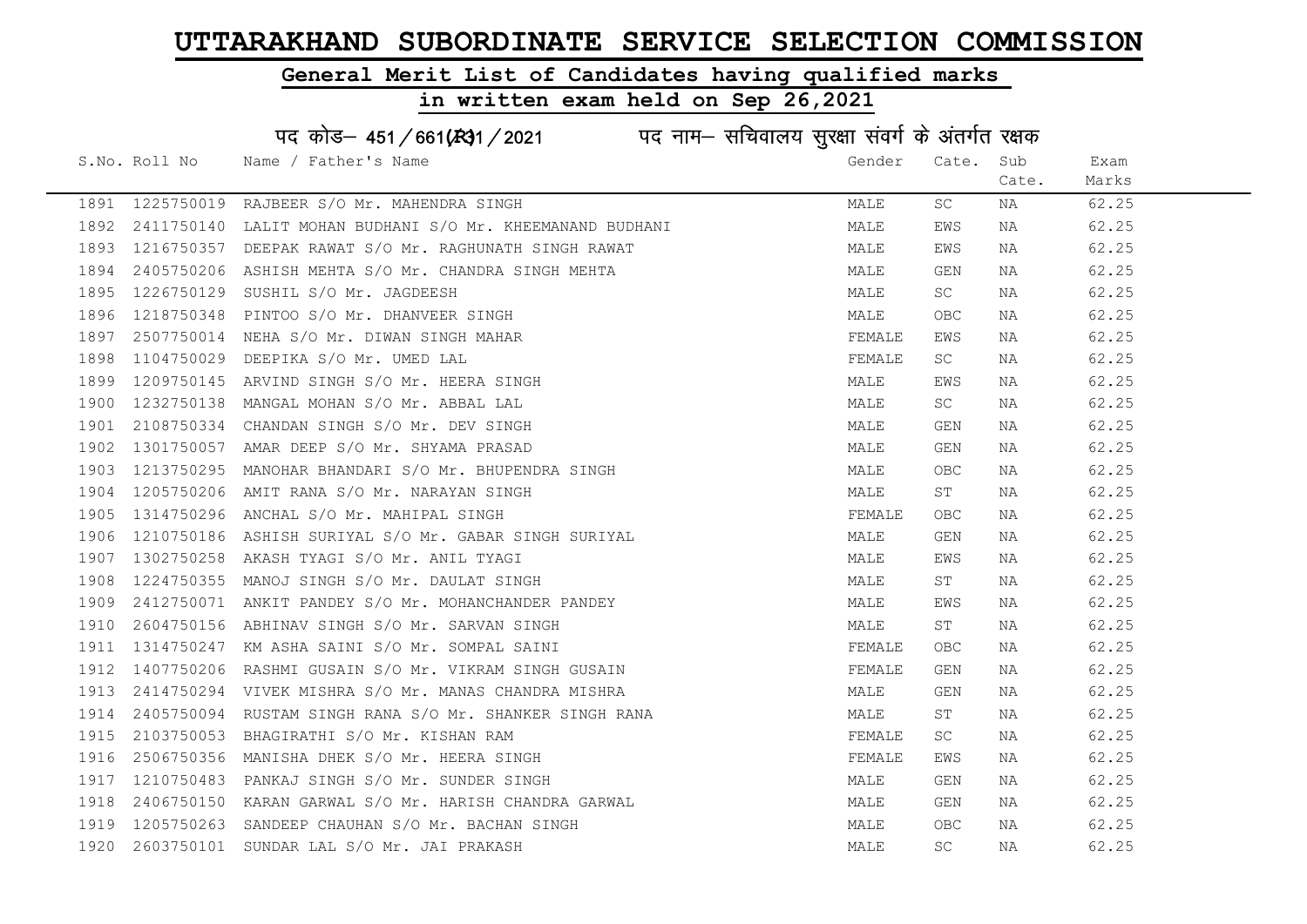#### General Merit List of Candidates having qualified marks

|      |               | पद कोड़– 451/661(स्था/2021 व्यान सचिवालय सुरक्षा संवर्ग के अंतर्गत रक्षक |        |            |         |       |
|------|---------------|--------------------------------------------------------------------------|--------|------------|---------|-------|
|      | S.No. Roll No | Name / Father's Name                                                     | Gender | Cate.      | Sub     | Exam  |
|      |               |                                                                          |        |            | Cate.   | Marks |
| 1921 | 2101750056    | TANUJ LOHANI S/O Mr. RAMESH CHANDRA LOHANI                               | MALE   | EWS        | NA      | 62.25 |
| 1922 |               | 2405750042 KAMAL SAINI S/O Mr. BHAJAN LAL                                | MALE   | OBC        | NA      | 62.25 |
| 1923 |               | 1218750456 RAHUL S/O Mr. SURENDER SINGH                                  | MALE   | EWS        | NA      | 62.25 |
| 1924 | 1219750177    | UMIT CHAUHAN S/O Mr. MOHAN SINGH CHAUHAN                                 | MALE   | <b>OBC</b> | NA      | 62.25 |
| 1925 |               | 2603750387 KUMARPAL S/O Mr. MEGHNATH SINGH                               | MALE   | SC         | NA      | 62.25 |
| 1926 |               | 2603750217 KAPIL GAHTORI S/O Mr. MADHAWANAND GAHTORI                     | MALE   | GEN        | NA      | 62.25 |
| 1927 | 1316750269    | ROHIT SAINI S/O Mr. AMAR PAL                                             | MALE   | <b>OBC</b> | NA      | 62.25 |
| 1928 | 1231750389    | DHIRENDRA PRATAP SINGH S/O Mr. GOVIND SINGH MATURA                       | MALE   | <b>OBC</b> | NA      | 62.00 |
| 1929 |               | 2406750032 PURAN SINGH S/O Mr. NARPAT SINGH                              | MALE   | GEN        | NA      | 62.00 |
| 1930 |               | 2505750018 PRAKASH CHANDRA JOSHI S/O Mr. GOVIND BALLABH                  | MALE   | EWS        | NA      | 62.00 |
| 1931 |               | 2403750050 SAURABH ADHIKARI S/O Mr. VIKRAM SINGH ADHIKARI                | MALE   | EWS        | NA      | 62.00 |
| 1932 |               | 2506750394 GANESH DUTT UPADHYAY S/O Mr. NANDABALLABH UADHYAY             | MALE   | GEN        | EX-Serv | 62.00 |
| 1933 |               | 1312750091 ANUJ KUMAR S/O Mr. SHYAM LAL                                  | MALE   | SC         | NA      | 62.00 |
| 1934 |               | 2503750234 SANDEEP SINGH PARIHAR S/O Mr. SHOVAN SINGH                    | MALE   | OBC        | NA      | 62.00 |
| 1935 |               | 1312750347 AMIT KUMAR S/O Mr. VIJAYPAL SINGH                             | MALE   | OBC        | NA      | 62.00 |
| 1936 | 1215750528    | PRATAP SINGH S/O Mr. KUNWAR SINGH                                        | MALE   | <b>GEN</b> | NA      | 62.00 |
| 1937 |               | 1302750357 REENA S/O Mr. ABBAL SINGH                                     | FEMALE | GEN        | NA      | 62.00 |
| 1938 |               | 1220750049 AKASH RANA S/O Mr. YUDHBIR RANA                               | MALE   | GEN        | NA      | 62.00 |
| 1939 |               | 1304750293 HIMANSHU SINGH S/O Mr. SURENDRA SINGH                         | MALE   | GEN        | NA      | 62.00 |
| 1940 |               | 1304750167 PRAVESH KUMAR S/O Mr. SURENDRA PAL                            | MALE   | SC         | NA      | 62.00 |
| 1941 |               | 1226750334 ANIL SINGH S/O Mr. BALENDRA SINGH                             | MALE   | OBC        | NA      | 62.00 |
| 1942 | 1213750306    | MAHESH RANA S/O Mr. FATEH SINGH RANA                                     | MALE   | OBC        | NA      | 62.00 |
| 1943 |               | 1401750050 CHANDRA PRAKASH S/O Mr. RAM LAL                               | MALE   | SC         | NA      | 62.00 |
| 1944 |               | 1314750283 PUSHPENDRA KUMAR SAINI S/O Mr. BABLU SINGH                    | MALE   | <b>OBC</b> | ΝA      | 62.00 |
| 1945 |               | 1228750281 BHAGWAN SINGH S/O Mr. PHULAK SINGH RANA                       | MALE   | OBC        | NA      | 62.00 |
| 1946 |               | 1309750068 VIKAS KUMAR S/O Mr. SAHAB SINGH                               | MALE   | OBC        | NA      | 62.00 |
| 1947 |               | 1303750271 ROHIT KUMAR S/O Mr. SOLAL                                     | MALE   | SC         | NA      | 62.00 |
| 1948 |               | 1236750089 VINOD SINGH S/O Mr. BACHAN SINGH RANA                         | MALE   | OBC        | NA      | 62.00 |
| 1949 |               | 1216750408 ASHISH GUSAIN S/O Mr. GOVIND SINGH GUSAIN                     | MALE   | EWS        | NA      | 62.00 |
| 1950 |               | 2104750154 MAYANK JEENA S/O Mr. K S JEENA                                | MALE   | EWS        | ΝA      | 62.00 |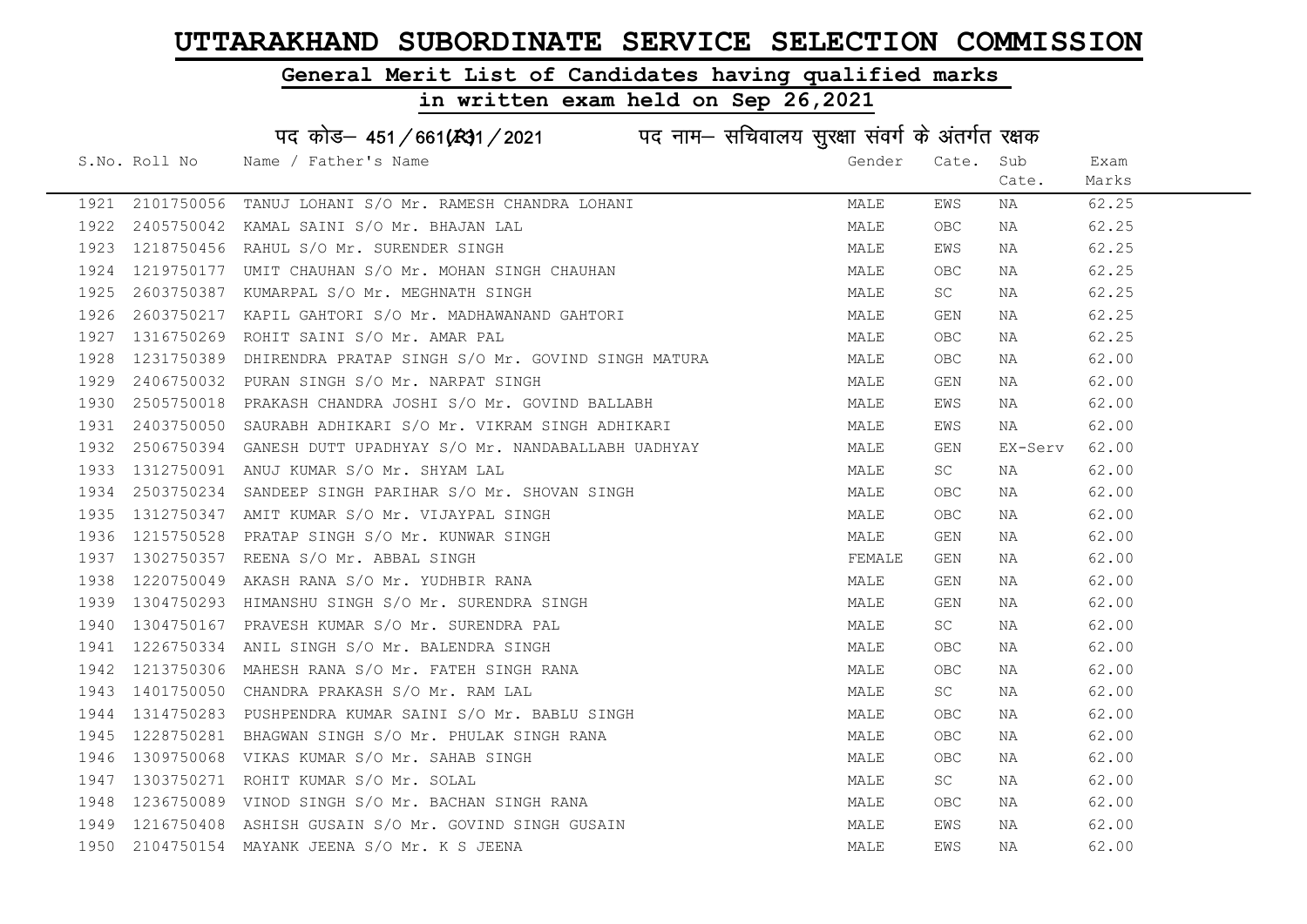### General Merit List of Candidates having qualified marks

| पद कोड़- 451/661(431/2021 पद नाम- सचिवालय सुरक्षा संवर्ग के अंतर्गत रक्षक |               |                                                                    |        |            |       |       |  |
|---------------------------------------------------------------------------|---------------|--------------------------------------------------------------------|--------|------------|-------|-------|--|
|                                                                           | S.No. Roll No | Name / Father's Name                                               | Gender | Cate.      | Sub   | Exam  |  |
|                                                                           |               |                                                                    |        |            | Cate. | Marks |  |
| 1951                                                                      | 1215750345    | JAY SINGH S/O Mr. RAJENDRA SINGH                                   | MALE   | GEN        | NA    | 62.00 |  |
| 1952                                                                      | 1232750244    | SONAM S/O Mr. GIRDHARI SINGH                                       | FEMALE | GEN        | NA    | 62.00 |  |
| 1953                                                                      | 1406750097    | PRAKASH S/O Mr. HADBEER SINGH                                      | MALE   | EWS        | NA    | 62.00 |  |
| 1954                                                                      | 2609750131    | KAMANI RANA S/O Mr. NARVESH SINGH RANA                             | FEMALE | ST         | NA    | 62.00 |  |
| 1955                                                                      | 1229750160    | CHANDRAMANI THWAL S/O Mr. LEELADHAR THWAL                          | MALE   | GEN        | NA    | 62.00 |  |
| 1956                                                                      |               | 1211750165 PANKAJ KUMAR KAPRUWAN S/O Mr. YOGESHWAR PRASAD KAPRUWAN | MALE   | EWS        | NA    | 62.00 |  |
| 1957                                                                      |               | 2602750202 RAJENDRA PACHULI S/O Mr. JAGDISH CHANDRA PACHULI        | MALE   | GEN        | NA    | 62.00 |  |
| 1958                                                                      | 1206750477    | AYUSH TOMAR S/O Mr. VIRENDRA SINGH TOMAR                           | MALE   | ST         | NA    | 62.00 |  |
| 1959                                                                      | 2403750410    | DINESH SINGH BOHRA S/O Mr. BEERBAL SINGH BOHRA                     | MALE   | EWS        | NA    | 62.00 |  |
| 1960                                                                      | 2105750041    | MUKESH KUMAR S/O Mr. BALI RAM                                      | MALE   | SC         | NA    | 62.00 |  |
| 1961                                                                      | 1306750526    | HARSH SAINI S/O Mr. KANWAR PAL                                     | MALE   | <b>OBC</b> | NA    | 62.00 |  |
| 1962                                                                      | 1104750092    | KRIPAL SINGH S/O Mr. KARAN SINGH NEGI                              | MALE   | EWS        | NA    | 62.00 |  |
| 1963                                                                      | 1233750549    | SAURABH S/O Mr. BACHAN SINGH                                       | MALE   | EWS        | NA    | 62.00 |  |
| 1964                                                                      | 1234750165    | RITU RANA S/O Mr. K S RANA                                         | FEMALE | OBC.       | NA    | 62.00 |  |
| 1965                                                                      | 1314750086    | RAHUL KUMAR S/O Mr. SULEKH CHAND                                   | MALE   | GEN        | NA    | 62.00 |  |
| 1966                                                                      | 1303750317    | SHAKIR MALIK S/O Mr. SHAKEEL AHMED                                 | MALE   | OBC        | NA    | 62.00 |  |
| 1967                                                                      | 2405750356    | SHAZID HUSSAIN S/O Mr. LIYAQAT HUSSAIN                             | MALE   | OBC        | NA    | 62.00 |  |
| 1968                                                                      | 1210750073    | ANJNA BHATT S/O Mr. MAHAVEER PRASAD BHATT                          | FEMALE | GEN        | NA    | 62.00 |  |
| 1969                                                                      | 1233750666    | UTTAM SINGH RANA S/O Mr. PRAHLAD SINGH RANA                        | MALE   | OBC.       | NA    | 62.00 |  |
| 1970                                                                      | 2604750318    | KM KOMAL S/O Mr. BALVEER SINGH                                     | FEMALE | SC         | NA    | 62.00 |  |
| 1971                                                                      |               | 1232750155 SHURBEER SINGH S/O Mr. SHYAM SINGH                      | MALE   | ST         | NA    | 61.75 |  |
| 1972                                                                      | 1227750336    | AMIT KUMAR S/O Mr. SANJAY SINGH                                    | MALE   | OBC.       | NA    | 61.75 |  |
| 1973                                                                      | 2403750164    | UMESH CHANDRA SINGH TAKULI S/O Mr. NAR SINGH                       | MALE   | GEN        | NA    | 61.75 |  |
| 1974                                                                      | 1214750217    | KISHAN SINGH KANWAL S/O Mr. CHANDAN SINGH KANWAL                   | MALE   | GEN        | NA    | 61.75 |  |
| 1975                                                                      |               | 1227750252 VIKASH KANDARI S/O Mr. DARSHAN SINGH KANDARI            | MALE   | GEN        | NA    | 61.75 |  |
| 1976                                                                      | 1301750325    | NEETU S/O Mr. SATYA PAL SINGH                                      | FEMALE | OBC.       | NA    | 61.75 |  |
| 1977                                                                      |               | 1213750371 VINAY VERMA S/O Mr. OM PRAKASH                          | MALE   | SC         | NA    | 61.75 |  |
| 1978                                                                      | 2608750095    | VIMAL KUMAR S/O Mr. HARPAL SINGH                                   | MALE   | SC         | NA    | 61.75 |  |
| 1979                                                                      |               | 1220750288 GAURAV S/O Mr. VINOD KUMAR KOTHARI                      | MALE   | EWS        | NA    | 61.75 |  |
| 1980                                                                      |               | 2604750319 VISHAL KASHYAP S/O Mr. JAIPAL KASHYAP                   | MALE   | <b>OBC</b> | ΝA    | 61.75 |  |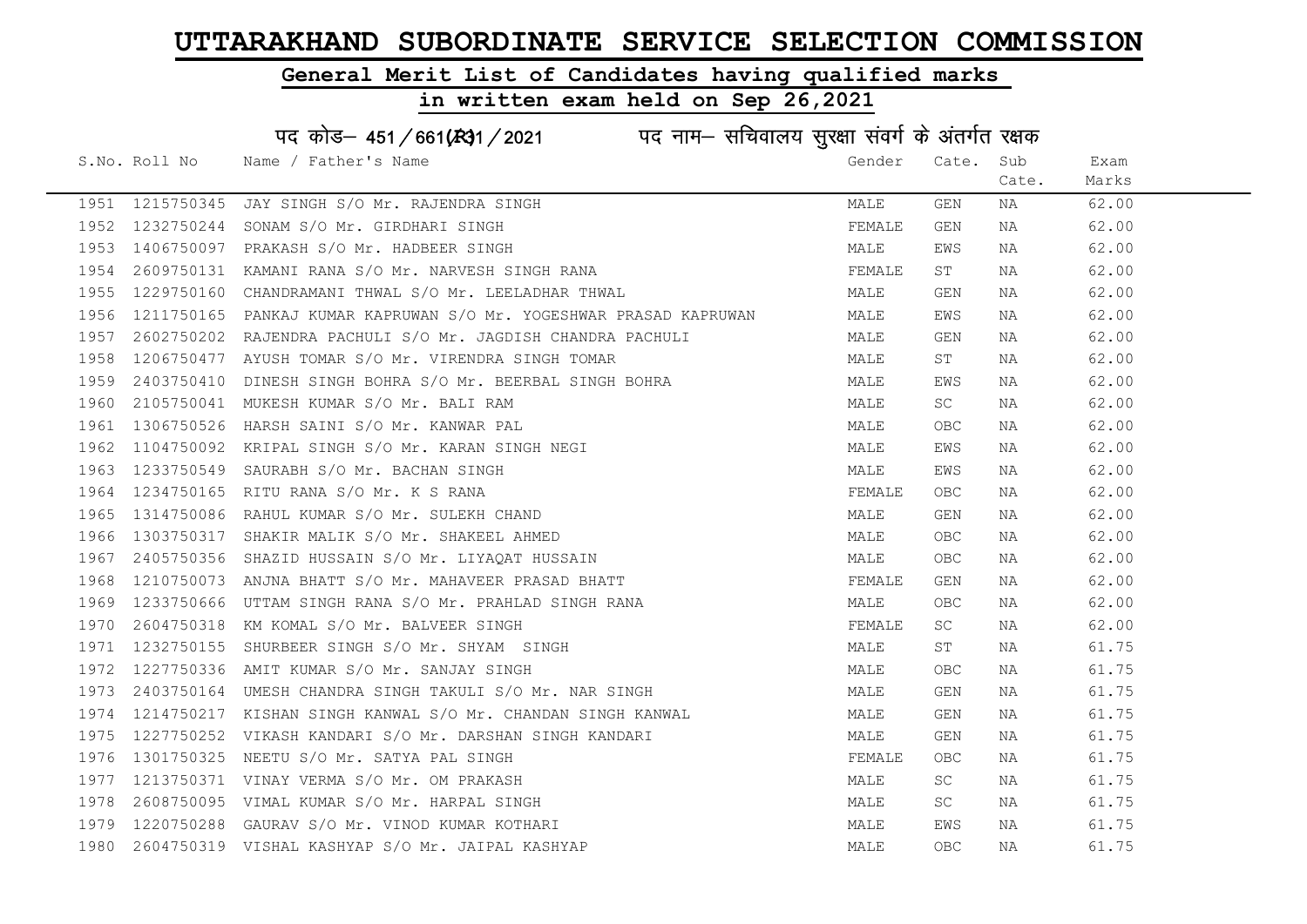#### General Merit List of Candidates having qualified marks

#### in written exam held on Sep 26,2021

S.No. Roll No Wame / Father's Name Gender Cate. Sub Cate. Exam Marks पद कोड– 451/661(स्था) / 2021 विद्युत्त नाम– सचिवालय सुरक्षा संवर्ग के अंतर्गत रक्षक 1981 1214750350 FARHEEN S/O Mr. NISAR KHAN FEMALE OBC NA 61.75 1982 1230750020 DEVRAJ SINGH S/O Mr. KALAM SINGH MALE GEN NA 61.75 1983 2102750193 TARA SINGH BISHT S/O Mr. MOHAN SINGH BISHT NA SAN MALE GEN NA 161.75 1984 2506750469 HARENDRA SINGH KUNWAR S/O Mr. ARJUN SINGH KUNWAR NAN MALE MALE EWS NA 161.75 1985 1201750329 SANDEEP THAPLIYAL S/O Mr. RAJENDRA PRASAD MANA MALE OBC NA 61.75 1986 1301750172 ROHIT CHAUHAN S/O Mr. SURAJ PAL SINGH MALE GEN NA 61.75 1987 2604750161 AKASH KUMAR S/O Mr. AMRITPAL 1987 2604750161 AKASH KUMAR SO NA 61.75 1988 1210750434 TANUJ BIST S/O Mr. VIKRAM SINGH BIST NA MALE GEN NA 61.75 1989 2404750246 DEEPAK GIRI GOSWAMI S/O Mr. PAN GIRI GOSWAMI MALE MALE OBC NA 61.75 1990 1302750034 SUNIL KUMAR S/O Mr. SOMPAL MALE SC NA 61.75 1991 1205750289 VINOD CHAUHAN S/O Mr. KHEEMA MALE ST NA 61.75 1992 1103750192 NEERAJ SINGH S/O Mr. DAYAL SINGH MALE GEN NA 61.75 1993 1102750048 ANUJ S/O Mr. BIRENDRA SINGH MALE GEN NA 61.75 1994 1301750334 ABHISHEK KUMAR S/O Mr. ANIL CHAUHAN MAN MALE GEN NA 61.75 1995 1312750156 ARVIND\_KUMAR\_S/O\_Mr.ROHITASH\_KUMAR MARR MALE OBC NA 61.75 1996 1213750067 ARVIND SINGH S/O Mr. SARDAR SINGH MALE OBC NA 61.75 1997 1227750027 ANKIT CHAND RAMOLA S/O Mr. MANVEER CHAND RAMOLA MALE OBC NA 61.75 1998 2104750089 NAVAL KISHORE S/O Mr. HARISH RAM MALE SC NA 61.75 1999 2501750283 SURAJ SINGH BISHT S/O Mr. PURAN SINGH BISHT MALE OBC NA 61.75 2000 1401750137 ARVIND SINGH S/O Mr. PANCHAM SINGH PANWAR MAN MALE GEN NA 61.75 2001 1215750263 TARUN SHARMA S/O Mr. ANOOP SHARMA MARE MALE GEN NA 61.75 2002 1210750258 PRADEEP MISHRWAN S/O Mr. KEDAR SINGH MISHRWAN MALE GEN NA 61.75 2003 2606750115 JYOTI RANI S/O Mr. JAYPAL SINGH FEMALE OBC NA 61.75 2004 2602750098 HINA S/O Mr. MOHD SALEEM FEMALE OBC NA 61.75 2005 2604750139 HIMANSHU SINGH S/O Mr. MADAN SINGH MANA MALE OBC NA 61.75 2006 1403750252 ABHISHEK KAVTIYAL S/O Mr. DIWAKAR NAND MALE GEN NA 61.75 2007 1206750210 RAJESH BALUNI S/O Mr. DINESH BALUNI MALE GEN NA 61.50 2008 1304750275 NITIN KUMAR S/O Mr. BIJENDRA KUMAR MALE GEN NA 61.50 2009 1312750234 APURV PARASHAR S/O Mr. RAJESH KUMAR SHARMA MALE GEN NA 61.50 2010 1301750059 NEHA CHAUHAN S/O Mr. RAJESH KUMAR FEMALE GEN NA 61.50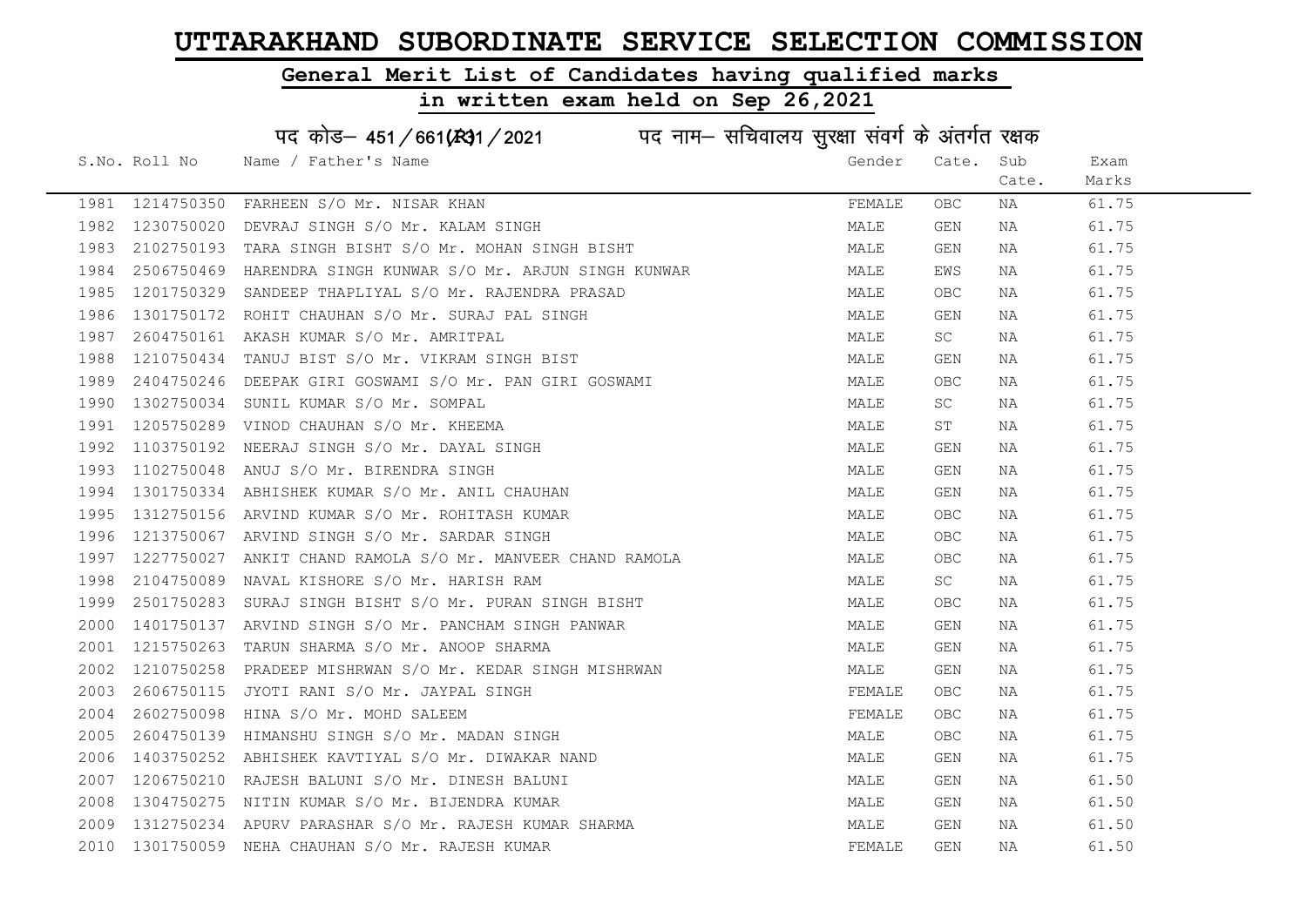#### General Merit List of Candidates having qualified marks

in written exam held on Sep 26,2021

S.No. Roll No Wame / Father's Name Gender Cate. Sub Cate. Exam Marks पद कोड– 451/661(स्था) / 2021 विद्युत्त नाम– सचिवालय सुरक्षा संवर्ग के अंतर्गत रक्षक 2011 2609750024 SURENDRA SINGH S/O Mr. RAMPAL SINGH MALE SC NA 61.50 2012 2501750197 KRISHNA KUMAR MEHTA S/O Mr. CHANDRA SINGH MEHTA MALE GEN NA 61.50 2013 1317750250 CHANDAn SINGH NEGI S/O Mr. MADHO SINGH NEGI MALE GEN NA 61.50 2014 1235750078 DEEPENDRA PAL SINGH S/O Mr. HUKKAM LAL SHAH MALL MALE SC NA 61.50 2015 1402750253 SUNEEL S/O Mr. RAGHUVEER SINGH MALE GEN NA 61.50 2016 1224750310 ANISH PAL SINGH S/O Mr. MANBAR SINGH MALE OBC NA 61.50 2017 1233750368 SUMIT RAWAT S/O Mr. CHANDAN SINGH RAWAT MAN MALE GEN NA 61.50 2018 1213750365 MAHENDRA SINGH S/O Mr. RAJENDRA SINGH MALE GEN NA 61.50 2019 1233750622 VIKAS S/O Mr. LATE BANARSI DAS MALE OBC NA 61.50 2020 1202750486 KAMAL BHANDARI S/O Mr. GOKUL SINGH MALE GEN NA 61.50 2021 1214750117 SACHIN RATWAL S/O Mr. LAYAK RAM RATWAL MANAL MALE OBC NA 61.50 2022 1223750241 GANESH SINGH S/O Mr. GOVIND SINGH MALE OBC NA 61.50 2023 1217750053 PRAVESH SHARMA S/O Mr. KUNWAR SINGH MALE ST NA 61.50 2024 1220750145 SAURABH KUMAR S/O Mr. HUKAM SINGH MALE GEN NA 61.50 2025 1204750092 SANJAY SINGH S/O Mr. DHAN SINGH MALE GEN NA 61.50 2026 1202750204 KULDEEP SINGH S/O Mr. MAHIPAL SINGH BISHT MALE GEN NA 61.50 2027 1304750303 SUNIL KUMAR S/O Mr. HEERA BALLABH MALE EWS NA 61.50 2028 1318750040 SUMIT KUMAR S/O Mr. SUKHBEER SINGH MALE SC NA 61.50 2029 2403750072 HARPAL SINGH S/O Mr. JAGDISH SINGH MALE OBC NA 61.50 2030 2606750221 SUNIL KUMAR S/O Mr. TEEKARAM MALE OBC NA 61.50 2031 1317750258 PARUL S/O Mr. CHANDRAPAL 2031 1317750258 PARUL 61.50 2032 2412750403 DEEPAK SATI S/O Mr. DINESH CHANDRA SATI SAN MALE GEN NA 61.50 2033 1306750246 MONU KUMAR S/O Mr. SADHU RAM MALE SC NA 61.50 2034 1203750079 VISHAN SINGH RANA S/O Mr. JAGAT SINGH RANA MANA MALE OBC NA 61.50 2035 1311750006 KM PRITI S/O Mr. RAM KISHAN FEMALE SC NA 61.50 2036 1307750286 SOURABH SAINI S/O Mr. HARPAL SINGH MALE OBC NA 61.50 2037 2412750174 GAURAV PANDEY S/O Mr. TARA DUTT PANDEY MALE GEN NA 61.50 2038 1216750189 KM SHALU S/O Mr. MUKESH KUMAR FEMALE OBC NA 61.50 2039 1204750188 ASHISH TOMAR S/O Mr. MAYA RAM TOMAR MALE ST NA 61.50 2040 2505750118 VIJAY KUMAR S/O Mr. PRAKASH RAM ARYA MALE SC NA 61.50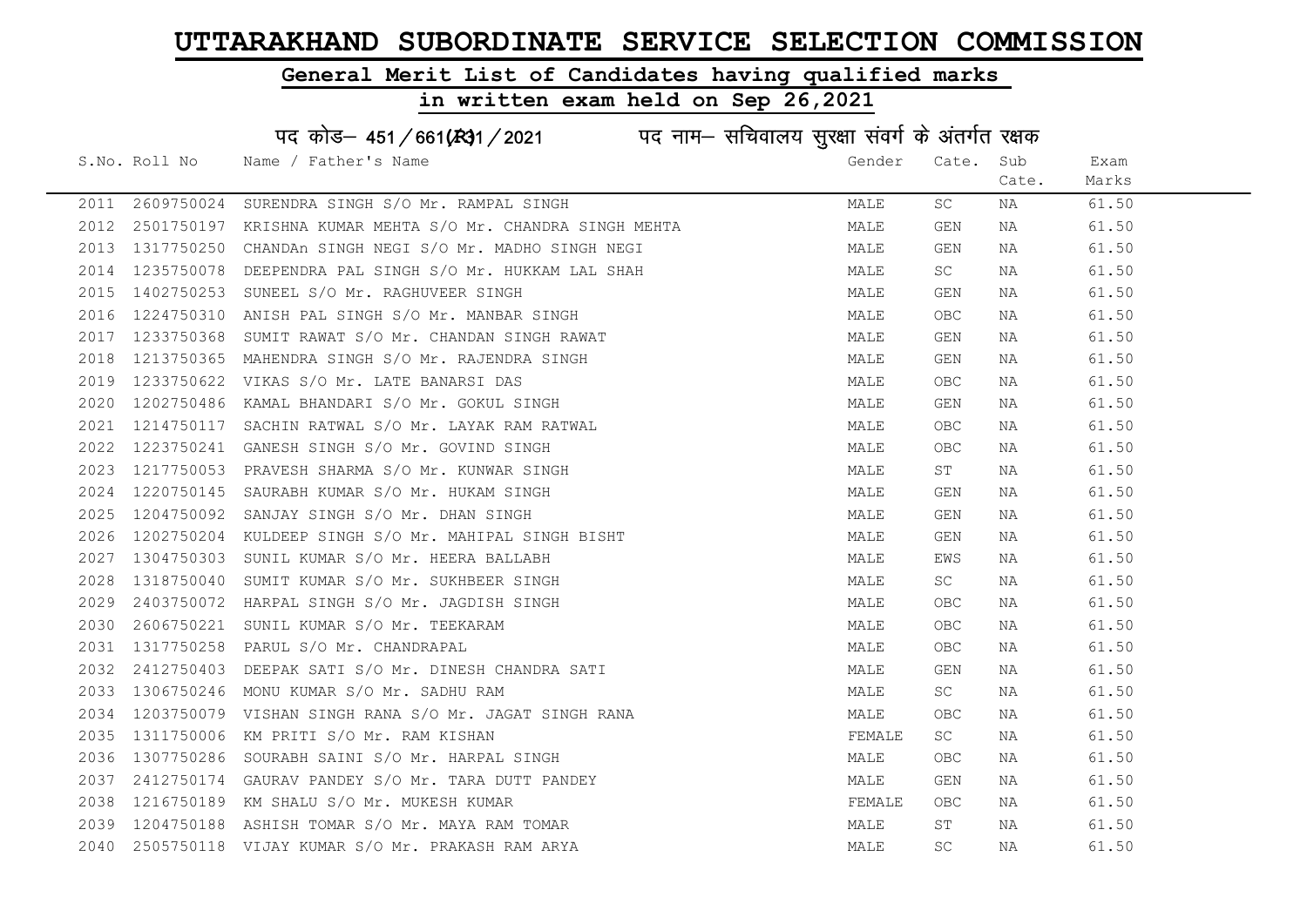#### General Merit List of Candidates having qualified marks

# in written exam held on Sep 26,2021

|      | S.No. Roll No | Name / Father's Name                                                                                                                                                                                                                       | Gender | Cate.      | Sub   | Exam  |
|------|---------------|--------------------------------------------------------------------------------------------------------------------------------------------------------------------------------------------------------------------------------------------|--------|------------|-------|-------|
|      |               |                                                                                                                                                                                                                                            |        |            | Cate. | Marks |
|      |               | 2041 1230750343 RAJAT THAPLIYAL S/O Mr. ANIL KISHORE THAPLIYAL                                                                                                                                                                             | MALE   | GEN        | NA    | 61.50 |
|      |               | 2042 2603750192 NEHA RANA S/O Mr. PAPPU SINGH RANA                                                                                                                                                                                         | FEMALE | ST         | NA    | 61.50 |
| 2043 |               | 1403750073 ARUN BHARTARI S/O Mr. BAHADUR SINGH BHARTARI                                                                                                                                                                                    | MALE   | OBC        | NA    | 61.50 |
| 2044 |               |                                                                                                                                                                                                                                            | MALE   | GEN        | NA    | 61.50 |
| 2045 |               |                                                                                                                                                                                                                                            | MALE   | OBC.       | NA    | 61.50 |
| 2046 |               |                                                                                                                                                                                                                                            | FEMALE | OBC.       | NA    | 61.50 |
| 2047 |               |                                                                                                                                                                                                                                            | FEMALE | GEN        | NA    | 61.50 |
| 2048 |               |                                                                                                                                                                                                                                            | MALE   | SC.        | NA    | 61.50 |
| 2049 |               | 1316750002 RAHUL BALODI S/O Mr. PARMANAND BALODI<br>2606750198 SARVESH KUMAR S/O Mr. GENDAN LAL<br>1303750268 NEHA GOSWAMI S/O Mr. SANJAY GOSWAMI<br>2401750069 SNEHA JOSHI S/O Mr. VINOD JOSHI<br>1306750101 VIVEK PRAKASH S/O Mr. BALAKR | FEMALE | GEN        | NA    | 61.50 |
| 2050 |               |                                                                                                                                                                                                                                            | MALE   | SC         | NA    | 61.50 |
| 2051 |               | 1233750621 VIJAY PRASAD S/O Mr. OM PRAKASH NAUTIYAL                                                                                                                                                                                        | MALE   | OBC.       | NA    | 61.50 |
| 2052 |               | 2601750237 KM ARCHANA S/O Mr. JASWANT SINGH                                                                                                                                                                                                | FEMALE | SC         | NA    | 61.50 |
| 2053 |               | 1314750307 MADAN CHANDRA JOSHI S/O Mr. KAILASH CHANDRA JOSHI                                                                                                                                                                               | MALE   | GEN        | NA    | 61.50 |
| 2054 |               | 2606750018 ROHIT KUMAR S/O Mr. OMPRAKASH SINGH                                                                                                                                                                                             | MALE   | SC         | NA    | 61.50 |
|      |               | 2055 1206750412 NAVEEN SINGH CHAUHAN S/O Mr. GENDA RAM                                                                                                                                                                                     | MALE   | ST         | NA    | 61.50 |
|      |               | 2056 1312750014 PRASHANT KUMAR S/O Mr. SANJEEV KUMAR<br>2057 1219750150 VIVIE DRAGAR HILL                                                                                                                                                  | MALE   | <b>OBC</b> | NA    | 61.50 |
| 2057 |               | 1219750159 VINIT PRASAD NAUTIYAL S/O Mr. DINESH PRASAD                                                                                                                                                                                     | MALE   | OBC.       | NA    | 61.50 |
| 2058 |               | 1236750362 RINKY S/O Mr. SABAL SINGH                                                                                                                                                                                                       | FEMALE | ST         | NA    | 61.50 |
| 2059 |               | 1201750257 TAJBEER SINGH NEGI S/O Mr. KAMAL SINGH NEGI                                                                                                                                                                                     | MALE   | GEN        | NA    | 61.25 |
| 2060 |               | 1307750020 MAHABIR SINGH S/O Mr. DALBIR SINGH                                                                                                                                                                                              | MALE   | GEN        | NA    | 61.25 |
| 2061 |               | 2107750135 HARISH SINGH BISHT S/O Mr. KUNWAR SINGH BISHT                                                                                                                                                                                   | MALE   | EWS        | NA    | 61.25 |
| 2062 |               | 1229750200 RAVINDRA SINGH S/O Mr. BHAGAT SINGH                                                                                                                                                                                             | MALE   | ST         | NA    | 61.25 |
| 2063 |               | 1403750054 NARENDRA KUMAR S/O Mr. PURAN LAL                                                                                                                                                                                                | MALE   | SC         | NA    | 61.25 |
|      |               | 2064 1233750126 BIRENDRA SINGH NEGI S/O Mr. ANAND SINGH                                                                                                                                                                                    | MALE   | GEN        | NA    | 61.25 |
| 2065 |               |                                                                                                                                                                                                                                            | MALE   | EWS        | NA    | 61.25 |
| 2066 |               | 2606750204 HAREESH CHANDRA BHATT S/O Mr. BALDEV BHATT<br>1215750052 ANKIT RAWAT S/O Mr. RAMESH SINGH RAWAT<br>1215750052 ANKIT RAWAT S/O Mr. RAMESH SINGH RAWAT                                                                            | MALE   | GEN        | NA    | 61.25 |
| 2067 |               | 2413750014 MAHENDRA GUPTA S/O Mr. BABU RAM GUPTA                                                                                                                                                                                           | MALE   | EWS        | NA    | 61.25 |
| 2068 |               | 1228750054 PRADEEP SINGH RAWAT S/O Mr. ANAND SINGH RAWAT                                                                                                                                                                                   | MALE   | EWS        | NA    | 61.25 |
| 2069 |               | 1209750331 DEEPAK CHANDRA THAPLIYAL S/O Mr. SAMBHU PRASAD THAPLIYAL                                                                                                                                                                        | MALE   | GEN        | NA    | 61.25 |
|      |               | 2070 1232750081 GULAB SINGH S/O Mr. RAY SINGH                                                                                                                                                                                              | MALE   | GEN        | NA    | 61.25 |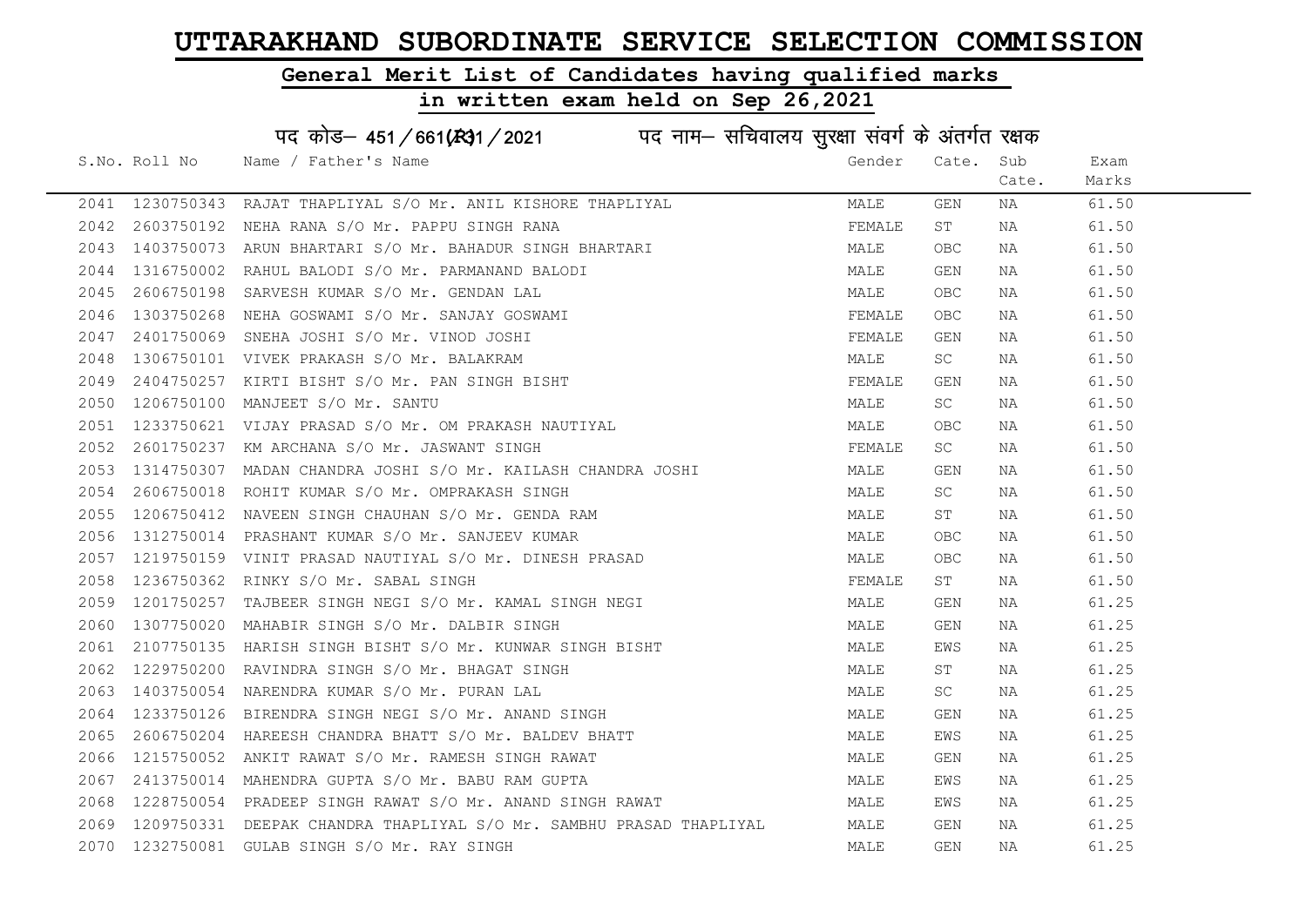#### General Merit List of Candidates having qualified marks

|      |               | पद कोड़- 451/661(431/2021 पद नाम- सचिवालय सुरक्षा संवर्ग के अंतर्गत रक्षक |        |                     |         |       |
|------|---------------|---------------------------------------------------------------------------|--------|---------------------|---------|-------|
|      | S.No. Roll No | Name / Father's Name                                                      | Gender | Cate.               | Sub     | Exam  |
|      |               |                                                                           |        |                     | Cate.   | Marks |
| 2071 | 2601750260    | FAIMUDDIN AHMAD S/O Mr. SHAMSUDDIN AHMAD                                  | MALE   | EWS                 | ΝA      | 61.25 |
| 2072 | 1226750027    | JANBEER SINGH RAWAT S/O Mr. JANAK SINGH RAWAT                             | MALE   | <b>OBC</b>          | NA      | 61.25 |
| 2073 | 1211750337    | KEDAR SINGH S/O Mr. KHUSHAL SINGH PANA                                    | MALE   | OBC.                | NA      | 61.25 |
| 2074 | 1234750475    | ADESH KUMAR S/O Mr. SHER SINGH                                            | MALE   | SC                  | NA      | 61.25 |
| 2075 | 1223750251    | NARENDRA SINGH NEGI S/O Mr. GIRVEER SINGH NEGI                            | MALE   | GEN                 | NA      | 61.25 |
| 2076 | 2409750233    | MEENA S/O Mr. RAMAKANT                                                    | FEMALE | SC                  | NA      | 61.25 |
| 2077 | 2402750335    | BHUVAN CHANDRA JOSHI S/O Mr. TRILOK CHANDRA JOSHI                         | MALE   | GEN                 | NA      | 61.25 |
| 2078 | 2603750020    | RAHUL SINGH PAPRA S/O Mr. BHUPAL SINGH                                    | MALE   | SΤ                  | NA      | 61.25 |
| 2079 | 1101750015    | SANDEEP KUMAR S/O Mr. PUSHKAR LAL                                         | MALE   | SC                  | NA      | 61.25 |
| 2080 | 1314750148    | VIRENDRA KUMAR S/O Mr. KIRSAN PAL                                         | MALE   | OBC                 | EX-Serv | 61.25 |
| 2081 | 1212750162    | SATPAL VERMA S/O Mr. PREM DAS                                             | MALE   | SC.                 | NA      | 61.25 |
| 2082 | 1310750145    | MANJEET SINGH S/O Mr. SHYAM SINGH                                         | MALE   | SC                  | NA      | 61.25 |
| 2083 | 1402750239    | BHUPENDRA KUMAR S/O Mr. RAJENDRA KUMAR                                    | MALE   | <b>SC</b>           | NA      | 61.25 |
| 2084 |               | 1211750244 NAVEEN JOSHI S/O Mr. PREM DUTT JOSHI                           | MALE   | EWS                 | NA      | 61.25 |
| 2085 |               | 2402750273 DEEPA MEHTA S/O Mr. BALAM SINGH MEHTA                          | FEMALE | EWS                 | NA      | 61.25 |
| 2086 | 2501750101    | VIRENDRA KOTAL BHARTI S/O Mr. UTTAM KOTAL                                 | MALE   | $\operatorname{SC}$ | NA      | 61.25 |
| 2087 | 2405750230    | PAWAN KUMAR S/O Mr. YOGESHWAR SINGH                                       | MALE   | GEN                 | EX-Serv | 61.25 |
| 2088 | 1404750017    | SANDEEP KUMAR S/O Mr. PANNA LAL TRIVEDI                                   | MALE   | GEN                 | NA      | 61.25 |
| 2089 | 1407750220    | VIKAS KUMAR S/O Mr. ANIL KUMAR                                            | MALE   | SC                  | NA      | 61.25 |
| 2090 | 2107750006    | RAHUL KUMAR S/O Mr. ARJUN SINGH                                           | MALE   | OBC                 | ΝA      | 61.25 |
| 2091 | 1302750132    | AJIT SINGH S/O Mr. JAGAT SINGH                                            | MALE   | ST                  | NA      | 61.25 |
| 2092 | 1212750125    | ANKIT PRASAD S/O Mr. ANUSUYA PRASAD DIMRI                                 | MALE   | OBC                 | NA      | 61.25 |
| 2093 | 1228750052    | DHARMENDRA SINGH S/O Mr. UDAY SINGH                                       | MALE   | ST                  | NA      | 61.25 |
| 2094 | 2607750097    | AMIT KUMAR S/O Mr. DHARAMPAL SINGH                                        | MALE   | SC                  | NA      | 61.25 |
| 2095 | 1203750108    | UMESH SINGH S/O Mr. DINESH SINGH                                          | MALE   | <b>OBC</b>          | NA      | 61.25 |
| 2096 | 1233750668    | VINAY SINGH S/O Mr. GOVIND SINGH                                          | MALE   | EWS                 | NA      | 61.25 |
| 2097 | 1311750432    | ANKUR SAINI S/O Mr. MOLHAD SINGH                                          | MALE   | OBC.                | NA      | 61.25 |
| 2098 | 1207750629    | AMIT KALA S/O Mr. MANOHAR LAL KALA                                        | MALE   | GEN                 | NA      | 61.25 |
| 2099 | 1312750133    | SHUBHAM S/O Mr. RAJBEER SINGH                                             | MALE   | <b>OBC</b>          | NA      | 61.25 |
| 2100 | 1302750195    | GULBAHAR ALI S/O Mr. SANUVAR ALI                                          | MALE   | OBC                 | ΝA      | 61.25 |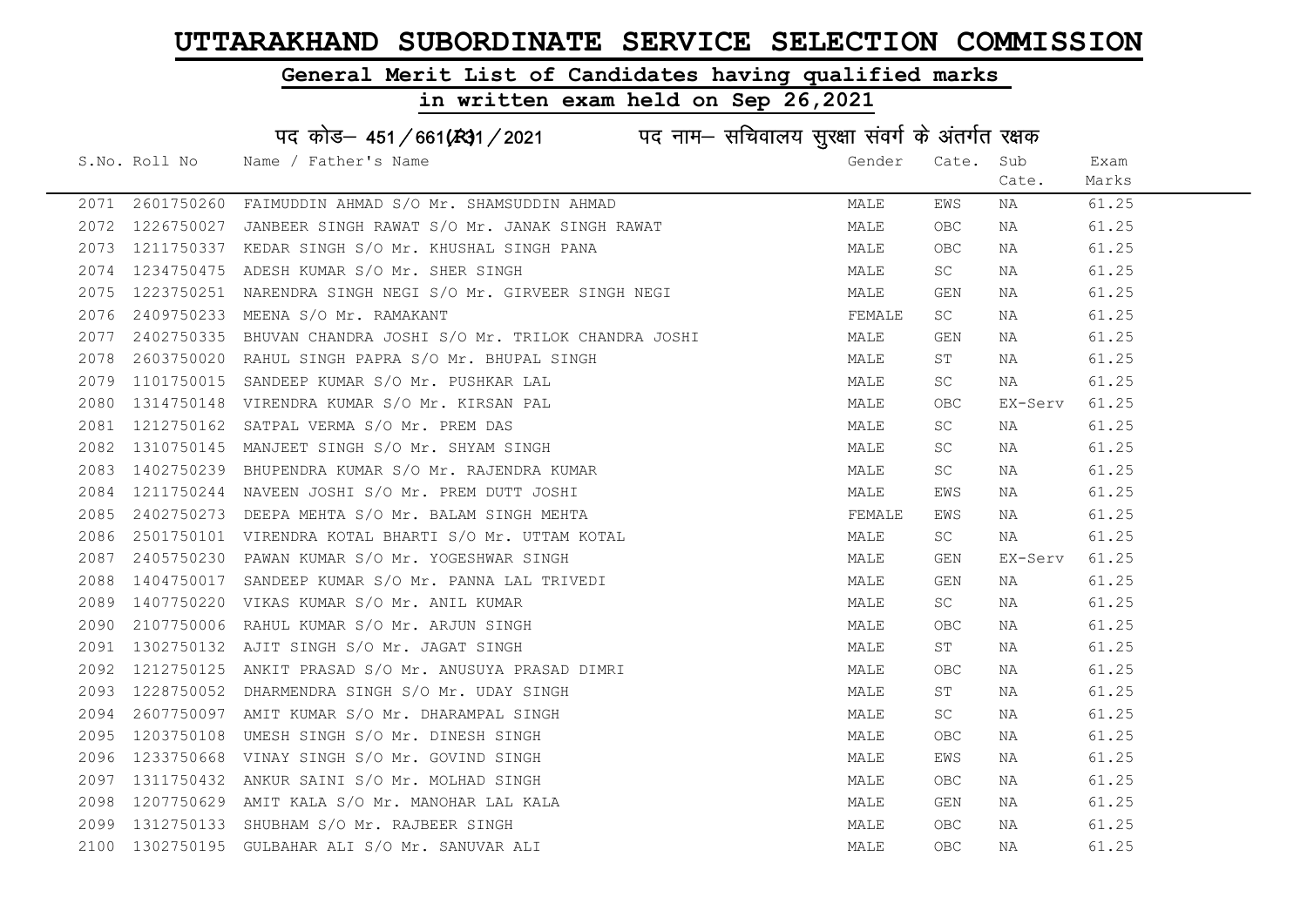#### General Merit List of Candidates having qualified marks

|      |                 | पद कोड़- 451/661(431/2021 पद नाम- सचिवालय सुरक्षा संवर्ग के अंतर्गत रक्षक |                                                                  |        |             |         |       |
|------|-----------------|---------------------------------------------------------------------------|------------------------------------------------------------------|--------|-------------|---------|-------|
|      | S.No. Roll No   | Name / Father's Name                                                      |                                                                  | Gender | Cate. Sub   |         | Exam  |
|      |                 |                                                                           |                                                                  |        |             | Cate.   | Marks |
|      | 2101 1304750230 | ROHIT KUMAR S/O Mr. MADAN PAL                                             |                                                                  | MALE   | SC          | NA      | 61.25 |
| 2102 | 1234750097      | AMIT SINGH NEGI S/O Mr. DIWAN SINGH NEGI                                  |                                                                  | MALE   | GEN         | NA      | 61.25 |
| 2103 | 2602750078      | KM SHIVANI CHAUHAN S/O Mr. HARI OM SINGH                                  |                                                                  | FEMALE | GEN         | NA      | 61.25 |
| 2104 | 2607750241      | BALVINDRA SINGH S/O Mr. KRIPAL SINGH                                      |                                                                  | MALE   | SC          | NA      | 61.25 |
| 2105 | 1229750168      | RAJENDRA SINGH S/O Mr. ALAM SINGH                                         |                                                                  | MALE   | EWS         | NA      | 61.25 |
| 2106 |                 | 1207750622 RAJESH CHAUHAN S/O Mr. MAJOR SINGH                             |                                                                  | MALE   | ST          | NA      | 61.25 |
| 2107 |                 | 1215750453 RAJESH S/O Mr. JERVI SINGH                                     |                                                                  | MALE   | SC          | NA      | 61.25 |
| 2108 | 1306750167      | SUNIL KUMAR S/O Mr. RAMPAL SINGH                                          |                                                                  | MALE   | SC          | NA      | 61.25 |
| 2109 | 1233750837      | HEMANT SILORI S/O Mr. CHAKARDHAR PRASAD SILORI                            | ILORI<br> -<br>  The Samuel School (1990)<br>  The School (1990) | MALE   | GEN         | NA      | 61.25 |
| 2110 | 1301750208      | ANKUL KUMAR S/O Mr. VINOD KUMAR                                           |                                                                  | MALE   | <b>OBC</b>  | NA      | 61.25 |
| 2111 | 1314750208      | GOURAV KUMAR S/O Mr. AJAY KUMAR                                           |                                                                  | MALE   | <b>OBC</b>  | NA      | 61.25 |
| 2112 | 2109750398      | LAXMAN SINGH BORA S/O Mr. PAN SINGH BORA                                  |                                                                  | MALE   | GEN         | EX-Serv | 61.25 |
| 2113 | 1217750237      | DEVENDRA LASIYAL S/O Mr. RAM DAYAL LASIYAL                                |                                                                  | MALE   | OBC.        | NA      | 61.25 |
| 2114 |                 | 1227750049 JASPAL SINGH CHAUHAN S/O Mr. LAKHI SINGH CHAUHAN               |                                                                  | MALE   | OBC         | NA      | 61.25 |
| 2115 |                 | 1215750223 SAURABH SINGH S/O Mr. MAHAVEER SINGH                           |                                                                  | MALE   | OBC.        | NA      | 61.25 |
| 2116 | 1310750258      | RAJAT KUMAR S/O Mr. RAJBEER SINGH                                         |                                                                  | MALE   | ${\sf OBC}$ | NA      | 61.25 |
| 2117 | 1236750266      | GOVIND SINGH S/O Mr. HUKAM SINGH                                          |                                                                  | MALE   | OBC.        | NA      | 61.25 |
| 2118 | 1234750153      | SHIKHAR NANDAN MAINDOLI S/O Mr. DEVI PRASAD MAINDOLI                      |                                                                  | MALE   | GEN         | NA      | 61.25 |
| 2119 |                 | 1207750344 ASHISH SINGH RAWAT S/O Mr. RAJENDRA SINGH RAWAT                |                                                                  | MALE   | GEN         | NA      | 61.25 |
| 2120 |                 | 2505750146 NISHA MEHTA S/O Mr. NARENDRA SINGH                             |                                                                  | FEMALE | GEN         | NA      | 61.25 |
| 2121 | 1202750279      | KARTIK MISHRA S/O Mr. SURAJ PRAKASH MISHRA                                |                                                                  | MALE   | GEN         | NA      | 61.25 |
| 2122 |                 | 2606750105 AMAN KUMAR S/O Mr. RISHIPAL SINGH                              |                                                                  | MALE   | SC          | NA      | 61.25 |
| 2123 | 2506750219      | JEEWAN SINGH RINGWAL S/O Mr. MOHAN SINGH RINGWAL                          |                                                                  | MALE   | ST          | NA      | 61.25 |
| 2124 | 2501750259      | HEMANT SINGH BOUNAL S/O Mr. DEV SINGH BOUNAL                              |                                                                  | MALE   | SΤ          | NA      | 61.25 |
| 2125 | 2508750020      | SANJAY JOSHI S/O Mr. MOHAN CHANDRA JOSHI                                  |                                                                  | MALE   | EWS         | NA      | 61.25 |
| 2126 |                 | 1308750068 VIDIT KUMAR S/O Mr. KESHO RAM                                  |                                                                  | MALE   | GEN         | NA      | 61.25 |
| 2127 | 2504750112      | PANKAJ SINGH MEHRA S/O Mr. RAM SINGH MEHRA                                |                                                                  | MALE   | GEN         | NA      | 61.25 |
| 2128 |                 | 2503750116 AMIT JOSHI S/O Mr. BHUWAN CHANDRA JOSHI                        |                                                                  | MALE   | EWS         | NA      | 61.25 |
| 2129 |                 | 1224750322 ASHISH GAIROLA S/O Mr. RAJENDRA PRASAD GAIROLA                 |                                                                  | MALE   | GEN         | NA      | 61.25 |
|      |                 | 2130 1211750222 RISHABH NAUTIYAL S/O Mr. RISHI RAM NAUTIYAL               |                                                                  | MALE   | EWS         | ΝA      | 61.25 |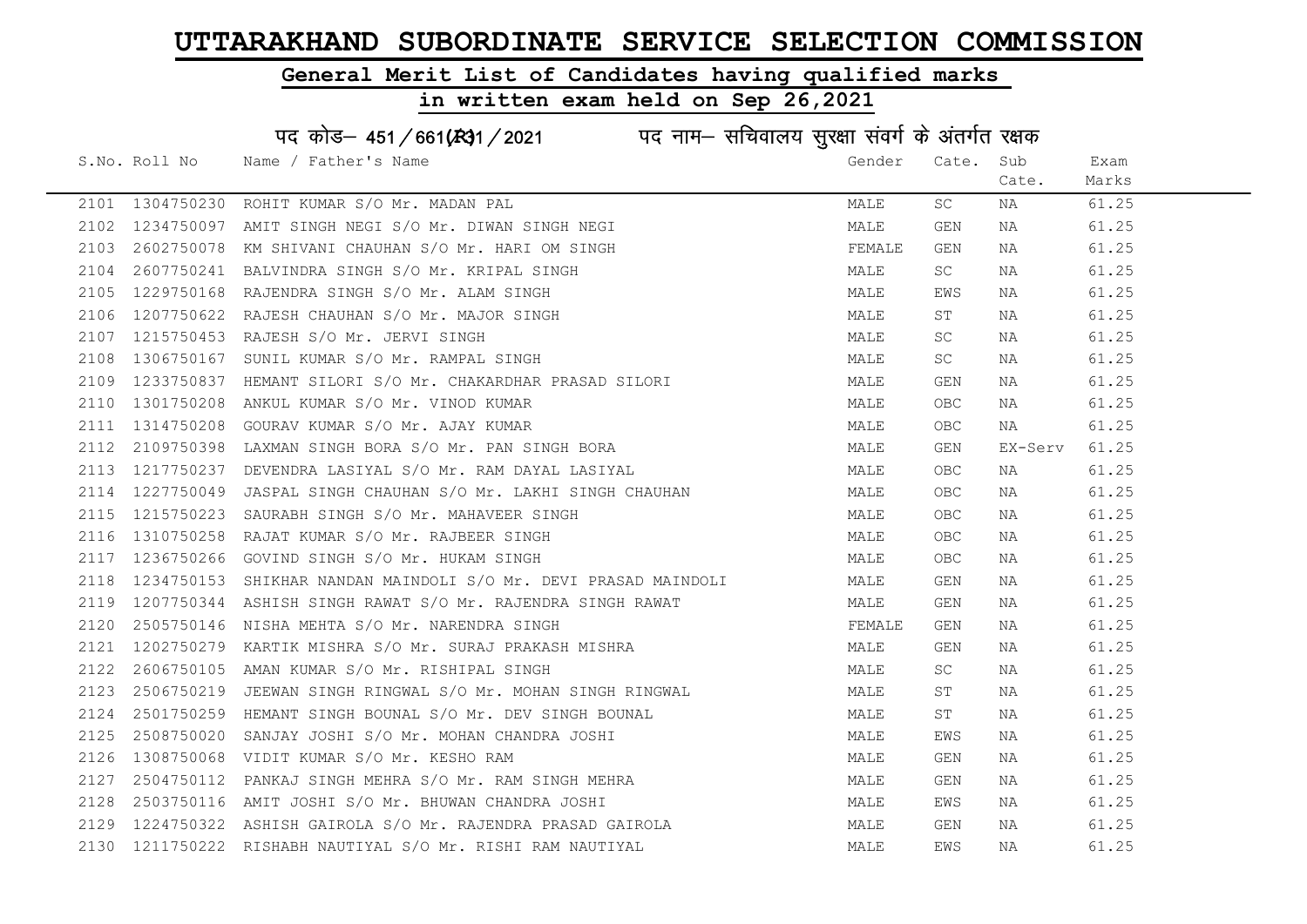#### General Merit List of Candidates having qualified marks

#### in written exam held on Sep 26,2021

S.No. Roll No Wame / Father's Name Gender Cate. Sub Cate. Exam Marks पद कोड– 451/661(स्था) / 2021 विज्ञान सचिवालय सुरक्षा संवर्ग के अंतर्गत रक्षक 2131 1203750056 RISHABH PANWAR S/O Mr. DHANPAL SINGH PANWAR MAN MALE OBC NA 61.25 2132 2603750336 VINEET KUMAR S/O Mr. DHOOP SINGH MALE GEN NA 61.25 2133 1236750203 GOPAL SINGH MATURA S/O Mr. SWAROOP SINGH MATURA MALE OBC NA 61.25 2134 1206750413 SUJIT CHAUHAN S/O Mr. ATAR SINGH MARE MALE ST NA 61.25 2135 1236750162 NITISH CHAUHAN S/O Mr. RAMESH SINGH CHAUHAN MAN MALE OBC NA 61.25 2136 1201750383 PRADEEP SINGH PANWAR S/O Mr. JAGAT SINGH PANWAR MALE OBC NA 61.25 2137 1408750113 SURAJ NEGI S/O Mr. GYAN SINGH NEGI NA MARE EWS NA 61.25 2138 2106750022 PRADEEP FULARA S/O Mr. BHUWAN CHANDRA FULARA MANA MALE GEN NA 61.25 2139 1236750105 VASHUDEV RAWAT S/O Mr. VINAYPAL SINGH RAWAT MALE OBC NA 61.25 2140 2414750060 LAXMI DATT BHATT S/O Mr. NARAYAN DATT BHATT MALE MALE GEN EX-Serv 61.00 2141 2413750139 CHANDAN SINGH BISHT S/O Mr. MOHAN SINGH MALE EWS NA 61.00 2142 2411750089 HIMANSHU JOSHI S/O Mr. MADAN MOHAN JOSHI MALE EWS NA 61.00 2112 1111 1111<br>2143 1230750263 GANESH SINGH PANGTEY S/O Mr. SHYAM SINGH PANGTEY MALE ST NA 61.00 2144 2608750020 RAVINDRA KUMAR S/O Mr. VIRENDRA KUMAR MALE SC NA 61.00 2145 1305750166 LOKENDER DUTT SAINI S/O Mr. SURESH CHAND SAINI MALE OBC NA 61.00 2146 1207750533 GAJENDRA SINGH NEGI S/O Mr. RAJANDRA SINGH NEGI MALE ST NA 61.00 2147 1208750125 DEEPAK S/O Mr. SURESH CHAND MALE SC NA 61.00 2148 1228750497 MEENA S/O Mr. NARENDRA SINGH FEMALE GEN NA 61.00 2149 1234750345 VINEET NAUTIYAL S/O Mr. GHANSHYAM PRASAD NAUTIYAL MALE OBC NA 61.00 2150 2605750007 LALIT SINGH S/O Mr. KUNDAN SINGH MALE OBC NA 61.00 2151 2403750240 DEEPAK PRASAD S/O Mr. PRAHLAD RAM MALE SC NA 61.00 2152 2605750224 RADHA S/O Mr. JAGDISH SINGH FEMALE GEN NA 61.00 2153 1216750064 LALIT PANWAR S/O Mr. MOHAN SINGH PANWAR MARRIAN MALE OBC NA 61.00 2154 1303750187 ASLAM S/O Mr. MOHD IMRAN MALE OBC NA 61.00 2155 2101750066 RAJENDRA SINGH GARIYA S/O Mr. DHAN SINGH GARIYA MANILAN MALE EWS NA 61.00 2156 2604750382 POOJA KESI S/O Mr. RAM BAHADUR KESI SARA SERI SEMALE GEN NA SARA 61.00 2157 2410750081 PRADEEP SINGH S/O Mr. ARJUN SINGH MALE ST NA 61.00 2158 2603750108 NISHA S/O Mr. CHANDRA SHEKHAR FEMALE OBC NA 61.00 2159 2106750052 NEHA BORA S/O Mr. RAVINDRA SINGH BORA FEMALE GEN NA 61.00 2160 1303750142 ANKUR S/O Mr. SANJIV KUMAR MALE OBC NA 61.00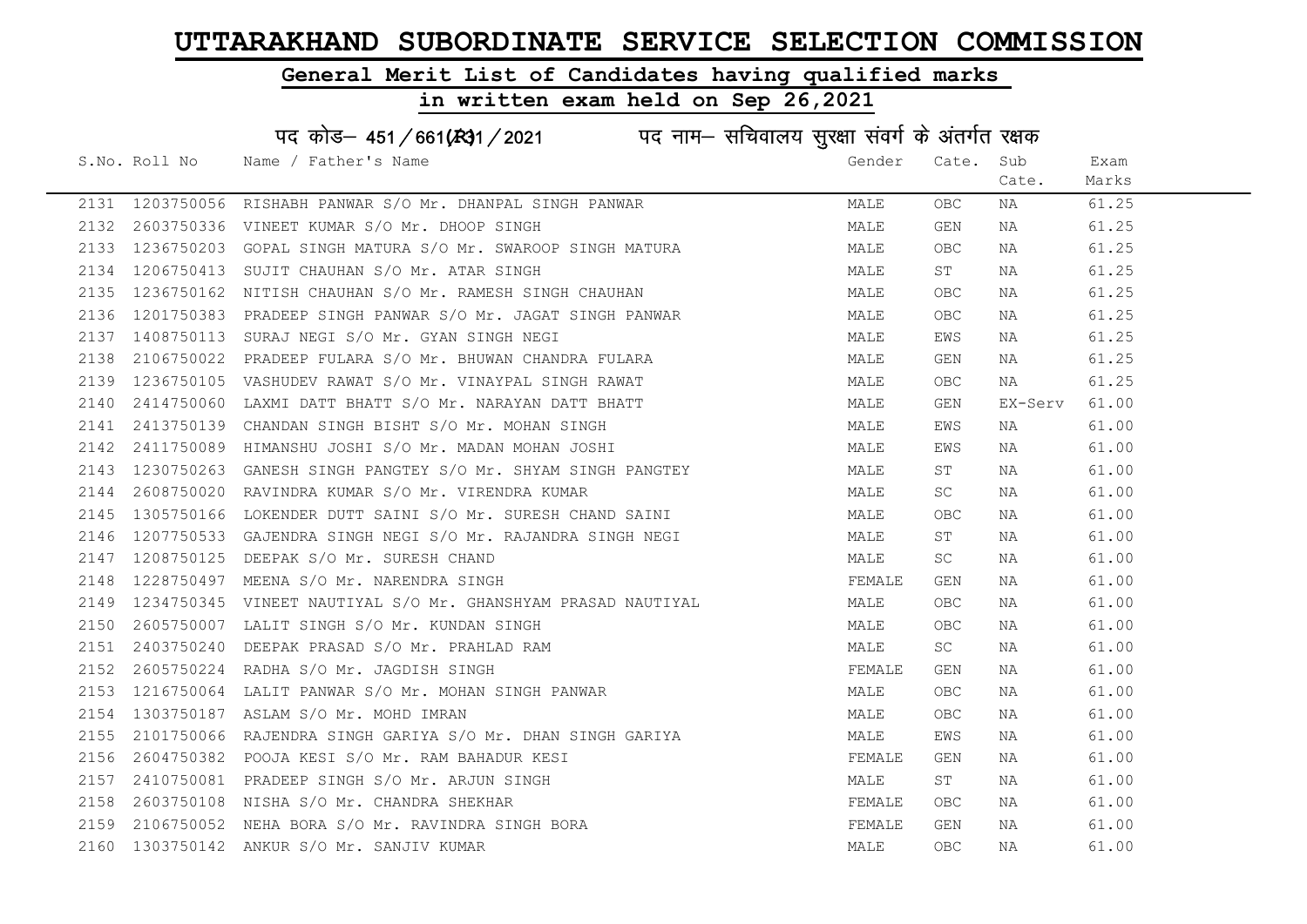### General Merit List of Candidates having qualified marks

# in written exam held on Sep 26,2021

पद कोड– 451/661(स्था/2021 व्यान सचिवालय सुरक्षा संवर्ग के अंतर्गत रक्षक

|      | S.No. Roll No | Name / Father's Name                                                                                                                                                                                                         | Gender | Cate.      | Sub   | Exam  |
|------|---------------|------------------------------------------------------------------------------------------------------------------------------------------------------------------------------------------------------------------------------|--------|------------|-------|-------|
|      |               |                                                                                                                                                                                                                              |        |            | Cate. | Marks |
|      |               | 2161 2504750113 AJAY UPRETI S/O Mr. CHANDRA PRAKASH UPRETI 2162 1303750270 PRADEEP KUMAR S/O Mr. SOMPAL 2163 2506750046 SHIVANI SAH S/O Mr. DURGA LAL SAH 2164 1202750384 SANTOSH S/O Mr. LAXMI PRASAD 2165 2604750371 REHAN | MALE   | GEN        | NA    | 61.00 |
|      |               |                                                                                                                                                                                                                              | MALE   | GEN        | NA    | 61.00 |
|      |               |                                                                                                                                                                                                                              | FEMALE | GEN        | NA    | 61.00 |
|      |               |                                                                                                                                                                                                                              | MALE   | OBC.       | NA    | 61.00 |
|      |               |                                                                                                                                                                                                                              | MALE   | GEN        | NA    | 61.00 |
|      |               |                                                                                                                                                                                                                              | MALE   | GEN        | NA    | 61.00 |
|      |               |                                                                                                                                                                                                                              | MALE   | GEN        | NA    | 61.00 |
|      |               |                                                                                                                                                                                                                              | FEMALE | GEN        | NA    | 61.00 |
|      |               |                                                                                                                                                                                                                              | MALE   | GEN        | NA    | 61.00 |
|      |               |                                                                                                                                                                                                                              | MALE   | <b>OBC</b> | NA    | 61.00 |
| 2171 |               | 1209750368 MAHENDRA CHAUHAN S/O Mr. ATAR SINGH CHAUHAN                                                                                                                                                                       | MALE   | ST         | NA    | 61.00 |
| 2172 |               | 1316750105 SACHIN RANA S/O Mr. MAN SINGH RANA                                                                                                                                                                                | MALE   | GEN        | NA    | 61.00 |
| 2173 |               | 1306750186 RACHIT S/O Mr. MOHAN KUMAR                                                                                                                                                                                        | MALE   | OBC        | NA    | 61.00 |
| 2174 |               | 1210750370 PRAVESH SINGH S/O Mr. AIMEEN SINGH                                                                                                                                                                                | MALE   | <b>OBC</b> | NA    | 61.00 |
| 2175 | 1401750339    | ANKIT SINGH S/O Mr. MANGAL SINGH                                                                                                                                                                                             | MALE   | GEN        | NA    | 61.00 |
| 2176 | 2603750239    | AVINASH SINGH BISHT S/O Mr. KISHAN SINGH BISHT<br>KHUSVENDRA SINGH S/O Mr. JAGSHORAN                                                                                                                                         | MALE   | GEN        | NA    | 61.00 |
| 2177 |               | 2607750240 KHUSVENDRA SINGH S/O Mr. JAGSHORAN                                                                                                                                                                                | MALE   | SC         | NA    | 61.00 |
| 2178 |               | 2405750215 SHALENDRA SINGH BISHT S/O Mr. HEERA SINGH BISHT                                                                                                                                                                   | MALE   | EWS        | NA    | 61.00 |
| 2179 |               | 1402750103 MANISH KUMAR S/O Mr. BHIM SINGH NEGI                                                                                                                                                                              | MALE   | GEN        | NA    | 60.75 |
| 2180 |               | 2404750197 VINOD CHANDRA UPRETI S/O Mr. JAGDISH CHANDRA UPRETI                                                                                                                                                               | MALE   | EWS        | NA    | 60.75 |
| 2181 |               | 1221750038 PRAKASH KUMAIN S/O Mr. SHOORVIR SINGH KUMAIN                                                                                                                                                                      | MALE   | GEN        | NA    | 60.75 |
| 2182 |               | 1310750133 DEEPAK SINGH NEGI S/O Mr. PREM SINGH NEGI                                                                                                                                                                         | MALE   | EWS        | NA    | 60.75 |
| 2183 | 2410750026    | PAWAN CHANDRA ARYA S/O Mr. KISHAN LAL ARYA                                                                                                                                                                                   | MALE   | SC         | NA    | 60.75 |
| 2184 |               | 1307750154 SHOKEEN S/O Mr. MOHD KABIR                                                                                                                                                                                        | MALE   | GEN        | NA    | 60.75 |
| 2185 | 1217750426    | TRIVIJAY SINGH S/O Mr. PREM SINGH                                                                                                                                                                                            | MALE   | GEN        | NA    | 60.75 |
| 2186 | 1213750174    | MAYUR PAL S/O Mr. RAMPAL SINGH                                                                                                                                                                                               | MALE   | <b>OBC</b> | NA    | 60.75 |
| 2187 |               | 1236750120 VIJENDRA SINGH S/O Mr. AWATAR SINGH                                                                                                                                                                               | MALE   | EWS        | NA    | 60.75 |
| 2188 |               | H<br>TNGH RANA<br>2409750429 SURENDRA SINGH RANA S/O Mr. SANTAN SINGH RANA                                                                                                                                                   | MALE   | EWS        | NA    | 60.75 |
| 2189 |               | 1304750281 ANCHAL KUMAR S/O Mr. ISAM SINGH                                                                                                                                                                                   | MALE   | SC         | NA    | 60.75 |
|      |               | 2190 1222750067 RAVINDRA KANSWAL S/O Mr. REKESHWAR PRASAD                                                                                                                                                                    | MALE   | EWS        | NA    | 60.75 |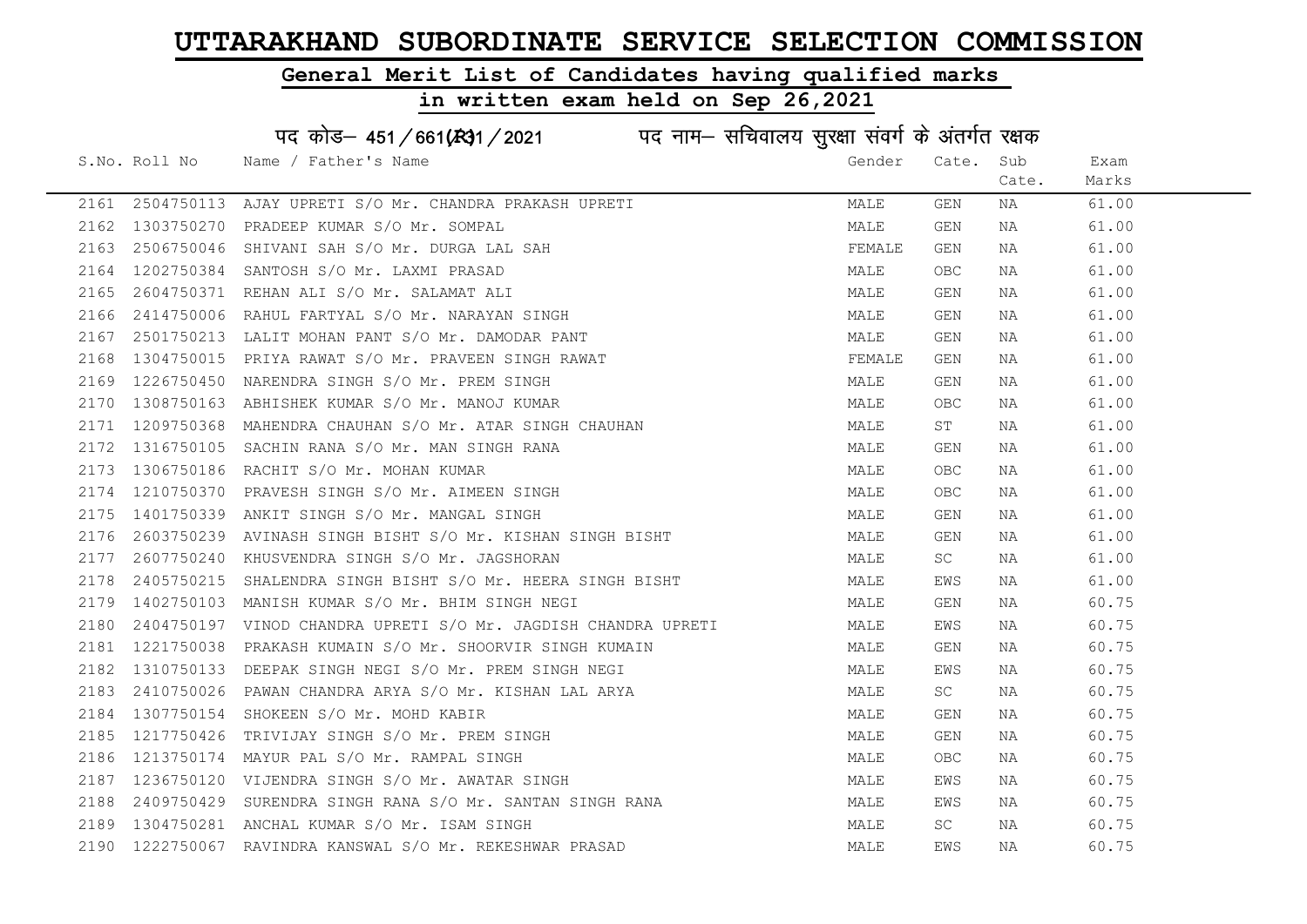### General Merit List of Candidates having qualified marks

### in written exam held on Sep 26,2021

S.No. Roll No Wame / Father's Name Gender Cate. Sub Cate. Exam Marks पद कोड़– 451/661(स्था/2021 in uke नाम– सचिवालय सुरक्षा संवर्ग के अंतर्गत रक्षक 2191 2411750120 UMESH CHANDRA SATI S/O Mr. RAMESH CHADRA SATI MAN MALE GEN NA 60.75 2192 2109750161 MANOJ KUMAR S/O Mr. SHANKAR RAM MALE SC NA 60.75 2193 2413750007 RAVINDRA SINGH S/O Mr. RAM SINGH MALE GEN NA 60.75 2194 2501750100 NEERAJ KUMAR S/O Mr. SHIVRAJ RAM MANA MALE SC NA 60.75 2195 1307750097 SHAHBAJ ALI S/O Mr. KAYYUM ALI MALE OBC NA 60.75 2196 2106750114 MAHENDRA THAPA S/O Mr. ANAND SINGH MALE OBC NA 60.75 2197 1219750214 VIPIN S/O Mr. GOVIND SINGH MALE OBC NA 60.75 2198 2108750068 HARISH RAM S/O Mr. PRATAP RAM MALE SC NA 60.75 2199 2403750275 RAMAN DEEP KAUR S/O Mr. BALVEER SINGH FRANCH FEMALE OBC NA 60.75 2200 1221750212 MUKESH DANGWAL S/O Mr. MANWAR SINGH DANGWAL MANG MALE OBC NA 60.75 2201 1215750134 RAMESH SINGH S/O Mr. BAKHTAWAR SINGH MALE GEN NA 60.75 2202 1236750132 AKASH SINGH KABSURI S/O Mr. DHEERENDRA SINGH KABSURI MALE GEN NA 60.75 2203 1207750319 ARPIT GOYAL S/O Mr. JAY PRAKASH GOYAL MALE GEN NA 60.75 2204 2409750483 ARJUN SINGH BOHARA S/O Mr. KUNDAN SINGH BOHARA MALE GEN NA 60.75 2205 1205750043 DEEPA S/O Mr. JEETPAL SINGH FEMALE EWS NA 60.75 2206 1304750264 ASHU KUMAR S/O Mr. SUNEEL KUMAR MALE OBC NA 60.75 2207 2609750123 SACHIN KUMAR S/O Mr. OM PRAKASH MALE SC NA 60.75 2208 2506750128 HIMANSHU PANT S/O Mr. HARISH CHANDRA PANT MANILLE EWS NA 60.75 2209 2507750008 LAXMAN TAKULI S/O Mr. GAUR SINGH MALE OBC NA 60.75 2210 2109750313 MAHIMA ARYA S/O Mr. MOHAN RAM FEMALE SC EX-Serv 60.75 2211 2608750057 ATUL KUMAR S/O Mr. BALVEER SINGH MANA MALE SC NA 60.75 2212 1218750252 ANKIT S/O Mr. HUKAM SINGH MALE OBC NA 60.75 2213 2501750187 CHANDRASHEKHAR BHATT S/O Mr. PUSHKAR DUTT BHATT MAN MALE GEN NA 60.75 2214 1235750194 TUSHAR JOSHI S/O Mr. BARU DUTT JOSHI MALE ST NA 60.75 2215 2105750007 RICHA FIRMAL S/O Mr. PUSHKAR SINGH FIRMAL TRANING THE ST AN 1980.75 2216 2404750235 AJAY JALAL S/O Mr. HARISH JALAL NAN MANA MALE EWS NA 60.75 2217 1233750561 MOHIT SINGH PANWAR S/O Mr. LAXMAN SINGH PANWAR MALE OBC NA 60.75 2218 1215750366 SANDEEP BHATT S/O Mr. MAHADEV PRASAD BHATT MAN MALE GEN NA 60.75 2219 2107750158 GIRJA SHANKAR S/O Mr. UMA SHANKAR MANA MALE SC NA 60.50

2220 2108750108 KAILASH CHANDRA JOSHI S/O Mr. BHAIRAV DUTT JOSHI MALE EWS NA 60.50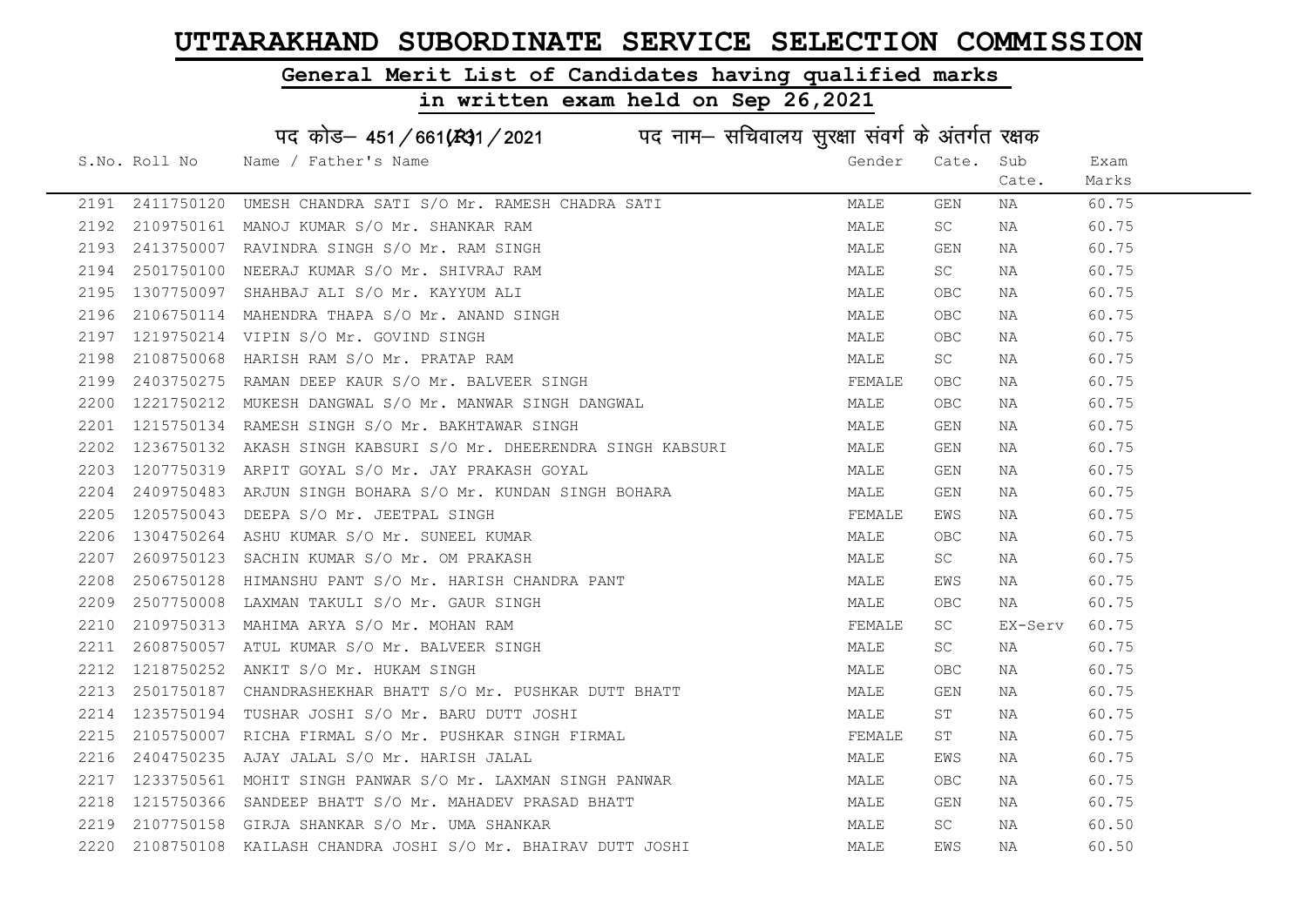### General Merit List of Candidates having qualified marks

#### in written exam held on Sep 26,2021

S.No. Roll No Wame / Father's Name Gender Cate. Sub Cate. Exam Marks पद कोड– 451/661(स्था) / 2021 विद्युत्त नाम– सचिवालय सुरक्षा संवर्ग के अंतर्गत रक्षक 2221 2412750301 LALIT MOHAN PALARIYA S/O Mr. ISHWARI DATT PALARIYA MALE GEN NA 60.50 2222 1316750108 MONIKA S/O Mr. VIKARAM FEMALE OBC NA 60.50 2223 1311750344 DEVRAJ S/O Mr. SUNDARPAL SINGH MALE OBC NA 60.50 2224 1216750331 BACHI SINGH BORA S/O Mr. BISHAN SINGH MALE GEN NA 60.50 2225 2603750185 RAVI KUMAR S/O Mr. HARI SINGH MALE GEN NA 60.50 2226 1217750399 SAHZAD S/O Mr. HAKAM ALI MALE OBC NA 60.50 2227 1217750037 MANISH SINGH NEGI S/O Mr. INDRAPAL SINGH NEGI MALE GEN NA 60.50 2228 1215750388 AJAY NEGI S/O Mr. VIJAYPAL SINGH NEGI MALE EWS NA 60.50 2229 1209750154 MANISH SATI S/O Mr. RAMESH CHANDRA NAME MALE MALE EWS DFF EX-Serv, 60.50 2230 1201750451 MONU RAM S/O Mr. RISHIPAL SINGH MALE OBC NA 60.50 2231 2403750282 PUSHPENDAR SINGH RANA S/O Mr. NAVEEN SINGH RANA MALE ST NA 60.50 2232 1212750156 DEVANSHU SHARMA S/O Mr. SUMERI LAL MALE GEN NA 60.50 2233 2508750045 JAGDISH GIRI S/O Mr. MAHADEV GIRI MALE GEN NA 60.50 2234 1316750357 UDDESH KUMAR S/O Mr. KILLU RAM MALE SC NA 60.50 2235 1406750057 REENA NEGI S/O Mr. NARENDRA SINGH FEMALE GEN NA 60.50 2236 2412750095 PANKAJ ASWAL S/O Mr. MADAN SINGH ASWAL MALE GEN NA 60.50 2237 1309750246 MUKESH KUMAR S/O Mr. KALU RAM MALE OBC NA 60.50 2238 1304750259 SAVITA S/O Mr. MULTAN SINGH FEMALE SC NA 60.50 2239 2504750083 ROHIT PINGAL S/O Mr. DHAN SINGH PINGAL MALE OBC NA 60.50 2240 2607750044 POOJA S/O Mr. SHANKAR FEMALE SC NA 60.50 2241 2606750055 SAAJIDA S/O Mr. JAMIL AHMED FEMALE OBC NA 60.50 2242 2412750427 SURENDRA SINGH S/O Mr. MOHAN SINGH MALE GEN NA 60.50 2243 2503750250 VINEET BHATT S/O Mr. DEVI DATT BHATT NA MALE GEN NA 60.50 2244 1304750192 KM SHIKSHA S/O Mr. JASPAL SINGH FEMALE OBC NA 60.50 2245 1205750155 SHAHBAN ALI S/O Mr. MOHD AALIM MALE OBC NA 60.50 2246 2405750343 GARIMA TEWARI S/O Mr. RAMESH CHANDRA TEWARI TEMANI FEMALE GEN NA 60.50 2247 2506750374 HIMANSHU PAWAR S/O Mr. NARENDRA SINGH PAWAR MARRAD MALE OBC NA 60.50 2248 2410750012 HEMA BHATT S/O Mr. DAYA KISHAN BHATT **FEMALE GEN NA** 60.50 2249 1308750157 SONIT KUMAR S/O Mr. MAMCHAND MALE OBC NA 60.50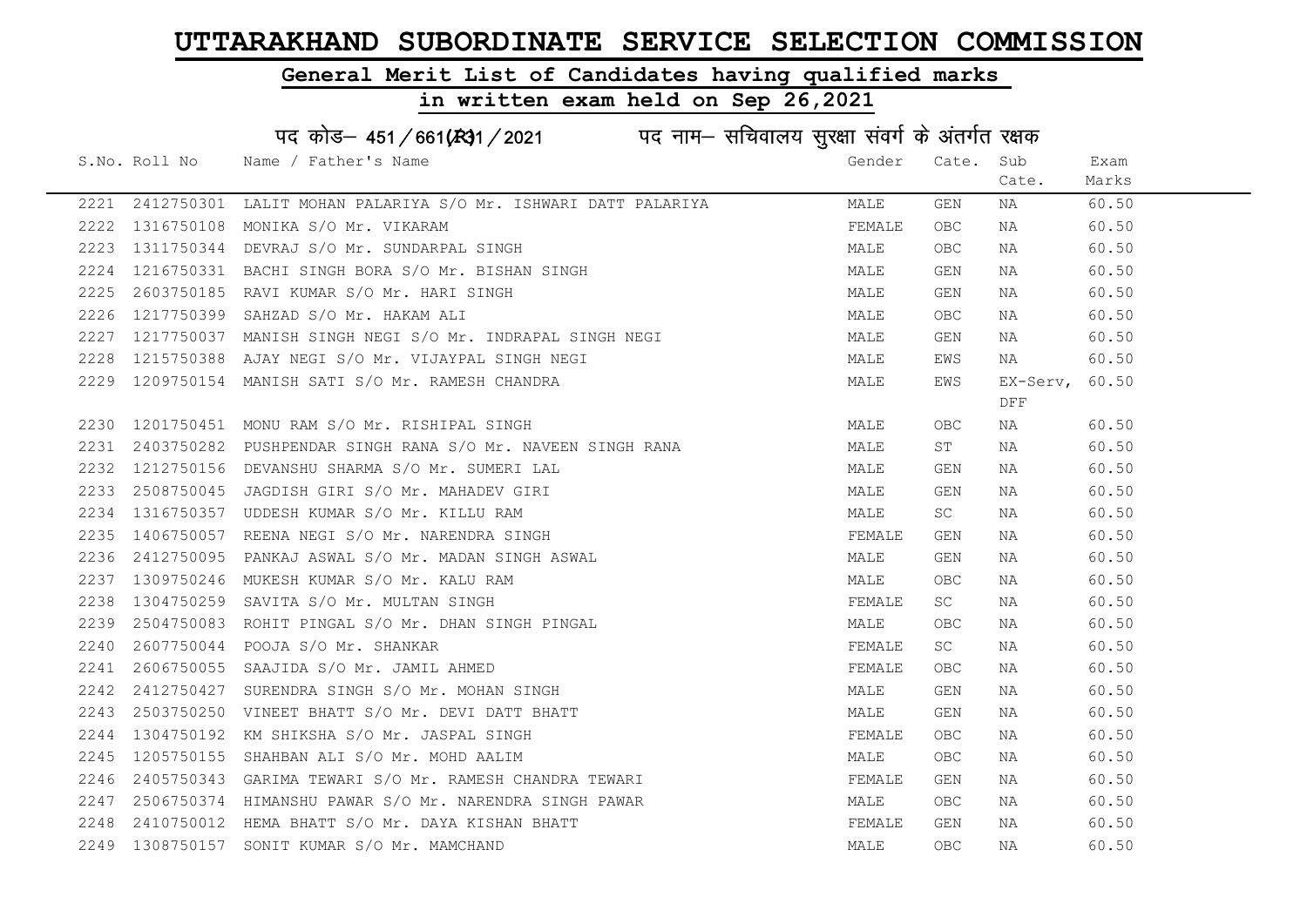### General Merit List of Candidates having qualified marks

|      |               | पद कोड़- 451/661(431/2021 पद नाम- सचिवालय सुरक्षा संवर्ग के अंतर्गत रक्षक |        |       |       |       |
|------|---------------|---------------------------------------------------------------------------|--------|-------|-------|-------|
|      | S.No. Roll No | Name / Father's Name                                                      | Gender | Cate. | Sub   | Exam  |
|      |               |                                                                           |        |       | Cate. | Marks |
| 2250 | 1403750059    | SUMIT KUKRETI S/O Mr. DEVI PRASAD KUKRETI                                 | MALE   | EWS   | NA    | 60.50 |
| 2251 | 2503750155    | RAHUL GIRI S/O Mr. GANESH GIRI                                            | MALE   | OBC   | NA    | 60.50 |
| 2252 | 2402750389    | KAMINI BHATT S/O Mr. PRAKASH CHANDRA BHATT                                | FEMALE | GEN   | NA    | 60.50 |
| 2253 | 1232750189    | ANKIT SINGH S/O Mr. UMMED SINGH                                           | MALE   | OBC.  | NA    | 60.50 |
| 2254 | 2402750296    | VIVEK ADHIKARI S/O Mr. VISHAN SINGH ADHIKARI                              | MALE   | GEN   | NA    | 60.50 |
| 2255 | 1408750045    | UTTAM SINGH RANA S/O Mr. SOBAT SINGH RANA                                 | MALE   | GEN   | NA    | 60.50 |
| 2256 | 2101750209    | KAILASH SINGH S/O Mr. KISHAN SINGH                                        | MALE   | GEN   | NA    | 60.50 |
| 2257 | 1305750185    | PRAVEEN SINGH S/O Mr. SULTAN SINGH                                        | MALE   | ST    | NA    | 60.50 |
| 2258 | 2406750051    | HEMLATA MOURYA S/O Mr. RAJARAM MOURYA                                     | FEMALE | GEN   | NA    | 60.50 |
| 2259 | 2407750139    | JYOTI BUDHLAKOTI S/O Mr. NARENDRA CHANDRA BUDHLAKOTI                      | FEMALE | EWS   | NA    | 60.50 |
| 2260 | 1206750375    | AMITA S/O Mr. SHIV RAM                                                    | FEMALE | ST    | NA    | 60.50 |
| 2261 | 1234750418    | DEEPAK SINGH RANA S/O Mr. KISHAN SINGH RANA                               | MALE   | GEN   | NA    | 60.50 |
| 2262 | 1402750167    | SANTOSH KUMAR TRIVEDI S/O Mr. MADAN MOHAN TRIVEDI                         | MALE   | GEN   | NA    | 60.50 |
| 2263 |               | 2404750218 KM SAPNA S/O Mr. INDRA SINGH                                   | FEMALE | EWS   | NA    | 60.50 |
| 2264 |               | 2503750034 MOHIT GAHTORI S/O Mr. MAHESH CHANDRA                           | MALE   | GEN   | NA    | 60.50 |
| 2265 | 1218750352    | SURJEET SINGH S/O Mr. MAHAVEER SINGH                                      | MALE   | EWS   | NA    | 60.50 |
| 2266 | 1309750137    | AVNISH SAINI S/O Mr. MANGE RAM                                            | MALE   | OBC.  | NA    | 60.50 |
| 2267 | 1228750237    | NITIN NAUTIYAL S/O Mr. KAMESHWAR PRASAD                                   | MALE   | OBC   | NA    | 60.50 |
| 2268 | 1222750064    | GIRISH KUMAR S/O Mr. SHREE PAL                                            | MALE   | SC.   | NA    | 60.25 |
| 2269 | 1317750152    | TINKU KUMAR S/O Mr. RAJ KUMAR                                             | MALE   | SC    | NA    | 60.25 |
| 2270 | 2506750492    | ASHWANI KUMAR S/O Mr. BAHADUR RAM                                         | MALE   | SC    | NA    | 60.25 |
| 2271 |               | 2506750461 ARVIND FULARA S/O Mr. NAVEEN FULARA                            | MALE   | GEN   | NA    | 60.25 |
| 2272 | 1233750740    | JITENDRA SINGH S/O Mr. BACHAN SINGH                                       | MALE   | GEN   | NA    | 60.25 |
| 2273 | 1207750470    | SADDAM HUSAIN S/O Mr. ABID HASAN                                          | MALE   | OBC   | NA    | 60.25 |
| 2274 | 1301750153    | RINKESH KUMAR S/O Mr. RANVEER SINGH                                       | MALE   | OBC.  | NA    | 60.25 |
| 2275 | 2603750018    | SHEETAL S/O Mr. JAGDISH                                                   | FEMALE | SC    | NA    | 60.25 |
| 2276 | 2604750039    | BABITA CHAUHAN S/O Mr. RAM SINGH                                          | FEMALE | EWS   | NA    | 60.25 |
| 2277 | 1316750268    | DANISH ALI S/O Mr. IMRAN                                                  | MALE   | OBC.  | NA    | 60.25 |
| 2278 |               | 1234750012 YASHMOHAN S/O Mr. SABAL SINGH                                  | MALE   | OBC.  | NA    | 60.25 |
| 2279 |               | 2602750053 KM SUSHMA RANI S/O Mr. DAL CHAND SINGH                         | FEMALE | OBC   | ΝA    | 60.25 |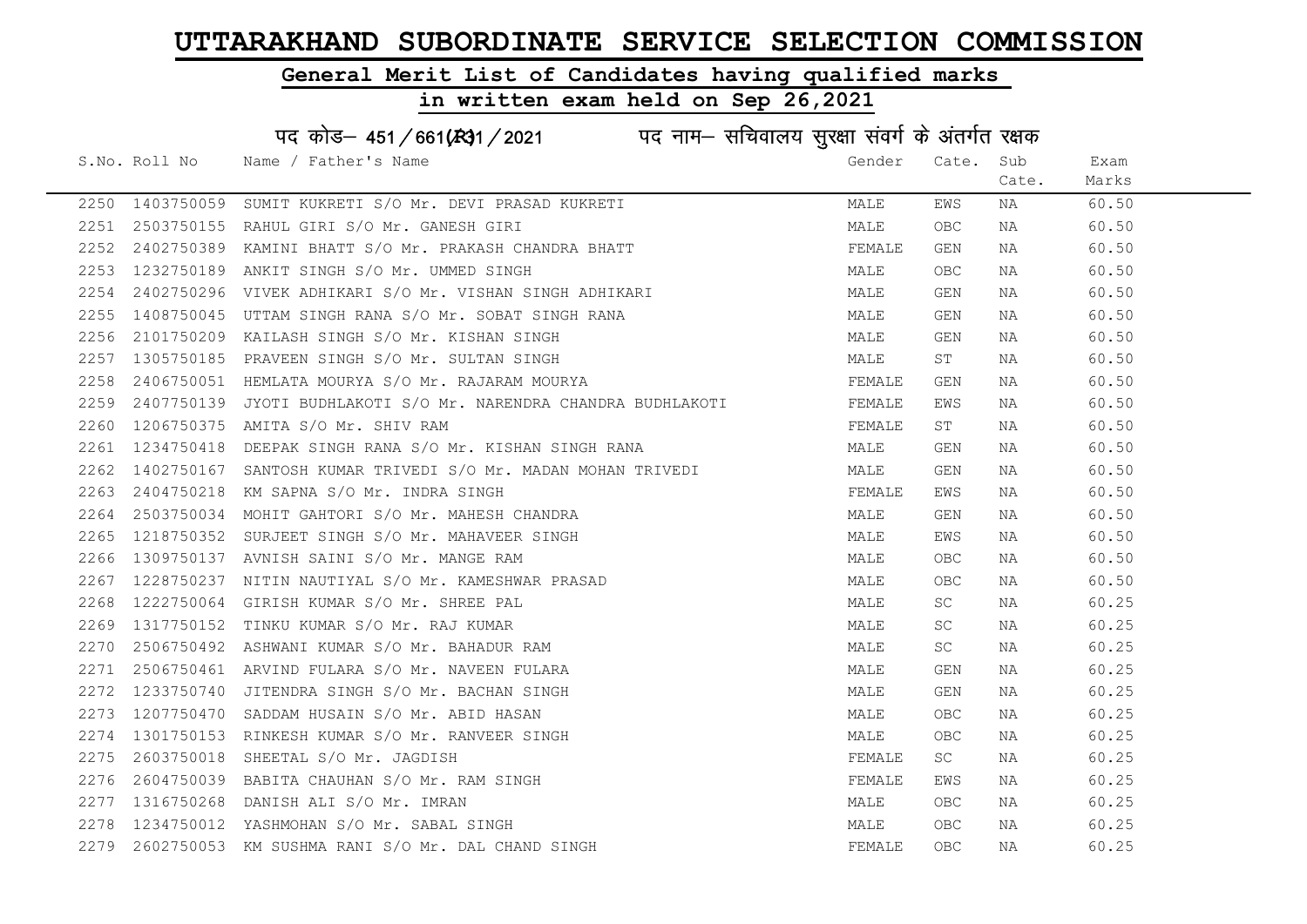### General Merit List of Candidates having qualified marks

#### in written exam held on Sep 26,2021

S.No. Roll No Wame / Father's Name Gender Cate. Sub Cate. Exam Marks पद कोड– 451/661(स्था) / 2021 विद्युत्त नाम– सचिवालय सुरक्षा संवर्ग के अंतर्गत रक्षक 2280 2412750269 PINKI S/O Mr. SARVAN SINGH FEMALE ST NA 60.25 2281 1219750313 HARISH BISHT S/O Mr. INDER SINGH BISHT MAN MALE GEN NA 60.25 2282 1303750366 SHITANSHU KUMAR S/O Mr. VINAY KUMAR MALE OBC NA 60.25 2283 1219750164 DINESH KUMAR S/O Mr. RAMPAL SINGH MALE OBC NA 60.25 2284 1311750205 SACHIN S/O Mr. VEDPAL MALE SC NA 60.25 2285 2403750086 LALIT SINGH RAWAT S/O Mr. LATE BHAJAN SINGH RAWAT MALE GEN NA 60.25 2286 1232750059 DEEPSHIKHA S/O Mr. AMAR SINGH FEMALE SC NA 60.25 2287 2411750109 ARUN KUMAR S/O Mr. PREETAM MALE SC NA 60.25 2288 1233750834 NAGENDRA SINGH NEGI S/O Mr. JASPAL SINGH NEGI MALE OBC NA 60.25 2289 1305750312 AJAY SINGH S/O Mr. RUKAM SINGH MALE EWS NA 60.25 2290 1402750184 PRAVEEN SINGH S/O Mr. BHRAT SINGH MALE EWS NA 60.25 2291 2602750119 RAJAT SINGH S/O Mr. BADLU SINGH MALE SC NA 60.25 2292 2405750238 NARENDRA SINGH PARGAI S/O Mr. DIGAR SINGH PARGAI MALE GEN NA 60.25 2292 2100700200 ----------<br>2293 2409750353 KAILASH CHANDRA JOSHI S/O Mr. ANAND BALLABH JOSHI MALE GEN NA 60.25 2294 1233750647 KAPIL RANA S/O Mr. NARAYAN SINGH RANA MALE ST NA 60.25 2295 1232750312 NARESH MOHAN SHARMA S/O Mr. KESHREE CHAND SHARMA MALE ST NA 60.25 2296 2605750175 UPASNA RANA S/O Mr. SHANKAR SINGH FEMALE ST NA 60.25 2297 2607750037 VIPIN KUMAR S/O Mr. NAND KISHOR MALE SC NA 60.25 2298 1104750213 SHIV SINGH S/O Mr. SOBHAN SINGH MALE EWS NA 60.25 2299 1312750202 SUMIT KUMAR S/O Mr. AJAB SINGH MALE SC NA 60.25 2300 1207750413 PRAVEEN CHAUHAN S/O Mr. SHER SINGH MALE ST NA 60.25 2301 1315750121 ANKIT KUMAR S/O Mr. NARAYAN MALE SC NA 60.25 2302 1233750467 SURAJ SINGH S/O Mr. DARWAN SINGH MALE EWS NA 60.25 2303 1316750061 SAVEJ ANSARI S/O Mr. SULEMAN MALE OBC NA 60.25 2304 1304750241 DINESH KUMAR S/O Mr. ASHOK KUMAR MARRADINA MALE OBC NA 60.25 2305 2109750391 VIKRAM JEET SINGH S/O Mr. PUSHKAR SINGH MALRA MAN MALE GEN NA 60.25 2306 1312750223 ANIL KUMAR S/O Mr. DESHRAJ MALE SC NA 60.25 2307 1231750025 AJAY NEGI S/O Mr. ITWAR SINGH NEGI MALE OBC NA 60.25 2308 1221750220 PRAVEEN SINGH S/O Mr. ATTAR SINGH MALE OBC NA 60.25 2309 1233750608 MANVEER SINGH S/O Mr. AMAR SINGH MALE GEN NA 60.25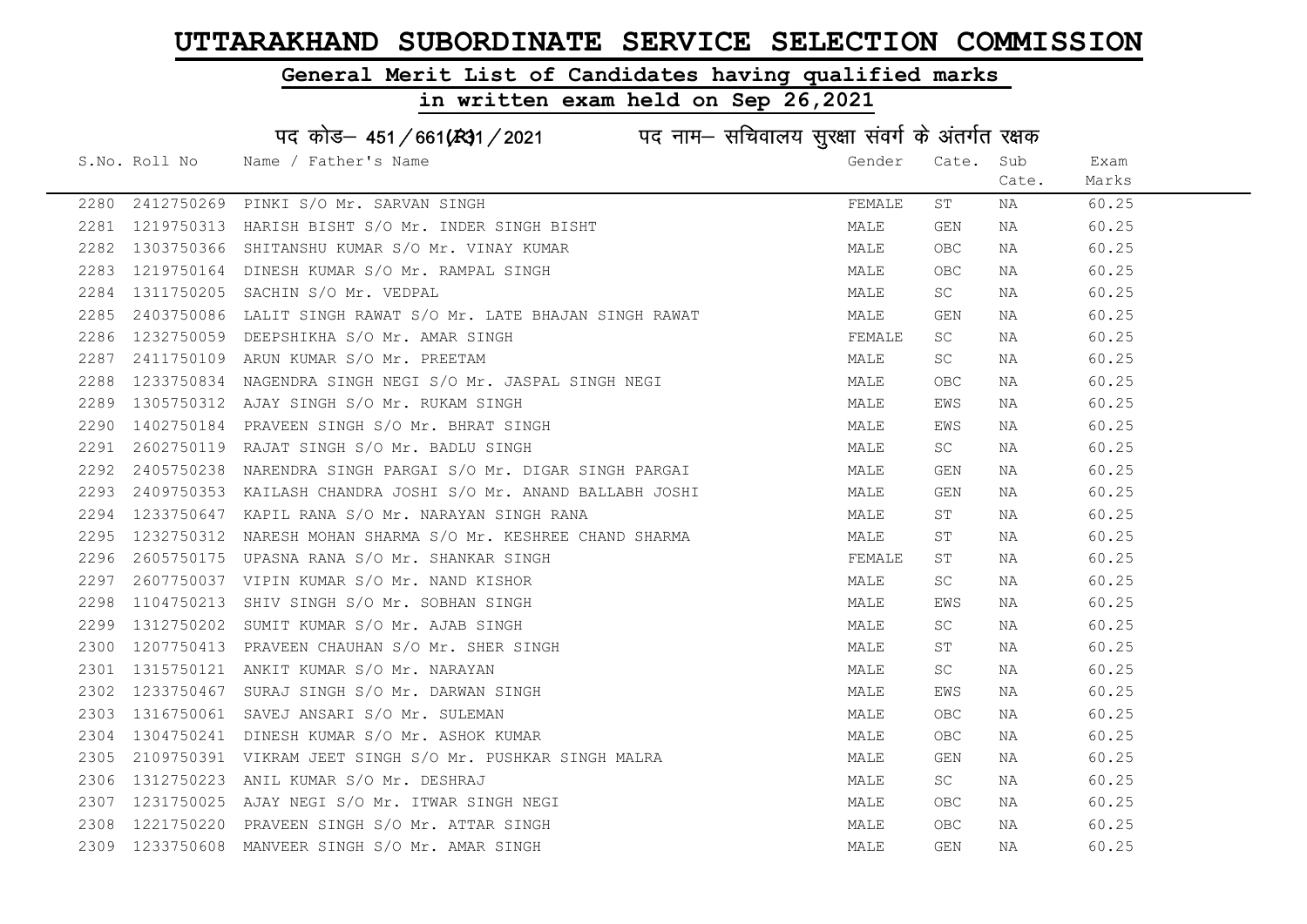### General Merit List of Candidates having qualified marks

|      |               | पद कोड़– 451/661(131/2021 पद नाम– सचिवालय सुरक्षा संवर्ग के अंतर्गत रक्षक |        |           |       |       |
|------|---------------|---------------------------------------------------------------------------|--------|-----------|-------|-------|
|      | S.No. Roll No | Name / Father's Name                                                      | Gender | Cate.     | Sub   | Exam  |
|      |               |                                                                           |        |           | Cate. | Marks |
| 2310 | 1303750266    | SUBODH SAINI S/O Mr. PRAMOD SAINI                                         | MALE   | OBC       | NA    | 60.25 |
| 2311 | 2407750124    | KRISHN KUMAR S/O Mr. SHANKAR RAM                                          | MALE   | SC        | NA    | 60.25 |
| 2312 | 1227750092    | ASMITA S/O Mr. DHARMENDRA KUMAR                                           | FEMALE | GEN       | NA    | 60.25 |
| 2313 | 2506750211    | KAMAL KISHOR PANT S/O Mr. VINOD KUMAR PANT                                | MALE   | GEN       | ΝA    | 60.25 |
| 2314 | 1103750061    | BIPIN RAWAT S/O Mr. HARENDRA SINGH RAWAT                                  | MALE   | EWS       | ΝA    | 60.25 |
| 2315 | 2406750248    | ARJUN GOSWAMI S/O Mr. GODHAN GIRI GOSWAMI                                 | MALE   | GEN       | NA    | 60.25 |
| 2316 | 1236750035    | SAKIR HUSAIN S/O Mr. KHURSHID AHMAD                                       | MALE   | OBC.      | NA    | 60.25 |
| 2317 | 1234750369    | PRAVESH PANWAR S/O Mr. CHAIN SINGH                                        | MALE   | OBC.      | NA    | 60.25 |
| 2318 | 1305750197    | SAKSHI DESHWAL S/O Mr. JAIVINDER SINGH                                    | FEMALE | OBC.      | NA    | 60.25 |
| 2319 | 1209750183    | SHUBHAM PANWAR S/O Mr. JASWANT SINGH PANWAR                               | MALE   | OBC.      | NA    | 60.25 |
| 2320 | 1103750213    | VIJAYPAL LAL S/O Mr. BUDDHI LAL                                           | MALE   | SC        | NA    | 60.00 |
| 2321 | 1207750188    | RAMESH CHAUHAN S/O Mr. TEEKAM SINGH                                       | MALE   | ST        | NA    | 60.00 |
| 2322 | 1210750216    | PAWAN YADAV S/O Mr. UMESH CHAND YADAV                                     | MALE   | OBC       | NA    | 60.00 |
| 2323 | 1104750193    | PREETA S/O Mr. MOHAN SINGH                                                | FEMALE | GEN       | NA    | 60.00 |
| 2324 | 1209750087    | RAJVENDRA SINGH S/O Mr. SABAR SINGH                                       | MALE   | GEN       | NA    | 60.00 |
| 2325 | 1408750187    | RAJEEV SATI S/O Mr. OM PRAKASH SATI                                       | MALE   | GEN       | NA    | 60.00 |
| 2326 | 2504750147    | SURENDRA NATH S/O Mr. SHOBAN NATH                                         | MALE   | OBC       | NA    | 60.00 |
| 2327 | 1305750243    | GANESH CHANDRA VIJLWAN S/O Mr. RAMESH CHANDRA VIJLWAN                     | MALE   | OBC.      | NA    | 60.00 |
| 2328 | 1101750085    | RAVINDRA SINGH RAWAT S/O Mr. LAKHPAT SINGH RAWAT                          | MALE   | GEN       | NA    | 60.00 |
| 2329 | 2102750209    | HIMANSHU PANDEY S/O Mr. JAGDISH CHANDRA PANDEY                            | MALE   | GEN       | NA    | 60.00 |
| 2330 | 1233750466    | NEERAJ KUMAR GEZWAL S/O Mr. SURESH KUMAR                                  | MALE   | OBC       | ΝA    | 60.00 |
| 2331 |               | 1313750081 YOGENDER PAL S/O Mr. ANIL KUMAR                                | MALE   | OBC.      | NA    | 60.00 |
| 2332 | 2601750006    | RAVINDAR SINGH KANDARI S/O Mr. MOR SINGH KANDARI                          | MALE   | GEN       | NA    | 60.00 |
| 2333 | 1211750353    | PANKAJ SINGH S/O Mr. DINESH SINGH                                         | MALE   | GEN       | NA    | 60.00 |
| 2334 | 1221750340    | VIJAY SINGH S/O Mr. SHIV DUTT                                             | MALE   | ST        | ΝA    | 60.00 |
| 2335 | 1304750296    | ASHISH MORYA S/O Mr. YASHPAL SINGH                                        | MALE   | SC        | NA    | 60.00 |
| 2336 | 1202750180    | SURJEET SINGH S/O Mr. VIJAY SINGH                                         | MALE   | SC.       | NA    | 60.00 |
| 2337 | 1216750128    | SURESH SINGH S/O Mr. PURAN SINGH                                          | MALE   | ST        | NA    | 60.00 |
| 2338 | 2504750066    | KHYALI DATT S/O Mr. PURAN CHANDRA                                         | MALE   | GEN       | NA    | 60.00 |
| 2339 |               | 1222750150 RAJESH JOSHI S/O Mr. SUNDRAM JOSHI                             | MALE   | <b>ST</b> | ΝA    | 60.00 |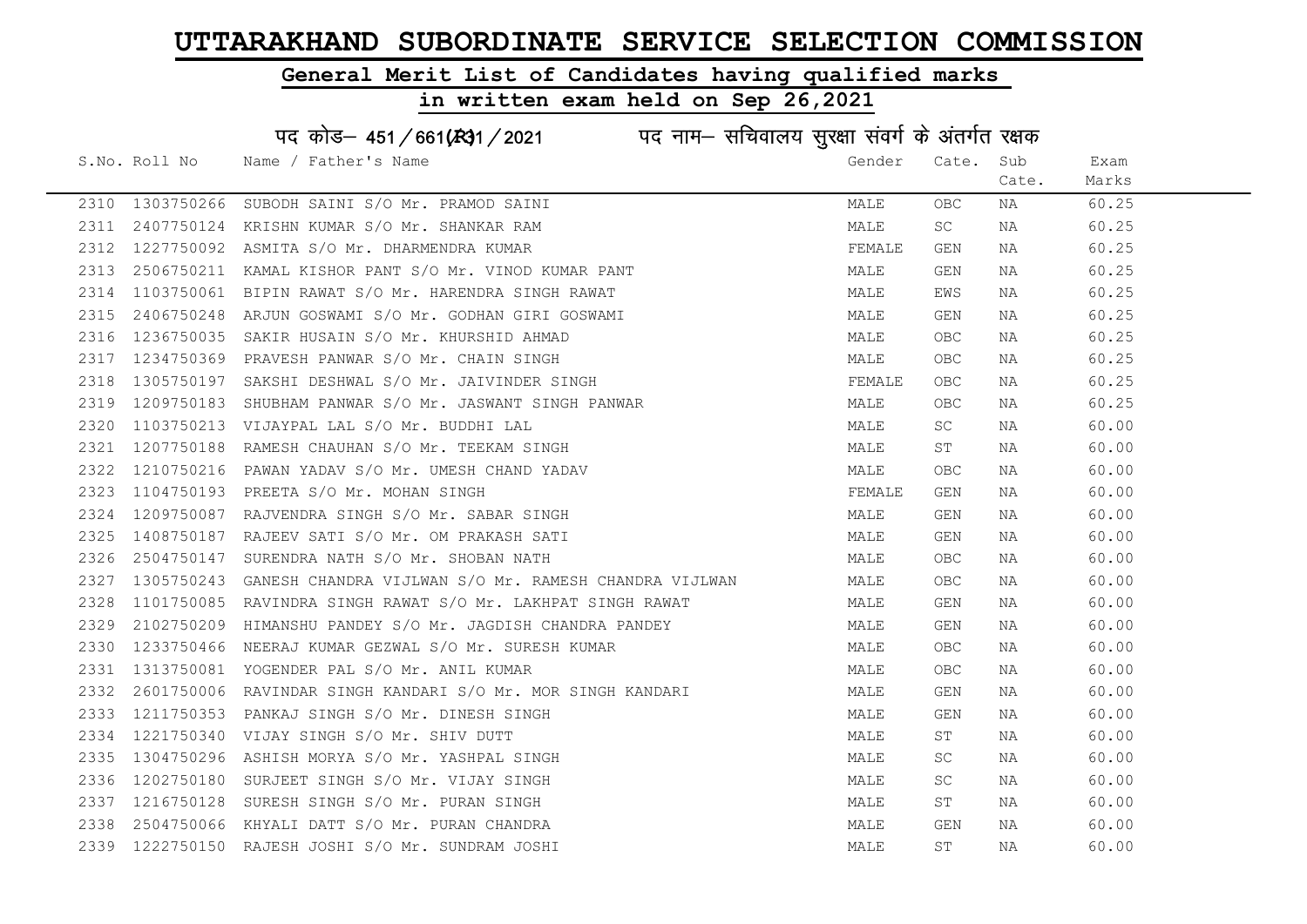# General Merit List of Candidates having qualified marks

|      |               | पद कोड़– 451/661(431/2021 पद नाम– सचिवालय सुरक्षा संवर्ग के अंतर्गत रक्षक |        |            |       |       |
|------|---------------|---------------------------------------------------------------------------|--------|------------|-------|-------|
|      | S.No. Roll No | Name / Father's Name                                                      | Gender | Cate.      | Sub   | Exam  |
|      |               |                                                                           |        |            | Cate. | Marks |
| 2340 | 1208750007    | CHANDRESH PRASAD S/O Mr. RAM PRASAD BHATT                                 | MALE   | EWS        | ΝA    | 60.00 |
| 2341 |               | 1220750105 HARISH SINGH TAKULI S/O Mr. SHYAM SINGH TAKULI                 | MALE   | <b>GEN</b> | ΝA    | 60.00 |
| 2342 | 1215750521    | RAHUL TOMER S/O Mr. DINESH SINGH TOMER                                    | MALE   | OBC        | ΝA    | 60.00 |
| 2343 | 2504750132    | GOKARN SINGH S/O Mr. RUDRA SINGH                                          | MALE   | OBC        | ΝA    | 60.00 |
| 2344 | 2605750192    | KM REEMA S/O Mr. VINOD KUMAR                                              | FEMALE | SC         | NA    | 60.00 |
| 2345 | 1229750119    | DEEPAK S/O Mr. MOHAN SINGH                                                | MALE   | GEN        | ΝA    | 60.00 |
| 2346 | 1401750099    | NITYA NAND S/O Mr. SHEKHARA NAND                                          | MALE   | OBC        | ΝA    | 60.00 |
| 2347 | 1210750178    | SANJAY TARIYAL S/O Mr. HEM SINGH TARIYAL                                  | MALE   | GEN        | ΝA    | 60.00 |
| 2348 | 2412750041    | AKHILESH BORA S/O Mr. BISHAN SINGH                                        | MALE   | <b>OBC</b> | ΝA    | 60.00 |
| 2349 | 1218750003    | DAULAT RAM RATURI S/O Mr. DAYA RAM RATURI                                 | MALE   | GEN        | NA    | 60.00 |
| 2350 | 1103750311    | AMBRISH NEGI S/O Mr. KALAM SINGH NEGI                                     | MALE   | EWS        | ΝA    | 60.00 |
| 2351 |               | 1301750302 ARUN KUMAR S/O Mr. DHARAM PAL                                  | MALE   | SC         | ΝA    | 60.00 |
| 2352 |               | 1212750213 GARGI RAWAT S/O Mr. HEERA SINGH RAWAT                          | FEMALE | OBC        | NA    | 60.00 |
| 2353 | 2601750036    | SATNAM SINGH S/O Mr. SARDUL SINGH                                         | MALE   | OBC        | ΝA    | 60.00 |
| 2354 | 2608750217    | SURAJ SINGH S/O Mr. SHER SINGH                                            | MALE   | GEN        | ΝA    | 60.00 |
| 2355 | 1201750139    | MAJAL LAL S/O Mr. RUKAM DAS                                               | MALE   | SC         | ΝA    | 60.00 |
| 2356 | 2508750071    | SONI THAPA S/O Mr. AMAR BAHADUR THAPA                                     | FEMALE | OBC        | ΝA    | 60.00 |
| 2357 | 1314750119    | NITIN KUMAR S/O Mr. VIRENDRA PRASAD DOBRIYAL                              | MALE   | GEN        | ΝA    | 60.00 |
| 2358 | 1401750192    | VIKAS SHAH S/O Mr. GOVIND LAL                                             | MALE   | SC         | ΝA    | 60.00 |
| 2359 | 1221750263    | AJAY SINGH BISHT S/O Mr. RAMESH SINGH BISHT                               | MALE   | GEN        | NA    | 60.00 |
| 2360 | 2405750315    | BARKHA BHATT S/O Mr. SHANKAR DATT BHATT                                   | FEMALE | GEN        | ΝA    | 60.00 |
| 2361 | 2602750004    | RAJA KHAN S/O Mr. SHABBER                                                 | MALE   | GEN        | ΝA    | 60.00 |
| 2362 | 1408750079    | ASHISH KUMAR S/O Mr. MANOJ KUMAR                                          | MALE   | EWS        | ΝA    | 60.00 |
| 2363 | 1404750025    | MOHD ARIF S/O Mr. GULAM NAVI                                              | MALE   | OBC        | ΝA    | 60.00 |
| 2364 | 1203750236    | DEVASHISH SEMWAL S/O Mr. TEJRAM SEMWAL                                    | MALE   | EWS        | ΝA    | 60.00 |
| 2365 | 1218750246    | RAKESH SINGH S/O Mr. BHAGAT SINGH                                         | MALE   | SТ         | ΝA    | 60.00 |
| 2366 | 1231750208    | ABHISHEK CHAUHAN S/O Mr. DINESH CHANDRA CHAUHAN                           | MALE   | GEN        | NA    | 60.00 |
| 2367 |               | 2506750129 GEETA BISHT S/O Mr. MAHENDRA SINGH BISHT                       | FEMALE | EWS        | ΝA    | 60.00 |
| 2368 |               | 1226750255 RAVINDRA SINGH RANA S/O Mr. SABBAL SINGH RANA                  | MALE   | <b>OBC</b> | ΝA    | 60.00 |
| 2369 |               | 1218750056 SANDEEP SINGH S/O Mr. KUNDAN SINGH                             | MALE   | <b>GEN</b> | ΝA    | 60.00 |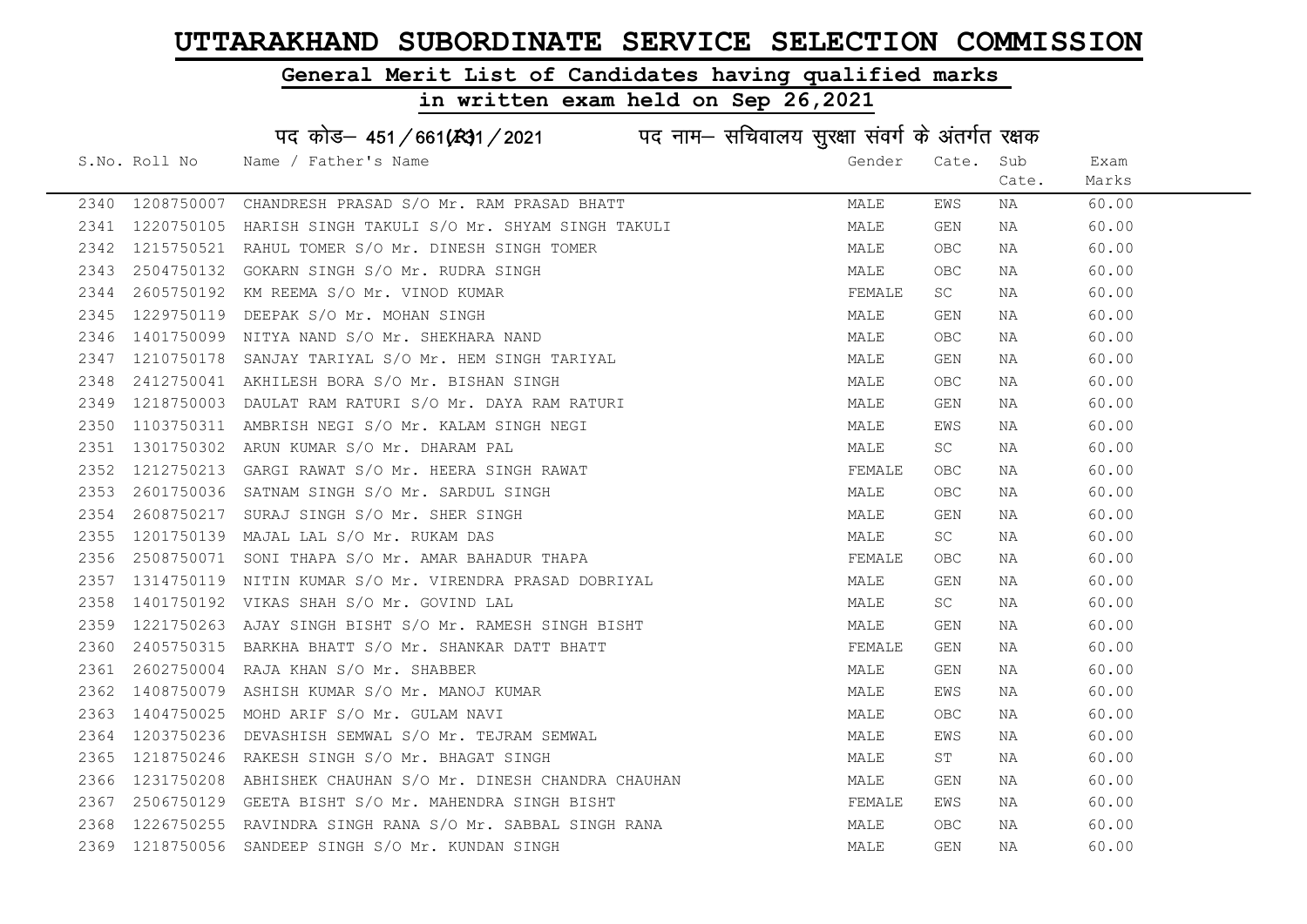### General Merit List of Candidates having qualified marks

|      |               | पद कोड़– 451/661(431/2021 पद नाम– सचिवालय सुरक्षा संवर्ग के अंतर्गत रक्षक                                    |        |            |       |       |
|------|---------------|--------------------------------------------------------------------------------------------------------------|--------|------------|-------|-------|
|      | S.No. Roll No | Name / Father's Name                                                                                         | Gender | Cate.      | Sub   | Exam  |
|      |               |                                                                                                              |        |            | Cate. | Marks |
| 2370 | 1408750201    | SUKHDEV BISHT S/O Mr. RAKESH CHANDRA BISHT                                                                   | MALE   | GEN        | NA    | 60.00 |
| 2371 | 1306750400    | ENTJAR ALI S/O Mr. NASRAT ALI                                                                                | MALE   | <b>OBC</b> | NA    | 60.00 |
| 2372 | 2109750299    | SOHAN KUAMR GARIYA S/O Mr. GOPAL RAM GARIYA                                                                  | MALE   | SC         | NA    | 60.00 |
| 2373 | 1232750218    | NITIN SINGH PANWAR S/O Mr. RAMPAL SINGH PANWAR                                                               | MALE   | GEN        | NA    | 60.00 |
| 2374 | 1235750256    | SATPAL SINGH RAWAT S/O Mr. HARDEV SINGH RAWAT                                                                | MALE   | OBC        | NA    | 60.00 |
| 2375 | 1408750278    | NAVEEN SINGH S/O Mr. VEER SINGH                                                                              | MALE   | GEN        | NA    | 60.00 |
| 2376 |               | 1236750191 KALYAN SINGH S/O Mr. JAY SINGH                                                                    | MALE   | GEN        | NA    | 60.00 |
| 2377 | 1228750006    | KISHAN BISHT S/O Mr. BIRENDRA SINGH BISHT                                                                    | MALE   | GEN        | NA    | 60.00 |
| 2378 | 1202750249    |                                                                                                              | MALE   | SТ         | NA    | 60.00 |
| 2379 | 1213750338    | ROHIT SINGH TOMAR S/O Mr. SURENDRA SINGH TOMAR<br>KAJAL S/O Mr. ASHOK KUMAR<br>NARESH ARYA S/O Mr. GUSAI RAM | FEMALE | OBC        | NA    | 60.00 |
| 2380 | 2109750024    |                                                                                                              | MALE   | SC         | NA    | 60.00 |
| 2381 | 1224750134    | PRADEEP SINGH S/O Mr. RAJEEV KUMAR SINGH                                                                     | MALE   | GEN        | NA    | 60.00 |
| 2382 | 1312750173    | KM SHIVANI DEVI S/O Mr. SETH PAL                                                                             | FEMALE | <b>OBC</b> | NA    | 60.00 |
| 2383 |               | 2412750331 ROHIT KUMAR S/O Mr. HARI RAM                                                                      | MALE   | SC         | NA    | 60.00 |
| 2384 | 2408750160    | LALIT MOHAN CHANDRA S/O Mr. JAMUNA DUTT                                                                      | MALE   | GEN        | NA    | 60.00 |
| 2385 | 2607750147    | AMARJEET S/O Mr. VIJENDRA SINGH                                                                              | MALE   | SC         | NA    | 60.00 |
| 2386 | 1207750534    | RAHUL SINGH KANDIYAL S/O Mr. SUMAN SINGH KANDIYAL                                                            | MALE   | OBC        | NA    | 60.00 |
| 2387 |               | 1310750136 HARBHAJAN SINGH S/O Mr. BABURAM                                                                   | MALE   | GEN        | NA    | 60.00 |
| 2388 | 2409750040    | CHANCHAL PANT S/O Mr. DINESH CHANDRA PANT                                                                    | MALE   | GEN        | ΝA    | 59.75 |
| 2389 | 1211750147    | SANJAY RAWAT S/O Mr. INDER SINGH RAWAT                                                                       | MALE   | GEN        | NA    | 59.75 |
| 2390 | 1405750123    | DIPENDAR SINGH S/O Mr. DILWAR SINGH                                                                          | MALE   | GEN        | NA    | 59.75 |
| 2391 | 1236750027    | NAGENDRA RAWAT S/O Mr. RAMSHARAN RAWAT                                                                       | MALE   | <b>OBC</b> | NA    | 59.75 |
| 2392 | 1304750234    | MOHD JAVED S/O Mr. AFJAL AHMAD                                                                               | MALE   | <b>OBC</b> | NA    | 59.75 |
| 2393 | 1212750211    | JAGVEER SINGH S/O Mr. HARBAN SINGH                                                                           | MALE   | <b>OBC</b> | NA    | 59.75 |
| 2394 | 1318750025    | SHRI KANT S/O Mr. SUDESH PAL                                                                                 | MALE   | SC         | NA    | 59.75 |
| 2395 | 1206750037    | SUNITA S/O Mr. DALEEP SINGH                                                                                  | FEMALE | EWS        | NA    | 59.75 |
| 2396 | 1228750032    | MUKESH RAWAT S/O Mr. RANVEER SINGH RAWAT                                                                     | MALE   | <b>OBC</b> | NA    | 59.75 |
| 2397 | 2409750454    | JEEVAN CHANDRA S/O Mr. PREM BLLABH                                                                           | MALE   | GEN        | NA    | 59.75 |
| 2398 |               | 1229750003 RAHUL BINJOLA S/O Mr. SUNIL CHAND                                                                 | MALE   | GEN        | NA    | 59.75 |
|      |               | 2399 1302750093 DEEP CHANDRA JOSHI S/O Mr. HARISH CHANDRA JOSHI                                              | MALE   | EWS        | ΝA    | 59.75 |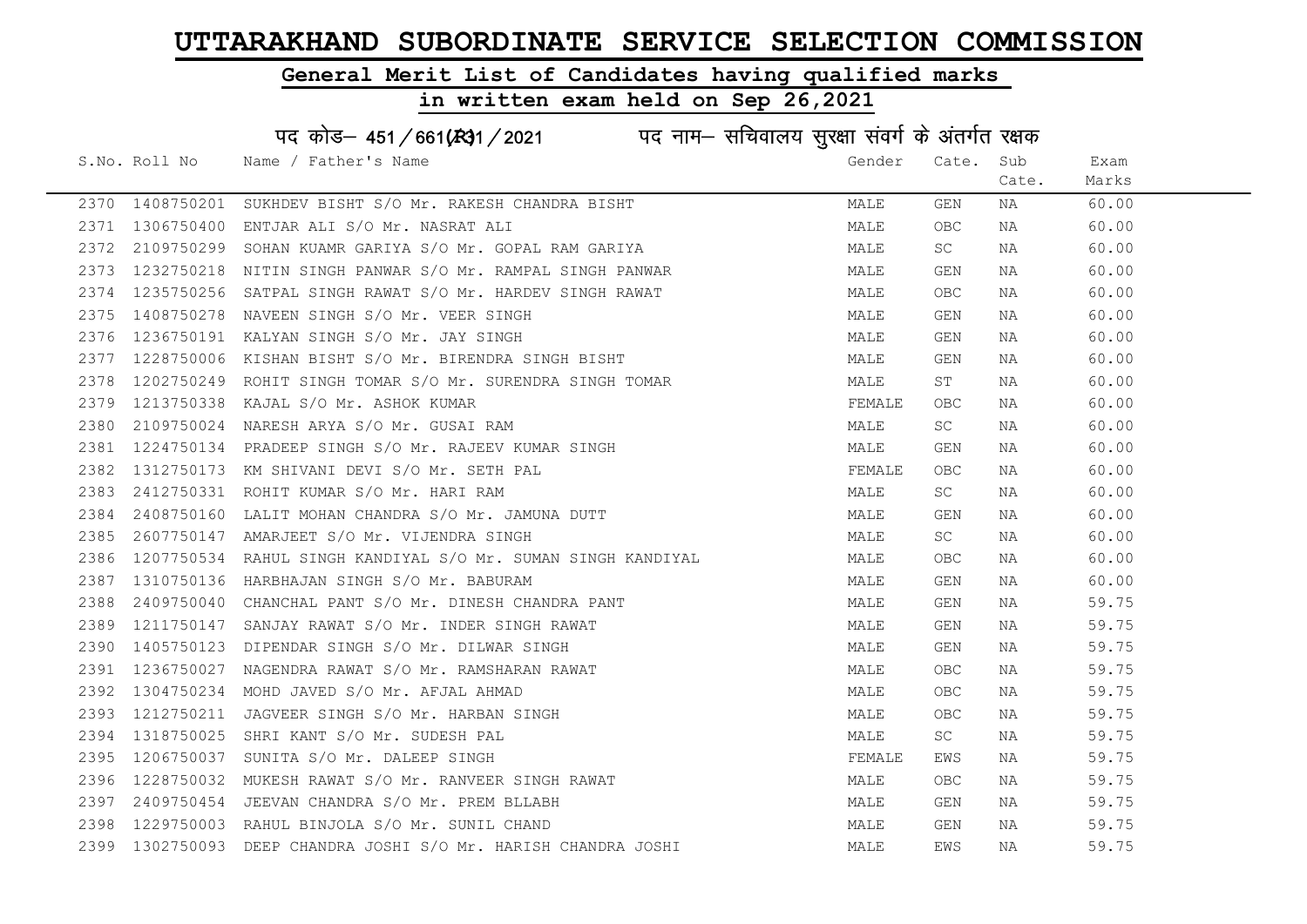### General Merit List of Candidates having qualified marks

|      |               | पद कोड़- 451/661(431/2021 पद नाम- सचिवालय सुरक्षा संवर्ग के अंतर्गत रक्षक |        |            |       |       |
|------|---------------|---------------------------------------------------------------------------|--------|------------|-------|-------|
|      | S.No. Roll No | Name / Father's Name                                                      | Gender | Cate. Sub  |       | Exam  |
|      |               |                                                                           |        |            | Cate. | Marks |
| 2400 | 2412750422    | KAMAL KANT S/O Mr. NATHU RAM ARYA                                         | MALE   | SC.        | NA    | 59.75 |
| 2401 | 1304750056    | VISHANT KUMAR S/O Mr. SUDHIR KUMAR                                        | MALE   | <b>OBC</b> | NA    | 59.75 |
| 2402 | 1309750135    | AJAY KUMAR CHOUDHARY S/O Mr. MAHIYA                                       | MALE   | SC         | NA    | 59.75 |
| 2403 | 2408750164    | KRISHNADEV SINGH S/O Mr. CHANDRAVEER SINGH                                | MALE   | GEN        | NA    | 59.75 |
| 2404 | 1233750415    | KM SHIVRATRI PANWAR S/O Mr. JAYPAL SINGH                                  | FEMALE | <b>OBC</b> | NA    | 59.75 |
| 2405 |               | 1234750116 ASHWANI S/O Mr. RANJEET SINGH                                  | MALE   | SC         | NA    | 59.75 |
| 2406 |               | 2106750084 PRAKASH SINGH BISHT S/O Mr. BISHAN SINGH                       | MALE   | EWS        | NA    | 59.75 |
| 2407 | 1209750079    | MANOJ S/O Mr. KACHALU                                                     | MALE   | SC         | NA    | 59.75 |
| 2408 | 1229750186    | GAJPAL SINGH S/O Mr. CHANDRA SINGH                                        | MALE   | EWS        | NA    | 59.75 |
| 2409 |               | 1218750504 KANHAIYA PRASAD THAPLIYAL S/O Mr. BRIJMANI THAPLIYAL           | MALE   | OBC        | NA    | 59.75 |
| 2410 |               | 2609750133 DEEPAK KUMAR S/O Mr. HORI SINGH                                | MALE   | SC         | NA    | 59.75 |
| 2411 | 1233750597    | SUKHDEV SINGH S/O Mr. PRATAP SINGH RAWAT                                  | MALE   | OBC        | NA    | 59.75 |
| 2412 | 2405750221    | PANKAJ ARYA S/O Mr. KHEEM PRAKASH                                         | MALE   | SC .       | NA    | 59.75 |
| 2413 |               | 1211750036 VIPUL RAWAT S/O Mr. NARENDRA SINGH RAWAT                       | MALE   | GEN        | NA    | 59.75 |
| 2414 |               | 1217750219 BIPIN SINGH RAWAT S/O Mr. HEERA SINGH RAWAT                    | MALE   | GEN        | NA    | 59.75 |
| 2415 | 2110750272    | DEEPESH SINGH S/O Mr. JAMAN SINGH                                         | MALE   | GEN        | NA    | 59.75 |
| 2416 | 1317750182    | RAVI KUMAR S/O Mr. BABURAM                                                | MALE   | <b>OBC</b> | NA    | 59.75 |
| 2417 |               | 2607750086 PRASHANT KUMAR S/O Mr. JAYPRAKASH SINGH                        | MALE   | SC         | NA    | 59.75 |
| 2418 | 1310750073    | SHIVANI DHIMAN S/O Mr. RISHIPAL DHIMAN                                    | FEMALE | OBC        | NA    | 59.75 |
| 2419 | 2110750126    | HIMANSHI BISHT S/O Mr. RAJENDRA SINGH BISHT                               | FEMALE | EWS        | NA    | 59.75 |
| 2420 | 1213750448    | ANKIT SINGH S/O Mr. LAKHI RAM SINGH                                       | MALE   | OBC        | NA    | 59.75 |
| 2421 |               | 1220750162 ANSHUL TOMAR S/O Mr. YASHPAL SINGH TOMAR                       | MALE   | OBC        | NA    | 59.75 |
| 2422 | 1305750008    | KRIPAL SINGH S/O Mr. KUNDAN SINGH                                         | MALE   | EWS        | ΝA    | 59.50 |
| 2423 | 2402750132    | PANKAJ UPADHYAY S/O Mr. MOHAN CHANDRA UPADHYAY                            | MALE   | GEN        | NA    | 59.50 |
| 2424 | 1206750291    | ANUJ KUMAR TOMAR S/O Mr. ASHOK KUMAR                                      | MALE   | OBC        | NA    | 59.50 |
| 2425 | 1204750225    | VIKASH PANT S/O Mr. GOPAL KRISHAN PANT                                    | MALE   | GEN        | NA    | 59.50 |
| 2426 | 1232750089    | AMIT KUMAR S/O Mr. DEVENDRA PRASAD                                        | MALE   | EWS        | NA    | 59.50 |
| 2427 |               | 2412750245 MANOJ KUMAR S/O Mr. AMAR SINGH                                 | MALE   | EWS        | NA    | 59.50 |
| 2428 |               | 1310750091 ASHA KUMARI S/O Mr. ABHI RAM                                   | FEMALE | GEN        | NA    | 59.50 |
|      |               | 2429 1309750043 SULEMAN S/O Mr. MOHD AKHTAR                               | MALE   | OBC        | ΝA    | 59.50 |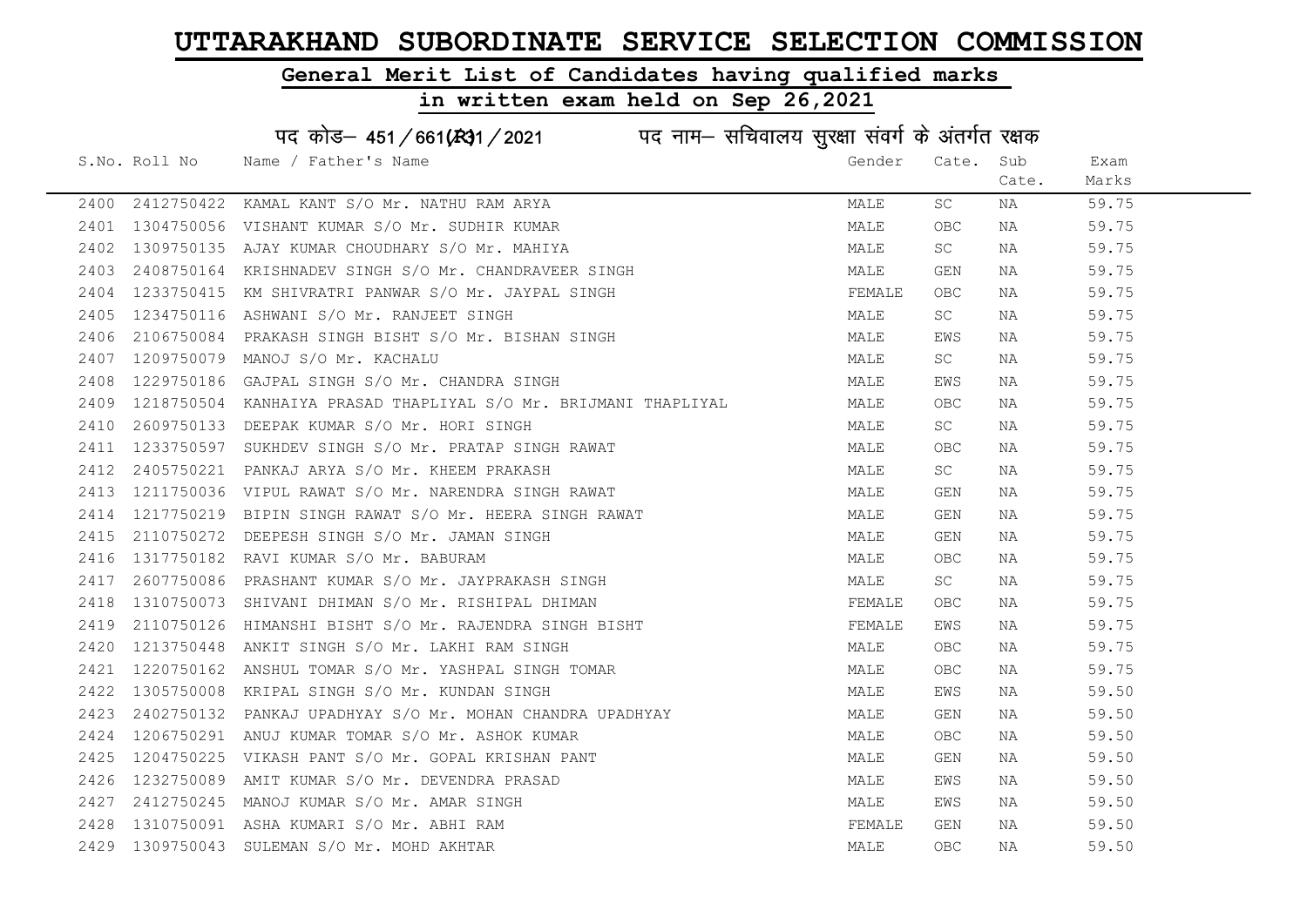### General Merit List of Candidates having qualified marks

### in written exam held on Sep 26,2021

S.No. Roll No Wame / Father's Name Gender Cate. Sub Cate. Exam Marks पद कोड– 451/661(स्था) / 2021 विद्युत्त नाम– सचिवालय सुरक्षा संवर्ग के अंतर्गत रक्षक 2430 2604750317 VIJAY PAL SINGH S/O Mr. JAGDISH SINGH MALE SC NA 59.50 2431 2608750098 ZEESHAN S/O Mr. SULEMAN MALE GEN NA 59.50 2432 2604750315 ARUN KUMAR S/O Mr. PREM SINGH MALE SC NA 59.50 2433 2503750030 ROHIT KUMAR S/O Mr. DAYAL RAM MALE SC NA 59.50 2434 2506750314 AJAY S/O Mr. RAMSEVAK MALE EWS EX-Serv 59.50 2435 1207750453 NARENDRA SINGH S/O Mr. GOPAL SINGH MALE EWS NA 59.50 2436 2101750166 AMIT KUMAR KHARAI S/O Mr. ARJUN SINGH KHARAI MAN MALE EWS NA 59.50 2437 1301750147 GOVIND KUMAR S/O Mr. RAJ KUMAR SINGH MALE EWS NA 59.50 2438 1408750157 AMIT KUMAR S/O Mr. SURENDRA DUTT PALIWAL MAN MALE GEN NA 59.50 2439 1210750408 GAJENDRA SINGH S/O Mr. KUNWAR SINGH MALE EWS NA 59.50 2440 1318750090 GUFRAN ALI S/O Mr. SHRAFAT ALI MALE OBC NA 59.50 2441 2412750382 MANOJ tiwari S/O Mr. HANSA DATT MALE GEN NA 59.50 2442 1312750261 ATISH KUMAR S/O Mr. NARESH KUMAR MALE OBC NA 59.50 2443 1203750095 BIPUL SINGH S/O Mr. RANBIR SINGH MALE GEN NA 59.50 2444 2412750317 BABITA MATHPAL S/O Mr. SHEKHAR CHANDRA MATHPAL **FRALL SHALL SEN SO SO SO SO SO SO SO** 2445 1215750119 ROHIT KUMAR S/O Mr. SHER SINGH MALE OBC NA 59.50 2446 1208750429 VISHAL S/O Mr. BABU RAM MALE OBC NA 59.50 2447 2606750122 KARANVEER S/O Mr. BHAGWAN SINGH MALE OBC NA 59.50 2448 1233750433 SACHIN SINGH KANDARI S/O Mr. YASHPAL SINGH KANDARI MALE OBC NA 59.50 2449 1201750426 KESHAV PRASAD NAUTIYAL S/O Mr. VISHAL MANI NAUTIYAL MALE OBC NA 59.50 2450 1236750223 RAHUL S/O Mr. RAJENDRA SINGH MALE EWS NA 59.50 2451 2402750122 YOGESH KORANGA S/O Mr. NANDAN SINGH KORANGA MALE EWS NA 59.50 2452 1202750059 RISHI RANA S/O Mr. SURENDRA SINGH RANA MALE GEN NA 59.50 2453 2602750206 SALONI CHAUDHARY S/O Mr. PHOOL SINGH FUNCH SALL SO THE REMALE SC NA 59.50 2454 1202750442 ROHIT RAWAT S/O Mr. NARENDRA SINGH RAWAT MAN MALE EWS NA 59.50 2455 1231750238 MONIKA GAUR S/O Mr. SUNIL GAUR FEMALE OBC NA 59.50 2456 2109750233 MAYA S/O Mr. HAR SINGH FEMALE EWS NA 59.50 2457 1313750125 KM PREETI SAINI S/O Mr. DHARAM PAL SAINI FEMALE OBC NA 59.50 2458 1217750248 PRIYANSHU JUYAL S/O Mr. KAILASH CHANDRA JUYAL MALE GEN NA 59.50 2459 2108750268 HEM CHANDRA PATHAK S/O Mr. HARI DATT PATHAK MALE GEN EX-Serv 59.25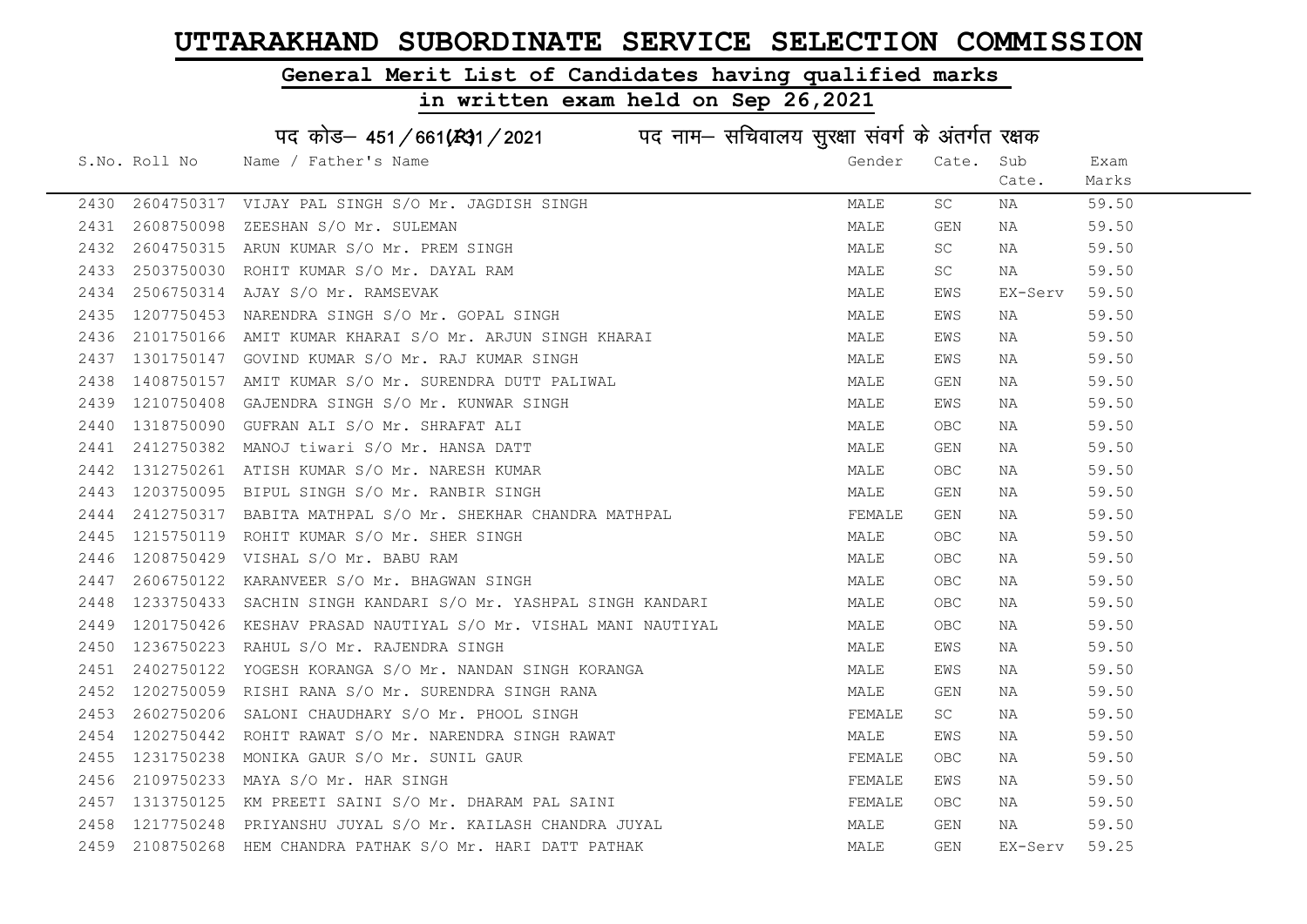### General Merit List of Candidates having qualified marks

|      |               | पद कोड़– 451/661(431/2021 पद नाम– सचिवालय सुरक्षा संवर्ग के अंतर्गत रक्षक |        |                         |       |       |
|------|---------------|---------------------------------------------------------------------------|--------|-------------------------|-------|-------|
|      | S.No. Roll No | Name / Father's Name                                                      | Gender | Cate.                   | Sub   | Exam  |
|      |               |                                                                           |        |                         | Cate. | Marks |
| 2460 | 1309750243    | RAVINATH S/O Mr. JAGPAL SINGH                                             | MALE   | SC                      | ΝA    | 59.25 |
| 2461 | 1204750158    | KM MAMTA S/O Mr. UMRAW SINGH                                              | FEMALE | <b>OBC</b>              | NA    | 59.25 |
| 2462 | 1313750123    | PANKAJ GAUR S/O Mr. B P GAUR                                              | MALE   | GEN                     | NA    | 59.25 |
| 2463 | 1224750005    | AMIT KUMAR S/O Mr. VINOD KUMAR                                            | MALE   | SC                      | NA    | 59.25 |
| 2464 | 1228750429    | CHANDRA PRAKASH S/O Mr. RAGHUVEER SINGH BIHANDARI                         | MALE   | EWS                     | NA    | 59.25 |
| 2465 |               | 1208750289 SIKANDER SINGH BIST S/O Mr. PURAN SINGH BIST                   | MALE   | EWS                     | NA    | 59.25 |
| 2466 | 1214750339    | SHILPA S/O Mr. BHAJAN SINGH                                               | FEMALE | GEN                     | NA    | 59.25 |
| 2467 | 1218750478    | SHAILESH KUMAR S/O Mr. PURUSHOTTAM DUTT                                   | MALE   | SC                      | NA    | 59.25 |
| 2468 | 1304750084    | PRAMOD KUMAR S/O Mr. JAGPAL SINGH                                         | MALE   | SC                      | NA    | 59.25 |
| 2469 | 1215750356    | PRAVEEN KUMAR S/O Mr. DEVI PRASAD                                         | MALE   | GEN                     | NA    | 59.25 |
| 2470 | 1219750293    | PRAMOD RAWAT S/O Mr. PREM PRAKASH RAWAT                                   | MALE   | GEN                     | ΝA    | 59.25 |
| 2471 | 1218750457    | ISHWAR SINGH S/O Mr. JOT SINGH                                            | MALE   | GEN                     | DFF   | 59.25 |
| 2472 | 2109750189    | MANOJ PETSHALI S/O Mr. ISHWARI DUTT PETSHALI                              | MALE   | GEN                     | NA    | 59.25 |
| 2473 | 1235750108    | SHASHI KANT GAIROLA S/O Mr. PURSHOTAM PRASAD                              | MALE   | GEN                     | NA    | 59.25 |
| 2474 |               | 1313750103 BALESH KUMAR S/O Mr. BABU RAM                                  | MALE   | SC                      | NA    | 59.25 |
| 2475 | 1228750317    | SIKANDRA S/O Mr. SHYAM SINGH                                              | MALE   | SC                      | NA    | 59.25 |
| 2476 | 1223750240    | VIKASH NAUTIYAL S/O Mr. SHIV PRASAD NAUTIYAL                              | MALE   | <b>OBC</b>              | NA    | 59.25 |
| 2477 | 1236750347    | GIRISH CHANDRA S/O Mr. KISHORI LAL                                        | MALE   | GEN                     | NA    | 59.25 |
| 2478 | 1208750158    | GULSHAN ALI S/O Mr. MOH HANEEF                                            | MALE   | OBC                     | NA    | 59.25 |
| 2479 | 1211750066    | GAGAN CHAND S/O Mr. KALYAN CHAND                                          | MALE   | OBC                     | NA    | 59.25 |
| 2480 |               | 1311750404 ARUN PARMAR S/O Mr. NARENDRA KUMAR                             | MALE   | OBC                     | NA    | 59.25 |
| 2481 | 2501750025    | PANKAJ PUNETHA S/O Mr. JEEVAN CHANDRA PUNETHA                             | MALE   | $\mathop{\mathsf{GEN}}$ | NA    | 59.25 |
| 2482 | 1403750170    | AMITA S/O Mr. LAXMAN SINGH                                                | FEMALE | GEN                     | NA    | 59.25 |
| 2483 | 1207750242    | KAMAL S/O Mr. RAJENDRA                                                    | MALE   | GEN                     | NA    | 59.25 |
| 2484 | 1104750001    | GAJENDRA SINGH S/O Mr. LAXMAN SINGH                                       | MALE   | GEN                     | NA    | 59.25 |
| 2485 |               | 1208750073 ANOOP NAUTIYAL S/O Mr. SURENDRA DUTT NAUTIYAL                  | MALE   | OBC                     | NA    | 59.25 |
| 2486 | 1309750091    | DEVENDRA KUMAR PANDEY S/O Mr. PRAKASH CHAND PANDEY                        | MALE   | GEN                     | NA    | 59.25 |
| 2487 |               | 2602750009 JUHI PARIHAR S/O Mr. BHUPAL SINGH PARIHAR                      | FEMALE | GEN                     | NA    | 59.25 |
| 2488 |               | 1233750600 NEERAJ CHAUHAN S/O Mr. SHAILENDRA CHAUHAN                      | MALE   | <b>OBC</b>              | NA    | 59.25 |
| 2489 |               | 2503750023 DINESH CHANDRA S/O Mr. SHANKAR LAL                             | MALE   | SC                      | ΝA    | 59.25 |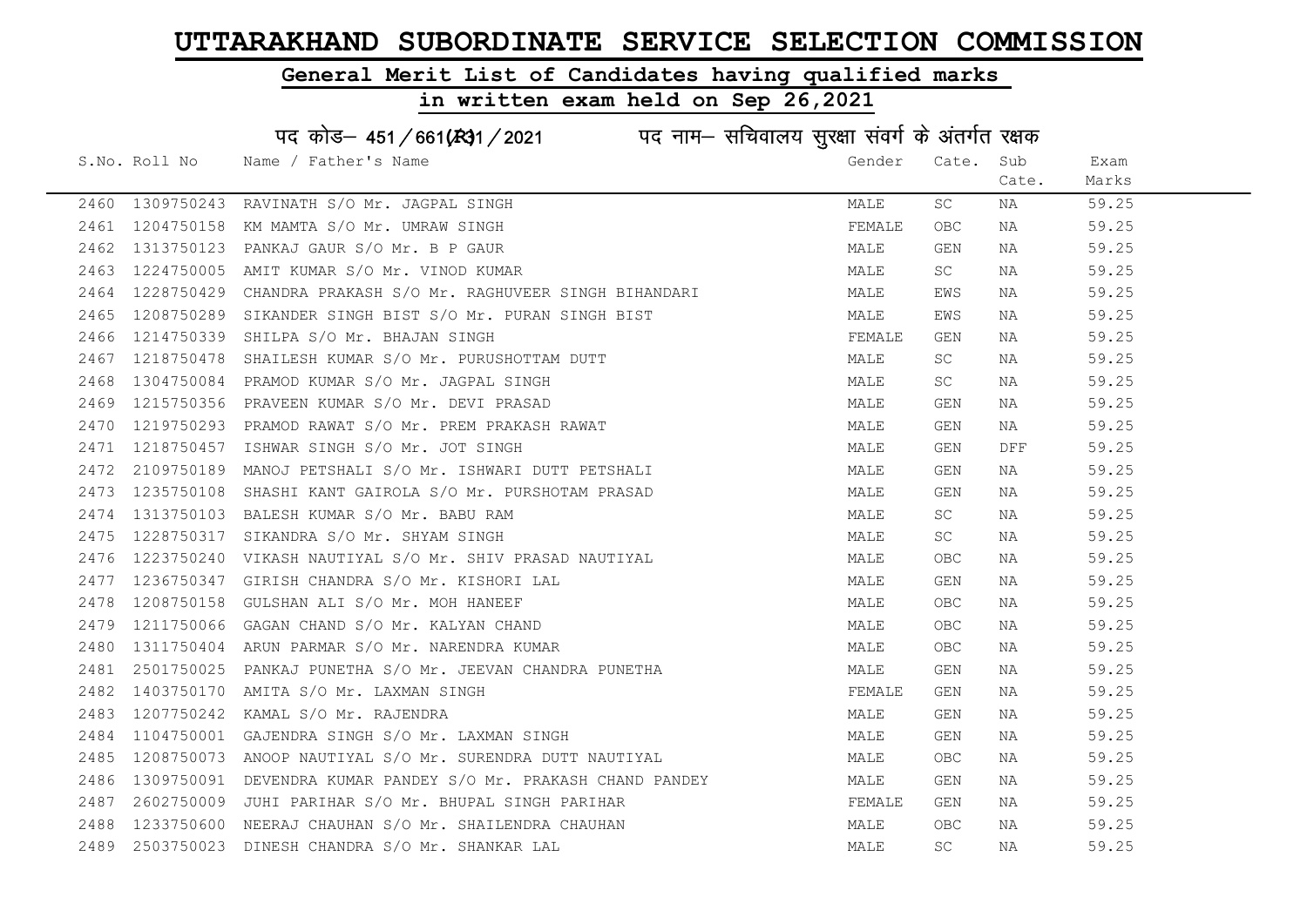### General Merit List of Candidates having qualified marks

### in written exam held on Sep 26,2021

S.No. Roll No Wame / Father's Name Gender Cate. Sub Cate. Exam Marks पद कोड– 451/661(स्था) / 2021 विद्युत्त नाम– सचिवालय सुरक्षा संवर्ग के अंतर्गत रक्षक 2490 2506750138 PRADEEP PANDEY S/O Mr. BHUPENDRA PRASAD MALE EWS NA 59.25 2491 1302750165 MANOJ KUMAR S/O Mr. RAMESHWAR MARE SHOW SHOW MALE EWS NA 59.25 2492 1229750185 AMAN CHAUHAN S/O Mr. CHANDAN SINGH MALE ST NA 59.25 2493 1218750390 KULDEEP SINGH S/O Mr. VIKRAM SINGH MALE EWS NA 59.25 2494 1317750024 SHIVANI S/O Mr. SHIV KUMAR FEMALE OBC NA 59.25 2495 1229750179 ANKESH KUMAR S/O Mr. GAJENDRA SINGH MALE SC NA 59.25 2496 2503750202 SOORAJ SINGH KHOLIYA S/O Mr. CHANDRA SINGH KHOLIYA MALE MALE EWS NA 59.25 2497 1229750199 MANJUL KUMAR S/O Mr. DEVI LAL MALE SC NA 59.25 2498 1318750137 JISHAN ALI S/O Mr. ISRAN ALI MALE GEN NA 59.25 2499 2506750432 MOHIT BHATT S/O Mr. KAILASH CHANDRA BHATT MALE GEN NA 59.25 2500 1405750237 PANKAJ CHAND S/O Mr. AMAR CHAND MALE SC NA 59.25 2501 1102750056 GIRIRAJ KISHOR S/O Mr. SURENDRA LAL MANA MALE SC NA 59.25 2501 1102/56000 SINIIII NEW YORK. HAYAD SINGH BISHT<br>2502 2407750111 KAVITA BISHT S/ORK. HAYAD SINGH BISHT 2503 2601750096 MOHD RAZA S/O Mr. MOHD HASAN MALE OBC NA 59.25 2504 1230750294 SHEETAL SAINI S/O Mr. NARENDRA SINGH SAINI SANTA SHARALE OBC NA 59.25 2505 1234750278 RISHABH KUMAR S/O Mr. SUKHDEV MALE SC NA 59.25 2506 1309750241 KRISHAN SINGH PUNDIR S/O Mr. GAINA SINGH PUNDIR MALE GEN NA 59.25 2507 2602750010 ABHISHEK KUMAR S/O Mr. SHIV KUMAR MALE SC NA 59.25 2508 1303750219 MUKUL SHARMA S/O Mr. BHUSHAN SHARMA MALE GEN NA 59.25 2509 2406750117 PRADEEP KUMAR JOSHI S/O Mr. B D JOSHI MALE GEN NA 59.00 2510 1217750065 SHIVRAJ RAWAT S/O Mr. BALWANT SINGH RAWAT MAN MALE GEN NA 59.00 2511 1408750229 AJAY KUMAR S/O Mr. NAVIN CHANDRA MALE GEN NA 59.00 2512 1234750114 MAHIPAL SINGH S/O Mr. TRILOK SINGH MALE GEN NA 59.00 2513 1310750249 RUCHIN KUMAR S/O Mr. RAJENDRA KUMAR MANA MALE OBC NA 59.00 2514 2501750009 KAILASH SINGH KHARKWAL S/O Mr. DIWAN SINGH KHARKWAL MALE EWS NA 59.00 2515 2409750362 SURENDRA SINGH S/O Mr. BHARAT SINGH MALE GEN NA 59.00 2516 2412750065 AASHEESH ARYA S/O Mr. POORAN LAL ARYA MALE SC NA 59.00 2517 2405750296 PRAMOD CHANDRA S/O Mr. LEELADHAR BALSUNI MALE GEN NA 59.00 2518 1217750385 ADARSH RAMOLA S/O Mr. DINESH CHAND RAMOLA MALE GEN NA 59.00 2519 1234750122 PRASHANT RAWAT S/O Mr. NARENDRA SINGH RAWAT MAN MALE GEN NA 59.00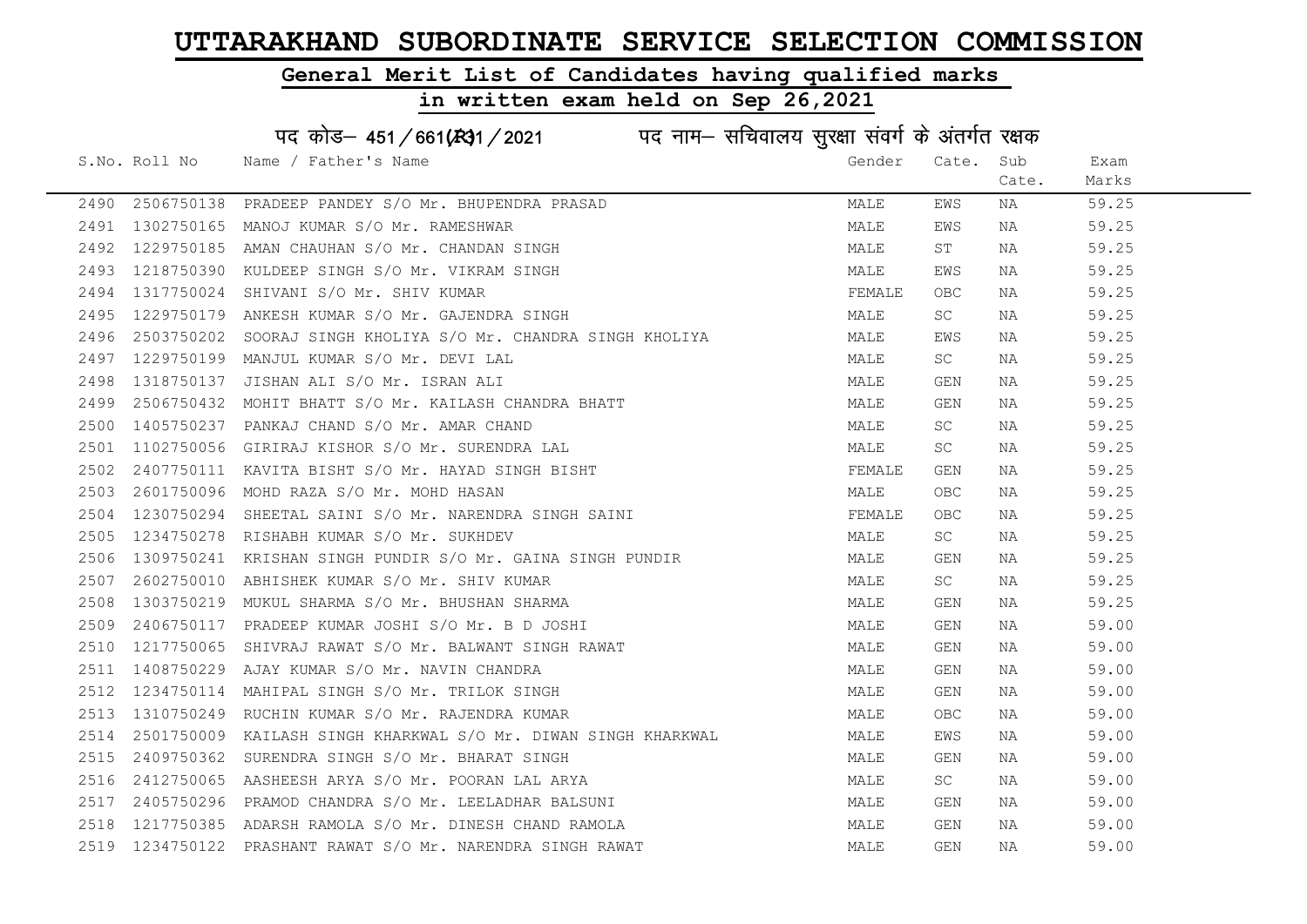### General Merit List of Candidates having qualified marks

|      |               | पद कोड़– 451/661(431/2021 पद नाम– सचिवालय सुरक्षा संवर्ग के अंतर्गत रक्षक |        |            |         |       |
|------|---------------|---------------------------------------------------------------------------|--------|------------|---------|-------|
|      | S.No. Roll No | Name / Father's Name                                                      | Gender | Cate.      | Sub     | Exam  |
|      |               |                                                                           |        |            | Cate.   | Marks |
| 2520 |               | 1216750335 PANKAJ CHAUHAN S/O Mr. RANJEET SINGH CHAUHAN                   | MALE   | EWS        | ΝA      | 59.00 |
| 2521 |               | 1210750262 VINAY MOHAN KHATRI S/O Mr. JAGMOHAN KHATRI                     | MALE   | GEN        | NA      | 59.00 |
| 2522 | 2609750020    | RAJEEV SAGAR S/O Mr. RAM ASARE LAL                                        | MALE   | SC         | NA      | 59.00 |
| 2523 | 1208750363    | PEEYUSH CHANDRA S/O Mr. GIRISH CHANDRA SHARMA                             | MALE   | GEN        | NA      | 59.00 |
| 2524 | 1226750111    | GOVIND SINGH S/O Mr. GHANSHYAM SINGH                                      | MALE   | ST         | NA      | 59.00 |
| 2525 | 2109750350    | BISHAN RAM S/O Mr. HARAK RAM                                              | MALE   | SC         | NA      | 59.00 |
| 2526 |               | 1207750136 RAJVEER SINGH TOMAR S/O Mr. TIKAM SINGH TOMAR                  | MALE   | ST         | NA      | 59.00 |
| 2527 | 1233750506    | AMIT MARCHHAL S/O Mr. SHER SINGH MARCHHAL                                 | MALE   | ST         | NA      | 59.00 |
| 2528 | 2506750286    | YOGESH KUMAR JOSHI S/O Mr. NAVIN CHANDRA JOSHI                            | MALE   | GEN        | NA      | 59.00 |
| 2529 | 2412750234    | ANIL SINGH S/O Mr. KUNWAR SINGH                                           | MALE   | GEN        | NA      | 59.00 |
| 2530 | 2403750224    | PRAMOD KUMAR PANT S/O Mr. SURESH CHANDRA PANT                             | MALE   | EWS        | EX-Serv | 59.00 |
| 2531 | 1233750192    | SHRIPAL SINGH S/O Mr. LAKHAN SINGH                                        | MALE   | <b>OBC</b> | NA      | 59.00 |
| 2532 | 1229750153    | SAKET KUMAR S/O Mr. MAHAVEER PRASAD                                       | MALE   | GEN        | NA      | 59.00 |
| 2533 |               | 2605750242 ANIL KUMAR S/O Mr. JAGDISH SINGH                               | MALE   | SC         | NA      | 59.00 |
| 2534 | 2104750080    | GANESH SINGH PARIHAR S/O Mr. MOHAN SINGH PARIHAR                          | MALE   | EWS        | NA      | 59.00 |
| 2535 | 1235750257    | SUKHDEV SINGH S/O Mr. SHIV SINGH                                          | MALE   | <b>OBC</b> | NA      | 59.00 |
| 2536 | 1219750066    | AJVEER SINGH S/O Mr. RATAN SINGH                                          | MALE   | ST         | EX-Serv | 59.00 |
| 2537 | 2104750048    | LALIT KANDPAL S/O Mr. DEVKI NANDAN KANDPAL                                | MALE   | EWS        | EX-Serv | 59.00 |
| 2538 | 1203750152    | UDAY S/O Mr. RAVAT SINGH                                                  | MALE   | OBC.       | NA      | 59.00 |
| 2539 | 1307750178    | VIPIN GIRI S/O Mr. SANJAY GIRI                                            | MALE   | OBC.       | NA      | 59.00 |
| 2540 | 1220750170    | AMIT KUMAR S/O Mr. SUMER CHAND                                            | MALE   | SC         | NA      | 59.00 |
| 2541 |               | 1304750042 SUBODH KUMAR S/O Mr. MEGHRAJ SINGH                             | MALE   | SC         | NA      | 59.00 |
| 2542 | 1207750443    | ANKUSH MAITHANI S/O Mr. SURYA PRAKASH MAITHANI                            | MALE   | GEN        | ΝA      | 59.00 |
| 2543 | 2502750100    | PURAN SINGH S/O Mr. KHUSHAL SINGH                                         | MALE   | OBC        | NA      | 59.00 |
| 2544 | 1215750533    | SAVITA PANWAR S/O Mr. JASWANT SINGH PANWAR                                | FEMALE | OBC        | NA      | 59.00 |
| 2545 | 1203750191    | AJAY SINGH BISHT S/O Mr. PYAR SINGH BISHT                                 | MALE   | GEN        | NA      | 59.00 |
| 2546 | 2404750259    | ANUBHAV SINGH S/O Mr. RAJENDRA SINGH                                      | MALE   | ST         | ΝA      | 59.00 |
| 2547 |               | 1233750186 VIKRAM SINGH S/O Mr. GULAB SINGH                               | MALE   | SC         | ΝA      | 59.00 |
| 2548 | 2109750402    | NEERAJ SINGH S/O Mr. MAHESH SINGH                                         | MALE   | <b>GEN</b> | NA      | 59.00 |
| 2549 |               | 2607750148 ABHINESH S/O Mr. LAXMAN SINGH                                  | MALE   | <b>SC</b>  | ΝA      | 59.00 |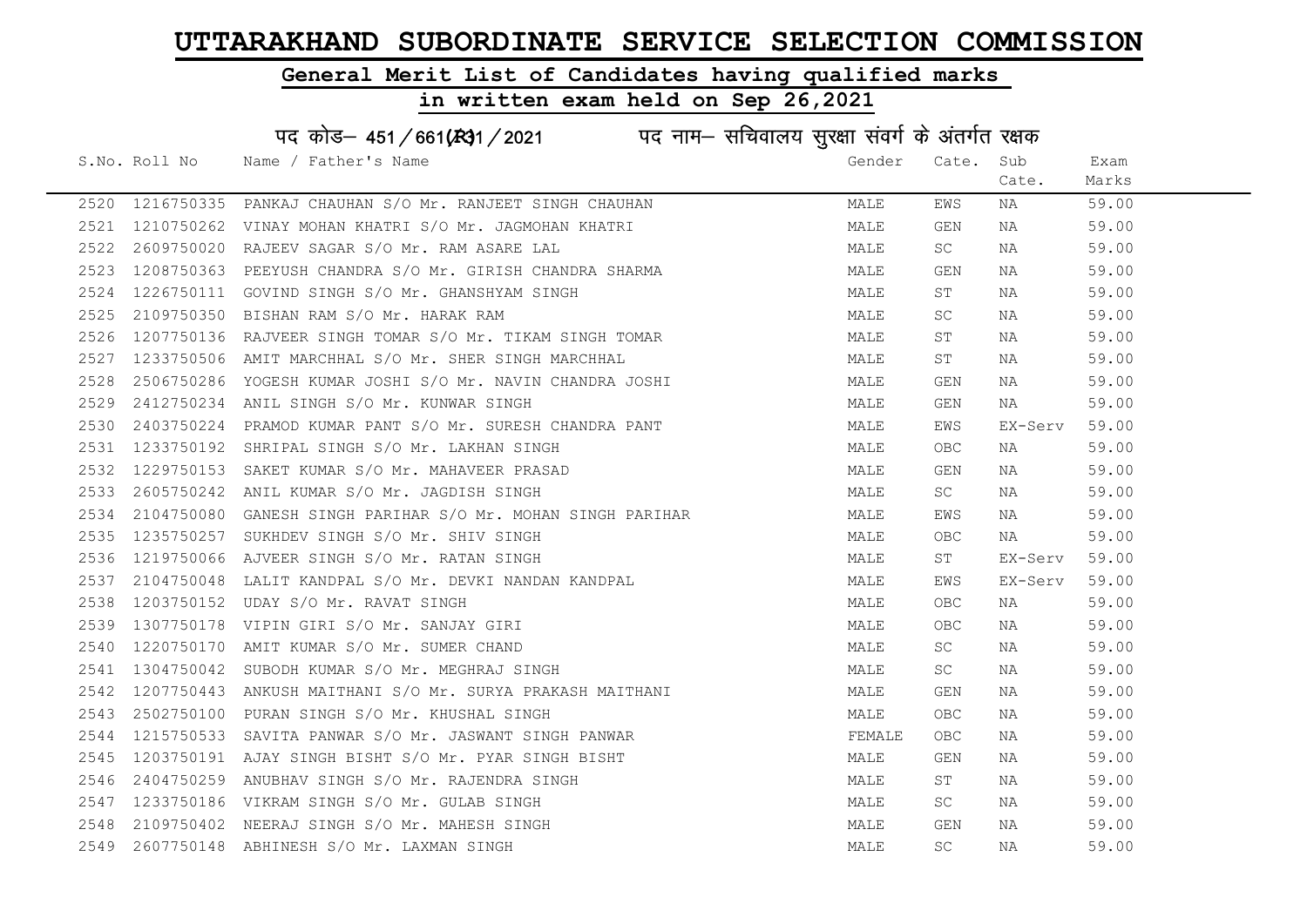### General Merit List of Candidates having qualified marks

### in written exam held on Sep 26,2021

S.No. Roll No Wame / Father's Name Gender Cate. Sub Cate. Exam Marks पद कोड– 451/661(स्था) / 2021 विज्ञान सचिवालय सुरक्षा संवर्ग के अंतर्गत रक्षक 2550 2605750232 ARSHAD AHMAD S/O Mr. ABDUL MAZEED MALE GEN NA 59.00 2551 1306750240 PRITI S/O Mr. BIJENDRA SAINI FEMALE OBC NA 59.00 2552 2505750159 PANKAJ MAHARA S/O Mr. UMMED SINGH MAHARA MALE GEN NA 59.00 2553 2407750041 PRAKASH CHANDRA S/O Mr. BHAIRAV DUTT NA MALE MALE EWS NA 59.00 2554 2609750006 SARITA TAMTA S/O Mr. GOVIND PRASAD TAMTA TANTA FEMALE SC NA 59.00 2555 1203750221 ANUSHKA KHANKA S/O Mr. VIJAY PAL KHANKA FEMALE OBC NA 59.00 2556 1316750132 POOJA S/O Mr. MANGERAM FEMALE SC NA 59.00 2557 1231750285 ROBIN RAWAT S/O Mr. RAJENDRA SINGH RAWAT MANA MALE OBC NA 59.00 2558 1218750239 PRAVEEN SINGH S/O Mr. BUDHI SINGH MALE OBC EX-Serv 58.75 2559 2110750271 TARA DATT PANDEY S/O Mr. MOHAN CHANDRA PANDEY MANILL MALE EWS NA 58.75 2560 1211750065 ARJUN KUMAR S/O Mr. BIJENDRA KUMAR MALE SC NA 58.75 2561 1212750056 RAMESH CHANDRA S/O Mr. BHAGWATI PRASAD MALE GEN NA 58.75 2562 2414750110 BHIKKO RANA S/O Mr. SHIVKUMAR FEMALE ST NA 58.75 2563 1224750351 DEEPAK SHARMA S/O Mr. SHYAM LAL SHARMA MALE GEN NA 58.75 2564 1227750073 PRAMOD PRASAD S/O Mr. JAGDAMBA PRASAD MALE GEN NA 58.75 2565 2107750239 SUMIT KUMAR CHAUDHARY S/O Mr. NARENDRA KUMAR CHAUDHARY MALE GEN NA 58.75 2566 2501750224 ANAND MOUNI S/O Mr. BHOLA DATT MOUNI MALE GEN NA 58.75 2567 1219750316 MAHIPAL SINGH S/O Mr. MATWAR SINGH MALE ST NA 58.75 2568 2403750450 KAMLESH S/O Mr. HARISH CHANDRA SINGH MALE GEN NA 58.75 2569 1232750022 GIRISH SINGH S/O Mr. RAGHUBIR SINGH MALE GEN NA 58.75 2570 2108750235 LALIT MOHAN S/O Mr. CHANDRA SHEKHAR MALE GEN NA 58.75 2571 2105750228 PANKAJ ARYA S/O Mr. DEVI RAM MALE SC NA 58.75 2572 1301750138 GANESH SINGH KANYAL S/O Mr. PRATAP SINGH KANYAL MANAL MALE GEN NA 58.75 2573 1306750035 SALENDRA KUMAR S/O Mr. RAMPAL SINGH MANA MALE SC NA 58.75 2574 1206750250 HIMANSHU S/O Mr. RAJE SINGH BHANDARI MALE GEN NA 58.75 2575 1212750101 BAIBHAV RAWAT S/O Mr. DAVENDRA SINGH RAWAT MAN MALE GEN NA 58.75 2576 1233750215 SANDEEP SINGH S/O Mr. GAJPAL SINGH MALE GEN NA 58.75 2577 2412750428 NEERAJ SINGH NEGI S/O Mr. RAJENDRA SINGH NEGI MALE GEN NA 58.75 2578 2604750198 KOSHAL KUMAR VISHVAKARMA S/O Mr. SATNARAYAN MAN MALE OBC NA 58.75 2579 1208750310 SUMIT SINGH S/O Mr. PAWAN SINGH MALE OBC NA 58.75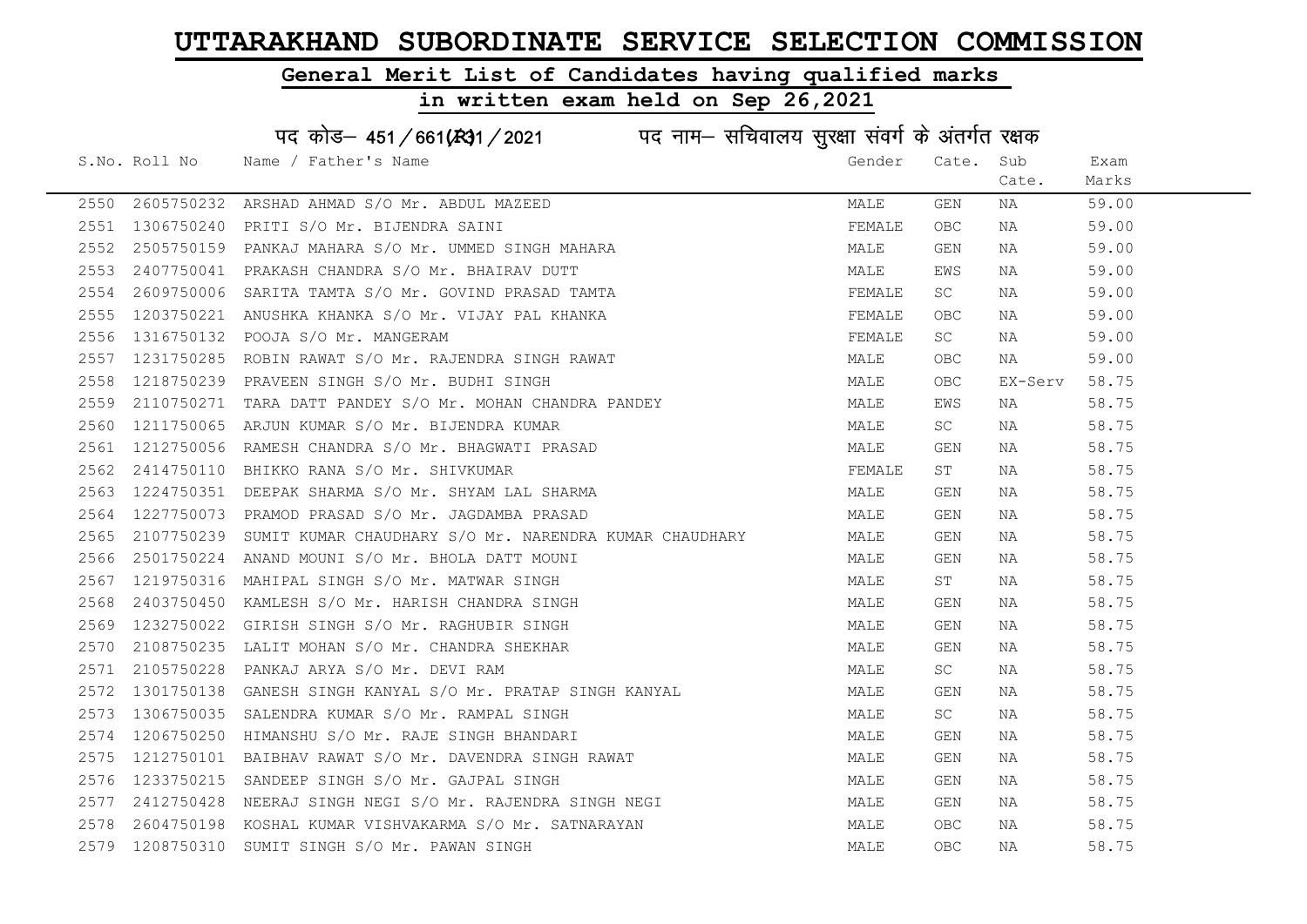### General Merit List of Candidates having qualified marks

### in written exam held on Sep 26,2021

S.No. Roll No Wame / Father's Name Gender Cate. Sub Cate. Exam Marks पद कोड– 451/661(स्था) / 2021 विद्युत्त नाम– सचिवालय सुरक्षा संवर्ग के अंतर्गत रक्षक 2580 2604750250 DIVYA ARORA S/O Mr. SURENDRA KUMAR ARORA FEMALE GEN NA 58.75 2581 1228750493 DEVENDRA KUMAR S/O Mr. YOGESHWAR PRASAD MALE GEN NA 58.75 2582 1206750339 SHRIKANT KUKRETI S/O Mr. VIRENDRA PRASAD KUKRETI MALE GEN NA 58.75 2583 1101750289 ANURAG SINGH S/O Mr. DARSHAN SINGH MANA MALE EWS NA 58.75 2584 1305750171 ANKIT SINGH S/O Mr. BUDDH SINGH MALE GEN NA 58.75 2585 1234750292 KM REENA S/O Mr. VIJAY PRAKASH DANGWAL FEMALE GEN NA 58.75 2586 1315750158 ARVIND KUMAR S/O Mr. BIRAM SINGH MALE SC NA 58.75 2587 2409750292 KAVITA ARYA S/O Mr. KHEEM PRAKASH ARYA FEMALE SC NA 58.75 2588 1316750358 ANUJ SAINI S/O Mr. MULKIRAJ SAINI MALE OBC NA 58.75 2589 1307750182 VIPIN KUMAR SAINI S/O Mr. SUSHIL KUMAR MANAR MALE OBC NA 58.75 2590 1316750160 DEEPAK SINGH KHATRI S/O Mr. DHIRENDRA SINGH KHATRI MALE EWS NA 58.75 2591 1316750256 VASEEM AHEMEND S/O Mr. NEESAR AHEMEND MALE OBC NA 58.75 2592 1232750153 RAHUL S/O Mr. RAKESH MALE SC NA 58.75 2593 2404750127 SHYAM RAM TAMTA S/O Mr. HARISH RAM MALE SC NA 58.75 2594 1210750490 PRADEEP SINGH RAWAT S/O Mr. MADAN SINGH RAWAT MALE OBC NA 58.75 2595 1226750549 SATEESH AWASTHI S/O Mr. BRIJ MOHAN AWASTHI MALE OBC NA 58.75 2596 1230750153 ARVIND SINGH S/O Mr. DHARAM SINGH MALE SC NA 58.75 2597 1217750254 ROHIT S/O Mr. BHOOP SINGH MALE SC NA 58.75 2598 1230750159 KAJAL DHAMIJA S/O Mr. MANOJ DHAMIJA FEMALE GEN NA 58.75 2599 1206750181 ASHISH SINGH S/O Mr. KALYAN SINGH MALE EWS NA 58.75 2600 1302750351 SHOBHIT S/O Mr. MANGE RAM MALE SC NA 58.75 2601 1224750249 SAURABH S/O Mr. RAGHUVEER SINGH MALE EWS NA 58.75 2602 1234750101 ARVIND SINGH S/O Mr. BARFIYA DAS MALE SC EX-Serv 58.75 2603 1232750300 HARI SHANKAR S/O Mr. RAM BHAROSHA UNIYAL MANA MALE OBC NA 58.75 2604 1402750023 UDIT MARTAND PHARSWAN S/O Mr. GOPAL SINGH PHARSWAN MALE GEN NA 58.75 2605 2507750096 DHEERENDRA SINGH DATAL S/O Mr. ROOP SINGH DATAL MALE ST NA 58.75 2606 2501750151 ROHIT KUMAR KALAKOTI S/O Mr. KISHOR KUMAR MALE SC NA 58.75 2607 1304750385 ANKUR KUMAR S/O Mr. PRAKASH CHAND MALE SC NA 58.75 2608 2414750030 JAIDEEP CHAUBEY S/O Mr. HARISH CHAUBEY MALE GEN NA 58.75 2609 1314750308 RAJAT CHAUHAN S/O Mr. SWARAJ CHAUHAN MALE GEN NA 58.75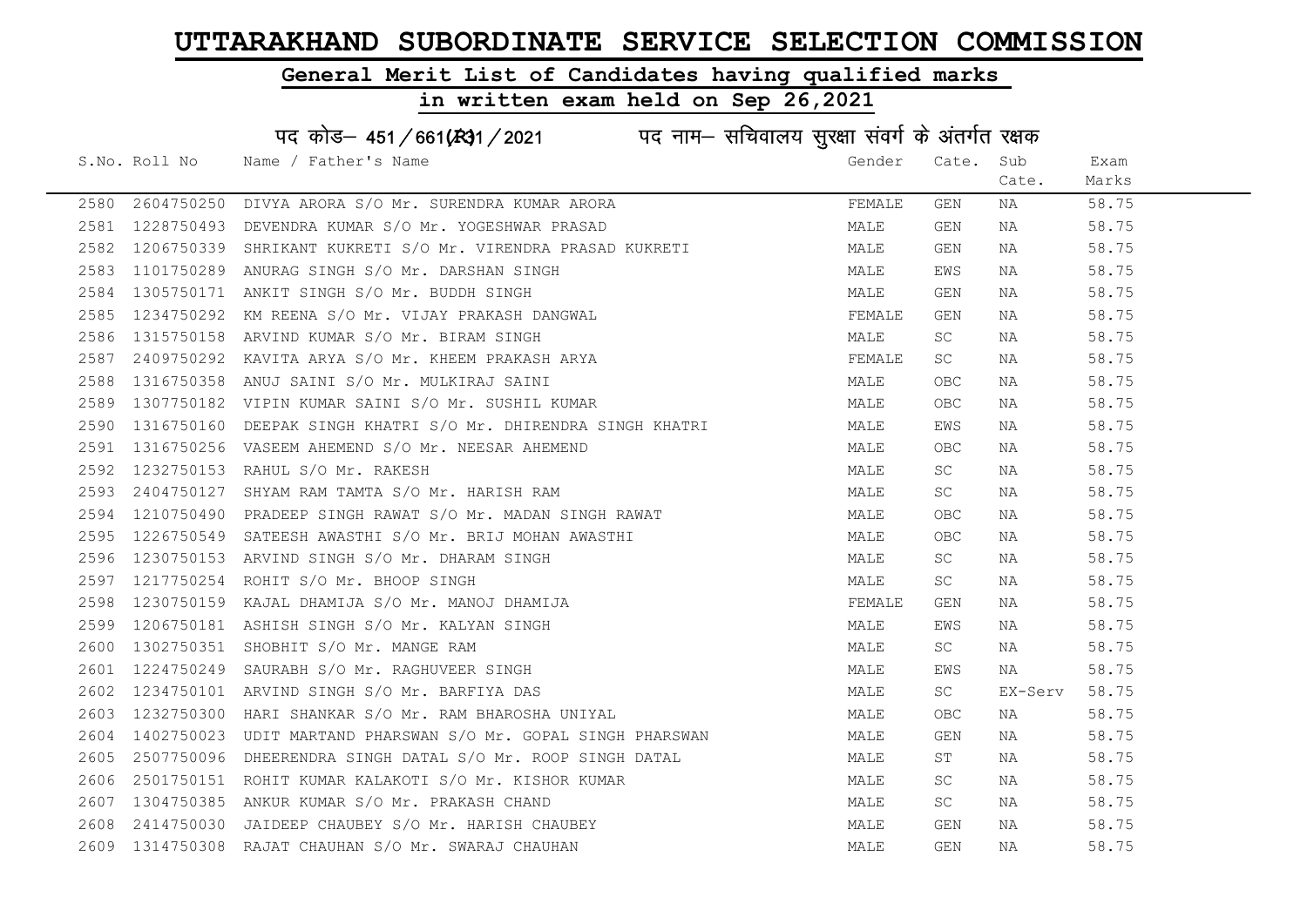### General Merit List of Candidates having qualified marks

|      |               | पद कोड़– 451/661(स्था/2021 व्यान सचिवालय सुरक्षा संवर्ग के अंतर्गत रक्षक |        |                     |       |       |
|------|---------------|--------------------------------------------------------------------------|--------|---------------------|-------|-------|
|      | S.No. Roll No | Name / Father's Name                                                     | Gender | Cate.               | Sub   | Exam  |
|      |               |                                                                          |        |                     | Cate. | Marks |
| 2610 | 2401750243    | BASANTI GAIRA S/O Mr. DIGAR SINGH GAIRA                                  | FEMALE | GEN                 | ΝA    | 58.75 |
| 2611 | 1205750054    | PRAVEEN SHARMA S/O Mr. ANANT RAM SHARMA                                  | MALE   | ST                  | NA    | 58.75 |
| 2612 | 1301750168    | IMTIYAZ AHMAD S/O Mr. WAHEED AHMAD                                       | MALE   | <b>OBC</b>          | NA    | 58.75 |
| 2613 | 1314750070    | GAURAV KUMAR S/O Mr. SHER SINGH                                          | MALE   | SC                  | NA    | 58.75 |
| 2614 | 1236750006    | DHEERAJ BISHT S/O Mr. GOVIND SINGH BISHT                                 | MALE   | OBC                 | NA    | 58.75 |
| 2615 | 1218750094    | JASPREET KAUR S/O Mr. RANJEET SINGH                                      | FEMALE | GEN                 | NA    | 58.75 |
| 2616 | 2412750287    | DEEPA PANT S/O Mr. GIRISH CHANDRA PANT                                   | FEMALE | GEN                 | NA    | 58.75 |
| 2617 | 2602750240    | PRABHAT KUMAR S/O Mr. BRIJESH KUMAR                                      | MALE   | $\operatorname{SC}$ | NA    | 58.75 |
| 2618 | 1234750298    | ROHIT SINGH S/O Mr. CHANDRA SINGH RANA                                   | MALE   | EWS                 | NA    | 58.75 |
| 2619 | 1235750292    | ROHIT SINGH S/O Mr. INDRA SINGH                                          | MALE   | GEN                 | NA    | 58.75 |
| 2620 | 1234750104    | AMITA DIMRI S/O Mr. GURU PRASAD DIMRI                                    | FEMALE | OBC.                | NA    | 58.75 |
| 2621 | 1230750430    | PAWAN S/O Mr. JANARDAN PRASAD                                            | MALE   | GEN                 | ΝA    | 58.75 |
| 2622 | 2109750060    | JAGDISH CHANDRA TIWARI S/O Mr. NANDA BALLABH TIWARI                      | MALE   | EWS                 | NA    | 58.75 |
| 2623 |               | 2108750167 RAJENDRA SINGH S/O Mr. ANAND SINGH                            | MALE   | GEN                 | NA    | 58.75 |
| 2624 |               | 1227750271 PARSHURAM GAUR S/O Mr. HARIKRISHNA GAUR                       | MALE   | <b>OBC</b>          | NA    | 58.75 |
| 2625 | 1303750360    | ASHWANI KUMAR S/O Mr. DINESH KUMAR                                       | MALE   | SC                  | NA    | 58.75 |
| 2626 | 1234750247    | HIMANSHU SEMWAL S/O Mr. BACHASPATI SEMWAL                                | MALE   | OBC                 | NA    | 58.75 |
| 2627 | 2507750174    | SONAM JOSHI S/O Mr. DEVI DATT JOSHI                                      | FEMALE | EWS                 | NA    | 58.75 |
| 2628 | 1317750202    | SANDEEP S/O Mr. YAAD GIRI                                                | MALE   | OBC.                | NA    | 58.75 |
| 2629 | 1228750468    | ANKITA S/O Mr. SURENDRA SINGH                                            | FEMALE | EWS                 | NA    | 58.75 |
| 2630 | 1226750257    | KM SONAM S/O Mr. MAHAVEER SINGH RAUNCHHELA                               | FEMALE | OBC                 | NA    | 58.75 |
| 2631 | 1405750203    | ARVIND KAPRAWAN S/O Mr. RAJENDRA SINGH KAPRAWAN                          | MALE   | EWS                 | NA    | 58.75 |
| 2632 | 1104750110    | RAHUL SINGH S/O Mr. NARAYAN SINGH                                        | MALE   | EWS                 | NA    | 58.75 |
| 2633 | 2413750086    | PRATIBHA ARYA S/O Mr. DURGA PRASHAD                                      | FEMALE | SC                  | NA    | 58.75 |
| 2634 | 1231750130    | SANTOSH PUROHIT S/O Mr. HANSRAJ PUROHIT                                  | MALE   | GEN                 | NA    | 58.75 |
| 2635 | 1310750188    | KUNAL CHAUHAN S/O Mr. ANIL KUMAR                                         | MALE   | GEN                 | NA    | 58.75 |
| 2636 | 1210750154    | SACHIN UPRETI S/O Mr. L P UPRETI                                         | MALE   | GEN                 | NA    | 58.50 |
| 2637 | 2403750396    | CHANCHAL SINGH S/O Mr. GOPAL SINGH                                       | MALE   | GEN                 | NA    | 58.50 |
| 2638 |               | 1305750059 RAMSARAN S/O Mr. JAI SINGH RAWAT                              | FEMALE | GEN                 | NA    | 58.50 |
| 2639 |               | 2406750224 BHARAT SINGH NEGI S/O Mr. GOPAL SINGH NEGI                    | MALE   | GEN                 | ΝA    | 58.50 |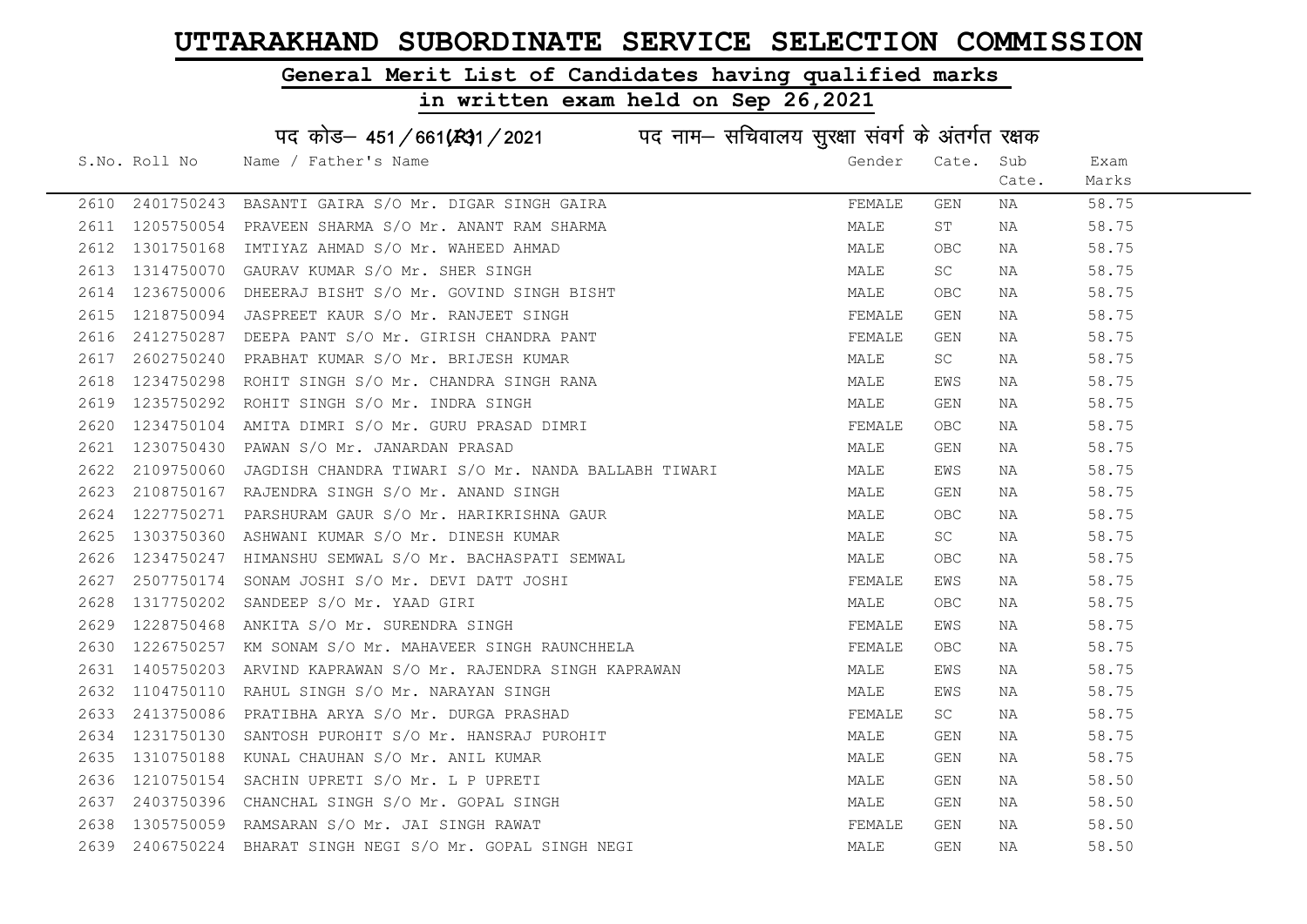### General Merit List of Candidates having qualified marks

# in written exam held on Sep 26,2021

# पद कोड– 451/661(स्था/2021 व्यान सचिवालय सुरक्षा संवर्ग के अंतर्गत रक्षक

|      | S.No. Roll No | Name / Father's Name                                                                                                                                                                                                                       | Gender | Cate.      | Sub     | Exam  |
|------|---------------|--------------------------------------------------------------------------------------------------------------------------------------------------------------------------------------------------------------------------------------------|--------|------------|---------|-------|
|      |               |                                                                                                                                                                                                                                            |        |            | Cate.   | Marks |
|      |               | 2640 2402750231 SUBHASH SINGH S/O Mr. CHARAN SINGH                                                                                                                                                                                         | MALE   | SC         | NA      | 58.50 |
|      |               | 2641 1304750181 ANKIT KUMAR S/O Mr. SUBHASH CHAND                                                                                                                                                                                          | MALE   | OBC        | NA      | 58.50 |
| 2642 |               | 1201750413 KM RUCHI KAINTURA S/O Mr. SURENDRA SINGH KAINTURA                                                                                                                                                                               | FEMALE | OBC        | NA      | 58.50 |
| 2643 |               | 1311750341 SACHIN KUMAR S/O Mr. VINOD KUMAR                                                                                                                                                                                                | MALE   | OBC.       | NA      | 58.50 |
| 2644 |               | 1307750181 PARVINDRA KUMAR S/O Mr. MUKESH KUMAR                                                                                                                                                                                            | MALE   | SC         | NA      | 58.50 |
| 2645 |               |                                                                                                                                                                                                                                            | MALE   | GEN        | NA      | 58.50 |
| 2646 |               |                                                                                                                                                                                                                                            | MALE   | SC         | NA      | 58.50 |
| 2647 |               |                                                                                                                                                                                                                                            | FEMALE | OBC.       | NA      | 58.50 |
| 2648 |               | 2603750140 MANISH PANDEY S/O Mr. LAXMI DUTT PANDEY<br>2411750056 SUSHEEL KUMAR S/O Mr. CHANDAN RAM<br>2602750248 GURPREET KAUR S/O Mr. JASWANT SINGH<br>1203750239 GAURAV SINGH S/O Mr. MOHAN SINGH                                        | MALE   | EWS        | NA      | 58.50 |
| 2649 |               | 1408750103 VIKENDRA KUMAR S/O Mr. SHIV LAL                                                                                                                                                                                                 | MALE   | <b>SC</b>  | NA      | 58.50 |
| 2650 |               | 1226750126 UJJAWAL BISHT S/O Mr. SHANKAR SINGH BISHT                                                                                                                                                                                       | MALE   | GEN        | EX-Serv | 58.50 |
| 2651 |               | 2414750345 GIRISH CHANDRA ARYA S/O Mr. SHER RAM                                                                                                                                                                                            | MALE   | <b>SC</b>  | NA      | 58.50 |
| 2652 |               |                                                                                                                                                                                                                                            | MALE   | OBC        | NA      | 58.50 |
| 2653 |               |                                                                                                                                                                                                                                            | MALE   | OBC.       | NA      | 58.50 |
| 2654 |               |                                                                                                                                                                                                                                            | MALE   | OBC        | NA      | 58.50 |
| 2655 |               | 1402750073 MAHABIR SINGH S/O Mr. MADAN SINGH<br>1311750304 SHUBHAM SAINI S/O Mr. MAINPAL SINGH<br>1224750205 RAHUL SINGH S/O Mr. SARDAR SINGH<br>1311750054 MUKUL SAINI S/O Mr. RAJENDRA SAINI<br>1405750091 SUCHITA S/O Mr. BIRENDER KUMA | MALE   | OBC        | NA      | 58.50 |
| 2656 |               |                                                                                                                                                                                                                                            | FEMALE | GEN        | NA      | 58.50 |
| 2657 |               | 2405750218 PREM BALLABH S/O Mr. LALIT MOHAN PARGAIEN                                                                                                                                                                                       | MALE   | GEN        | NA      | 58.50 |
| 2658 |               | 1218750231 ROHIT BISHT S/O Mr. GAMBHIR SINGH BISHT                                                                                                                                                                                         | MALE   | OBC.       | NA      | 58.50 |
| 2659 |               | 2101750180 GAURAV BINWAL S/O Mr. GANESH CHANDRA BINWAL                                                                                                                                                                                     | MALE   | GEN        | NA      | 58.50 |
| 2660 |               | 1315750161 VATAN SINGH SADHIYAN S/O Mr. SANJAY KUMAR                                                                                                                                                                                       | MALE   | OBC.       | NA      | 58.50 |
| 2661 |               | 1202750319 PRADEEP KUNWAR S/O Mr. SAINJ RAM VERMA                                                                                                                                                                                          | MALE   | SC         | NA      | 58.50 |
| 2662 |               | 1212750330 VIKAS PRASAD JOSHI S/O Mr. MAHIMANAND JOSHI                                                                                                                                                                                     | MALE   | GEN        | NA      | 58.50 |
| 2663 |               | 2603750240 KAVITA S/O Mr. HARISH CHANDRA SHARMA                                                                                                                                                                                            | FEMALE | GEN        | NA      | 58.50 |
| 2664 |               | 2607750095  KM ANJU S/O Mr. SUNDER LAL<br>1219750302  MAYANK PARMAR S/O Mr. KULDEEP PARMAR                                                                                                                                                 | FEMALE | OBC.       | NA      | 58.50 |
| 2665 |               |                                                                                                                                                                                                                                            | MALE   | OBC.       | NA      | 58.50 |
| 2666 |               | 2107750094 VISHAL SINGH MEHTA S/O Mr. BHUPAL SINGH                                                                                                                                                                                         | MALE   | EWS        | NA      | 58.50 |
| 2667 |               | 1312750256 SACHIN KUMAR S/O Mr. FAKIR CHAND                                                                                                                                                                                                | MALE   | OBC.       | NA      | 58.50 |
| 2668 |               | 1223750316 INDRAPAL SINGH CHAUHAN S/O Mr. SHER SINGH CHAUHAN                                                                                                                                                                               | MALE   | OBC.       | NA      | 58.25 |
|      |               | 2669 1401750359 EKTA RAWAT S/O Mr. JAGMOHAN SINGH RAWAT                                                                                                                                                                                    | FEMALE | <b>GEN</b> | NA      | 58.25 |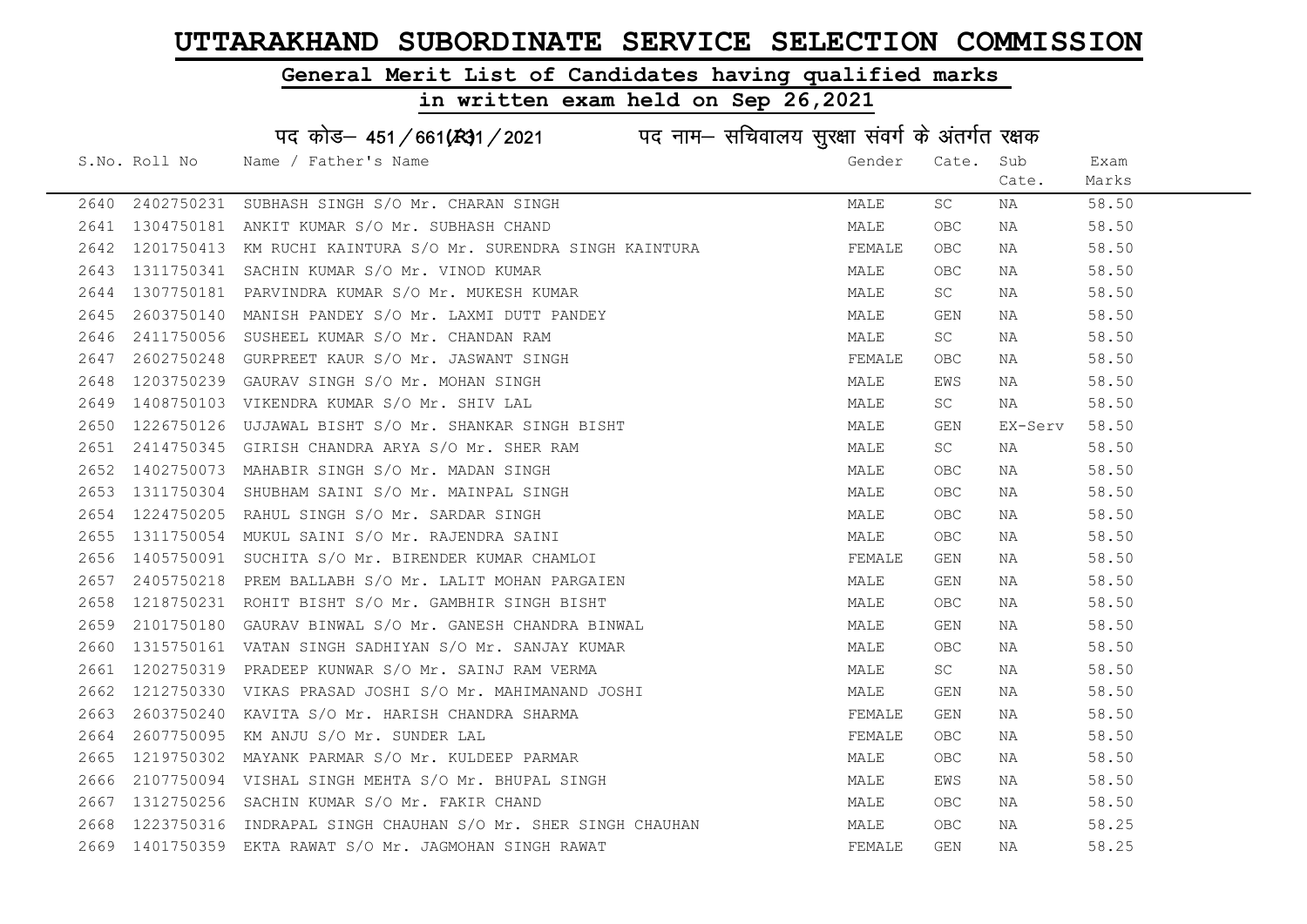### General Merit List of Candidates having qualified marks

in written exam held on Sep 26,2021

S.No. Roll No Wame / Father's Name Gender Cate. Sub Cate. Exam Marks पद कोड़– 451/661(स्था/2021 व्याम- सचिवालय सुरक्षा संवर्ग के अंतर्गत रक्षक 2670 1318750049 SHAMSHER ALI S/O Mr. MOHABBAT ALI MALE OBC NA 58.25 2671 1226750247 DEEPIKA SAJWAN S/O Mr. MAKAN SINGH FEMALE GEN NA 58.25 2672 2604750179 SURENDRA SINGH S/O Mr. OM PRAKASH SINGH STRAND MALE SC NA 58.25 2673 1205750139 KM MEHRUBA S/O Mr. MOHD SAHEED **FEMALE** OBC NA 58.25 2674 2110750028 SHEKHAR CHANDRA S/O Mr. RAMESH CHANDRA MALE GEN NA 58.25 2675 1401750186 HEMANT MAMGAIN S/O Mr. SHAMBHU PRASAD MAMGAIN MALE OBC NA 58.25 2676 2402750326 LALIT JOSHI S/O Mr. MOHAN CHANDRA JOSHI MALE EWS NA 58.25 2677 2409750441 RAKESH CHANDRA S/O Mr. DHARMANAND SHARMA MANA MALE GEN NA 58.25 2678 2405750352 NARENDRA SINGH S/O Mr. KHEEM SINGH BORA MALE GEN NA 58.25 2679 1210750308 BEBI THAPA S/O Mr. LAL BAHADUR THAPA FEMALE OBC NA 58.25 2680 1317750268 SARJEET SINGH S/O Mr. ISAM PAL MALE SC NA 58.25 2681 2503750101 MAYA BHANDARI S/O Mr. NARAYAN SINGH BHANDARI THAN THAN FEMALE GEN NA 58.25 2682 1408750122 SUNIL SINGH S/O Mr. GOVIND SINGH MALE GEN NA 58.25 2683 1316750053 PRASHANT KUMAR S/O Mr. CHARAN SINGH MALE OBC EX-Serv 58.25 2684 1233750633 RAJESH SINGH S/O Mr. SHISHUPAL SINGH MALE GEN NA 58.25 2685 2609750169 SONAM RANI S/O Mr. MAHIPAL SINGH FEMALE SC NA 58.25 2686 2501750183 KAMAL SINGH DHAUNI S/O Mr. MAAN SINGH DHAUNI MALE GEN NA 58.25 2687 2506750402 ROHIT CHANDRA PATHAK S/O Mr. VIPIN CHANDRA PATHAK MALE MALE EWS EX-Serv 58.25 2688 1317750220 RAJAN KUMAR S/O Mr. LAKHI RAM MALE SC NA 58.25 2689 1307750245 RIJWAN ALI S/O Mr. MAHMOOD ALI MALE OBC NA 58.25 2690 1233750395 RAHUL CHAUHAN S/O Mr. JAWAHAR SINGH CHAUHAN MAN MALE ST NA 58.25 2691 1103750195 NEERAJ SINGH S/O Mr. SUDARSHAN SINGH GARIYA MALE GEN NA 58.25 2692 1232750214 SIKANDER S/O Mr. BHAWAN SINGH MALE ST NA 58.25 2693 1236750242 PREETI S/O Mr. MAYA RAM FEMALE ST NA 58.25 2694 1309750312 PANKAJ KUMAR S/O Mr. KARAN PAL SINGH MALE OBC NA 58.25 2695 2403750583 KALPANA KURIYA S/O Mr. HARISH SINGH KURIYA FUNANA FEMALE GEN NA 58.25 2696 2403750559 MANOJ SINGH S/O Mr. DIGAR SINGH MALE GEN NA 58.25 2697 1224750330 SHUBHAM CHAUHAN S/O Mr. SULTAN SINGH MALE ST NA 58.25 2698 1216750020 PARAMVEER SINGH RAWAT S/O Mr. BALVEER SINGH RAWAT MALE GEN NA 58.25 2699 1313750065 KM RASHMI SAINI S/O Mr. VINOD KUMAR FEMALE THE SELLE THAT THE SAINT S8.25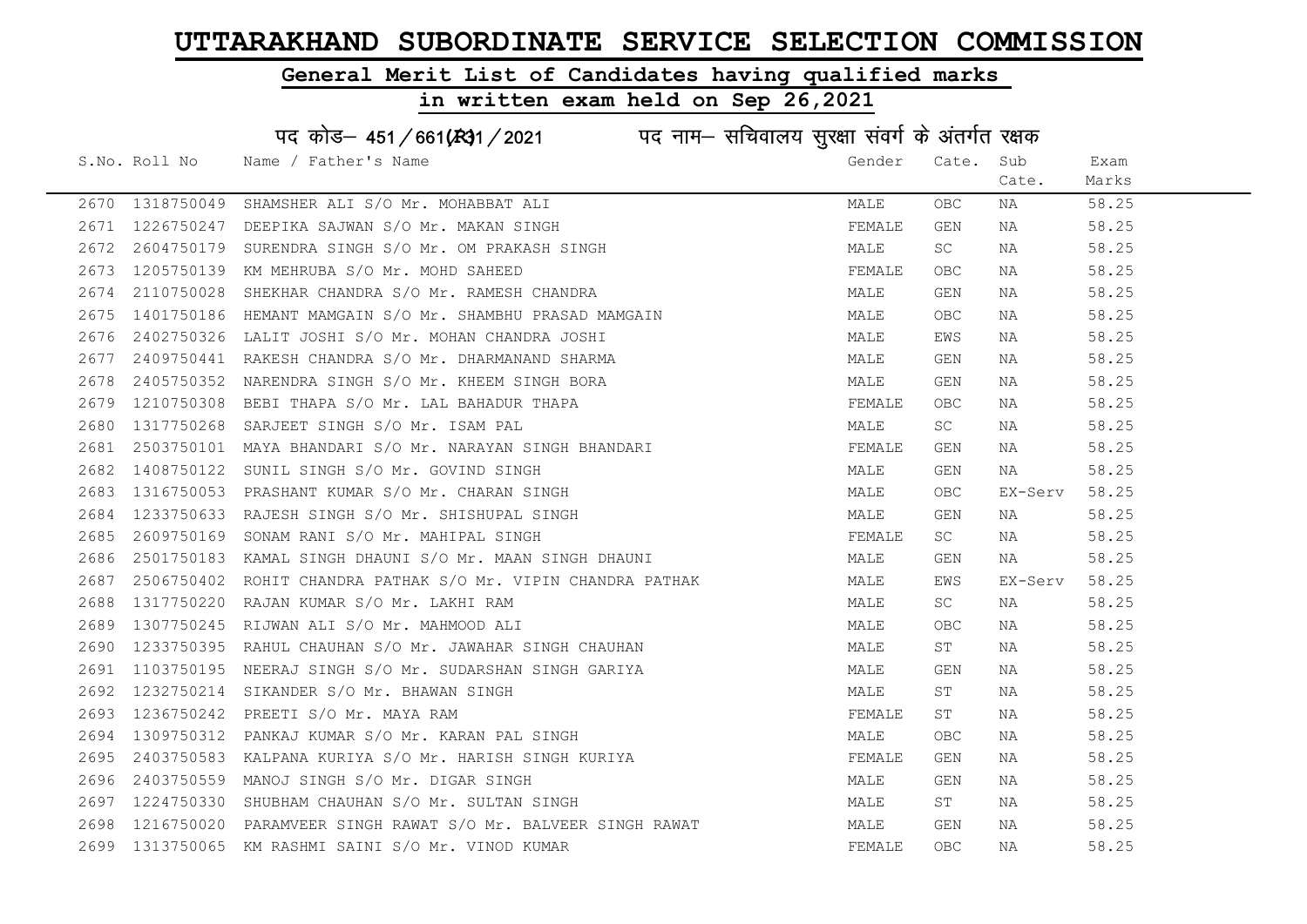### General Merit List of Candidates having qualified marks

### in written exam held on Sep 26,2021

S.No. Roll No Wame / Father's Name Gender Cate. Sub Cate. Exam Marks पद कोड़– 451/661(स्था/2021 व्याम- सचिवालय सुरक्षा संवर्ग के अंतर्गत रक्षक 2700 2102750053 ANIL KUMAR Parihar S/O Mr. TARA SINGH MARE MALE EWS NA 58.25 2701 2108750106 VIKRAM SINGH JAIMYAL S/O Mr. BHAGWAN SINGH JAIMYAL MALE ST NA 58.25 2702 1317750088 MANISH GUSAIN S/O Mr. MADAN SINGH MALE EWS NA 58.25 2703 1231750320 RAJPAL PUNDEER S/O Mr. MAHAVEER SINGH PUNDEER MANA MALE GEN NA 58.25 2704 1204750203 RAHUL JOSHI S/O Mr. DILIP JOSHI MALE EWS NA 58.25 2705 2501750012 HIMANSHU MAHARA S/O Mr. KUNWAR SINGH MALE GEN NA 58.25 2706 2409750138 DEEPA GOSWAMI S/O Mr. KAILASH GIRI GOSWAMI SARA SEMALE OBC NA 58.25 2707 2605750241 AMIT S/O Mr. RAJE MALE SC NA 58.25 2708 1235750205 SACHIN KASHYAP S/O Mr. SATPAL SINGH KASHYAP MAN MALE OBC NA 58.25 2709 1214750317 ALOK SINGH NEGI S/O Mr. DEVENDRA SINGH MALE GEN NA 58.25 2710 2407750112 KM SMITA BHATT S/O Mr. KESHAV DATT BHATT FUNITING THAT THAT SEN AN 58.25 2711 1202750217 ANJANA RANA S/O Mr. SHISHPAL SINGH RANA FEMALE OBC NA 58.25 2712 1305750133 VAISHALI S/O Mr. NARESH SHARMA FEMALE GEN NA 58.00 2713 2412750265 SUMIT KUMAR KHATRI S/O Mr. NARENDRA SINGH KHATRI NANA MALE OBC NA 58.00 2714 1304750183 ANITA RAWAT S/O Mr. BHUPENDRA SINGH FEMALL SEN REMALE GEN NA 58.00 2715 1305750047 MANOJ KUMAR S/O Mr. NAGEENA SINGH MALE SC NA 58.00 2716 2405750007 BEER SINGH PARIHAR S/O Mr. INDRA SINGH PARIHAR MAN MALE GEN NA 58.00 2717 2412750255 AKHILESH JOSHI S/O Mr. ISHWARI DATT JOSHI NA MALE GEN NA 58.00 2718 2409750155 MAHENDRA KUMAR S/O Mr. GOPAL RAM NAN MALE SC NA 58.00 2719 1202750286 DHARAM SINGH S/O Mr. CHANDRA BHAN MALE SC NA 58.00 2720 1207750625 GOPAL MANI S/O Mr. RAMJI PRASAD MALE OBC NA 58.00 2721 1406750208 UPENDRA SINGH RAWAT S/O Mr. BADAR SINGH RAWAT MAN MALE GEN NA 58.00 2722 1216750340 MEENA BHATT S/O Mr. NANDA BALLABH BHATT FEMALE OBC NA 58.00 2723 2502750078 SANJAY SINGH GUNJYAL S/O Mr. MOHAN SINGH MALE ST NA 58.00 2724 2601750179 KOMAL JOSHI S/O Mr. MAHESH CHANDRA JOSHI MALE GEN NA 58.00 2725 2605750128 MANOJ BHATT S/O Mr. KEDAR DUTT BHATT NA MALE GEN NA S8.00 2726 2605750244 ASHISH KUIMAR S/O Mr. RAMCHANDRA SINGH MALE SC NA 58.00 2727 2401750250 LAXMI S/O Mr. BHAGAT SINGH FEMALE GEN NA 58.00 2728 1210750413 GAURAV LASIYAL S/O Mr. BALAK RAM MALE GEN NA 58.00 2729 1227750305 RAKESH BHATT S/O Mr. SHIV PRASAD BHATT NA MALE GEN NA 58.00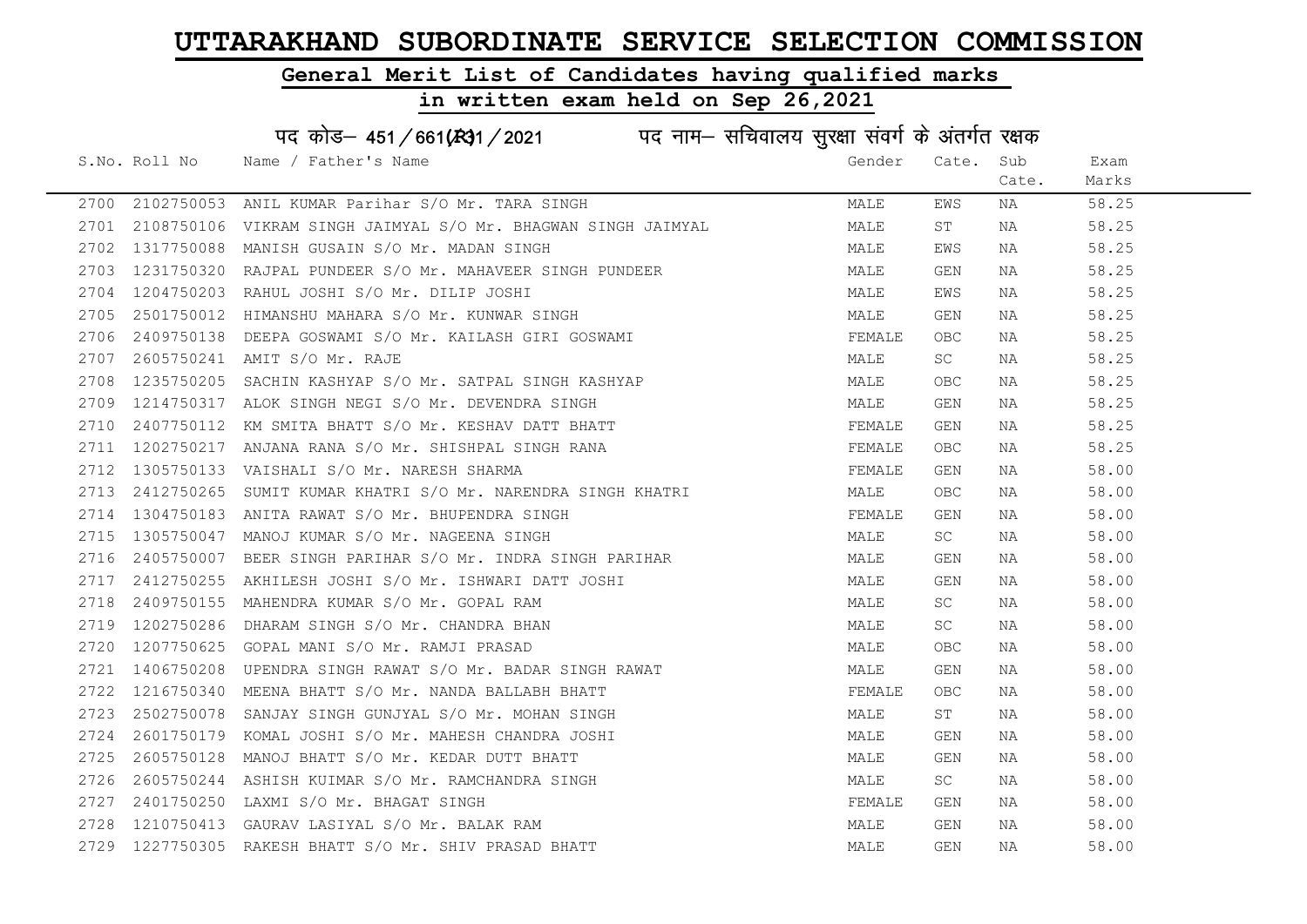### General Merit List of Candidates having qualified marks

|      |               | पद कोड़- 451/661(431/2021 पद नाम- सचिवालय सुरक्षा संवर्ग के अंतर्गत रक्षक |        |            |         |       |
|------|---------------|---------------------------------------------------------------------------|--------|------------|---------|-------|
|      | S.No. Roll No | Name / Father's Name                                                      | Gender | Cate. Sub  |         | Exam  |
|      |               |                                                                           |        |            | Cate.   | Marks |
| 2730 | 2603750053    | OMPAL SINGH S/O Mr. MOTI SINGH                                            | MALE   | GEN        | NA      | 58.00 |
| 2731 | 1230750459    | NAVEEN SINGH NEGI S/O Mr. BALVEER SINGH NEGI                              | MALE   | ST         | NA      | 58.00 |
| 2732 | 2409750218    | KAMAL JOSHI S/O Mr. PURAN CHANDRA JOSHI                                   | MALE   | GEN        | NA      | 58.00 |
| 2733 | 1306750373    | ATUL KUMAR S/O Mr. DHARM PAL SINGH                                        | MALE   | SC         | NA      | 58.00 |
| 2734 | 1304750177    | ANURAG SHAH S/O Mr. HEMRAJ SHAH                                           | MALE   | SC         | NA      | 58.00 |
| 2735 |               | 2107750120 BALVIR SINGH RAWAT S/O Mr. PRATAP SINGH RAWAT                  | MALE   | EWS        | NA      | 58.00 |
| 2736 |               | 1315750093 ROHIT KUMAR S/O Mr. JAI BHARAT                                 | MALE   | SC         | NA      | 58.00 |
| 2737 | 1208750008    | SUMIT NEGI S/O Mr. SAINPAL SINGH NEGI                                     | MALE   | EWS        | NA      | 58.00 |
| 2738 | 1201750227    | ASHISH SAGAR S/O Mr. SURESH CHANDRA SAGAR                                 | MALE   | SC         | NA      | 58.00 |
| 2739 | 1224750259    | GANGA SINGH S/O Mr. RAJENDRA SINGH                                        | MALE   | EWS        | NA      | 58.00 |
| 2740 | 1233750015    | HIMANSHU KUMAR S/O Mr. SURAJ PAL                                          | MALE   | SC         | NA      | 58.00 |
| 2741 | 2503750040    | MUKESH THWAL S/O Mr. TIKA RAM                                             | MALE   | GEN        | NA      | 58.00 |
| 2742 |               | 1404750012 MANMOHAN RAWAT S/O Mr. GUMAN SINGH RAWAT                       | MALE   | GEN        | NA      | 58.00 |
| 2743 |               | 2101750001 DEVENDRA SINGH BHAINSORA S/O Mr. LAXMAN SINGH BHAINSORA        | MALE   | GEN        | NA      | 58.00 |
| 2744 |               | 2603750080 DEEKSHA RANI S/O Mr. SUNIL KUMAR                               | FEMALE | SC         | NA      | 58.00 |
| 2745 | 2603750113    | SUMIT KUMAR S/O Mr. CHHATRAPAL SINGH                                      | MALE   | SC         | NA      | 58.00 |
| 2746 | 1210750320    | JEEVAN CHANDRA JOSHI S/O Mr. HARISH CHANDRA JOSHI                         | MALE   | EWS        | NA      | 58.00 |
| 2747 | 2409750383    | SURAJ SINGH MAHRA S/O Mr. LAXMAN SINGH MAHRA                              | MALE   | GEN        | NA      | 58.00 |
| 2748 | 2505750049    | GAURAV SINGH LADWAL S/O Mr. HARISH SINGH LADWAL                           | MALE   | GEN        | NA      | 58.00 |
| 2749 | 1302750336    | KARAN VERMA S/O Mr. SANJAY KUMAR                                          | MALE   | <b>OBC</b> | NA      | 58.00 |
| 2750 | 1207750109    | NEERAJ PAL SINGH PARMAR S/O Mr. DARVYAN SINGH PARMAR                      | MALE   | OBC.       | NA      | 58.00 |
| 2751 |               | 2506750084 BALDEV JOSHI S/O Mr. HARISH CHANDRA JOSHI                      | MALE   | GEN        | NA      | 58.00 |
| 2752 |               | 1235750237 PANKAJ JOSHI S/O Mr. VISHAMBAR DUTT                            | MALE   | GEN        | NA      | 58.00 |
| 2753 | 1305750270    | HEMANT SAINI S/O Mr. BALJOR SINGH                                         | MALE   | GEN        | NA      | 58.00 |
| 2754 | 1308750102    | VISHAL S/O Mr. SURENDRA                                                   | MALE   | SC         | NA      | 58.00 |
| 2755 | 1305750020    | PRIJVAL GOYAL S/O Mr. SUNIL GOYAL                                         | MALE   | EWS        | NA      | 58.00 |
| 2756 | 1232750122    | JYOTI BHATT S/O Mr. MOHAN LAL BHATT                                       | MALE   | <b>OBC</b> | NA      | 58.00 |
| 2757 | 1223750196    | KM MANISHA TOMAR S/O Mr. RAJENDRA SINGH TOMAR                             | FEMALE | ST         | NA      | 58.00 |
| 2758 |               | 1217750072 ANUJ RAWAT S/O Mr. RAMESH RAWAT                                | MALE   | <b>OBC</b> | NA      | 58.00 |
|      |               | 2759 1229750001 RAMESH CHANDRA S/O Mr. MOHAN PRASAD                       | MALE   | GEN        | EX-Serv | 57.75 |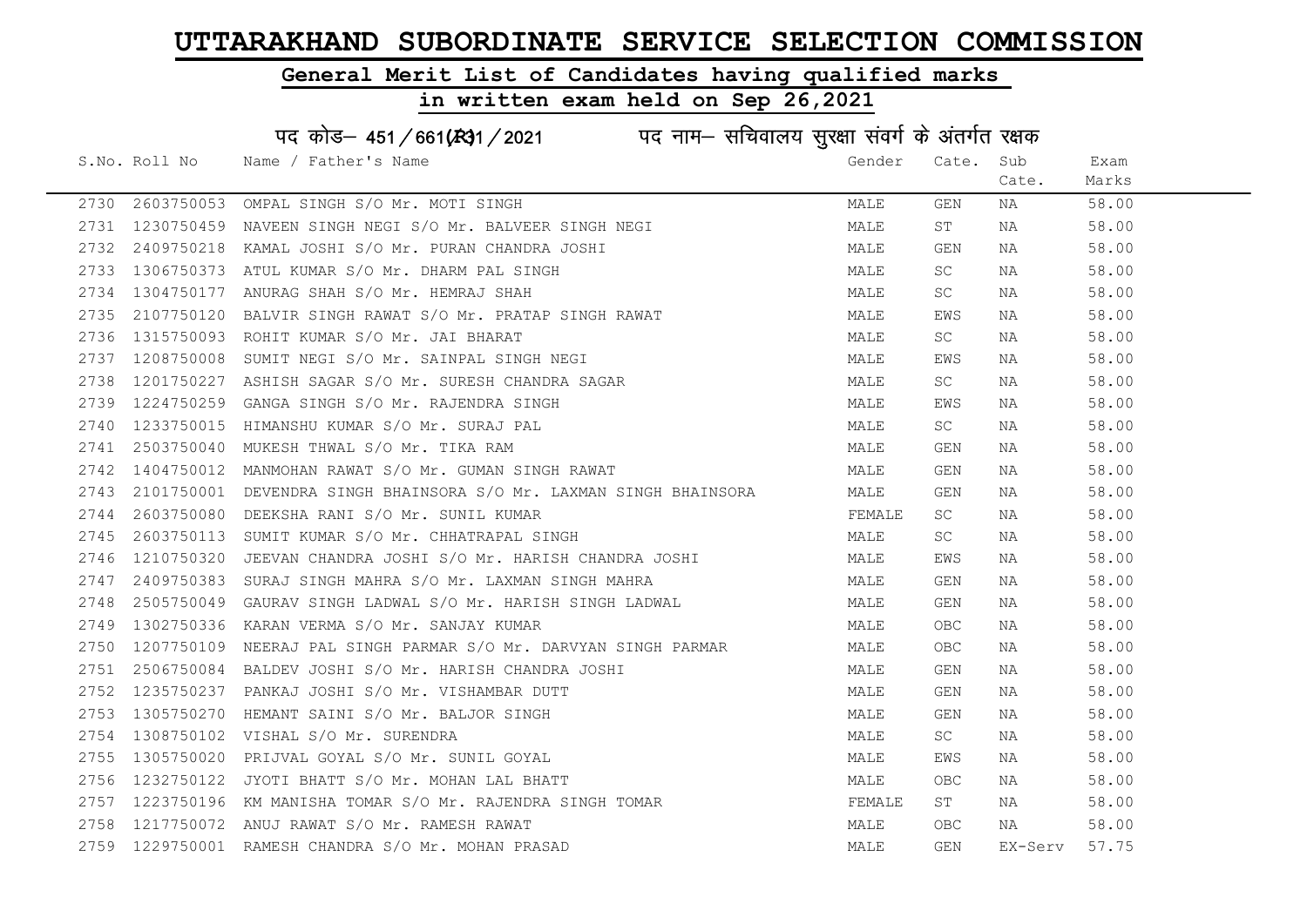### General Merit List of Candidates having qualified marks

# in written exam held on Sep 26,2021

# पद कोड– 451/661(स्था/2021 in uat नाम– सचिवालय सुरक्षा संवर्ग के अंतर्गत रक्षक

|      | S.No. Roll No | Name / Father's Name                                                                                                                                                                                  | Gender | Cate.      | Sub     | Exam  |
|------|---------------|-------------------------------------------------------------------------------------------------------------------------------------------------------------------------------------------------------|--------|------------|---------|-------|
|      |               |                                                                                                                                                                                                       |        |            | Cate.   | Marks |
|      |               | 2760 1407750261 DHARMENDRA SINGH RAWAT S/O Mr. INDRA SINGH RAWAT                                                                                                                                      | MALE   | GEN        | EX-Serv | 57.75 |
|      |               | 2761 1233750158 RACHNA NEGI S/O Mr. MR VIKRAM SINGH NEGI                                                                                                                                              | FEMALE | GEN        | NA      | 57.75 |
| 2762 |               | 1316750293 PANKAJ SAINI S/O Mr. RAMPAL SAINI                                                                                                                                                          | MALE   | OBC        | NA      | 57.75 |
|      |               | 2763 1312750331 MOHD AZAM S/O Mr. ABDUL SATTAR                                                                                                                                                        | MALE   | <b>OBC</b> | NA      | 57.75 |
| 2764 |               | 1315750181 ATUL KUMAR S/O Mr. RAM PRAKASH                                                                                                                                                             | MALE   | SC         | EX-Serv | 57.75 |
| 2765 |               | 1228750009 HEMANT SINGH CHAUHAN S/O Mr. DIGAMBAR SINGH                                                                                                                                                | MALE   | GEN        | NA      | 57.75 |
|      |               | 2766 1228750055 MUKESH KANDARI S/O Mr. DAULAT SINGH                                                                                                                                                   | MALE   | EWS        | NA      | 57.75 |
|      |               | 2767 1305750055 KM SONIYA S/O Mr. TARA CHAND                                                                                                                                                          | FEMALE | SC         | NA      | 57.75 |
| 2768 |               | 1213750223 YADUVEER SINGH S/O Mr. BIRENDRA SINGH<br>1318750059 POONAM KASHYAP S/O Mr. SURESH PAL<br>1305750036 YOGESH KUMAR S/O Mr. KHEM CHAND<br>1213750347 ANUSUYA PRASAD PUROHIT S/O Mr. IIIN 1111 | MALE   | GEN        | NA      | 57.75 |
| 2769 |               |                                                                                                                                                                                                       | FEMALE | OBC.       | NA      | 57.75 |
| 2770 |               |                                                                                                                                                                                                       | MALE   | SC         | NA      | 57.75 |
| 2771 |               | 1213750347 ANUSUYA PRASAD PUROHIT S/O Mr. LILA NAND PUROHIT                                                                                                                                           | MALE   | GEN        | NA      | 57.75 |
|      |               | 2772 1222750058 JAGBEER SINGH S/O Mr. RANBEER SINGH                                                                                                                                                   | MALE   | <b>OBC</b> | NA      | 57.75 |
|      |               | 1220750196  KAPILRAJ NISHAD S/O Mr. RAMKARAN NISHAD<br>2506750018  KAMAL KISHOR MEHRA S/O Mr. GAURAV MEHRA<br>2773 1220750196 KAPILRAJ NISHAD S/O Mr. RAMKARAN NISHAD                                 | MALE   | OBC.       | NA      | 57.75 |
| 2774 |               |                                                                                                                                                                                                       | MALE   | SC         | NA      | 57.75 |
| 2775 |               | 1201750250 SANDEEP CHAUHAN S/O Mr. ATOL SINGH CHAUHAN                                                                                                                                                 | MALE   | <b>OBC</b> | NA      | 57.75 |
| 2776 |               | 2507750089 SUBHASH CHANDRA BHATT S/O Mr. PURNANAND BHATT                                                                                                                                              | MALE   | GEN        | NA      | 57.75 |
|      |               | 2777 1203750238 HARISH CHANDER SINGH S/O Mr. RATAN SINGH                                                                                                                                              | MALE   | GEN        | NA      | 57.75 |
|      |               | 2778  2404750312  SHAILI CHAUHAN S/O Mr. SUBHASH SINGH                                                                                                                                                | FEMALE | EWS        | NA      | 57.75 |
| 2779 |               | 1315750109 ASHISH SINGH S/O Mr. SADAN SINGH                                                                                                                                                           | MALE   | GEN        | ΝA      | 57.75 |
| 2780 |               | 1303750326 SHUBHAM KUMAR S/O Mr. RANDHIR SINGH                                                                                                                                                        | MALE   | OBC        | NA      | 57.75 |
| 2781 |               |                                                                                                                                                                                                       | MALE   | EWS        | NA      | 57.75 |
| 2782 |               | 1406750142 DIGAMBER BHATT S/O Mr. DINESH PRASAD BHATT<br>1407750263 ANOOP KUMAR S/O Mr. KAMAL LAL                                                                                                     | MALE   | SC         | NA      | 57.75 |
|      |               | 2783 2608750289 MANDEEP RAWAT S/O Mr. PREM SINGH RAWAT                                                                                                                                                | MALE   | EWS        | NA      | 57.75 |
|      |               | 1232750013 AKSHYA JOSHI S/O Mr. SOHAN LAL<br>2604750284 RENU RANA S/O Mr. RAJKISHOR SINGH<br>2604750148 SUKHCHAIN SINGH S/O Mr. RAJENDRA SINGH<br>2784 1232750013 AKSHYA JOSHI S/O Mr. SOHAN LAL      | MALE   | ST         | NA      | 57.75 |
| 2785 |               |                                                                                                                                                                                                       | FEMALE | ST         | NA      | 57.75 |
| 2786 |               |                                                                                                                                                                                                       | MALE   | <b>OBC</b> | NA      | 57.75 |
| 2787 |               | 2401750116 NIDHI JOSHI S/O Mr. PREM BALLABH JOSHI                                                                                                                                                     | FEMALE | EWS        | NA      | 57.75 |
| 2788 |               | 2409750076 PANKAJ SINGH BISHT S/O Mr. NARENDRA SINGH BISHT                                                                                                                                            | MALE   | GEN        | ΝA      | 57.75 |
|      |               | 2789 1312750209 SOMIT KUMAR S/O Mr. JANESHWAR                                                                                                                                                         | MALE   | SC         | NA      | 57.75 |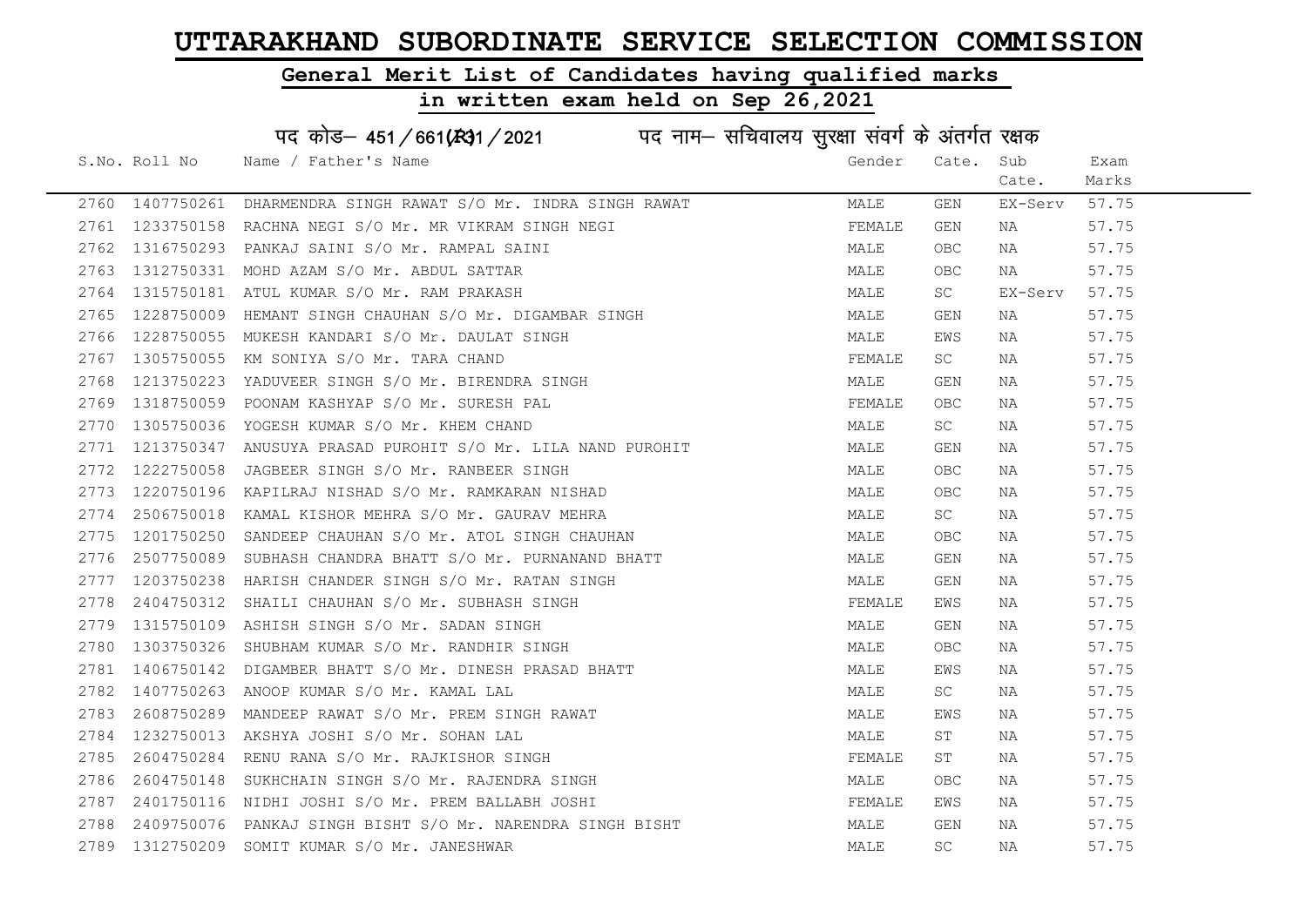### General Merit List of Candidates having qualified marks

### in written exam held on Sep 26,2021

S.No. Roll No Wame / Father's Name Gender Cate. Sub Cate. Exam Marks पद कोड– 451/661(स्था) / 2021 विज्ञान सचिवालय सुरक्षा संवर्ग के अंतर्गत रक्षक 2790 1212750192 SACHIN SINGH S/O Mr. RAVINDRA SINGH RANA MARA MALE OBC NA 57.75 2791 1302750247 RUKMANI S/O Mr. RAJESH PRASAD **FEMALE** SC NA 57.75 2792 1207750465 SOURABH CHAUDHARI S/O Mr. RAGHUBIR CHAUDHARI MALE GEN NA 57.75 2793 1307750273 ANKIT KUMAR S/O Mr. MOHAN KUMAR MANA MALE OBC NA 57.75 2794 1207750058 SANDEEP SHAH S/O Mr. SADHU RAM SHAH MALE SC NA 57.75 2795 1101750109 NARESH\_KUMAR\_S/O\_Mr. MURARI LAL MARE SC NA 57.75 2796 2407750001 JAGMOHAN JOSHI S/O Mr. HARISH CHANDRA NA MALE GEN NA 57.75 2797 2411750100 PRAKASH SINGH NEGI S/O Mr. AMAR SINGH NEGI MANA MALE EWS NA 57.75 2798 2109750042 RAMESH CHANDRA BHATT S/O Mr. BASANT BALLABH MANA MALE GEN NA 57.75 2799 1202750292 NEERAJ KUMAR S/O Mr. SHARVAN KUMAR MALE SC NA 57.75 2800 1223750036 KM SUNITA S/O Mr. CHANDRA SINGH FEMALE OBC NA 57.75 2801 1229750312 HARISH CHANDRA S/O Mr. RAMESH CHANDRA NAN MALE OBC NA 57.75 2802 1221750025 RISHIKA TOMAR S/O Mr. PREM SINGH TOMAR FEMALE ST NA 57.75 2803 1306750091 ABHISHEK KUMAR S/O Mr. JANESWAR PARSAD MALE OBC NA 57.75 2804 2106750006 RINKEE NEGI S/O Mr. RAMESH SINGH NEGI FRANCHI FEMALE GEN NA 57.75 2805 1210750441 LAVIT RANA S/O Mr. SURENDRA SINGH MALE OBC NA 57.75 2806 2604750368 MOHD ARIF S/O Mr. SHAMSHAD HUSAIN MALE OBC NA 57.75 2807 2102750026 HEM CHANDRA KOTIYA S/O Mr. HARISH CHANDRA KOTIYA MALE MALE EWS NA 57.75 2808 2412750352 RAVI PRATAP SINGH S/O Mr. PAN SINGH MALE GEN NA 57.75 2809 2407750089 INDAR SINGH RAWAT S/O Mr. THAKUR SINGH RAWAT MANA MALE GEN NA 57.75 2810 2407750202 NIRMALA GAIRA S/O Mr. PURAN SINGH FEMALA STRANGHISH FEMALE GEN NA 57.75 2811 1316750257 NITIN PARMAR S/O Mr. PAWAN SINGH MALE OBC NA 57.75 2812 1217750424 MANISH SINGH S/O Mr. KUNWAR SINGH MALE GEN NA 57.75 2813 1214750103 SAGAR KUMAR S/O Mr. BANWARI LAL MARE SC NA 57.75 2814 2412750300 ANIL SINGH S/O Mr. SURENDRA SINGH MANA MALE GEN NA 57.75 2815 1222750075 ANKIT KUMAR PANT S/O Mr. RAJENDRER PRASAD MALE OBC NA 57.75 2816 1230750460 PAWAN SINGH S/O Mr. BHAGWAN SINGH MALE OBC NA 57.75 2817 1104750219 SANJAY SINGH S/O Mr. VIRENDRA SINGH MALE GEN NA 57.75 2818 1233750190 PAVITRA S/O Mr. AJAB SINGH FEMALE ST NA 57.75 2819 1213750372 HIMANSHU RAWAT S/O Mr. BALAM SINGH RAWAT MALE ST NA 57.75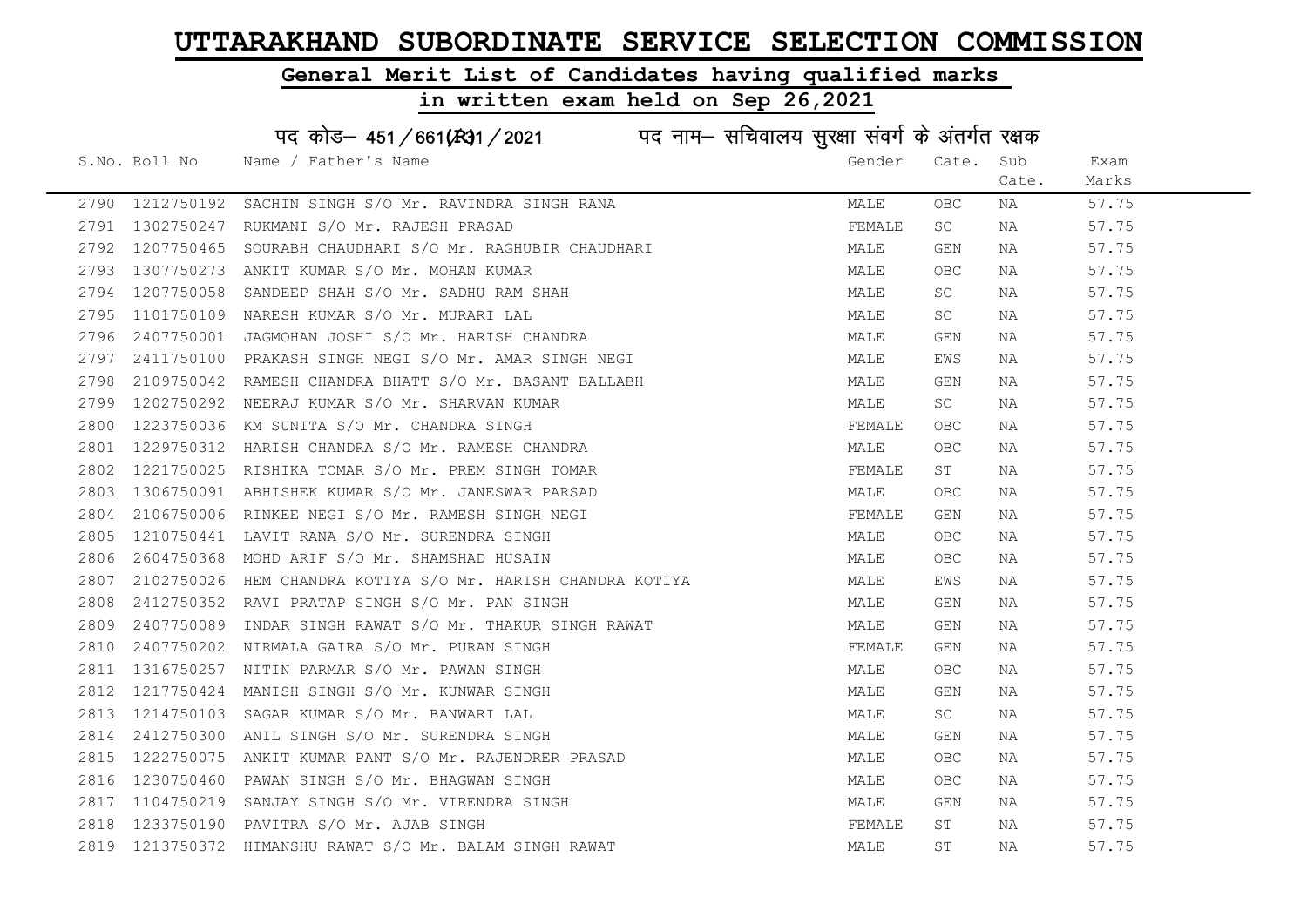### General Merit List of Candidates having qualified marks

# in written exam held on Sep 26,2021

# पद कोड– 451/661(स्था/2021 व्यान सचिवालय सुरक्षा संवर्ग के अंतर्गत रक्षक

|      | S.No. Roll No | Name / Father's Name                                                                                                                                                                                                                | Gender | Cate. | Sub   | Exam  |
|------|---------------|-------------------------------------------------------------------------------------------------------------------------------------------------------------------------------------------------------------------------------------|--------|-------|-------|-------|
|      |               |                                                                                                                                                                                                                                     |        |       | Cate. | Marks |
|      |               | 2820 1233750788 KULDEEP SINGH PANWAR S/O Mr. NARENDRA SINGH PANWAR                                                                                                                                                                  | MALE   | OBC   | NA    | 57.75 |
|      |               | 2821 1221750103 LOKESH SINGH S/O Mr. BALDEV SINGH                                                                                                                                                                                   | MALE   | OBC.  | NA    | 57.75 |
| 2822 |               | 1236750391 VIKAS SINGH S/O Mr. MAHAVEER SINGH                                                                                                                                                                                       | MALE   | GEN   | NA    | 57.75 |
| 2823 |               | 1230750426 NAVEEN SINGH S/O Mr. ANAND SINGH<br>1223750171 HIMANI BHATT S/O Mr. RAMESH PRASAD BHATT                                                                                                                                  | MALE   | OBC.  | NA    | 57.75 |
| 2824 |               |                                                                                                                                                                                                                                     | FEMALE | OBC.  | NA    | 57.75 |
| 2825 |               | 1104750038 YOGESH BHARDWAJ S/O Mr. MAHESHA NAND BHARDWAJ                                                                                                                                                                            | MALE   | GEN   | NA    | 57.75 |
|      |               |                                                                                                                                                                                                                                     | FEMALE | GEN   | NA    | 57.75 |
|      |               |                                                                                                                                                                                                                                     | MALE   | SC.   | NA    | 57.50 |
|      |               |                                                                                                                                                                                                                                     | MALE   | OBC.  | NA    | 57.50 |
|      |               |                                                                                                                                                                                                                                     | MALE   | SC    | NA    | 57.50 |
|      |               |                                                                                                                                                                                                                                     | MALE   | GEN   | NA    | 57.50 |
|      |               |                                                                                                                                                                                                                                     | MALE   | GEN   | NA    | 57.50 |
|      |               |                                                                                                                                                                                                                                     | MALE   | GEN   | NA    | 57.50 |
|      |               |                                                                                                                                                                                                                                     | FEMALE | GEN   | NA    | 57.50 |
|      |               | 2825 1104750038 YOGESH BHARDWAJ S/O Mr. MAHESHA NAND BHARDWAJ 2825 1209750247 KM GEETA BISHT 36/O Mr. NXIBAN SINGH BISHT 2827 1304750388 RAKESH KUMAR S/O Mr. DAYA RAM<br>2827 1304750388 RAKESH KUMAR S/O Mr. DAYA RAM<br>2829 241 | MALE   | OBC.  | NA    | 57.50 |
|      |               |                                                                                                                                                                                                                                     | MALE   | SC    | NA    | 57.50 |
|      |               |                                                                                                                                                                                                                                     | MALE   | EWS   | NA    | 57.50 |
|      |               |                                                                                                                                                                                                                                     | FEMALE | ST    | NA    | 57.50 |
|      |               |                                                                                                                                                                                                                                     | MALE   | EWS   | NA    | 57.50 |
|      |               |                                                                                                                                                                                                                                     | MALE   | EWS   | NA    | 57.50 |
|      |               |                                                                                                                                                                                                                                     | MALE   | EWS   | NA    | 57.50 |
|      |               |                                                                                                                                                                                                                                     | MALE   | EWS   | NA    | 57.50 |
|      |               |                                                                                                                                                                                                                                     | MALE   | OBC   | NA    | 57.50 |
| 2843 |               |                                                                                                                                                                                                                                     | MALE   | GEN   | NA    | 57.50 |
| 2844 |               | 2503750238 PANKAJ KUMAR RAWAT S/O Mr. PURAN SINGH RAWAT<br>1306750519 SAURABH PANWAR S/O Mr. LALBAHADUR<br>1216750049 SUCHENDRA S/O Mr. SHERU<br>1312750099 RUPESH KUMAR S/O Mr. PHOOL SINGH                                        | MALE   | OBC.  | NA    | 57.50 |
| 2845 |               |                                                                                                                                                                                                                                     | MALE   | SC    | NA    | 57.50 |
| 2846 |               | 1312750099 RUPESH KUMAR S/O Mr. PHOOL SINGH                                                                                                                                                                                         | MALE   | SC    | NA    | 57.50 |
| 2847 |               | 2504750130 SATISH CHANDRA MURARI S/O Mr. RAKESH CHANDRA MURARI MALE                                                                                                                                                                 |        | EWS   | NA    | 57.50 |
| 2848 |               | 2412750364 PRAMOD KUMAR S/O Mr. GANGA RAM                                                                                                                                                                                           | MALE   | SC.   | NA    | 57.50 |
|      |               | 2849 1316750062 SANDEEP SINGH BISHT S/O Mr. HARENDER SINGH BISHT                                                                                                                                                                    | MALE   | GEN   | ΝA    | 57.50 |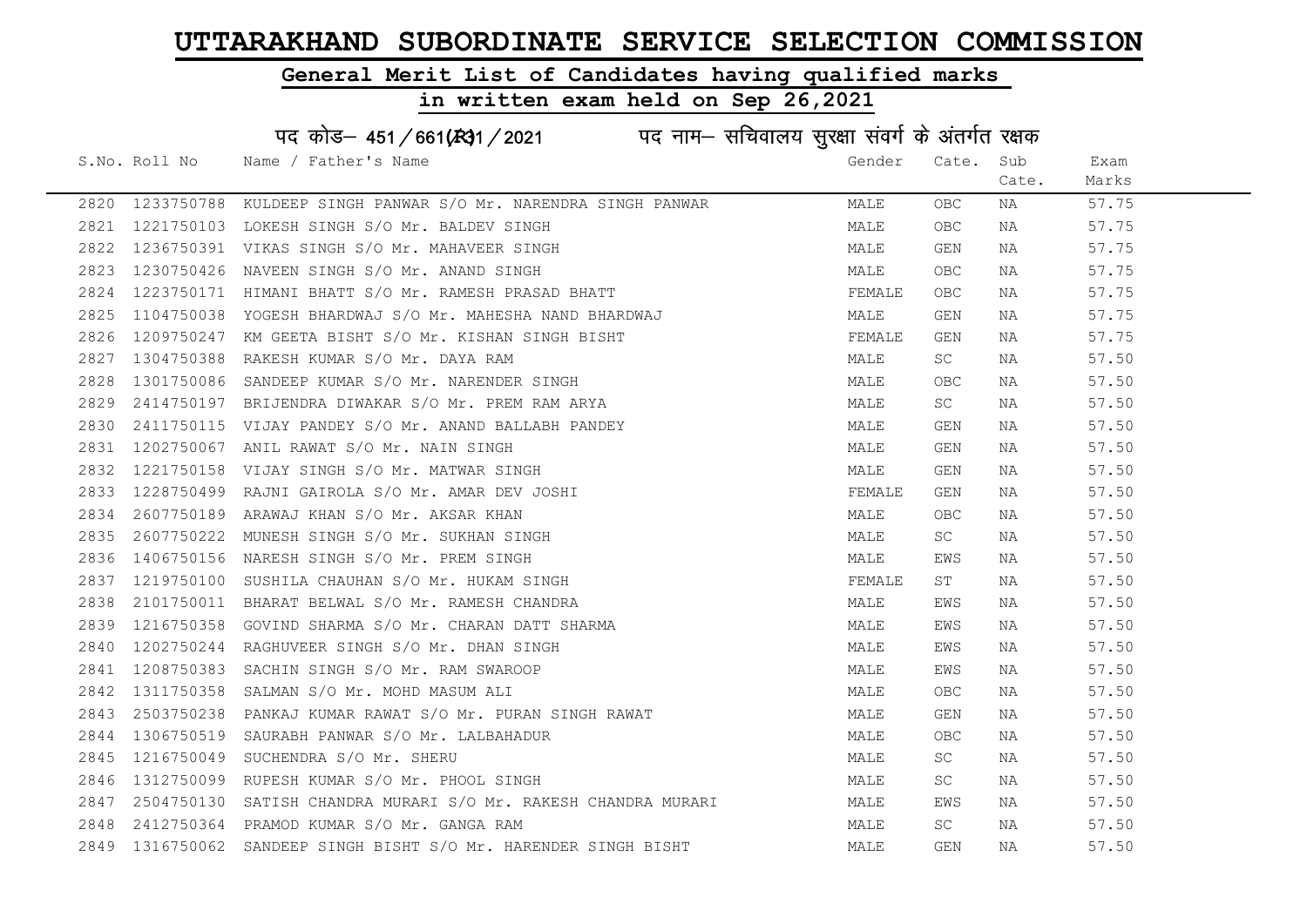# General Merit List of Candidates having qualified marks

| पद कोड़- 451/661(431/2021 पद नाम- सचिवालय सुरक्षा संवर्ग के अंतर्गत रक्षक |               |                                                 |        |           |       |       |  |
|---------------------------------------------------------------------------|---------------|-------------------------------------------------|--------|-----------|-------|-------|--|
|                                                                           | S.No. Roll No | Name / Father's Name                            | Gender | Cate.     | Sub   | Exam  |  |
|                                                                           |               |                                                 |        |           | Cate. | Marks |  |
| 2850                                                                      | 1230750182    | PANKAJ SINGH S/O Mr. SURJEET SINGH              | MALE   | GEN       | ΝA    | 57.50 |  |
| 2851                                                                      | 1225750169    | RAJAT SINGH RANA S/O Mr. SUKHABIR SINGH RANA    | MALE   | GEN       | NA    | 57.50 |  |
| 2852                                                                      | 1232750164    | PINKESH S/O Mr. RAM LAL                         | MALE   | SC        | NA    | 57.50 |  |
| 2853                                                                      | 1317750056    | NISHU KUMAR S/O Mr. SATPAL SINGH                | MALE   | EWS       | NA    | 57.50 |  |
| 2854                                                                      | 2503750073    | RAJESH KUMAR S/O Mr. GHANSHYAM                  | MALE   | SC        | NA    | 57.50 |  |
| 2855                                                                      | 1215750209    | RAHUL SINGH S/O Mr. RAGHUBIR SINGH              | MALE   | EWS       | NA    | 57.50 |  |
| 2856                                                                      | 2402750223    | MUKESH KUMAR S/O Mr. RAJENDRA PRASAD            | MALE   | SC        | ΝA    | 57.50 |  |
| 2857                                                                      | 1103750168    | ANOOP SATI S/O Mr. GOVIND PRASAD SATI           | MALE   | GEN       | ΝA    | 57.50 |  |
| 2858                                                                      | 1314750287    | MANOJ KUMAR PATHAK S/O Mr. NANDA BALLABH PATHAK | MALE   | GEN       | ΝA    | 57.50 |  |
| 2859                                                                      | 2105750222    | RAJU PANDEY S/O Mr. BASANT BALLABH PANDEY       | MALE   | EWS       | ΝA    | 57.50 |  |
| 2860                                                                      | 2109750182    | PANKAJ JOSHI S/O Mr. DEVI DUTT JOSHI            | MALE   | GEN       | NA    | 57.50 |  |
| 2861                                                                      | 2605750113    | FIROZ AHMAD S/O Mr. AKBAR ALI                   | MALE   | OBC       | NA    | 57.50 |  |
| 2862                                                                      | 1202750271    | AMIT GUSAIN S/O Mr. YOGENDRA SINGH              | MALE   | GEN       | NA    | 57.50 |  |
| 2863                                                                      | 2109750329    | DIKSHA SINGH S/O Mr. PREM CHAND SINGH           | FEMALE | EWS       | NA    | 57.50 |  |
| 2864                                                                      | 1301750174    | ASHU KUMAR S/O Mr. SUBASH CHAND                 | MALE   | SC        | ΝA    | 57.50 |  |
| 2865                                                                      | 1234750034    | PURUSHOTTAM KUMAR S/O Mr. MADAN LAL             | MALE   | SC        | ΝA    | 57.50 |  |
| 2866                                                                      | 1236750308    | SAURABH PANWAR S/O Mr. MANGAL NARAYAN PANWAR    | MALE   | EWS       | ΝA    | 57.50 |  |
| 2867                                                                      | 1219750027    | SADIK ALI S/O Mr. ABDUL KADIR                   | MALE   | OBC       | NA    | 57.50 |  |
| 2868                                                                      | 2606750082    | ILIYAS HUSAIN S/O Mr. IMDAD HUSAIN              | MALE   | OBC       | NA    | 57.50 |  |
| 2869                                                                      | 1104750019    | DEEPENDRA BARTWAL S/O Mr. VIJAY SINGH BARTWAL   | MALE   | EWS       | NA    | 57.50 |  |
| 2870                                                                      | 2601750264    | ROHIT ARYA S/O Mr. POORANRAM ARYA               | MALE   | SC        | ΝA    | 57.50 |  |
| 2871                                                                      | 1230750095    | ANKIT RAWAT S/O Mr. BALAM SINGH RAWAT           | MALE   | GEN       | NA    | 57.50 |  |
| 2872                                                                      | 1233750143    | PRAVEEN PANT S/O Mr. BASWANAND PANT             | MALE   | OBC       | ΝA    | 57.50 |  |
| 2873                                                                      | 1208750205    | MANISH KUMAR S/O Mr. KRIPAL SINGH               | MALE   | OBC       | NA    | 57.50 |  |
| 2874                                                                      | 1316750201    | SANTOSH PRASAD S/O Mr. SURENDRA PRASAD          | MALE   | SC        | ΝA    | 57.50 |  |
| 2875                                                                      | 2602750100    | NAVEEN SINGH RANA S/O Mr. RAMESH SINGH RANA     | MALE   | SΤ        | ΝA    | 57.50 |  |
| 2876                                                                      | 2411750049    | DEVENDRA SINGH MAHARA S/O Mr. AMAR SINGH MAHARA | MALE   | GEN       | NA    | 57.50 |  |
| 2877                                                                      | 1221750230    | RAHUL S/O Mr. BABU RAM                          | MALE   | SC.       | NA    | 57.50 |  |
| 2878                                                                      | 1219750070    | GAURAV KUMAR S/O Mr. BINDI RAM                  | MALE   | SC        | ΝA    | 57.50 |  |
| 2879                                                                      | 1209750024    | SUNIL CHAUHAN S/O Mr. RAJENDER PRASAD CHAUHAN   | MALE   | <b>SC</b> | ΝA    | 57.50 |  |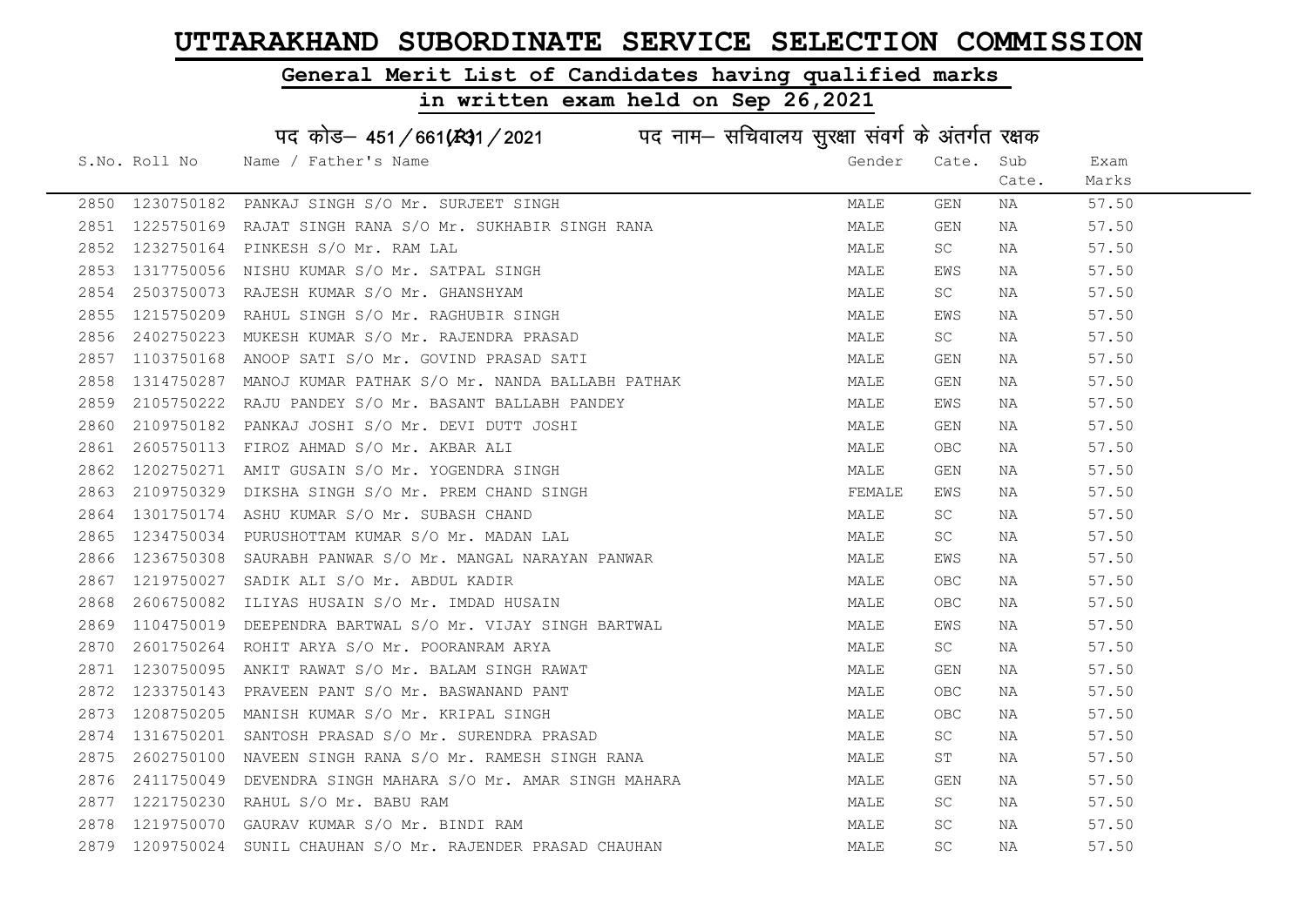### General Merit List of Candidates having qualified marks

#### in written exam held on Sep 26,2021

S.No. Roll No Wame / Father's Name Gender Cate. Sub Cate. Exam Marks पद कोड– 451/661(स्था) / 2021 विद्युत्त नाम– सचिवालय सुरक्षा संवर्ग के अंतर्गत रक्षक 2880 1231750176 SARDAR SINGH S/O Mr. BALBEER SINGH MALE OBC NA 57.50 2881 1312750406 BHANU S/O Mr. KHUSHIPAL SINGH MALE OBC NA 57.50 2882 1316750133 AAS MOHAMMAD S/O Mr. SAFDAR ALI MALE OBC NA 57.50 2883 2501750083 BHAWANA PANDEY S/O Mr. BHUWAN CHANDRA PANDEY THE SANDEY FEMALE GEN NA 57.50 2884 1301750198 VISHVAS KUMAR S/O Mr. MAHIPAL MALE SC NA 57.50 2885 1230750501 NITESH RANA S/O Mr. JAYVEER SINGH RANA MALE OBC NA 57.50 2886 1221750111 VISHAL SINGH RANA S/O Mr. MANDAL SINGH RANA MALE OBC NA 57.50 2887 1207750275 AMAN KUMAR YADAV S/O Mr. RAMESH PRAKASH YADAV MALE OBC NA 57.50 2888 1233750416 RAHUL SINGH NEGI S/O Mr. DARSHAN SINGH NEGI MAN MALE EWS NA 57.50 2889 1228750053 ADITYA GOSWAMI S/O Mr. SHRI RAM GOSWAMI MALE OBC NA 57.50 2890 1205750145 POOJA S/O Mr. BHAGWAN SINGH FEMALE ST NA 57.50 2891 1402750134 MANISH SINGH S/O Mr. GAMBHEER SINGH MALE OBC NA 57.50 2892 1211750056 VIKKI RAJ S/O Mr. DALVEER LAL MALE SC NA 57.50 2893 2506750425 DEEPAK SINGH RATHOR S/O Mr. MANOHAR SINGH RATHOR MALE EWS NA 57.50 2894 2502750101 MOHIT SINGH FARTYAL S/O Mr. RAM SINGH FARTYAL MANA MALE EWS NA 57.50 2895 1235750160 POOJA RAWAT S/O Mr. CHAIN SINGH FEMALE FEMALE OBC NA 57.50 2896 1401750355 VIKASH SINGH S/O Mr. KHUSHAL SINGH MALE GEN NA 57.50 2897 2402750239 VARSHA PAL S/O Mr. CHITRA KUMAR PAL FEMALE EWS NA 57.50 2898 1313750180 SHUBHAM PAL S/O Mr. NARPAL SINGH PAL MALE OBC NA 57.50 2899 2110750221 NEERAJ NATH GOSWAMI S/O Mr. TRILOK NATH GOSWAMI MALE OBC NA 57.50 2900 1102750125 ANKIT DHOUNDIYAL S/O Mr. TOTARAM DHOUNDIYAL MAN MALE EWS NA 57.50 2901 2410750077 GURDEV SINGH S/O Mr. RANJEET SINGH MALE GEN NA 57.50 2902 1231750113 RENU SHARMA S/O Mr. AMRISH SHARMA FEMALE ST NA 57.50 2903 1402750100 AMIT SINGH S/O Mr. JAGAT SINGH MALE GEN NA 57.50 2904 2503750168 AYUSH JOSHI S/O Mr. SHANKAR DATT JOSHI MALE GEN NA 57.50 2905 2402750254 RAJENDRA SINGH BISHT S/O Mr. HEERA SINGH BISHT MALE MALE EWS NA 57.50 2906 1206750089 KM NEELIMA CHAUHAN S/O Mr. SHYAM SINGH FEMALE GEN NA 57.50 2907 1226750419 RAVINA PANWAR S/O Mr. DAYAL SINGH FEMALE OBC NA 57.50 2908 1228750028 RAKESH S/O Mr. LAL SINGH MALE SC NA 57.25 2909 1201750187 PRADEEP SINGH S/O Mr. RAGHUBIR SINGH MALE GEN EX-Serv 57.25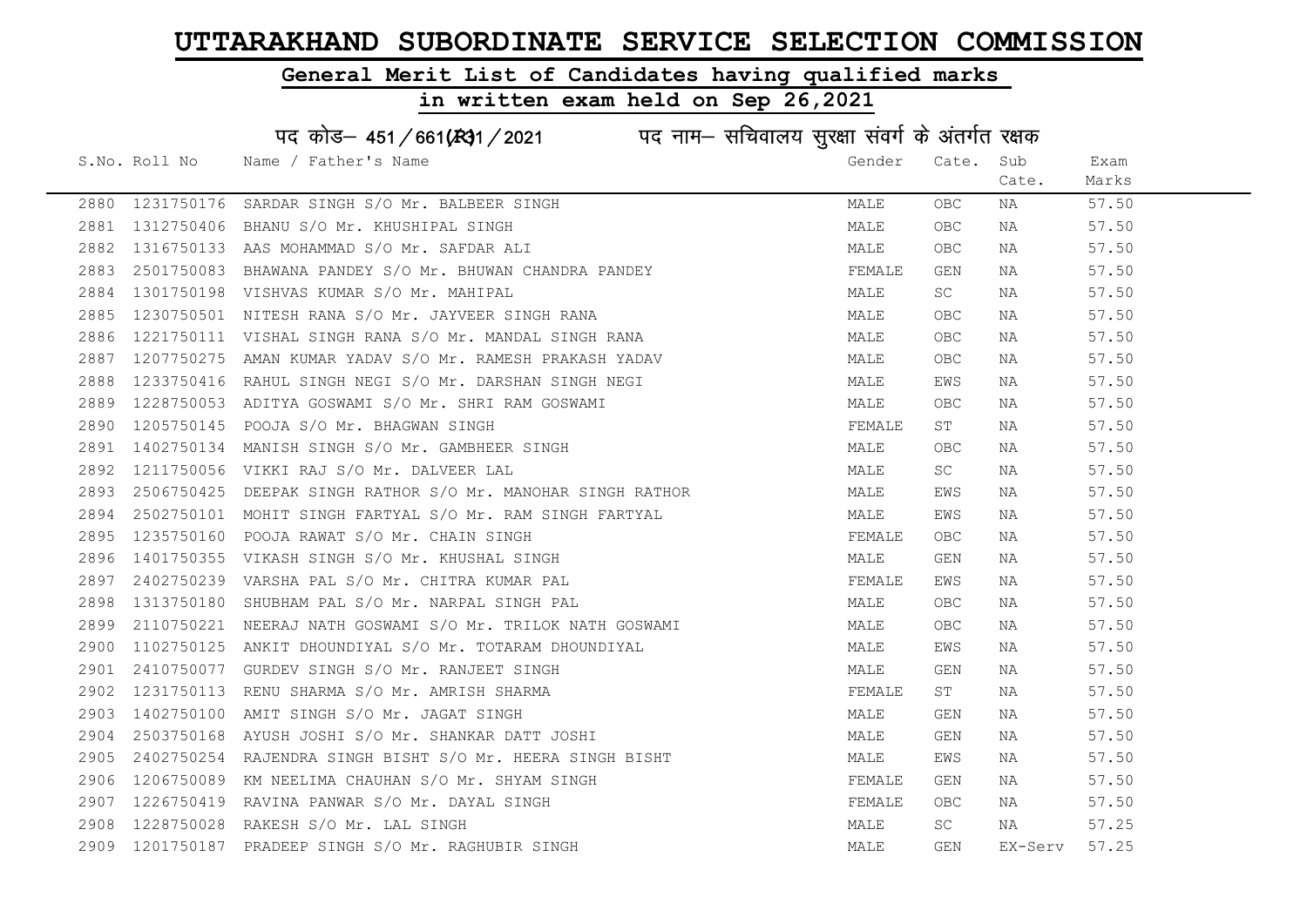### General Merit List of Candidates having qualified marks

### in written exam held on Sep 26,2021

S.No. Roll No Wame / Father's Name Gender Cate. Sub Cate. Exam Marks पद कोड– 451/661(स्था) / 2021 विद्युत्त नाम– सचिवालय सुरक्षा संवर्ग के अंतर्गत रक्षक 2910 1219750346 ANUPAMA S/O Mr. PRAKESH NEGI SARA TAN SANG TEMALE GEN NA 57.25 2911 1229750253 ASHISH S/O Mr. NEK RAM MALE GEN NA 57.25 2912 1403750328 PAWAN SINGH BISHT S/O Mr. BALBIR SINGH BISHT MALE GEN NA 57.25 2913 1206750164 VIRENDRA SINGH PANWAR S/O Mr. DHRUV SINGH PANWAR MANA MALE GEN NA 57.25 2914 2413750178 PRIYANKA RAWAT S/O Mr. HARSH SINGH RAWAT FRAMAT FEMALE GEN NA 57.25 2915 1307750071 JONI S/O Mr. RAGHUVEER SINGH MALE SC NA 57.25 2916 1212750243 GOVIND RAWAT S/O Mr. DHARAM SINGH MANA MALE GEN NA 57.25 2917 1301750154 MUSHARRAT ALI S/O Mr. GULSHANOVVAR NAN MALE OBC NA 57.25 2918 1216750191 REKHA S/O Mr. SURAT SINGH FEMALE OBC NA 57.25 2919 1403750002 VIJAY SINGH RAWAT S/O Mr. RAM MOHAN SINGH RAWAT MAN MALE GEN NA 57.25 2920 1208750274 AJAYPAL SINGH NEGI S/O Mr. KUNDAN SINGH NEGI MALE GEN NA 57.25 2921 1101750309 ASHISH MAIKHURI S/O Mr. RAM PRASAD MALE GEN NA 57.25 2922 1405750030 RAJ KUMAR S/O Mr. SURENDRA LAL MALE SC NA 57.25 2923 1230750365 MITHILESH PRASAD S/O Mr. VISHWESHWAR PRASAD MALE GEN NA 57.25 2924 2413750158 PANKAJ RAWAT S/O Mr. GOPAL SINGH MALE EWS NA 57.25 2925 2404750283 BEENA KUMARI S/O Mr. MOHAN PRASAD FEMALE GEN NA 57.25 2926 1305750260 DEEPARANI S/OMT. RAMGOPAL SINGH FEMALE OBC NA 57.25 2927 2414750068 PANKAJ PALIWAL S/O Mr. NANDA BALLABH PALIWAL MALE EWS NA 57.25 2928 1309750054 ARJUN S/O Mr. SAT KUMAR MALE SC NA 57.25 2929 1311750324 ROHIT S/O Mr. BACHAN SINGH MALE OBC NA 57.25 2930 1201750458 SACHIN KUMAR S/O Mr. TELU RAM MALE SC NA 57.25 2931 1309750093 ANAND KUMAR S/O Mr. RAJPAL SINGH MALE SC NA 57.25 2932 2403750548 VIKAS PANT S/O Mr. BHUWAN CHANDRA PANT NAN MALE EWS NA 57.25 2933 1231750134 VINOD TOMAR S/O Mr. JAGAT RAM TOMAR MANA MALE ST NA 57.25 2934 1306750346 RAKESH SINGH S/O Mr. SHIVRAJ SINGH MANA MALE EWS NA 57.25 2935 2102750195 DEVENDRA KUMAR S/O Mr. MOHAN RAM MALE SC NA 57.25 2936 1408750211 PRINCI\_RAWAT\_S/O\_Mr. RAKESH\_SINGH\_RAWAT TEMALL FEMALE GEN NA 57.25 2937 1226750548 ARUN PANWAR S/O Mr. SWAROOP SINGH MALE OBC NA 57.25 2938 2608750158 MANDEEP KAUR S/O Mr. MANJEET SINGH FEMALE GEN NA 57.25 2939 2404750085 ANURADHA RANA S/O Mr. SURENDRA SINGH FEMALE ST NA 57.25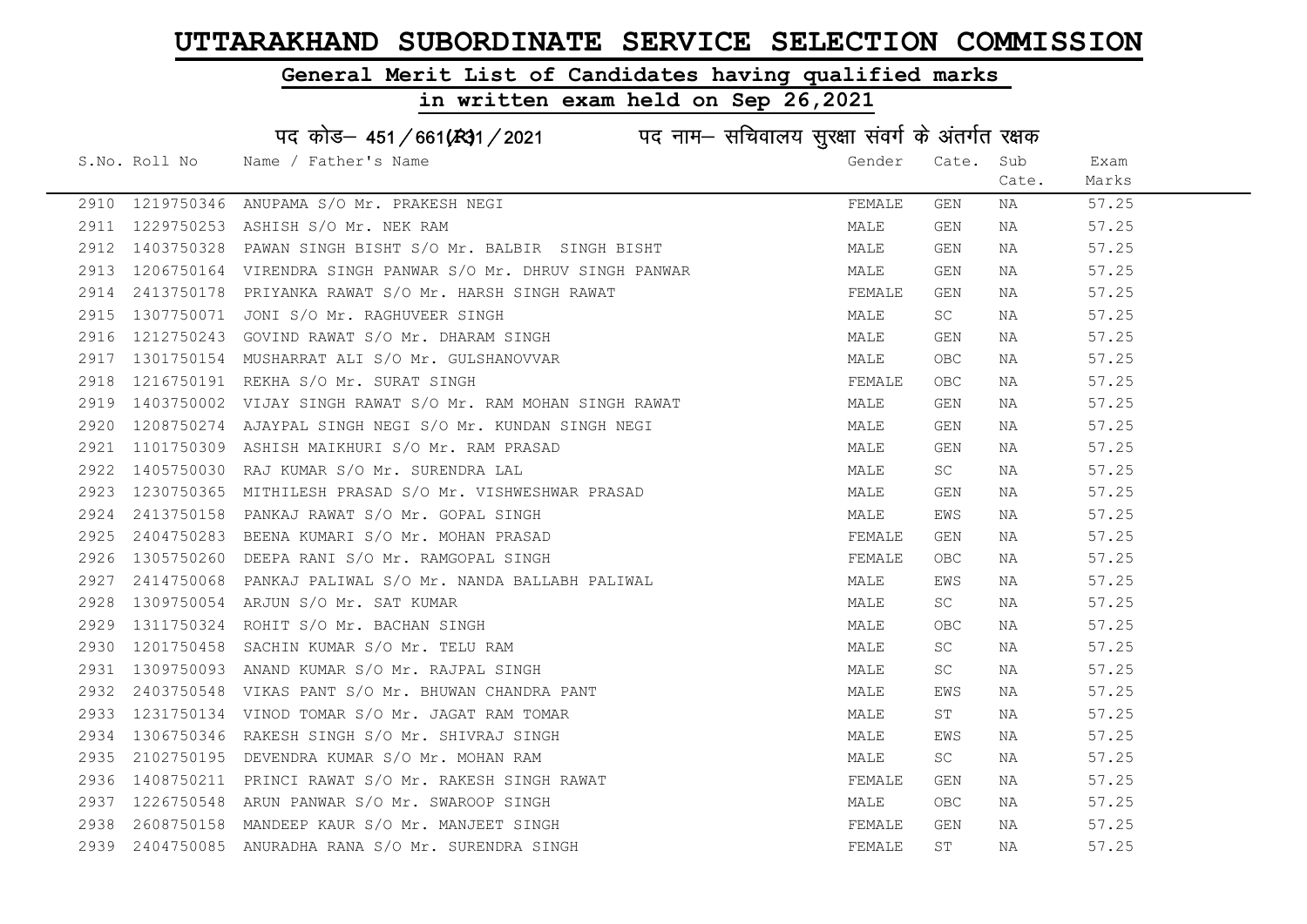### General Merit List of Candidates having qualified marks

#### in written exam held on Sep 26,2021

S.No. Roll No Wame / Father's Name Gender Cate. Sub Cate. Exam Marks पद कोड– 451/661(स्था / 2021 व्यान सचिवालय सुरक्षा संवर्ग के अंतर्गत रक्षक 2940 2409750202 PAWAN SURYA S/O Mr. BHAGWAT SINGH SURYA MALE GEN NA 57.25 2941 1306750493 VIKAS KUMAR S/O Mr. SARVAN KUMAR MARRI MANA MALE SC NA 57.25 2942 1313750124 KM RESHMA S/O Mr. JAMSHAID FEMALE OBC NA 57.25 2943 1315750191 VARUN SHARMA S/O Mr. NIRANKAR SHARMA MANA MALE EWS NA 57.25 2944 2603750332 AJAY KUMAR S/O Mr. RAMLAL MALE OBC NA 57.25 2945 1205750179 SWARAJ GUSAIN S/O Mr. KISHAN SINGH GUSAIN MAN MALE EWS NA 57.25 2946 2406750028 MAAN SINGH S/O Mr. KHEEM SINGH MALE GEN NA 57.25 2947 1202750246 SUDHEER BAHUGUNA S/O Mr. PYARE LAL BAHUGUNA MANA MALE GEN NA 57.25 2948 2609750095 MOHD SULEMAN S/O Mr. ABID HUSAIN MALE OBC NA 57.25 2949 1209750342 VIKRAM SINGH CHAUHAN S/O Mr. DHOOM SINGH MALE ST NA 57.25 2950 2412750314 HIMANSHU KALONI S/O Mr. BHASHKAR KALONI MALE GEN NA 57.25 2951 1201750009 VINOD KUMAR S/O Mr. HEERA BALLABH MALE GEN EX-Serv 57.00 2952 2105750226 ASHISH KOTNALA S/O Mr. SURENDRA DUTT KOTNALA MALE GEN NA 57.00 2953 2504750190 MANOJ KUMAR KANNOJIYA S/O Mr. SUNIL KUMAR MALE SC NA 57.00 2954 1302750110 SONI RAWAT S/O Mr. BALBEER SINGH RAWAT FEMALE GEN NA 57.00 2955 1220750268 ASHISH LAKHERA S/O Mr. MANGAT RAM LAKHERA MALE GEN NA 57.00 2956 1307750261 DEVENDRA SINGH BHAKUNI S/O Mr. JAGAT SINGH BHAKUNI MALE EWS NA 57.00 2957 1305750310 JATI RAM S/O Mr. DHEER SINGH MALE SC NA 57.00 2958 2606750114 MOHD NAZIM S/O Mr. MOHD MIYA MALE OBC EX-Serv 57.00 2959 1218750126 ASHISH KUMAR S/O Mr. BALBEER SINGH MALE SC NA 57.00 2960 1304750351 MD AKHLAK S/O Mr. MD YAKUB MALE OBC NA 57.00 2961 1301750159 TINKU KUMAR S/O Mr. MAHAVEER SINGH MALE SC NA 57.00 2962 1218750150 NEERAJ LINGWAL S/O Mr. PURAN SINGH LINGWAL MALE GEN NA 57.00 2963 2108750339 MANOJ SINGH CHAUHAN S/O Mr. GODHAN SINGH CHAUHAN MALE MALE EWS NA 57.00 2964 2414750215 DALIP SINGH S/O Mr. SHIV SINGH MALE EWS NA 57.00 2965 1314750235 ROKI KUMAR S/O Mr. PRAMOD KUMAR MALE MALE OBC NA 57.00 2966 1208750159 LALIT RATURI S/O Mr. GOPAL DATT NAN MALE OBC NA 57.00 2967 1201750008 PRAWESH SINGH S/O Mr. HARISHCHANDRA SINGH MALE OBC NA 57.00 2968 1221750270 RAMKRISHAN S/O Mr. BUDHI RAM JOSHI MALE GEN NA 57.00 2969 1306750244 ARVIND SINGH S/O Mr. YASHPAL SINGH MALE SC NA 57.00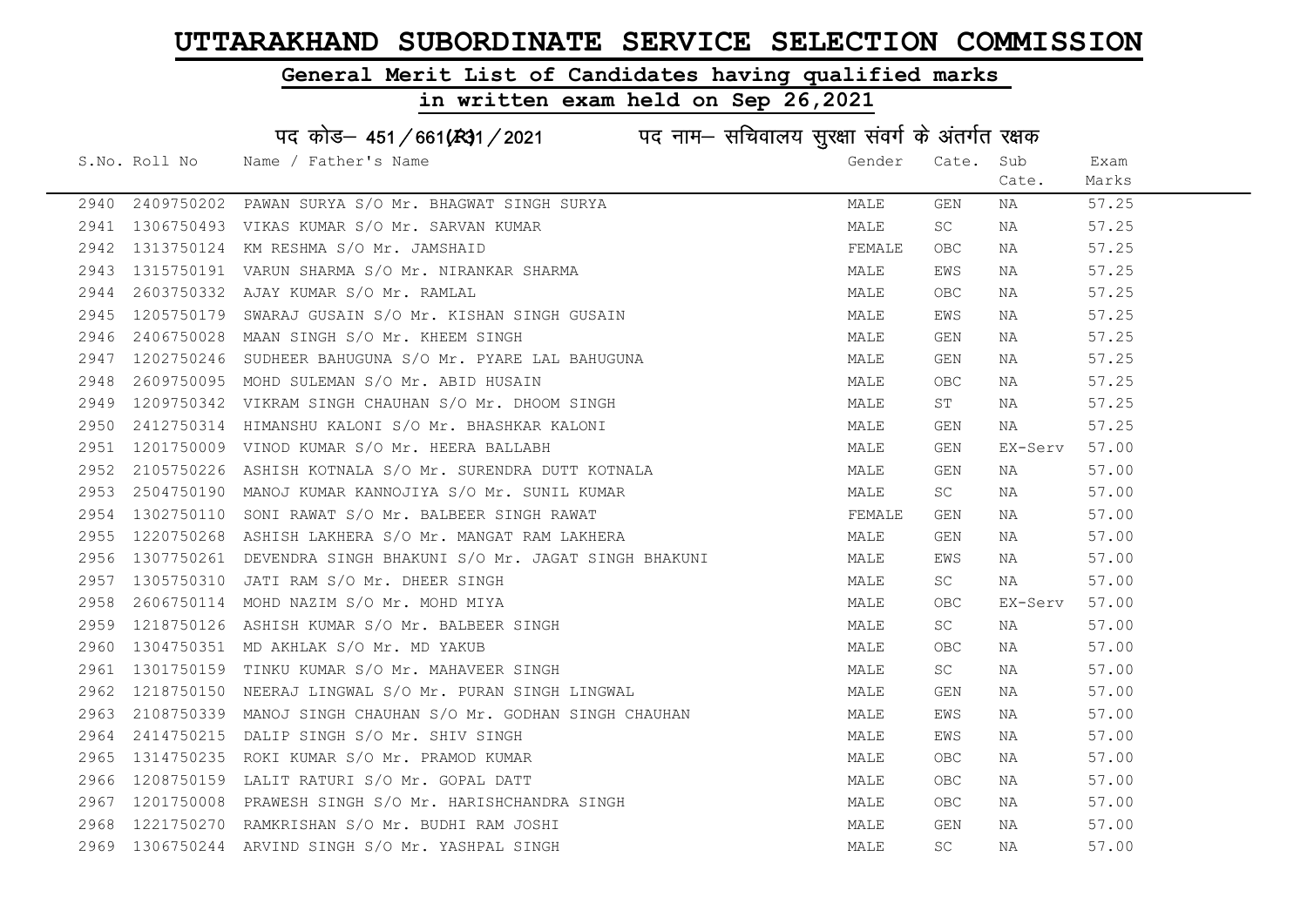### General Merit List of Candidates having qualified marks

|      |               | पद कोड़– 451/661(431/2021 पद नाम– सचिवालय सुरक्षा संवर्ग के अंतर्गत रक्षक         |        |                         |         |       |
|------|---------------|-----------------------------------------------------------------------------------|--------|-------------------------|---------|-------|
|      | S.No. Roll No | Name / Father's Name                                                              | Gender | Cate.                   | Sub     | Exam  |
|      |               |                                                                                   |        |                         | Cate.   | Marks |
| 2970 | 2405750205    | MANOJ JOSHI S/O Mr. VISHAN DATT                                                   | MALE   | EWS                     | NA      | 57.00 |
| 2971 | 1207750476    | PANKAJ SHARMA S/O Mr. BIDU RAM SHARMA                                             | MALE   | ST                      | NA      | 57.00 |
| 2972 | 2507750044    | LALIT MOHAN JOSHI S/O Mr. JAI DATT JOSHI                                          | MALE   | EWS                     | NA      | 57.00 |
| 2973 | 1217750007    | MOHIT KUMAR S/O Mr. SUNDAR LAL                                                    | MALE   | SC                      | NA      | 57.00 |
| 2974 | 2401750167    | DEEPAK KULYAL S/O Mr. T S KULYAL                                                  | MALE   | GEN                     | NA      | 57.00 |
| 2975 | 1227750095    | PRADEEP SINGH CHAUHAN S/O Mr. VIKRAM SINGH CHAUHAN                                | MALE   | <b>OBC</b>              | NA      | 57.00 |
| 2976 | 2501750203    | BHUPENDRA SINGH S/O Mr. GOVIND SINGH BISHT                                        | MALE   | EWS                     | EX-Serv | 57.00 |
| 2977 | 1404750061    | KAMAL SINGH BISHT S/O Mr. KEDAR SINGH BISHT                                       | MALE   | $\mathop{\mathsf{GEN}}$ | NA      | 57.00 |
| 2978 | 1303750177    | ANKIT SAINI S/O Mr. RAGHUVEER SINGH SAINI                                         | MALE   | OBC.                    | NA      | 57.00 |
| 2979 | 1304750231    | BOBI KUMAR S/O Mr. KISHOR KUMAR                                                   | MALE   | OBC                     | NA      | 57.00 |
| 2980 | 1205750150    | NIHARIKA DOBHAL S/O Mr. PITRI PRASAD DOBHAL                                       | FEMALE | GEN                     | NA      | 57.00 |
| 2981 | 1302750281    | RAHUL S/O Mr. GOVIND SINGH SAINI                                                  | MALE   | OBC.                    | NA      | 57.00 |
| 2982 | 1208750167    | SHUBHAM BALUNI S/O Mr. TEEKA PRASAD BALUNI                                        | MALE   | EWS                     | EX-Serv | 57.00 |
| 2983 | 2409750502    | DEEPA BRIJWASI S/O Mr. TRILOCHAN BRIJWASI<br>PISHI KUMAR S/O Mr. DAMAYONT DI TTIL | FEMALE | EWS                     | NA      | 57.00 |
| 2984 | 1215750349    | RISHI KUMAR S/O Mr. RAMAKANT RAJBHAR                                              | MALE   | OBC.                    | NA      | 57.00 |
| 2985 | 1303750150    | RAJAT SHARMA S/O Mr. SARDARI LAL                                                  | MALE   | EWS                     | NA      | 57.00 |
| 2986 | 1229750266    | AYUSH RANA S/O Mr. SHURVEER SINGH RANA                                            | MALE   | GEN                     | NA      | 57.00 |
| 2987 |               | 1311750053 MANOJ KUMAR S/O Mr. DHARAMVEER SINGH                                   | MALE   | <b>OBC</b>              | NA      | 57.00 |
| 2988 | 1310750102    | KM KAJAL S/O Mr. RAJENDRA SINGH                                                   | FEMALE | SC                      | NA      | 57.00 |
| 2989 | 1211750330    | PANKAJ KUMAR S/O Mr. RAM CHANDRA MISRA                                            | MALE   | <b>OBC</b>              | NA      | 57.00 |
| 2990 | 2407750147    | LOKESH RAWAT S/O Mr. CHANCHAL SINGH RAWAT                                         | MALE   | GEN                     | EX-Serv | 57.00 |
| 2991 |               | 1318750045 RISHABH PUNDIR S/O Mr. NARENDRA SINGH PUNDIR                           | MALE   | $\mathop{\mathsf{GEN}}$ | NA      | 57.00 |
| 2992 | 2414750200    | RAKESH JOSHI S/O Mr. BHAIRAV DUTT JOSHI                                           | MALE   | GEN                     | NA      | 57.00 |
| 2993 | 1317750285    | GAURAV KUMAR S/O Mr. SUBHASH KUMAR                                                | MALE   | SC                      | NA      | 57.00 |
| 2994 | 1201750402    | VIKRAM SINGH S/O Mr. HEERA SINGH                                                  | MALE   | EWS                     | NA      | 57.00 |
| 2995 | 2502750021    | SURAJ SINGH S/O Mr. LUXMAN SINGH                                                  | MALE   | GEN                     | NA      | 57.00 |
| 2996 | 1217750132    | ABHISHEK NEGI S/O Mr. RAJPAL SINGH NEGI                                           | MALE   | GEN                     | EX-Serv | 56.75 |
| 2997 |               | 1223750182 RAVINDRA SINGH S/O Mr. BHARAT SINGH                                    | MALE   | GEN                     | EX-Serv | 56.75 |
| 2998 |               | 2601750202 RAJESH KUMAR S/O Mr. HARI SINGH                                        | MALE   | SC                      | NA      | 56.75 |
| 2999 |               | 2503750123 DEEPAK CHANDRA TIWARI S/O Mr. PREM BALLABH TIWARI                      | MALE   | EWS                     | ΝA      | 56.75 |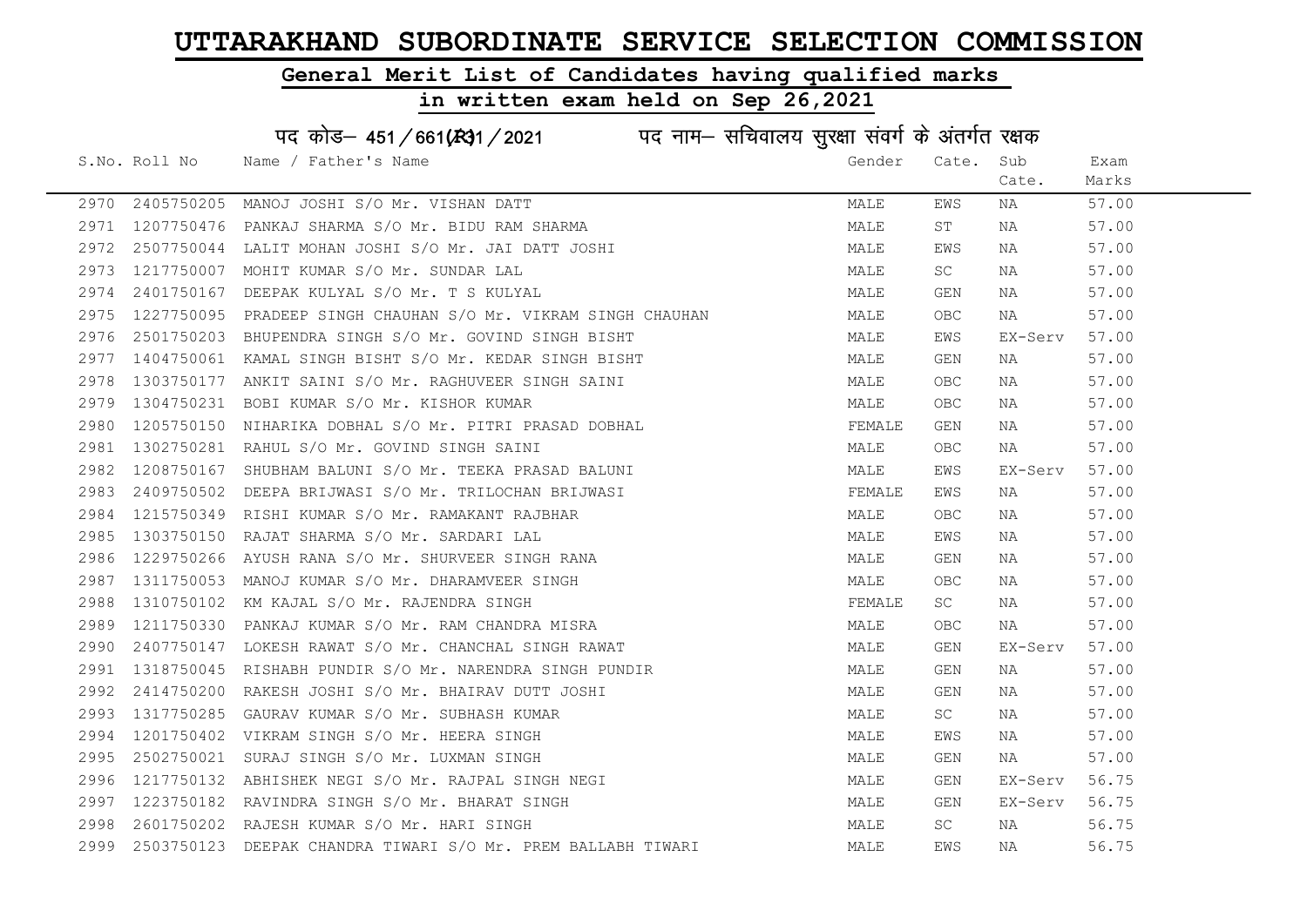### General Merit List of Candidates having qualified marks

|      |               | पद कोड़– 451/661(431/2021 पद नाम– सचिवालय सुरक्षा संवर्ग के अंतर्गत रक्षक |        |                         |         |       |
|------|---------------|---------------------------------------------------------------------------|--------|-------------------------|---------|-------|
|      | S.No. Roll No | Name / Father's Name                                                      | Gender | Cate.                   | Sub     | Exam  |
|      |               |                                                                           |        |                         | Cate.   | Marks |
| 3000 | 2608750182    | MOHIT JOSHI S/O Mr. HARISH CHANDRA JOSHI                                  | MALE   | GEN                     | NA      | 56.75 |
| 3001 | 1231750356    | SANDEEP KUMAR S/O Mr. PREM LAL                                            | MALE   | SC                      | NA      | 56.75 |
| 3002 |               | 1204750106 ABHISHEK NEGI S/O Mr. ANAND SINGH NEGI                         | MALE   | GEN                     | NA      | 56.75 |
| 3003 | 1236750150    | BABU RAM S/O Mr. ATARU                                                    | MALE   | ST                      | NA      | 56.75 |
| 3004 | 1218750500    | LEELA DEVI S/O Mr. INDER SINGH NEGI                                       | FEMALE | GEN                     | NA      | 56.75 |
| 3005 |               | 1102750226 JYOTI S/O Mr. BIRENDRA SINGH                                   | FEMALE | GEN                     | NA      | 56.75 |
| 3006 | 1216750278    | ANJALI S/O Mr. RAM KISHAN                                                 | FEMALE | SC.                     | NA      | 56.75 |
| 3007 | 1224750188    | RAVINDRA SINGH S/O Mr. KHAJAN SINGH                                       | MALE   | ST                      | NA      | 56.75 |
| 3008 | 1307750191    | RAHUL S/O Mr. RAVINDRA SINGH                                              | MALE   | OBC                     | NA      | 56.75 |
| 3009 | 1208750288    | HRIDAY SINGH S/O Mr. VIRENDRA SINGH                                       | MALE   | ST                      | EX-Serv | 56.75 |
| 3010 | 2603750083    | KM SARVJEET KAUR S/O Mr. BALKAR SINGH                                     | FEMALE | <b>OBC</b>              | NA      | 56.75 |
| 3011 | 2608750112    | PAWAN SINGH BOHRA S/O Mr. DEEWAN SINGH BOHRA                              | MALE   | GEN                     | NA      | 56.75 |
| 3012 | 1220750248    | SURAJ SINGH S/O Mr. KUNDAN SINGH                                          | MALE   | <b>OBC</b>              | NA      | 56.75 |
| 3013 |               | 2606750206 VIPIN KUMAR S/O Mr. JAGDISH SINGH                              | MALE   | SC                      | NA      | 56.75 |
| 3014 |               | 1210750066 NAGENDRA RATHAUR S/O Mr. PREM SINGH                            | MALE   | ST                      | NA      | 56.75 |
| 3015 |               | 2408750100 VICKY SINGH S/O Mr. NARENDRA SINGH BHOURIYAL                   | MALE   | $\mathop{\mathsf{GEN}}$ | NA      | 56.75 |
| 3016 | 1217750411    | ANOOP SINGH S/O Mr. BHOTU RAM                                             | MALE   | ST                      | NA      | 56.75 |
| 3017 | 1317750264    | LAKHAN SINGH S/O Mr. PRAKASH CHAND                                        | MALE   | SC                      | NA      | 56.75 |
| 3018 | 1223750178    | ANIL PUNDIR S/O Mr. RAJENDER PUNDIR                                       | MALE   | GEN                     | NA      | 56.75 |
| 3019 | 1311750389    | SHUBHAM KUMAR S/O Mr. ARVIND KUMAR                                        | MALE   | OBC                     | NA      | 56.75 |
| 3020 | 1212750331    | KM MANISHA S/O Mr. MAHAVEER PRASAD UNIYAL                                 | FEMALE | GEN                     | NA      | 56.75 |
| 3021 | 2501750225    | ROHIT BISHT S/O Mr. TRILOK SINGH BISHT                                    | MALE   | GEN                     | NA      | 56.75 |
| 3022 | 2602750146    | KRISHAN KUMAR S/O Mr. UDAL SINGH                                          | MALE   | SC.                     | NA      | 56.75 |
| 3023 | 1311750410    | DHARMENDRA KUMAR S/O Mr. AMAR PAL                                         | MALE   | SC                      | NA      | 56.75 |
| 3024 | 1401750208    | SHUBHAM RAWAT S/O Mr. DEVENDRA SINGH RAWAT                                | MALE   | GEN                     | NA      | 56.75 |
| 3025 | 2413750098    | CHETANA S/O Mr. DURGA PRASAD                                              | FEMALE | SC                      | NA      | 56.75 |
| 3026 | 2412750042    | LAXMAN SINGH LAMGARIYA S/O Mr. HARISH SINGH LAMGARIYA                     | MALE   | EWS                     | NA      | 56.75 |
| 3027 |               | 1208750233 ARVIND SINGH TOMAR S/O Mr. KHAJAN SINGH                        | MALE   | ST                      | NA      | 56.75 |
| 3028 | 1311750359    | KM VAISHALI S/O Mr. NARESH KUMAR                                          | FEMALE | EWS                     | NA      | 56.75 |
| 3029 |               | 2409750085 ASHISH JOSHI S/O Mr. MADHVANAND JOSHI                          | MALE   | EWS                     | ΝA      | 56.75 |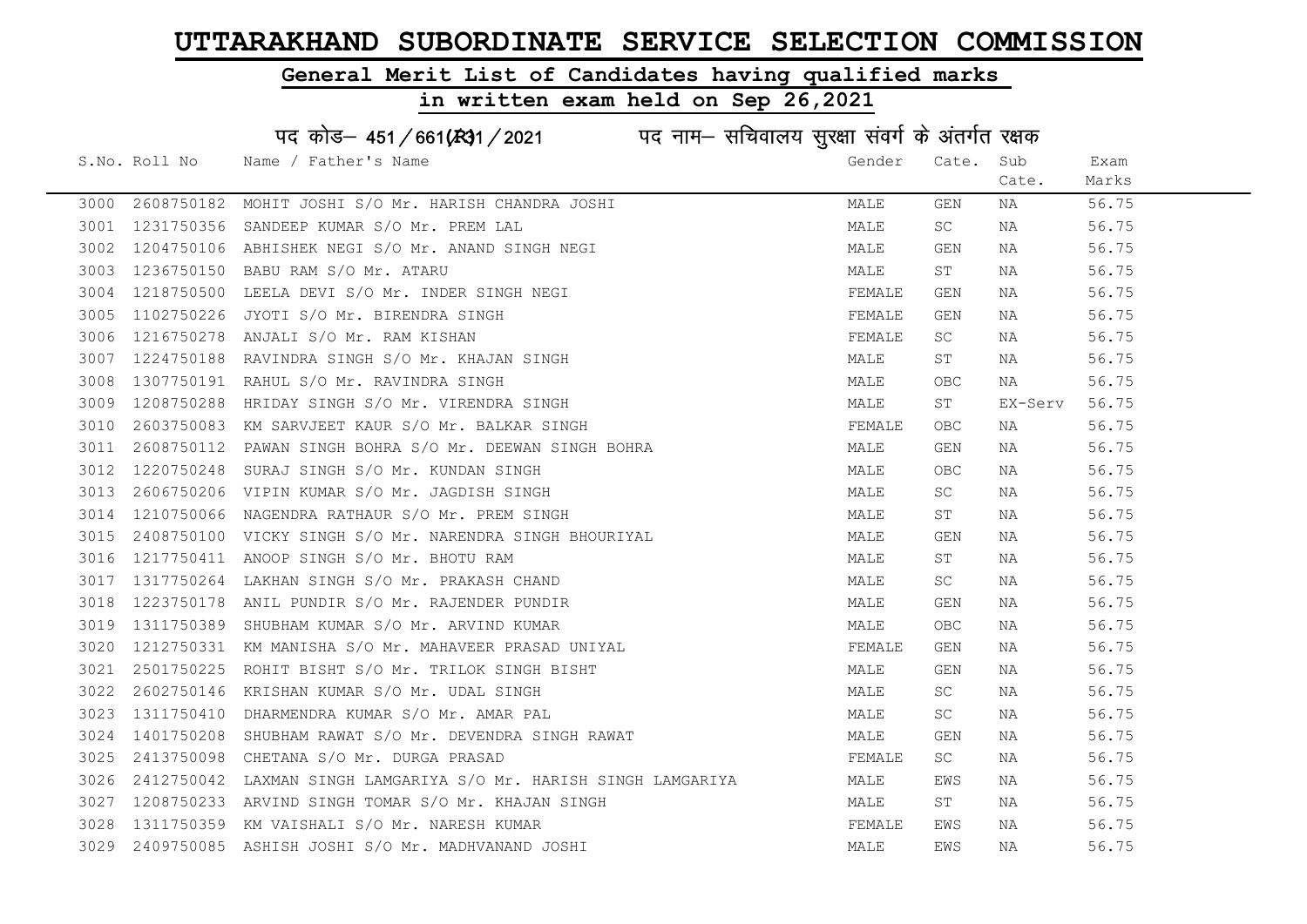### General Merit List of Candidates having qualified marks

### in written exam held on Sep 26,2021

S.No. Roll No Wame / Father's Name Gender Cate. Sub Cate. Exam Marks पद कोड– 451/661(स्था / 2021 व्यान सचिवालय सुरक्षा संवर्ग के अंतर्गत रक्षक 3030 1303750097 SONIYA S/O Mr. SAJJO KUMAR FEMALE OBC NA 56.75 3031 1209750365 ARJUN SINGH S/O Mr. NARENDRA SINGH MALE GEN NA 56.75 3032 1103750078 SAURABH SINGH S/O Mr. KUNWAR SINGH JHINKWAN MALE EWS NA 56.75 3033 1312750328 RAVI KUMAR S/O Mr. PAVAN KUMAR MARRADISH MALE OBC NA 56.75 3034 1213750021 KAVITA CHAMOLI S/O Mr. HARSPATI CHAMOLI SAN SERMALE EWS NA 56.75 3035 1210750131 YASHWANT SINGH S/O Mr. DAYAL SINGH MALE OBC NA 56.75 3036 1214750012 LALIT MOHAN S/O Mr. RAJJAN LAL NAN MALE SC NA 56.75 3037 1233750862 ABHAY SINGH NEGI S/O Mr. TIKAM SINGH NEGI MALE ST NA 56.75 3038 2402750032 BHUWAN CHANDRA S/O Mr. GANESH CHANDRA MANA MALE EWS NA 56.75 3039 1236750482 TANUJ KUMAR S/O Mr. DEVENDRA SINGH MALE GEN NA 56.75 3040 2109750397 KRASHNA CHANDRA PANDEY S/O Mr. BASANT BALLABH PANDEY MALE EWS NA 56.75 3041 2608750204 AARTI KUMARI S/O Mr. RAJEEV KUMAR FEMALE SC NA 56.75 3042 1231750021 ROHIT TAMTA S/O Mr. KAILASH TAMTA MALE SC NA 56.75 3043 2606750230 MOHD YASEEN S/O Mr. ZAMEEL AHMAD MALE OBC NA 56.50 3044 1224750138 SUNIL KUMAR S/O Mr. SITAB SINGH MALE OBC NA 56.50 3045 1219750127 NITESH NAKOTI S/O Mr. SUNDER SINGH NAKOTI MALE OBC NA 56.50 3046 1314750193 MOHD MUSAVVAR S/O Mr. MOHD YASEEN MALE OBC NA 56.50 3047 1408750313 YOGENDRA SINGH S/O Mr. BHAGWAN SINGH MALE GEN NA 56.50 3048 1203750007 AMIT KUMAR S/O Mr. SURENDRA SINGH MALE GEN NA 56.50 3049 1317750034 MANOJ KUMAR S/O Mr. RAJ KUMAR MALE SC NA 56.50 3050 1213750314 RANVEER SINGH S/O Mr. SUNDER SINGH RANA MANA MALE OBC NA 56.50 3051 1218750427 LALIT MOHAN JOSHI S/O Mr. MAHESH CHANDRA JOSHI MANA MALE GEN NA 56.50 3052 1208750472 RITU DOBHAL S/O Mr. KAMESHWARPRASAD DOBHAL THE SAN THE REMALE OBC NA 56.50 3053 2413750108 KAMAL BADHANI S/O Mr. MAHESH BADHANI MALE GEN NA 56.50 3054 1302750131 DEEPIKA S/O Mr. JAGDISH PRASAD **FEMALE** SC NA 56.50 3055 1236750297 BIPIN CHANDRA S/O Mr. GIRISH CHANDRA NAN MALE SC NA 56.50 3056 1207750472 PANKAJ KUMAR S/O Mr. ANUSUYA PRASAD MALE GEN NA 56.50 3057 1303750052 PREETI S/O Mr. GAJEY SINGH FEMALE SC NA 56.50 3058 2603750132 MOHAN SINGH S/O Mr. CHANDAN SINGH MALE GEN NA 56.50 3059 1236750350 SURAJ RAWAT S/O Mr. RAM CHANDER SINGH RAWAT MALE GEN NA 56.50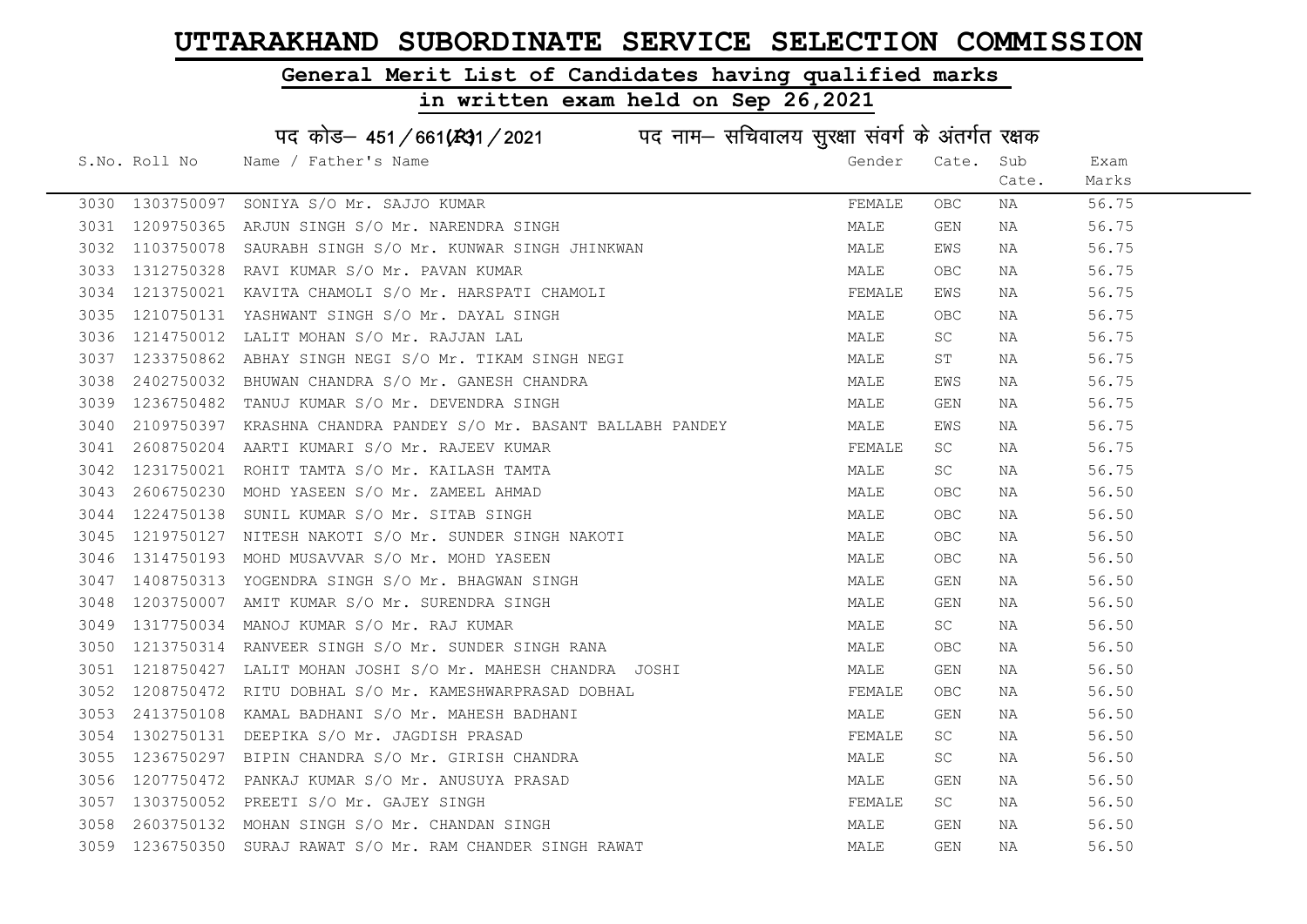### General Merit List of Candidates having qualified marks

|      |               | पद कोड़– 451/661(431/2021 पद नाम– सचिवालय सुरक्षा संवर्ग के अंतर्गत रक्षक |        |            |       |       |
|------|---------------|---------------------------------------------------------------------------|--------|------------|-------|-------|
|      | S.No. Roll No | Name / Father's Name                                                      | Gender | Cate.      | Sub   | Exam  |
|      |               |                                                                           |        |            | Cate. | Marks |
| 3060 |               | 1233750479 YUDHVIR SINGH S/O Mr. SHER SINGH CHAUHAN                       | MALE   | ST         | ΝA    | 56.50 |
| 3061 | 1313750164    | VAIBHAV SINGHAL S/O Mr. NARESH KUMAR SINGHAL                              | MALE   | EWS        | NA    | 56.50 |
| 3062 | 1215750314    | KM KAVITA S/O Mr. RAJENDRA SINGH                                          | FEMALE | GEN        | NA    | 56.50 |
| 3063 |               | 1230750261 KM KARISHMA S/O Mr. KEDAR SINGH                                | FEMALE | GEN        | NA    | 56.50 |
| 3064 | 2402750003    | RAVINDRA SINGH BISHT S/O Mr. PURAN SINGH BISHT                            | MALE   | GEN        | NA    | 56.50 |
| 3065 | 2411750148    | JYOTI PANDEY S/O Mr. DURGA DUTT PANDEY                                    | FEMALE | GEN        | NA    | 56.50 |
| 3066 | 2101750020    | NIKHIL BISHT S/O Mr. LT TRIBHUWAN SINGH                                   | MALE   | GEN        | NA    | 56.50 |
| 3067 | 2507750156    | GEETA S/O Mr. PREM RAM                                                    | FEMALE | SC         | NA    | 56.50 |
| 3068 | 1315750199    | AASHU KUMAR S/O Mr. SANJAY                                                | MALE   | <b>SC</b>  | NA    | 56.50 |
| 3069 | 1217750417    | PAWAN SINGH S/O Mr. SHAMBHU SINGH                                         | MALE   | GEN        | NA    | 56.50 |
| 3070 |               | 1201750454 RAJENDRA SINGH BANTWAN S/O Mr. SOBAN SINGH BANTWAN             | MALE   | SC         | NA    | 56.50 |
| 3071 | 1304750205    | KAPIL PAL S/O Mr. VINOD KUMAR                                             | MALE   | OBC        | ΝA    | 56.50 |
| 3072 | 2607750174    | DEEPIKA S/O Mr. POORAN SINGH ALMIYA                                       | FEMALE | GEN        | NA    | 56.50 |
| 3073 |               | 1218750320 RAJESH KOTHIYAL S/O Mr. BHUVNESHWAR PRASAD KOTHIYAL            | MALE   | GEN        | NA    | 56.50 |
| 3074 |               | 1206750351 MANJEET SINGH SAINI S/O Mr. PARAMJEET SINGH SAINI              | MALE   | <b>OBC</b> | NA    | 56.50 |
| 3075 | 1219750082    | SHIVANSHU DHYANI S/O Mr. VIDHYA DUTT DHYANI                               | MALE   | GEN        | NA    | 56.50 |
| 3076 | 1101750119    | ANUJ PRASAD SEMWAL S/O Mr. HARSHPATI SEMWAL                               | MALE   | GEN        | NA    | 56.50 |
| 3077 | 2602750273    | AMIT TILARA S/O Mr. MOHAN SINGH TILARA                                    | MALE   | GEN        | NA    | 56.50 |
| 3078 | 2409750206    | MANOJ CHANDRA ARYA S/O Mr. DEEWAN CHANDRA ARYA                            | MALE   | SC         | NA    | 56.50 |
| 3079 | 1209750043    | AMIT SINGH S/O Mr. MIJAN SINGH                                            | MALE   | OBC.       | NA    | 56.50 |
| 3080 | 1305750060    | VIJAY KUMAR S/O Mr. JOGENDAR KUMAR                                        | MALE   | SC         | NA    | 56.50 |
| 3081 |               | 1203750123 ANJALI UNIYAL S/O Mr. VIJENDRA PRASAD UNIYAL                   | FEMALE | GEN        | ΝA    | 56.50 |
| 3082 |               | 2601750242 HIMANSHU PATHAK S/O Mr. MAHESH CHANDRA PATHAK                  | MALE   | EWS        | ΝA    | 56.50 |
| 3083 | 2103750054    | HIMANSHU SUYAL S/O Mr. SURESH CHANDRA                                     | MALE   | GEN        | NA    | 56.50 |
| 3084 | 1402750216    | SURAJ RAWAT S/O Mr. SATENDRA SINGH RAWAT                                  | MALE   | OBC        | NA    | 56.50 |
| 3085 | 2503750109    | SHAURAV GIRI GOSWAMI S/O Mr. PREM GIRI GOSWAMI                            | MALE   | OBC.       | NA    | 56.50 |
| 3086 | 2404750228    | VISHAL NAINWAL S/O Mr. CHANDRA MOHAN NAINWAL                              | MALE   | GEN        | ΝA    | 56.50 |
| 3087 | 1103750167    | PRAKASH LAL S/O Mr. BALBIR LAL                                            | MALE   | SC         | ΝA    | 56.25 |
| 3088 |               | 2412750322 ANUJ KUMAR S/O Mr. YASPAL SINGH                                | MALE   | <b>OBC</b> | NA    | 56.25 |
| 3089 |               | 1315750062 PRAVESH SINGH S/O Mr. BACHAN SINGH                             | MALE   | GEN        | ΝA    | 56.25 |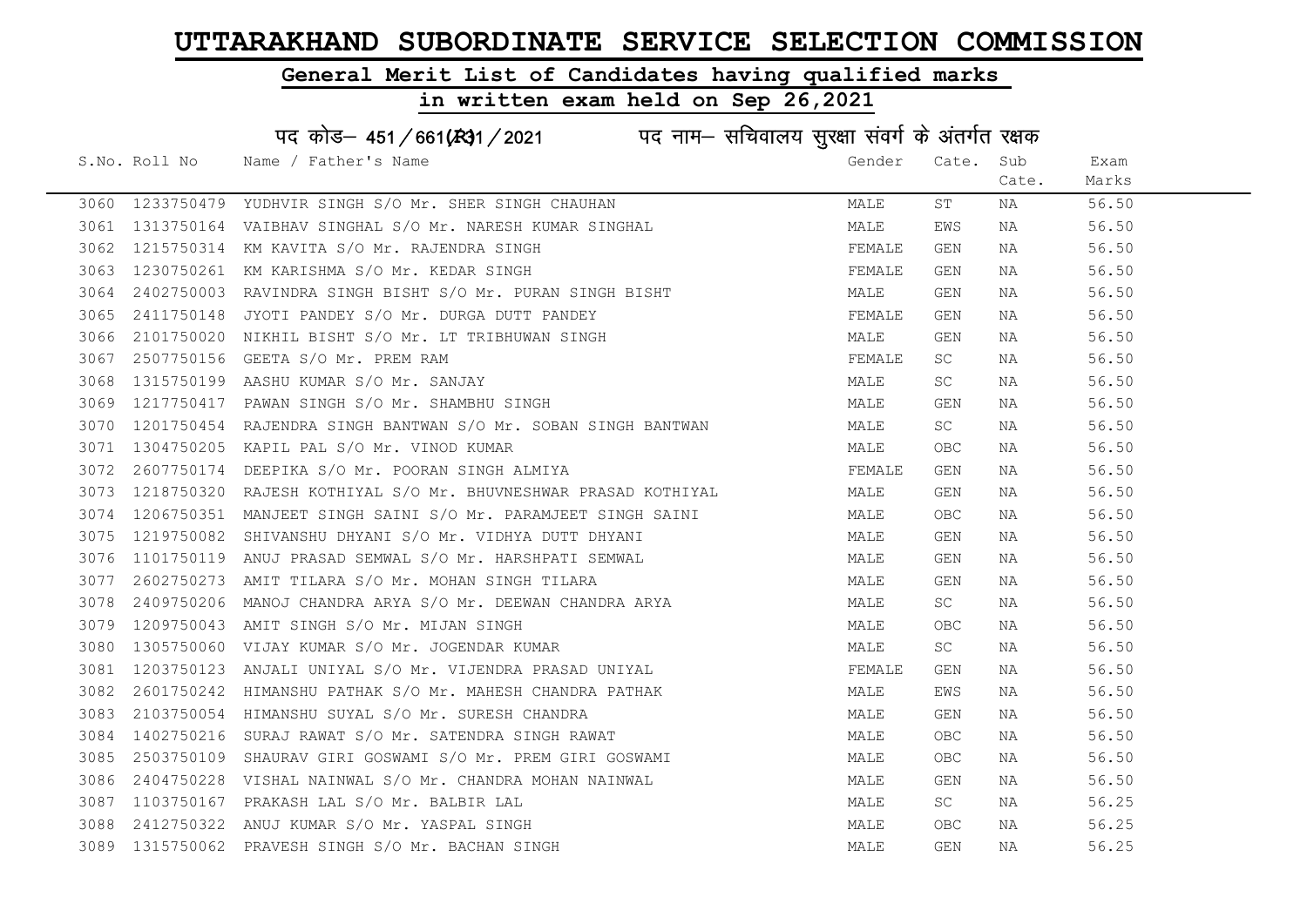### General Merit List of Candidates having qualified marks

|      |               | पद कोड़- 451/661(431/2021 पद नाम- सचिवालय सुरक्षा संवर्ग के अंतर्गत रक्षक |        |             |       |       |
|------|---------------|---------------------------------------------------------------------------|--------|-------------|-------|-------|
|      | S.No. Roll No | Name / Father's Name                                                      | Gender | Cate.       | Sub   | Exam  |
|      |               |                                                                           |        |             | Cate. | Marks |
| 3090 | 2413750153    | BHUWAN CHANDRA JOSHI S/O Mr. GANGA DATT JOSHI                             | MALE   | GEN         | NA    | 56.25 |
| 3091 | 2603750419    | JITENDRA SINGH S/O Mr. TULA SINGH                                         | MALE   | ST          | NA    | 56.25 |
| 3092 | 1212750267    | SACHIN VYAS S/O Mr. GANGA PRASAD VYAS                                     | MALE   | <b>OBC</b>  | NA    | 56.25 |
| 3093 | 2403750333    | RADHE MOHAN S/O Mr. BACHI RAM KANDPAL                                     | MALE   | EWS         | NA    | 56.25 |
| 3094 | 1207750164    | PRAMOD SINGH S/O Mr. DARMAN SINGH                                         | MALE   | EWS         | NA    | 56.25 |
| 3095 | 1306750121    | OMVEER S/O Mr. ILAM CHAND                                                 | MALE   | SC          | NA    | 56.25 |
| 3096 | 1214750298    | VIKASH NEGI S/O Mr. TEJPAL SINGH NEGI                                     | MALE   | GEN         | NA    | 56.25 |
| 3097 | 1211750044    | AMIT SHARMA S/O Mr. GIRDHARI LAL                                          | MALE   | EWS         | NA    | 56.25 |
| 3098 | 2401750226    | RADHESHYAM CHAUDHARY S/O Mr. CHANDRIKA CHAUDHARY                          | MALE   | <b>OBC</b>  | NA    | 56.25 |
| 3099 | 1215750459    | ADESH S/O Mr. MAHIMA NAND GAUR                                            | MALE   | <b>OBC</b>  | NA    | 56.25 |
| 3100 | 1222750253    | PREETI S/O Mr. PRAVENDRA SINGH                                            | FEMALE | GEN         | NA    | 56.25 |
| 3101 | 1219750069    | BHARAT PANT S/O Mr. DURGESH PANT                                          | MALE   | EWS         | NA    | 56.25 |
| 3102 | 1310750229    | SUMIT KUMAR S/O Mr. SATISH KUMAR                                          | MALE   | OBC         | NA    | 56.25 |
| 3103 |               | 1230750012 AJAY SINGH RAWAT S/O Mr. SURENDRA SINGH RAWAT                  | MALE   | GEN         | NA    | 56.25 |
| 3104 |               | 1207750488 MOHIT KUMAR S/O Mr. MAHENDRA SINGH                             | MALE   | SC          | NA    | 56.25 |
| 3105 | 1302750297    | MOHAMMAD RAFI S/O Mr. MOHD FAKEERA                                        | MALE   | ${\sf OBC}$ | NA    | 56.25 |
| 3106 |               | 1210750036 RAJENDRA SINGH S/O Mr. MEHAR SINGH                             | MALE   | ST          | NA    | 56.25 |
| 3107 | 1403750011    | SAKSHI CHAUHAN S/O Mr. SHRI BACHAN SINGH RAWAT                            | FEMALE | GEN         | NA    | 56.25 |
| 3108 |               | 1229750110 NITESH KUMAR S/O Mr. BHAV SINGH SHARMA                         | MALE   | ST          | NA    | 56.25 |
| 3109 | 1226750551    | KAMLESH KANT S/O Mr. DINESH CHANDRA                                       | MALE   | EWS         | NA    | 56.25 |
| 3110 |               | 1229750144 MUKESH S/O Mr. BALDEV                                          | MALE   | SC          | NA    | 56.25 |
| 3111 |               | 1211750351 SANDEEP SINGH S/O Mr. MAN SINGH                                | MALE   | EWS         | NA    | 56.25 |
| 3112 |               | 2601750083 YASHPAL SINGH S/O Mr. BHOJRAJ SINGH                            | MALE   | SC          | NA    | 56.25 |
| 3113 | 2409750265    | RAJENDRA SINGH S/O Mr. AMAR SINGH                                         | MALE   | EWS         | NA    | 56.25 |
| 3114 | 1232750140    | SHEKHAR KUMAR S/O Mr. VED PRAKASH                                         | MALE   | SC          | NA    | 56.25 |
| 3115 | 2402750401    | NAVEEN SINGH KARKI S/O Mr. LATE MAAN SINGH KARKI                          | MALE   | EWS         | NA    | 56.25 |
| 3116 | 1229750116    | AKASH KUMAR S/O Mr. PADAM                                                 | MALE   | SC          | NA    | 56.25 |
| 3117 | 1302750070    | SANJAY SINGH BHANDARI S/O Mr. CHHOTU SINGH BHANDARI                       | MALE   | GEN         | NA    | 56.25 |
| 3118 |               | 1233750196 ASHUTOSH JOSHI S/O Mr. TRILOK MANI                             | MALE   | EWS         | NA    | 56.25 |
|      |               | 3119 1314750048 AJAY GAUR S/O Mr. C P GAUR                                | MALE   | <b>GEN</b>  | ΝA    | 56.25 |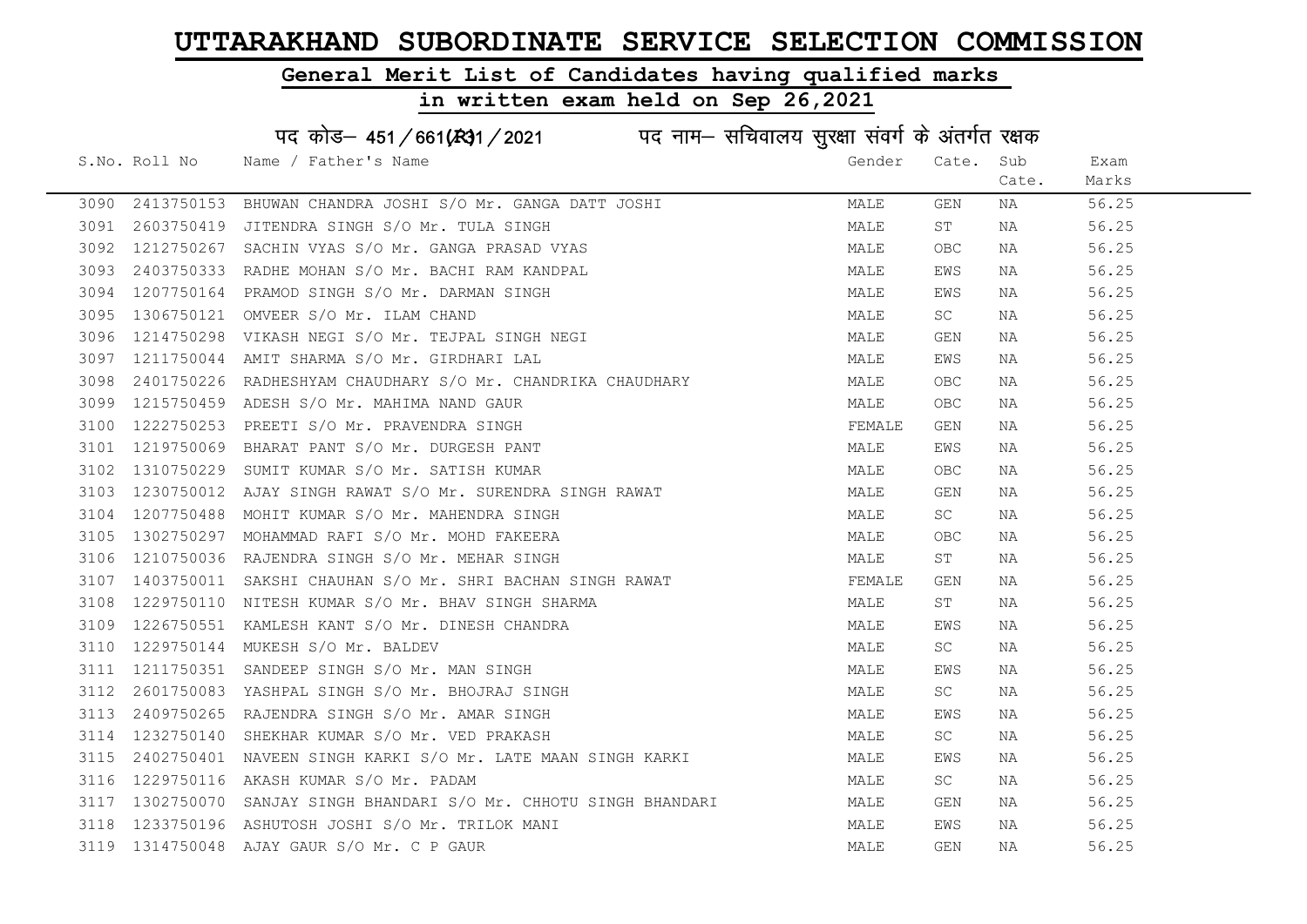### General Merit List of Candidates having qualified marks

in written exam held on Sep 26,2021

S.No. Roll No Wame / Father's Name Gender Cate. Sub Cate. Exam Marks पद कोड– 451/661(स्था / 2021 व्यान सचिवालय सुरक्षा संवर्ग के अंतर्गत रक्षक 3120 1233750070 KRISHAN SINGH S/O Mr. BETAL SINGH MALE EWS NA 56.25 3121 1236750252 SANITA NEGI S/O Mr. MAYA RAM NEGI FEMALE ST NA 56.25 3122 2603750369 HEMANT PANU S/O Mr. SOBAN SINGH PANU MALE GEN NA 56.25 3123 1210750274 SUNIL SINGH S/O Mr. NARAYAN SINGH MALE ST NA 56.25 3124 1228750214 DEEPAK SINGH S/O Mr. BALDEV SINGH MALE SC NA 56.25 3125 1231750342 AJAY SINGH S/O Mr. VINOD SINGH MALE GEN NA 56.25 3126 1227750077 JASPAL S/O Mr. KESARI CHAND **MALE** ST NA 56.25 3127 1102750146 KAMAL SINGH S/O Mr. JASHPAL SINGH MALE EWS NA 56.25 3128 1305750154 YOGESH SAINI S/O Mr. CHANDRAPAL SAINI MALE OBC NA 56.25 3129 2408750006 SUNDAR SINGH LATWAL S/O Mr. RANJEET SINGH LATWAL MALL MALLE GEN NA 56.25 3130 1221750131 CHATAR SINGH S/O Mr. PYARA RAM NA MALE ST NA 56.25 3131 1313750161 DHARMENDRA KUMAR S/O Mr. RAJESH KUMAR MANA MALE SC NA 56.25 3132 1218750224 KM NEELAM DHAMI S/O Mr. KALYAN SINGH DHAMI SAN SHARA TEMALE OBC NA S6.25 3133 1229750013 PRADEEP SINGH S/O Mr. ANAND SINGH MALE MALE OBC NA 56.25 3134 1226750354 PANKAJ BHATT S/O Mr. PITRESHWAR PRASAD BHATT MANILLAND MALE OBC NA 56.25 3135 1211750173 ANKIT RANA S/O Mr. ALAM SINGH MALE OBC NA 56.25 3136 2414750313 YOGYATA BHATT S/O Mr. HARISH CHANDRA BHATT SUMMAN FEMALE GEN NA 56.25 3137 1218750337 RAMENDRA SINGH S/O Mr. GIRVAN SINGH MALE OBC NA 56.25 3138 1401750127 SHIVANGI S/O Mr. DALBEER SINGH FEMALE GEN NA 56.25 3139 1301750186 KM NEHA SAINI S/O Mr. SUNIL KUMAR TENANG TERMALE OBC NA 56.25 3140 2107750047 PREETI SUYAL S/O Mr. ISHWARI DATT SUYAL FUNCHI SUNA FEMALE EWS NA 56.25 3141 1304750071 AASHISH KUMAR S/O Mr. JAGVEER SINGH MALE OBC NA 56.25 3142 2403750210 RAJAT BISHT S/O Mr. KANCHAN SINGH BISHT MAN MALE EWS NA 56.25 3143 2605750073 AJAY PRAKASH S/O Mr. PREM SINGH MALE MALE OBC NA 56.25 3144 2608750230 BRIJESH KUMAR S/O Mr. MEGHNATH SINGH SAN SAN MALE SC NA 56.25 3145 1226750223 NAVEEN SINGH TOMAR S/O Mr. SULTAN SINGH TOMAR MALE ST NA 56.25 3146 2109750403 HARISH SINGH S/O Mr. NANDAN SINGH MALE GEN NA 56.25 3147 2606750192 SANJAY KUMAR S/O Mr. BAHADUR RAM MALE SC NA 56.25 3148 1224750018 GAURAV SINGH CHAUHAN S/O Mr. PREM SINGH CHAUHAN MALE GEN NA 56.25 3149 2508750009 ASHISH KHARKWAL S/O Mr. RAJENDRA KHARKWAL MALE EWS NA 56.25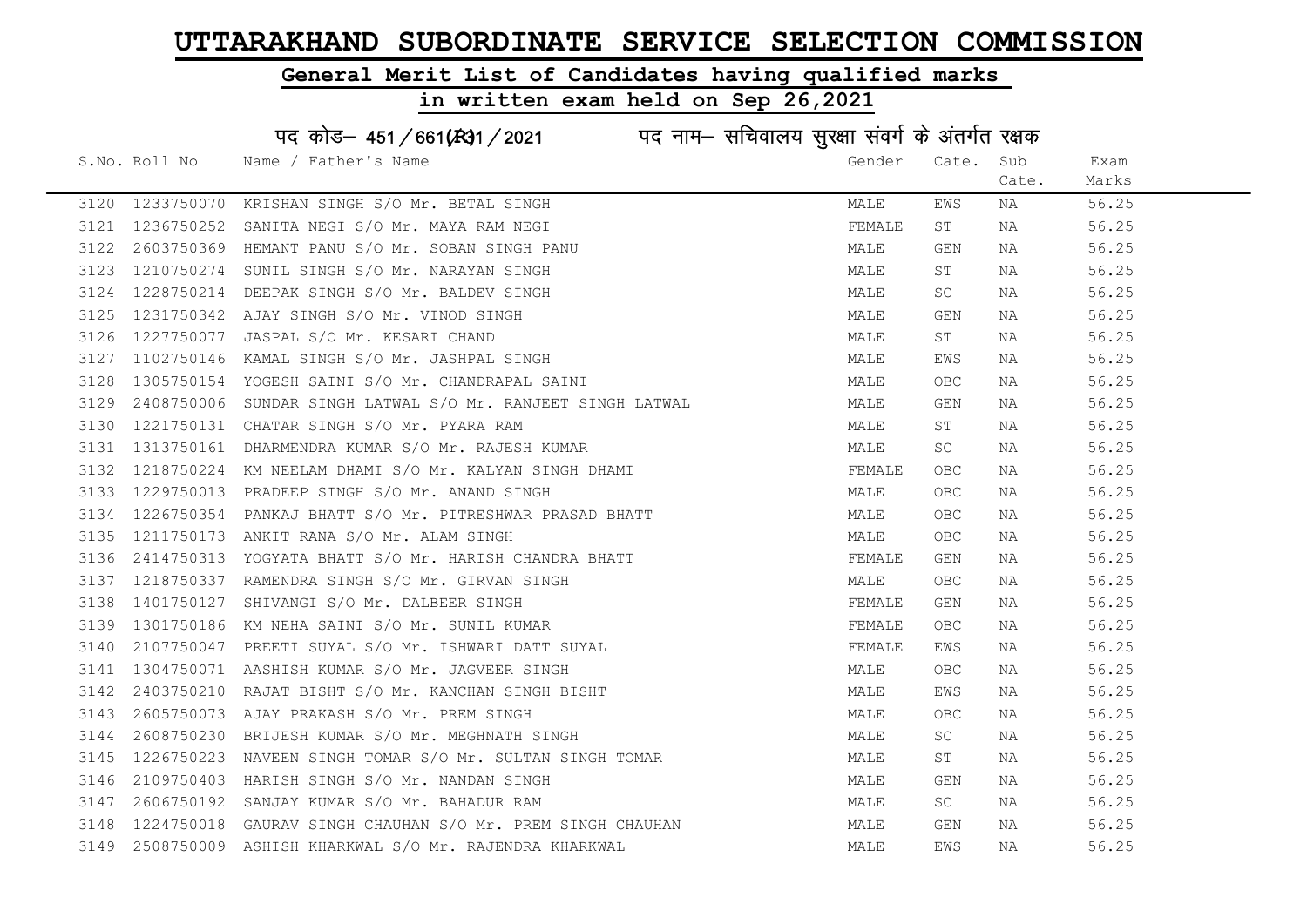### General Merit List of Candidates having qualified marks

### in written exam held on Sep 26,2021

S.No. Roll No Wame / Father's Name Gender Cate. Sub Cate. Exam Marks पद कोड– 451/661(स्था/2021 पद नाम– सचिवालय सुरक्षा संवर्ग के अंतर्गत रक्षक 3150 2109750339 HARSHIT KUMAR PANDEY S/O Mr. LALIT MOHAN PANDEY MALE GEN NA 56.25 3151 1205750006 VAIBHAV BAHUGUNA S/O Mr. LALIT MOHAN BAHUGUNA MAN MALE GEN NA 56.25 3152 1210750496 KM ANJANA S/O Mr. VIKRAM NEGI FEMALE GEN NA 56.25 3153 1208750455 AMIT KATHAIT S/O Mr. AMAR SINGH MALE GEN NA 56.25 3154 2506750201 SANDEEP KUMAR JOSHI S/O Mr. MAHESH CHANDRA JOSHI MALE MALE EWS NA 56.25 3155 2404750199 ANIL SINGH NEGI S/O Mr. PRATAP SINGH NEGI MALE GEN NA 56.25 3156 1101750143 SONALI S/O Mr. LAXMI PRASAD **FEMALE EWS** NA 56.25 3157 2602750145 AJAY KUMAR S/O Mr. PREETAM SINGH MALE SC NA 56.25 3158 1223750123 SHALU JOSHI S/O Mr. KRIPA RAM JOSHI FEMALE ST NA 56.25 3159 2502750010 KIRAN BOHARA S/O Mr. JAGDISH SINGH BOHARA FRANCH FEMALE GEN NA 56.25 3160 1207750317 RAJESH RAMOLA S/O Mr. MADAN CHAND RAMOLA MANILLAND MALE GEN NA 56.25 3161 1204750096 PRAVEEN JOSHI S/O Mr. BHAGAT RAM JOSHI MALE GEN EX-Serv 56.00 3162 1229750305 SAURABH JOSHI S/O Mr. RAJENDRA KUMAR JOSHI NA MALE GEN NA 56.00 3163 2401750120 MAHENDRA SINGH S/O Mr. NARAYAN SINGH MALE GEN NA 56.00 3164 1222750174 RAVINDRA SINGH PUNDIR S/O Mr. SUNDAR SINGH PNDIR MANA MALE GEN NA 56.00 3165 2402750352 CHANDRA SHEKHAR S/O Mr. GOPAL RAM ARYA MALE SC NA 56.00 3166 1214750336 NAGENDRA PRASAD S/O Mr. GIRISH CHANDRA NAITHANI MALE GEN NA 56.00 3167 2414750348 HIMANSHU BARSHILIYA S/O Mr. GOVIND BALLABH BARSHILIYA MALE GEN NA 56.00 3168 1234750306 AVANTIKA BHATT S/O Mr. VASUDEV PRASAD BHATT FRANCE OBC NA 56.00 3169 1301750326 RAJKAMAL SINGH S/O Mr. GANGA SINGH MALE GEN NA 56.00 3170 1208750272 DEEPAK KUMAR S/O Mr. GOPAL DUTT NALL MALE GEN EX-Serv 56.00 3171 1226750481 ARUN BADONI S/O Mr. MOHAN LAL BADONI MALE OBC NA 56.00 3172 1214750067 SANJAY MISTRI S/O Mr. RAM DAYAL MISTRI MALE SC NA 56.00 3173 1211750183 NISHANT RAWAT S/O Mr. BARUN RAWAT NA MALE GEN NA S6.00 3174 1210750393 ANUP S/O Mr. MANGLA NAND MALE GEN NA 56.00 3175 1208750072 SHOBHIT KUMAR ROHILA S/O Mr. SHIV KUMAR MARRAD MALE OBC NA 56.00 3176 1215750526 KM SONAM S/O Mr. JAYPAL SINGH FEMALL SAND FEMALE OBC NA 56.00 3177 1401750357 PRAVEEN SINGH S/O Mr. SOBAN SINGH MALE GEN NA 56.00 3178 1314750130 VINAY KUMAR S/O Mr. SANDEEP KUMAR MALE OBC NA 56.00 3179 1204750113 SANTOSH PRASAD BHATT S/O Mr. SHRIDHAR PRASAD BHATT MALE OBC NA 56.00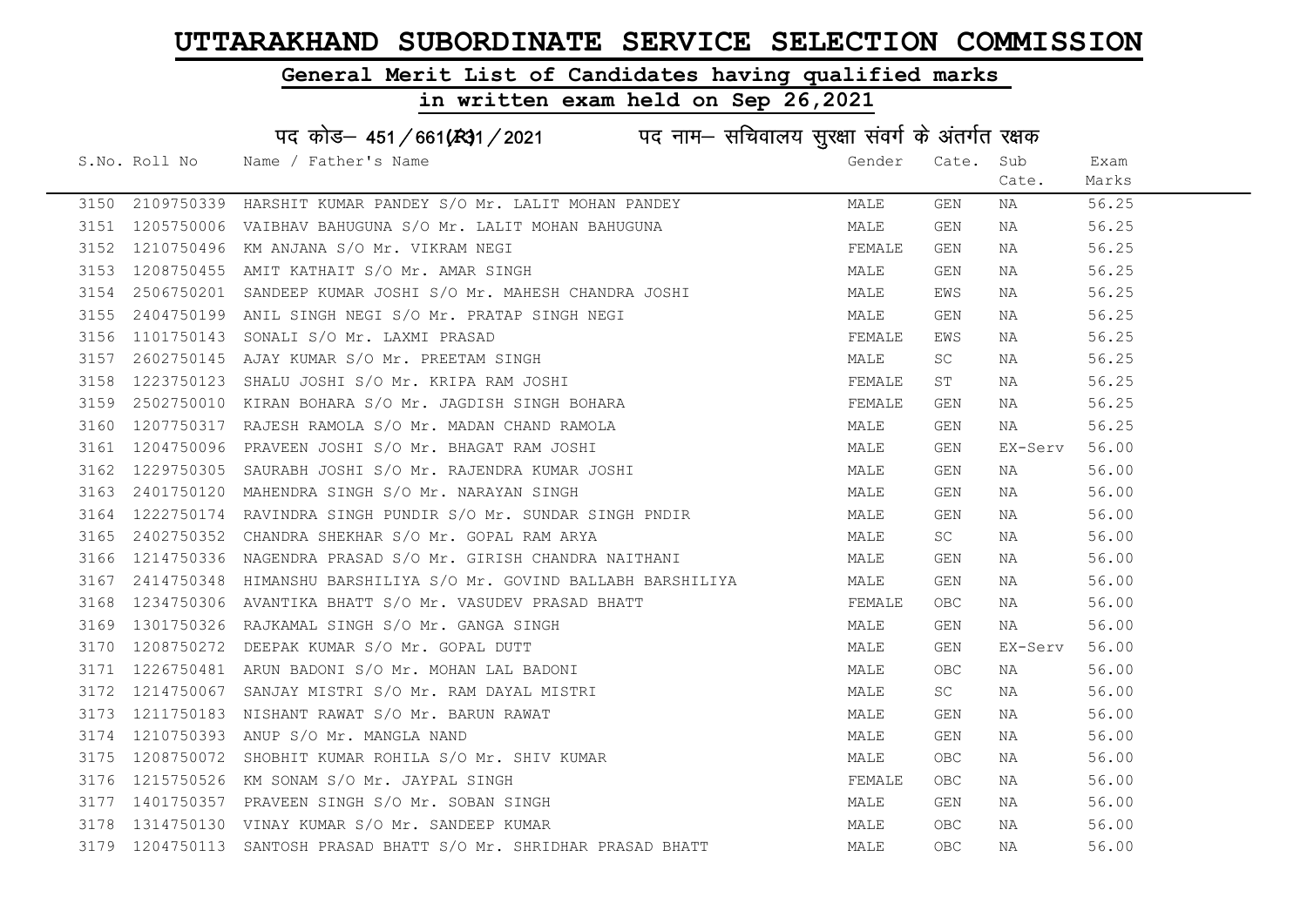### General Merit List of Candidates having qualified marks

### in written exam held on Sep 26,2021

S.No. Roll No Wame / Father's Name Gender Cate. Sub Cate. Exam Marks पद कोड– 451/661(स्था / 2021 व्यान सचिवालय सुरक्षा संवर्ग के अंतर्गत रक्षक 3180 2410750145 HANSI BISHT S/O Mr. CHANDAN SINGH TEMALL THE SEMALE EWS NA 56.00 3181 2505750178 ALOK KUMAR PATNI S/O Mr. RAMESH CHANDRA PATNI MALE EWS NA 56.00 3182 2410750180 GANESH DATT PANDEY S/O Mr. TRILOCHAN PANDEY MANILLE GEN NA 56.00 3183 1201750353 NEELAM BHATT S/O Mr. VINOD KUMAR BHATT SAND FEMALE GEN NA 56.00 3184 1307750116 AKASH S/O Mr. RAJESH SAINI MALE OBC NA 56.00 3185 1214750139 PRADEEP SINGH CHAUHAN S/O Mr. SARDAR SINGH MALE MALE OBC NA 56.00 3186 1230750218 VIKAS TOMAR S/O Mr. DHEER SINGH MALE ST NA 56.00 3187 1304750137 AMRISH S/O Mr. NATHI RAM MALE SC NA 56.00 3188 2602750090 RUKHSAR S/O Mr. RAIS AHMAD FEMALE GEN NA 56.00 3189 1233750741 NITIN CHAMOLA S/O Mr. HARI PRASAD CHAMOLA MAN MALE GEN NA 56.00 3190 1303750098 KISHOR CHANDRA BHATT S/O Mr. GANGA DATT BHATT MALE GEN NA 56.00 3191 1201750264 VIJAY NEGI S/O Mr. PUSHKAR SINGH MALE OBC NA 56.00 3192 1222750144 RAHUL S/O Mr. RAM KUMAR MALE SC NA 56.00 3193 2506750275 RAMESH SINGH BHANDARI S/O Mr. BHOOP SINGH BHANDARI MALE GEN NA 56.00 3194 2409750500 SURAJ SINGH S/O Mr. KRISHAN SINGH MALE OBC NA 56.00 3195 2607750107 JITENDRA SINGH S/O Mr. VIKRAM SINGH MALE SC NA 56.00 3196 2604750061 ANKIT KUMAR S/O Mr. TUNGAL SINGH MALE SC NA 56.00 3197 1401750141 DHARMENDRA SINGH S/O Mr. NETRA SINGH RAWAT MALE GEN NA 56.00 3198 1225750301 MAYANK PUROHIT S/O Mr. ANIL PUROHIT MALE GEN NA 56.00 3199 2407750178 JITIN CHANDRA MAULEKHI S/O Mr. POORAN CHANDRA MAULEKHI MALE GEN NA 56.00 3200 2508750107 RAVINA KHOLIYA S/O Mr. SURESH CHANDRA KHOLIYA FEMALE EWS NA 56.00 3201 1210750229 DIGAMBAR SINGH RAWAT S/O Mr. MAHIPAL SINGH RAWAT MALE GEN NA 55.75 3202 1315750089 SACHIN NEGI S/O Mr. CHANDAN SINGH NEGI MALE GEN EX-Serv 55.75 3203 1228750201 PAWAN KUMAR S/O Mr. SURAT SINGH MARE MALE SC NA 55.75 3204 1304750092 GOVIND KUMAR S/O Mr. DHARAMPAL SINGH MANA MALE SC NA 55.75 3205 1211750216 VIMAL PRASAD S/O Mr. UMA DUTT DANGWAL NAN MARE GEN NA S5.75 3206 1228750048 DHIRENDRA SINGH DHAMI S/O Mr. DIWAN SINGH DHAMI MANI MALE GEN NA 55.75 3207 1201750468 NARENDRA SINGH S/O Mr. KALAM SINGH MALE OBC NA 55.75 3208 2506750416 PRAVIN SINGH DHANIK S/O Mr. MOTI SINGH DHANIK MALE GEN NA 55.75 3209 1224750177 ARJUN SINGH NEGI S/O Mr. MOHAN SINGH NEGI MAN SHANALE ST NA 55.75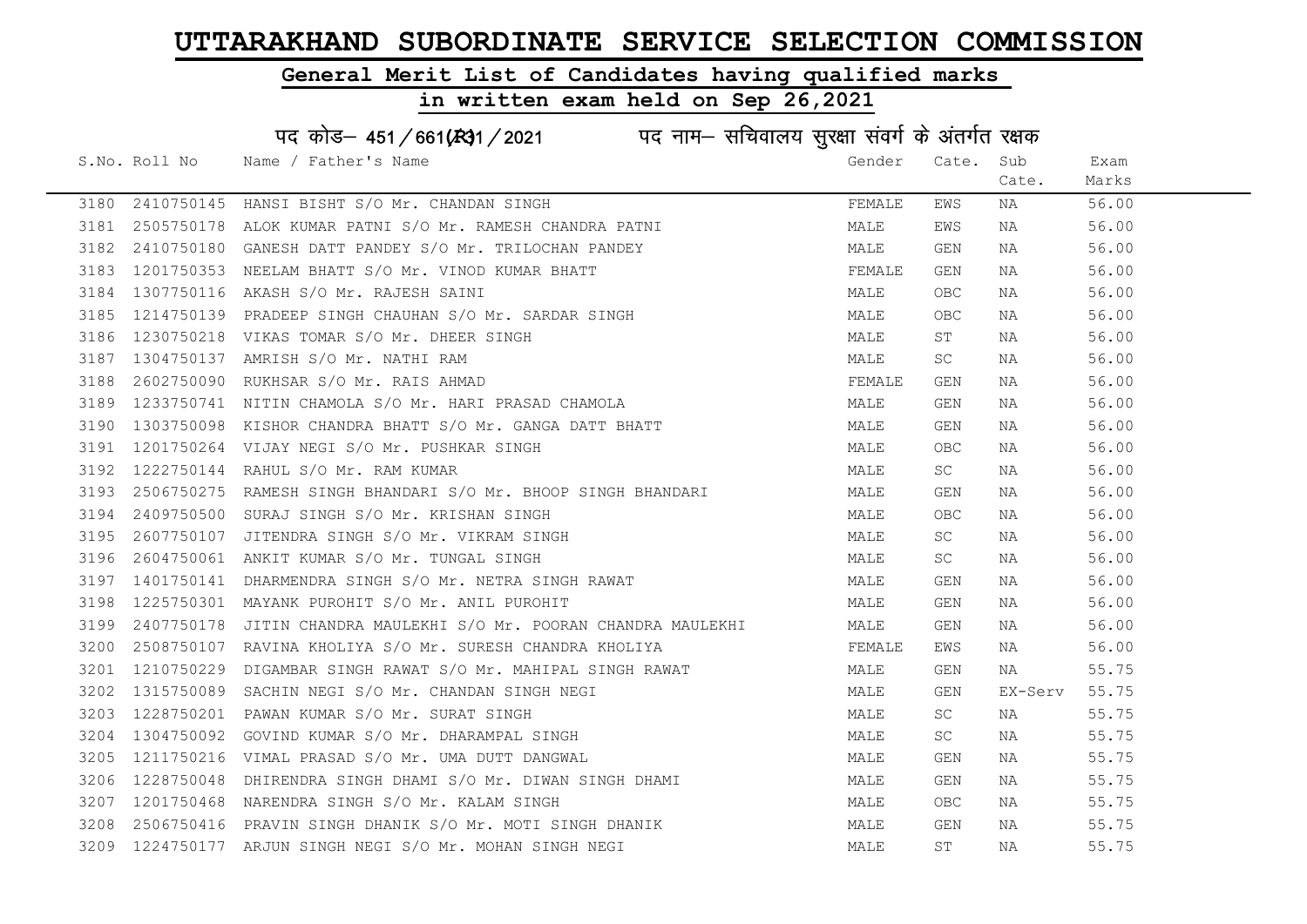### General Merit List of Candidates having qualified marks

# in written exam held on Sep 26,2021

# पद कोड– 451/661(स्था/2021 व्यान सचिवालय सुरक्षा संवर्ग के अंतर्गत रक्षक

|      | S.No. Roll No | Name / Father's Name                                        | Gender | Cate.      | Sub     | Exam  |
|------|---------------|-------------------------------------------------------------|--------|------------|---------|-------|
|      |               |                                                             |        |            | Cate.   | Marks |
|      |               | 3210 1403750201 ANSUMAN S/O Mr. BHARAT PRASAD               | MALE   | GEN        | NA      | 55.75 |
| 3211 |               | 1217750291 NITU S/O Mr. DHARMBEER                           | FEMALE | SC.        | NA      | 55.75 |
| 3212 | 1316750121    | DEV RAJ S/O Mr. DESHRAJ                                     | MALE   | SC         | NA      | 55.75 |
| 3213 | 1228750122    | JASVINDER KAUR S/O Mr. JASWANT SINGH                        | FEMALE | OBC        | NA      | 55.75 |
| 3214 |               | 1214750004 VIKAS SINGH S/O Mr. BACHAN SINGH                 | MALE   | OBC.       | NA      | 55.75 |
| 3215 | 1302750235    | PRAMOD KUMAR S/O Mr. SANT RAM CHAUHAN                       | MALE   | <b>OBC</b> | NA      | 55.75 |
| 3216 |               | 1210750503 KM POONAM S/O Mr. VIRENDRA SINGH                 | FEMALE | OBC        | EX-Serv | 55.75 |
| 3217 |               | 1306750485 ANIL SAINI S/O Mr. SURENDRA KUMAR SAINI          | MALE   | <b>OBC</b> | NA      | 55.75 |
| 3218 | 1311750239    | ANKUSH KUMAR S/O Mr. AZAD SINGH                             | MALE   | SC         | NA      | 55.75 |
| 3219 | 1402750106    | ANKIT CHAMOLA S/O Mr. KAMLESHWAR CHAMOLA                    | MALE   | GEN        | NA      | 55.75 |
| 3220 |               | 2601750097 HIMANSHU BISHT S/O Mr. NARAYAN SINGH BISHT       | MALE   | GEN        | NA      | 55.75 |
| 3221 |               | 2605750250 IRSHAD ALI S/O Mr. MOHD YASEEN                   | MALE   | OBC        | NA      | 55.75 |
| 3222 |               | 1219750089 HARENDRA SINGH BISHT S/O Mr. JAYVEER SINGH BISHT | MALE   | GEN        | NA      | 55.75 |
| 3223 |               | 1314750121 ANKIT KUMAR S/O Mr. JANESHWAR                    | MALE   | SC         | NA      | 55.75 |
| 3224 | 1309750197    | MEENU PANWAR S/O Mr. RAVINDRA SINGH                         | FEMALE | <b>OBC</b> | NA      | 55.75 |
| 3225 | 1305750206    | PRAVEEN S/O Mr. MUNNU                                       | MALE   | SC.        | NA      | 55.75 |
| 3226 | 1221750199    | RAVI S/O Mr. TULASI RAM                                     | MALE   | SC.        | NA      | 55.75 |
| 3227 | 2506750419    | DHEERAJ GORKHA S/O Mr. KISHOR GORKHA                        | MALE   | SC         | NA      | 55.75 |
| 3228 |               | 1209750002 ROHIT RAWAT S/O Mr. MOHAN SINGH RAWAT            | MALE   | GEN        | NA      | 55.75 |
| 3229 | 1304750128    | ROHIT KUMAR S/O Mr. SOM PAL SINGH                           | MALE   | <b>OBC</b> | NA      | 55.75 |
| 3230 | 1216750346    | YOGENDRA SINGH S/O Mr. DHAN SINGH                           | MALE   | EWS        | NA      | 55.75 |
| 3231 |               | 1235750144 PRAMOD SINGH S/O Mr. GANESH LAL KOHLI            | MALE   | SC.        | NA      | 55.75 |
| 3232 | 1212750373    | SHANKAR CHAUHAN S/O Mr. SOBAT SINGH CHAUHAN                 | MALE   | <b>OBC</b> | NA      | 55.75 |
| 3233 |               | 1408750249 AKASH AGARWAL S/O Mr. PURAN LAL                  | MALE   | EWS        | NA      | 55.75 |
| 3234 |               | 1206750080 MANOJ SINGH DARIYAL S/O Mr. PUSHKAR SINGH        | MALE   | ST         | NA      | 55.75 |
| 3235 | 1233750394    | AMIT TOMAR S/O Mr. BHAW SINGH                               | MALE   | ST         | NA      | 55.75 |
| 3236 |               | 1222750062 PRIYANKA DHONI S/O Mr. LAKSHMAN SINGH DHONI      | FEMALE | GEN        | NA      | 55.75 |
| 3237 |               | 2409750250 NITIN BAHUGUNA S/O Mr. HARISH CHANDRA BAHUGUNA   | MALE   | GEN        | NA      | 55.75 |
| 3238 |               | 1207750336 NITESH CHAUHAN S/O Mr. RUPRAM SINGH              | MALE   | ST         | NA      | 55.75 |
| 3239 |               | 2110750057 GAURAV CHANDOLA S/O Mr. NAVEEN CHANDRA CHANDOLA  | MALE   | <b>GEN</b> | ΝA      | 55.75 |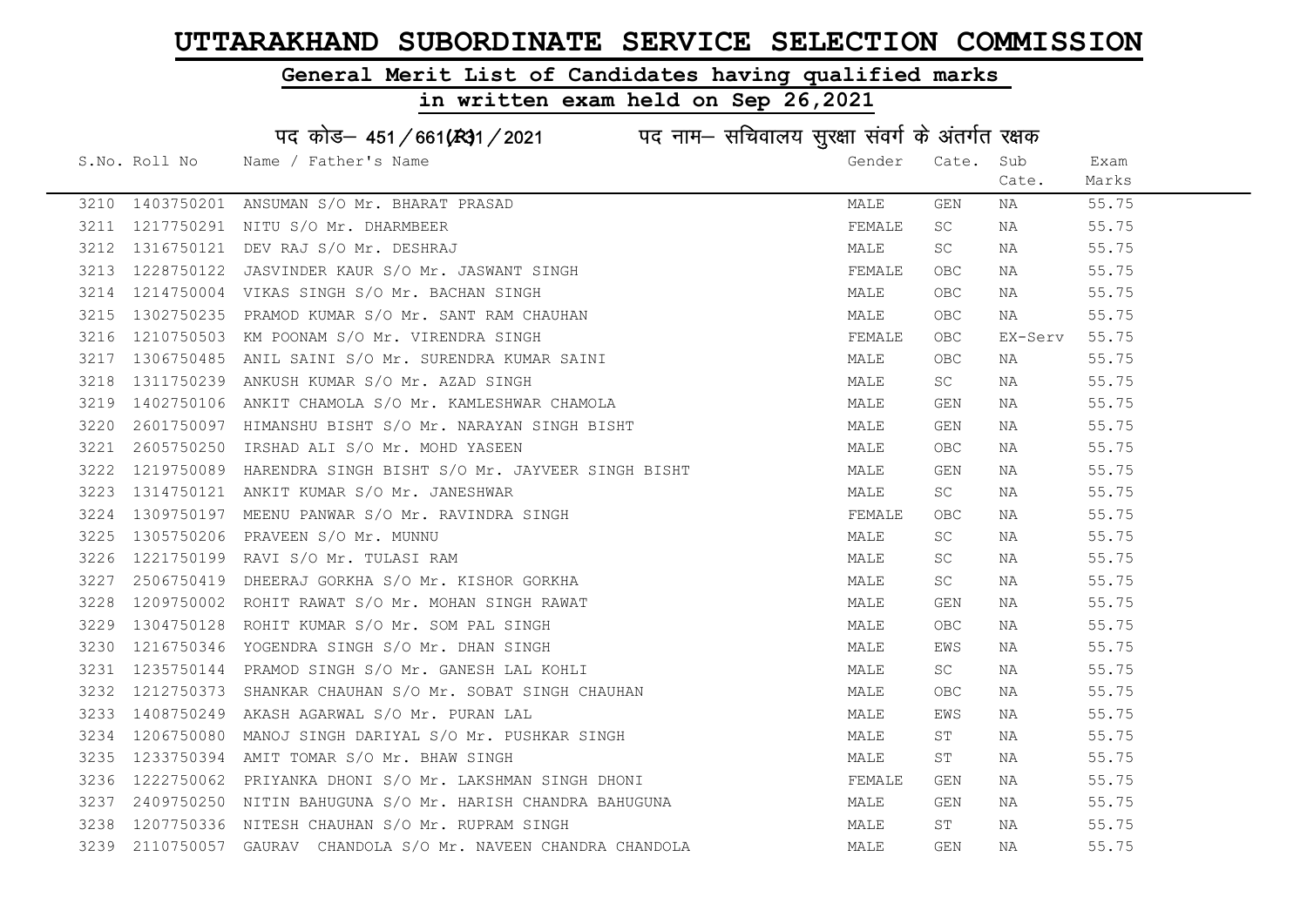#### General Merit List of Candidates having qualified marks

|      | पद कोड़- 451/661(431/2021 पद नाम- सचिवालय सुरक्षा संवर्ग के अंतर्गत रक्षक |                                                          |        |            |         |       |  |  |
|------|---------------------------------------------------------------------------|----------------------------------------------------------|--------|------------|---------|-------|--|--|
|      | S.No. Roll No                                                             | Name / Father's Name                                     | Gender | Cate.      | Sub     | Exam  |  |  |
|      |                                                                           |                                                          |        |            | Cate.   | Marks |  |  |
| 3240 | 2409750211                                                                | SUMIT BISHT S/O Mr. GHANSHYAM SINGH                      | MALE   | EWS        | NA      | 55.75 |  |  |
| 3241 | 2508750074                                                                | DEEPAK SAGTA S/O Mr. GANGA DATT SAGTA                    | MALE   | GEN        | NA      | 55.75 |  |  |
| 3242 | 2410750065                                                                | AVINASH KARKI S/O Mr. HUKAM SINGH KARKI                  | MALE   | GEN        | NA      | 55.75 |  |  |
| 3243 | 1203750218                                                                | MEENAKSHI NEGI S/O Mr. BARDEV SINGH NEGI                 | FEMALE | <b>OBC</b> | NA      | 55.75 |  |  |
| 3244 | 2602750095                                                                | MOHD DANISH S/O Mr. LIYAKAT ALI                          | MALE   | <b>OBC</b> | NA      | 55.75 |  |  |
| 3245 | 2409750499                                                                | ARTI RANA S/O Mr. VIJENDRA SINGH                         | FEMALE | ST         | NA      | 55.75 |  |  |
| 3246 | 1220750167                                                                | MANMOHAN SINGH S/O Mr. BHARAT SINGH                      | MALE   | GEN        | NA      | 55.50 |  |  |
| 3247 | 1202750001                                                                | PARDEEP SINGH MANDARWAL S/O Mr. NARENDRA SINGH MANDARWAL | MALE   | GEN        | EX-Serv | 55.50 |  |  |
| 3248 | 2102750108                                                                | MOHAN SINGH S/O Mr. BALAK SINGH                          | MALE   | EWS        | NA      | 55.50 |  |  |
| 3249 | 2405750053                                                                | KAILASH SINGH MEHTA S/O Mr. BALA SINGH MEHTA             | MALE   | OBC        | NA      | 55.50 |  |  |
| 3250 | 1301750259                                                                | JASHVEER SINGH S/O Mr. PAL SINGH                         | MALE   | SC         | NA      | 55.50 |  |  |
| 3251 | 1214750142                                                                | POONAM S/O Mr. BHEEM SINGH                               | FEMALE | <b>OBC</b> | NA      | 55.50 |  |  |
| 3252 | 2409750220                                                                | SADHNA SISODIA S/O Mr. BHAGWANT SINGH SISODIA            | FEMALE | GEN        | NA      | 55.50 |  |  |
| 3253 | 1211750267                                                                | PRATIMA BHATT S/O Mr. RAMESH CHANDRA BHATT               | FEMALE | GEN        | NA      | 55.50 |  |  |
| 3254 | 1233750558                                                                | VIPIN KUMAR S/O Mr. SURENDER KUMAR                       | MALE   | SC         | NA      | 55.50 |  |  |
| 3255 | 1308750075                                                                | MOHIT KUMAR S/O Mr. YESH PAL SINGH                       | MALE   | <b>OBC</b> | NA      | 55.50 |  |  |
| 3256 | 1316750191                                                                | SUNIL KUMAR S/O Mr. KASHMEER SINGH                       | MALE   | SC         | NA      | 55.50 |  |  |
| 3257 | 1233750593                                                                | GANGA SINGH S/O Mr. NAR SINGH                            | MALE   | SΤ         | NA      | 55.50 |  |  |
| 3258 | 2607750096                                                                | ANGRAJ SINGH S/O Mr. KASHMIR SINGH                       | MALE   | GEN        | NA      | 55.50 |  |  |
| 3259 | 1224750403                                                                | SATENDRA SINGH S/O Mr. GAJENDRA SINGH                    | MALE   | GEN        | NA      | 55.50 |  |  |
| 3260 | 1310750157                                                                | MANOJ LAKHERA S/O Mr. VIDYA DUTT LAKHERA                 | MALE   | GEN        | NA      | 55.50 |  |  |
| 3261 | 2412750170                                                                | NEELAM RANA S/O Mr. ARJUN SINGH RANA                     | FEMALE | ST         | NA      | 55.50 |  |  |
| 3262 | 1214750297                                                                | ANIL CHAUHAN S/O Mr. RAM SINGH CHAUHAN                   | MALE   | GEN        | NA      | 55.50 |  |  |
| 3263 | 1233750758                                                                | AJAY VYAS S/O Mr. RAKESH VYAS                            | MALE   | GEN        | NA      | 55.50 |  |  |
| 3264 | 2109750222                                                                | PANKAJ BHAKUNI S/O Mr. RAM SINGH BHAKUNI                 | MALE   | EWS        | NA      | 55.50 |  |  |
| 3265 | 2412750204                                                                | NIDHI GANGWAR S/O Mr. GAJENDRA MOHAN GANGWAR             | FEMALE | GEN        | NA      | 55.50 |  |  |
| 3266 | 1313750045                                                                | KM MONIKA S/O Mr. ABHAYRAM                               | FEMALE | SC         | NA      | 55.50 |  |  |
| 3267 | 2409750278                                                                | TRIBHUWAN SINGH S/O Mr. DUNGER SINGH BOHRA               | MALE   | GEN        | NA      | 55.50 |  |  |
| 3268 | 1217750130                                                                | NEHA S/O Mr. UDAI SINGH                                  | FEMALE | <b>OBC</b> | NA      | 55.50 |  |  |
|      |                                                                           | 3269 1233750437 AKANSHA BHATT S/O Mr. ANIL KUMAR BHATT   | FEMALE | EWS        | ΝA      | 55.50 |  |  |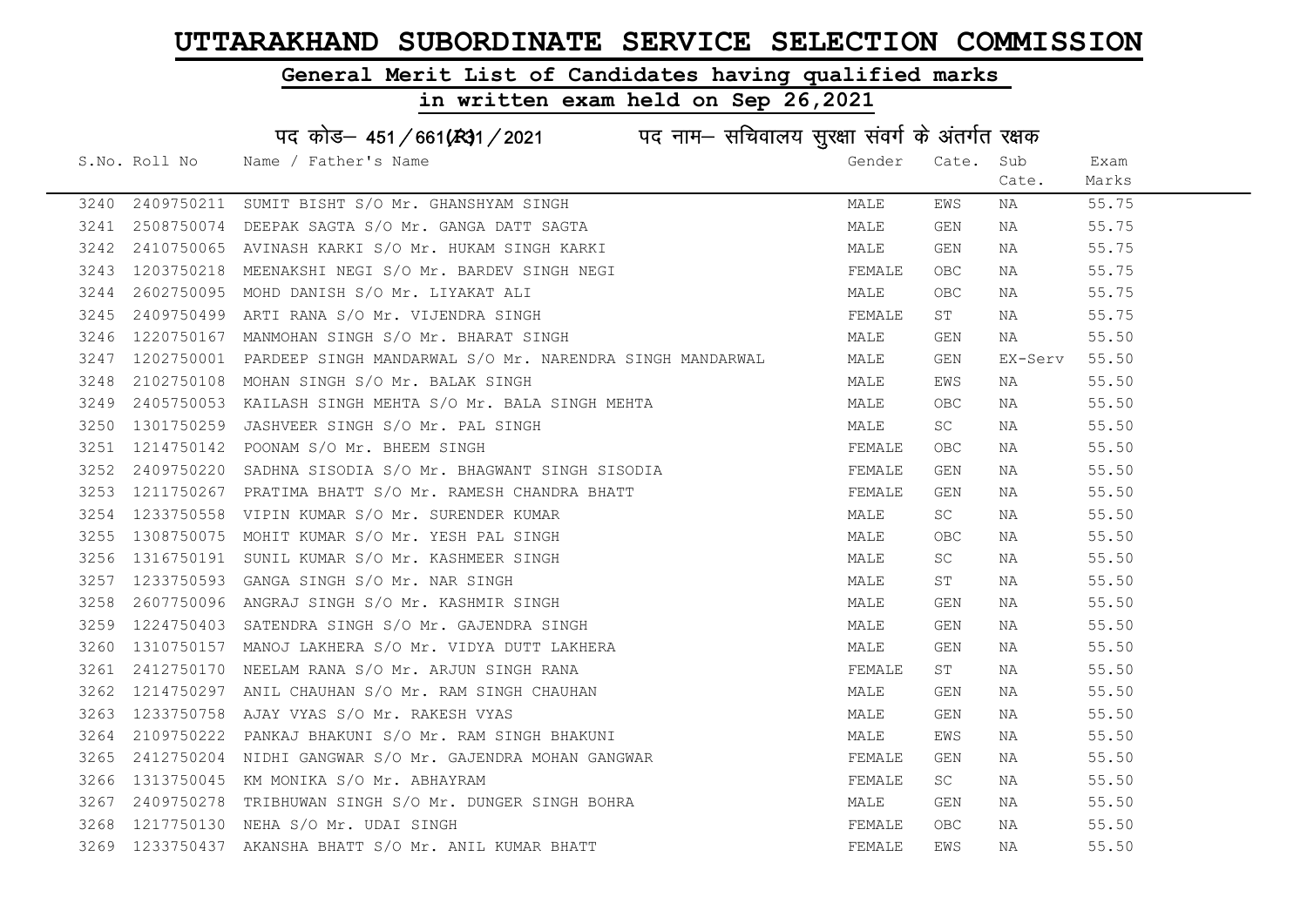#### General Merit List of Candidates having qualified marks

|      |               | पद कोड़- 451/661(431/2021 पद नाम- सचिवालय सुरक्षा संवर्ग के अंतर्गत रक्षक |        |            |       |       |
|------|---------------|---------------------------------------------------------------------------|--------|------------|-------|-------|
|      | S.No. Roll No | Name / Father's Name                                                      | Gender | Cate. Sub  |       | Exam  |
|      |               |                                                                           |        |            | Cate. | Marks |
| 3270 | 2504750032    | RAJENDER SINGH S/O Mr. TRILOK SINGH                                       | MALE   | <b>OBC</b> | NA    | 55.50 |
| 3271 |               | 1216750033 SHUBHAM CHAUHAN S/O Mr. SATYENDRA SINGH CHAUHAN                | MALE   | GEN        | NA    | 55.50 |
| 3272 | 2405750235    | SUBHAM NEGI S/O Mr. KAILASH SINGH NEGI                                    | MALE   | GEN        | NA    | 55.50 |
| 3273 |               | 2108750056 RAKESH SINGH BHANDARI S/O Mr. THAKUR SINGH BHANDARI            | MALE   | EWS        | NA    | 55.50 |
| 3274 | 1206750082    | SHOORVEER SINGH S/O Mr. KAMAL SINGH                                       | MALE   | EWS        | NA    | 55.50 |
| 3275 |               | 1234750110 SHUBHAM S/O Mr. DINESH PRASAD                                  | MALE   | <b>OBC</b> | NA    | 55.50 |
| 3276 |               | 1228750409 SUSHIL SAKLANI S/O Mr. JAGEESH PRASAD SAKLANI                  | MALE   | <b>OBC</b> | NA    | 55.50 |
| 3277 | 1204750217    | JOGENDRA SINGH S/O Mr. MAUNI SINGH                                        | MALE   | <b>OBC</b> | NA    | 55.50 |
| 3278 | 2502750071    | SACHIN SINGH MAHRA S/O Mr. PUSHKAR SINGH MAHRA                            | MALE   | GEN        | NA    | 55.50 |
| 3279 |               | 2402750293 HIMANSHU BUDHALAKOTI S/O Mr. DEVENDRA BUDHALAKOTI              | MALE   | EWS        | NA    | 55.50 |
| 3280 |               | 1103750263 RAKESH PUROHIT S/O Mr. SHIV PRASAD PUROHIT                     | MALE   | GEN        | NA    | 55.50 |
| 3281 | 1224750293    | MULAYAM SINGH S/O Mr. TREPAN SINGH                                        | MALE   | <b>OBC</b> | NA    | 55.50 |
| 3282 | 1306750094    | SANJEEV KUMAR S/O Mr. BABU RAM                                            | MALE   | <b>OBC</b> | NA    | 55.50 |
| 3283 |               | 2410750132 HARJEET SINGH S/O Mr. DHYAN SINGH                              | MALE   | <b>SC</b>  | NA    | 55.50 |
| 3284 | 2604750060    | AVTAR SINGH S/O Mr. SURESH SINGH                                          | MALE   | SC         | NA    | 55.50 |
| 3285 | 2603750138    | MOHD AZAM S/O Mr. MOHD JAAN                                               | MALE   | <b>OBC</b> | NA    | 55.50 |
| 3286 | 1402750065    | ABHILASH SINGH S/O Mr. BHARAT SINGH NEGI                                  | MALE   | EWS        | NA    | 55.50 |
| 3287 | 1217750252    | RAMESH KUMAR S/O Mr. CHATTAR DAS                                          | MALE   | SC         | NA    | 55.50 |
| 3288 | 1233750270    | ARTI S/O Mr. BHAGVATI PRASAD                                              | FEMALE | OBC.       | NA    | 55.50 |
| 3289 | 2601750070    | PRAVEEN SINGH RAWAT S/O Mr. BAHADUR SINGH                                 | MALE   | GEN        | NA    | 55.50 |
| 3290 |               | 1104750084 PRIYANKA S/O Mr. DILBAR SINGH                                  | FEMALE | GEN        | NA    | 55.50 |
| 3291 |               | 1229750208 SONAM CHAUHAN S/O Mr. KUNWAR SINGH CHAUHAN                     | FEMALE | EWS        | NA    | 55.50 |
| 3292 | 2507750135    | SACHIN UPRETI S/O Mr. PRADEEP UPRETI                                      | MALE   | GEN        | NA    | 55.50 |
| 3293 | 1301750162    | KM PREETI SAINI S/O Mr. JASBEER                                           | FEMALE | <b>OBC</b> | NA    | 55.50 |
| 3294 | 2606750006    | PANKAJ KUMAR S/O Mr. RAJAN RAM                                            | MALE   | SC         | NA    | 55.50 |
| 3295 | 2606750220    | PRAMOD KUMAR S/O Mr. SAU SINGH                                            | MALE   | <b>OBC</b> | NA    | 55.50 |
| 3296 | 1228750163    | INDER PANDA S/O Mr. KHUSHAL SINGH                                         | MALE   | GEN        | NA    | 55.50 |
| 3297 | 1402750149    | AMIT SINGH BHANDARI S/O Mr. MOHAN SINGH BHANDARI                          | MALE   | GEN        | NA    | 55.50 |
| 3298 |               | 1223750303 NITISH KUKRETI S/O Mr. JAGDISH PRASAD                          | MALE   | GEN        | NA    | 55.50 |
| 3299 |               | 2607750033 DALJEET SINGH S/O Mr. KASHMIR SINGH                            | MALE   | <b>OBC</b> | ΝA    | 55.50 |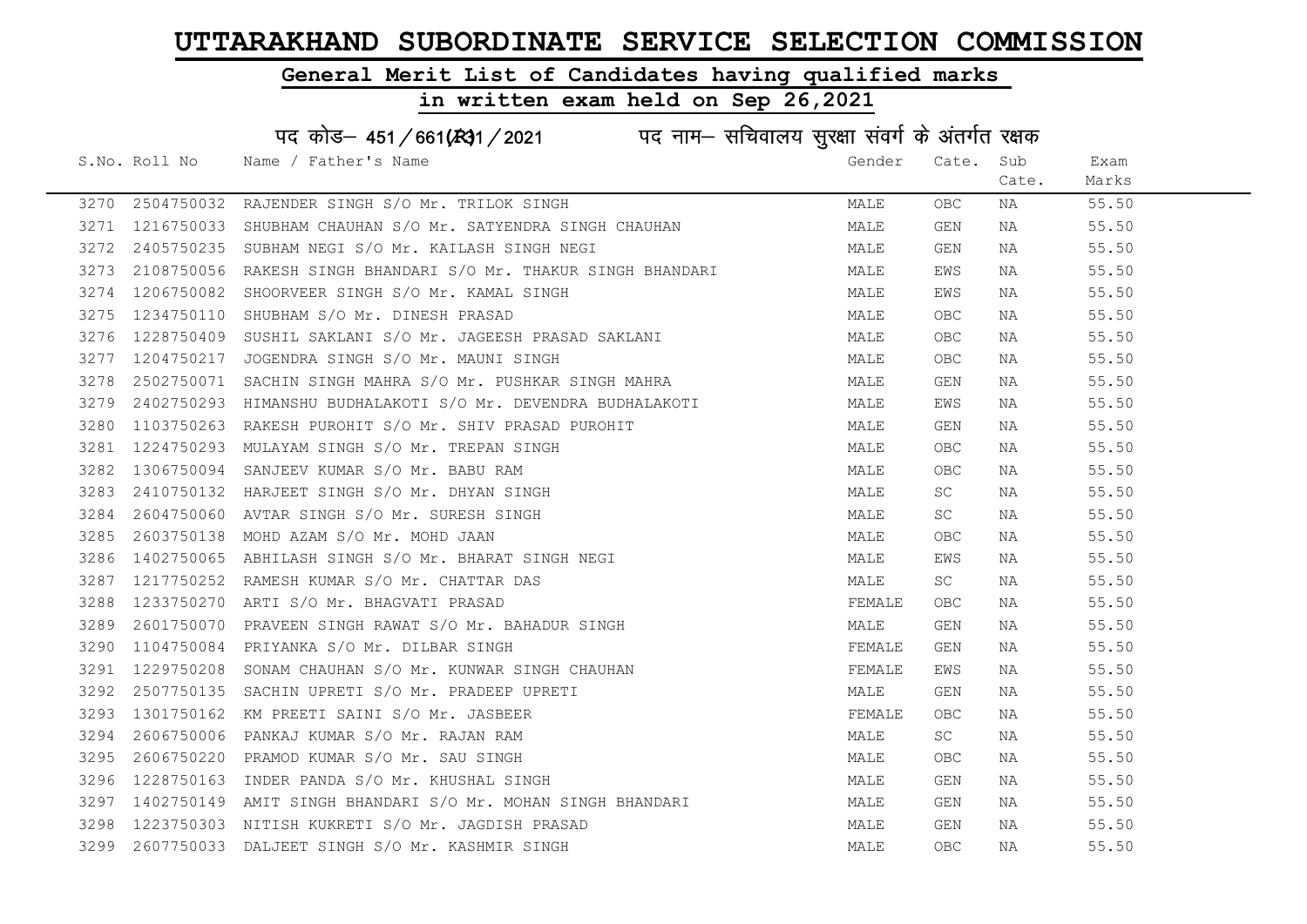#### General Merit List of Candidates having qualified marks

in written exam held on Sep 26,2021

S.No. Roll No Name / Father's Name Gender Cate. Sub Cate. Exam Marks पद कोड– 451/661(स्था / 2021 व्यान सचिवालय सुरक्षा संवर्ग के अंतर्गत रक्षक 3300 2504750033 KM NEELAM RAWAT S/O Mr. KISHAN SINGH FRANCH FEMALE EWS NA 55.50 3301 1234750061 AYUSH RAWAT S/O Mr. MANGAL SINGH RAWAT MARE MALE GEN NA 55.50 3302 1401750352 BIRENDRA SINGH S/O Mr. MADHO SINGH MALE GEN EX-Serv 55.25 3303 1103750047 RUPAK KUMAR S/O Mr. DINESH CHANDRA NAN MALE SC NA 55.25 3304 1202750111 UDVEER SINGH S/O Mr. PANCH RAM MALE ST NA 55.25 3305 1203750054 SANDEEP TOMAR S/O Mr. RANVIR SINGH TOMAR MALE ST NA 55.25 3306 1314750037 AMIT KUMAR DIMRI S/O Mr. JAGDISH CHANDRA DIMRI MAN MALE GEN NA 55.25 3307 1210750210 DEEPAK BISHT S/O Mr. VIJAY SINGH BISHT MALE GEN NA 55.25 3308 1221750116 PARAMBEER SINGH S/O Mr. MAHABEER SINGH MALE OBC NA 55.25 3309 2409750437 SHASHI KALA S/O Mr. KAILASH CHANDRA ARYA FEMALE SC NA 55.25 3310 2109750018 RAVINDRA SINGH S/O Mr. BHIM SINGH MALE EWS NA 55.25 3311 1312750309 RUPAK KUMAR S/O Mr. BRIJVIR SINGH MANA MALE OBC NA 55.25 3312 2414750113 NISHA S/O Mr. SHISHUPAL SINGH KUNWAR FEMALE EWS NA 55.25 3313 1401750247 AMIT S/O Mr. PURSOTAM DUTT MAITHANI CON CONTROL CON MALE GEN NA S5.25 3314 1214750290 GOVIND SINGH NEGI S/O Mr. SHISHUPAL SINGH NEGI MANA MALE GEN NA 55.25 3315 1315750114 NADEEM S/O Mr. MOHD NAFEES MALE OBC NA 55.25 3316 1402750025 SANDEEP SINGH S/O Mr. DHARAM SINGH MALE GEN NA 55.25 3317 2603750037 VIJAY KUMAR S/O Mr. SHER SINGH MALE EWS NA 55.25 3318 1317750286 ASHISH PARMAR S/O Mr. SATYENDRA SINGH MALE OBC NA 55.25 3319 1234750164 DIPENDRA SINGH RAWAT S/O Mr. NEELA SINGH RAWAT MALE OBC NA 55.25 3320 2604750124 RAHUL KUMAR S/O Mr. GOPAL RAM MALE SC NA 55.25 3321 1228750226 MANOJ KUMAR S/O Mr. BHAGAT RAM MALE ST NA 55.25 3322 2109750298 SANJAY KUMAR S/O Mr. RAJENDRA KUMAR MALE SC NA 55.25 3323 1302750137 VILIT KUMAR S/O Mr. MANGERAM MALE SC NA 55.25 3324 1225750197 SHUBHAM KUMAR SINGH S/O Mr. BHUPENDRA SINGH BISHT MALE OBC NA 55.25 3325 2403750308 AMBIKA PRASAD S/O Mr. VINOD PRASAD MALE EWS NA 55.25 3326 1233750290 MANMOHAN SINGH S/O Mr. PREM SINGH MALE OBC NA 55.25 3327 2608750164 VIKASH SINGH RANA S/O Mr. DINESH SINGH RANA MANA MALE ST NA 55.25 3328 2109750032 MEENAKSHI S/O Mr. INDER SINGH RANA FEMALE EWS NA 55.25 3329 2603750245 BHUVNESH KUMAR S/O Mr. VIRENDRA KUMAR MALE GEN NA 55.25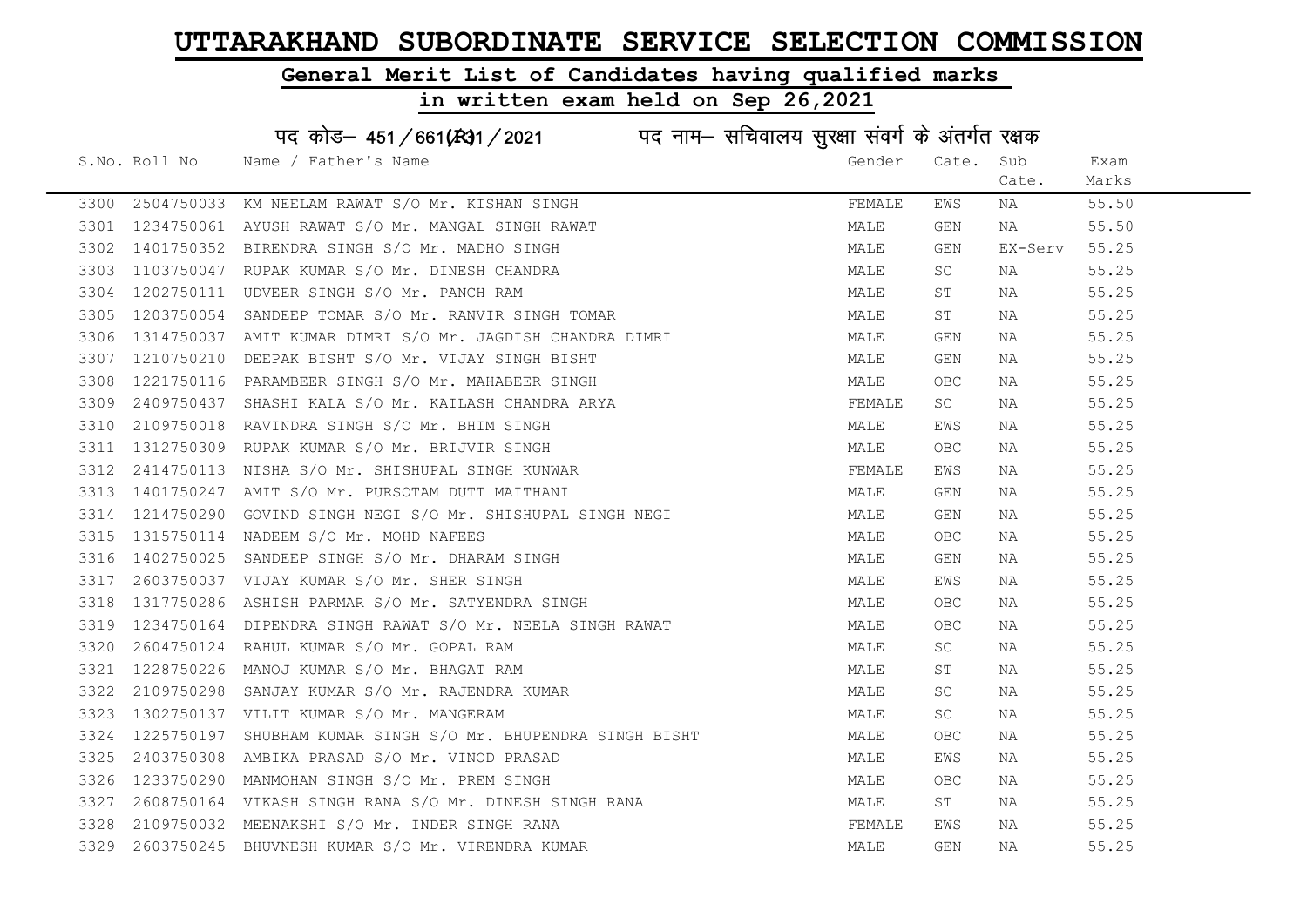#### General Merit List of Candidates having qualified marks

|      |               | पद कोड़– 451/661(431/2021 पद नाम– सचिवालय सुरक्षा संवर्ग के अंतर्गत रक्षक |        |                         |         |       |
|------|---------------|---------------------------------------------------------------------------|--------|-------------------------|---------|-------|
|      | S.No. Roll No | Name / Father's Name                                                      | Gender | Cate.                   | Sub     | Exam  |
|      |               |                                                                           |        |                         | Cate.   | Marks |
| 3330 | 1228750387    | ANKIT SINGH S/O Mr. KAMAL SINGH                                           | MALE   | <b>OBC</b>              | EX-Serv | 55.25 |
| 3331 | 1201750255    | PAWAN SINGH S/O Mr. BALBIR SINGH                                          | MALE   | GEN                     | NA      | 55.25 |
| 3332 | 1234750469    | AMIT SINGH S/O Mr. JOGENDRA SINGH                                         | MALE   | <b>OBC</b>              | NA      | 55.25 |
| 3333 | 1403750128    | NAVEEN NEGI S/O Mr. BRIJMOHAN SINGH NEGI                                  | MALE   | GEN                     | NA      | 55.25 |
| 3334 | 1308750192    | VIJAY KUMAR S/O Mr. ASHOK KUMAR                                           | MALE   | SC.                     | NA      | 55.25 |
| 3335 | 1212750347    | NAVEEN RAWAT S/O Mr. BHAGAT SINGH                                         | MALE   | <b>OBC</b>              | NA      | 55.25 |
| 3336 | 2403750327    | MOHIT SINGH RANA S/O Mr. RANJIT SINGH RANA                                | MALE   | ST                      | NA      | 55.25 |
| 3337 | 1234750252    | SANDEEP NAKRA S/O Mr. SUBHASH CHAND NAKRA                                 | MALE   | $\mathop{\mathsf{GEN}}$ | NA      | 55.00 |
| 3338 | 1304750258    | PRADEEP KUMAR S/O Mr. CHANDA SINGH                                        | MALE   | SC                      | NA      | 55.00 |
| 3339 | 2609750016    | GIREESH CHANDRA GAHTORI S/O Mr. RAMESH CHANDRA GAHTORI                    | MALE   | GEN                     | NA      | 55.00 |
| 3340 | 2412750066    | DHEERAJ KUMAR ARYA S/O Mr. VISHAN RAM ARYA                                | MALE   | SC.                     | NA      | 55.00 |
| 3341 | 2402750091    | MOHIT JOSHI S/O Mr. DINESH CHAND JOSHI                                    | MALE   | GEN                     | NA      | 55.00 |
| 3342 | 1204750102    | JASVEER SINGH S/O Mr. ATAR SINGH                                          | MALE   | ST                      | NA      | 55.00 |
| 3343 | 2414750120    | LALIT MOHAN JOSHI S/O Mr. KISHAN CHANDRA JOSHI                            | MALE   | GEN                     | NA      | 55.00 |
| 3344 | 2607750209    | DEEPA ARYA S/O Mr. RAMESH CHANDRA ARYA                                    | FEMALE | SC                      | NA      | 55.00 |
| 3345 | 2409750373    | PURAN SINGH BISHT S/O Mr. JAGAT SINGH BISHT                               | MALE   | EWS                     | NA      | 55.00 |
| 3346 | 1206750094    | KULBHUSHAN PAINULY S/O Mr. VACHASAPTI PAINULY                             | MALE   | <b>OBC</b>              | NA      | 55.00 |
| 3347 | 1306750064    | DEEPAK KUMAR S/O Mr. CHAMAN LAL                                           | MALE   | SC                      | NA      | 55.00 |
| 3348 | 2403750196    | MADAN SINGH S/O Mr. DALIP SINGH                                           | MALE   | SC                      | NA      | 55.00 |
| 3349 | 1218750192    | GIRISH CHANDRA S/O Mr. BIPIN CHANDRA                                      | MALE   | GEN                     | NA      | 55.00 |
| 3350 | 1401750241    | RAHUL RAWAT S/O Mr. BALWAN SINGH RAWAT                                    | MALE   | GEN                     | NA      | 55.00 |
| 3351 | 1215750058    | PRADEEP SINGH S/O Mr. KUNWAR SINGH                                        | MALE   | OBC.                    | NA      | 55.00 |
| 3352 | 1219750156    | OMPAL S/O Mr. BABURAM                                                     | MALE   | SC.                     | EX-Serv | 55.00 |
| 3353 | 1202750087    | SUJAN SINGH S/O Mr. MAHENDRA SINGH RAWAT                                  | MALE   | OBC                     | NA      | 55.00 |
| 3354 | 2506750344    | SACHIN KALAKOTI S/O Mr. NARESH LAL KALAKOTI                               | MALE   | SC.                     | NA      | 55.00 |
| 3355 | 1205750027    | RAMCHANDRA AMOLA S/O Mr. LUXMI PRASAD AMOLA                               | MALE   | GEN                     | NA      | 55.00 |
| 3356 | 1316750093    | PRAVEEN KUMAR S/O Mr. PAWAN KUMAR                                         | MALE   | SC                      | NA      | 55.00 |
| 3357 | 2408750045    | SONI RANA S/O Mr. SURESH CHANDRA RANA                                     | FEMALE | SΤ                      | NA      | 55.00 |
| 3358 | 2412750079    | SANJEEV SINGH RANA S/O Mr. RISHPAL SINGH                                  | MALE   | SΤ                      | NA      | 55.00 |
| 3359 |               | 2608750256 MANISH KUMAR S/O Mr. DEVRAJ                                    | MALE   | $\operatorname{SC}$     | ΝA      | 55.00 |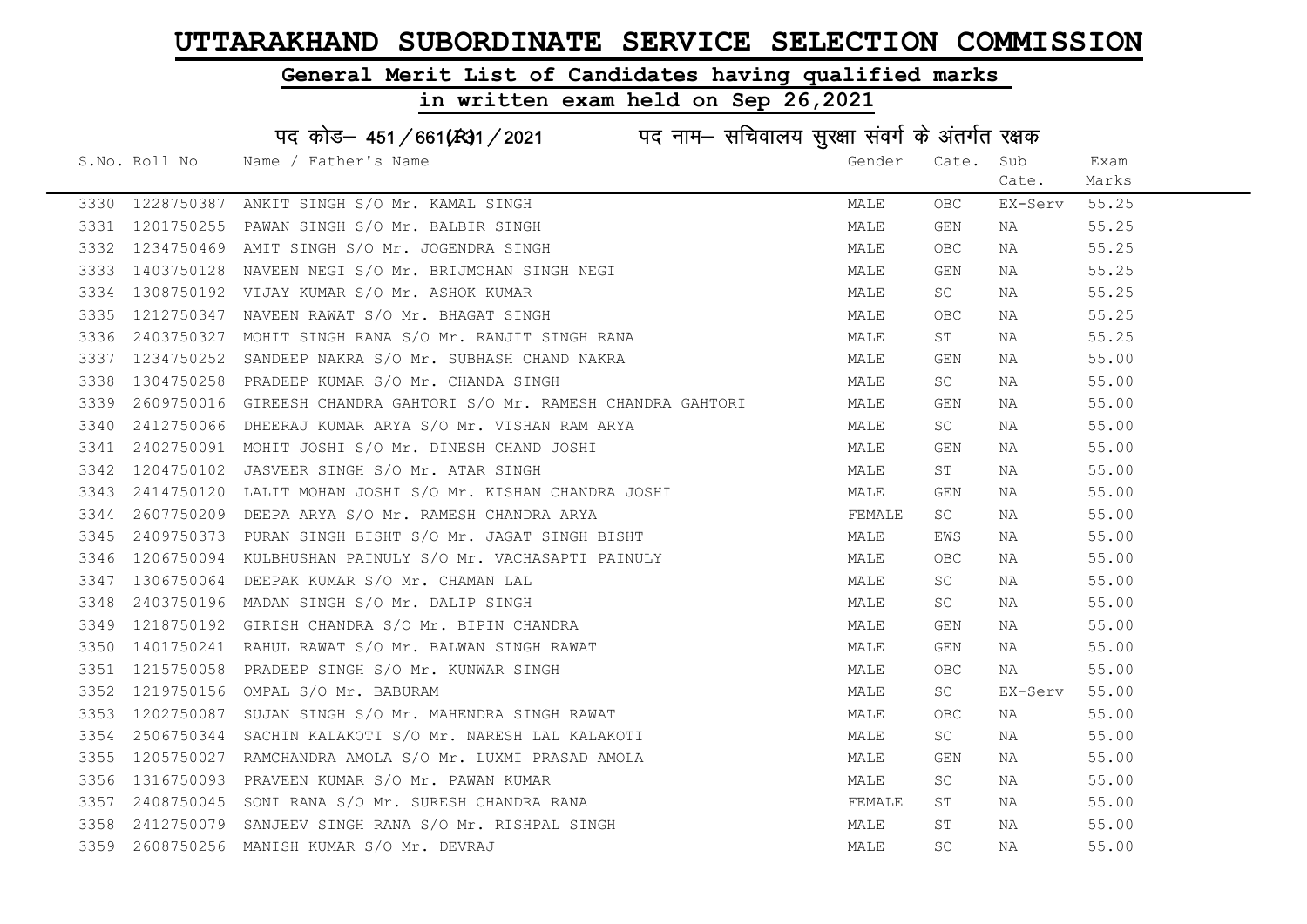#### General Merit List of Candidates having qualified marks

|      | पद कोड़- 451/661(431/2021 पद नाम- सचिवालय सुरक्षा संवर्ग के अंतर्गत रक्षक |                                                            |        |            |       |       |  |  |
|------|---------------------------------------------------------------------------|------------------------------------------------------------|--------|------------|-------|-------|--|--|
|      | S.No. Roll No                                                             | Name / Father's Name                                       | Gender | Cate.      | Sub   | Exam  |  |  |
|      |                                                                           |                                                            |        |            | Cate. | Marks |  |  |
| 3360 | 2409750077                                                                | ARUN JOSHI S/O Mr. DHARA BALLABH JOSHI                     | MALE   | GEN        | NA    | 55.00 |  |  |
| 3361 | 1224750180                                                                | ARVIND MEHRA S/O Mr. KARAN SINGH MEHRA                     | MALE   | GEN        | DFF   | 55.00 |  |  |
| 3362 | 2102750092                                                                | VIJAY TEWARI S/O Mr. SHASHI MOHAN TEWARI                   | MALE   | GEN        | NA    | 55.00 |  |  |
| 3363 | 1229750049                                                                | PRAMOD RANA S/O Mr. ATOL SINGH RANA                        | MALE   | OBC        | NA    | 55.00 |  |  |
| 3364 | 1234750246                                                                | CHANDRAMOHAN SINGH S/O Mr. RAMCHANDRA SINGH                | MALE   | <b>OBC</b> | NA    | 55.00 |  |  |
| 3365 |                                                                           | 1301750253 VISHWAS CHOUDHARY S/O Mr. VEDPAL SINGH          | MALE   | OBC        | NA    | 55.00 |  |  |
| 3366 | 1408750333                                                                | ASPAL SINGH S/O Mr. SHOORVEE SINGH                         | MALE   | OBC        | NA    | 55.00 |  |  |
| 3367 | 2609750089                                                                | MOHD IQBAL HUSSAIN S/O Mr. FIDA HUSSAIN                    | MALE   | EWS        | NA    | 55.00 |  |  |
| 3368 | 1207750249                                                                | RAJAT CHANDER S/O Mr. GOVIND PRASAD SEMWAL                 | MALE   | EWS        | NA    | 55.00 |  |  |
| 3369 | 2405750317                                                                | KIRAN S/O Mr. BHEEM RAM                                    | FEMALE | SC         | NA    | 55.00 |  |  |
| 3370 | 1212750339                                                                | MAKAN SINGH S/O Mr. VIJENDRA SINGH                         | MALE   | EWS        | NA    | 55.00 |  |  |
| 3371 | 2412750358                                                                | PURAN GIRI GOSWAMI S/O Mr. KHIM GIRI GOSWAMI               | MALE   | OBC        | NA    | 55.00 |  |  |
| 3372 | 1221750336                                                                | GAURAV BAIRWAN S/O Mr. DHANI LAL BAIRWAN                   | MALE   | <b>SC</b>  | NA    | 55.00 |  |  |
| 3373 |                                                                           | 1407750229 SUMIT GUSAIN S/O Mr. LAXMAN SINGH GUSAIN        | MALE   | EWS        | NA    | 55.00 |  |  |
| 3374 | 1403750038                                                                | GIRISH SINGH S/O Mr. KAMAL SINGH                           | MALE   | GEN        | NA    | 55.00 |  |  |
| 3375 | 1207750566                                                                | ASHISH KANDARI S/O Mr. MAKAN SINGH                         | MALE   | GEN        | NA    | 55.00 |  |  |
| 3376 | 1236750256                                                                | MOHIT KUMAR S/O Mr. MITHLESH KUMAR                         | MALE   | GEN        | NA    | 55.00 |  |  |
| 3377 | 2508750044                                                                | KAMAL KUMAR S/O Mr. LACHHI RAM                             | MALE   | SC         | NA    | 55.00 |  |  |
| 3378 | 2107750150                                                                | MOHIT KANDPAL S/O Mr. BHUWAN CHANDRA KANDPAL               | MALE   | EWS        | NA    | 55.00 |  |  |
| 3379 | 2602750191                                                                | MANISH KUMAR S/O Mr. LAKHAN SINGH                          | MALE   | SC         | NA    | 55.00 |  |  |
| 3380 | 2403750323                                                                | JITENDER KUMAR VISHWAKARMA S/O Mr. PRAHLAD RAM VISHWAKARMA | MALE   | SC         | NA    | 55.00 |  |  |
| 3381 |                                                                           | 1301750018 POOJA CHAUHAN S/O Mr. SATYAPAL SINGH            | FEMALE | GEN        | NA    | 55.00 |  |  |
| 3382 | 2601750044                                                                | NAMAN KUMAR S/O Mr. DHYAN SINGH                            | MALE   | SC.        | NA    | 55.00 |  |  |
| 3383 | 2508750016                                                                | DEEPAK SINGH SAMANT S/O Mr. DAN SINGH                      | MALE   | EWS        | NA    | 55.00 |  |  |
| 3384 | 1307750277                                                                | ROHIT KUMAR S/O Mr. RAM PAL SINGH                          | MALE   | SC.        | NA    | 55.00 |  |  |
| 3385 | 1313750140                                                                | SACHIN KUMAR S/O Mr. BEER SINGH                            | MALE   | OBC        | NA    | 55.00 |  |  |
| 3386 |                                                                           | 1304750404 NITIN KUMAR S/O Mr. SIYANAND                    | MALE   | SC         | NA    | 55.00 |  |  |
| 3387 | 1103750264                                                                | SHAILENDRA SINGH BARTWAL S/O Mr. BHAGAT SINGH BARTWAL      | MALE   | GEN        | NA    | 55.00 |  |  |
| 3388 |                                                                           | 2109750016 HIMANSHU RAWAT S/O Mr. MAHESH RAWAT             | MALE   | ST         | NA    | 55.00 |  |  |
| 3389 |                                                                           | 2604750008 MOHD HARUN S/O Mr. ALI HUSAIN                   | MALE   | <b>OBC</b> | ΝA    | 55.00 |  |  |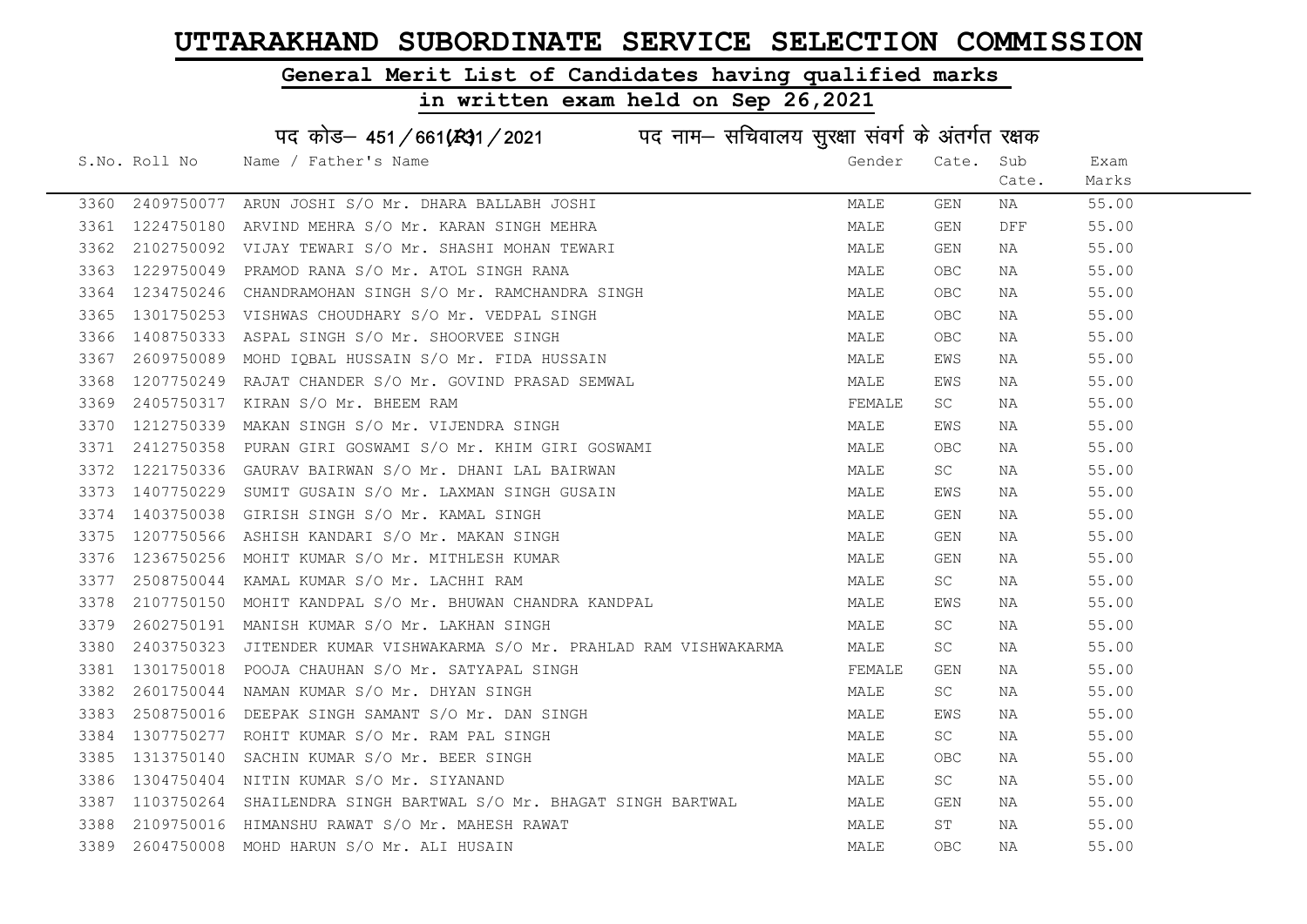#### General Merit List of Candidates having qualified marks

#### in written exam held on Sep 26,2021

S.No. Roll No Name / Father's Name Gender Cate. Sub Cate. Exam Marks पद कोड– 451/661(स्था) / 2021 विज्ञान सचिवालय सुरक्षा संवर्ग के अंतर्गत रक्षक 3390 2606750229 NAZIM HUSAIN S/O Mr. ABDUL SATTAR MALE OBC NA 55.00 3391 1316750352 RAJAT SHARMA S/O Mr. RAMESH KUMAR SHARMA MALE GEN NA 55.00 3392 1405750231 DIWAKAR S/O Mr. SUKHDEV PRASAD NA SONO MALE EWS NA S5.00 3393 1218750351 DEEPAK SINGH KHATRI S/O Mr. VIRENDRA SINGH KHATRI NANA MALE KWS NA 165.00 3394 1104750183 VINEETANEGI S/OM r. KALAM SINGH NEGI SARA SHARA TEMALE GEN NA S5.00 3395 2411750042 MANOJ SINGH S/O Mr. TRILOK SINGH MALE EWS NA 55.00 3396 1234750139 KM REETA S/O Mr. KAMESHWAR PRASAD **FEMALE OBC NA 55.00** 3397 1101750160 ANJALI SOLIYAL S/O Mr. BAKHATWARI RAM **FEMALE** SC NA 55.00 3398 1403750135 AMBIKA S/O Mr. CHANDRA MOHAN FEMALE GEN NA 55.00 3399 1201750218 AMAN RANA S/O Mr. MUKESH RANA MALE OBC NA 55.00 3400 1202750138 KM RAVINA S/O Mr. ATAR SINGH FEMALE ST NA 55.00 3401 1234750128 MANISHA CHAUHAN S/O Mr. SHYAM SINGH CHAUHAN FEMALE ST NA 55.00 3402 1103750180 SHASHI S/O Mr. DALVEER SINGH FEMALE GEN NA 55.00 3403 1234750262 PANKAJ RATHORE S/O Mr. TRILOK SINGH RATHORE MANUS MALE OBC NA 55.00 3404 2602750228 ANKIT KUMAR S/O Mr. PREM SINGH MALE SC NA 55.00 3405 1302750266 VISHAL DHIMAN S/O Mr. ANIL DHIMAN MALE OBC NA 55.00 3406 1221750020 SWARAJ SINGH MANWAL S/O Mr. KALAM SINGH MANWAL MALE GEN NA 55.00 3407 2414750061 PRADEEP SINGH MEHRA S/O Mr. BACHE SINGH MEHRA MALE GEN NA 55.00 3408 2506750237 JEEWAN CHANDRA S/O Mr. POORAN CHANDRA MALE EWS NA 55.00 3409 1312750367 KESHAV S/O Mr. HULASI SINGH MALE OBC NA 55.00 3410 2606750037 PRASHANT JEET VISHWAS S/O Mr. RAJU VISHWAS MARRE MALE GEN NA 55.00 3411 2501750204 RAHUL DHEK S/O Mr. ANAND SINGH DHEK MALE EWS NA 55.00 3412 2402750362 AJAY CHANDRA S/O Mr. DIWAN CHANDRA MALE SC NA 55.00 3413 1403750136 KM SAVITA S/O Mr. SHIV SINGH FEMALE GEN NA 55.00 3414 1202750247 RAHUL SINGH S/O Mr. BHARAT SINGH MALE GEN NA 55.00 3415 2105750075 RAVINDER NEGI S/O Mr. INDER SINGH NEGI MALE OBC NA 55.00 3416 1403750241 ANKIT KUMAR S/O Mr. RAMESH CHANDRA MALE SC NA 55.00 3417 2403750358 NARESH SINGH S/O Mr. AMAR SINGH MALE GEN NA 55.00 3418 2413750167 SUNITA PANT S/O Mr. SURESH CHANDRA PANT FEMALE EWS NA 55.00 3419 2405750383 HEM CHANDRA S/O Mr. KESHAV DATT BHATT MALE GEN NA 55.00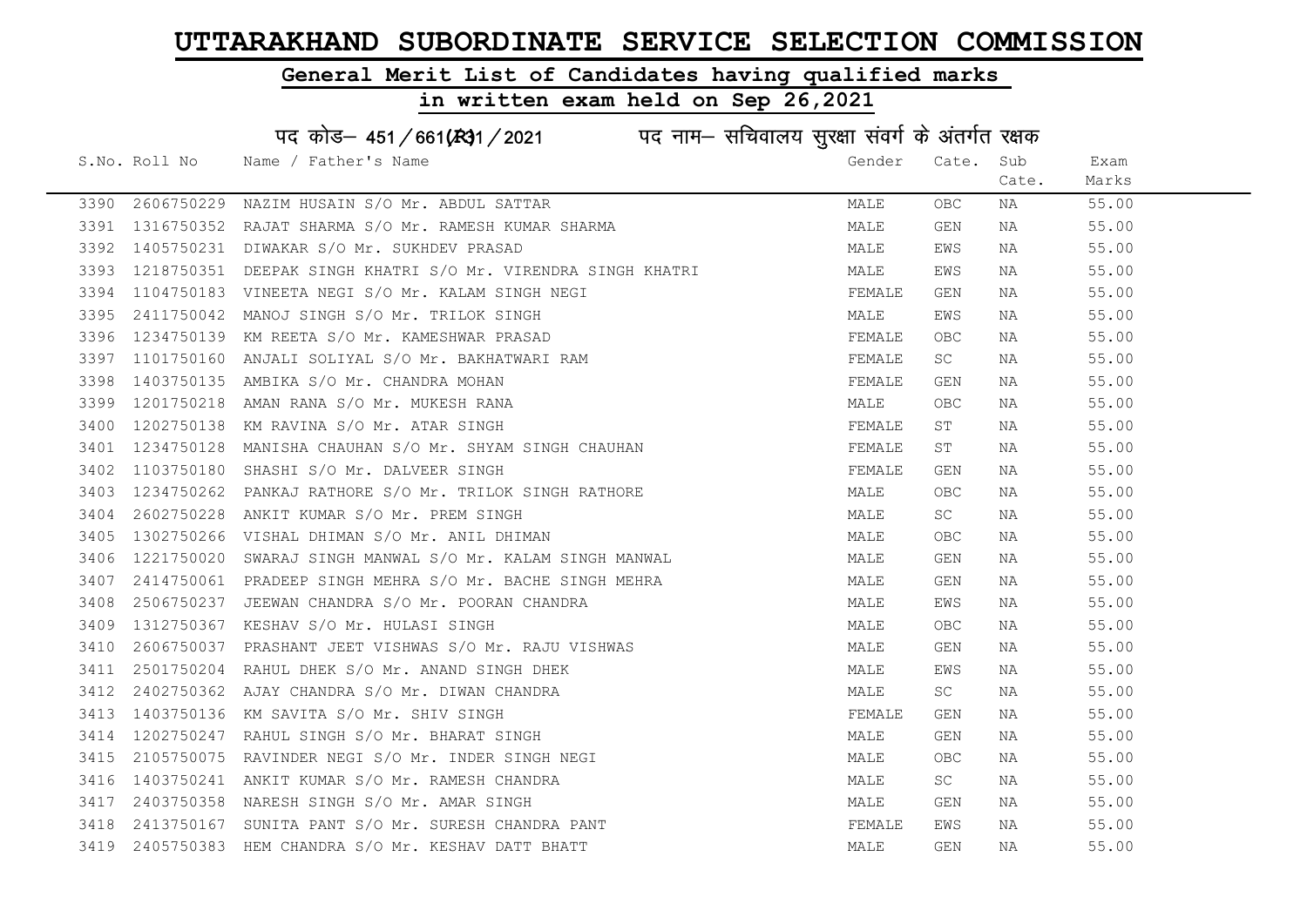#### General Merit List of Candidates having qualified marks

|      |               | पद कोड़– 451/661(स्था/2021 व्यान सचिवालय सुरक्षा संवर्ग के अंतर्गत रक्षक |        |                                  |         |       |
|------|---------------|--------------------------------------------------------------------------|--------|----------------------------------|---------|-------|
|      | S.No. Roll No | Name / Father's Name                                                     | Gender | Cate.                            | Sub     | Exam  |
|      |               |                                                                          |        |                                  | Cate.   | Marks |
| 3420 | 2601750060    | ANKIT KUMAR S/O Mr. BRIJPAL                                              | MALE   | $\operatorname{SC}$              | ΝA      | 55.00 |
| 3421 | 1207750623    | VARSHA JOSHI S/O Mr. MUNNA RAM JOSHI                                     | FEMALE | ST                               | NA      | 55.00 |
| 3422 | 2405750261    | SAROJ S/O Mr. HARI SINGH                                                 | FEMALE | GEN                              | ΝA      | 55.00 |
| 3423 | 1305750090    | NISHANT S/O Mr. BABU RAM                                                 | MALE   | SC                               | NA      | 55.00 |
| 3424 | 1103750208    | VIVEK SEMWAL S/O Mr. RAJENDRA PRASAD                                     | MALE   | EWS                              | NA      | 55.00 |
| 3425 | 1212750266    | NAVNEET NAUTIYAL S/O Mr. VIJAY LAL NAUTIYAL                              | MALE   | $\mathsf{O}\mathsf{B}\mathsf{C}$ | NA      | 55.00 |
| 3426 | 2501750258    | SURAJ KUMAR S/O Mr. ANAND RAM                                            | MALE   | SC                               | NA      | 55.00 |
| 3427 | 1235750129    | ANUJ CHAUHAN S/O Mr. SARDAR SINGH                                        | MALE   | SΤ                               | ΝA      | 55.00 |
| 3428 | 1217750079    | SURAJ PANWAR S/O Mr. MAHENDRA SINGH PANWAR                               | MALE   | GEN                              | ΝA      | 55.00 |
| 3429 | 1228750406    | KULDEEP JAYARA S/O Mr. YASHVEER SINGH                                    | MALE   | OBC                              | NA      | 55.00 |
| 3430 | 1217750353    | GOVIND SINGH S/O Mr. PREM SINGH TOLIA                                    | MALE   | ST                               | NA      | 54.75 |
| 3431 | 1233750127    | MADHUKAR TIWARI S/O Mr. BUDHI PRAKASH TIWARI                             | MALE   | GEN                              | ΝA      | 54.75 |
| 3432 | 1236750363    | NANDAN SINGH S/O Mr. CHANDRA SINGH RAWAT                                 | MALE   | EWS                              | NA      | 54.75 |
| 3433 |               | 1231750247 MANVEER SINGH S/O Mr. KOMAL SINGH                             | MALE   | <b>OBC</b>                       | NA      | 54.75 |
| 3434 | 1232750182    | RAKESH CHANDRA S/O Mr. RAMESH CHANDRA THAPLIYAL                          | MALE   | EWS                              | ΝA      | 54.75 |
| 3435 | 2405750080    | MANJU S/O Mr. BHUPAL SINGH NEGI                                          | FEMALE | $\mathop{\mathsf{GEN}}$          | ΝA      | 54.75 |
| 3436 | 2405750184    | SUBHASH SINGH S/O Mr. VIKRAM SINGH                                       | MALE   | EWS                              | NA      | 54.75 |
| 3437 | 2413750162    | NAIMA KHATOON S/O Mr. VAHIDULLAH                                         | FEMALE | <b>OBC</b>                       | NA      | 54.75 |
| 3438 | 1301750110    | MOHD DANISH S/O Mr. SHAKEEL AHMAD                                        | MALE   | $\mathsf{O}\mathsf{B}\mathsf{C}$ | ΝA      | 54.75 |
| 3439 | 1228750346    | RAHUL KHAMPA S/O Mr. SUNDAR SINGH                                        | MALE   | ST                               | ΝA      | 54.75 |
| 3440 |               | 1212750191 VIPIN CHAUHAN S/O Mr. ANAND SINGH                             | MALE   | ST                               | ΝA      | 54.75 |
| 3441 | 1315750258    | PRASHANT CHAUHAN S/O Mr. BRAHMPAL                                        | MALE   | EWS                              | NA      | 54.75 |
| 3442 | 1316750110    | NAVEEN KUMAR S/O Mr. VEDPAL                                              | MALE   | SC                               | NA      | 54.75 |
| 3443 | 2412750411    | ANJU S/O Mr. JAGDISH CHANDRA                                             | FEMALE | SC                               | ΝA      | 54.75 |
| 3444 | 1408750293    | JASVEER SINGH S/O Mr. RAMESH SINGH                                       | MALE   | GEN                              | NA      | 54.75 |
| 3445 |               | 1234750452 NIKITA GAUR S/O Mr. HARSHPATI GAUR                            | FEMALE | GEN                              | NA      | 54.75 |
| 3446 | 2501750080    | PRAKASH CHANDRA PUNERA S/O Mr. DINESH CHANDRA PUNERA                     | MALE   | GEN                              | EX-Serv | 54.75 |
| 3447 |               | 1208750454 ANIL JOSHI S/O Mr. SHAMBHU PRASAD JOSHI                       | MALE   | EWS                              | NA      | 54.75 |
| 3448 |               | 1207750295 PRAVEEN SINGH RAWAT S/O Mr. RAMESH SINGH                      | MALE   | GEN                              | NA      | 54.75 |
| 3449 |               | 2503750092 AJAY SINGH BOHRA S/O Mr. RAM SINGH BOHRA                      | MALE   | $\mathop{\mathsf{GEN}}$          | ΝA      | 54.75 |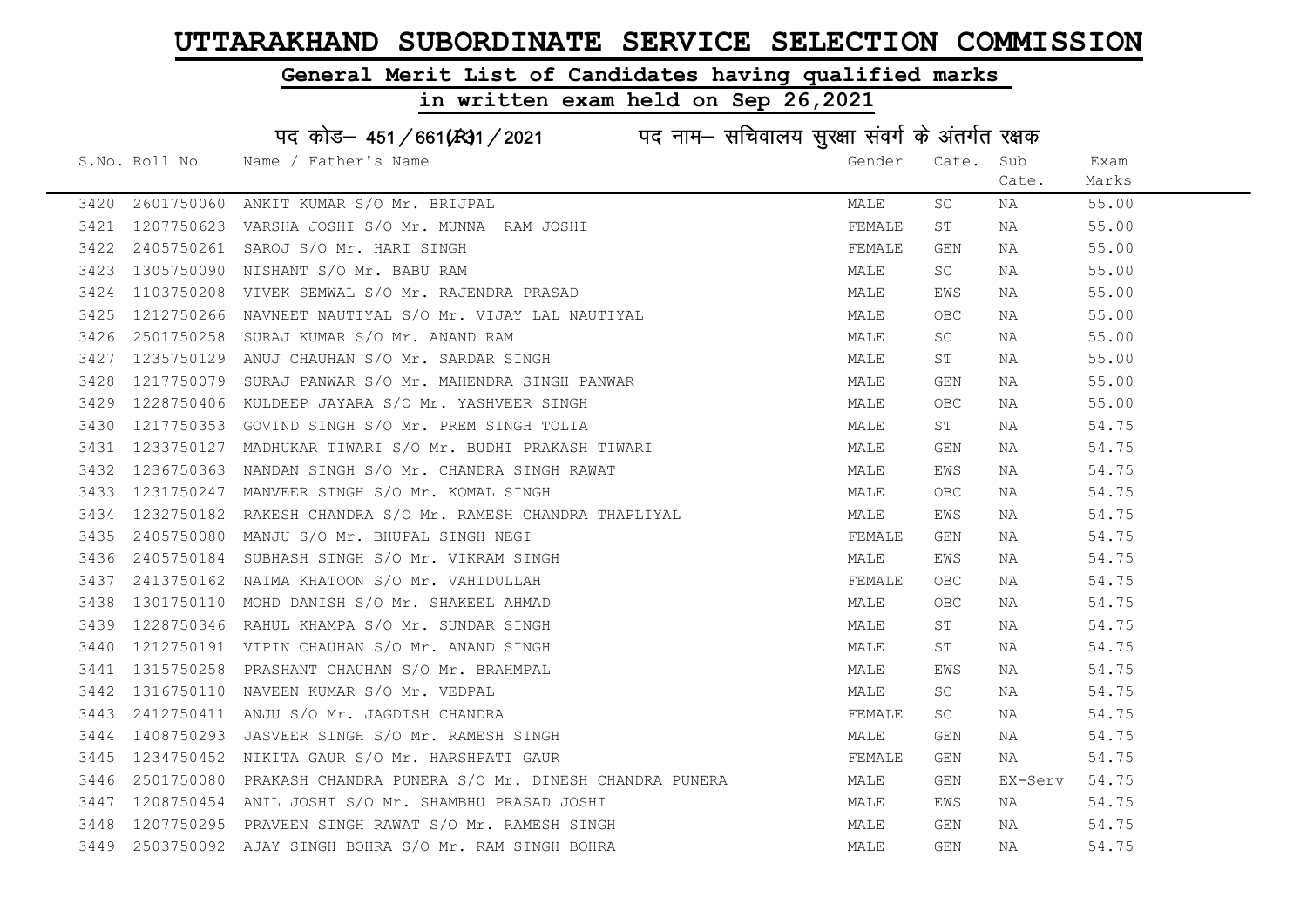#### General Merit List of Candidates having qualified marks

| पद कोड़- 451/661(431/2021 पद नाम- सचिवालय सुरक्षा संवर्ग के अंतर्गत रक्षक |                 |                                                                   |        |             |         |       |  |
|---------------------------------------------------------------------------|-----------------|-------------------------------------------------------------------|--------|-------------|---------|-------|--|
|                                                                           | S.No. Roll No   | Name / Father's Name                                              | Gender | Cate.       | Sub     | Exam  |  |
|                                                                           |                 |                                                                   |        |             | Cate.   | Marks |  |
|                                                                           | 3450 1407750025 | ROHIT NAITHANI S/O Mr. RAJENDRA PRASAD                            | MALE   | GEN         | NA      | 54.75 |  |
| 3451                                                                      | 1316750128      | AKSHAY KUMAR S/O Mr. SHYAM SINGH                                  | MALE   | <b>OBC</b>  | NA      | 54.75 |  |
| 3452                                                                      | 1301750173      | SANJEEV KUMAR S/O Mr. JAGDISH RAM                                 | MALE   | SC          | NA      | 54.75 |  |
| 3453                                                                      | 1306750194      | ABDUL MAALIK S/O Mr. IYAD HUSAIN                                  | MALE   | <b>OBC</b>  | NA      | 54.75 |  |
| 3454                                                                      | 2503750077      | SUMAN BHANDARI S/O Mr. LAXMAN SINGH BHANDARI                      | FEMALE | OBC         | NA      | 54.75 |  |
| 3455                                                                      |                 | 1317750138 DIGAMBAR SINGH POKHARIYA S/O Mr. DIWAN SINGH POKHARIYA | MALE   | GEN         | NA      | 54.75 |  |
| 3456                                                                      |                 | 2414750083 DHEERAJ JOSHI S/O Mr. PURAN CHANDRA JOSHI              | MALE   | EWS         | NA      | 54.75 |  |
| 3457                                                                      | 2413750120      | PANKAJ SINGH MEHRA S/O Mr. M S MEHRA                              | MALE   | GEN         | NA      | 54.75 |  |
| 3458                                                                      | 1234750466      | ANJU S/O Mr. KAMAL DAS                                            | FEMALE | SC          | NA      | 54.75 |  |
| 3459                                                                      | 1312750294      | SUNITA DEVI S/O Mr. SUBHASH CHAND                                 | FEMALE | OBC         | NA      | 54.75 |  |
| 3460                                                                      |                 | 1317750253 RESHAV KUMAR S/O Mr. SURESHPAL                         | MALE   | SC          | NA      | 54.75 |  |
| 3461                                                                      | 2403750489      | SHUBHAM TAMTA S/O Mr. SURENDRA RAM TAMTA                          | MALE   | SC          | ΝA      | 54.75 |  |
| 3462                                                                      |                 | 2608750032 RAHUL CHAUHAN S/O Mr. DEVENDRA SINGH                   | MALE   | GEN         | NA      | 54.75 |  |
| 3463                                                                      |                 | 2603750201 DAYA RAM S/O Mr. HARISHANKAR                           | MALE   | SC          | NA      | 54.75 |  |
| 3464                                                                      |                 | 2506750235 BHAWAN SINGH S/O Mr. KHARAK SINGH                      | MALE   | ST          | NA      | 54.75 |  |
| 3465                                                                      | 1201750220      | VIKRAM SINGH DHOKTI S/O Mr. CHANDRA SINGH                         | MALE   | ${\sf OBC}$ | NA      | 54.75 |  |
| 3466                                                                      | 1305750063      | VARUN KUMAR S/O Mr. RAJENDRA SINGH                                | MALE   | <b>OBC</b>  | NA      | 54.75 |  |
| 3467                                                                      |                 | 1233750455 CHETANA RANA S/O Mr. SUNDAR SINGH RANA                 | FEMALE | OBC         | NA      | 54.75 |  |
| 3468                                                                      | 2412750033      | JAGDISH CHANDRA JOSHI S/O Mr. BASANT BALLABH JOSHI                | MALE   | EWS         | NA      | 54.75 |  |
| 3469                                                                      | 2108750304      | RENU KANDPAL S/O Mr. HARISH CHANDRA                               | FEMALE | EWS         | NA      | 54.75 |  |
| 3470                                                                      |                 | 1221750203 SANDEEP SINGH S/O Mr. UPENDRA SINGH MATURA             | MALE   | OBC         | NA      | 54.75 |  |
| 3471                                                                      |                 | 1228750310 ASHISH KALA S/O Mr. MAHESH KALA                        | MALE   | GEN         | NA      | 54.75 |  |
| 3472                                                                      |                 | 1304750348 SAMEER ALAM S/O Mr. RAZUL HASAN                        | MALE   | <b>OBC</b>  | NA      | 54.75 |  |
| 3473                                                                      | 2506750266      | RAJESH SAKLANI S/O Mr. MAHESH CHANDRA SAKLANI                     | MALE   | GEN         | NA      | 54.75 |  |
| 3474                                                                      | 1228750161      | NIHAL BISHT S/O Mr. RAMESH SINGH BISHT                            | MALE   | GEN         | EX-Serv | 54.75 |  |
| 3475                                                                      | 1206750359      | LOVRAJ SINGH BHAKUNI S/O Mr. DEVENDRA SINGH BHAKUNI               | MALE   | <b>OBC</b>  | NA      | 54.75 |  |
| 3476                                                                      | 1232750048      | ANJALI DABRAL S/O Mr. BIRENDRA DUTT DABRAL                        | FEMALE | GEN         | NA      | 54.75 |  |
| 3477                                                                      |                 | 2414750046 CHANDAN SINGH KORANGA S/O Mr. GOVIND SINGH KORANGA     | MALE   | GEN         | NA      | 54.75 |  |
| 3478                                                                      |                 | 1302750121 RAJAT KUMAR S/O Mr. RAMESH KUMAR                       | MALE   | SC          | ΝA      | 54.75 |  |
|                                                                           |                 | 3479 1208750473 SANDEEP SINGH S/O Mr. KULDEEP SINGH               | MALE   | EWS         | NA      | 54.75 |  |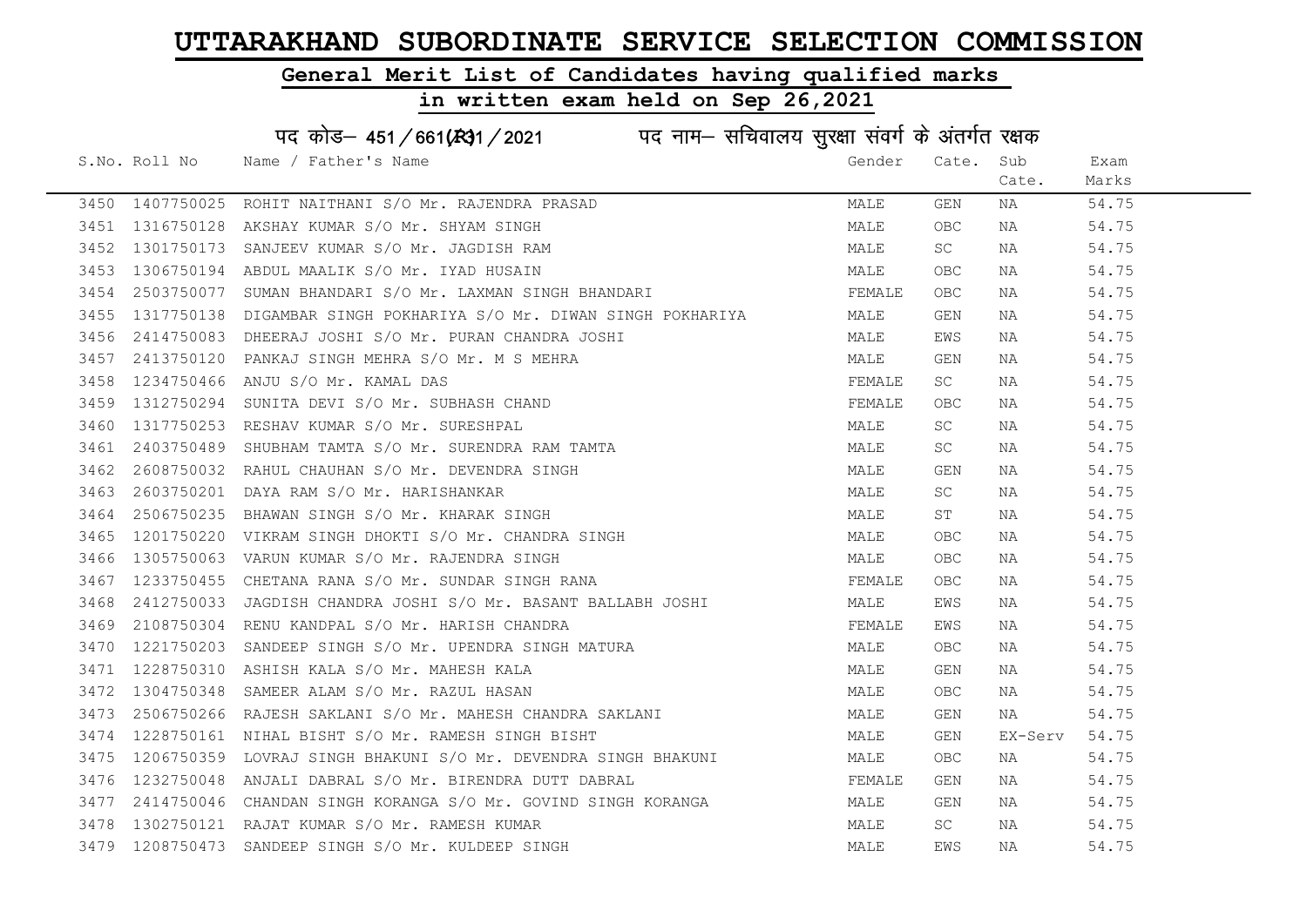#### General Merit List of Candidates having qualified marks

|      |               | पद कोड़– 451/661(131/2021 पद नाम– सचिवालय सुरक्षा संवर्ग के अंतर्गत रक्षक |        |                     |         |       |
|------|---------------|---------------------------------------------------------------------------|--------|---------------------|---------|-------|
|      | S.No. Roll No | Name / Father's Name                                                      | Gender | Cate.               | Sub     | Exam  |
|      |               |                                                                           |        |                     | Cate.   | Marks |
|      |               | 3480 1316750025 PANKAJ KUMAR S/O Mr. RAMPAL SINGH                         | MALE   | SC                  | NA      | 54.75 |
| 3481 |               | 1215750008 SACHIN SINGH S/O Mr. PADMENDRA SINGH                           | MALE   | EWS                 | NA      | 54.75 |
| 3482 | 1311750203    | ARVIND KUMAR S/O Mr. BIRAM SINGH                                          | MALE   | SC                  | NA      | 54.75 |
| 3483 | 1303750197    | RUBAL SINGH S/O Mr. ANAND SINGH                                           | MALE   | OBC.                | NA      | 54.75 |
| 3484 | 2604750074    | MAMTA JYALA S/O Mr. GANGA SINGH JYALA                                     | FEMALE | EWS                 | NA      | 54.75 |
| 3485 |               | 2607750195 KAJAL S/O Mr. GULSHAN KUMAR                                    | FEMALE | GEN                 | NA      | 54.75 |
| 3486 |               | 1207750551 PRAKASH SINGH PANGTEY S/O Mr. LAXMAN SINGH                     | MALE   | ST                  | NA      | 54.50 |
| 3487 |               | 2402750070 PRADEEP KUMAR S/O Mr. KAILASH RAM                              | MALE   | $\operatorname{SC}$ | NA      | 54.50 |
| 3488 | 1218750179    | BHAJAN SINGH NEGI S/O Mr. BALAM SINGH NEGI                                | MALE   | GEN                 | EX-Serv | 54.50 |
| 3489 | 1215750038    | SUSHIL KUMAR TIWARI S/O Mr. RAM NAVAL TIWARI                              | MALE   | GEN                 | NA      | 54.50 |
| 3490 | 2609750198    | MANOJ KUMAR S/O Mr. TRILOK CHAND                                          | MALE   | OBC                 | NA      | 54.50 |
| 3491 | 2105750165    | SANJAY SINGH BISHT S/O Mr. GOPAL SINGH BISHT                              | MALE   | EWS                 | NA      | 54.50 |
| 3492 |               | 1230750025 ENDARPAL CHANDRA S/O Mr. MAKHAN LAL                            | MALE   | SC                  | NA      | 54.50 |
| 3493 |               | 2107750194 JITENDRA SINGH BISHT S/O Mr. SHIV SINGH BISHT                  | MALE   | EWS                 | NA      | 54.50 |
| 3494 |               | 1231750119 ANIL KUMAR S/O Mr. RISHIPAL SINGH                              | MALE   | OBC                 | NA      | 54.50 |
| 3495 | 1306750427    | MITHUN KUMAR S/O Mr. CHHOTE LAL                                           | MALE   | SC                  | NA      | 54.50 |
| 3496 | 1217750345    | AMARISH CHAUHAN S/O Mr. ASHARH SINGH                                      | MALE   | ST                  | NA      | 54.50 |
| 3497 |               | 1211750136 ASHISH PETWAL S/O Mr. SOHAN LAL PETWAL                         | MALE   | EWS                 | NA      | 54.50 |
| 3498 | 2601750216    | SAJID HUSSAIN S/O Mr. JARIF HUSSAIN                                       | MALE   | OBC                 | NA      | 54.50 |
| 3499 |               | 1215750204 SIKANDER CHAUHAN S/O Mr. KUNDAN SINGH CHAUHAN                  | MALE   | ST                  | NA      | 54.50 |
| 3500 |               | 2604750163 VIKESH KUMAR S/O Mr. RAJENDRA KUMAR                            | MALE   | SC                  | NA      | 54.50 |
| 3501 |               | 1314750178 SUMIT MOHAN S/O Mr. KIRTI MOHAN BADOLA                         | MALE   | EWS                 | NA      | 54.50 |
| 3502 | 1227750223    | SONI S/O Mr. PREM BALLABH                                                 | FEMALE | GEN                 | NA      | 54.50 |
| 3503 | 1214750362    | PRADEEP DAS S/O Mr. PURAN DAS                                             | MALE   | SC                  | NA      | 54.50 |
| 3504 | 1234750279    | DESHRAJ S/O Mr. GUMANU                                                    | MALE   | SC.                 | NA      | 54.50 |
| 3505 |               | 2411750176 APNENDRA SINGH RANA S/O Mr. RAM PRAVESH SINGH RANA             | MALE   | SΤ                  | NA      | 54.50 |
| 3506 |               | 2503750144 LAXMI S/O Mr. MOHAN SINGH                                      | FEMALE | GEN                 | NA      | 54.50 |
| 3507 |               | 1230750487 POONAM NATH S/O Mr. CHANDAN SINGH NATH                         | FEMALE | OBC.                | NA      | 54.50 |
| 3508 |               | 1317750142 SACHIN KUMAR S/O Mr. OM KAR SINGH                              | MALE   | OBC.                | NA      | 54.50 |
|      |               | 3509 1218750263 ASHISH NEGI S/O Mr. PUSHKAR SINGH                         | MALE   | <b>GEN</b>          | ΝA      | 54.50 |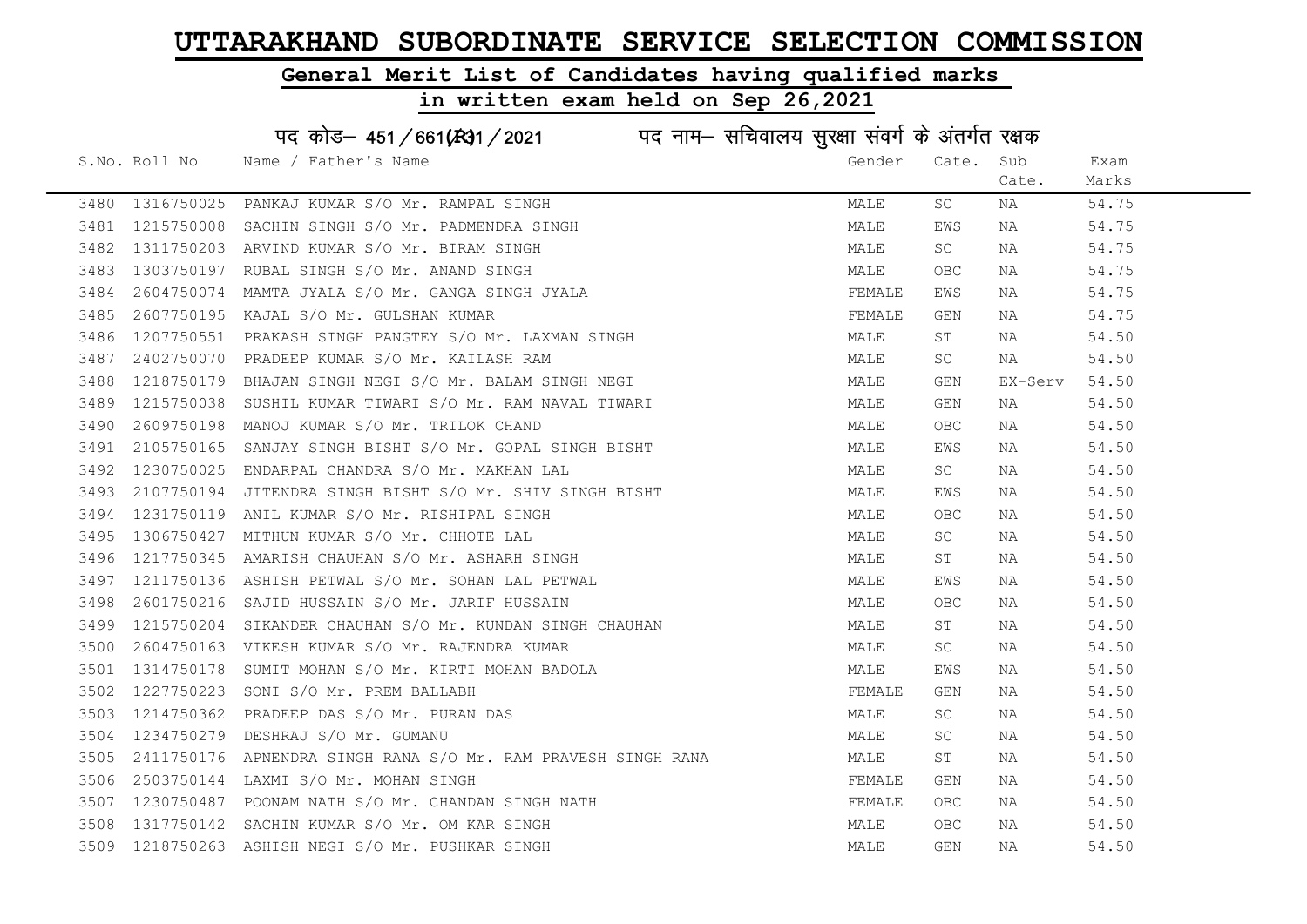#### General Merit List of Candidates having qualified marks

## in written exam held on Sep 26,2021

# पद कोड– 451/661(स्था/2021 व्यान सचिवालय सुरक्षा संवर्ग के अंतर्गत रक्षक

|      | S.No. Roll No | Name / Father's Name                                                                                                                                                                                                                       | Gender | Cate.      | Sub     | Exam  |
|------|---------------|--------------------------------------------------------------------------------------------------------------------------------------------------------------------------------------------------------------------------------------------|--------|------------|---------|-------|
|      |               |                                                                                                                                                                                                                                            |        |            | Cate.   | Marks |
|      |               | 3510 2412750148 DEEP SINGH RANA S/O Mr. NARAYAN SINGH                                                                                                                                                                                      | MALE   | ST         | NA      | 54.50 |
| 3511 |               | 2109750370 RAHUL KUMAR S/O Mr. JEEWAN LAL                                                                                                                                                                                                  | MALE   | SC         | NA      | 54.50 |
| 3512 |               | 2603750040 SUNIL SINGH SAMANT S/O Mr. TRIBHUWAN SINGH SAMANT                                                                                                                                                                               | MALE   | GEN        | NA      | 54.50 |
| 3513 | 2605750041    | RAMOTAR S/O Mr. SHYAM LAL                                                                                                                                                                                                                  | MALE   | SC.        | NA      | 54.50 |
| 3514 | 1218750175    | SUMAN S/O Mr. KISHORI                                                                                                                                                                                                                      | FEMALE | SC         | NA      | 54.50 |
| 3515 | 1213750273    | MANISH KUMAR S/O Mr. PRITAM SINGH                                                                                                                                                                                                          | MALE   | <b>SC</b>  | NA      | 54.50 |
| 3516 |               | 2109750212 SANJAY SINGH BORA S/O Mr. PREM SINGH BORA                                                                                                                                                                                       | MALE   | <b>OBC</b> | NA      | 54.50 |
| 3517 |               | 1234750085 BACHAN SINGH S/O Mr. SABAL SINGH                                                                                                                                                                                                | MALE   | ST         | NA      | 54.50 |
| 3518 | 1408750204    | ROHAN SINGH RAWAT S/O Mr. BALWANT SINGH RAWAT                                                                                                                                                                                              | MALE   | <b>OBC</b> | NA      | 54.50 |
| 3519 | 1233750188    | SANNI S/O Mr. BHOORA SINGH                                                                                                                                                                                                                 | MALE   | SC         | NA      | 54.50 |
| 3520 |               | 1301750008 NEERAJ TIWARI S/O Mr. SATISH CHANDER TIWARI                                                                                                                                                                                     | MALE   | GEN        | NA      | 54.50 |
| 3521 | 1216750273    | ANPAL CHAUHAN S/O Mr. KEDAR SINGH CHAUHAN                                                                                                                                                                                                  | MALE   | ST         | NA      | 54.50 |
| 3522 |               | 1218750470 SUBHAM JAYARA S/O Mr. YASHPAL SINGH JAYARA                                                                                                                                                                                      | MALE   | OBC        | NA      | 54.50 |
| 3523 |               | 1226750135 SHIWANI S/O Mr. AKBEER SINGH                                                                                                                                                                                                    | FEMALE | <b>OBC</b> | NA      | 54.50 |
| 3524 | 1233750598    | SHUBHAM BHATT S/O Mr. KAMESHWAR PRASAD BHATT                                                                                                                                                                                               | MALE   | OBC        | NA      | 54.50 |
| 3525 |               |                                                                                                                                                                                                                                            | FEMALE | ST         | NA      | 54.50 |
| 3526 |               |                                                                                                                                                                                                                                            | FEMALE | SC         | NA      | 54.50 |
| 3527 |               |                                                                                                                                                                                                                                            | MALE   | <b>OBC</b> | NA      | 54.50 |
| 3528 |               |                                                                                                                                                                                                                                            | MALE   | ST         | NA      | 54.50 |
| 3529 |               |                                                                                                                                                                                                                                            | MALE   | <b>OBC</b> | NA      | 54.50 |
| 3530 |               |                                                                                                                                                                                                                                            | MALE   | EWS        | NA      | 54.50 |
| 3531 |               |                                                                                                                                                                                                                                            | FEMALE | GEN        | NA      | 54.50 |
| 3532 |               |                                                                                                                                                                                                                                            | MALE   | GEN        | NA      | 54.50 |
| 3533 |               |                                                                                                                                                                                                                                            | MALE   | SC .       | NA      | 54.50 |
| 3534 |               |                                                                                                                                                                                                                                            | MALE   | EWS        | NA      | 54.50 |
| 3535 |               |                                                                                                                                                                                                                                            | MALE   | GEN        | EX-Serv | 54.25 |
| 3536 |               |                                                                                                                                                                                                                                            | MALE   | SC         | NA      | 54.25 |
| 3537 |               |                                                                                                                                                                                                                                            | MALE   | GEN        | NA      | 54.25 |
| 3538 |               | 1233750598 SHUBHAM BHATT S/O Mr. KAMESHWAR PRASAD BHATT<br>2604750118 JYOTI RANA S/O Mr. JASWANT SINGH RANA<br>2601750122 REENA PRABHAKAR S/O Mr. SURENDRA PRASAD<br>1208750149 SACHIN RANA S/O Mr. KRITAM SINGH RANA<br>120750238 ASHOK S | MALE   | GEN        | NA      | 54.25 |
|      |               | 3539 1309750200 RAVI KUMAR S/O Mr. BHURA SINGH                                                                                                                                                                                             | MALE   | SC         | NA      | 54.25 |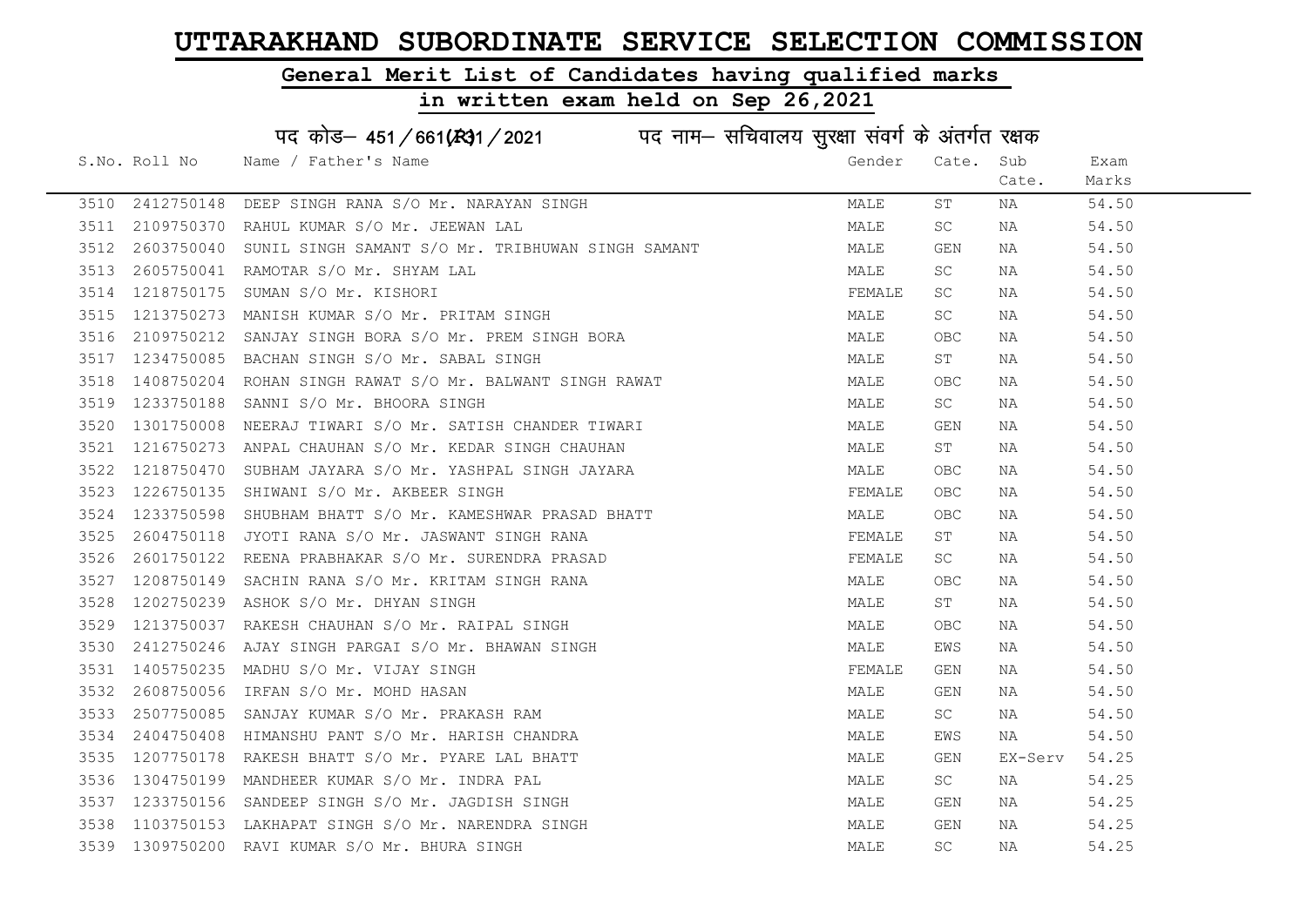#### General Merit List of Candidates having qualified marks

## in written exam held on Sep 26,2021

# पद कोड– 451/661(स्था/2021 व्यान सचिवालय सुरक्षा संवर्ग के अंतर्गत रक्षक

|      | S.No. Roll No Mame / Father's Name                                                                                                                                                                                                  | Gender | Cate.     | Sub         | Exam  |
|------|-------------------------------------------------------------------------------------------------------------------------------------------------------------------------------------------------------------------------------------|--------|-----------|-------------|-------|
|      |                                                                                                                                                                                                                                     |        |           | Cate.       | Marks |
|      | 3540 1310750254 PANKAJ KUMAR SHARMA S/O Mr. SURESH KUMAR SHARMA<br>3541 2604750085 KAMAL KUMAR S/O Mr. JABAR SINGH<br>3542 1315750056 PRADEEP SINGH S/O Mr. MAHABIR SINGH<br>3543 2602750214 SUNIL SINGH RANA S/O Mr. PANGUAM SINGH | MALE   | GEN       | NA          | 54.25 |
|      |                                                                                                                                                                                                                                     | MALE   | <b>SC</b> | NA          | 54.25 |
|      |                                                                                                                                                                                                                                     |        | GEN       | NA          | 54.25 |
|      | 1315750056 PRADEEP SINGH S/O Mr. MAHABIR SINGH<br>2602750214 SUNIL SINGH RANA S/O Mr. PANCHAM SINGH RANA MALE<br>1226750330 MUKESH SINGH S/O Mr. SAU SINGH<br>1226750330 MUKESH SINGH S/O Mr. RATAN SINGH MALE MALE                 |        | ST        | NA          | 54.25 |
| 3544 | 1226750330 MUKESH SINGH S/O Mr. SAU SINGH                                                                                                                                                                                           |        | SC        | NA          | 54.25 |
| 3545 |                                                                                                                                                                                                                                     |        | GEN       | NA          | 54.25 |
| 3546 | 1318750112 KAMAL SHARMA BINWAL S/O Mr. HARISH CHANDRA SHARMA BINWAL MALE                                                                                                                                                            |        | GEN       | NA          | 54.25 |
| 3547 | 2407750109 BHUPENDRA SINGH BISHT S/O Mr. JAGAT SINGH BISHT NALE                                                                                                                                                                     |        | EWS       | NA          | 54.25 |
| 3548 |                                                                                                                                                                                                                                     |        | ST        | NA          | 54.25 |
| 3549 | 2407750103 GAUTAM RANA S/O Mr. NANAK CHARAN RANA<br>2608750251 RAHUL DEVRARI S/O Mr. TOTA RAM DEVRARI<br>1212750281 VINOD SINGH RANA S/O Mr. BACHAN SINGH RANA MALE MALE                                                            |        | GEN       | NA          | 54.25 |
| 3550 |                                                                                                                                                                                                                                     |        | GEN       | NA          | 54.25 |
|      | MALE<br>3551 1226750165 VIKAS JOSHI S/O Mr. KRIPA RAM JOSHI                                                                                                                                                                         |        | ST        | NA          | 54.25 |
|      |                                                                                                                                                                                                                                     |        | OBC       | NA          | 54.25 |
|      |                                                                                                                                                                                                                                     |        | OBC       | NA          | 54.25 |
|      |                                                                                                                                                                                                                                     |        | EWS       | NA          | 54.25 |
| 3555 |                                                                                                                                                                                                                                     |        | GEN       | NA          | 54.25 |
| 3556 |                                                                                                                                                                                                                                     |        | ST        | NA          | 54.25 |
| 3557 |                                                                                                                                                                                                                                     |        | <b>SC</b> | NA          | 54.25 |
| 3558 | 2506750270 GANESH SINGH RINGWAL S/O Mr. LAXMAN SINGH RINGWAL MALE                                                                                                                                                                   |        | ST        | NA          | 54.25 |
| 3559 | 1204750138 RAHUL SINGH RAWAT S/O Mr. ALAM SINGH RAWAT                                                                                                                                                                               |        | GEN       | NA          | 54.25 |
|      | 3560 2402750074 ROSHAN SINGH BISHT S/O Mr. PRAYAG SINGH BISHT<br>3561 2413750114 SAHIT RANA S/O Mr. BALVEER SINGH<br>3562 2506750125 PAWAN RAJ TAMTA S/O Mr. RAMESH RAM                                                             | MALE   | EWS       | NA          | 54.25 |
|      |                                                                                                                                                                                                                                     | FEMALE | ST        | NA          | 54.25 |
|      |                                                                                                                                                                                                                                     | MALE   | SC        | NA          | 54.25 |
|      | 3563 1228750399 MANEESHA CHAUHAN S/O Mr. RAVINDRA CHAUHAN                                                                                                                                                                           |        | ST        | NA 1999.    | 54.25 |
|      | 3564 1233750652 KAMAL SINGH RAWAT S/O Mr. SHIVRAJ SINGH RAWAT                                                                                                                                                                       | MALE   | EWS       | NA          | 54.25 |
| 3565 | MALE<br>2606750196 RAVI KUMAR S/O Mr. NARAYAN PARSAD                                                                                                                                                                                |        | <b>SC</b> | NA 1999.    | 54.25 |
| 3566 | 1404750039 JUGAL KISHOR UPADHYAY S/O Mr. MAHESH CHANDRA UPADHYAY MALE                                                                                                                                                               |        | GEN       | EX-Serv     | 54.25 |
| 3567 | 1309750039 SIDDHARTHA KUMAR S/O Mr. RAKESH SINGH                                                                                                                                                                                    | MALE   | SC.       | NA 1999.    | 54.25 |
| 3568 | 1213750360 ANOOP RAWAT S/O Mr. MANMOHAN SINGH RAWAT<br>1304750079  KM NEHA S/O Mr. SHAFEEK                                                                                                                                          | MALE   | EWS       | NA 1993. NA | 54.25 |
|      | 3569 1304750079 KM NEHA S/O Mr. SHAFEEK                                                                                                                                                                                             | FEMALE | OBC.      | NA          | 54.25 |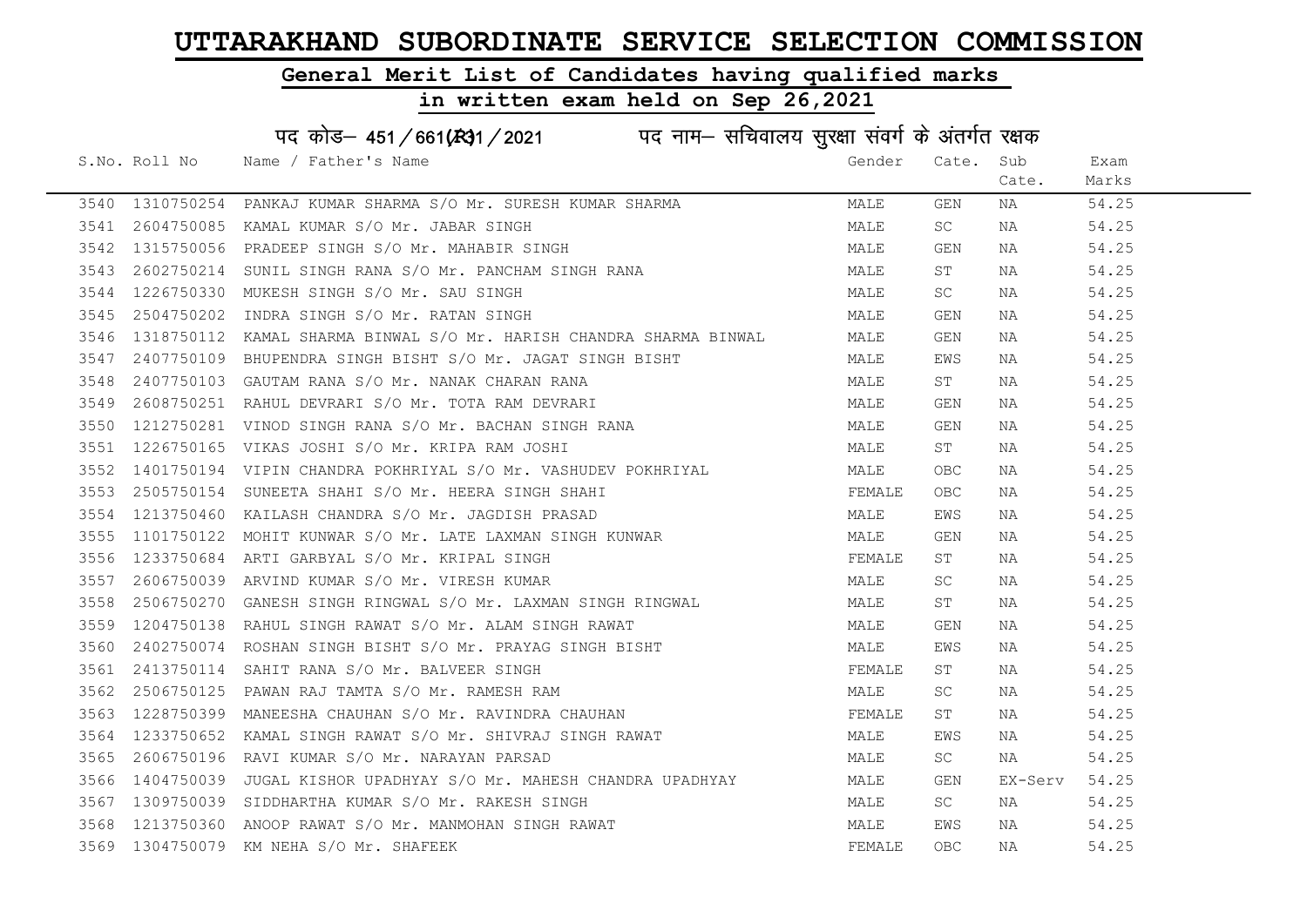#### General Merit List of Candidates having qualified marks

|      |               | पद कोड़– 451/661(431/2021 पद नाम– सचिवालय सुरक्षा संवर्ग के अंतर्गत रक्षक |        |                     |       |       |
|------|---------------|---------------------------------------------------------------------------|--------|---------------------|-------|-------|
|      | S.No. Roll No | Name / Father's Name                                                      | Gender | Cate.               | Sub   | Exam  |
|      |               |                                                                           |        |                     | Cate. | Marks |
| 3570 | 1230750427    | LAXMAN SINGH S/O Mr. AVTAR SINGH                                          | MALE   | <b>OBC</b>          | ΝA    | 54.25 |
| 3571 | 1206750121    | SHILPI S/O Mr. VIRENDRA SINGH                                             | FEMALE | OBC                 | NA    | 54.25 |
| 3572 | 1310750025    | TUSHAR S/O Mr. PRAVEEN                                                    | MALE   | SC                  | NA    | 54.25 |
| 3573 | 1229750310    | ABHAY VERMA S/O Mr. BHAGAT SINGH                                          | MALE   | SC                  | ΝA    | 54.25 |
| 3574 | 2603750280    | HARISH CHANDRA S/O Mr. NARAYAN DUTT                                       | MALE   | <b>GEN</b>          | ΝA    | 54.25 |
| 3575 | 1301750248    | SAKET S/O Mr. AAZAD SINGH                                                 | MALE   | OBC                 | ΝA    | 54.25 |
| 3576 | 1315750307    | SONAM S/O Mr. ILAM CHAND                                                  | FEMALE | <b>GEN</b>          | NA    | 54.25 |
| 3577 | 2506750017    | ROHIT KUMAR S/O Mr. JAI RAM                                               | MALE   | $\operatorname{SC}$ | ΝA    | 54.25 |
| 3578 | 1316750172    | VIKASH KUMAR S/O Mr. RAMKUMAR                                             | MALE   | OBC                 | ΝA    | 54.25 |
| 3579 | 1213750417    | KAILASH SINGH BISHT S/O Mr. KISHAN SINGH BISHT                            | MALE   | GEN                 | NA    | 54.25 |
| 3580 | 2402750227    | POORAN CHANDRA S/O Mr. KESHAV DATT                                        | MALE   | EWS                 | NA    | 54.00 |
| 3581 | 1234750121    | DEVENDRA SINGH S/O Mr. CHANDRA SINGH NEGI                                 | MALE   | EWS                 | ΝA    | 54.00 |
| 3582 | 1219750126    | SUMER SINGH S/O Mr. MAHENDRA SINGH                                        | MALE   | <b>OBC</b>          | NA    | 54.00 |
| 3583 | 1401750098    | ASHOK RAWAT S/O Mr. ANAND SINGH RAWAT                                     | MALE   | OBC                 | NA    | 54.00 |
| 3584 | 1218750153    | SANJAY KUMAR S/O Mr. KUSHALA LAL                                          | MALE   | SC                  | ΝA    | 54.00 |
| 3585 | 2106750017    | SURAJPRAKASH SINGH BISHT S/O Mr. KISHAN SINGH BISHT                       | MALE   | <b>GEN</b>          | NA    | 54.00 |
| 3586 | 2408750024    | ARJUN KUMAR BHARTI S/O Mr. JAGDISH BHARTI                                 | MALE   | SC                  | ΝA    | 54.00 |
| 3587 | 1215750029    | ANITA PHARSWAN S/O Mr. KALAM SINGH PHARSWAN                               | FEMALE | GEN                 | NA    | 54.00 |
| 3588 | 1232750023    | JYOTI BISHT S/O Mr. NANDAN SINGH BISHT                                    | FEMALE | <b>GEN</b>          | ΝA    | 54.00 |
| 3589 | 1103750098    | SUNIL SINGH S/O Mr. BHIM SINGH                                            | MALE   | GEN                 | ΝA    | 54.00 |
| 3590 | 1314750251    | PRAVIN KUMAR S/O Mr. SHER SINGH                                           | MALE   | SC                  | ΝA    | 54.00 |
| 3591 |               | 1314750131 PRADEEP SINGH S/O Mr. BANSHI SINGH                             | MALE   | $_{\rm OBC}$        | NA    | 54.00 |
| 3592 | 1230750147    | JITENDRA SINGH S/O Mr. GAJENDRA SINGH                                     | MALE   | GEN                 | ΝA    | 54.00 |
| 3593 | 1401750178    | VIPIN CHANDRA S/O Mr. SHIVLAL                                             | MALE   | SC                  | NA    | 54.00 |
| 3594 | 1234750387    | PRIYANKA RANI S/O Mr. NATHI RAM                                           | FEMALE | OBC                 | ΝA    | 54.00 |
| 3595 | 1308750156    | AMIT KUMAR S/O Mr. INDER RAJ                                              | MALE   | OBC                 | NA    | 54.00 |
| 3596 | 1234750503    | KM MEERA S/O Mr. BALDEV SINGH                                             | FEMALE | OBC                 | NA    | 54.00 |
| 3597 |               | 2401750021 ASHISH KUMAR S/O Mr. ANAND                                     | MALE   | SC                  | NA    | 54.00 |
| 3598 |               | 1304750315 AMARJEET SINGH S/O Mr. VIRENDRA KUMAR                          | MALE   | SC                  | NA    | 54.00 |
| 3599 |               | 2409750321 KAVITA JALAL S/O Mr. BHIM SINGH JALAL                          | FEMALE | EWS                 | ΝA    | 54.00 |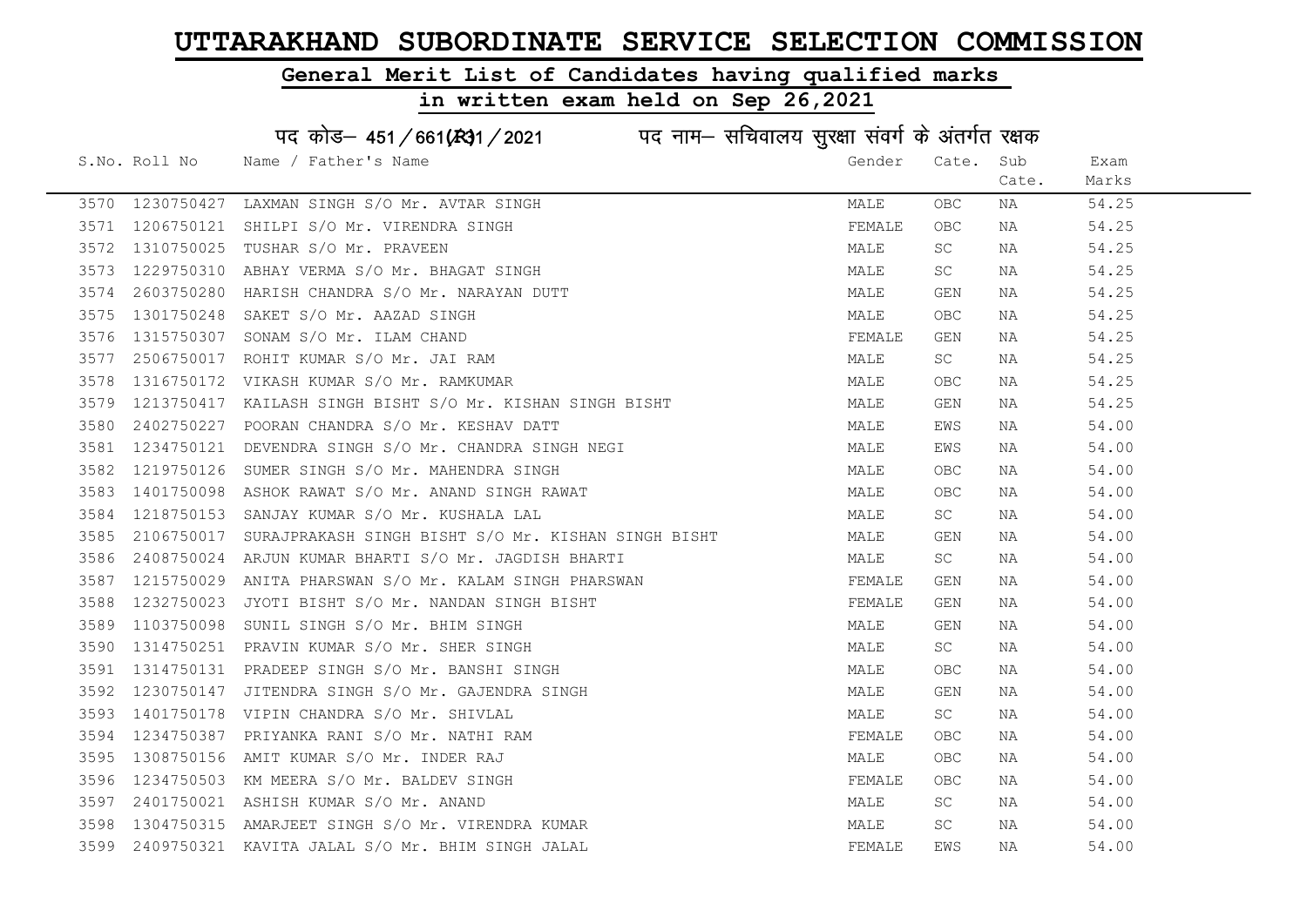Cate.

Exam Marks

#### General Merit List of Candidates having qualified marks

#### in written exam held on Sep 26,2021

S.No. Roll No Mame / Father's Name Gender Cate. Sub पद कोड– 451/661(स्था) / 2021 विज्ञान सचिवालय सुरक्षा संवर्ग के अंतर्गत रक्षक 3600 1308750160 PRIYA S/O Mr. SUDESH KUMAR FEMALE GEN NA 54.00 3601 2505750076 KAMAN SINGH S/O Mr. DAULAT SINGH MALE GEN NA 54.00 3602 2602750258 KAPIL KUMAR S/O Mr. HARPAL SINGH MALE SC NA 54.00 3603 2606750032 ARUN KUMAR S/O Mr. SHRI PRAKASH MALE SC NA 54.00 3604 1230750097 ASHISH BISHT S/O Mr. SHIV SINGH BISHT MALE GEN NA 54.00 3605 1236750044 GOPAL S/O Mr. RAMESH LAL MALE SC NA 54.00

| 3606 | 1314750042 SONIYA S/O Mr. RAMJEET<br>1207750162  VIKAS UNIYAL S/O Mr. KUSHLA PRASAD                                                                | FEMALE | OBC        | NA       | 54.00 |
|------|----------------------------------------------------------------------------------------------------------------------------------------------------|--------|------------|----------|-------|
| 3607 |                                                                                                                                                    | MALE   | OBC        | NA       | 54.00 |
| 3608 | 1233750068 DIVYAM RANA S/O Mr. NAVEEN SINGH RANA                                                                                                   | MALE   | OBC        | NA       | 54.00 |
| 3609 | 1226750415 SUNNY KANT S/O Mr. HITESH KUMAR                                                                                                         | MALE   | OBC        | NA       | 54.00 |
| 3610 | 2107750181 HIMANSHU THAGUNNA S/O Mr. RAMESH SINGH THAGUNNA                                                                                         | MALE   | <b>OBC</b> | NA 1999. | 54.00 |
| 3611 | 1227750209 CHANDAN SINGH S/O Mr. PRAHLAD SINGH                                                                                                     | MALE   | GEN        | EX-Serv  | 54.00 |
| 3612 | 2412750091 SONDEV SINGH RANA S/O Mr. DALVEER SINGH RANA                                                                                            | MALE   | ST         | NA       | 54.00 |
| 3613 | 1229750138 AKASH S/O Mr. SATY PAL                                                                                                                  | MALE   | SC         | NA       | 54.00 |
| 3614 | 1231750044 RAJAT S/O Mr. UDAY SINGH                                                                                                                | MALE   | OBC        | NA       | 54.00 |
| 3615 | 2109750266 MANISH CHANDRA DANGWAL S/O Mr. ANAND BALLABH DANGWAL                                                                                    | MALE   | GEN        | NA       | 54.00 |
|      | 3616 1222750132 KHILAP SINGH S/O Mr. AVATAR SINGH                                                                                                  | MALE   | EWS        | NA       | 54.00 |
|      |                                                                                                                                                    | MALE   | SC         | NA       | 54.00 |
|      | 3617 1306750250 KAPIL S/O Mr. SAHENDRA PAL<br>3618 1206750180 ARJUN PRASAD S/O Mr. BASVANAND<br>3619 1232750262 VIVEK SINGH S/O Mr. VIRENDRA SINGH | MALE   | OBC        | NA       | 54.00 |
|      |                                                                                                                                                    | MALE   | <b>OBC</b> | NA       | 54.00 |
|      | 3620 1304750299 RAJAT SINGH SAINI S/O Mr. MAINPAL SINGH                                                                                            | MALE   | OBC        | NA       | 54.00 |
| 3621 | 1301750131 DEEPAK S/O Mr. RAGHUVEER SINGH                                                                                                          | MALE   | SC -       | NA       | 54.00 |
| 3622 | 2413750077 MAHENDRA SINGH S/O Mr. GODHAN SINGH                                                                                                     | MALE   | GEN        | NA       | 54.00 |
| 3623 | 1233750707 CHHAYA S/O Mr. MOHAN SINGH                                                                                                              | FEMALE | GEN        | NA       | 54.00 |
| 3624 | 1210750410 SHELENDRA S/O Mr. VIKRAM SINGH                                                                                                          | MALE   | SC         | NA       | 54.00 |
| 3625 | 2402750092 DAYA BOHRA S/O Mr. PURAN SINGH BOHRA                                                                                                    | FEMALE | GEN        | NA       | 54.00 |
| 3626 | 1309750188 ANKIT KUMAR S/O Mr. KISHORI LAL GAUR                                                                                                    | MALE   | GEN        | NA       | 54.00 |
| 3627 | 1228750321 NARENDRA SINGH RANA S/O Mr. SHAHAB SINGH RANA                                                                                           | MALE   | OBC        | NA       | 54.00 |
| 3628 | 2405750141 YOGESH BHATT S/O Mr. RAMESH CHANDRA BHATT                                                                                               | MALE   | GEN        | NA       | 54.00 |
|      | 3629 1401750113 SATENDRA SINGH NEGI S/O Mr. ANUP SINGH NEGI                                                                                        | MALE   | EWS        | NA       | 54.00 |
|      |                                                                                                                                                    |        |            |          |       |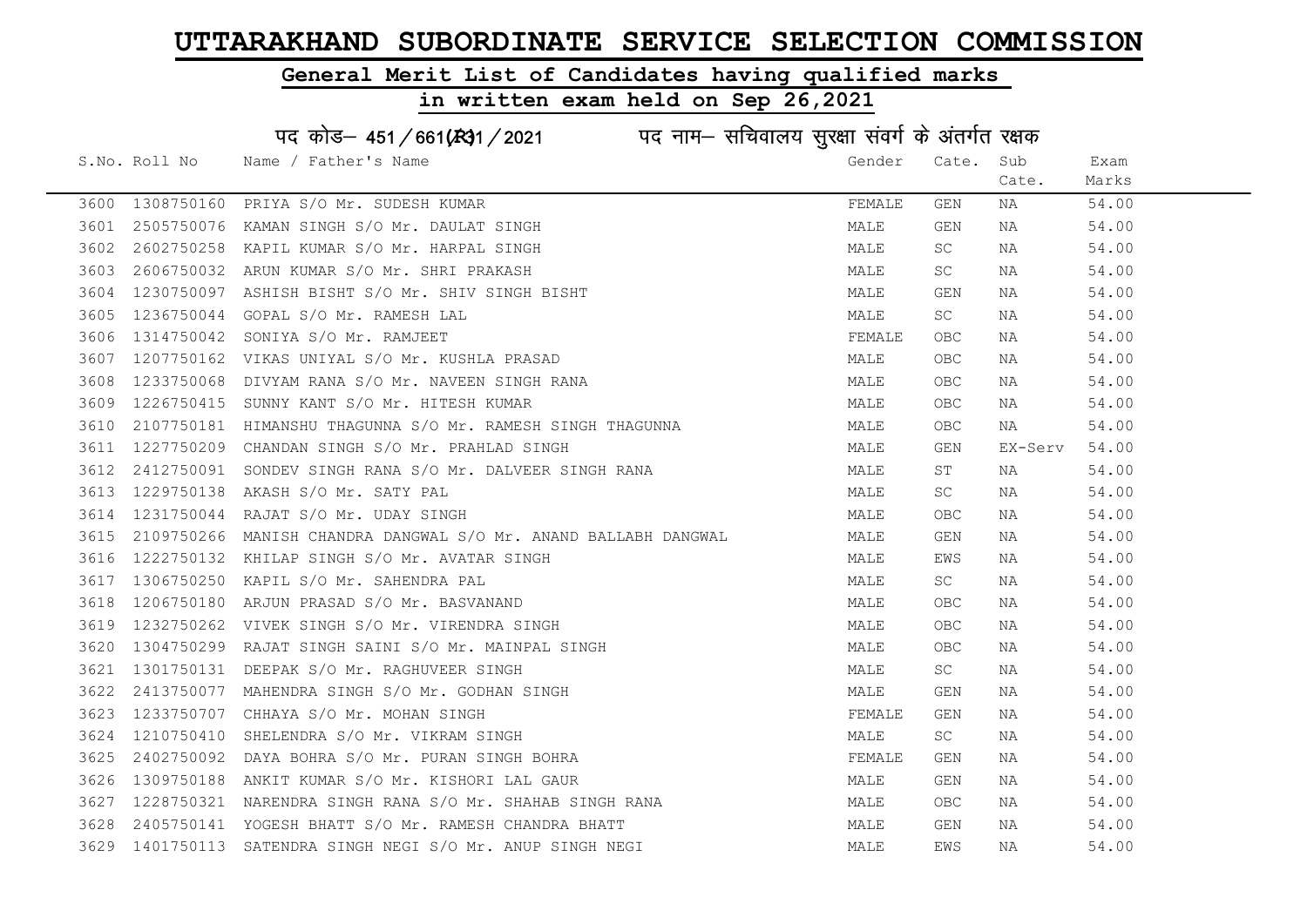#### General Merit List of Candidates having qualified marks

#### in written exam held on Sep 26,2021

S.No. Roll No Name / Father's Name Gender Cate. Sub Cate. Exam Marks पद कोड– 451/661(स्था) / 2021 विज्ञान सचिवालय सुरक्षा संवर्ग के अंतर्गत रक्षक 3630 2604750180 SOMYA S/O Mr. BALRAM PRASAD FEMALE SC NA 54.00 3631 1202750480 NAVEEN NEGI S/O Mr. GAJE SINGH MALE GEN NA 54.00 3632 1219750040 SUMANDEV UNIYAL S/O Mr. MADAN MOHAN UNIYAL MALE OBC NA 54.00 3633 2412750395 GOVIND SINGH SAMANT S/O Mr. DEV SINGH SAMANT MALE GEN NA 54.00 3634 2402750158 KAMAL KANDPAL S/O Mr. GOVIND BALLABH KANDPAL MALE GEN NA 54.00 3635 1206750128 VIRENDRA SINGH S/O Mr. JYOTI SINGH MALE OBC NA 53.75 3636 2602750167 DEVENDRA KUMAR S/O Mr. THAKUR SINGH MALE SC NA 53.75 3637 2404750254 DEEPAK KUMAR ARYA S/O Mr. MANOHAR LAL ARYA MALE SC NA 53.75 3638 1225750058 PANKAJ CHANDRA S/O Mr. KHUSHI RAM BHATT NA MALE EWS NA 53.75 3639 1207750040 SUBHASH CHANDER S/O Mr. DEVI PRASAD MALE GEN NA 53.75 3640 1209750338 SANDEEP CHANDRA S/O Mr. BRAHMANAND KHANTWAL MANA MALE GEN NA 53.75 3641 2507750031 PRABANDH SINGH S/O Mr. GYAN SINGH MALE ST NA 53.75 3642 1201750017 RAJESH KUMAR S/O Mr. DINESH CHANDRA CHAMOLI MALE OBC NA 53.75 3643 1220750137 DHANVEER SINGH RAWAT S/O Mr. MAN SINGH RAWAT MAN MALE GEN NA 53.75 3644 1228750067 SANTOSH KUMAR JOSHI S/O Mr. SHASHI DHAR JOSHI MALE GEN NA 53.75 3645 2405750011 VIKRAM SINGH S/O Mr. KUNDAN SINGH MALE OBC NA 53.75 3646 1407750188 JAYDEEP SINGH S/O Mr. RAMESH SINGH MALE GEN NA 53.75 3647 1401750312 RAJENDRA SINGH S/O Mr. SHAKAMBER SINGH MALE OBC EX-Serv 53.75 3648 1214750093 DEVENDRA SINGH S/O Mr. SHYAM SINGH MALE GEN NA 53.75 3649 1226750076 SANDEEP SINGH S/O Mr. SUJAN SINGH MALE EWS NA 53.75 3650 1221750280 ASHISH DABRAL S/O Mr. SOMDUTT DABRAL MALE GEN NA 53.75 3651 1306750425 NAGENDRA KUMAR S/O Mr. SATPAL MALE SC EX-Serv 53.75 3652 1215750564 BRIJMOHAN SINGH S/O Mr. BIRENDRA SINGH MALE EWS NA 53.75 3653 1304750257 PANKAJ KUMAR S/O Mr. BODU RAM MALE SC NA 53.75 3654 1307750144 SORABH KUMAR S/O Mr. RAMESH CHAND MALE OBC NA 53.75 3655 2607750018 PANKAJ BHATT S/O Mr. PARMANAND BHATT NA MALE GEN NA S3.75 3656 2402750044 GANESH CHANDRA PANDEY S/O Mr. DEEP CHANDRA PANDEY MALE MALE EWS NA 53.75 3657 1318750245 CHANDRA SHEKHAR S/O Mr. POORAN SINGH MALE OBC NA 53.75 3658 1203750035 ANKIT RAWAT S/O Mr. NARENDER SINGH RAWAT MALE GEN NA 53.75 3659 2607750010 TRIBHUWAN SINGH S/O Mr. JAGAN NATH MALE SC NA 53.75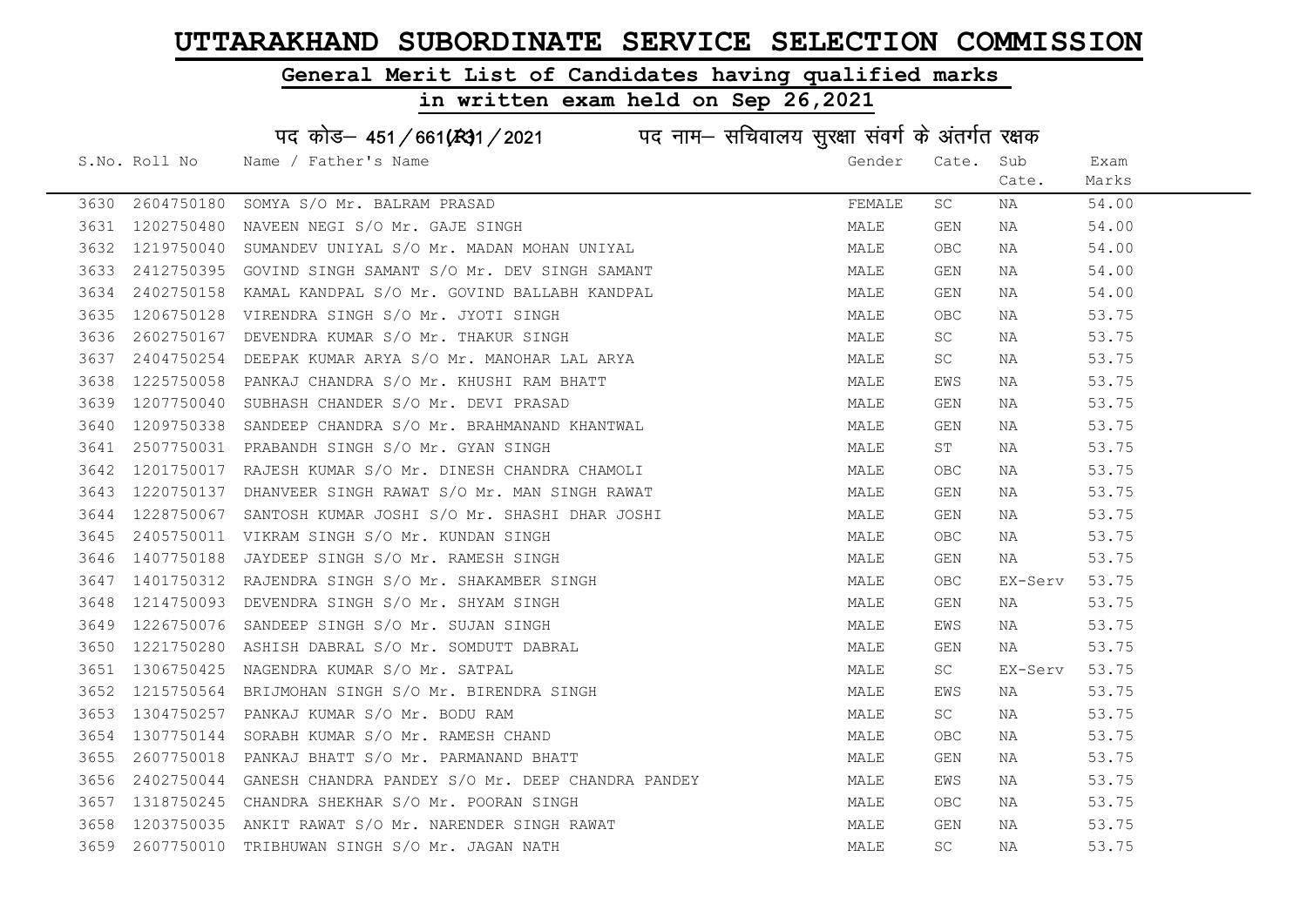## General Merit List of Candidates having qualified marks

|      |               | पद कोड़– 451/661(431/2021 पद नाम– सचिवालय सुरक्षा संवर्ग के अंतर्गत रक्षक |        |                         |       |       |
|------|---------------|---------------------------------------------------------------------------|--------|-------------------------|-------|-------|
|      | S.No. Roll No | Name / Father's Name                                                      | Gender | Cate.                   | Sub   | Exam  |
|      |               |                                                                           |        |                         | Cate. | Marks |
| 3660 | 1311750349    | RAHUL CHAUHAN S/O Mr. SUKHVEER CHAUHAN                                    | MALE   | $\mathop{\mathsf{GEN}}$ | ΝA    | 53.75 |
| 3661 | 2403750399    | KAMAL S/O Mr. JAGDISH CHANDRA                                             | MALE   | SC                      | NA    | 53.75 |
| 3662 | 2409750121    | ANIL KUMAR S/O Mr. BASWA NAND                                             | MALE   | GEN                     | ΝA    | 53.75 |
| 3663 | 2604750090    | AMRIT SINGH S/O Mr. MUKHTYAR SINGH                                        | MALE   | GEN                     | NA    | 53.75 |
| 3664 | 2104750168    | POORAN CHANDRA S/O Mr. JAMUNA DATT                                        | MALE   | EWS                     | NA    | 53.75 |
| 3665 | 1236750354    | SAJID ALI S/O Mr. ZAHID HASAN                                             | MALE   | OBC                     | NA    | 53.75 |
| 3666 | 2602750131    | ROHIT KUMAR S/O Mr. CHANDRAPAL SINGH                                      | MALE   | OBC                     | ΝA    | 53.75 |
| 3667 | 2108750383    | GAURAV LOHANI S/O Mr. BHUWAN CHANDRA LOHANI                               | MALE   | GEN                     | NA    | 53.75 |
| 3668 | 1306750238    | ASHWANI KUMAR S/O Mr. RAMESH KUMAR                                        | MALE   | OBC                     | NA    | 53.75 |
| 3669 | 2108750291    | SUSHIL KUMAR S/O Mr. PURAN RAM                                            | MALE   | SC                      | NA    | 53.75 |
| 3670 | 1203750127    | MANOJ S/O Mr. SHYAM SINGH                                                 | MALE   | SΤ                      | NA    | 53.75 |
| 3671 | 1220750189    | GURNAM SINGH GURU S/O Mr. JAICHAND GURU                                   | MALE   | SC                      | NA    | 53.75 |
| 3672 | 2414750177    | RAJAT TARAGI S/O Mr. PRATAP SINGH TARAGI                                  | MALE   | EWS                     | NA    | 53.75 |
| 3673 | 1403750300    | DEEPANSHU GUPTA S/O Mr. DAKSH KUMAR GUPTA                                 | MALE   | GEN                     | NA    | 53.75 |
| 3674 | 1232750295    | DHARMENDRA SINGH S/O Mr. SOBAN SINGH SAJWAN                               | MALE   | GEN                     | NA    | 53.75 |
| 3675 | 1205750015    | HEMENT SINGH RAWAT S/O Mr. RAMESH SINGH                                   | MALE   | <b>OBC</b>              | ΝA    | 53.75 |
| 3676 | 2505750102    | KISHAN SINGH S/O Mr. BHAGAT SINGH                                         | MALE   | ST                      | NA    | 53.75 |
| 3677 | 2402750247    | KAILASH CHANDRA S/O Mr. KHYALI RAM                                        | MALE   | SC                      | ΝA    | 53.75 |
| 3678 | 1318750187    | SHAHBAN ALI S/O Mr. NASIM ALI                                             | MALE   | OBC                     | NA    | 53.75 |
| 3679 | 2607750119    | SATISH KUMAR S/O Mr. VIJAYPAL SINGH                                       | MALE   | SC                      | NA    | 53.75 |
| 3680 |               | 1314750155 MONU KUMAR S/O Mr. RAMPHAL                                     | MALE   | OBC                     | NA    | 53.75 |
| 3681 | 1104750190    | RANDHEER SINGH S/O Mr. MAHIPAL SINGH                                      | MALE   | GEN                     | ΝA    | 53.75 |
| 3682 | 1310750130    | AMEER KHAN S/O Mr. GULZAR ALI                                             | MALE   | OBC                     | ΝA    | 53.75 |
| 3683 | 2507750166    | PRAMOD SINGH DEOPA S/O Mr. TRILOK SINGH DEOPA                             | MALE   | GEN                     | NA    | 53.75 |
| 3684 | 2404750165    | NAVAL KISHOR PALARIYA S/O Mr. NEELAMBER DATT PALARIYA                     | MALE   | EWS                     | ΝA    | 53.75 |
| 3685 | 2410750124    | SHIVANI S/O Mr. BHIM RAM                                                  | FEMALE | SC                      | ΝA    | 53.75 |
| 3686 | 1230750490    | SHWETA RAWAT S/O Mr. SHIVRAJ SINGH RAWAT                                  | FEMALE | GEN                     | NA    | 53.75 |
| 3687 | 2110750197    | SITA S/O Mr. JAGAT RAM                                                    | FEMALE | SC                      | NA    | 53.75 |
| 3688 |               | 1231750094 DINESH KUMAR S/O Mr. SURESH KUMAR                              | MALE   | SC                      | NA    | 53.75 |
| 3689 |               | 2606750203 KM AAKANSHA S/O Mr. GOPAL KRISHNA                              | FEMALE | SC                      | ΝA    | 53.75 |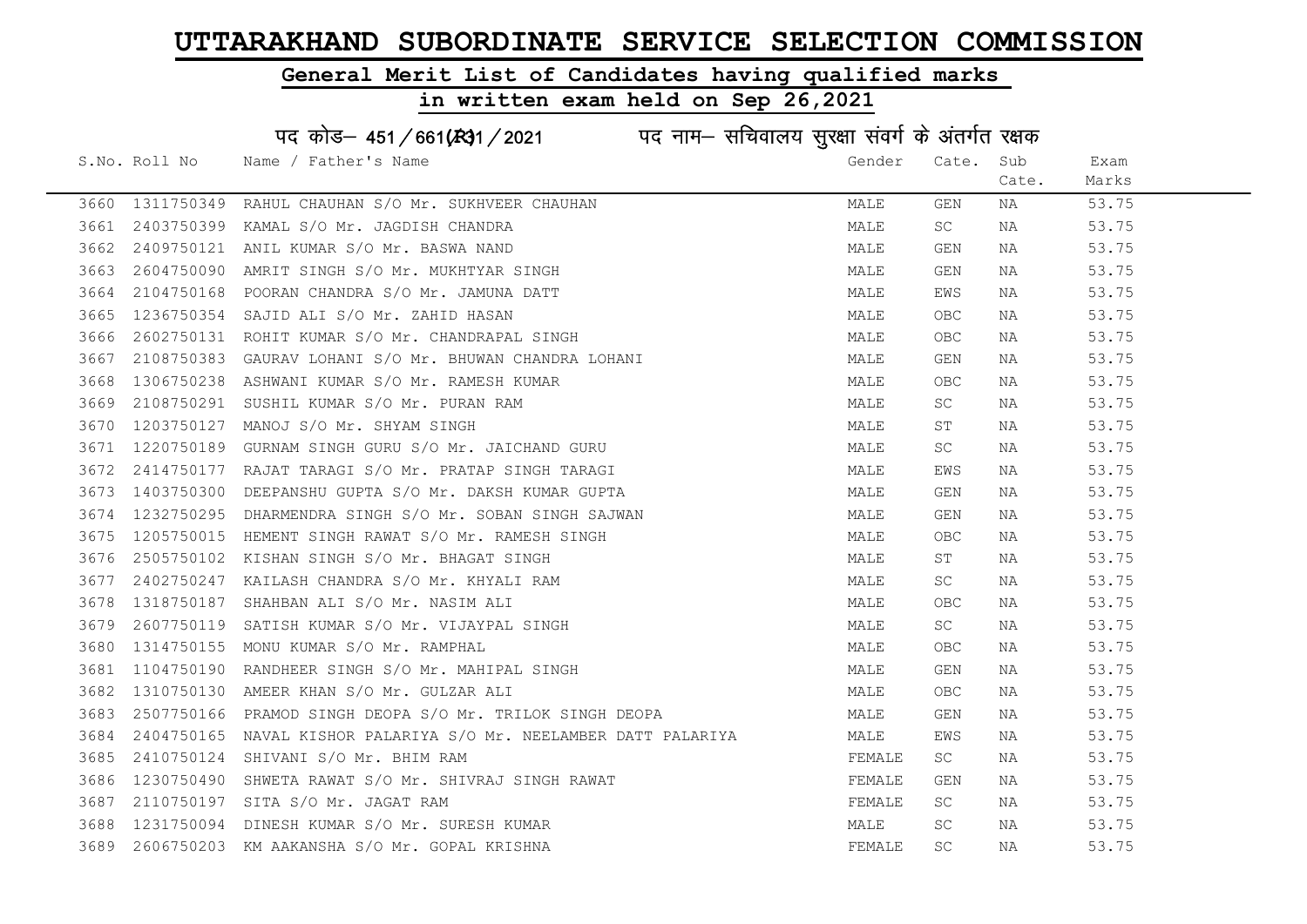#### General Merit List of Candidates having qualified marks

#### in written exam held on Sep 26,2021

S.No. Roll No Wame / Father's Name Gender Cate. Sub Cate. Exam Marks पद कोड़– 451/661(स्था/2021 in uke नाम– सचिवालय सुरक्षा संवर्ग के अंतर्गत रक्षक 3690 1202750010 AMIT SINGH MANGLA S/O Mr. LAXMAN SINGH MANGLA MALE GEN NA 53.75 3691 1224750273 ANIL KOTHARI S/O Mr. VINOD KOTHARI MALE GEN NA 53.75 3692 1102750038 ARTI PARORA S/O Mr. HARI SINGH PARORA TEMALLARE FEMALE EWS NA 53.75 3693 2507750022 PRIYANKA KUMARI S/O Mr. SOHAN LAL TEMALL THE SC NA 53.75 3694 1311750296 DEEPAK S/O Mr. SANJIV KUMAR MARI MALE OBC NA 53.75 3695 2109750098 SANTOSH MER S/O Mr. JEEVAN SINGH MER MALE GEN NA 53.75 3696 2403750373 HARISH SINGH S/O Mr. LACHAM SINGH MALE GEN NA 53.75 3697 1203750174 JAGAT SINGH S/O Mr. RAM SINGH MALE EWS NA 53.75 3698 2105750101 HEMA KANDPAL S/O Mr. KAILASH CHANDRA KANDPAL FRANDRAL FEMALE EWS NA 53.75 3699 1310750234 ARPIT KUMAR S/O Mr. RAJESH KUMAR MALE OBC NA 53.75 3700 2413750137 NISHA S/O Mr. BHAWAN SINGH FEMALE GEN NA 53.75 3701 1202750365 PUSHKAR BHANDARI S/O Mr. ANAND SINGH BHANDARI MALE ST NA 53.75 3702 2503750251 DEEPAK CHANDRA JOSHI S/O Mr. GIRISH CHANDRA JOSHI MALE GEN NA 53.75 3703 1304750232 DEEPAK SAINI S/O Mr. DHARAMPAL SINGH MALE OBC NA 53.75 3704 2609750201 RAVINDRA KUMAR S/O Mr. OMPRAKASH SINGH MALE SC NA 53.75 3705 1223750089 AMAN LINGWAL S/O Mr. RANVEER SINGH LINGWAL MAN MALE GEN NA 53.75 3706 2601750171 AMAN KUMAR S/O Mr. MAHIPAL SINGH MALE SC NA 53.75 3707 1236750046 RANJEET SINGH S/O Mr. NARENDRA SINGH RAWAT MALE OBC NA 53.75 3708 2601750219 MOHAMMAD NAZIM S/O Mr. ZAHID HUSAIN MALE GEN NA 53.75 3709 2107750172 PRASHANT KUMAR TAMTA S/O Mr. CHANDRA SHEKHAR TAMTA MALE SC NA 53.75 3710 1233750535 AMAN S/O Mr. AVTAR SINGH MALE SC NA 53.75 3711 1230750048 KAUSHIK TIWARI S/O Mr. LALIT PRASAD MALE GEN NA 53.75 3712 1401750092 RONISH KUMAR S/O Mr. INDAR SINGH MALE SC NA 53.75 3713 1102750194 ANJALI S/O Mr. BHUWAN SINGH NEGI SANDA SANG TEMALE GEN NA 53.75 3714 1214750208 PRACHI RAWAT S/O Mr. KUSHALPAL SINGH RAWAT SUM SELLE GEN NA 53.75 3715 2407750087 ONAM SINGH RANA S/O Mr. SURAJ PRAKASH RANA MANA MALE ST NA 53.75 3716 2603750231 SATISHGAUTAM S/O Mr. CHETRAM MALE SC NA 53.75 3717 1206750081 NITIN S/O Mr. VEERENDRA SINGH MARE OBC NA 53.75 3718 1226750429 SAURABH KUMAR S/O Mr. GANGA DASS MALE SC NA 53.75

3719 1215750248 PREMLATA DEVI S/O Mr. MOLHAR SINGH FRIDAGE SC NA 53.50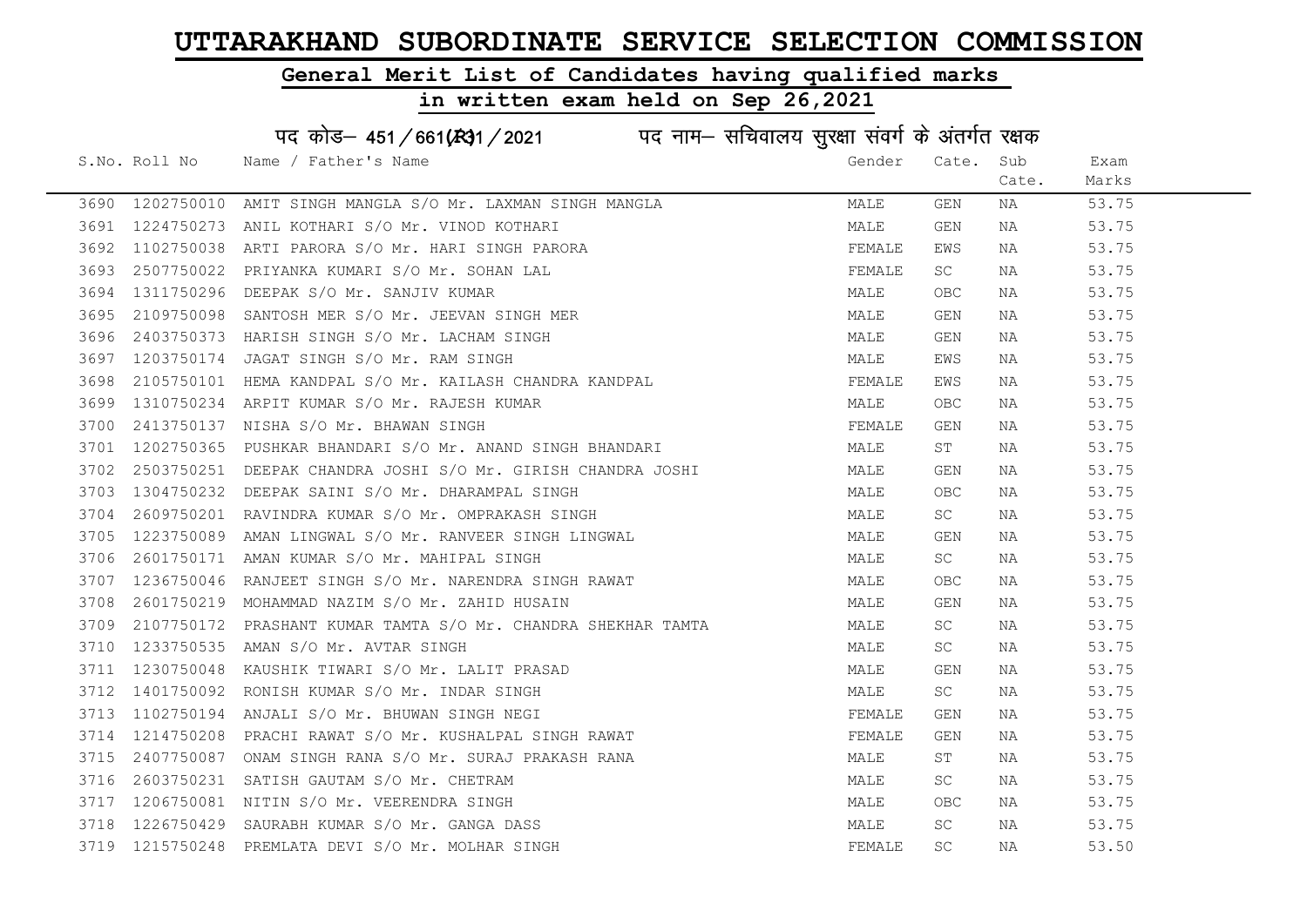#### General Merit List of Candidates having qualified marks

#### in written exam held on Sep 26,2021

S.No. Roll No Wame / Father's Name Gender Cate. Sub Cate. Exam Marks पद कोड– 451/661(स्था) / 2021 विज्ञान सचिवालय सुरक्षा संवर्ग के अंतर्गत रक्षक 3720 1220750333 DEEPAK NAUTIYAL S/O Mr. BHAGWAN SINGH MARE MALE ST NA 53.50 3721 2401750140 RAJESH CHANDRA BELWAL S/O Mr. SHANKAR DATT BELWAL MALL MALE EWS NA 53.50 3722 1211750354 SANJAY KUMAR PANDEY S/O Mr. ISHWARI DATT PANDEY MALE GEN NA 53.50 3723 2412750303 BIKRAM SINGH KANYAL S/O Mr. DILIP SINGH KANYAL MAN MALE GEN NA 53.50 3724 1311750204 YOGESH KUMAR S/O Mr. MUNESH KUMAR MALE SC NA 53.50 3725 1233750337 PRATEEK S/O Mr. KHEM SINGH MALE ST NA 53.50 3726 1210750226 SANDEEP KUMAR YADAV S/O Mr. RAMESH PRAKASH YADAV MALE OBC NA 53.50 3727 1232750245 KAMLESH KUMAR S/O Mr. DURGA RAM MARE SC NA 53.50 3728 1303750346 GOKUL JOSHI S/O Mr. BADRI DUTT JOSHI MALE GEN NA 53.50 3729 1224750078 VISHAL SINGH S/O Mr. SURENDRA SINGH MALE GEN NA 53.50 3730 1236750508 MANISH KUMAR S/O Mr. VEER SINGH MALE SC NA 53.50 3731 2503750010 DEEPAK SINGH S/O Mr. GANESH SINGH MALE EWS NA 53.50 3732 1401750184 HARSHWARDHAN S/O Mr. RAM CHANDRA PANDEY MALE GEN NA 53.50 3733 1208750174 AJIT ASWAL S/O Mr. GIRISH CHANDER ASWAL MARE MALE OBC NA 53.50 3734 1315750124 GAURAV KUMAR S/O Mr. YASHPAL SINGH MALE OBC NA 53.50 3735 1224750116 DEEPAK SINGH RANA S/O Mr. DINESH SINGH MANA MALE OBC NA 53.50 3736 2604750261 SANJAY SINGH RANA S/O Mr. DALIP SINGH RANA MALE GEN NA 53.50 3737 2606750022 YOGESH JOSHI S/O Mr. PRAYAG DATT JOSHI MALE GEN NA 53.50 3738 1210750291 JITENDRA KUMAR S/O Mr. JEEVANAND MALE OBC NA 53.50 3739 1221750195 VARSHA S/O\_Mr. SOBAT SINGH FEMALE OBC NA 53.50 3740 2409750346 VEERENDRA SINGH S/O Mr. ZIRAJ SINGH MALE SC NA 53.50 3741 2407750021 UMESH CHANDRA PANT S/O Mr. SHASTI BALLABH PANT MALE GEN NA 53.50 3742 2404750014 DEEPAKARYA S/O Mr. GANGA RAMARYA MARA MALE SC NA 53.50 3743 1316750314 SUNIL KUMAR S/O Mr. PADAM SINGH MARE MALE SC NA 53.50 3744 1309750117 RANJEET KUMAR S/O Mr. RAJENDER KUMAR MANAR MALE SC NA 53.50 3745 1301750268 ANUJ KUMAR S/O Mr. ROHTASH MALE SC NA 53.50 3746 1206750187 GAGAN SINGH S/O Mr. JEET SINGH MALE SC NA 53.50 3747 1226750069 ANUP KUMAR S/O Mr. ELAM DAS MALE SC NA 53.50 3748 1216750219 ANOOP SINGH S/O Mr. DIGAMBAR SINGH MALE GEN NA 53.50 3749 1206750156 PRIYANKA S/O Mr. RAKESH KUMAR FEMALE GEN NA 53.50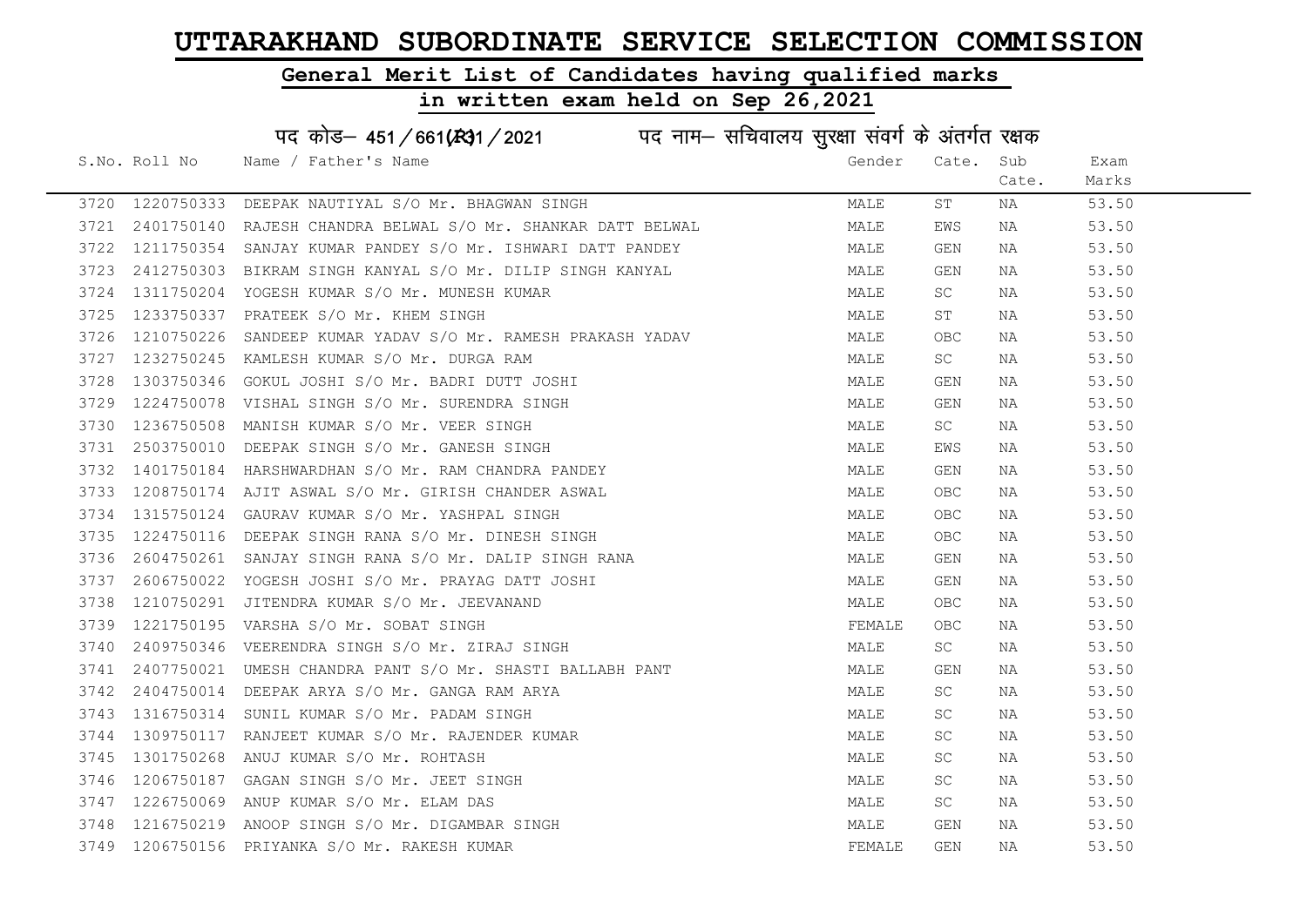#### General Merit List of Candidates having qualified marks

#### in written exam held on Sep 26,2021

S.No. Roll No Wame / Father's Name Gender Cate. Sub Cate. Exam Marks पद कोड– 451/661(स्था) / 2021 व्यान सचिवालय सुरक्षा संवर्ग के अंतर्गत रक्षक 3750 1209750268 KM ARCHANA S/O Mr. VIKRAM SINGH FEMALE OBC NA 53.50 3751 2604750280 JYOTI S/O Mr. KEDAR SINGH FEMALE GEN NA 53.50 3752 1223750217 ROHIT SINGH S/O Mr. TREPAN SINGH CHAUHAN MANA MALE OBC NA 53.50 3753 2412750335 SAIF ANSHARI S/O Mr. GUL MOHAMMAD SAND SAND MALE OBC NA 53.50 3754 2405750282 MAMTA BISHT S/O Mr. CHANDAN SINGH BISHT FRINGH FEMALE GEN NA 53.50 3755 2504750146 PAWAN KUMAR S/O Mr. BISHAN RAM MALE SC NA 53.50 3756 1223750129 EZAZ AHMAD S/O Mr. HARUN RASHEED MALE OBC NA 53.50 3757 1220750265 SUNITA S/O Mr. NARAYAN SINGH FEMALE GEN NA 53.50 3758 1305750164 SHREEKANT S/O Mr. CHAND SINGH MALE SC NA 53.50 3759 2604750275 JYOTI S/O Mr. JAGDISH SARAN FEMALE OBC NA 53.50 3760 1406750082 ARJUN SINGH S/O Mr. RAKESH SINGH MALE GEN NA 53.50 3761 1102750236 SHOBHA GHARIYA S/O Mr. MAHAVEER SINGH FRANCH FEMALE EWS NA 53.50 3762 2604750352 CHANDAN KUMAR S/O Mr. RAM SAHAI MALE GEN NA 53.50 3763 2603750255 SHUBHAM KUMAR SHARMA S/O Mr. RAJENDRA KUMAR SHARMA MANA MALE EWS NA 53.50 3764 1216750242 ABHISHEK SINGH BISHT S/O Mr. ARJUN SINGH BISHT MALE OBC NA 53.50 3765 1403750117 RAHUL SINGH RAWAT S/O Mr. KUNWAR SINGH RAWAT MALE GEN NA 53.50 3766 1215750193 SONAM CHAUHAN S/O Mr. RAMESH SINGH CHAUHAN FRAME THE SEMALE OBC NA 53.50 3767 2101750043 KUNDAN SINGH KHARKWAL S/O Mr. KAILASH SINGH KHARKWAL MALE GEN NA 53.50 3768 1229750261 ABHINAV GUSAIN S/O Mr. SARVENDRA SINGH MALE GEN NA 53.50 3769 2402750298 NARAYAN SINGH SAMMAL S/O Mr. HARENDRA SINGH SAMMAL MALE GEN NA 53.25 3770 1228750046 ASHOK KUMAR S/O Mr. KANHAIYA LAL THAPLIYAL MAN MALE EWS NA 53.25 3771 1230750344 VIJAY BAHUGUNA S/O Mr. PURANCHANDRA BAHUGUNA MANA MALE GEN NA 53.25 3772 1104750173 GIRISH CHANDRA S/O Mr. ANSUYA PRASAD MALE EWS NA 53.25 3773 2506750302 SANJAY JOSHI S/O Mr. SATISH CHANDRA JOSHI MANA MALE EWS NA 53.25 3774 1222750077 SACHIN PUROHIT S/O Mr. PURAN CHANDRA PUROHIT MAN MALE GEN NA 53.25 3775 2402750212 PRADEEP SINGH BISHT S/O Mr. MOHAN SINGH BISHT MAN MALE GEN NA 53.25 3776 2413750061 SUMIT SINGH S/O Mr. JASVEER SINGH MANA MALE ST NA 53.25 3777 1312750041 DEEPAK KUMAR BARMAN S/O Mr. KANWAR PAL MARE MALE SC NA 53.25 3778 2506750006 NEERAJ BISHT S/O Mr. TIRLOK SINGH BISHT MALE EWS NA 53.25 3779 1231750201 BHAWANA S/O Mr. KUNDAN SINGH TOLIA FEMALE ST NA 53.25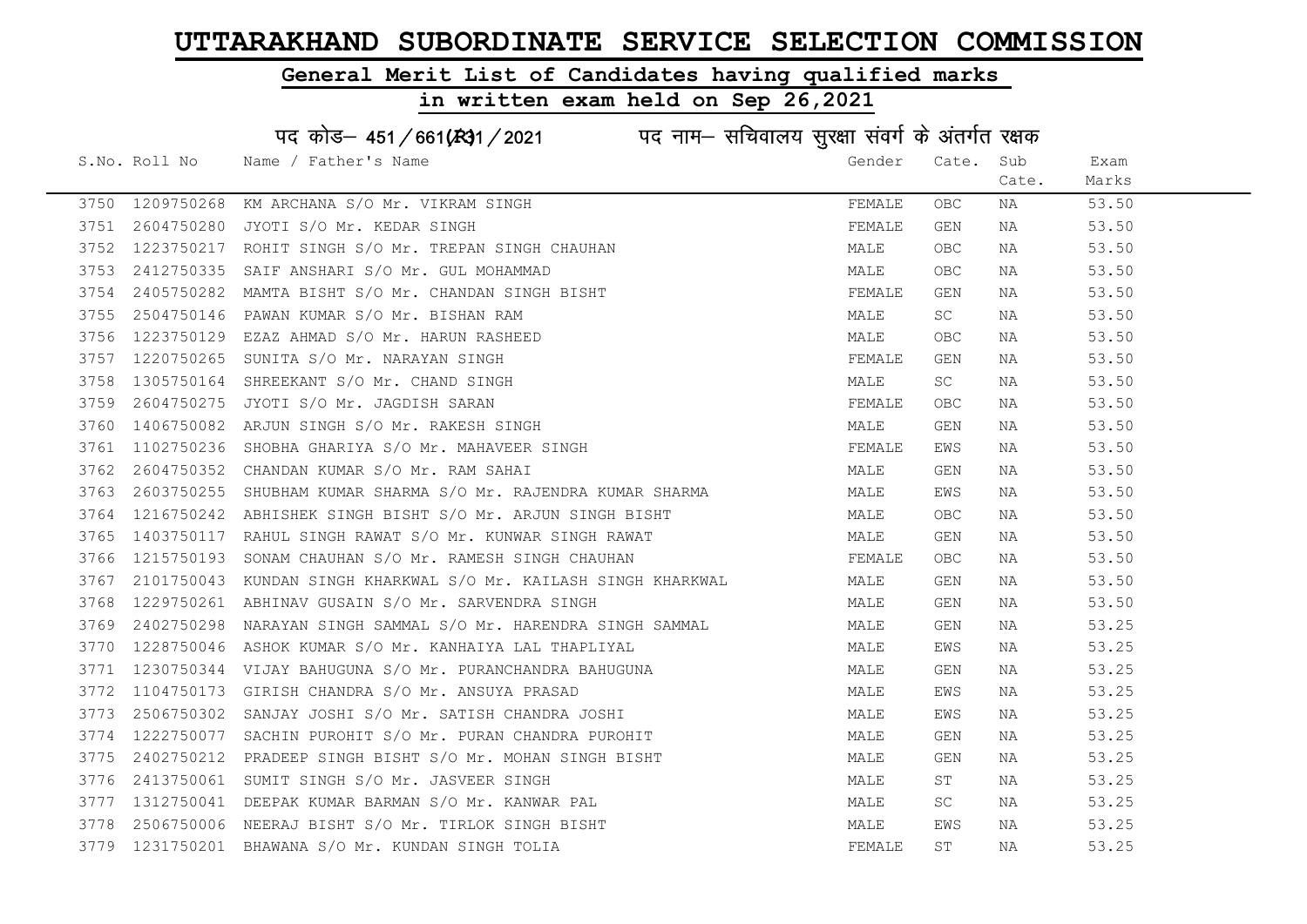#### General Merit List of Candidates having qualified marks

|      |               | पद कोड़- 451/661(431/2021 पद नाम- सचिवालय सुरक्षा संवर्ग के अंतर्गत रक्षक |        |                         |            |       |
|------|---------------|---------------------------------------------------------------------------|--------|-------------------------|------------|-------|
|      | S.No. Roll No | Name / Father's Name                                                      | Gender | Cate.                   | Sub        | Exam  |
|      |               |                                                                           |        |                         | Cate.      | Marks |
| 3780 | 1313750119    | GAURAV KUMAR S/O Mr. UPENDRA SINGH                                        | MALE   | <b>OBC</b>              | NA         | 53.25 |
| 3781 | 2403750577    | KAMAL BHATT S/O Mr. BHUWAN CHANDRA BHATT                                  | MALE   | GEN                     | NA         | 53.25 |
| 3782 | 1407750136    | ARJUN KUMAR S/O Mr. BILOCHAN KUMAR                                        | MALE   | SC                      | NA         | 53.25 |
| 3783 | 1303750405    | SACHIN KUMAR S/O Mr. RAM PAL                                              | MALE   | <b>OBC</b>              | NA         | 53.25 |
| 3784 | 2410750039    | PANKAJ SINGH S/O Mr. JAGAT SINGH                                          | MALE   | EWS                     | NA         | 53.25 |
| 3785 | 1226750443    | MOHIT PRASAD S/O Mr. SATYA PRASAD KANDWAL                                 | MALE   | GEN                     | NA         | 53.25 |
| 3786 | 1218750032    | MANISH SINGH S/O Mr. ATAR SINGH RAWAT                                     | MALE   | <b>OBC</b>              | NA         | 53.25 |
| 3787 | 1217750126    | PRAMOD KUMAR S/O Mr. SUMER LAL                                            | MALE   | SC                      | NA         | 53.25 |
| 3788 | 2108750065    | AJAY KUMAR RAIRTOLIYA S/O Mr. GAURI SHANKAR RAIRTOLIYA                    | MALE   | GEN                     | NA         | 53.25 |
| 3789 | 1406750222    | ASHUTOSH MEWAR S/O Mr. SHANKAR SINGH MEWAR                                | MALE   | GEN                     | NA         | 53.25 |
| 3790 | 1201750269    | SARITA S/O Mr. CHANDRA SINGH                                              | FEMALE | GEN                     | <b>DFF</b> | 53.25 |
| 3791 | 1202750056    | AMAN BHANDARI S/O Mr. DURGA SINGH BHANDARI                                | MALE   | <b>OBC</b>              | NA         | 53.25 |
| 3792 | 2414750178    | GAURAV BADHANI S/O Mr. SATISH CHANDRA BADHANI                             | MALE   | GEN                     | NA         | 53.25 |
| 3793 |               | 2504750059 BHAWAN SINGH S/O Mr. TRILOK SINGH                              | MALE   | <b>OBC</b>              | NA         | 53.25 |
| 3794 |               | 1212750271 MOHIT RANA S/O Mr. KUNWAR SINGH                                | MALE   | GEN                     | NA         | 53.25 |
| 3795 | 2606750077    | MUKUL RAWAT S/O Mr. RAM SINGH RAWAT                                       | MALE   | $\mathop{\mathsf{GEN}}$ | NA         | 53.25 |
| 3796 | 2409750394    | PANKAJ DEVRARI S/O Mr. HARISH DEVRARI                                     | MALE   | EWS                     | NA         | 53.25 |
| 3797 | 2603750190    | SAURABH KUMAR S/O Mr. LOKMAN SINGH                                        | MALE   | SC                      | NA         | 53.25 |
| 3798 | 1305750035    | RAM MOHAN S/O Mr. VEDRAM                                                  | MALE   | GEN                     | NA         | 53.25 |
| 3799 | 2401750119    | PANKAJ SINGH S/O Mr. VIRENDRA SINGH                                       | MALE   | GEN                     | NA         | 53.25 |
| 3800 | 1302750269    | BALDEV GUSAIN S/O Mr. JAGDISH GUSAIN                                      | MALE   | GEN                     | NA         | 53.25 |
| 3801 | 1214750254    | DEEPENDRA SINGH S/O Mr. RATAN SINGH                                       | MALE   | GEN                     | NA         | 53.25 |
| 3802 | 1314750167    | VISHAL KUMAR S/O Mr. LOKESH KUMAR                                         | MALE   | SC                      | NA         | 53.25 |
| 3803 | 1228750123    | LAXMAN SINGH DANU S/O Mr. KHADAK SINGH                                    | MALE   | EWS                     | NA         | 53.25 |
| 3804 | 1209750182    | SAGAR THAPA S/O Mr. BALRAM SINGH THAPA                                    | MALE   | OBC                     | NA         | 53.25 |
| 3805 | 1226750042    | MAHENDRA SINGH S/O Mr. GAJINDRA SINGH RAWAT                               | MALE   | GEN                     | NA         | 53.25 |
| 3806 | 2410750092    | DHEERENDRA SINGH BISHT S/O Mr. JEEVAN SINGH BISHT                         | MALE   | GEN                     | NA         | 53.25 |
| 3807 |               | 1222750282 SHRIKANT BIJALWAN S/O Mr. TRILOKI NATH BIJALWAN                | MALE   | GEN                     | NA         | 53.25 |
| 3808 |               | 1224750179 GAMBHIR SINGH PANWAR S/O Mr. JAIDEV SINGH PANWAR               | MALE   | <b>OBC</b>              | NA         | 53.25 |
|      |               | 3809 1233750343 PRAVEEN SINGH S/O Mr. DEVENDRA SINGH                      | MALE   | EWS                     | ΝA         | 53.25 |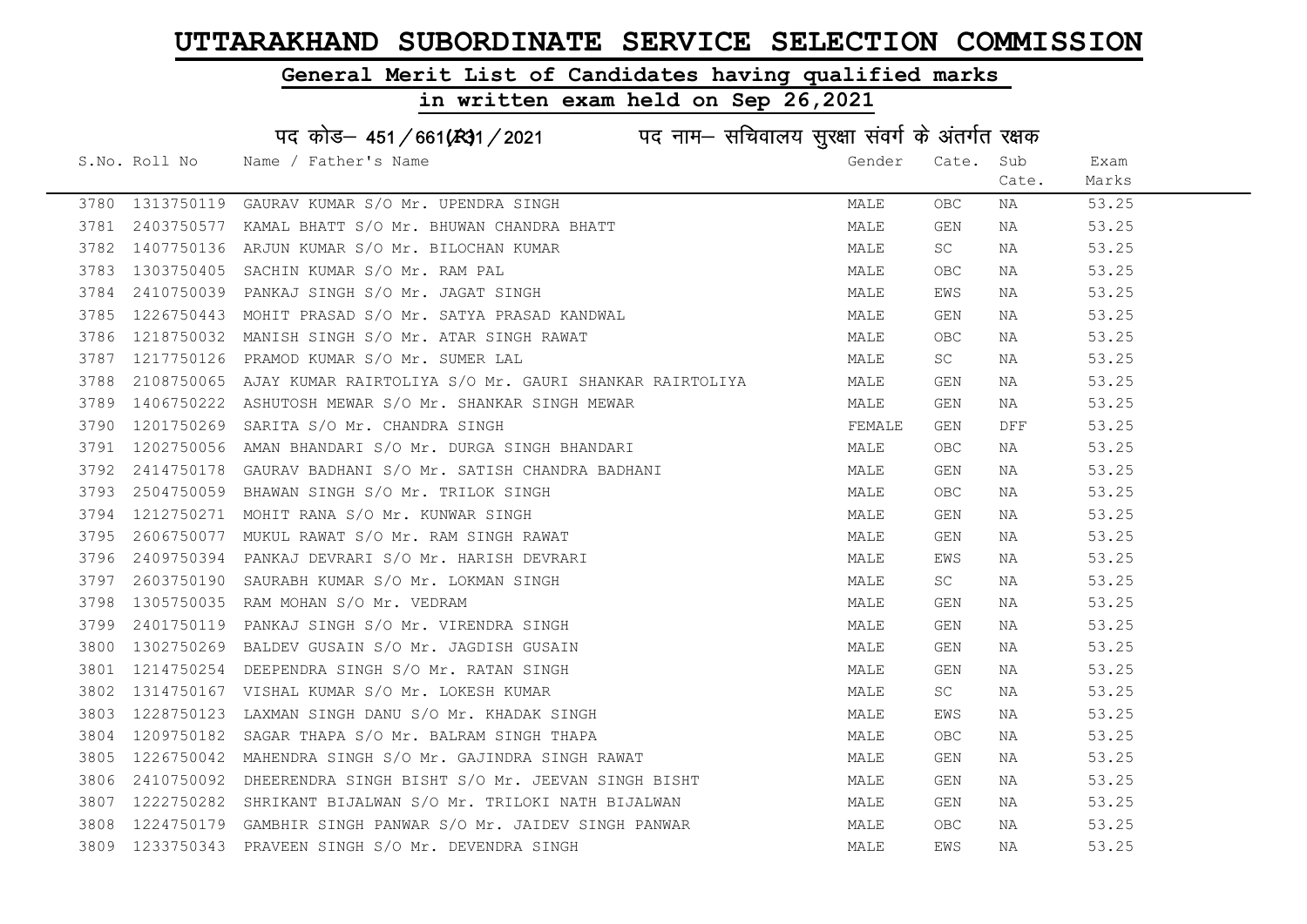## General Merit List of Candidates having qualified marks

|      |               | पद कोड़- 451/661(431/2021 पद नाम- सचिवालय सुरक्षा संवर्ग के अंतर्गत रक्षक |        |                         |       |       |
|------|---------------|---------------------------------------------------------------------------|--------|-------------------------|-------|-------|
|      | S.No. Roll No | Name / Father's Name                                                      | Gender | Cate.                   | Sub   | Exam  |
|      |               |                                                                           |        |                         | Cate. | Marks |
|      |               | 3810 1206750176 NITIN TOMAR S/O Mr. VIRENDRA TOMAR                        | MALE   | SΤ                      | NA    | 53.25 |
| 3811 |               | 1235750311 SUBHAM SINGH BISHT S/O Mr. BHARAT SINGH BISHT                  | MALE   | GEN                     | NA    | 53.25 |
| 3812 |               | 2410750070 NAVEEN JOSHI S/O Mr. HARISH JOSHI                              | MALE   | EWS                     | ΝA    | 53.25 |
| 3813 |               | 1220750285 AJAY KANDARI S/O Mr. DESHRAJ SINGH KANDARI                     | MALE   | <b>OBC</b>              | NA    | 53.25 |
| 3814 |               | 1215750441 SARITA CHAUHAN S/O Mr. SURAT SINGH                             | FEMALE | ST                      | NA    | 53.25 |
| 3815 |               | 1226750543 SHWETA S/O Mr. GOVIND SINGH                                    | FEMALE | GEN                     | NA    | 53.25 |
| 3816 |               | 2101750153 JITENDRA SINGH SHAH S/O Mr. NARAYAN SINGH SHAH                 | MALE   | EWS                     | ΝA    | 53.25 |
| 3817 | 1308750097    | AKASH SAINI S/O Mr. SATPAL SAINI                                          | MALE   | <b>OBC</b>              | ΝA    | 53.25 |
| 3818 | 1314750279    | SAGAR S/O Mr. PRADEEP GIRI                                                | MALE   | <b>OBC</b>              | ΝA    | 53.25 |
| 3819 |               | 1213750003 AKSHAY NAUDIYAL S/O Mr. DIGAMBER NAUDIYAL                      | MALE   | GEN                     | ΝA    | 53.25 |
| 3820 |               | 1301750303 SUMIT CHANDRA S/O Mr. MUKESH                                   | MALE   | SC                      | ΝA    | 53.25 |
| 3821 |               | 1310750246 SUMIT KUMAR S/O Mr. RAJ KUMAR                                  | MALE   | SC                      | NA    | 53.25 |
| 3822 | 2506750348    | ANKITA TARAGI S/O Mr. NAVIN SINGH                                         | FEMALE | EWS                     | NA    | 53.25 |
| 3823 |               | 1406750163 ROBIN SINGH S/O Mr. SURENDRA SINGH                             | MALE   | EWS                     | NA    | 53.25 |
| 3824 |               | 1215750592 BRIJESH BIJALWAN S/O Mr. TRILOKI NATH BIJALWAN                 | MALE   | GEN                     | NA    | 53.25 |
| 3825 | 1226750482    | NIKESH CHAUHAN S/O Mr. RAIPAL SINGH                                       | MALE   | <b>OBC</b>              | ΝA    | 53.25 |
| 3826 | 1208750344    | ANIL S/O Mr. PUSHWA RAM                                                   | MALE   | SC                      | ΝA    | 53.25 |
| 3827 | 1233750715    | DINESH HATWAL S/O Mr. GUNANAND HATWAL                                     | MALE   | EWS                     | NA    | 53.00 |
| 3828 | 1206750233    | SANJEEV PRASAD S/O Mr. RAJENDRA PRASAD KHANDURI                           | MALE   | OBC                     | ΝA    | 53.00 |
| 3829 |               | 1306750184 VIKRAM SINGH S/O Mr. PURAN SINGH                               | MALE   | ST                      | NA    | 53.00 |
| 3830 | 1228750384    | SHANTI RAWAT S/O Mr. KALYAN SINGH RAWAT                                   | FEMALE | GEN                     | NA    | 53.00 |
| 3831 |               | 1236750129 VIJAY NAUTIYAL S/O Mr. CHANDRA MANI NAUTIYAL                   | MALE   | <b>OBC</b>              | ΝA    | 53.00 |
| 3832 | 1215750338    | BALVEER SINGH S/O Mr. KUNWAR SINGH                                        | MALE   | ST                      | NA    | 53.00 |
| 3833 | 1225750092    | YASHPAL SINGH S/O Mr. SHOORBEER SINGH                                     | MALE   | EWS                     | ΝA    | 53.00 |
| 3834 | 2412750242    | NISHA S/O Mr. RATAN SINGH                                                 | FEMALE | GEN                     | ΝA    | 53.00 |
| 3835 |               | 2411750098 MANOJ UPADHYAY S/O Mr. JAGDISH CHANDRA UPADHYAY                | MALE   | GEN                     | NA    | 53.00 |
| 3836 |               | 1208750381 VIPIN SINGH RANA S/O Mr. MEHAR SINGH                           | MALE   | OBC                     | NA    | 53.00 |
| 3837 |               | 2409750247 SAPNA S/O Mr. KRIPAL SINGH                                     | FEMALE | SC                      | NA    | 53.00 |
| 3838 |               | 1213750393 NITIN BHATT S/O Mr. VIJAY RAM BHATT                            | MALE   | $\mathop{\mathsf{GEN}}$ | NA    | 53.00 |
| 3839 | 1228750068    | PAWAN BHATT S/O Mr. MAHAVEER PRASAD BHATT                                 | MALE   | <b>GEN</b>              | ΝA    | 53.00 |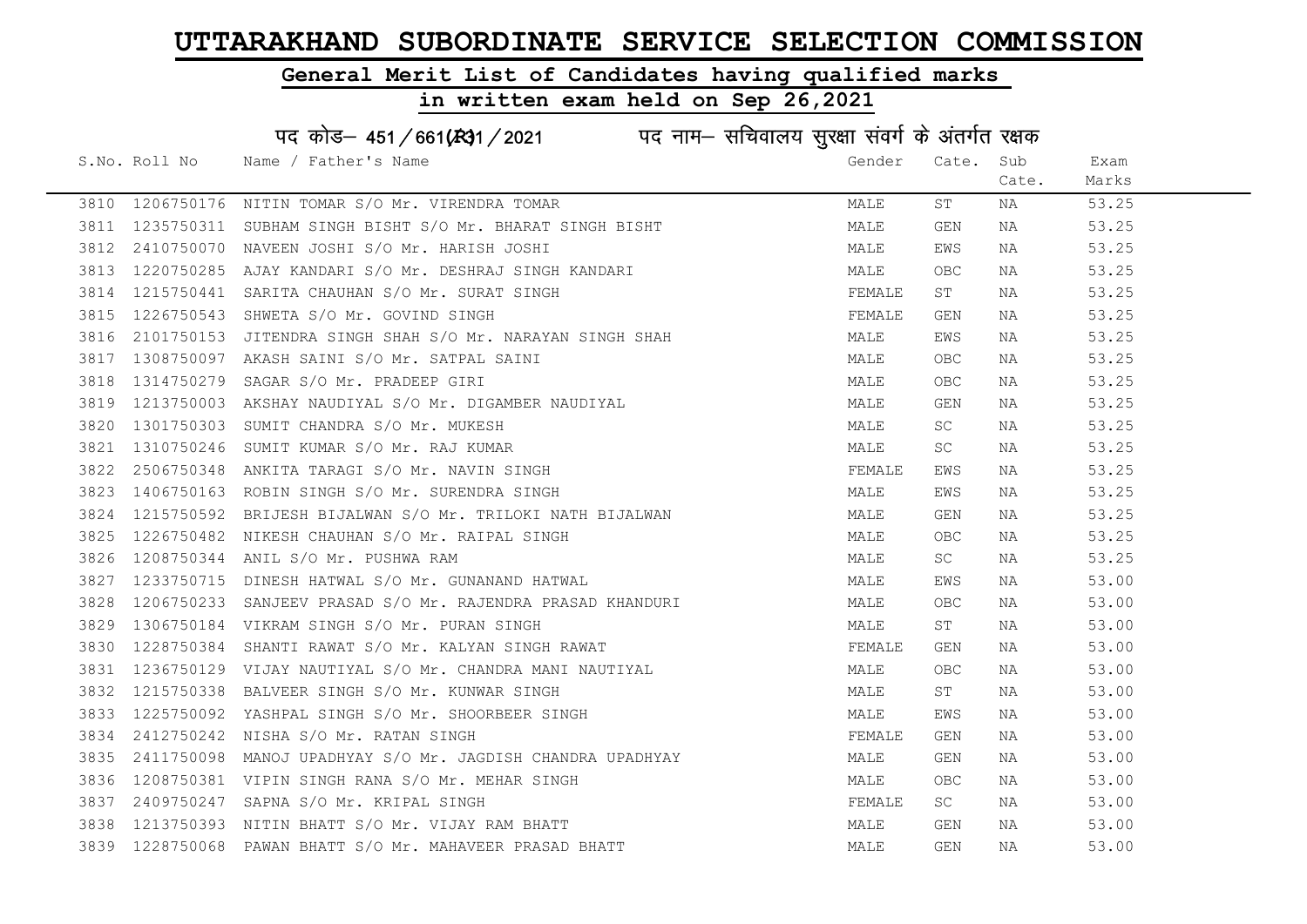#### General Merit List of Candidates having qualified marks

|      |               | पद कोड़– 451/661(431/2021 पद नाम– सचिवालय सुरक्षा संवर्ग के अंतर्गत रक्षक |        |                     |       |       |
|------|---------------|---------------------------------------------------------------------------|--------|---------------------|-------|-------|
|      | S.No. Roll No | Name / Father's Name                                                      | Gender | Cate.               | Sub   | Exam  |
|      |               |                                                                           |        |                     | Cate. | Marks |
| 3840 | 1314750156    | ARVIND SINGH S/O Mr. RAJ PAL SINGH                                        | MALE   | OBC.                | NA    | 53.00 |
| 3841 | 1233750688    | KIRAN RANA S/O Mr. RAVINDRA RANA                                          | FEMALE | <b>OBC</b>          | NA    | 53.00 |
| 3842 | 2604750159    | BALJEET SINGH S/O Mr. SUBA SINGH                                          | MALE   | GEN                 | NA    | 53.00 |
| 3843 | 1313750046    | ANURAG SINGH S/O Mr. ARVIND KUMAR                                         | MALE   | GEN                 | NA    | 53.00 |
| 3844 | 1204750244    | DHEERAJ SINGH RANA S/O Mr. JANVAR SINGH                                   | MALE   | OBC.                | NA    | 53.00 |
| 3845 |               | 1209750067 RAHUL KUMAR S/O Mr. BABU                                       | MALE   | SC                  | NA    | 53.00 |
| 3846 |               | 2411750101 PANKAJ BHATT S/O Mr. LILADHAR BHATT                            | MALE   | EWS                 | NA    | 53.00 |
| 3847 | 1302750158    | PRAVEEN KUMAR S/O Mr. LAL SINGH                                           | MALE   | $\operatorname{SC}$ | NA    | 53.00 |
| 3848 | 1214750326    | KM RIMPI S/O Mr. RAGHUBEER SINGH                                          | FEMALE | OBC                 | NA    | 53.00 |
| 3849 | 1217750289    | MANISH KUMAR GAUTAM S/O Mr. LATE SHIV KUMAR GAUTAM                        | MALE   | SC                  | NA    | 53.00 |
| 3850 | 1208750445    | MAYANK CHANDRA S/O Mr. GIRISH CHANDRA SHARMA                              | MALE   | GEN                 | NA    | 53.00 |
| 3851 | 2108750243    | PUSHKAR SINGH MEHRA S/O Mr. DIWAN SINGH MEHRA                             | MALE   | GEN                 | NA    | 53.00 |
| 3852 |               | 1201750486 RAJDEEP POKHRIYAL S/O Mr. SHYAM PRAKASH POKHRIYAL              | MALE   | GEN                 | NA    | 53.00 |
| 3853 |               | 1201750196 PREETAM SINGH S/O Mr. CHATAR SINGH                             | MALE   | ST                  | NA    | 53.00 |
| 3854 |               | 2408750070 KAMALA BORA S/O Mr. PREM SINGH BORA                            | FEMALE | GEN                 | NA    | 53.00 |
| 3855 | 1231750091    | MANISH KUMAR BALUNI S/O Mr. BHILESHWARA NAND BALUNI                       | MALE   | GEN                 | NA    | 53.00 |
| 3856 | 1235750221    | JYOTI S/O Mr. DIG VIJYA PAL                                               | FEMALE | GEN                 | NA    | 53.00 |
| 3857 | 1316750104    | AMAN GIRI S/O Mr. PARDEEP KUMAR GIRI                                      | MALE   | <b>OBC</b>          | NA    | 53.00 |
| 3858 | 2108750340    | VIKAS BISHT S/O Mr. GOVIND SINGH BISHT                                    | MALE   | GEN                 | NA    | 53.00 |
| 3859 | 1209750022    | DHANRAJ SINGH S/O Mr. KALAM SINGH                                         | MALE   | GEN                 | NA    | 53.00 |
| 3860 | 1218750070    | HAPPY KUMAR S/O Mr. SHISHPAL                                              | MALE   | <b>SC</b>           | NA    | 53.00 |
| 3861 |               | 2106750046 MUKESH MEHARA S/O Mr. JEEWAN SINGH                             | MALE   | GEN                 | NA    | 53.00 |
| 3862 | 2608750287    | RIZWAN ALI S/O Mr. ALI HASAN                                              | MALE   | OBC                 | NA    | 53.00 |
| 3863 | 1310750146    | SHISHANK KUMAR S/O Mr. RAJPAL SINGH                                       | MALE   | SC                  | NA    | 53.00 |
| 3864 | 1210750449    | SHUBHAM S/O Mr. DEVI SINGH                                                | MALE   | SC.                 | NA    | 53.00 |
| 3865 | 2108750313    | DEEPAK SINGH S/O Mr. SURENDRA SINGH                                       | MALE   | GEN                 | NA    | 53.00 |
| 3866 | 1104750085    | MANOJ RAM S/O Mr. KHARAK RAM                                              | MALE   | SC                  | NA    | 53.00 |
| 3867 | 1221750019    | SANJEEV SINGH S/O Mr. SAROP SINGH ASWAL                                   | MALE   | GEN                 | NA    | 53.00 |
| 3868 |               | 1208750346 PRADEEP SINGH RANA S/O Mr. NEPAL SINGH RANA                    | MALE   | ST                  | ΝA    | 53.00 |
|      |               | 3869 2403750192 ANKIT KUMAR ARYA S/O Mr. MADAN RAM ARYA                   | MALE   | $\operatorname{SC}$ | ΝA    | 53.00 |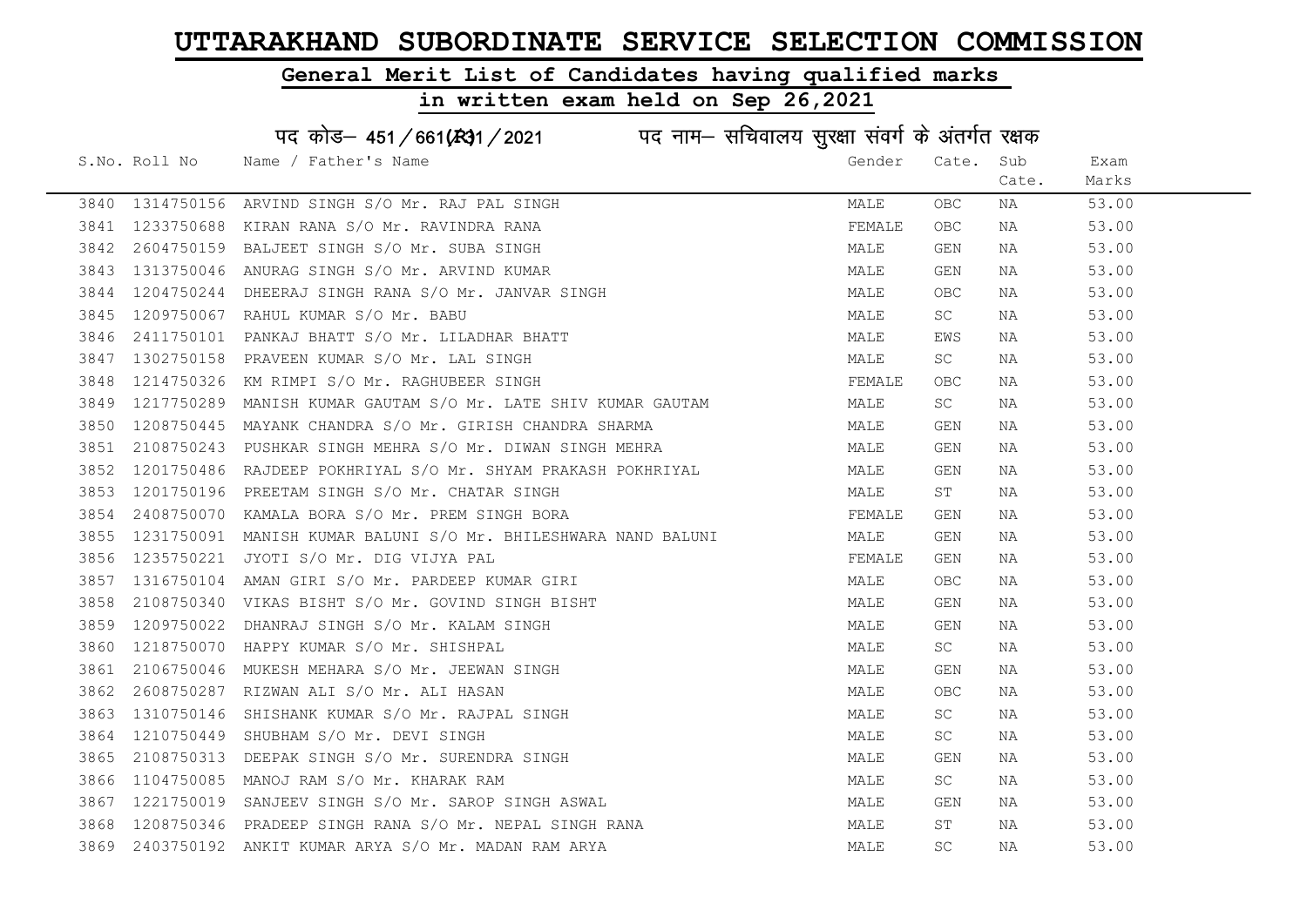#### General Merit List of Candidates having qualified marks

|      |               | पद कोड़– 451/661(स्था/2021 विद्युत्तम- सचिवालय सुरक्षा संवर्ग के अंतर्गत रक्षक |        |                         |         |       |
|------|---------------|--------------------------------------------------------------------------------|--------|-------------------------|---------|-------|
|      | S.No. Roll No | Name / Father's Name                                                           | Gender | Cate.                   | Sub     | Exam  |
|      |               |                                                                                |        |                         | Cate.   | Marks |
| 3870 | 1407750112    | PANKAJ SINGH S/O Mr. SUDARSHAN SINGH                                           | MALE   | GEN                     | NA      | 53.00 |
| 3871 | 2402750253    | KAMAL SINGH DANU S/O Mr. RAM SINGH DANU                                        | MALE   | EWS                     | NA      | 53.00 |
| 3872 | 1234750174    | PANKAJ RANA S/O Mr. BIRBAL SINGH RANA                                          | MALE   | GEN                     | NA      | 53.00 |
| 3873 | 1309750209    | SACHIN KUMAR S/O Mr. DHEER SINGH                                               | MALE   | SC                      | NA      | 53.00 |
| 3874 | 1226750328    | ARUN NATH S/O Mr. BUDDHI NATH                                                  | MALE   | SC                      | NA      | 53.00 |
| 3875 | 1306750169    | SUMIT KUMAR S/O Mr. UMED SINGH                                                 | MALE   | SC                      | NA      | 53.00 |
| 3876 | 2506750422    | MOHD FAIZ S/O Mr. SHARIF AHMAD                                                 | MALE   | <b>OBC</b>              | EX-Serv | 53.00 |
| 3877 | 1214750353    | RAVINDRA SINGH GUSAIN S/O Mr. HARENDRA SINGH                                   | MALE   | GEN                     | NA      | 53.00 |
| 3878 | 1228750414    | PANCHAM DEV S/O Mr. MITRANAND GHILDIYAL                                        | MALE   | GEN                     | NA      | 53.00 |
| 3879 | 2603750265    | CHANDRA VIJAY SINGH S/O Mr. CHANDRA SINGH RAWAT                                | MALE   | GEN                     | NA      | 53.00 |
| 3880 | 1316750197    | MANDEEP KUMAR S/O Mr. SHODHAN PRASAD                                           | MALE   | EWS                     | NA      | 53.00 |
| 3881 | 2603750144    | CHETAN SINGH S/O Mr. JASVANT SINGH                                             | MALE   | <b>OBC</b>              | NA      | 53.00 |
| 3882 | 1233750243    | ABHISHEK RAJ S/O Mr. JAGDISH SINGH                                             | MALE   | SC                      | NA      | 53.00 |
| 3883 |               | 1212750340 GAURAV SINGH S/O Mr. SADHO SINGH                                    | MALE   | EWS                     | NA      | 53.00 |
| 3884 | 2607750155    | ANKIT KUMAR S/O Mr. SHRIRAM                                                    | MALE   | SC                      | NA      | 53.00 |
| 3885 | 1222750026    | AMIT LINGWAL S/O Mr. VIJENDRA SINGH LINGWAL                                    | MALE   | $\mathop{\mathsf{GEN}}$ | NA      | 53.00 |
| 3886 | 1201750434    | NIKESH LAL S/O Mr. KAMALA LAL                                                  | MALE   | SC                      | NA      | 53.00 |
| 3887 | 2403750115    | NARENDRA SINGH S/O Mr. BISHAN SINGH                                            | MALE   | GEN                     | EX-Serv | 52.75 |
| 3888 | 1302750087    | MOHIT KUMAR S/O Mr. GANGA SHARAN                                               | MALE   | SC                      | NA      | 52.75 |
| 3889 | 1224750034    | MANOJ KUMAR S/O Mr. PURAN LAL                                                  | MALE   | SC                      | NA      | 52.75 |
| 3890 | 1222750158    | NAVEEN KUMAR S/O Mr. RAM KISHAN                                                | MALE   | SC                      | NA      | 52.75 |
| 3891 |               | 1203750182 ANKIT NEGI S/O Mr. DINESH SINGH NEGI                                | MALE   | GEN                     | NA      | 52.75 |
| 3892 | 1214750063    | NITIN CHANDRA LAKHERA S/O Mr. CHANDRA PRAKASH LAKHERA                          | MALE   | GEN                     | NA      | 52.75 |
| 3893 | 2402750344    | GAURAV LOHANI S/O Mr. KHASTHI BALLABH LOHANI                                   | MALE   | GEN                     | NA      | 52.75 |
| 3894 | 1202750020    | VIKASH NEGI S/O Mr. HARPAL NEGI                                                | MALE   | GEN                     | NA      | 52.75 |
| 3895 | 1225750208    | ANKUR RAWAT S/O Mr. SURENDER SINGH RAWAT                                       | MALE   | GEN                     | NA      | 52.75 |
| 3896 | 1228750081    | VINOD BHAKUNI S/O Mr. HARISH CHANDRA SINGH BHAKUNI                             | MALE   | GEN                     | NA      | 52.75 |
| 3897 | 2604750141    | WASHID HUSAIN S/O Mr. MEHANDI HASAN                                            | MALE   | <b>OBC</b>              | NA      | 52.75 |
| 3898 | 2403750462    | MOHIT BRIJWASI S/O Mr. RAMESH BRIJWASI                                         | MALE   | GEN                     | NA      | 52.75 |
| 3899 |               | 2606750235 GOVIND SINGH RANA S/O Mr. BHUWAN SINGH RANA                         | MALE   | EWS                     | ΝA      | 52.75 |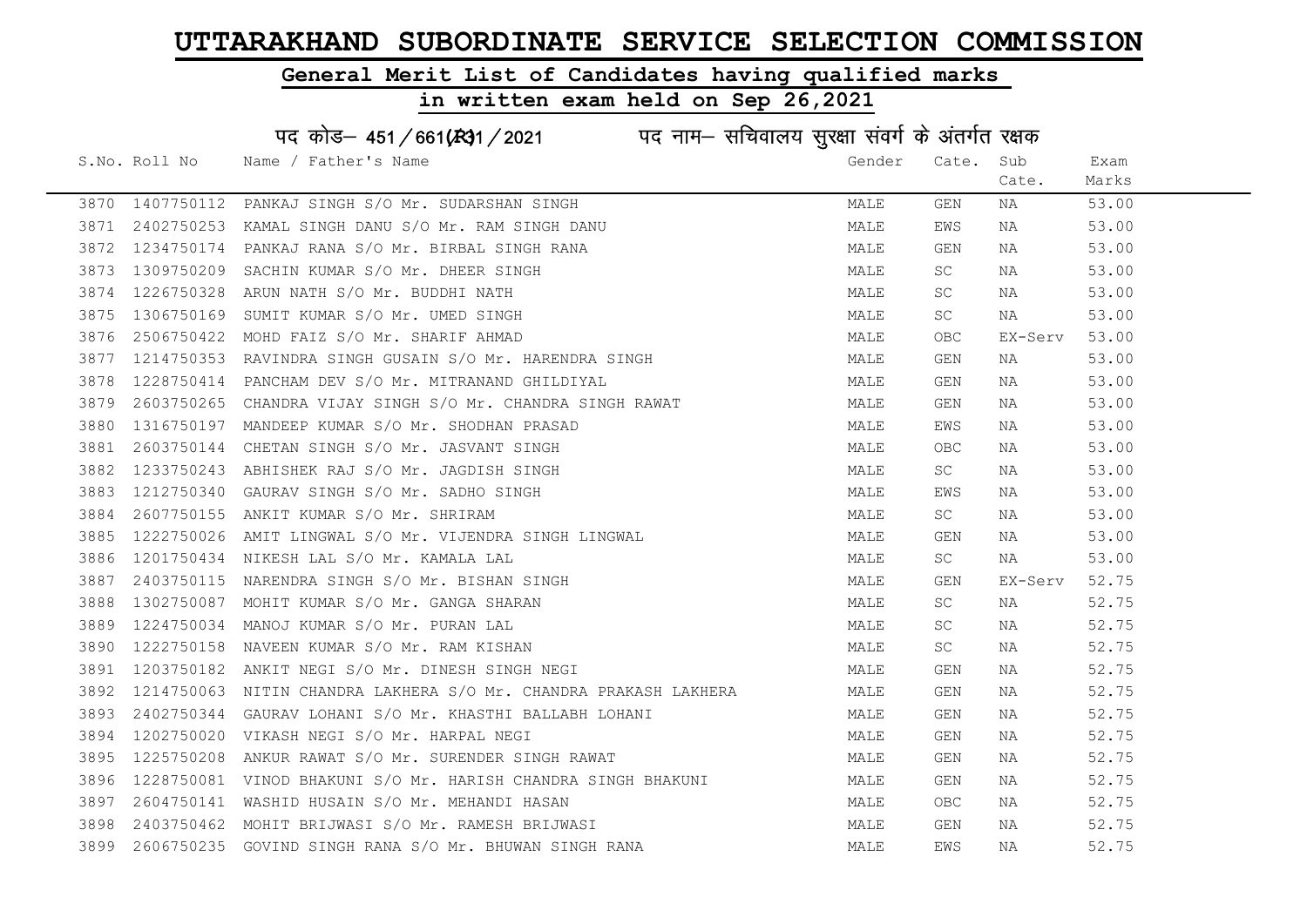#### General Merit List of Candidates having qualified marks

|      |               | पद कोड़– 451/661(431/2021 पद नाम– सचिवालय सुरक्षा संवर्ग के अंतर्गत रक्षक |        |                         |       |       |
|------|---------------|---------------------------------------------------------------------------|--------|-------------------------|-------|-------|
|      | S.No. Roll No | Name / Father's Name                                                      | Gender | Cate.                   | Sub   | Exam  |
|      |               |                                                                           |        |                         | Cate. | Marks |
| 3900 | 2608750150    | PREM PAL S/O Mr. NARAYAN SINGH                                            | MALE   | GEN                     | NA    | 52.75 |
| 3901 | 1225750167    | HARISH SEMWAL S/O Mr. ASHA RAM                                            | MALE   | OBC                     | NA    | 52.75 |
| 3902 | 2414750179    | BASANT LAL SAH S/O Mr. BHAWAN LAL SAH                                     | MALE   | GEN                     | NA    | 52.75 |
| 3903 | 1209750044    | RAJMOHAN SINGH S/O Mr. VEER SINGH                                         | MALE   | OBC                     | NA    | 52.75 |
| 3904 |               | 1221750068 ASHISH NAITHANI S/O Mr. VISHNU PRASAD NAITHANI                 | MALE   | GEN                     | NA    | 52.75 |
| 3905 |               | 1311750365 SACHIN PANWAR S/O Mr. ILAM SINGH                               | MALE   | OBC                     | NA    | 52.75 |
| 3906 | 1230750142    | NARVIN S/O Mr. KESHO RAM                                                  | MALE   | ST                      | NA    | 52.75 |
| 3907 | 2403750143    | BASANT BALLABH JOSHI S/O Mr. MAHESH CHANDRA JOSHI                         | MALE   | EWS                     | NA    | 52.75 |
| 3908 | 2603750308    | WASEEM AHMAD S/O Mr. NAZAKAT ALI                                          | MALE   | OBC                     | NA    | 52.75 |
| 3909 | 1312750188    | DEEPAK KUMAR S/O Mr. IMRAT LAL                                            | MALE   | SC                      | NA    | 52.75 |
| 3910 |               | 2109750343 BABITA RAWAT S/O Mr. HUKUM SINGH                               | FEMALE | GEN                     | NA    | 52.75 |
| 3911 | 2409750052    | CHANDAN SINGH BHAISORA S/O Mr. LAXMAN SINGH BHAISORA                      | MALE   | GEN                     | NA    | 52.75 |
| 3912 | 1306750456    | KM POOJA PAL S/O Mr. RAMNATH PAL                                          | FEMALE | GEN                     | NA    | 52.75 |
| 3913 |               | 1214750108 AJAY CHAUHAN S/O Mr. TEEKAM SINGH CHAUHAN                      | MALE   | ST                      | NA    | 52.75 |
| 3914 | 2414750312    | MAYA CHAUBEY S/O Mr. BHUWAN CHANDRA CHAUBEY                               | FEMALE | GEN                     | NA    | 52.75 |
| 3915 | 2606750236    | POORAN CHANDRA JOSHI S/O Mr. KRISHNANAND JOSHI                            | MALE   | $\mathop{\mathsf{GEN}}$ | NA    | 52.75 |
| 3916 | 1402750178    | GAURAV NAUTIYAL S/O Mr. ANIL PRASAD NAUTIYAL                              | MALE   | GEN                     | NA    | 52.75 |
| 3917 | 2101750040    | ANUBHA GARKHAL S/O Mr. KRISHNA SINGH GARKHAL                              | FEMALE | ST                      | NA    | 52.75 |
| 3918 | 1217750272    | PUNIT KUMAR S/O Mr. SUKHDEV PRASAD                                        | MALE   | GEN                     | NA    | 52.75 |
| 3919 | 1306750328    | KAPIL KUMAR S/O Mr. SURENDRA KUMAR                                        | MALE   | SC                      | NA    | 52.75 |
| 3920 | 2409750109    | SHUBHAM S/O Mr. PREM KISHOR                                               | MALE   | OBC                     | NA    | 52.75 |
| 3921 |               | 2504750107 YOGESH GARKHAL S/O Mr. RAMESH RAM                              | MALE   | SC                      | NA    | 52.75 |
| 3922 | 1235750131    | GULAFSHA S/O Mr. ATEEK AHMED                                              | FEMALE | OBC                     | NA    | 52.75 |
| 3923 | 2605750164    | ADESH KUMAR S/O Mr. HARISH CHANDRA                                        | MALE   | SC                      | NA    | 52.75 |
| 3924 | 1220750168    | PANKAJ JOSHI S/O Mr. DURYODHAN JOSHI                                      | MALE   | GEN                     | NA    | 52.75 |
| 3925 | 1225750090    | SHUBHAM SINGH S/O Mr. MAHAVEER SINGH                                      | MALE   | OBC                     | NA    | 52.75 |
| 3926 | 2414750227    | BHASHKAR CHANDRA TIWARI S/O Mr. BHUWAN CHANDRA TIWARI                     | MALE   | GEN                     | NA    | 52.75 |
| 3927 | 2408750067    | KHUSHAL SINGH BISHT S/O Mr. MADAN SINGH BISHT                             | MALE   | EWS                     | NA    | 52.75 |
| 3928 |               | 2502750032 NEHA TARAGI S/O Mr. PRATAP SINGH TARAGI                        | FEMALE | GEN                     | NA    | 52.75 |
|      |               | 3929 2601750098 KM KAJAL S/O Mr. MUNNA SINGH                              | FEMALE | GEN                     | ΝA    | 52.75 |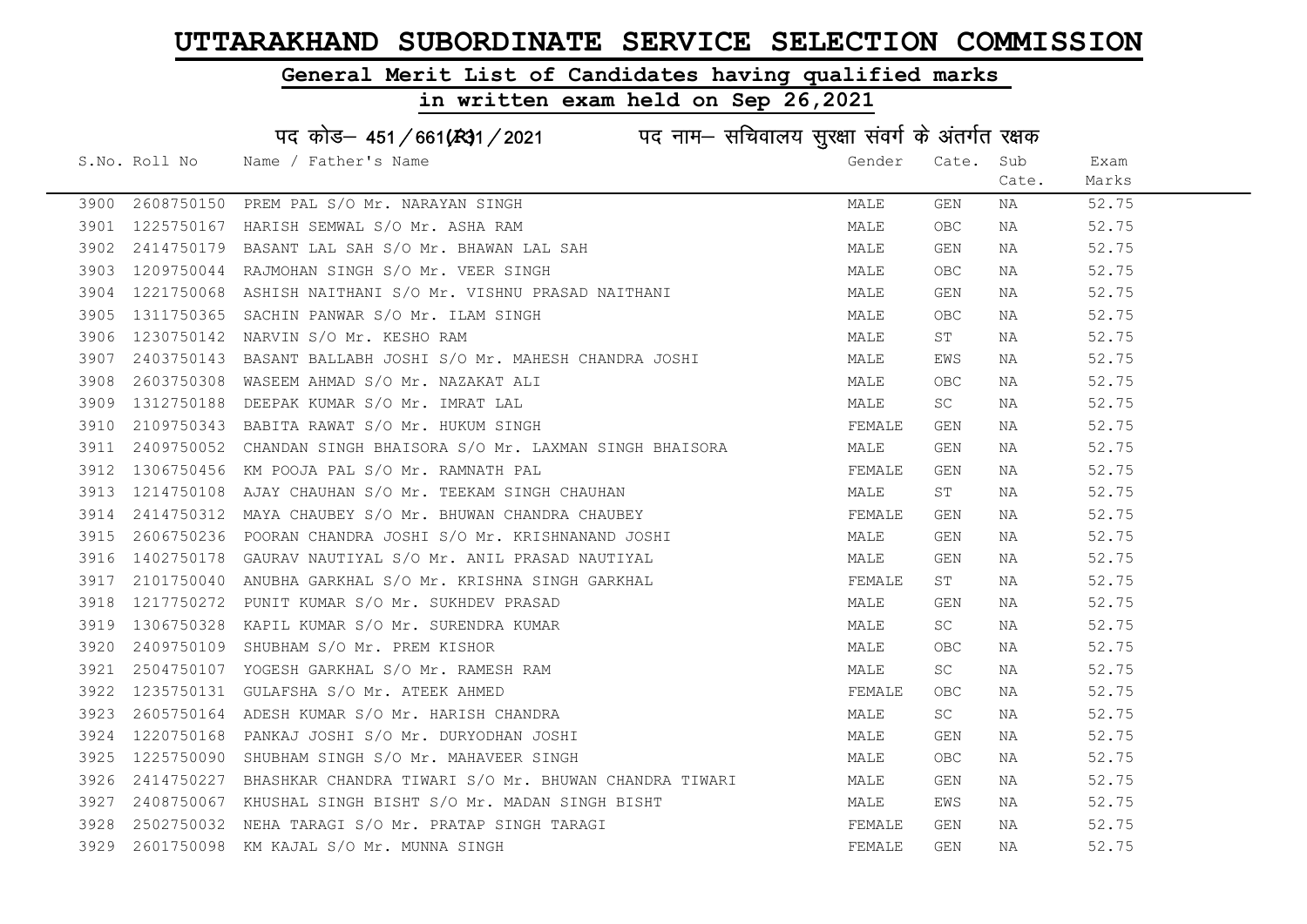#### General Merit List of Candidates having qualified marks

#### in written exam held on Sep 26,2021

S.No. Roll No Wame / Father's Name Gender Cate. Sub Cate. Exam Marks पद कोड– 451/661(स्था) / 2021 विज्ञान सचिवालय सुरक्षा संवर्ग के अंतर्गत रक्षक 3930 1234750472 ROHAN SINGH TOMAR S/O Mr. SOBAT SINGH TOMAR MARRAT MALE GEN NA 52.75 3931 1314750023 ANURAGH KUMAR S/O Mr. SHIV CHARAN MALE SC NA 52.75 3932 2506750258 SURENDRA SINGH RAWAL S/O Mr. RAJENDRA SINGH RAWAL MALE GEN NA 52.75 3933 2412750323 KULVINDER SINGH S/O Mr. KARNAIL SINGH KAMBOJ MALE OBC NA 52.75 3934 1301750109 MOHIT KUMAR S/O Mr. MUNESH KUMAR MALE OBC NA 52.75 3935 2406750007 PRIYANKA PALARIYA S/O Mr. LEELADHAR PALARIYA FRANCHI SEMALE EWS NA 52.75 3936 1210750092 SANDEEP LAL S/O Mr. SUNDAR LAL MALL MALE SC NA 52.75 3937 1405750192 NAVEEN SINGH S/O Mr. DINESH SINGH MALE EWS NA 52.75 3938 1213750262 HARISH DUTT S/O Mr. RAJENDRA DUTT MALE OBC NA 52.75 3939 2109750067 SANTOSH KUMAR S/O Mr. JAY PRAKASH ARYA MALE SC NA 52.75 3940 2606750240 NEHA KUMARI S/O Mr. ASHOK KUMAR FEMALE SC NA 52.75 3941 1307750251 JAIVEER S/O Mr. SURENDRA MALE OBC NA 52.75 3942 2603750395 MOHD IMRAN S/O Mr. ALIMOHAMMAD MALE OBC NA 52.75 3943 1226750530 SAMEEKSHA S/O Mr. VINOD POKHRIYAL FEMALE EWS NA 52.75 3944 2606750009 MANOJ CHAND S/O Mr. RAJ KISHOR CHAND MALE GEN EX-Serv 52.50 3945 2404750400 DUNGAR SINGH MATIYALI S/O Mr. ISHWAR SINGH MALE GEN NA 52.50 3946 2103750016 ALKA JINWAL S/O Mr. OMPRAKASH JINWAL SANDA SANDA SEMALE SC NA 52.50 3947 2501750051 POONAM DANU S/O Mr. JAGAT SINGH DANU FEMALE GEN NA 52.50 3948 1235750227 BAL KRISHAN DHAUNDIYAL S/O Mr. PRAYAG DUTT DHAUNDIYAL MALE GEN NA 52.50 3949 1209750351 PAWAN KUMAR S/O Mr. HUKAM CHAND MALE SC NA 52.50 3950 1225750269 RAJIV CHANDRA KANDWAL S/O Mr. VINOD KUMAR KANDWAL MALL MALE GEN NA 52.50 3951 2108750139 RAJENDRA SINGH KANWAL S/O Mr. RAM SINGH KANWAL MAN MALE GEN NA 52.50 3952 1301750045 LOKRAJ BHATT S/O Mr. PARMANAND SHASTRI MALE GEN NA 52.50 3953 2410750172 HEM CHANDRA JOSHI S/O Mr. DAYA KISHAN JOSHI SAN MALE GEN NA S2.50 3954 1101750169 ASHOK SILORI S/O Mr. VISHAL MANI SILORI MALE GEN NA 52.50 3955 2403750130 DEEWAN SINGH S/O Mr. CHANDAN SINGH BISHT MAN MALE EWS NA 52.50 3956 1311750336 PANKAJ BAGRI S/O Mr. RAJENDRA KUMAR BAGRI MANA MALE SC NA 52.50 3957 1235750181 MANISH KUMAR S/O Mr. RAJESHWAR PRASAD MALE GEN NA 52.50 3958 1215750400 SUMIT SINGH S/O Mr. LAKHIRAM MALE ST NA 52.50 3959 2410750139 GAJENDRA S/O Mr. DIWAN RAM MALE SC NA 52.50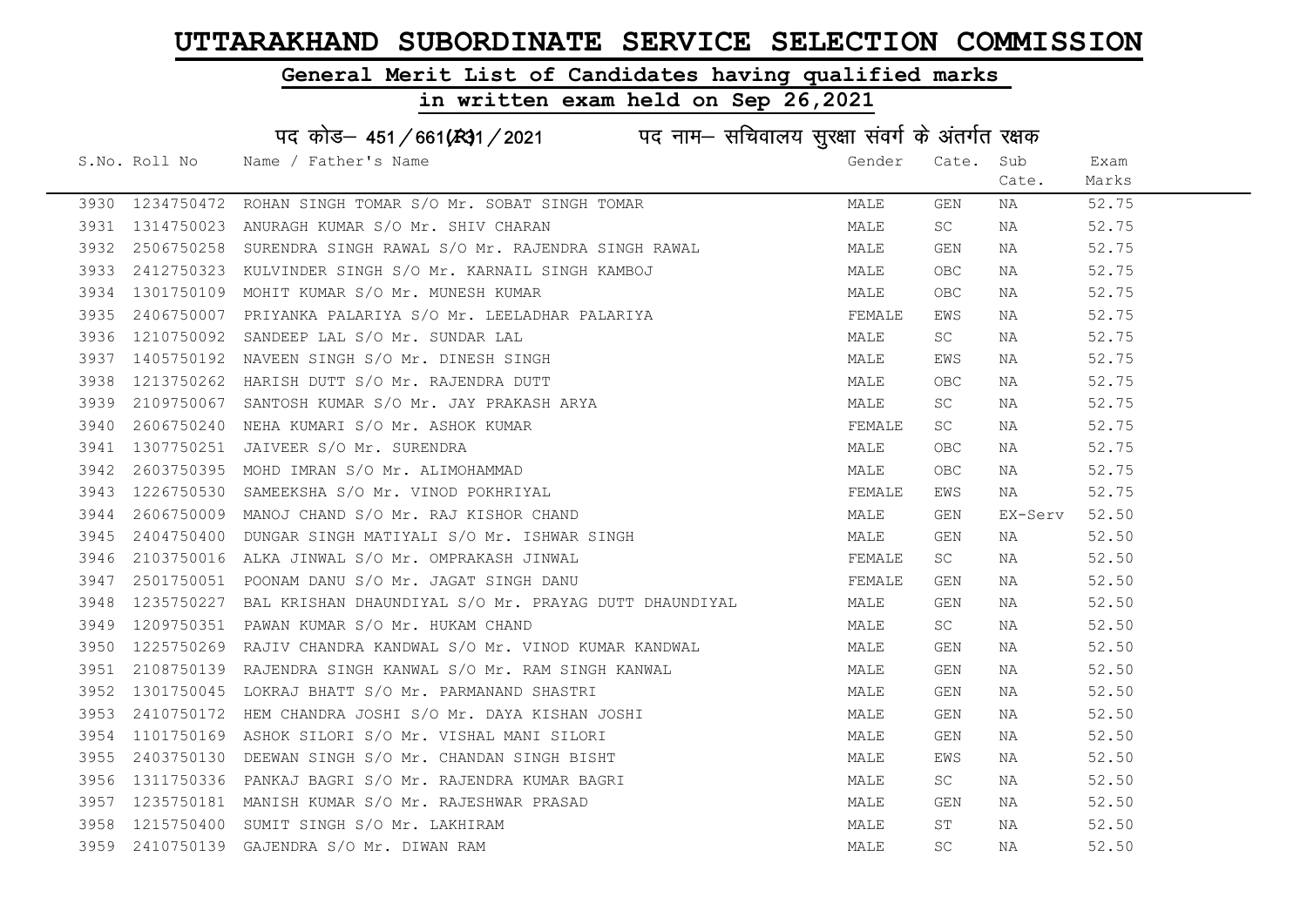#### General Merit List of Candidates having qualified marks

|      |               | पद कोड़– 451/661(131/2021 पद नाम– सचिवालय सुरक्षा संवर्ग के अंतर्गत रक्षक |        |                         |       |       |
|------|---------------|---------------------------------------------------------------------------|--------|-------------------------|-------|-------|
|      | S.No. Roll No | Name / Father's Name                                                      | Gender | Cate.                   | Sub   | Exam  |
|      |               |                                                                           |        |                         | Cate. | Marks |
| 3960 | 1213750375    | RAKESH PANT S/O Mr. BIRENDRA PANT                                         | MALE   | EWS                     | ΝA    | 52.50 |
| 3961 | 2414750057    | VANDANA BALODI S/O Mr. BACHI RAM BALODI                                   | FEMALE | GEN                     | NA    | 52.50 |
| 3962 | 1206750274    | MANISH KUMAR S/O Mr. RAM BHAROSHA LAL                                     | MALE   | GEN                     | NA    | 52.50 |
| 3963 | 1226750298    | PRADEEP TOMAR S/O Mr. KESHAR SINGH                                        | MALE   | ST                      | NA    | 52.50 |
| 3964 | 1223750176    | RAVINDRA S/O Mr. KHAJAN SINGH                                             | MALE   | OBC                     | NA    | 52.50 |
| 3965 |               | 2603750139 MEGHRAJ SINGH S/O Mr. BALVEER SINGH                            | MALE   | OBC                     | NA    | 52.50 |
| 3966 | 2401750081    | SARITA RAWAT S/O Mr. MOTI SINGH RAWAT                                     | FEMALE | GEN                     | NA    | 52.50 |
| 3967 | 2401750083    | HEM UPADHYAY S/O Mr. KHAYALI RAM UPADHYAY                                 | MALE   | $\mathop{\mathsf{GEN}}$ | NA    | 52.50 |
| 3968 | 1316750253    | DEV LAL S/O Mr. CHHANCHHARU LAL                                           | MALE   | SC                      | NA    | 52.50 |
| 3969 | 1312750028    | RAHUL KUMAR S/O Mr. SURENDRA KUMAR                                        | MALE   | OBC                     | NA    | 52.50 |
| 3970 | 1231750103    | JASPAL SINGH S/O Mr. KARAN SINGH                                          | MALE   | EWS                     | NA    | 52.50 |
| 3971 | 1218750121    | AJEET SINGH S/O Mr. KHUSHAL SINGH                                         | MALE   | EWS                     | NA    | 52.50 |
| 3972 | 1227750193    | SANDEEP KUMAR S/O Mr. OMPRAKASH RATURI                                    | MALE   | GEN                     | NA    | 52.50 |
| 3973 |               | 1214750216 VIPIN SINGH CHAUHAN S/O Mr. SURAT SINGH                        | MALE   | ST                      | NA    | 52.50 |
| 3974 | 1222750236    | PRADEEP RINGWAL S/O Mr. PUSHKAR LAL                                       | MALE   | SC                      | NA    | 52.50 |
| 3975 | 2608750260    | RAJEEV KUMAR S/O Mr. RAM CHANDRA                                          | MALE   | <b>OBC</b>              | NA    | 52.50 |
| 3976 | 2110750212    | PANKAJ SINGH DANGWAL S/O Mr. RAJENDRA SINGH DANGWAL                       | MALE   | GEN                     | NA    | 52.50 |
| 3977 | 1212750374    | SANDEEP BHATT S/O Mr. PREM DUTT BHATT                                     | MALE   | OBC                     | NA    | 52.50 |
| 3978 | 2403750095    | DEEPA JOSHI S/O Mr. RAMESH CHANDRA JOSHI                                  | FEMALE | EWS                     | NA    | 52.50 |
| 3979 | 1227750012    | JAGVEER SINGH S/O Mr. LAXMAN SINGH                                        | MALE   | GEN                     | NA    | 52.50 |
| 3980 | 1220750169    | ABHAY KHUGSHAL S/O Mr. GANESH MANI KHUGSHAL                               | MALE   | GEN                     | NA    | 52.50 |
| 3981 | 2407750155    | SONU TIWARI S/O Mr. SURESH CHANDRA TIWARI                                 | MALE   | GEN                     | NA    | 52.50 |
| 3982 | 2604750146    | AJAY KUMAR S/O Mr. BADLU SINGH                                            | MALE   | SC                      | NA    | 52.50 |
| 3983 | 1217750313    | BABITA S/O Mr. LAXMAN SINGH                                               | FEMALE | OBC                     | NA    | 52.50 |
| 3984 | 2607750015    | KRISHAN PAL S/O Mr. HARI OM                                               | MALE   | GEN                     | NA    | 52.50 |
| 3985 | 1228750200    | SACHIN SINGH RAWAT S/O Mr. VINOD SINGH RAWAT                              | MALE   | GEN                     | NA    | 52.50 |
| 3986 | 2404750402    | LALIT MOHAN KATHAYAT S/O Mr. PRATAP SINGH KATHAYAT                        | MALE   | GEN                     | NA    | 52.50 |
| 3987 | 1201750022    | MANOJ SINGH RANA S/O Mr. MAHIPAL SINGH RANA                               | MALE   | OBC.                    | NA    | 52.50 |
| 3988 | 1231750030    | SURYAPAL S/O Mr. LAKSHMI NAND                                             | MALE   | SC                      | NA    | 52.50 |
| 3989 |               | 1304750121 ARUN KUMAR S/O Mr. RAJPAL SINGH                                | MALE   | $\operatorname{SC}$     | ΝA    | 52.50 |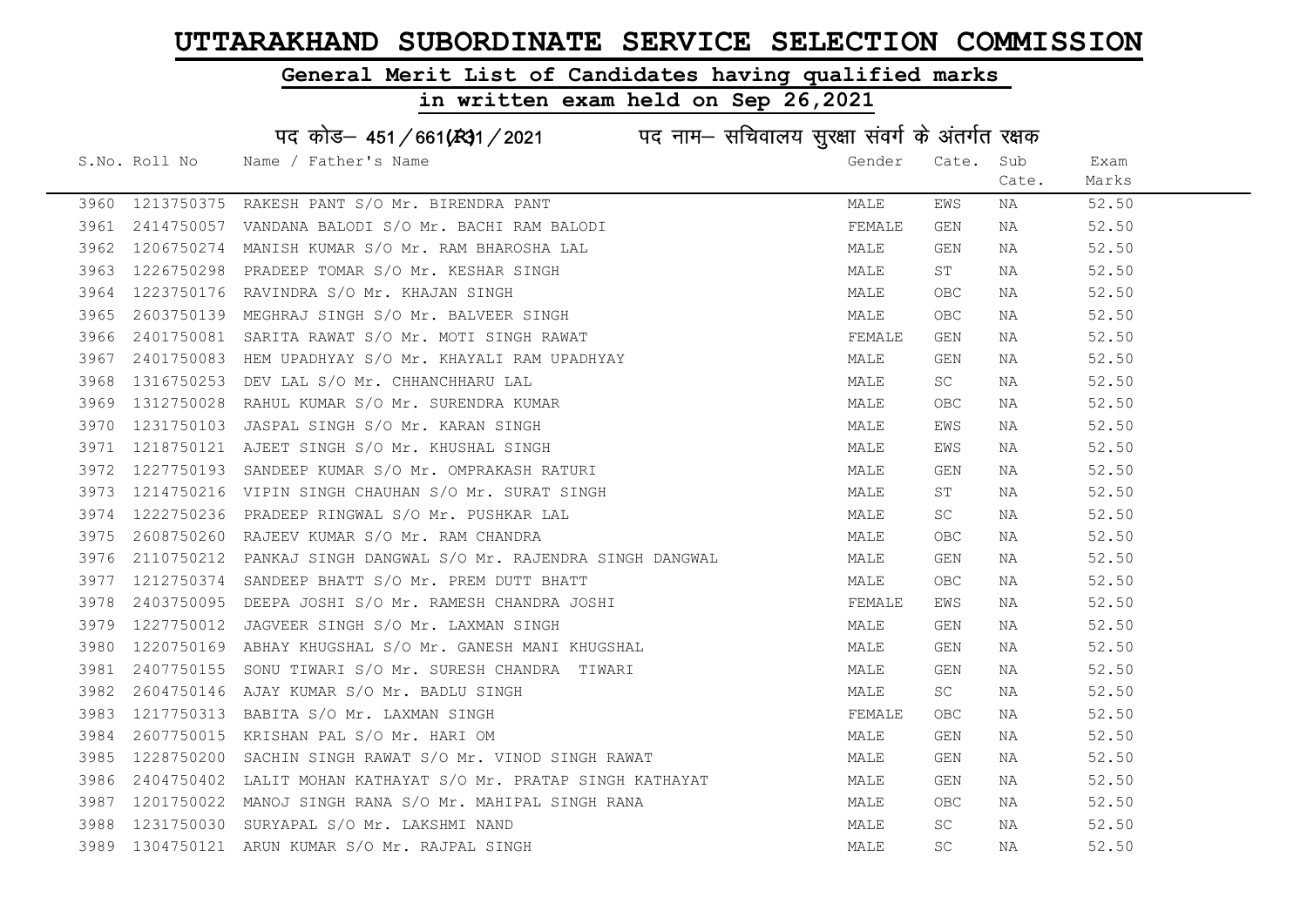#### General Merit List of Candidates having qualified marks

#### in written exam held on Sep 26,2021

पद कोड— 451/661(2021 पद नाम– सचिवालय सुरक्षा संवर्ग के अंतर्गत रक्षक<br>Nane ( Fetherle Nane )

|      | S.No. Roll No | Name / Father's Name                                                                                                                                                                                                                       | Gender | Cate.     | Sub   | Exam  |
|------|---------------|--------------------------------------------------------------------------------------------------------------------------------------------------------------------------------------------------------------------------------------------|--------|-----------|-------|-------|
|      |               |                                                                                                                                                                                                                                            |        |           | Cate. | Marks |
|      |               | 3990 1202750293 ABHISHEK RAWAT S/O Mr. RAGHUVEER SINGH RAWAT                                                                                                                                                                               | MALE   | GEN       | DFF.  | 52.50 |
| 3991 |               | 1303750287 KM RUKAIYA S/O Mr. MOHD MOBIN                                                                                                                                                                                                   | FEMALE | OBC.      | NA    | 52.50 |
| 3992 | 1101750083    | ANKIT RAWAT S/O Mr. VIRENDRA RAWAT                                                                                                                                                                                                         | MALE   | EWS       | NA    | 52.50 |
| 3993 | 1408750217    | RAJANI S/O Mr. GAJENDRA SINGH<br>KM BHAWNA RANI S/O Mr. RAJESH SINGH<br>DEEPA SAINI S/O Mr. KADAM SINGH                                                                                                                                    | FEMALE | GEN       | NA    | 52.50 |
| 3994 | 2406750168    |                                                                                                                                                                                                                                            | FEMALE | GEN       | NA    | 52.50 |
| 3995 | 1235750197    |                                                                                                                                                                                                                                            | FEMALE | OBC.      | NA    | 52.50 |
| 3996 | 2609750025    | UMESH SINGH S/O Mr. MUNNA SINGH                                                                                                                                                                                                            | MALE   | ST        | NA    | 52.50 |
| 3997 |               | 1228750277 SHUBHAM PANDEY S/O Mr. MADHU SUDAN PANDEYL                                                                                                                                                                                      | MALE   | GEN       | NA    | 52.50 |
| 3998 | 2403750584    | HIMANSHU TAMTA S/O Mr. ANAND PRAKASH                                                                                                                                                                                                       | MALE   | SC        | NA    | 52.50 |
| 3999 | 1217750461    | SHUBHAM KUKRETI S/O Mr. RAJENDRA PRASAD KUKRETI                                                                                                                                                                                            | MALE   | GEN       | NA    | 52.50 |
| 4000 |               | 1228750134 RAJENDRA SINGH S/O Mr. GANESH SINGH                                                                                                                                                                                             | MALE   | OBC.      | NA    | 52.50 |
| 4001 |               |                                                                                                                                                                                                                                            | MALE   | GEN       | NA    | 52.50 |
| 4002 |               |                                                                                                                                                                                                                                            | MALE   | GEN       | NA    | 52.50 |
| 4003 |               |                                                                                                                                                                                                                                            | FEMALE | SC.       | NA    | 52.50 |
| 4004 |               |                                                                                                                                                                                                                                            | MALE   | ST        | NA    | 52.50 |
| 4005 |               | 1229750187 SHARWAN KUMAR S/O Mr. NATHI RAM<br>1221750354 SUNIL SINGH S/O Mr. JASWANT SINGH NEGI<br>2604750253 KAJAL BHARTI S/O Mr. RAKESH BHARTI<br>1221750341 MUKESH SINGH S/O Mr. ATAR SINGH<br>1215750272 USHA TOMAR S/O Mr. RAJENDRA S | FEMALE | ST        | NA    | 52.50 |
| 4006 |               |                                                                                                                                                                                                                                            | FEMALE | ST        | NA    | 52.50 |
| 4007 |               | 1217750394 MANISH RAWAT S/O Mr. JAYVEER SINGH                                                                                                                                                                                              | MALE   | OBC       | NA    | 52.50 |
| 4008 |               | 1208750192 VIPIN SHARMA S/O Mr. NARAYAN DUTT SHARMA                                                                                                                                                                                        | MALE   | ST        | NA    | 52.50 |
| 4009 | 1210750085    | PRAMILA CHAUHAN S/O Mr. SHYAM SINGH                                                                                                                                                                                                        | FEMALE | ST        | NA    | 52.50 |
| 4010 | 1216750232    | DIVYA TIWARI S/O Mr. DINESH TIWARI                                                                                                                                                                                                         | FEMALE | GEN       | NA    | 52.50 |
| 4011 |               | 1315750192 SALMAN KHAN S/O Mr. IRFAN ALI                                                                                                                                                                                                   | MALE   | EWS       | NA    | 52.50 |
| 4012 | 2403750346    | KAMAL CHANDRA S/O Mr. RUDRA MANI                                                                                                                                                                                                           | MALE   | EWS       | NA    | 52.50 |
| 4013 |               | 1232750148 RAHUL SINGH S/O Mr. VIKRAM SINGH                                                                                                                                                                                                | MALE   | EWS       | NA    | 52.50 |
| 4014 |               | 2407750007 AKSHAY SINGH NABIYAL S/O Mr. DHANPAL SINGH NABIYAL                                                                                                                                                                              | MALE   | ST        | NA    | 52.50 |
| 4015 | 1215750489    | MANISHA S/O Mr. MAN SINGH LINGWAL                                                                                                                                                                                                          | FEMALE | GEN       | NA    | 52.50 |
| 4016 |               | 1311750243 KULDEEP KUMAR S/O Mr. SUSHEEL KUMAR                                                                                                                                                                                             | MALE   | OBC.      | NA    | 52.50 |
| 4017 | 1209750028    | KARAN KUMAI S/O Mr. KUWAR SINGH                                                                                                                                                                                                            | MALE   | OBC       | NA    | 52.50 |
| 4018 |               | 1301750097 VIVEK KUMAR S/O Mr. RAJENDRA KUMAR                                                                                                                                                                                              | MALE   | OBC.      | NA    | 52.50 |
| 4019 |               | 1227750174 SUNIL KUMAR S/O Mr. BALI RAM                                                                                                                                                                                                    | MALE   | <b>SC</b> | NA    | 52.50 |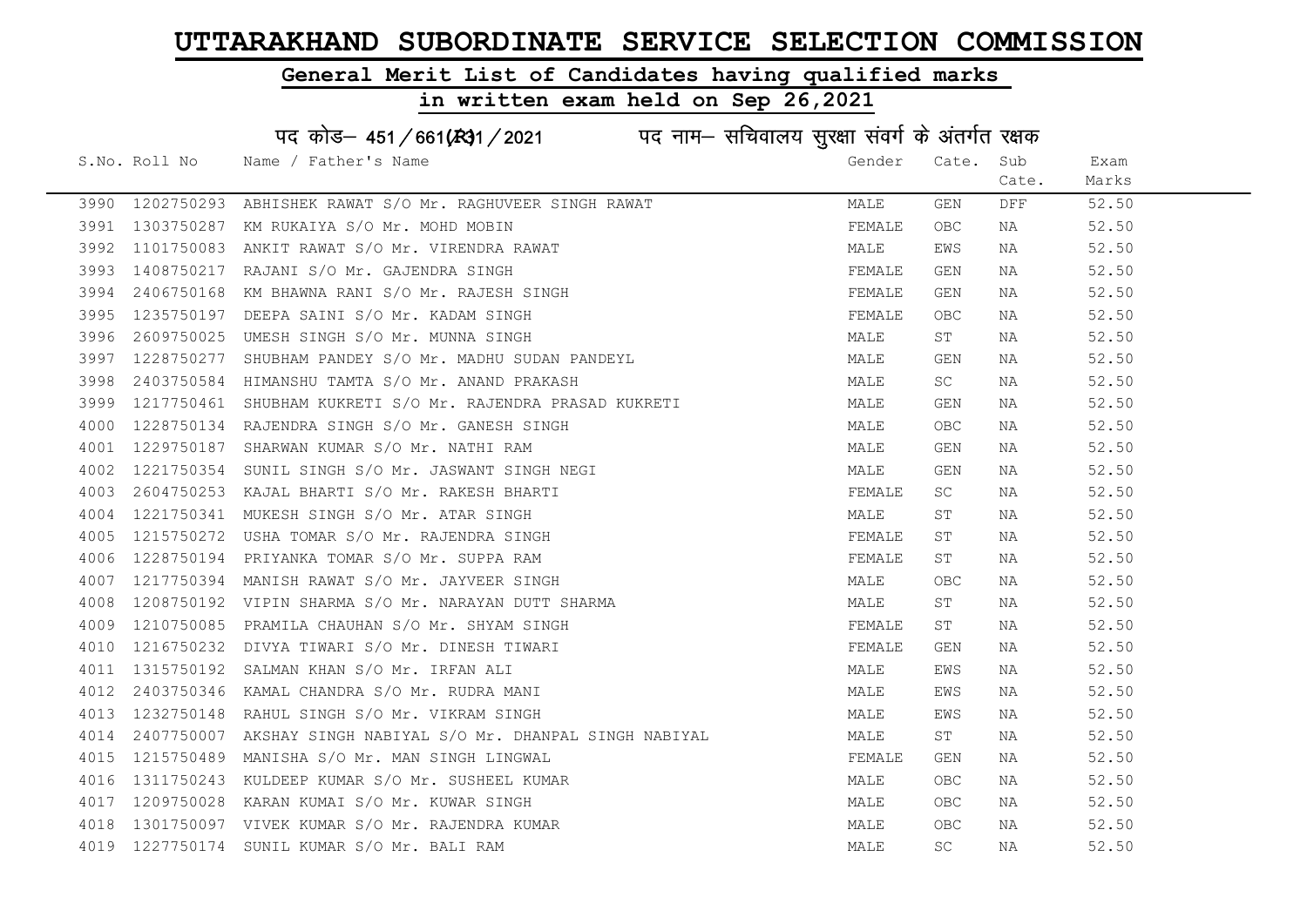#### General Merit List of Candidates having qualified marks

in written exam held on Sep 26,2021

S.No. Roll No Wame / Father's Name Gender Cate. Sub Cate. Exam Marks पद कोड– 451/661(स्था) / 2021 विज्ञान सचिवालय सुरक्षा संवर्ग के अंतर्गत रक्षक 4020 1224750097 VIPIN S/O Mr. RAGHUVEER SINGH MALE ST NA 52.50 4021 1228750500 GEETA DEOPA S/O Mr. GANGA SINGH DEOPA FEMALE GEN NA 52.50 4022 1217750158 SAMEER KHAN S/O Mr. MOHD RAZA KHAN MALE GEN NA 52.50 4023 2101750156 LALIT RAM S/O Mr. MOHAN RAM MALE SC NA 52.50 4024 1214750127 AKASH S/O Mr.VIRENDER SINGH<br>4025 1206750093 RAHUL SEMWAL S/O Mr.KESHAVANAND SEMWAL NAN MALE MALE OBC NA 52.50 4025 1206750093 RAHUL SEMWAL S/O Mr. KESHAVANAND SEMWAL MALE OBC NA 52.50 4026 1207750167 RAHUL UNIYAL S/O Mr. ANIL UNIYAL MALE GEN NA 52.50 4027 2601750084 KM DEEPTI S/O Mr. SURENDRA KUMAR FEMALE SC NA 52.50 4028 2108750099 SANDEEP SINGH S/O Mr. PAN SINGH SIRARI MALE EWS NA 52.50 4029 1233750737 AMIT THAPLIYAL S/O Mr. GANESH PRASAD MALE GEN NA 52.50 4030 1204750202 JAIMALA S/O Mr. ROSHAN LAL BHARTI FEMALE SC NA 52.50 4031 2412750426 NANDAN SINGH BISHT S/O Mr. POORAN SINGH BISHT MALE GEN NA 52.50 4032 1402750229 ANKIT SINGH NEGI S/O Mr. RAJESH SINGH NEGI NA MALE GEN NA 52.50 4033 1208750244 AJAY SINGH S/O Mr. ATOL SINGH RAWAT MALE OBC NA 52.50 4034 2603750263 PRIYANKA RANA S/O Mr. GANESH SINGH FEMALE ST NA 52.50 4035 1202750450 NIKITA DEVRANI S/O Mr. SALIK RAM DEVRANI SARA SEN SEMALE GEN NA S2.50 4036 1203750216 DEEPAK SINGH S/O Mr. HEERA SINGH MALE OBC NA 52.50 4037 1204750174 GOPAL BIJALWAN S/O Mr. BHAGWATI PRASAD MANUNG MALE OBC NA 52.50 4038 1207750172 RAJAT S/O Mr. BANWARI LAL MALE SC NA 52.50 4039 1314750083 MUKARRAM S/O Mr. MUNSAB MALE OBC NA 52.50 4040 2607750008 SAURABH S/O Mr. VIJENDRA SINGH MALE SC NA 52.50 4041 1202750356 MUHAMMAD SAHIL S/O Mr. MOHAMMAD ISLAM MALE OBC NA 52.50 4042 1302750154 NIKHIL KUMAR S/O Mr. R P SINGH MALE SC NA 52.25 4043 1206750142 KULDEEP SINGH S/O Mr. MOHAN SINGH RAWAT MAN MALE GEN NA 52.25 4044 1221750179 JITENDRA BADHANI S/O Mr. RAJENDRA PRASAD BADHANI MALE EWS NA 52.25 4045 1310750112 SANDEEP JUYAL S/O Mr. JOGESHWAR PRASAD MAN MALE EWS NA 52.25 4046 2401750191 GANESH CHANDRA UPADHYAY S/O Mr. DEVANAND UPADHYAY MALE MALE EWS NA 52.25 4047 1214750057 SANDEEP KUMAR S/O Mr. KISHORI LAL MALE EWS NA 52.25 4048 2410750015 VIJAY SINGH RANA S/O Mr. HARVANSH SINGH RANA MANA MALE ST NA 52.25 4049 2405750368 KM ARTI S/O Mr. RAM SWAROOP SINGH FEMALE SC NA 52.25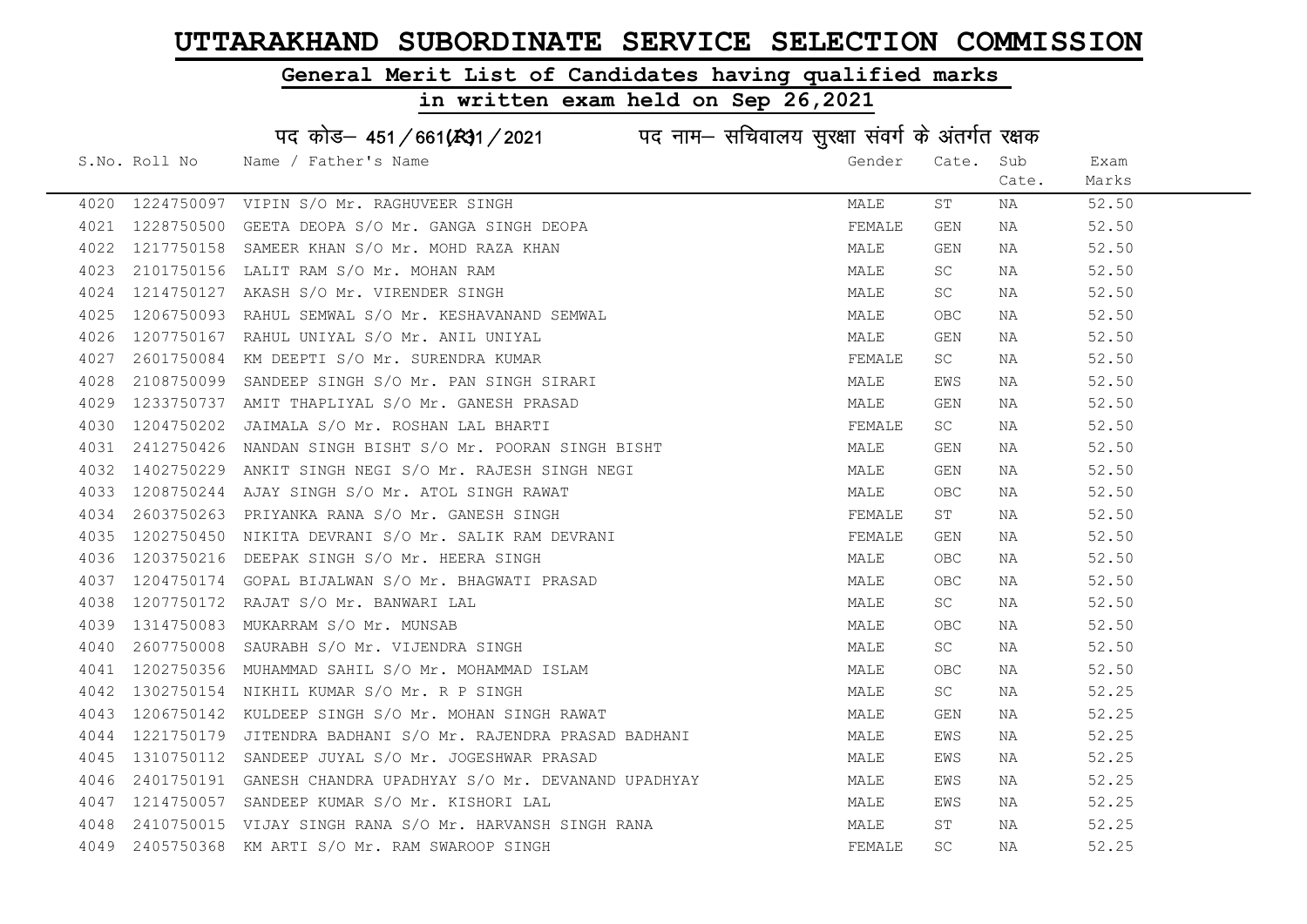#### General Merit List of Candidates having qualified marks

#### in written exam held on Sep 26,2021

S.No. Roll No Wame / Father's Name Gender Cate. Sub Cate. Exam Marks पद कोड– 451/661(स्था) / 2021 व्यान सचिवालय सुरक्षा संवर्ग के अंतर्गत रक्षक 4050 1206750146 MAHENDRA S/O Mr. SULTAN SINGH MALE ST NA 52.25 4051 2604750089 SALMAN S/O Mr. IDREES MALE OBC NA 52.25 4052 2608750051 ROHIT S/O Mr. SOMPAL SINGH MALE SC NA 52.25 4053 1317750271 VIKASH KUMAR S/O Mr. DHARAM PAL SINGH MALE SC NA 52.25 4054 1227750151 SATPAL SONI S/O Mr. CHANKHU LAL MALE SC NA 52.25 4055 2403750231 ANIL KUMAR KOHLI S/O Mr. GANGA PRASAD KOHLI MALE SC NA 52.25 4056 1311750280 GAUTAM BHARTI S/O Mr. SURESH CHAND MALE SC NA 52.25 4057 2606750084 HARISH KUMAR PANDEY S/O Mr. LAXMI DUTT PANDEY MALE GEN NA 52.25 4058 2402750354 PRADUMAN KUMAR S/O Mr. RAJESH KUMAR MARRADUMAN MALE SC NA 52.25 4059 2506750162 JEEWAN CHANDRA JOSHI S/O Mr. GHANSHYAM JOSHI MANA MALE GEN NA 52.25 4060 1236750166 ASHISH PANWAR S/O Mr. SURENDRA SINGH PANWAR MAN MALE GEN NA 52.25 4061 2403750487 GAURAV PANDEY S/O Mr. LILADHAR PANDEY MALE GEN NA 52.25 4062 1201750215 NEERAJ DEVI S/O Mr. CHATRU SINGH FEMALE GEN NA 52.25 4063 1202750132 ANIL NEGI S/O Mr. SHYAM SINGH MALE ST NA 52.25 4064 1316750134 HIMANSU S/O Mr. PREM SINGH MALE OBC NA 52.25 4065 1303750225 DEEPAK KUMAR S/O Mr. NAKSHATR PAL MALE OBC NA 52.25 4066 2607750196 KAPIL S/O Mr. RADHESHYAM MALE SC NA 52.25 4067 1205750304 GANESH SINGH S/O Mr. PREM SINGH MALE OBC NA 52.25 4068 1101750045 GANGA SINGH S/O Mr. KALAM SINGH MALE EWS NA 52.25 4069 1213750163 POOJA S/O Mr. JAGVEER SINGH FEMALE OBC NA 52.25 4070 2504750106 DEEPAK KUMAR S/O Mr. NARAYAN RAM MALE SC NA 52.25 4071 1314750092 ANKUL KUMAR S/O Mr. RAJ KUMAR MALE OBC NA 52.25 4072 2412750159 YOGESH SINGH BARGALI S/O Mr. JAY SINGH BARGALI MALE GEN NA 52.25 4073 1210750500 DEEPAK KUMAR S/O Mr. HARSHPATI MALE SC NA 52.25 4074 2402750245 KUMAR GAURAV S/O Mr. KAILASH CHANDRA NA MALE SC NA 52.25 4075 2109750218 GAUTAM KUMAR S/O Mr. ANIL KUMAR MALE SC NA 52.25 4076 1235750041 KM SHIVANI S/O Mr. RAJKUMAR FEMALE SC NA 52.25 4077 1208750014 SWATI SINGH S/O Mr. AVTAR SINGH FEMALE SC NA 52.25 4078 1225750146 MUKUL KUMAR S/O Mr. DALIP KUMAR MALE SC NA 52.25 4079 1307750168 AMAN SAINI S/O Mr. VIJENDRA KUMAR SAINI MALE OBC NA 52.25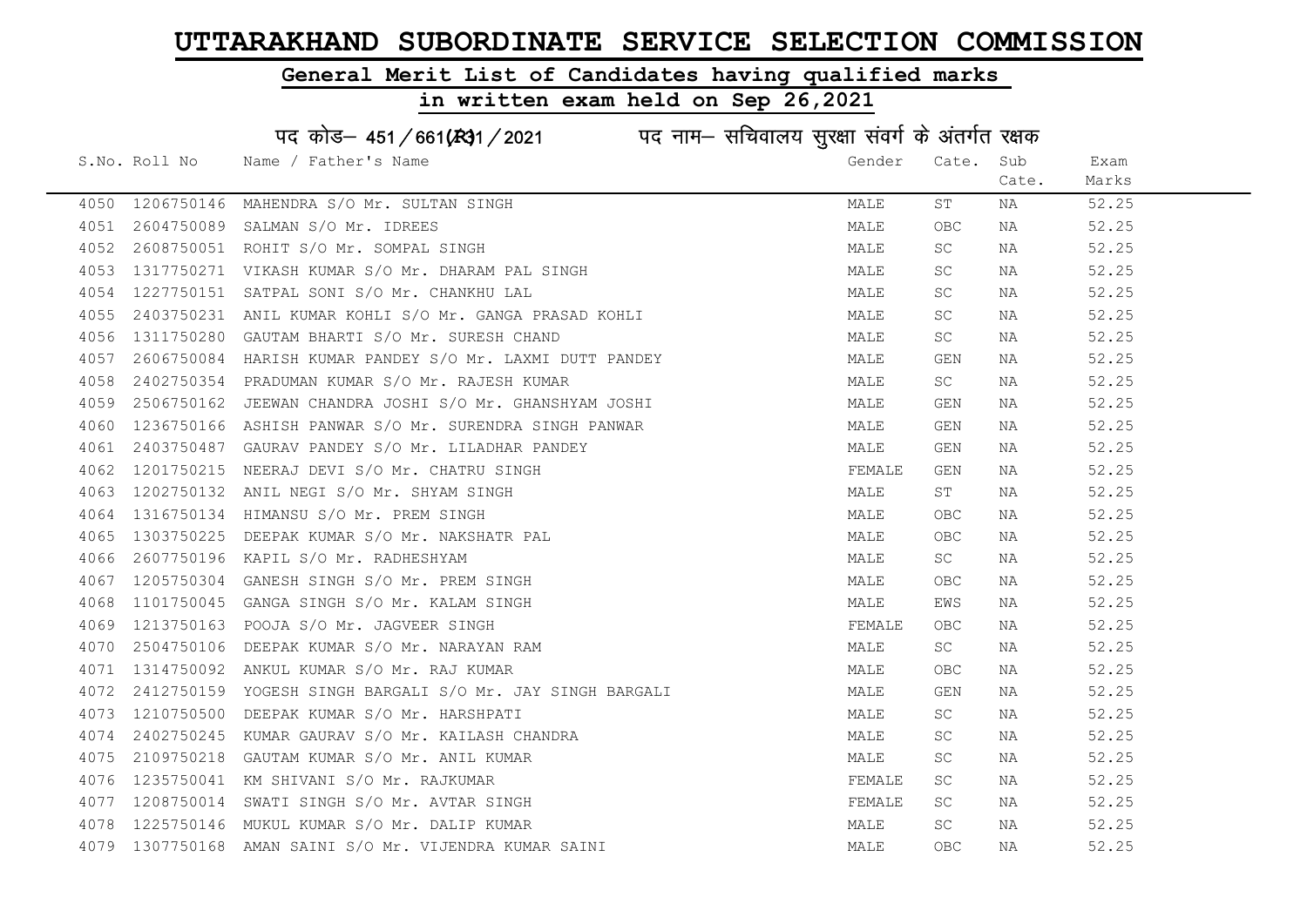#### General Merit List of Candidates having qualified marks

|      |               | पद कोड़– 451/661(131/2021 पद नाम– सचिवालय सुरक्षा संवर्ग के अंतर्गत रक्षक |        |                     |       |       |
|------|---------------|---------------------------------------------------------------------------|--------|---------------------|-------|-------|
|      | S.No. Roll No | Name / Father's Name                                                      | Gender | Cate.               | Sub   | Exam  |
|      |               |                                                                           |        |                     | Cate. | Marks |
| 4080 |               | 1406750129 VIDHYOTTAM S/O Mr. PURUSHOTTAM                                 | MALE   | SC                  | NA    | 52.25 |
| 4081 | 1225750007    | CHAMAN S/O Mr. DHARAM SINGH                                               | MALE   | SΤ                  | NA    | 52.25 |
| 4082 | 2501750242    | RAVEENA S/O Mr. BANSHI LAL                                                | FEMALE | SC                  | NA    | 52.25 |
| 4083 | 1218750219    | GOPAL RAM BHATT S/O Mr. RAM PRATAP BHATT                                  | MALE   | OBC                 | NA    | 52.25 |
| 4084 | 1228750389    | ISHANT DOBHAL S/O Mr. LAXMI PRASAD DOBHAL                                 | MALE   | OBC.                | NA    | 52.25 |
| 4085 | 2412750248    | ANJALI JOSHI S/O Mr. GIRISH CHANDRA JOSHI                                 | FEMALE | GEN                 | NA    | 52.25 |
| 4086 | 2601750235    | NIKHIL KUMAR S/O Mr. BALVEER SINGH                                        | MALE   | SC                  | NA    | 52.25 |
| 4087 | 1233750690    | REENA NAUTIYAL S/O Mr. TILAK RAM NAUTIYAL                                 | FEMALE | ${\sf OBC}$         | NA    | 52.00 |
| 4088 | 1208750071    | PRAKASH SINGH S/O Mr. RATAN SINGH TAKOLA                                  | MALE   | ST                  | NA    | 52.00 |
| 4089 | 2603750130    | NAFEES AHMAD S/O Mr. RAIS AHMAD                                           | MALE   | OBC                 | NA    | 52.00 |
| 4090 | 1202750464    | SAPNA S/O Mr. NATTHI SINGH                                                | FEMALE | GEN                 | NA    | 52.00 |
| 4091 | 1101750139    | AKSHAY RAJ S/O Mr. H L RAJ                                                | MALE   | SC                  | NA    | 52.00 |
| 4092 | 1315750033    | SHAILESH SHARMA S/O Mr. GHANANAND                                         | MALE   | GEN                 | NA    | 52.00 |
| 4093 |               | 1202750120 BIJENDRA S/O Mr. RAJ KUMAR                                     | MALE   | ST                  | NA    | 52.00 |
| 4094 |               | 1402750092 SANDEEP KUMAR S/O Mr. JAI PRAKASH                              | MALE   | SC                  | ΝA    | 52.00 |
| 4095 | 2405750151    | NARESH CHANDRA PANERU S/O Mr. MADHAWANAND PANERU                          | MALE   | EWS                 | NA    | 52.00 |
| 4096 | 2402750321    | KAMAL SINGH BISHT S/O Mr. MAHENDRA SINGH BISHT                            | MALE   | GEN                 | NA    | 52.00 |
| 4097 | 2108750072    | MANISH KIROLA S/O Mr. TARA SINGH                                          | MALE   | EWS                 | NA    | 52.00 |
| 4098 | 2603750361    | JITENDER SINGH S/O Mr. NARAYAN BISHT                                      | MALE   | GEN                 | NA    | 52.00 |
| 4099 | 2412750107    | MAHESH CHANDRA PANDEY S/O Mr. BHAWANI DATT PANDEY                         | MALE   | EWS                 | NA    | 52.00 |
| 4100 | 1304750290    | SEEMA S/O Mr. RAMESH KUMAR                                                | FEMALE | SC                  | NA    | 52.00 |
| 4101 | 1318750118    | AJAY KUMAR PRAJAPATI S/O Mr. ASHOK KUMAR PRAJAPATI                        | MALE   | OBC                 | NA    | 52.00 |
| 4102 | 2402750009    | NITESH SINGH NIKHURPA S/O Mr. NATHO SINGH                                 | MALE   | SТ                  | NA    | 52.00 |
| 4103 | 1308750093    | GOPAL KUMAR S/O Mr. SHANKAR LAL                                           | MALE   | SC                  | NA    | 52.00 |
| 4104 | 1318750204    | PANKAJ KUMAR S/O Mr. HARPAL SINGH                                         | MALE   | SC.                 | NA    | 52.00 |
| 4105 | 1228750444    | PRADEEP KUMAR S/O Mr. BAHADUR SINGH                                       | MALE   | SΤ                  | NA    | 52.00 |
| 4106 | 2603750152    | RAJAT SINGH RANA S/O Mr. SHANKAR SINGH RANA                               | MALE   | SΤ                  | NA    | 52.00 |
| 4107 |               | 1220750007 ABHISHEK CHAURASIYA S/O Mr. MADAN LAL CHAURASIYA               | MALE   | GEN                 | NA    | 52.00 |
| 4108 | 1230750032    | GANESH SINGH PAPRA S/O Mr. SHER SINGH PAPRA                               | MALE   | SΤ                  | NA    | 52.00 |
| 4109 |               | 1314750231 BHUPENDRA S/O Mr. RAMPAL SINGH                                 | MALE   | $\operatorname{SC}$ | ΝA    | 52.00 |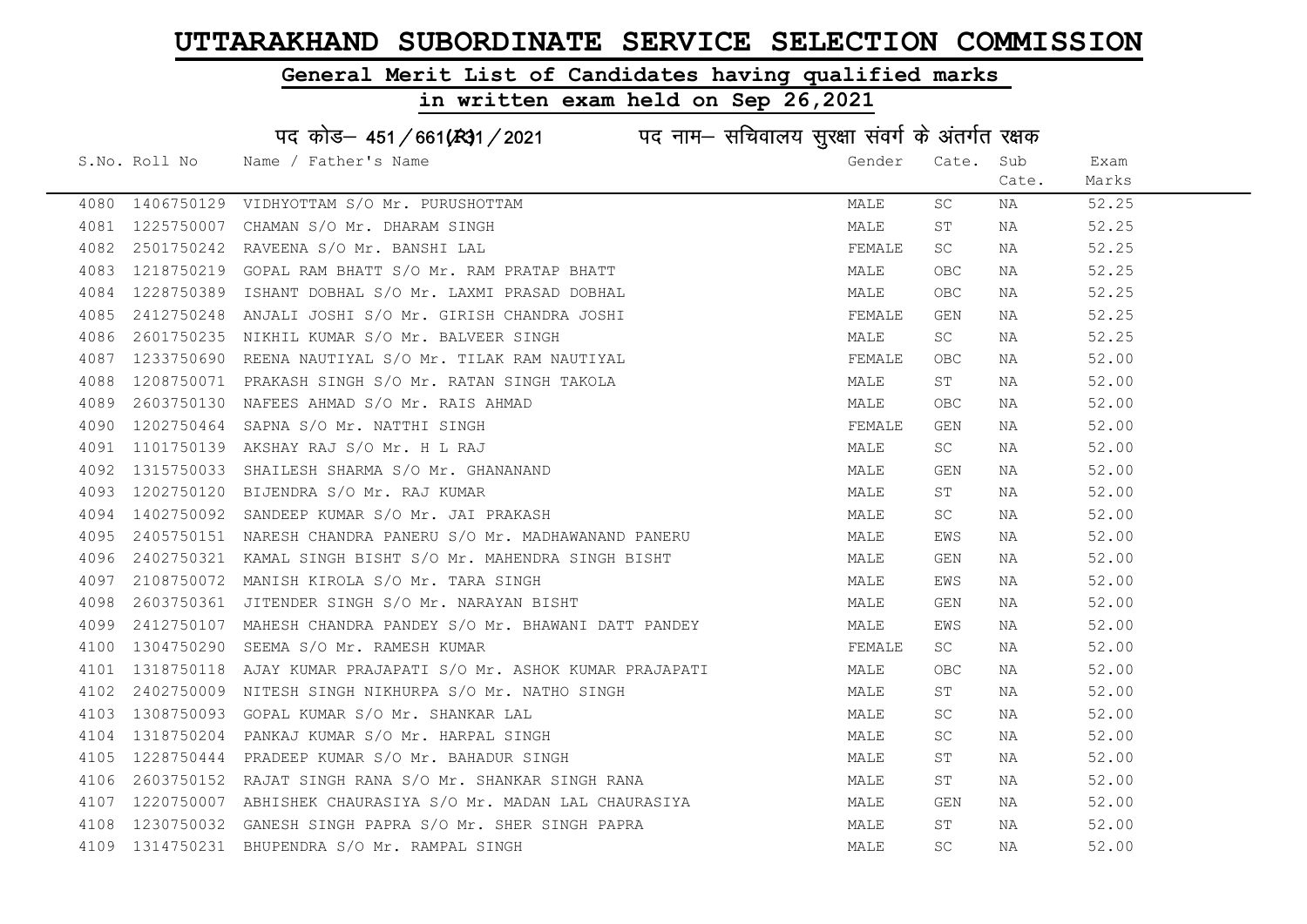#### General Merit List of Candidates having qualified marks

|      |               | पद कोड़- 451/661(431/2021 पद नाम- सचिवालय सुरक्षा संवर्ग के अंतर्गत रक्षक |        |                     |         |       |
|------|---------------|---------------------------------------------------------------------------|--------|---------------------|---------|-------|
|      | S.No. Roll No | Name / Father's Name                                                      | Gender | Cate.               | Sub     | Exam  |
|      |               |                                                                           |        |                     | Cate.   | Marks |
|      |               | 4110 1203750202 VIKRAM SINGH NEGI S/O Mr. HAYAT SINGH NEGI                | MALE   | GEN                 | NA      | 52.00 |
| 4111 |               | 1214750296 RAJVEER SINGH NEGI S/O Mr. KRIPAL SINGH NEGI                   | MALE   | ST                  | NA      | 52.00 |
| 4112 | 1307750239    | KM AANCHAL CHOUDHARY S/O Mr. RAMPAL SINGH                                 | FEMALE | OBC                 | NA      | 52.00 |
| 4113 |               | 2607750118 VIVEK KUMAR S/O Mr. LEELA SINGH                                | MALE   | SC                  | NA      | 52.00 |
| 4114 | 2404750375    | ANAND GIRI S/O Mr. DEV GIRI                                               | MALE   | OBC                 | NA      | 52.00 |
| 4115 |               | 1234750467 VIPIN SINGH S/O Mr. HARI SINGH                                 | MALE   | <b>OBC</b>          | NA      | 52.00 |
| 4116 | 1308750082    | VISHAL S/O Mr. SATYAPAL SAINI                                             | MALE   | <b>OBC</b>          | EX-Serv | 52.00 |
| 4117 | 1233750276    | VIPIN SINGH S/O Mr. GOPAL SINGH                                           | MALE   | GEN                 | NA      | 52.00 |
| 4118 | 2413750174    | PAWAN SINGH MEHTA S/O Mr. NETRA SINGH MEHTA                               | MALE   | EWS                 | NA      | 52.00 |
| 4119 | 1206750363    | KM PRIYA S/O Mr. SHYAMLAL                                                 | FEMALE | <b>OBC</b>          | NA      | 52.00 |
| 4120 | 2413750046    | NEERAJ BORA S/O Mr. DAN SINGH BORA                                        | MALE   | OBC                 | NA      | 52.00 |
| 4121 |               | 2601750155 FURKAN ALI S/O Mr. IRFAN ALI                                   | MALE   | EWS                 | NA      | 52.00 |
| 4122 | 1103750179    | DHEERAJ SINGH S/O Mr. KAMAL SINGH                                         | MALE   | GEN                 | NA      | 52.00 |
| 4123 |               | 2602750109 HEM CHANDRA S/O Mr. SURESH CHANDRA                             | MALE   | SC                  | NA      | 52.00 |
| 4124 |               | 1227750111 SUNIL CHAND S/O Mr. BHAGWAN SINGH                              | MALE   | <b>OBC</b>          | NA      | 52.00 |
| 4125 | 1213750320    | POONAM CHAUHAN S/O Mr. PARAM SINGH CHAUHAN                                | FEMALE | $\operatorname{ST}$ | NA      | 52.00 |
| 4126 | 1210750148    | NEELAM JOSHI S/O Mr. KESHWANAND JOSHI                                     | FEMALE | ST                  | NA      | 52.00 |
| 4127 | 1303750005    | MITHUN S/O Mr. DHARAM PAL                                                 | MALE   | OBC                 | NA      | 52.00 |
| 4128 | 1305750069    | SWATI S/O Mr. SUNDAR SINGH                                                | FEMALE | GEN                 | NA      | 52.00 |
| 4129 | 1222750099    | DIPESH BHATT S/O Mr. BHOLA DATT BHATT                                     | MALE   | OBC.                | NA      | 52.00 |
| 4130 | 2402750191    | AARTI RANI S/O Mr. LEKHRAJ SINGH                                          | FEMALE | OBC.                | EX-Serv | 52.00 |
| 4131 | 1304750369    | SALMAN S/O Mr. M YASEEN                                                   | MALE   | OBC.                | NA      | 52.00 |
| 4132 | 1303750149    | SHEKHAR S/O Mr. JOGENDRA KUMAR                                            | MALE   | OBC                 | NA      | 52.00 |
| 4133 | 1402750206    | SUMIT SINGH S/O Mr. BIJENDRA SINGH                                        | MALE   | EWS                 | NA      | 52.00 |
| 4134 | 1220750163    | SACHIN NAUTIYAL S/O Mr. RAM LAL NAUTIYAL                                  | MALE   | OBC.                | NA      | 52.00 |
| 4135 | 2507750125    | ANKIT KUMAR S/O Mr. DEV RAM                                               | MALE   | SC                  | NA      | 52.00 |
| 4136 | 1219750062    | NIKESH NEGI S/O Mr. MOLU SINGH NEGI                                       | MALE   | SΤ                  | NA      | 52.00 |
| 4137 |               | 1317750156 RAVINDRA SIINGH S/O Mr. UMMED SINGH                            | MALE   | SC                  | NA      | 52.00 |
| 4138 | 1204750245    | ALOK PRATAP SINGH S/O Mr. SANJAY KUMAR SINGH                              | MALE   | GEN                 | NA      | 52.00 |
| 4139 |               | 1212750007 CHITRA RAWAT S/O Mr. BRIJ MOHAN SINGH RAWAT                    | FEMALE | GEN                 | ΝA      | 52.00 |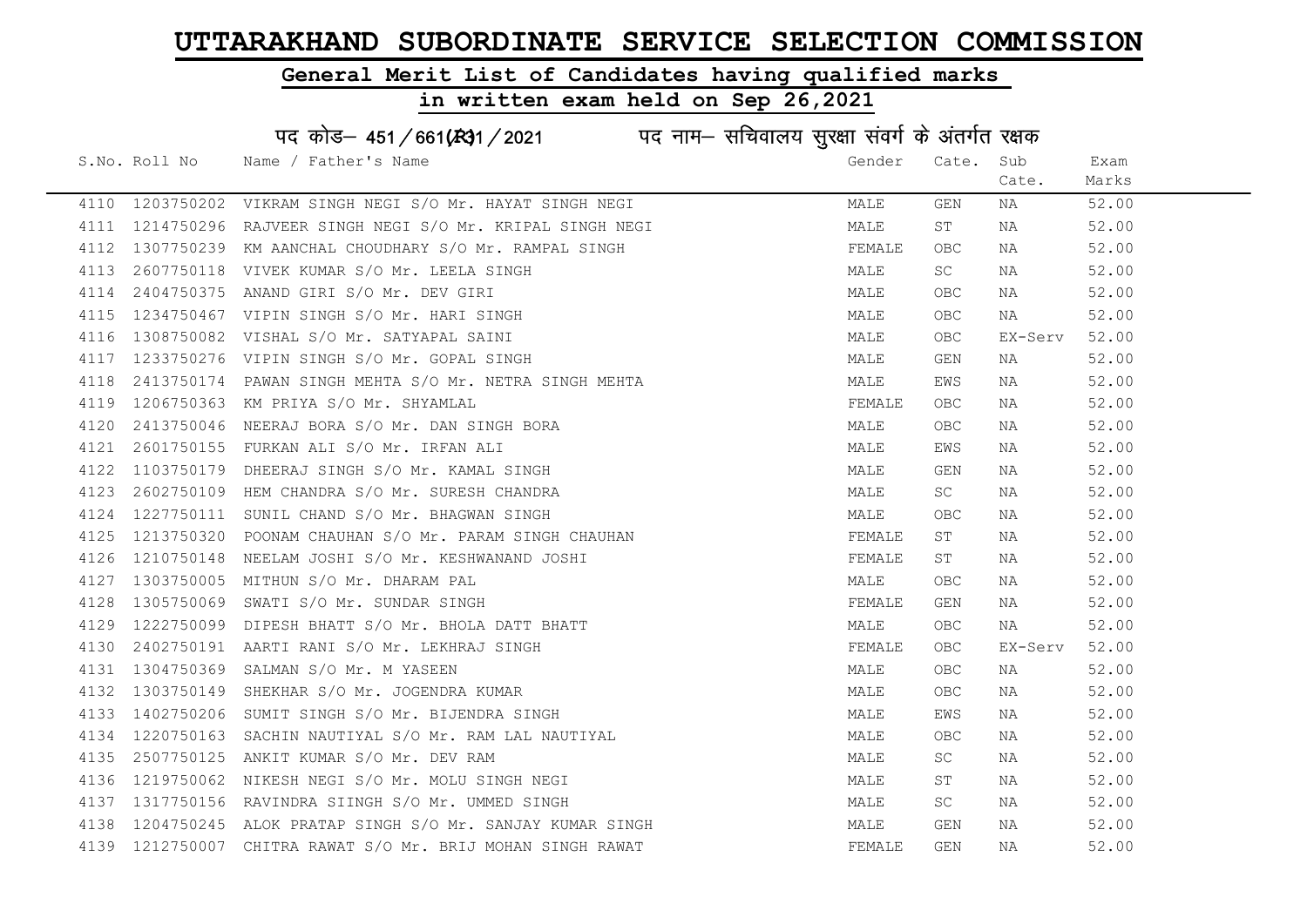#### General Merit List of Candidates having qualified marks

## in written exam held on Sep 26,2021

# पद कोड– 451/661(स्था/2021 व्यान सचिवालय सुरक्षा संवर्ग के अंतर्गत रक्षक

|      | S.No. Roll No | Name / Father's Name                                                                                                                                                                                                                       | Gender | Cate.      | Sub     | Exam  |
|------|---------------|--------------------------------------------------------------------------------------------------------------------------------------------------------------------------------------------------------------------------------------------|--------|------------|---------|-------|
|      |               |                                                                                                                                                                                                                                            |        |            | Cate.   | Marks |
|      |               | 4140 2107750106 HIMANSHU GURURANI S/O Mr. TARA CHANDRA GURURANI                                                                                                                                                                            | MALE   | EWS        | NA      | 52.00 |
| 4141 |               | 1304750115 ROHIT KUMAR S/O Mr. ARVIND KUMAR                                                                                                                                                                                                | MALE   | OBC        | NA      | 52.00 |
| 4142 | 1401750278    | RAVINDRA SINGH S/O Mr. MOHAN SINGH                                                                                                                                                                                                         | MALE   | GEN        | NA      | 52.00 |
| 4143 | 1232750261    | SANTOSH BIJALWAN S/O Mr. NARESH BIJALWAN                                                                                                                                                                                                   | MALE   | OBC.       | NA      | 52.00 |
| 4144 | 1235750025    | VIPIN SINGH NEGI S/O Mr. JASPAL SINGH NEGI                                                                                                                                                                                                 | MALE   | GEN        | NA      | 52.00 |
| 4145 | 1202750409    | SAKSHI S/O Mr. AMAR SINGH MANRAL                                                                                                                                                                                                           | FEMALE | EWS        | NA      | 52.00 |
| 4146 | 1227750127    |                                                                                                                                                                                                                                            | MALE   | OBC.       | EX-Serv | 51.75 |
| 4147 |               | 2102750083 NEEMA DEVI S/O Mr. NAND KISHOR ARYA                                                                                                                                                                                             | FEMALE | SC         | NA      | 51.75 |
| 4148 |               | SHOORBIR SINGH S/O Mr. MAHENDRA SINGH<br>NEEMA DEVI S/O Mr. NAND KISHOR ARYA<br>SANDEEP SINGH S/O Mr. SHOORVEER SINGH<br>1221750154 SANDEEP SINGH S/O Mr. SHOORVEER SINGH                                                                  | MALE   | GEN        | EX-Serv | 51.75 |
| 4149 |               | 2102750021 LALIT MOHAN S/O Mr. GOPAL DATT PANDEY<br>1232750117 HARBENDRA SINGH S/O Mr. KESHAR SINGH                                                                                                                                        | MALE   | GEN        | NA      | 51.75 |
| 4150 |               |                                                                                                                                                                                                                                            | MALE   | GEN        | NA      | 51.75 |
| 4151 | 1302750324    | PRAVESH KUMAR S/O Mr. HARI SINGH                                                                                                                                                                                                           | MALE   | SC         | NA      | 51.75 |
| 4152 |               | 1315750052 MOHAN SINGH S/O Mr. JAI SINGH                                                                                                                                                                                                   | MALE   | OBC.       | NA      | 51.75 |
| 4153 |               | 1306750258 PARMESH RINGOLA S/O Mr. SATISH CHANDRA RINGOLA                                                                                                                                                                                  | MALE   | GEN        | NA      | 51.75 |
| 4154 |               | 1302750345 MASHROOR ALI S/O Mr. MATLOOB ALI                                                                                                                                                                                                | MALE   | <b>OBC</b> | NA      | 51.75 |
| 4155 |               | 1216750194 VIJAY PRAKASH S/O Mr. RAMESHWAR PRASAD                                                                                                                                                                                          | MALE   | GEN        | NA      | 51.75 |
| 4156 |               | 1316750350 DEEPA RANI S/O Mr. RAVINDRA KUMAR SAINI                                                                                                                                                                                         | FEMALE | OBC.       | NA      | 51.75 |
| 4157 |               | 1212750260 SUBHASH THAPLIYAL S/O Mr. JAGDISH PRASAD THAPLIYAL                                                                                                                                                                              | MALE   | GEN        | NA      | 51.75 |
| 4158 |               | 2602750106 MEERA S/O Mr. SUBHASH CHANDRA                                                                                                                                                                                                   | FEMALE | <b>SC</b>  | NA      | 51.75 |
| 4159 |               | 1301750180 SATENDRA KUMAR S/O Mr. RANDHEER SINGH                                                                                                                                                                                           | MALE   | OBC.       | NA      | 51.75 |
| 4160 |               |                                                                                                                                                                                                                                            | MALE   | GEN        | NA      | 51.75 |
| 4161 |               |                                                                                                                                                                                                                                            | MALE   | GEN        | NA      | 51.75 |
| 4162 |               |                                                                                                                                                                                                                                            | MALE   | SC         | NA      | 51.75 |
| 4163 |               |                                                                                                                                                                                                                                            | FEMALE | SC.        | NA      | 51.75 |
| 4164 |               |                                                                                                                                                                                                                                            | MALE   | SΤ         | NA      | 51.75 |
| 4165 |               |                                                                                                                                                                                                                                            | FEMALE | <b>OBC</b> | NA      | 51.75 |
| 4166 |               |                                                                                                                                                                                                                                            | MALE   | SC         | NA      | 51.75 |
| 4167 |               | 1301/90180 SATENDRA KUMAR S/O MT. RANDHEER SINGH<br>2101750200 RAJENDRA SINGH S/O MT. BAHADUR SINGH<br>1405750056 PAWAN SINGH S/O MT. PREM SINGH JAGGI<br>2403750477 NEERAJ ARYA S/O MT. CHET RAM ARYA<br>1310750103 ANKITA RAJ S/O MT. DE | FEMALE | GEN        | NA      | 51.75 |
| 4168 |               |                                                                                                                                                                                                                                            | MALE   | GEN        | NA      | 51.75 |
| 4169 |               |                                                                                                                                                                                                                                            | MALE   | OBC.       | NA      | 51.75 |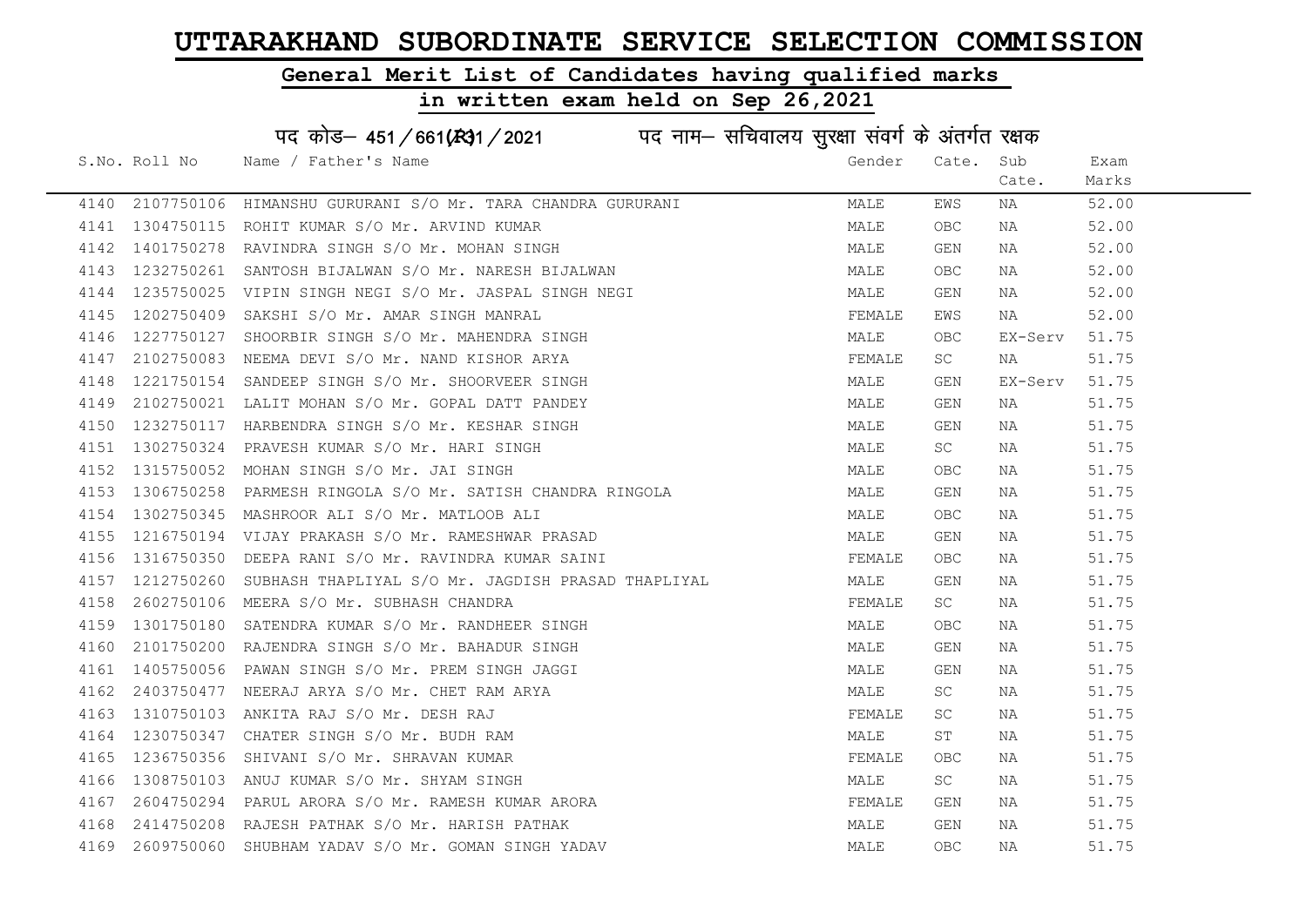#### General Merit List of Candidates having qualified marks

|      |                 | पद कोड़– 451/661(131/2021 पद नाम– सचिवालय सुरक्षा संवर्ग के अंतर्गत रक्षक |        |                                  |       |       |
|------|-----------------|---------------------------------------------------------------------------|--------|----------------------------------|-------|-------|
|      | S.No. Roll No   | Name / Father's Name                                                      | Gender | Cate.                            | Sub   | Exam  |
|      |                 |                                                                           |        |                                  | Cate. | Marks |
|      | 4170 1318750100 | NITIN KUMAR S/O Mr. VINOD KUMAR                                           | MALE   | <b>OBC</b>                       | ΝA    | 51.75 |
| 4171 | 1233750164      | SUNIL SINGH S/O Mr. RAJU SINGH                                            | MALE   | ST                               | NA    | 51.75 |
| 4172 | 2404750004      | SURAJ PATANI S/O Mr. DEEP CHANDRA PATANI                                  | MALE   | GEN                              | NA    | 51.75 |
| 4173 | 1226750296      | ARUN BALMIKI S/O Mr. CHARAN BALMIKI                                       | MALE   | SC                               | NA    | 51.75 |
| 4174 | 2603750137      | SURENDAR KUMAR S/O Mr. RAM SINGH                                          | MALE   | <b>OBC</b>                       | NA    | 51.75 |
| 4175 |                 | 1206750132 HEMRAJ S/O Mr. DAYAL SINGH                                     | MALE   | EWS                              | NA    | 51.75 |
| 4176 |                 | 1316750054 DEEPAK KUMAR S/O Mr. BANWARI LAL                               | MALE   | OBC                              | NA    | 51.75 |
| 4177 | 1315750094      | NITIN S/O Mr. RISHI PAL                                                   | MALE   | $\mathsf{O}\mathsf{B}\mathsf{C}$ | NA    | 51.75 |
| 4178 | 1217750481      | PRIYANKA S/O Mr. SHANTI KHANNA                                            | FEMALE | ST                               | NA    | 51.75 |
| 4179 |                 | 1230750416 MAYANK BELWAL S/O Mr. SURENDRA DUTT BELWAL                     | MALE   | GEN                              | NA    | 51.75 |
| 4180 |                 | 2402750140 NEERAJ SINGH NAYAL S/O Mr. KISHAN SINGH NAYAL                  | MALE   | GEN                              | NA    | 51.75 |
| 4181 | 1316750264      | SAURABH KUMAR MANJHERA S/O Mr. VINOD KUMAR MANJHERA                       | MALE   | EWS                              | NA    | 51.75 |
| 4182 |                 | 2105750070 LOKESH KUMAR TAMTA S/O Mr. KAILASH KUMAR TAMTA                 | MALE   | SC                               | NA    | 51.75 |
| 4183 |                 | 1215750398 ASHISH KUMAR S/O Mr. KASHI LAL                                 | MALE   | SC                               | NA    | 51.75 |
| 4184 |                 | 1216750073 SURESH CHANDRA SINGH S/O Mr. NETRA SINGH                       | MALE   | EWS                              | NA    | 51.75 |
| 4185 | 2603750271      | NEELESH KUMAR S/O Mr. BHUPAL SINGH                                        | MALE   | SC                               | NA    | 51.75 |
| 4186 | 1218750492      | NITIN SHARMA S/O Mr. HARI CHAND SHARMA                                    | MALE   | ST                               | NA    | 51.75 |
| 4187 | 2506750216      | MANISH KUMAR S/O Mr. JAGDISH PRASAD                                       | MALE   | SC                               | NA    | 51.75 |
| 4188 | 1225750084      | SUMIT SINGH S/O Mr. RANJEET SINGH                                         | MALE   | GEN                              | NA    | 51.75 |
| 4189 | 2605750036      | RAVI KUMAR SINGH S/O Mr. ANAND SINGH                                      | MALE   | OBC                              | NA    | 51.75 |
| 4190 | 1212750106      | GAURAV BIJALWAN S/O Mr. BHAGWATI PRASAD BIJALWAN                          | MALE   | EWS                              | NA    | 51.75 |
| 4191 |                 | 1234750395 RAJPAL SINGH S/O Mr. SUNDAR SINGH                              | MALE   | ${\sf OBC}$                      | NA    | 51.75 |
| 4192 | 2102750217      | DEEPAK SINGH BISHT S/O Mr. ARJUN SINGH BISHT                              | MALE   | GEN                              | NA    | 51.75 |
| 4193 | 1221750120      | KM GEETA S/O Mr. KAMESHWAR PRASAD                                         | FEMALE | OBC                              | ΝA    | 51.75 |
| 4194 | 1232750147      | ROBIN PAUL S/O Mr. SANJAY PAUL                                            | MALE   | EWS                              | NA    | 51.75 |
| 4195 | 2406750041      | HEMANT GIRI GOSWAMI S/O Mr. BIRENDRA GIRI GOSWAMI                         | MALE   | <b>OBC</b>                       | NA    | 51.75 |
| 4196 | 1302750180      | GAUTAM S/O Mr. SUNEEL                                                     | MALE   | <b>OBC</b>                       | NA    | 51.75 |
| 4197 |                 | 1226750504 MUSKAN S/O Mr. BRIJ MOHAN MAMGAIN                              | FEMALE | GEN                              | NA    | 51.75 |
| 4198 |                 | 1217750035 DHEERAJ SINGH BHANDARI S/O Mr. PRITHAVI SINGH                  | MALE   | GEN                              | NA    | 51.75 |
|      |                 | 4199 1216750026 ADITYA BHATT S/O Mr. DINESH KUMAR BHATT                   | MALE   | EWS                              | ΝA    | 51.75 |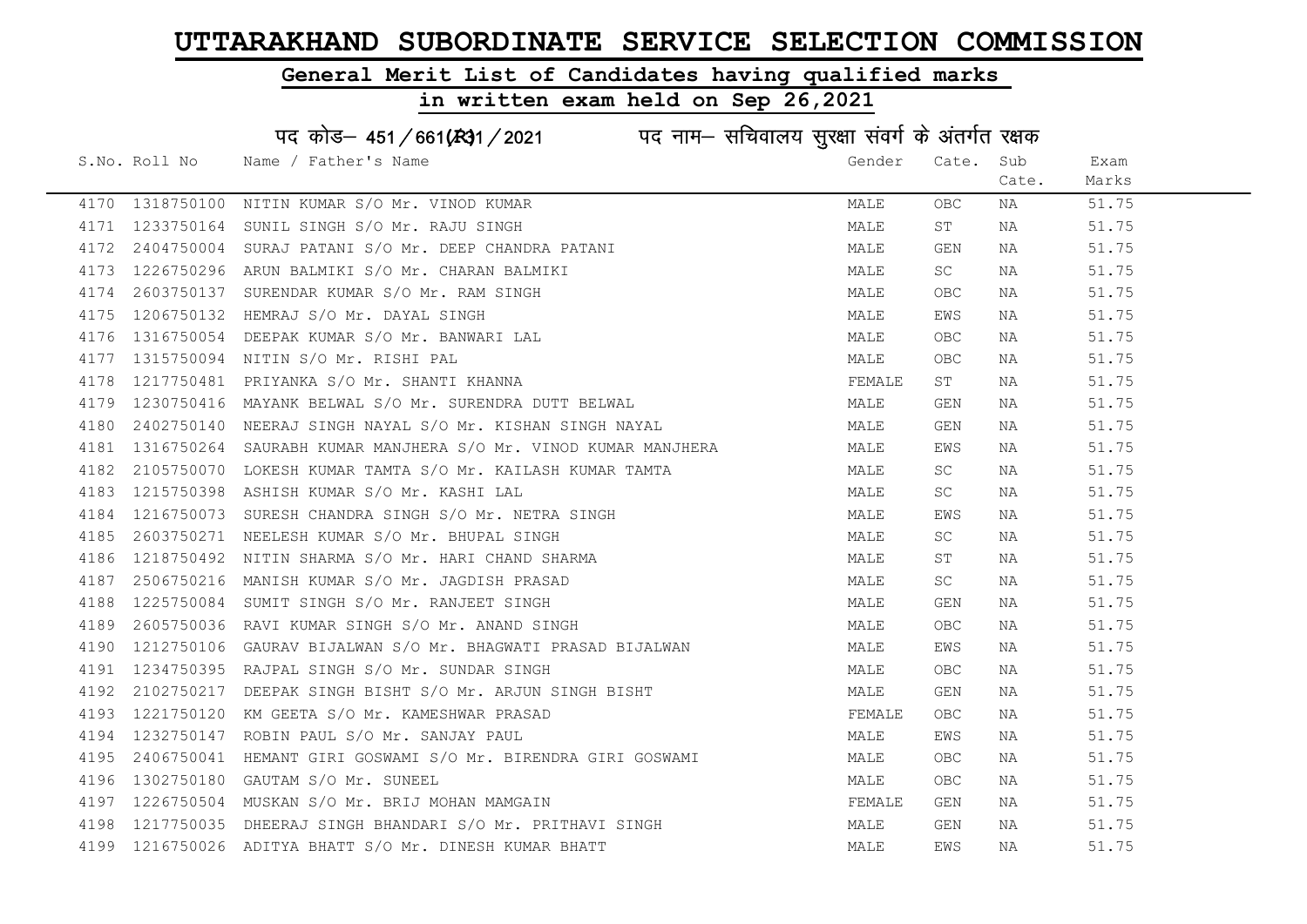## General Merit List of Candidates having qualified marks

|      |               | पद कोड़- 451/661(431/2021 पद नाम- सचिवालय सुरक्षा संवर्ग के अंतर्गत रक्षक |        |            |         |       |
|------|---------------|---------------------------------------------------------------------------|--------|------------|---------|-------|
|      | S.No. Roll No | Name / Father's Name                                                      | Gender | Cate.      | Sub     | Exam  |
|      |               |                                                                           |        |            | Cate.   | Marks |
| 4200 |               | 1217750177 GAUTAM BARTWAL S/O Mr. MOHAN SINGH BARTWAL                     | MALE   | GEN        | EX-Serv | 51.50 |
| 4201 |               | 2108750001 GANESH CHANDRA TIWARI S/O Mr. PURAN CHANDRA TIWARI             | MALE   | GEN        | EX-Serv | 51.50 |
| 4202 |               | 1301750056 SURENDRA SINGH S/O Mr. RAJE SINGH                              | MALE   | GEN        | NA      | 51.50 |
| 4203 | 1308750031    | ITTFAK AHMAD S/O Mr. IDRISH AHMAD                                         | MALE   | OBC        | NA      | 51.50 |
| 4204 |               | 1207750313 MANOJ THAPLIYAL S/O Mr. VIJAY PRASAD THAPLIYAL                 | MALE   | EWS        | NA      | 51.50 |
| 4205 | 1402750026    | SANDEEP KUMAR S/O Mr. DINESH CHANDRA                                      | MALE   | GEN        | NA      | 51.50 |
| 4206 | 1225750056    | KAMAL SINGH S/O Mr. JAGAT SINGH                                           | MALE   | OBC        | NA      | 51.50 |
| 4207 | 1312750098    | ASHISH KHARKWAL S/O Mr. JAGAT MOHAN KHARKWAL                              | MALE   | EWS        | NA      | 51.50 |
| 4208 | 2110750038    | YOGESH CHANDRA PANDEY S/O Mr. HARISH CHANDRA PANDEY                       | MALE   | EWS        | NA      | 51.50 |
| 4209 |               | 2605750061 VIJAY SINGH RANA S/O Mr. NAR SINGH RANA                        | MALE   | SΤ         | NA      | 51.50 |
| 4210 | 1204750011    | PRADEEP DOBHAL S/O Mr. TULARAM DOBHAL                                     | MALE   | SΤ         | NA      | 51.50 |
| 4211 |               | 2102750060 YOGESH CHANDRA SINGH S/O Mr. NANDAN SINGH                      | MALE   | EWS        | NA      | 51.50 |
| 4212 |               | 1233750274 ASHISH RANA S/O Mr. KALAM SINGH RANA                           | MALE   | GEN        | NA      | 51.50 |
| 4213 |               | 2412750412 RAJANI S/O Mr. BAHADUR RAM                                     | FEMALE | SC         | NA      | 51.50 |
| 4214 | 2414750302    | NANDAN SINGH BISHT S/O Mr. RAM SINGH BISHT                                | MALE   | GEN        | NA      | 51.50 |
| 4215 | 2506750468    | KAPIL SINGH CHAUDHARY S/O Mr. PUSHKARSINGH                                | MALE   | EWS        | NA      | 51.50 |
| 4216 |               | 1214750058 BHEEM SINGH S/O Mr. GOVIND SINGH                               | MALE   | GEN        | NA      | 51.50 |
| 4217 | 1221750138    | PRAMOD S/O Mr. BANKE LAL                                                  | MALE   | SC         | NA      | 51.50 |
| 4218 | 1233750287    | KAPIL DEV S/O Mr. PARAM SINGH                                             | MALE   | ST         | NA      | 51.50 |
| 4219 | 1203750222    | NEERAJ PUNETHA S/O Mr. GOPAL DUTT PUNETHA                                 | MALE   | EWS        | NA      | 51.50 |
| 4220 |               | 2406750104 RAHUL SINGH BISHT S/O Mr. DHAN SINGH BISHT                     | MALE   | GEN        | NA      | 51.50 |
| 4221 | 2408750152    | DEEPAK KUMAR SAHU S/O Mr. SURENDRA KUMAR SAHU                             | MALE   | OBC        | NA      | 51.50 |
| 4222 | 2102750149    | NARENDRA GIRI GOSWAMI S/O Mr. SHANKAR GIRI GOSWAMI                        | MALE   | OBC        | NA      | 51.50 |
| 4223 | 1403750008    | SHAILENDRA KUMAR S/O Mr. BHAGWATI PRASAD                                  | MALE   | GEN        | NA      | 51.50 |
| 4224 |               | 1230750353 AKASH BHANDARI S/O Mr. RAJENDRA SINGH BHANDARI                 | MALE   | EWS        | NA      | 51.50 |
| 4225 | 2409750475    | RAHUL BUDHANI S/O Mr. NAND KISHOR                                         | MALE   | EWS        | NA      | 51.50 |
| 4226 | 1303750086    | MANISHA RANI S/O Mr. RAMLAL RATHOR                                        | FEMALE | OBC        | NA      | 51.50 |
| 4227 |               | 1215750289 RAJESH CHAUHAN S/O Mr. BHEEM SINGH CHAUHAN                     | MALE   | SΤ         | NA      | 51.50 |
| 4228 |               | 2602750208 SARFARAZ ALI S/O Mr. SHAREEF AHMED                             | MALE   | <b>OBC</b> | NA      | 51.50 |
| 4229 | 1316750207    | SURAJ S/O Mr. MAHIPAL                                                     | MALE   | SC         | ΝA      | 51.50 |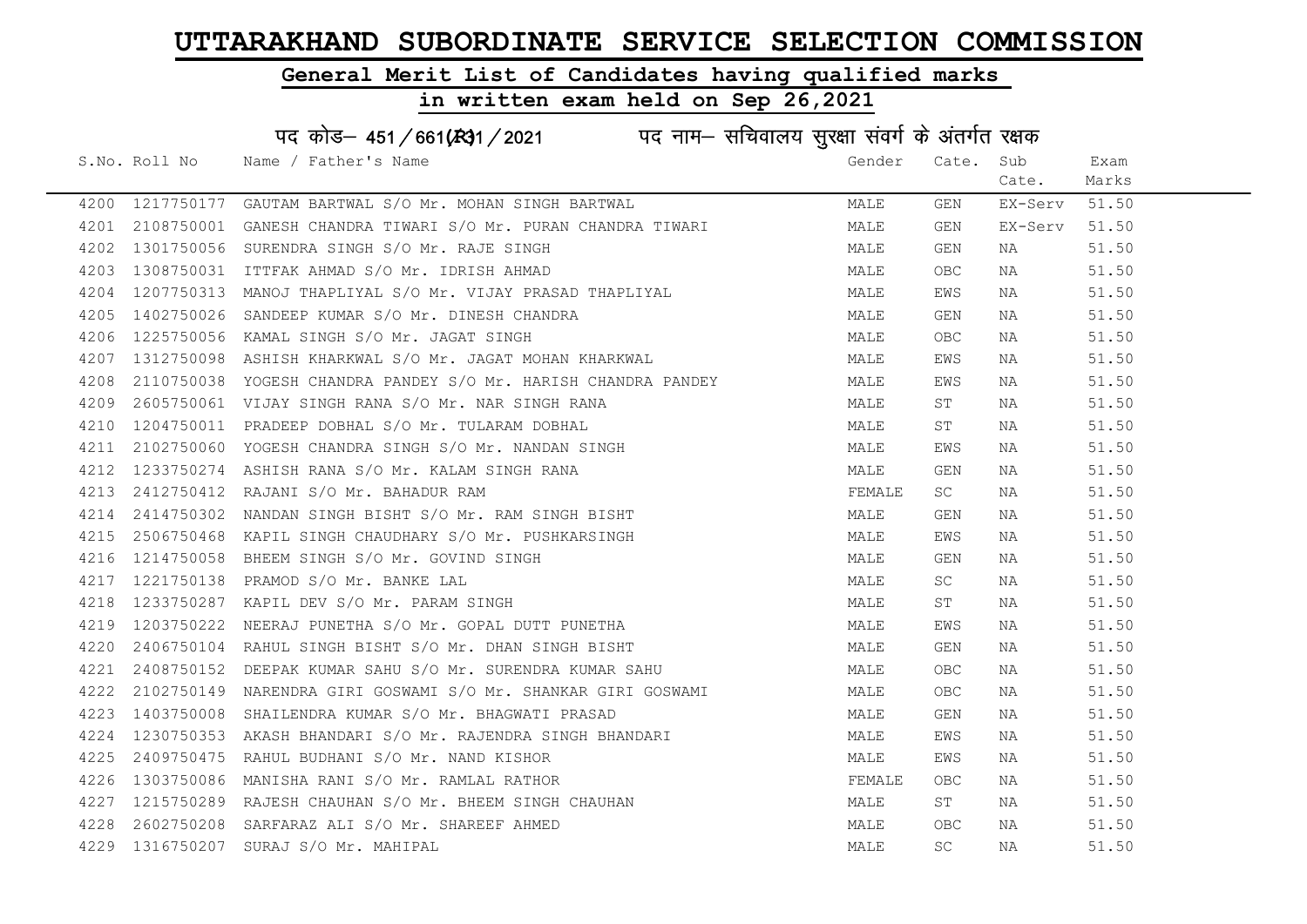#### General Merit List of Candidates having qualified marks

in written exam held on Sep 26,2021

S.No. Roll No Wame / Father's Name Gender Cate. Sub Cate. Exam Marks पद कोड– 451/661(स्था) / 2021 व्यान सचिवालय सुरक्षा संवर्ग के अंतर्गत रक्षक 4230 1233750426 CHANDRA MOHAN S/O Mr. SUNDER LAL MALE SC NA 51.50 4231 2108750325 GANGA S/O Mr. TRILOK SINGH FEMALE EWS NA 51.50 4232 2407750201 PREETI S/O Mr. RAJARAM MAURYA FEMALE OBC NA 51.50 4233 1234750497 PRIYANKA S/O Mr. LAKHAN SINGH FEMALE GEN NA 51.50 4234 2404750403 DEEP CHANDRA S/O Mr. NARAYAN DATT MALE GEN NA 51.50 4235 1316750219 SHUBHAM GIRI S/O Mr. RAKESH GIRI MALE OBC NA 51.50 4236 2403750170 NEHA PANT S/O Mr. HEM CHANDRA PANT THE SAND SERMALE EWS NA 51.50 4237 1316750317 AMAN KUMAR S/O Mr. SATISH KUMAR MALE OBC NA 51.50 4238 1309750009 TANVEER ALAM S/O Mr. MUJAMMIL MALE OBC NA 51.50 4239 2409750481 DINESH SINGH S/O Mr. LALIT SINGH MEWARI MALE GEN NA 51.50 4240 2105750106 PANKAJ BANGARI S/O Mr. CHANDAN SINGH BANGARI MALE GEN NA 51.50 4241 1211750135 JATIN NAUTIYAL S/O Mr. GOVIND NAUTIYAL MALE ST NA 51.50 4242 2607750003 PUSHPENDER SINGH S/O Mr. RAJPAL SINGH MALE SC NA 51.50 4243 1228750168 ANOOP SINGH S/O Mr. GOPAL SINGH MALE GEN NA 51.50 4244 1216750336 SAURABH BADONI S/O Mr. JYOTI PRASAD BADONI MALE GEN NA 51.50 4245 1217750122 SURAJ SEMALTY S/O Mr. JAGDISH PRASAD SEMALTY MAN MALE GEN NA 51.50 4246 2604750360 MAUSIM ALI S/O Mr. ASHPAK MALE OBC NA 51.50 4247 1224750203 HIRDAY SINGH CHAUHAN S/O Mr. SULTAN SINGH MALE ST NA 51.50 4248 2506750293 LATA BHANDARI S/O Mr. PRAHALAD SINGH FEMALAD FEMALE EWS NA 51.50 4249 1223750206 KANCHANA RAWAT S/O Mr. VIJAY SINGH RAWAT SUNDAN SEMALE OBC NA 51.50 4250 1234750498 SHUBHAM S/O Mr. RAMESH CHAND MALE SC NA 51.50 4251 1212750302 POONAM RAUNCHHELA S/O Mr. MAHAVEER SINGH RAUNCHHELA FEMALE OBC NA 51.50 4252 2405750065 HITESH CHANDRA S/O Mr. PRATAP SINGH MALE SC NA 51.50 4253 2604750350 MUBEEN AHMAD S/O Mr. SHAREEF AHMAD MALE OBC NA 51.50 4254 2609750064 UMESH\_KUMAR\_S/O\_Mr.KUMAR\_PAL MALL MALL MALE SC NA 51.50 4255 2402750001 BIRENDER SINGH S/O Mr. ROOP SINGH MALE GEN EX-Serv 51.25 4256 1211750034 SHASHIKANT SINGH S/O Mr. RAJBEER SINGHGH MALE OBC NA 51.25 4257 1313750147 MADAN GIRI S/O Mr. RAVINDRA GIRI MALE OBC NA 51.25 4258 1233750526 RAKESH NAUTIYAL S/O Mr. CHANDRMOHAN NAUTIYAL MALE OBC NA 51.25 4259 1209750042 RAJPAL SINGH CHAUHAN S/O Mr. RATAN SINGH CHAUHAN MALE ST NA 51.25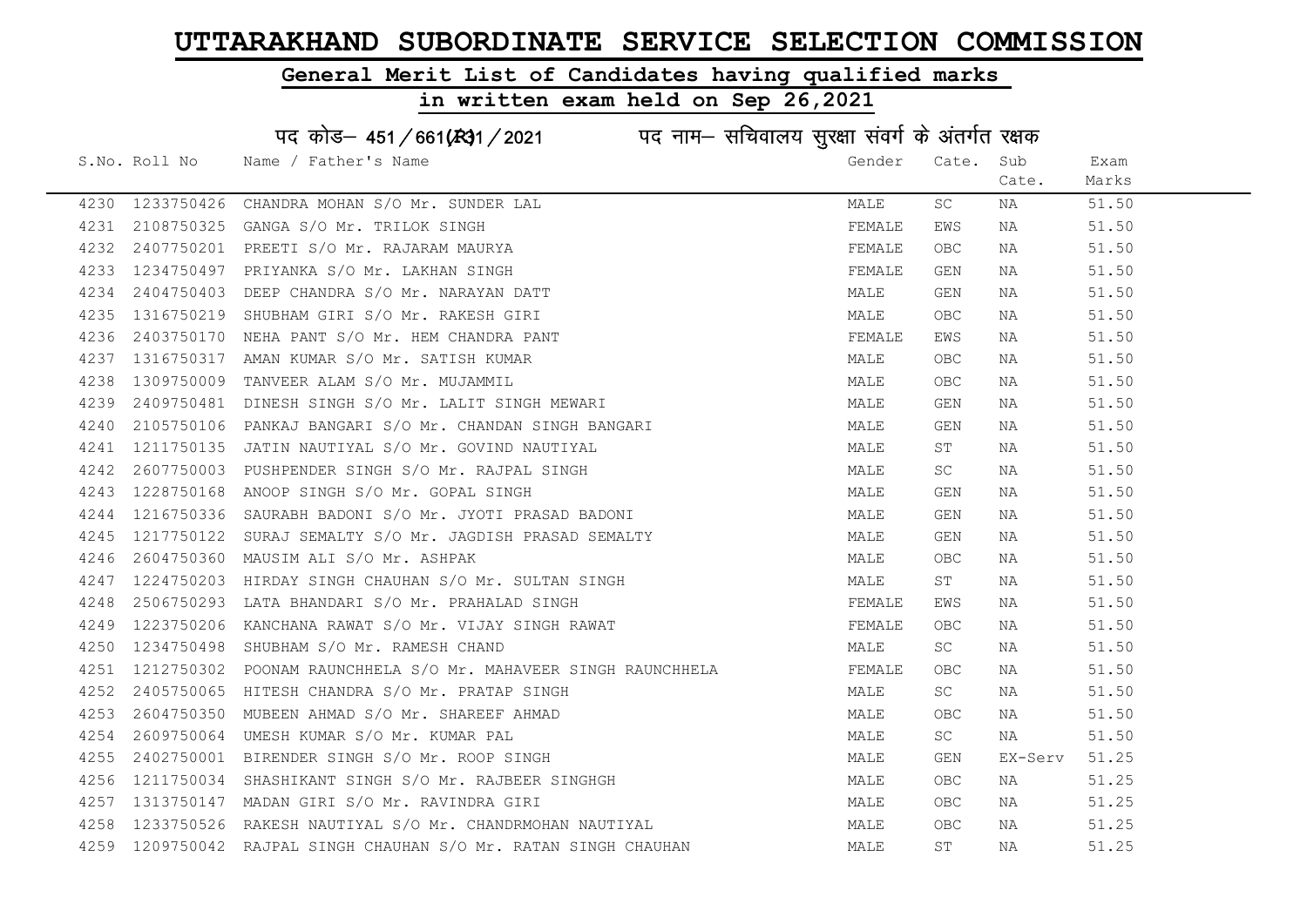#### General Merit List of Candidates having qualified marks

|      |               | पद कोड़– 451/661(431/2021 पद नाम– सचिवालय सुरक्षा संवर्ग के अंतर्गत रक्षक |        |            |       |       |
|------|---------------|---------------------------------------------------------------------------|--------|------------|-------|-------|
|      | S.No. Roll No | Name / Father's Name                                                      | Gender | Cate.      | Sub   | Exam  |
|      |               |                                                                           |        |            | Cate. | Marks |
|      |               | 4260 1407750124 DURGA PRASAD BALUNI S/O Mr. ANAND PRASAD BALUNI           | MALE   | GEN        | NA    | 51.25 |
| 4261 |               | 2501750140 HEM CHANDRA DWIVEDI S/O Mr. HARISH CHANDRA DWIVEDI             | MALE   | <b>OBC</b> | NA    | 51.25 |
| 4262 |               | 1317750147 PRADEEP SINGH S/O Mr. BHUPENDRA SINGH                          | MALE   | GEN        | NA    | 51.25 |
| 4263 | 1226750517    | RAVINDER NEGI S/O Mr. SUNDER SINGH NEGI                                   | MALE   | GEN        | NA    | 51.25 |
| 4264 | 1216750398    | HEMANT SINGH S/O Mr. REWAT SINGH                                          | MALE   | GEN        | NA    | 51.25 |
| 4265 |               | 1312750012 LALIT KUMAR S/O Mr. SUKHPAL SINGH                              | MALE   | SC         | NA    | 51.25 |
| 4266 |               | 1101750017 SANJAY THAPLIYAL S/O Mr. SUKHDEV PRASAD THAPLIYAL              | MALE   | OBC        | NA    | 51.25 |
| 4267 |               | 2109750203 PAPPU NEGI S/O Mr. BAHADUR SINGH NEGI                          | MALE   | GEN        | NA    | 51.25 |
| 4268 | 2508750021    | KISHAN SINGH BOHARA S/O Mr. SURENDRA SINGH BOHARA                         | MALE   | GEN        | NA    | 51.25 |
| 4269 | 2403750524    | SUNIL BISHT S/O Mr. SURENDRA SINGH BISHT                                  | MALE   | GEN        | NA    | 51.25 |
| 4270 |               | 2605750210 YUDHVEER SINGH S/O Mr. LILADHAR SAINI                          | MALE   | OBC        | NA    | 51.25 |
| 4271 | 1217750420    | DEVESH SINGH S/O Mr. CHANDRA PAL SINGH                                    | MALE   | SC         | NA    | 51.25 |
| 4272 |               | 1316750196 TAIYYAB S/O Mr. NAIEEM AHMAD                                   | MALE   | OBC        | NA    | 51.25 |
| 4273 |               | 2605750150 GUDIYA S/O Mr. EMDAD HUSAIN                                    | FEMALE | OBC        | NA    | 51.25 |
| 4274 |               | 1217750174 KRIPAL SINGH S/O Mr. MOHAR SINGH                               | MALE   | ST         | NA    | 51.25 |
| 4275 | 2409750060    | MAHENDRA RAM S/O Mr. NATTHI RAM                                           | MALE   | SC.        | NA    | 51.25 |
| 4276 | 2406750252    | MEENA MEHRA S/O Mr. RAJENDRA SINGH BHAKUNI                                | FEMALE | EWS        | NA    | 51.25 |
| 4277 | 1202750231    | SUMIT S/O Mr. GYANSWAROOP                                                 | MALE   | SC         | NA    | 51.25 |
| 4278 | 1233750308    | AJAY KRISHNA S/O Mr. GAMBHIR BISHT                                        | MALE   | EWS        | NA    | 51.25 |
| 4279 |               | 1233750616 CHAMAN SINGH S/O Mr. DIGPAL SINGH                              | MALE   | SC         | NA    | 51.25 |
| 4280 |               | 2507750086 NIRMAL KUMAR VISHWAKARMA S/O Mr. DIWAN RAM                     | MALE   | SC.        | NA    | 51.25 |
| 4281 |               | 2404750015 ANKIT SINGH GARKHAL S/O Mr. KEDAR SINGH                        | MALE   | ST         | NA    | 51.25 |
| 4282 | 2101750185    | HEM CHANDRA UPADHYAY S/O Mr. HARISH CHANDRA UPADHYAY                      | MALE   | GEN        | NA    | 51.25 |
| 4283 | 2504750204    | MUKESH KOHLI S/O Mr. NARAYAN RAM                                          | MALE   | SC         | NA    | 51.25 |
| 4284 | 1214750265    | PANKAJ SINGH RANA S/O Mr. CHAIN SINGH RANA                                | MALE   | OBC        | NA    | 51.25 |
| 4285 |               | 1208750076 DEEPAK CHANDRA JOSHI S/O Mr. BHUWAN CHANDRA JOSHI              | MALE   | GEN        | NA    | 51.25 |
| 4286 |               | 1212750135 CHANDINI PANWAR S/O Mr. RAJENDRA SINGH PANWAR                  | FEMALE | GEN        | NA    | 51.25 |
| 4287 |               | 2105750175 SURAJ SINGH BISHT S/O Mr. SHIV SINGH BISHT                     | MALE   | EWS        | NA    | 51.25 |
| 4288 |               | 1401750151 ANKIT KUMAR S/O Mr. VIJENDRA SINGH LINGWAL                     | MALE   | GEN        | NA    | 51.25 |
|      |               | 4289 1302750102 ASHISH AGGARWAL S/O Mr. VINOD KUMAR                       | MALE   | GEN        | NA    | 51.25 |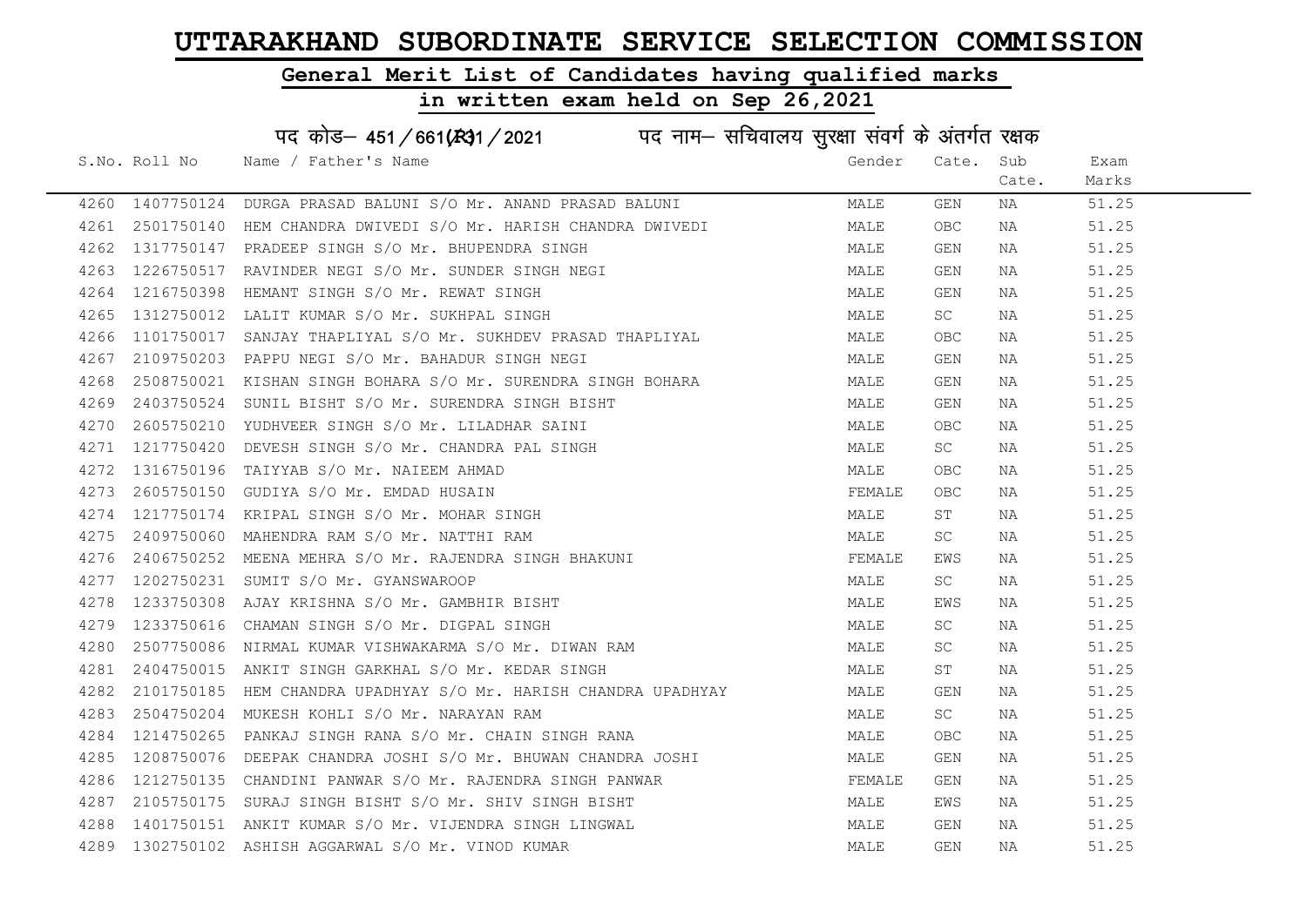#### General Merit List of Candidates having qualified marks

|      |               | पद कोड़- 451/661(431/2021 पद नाम- सचिवालय सुरक्षा संवर्ग के अंतर्गत रक्षक |        |            |         |       |
|------|---------------|---------------------------------------------------------------------------|--------|------------|---------|-------|
|      | S.No. Roll No | Name / Father's Name                                                      | Gender | Cate.      | Sub     | Exam  |
|      |               |                                                                           |        |            | Cate.   | Marks |
| 4290 | 1223750238    | ANJU NEGI S/O Mr. JAGAT SINGH NEGI                                        | FEMALE | GEN        | NA      | 51.25 |
| 4291 | 1202750136    | Satish S/O Mr. GULABU LAL                                                 | MALE   | SC         | NA      | 51.25 |
| 4292 | 1303750233    | DHARMVEER KUMAR S/O Mr. LAKHMEERA                                         | MALE   | SC         | NA      | 51.25 |
| 4293 | 1235750113    | ASHISH KUMAR S/O Mr. RAMESH CHANDRA                                       | MALE   | EWS        | NA      | 51.25 |
| 4294 | 1308750190    | RAHUL JAISWAL S/O Mr. LAL SINGH                                           | MALE   | SC         | NA      | 51.25 |
| 4295 |               | 1205750024 SHALINI S/O Mr. JAGDISH                                        | FEMALE | GEN        | NA      | 51.25 |
| 4296 |               | 2401750084 RAHUL SINGH BAGHARI S/O Mr. MANGAL SINGH BAGHARI               | MALE   | GEN        | NA      | 51.25 |
| 4297 | 1222750265    | GURUDEV S/O Mr. PYAR SINGH                                                | MALE   | <b>OBC</b> | NA      | 51.25 |
| 4298 | 2407750094    | TARA SINGH S/O Mr. KUNDAN SINGH                                           | MALE   | GEN        | NA      | 51.25 |
| 4299 | 1308750076    | SUMIT MAITHANI S/O Mr. DIWAKAR PRASAD MAITHANI                            | MALE   | GEN        | NA      | 51.25 |
| 4300 |               | 2605750004 VINAY GWARI S/O Mr. HUKUM SINGH                                | MALE   | GEN        | NA      | 51.25 |
| 4301 | 2604750329    | YOGESH KUMAR S/O Mr. NARAYAN SINGH                                        | MALE   | <b>OBC</b> | NA      | 51.25 |
| 4302 | 1307750095    | SHUBHAM SAINI S/O Mr. MADAN PAL SAINI                                     | MALE   | <b>OBC</b> | NA      | 51.25 |
| 4303 | 1306750106    | ANJU S/O Mr. AMAR SINGH                                                   | FEMALE | SC         | NA      | 51.25 |
| 4304 | 1210750109    | ANUJ BHANDARI S/O Mr. HARDEV SINGH BHANDARI                               | MALE   | <b>OBC</b> | NA      | 51.25 |
| 4305 | 2402750383    | HARISH SINGH MEHTA S/O Mr. KHUSHAL SINGH MEHTA                            | MALE   | GEN        | NA      | 51.25 |
| 4306 | 1207750360    | PRADEEP VERMA S/O Mr. KRIPA RAM                                           | MALE   | SC         | NA      | 51.25 |
| 4307 | 1317750299    | DEEPAK SINGH NEGI S/O Mr. MANVAR SINGH                                    | MALE   | OBC        | NA      | 51.25 |
| 4308 | 1213750419    | POOJA RAWAT S/O Mr. GOVIND SINGH BHAKUNI                                  | FEMALE | GEN        | NA      | 51.25 |
| 4309 | 2107750076    | RESHMA KANWAL S/O Mr. MOHAN SINGH KANWAL                                  | FEMALE | GEN        | NA      | 51.25 |
| 4310 | 2507750180    | PAWAN KUMAR S/O Mr. VINOD KUMAR                                           | MALE   | SC         | NA      | 51.25 |
| 4311 |               | 2402750027 ABHISHEK ARYA S/O Mr. GANESH LAL ARYA                          | MALE   | SC         | NA      | 51.25 |
| 4312 | 1311750123    | KM KAJAL S/O Mr. RISHIPAL                                                 | FEMALE | <b>OBC</b> | NA      | 51.25 |
| 4313 | 1211750235    | SUNIL RANA S/O Mr. KASHI RAM RANA                                         | MALE   | SΤ         | NA      | 51.25 |
| 4314 | 1315750027    | ANKIT NEGI S/O Mr. DAAN SINGH NEGI                                        | MALE   | GEN        | NA      | 51.25 |
| 4315 |               | 1226750259 VINOD KUMAR LOHANI S/O Mr. LILADHAR LOHANI                     | MALE   | GEN        | NA      | 51.25 |
| 4316 | 1408750109    | SHAILENDRA SINGH S/O Mr. JAGMOHAN SINGH                                   | MALE   | GEN        | NA      | 51.25 |
| 4317 |               | 1102750182 ANKIT RAWAT S/O Mr. RAM SINGH RAWAT                            | MALE   | EWS        | NA      | 51.25 |
| 4318 | 2603750254    | ANKIT JAISWAL S/O Mr. SHIV KUMAR JAISWAL                                  | MALE   | <b>OBC</b> | NA      | 51.25 |
|      |               | 4319 1210750078 RAJU RANA S/O Mr. MANMOHAN SINGH                          | MALE   | GEN        | EX-Serv | 51.25 |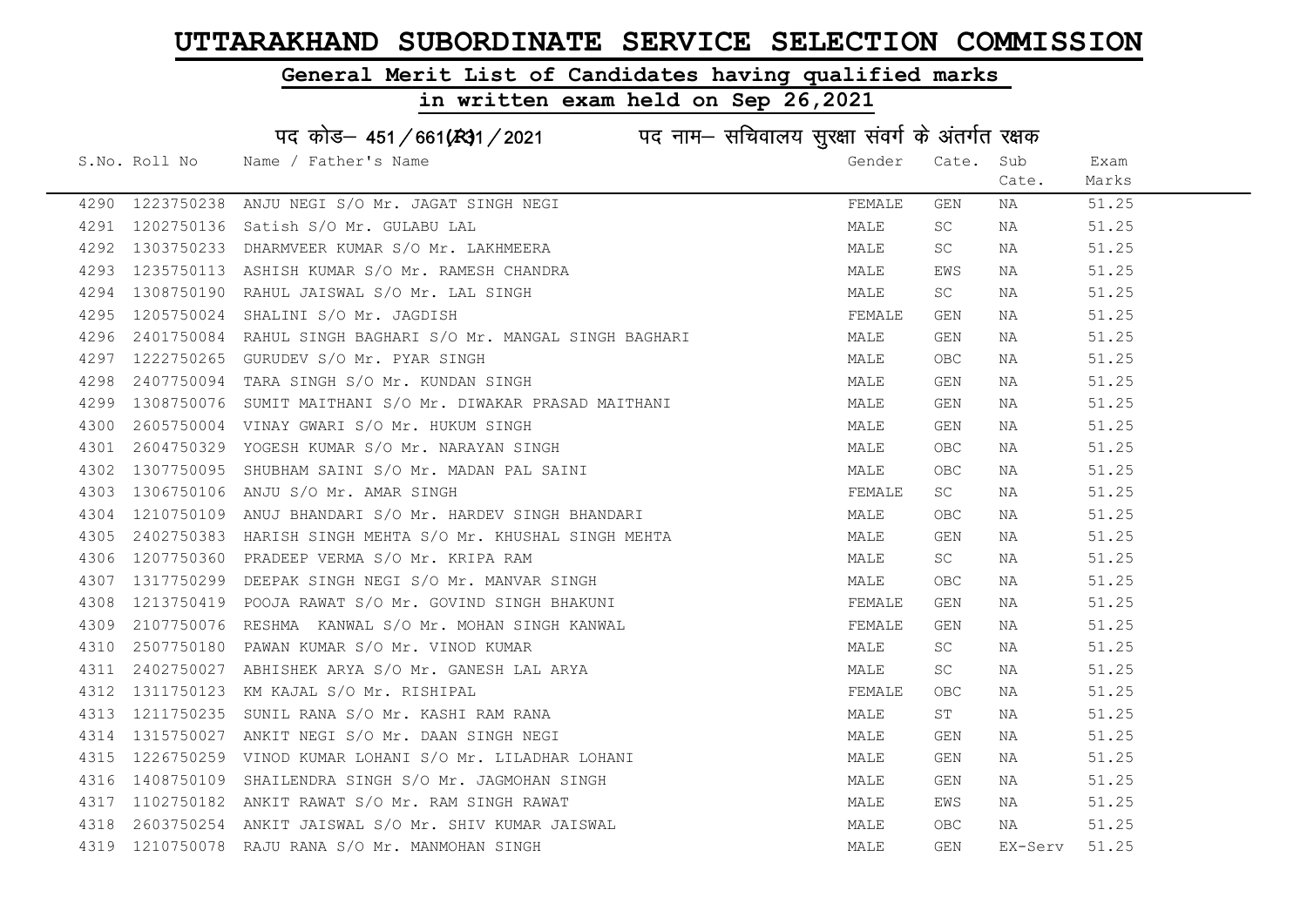#### General Merit List of Candidates having qualified marks

#### in written exam held on Sep 26,2021

S.No. Roll No Wame / Father's Name Gender Cate. Sub Cate. Exam Marks पद कोड– 451/661(स्था / 2021 व्यान सचिवालय सुरक्षा संवर्ग के अंतर्गत रक्षक 4320 1213750044 KAJAL S/O Mr. NANAK CHANDRA BAURAI FEMALANDER SEN NA 51.25 4321 1208750253 PRITAM SINGH NEGI S/O Mr. HARI SINGH MALE GEN NA 51.25 4322 1203750214 ROHIT PANWAR S/O Mr. BIRENDRA SINGH PANWAR MAN MALE GEN NA 51.25 4323 2506750171 YOGESH CHANDRA JOSHI S/O Mr. PRAMOD CHANDRA JOSHI SHAN MALE EWS NA S1.25 4324 1214750251 PARVESH BALODI S/O Mr. RAMESHWAR PRASAD BALODI SAN MALE EWS NA S1.25 4325 1315750304 MOHD SHAKIR MALIK S/O Mr. KURBAN ALI MALE OBC NA 51.25 4326 2102750048 PRADEEP KUMAR ARYA S/O Mr. DIWAN RAM ARYA MARYA MALE SC NA 51.25 4327 1215750325 KULDEEP NAUTIYAL S/O Mr. PRABHU DUTT NAUTIYAL MANA MALE OBC NA 51.25 4328 1212750030 POOJA CHAUHAN S/O Mr. DAYARAM CHAUHAN FEMALE ST NA 51.25 4329 2410750168 RAJANI ADHIKARI S/O Mr. PUSHKAR SINGH ADHIKARI KAN SEMALE EWS NA S1.25 4330 1215750334 NEERAJ JOSHI S/O Mr. RAKESH JOSHI MALE GEN NA 51.25 4331 2602750117 HEMA BHATT S/O Mr. GIRISH CHANDRA BHATT SUN SEMALE GEN NA 51.25 4332 1308750118 SANJAY NEGI S/O Mr. DAYAL SINGH MALE GEN NA 51.25 4333 1209750396 GOKUL RANA S/O Mr. BHAJAN SINGH RANA MANA MALE OBC NA 51.25 4334 1227750023 SONIYA PANWAR S/O Mr. RAKESH PANWAR FEMALE GEN NA 51.25 4335 1304750240 UMESHIKUMAR S/O Mr. VINOD KUMAR MALE SCO NA SCO NA 51.25 4336 2601750112 RAJAT KUMAR S/O Mr. BABBAN MALE SC NA 51.25 4337 1301750249 MOHD SAJAWAR S/O Mr. SAEED MALE OBC NA 51.25 4338 1202750251 VIKAS DOBHAL S/O Mr. SATYESHWAR PRASAD DOBHAL MALE OBC NA 51.25 4339 2401750194 MUDIT DURGAPAL S/O Mr. RAVI DUGRAPAL MALE GEN NA 51.25 4340 2601750131 ANIKET S/O Mr. SATISH CHANDRA MANUS AND SATISH SC NA 51.25 4341 1402750220 SURAJ KANT S/O Mr. SOHAN LAL MALE SC NA 51.00 4342 1220750332 PREETAM SINGH S/O Mr. PHOOL SINGH MALE ST NA 51.00 4343 2506750399 HARISH SINGH BISHT S/O Mr. NARAYAN SINGH BISHT MALE GEN NA 51.00 4344 1212750009 MAHESHWARI S/O Mr. HARI SINGH FEMALE GEN NA 51.00 4345 2403750585 SACHIN S/O Mr. MAHENDRA SINGH MALE OBC NA 51.00 4346 1214750187 NARESH SINGH CHAUHAN S/O Mr. NARAYAN SINGH CHAUHAN MALE OBC NA 51.00 4347 1209750227 ARUN SAJWAN S/O Mr. SARDAR SINGH SAJWAN MALE OBC NA 51.00 4348 2409750404 NITISH S/O Mr. BUDDHA LAL MALE SC NA 51.00 4349 1235750088 SURVEER SINGH NEGI S/O Mr. PURI SINGH NEGI NA SALALE GEN NA 51.00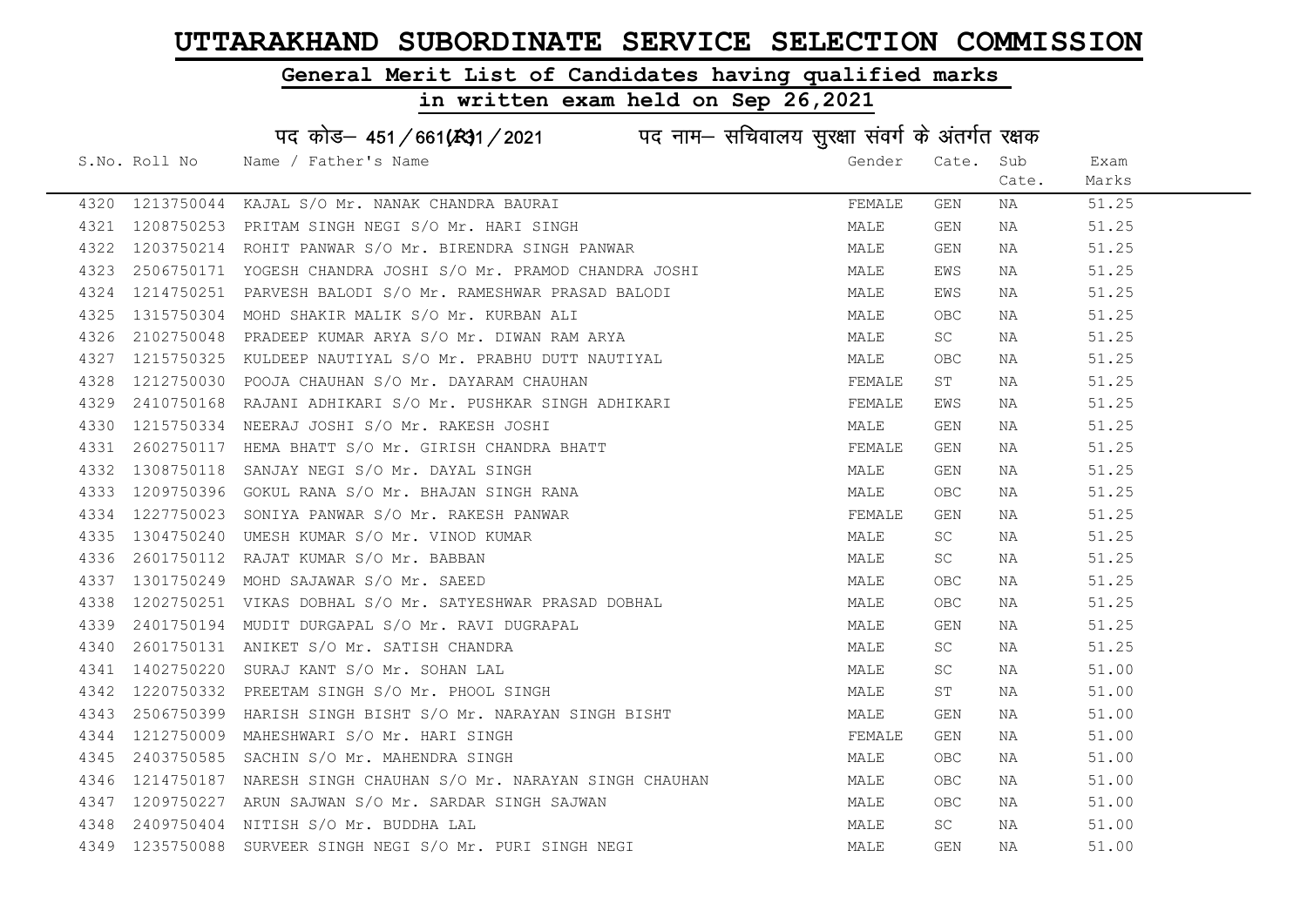#### General Merit List of Candidates having qualified marks

|      | पद कोड़– 451/661(स्था/2021 विद्युत्तम- सचिवालय सुरक्षा संवर्ग के अंतर्गत रक्षक |                                                            |        |            |         |       |  |  |
|------|--------------------------------------------------------------------------------|------------------------------------------------------------|--------|------------|---------|-------|--|--|
|      | S.No. Roll No                                                                  | Name / Father's Name                                       | Gender | Cate.      | Sub     | Exam  |  |  |
|      |                                                                                |                                                            |        |            | Cate.   | Marks |  |  |
| 4350 | 2409750015                                                                     | DEEP CHANDRA S/O Mr. POORAN CHANDRA                        | MALE   | EWS        | NA      | 51.00 |  |  |
| 4351 | 2402750222                                                                     | SHIV NARAYAN S/O Mr. SHYAM LAL TAMTA                       | MALE   | SC         | NA      | 51.00 |  |  |
| 4352 |                                                                                | 1316750171 NITIN SAINI S/O Mr. JAGDISH SAINI               | MALE   | OBC        | NA      | 51.00 |  |  |
| 4353 | 2409750019                                                                     | MANOJ RANA S/O Mr. TARA SINGH                              | MALE   | GEN        | NA      | 51.00 |  |  |
| 4354 | 1301750283                                                                     | DHEERENDAR KUMAR S/O Mr. SHOBHARAM                         | MALE   | SC         | NA      | 51.00 |  |  |
| 4355 |                                                                                | 1211750096 MAYANK RAWAT S/O Mr. FATE SINGH RAWAT           | MALE   | GEN        | NA      | 51.00 |  |  |
| 4356 |                                                                                | 2409750156 PRAHLAD SINGH MEHARA S/O Mr. HAYAT SINGH MEHARA | MALE   | <b>OBC</b> | NA      | 51.00 |  |  |
| 4357 | 2606750165                                                                     | SHYAM KUMAR S/O Mr. RAMRESHAR SINGH                        | MALE   | SΤ         | NA      | 51.00 |  |  |
| 4358 | 1229750211                                                                     | PRADEEP SHAH S/O Mr. RUKAM LAL SHAH                        | MALE   | SC         | NA      | 51.00 |  |  |
| 4359 | 1236750248                                                                     | ASHU GUSAIN S/O Mr. RAM SINGH GUSAIN                       | MALE   | GEN        | NA      | 51.00 |  |  |
| 4360 | 1221750211                                                                     | NAVIN SINGH S/O Mr. KAMLESH SINGH                          | MALE   | <b>OBC</b> | NA      | 51.00 |  |  |
| 4361 | 1401750033                                                                     | ANJANA S/O Mr. DHEERANDRA PRASAD                           | FEMALE | GEN        | NA      | 51.00 |  |  |
| 4362 |                                                                                | 1306750334 ABHISHEK CHOUDHARY S/O Mr. ILAM SINGH CHOUDHARY | MALE   | OBC.       | NA      | 51.00 |  |  |
| 4363 |                                                                                | 1403750074 OM PRAKASH S/O Mr. RAMESH CHANDRA GOSWAMI       | MALE   | <b>OBC</b> | NA      | 51.00 |  |  |
| 4364 |                                                                                | 1211750157 NEERAJ KUMAR S/O Mr. KAILASH SINGH              | MALE   | GEN        | NA      | 51.00 |  |  |
| 4365 | 2603750334                                                                     | PUSHPA S/O Mr. UGRASEN                                     | FEMALE | <b>OBC</b> | NA      | 51.00 |  |  |
| 4366 | 1235750037                                                                     | RAM PRASAD S/O Mr. MOHAN RAM                               | MALE   | SC         | NA      | 51.00 |  |  |
| 4367 | 1312750081                                                                     | ANUJ KUMAR S/O Mr. RADHESHYAM                              | MALE   | OBC        | EX-Serv | 51.00 |  |  |
| 4368 | 1310750039                                                                     | ANUJ KUMAR S/O Mr. BRAJ PAL                                | MALE   | SC         | NA      | 51.00 |  |  |
| 4369 | 2502750042                                                                     | ISHWARI DATT S/O Mr. SURESH CHANDRA                        | MALE   | GEN        | NA      | 51.00 |  |  |
| 4370 | 2501750059                                                                     | MANOJ JOSHI S/O Mr. MADHWA NAND JOSHI                      | MALE   | GEN        | NA      | 51.00 |  |  |
| 4371 |                                                                                | 2403750293 MOHIT ARYA S/O Mr. BHIM RAM ARYA                | MALE   | SC         | NA      | 51.00 |  |  |
| 4372 | 1303750128                                                                     | SALMAN S/O Mr. KHURSHID                                    | MALE   | OBC        | NA      | 51.00 |  |  |
| 4373 | 2409750466                                                                     | AJAY ARYA S/O Mr. JAGDISH CHANDRA ARYA                     | MALE   | SC         | NA      | 51.00 |  |  |
| 4374 | 1209750328                                                                     | MANVEER SINGH S/O Mr. ATAR SINGH                           | MALE   | OBC        | NA      | 51.00 |  |  |
| 4375 | 1216750037                                                                     | SURENDRA SINGH TOMAR S/O Mr. KHEM SINGH                    | MALE   | ST         | NA      | 51.00 |  |  |
| 4376 | 2603750128                                                                     | DHARAMVEER S/O Mr. KHEMPAL                                 | MALE   | <b>OBC</b> | NA      | 51.00 |  |  |
| 4377 |                                                                                | 1206750474 HIMANSHU S/O Mr. KARAN SINGH                    | MALE   | GEN        | NA      | 51.00 |  |  |
| 4378 |                                                                                | 1217750206 SOHAN RANA S/O Mr. MURLI RANA                   | MALE   | <b>OBC</b> | NA      | 51.00 |  |  |
|      |                                                                                | 4379 1304750261 VAIBHAV CHAUDHARY S/O Mr. SAMANDER KUMAR   | MALE   | OBC        | ΝA      | 51.00 |  |  |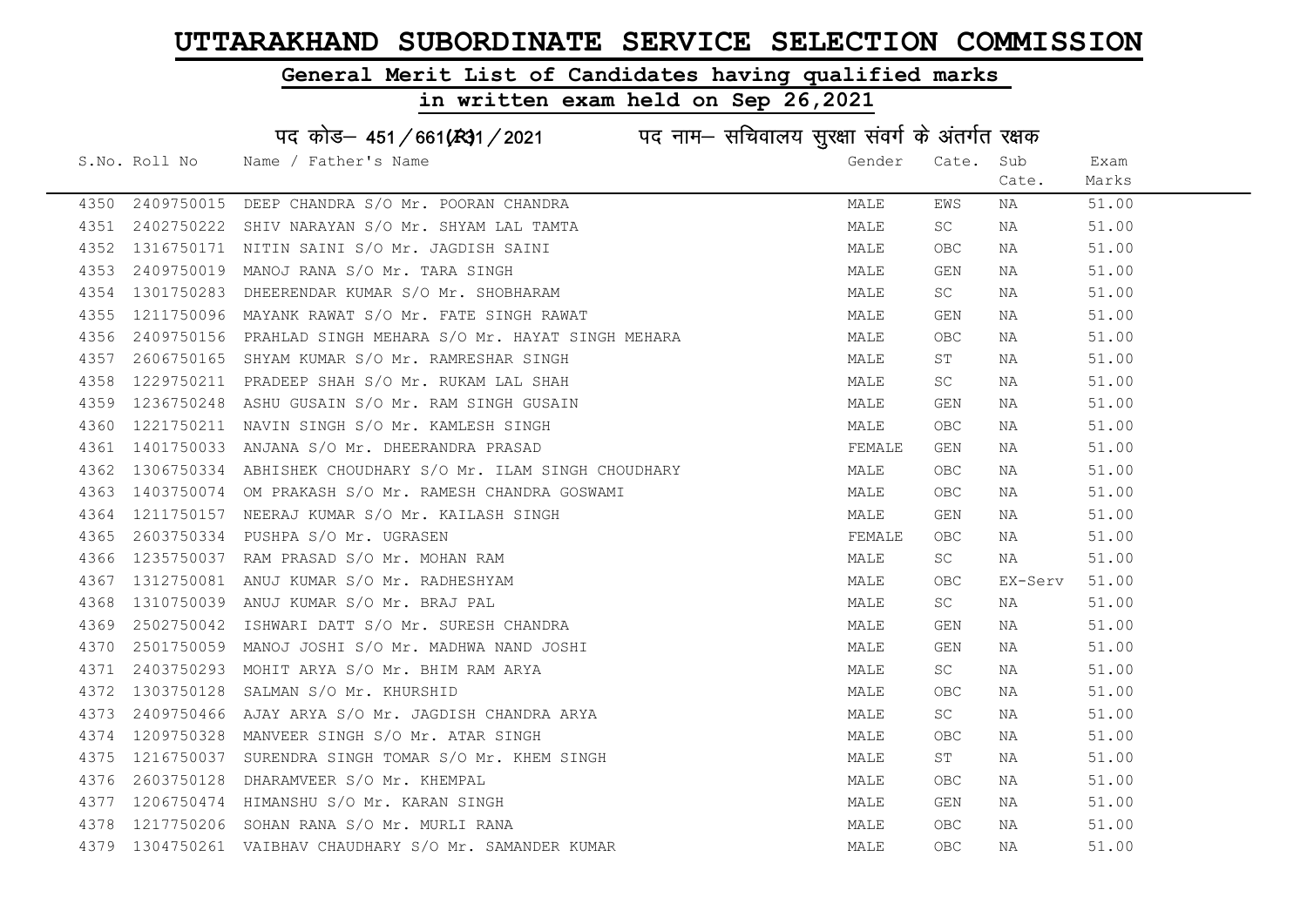#### General Merit List of Candidates having qualified marks

#### in written exam held on Sep 26,2021

S.No. Roll No Wame / Father's Name Gender Cate. Sub Cate. Exam Marks पद कोड– 451/661(स्था) / 2021 विज्ञान सचिवालय सुरक्षा संवर्ग के अंतर्गत रक्षक 4380 1217750329 ASHIKA S/O Mr. PUSHKAR SINGH GUSAIN FRANCH SHANGH EMS NA 51.00 4381 1309750066 KAUSHAL SINGH S/O Mr. CHOTE SINGH MALE ST NA 51.00 4382 2109750191 NEEMA S/O Mr. BISHAN SINGH FEMALE GEN NA 51.00 4383 1405750068 ATUL SINGH S/O Mr. KALAM SINGH GUSAIN MALE GEN NA 51.00 4384 2104750042 ROSHAN SINGH NAGARKOTI S/O Mr. MOHAN SINGH NAGARKOTI MALE EWS NA 51.00 4385 2404750164 BEENA BISHT S/O Mr. MAAN SINGH BISHT FEMALE EWS NA 51.00 4386 2106750054 YOGENDRA NARAYAN SINGH RAUTELA S/O Mr. BACHE SINGH RAUTELA MALE GEN NA 51.00 4387 1215750128 KM AMITA S/O Mr. SATYPAL SINGH FEMALE SC NA 51.00 4388 1318750261 SHWETA SATI S/O Mr. MALLDUTT SATI FEMALE GEN NA 51.00 4389 2603750004 KM SONI KAUR S/O Mr. KULWANT SINGH FEMALE OBC NA 51.00 4390 1212750113 JAY SINGH S/O Mr. PHALIYA MALE SC NA 51.00 4391 1235750307 ROHAN SINGH S/O Mr. BITENDRA SINGH MALE GEN NA 51.00 4392 1217750293 KM RAVEENA S/O Mr. MADAN SINGH CHAUHAN FEMALE ST NA 51.00 4393 2401750095 RAJNI S/O Mr. JAGAT SINGH FEMALE GEN NA 51.00 4394 2406750110 KM NIKETA S/O Mr. HARPAL SINGH FEMALE GEN NA 51.00 4395 1231750156 SUNIL PRASAD S/O Mr. PARESHWAR PRASAD MALE GEN NA 50.75 4396 2109750040 PRADEEP KUMAR S/O Mr. MOHAN RAM ARYA MALE SC NA 50.75 4397 1310750026 VIJAY KUMAR S/O Mr. RAMPAL MALE SC NA 50.75 4398 1407750231 JAGAT SINGH S/O Mr. MAHENDRA SINGH MALE OBC NA 50.75 4399 2605750172 JAY PRAKASH S/O Mr. BALAK RAM MALE SC NA 50.75 4400 2503750186 VINOD CHANDRA BHATT S/O Mr. PURSHOTTAM BHATT NA MALE GEN NA 50.75 4401 1236750255 MANOJ PANWAR S/O Mr. BIRENDER SINGH PANWAR MALE GEN NA 50.75 4402 1305750238 RAVINDRA S/O Mr. CHATAR SINGH MALE SC NA 50.75 4403 2604750332 MUQEEM AHMAD S/O Mr. FAYAM ALI MALE GEN NA 50.75 4404 2403750097 AJAY KUMAR PANT S/O Mr. KAILASH CHANDRA PANT MANA MALE GEN NA 50.75 4405 2607750121 KM JYOTI S/O Mr. RAMESH CHANDR FEMALE SC NA 50.75 4406 2412750273 SOMESH CHANDRA SATI S/O Mr. AMBA DUTT SATI MALE GEN NA 50.75 4407 1223750291 HARISH BIJALWAN S/O Mr. GUNANAND BIJALWAN MALE GEN NA 50.75 4408 2402750256 ANIL SINGH S/O Mr. BALAM SINGH MALE GEN EX-Serv 50.75

4409 1308750139 JITENDRA KUMAR S/O Mr. PHOOL CHAND MALE OBC NA 50.75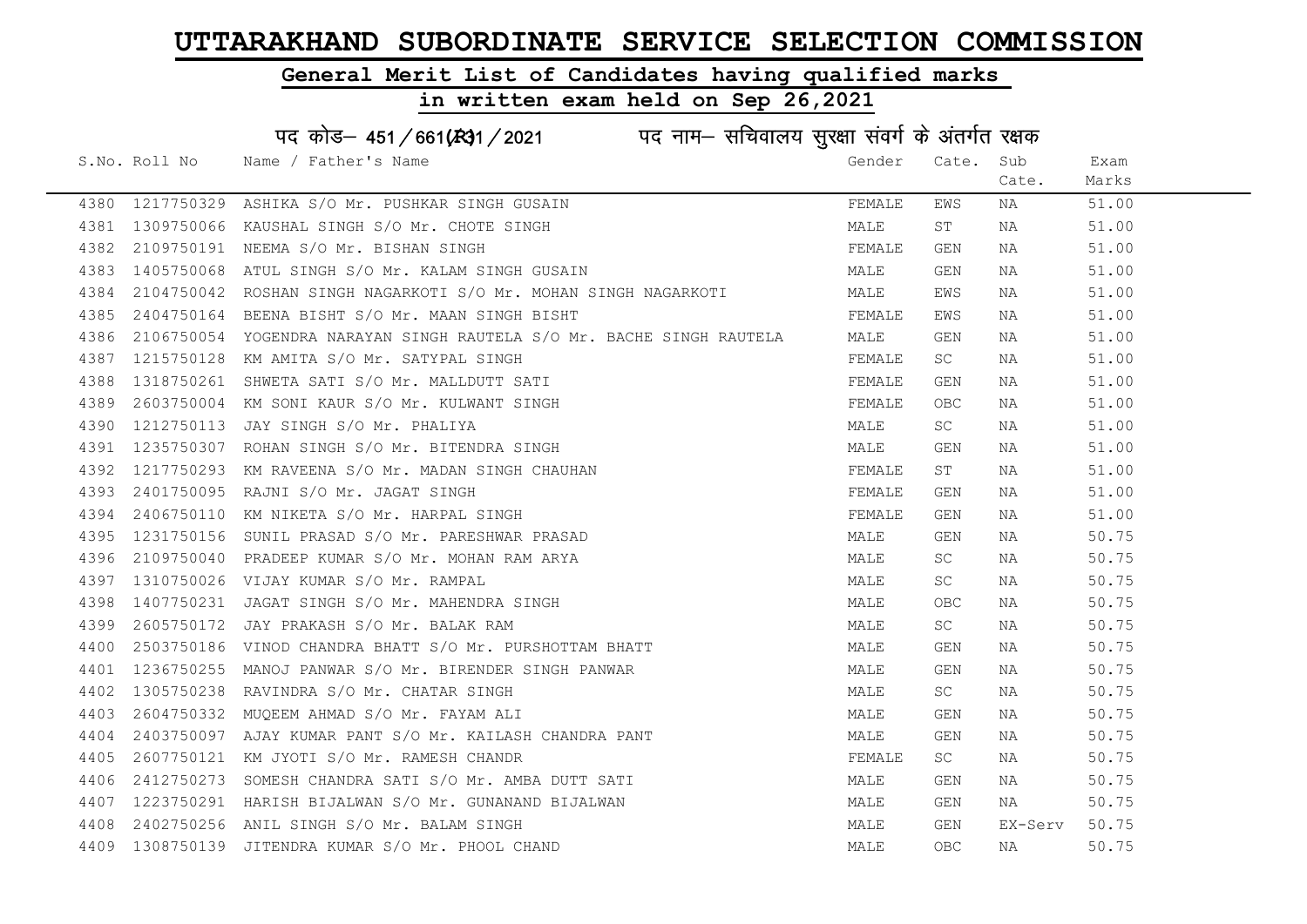#### General Merit List of Candidates having qualified marks

#### in written exam held on Sep 26,2021

S.No. Roll No Wame / Father's Name Gender Cate. Sub Cate. Exam Marks पद कोड– 451/661(स्था/2021 पद नाम– सचिवालय सुरक्षा संवर्ग के अंतर्गत रक्षक 4410 1306750299 ARUN KUMAR S/O Mr. SATYAVEER SINGH MALE GEN NA 50.75 4411 2403750338 LATA FARTIYAL S/O Mr. KHYORAJ SINGH FARTIYAL FRANTIYAL FEMALE GEN NA 50.75 4412 1234750335 SANDEEP SINGH S/O Mr. BHAGAT SINGH MALE ST NA 50.75 4413 1223750086 MANISH KUMAR S/O Mr. MANOJ LAL MARE SC NA 50.75 4414 1236750348 MANOJ TIWARI S/O Mr. GYAN PRAKASH TIWARI MANA MALE GEN NA 50.75 4415 2405750189 GAURAV KUMAR S/O Mr. JAGDISH SINGH MALE ST NA 50.75 4416 1213750078 RAVINDRA SINGH RAWAT S/O Mr. RANJEET SINGH RAWAT MALE GEN NA 50.75 4417 1232750061 NITIN KISHOR UNIYAL S/O Mr. KAMLESHWAR PRASAD UNIYAL MALE GEN NA 50.75 4418 1315750165 CHHOTE LAL S/O Mr. NARESH KUMAR MALE SC NA 50.75 4419 2501750020 SANGEETA S/O Mr. JAGDISH RAM FEMALE SC NA 50.75 4420 1317750241 KESHAV DATT SATI S/O Mr. HARISH CHANDRA SATI MALE EWS NA 50.75 4421 1231750131 SAGAR THAPA S/O Mr. RAJ BAHADUR MALE GEN NA 50.75 4422 2110750041 KAMAL JOSHI S/O Mr. HARISH CHANDRA JOSHI MALE GEN NA 50.75 4423 1311750160 VIKAS KUMAR S/O Mr. MAHI PAL SAINI MALE OBC NA 50.75 4424 1215750237 GAURAV BHATT S/O Mr. SITA RAM BHATT NA SAN MALE GEN NA SO 75 4425 1219750019 RAKESH PRASAD NAUTIYAL S/O Mr. GOVIND RAM MALE OBC NA 50.75 4426 2507750095 ASHA S/O Mr. SHYAM LAL FEMALE SC NA 50.75 4427 2405750127 KAMLESH KUMAR ARYA S/O Mr. RAM GOPAL ARYA MALE SC NA 50.75 4428 2507750098 PANKAJ SINGH BOHRA S/O Mr. KISHOR SINGH BOHRA MALE GEN NA S0.75 4429 1233750648 PRAVESH S/O Mr. DWARIKA PRASAD SEMWAL MANA MALE OBC NA 50.75 4430 2403750495 SAURABH SINGH BORA S/O Mr. AAN SINGH BORA MALE OBC NA 50.75 4431 2108750305 SURAJ SINGH LATWAL S/O Mr. DIWAN SINGH LATWAL MALE EWS NA 50.75 4432 2606750242 KM RUBI S/O Mr. NAND KISHOR FEMALE SC NA 50.75 4433 1207750181 MANVAR SINGH S/O Mr. HARENDRA SINGH MALE GEN NA 50.75 4434 1306750524 SACHIN S/O Mr. YASHPAL MALE SC NA 50.75 4435 1206750384 ASHISH SINGH S/O Mr. SARVEER SINGH MAN MALE OBC NA 50.75 4436 2503750058 SURAJ JOSHI S/O Mr. JAGDISH CHANDRA JOSHI NA MALE GEN NA 50.75 4437 2403750466 LAXMAN KUMAR S/O Mr. INDRA RAM MALE SC NA 50.75 4438 2506750055 VIVEK PANERU S/O Mr. BANSHIDHAR PANERU MALE EWS NA 50.75 4439 2601750221 JYOTI SHARMA S/O Mr. HARISH CHANDRA SHARMA FEMALE OBC NA 50.75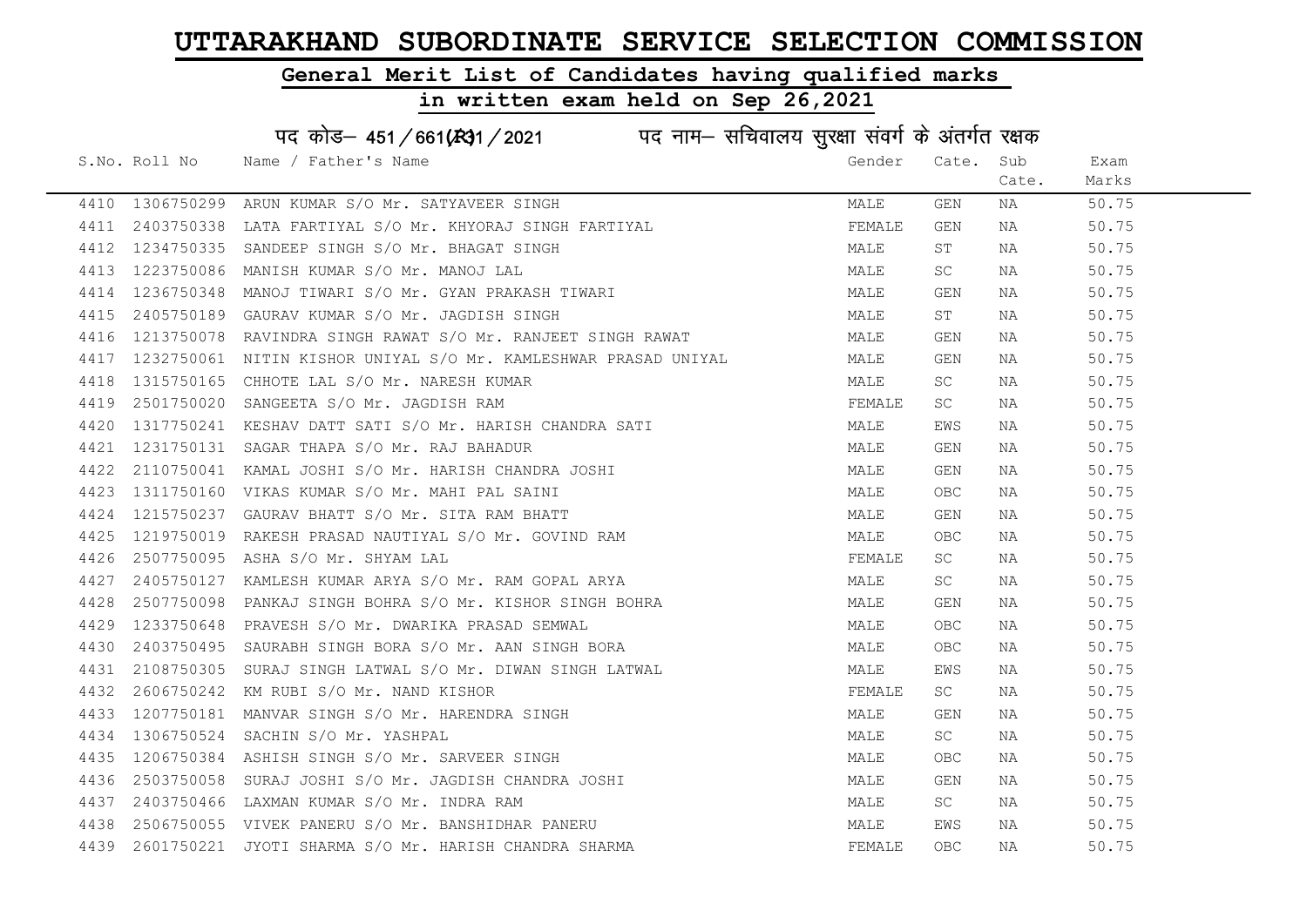#### General Merit List of Candidates having qualified marks

#### in written exam held on Sep 26,2021

S.No. Roll No Wame / Father's Name Gender Cate. Sub Cate. Exam Marks पद कोड– 451/661(स्था / 2021 व्यान सचिवालय सुरक्षा संवर्ग के अंतर्गत रक्षक 4440 2407750165 SAKSHI NEGI S/O Mr. JAMAN SINGH NEGI FEMALE EWS NA 50.75 4441 2602750227 VIVEK KUMAR S/O Mr. AMAR SINGH MALE SC NA 50.75 4442 2414750225 BRIJESH PANDEY S/O Mr. NAVEEN CHANDRA PANDEY MALE EWS NA 50.75 4443 2608750179 KM SONIA S/O Mr. KHOOB SINGH FEMALE OBC NA 50.75 4444 2403750481 BHUMIKA MANRAL S/O Mr. BALWANT SINGH MANRAL SAN SHANAL FEMALE EWS NA SO.75 4445 1230750077 SONVEER SINGH S/O Mr. KUWAR SINGH BHANDARI MALE GEN NA 50.50 4446 1103750058 LAKSHMAN SINGH S/O Mr. INDRA SINGH MALE OBC NA 50.50 4447 1220750295 SUNEEL DUTT S/O Mr. RAM PRASAD MALE OBC NA 50.50 4448 1215750320 VIRENDRA SINGH S/O Mr. POORAN SINGH MALE ST NA 50.50 4449 1212750204 KIRAN JOSHI S/O Mr. MANORATH JOSHI FEMALE GEN NA 50.50 4450 1231750167 ASHISH VEDWAL S/O Mr. DEVI PRASAD VEDWAL MAN MALE EWS NA 50.50 4451 2411750159 MANOJ ARYA S/O Mr. LAL SINGH MALE SC NA 50.50 4452 1227750141 KM JANKI SAMANT S/O Mr. JAGAT SINGH SAMANT SAMANT FEMALE GEN NA 50.50 4453 1206750105 KAMAL KUMAR PAL S/O Mr. BIJENDER PAL MARE MALE OBC NA 50.50 4454 1307750098 ASLAM KHAN S/O Mr. AKRAM MALE GEN NA 50.50 4455 2606750171 RAJENDRA BHATT S/O Mr. PREM BALLABH BHATT **MALE MALE EWS NA 50.50** 4456 2602750065 SHABNAM WATI S/O Mr. POORAN SINGH RANA FEMALE ST NA 50.50 4457 2414750324 AVNEESH GAHTORI S/O Mr. MOHAN CHANDRA GAHTORI SHARA MALE GEN NA SO.50 4458 2411750124 SUMAN NEGI S/O Mr. MOHAN SINGH NEGI SAN SEN SEN SEN NA SO.50 4459 1312750273 KAMAL SAINI S/O Mr. SOHAN LAL SAINI MALE OBC NA 50.50 4460 1228750024 NAGENDRA SINGH S/O Mr. KRIPAL SINGH MALE GEN EX-Serv 50.50 4461 1310750165 ANKIT KUMAR BURMAN S/O Mr. RAJENDER KUMAR MAN MALE SC NA 50.50 4462 1310750200 ANIL KUMAR S/O Mr. OM PAL SAINI MALE OBC EX-Serv 50.50 4463 1209750405 RAJAT RANA S/O Mr. DHAM SINGH RANA MANA MALE ST NA 50.50 4464 1303750407 OM KUMAR S/O Mr. MUKESH MALE SC NA 50.50 4465 1309750070 ARJUN KUMAR S/O Mr. PHOOL KUMAR MALE SC NA 50.50 4466 1401750172 JAGMOHAN SINGH S/O Mr. DARMAN SINGH MALE GEN NA 50.50 4467 1101750185 MUKESH LAL S/O Mr. DUNNI LAL MALE SC NA 50.50 4468 2604750238 SHOORBIR SINGH S/O Mr. SAURAJ SINGH MALE SC NA 50.50 4469 2506750195 NEERAJ KUMAR S/O Mr. MADAN RAM MALE SC NA 50.50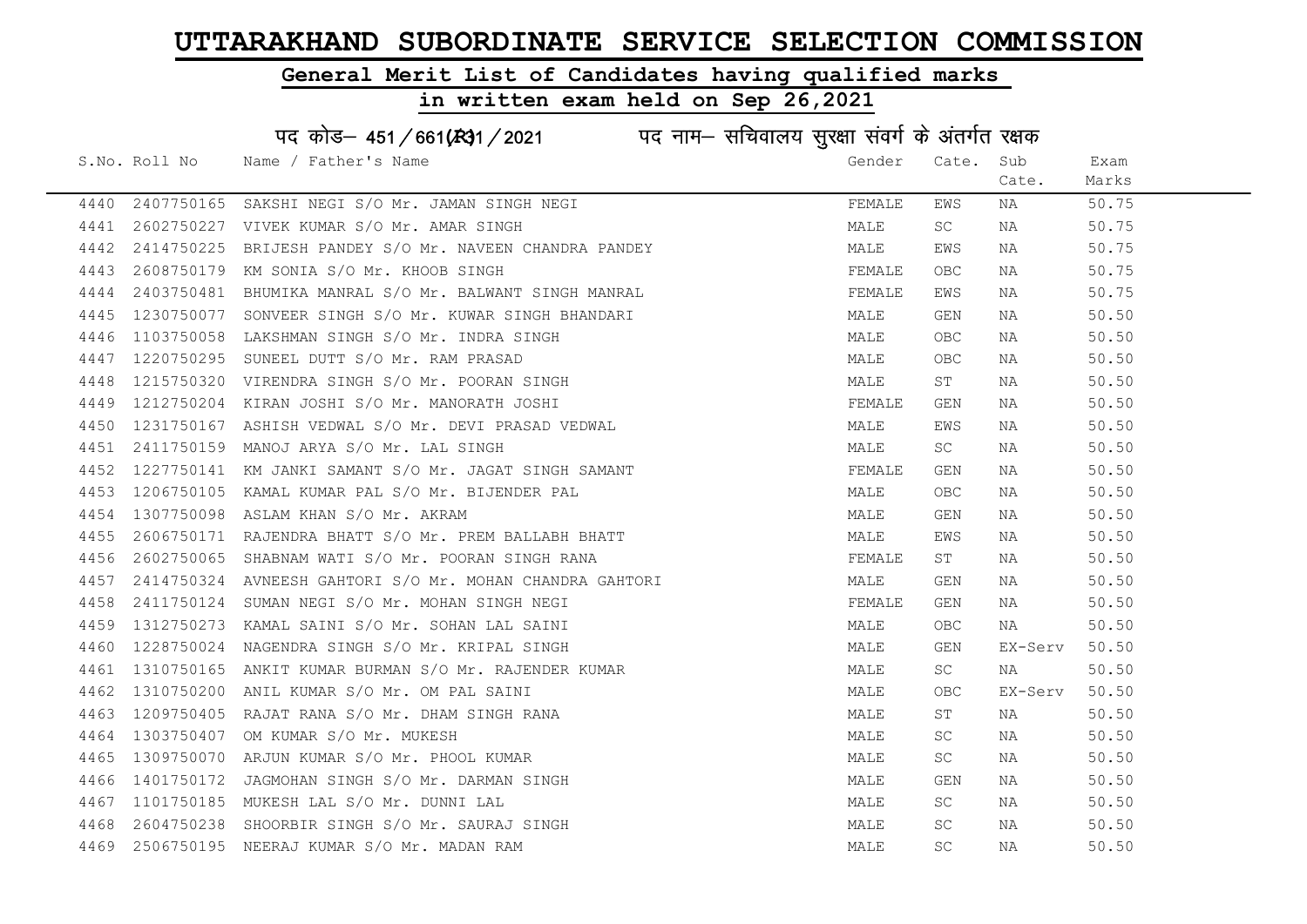#### General Merit List of Candidates having qualified marks

#### in written exam held on Sep 26,2021

S.No. Roll No Wame / Father's Name Gender Cate. Sub Cate. Exam Marks पद कोड– 451/661(स्था / 2021 व्यान सचिवालय सुरक्षा संवर्ग के अंतर्गत रक्षक 4470 1211750032 ATISH KANOJIA S/O Mr. KRISHNAKUMARKANOJIA MALE SC NA 50.50 4471 1302750096 PRAVESH KUMAR S/O Mr. PAPPAN DAS MALE SC NA 50.50 4472 1223750350 SHUBHAM S/O Mr. ISHWARI DUTT MALE OBC NA 50.50 4473 1215750132 NARESH SINGH S/O Mr. PRADYUMAN SINGH MALE EWS NA 50.50 4474 2603750228 MUKARRAM ALI S/O Mr. WAZID HUSSAIN MALE EWS NA 50.50 4475 1306750209 ANKIT TARIYAL S/O Mr. GANESH SINGH TARIYAL MAN MALE GEN NA 50.50 4476 2108750048 LALIT KUMAR S/O Mr. CHANDAN LAL NAN MALE SC NA 50.50 4477 1205750237 ANIL RANA S/O Mr. HARI SINGH RANA MALE OBC NA 50.50 4478 2608750071 SUMIT KUMAR S/O Mr. CHANDRA MANI MALE SC NA 50.50 4479 2403750390 GEETA RANA S/O Mr. INDER RANA FEMALE ST NA 50.50 4480 1306750481 DEEPAK SHAH S/O Mr. SWADESH KUMAR MALE SC NA 50.50 4481 1220750186 SHEETAL CHAUHAN S/O Mr. MATBAR SINGH CHAUHAN FUNITH ST THAN THAN THE ST THAN 50.50 4482 2414750055 YOGESH LODHIYAL S/O Mr. PRAMOD SINGH LODHIYAL MAN MALE GEN NA 50.50 4483 2412750230 MANOJ PANERU S/O Mr. JAGDEV PANERU MALE EWS NA 50.50 4484 1220750030 AKASH S/O Mr. NAINPAL MALE SC NA 50.50 4485 1207750333 SANDHYA S/O Mr. SOHAN SINGH FEMALE GEN NA 50.50 4486 1216750284 ARUN BISHT S/O Mr. DHEERENDRA SINGH BISHT MAN MALE GEN NA 50.50 4487 2409750047 ANURAG S/O Mr. SURESH SINGH MALE SC NA 50.50 4488 1314750189 MANOJ SINGH S/O Mr. VIKRAM SINGH MALE OBC NA 50.50 4489 1302750199 SHUBHAM SODAI S/O Mr. BABU RAM SODAI MALE SC NA 50.50 4490 2404750273 MANISH GIRI S/O Mr. CHANDRA GIRI GOSWAMI MALE OBC NA 50.50 4491 2501750055 VINOD SINGH S/O Mr. LAXMAN SINGH MALE EWS NA 50.50 4492 2506750191 MAYANK PUNETHA S/O Mr. KHEEMANAND PUNETHA MANA MALE EWS NA 50.50 4493 1215750523 MUKESH SINGH S/O Mr. DHUMU MALE SC NA 50.50 4494 1103750088 SHARAT SINGH S/O Mr. SITAB SINGH MALE GEN NA 50.50 4495 1218750074 SOHAN SINGH S/O Mr. RAKESH SINGH MALE EWS NA 50.50 4496 2403750362 PRABHAKAR KOHLI S/O Mr. MAHESH LAL MALE SC NA 50.50 4497 2506750398 MOHIT TRIPATHI S/O Mr. JAGDEESH CHANDRA TRIPATHI MALE GEN NA 50.50 4498 2503750165 PANKAJ SINGH S/O Mr. CHANDRA SINGH MALE OBC NA 50.50 4499 1209750388 RAJEEV SINGH S/O Mr. RAMESH CHANDRA SINGH MALE GEN NA 50.50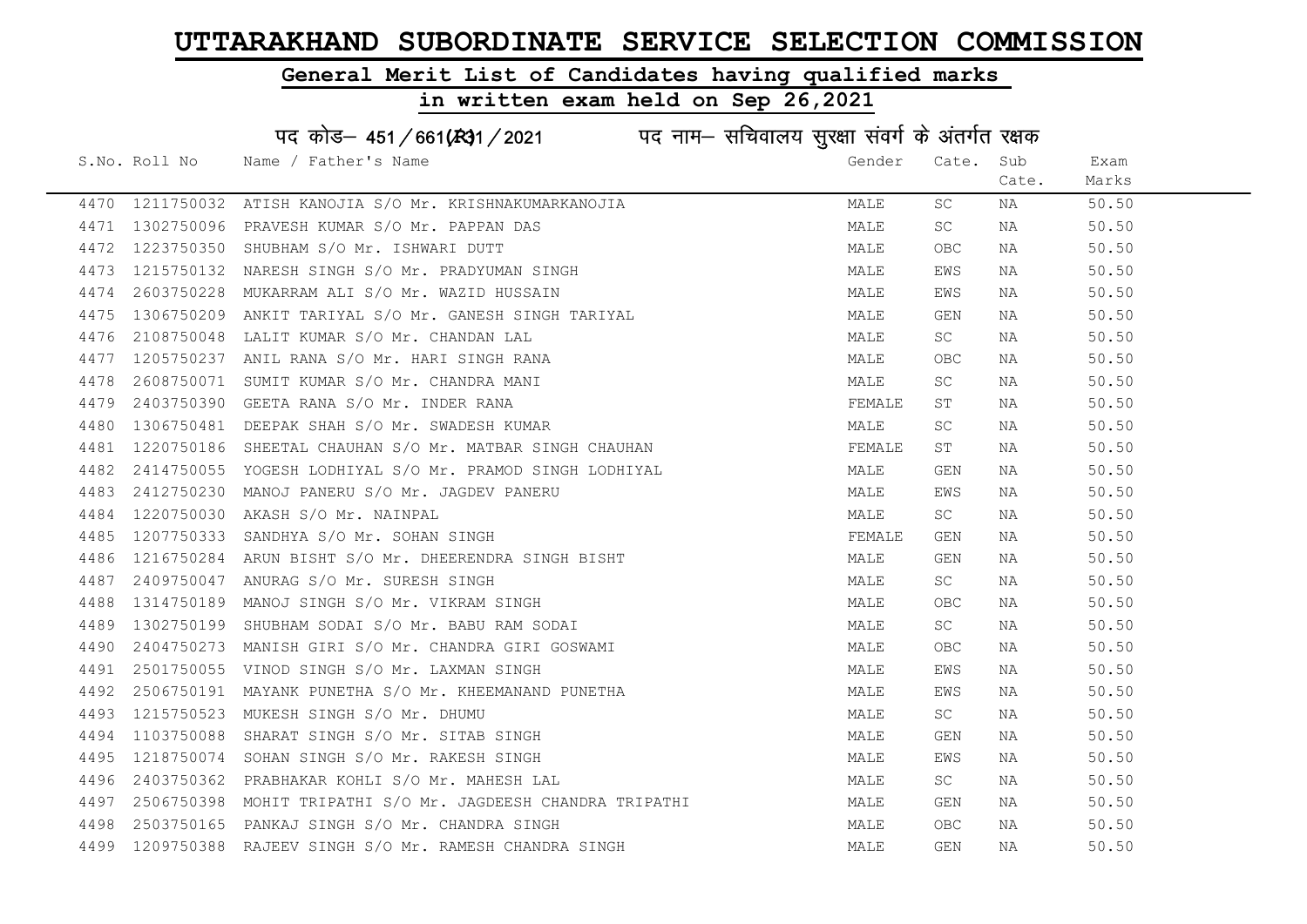#### General Merit List of Candidates having qualified marks

|      |               | पद कोड़– 451/661(431/2021 पद नाम– सचिवालय सुरक्षा संवर्ग के अंतर्गत रक्षक                                |        |                     |         |       |
|------|---------------|----------------------------------------------------------------------------------------------------------|--------|---------------------|---------|-------|
|      | S.No. Roll No | Name / Father's Name                                                                                     | Gender | Cate.               | Sub     | Exam  |
|      |               |                                                                                                          |        |                     | Cate.   | Marks |
|      |               | 4500 1223750194 SACHIN CHAUHAN S/O Mr. POORAN SINGH                                                      | MALE   | ST                  | NA      | 50.50 |
|      |               | 4501 1202750390 VINAY SINGH S/O Mr. HARSWAROOP SINGH                                                     | MALE   | GEN                 | NA      | 50.50 |
| 4502 |               | 1223750116 ABHISHEK RANA S/O Mr. ANIL SINGH RANA                                                         | MALE   | OBC.                | NA      | 50.50 |
| 4503 |               | 1312750162 AKSHAY KUMAR S/O Mr. BIJENDRA SINGH                                                           | MALE   | SC                  | NA      | 50.50 |
| 4504 |               | 2110750177 SANJAY SINGH CHILWAL S/O Mr. MOHAN SINGH CHILWAL                                              | MALE   | GEN                 | NA      | 50.50 |
| 4505 |               | 1101750034 HARISH SINGH MEHTA S/O Mr. BALAM SINGH MEHTA                                                  | MALE   | GEN                 | NA      | 50.50 |
| 4506 |               | 1233750168 SAGAR KOHLI S/O Mr. GIRISH CHAND                                                              | MALE   | GEN                 | NA      | 50.50 |
| 4507 |               | 1308750180 HIMANSHU KUMAR S/O Mr. NATHLU SINGH                                                           | MALE   | SC                  | NA      | 50.50 |
| 4508 | 1206750101    | ANOOP KUMAR S/O Mr. HARISH LAL                                                                           | MALE   | SC                  | NA      | 50.25 |
| 4509 |               | 1225750242 DEEPIKA S/O Mr. RAMESH BHOTIYAL                                                               | FEMALE | SΤ                  | NA      | 50.25 |
| 4510 | 1306750067    | SHYAM SINGH S/O Mr. SURANDRA SINGH                                                                       | MALE   | SC                  | NA      | 50.25 |
| 4511 | 2601750251    | TABREZ AALAM S/O Mr. RIYASAT HUSAIN                                                                      | MALE   | EWS                 | NA      | 50.25 |
| 4512 |               | 1315750128 DINESH SINGH MEWARI S/O Mr. TEEKAM SINGH MEWARI                                               | MALE   | GEN                 | NA NA   | 50.25 |
| 4513 |               | 2413750070 BHAIRAV SINGH MEWARI S/O Mr. DEV SINGH                                                        | MALE   | GEN                 | EX-Serv | 50.25 |
| 4514 |               | 1209750168 ANKIT BHANDARI S/O Mr. JAI PRAKASH BHANDARI                                                   | MALE   | GEN                 | NA      | 50.25 |
| 4515 |               | 1202750054 PRANJAL Uniyal S/O Mr. RAMESH DUTT UNIYAL                                                     | MALE   | OBC                 | NA      | 50.25 |
| 4516 |               |                                                                                                          | MALE   | OBC.                | NA      | 50.25 |
| 4517 |               | 1205750138 GAURAV CHAND RAMOLA S/O Mr. VISHAN CHAND RAMOLA<br>1318750189  MOHD RAKIB S/O Mr. MOHD MUKEEM | MALE   | EWS                 | NA      | 50.25 |
| 4518 |               | 1101750035 VIJAY PAL SINGH S/O Mr. MADAN SINGH                                                           | MALE   | GEN                 | NA      | 50.25 |
| 4519 |               | 2605750191 BIRPAL S/O Mr. BABU LAL                                                                       | MALE   | SC                  | NA      | 50.25 |
| 4520 |               | 1104750071 BHUPENDRA SINGH BARTWAL S/O Mr. BHAGAT SINGH BARTWAL                                          | MALE   | GEN                 | NA      | 50.25 |
| 4521 |               | 1213750006 ARCHANA JOSHI S/O Mr. DHANENDRA PRASAD JOSHI                                                  | FEMALE | GEN                 | NA      | 50.25 |
| 4522 |               | 2409750295 SARASWATI RANA S/O Mr. TRILOK SINGH RANA                                                      | FEMALE | ST                  | ΝA      | 50.25 |
| 4523 |               | 1210750359 PRATAP RAM S/O Mr. SUJAN RAM                                                                  | MALE   | SC                  | NA      | 50.25 |
| 4524 | 2507750190    | BHUPENDRA SINGH BHANDARI S/O Mr. PUSHKAR SINGH BHANDARI                                                  | MALE   | GEN                 | NA      | 50.25 |
| 4525 |               | 1207750636 ALOK SOLANKI S/O Mr. NAVEEN SOLANKI                                                           | MALE   | EWS                 | NA      | 50.25 |
| 4526 |               | 1312750179 SACHIN KUMAR S/O Mr. RAMPHAL                                                                  | MALE   | OBC.                | NA      | 50.25 |
| 4527 |               | 1201750092 YASHPAL SINGH S/O Mr. VIRENDRA SINGH                                                          | MALE   | OBC.                | NA      | 50.25 |
| 4528 |               | 1308750173 KM PARUL S/O Mr. BIJENDRA SINGH                                                               | FEMALE | OBC.                | NA      | 50.25 |
|      |               | 4529 1315750104 SHUBHAM KUMAR S/O Mr. HANS RAJ                                                           | MALE   | $\operatorname{SC}$ | ΝA      | 50.25 |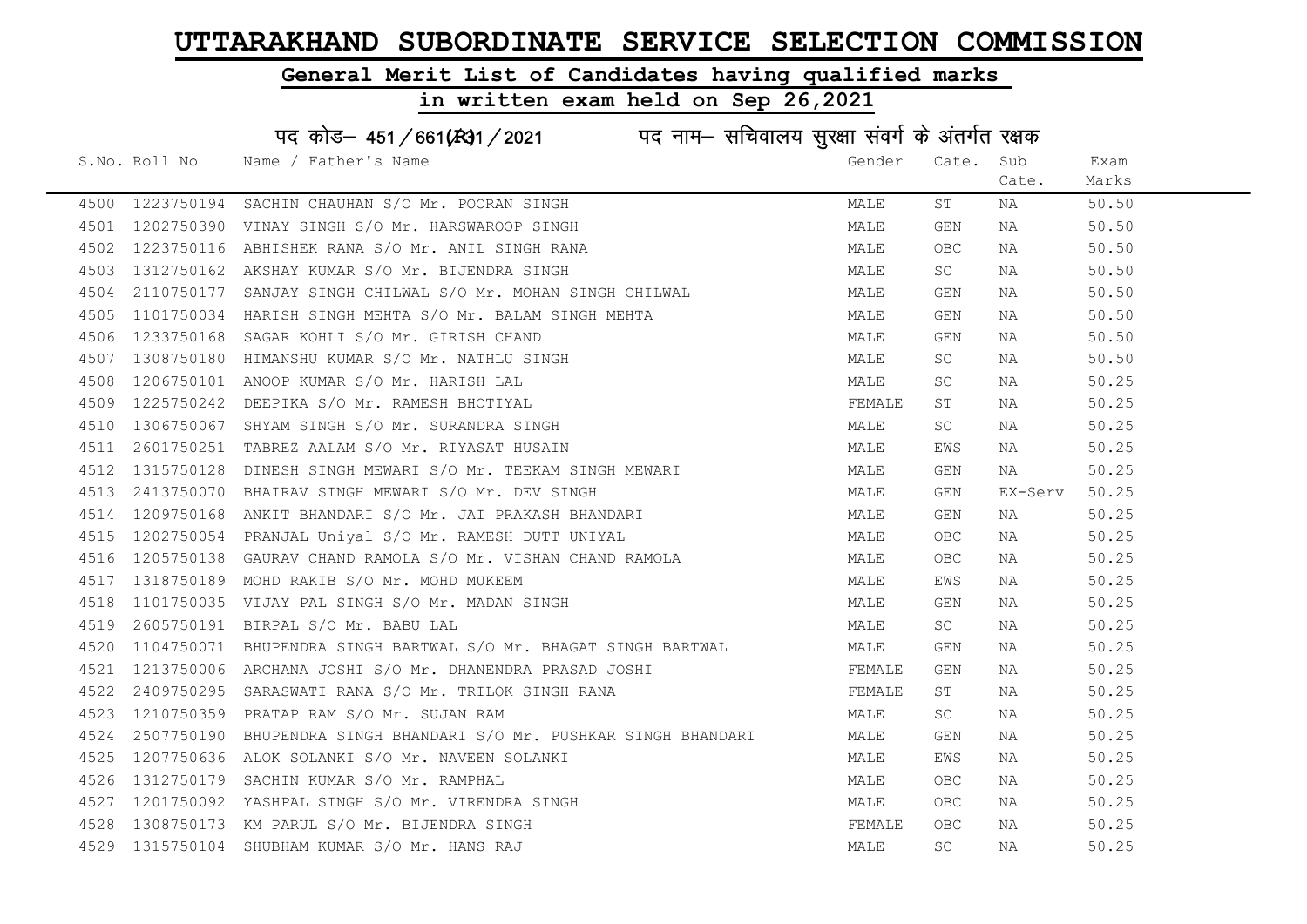#### General Merit List of Candidates having qualified marks

#### in written exam held on Sep 26,2021

S.No. Roll No Wame / Father's Name Gender Cate. Sub Cate. Exam Marks पद कोड– 451/661(स्था) / 2021 विज्ञान सचिवालय सुरक्षा संवर्ग के अंतर्गत रक्षक 4530 2604750182 SWATI S/O Mr. DHARM PAL FEMALE SC NA 50.25 4531 1304750156 AJAY KUMAR S/O Mr. BABU RAM MALE OBC NA 50.25 4532 2607750127 KM NEESHU S/O Mr. UDAYRAJ SINGH FEMALE SC NA 50.25 4533 1316750209 SACHIN PANCHAM S/O Mr. DHARMPAL MALL MALE SC NA 50.25 4534 1316750057 ATUL KUMAR S/O Mr. POORAN SINGH MALE SC NA 50.25 4535 1236750201 RAJEEV CHAUHAN S/O Mr. KESHAR SINGH MALE ST NA 50.25 4536 1217750497 PRIYA RAWAT S/O Mr. DARBAN SINGH RAWAT SAND SEMALE GEN NA 50.25 4537 2501750096 PRADEEP SINGH S/O Mr. GOPAL SINGH MALE GEN NA 50.25 4538 2603750145 KM ROOPALI S/O Mr. UMESH SINGH FEMALE FEMALE EWS NA 50.25 4539 2412750320 POOJA TAMTA S/O Mr. KUNDAN LAL SANDARY SANDARY SANDARY SANDARY SCHOOL ASSESSED AND THE SCHOOL A 4540 1224750183 SANJAY SINGH S/O Mr. RAJENDRA SINGH MALE GEN NA 50.25 4541 2105750035 AVINASH CHANDRA KOHLI S/O Mr. CHANDRA PRAKASH KOHLI MALE SC NA 50.25 4542 1222750136 RAHUL S/O Mr. HARSHU LAL MALE SC NA 50.25 4543 1223750130 RAHUL RATURI S/O Mr. SURENDRA SINGH RATURI MALE EWS NA 50.25 4544 2505750114 HEMANT SINGH S/O Mr. NARENDRA SINGH MALE GEN NA 50.25 4545 2405750279 MOHIT JOSHI S/O Mr. PURSHOTAM JOSHI MALE GEN NA 50.25 4546 2410750196 SONAM S/O Mr. KAMAL KANT FEMALE SC NA 50.25 4547 2603750189 BABY KAUR S/O Mr. HARBHAJAN SINGH FEMALE OBC NA 50.25 4548 2604750193 ANJLI S/O Mr. LATE SHISHUPAL SINGH FEMALE GEN NA 50.25 4549 2413750059 BHUPESH JOSHI S/O Mr. DEEP CHANDRA JOSHI MALE EWS NA 50.25 4550 1407750040 VIVEK SINGH S/O Mr. SANJAY SINGH MALE EWS NA 50.25 4551 2404750404 DEEPIKA THALAL S/O Mr. PURAN SINGH THALAL FEMALE GEN NA 50.25 4552 2608750231 ASHISH KUMAR S/O Mr. MOHAN SINGH MALE SC NA 50.25 4553 1207750048 RACHNA SAHU S/O Mr. KISHORI LAL SAHU **FRANA SAHU SAHA SAHA SAHA SAHA SAHA SAHA** SO.25 4554 1234750216 SONALI PANWAR S/O Mr. JANAK SINGH PANWAR TENALL THE SOLO SOLO SOLO 50.25 4555 1316750028 SANTOSH NEGI S/O Mr. DHANVIR SINGH NEGI MALE GEN NA 50.25 4556 2604750290 ANKUSH CHANYAL S/O Mr. GOPAL CHANYAL MALE SC NA 50.25 4557 1225750250 POOJA S/O Mr. KALAM SINGH FEMALE SC NA 50.25 4558 1304750298 UJJWAL SAINI S/O Mr. JITENDRA KUMAR MALE OBC NA 50.25 4559 1236750294 BHAWANA S/O Mr. GANAGA SINGH FEMALE GEN NA 50.25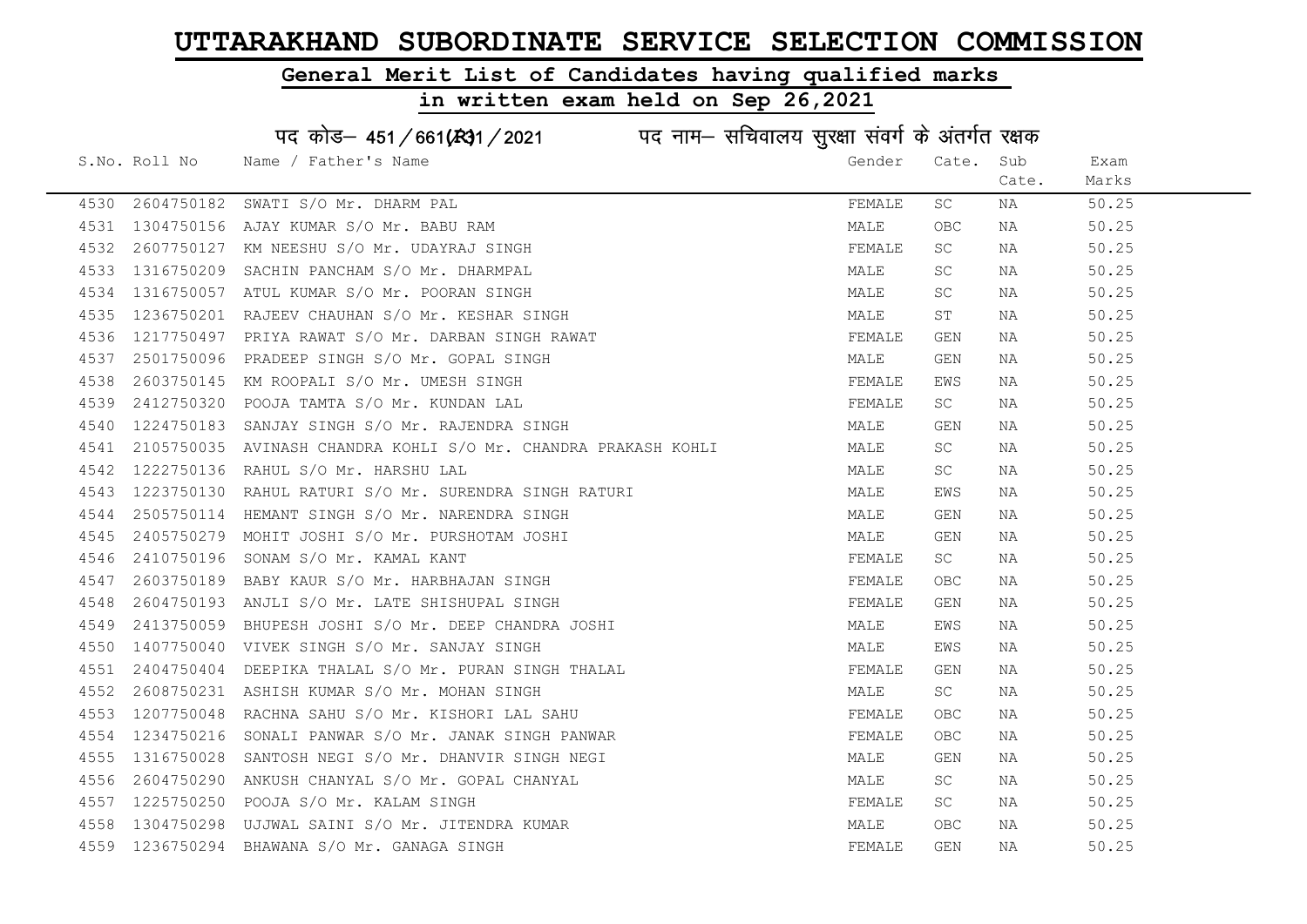#### General Merit List of Candidates having qualified marks

|      |               | पद कोड़– 451/661(स्था/2021 विद्युत्तम- सचिवालय सुरक्षा संवर्ग के अंतर्गत रक्षक |        |                     |         |       |
|------|---------------|--------------------------------------------------------------------------------|--------|---------------------|---------|-------|
|      | S.No. Roll No | Name / Father's Name                                                           | Gender | Cate.               | Sub     | Exam  |
|      |               |                                                                                |        |                     | Cate.   | Marks |
| 4560 | 1217750346    | NAGENDRA SINGH S/O Mr. DHARM SINGH RANA                                        | MALE   | OBC.                | EX-Serv | 50.00 |
| 4561 | 1405750120    | ARJUN SINGH S/O Mr. GANGA SINGH                                                | MALE   | SC                  | NA      | 50.00 |
| 4562 | 1215750054    | AJAY GUSAIN S/O Mr. DARSHAN SINGH GUSAIN                                       | MALE   | GEN                 | NA      | 50.00 |
| 4563 | 1226750388    | VIKAS NAUTIYAL S/O Mr. RAM CHANDRA NAUTIYAL                                    | MALE   | <b>OBC</b>          | NA      | 50.00 |
| 4564 | 2402750120    | GOVIND SINGH S/O Mr. JAGAT SINGH                                               | MALE   | EWS                 | NA      | 50.00 |
| 4565 | 1236750467    | ANIRUDHA RAWAT S/O Mr. PREM SINGH RAWAT                                        | MALE   | GEN                 | NA      | 50.00 |
| 4566 | 2506750327    | NAVEEN SINGH BOHRA S/O Mr. SUNDAR SINGH BOHRA                                  | MALE   | GEN                 | NA      | 50.00 |
| 4567 | 1310750153    | SACHIN KUMAR S/O Mr. BIRAM SINGH                                               | MALE   | $\operatorname{SC}$ | NA      | 50.00 |
| 4568 | 2603750045    | MAHENDRA SINGH BISHT S/O Mr. PAAN SINGH                                        | MALE   | EWS                 | NA      | 50.00 |
| 4569 | 1301750266    | BHAVANA GUSAIN S/O Mr. RAJENDRA SINGH GUSAIN                                   | FEMALE | GEN                 | NA      | 50.00 |
| 4570 | 1217750202    | KAMAL KUMAR S/O Mr. ITWAR SINGH                                                | MALE   | SC                  | ΝA      | 50.00 |
| 4571 | 2109750131    | BIRENDRA SINGH S/O Mr. BALAM SINGH BANGARI                                     | MALE   | GEN                 | NA      | 50.00 |
| 4572 | 2601750014    | SOHAN SINGH RANA S/O Mr. ARJUN SINGH RANA                                      | MALE   | ST                  | NA      | 50.00 |
| 4573 |               | 2407750027 KISHAN ANAND S/O Mr. MAHENDRA KUMAR                                 | MALE   | SC                  | NA      | 50.00 |
| 4574 | 2109750009    | HIMANSHU BISHT S/O Mr. CHATUR SINGH BISHT                                      | MALE   | GEN                 | NA      | 50.00 |
| 4575 | 1224750139    | AMIT PRASAD BADOLA S/O Mr. SURENDRA DUTT BADOLA                                | MALE   | EWS                 | NA      | 50.00 |
| 4576 | 2107750146    | JAGDISH SINGH KARKI S/O Mr. RAJENDRA SINGH                                     | MALE   | GEN                 | NA      | 50.00 |
| 4577 | 1406750034    | KALYAN SINGH NEGI S/O Mr. KUNWAR SINGH NEGI                                    | MALE   | GEN                 | NA      | 50.00 |
| 4578 | 2506750222    | JAGDISH SINGH S/O Mr. AMAR SINGH                                               | MALE   | EWS                 | NA      | 50.00 |
| 4579 | 1305750221    | RAHUL KUMAR S/O Mr. NARESH KUMAR SINGH                                         | MALE   | GEN                 | NA      | 50.00 |
| 4580 | 1211750170    | BHUPAL SINGH S/O Mr. DALIP SINGH TARAGI                                        | MALE   | GEN                 | NA      | 50.00 |
| 4581 |               | 1215750178 AMIT SINGH KHATRI S/O Mr. KHUSHAL SINGH KHATRI                      | MALE   | GEN                 | NA      | 50.00 |
| 4582 | 2414750297    | MEENA S/O Mr. PURAN CHANDRA                                                    | FEMALE | SC.                 | NA      | 50.00 |
| 4583 | 1201750048    | AMIT SHARMA S/O Mr. PREM CHAND SHARMA                                          | MALE   | OBC                 | NA      | 50.00 |
| 4584 | 2601750227    | SUNIL KUMAR S/O Mr. RAJJAN SINGH                                               | MALE   | SC.                 | NA      | 50.00 |
| 4585 | 1210750074    | SUNIL KUMAR VERMA S/O Mr. KRIPA RAM                                            | MALE   | SC                  | NA      | 50.00 |
| 4586 | 1222750241    | JITENDRA SINGH S/O Mr. CHANDRAPAL SINGH                                        | MALE   | GEN                 | NA      | 50.00 |
| 4587 | 1210750324    | RAVINDRA SINGH S/O Mr. BHARAT SINGH                                            | MALE   | GEN                 | NA      | 50.00 |
| 4588 | 1223750239    | SONU S/O Mr. SURESH KUMAR                                                      | MALE   | SC                  | EX-Serv | 50.00 |
| 4589 |               | 2605750034 MEENU S/O Mr. AJAB SINGH                                            | FEMALE | <b>SC</b>           | NA      | 50.00 |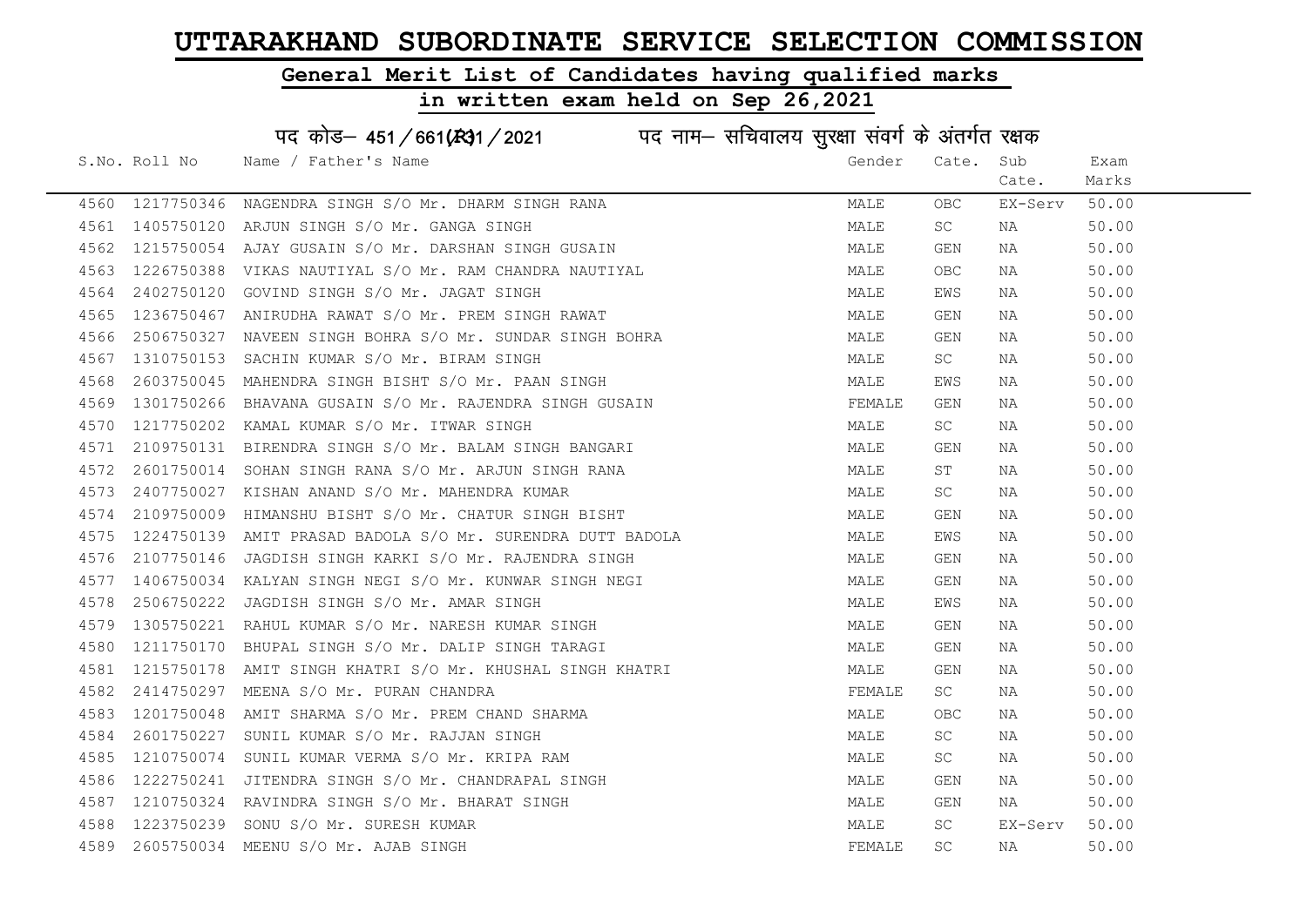#### General Merit List of Candidates having qualified marks

|      |               | पद कोड़- 451/661(431/2021 पद नाम- सचिवालय सुरक्षा संवर्ग के अंतर्गत रक्षक |        |            |       |       |
|------|---------------|---------------------------------------------------------------------------|--------|------------|-------|-------|
|      | S.No. Roll No | Name / Father's Name                                                      | Gender | Cate.      | Sub   | Exam  |
|      |               |                                                                           |        |            | Cate. | Marks |
| 4590 | 1313750083    | VIKAS KUMAR S/O Mr. RISHI PAL                                             | MALE   | GEN        | ΝA    | 50.00 |
| 4591 | 2409750408    | JYOTI S/O Mr. DHYAN SINGH CHILWAL                                         | FEMALE | EWS        | ΝA    | 50.00 |
| 4592 | 1203750042    | SUBHASH CHANDRA S/O Mr. PUSHKAR RAM                                       | MALE   | SC         | NA    | 50.00 |
| 4593 | 1226750471    | VIRENDRA SINGH RANA S/O Mr. JEEVAN SINGH RANA                             | MALE   | SΤ         | NA    | 50.00 |
| 4594 | 1312750131    | AKASH KUMAR S/O Mr. MAHIPAL SINGH                                         | MALE   | SC         | NA    | 50.00 |
| 4595 | 1230750438    | VISHAL MEHTA S/O Mr. GANGA SINGH MEHTA                                    | MALE   | GEN        | NA    | 50.00 |
| 4596 | 1228750013    | PANKAJ S/O Mr. VINOD SINGH                                                | MALE   | GEN        | NA    | 50.00 |
| 4597 | 1229750125    | PANKAJ SINGH RAWAT S/O Mr. BHARAT BHUSHAN                                 | MALE   | EWS        | ΝA    | 50.00 |
| 4598 | 2401750195    | SURAJ SINGH FARTIYAL S/O Mr. JEEWAN SINGH FARTIYAL                        | MALE   | GEN        | ΝA    | 50.00 |
| 4599 | 2504750011    | BHUWAN CHANDRA BHATT S/O Mr. HARI DATT BHATT                              | MALE   | OBC        | ΝA    | 50.00 |
| 4600 | 2605750239    | ANUJ KUMAR S/O Mr. OM PRAKASH SINGH                                       | MALE   | GEN        | ΝA    | 50.00 |
| 4601 | 1408750068    | KM RUCHI S/O Mr. JITENDRA SINGH                                           | FEMALE | GEN        | ΝA    | 50.00 |
| 4602 | 1313750011    | NEERAJ ASWAL S/O Mr. GIRDHARI SINGH ASWAL                                 | MALE   | GEN        | NA    | 50.00 |
| 4603 |               | 1207750587 PRASHANT GIRI S/O Mr. DINESH GIRI                              | MALE   | OBC        | NA    | 50.00 |
| 4604 | 1211750212    | HIMANSHU AWASTHI S/O Mr. DURGA PRASAD AWASTHI                             | MALE   | <b>OBC</b> | ΝA    | 50.00 |
| 4605 | 1213750085    | KUSHPAL SINGH RAWAT S/O Mr. BEERPAL SINGH RAWAT                           | MALE   | <b>OBC</b> | ΝA    | 50.00 |
| 4606 | 1209750287    | PRADEEP RATHAURE S/O Mr. PARAS RAM RATHAURE                               | MALE   | <b>OBC</b> | ΝA    | 50.00 |
| 4607 | 1306750051    | PRAVEEN S/O Mr. GHANSHYAM SINGH                                           | MALE   | SC         | NA    | 50.00 |
| 4608 | 1233750048    | SURYAPAL RANA S/O Mr. AJAYPAL SINGH RANA                                  | MALE   | SΤ         | NA    | 50.00 |
| 4609 | 2408750046    | VIRENDRA SINGH NEGI S/O Mr. L S NEGI                                      | MALE   | GEN        | NA    | 50.00 |
| 4610 | 2401750165    | PREM SINGH S/O Mr. MAHENDRA SINGH                                         | MALE   | EWS        | NA    | 50.00 |
| 4611 | 2501750063    | INDRA SINGH S/O Mr. NETRA SINGH                                           | MALE   | EWS        | NA    | 50.00 |
| 4612 | 1402750090    | NITIN SINGH S/O Mr. GAMBHIR SINGH RAUTELA                                 | MALE   | GEN        | DFF   | 50.00 |
| 4613 | 2102750097    | MANISHA ARYA S/O Mr. DIWAN RAM                                            | FEMALE | SC         | NA    | 50.00 |
| 4614 | 2607750258    | SANJEEV KUMAR S/O Mr. CHETRAM SINGH                                       | MALE   | OBC.       | NA    | 50.00 |
| 4615 | 2401750204    | DEEPAK SINGH DHAILA S/O Mr. BHUPAL SINGH                                  | MALE   | EWS        | NA    | 50.00 |
| 4616 | 1303750137    | NAVEEN S/O Mr. MADAN SAINI                                                | MALE   | OBC        | NA    | 50.00 |
| 4617 | 2406750245    | BHAWANA POKHRIYA S/O Mr. DINESH CHANDRA                                   | FEMALE | GEN        | NA    | 50.00 |
| 4618 | 2604750186    | MOHD DANISH S/O Mr. ALI UMAR                                              | MALE   | GEN        | ΝA    | 50.00 |
| 4619 | 2603750342    | SHUBHAM PRABHAKAR S/O Mr. NARESH KUMAR                                    | MALE   | <b>SC</b>  | ΝA    | 50.00 |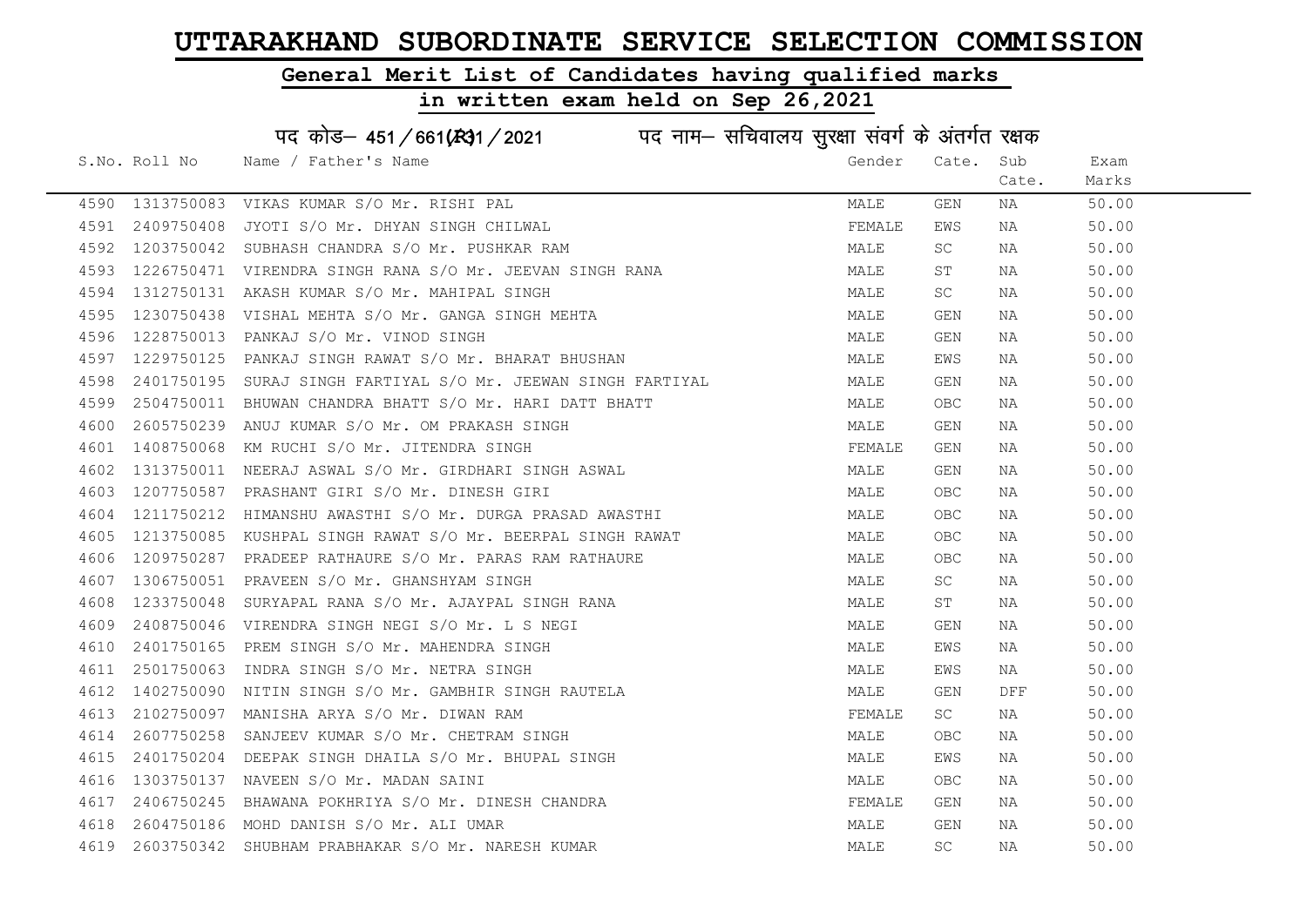#### General Merit List of Candidates having qualified marks

#### in written exam held on Sep 26,2021

S.No. Roll No Wame / Father's Name Gender Cate. Sub Cate. Exam Marks पद कोड– 451/661(स्था / 2021 व्यान सचिवालय सुरक्षा संवर्ग के अंतर्गत रक्षक 4620 2401750184 AJAY KUMAR S/O Mr. KAILASH SINGH MALE SC NA 50.00 4621 1232750029 PRIYANKA KESHTWAL S/O Mr. DIGAMBER PRASAD FEMALE GEN NA 50.00 4622 1229750260 AMITA PAINULY S/O Mr. KHUSHIRAM PAINULY FEMALE OBC NA 50.00 4623 2105750008 KAMLESH KORANGA S/O Mr. GOVIND SINGH KORANGA MALE GEN NA 50.00 4624 2503750135 ANKIT GAHTORI S/O Mr. KISHOR KUMAR GAHTORI MALE GEN NA 50.00 4625 1302750032 ASHISH RAWAT S/O Mr. BALBEER SINGH RAWAT MALE GEN NA 50.00 4626 2106750126 DHEERAJ SINGH S/O Mr. PUSHKAR SINGH MALE OBC NA 50.00 4627 2506750159 SURENDRA SINGH NEGI S/O Mr. NARAYAN SINGH MALE OBC NA 50.00 4628 2607750014 VIJAY KUMAR TOMAR S/O Mr. JAGNNATH TOMAR MALE OBC NA 50.00 4629 2401750027 RAJENDRA THUWAL S/O Mr. BHAIRAV DUTT MALE EWS NA 50.00 4630 2414750250 KAJAL S/O Mr. PREM SINGH FEMALE SC NA 50.00 4631 2407750160 KAMLESH KUMAR S/O Mr. MADAN LAL MALE SC EX-Serv 50.00 4632 1306750208 HIMANSHU SAINI S/O Mr. PARDEEP KUMAR MALE OBC NA 50.00 4633 2504750139 MANISH JOSHI S/O Mr. GOKULA NAND JOSHI NAN MALE EWS NA 50.00 4634 1208750410 VINEET SEMWAL S/O Mr. DARSHAN LAL SEMWAL MALL MALE OBC NA 50.00 4635 2603750181 MOHD SAMI S/O Mr. SALEEM MALE OBC NA 50.00 4636 2401750164 RAVI RAJ MAHAR S/O Mr. BAHADUR RAM MALE SC NA 50.00 4637 1229750205 DEVESH SINGH CHAUHAN S/O Mr. PRAMOD KUMAR CHAUHAN MALE OBC NA 50.00 4638 1221750184 KAPIL CHAUHAN S/O Mr. SINA SINGH MALE ST NA 50.00 4639 1316750146 VINIT KUMAR S/O Mr. HARPAL SINGH MALE OBC NA 50.00 4640 1218750100 SURAJ SINGH S/O Mr. SOBAN SINGH MALE GEN NA 50.00 4641 1211750155 ABDUL KADIR S/O Mr. TOYYAB HASAN MALE OBC NA 50.00 4642 1215750205 ANIL THALWAL S/O Mr. ILAM SINGH MALE OBC NA 50.00 4643 1306750048 GAURAV KUMAR S/O Mr. MANOJ KUMAR MALE GEN NA 50.00 4644 1216750214 ANKIT SINGH KHAROLA S/O Mr. TRILOK SINGH MANA MALE OBC NA 50.00 4645 2507750066 RAVI GHATAL S/O Mr. CHANCHAL SINGH MALE GEN NA 50.00 4646 1215750073 VIKAS SINGH KEMWAL S/O Mr. KUNWAR SINGH KEMWAL MALE OBC NA 50.00 4647 1213750098 SAGAR KUMAR VERMA S/O Mr. ANUP SINGH VERMA MALE OBC NA 50.00 4648 1205750236 SAGAR PANWAR S/O Mr. DINESH SINGH PANWAR MALE OBC NA 50.00 4649 1209750212 SIKANDER LODHI S/O Mr. JAGDISH LODHI MALE GEN NA 50.00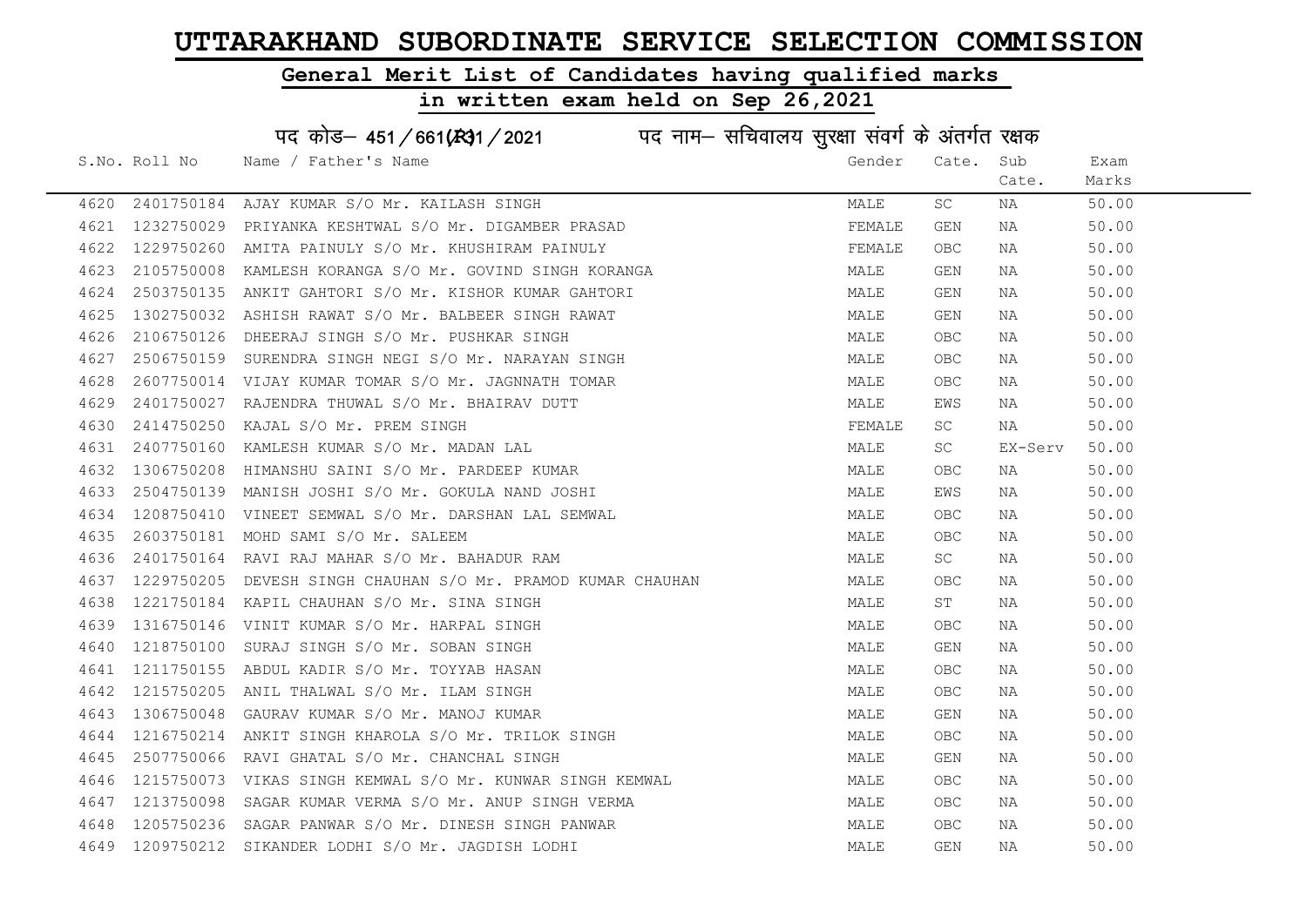#### General Merit List of Candidates having qualified marks

|      |               | पद कोड़- 451/661(431/2021 पद नाम- सचिवालय सुरक्षा संवर्ग के अंतर्गत रक्षक |        |             |       |       |
|------|---------------|---------------------------------------------------------------------------|--------|-------------|-------|-------|
|      | S.No. Roll No | Name / Father's Name                                                      | Gender | Cate.       | Sub   | Exam  |
|      |               |                                                                           |        |             | Cate. | Marks |
|      |               | 4650 1232750296 VIPIN CHAUHAN S/O Mr. KRIPAL SINGH CHAUHAN                | MALE   | ST          | NA    | 50.00 |
| 4651 | 1233750545    | NITISH SINGH S/O Mr. HARDEV SINGH CHAUHAN                                 | MALE   | OBC         | NA    | 50.00 |
| 4652 |               | 2604750344 ASHWANI KUMAR S/O Mr. NARESH SINGH                             | MALE   | SC          | NA    | 50.00 |
| 4653 | 1210750068    | HIMALI S/O Mr. HUKAM SINGH                                                | FEMALE | <b>OBC</b>  | NA    | 50.00 |
| 4654 |               | 1228750473 AJAY SINGH S/O Mr. AKBAR SINGH                                 | MALE   | GEN         | NA    | 50.00 |
| 4655 |               | 1207750512 GARIMA NEGI S/O Mr. VARDEV SINGH NEGI                          | FEMALE | GEN         | NA    | 50.00 |
| 4656 |               | 1202750250 RITISH GIRI S/O Mr. LAKSHMAN GIRI                              | MALE   | OBC.        | NA    | 50.00 |
| 4657 | 1103750048    | GOPI CHANDRA UNIYAL S/O Mr. JAGDISH UNIYAL                                | MALE   | GEN         | NA    | 50.00 |
| 4658 | 2403750335    | SURAJ JOSHI S/O Mr. JAGDISH CHANDRA JOSHI                                 | MALE   | GEN         | NA    | 50.00 |
| 4659 | 1227750291    | ANUJ BISHT S/O Mr. PUSHKAR SINGH BISHT                                    | MALE   | <b>OBC</b>  | NA    | 50.00 |
| 4660 | 1220750223    | KRISHAN PAL S/O Mr. KULDEEP SINGH                                         | MALE   | OBC.        | NA    | 49.75 |
| 4661 | 1211750201    | SHWETA RANAWAT S/O Mr. ASHOK KUMAR RANAWAT                                | FEMALE | GEN         | NA    | 49.75 |
| 4662 | 1227750407    | RASHMI KOTIYAL S/O Mr. RAJENDRA SINGH KOTIYAL                             | FEMALE | GEN         | NA    | 49.75 |
| 4663 |               | 1206750442 RAKESH SINGH S/O Mr. UTTAM SINGH                               | MALE   | ST          | NA    | 49.75 |
| 4664 |               | 1214750091 PRAMOD SINGH RAWAT S/O Mr. THAKUR SINGH RAWAT                  | MALE   | <b>OBC</b>  | NA    | 49.75 |
| 4665 | 1318750022    | SHAIBAN ALI S/O Mr. ABDUL GAFOOR                                          | MALE   | ${\sf OBC}$ | NA    | 49.75 |
| 4666 | 2404750200    | KIRAN RAI S/O Mr. JAGDAMBA RAI                                            | FEMALE | GEN         | NA    | 49.75 |
| 4667 | 1213750196    | ASHISH TOMAR S/O Mr. YUDHVEER SINGH TOMAR                                 | MALE   | ST          | NA    | 49.75 |
| 4668 | 1230750315    | DEEPAK SINGH S/O Mr. BHAJAN SINGH                                         | MALE   | GEN         | NA    | 49.75 |
| 4669 | 1202750041    | PUSHPA NEGI S/O Mr. ANAND SINGH                                           | FEMALE | GEN         | NA    | 49.75 |
| 4670 |               | 1233750644 SUMIT S/O Mr. JAGDISH                                          | MALE   | SC.         | NA    | 49.75 |
| 4671 |               | 1221750140 JAGVEER SINGH S/O Mr. OGAR SINGH                               | MALE   | SΤ          | NA    | 49.75 |
| 4672 |               | 1216750062 MANEESH S/O Mr. BUDHI LAL                                      | MALE   | SC.         | NA    | 49.75 |
| 4673 | 2110750280    | ANKIT JOSHI S/O Mr. PRAKASH CHANDRA JOSHI                                 | MALE   | GEN         | NA    | 49.75 |
| 4674 | 2403750359    | VINOD KUMAR S/O Mr. HARISH CHANDRA RUWALI                                 | MALE   | GEN         | NA    | 49.75 |
| 4675 | 1233750462    | PRIYANKA S/O Mr. BHARAT SINGH                                             | FEMALE | GEN         | NA    | 49.75 |
| 4676 | 1236750125    | VIKASH CHANDRA S/O Mr. SHOBHAN KUMAR                                      | MALE   | SC          | NA    | 49.75 |
| 4677 |               | 2408750162 ARVIND SINGH BHAUNT S/O Mr. CHANDRA SINGH BHAUNT               | MALE   | SΤ          | NA    | 49.75 |
| 4678 | 1236750020    | JAYDEEP SINGH S/O Mr. BALBIR SINGH                                        | MALE   | GEN         | NA    | 49.75 |
| 4679 |               | 1301750052 SAVITA S/O Mr. VIJENDRA SINGH                                  | FEMALE | <b>SC</b>   | ΝA    | 49.75 |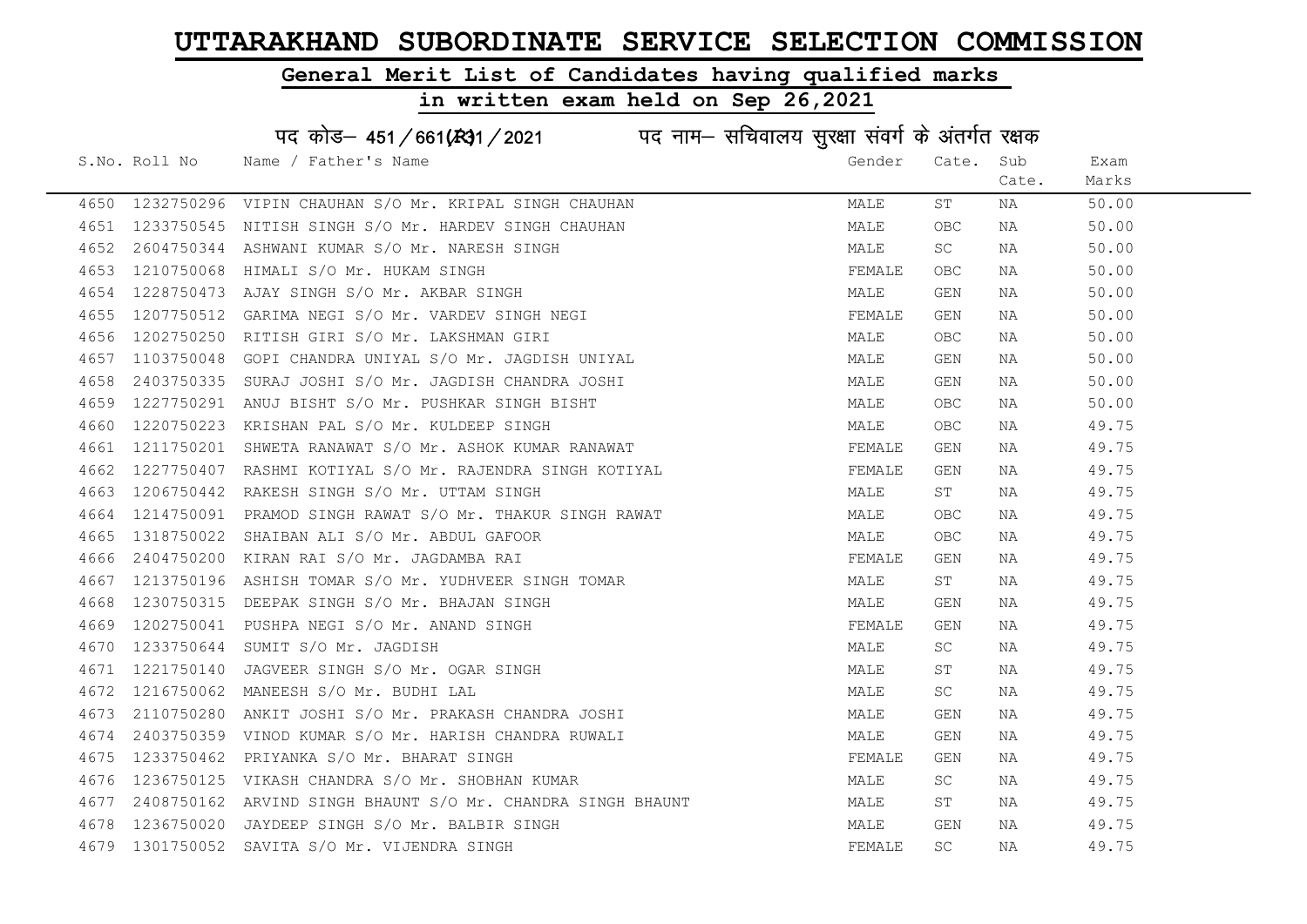#### General Merit List of Candidates having qualified marks

|      |               | पद कोड़– 451/661(स्था/2021 विद्युत्तम- सचिवालय सुरक्षा संवर्ग के अंतर्गत रक्षक |        |            |       |       |
|------|---------------|--------------------------------------------------------------------------------|--------|------------|-------|-------|
|      | S.No. Roll No | Name / Father's Name                                                           | Gender | Cate.      | Sub   | Exam  |
|      |               |                                                                                |        |            | Cate. | Marks |
| 4680 | 1225750178    | KAILASH CHANDRA S/O Mr. RAMESH CHANDRA                                         | MALE   | GEN        | NA    | 49.75 |
| 4681 | 1103750304    | MANISH KHANDURI S/O Mr. JAGDISH PRASAD KHANDURI                                | MALE   | GEN        | NA    | 49.75 |
| 4682 |               | 1312750176 VIPIN S/O Mr. DHARM SINGH                                           | MALE   | SC         | NA    | 49.75 |
| 4683 | 1217750370    | ROHIT KUMAR S/O Mr. PREM SINGH                                                 | MALE   | SC         | NA    | 49.75 |
| 4684 | 1317750183    | GAUTAM PAL S/O Mr. MANGE RAM                                                   | MALE   | <b>OBC</b> | NA    | 49.75 |
| 4685 |               | 1233750130 RAHUL TOMAR S/O Mr. MUNNA SINGH                                     | MALE   | ST         | NA    | 49.75 |
| 4686 |               | 1224750229 PRAMOD SINGH S/O Mr. BHAGAT SINGH                                   | MALE   | <b>OBC</b> | NA    | 49.75 |
| 4687 | 1402750010    | PRADEEP S/O Mr. SATISH CHANDRA KUKRETI                                         | MALE   | GEN        | NA    | 49.75 |
| 4688 | 1203750164    | SANDEEP S/O Mr. RAJENDRA SINGH                                                 | MALE   | OBC.       | NA    | 49.75 |
| 4689 | 2412750194    | AMIT KUMAR S/O Mr. DHARAM PRAKASH                                              | MALE   | SC         | NA    | 49.75 |
| 4690 | 2405750277    | KM YASMEEN JAHAN S/O Mr. NAYABUDDIN                                            | FEMALE | <b>OBC</b> | NA    | 49.75 |
| 4691 | 2606750189    | AJAY KUMAR S/O Mr. BALMUKAND                                                   | MALE   | SC         | NA    | 49.75 |
| 4692 | 1304750317    | SOURABH S/O Mr. RATAN SINGH                                                    | MALE   | SC         | NA    | 49.75 |
| 4693 |               | 2413750110 ROHIT GARWAL S/O Mr. HARISH CHANDRA GARWAL                          | MALE   | GEN        | NA    | 49.75 |
| 4694 |               | 1309750004 AADIM S/O Mr. FURKAN ALI                                            | MALE   | <b>OBC</b> | NA    | 49.75 |
| 4695 | 2404750034    | AMIT SINGH S/O Mr. KESHAR SINGH                                                | MALE   | EWS        | NA    | 49.75 |
| 4696 | 1233750053    | NAYAN TODARIYA S/O Mr. BHUPENDRA PRASAD TODARIYA                               | MALE   | EWS        | NA    | 49.75 |
| 4697 |               | 1302750294 VIVEK KUMAR S/O Mr. VED PAL SINGH                                   | MALE   | SC         | NA    | 49.75 |
| 4698 | 2504750110    | GAURAV SINGH ADHIKARI S/O Mr. PUSHAKR SINGH ADHIKARI                           | MALE   | GEN        | DFF   | 49.75 |
| 4699 | 2409750199    | SHIVANI ARYA S/O Mr. JAGDISH PRASAD ARYA                                       | FEMALE | SC         | NA    | 49.75 |
| 4700 |               | 2501750003 NIRMALA PUNETHA S/O Mr. NAVEEN CHANDRA PUNETHA                      | FEMALE | GEN        | NA    | 49.75 |
| 4701 |               | 1315750009 ROSHAN LAL S/O Mr. GOVIND LAL                                       | MALE   | SC         | NA    | 49.75 |
| 4702 | 2506750255    | NEERAJ SINGH SAMANT S/O Mr. BAHADUR SINGH SAMANT                               | MALE   | GEN        | NA    | 49.75 |
| 4703 | 1215750310    | SACHIN TOMAR S/O Mr. KISHAN SINGH TOMAR                                        | MALE   | GEN        | NA    | 49.75 |
| 4704 | 1223750061    | ASHISH DABRAL S/O Mr. BIRENDRA DUTT DABRAL                                     | MALE   | GEN        | NA    | 49.75 |
| 4705 |               | 2412750165 YATHARTHA singh S/O Mr. ARYENDRA KUMAR SINGH                        | MALE   | GEN        | NA    | 49.75 |
| 4706 | 1229750086    | HIMANSHU S/O Mr. KARANPAL                                                      | MALE   | OBC        | NA    | 49.75 |
| 4707 |               | 1312750142 ASHU KUMAR S/O Mr. SANJAY KUMAR                                     | MALE   | SC         | NA    | 49.75 |
| 4708 |               | 1406750186 MOHAN SINGH S/O Mr. HAYAT SINGH                                     | MALE   | GEN        | NA    | 49.75 |
| 4709 |               | 1231750319 SACHIN RAWAT S/O Mr. SURENDRA SINGH RAWAT                           | MALE   | EWS        | NA    | 49.75 |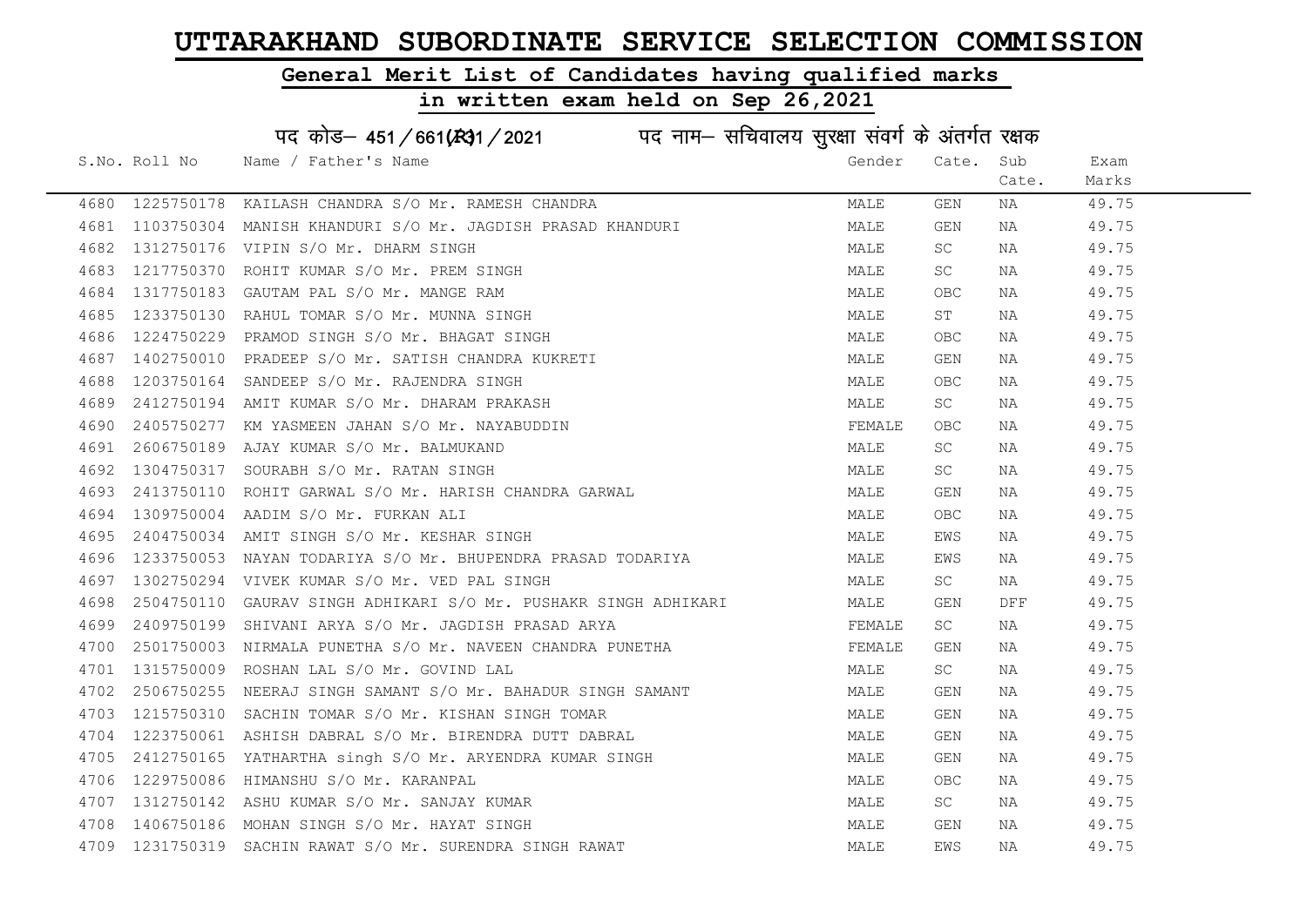#### General Merit List of Candidates having qualified marks

#### in written exam held on Sep 26,2021

S.No. Roll No Wame / Father's Name Gender Cate. Sub Cate. Exam Marks पद कोड– 451/661(स्था/2021 पद नाम– सचिवालय सुरक्षा संवर्ग के अंतर्गत रक्षक 4710 1208750118 YOMESH AWASTHI S/O Mr. DINESH PRASAD AWASTHI MAN MALE OBC NA 49.75 4711 1318750171 DEEPAK SAINI S/O Mr. MUKESH KUMAR MANA MALE OBC NA 49.75 4712 1312750404 MAYANK RAWAT S/O Mr. PRAVEEN SINGH RAWAT MANA MALE GEN NA 49.75 4713 1102750175 SHIVANI GUSAIN S/O Mr. HUKAM SINGH GUSAIN FEMALE GEN NA 49.75 4714 2507750093 DEEPAK KAPRI S/O Mr. GOPAL KAPRI NA MALE MALE GEN NA 49.75 4715 1209750172 PAMMY CHAUHAN S/O Mr. HARDEV SINGH MALE OBC NA 49.75 4716 1102750001 NARENDRA SINGH S/O Mr. PREM SINGH MALE GEN NA 49.75 4717 1203750161 PRAVEEN SINGH RAWAT S/O Mr. BALBEER SINGH RAWAT MALE OBC EX-Serv 49.50 4718 1208750477 RAJENDRA PRASAD S/O Mr. MANSARAM NAUTIYAL MALL MALE OBC EX-Serv 49.50 4719 1235750186 MANJEET SINGH S/O Mr. LATE CHANDER SINGH MAN MALE GEN NA 49.50 4720 1209750161 JITENDRA SINGH NEGI S/O Mr. JASPAL SINGH NEGI MALE GEN NA 49.50 4721 1226750238 DINESH SINGH S/O Mr. RATAN SINGH MALE ST NA 49.50 4722 2503750119 GEETA BISHT S/O Mr. BHAWAN SINGH BISHT FRANCH SERVALE GEN NA 49.50 4723 2414750195 PUSKAR SINGH S/O Mr. NANDAN SINGH MALE GEN NA 49.50 4724 1230750339 AMIT JOSHI S/O Mr. TILAK JOSHI MALE ST NA 49.50 4725 1314750118 RAVINDER KUMAR S/O Mr. MAHENDRA SINGH MALE GEN NA 49.50 4726 1222750015 SUJEET SINGH NEGI S/O Mr. SURENDER SINGH NEGI **MALE GEN NA 49.50** 4727 1217750093 YOGAMBAR SINGH S/O Mr. MANMOHAN SINGH MALE EWS NA 49.50 4728 2410750185 GAURAV KANDPAL S/O Mr. PARMA NAND KANDPAL MANA MALE GEN NA 49.50 4729 1212750198 SHWETANG PETWAL S/O Mr. ASHA RAM PETWAL MARE MALE OBC NA 49.50 4730 1313750095 DEEPAK KUMAR S/O Mr. TAJPAL MALE SC NA 49.50 4731 1217750321 PRAVINDRA SINGH S/O Mr. RAJENDRA SINGH MALE OBC NA 49.50 4732 2603750390 DHARMENDRA KUMAR S/O Mr. MAHESH SINGH MALE SC NA 49.50 4733 1208750212 SONAM GUSAIN S/O Mr. HARSH SINGH GUSAIN FEMALE GEN NA 49.50 4734 1231750211 RAKESH CHANDRA UNIYAL S/O Mr. BRAHMANAND UNIYAL MALE OBC NA 49.50 4735 1230750197 NITI KOTHIYAL S/O Mr. MUKESH KOTHIYAL TERNING THE SEMALE GEN NA 49.50 4736 1216750182 DEEPAK BALOONI S/O Mr. SURESH CHANDRA NA MALE GEN NA 49.50 4737 1225750151 VIVEK SINGH NEGI S/O Mr. VIJAY SINGH NEGI NA SARA MALE GEN NA 49.50 4738 1222750134 DHARMENDRA S/O Mr. GOBAR RAM MALE SC EX-Serv 49.50 4739 2605750029 DEEPIKA JOSHI S/O Mr. GIRISH CHANDRA PANDEY THE SAN THE PEMALE EWS NA THE 49.50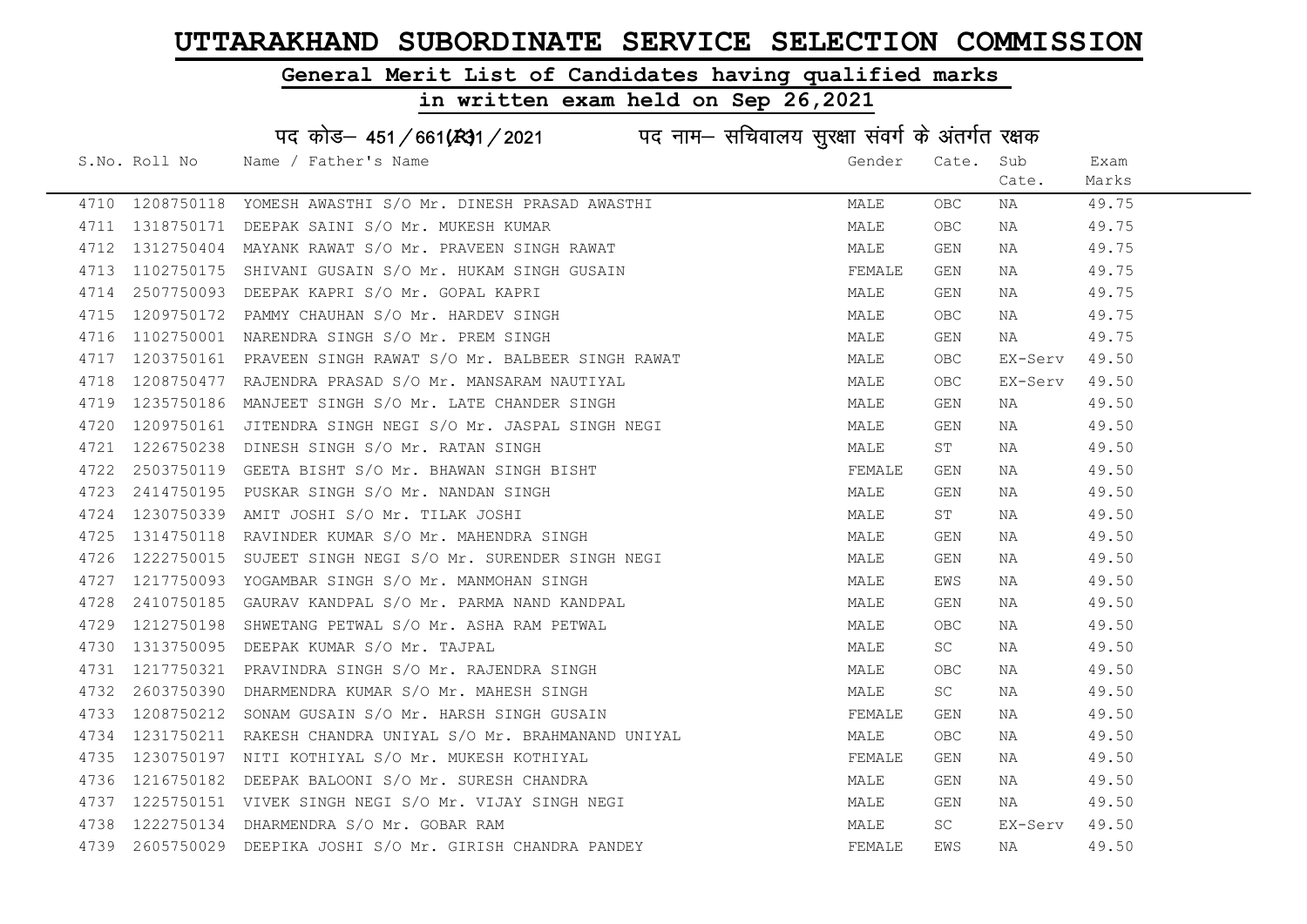#### General Merit List of Candidates having qualified marks

#### in written exam held on Sep 26,2021

S.No. Roll No Wame / Father's Name Gender Cate. Sub Cate. Exam Marks पद कोड– 451/661(स्था) / 2021 विज्ञान सचिवालय सुरक्षा संवर्ग के अंतर्गत रक्षक 4740 1229750072 AMIT KUMAR S/O Mr. RANDHIR SINGH MALE SC NA 49.50 4741 1312750109 KM RANJEETA S/O Mr. PRITHVI SINGH FEMALE SC NA 49.50 4742 1210750353 AMBARISH BISHT S/O Mr. JAIPAL SINGH BISHT MALE ST NA 49.50 4743 1204750215 SURAJ SINGH S/O Mr. BALWANT SINGH NEGI MALE GEN NA 49.50 4744 2604750269 ANIL KUMAR S/O Mr. JABAR SINGH MALE SC NA 49.50 4745 1306750364 KULDEEP KUMAR S/O Mr. TIRATH PAL MALE OBC NA 49.50 4746 2507750043 RAKHI S/O Mr. HAYAT SINGH TARAGI FEMALE EMALE EWS NA 49.50 4747 2102750113 RICHU DASILA S/O Mr. VINOD SINGH DASILA FEMALE GEN NA 49.50 4748 1230750189 SUBHASH VYAS S/O Mr. SHAMBHU PRASAD VYAS MALE OBC NA 49.50 4749 1406750040 SONALI AGARWAL S/O Mr. RAKESH CHANDRA AGARWAL FEMALE EWS NA 19.50 4750 2401750078 VEER SINGH S/O Mr. JAWAHAR SINGH NA SERI ST ST NA 49.50 4751 1404750125 BHARAT SINGH S/O Mr. AVTAR SINGH MALE EWS NA 49.50 4752 1227750190 HIMANSHU NEGI S/O Mr. PURAN SINGH NEGI MALE GEN NA 49.50 4753 1207750306 MONA KUMARI S/O Mr. AJAY PRASAD RAY FEMALE GEN NA 49.50 4754 2409750496 ARTI S/O Mr. MADAN SINGH BISHT FEMALE GEN NA 49.50 4755 1232750280 REENU S/O Mr. SOBAN SINGH FEMALE OBC NA 49.50 4756 1234750384 JAGMOHAN S/O Mr. KARAM CHAND MALE ST NA 49.50 4757 2410750025 AJAY KUMAR S/O Mr. TRILOK RAM MALE SC NA 49.50 4758 1303750064 RAVINDER KUMAR S/O Mr. RAFAL SINGH MALE OBC NA 49.50 4759 2605750165 HARIOM SINGH S/O Mr. RAMESH SINGH MALE SC NA 49.50 4760 1103750090 ASHISH CHANDRA S/O Mr. RAKESH CHANDRA NA MALE SC NA 49.50 4761 1401750173 UDAY SINGH S/O Mr. UMMED SINGH MALE GEN NA 49.50 4762 1103750059 VANDANA SUNDRIYAL S/O Mr. RADHESHYAM SUNDRIYAL SUNDRIYAL REMALE OBC NA 49.50 4763 1226750224 SHUBHAM S/O Mr. BHARAT SINGH RAWAT NAN MALE OBC NA 49.50 4764 1231750267 NITIN SINGH NEGI S/O Mr. ROSHAN SINGH NEGI MALE GEN NA 49.50 4765 1208750021 MOHIT RAWAT S/O Mr. DIGPAL SINGH RAWAT MARE MALE GEN NA 49.50 4766 1215750581 ROHAN RANA S/O Mr. ILAM SINGH RANA MALE GEN NA 49.50 4767 2103750077 DEEPAK SINGH S/O Mr. DIWAN SINGH MALE GEN NA 49.50 4768 2108750237 KAILASH NATH S/O Mr. MOHAN NATH MALE OBC NA 49.50 4769 1208750418 UPENDRA SINGH S/O Mr. SURENDRA SINGH MALE GEN NA 49.50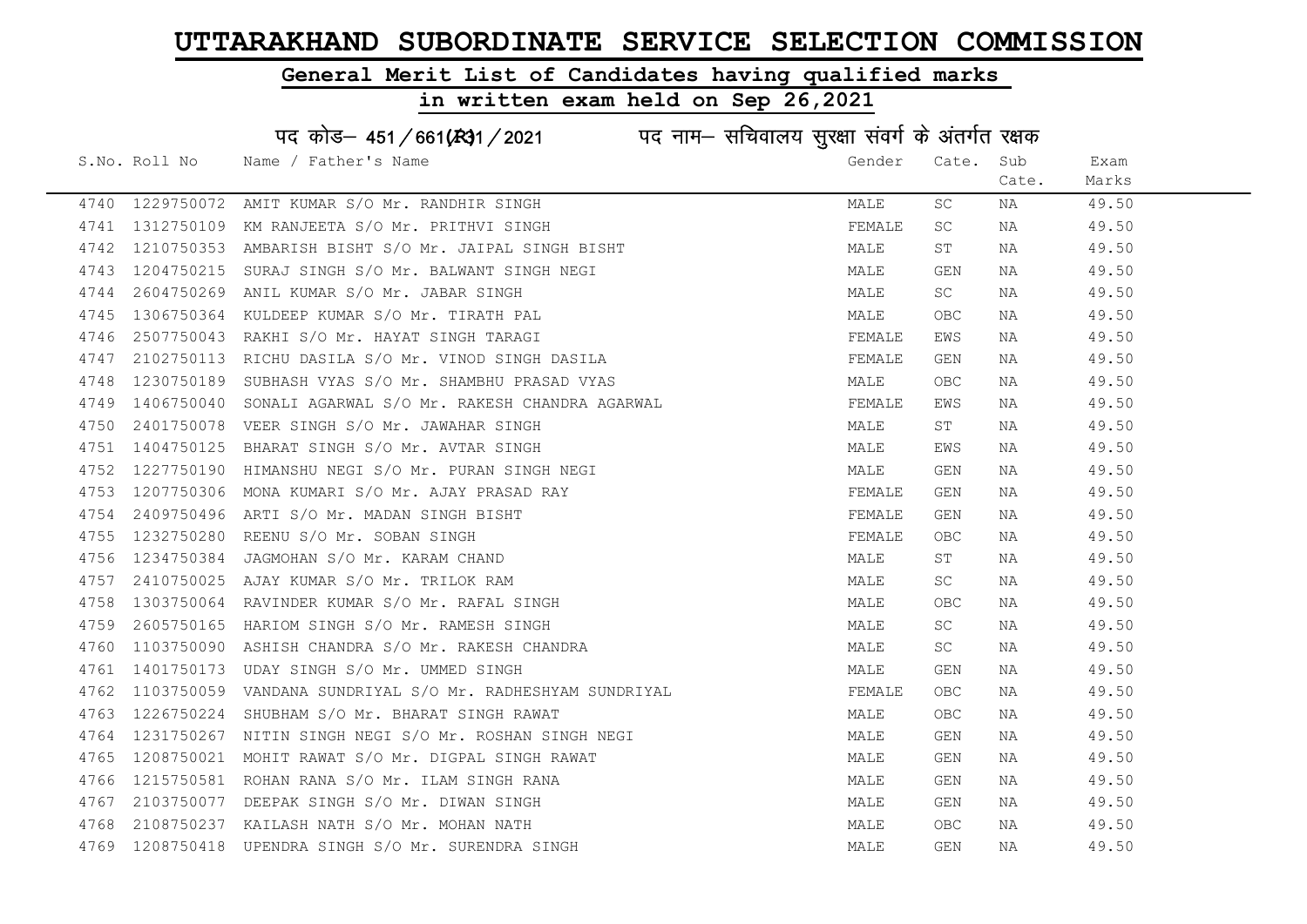# General Merit List of Candidates having qualified marks

|      |               | पद कोड़– 451/661(131/2021 पद नाम– सचिवालय सुरक्षा संवर्ग के अंतर्गत रक्षक |        |                     |         |       |
|------|---------------|---------------------------------------------------------------------------|--------|---------------------|---------|-------|
|      | S.No. Roll No | Name / Father's Name                                                      | Gender | Cate.               | Sub     | Exam  |
|      |               |                                                                           |        |                     | Cate.   | Marks |
| 4770 | 1304750321    | RAHUL PANWAR S/O Mr. MONU SINGH                                           | MALE   | OBC                 | NA      | 49.50 |
| 4771 | 1212750168    | PANKAJ RANA S/O Mr. HALDAR SINGH                                          | MALE   | OBC                 | NA      | 49.50 |
| 4772 | 1230750144    | ANJALI RANA S/O Mr. VIRENDRA SINGH                                        | FEMALE | OBC                 | NA      | 49.50 |
| 4773 | 1206750219    | BHAWNA SNEHI S/O Mr. RAMESH DASS SNENI                                    | FEMALE | SC                  | NA      | 49.50 |
| 4774 | 2601750238    | AZEEM AHMAD S/O Mr. SHAREEF AHMAD                                         | MALE   | OBC                 | NA      | 49.50 |
| 4775 | 2409750212    | ALOK RAUTELA S/O Mr. VISHNU SINGH RAUTELA                                 | MALE   | GEN                 | EX-Serv | 49.25 |
| 4776 | 1207750376    | DEEPAK PRASAD GAIROLA S/O Mr. JAI KRISHAN GAIROLA                         | MALE   | GEN                 | EX-Serv | 49.25 |
| 4777 | 1215750321    | BIRENDRA SINGH S/O Mr. KUNDAN SINGH                                       | MALE   | $\operatorname{ST}$ | ΝA      | 49.25 |
| 4778 | 1215750560    | AKHILESH BHARTI S/O Mr. EALAM DAS                                         | MALE   | SC                  | NA      | 49.25 |
| 4779 | 2602750188    | KM RANJANA S/O Mr. SURESH KUMAR                                           | FEMALE | SC.                 | NA      | 49.25 |
| 4780 | 2506750020    | INDRA SINGH JOSHAL S/O Mr. LALIT SINGH JOSHAL                             | MALE   | ST                  | NA      | 49.25 |
| 4781 | 1306750474    | MONU KUMAR S/O Mr. SOM PAL                                                | MALE   | SC                  | ΝA      | 49.25 |
| 4782 | 2410750094    | GOPAL SINGH NEGI S/O Mr. ANAND SINGH NEGI                                 | MALE   | GEN                 | NA      | 49.25 |
| 4783 | 2604750183    | SHEKHAR SINGH S/O Mr. FAKEER SINGH                                        | MALE   | ST                  | NA      | 49.25 |
| 4784 | 1234750388    | SURAJ RAWAT S/O Mr. RAMESH SINGH RAWAT                                    | MALE   | EWS                 | NA      | 49.25 |
| 4785 | 2501750094    | GAJENDRA SINGH S/O Mr. NARAYAN SINGH                                      | MALE   | ST                  | NA      | 49.25 |
| 4786 | 2107750020    | VIMAL KUMAR S/O Mr. BASANT KUMAR JOSHI                                    | MALE   | GEN                 | NA      | 49.25 |
| 4787 | 2402750415    | KAMLESH SINGH HALSI S/O Mr. PURAN SINGH HALSI                             | MALE   | GEN                 | NA      | 49.25 |
| 4788 | 2403750215    | PUSHKAR SINGH S/O Mr. RAJENDRA SINGH                                      | MALE   | GEN                 | NA      | 49.25 |
| 4789 | 1305750098    | SHUBHAM KUMAR CHAUHAN S/O Mr. MANGAL SINGH                                | MALE   | EWS                 | ΝA      | 49.25 |
| 4790 | 1401750005    | JASBEER SINGH S/O Mr. LAXMAN SINGH                                        | MALE   | EWS                 | NA      | 49.25 |
| 4791 | 2506750196    | SURAJ KUMAR BHARATI S/O Mr. ARJUN RAM BHARATI                             | MALE   | SC                  | NA      | 49.25 |
| 4792 | 1224750082    | VIVEK UNIYAL S/O Mr. RAJSWAROOP UNIYAL                                    | MALE   | OBC                 | NA      | 49.25 |
| 4793 | 2506750442    | SURENDRA SINGH DHAMI S/O Mr. MOHAN SINGH DHAMI                            | MALE   | OBC                 | NA      | 49.25 |
| 4794 | 2101750096    | ARJUN KUMAR S/O Mr. JAGDISH CHANDRA TAMTA                                 | MALE   | SC                  | NA      | 49.25 |
| 4795 | 2409750111    | HUSN BANO S/O Mr. HANEEF                                                  | FEMALE | OBC                 | NA      | 49.25 |
| 4796 | 1318750104    | JISAN S/O Mr. IRFAN                                                       | MALE   | OBC                 | NA      | 49.25 |
| 4797 | 2401750024    | GIRJA KUMAR S/O Mr. HARI SINGH                                            | MALE   | GEN                 | NA      | 49.25 |
| 4798 | 1233750591    | POOJA S/O Mr. JASWANT SINGH                                               | FEMALE | SC                  | NA      | 49.25 |
| 4799 |               | 1212750017 AMIT KUMAR S/O Mr. VIAY PRAKASH                                | MALE   | SC                  | NA      | 49.25 |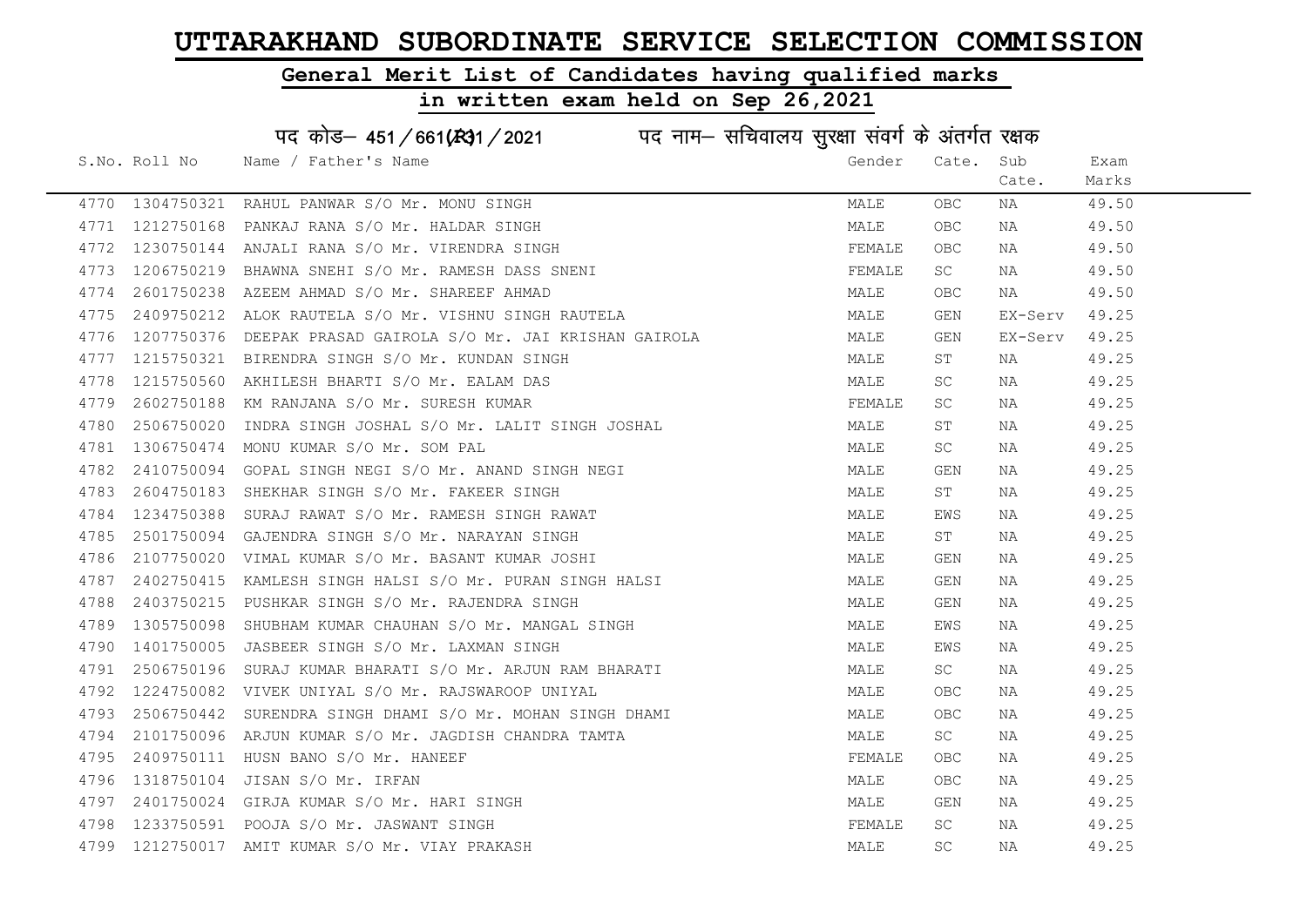#### General Merit List of Candidates having qualified marks

|      |               | पद कोड़– 451/661(431/2021 पद नाम– सचिवालय सुरक्षा संवर्ग के अंतर्गत रक्षक |        |                         |         |       |
|------|---------------|---------------------------------------------------------------------------|--------|-------------------------|---------|-------|
|      | S.No. Roll No | Name / Father's Name                                                      | Gender | Cate.                   | Sub     | Exam  |
|      |               |                                                                           |        |                         | Cate.   | Marks |
| 4800 | 2106750104    | KISHAN SINGH S/O Mr. KHUSHAL SINGH                                        | MALE   | GEN                     | ΝA      | 49.25 |
| 4801 | 1233750518    | ANIL S/O Mr. JETHAM DAS                                                   | MALE   | SC                      | NA      | 49.25 |
| 4802 | 1311750402    | ROHIT KUMAR PRAJAPAT S/O Mr. KALU RAM                                     | MALE   | OBC                     | ΝA      | 49.25 |
| 4803 | 1205750214    | DEEPAK SINGH S/O Mr. LUDAR SINGH                                          | MALE   | OBC                     | ΝA      | 49.25 |
| 4804 | 2103750078    | SURAJ SINGH S/O Mr. JAGDISH SINGH                                         | MALE   | EWS                     | NA      | 49.25 |
| 4805 | 1103750105    | SURAJ SINGH S/O Mr. SURENDRA SINGH                                        | MALE   | GEN                     | NA      | 49.25 |
| 4806 | 2405750070    | MANOJ MEHTA S/O Mr. GUMAN SINGH MEHTA                                     | MALE   | OBC                     | NA      | 49.25 |
| 4807 | 1227750069    | SUSHEEL MOHAN S/O Mr. JITENDRA PRASAD                                     | MALE   | ${\sf OBC}$             | NA      | 49.25 |
| 4808 | 1312750380    | TUSHAR SINGH SAINI S/O Mr. KEHAR SINGH                                    | MALE   | OBC                     | NA      | 49.25 |
| 4809 | 1230750220    | KULDEEP SINGH CHAUHAN S/O Mr. MOHAR SINGH                                 | MALE   | SΤ                      | NA      | 49.25 |
| 4810 | 1215750302    | JAYBANT S/O Mr. JAGAT RAM                                                 | MALE   | SΤ                      | NA      | 49.25 |
| 4811 | 2412750022    | SHUBHAM PATHAK S/O Mr. C S PATHAK                                         | MALE   | GEN                     | NA      | 49.25 |
| 4812 | 1315750212    | MEER ALAM S/O Mr. KHALIL AHMAD                                            | MALE   | <b>OBC</b>              | NA      | 49.25 |
| 4813 | 1226750228    | ARUN PASBOLA S/O Mr. NAND KISHOR                                          | MALE   | GEN                     | NA      | 49.25 |
| 4814 | 1228750340    | ASHISH RAWAT S/O Mr. JAGAT RAWAT                                          | MALE   | GEN                     | ΝA      | 49.25 |
| 4815 | 1302750313    | GUNJAN S/O Mr. PARBHAKAR PRASHAD MAINDOLA                                 | FEMALE | GEN                     | NA      | 49.25 |
| 4816 | 1317750176    | MOHD BILAL S/O Mr. ABDUL KAYYUM                                           | MALE   | <b>OBC</b>              | ΝA      | 49.25 |
| 4817 | 2414750144    | RAJKUMAR JOSHI S/O Mr. KAMAL JOSHI                                        | MALE   | EWS                     | NA      | 49.25 |
| 4818 | 1232750106    | ARJUN SINGH S/O Mr. KALAM SINGH                                           | MALE   | $\mathop{\mathsf{GEN}}$ | ΝA      | 49.25 |
| 4819 | 2501750238    | SANDEEP KUMAR S/O Mr. NARAYAN RAM                                         | MALE   | SC                      | ΝA      | 49.25 |
| 4820 | 1302750148    | KM POOJA RATHI S/O Mr. AVDHESH RATHI                                      | FEMALE | <b>OBC</b>              | NA      | 49.25 |
| 4821 | 1235750235    | SURAJ SINGH CHAUHAN S/O Mr. DEVCHANDRA SINGH CHAUHAN                      | MALE   | EWS                     | NA      | 49.25 |
| 4822 | 2101750118    | GOVIND CHANDRA TEWARI S/O Mr. MATHURA DATT TEWARI                         | MALE   | GEN                     | ΝA      | 49.00 |
| 4823 | 1312750011    | SUBODH KUMAR S/O Mr. SOHAN LAL KALA                                       | MALE   | GEN                     | NA      | 49.00 |
| 4824 | 1303750338    | IMRAN AHMED S/O Mr. MOHD ISLAM                                            | MALE   | OBC                     | NA      | 49.00 |
| 4825 | 1227750237    | TARUN KUMAR S/O Mr. TEK CHAND                                             | MALE   | SC                      | NA      | 49.00 |
| 4826 | 2403750318    | AJAY KUMAR S/O Mr. MAHAVEER SINGH                                         | MALE   | SC                      | NA      | 49.00 |
| 4827 | 1235750118    | MOIN KHAN S/O Mr. ZAKIR HUSAIN                                            | MALE   | OBC                     | EX-Serv | 49.00 |
| 4828 | 1235750220    | VINOD POKHARIYAL S/O Mr. LATE SURENDRA DUTT POKHARIYAL                    | MALE   | GEN                     | NA      | 49.00 |
| 4829 | 2608750058    | BHAGVAN DAS S/O Mr. BHAGIRATH LAL                                         | MALE   | <b>SC</b>               | ΝA      | 49.00 |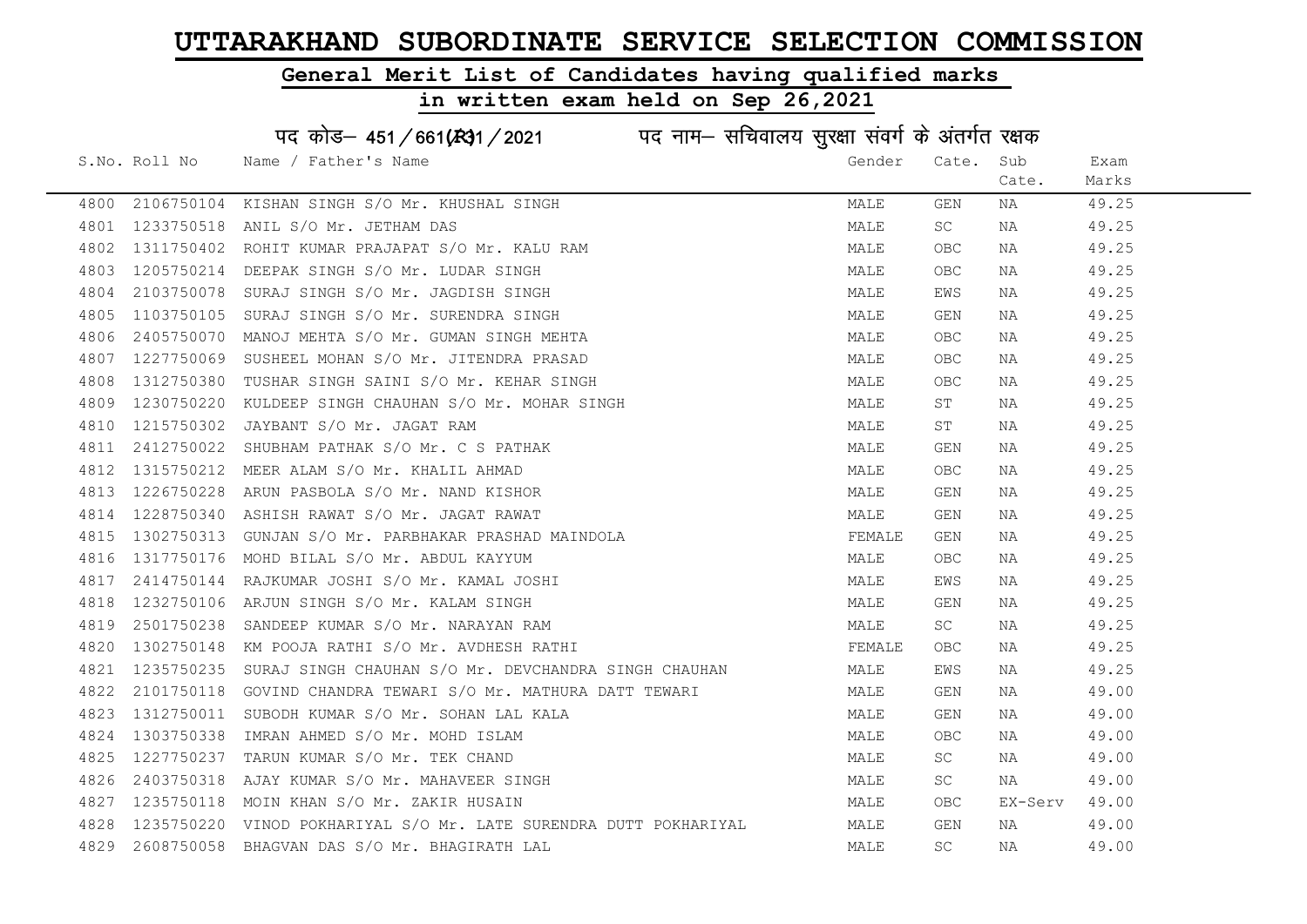# General Merit List of Candidates having qualified marks

|      |               | पद कोड़- 451/661(34) / 2021 पद नाम- सचिवालय सुरक्षा संवर्ग के अंतर्गत रक्षक |        |            |         |       |
|------|---------------|-----------------------------------------------------------------------------|--------|------------|---------|-------|
|      | S.No. Roll No | Name / Father's Name                                                        | Gender | Cate.      | Sub     | Exam  |
|      |               |                                                                             |        |            | Cate.   | Marks |
| 4830 | 2604750194    | BINTOO KUMAR S/O Mr. ATAR SINGH                                             | MALE   | SC         | ΝA      | 49.00 |
| 4831 | 1228750007    | HITESH BAHUGUNA S/O Mr. DATT RAM BAHUGUNA                                   | MALE   | GEN        | ΝA      | 49.00 |
| 4832 | 1305750045    | ANKIT KUMAR S/O Mr. RAVIVAS                                                 | MALE   | OBC        | NA      | 49.00 |
| 4833 | 1233750799    | SANJEEV ARYA S/O Mr. LAL CHAND ARYA                                         | MALE   | SC.        | EX-Serv | 49.00 |
| 4834 | 2401750029    | RAJENDRA KUMAR S/O Mr. HARISH RAM                                           | MALE   | SC         | NA      | 49.00 |
| 4835 | 1101750184    | MUKESH RAM S/O Mr. BUDHI RAM                                                | MALE   | SC         | ΝA      | 49.00 |
| 4836 | 1318750208    | RITU BOHRA S/O Mr. AMARNATH SINGH BOHRA                                     | FEMALE | GEN        | NA      | 49.00 |
| 4837 | 1206750109    | SHUBHAM S/O Mr. RAKESH KUMAR                                                | MALE   | SC         | NA      | 49.00 |
| 4838 | 1214750043    | AMIT S/O Mr. KISHANU                                                        | MALE   | SC         | ΝA      | 49.00 |
| 4839 | 2110750228    | KAMLESH NATH GOSWAMI S/O Mr. GIRISH NATH GOSWAMI                            | MALE   | <b>OBC</b> | NA      | 49.00 |
| 4840 | 1408750332    | RAKHI S/O Mr. PURSHOTAM SINGH                                               | FEMALE | SC         | ΝA      | 49.00 |
| 4841 | 2405750384    | NARENDRA SINGH BHANDARI S/O Mr. JOHAR SINGH BHANDARI                        | MALE   | <b>OBC</b> | ΝA      | 49.00 |
| 4842 | 1230750029    | JITENDER KUMAR S/O Mr. SUBHASH KUMAR                                        | MALE   | <b>SC</b>  | NA      | 49.00 |
| 4843 | 1231750402    | AMARPAL S/O Mr. PREM SINGH PANWAR                                           | MALE   | OBC        | ΝA      | 49.00 |
| 4844 | 1316750345    | RAJESH KUMAR SAINI S/O Mr. VEDPAL SAINI                                     | MALE   | OBC        | ΝA      | 49.00 |
| 4845 | 2110750124    | KAMAL KISHOR S/O Mr. MAYA DATT KANDPAL                                      | MALE   | GEN        | NA      | 49.00 |
| 4846 | 2403750059    | AJAY SINGH RANA S/O Mr. GOPAL SINGH RANA                                    | MALE   | SΤ         | ΝA      | 49.00 |
| 4847 | 1215750214    | SUMAN KUMAR S/O Mr. NAIN SINGH                                              | MALE   | SC         | ΝA      | 49.00 |
| 4848 | 1221750054    | VIKASH KUMAR S/O Mr. KAMAL DASS                                             | MALE   | SC         | ΝA      | 49.00 |
| 4849 | 2412750251    | PRIYANKA ARYA S/O Mr. HARISH CHANDRA ARYA                                   | FEMALE | SC         | NA      | 49.00 |
| 4850 | 2105750105    | GOPAL DATT JOSHI S/O Mr. HARISH CHANDRA JOSHI                               | MALE   | EWS        | NA      | 49.00 |
| 4851 | 1315750224    | MOHD TALIB S/O Mr. MOHD SHAMIM                                              | MALE   | <b>OBC</b> | ΝA      | 49.00 |
| 4852 | 1312750318    | VIKAS MOGHA S/O Mr. RISHIPAL                                                | MALE   | SC         | NA      | 49.00 |
| 4853 | 1218750116    | NEELAM S/O Mr. DILVAR SINGH                                                 | FEMALE | GEN        | ΝA      | 49.00 |
| 4854 | 1311750215    | SACHIN KUMAR S/O Mr. BIRAMPAL                                               | MALE   | SC         | ΝA      | 49.00 |
| 4855 | 2603750344    | MONU KUMAR S/O Mr. SURAJ SINGH                                              | MALE   | SC         | ΝA      | 49.00 |
| 4856 | 1230750085    | SHUBHAM SINGH RAWAT S/O Mr. GOPAL SINGH RAWAT                               | MALE   | GEN        | ΝA      | 49.00 |
| 4857 |               | 2507750004 PANKAJ SINGH BISHT S/O Mr. PREM SINGH BISHT                      | MALE   | <b>OBC</b> | NA      | 49.00 |
| 4858 |               | 1233750125 RAHUL SAINI S/O Mr. VEDPRAKASH SAINI                             | MALE   | GEN        | ΝA      | 49.00 |
| 4859 |               | 1216750249 VIKAS KAINTURA S/O Mr. BHARAT SINGH KAINTURA                     | MALE   | <b>OBC</b> | ΝA      | 49.00 |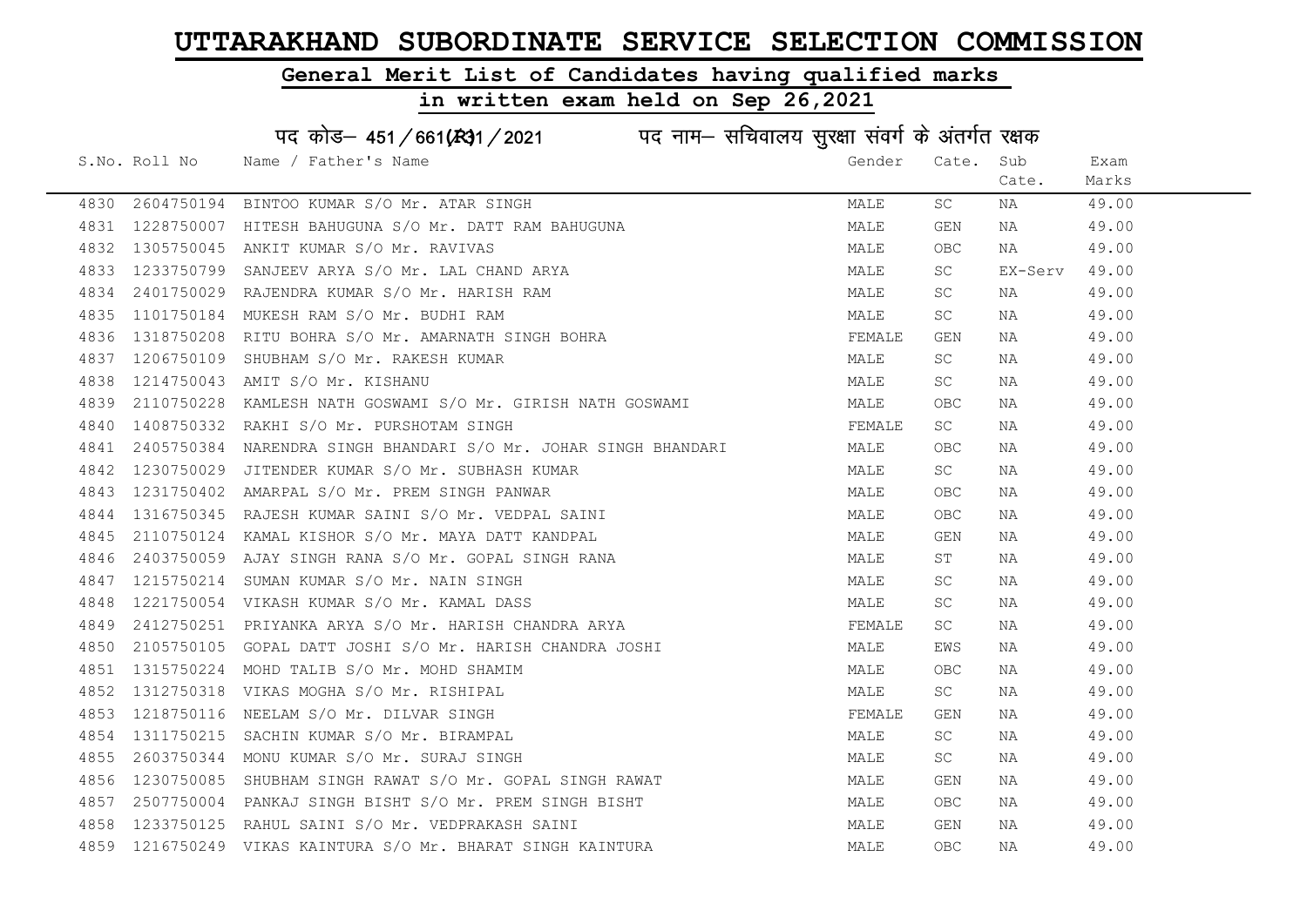# General Merit List of Candidates having qualified marks

|      | पद कोड़– 451/661(431/2021 पद नाम– सचिवालय सुरक्षा संवर्ग के अंतर्गत रक्षक |                                                                |        |            |         |       |  |  |
|------|---------------------------------------------------------------------------|----------------------------------------------------------------|--------|------------|---------|-------|--|--|
|      | S.No. Roll No                                                             | Name / Father's Name                                           | Gender | Cate.      | Sub     | Exam  |  |  |
|      |                                                                           |                                                                |        |            | Cate.   | Marks |  |  |
|      |                                                                           | 4860 2109750244 BHANU MAHRA S/O Mr. BHUPAL SINGH MAHRA         | MALE   | EWS        | NA      | 49.00 |  |  |
| 4861 |                                                                           | 1232750026 VIPIN SINGH PANWAR S/O Mr. BACHAN SINGH PANWAR      | MALE   | OBC        | NA      | 49.00 |  |  |
| 4862 | 1317750026                                                                | MOHD SHAHBAJ S/O Mr. MOHD NASEEM                               | MALE   | OBC        | NA      | 49.00 |  |  |
| 4863 | 1228750312                                                                | HARENDRA SINGH S/O Mr. GULAB SINGH                             | MALE   | EWS        | NA      | 49.00 |  |  |
| 4864 | 2508750023                                                                | BABITA SAMANT S/O Mr. LAXMAN SINGH SAMANT                      | FEMALE | EWS        | NA      | 49.00 |  |  |
| 4865 |                                                                           | 1307750279 VINAY S/O Mr. RAMKUMAR                              | MALE   | OBC        | ΝA      | 49.00 |  |  |
| 4866 | 1208750185                                                                | SANTOSHI BISHT S/O Mr. PYAR SINGH BISHT                        | FEMALE | <b>OBC</b> | ΝA      | 49.00 |  |  |
| 4867 | 2506750122                                                                | JYOTI S/O Mr. NARENDRA SINGH RAWAL                             | FEMALE | GEN        | NA      | 49.00 |  |  |
| 4868 | 1230750254                                                                | AKASH DOBHAL S/O Mr. SATYESHWAR DOBHAL                         | MALE   | OBC        | ΝA      | 49.00 |  |  |
| 4869 | 1219750225                                                                | RACHIT AGARWAL S/O Mr. SHIV KUMAR AGARWAL                      | MALE   | GEN        | NA      | 48.75 |  |  |
| 4870 | 2406750088                                                                | NEERAJ SINGH RAWAT S/O Mr. PURAN SING H RAWAT                  | MALE   | GEN        | NA      | 48.75 |  |  |
| 4871 | 1221750319                                                                | PRAKASH SINGH S/O Mr. BACHAN SINGH                             | MALE   | OBC        | ΝA      | 48.75 |  |  |
| 4872 |                                                                           | 2606750092 RAJENDRA SINGH S/O Mr. KUNDAN SINGH MAHARA          | MALE   | GEN        | NA      | 48.75 |  |  |
| 4873 |                                                                           | 1222750211 HARSHBARDHAN SINGH S/O Mr. KUNWAR SINGH             | MALE   | EWS        | NA      | 48.75 |  |  |
| 4874 |                                                                           | 1210750465 GYAR DUTT SHARMA S/O Mr. BUDDI RAM SHARMA           | MALE   | SΤ         | ΝA      | 48.75 |  |  |
| 4875 | 2105750001                                                                | KAILASH CHANDRA CHANDOLA S/O Mr. GOPAL DATT                    | MALE   | GEN        | ΝA      | 48.75 |  |  |
| 4876 | 1221750258                                                                | SEETA S/O Mr. MATBAR SINGH                                     | FEMALE | GEN        | ΝA      | 48.75 |  |  |
| 4877 |                                                                           | 1402750151 VINAY THAPLIYAL S/O Mr. LAXMI PRASAD THAPLIYAL      | MALE   | GEN        | NA      | 48.75 |  |  |
| 4878 | 1217750441                                                                | GIRISH SINGH BISHT S/O Mr. HARI SINGH BISHT                    | MALE   | GEN        | EX-Serv | 48.75 |  |  |
| 4879 | 1301750294                                                                | SAPNA DEVI S/O Mr. SURESH KUMAR                                | FEMALE | <b>OBC</b> | NA      | 48.75 |  |  |
| 4880 |                                                                           | 2503750133 KAMAL KANT JOSHI S/O Mr. BHUWAN CHANDRA JOSHI       | MALE   | GEN        | NA      | 48.75 |  |  |
| 4881 |                                                                           | 1215750009 RAJENDRA SINGH BHANDARI S/O Mr. PREM SINGH BHANDARI | MALE   | EWS        | ΝA      | 48.75 |  |  |
| 4882 | 1309750186                                                                | MOHD MOHSIN KHAN S/O Mr. MOHD MUBEEN KHAN                      | MALE   | EWS        | NA      | 48.75 |  |  |
| 4883 | 1208750365                                                                | PRAMOD PRASADD JOSHI S/O Mr. OM PRAKASH JOSHI                  | MALE   | GEN        | ΝA      | 48.75 |  |  |
| 4884 | 1102750062                                                                | SANDEEP SINGH S/O Mr. MOHAN SINGH                              | MALE   | GEN        | ΝA      | 48.75 |  |  |
| 4885 |                                                                           | 2506750488 DEEPAK CHANDRA PANDEY S/O Mr. BHUWAN CHANDRA PANDEY | MALE   | GEN        | NA      | 48.75 |  |  |
| 4886 | 2403750438                                                                | SHARAD JOSHI S/O Mr. MATHURA DUTT JOSHI                        | MALE   | GEN        | ΝA      | 48.75 |  |  |
| 4887 |                                                                           | 2107750060 LALIT MOHAN PANDEY S/O Mr. ISHWARI DATT PANDEY      | MALE   | EWS        | NA      | 48.75 |  |  |
| 4888 | 1233750204                                                                | TANUJA S/O Mr. KAMLESHWAR PRASAD                               | FEMALE | <b>GEN</b> | NA      | 48.75 |  |  |
| 4889 | 1223750346                                                                | SIDDHARTHA CHAUHAN S/O Mr. BHAGWAN SINGH                       | MALE   | <b>GEN</b> | ΝA      | 48.75 |  |  |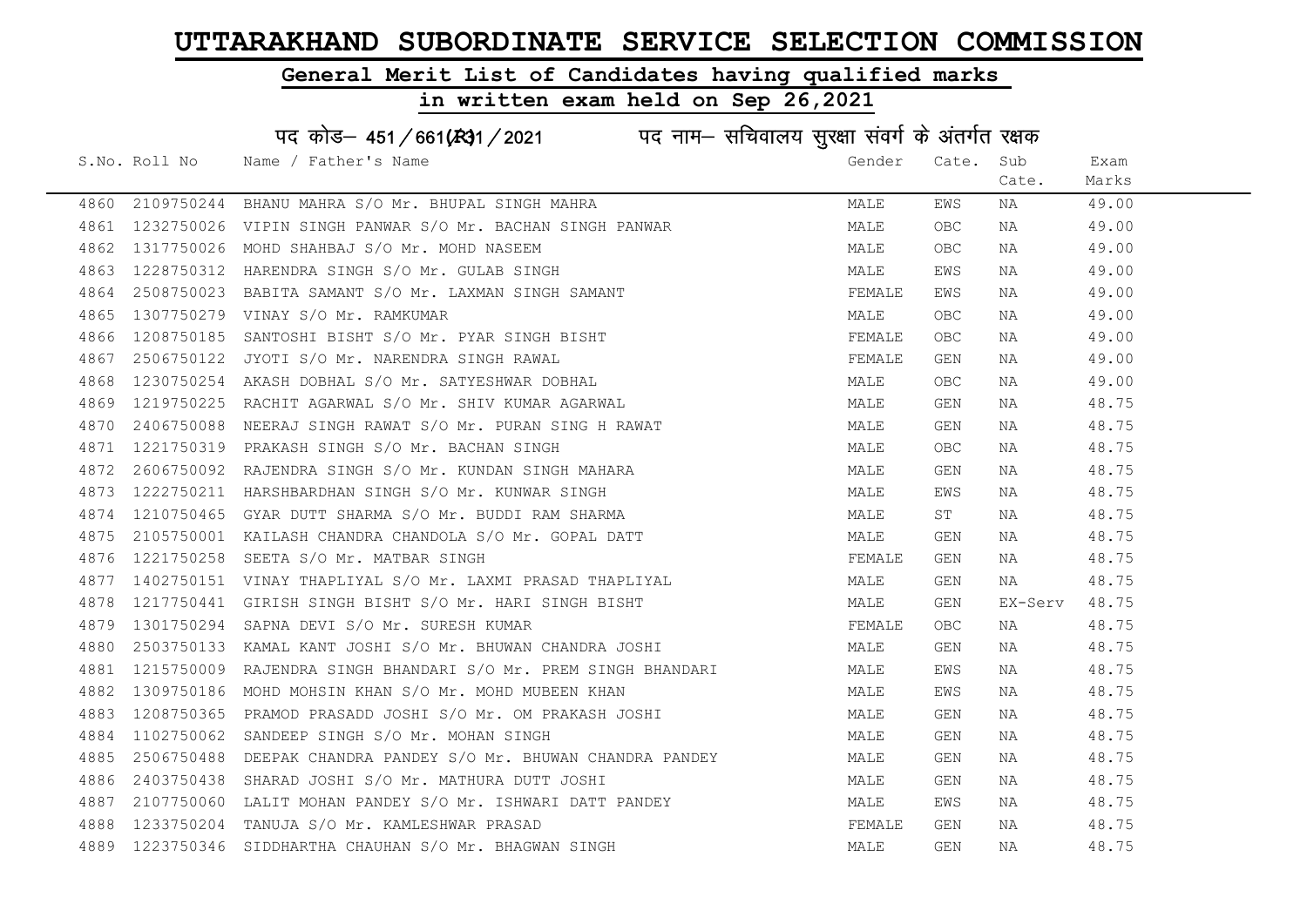# General Merit List of Candidates having qualified marks

|      |               | पद कोड– 451/661(431/2021 पद नाम– सचिवालय सुरक्षा संवर्ग के अंतर्गत रक्षक |        |            |       |       |
|------|---------------|--------------------------------------------------------------------------|--------|------------|-------|-------|
|      | S.No. Roll No | Name / Father's Name                                                     | Gender | Cate.      | Sub   | Exam  |
|      |               |                                                                          |        |            | Cate. | Marks |
| 4890 | 2414750070    | GANESH SINGH S/O Mr. MAHENDRA SINGH                                      | MALE   | <b>OBC</b> | ΝA    | 48.75 |
| 4891 | 2606750015    | FARHA PARVEEN S/O Mr. GHULAM MOHAMMAD                                    | FEMALE | <b>OBC</b> | ΝA    | 48.75 |
| 4892 | 2108750012    | KEWAL PRAKASH S/O Mr. HARISH PAL                                         | MALE   | SC         | NA    | 48.75 |
| 4893 | 2401750152    | PUSHKAR SINGH S/O Mr. MAN SINGH RAIKUNI                                  | MALE   | GEN        | NA    | 48.75 |
| 4894 | 2507750064    | SARTIA S/O Mr. NARAYAN DUTT                                              | FEMALE | EWS        | NA    | 48.75 |
| 4895 | 1306750523    | ANIL KUMAR S/O Mr. MADAN PAL                                             | MALE   | SC         | ΝA    | 48.75 |
| 4896 | 1235750013    | UJJWAL LODHI S/O Mr. ANIL KUMAR LODHI                                    | MALE   | <b>OBC</b> | ΝA    | 48.75 |
| 4897 | 1301750130    | AMIT KUMAR S/O Mr. PHOOL SINGH                                           | MALE   | SC         | ΝA    | 48.75 |
| 4898 | 2606750010    | ATUL RAWAT S/O Mr. BHUPAL SINGH                                          | MALE   | GEN        | ΝA    | 48.75 |
| 4899 | 2107750129    | DEEPAK SINGH KORANGA S/O Mr. RANJEET SINGH KORANGA                       | MALE   | GEN        | NA    | 48.75 |
| 4900 |               | 1308750040 RADHA DEVI S/O Mr. MAHENDRA KUMAR                             | FEMALE | SC         | ΝA    | 48.75 |
| 4901 | 1231750337    | GAUTAM KUMAR S/O Mr. BHAGWAT LAL                                         | MALE   | SC         | ΝA    | 48.75 |
| 4902 | 1305750087    | AVNISH KUMAR DHARIWAL S/O Mr. CHHATTAR PAL                               | MALE   | SC         | NA    | 48.75 |
| 4903 |               | 1207750502 OMPRAKASH SATI S/O Mr. VIJAY RAM SATI                         | MALE   | GEN        | NA    | 48.75 |
| 4904 |               | 2404750037 BHANU SINGH JALAL S/O Mr. BACHE SINGH JALAL                   | MALE   | EWS        | ΝA    | 48.75 |
| 4905 | 2109750208    | BHUPENDRA KUMAR S/O Mr. KEWAL RAM                                        | MALE   | SC         | ΝA    | 48.75 |
| 4906 | 2501750057    | AMAR SINGH KUTIYAL S/O Mr. MAAN SINGH                                    | MALE   | ST         | ΝA    | 48.75 |
| 4907 | 1230750497    | VIPIN BHATT S/O Mr. SATYA PRASAD BHATT                                   | MALE   | GEN        | NA    | 48.75 |
| 4908 | 2410750103    | ANKUR PATHAK S/O Mr. POORAN CHANDRA PATHAK                               | MALE   | GEN        | ΝA    | 48.75 |
| 4909 | 1314750175    | SUNIL KUMAR S/O Mr. DHARMVIR SINGH                                       | MALE   | SC         | ΝA    | 48.75 |
| 4910 | 1303750406    | AJAY DEV KUMAR S/O Mr. SUSHIL KUMAR                                      | MALE   | SC.        | NA    | 48.75 |
| 4911 |               | 2403750091 DEEPAK CHANDRA ARYA S/O Mr. PRAKASH CHANDRA ARYA              | MALE   | SC         | ΝA    | 48.75 |
| 4912 | 2414750117    | GANESH CHAND S/O Mr. KHARAK CHAND                                        | MALE   | <b>OBC</b> | ΝA    | 48.75 |
| 4913 | 1215750154    | VINOD RAWAT S/O Mr. FATE SINGH RAWAT                                     | MALE   | GEN        | NA    | 48.75 |
| 4914 | 2107750026    | BHARAT SINGH BISHT S/O Mr. UMMED SINGH BISHT                             | MALE   | EWS        | ΝA    | 48.75 |
| 4915 |               | 2606750243 MEHAR ALAM S/O Mr. NAJAQAT ALI                                | MALE   | OBC        | NA    | 48.75 |
| 4916 | 2608750187    | SHASHI KANT S/O Mr. CHANDRA PAL SINGH                                    | MALE   | SC         | ΝA    | 48.75 |
| 4917 |               | 2408750014 AMIT BISHT S/O Mr. HARISH SINGH BISHT                         | MALE   | EWS        | NA    | 48.75 |
| 4918 | 1228750421    | PRAFULLA CHANDRA SHUKLA S/O Mr. BANARASI SHUKLA                          | MALE   | <b>GEN</b> | ΝA    | 48.75 |
| 4919 |               | 1309750063 RUBI RANI S/O Mr. RAMESH CHAND                                | FEMALE | <b>OBC</b> | ΝA    | 48.75 |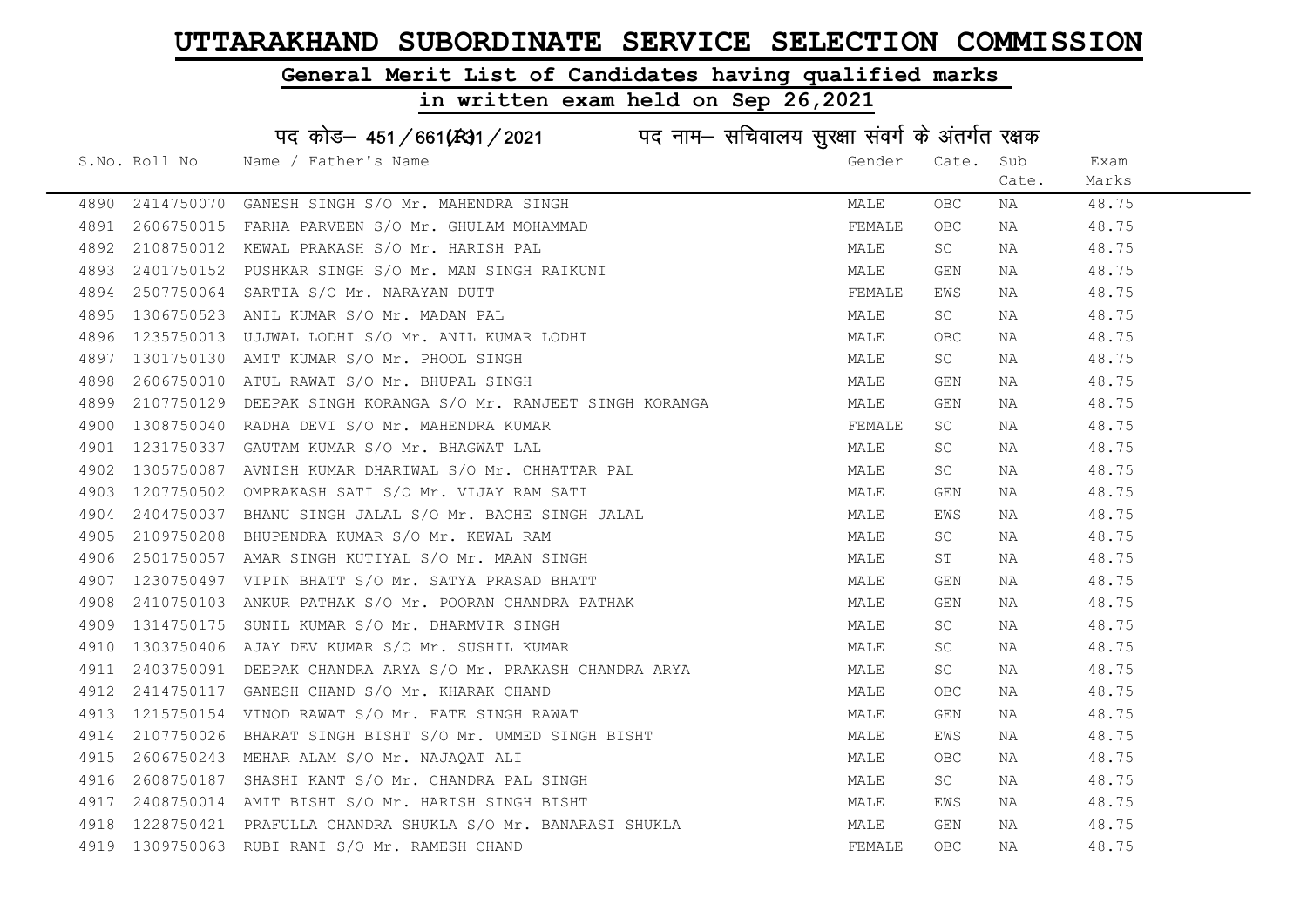#### General Merit List of Candidates having qualified marks

#### in written exam held on Sep 26,2021

S.No. Roll No Wame / Father's Name Gender Cate. Sub Cate. Exam Marks पद कोड– 451/661(स्था) / 2021 विज्ञान सचिवालय सुरक्षा संवर्ग के अंतर्गत रक्षक 4920 2506750368 REKHA S/O Mr. KRIPAL SINGH FEMALE GEN NA 48.75 4921 1313750178 GAURAV KAUSHIK S/O Mr. GYANENDRA KUMAR SHARMA MAN MALE GEN NA 48.75 4922 1212750240 RAJNEESH PUNDIR S/O Mr. DEEWAN SINGH MARE MALE GEN NA 48.75 4923 2507750010 ASHOK SINGH BISHT S/O Mr. PUSHKAR SINGH BISHT MANA MALE GEN NA 48.75 4924 1215750061 NITIN MADHWAL S/O Mr. UMESH CHAND MADHWAL MARE MALE EWS NA 48.75 4925 1301750196 KAPIL KUMAR S/O Mr. RISHIPAL SINGH MALE SC NA 48.75 4926 2106750125 PRAMOD KUMAR S/O Mr. GOVIND RAM MALE SC NA 48.75 4927 2403750073 SAHIL HUSAIN S/O Mr. SAHID HUSSAIN MALE EWS NA 48.75 4928 2609750074 KAMLESHWAR S/O Mr. HARI LAL MALE OBC NA 48.75 4929 1101750070 ANKIT PRASAD S/O Mr. HIMA NAND MALE GEN NA 48.75 4930 2601750111 KM BABEETA PAWAR S/O Mr. DEVRAJ PAWAR TENNER FEMALE GEN NA 48.75 4931 1234750023 MUKESH SHARMA S/O Mr. KEDAR DUTT SHARMA MANA MALE ST NA 48.75 4932 2409750144 POOJA RANA S/O Mr. CHANDAN SINGH RANA FEMALE GEN NA 48.75 4933 1404750201 NITANDRA LAL S/O Mr. TOTA LAL MALL SANDA SANDA MALE SC NA 48.75 4934 2603750202 SEEMA S/O Mr. SHOBHA RAM FEMALE SC NA 48.75 4935 2602750050 MANISHA RANA S/O Mr. RISHPAL SINGH FEMALE ST NA 48.75 4936 1215750468 DEEPRAJ SINGH S/O Mr. LAKHI RAM SINGH MALE OBC NA 48.75 4937 2110750217 MANOJ KUMAR S/O Mr. LALIT MOHAN MALE GEN NA 48.75 4938 1207750222 DISHANT PUNDIR S/O Mr. AJAY SINGH MALE EWS NA 48.75 4939 2606750140 HARISH SINGH S/O Mr. CHANDI SINGH MALE ST NA 48.75 4940 2101750063 BHASKAR BHATT S/O Mr. BALA DATT BHATT MAN MALE GEN NA 48.75 4941 2409750274 AMAN SINGH RANA S/O Mr. KRIPAL SINGH RANA MALE ST NA 48.75 4942 1217750450 VIPUL JOSHI S/O Mr. SUDHIR KUMAR JOSHI MALE GEN NA 48.75 4943 1308750078 SALMAN ANSARI S/O Mr. JULFUKAR ANSARI MALE OBC NA 48.75 4944 2603750148 SHIVAM KUMAR S/O Mr. SANTOSH KUMAR NAN MALE SC NA 48.75 4945 1229750105 SOORAJ SINGH S/O Mr. MANVEER SINGH PANWAR MALE MALE OBC NA 48.75 4946 1205750257 VIPIN GAUR S/O Mr. ISHWARI DUTT GAUR MALE OBC NA 48.75 4947 1235750079 AMIT KUMAR S/O Mr. KHAJAN DAS MALE SC NA 48.75 4948 1212750090 NITIN PANWAR S/O Mr. MEHAR SINGH MALE OBC NA 48.75 4949 2503750216 PRAVEEN KUMAR S/O Mr. TRIBHUWAN RAM MALE GEN NA 48.75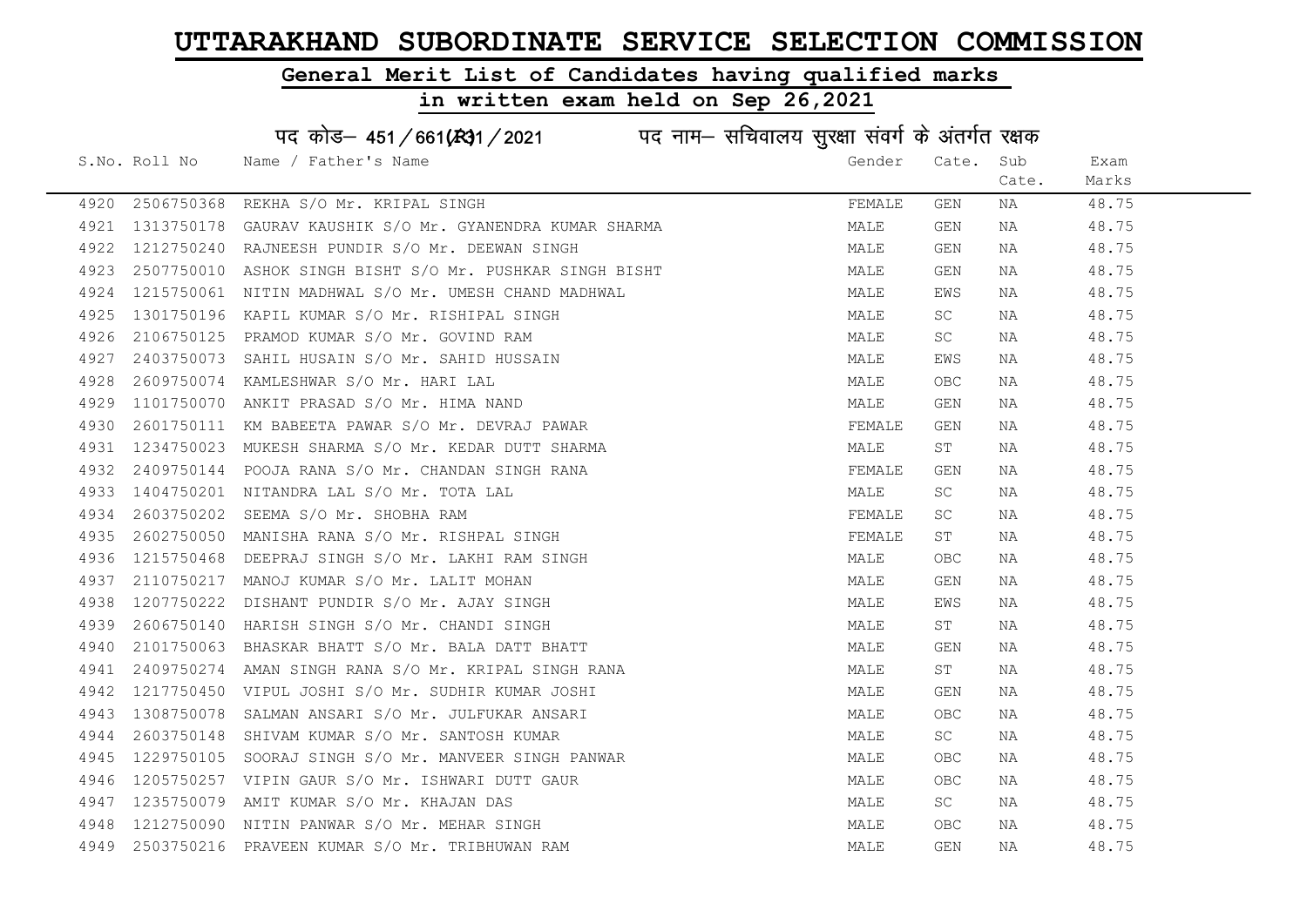#### General Merit List of Candidates having qualified marks

#### in written exam held on Sep 26,2021

S.No. Roll No Wame / Father's Name Gender Cate. Sub Cate. Exam Marks पद कोड– 451/661(स्था) / 2021 विज्ञान सचिवालय सुरक्षा संवर्ग के अंतर्गत रक्षक 4950 1228750408 RAHUL SINGH S/O Mr. BALVEER SINGH MALE OBC NA 48.75 4951 1224750280 ASHUTOSH DHOUNDIYAL S/O Mr. GIRISH CHANDRA DHOUNDIYAL MALE GEN NA 48.75 4952 1315750257 SUMIT KUMAR S/O Mr. SUBHASH KUMAR SHARMA MALE EWS NA 48.75 4953 2403750283 KAVINDRA SINGH MEHTA S/O Mr. LAXMAN SINGH MEHTA MANILL OBC NA 48.75 4954 2607750067 PRAKASH SINGH S/O Mr. DAN SINGH<br>4955 1233750071 MOHIT JOSHI S/O Mr. KUSHLA PRASAD JOSHI MALE EWS NA 48.75 4955 1233750071 MOHIT JOSHI S/O Mr. KUSHLA PRASAD JOSHI MALE EWS NA 48.75 4956 1304750207 KAJAL S/O Mr. SURENDRA SINGH FEMALE OBC NA 48.75 4957 1219750357 ROHIT PANT S/O Mr. PRAKASH PANT MALE GEN NA 48.75 4958 1230750412 AMITA BHANDARI S/O Mr. SARAT SINGH FRANCH SAN SERMALE OBC NA 48.75 4959 2605750251 AJAY KUMAR S/O Mr. JAGDISH SHARAN MALE GEN NA 48.75 4960 1205750032 VINAY CHAND RAMOLA S/O Mr. PURN CHAND RAMOLA MALE OBC NA 48.75 4961 1214750050 YASHPAL SINGH S/O Mr. NANTIE RAM MALE ST EX-Serv 48.50 4962 1207750404 RAJNEESH CHANDRA SHUKLA S/O Mr. BIRESH CHANDRA SHUKLA MALE EWS NA 48.50 4963 2412750417 DEEPAK BISHT S/O Mr. HIRA SINGH BISHT MALE GEN NA 48.50 4964 1211750199 VIKAS NEGI S/O Mr. ARJUN SINGH NEGI MALE OBC NA 48.50 4965 2601750165 IMARAN HUSAIN S/O Mr. IMADAD HUSAIN MALE OBC NA 48.50 4966 1204750042 AJAY SINGH DARIYAL S/O Mr. DAN SINGH DARIYAL MALE ST NA 48.50 4967 1311750108 AMIT KUMAR BHADULA S/O Mr. VIJAY PRAKASH BHADULA MARINA MALE GEN NA 48.50 4968 2506750203 JEEWAN CHANDRA BHATT S/O Mr. BHUWAN CHANDRA BHATT MALE MALE EWS NA 48.50 4969 1214750088 HIMANSHU SINGH S/O Mr. PURAN SINGH MALE ST NA 48.50 4970 2408750130 SUNNI KUMAR S/O Mr. PRAKASH CHANDRA MALE SC NA 48.50 4971 2606750247 SANGEETA S/O Mr. PREM SINGH FEMALE SC NA 48.50 4972 2409750107 KM LOKESH S/O Mr. HARI SINGH FEMALE SC NA 48.50 4973 1223750037 VINOD SINGH S/O Mr. MANGAL SINGH MALE GEN EX-Serv 48.50 4974 1214750322 DEVENDRA PRASAD S/O Mr. BHAGAWATI PRASAD MANA MALE OBC NA 48.50 4975 2405750295 BALJEET KAUR S/O Mr. GURMEJ SINGH FEMALE OBC NA 48.50 4976 1230750260 ASHUTOSH SINGH S/O Mr. RAJ KISHOR SINGH MALE GEN NA 48.50 4977 1215750072 TREPAN SINGH CHAUHAN S/O Mr. MAHAVEER SINGH MANA MALE ST NA 48.50 4978 2405750339 SEEMA S/O Mr. SRIKANT **FEMALE** OBC NA 48.50 4979 2410750157 SURAJ SINGH KARKI S/O Mr. LAXMAN SINGH MALE GEN NA 48.50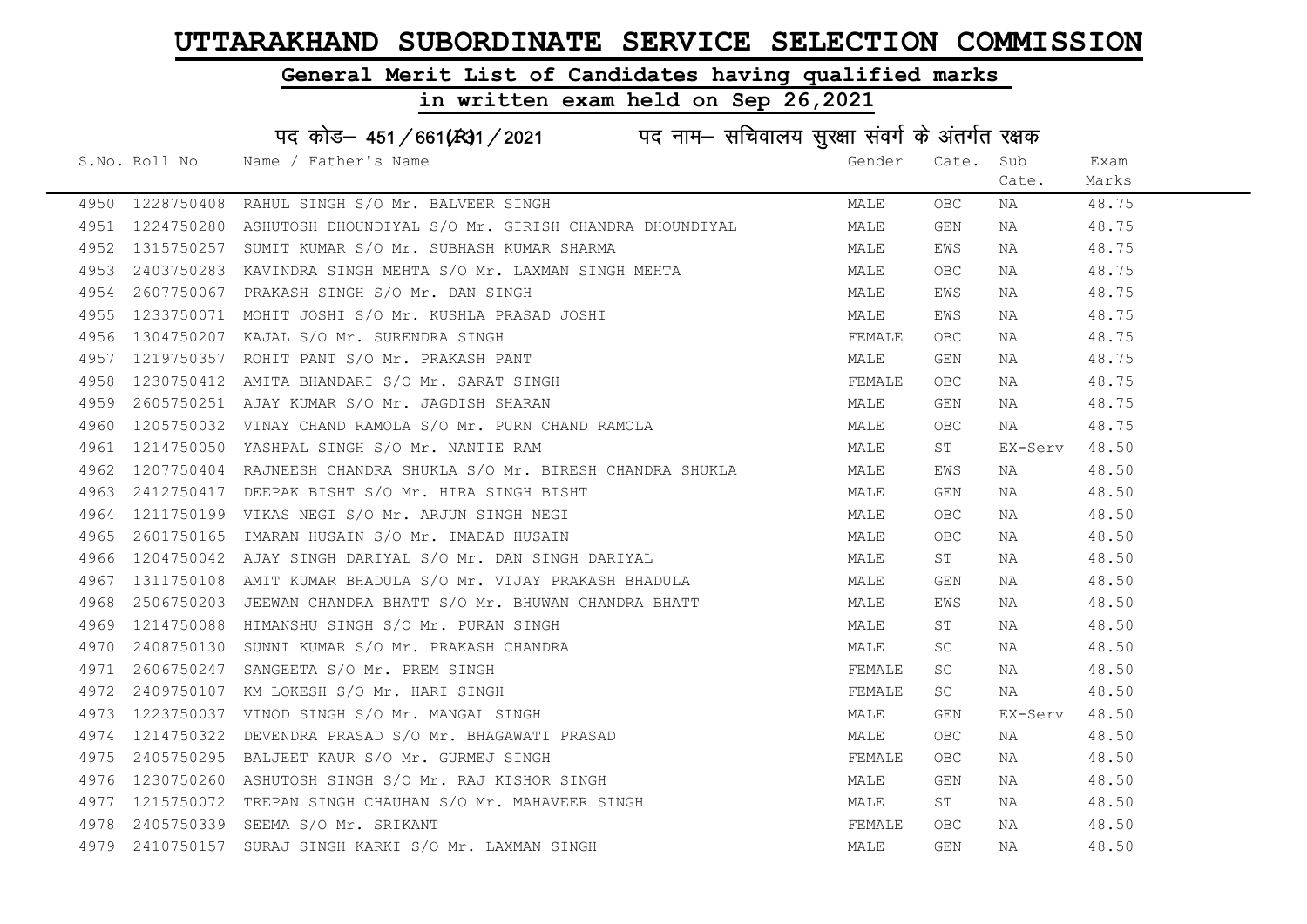# General Merit List of Candidates having qualified marks

|      |               | पद कोड़- 451/661(431/2021 पद नाम- सचिवालय सुरक्षा संवर्ग के अंतर्गत रक्षक |        |            |       |       |
|------|---------------|---------------------------------------------------------------------------|--------|------------|-------|-------|
|      | S.No. Roll No | Name / Father's Name                                                      | Gender | Cate.      | Sub   | Exam  |
|      |               |                                                                           |        |            | Cate. | Marks |
| 4980 |               | 2412750244 RAJAT KUNWAR S/O Mr. PRATAP SINGH KUNWAR                       | MALE   | EWS        | ΝA    | 48.50 |
| 4981 |               | 1219750057 SAGAR SINGH S/O Mr. NARRAJ SINGH                               | MALE   | GEN        | NA    | 48.50 |
| 4982 |               | 2505750139 HEMA PANDEY S/O Mr. JAGDISH CHANDRA PANDEY                     | FEMALE | EWS        | NA    | 48.50 |
| 4983 | 2405750170    | SURENDRA SINGH S/O Mr. RAM SINGH                                          | MALE   | GEN        | NA    | 48.50 |
| 4984 |               | 2405750222 SUMIT KUMAR S/O Mr. JAGDISH PRASAD                             | MALE   | SC         | NA    | 48.50 |
| 4985 |               | 2108750134 BHAGWAN SINGH S/O Mr. GOVIND SINGH                             | MALE   | EWS        | NA    | 48.50 |
| 4986 |               | 1401750203 SUMIT KUMAR S/O Mr. PURAN LAL                                  | MALE   | SC         | NA    | 48.50 |
| 4987 |               | 1316750064 VINAYDEEP RAWAT S/O Mr. BRIJPAL SINGH RAWAT                    | MALE   | GEN        | NA    | 48.50 |
| 4988 |               | 1236750177 RAMESH S/O Mr. RAJARAM                                         | MALE   | EWS        | NA    | 48.50 |
| 4989 |               | 2604750056 KANCHAN S/O Mr. PURSHOTTAM                                     | FEMALE | SC         | NA    | 48.50 |
| 4990 | 1201750260    | ASHISH KUMAR S/O Mr. VEER SINGH                                           | MALE   | SC         | NA    | 48.50 |
| 4991 |               | 1201750463 VIPIN CHAND KUMAI S/O Mr. DIWAN SINGH KUMAI                    | MALE   | OBC        | NA    | 48.50 |
| 4992 | 1204750064    | REENA BILWAL S/O Mr. BHAGVAT SINGH                                        | FEMALE | GEN        | NA    | 48.50 |
| 4993 |               | 1231750279 ANIL KUMAR S/O Mr. RAKESH KUMAR                                | MALE   | SC         | NA    | 48.50 |
| 4994 | 1220750214    | SHIVANI BISHT S/O Mr. MAHENDRA SINGH BISHT                                | FEMALE | GEN        | NA    | 48.50 |
| 4995 | 2603750078    | NIKHIL BHATT S/O Mr. DEEPAK BHATT                                         | MALE   | GEN        | NA    | 48.50 |
| 4996 | 2109750120    | KAMAL KISHOR TAMTA S/O Mr. MOHAN CHANDRA TAMTA                            | MALE   | SC         | NA    | 48.50 |
| 4997 |               | 1304750407 RAHUL KUMAR S/O Mr. PALLA SINGH                                | MALE   | SC         | NA    | 48.50 |
| 4998 | 1312750177    | KHALID HUSAIN S/O Mr. YASEEN ALI                                          | MALE   | OBC        | NA    | 48.50 |
| 4999 |               | 1231750343 REEMA SHARMA S/O Mr. KUNDAN SINGH                              | FEMALE | GEN        | NA    | 48.50 |
| 5000 |               | 2409750284 BHAWNA DHAMI S/O Mr. GOPAL SINGH DHAMI                         | FEMALE | OBC        | NA    | 48.50 |
| 5001 | 2601750066    | MONIKA BHARTI S/O Mr. AJAB SINGH                                          | FEMALE | GEN        | NA    | 48.50 |
| 5002 | 2109750309    | KAMLESH KUMAR ARYA S/O Mr. DIWAN RAM                                      | MALE   | SC         | NA    | 48.50 |
| 5003 | 1232750223    | NARENDRA KUMAR S/O Mr. BALWANT RAM                                        | MALE   | SC         | NA    | 48.50 |
| 5004 | 1210750279    | VIVEK LAMGARIYA S/O Mr. BHAGWAN SINGH LAMGARIYA                           | MALE   | GEN        | NA    | 48.50 |
| 5005 |               | 1232750246 ROHIT KUMAR S/O Mr. RAMESH LAL                                 | MALE   | SC         | NA    | 48.50 |
| 5006 |               | 1217750501 AMAN NAUTIYAL S/O Mr. BHAVAN SINGH NAUTIYAL                    | MALE   | ST         | NA    | 48.50 |
| 5007 |               | 2403750254 HEENA BHATT S/O Mr. CHANDRA SHEKHAR BHATT                      | FEMALE | GEN        | NA    | 48.50 |
| 5008 |               | 1220750193 GIRISH SINGH RAWAT S/O Mr. BHAWAN SINGH                        | MALE   | <b>OBC</b> | NA    | 48.50 |
| 5009 |               | 2505750096 SAURABH NEGI S/O Mr. DEV SINGH NEGI                            | MALE   | EWS        | ΝA    | 48.50 |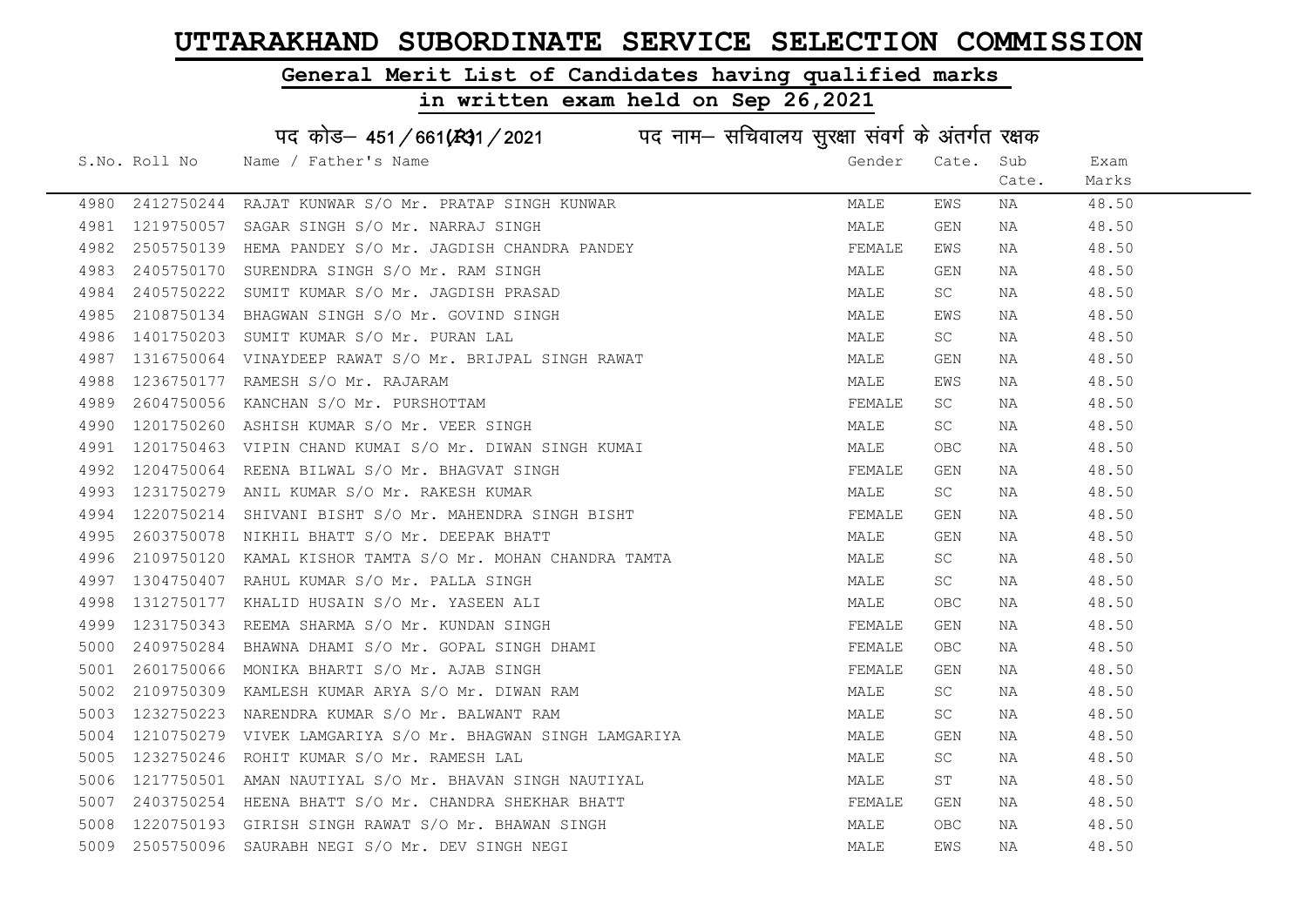# General Merit List of Candidates having qualified marks

| पद कोड़– 451/661(431/2021 पद नाम– सचिवालय सुरक्षा संवर्ग के अंतर्गत रक्षक |               |                                                   |  |        |            |         |       |
|---------------------------------------------------------------------------|---------------|---------------------------------------------------|--|--------|------------|---------|-------|
|                                                                           | S.No. Roll No | Name / Father's Name                              |  | Gender | Cate.      | Sub     | Exam  |
|                                                                           |               |                                                   |  |        |            | Cate.   | Marks |
| 5010                                                                      | 1230750377    | AKASH JAYARA S/O Mr. DEVENDRA SINGH JAYARA        |  | MALE   | GEN        | ΝA      | 48.50 |
| 5011                                                                      | 1235750193    | ANUJ JOSHI S/O Mr. LAKHI RAM JOSHI                |  | MALE   | SΤ         | NA      | 48.50 |
| 5012                                                                      | 2106750072    | LOKESH PANDEY S/O Mr. TRILOK CHANDRA PANDEY       |  | MALE   | GEN        | NA      | 48.50 |
| 5013                                                                      | 1218750241    | HARDEV SINGH S/O Mr. ELAM SINGH                   |  | MALE   | OBC        | NA      | 48.50 |
| 5014                                                                      | 1228750295    | BALKRISHNA SEMWAL S/O Mr. SHAKTI PRASAD           |  | MALE   | <b>OBC</b> | NA      | 48.50 |
| 5015                                                                      | 1208750020    | ASHUTOSH S/O Mr. MOHAN PRASAD                     |  | MALE   | GEN        | EX-Serv | 48.25 |
| 5016                                                                      | 1208750263    | VIRENDRA KUMAR S/O Mr. MOHAN LAL                  |  | MALE   | SΤ         | ΝA      | 48.25 |
| 5017                                                                      | 2608750258    | DHARMENDRA KUMAR S/O Mr. VIRENDRA SINGH           |  | MALE   | SC         | NA      | 48.25 |
| 5018                                                                      | 1210750294    | NARESH KUMAR RAI S/O Mr. VIRENDRA RAI             |  | MALE   | GEN        | NA      | 48.25 |
| 5019                                                                      | 1234750432    | MAHENDRA KUMAR S/O Mr. HARSHPATI                  |  | MALE   | GEN        | NA      | 48.25 |
| 5020                                                                      | 1309750221    | PRIYANKA NEGI S/O Mr. JAIPAL SINGH NEGI           |  | FEMALE | <b>GEN</b> | NA      | 48.25 |
| 5021                                                                      | 1231750163    | MANOJ SINGH S/O Mr. BHAGAT SINGH                  |  | MALE   | SТ         | NA      | 48.25 |
| 5022                                                                      | 1404750205    | NEERAJ S/O Mr. RAMESH CHANDRA THAPLIYAL           |  | MALE   | GEN        | NA      | 48.25 |
| 5023                                                                      | 1307750057    | KM SARITA S/O Mr. SURENDAR                        |  | FEMALE | SC         | EX-Serv | 48.25 |
| 5024                                                                      | 2602750137    | AJAY S/O Mr. RAM LAL                              |  | MALE   | SC         | NA      | 48.25 |
| 5025                                                                      | 1216750207    | BALBEER SINGH S/O Mr. JAYBEER SINGH               |  | MALE   | OBC        | NA      | 48.25 |
| 5026                                                                      | 1219750053    | YASWANT SINGH S/O Mr. BALWANT SINGH               |  | MALE   | EWS        | NA      | 48.25 |
| 5027                                                                      | 1202750071    | PAWAN SINGH S/O Mr. POUSHKAR SINGH                |  | MALE   | SТ         | NA      | 48.25 |
| 5028                                                                      | 2109750056    | LALIT PRASAD S/O Mr. RANJEET RAM                  |  | MALE   | SC         | NA      | 48.25 |
| 5029                                                                      | 1236750024    | PRAVEEN KUMAR S/O Mr. RAM LAL                     |  | MALE   | SC         | NA      | 48.25 |
| 5030                                                                      | 1232750181    | SULOCHANA S/O Mr. VIJAY RAM                       |  | FEMALE | EWS        | NA      | 48.25 |
| 5031                                                                      | 1305750074    | SHILPA RANI S/O Mr. SUBODH KUMAR                  |  | FEMALE | GEN        | NA      | 48.25 |
| 5032                                                                      | 1402750018    | AVINASH KUMAR S/O Mr. GINARI LAL                  |  | MALE   | SC         | NA      | 48.25 |
| 5033                                                                      | 1214750042    | SANDEEP KUMAR S/O Mr. BAISAKHU                    |  | MALE   | SC         | NA      | 48.25 |
| 5034                                                                      | 1211750289    | GAGAN SINGH S/O Mr. JEET PAL SINGH                |  | MALE   | GEN        | NA      | 48.25 |
| 5035                                                                      | 1303750336    | NEERAJ KUMAR S/O Mr. SHER SINGH                   |  | MALE   | SC         | NA      | 48.25 |
| 5036                                                                      | 1218750467    | RAHUL SHARMA S/O Mr. KEDAR SHARMA                 |  | MALE   | SΤ         | NA      | 48.25 |
| 5037                                                                      | 2103750014    | JAGJEET SINGH RAWAT S/O Mr. SHIV SINGH RAWAT      |  | MALE   | GEN        | NA      | 48.25 |
| 5038                                                                      | 1230750432    | DEVENDER SINGH BISHT S/O Mr. RAJENDER SINGH BISHT |  | MALE   | GEN        | NA      | 48.25 |
| 5039                                                                      | 1306750129    | SAURABH SATI S/O Mr. MOHAN CHANDRA SATI           |  | MALE   | <b>GEN</b> | ΝA      | 48.25 |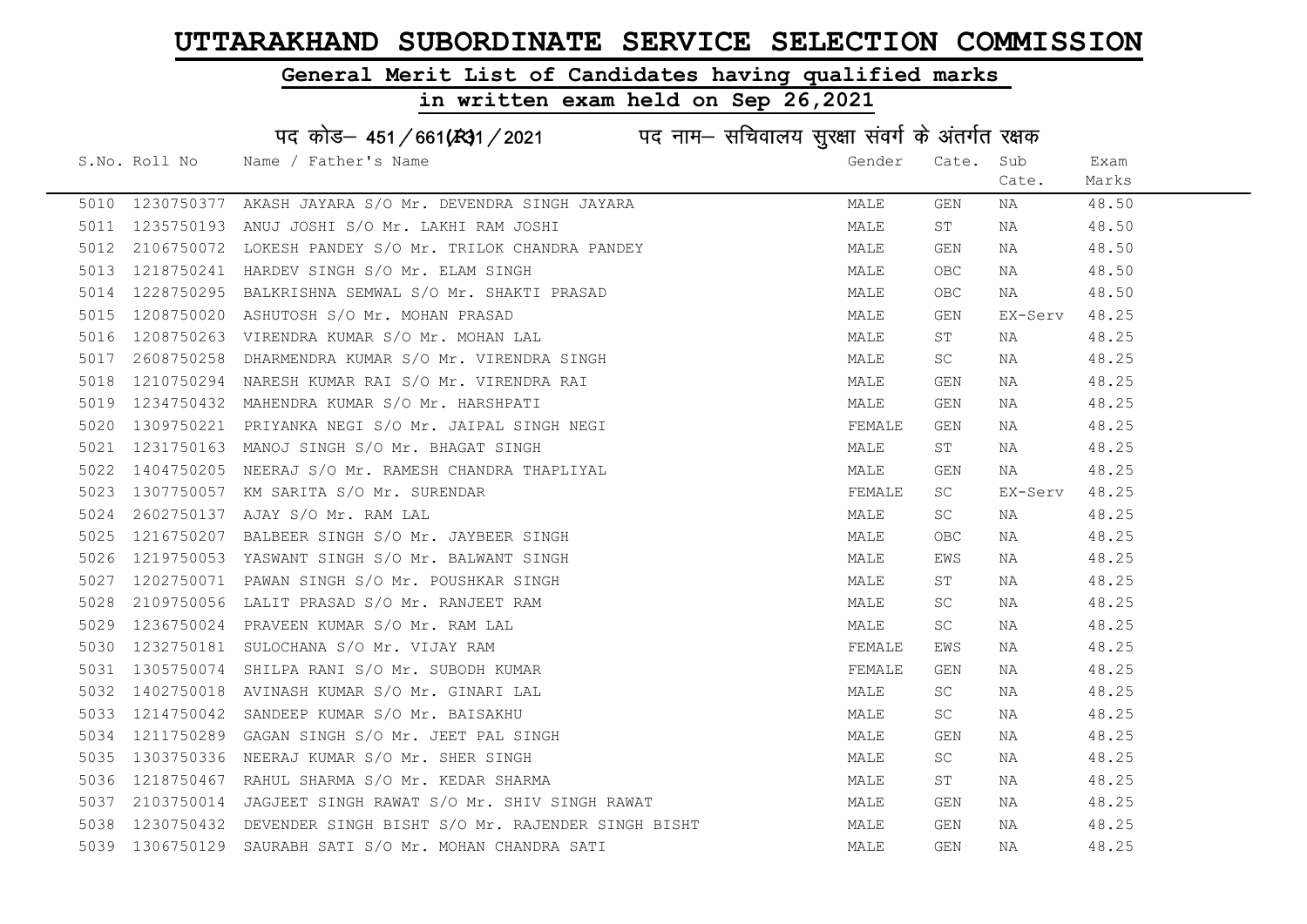#### General Merit List of Candidates having qualified marks

#### in written exam held on Sep 26,2021

S.No. Roll No Wame / Father's Name Gender Cate. Sub Cate. Exam Marks पद कोड– 451/661(स्था) / 2021 विज्ञान सचिवालय सुरक्षा संवर्ग के अंतर्गत रक्षक 5040 2414750037 DEEPANSHU SAMMAL S/O Mr. GANGA SINGH SAMMAL MALE GEN NA 48.25 5041 2405750273 RAJENDRA PRASAD S/O Mr. KAILASH CHANDRA NA MALE SC NA 48.25 5042 1218750323 PRAVEEN SINGH THALWAL S/O Mr. KARAN SINGH THALWAL MALE OBC NA 48.25 5043 1403750111 AJAY SINGH RAWAT S/O Mr. JASPAL SINGH RAWAT MANAT MALE GEN NA 48.25 5044 1220750041 SHIVAM BHATT S/O Mr. D P BHATT MALE GEN NA 48.25 5045 2414750238 DEEPAK GUPTA S/O Mr. BABU LAL GUPTA MALE EWS NA 48.25 5046 1306750267 SHIVANI S/O Mr. SAHENDRA FEMALE SC NA 48.25 5047 1235750077 PRABIN SINGH S/O Mr. GANESH SINGH MALE GEN NA 48.25 5048 2409750298 ROHIT SINGH S/O Mr. KUSHAL SINGH MALE EWS NA 48.25 5049 1226750011 MAHENDRA SINGH CHAUHAN S/O Mr. KUNDAN SINGH MALE ST NA 48.25 5050 2603750299 CHANDAN RANA S/O Mr. BALRAM SINGH RANA MALE ST NA 48.25 5051 2605750195 MOSIN S/O Mr. MOHD YAMEEN HUSAIN MALE OBC NA 48.25 5052 1302750136 KAPIL KUMAR S/O Mr. KARAM SINGH MALE SC NA 48.25 5053 2508750027 RAVINDRA SINGH MEHARA S/O Mr. CHANDRA SINGH MALE GEN NA 48.25 5054 1305750109 MADHU SAINI S/O Mr. SURENDRA SAINI FEMALE OBC NA 48.25 5055 1220750102 AMIT LAL S/O Mr. RANVEER MALE SC NA 48.25 5056 1402750066 RAHUL DANGWAL S/O Mr. LALIT KISHOR MALE GEN NA 48.25 5057 1318750197 NEHA RANI S/O Mr. MUNESH KUMAR FEMALE SC NA 48.25 5058 1207750425 RANJEEV S/O Mr. MAN DASS MALE SC NA 48.25 5059 1201750241 NEETU SHARMA S/O Mr. RAMANAND SHARMA FEMALE ST NA 48.25 5060 1214750379 SAHIL S/O Mr. BALBEER LAL MALE SC NA 48.25 5061 2505750071 PARMESH SINGH DHEK S/O Mr. BALWANT SINGH DHEK MALE EWS NA 48.25 5062 1403750177 KAPIL DEV S/O Mr. PREM LAL MALE SC NA 48.00 5063 1221750043 BAUBI S/O Mr. PREETAM LAL FEMALE SC NA 48.00 5064 2411750181 PUSHKAR SINGH NEGI S/O Mr. HARSH SINGH NEGI MALE GEN NA 48.00 5065 1213750329 DEEPAK SINGH SAJWAN S/O Mr. BACHAN SINGH MALE GEN NA 48.00 5066 1220750051 ATUL KUMAR S/O Mr. UMESH CHANDRA NAUTIYAL MALE GEN NA 48.00 5067 1228750093 SHAILENDRA SINGH S/O Mr. JANGBEER SINGH MALE GEN EX-Serv 48.00 5068 1233750450 SHOORVEER SINGH S/O Mr. KISHAN SINGH MALE ST NA 48.00 5069 1201750392 NAVEEN KUMAR S/O Mr. SAMEY SINGH MALE SC NA 48.00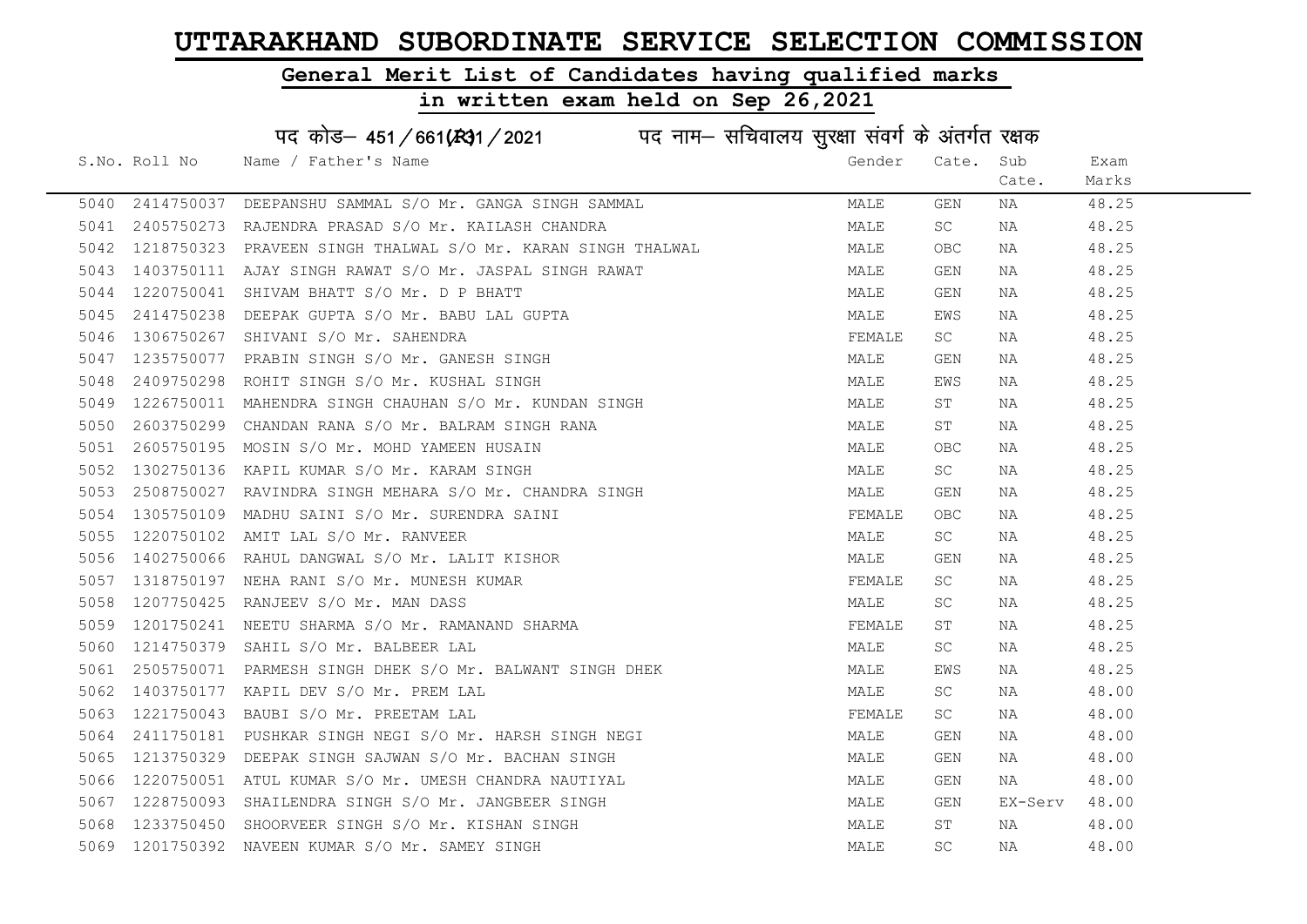#### General Merit List of Candidates having qualified marks

#### in written exam held on Sep 26,2021

S.No. Roll No Wame / Father's Name Gender Cate. Sub Cate. Exam Marks पद कोड– 451/661(स्था) / 2021 विज्ञान सचिवालय सुरक्षा संवर्ग के अंतर्गत रक्षक 5070 1213750068 SUNIL RAMOLA S/O Mr. NARENDRA SINGH RAMOLA MALE EWS NA 48.00 5071 1213750214 MAHAJAN SINGH PANWAR S/O Mr. KISHAN SINGH PANWAR MALE OBC NA 48.00 5072 1235750159 KUSUMLATA S/O Mr. BIRPAL SINGH FEMALE GEN NA 48.00 5073 1317750263 SUMAN THAPA S/O Mr. AMAR SINGH THAPA FEMALE GEN NA 48.00 5074 1221750033 PREETI CHAUHAN S/O Mr. RAJENDRA SINGH CHAUHAN FEMALE GEN NA 48.00 5075 1208750273 AMIT SINGH NEGI S/O Mr. MADAN SINGH NEGI MALE GEN NA 48.00 5076 1216750190 PRASHANT DEWALI S/O Mr. CHANDI PRASAD DEWALI MALE EWS NA 48.00 5077 1408750120 PANKAJ BUTOLA S/O Mr. ANAND SINGH BUTOLA MALE GEN NA 48.00 5078 1235750250 MAYADUTT JOSHI S/O Mr. KISHANLAL JOSHI MALE ST NA 48.00 5079 1226750103 SANDEEP CHAUHAN S/O Mr. VIJAY PAL SINGH CHAUHAN MALE OBC NA 48.00 5080 1304750158 SATISH NEGI S/O Mr. SHYAM SINGH NEGI MALE GEN NA 48.00 5081 2409750181 CHANDRASHEKHAR SINGH S/O Mr. HARI SINGH MALE OBC NA 48.00 5082 1203750111 KUNDAN S/O Mr. BHOPALU MALE SC NA 48.00 5083 2414750028 DEEPAK SINGH BISHT S/O Mr. MAN SINGH BISHT MALE EWS NA 48.00 5084 1227750040 MOHINI BHADRI S/O Mr. MOHAN LAL BHADRI FEMALE OBC NA 48.00 5085 2501750266 SAVITRI BISHT S/O Mr. PURAN SINGH SAMANT FEMALE GEN NA 48.00 5086 1316750307 SANDEEP KUMAR S/O Mr. HARISH MALE SC NA 48.00 5087 1201750141 GYAHARU SINGH S/O Mr. DIGAMBER SINGH MALE ST NA 48.00 5088 2103750144 RAKESH KUMAR S/O Mr. MOHAN RAM MALE SC NA 48.00 5089 1207750212 DHEERAJ SINGH S/O Mr. KUNWAR SINGH MALE GEN NA 48.00 5090 1309750057 KM UMA S/O Mr. LAL SINGH FEMALE SC NA 48.00 5091 1308750090 KM VARSHA S/O Mr. SOMPAL FEMALE SC NA 48.00 5092 1404750124 POONAM S/O Mr. DINESH LAL FEMALE SC NA 48.00 5093 1309750027 KAPIL KUMAR S/O Mr. KUSHAL PAL MALE SC NA 48.00 5094 1207750405 RAKESH CHANDRA S/O Mr. JAGDAMBA PRASAD MALE GEN NA 48.00 5095 1404750119 SUMIT S/O Mr. RAMESH CHANDRA MALE SC EX-Serv 48.00 5096 2402750357 RAJANI KAMBOJ S/O Mr. PALA SINGH FEMALE OBC NA 48.00 5097 2405750278 BHASKAR SINGH S/O Mr. KUNDAN SINGH MALE GEN NA 48.00 5098 1231750352 SAURAV BIST S/O Mr. KHUSHAL SINGH BIST MALE GEN NA 48.00 5099 2410750049 ROHIT KUMAR TALARIA S/O Mr. BIHARI LAL MALE SC NA 48.00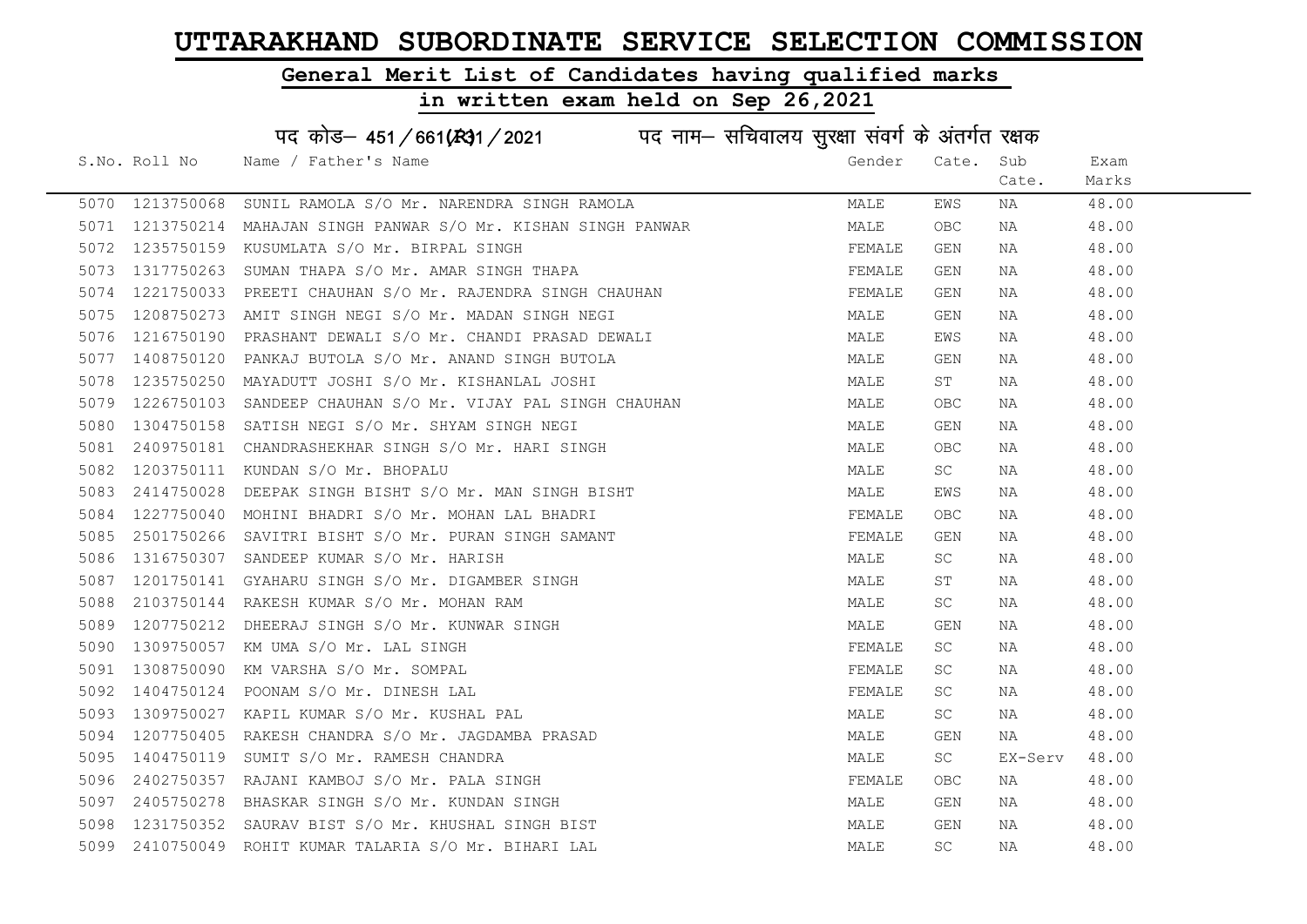# General Merit List of Candidates having qualified marks

| पद कोड़- 451/661(431/2021 पद नाम- सचिवालय सुरक्षा संवर्ग के अंतर्गत रक्षक |               |                                                             |        |            |       |       |  |
|---------------------------------------------------------------------------|---------------|-------------------------------------------------------------|--------|------------|-------|-------|--|
|                                                                           | S.No. Roll No | Name / Father's Name                                        | Gender | Cate.      | Sub   | Exam  |  |
|                                                                           |               |                                                             |        |            | Cate. | Marks |  |
| 5100                                                                      | 1202750154    | DIWAKAR ARYA S/O Mr. CHANDAN RAM ARYA                       | MALE   | SC         | ΝA    | 48.00 |  |
| 5101                                                                      | 2505750177    | PAWAN KUMAR S/O Mr. PRAKASH RAM                             | MALE   | SC         | NA    | 48.00 |  |
| 5102                                                                      | 1223750276    | SHUBHAM KUMAR S/O Mr. KHEM SINGH                            | MALE   | OBC        | NA    | 48.00 |  |
| 5103                                                                      | 1310750094    | KM RACHANA S/O Mr. GHASITU                                  | FEMALE | SC         | ΝA    | 48.00 |  |
| 5104                                                                      | 1208750063    | RAJAT BUTOLA S/O Mr. JAIMAL SINGH BUTOLA                    | MALE   | GEN        | DFF   | 48.00 |  |
| 5105                                                                      | 1201750104    | SHUBHAM S/O Mr. MAN SINGH                                   | MALE   | SΤ         | NA    | 48.00 |  |
| 5106                                                                      | 2102750049    | ROHIT SINGH S/O Mr. BHAGOT SINGH                            | MALE   | EWS        | ΝA    | 48.00 |  |
| 5107                                                                      | 1208750099    | PRABHAT S/O Mr. MUKANDI RAM                                 | MALE   | GEN        | NA    | 48.00 |  |
| 5108                                                                      | 1211750225    | SANDEEP CHAUHAN S/O Mr. MANOHAR SINGH                       | MALE   | ST         | NA    | 48.00 |  |
| 5109                                                                      | 1211750242    | BRIJMOHAN S/O Mr. PURNANAND BADONI                          | MALE   | OBC        | ΝA    | 48.00 |  |
| 5110                                                                      | 1203750116    | ANJUL SINGH RANA S/O Mr. JAGPAL SINGH RANA                  | MALE   | OBC        | NA    | 48.00 |  |
| 5111                                                                      | 1209750159    | ANCHAL S/O Mr. VIJENDRA SINGH                               | FEMALE | EWS        | NA    | 48.00 |  |
| 5112                                                                      | 1311750035    | RAJAT KUMAR S/O Mr. AJAY KUMAR                              | MALE   | SC         | NA    | 48.00 |  |
| 5113                                                                      | 1230750287    | AMIT TOMAR S/O Mr. KUNWAR SINGH TOMAR                       | MALE   | SΤ         | NA    | 48.00 |  |
| 5114                                                                      | 1316750346    | NITIN KUMAR S/O Mr. JAIPAL SINGH                            | MALE   | <b>OBC</b> | ΝA    | 48.00 |  |
| 5115                                                                      | 1406750039    | TANUJA S/O Mr. KAILASH CHANDRA                              | FEMALE | SC         | ΝA    | 48.00 |  |
| 5116                                                                      | 1317750280    | ASHISH DHIMAN S/O Mr. PUSHPRAJ                              | MALE   | <b>OBC</b> | ΝA    | 48.00 |  |
| 5117                                                                      | 1301750271    | MOHD FARMAN S/O Mr. MAQSUD                                  | MALE   | <b>OBC</b> | ΝA    | 48.00 |  |
| 5118                                                                      | 1224750126    | SANTOSH CHAUHAN S/O Mr. PREM SINGH                          | MALE   | <b>OBC</b> | NA    | 48.00 |  |
| 5119                                                                      | 1207750386    | JASPAL SINGH S/O Mr. AMIN SINGH                             | MALE   | OBC        | NA    | 48.00 |  |
| 5120                                                                      | 1233750208    | MAMITA S/O Mr. KEDAR                                        | FEMALE | SC         | NA    | 48.00 |  |
| 5121                                                                      |               | 1408750315 KM KANCHAN S/O Mr. MAHENDRA SINGH                | FEMALE | GEN        | NA    | 48.00 |  |
| 5122                                                                      | 1408750289    | PRAVEEN SINGH RAWAT S/O Mr. PRAKASH SINGH RAWAT             | MALE   | GEN        | ΝA    | 48.00 |  |
| 5123                                                                      | 2601750107    | RADHIKA S/O Mr. ARVIND                                      | FEMALE | <b>OBC</b> | ΝA    | 48.00 |  |
| 5124                                                                      | 1207750044    | SHUBARNA DUTTA S/O Mr. SUBHASH DUTTA                        | FEMALE | GEN        | ΝA    | 47.75 |  |
| 5125                                                                      |               | 1101750135 RAJESH KUMAR NAINWAL S/O Mr. RAM CHANDRA NAINWAL | MALE   | EWS        | ΝA    | 47.75 |  |
| 5126                                                                      | 2506750164    | CHAMPA S/O Mr. ANAND BALLABH                                | FEMALE | GEN        | NA    | 47.75 |  |
| 5127                                                                      | 1402750201    | ROHAN S/O Mr. PUSHPA NAND                                   | MALE   | EWS        | NA    | 47.75 |  |
| 5128                                                                      |               | 2608750274 RAHUL S/O Mr. AMAR SINGH                         | MALE   | SC         | NA    | 47.75 |  |
| 5129                                                                      |               | 2506750426 JAGDISH SINGH SAMANT S/O Mr. BISHAN SINGH SAMANT | MALE   | EWS        | ΝA    | 47.75 |  |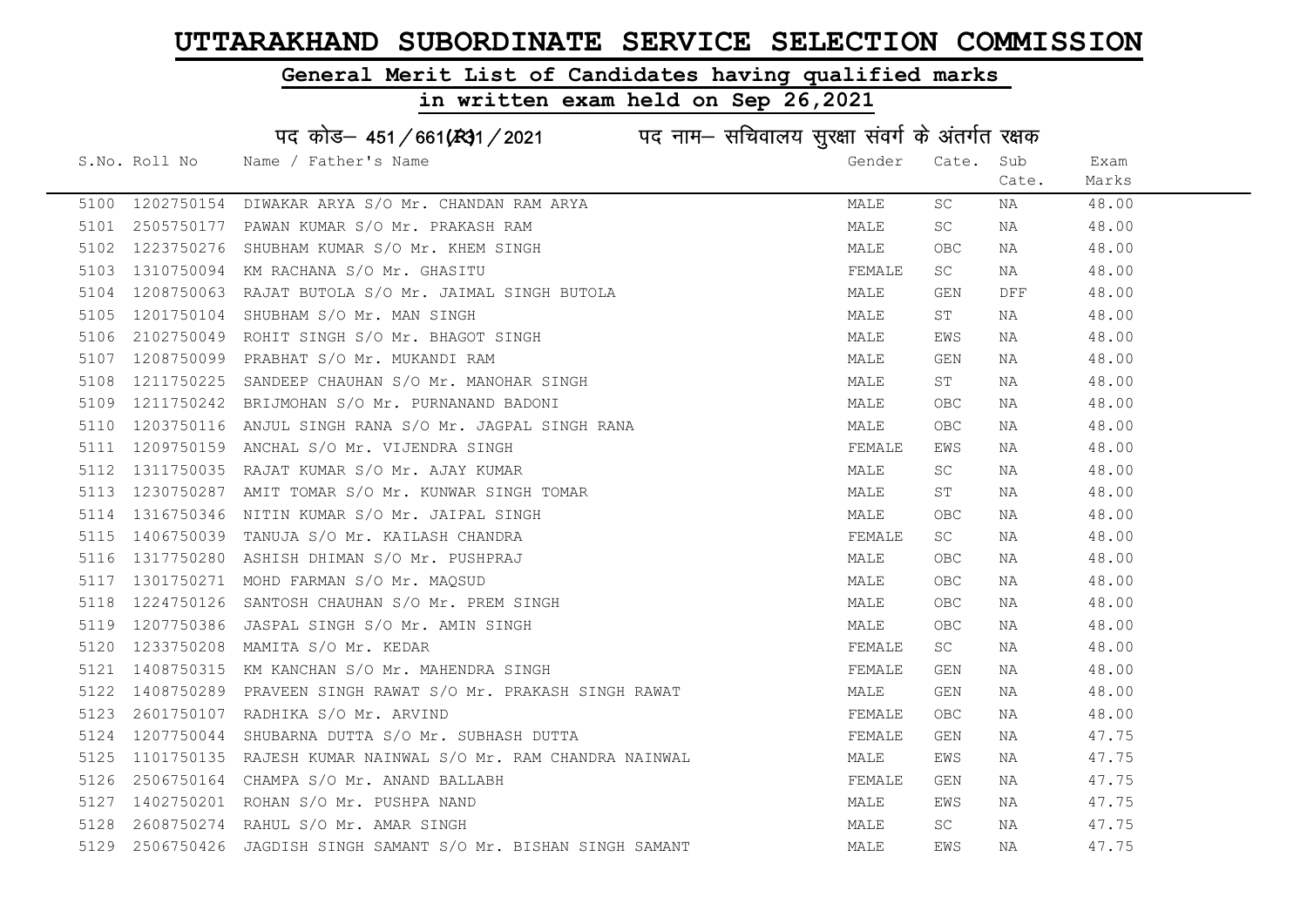Exam Marks

#### General Merit List of Candidates having qualified marks

#### in written exam held on Sep 26,2021

S.No. Roll No Wame / Father's Name Gender Cate. Sub Cate. पद कोड– 451/661(स्था) / 2021 व्यान सचिवालय सुरक्षा संवर्ग के अंतर्गत रक्षक 5130 1205750269 MEENA CHHETRI S/O Mr. GANESH BAHADUR CHHETRI THE SAN THEMALE GEN NA 47.75 5131 1233750819 SWARAJ SINGH CHAUHAN S/O Mr. TEEKAM SINGH MAN MALE ST NA 47.75 5132 2106750009 RAJENDRA SINGH S/O Mr. MOHAN SINGH MANA MALE EWS NA 47.75 5133 1233750835 MANJU RAWAT S/O Mr. LAKHPAT SINGH RAWAT SAND THE SEMALE EWS NA 547.75 5134 1310750170 ANUJ KUMAR S/O Mr. MANGERAM MALE SC NA 47.75 5135 2403750228 KAMALJEET SINGH S/O Mr. GURUDEV SINGH MALE GEN NA 47.75 5136 1225750220 KM NEETU S/O Mr. KUNDAN SINGH FEMALE ST NA 47.75 5137 1217750296 SUSHIL KUMAR S/O Mr. SWAYAMBAR DUTT NA MALE GEN NA 47.75 5138 1302750119 VANDANA KUMARI S/O Mr. SUNIL KUMAR TENAL TERNAL SC NA 47.75 5139 1305750227 RAHUL KUMAR S/O Mr. GORDHAN SINGH MALE OBC NA 47.75 5140 1312750354 SUMIT DAS S/O Mr. MAHENDER DAS MALE SC NA 47.75 5141 1226750329 PURAN CHANDRA S/O Mr. JEET RAM TAMTA MANA MALE SC NA 47.75 5142 1235750169 MONIKA RAWAT S/O Mr. PAN SINGH RAWAT FRAMAT FEMALE GEN NA 47.75 5143 1219750200 MAHENDRA SINGH S/O Mr. SANGRAM SINGH MALE ST NA 47.75 5144 1101750117 SUBHASH SINGH S/O Mr. SOBAT SINGH MALE EWS NA 47.75 5145 2407750153 NAVEEN PURI GOSWAMI S/O Mr. GANESH PURI GOSWAMI MALE OBC NA 47.75 5146 1303750244 KIRANJEET S/O Mr. DALMEERA MALE SC NA 47.75 5147 2413750075 ROHIT GOSWAMI S/O Mr. RAMESH GIRI MALE OBC NA 47.75 5148 2601750001 RINKU TAMTA S/O Mr. ANAND RAM TAMTA MARE SC NA 47.75 5149 1233750213 SANDEEP SINGH S/O Mr. SOBAN SINGH MALE GEN NA 47.75 5150 1401750149 VIPIN NEGI S/O Mr. JASWANT SINGH NEGI NA MALE GEN NA HALE 47.75 5151 1215750124 MUKESH S/O Mr. BAL BAHADUR MALE GEN NA 47.75 5152 1403750276 MAHESH KUMAR S/O Mr. RAJENDRA LAL MALE SC NA 47.75 5153 2604750113 PRASHANT RANA S/O Mr. SUGREEV SINGH MANA MALE ST NA 47.75 5154 1103750269 RAJENDRA SINGH S/O Mr. KALAM SINGH KANDARI MAN MALE EWS NA 47.75 5155 1311750189 PRIYANKA S/O Mr. MAHENDRA KUMAR SARA TEMALE SC NA 47.75 5156 1209750204 SHAILENDRA SINGH S/O Mr. SHOORBEER SINGH MALE SC NA 47.75 5157 1233750792 AJAY SINGH RANA S/O Mr. SATYE SINGH RANA MALE GEN NA 47.75

5158 1231750213 RAHUL S/O Mr. RAM PRASAD BIJALWAN MALE OBC NA 47.75 5159 2601750142 KHURSHID AHMAD S/O Mr. MOHD YUNUS MALE OBC NA 47.75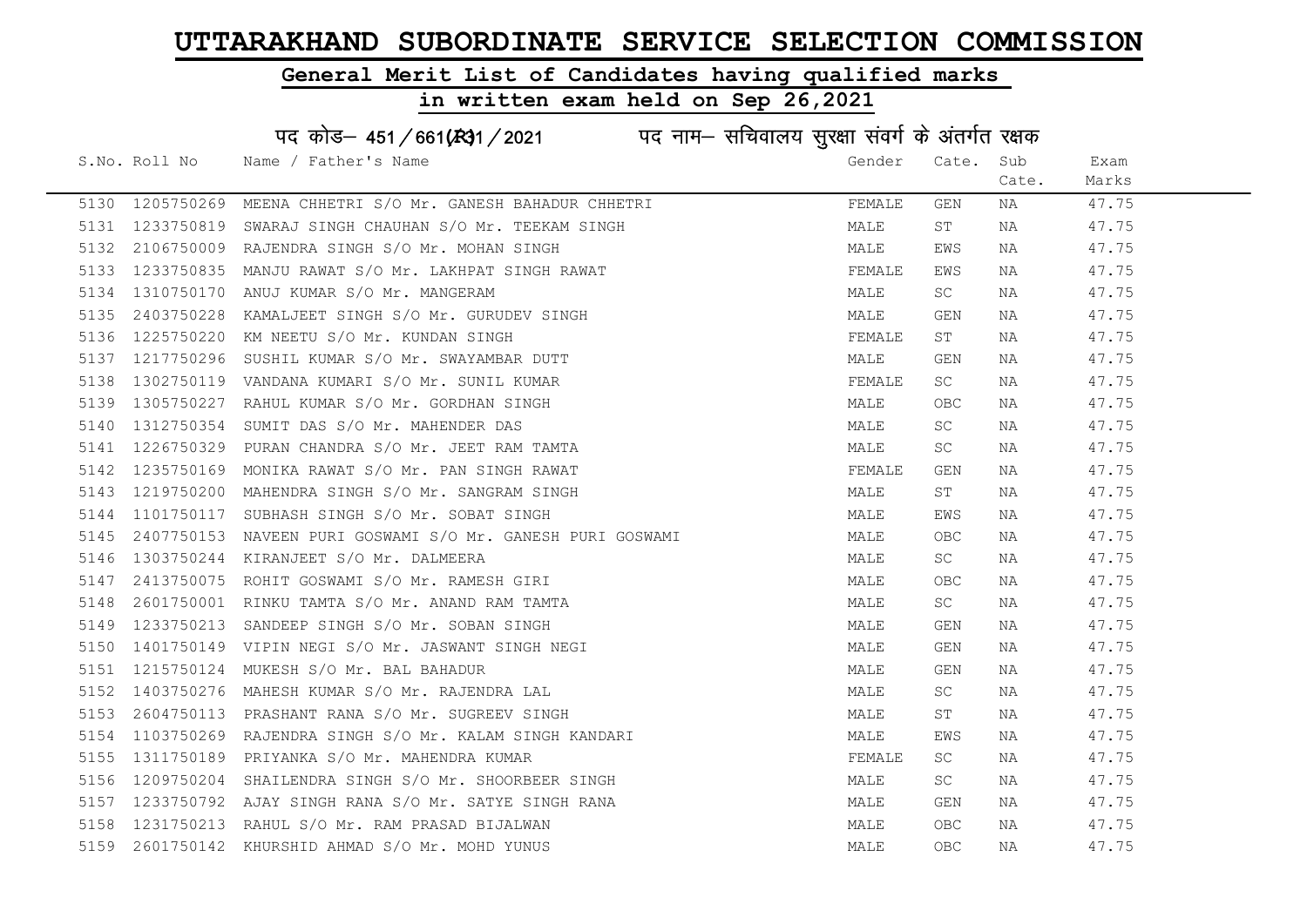#### General Merit List of Candidates having qualified marks

#### in written exam held on Sep 26,2021

S.No. Roll No Wame / Father's Name Gender Cate. Sub Cate. Exam Marks पद कोड– 451/661(स्था) / 2021 व्यान सचिवालय सुरक्षा संवर्ग के अंतर्गत रक्षक 5160 1301750065 SURAJ SINGH S/O Mr. TEJPAL SINGH RATHORE MANA MALE OBC NA 47.75 5161 1301750016 AMIT KUMAR S/O Mr. CHAMAN SINGH MARE MALE SC NA 47.75 5162 1214750304 SHUBHAM PRASAD S/O Mr. VINOD PRASAD BIJLWAN MANA MALE OBC NA 47.75 5163 2110750036 GUDDI S/O Mr. DARSHAN SINGH FEMALE GEN NA 47.75 5164 2603750058 VIKRAM S/O Mr. KAILASH MALE SC NA 47.75 5165 2606750213 KRISHNA KUMAR S/O Mr. KHOOBI SINGH MALE SC NA 47.75 5166 1311750314 DEVENDRA SINGH S/O Mr. JAGGI SINGH MANA MALE OBC NA 47.75 5167 1315750004 NAZIM S/O Mr. JULFKAR MARE OBC NA 47.75 5168 1233750060 VIKASH\_KUMAR\_S/O\_Mr. KUNDAN\_LAL MARE SC NA 47.75 5169 1303750348 RAJAT KUMAR S/O Mr. SURENDRA SINGH MALE SC NA 47.75 5170 1202750396 VIVEK CHAUHAN S/O Mr. BRIJMOHAN CHAUHAN MANILL OBC NA 47.75 5171 1214750324 SARASWATI S/O Mr. SHOORVEER SINGH FEMALE OBC NA 47.75 5172 2608750128 DHEERAJ SINGH NAYAL S/O Mr. NARENDRA SINGH NAYAL MALE GEN NA 47.75 5173 1209750029 ANAND SINGH S/O Mr. GOPAL SINGH MALE EWS NA 47.75 5174 2405750056 SAURABH PANDEY S/O Mr. GHANSHYAM PANDEY MALE GEN NA 47.75 5175 1104750234 NAMAN SHAH S/O Mr. SAJJAN LAL SHAH MALE GEN NA 47.75 5176 1306750031 REETAS/OM C. KAMAL MISTRI FEMAL TO SAN SERVALE GEN NA 47.75 5177 1219750241 NAVEEN CHAUHAN S/O Mr. TEEKAM SINGH MALE ST NA 47.75 5178 1306750323 HARSHIT KASHYAP S/O Mr. MUKESH KUMAR MARRIT MARRIT MALE OBC NA 47.75 5179 1406750066 SHUBHAM NEGI S/O Mr. LAXMAN SINGH MALE GEN NA 47.75 5180 1305750152 SUMIT KUMAR S/O Mr. RAJESH KUMAR MALE SC NA 47.75 5181 2108750034 SHULABH BISHT S/O Mr. MOHAN SINGH BISHT MANA MALE EWS NA 47.75 5182 2409750194 DEEPAK SINGH SAMMAL S/O Mr. INDAL SINGH SAMMAL MANA MALE EWS NA 47.75 5183 1202750144 SAGAR S/O Mr. DARSHAN LAL MALE GEN NA 47.75 5184 1405750170 ROVIN SINGH S/O Mr. MAHAVEER SINGH MAN MALE GEN NA 47.75 5185 1408750246 SUMAN S/O Mr. BAG SINGH **FEMALE** GEN NA 47.75 5186 1228750418 AMIT SINGH S/O Mr. JAYVEER SINGH MALE EWS NA 47.75 5187 2504750123 RITIK BOHRA S/O Mr. GIRISH SINGH BOHRA NA MALE EWS NA 47.75 5188 1404750027 RAJ BARTWAL S/O Mr. VIJAYPAL SINGH BARTWAL MAN MALE EWS NA 47.75 5189 1301750019 MANJEET S/O Mr. BEERBAL LAL CHARL MANA MALE SC NA 47.75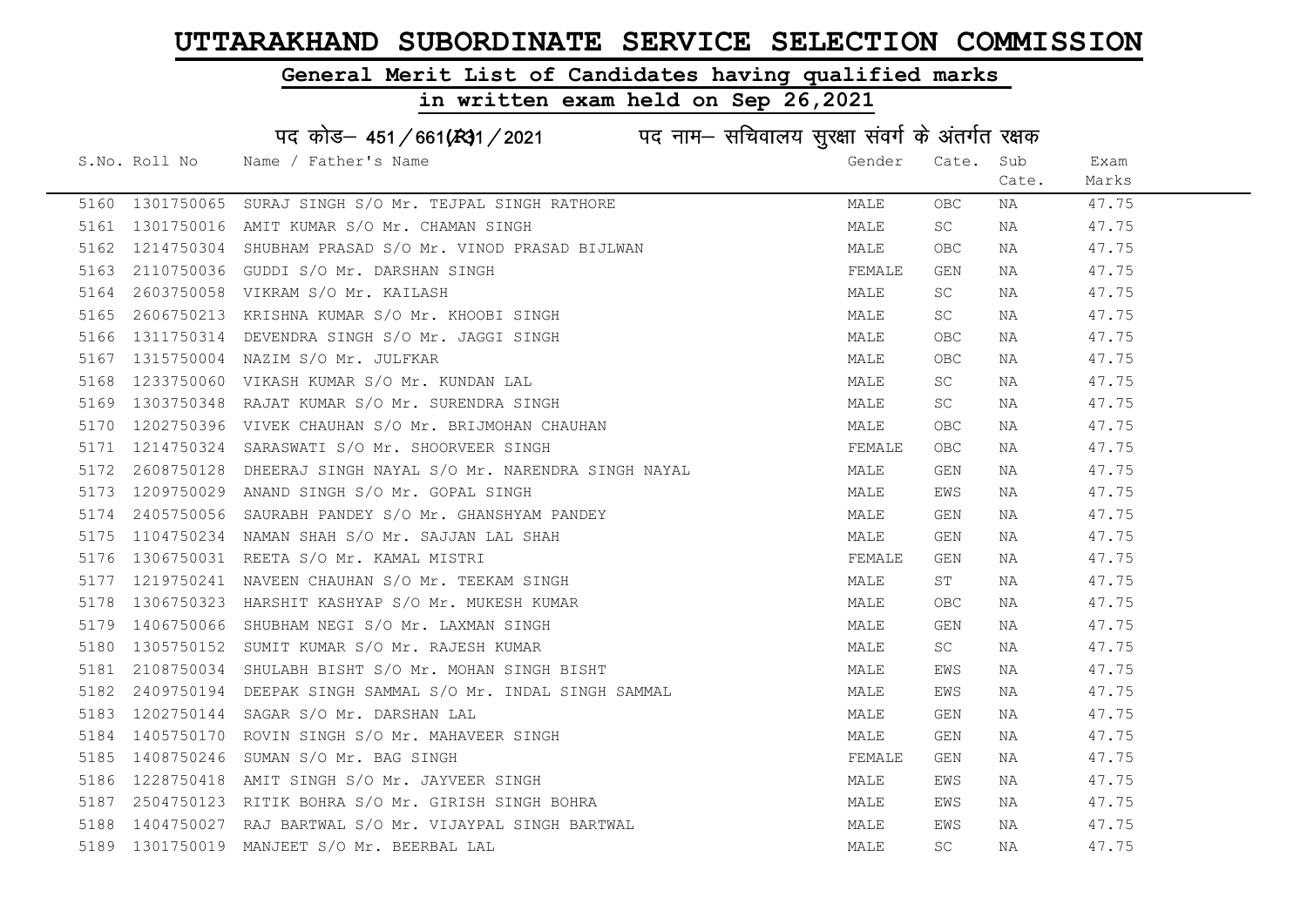#### General Merit List of Candidates having qualified marks

#### in written exam held on Sep 26,2021

S.No. Roll No Name / Father's Name Gender Cate. Sub Cate. Exam Marks पद कोड़– 451/661(स्था/2021 व्याम - सचिवालय सुरक्षा संवर्ग के अंतर्गत रक्षक 5190 1233750528 NARESH SEMWAL S/O Mr. RAMESH CHANDRA MANA MALE GEN EX-Serv 47.50 5191 1101750060 SATYAPAL SINGH RAWAT S/O Mr. DILWAR SINGH RAWAT MALE GEN EX-Serv 47.50 5192 1310750023 DHANPAL SINGH S/O Mr. CHANDRAMOHAN SINGH NEGI MALE GEN EX-Serv 47.50 5193 2108750129 UMESH BISHT S/O Mr. GOVIND SINGH BISHT MAN MALE GEN NA 47.50 5194 2605750064 ARUN KUMAR TIWARI S/O Mr. HARISH CHANDRA TEWARI MAN MALE GEN NA 47.50 5195 2404750148 DHIRENDRA SINGH S/O Mr. BHUPAL SINGH BANKOTI SAN MALE GEN EX-Serv 47.50 5196 1230750498 GAJENDRA SINGH S/O Mr. JAGDISH SINGH RANA MANA MALE GEN NA 47.50 5197 2109750063 VINOD KANSERI S/O Mr. LILA DHAR KANSERI MANA MALE GEN NA 47.50 5198 2409750013 VIJAY SINGH THAPA S/O Mr. KISHAN SINGH THAPA MALE OBC NA 47.50 5199 1215750552 SANJAY SINGH S/O Mr. JAGAT SINGH MALE EWS NA 47.50 5200 1318750244 ARUN KUMAR S/O Mr. BIJENDRA KUMAR MALE OBC NA 47.50 5201 1303750236 ANUP SINGH S/O Mr. MAHENDRA SINGH MALE OBC NA 47.50 5202 1232750018 SUSHIL PRASAD S/O Mr. GAYA PRASAD MALE OBC NA 47.50 5203 1204750012 RAMESH CHAND RAWAT S/O Mr. SOVENDRA SINGH RAWAT MALE OBC NA 47.50 5204 2402750090 PUSHPENDRA SINGH KHARAYAT S/O Mr. JYOTENDRA SINGH KHARAYAT MALE GEN NA 47.50 5205 2606750234 MAHAVEER SINGH S/O Mr. GANESH SINGH MALE ST NA 47.50 5206 1228750069 SURENDRA SINGH S/O Mr. JAIBIR SINGH MALE GEN NA 47.50 5207 2504750026 MAN SINGH BISHT S/O Mr. KAMAN SINGH BISHT MALE GEN NA 47.50 5208 2506750369 PUSHPA KHARAYAT S/O Mr. KALYAN SINGH FEMALE GEN NA 50.50 5209 1219750031 SANDEEP SINGH CHAUDHARY S/O Mr. NARENDRA SINGH CHAUDHARY MALE EWS NA 47.50 5210 1302750227 VIRENDRA PRATAP SINGH S/O Mr. KARANPAL SINGH MALE MALE OBC NA 47.50 5211 2608750224 HARJEET KAMBOJ S/O Mr. SATNAM DAS MANA MALE OBC NA 47.50 5212 2401750227 ANANT VIJAY SINGH RAWAT S/O Mr. AMAR RAJ SINGH RAWAT MALE GEN NA 47.50 5213 1215750476 ANUJ KUMAR S/O Mr. RANJEET PRASAD NA MALE OBC NA 47.50 5214 1101750267 UMESH SATI S/O Mr. JAGDAMBA PRASAD SATI SATI SATI MALE GEN NA 47.50 5215 2605750097 MOHD SALIM S/O Mr. MOHD YASIN MALE OBC NA 47.50 5216 2504750084 TRILOCHAN BHATT S/O Mr. PURNANAND BHATT NA MALE GEN NA 47.50 5217 1209750051 MANVEER SINGH RAWAT S/O Mr. ARJUN SINGH RAWAT MALE OBC NA 47.50 5218 1235750168 NITIN AMOLI S/O Mr. VIDYA DUTT AMOLI MALE GEN NA 47.50 5219 2402750115 GOVIND SINGH KUNWAR S/O Mr. JEET SINGH KUNWAR MANA MALA MALE EWS NA 47.50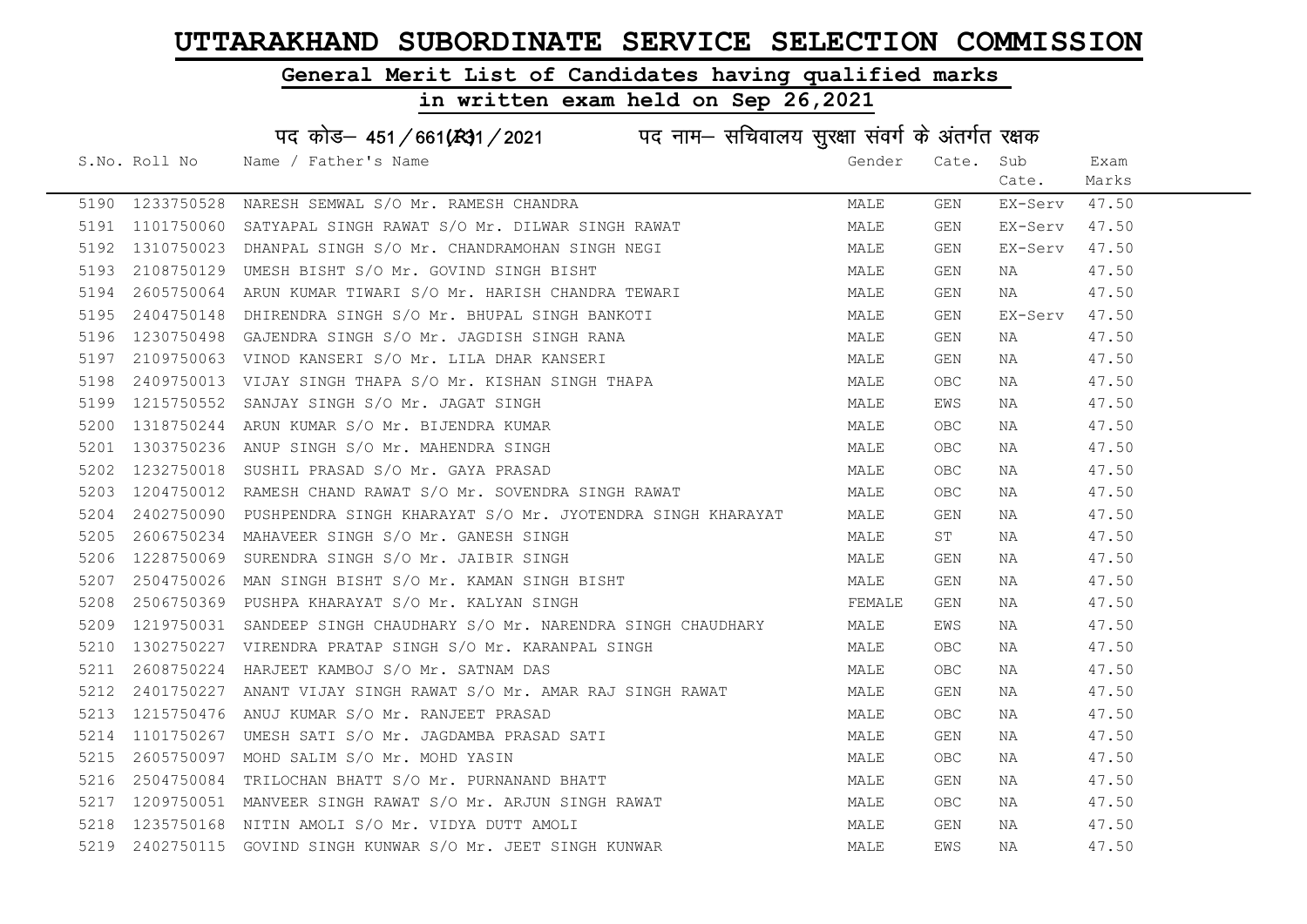# General Merit List of Candidates having qualified marks

|      |               | पद कोड़- 451/661(स्था/2021 पद नाम- सचिवालय सुरक्षा संवर्ग के अंतर्गत रक्षक |        |            |       |       |
|------|---------------|----------------------------------------------------------------------------|--------|------------|-------|-------|
|      | S.No. Roll No | Name / Father's Name                                                       | Gender | Cate. Sub  |       | Exam  |
|      |               |                                                                            |        |            | Cate. | Marks |
| 5220 |               | 2404750178 KRISHNA SINGH S/O Mr. KALAYAN SINGH                             | MALE   | ST         | ΝA    | 47.50 |
| 5221 |               | 2107750174 VIKRAM SINGH RAWAT S/O Mr. HIMMAT SINGH RAWAT                   | MALE   | GEN        | NA    | 47.50 |
| 5222 |               | 1303750314 KULDEEP KUMAR S/O Mr. MEGHRAJ SINGH                             | MALE   | SC         | NA    | 47.50 |
| 5223 | 1222750160    | SURENDRA SINGH S/O Mr. DHEERAJ SINGH                                       | MALE   | OBC        | NA    | 47.50 |
| 5224 | 2604750080    | RAJ KUMAR S/O Mr. PATI SINGH                                               | MALE   | SC         | ΝA    | 47.50 |
| 5225 |               | 2107750212 RAVINDRA KUMAR JOSHI S/O Mr. KAILASH CHANDRA JOSHI              | MALE   | GEN        | NA    | 47.50 |
| 5226 |               | 1217750071 VIVEK NAUTIYAL S/O Mr. JAGAT RAM NAUTIYAL                       | MALE   | SΤ         | NA    | 47.50 |
| 5227 | 1233750469    | UMESH SINGH S/O Mr. KHILAP SINGH                                           | MALE   | GEN        | NA    | 47.50 |
| 5228 | 1213750457    | VINOD RANA S/O Mr. SANT RAM                                                | MALE   | SΤ         | NA    | 47.50 |
| 5229 | 2503750103    | RAJENDRA SINGH PARIHAR S/O Mr. HAR SINGH PARIHAR                           | MALE   | OBC        | NA    | 47.50 |
| 5230 | 1304750024    | KM NEELAM S/O Mr. LAL SINGH                                                | FEMALE | <b>OBC</b> | NA    | 47.50 |
| 5231 | 1312750313    | TARUN KUMAR S/O Mr. KALU RAM                                               | MALE   | GEN        | NA    | 47.50 |
| 5232 | 2608750219    | ARUN SINGH S/O Mr. VEER SINGH                                              | MALE   | SC         | NA    | 47.50 |
| 5233 |               | 1316750347 MITHUN SAINI S/O Mr. ISHWAR CHAND                               | MALE   | OBC        | ΝA    | 47.50 |
| 5234 | 1204750017    | OM PRAKASH S/O Mr. GOPAL RAM                                               | MALE   | SC         | NA    | 47.50 |
| 5235 | 2604750254    | KM PRIYANKA S/O Mr. SOMPAL SINGH                                           | FEMALE | SC         | NA    | 47.50 |
| 5236 | 2102750152    | VIJAY SINGH BISHT S/O Mr. PRATAP SINGH BISHT                               | MALE   | GEN        | NA    | 47.50 |
| 5237 | 1305750160    | ARJUN KUMAR S/O Mr. JANESHWAR PRASAD                                       | MALE   | <b>OBC</b> | NA    | 47.50 |
| 5238 |               | 2104750064 RASHMI DASILA S/O Mr. DEEWAN SINGH                              | FEMALE | EWS        | NA    | 47.50 |
| 5239 |               | 1316750074 ABHISHEK PANWAR S/O Mr. MAMCHAND PANWAR                         | MALE   | SC         | NA    | 47.50 |
| 5240 |               | 1209750234 DEEPAK KUMAR S/O Mr. KUSHLA LAL                                 | MALE   | SC         | ΝA    | 47.50 |
| 5241 |               | 1216750081 SIDDARTH SAH S/O Mr. VINOD LAL SAH                              | MALE   | GEN        | ΝA    | 47.50 |
| 5242 | 1402750202    | NEERAJ KUMAR JUYAL S/O Mr. SHAKAMBAR DUTT JUYAL                            | MALE   | GEN        | NA    | 47.50 |
| 5243 | 2603750175    | PAWAN KUMAR BIST S/O Mr. PREM SINGH BIST                                   | MALE   | GEN        | NA    | 47.50 |
| 5244 | 2503750139    | MOHAN CHANDRA PANDEY S/O Mr. RAGHUWAR DATT PANDEY                          | MALE   | EWS        | NA    | 47.50 |
| 5245 | 2604750016    | RAVI KUMAR S/O Mr. SUKHDEV                                                 | MALE   | SC         | NA    | 47.50 |
| 5246 | 1205750182    | VINOD SINGH S/O Mr. ANAND SINGH RAWAT                                      | MALE   | GEN        | ΝA    | 47.50 |
| 5247 |               | 1206750223 MANNAN ALI S/O Mr. TAHIR ALI                                    | MALE   | GEN        | NA    | 47.50 |
| 5248 |               | 2406750205 VINOD CHANDRA KANDPAL S/O Mr. TARA DATT KANDPAL                 | MALE   | EWS        | NA    | 47.50 |
| 5249 |               | 1301750033 SHEKHAR KUMAR S/O Mr. ILAM CHAND                                | MALE   | <b>OBC</b> | ΝA    | 47.50 |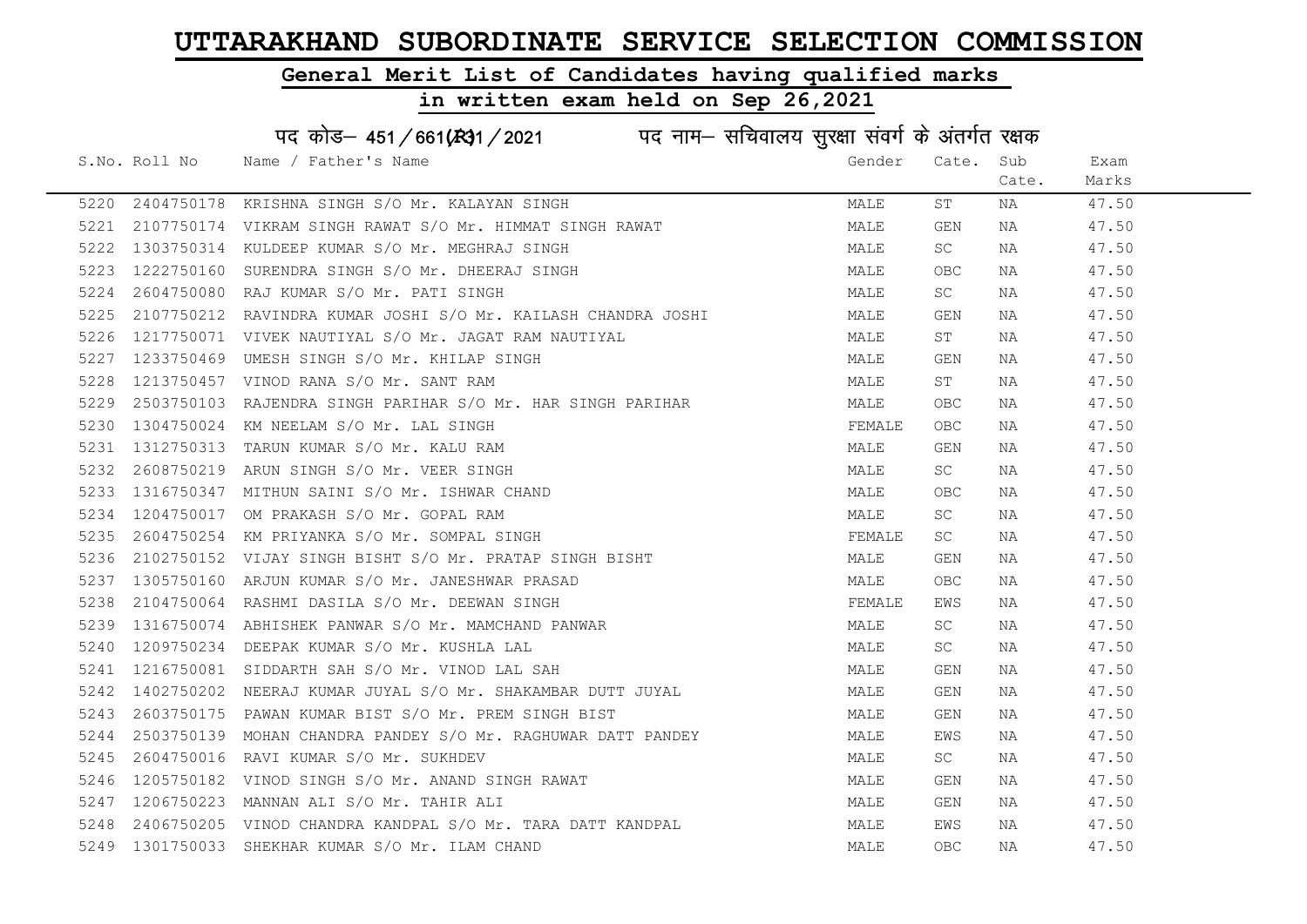#### General Merit List of Candidates having qualified marks

#### in written exam held on Sep 26,2021

S.No. Roll No Wame / Father's Name Gender Cate. Sub Cate. Exam Marks पद कोड– 451/661(स्था) / 2021 विज्ञान सचिवालय सुरक्षा संवर्ग के अंतर्गत रक्षक 5250 1234750438 SANDEEP NEGI S/O Mr. NATTHI SINGH NEGI MALE OBC NA 47.50 5251 2506750225 GIRISH CHANDRA BHATT S/O Mr. ANAND BALLABHA BHATT MANAND MALE GEN NA 47.50 5252 2602750019 VISHAL KUMAR S/O Mr. HEMRAJ SINGH MALE OBC NA 47.50 5253 1231750431 ANAND SINGH S/O Mr. CHANDRABHANU SINGH MANA MALE GEN NA 47.50 5254 1104750093 PAWAN SATI S/O Mr. GHANSHYAM SATI MALE EWS NA 47.50 5255 1228750267 MANISH RAWAT S/O Mr. DHYAN SINGH RAWAT MALE GEN NA 47.50 5256 1403750032 SHASHANK S/O Mr. HARSHBARDHAN MAITHANI MAN MARE EWS NA 47.50 5257 1301750189 ARUN KUMAR S/O Mr. BHARAT SINGH MALE SC NA 47.50 5258 1225750201 NEERAJ KUMAR S/O Mr. PANCHAM SINGH MALE SC NA 47.50 5259 1222750107 VIKAS TOMAR S/O Mr. BUDH SINGH MALE ST EX-Serv 47.50 5260 2603750415 PARAS SINGH S/O Mr. RAJU SINGH MALE SC NA 47.50 5261 2101750060 DEEPAK SINGH NEGI S/O Mr. JEEWAN SINGH NEGI MALE GEN NA 47.50 5262 1302750211 MINAKSHI S/O Mr. RAJENDRA PARSAD FEMALE SC NA 47.50 5263 1215750501 VIJAY SINGH RANA S/O Mr. JAYENDRA SINGH MANA MALE OBC NA 47.50 5264 1210750313 PARVIND SINGH CHAUHAN S/O Mr. SOBAN SINGH CHAUHAN MANILL GEN NA 47.50 5265 1309750206 NITIN KUMAR S/O Mr. KUNWAR PAL MALL MALL MALE OBC NA 47.50 5266 2603750349 DARPAAN SINGH BISHT S/O Mr. RANJEET SINGH BISHT MALE GEN NA 47.50 5267 1223750254 INDRAJEET PAILU S/O Mr. VIRENDRA SINGH PAILU MALE GEN NA 47.50 5268 1225750246 NAVNEET PRASAD BIJALWAN S/O Mr. LEELA NAND BIJALWAN MALE ST NA 47.50 5269 1234750283 DEEPAK THAPLIYAL S/O Mr. RAMESH CHANDRA THAPLIYAL MARRITTAN MALE GEN NA 47.50 5270 1217750335 GAMBHEER S/O Mr. KISHNU MALE SC NA 47.50 5271 1209750006 SHALINI RAWAT S/O Mr. SHIV CHARAN RAWAT SHANG THE SEMALE GEN NA 47.50 5272 1227750326 VIPIN BHANDARI S/O Mr. JAGVEER SINGH BHANDARI MAN MALE GEN NA 47.50 5273 1235750064 SANDEEP KUMAR S/O Mr. PAWAN KUMAR MARRE ST MALE ST NA 47.50 5274 1304750252 SANDEEP DOBHAL S/O Mr. JAY KRISHNA DOBHAL NA MALE GEN NA 47.50 5275 1210750150 VIKAS SINGH PANWAR S/O Mr. SHOORVEER SINGH PANWAR MALE OBC NA 47.50 5276 1202750367 ASHISH SINGH S/O Mr. SHAILENDRA SINGH CHAUHAN MALE OBC NA 47.50 5277 2505750165 MEGHA JOSHI S/O Mr. KRISHNA CHANDRA JOSHI SAN SHANA TEMALE GEN NA 47.50 5278 2608750245 SUDESH SINGH S/O Mr. BABU RAM **MALE** SC NA 47.50 5279 2409750355 MANOJ ARYA S/O Mr. HARISH RAM MALE SC NA 47.50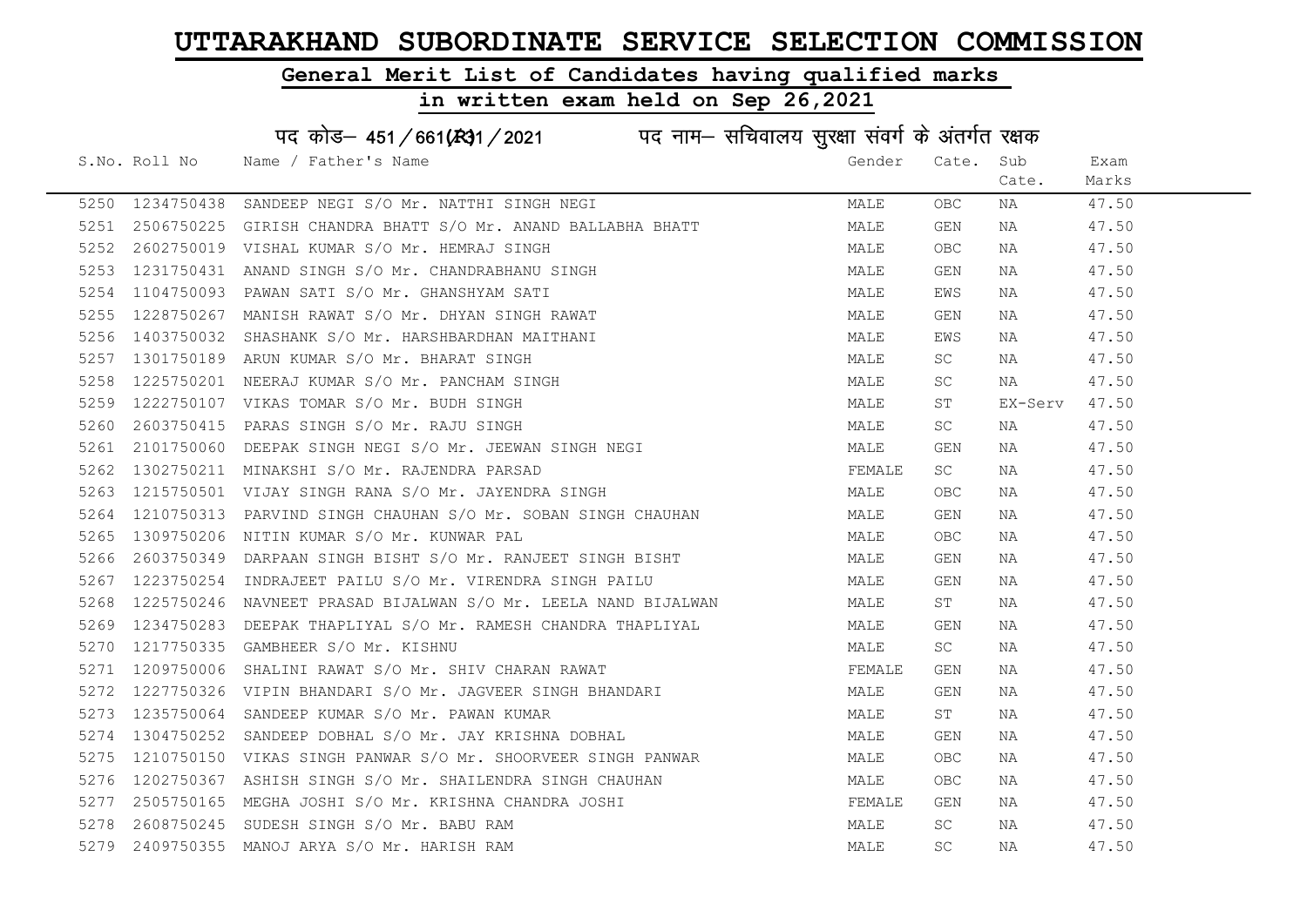# General Merit List of Candidates having qualified marks

| पद कोड़– 451/661(431/2021 पद नाम– सचिवालय सुरक्षा संवर्ग के अंतर्गत रक्षक |               |                                                           |        |                         |         |       |
|---------------------------------------------------------------------------|---------------|-----------------------------------------------------------|--------|-------------------------|---------|-------|
|                                                                           | S.No. Roll No | Name / Father's Name                                      | Gender | Cate.                   | Sub     | Exam  |
|                                                                           |               |                                                           |        |                         | Cate.   | Marks |
| 5280                                                                      | 1228750128    | TRILOK SINGH S/O Mr. BIRENDRA SINGH                       | MALE   | $\mathop{\mathsf{GEN}}$ | ΝA      | 47.50 |
| 5281                                                                      | 1216750287    | AMIT SINGH CHAUHAN S/O Mr. BHAGAT SINGH CHAUHAN           | MALE   | ST                      | NA      | 47.50 |
| 5282                                                                      | 2604750214    | HIMANSHU KUMAR MADHWAL S/O Mr. YASHWANT KUMAR             | MALE   | GEN                     | ΝA      | 47.50 |
| 5283                                                                      | 1212750344    | SHIKHA PANWAR S/O Mr. GOVIND SINGH PANWAR                 | FEMALE | GEN                     | NA      | 47.50 |
| 5284                                                                      | 2102750230    | SIMRAN RANI S/O Mr. KISHAN CHANDRA                        | FEMALE | SC                      | NA      | 47.50 |
| 5285                                                                      | 1209750200    | AMIT SINGH S/O Mr. SURAT SINGH                            | MALE   | GEN                     | NA      | 47.50 |
| 5286                                                                      | 2401750242    | SANGEETA KASHYAP S/O Mr. RAM KISHOR                       | FEMALE | GEN                     | NA      | 47.50 |
| 5287                                                                      | 2607750019    | SAURABH KUMAR S/O Mr. RAMPAL                              | MALE   | SC                      | NA      | 47.50 |
| 5288                                                                      | 1104750100    | CHANDAN SINGH PANWAR S/O Mr. GABAR SINGH PANWAR           | MALE   | GEN                     | NA      | 47.50 |
| 5289                                                                      |               | 2405750284 NEEMA PALARIYA S/O Mr. GIRISH CHANDRA PALARIYA | FEMALE | GEN                     | NA      | 47.50 |
| 5290                                                                      |               | 2410750043 AJAY SINGH BORA S/O Mr. RAGHUNATH SINGH        | MALE   | GEN                     | NA      | 47.50 |
| 5291                                                                      | 1213750226    | VISHAL SINGH BISHT S/O Mr. NARAYAN SINGH BISHT            | MALE   | ST                      | NA      | 47.50 |
| 5292                                                                      | 2602750169    | RAJNI S/O Mr. RAMBAHADUR                                  | FEMALE | SC.                     | NA      | 47.50 |
| 5293                                                                      | 1302750072    | VIKRANT SINGH S/O Mr. VED PAL SINGH                       | MALE   | SC.                     | NA      | 47.50 |
| 5294                                                                      | 1202750065    | GAJENDRA SINGH RAWAT S/O Mr. BALWANT SINGH                | MALE   | GEN                     | NA      | 47.50 |
| 5295                                                                      | 2402750178    | KAMLESH KUMAR S/O Mr. KAILASH PRASAD                      | MALE   | <b>SC</b>               | NA      | 47.50 |
| 5296                                                                      | 2102750032    | BRIJESH KUMAR S/O Mr. RAMESH CHANDRA                      | MALE   | SC                      | EX-Serv | 47.50 |
| 5297                                                                      |               | 1212750381 PRIYANKA S/O Mr. VIJAY RAM GAIROLA             | FEMALE | GEN                     | NA      | 47.50 |
| 5298                                                                      | 1205750305    | HIMANSHU S/O Mr. HAYAT SINGH                              | MALE   | GEN                     | NA      | 47.50 |
| 5299                                                                      | 1312750353    | ABHILASH S/O Mr. MANGERAM                                 | MALE   | <b>SC</b>               | NA      | 47.50 |
| 5300                                                                      |               | 1315750152 PRAVEEN PAL S/O Mr. JANESHWAR PAL              | MALE   | <b>OBC</b>              | NA      | 47.50 |
| 5301                                                                      | 2406750079    | NEELAM MAHARA S/O Mr. PURAN SINGH MAHARA                  | FEMALE | GEN                     | NA      | 47.50 |
| 5302                                                                      | 1213750257    | AMIT PUROHIT S/O Mr. SURESHANAND PUROHIT                  | MALE   | EWS                     | NA      | 47.50 |
| 5303                                                                      | 2402750268    | ANJALI WAILA S/O Mr. GOVIND WAILA                         | FEMALE | EWS                     | NA      | 47.50 |
| 5304                                                                      | 2409750296    | BHAWANA BISHT S/O Mr. MAHENDRA SINGH BISHT                | FEMALE | EWS                     | NA      | 47.50 |
| 5305                                                                      |               | 1226750425 VIVEK BHANDARI S/O Mr. DEVENDRA SINGH BHANDARI | MALE   | <b>OBC</b>              | NA      | 47.50 |
| 5306                                                                      | 2604750291    | DHEERAJ KUMAR S/O Mr. RAM KUMAR                           | MALE   | OBC                     | NA      | 47.50 |
| 5307                                                                      |               | 1313750092 DEEPAK KUMAR S/O Mr. RANBIR SINGH              | MALE   | OBC                     | NA      | 47.50 |
| 5308                                                                      |               | 1209750171 AJAY PRASAD S/O Mr. JIYARAM DOBHAL             | MALE   | OBC.                    | NA      | 47.50 |
| 5309                                                                      |               | 1209750266 HARENDRA SINGH S/O Mr. MAHADEV SINGH           | MALE   | <b>OBC</b>              | ΝA      | 47.50 |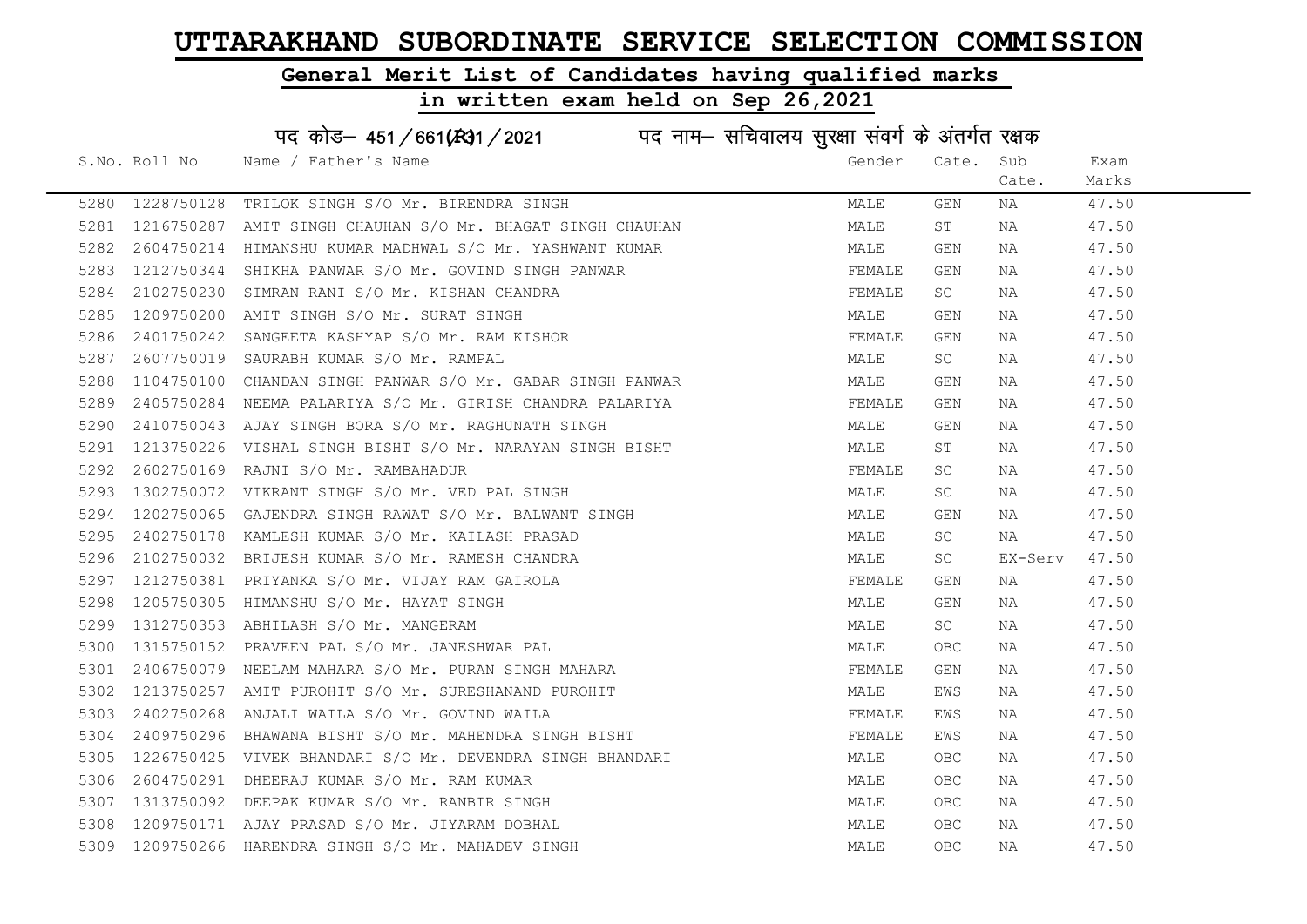#### General Merit List of Candidates having qualified marks

#### in written exam held on Sep 26,2021

S.No. Roll No Wame / Father's Name Gender Cate. Sub Cate. Exam Marks पद कोड़– 451/661(स्था/2021 व्याम - सचिवालय सुरक्षा संवर्ग के अंतर्गत रक्षक 5310 2406750219 NARENDRA SINGH MATIYALI S/O Mr. AAN SINGH MATIYALI MALE EWS NA 47.50 5311 1230750227 VAISHANAVI S/O Mr. DENESH CHANDRA NAUTIYAL SUN SUN SEMALE OBC NA 47.50 5312 1209750315 ROHIT KUMAR S/O Mr. HOSHIYAR LAL NAN MANA MALE SC NA 47.50 5313 1303750383 RAHEES S/O Mr. IRSHAD MALE GEN NA 47.50 5314 2402750111 CHARANJEET SINGH RANA S/O Mr. BHAGWAN SINGH RANA MALE GEN NA 47.50 5315 1315750167 SONU KUMAR S/O Mr. NAVAL SINGH MALE SC NA 47.50 5316 1318750155 RISHU DHIMAN S/O Mr. VIJAYPAL **FEMALE OBC NA 47.50** 5317 1213750416 ANKIT RAUTHAN S/O Mr. RAJENDRA SINGH MALE GEN NA 47.50 5318 2404750079 RENU BISHT S/O Mr. NANDAN SINGH FEMALE GEN NA 47.50 5319 2108750224 KAILASH SANWAL S/O Mr. HARISH SANWAL MAN MALE GEN NA 47.50 5320 2606750228 DHARMENDRA KUMAR S/O Mr. MUNNEY SINGH MARE MALE OBC NA 47.50 5321 1101750093 AJAY CHAUHAN S/O Mr. KUNWAR SINGH CHAUHAN MAN MALE GEN NA 47.50 5322 1202750034 SHIVAM RANA S/O Mr. NARANDRA SINGH RANA MANA MALE OBC NA 47.50 5323 2601750050 MANEESH S/O Mr. SEESPAL SINGH MALE SC NA 47.50 5324 1233750057 SHALINI GUSAIN S/O Mr. LAKHAN SINGH GUSAIN SUNA FEMALE GEN NA 47.50 5325 1218750396 ROBIN SINGH RANA S/O Mr. TIKAM SINGH RANA MALE OBC NA 47.50 5326 1208750160 NIRAJ SINGH S/O Mr. DHIRAJ SINGH MALE GEN EX-Serv 47.25 5327 1207750341 ARVIND SINGH CHAUHAN S/O Mr. SHAKTI SINGH CHAUHAN MALE OBC NA 47.25 5328 1227750357 RAJVEER SINGH S/O Mr. POORAN SINGH MALE GEN NA 47.25 5329 1310750040 PADAM SINGH S/O Mr. VIRENDERA SINGH MALE OBC NA 47.25 5330 1232750276 POOJA DHANGAR S/O Mr. VIJENDER DHANGAR SARA TEMALE SC NA 47.25 5331 1309750023 POONAM RANI S/O Mr. RAM AVTAR SHARMA FORDAGA SHARMA FEMALE OBC NA 47.25 5332 2405750072 JAGMOHAN S/O Mr. HARSH SINGH BHAISORA MALE GEN NA 47.25 5333 2504750114 BHUPENDRA SINGH KATHAYAT S/O Mr. CHANCHAL SINGH KATHAYAT MALE GEN NA 47.25 5334 1205750308 DEEPAK DHIMAN S/O Mr. SUNDARU NAN MALE SC NA 47.25 5335 1202750383 VINAY KUMAR S/O Mr. HUKAM SINGH MARE MALE OBC NA 47.25 5336 1313750012 JAYVEER SINGH BHANDARI S/O Mr. CHANDRA SINGH BHANDARI MALE GEN NA 47.25 5337 1301750323 AMIT KUMAR PAL S/O Mr. GIRWAR SINGH MALE OBC NA 47.25 5338 1214750119 MANISHA S/O Mr. PRITHVI PAL SINGH BIST FRANCE OBC NA 547.25 5339 1207750624 NARENDRA SINGH NEGI S/O Mr. RAJE SINGH NEGI MANA MALA MALE OBC NA 47.25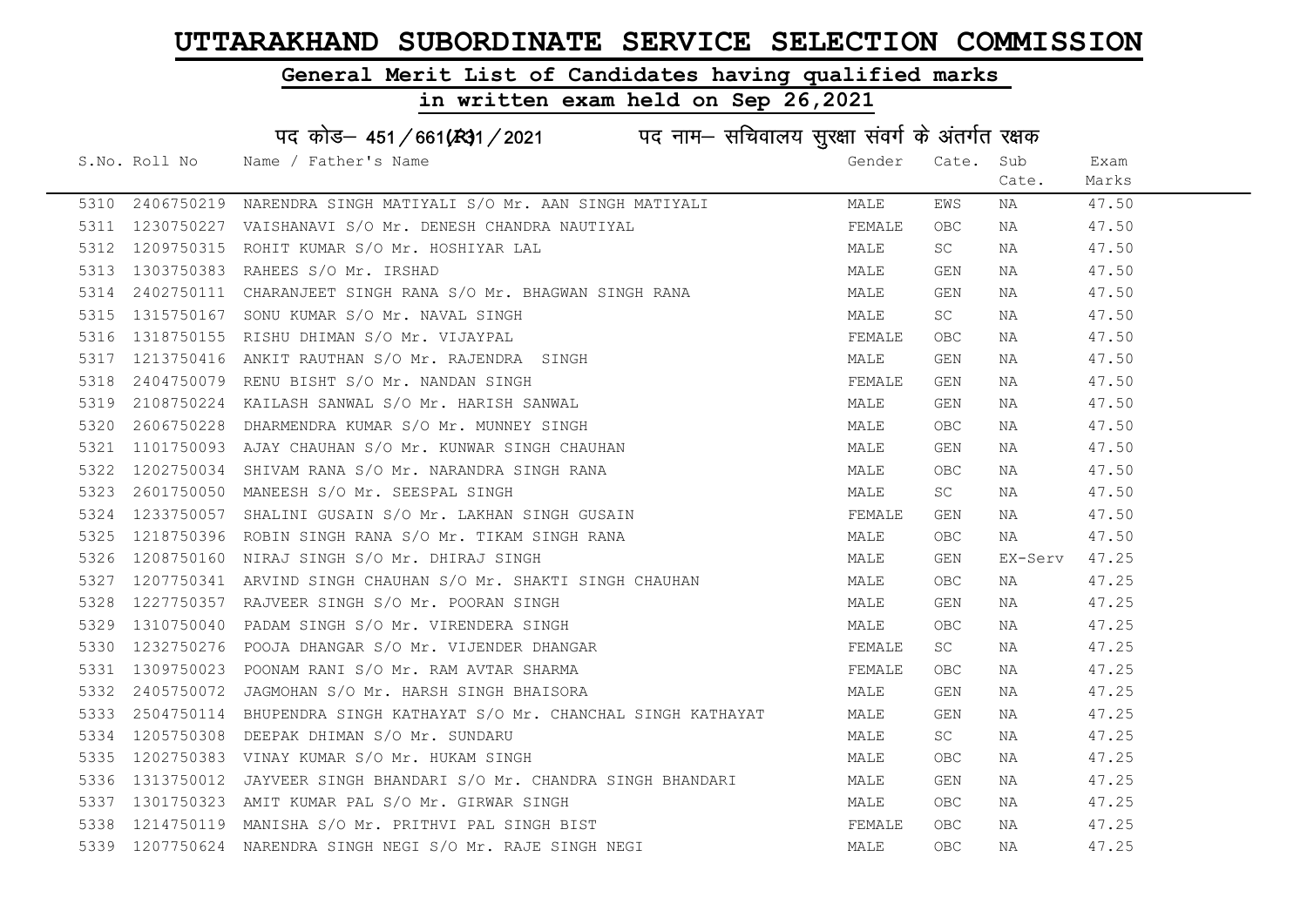#### General Merit List of Candidates having qualified marks

#### in written exam held on Sep 26,2021

S.No. Roll No Wame / Father's Name Gender Cate. Sub Cate. Exam Marks पद कोड– 451/661(स्था) / 2021 विज्ञान सचिवालय सुरक्षा संवर्ग के अंतर्गत रक्षक 5340 2404750336 PUNEET KUMAR S/O Mr. SHYAM SINGH MARE MALE SC NA 47.25 5341 1227750293 HIMANSHU VERMA S/O Mr. DEVENDRA KUMAR VERMA MAN MALE OBC NA 47.25 5342 1201750342 SAURABH NEGI S/O Mr. SANJEEV RAJ NEGI MALE GEN NA 47.25 5343 2409750376 PUSHPA ADHIKARI S/O Mr. GOPAL SINGH ADHIKARI SAN SHANALE GEN NA 17.25 5344 1318750075 NEELAM S/O Mr. RADHY SHYAM FEMALE SC NA 47.25 5345 1215750210 ABHISHEK TIWARI S/O Mr. MAHESH CHANDRA TIWARI MAN MALE GEN NA 47.25 5346 2404750005 SUBHASH KUMAR S/O Mr. RAM SINGH MALE MALE SC NA 47.25 5347 1226750423 MANVEER DAS S/O Mr. MUNSHEE DAS MALE SC NA 47.25 5348 1234750180 JUGAL KISHOR PATHOI S/O Mr. BHARAT LAL PATHOI MALE SC EX-Serv 47.25 5349 1306750389 SHUBHAM JHANJALIYA S/O Mr. SUNIT KUMAR MARRADINA MALE SC NA 47.25 5350 2414750139 SURENDRA SINGH S/O Mr. CHANDRA SINGH MANILL MALE OBC NA 47.25 5351 2405750330 SHABNAM JAHAN S/O Mr. MUHAMMAD NABI FEMALE OBC NA 47.25 5352 1201750447 ANIL LAL S/O Mr. SUPA DAS MALE SC NA 47.25 5353 2502750124 ANITA S/O Mr. DEVI DATT FEMALE GEN NA 47.25 5354 1215750386 RUPESH AWASTHI S/O Mr. DURGA PRASAD MALE OBC NA 47.25 5355 1201750480 SUMIT KUMAR S/O Mr. GANDHI SINGH MALE SC NA 47.25 5356 1217750114 KUMARI REENA S/O Mr. TIKA RAM SANDA SANDA SERMALE GEN NA 17.25 5357 1401750006 ANOOP SINGH S/O Mr. SAROP SINGH MALE EWS NA 47.25 5358 1226750467 SANJAY KUMAR S/O Mr. KIDU RAM MALE SC NA 47.25 5359 1402750264 VIJAY SINGH S/O Mr. VIKRAM SINGH MALE EWS NA 47.25 5360 2409750095 LOKESH CHANDRA S/O Mr. MOHAN CHANDRA MAN SAN MALE GEN NA 47.25 5361 2412750034 HRISHABH GARKOTI S/O Mr. GIRISH CHANDRA GARKOTI MALE EWS NA 47.25 5362 1222750284 SANJAY SINGH S/O Mr. TEJ SINGH KHATRI MALE GEN NA 47.25 5363 2108750216 POOJA MEHRA S/O Mr. MADAN SINGH FEMALE GEN NA 47.25 5364 1217750246 DIKSHA CHAUHAN S/O Mr. SARDAR SINGH CHAUHAN SUMMAN FEMALE ST NA 47.25 5365 1103750282 DEVENDRA S/O Mr. ALAM SINGH MANA MALE GEN NA 47.25 5366 2407750097 RAJENDRA SINGH RAMOLA S/O Mr. MOHAN SINGH RAMOLA MALE EWS NA 47.25 5367 2501750231 PANKAJ PANT S/O Mr. PRAKASH CHANDRA PANT MANA MALE EWS NA 47.25 5368 1202750151 HINNIO HINT S/O HI: HUINIOH CHINERI HINT<br>5368 1202750150 KM SWATI PANWAR S/O Mr. SWARN SINGH PANWAR FEMALE OBC NA 47.25 5369 1226750343 LUKESH SINGH S/O Mr. CHAITRAM RANA MALE OBC NA 47.25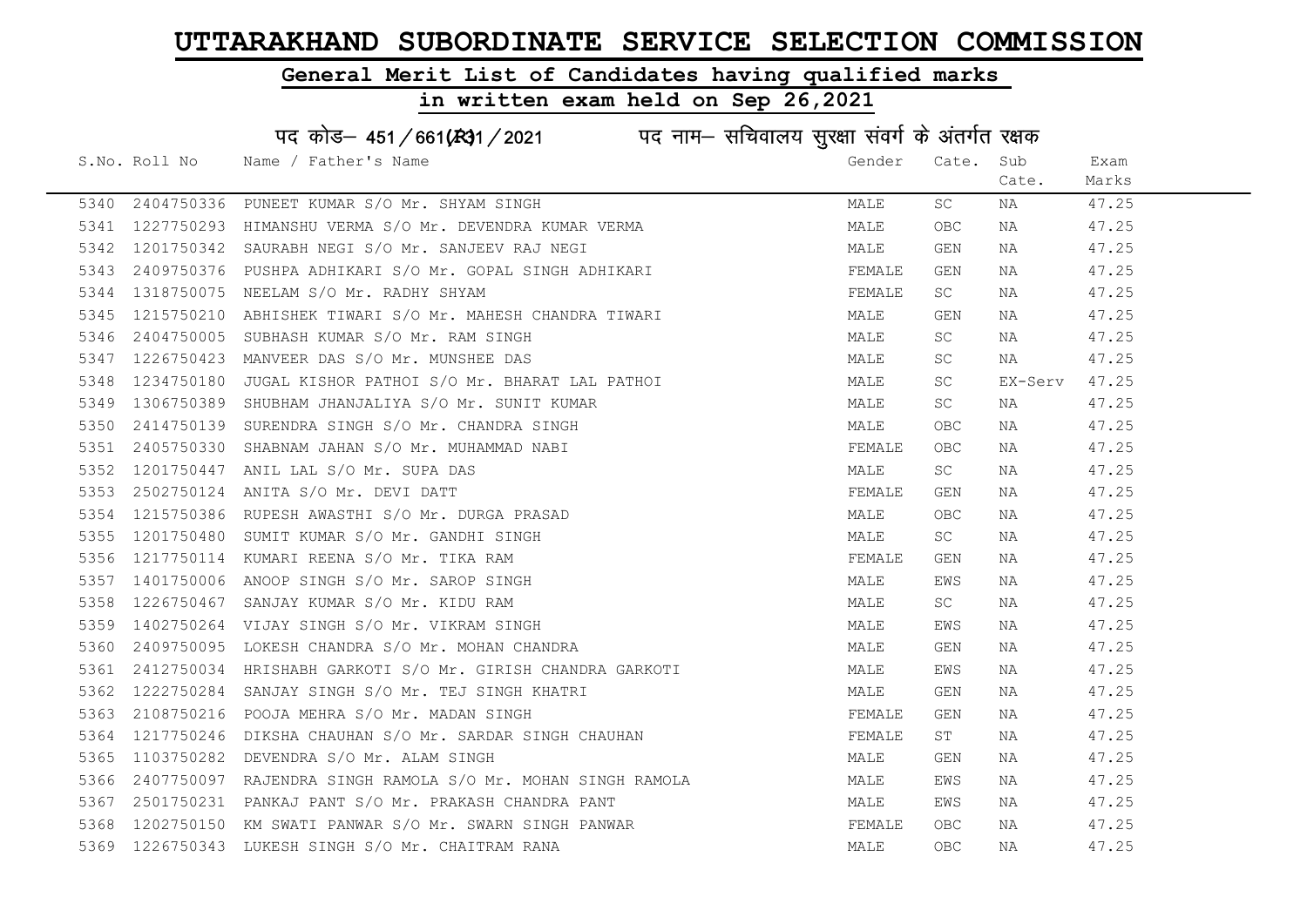#### General Merit List of Candidates having qualified marks

#### in written exam held on Sep 26,2021

S.No. Roll No Wame / Father's Name Gender Cate. Sub Cate. Exam Marks पद कोड– 451/661(स्था) / 2021 विज्ञान सचिवालय सुरक्षा संवर्ग के अंतर्गत रक्षक 5370 2412750276 SURAJ BHATT S/O Mr. TULSI PRASAD BHATT NA MALE MALE EWS NA 47.25 5371 2409750045 VINOD KUMAR S/O Mr. MOHAN RAM MALE SC NA 47.25 5372 1207750365 NEERAJ CHAUDHARY S/O Mr. PUSHKAR SINGH MARE MALE GEN NA 47.25 5373 2607750021 SUBHAM BISWAS S/O Mr. SHYAMAL BISWAS MARE MALE EWS NA 47.25 5374 1219750022 SAKSHI S/O Mr. GOVIND SINGH KANDIYAL FEMALE GEN NA 547.25 5375 1233750316 ANJALI BHAISORA S/O Mr. JAGAT SINGH BHAISORA THA SHANGH TEMALE GEN NA 47.25 5376 2403750576 PAWAN SAKLANI S/O Mr. DAYA KISHAN SAKLANI MARA MALE GEN NA 47.25 5377 1210750118 NITTU CHAUHAN S/O Mr. TIKAM SINGH MARE MALE ST NA 47.25 5378 2410750203 RANI KUMARI S/O Mr. KEDAR SINGH FEMALE ST NA 47.25 5379 2108750279 RAVINDRA SINGH KORANGA S/O Mr. KHEEM SINGH KORANGA MALE GEN NA 47.25 5380 1103750163 MAHAVIR SINGH S/O Mr. SURENDRA SINGH MANA MALE EWS NA 47.25 5381 1211750200 SHRIKANT KHANDURI S/O Mr. RAMESH CHANDER MALE MALE GEN EX-Serv 47.00 5382 1403750007 TAJBAR SINGH S/O Mr. NATHA SINGH RANA MALE GEN EX-Serv 47.00 5383 1229750109 PINTU S/O Mr. VIRENDRA SINGH MALE ST NA 47.00 5384 2403750265 DHEERAJ TIWARI S/O Mr. JAGDISH CHANDRA TIWARI MARE MALE GEN NA 47.00 5385 2109750156 KAMAL SINGH RATHOUR S/O Mr. NANDAN SINGH MALE GEN NA 47.00 5386 1313750020 BRIJESH KUMAR S/O Mr. RISHIPAL MARE MALE OBC NA 47.00 5387 1301750279 SANJEET S/O Mr. BINDER MALE SC NA 47.00 5388 1236750444 GUDDU SINGH CHAUHAN S/O Mr. CHHOTU SINGH MALE ST NA 47.00 5389 1307750179 SHILPI S/O Mr. PRADEEP KUMAR SAINI FEMALE OBC NA 47.00 5390 1210750495 HIMANSHU SINGH S/O Mr. RAVINDER SINGH MALE GEN NA 47.00 5391 2407750122 KAUSHAL PANDEY S/O Mr. HARISH CHANDRA PANDEY MANILL GEN NA 47.00 5392 1302750039 RAVI PRATAP SINGH S/O Mr. MANGEY RAM MALE SC NA 47.00 5393 1212750134 NEETO DEVI S/O Mr. BHAWAN SINGH FEMALE GEN NA 47.00 5394 1215750324 SAVITA TOMAR S/O Mr. KESHAR SINGH FEMALE ST NA 47.00 5395 2609750046 DEEPIKA S/O Mr. ARVIND KUMAR FEMALE OBC NA 47.00 5396 1205750022 LAKSHMI S/O Mr. SATYE SINGH RAWAT FEMALE OBC NA 47.00 5397 2411750127 KAMAL SINGH RATHAUR S/O Mr. SHOBAN SINGH RATHAUR MANAN MALE GEN NA 47.00 5398 1216750180 DEEPAK NAUTIYAL S/O Mr. HARSHMANI NAUTIYAL MAN MALE EWS NA 47.00 5399 1227750208 REENU VREMA S/O Mr. AGYA RAM VERMA FEMALE OBC NA 47.00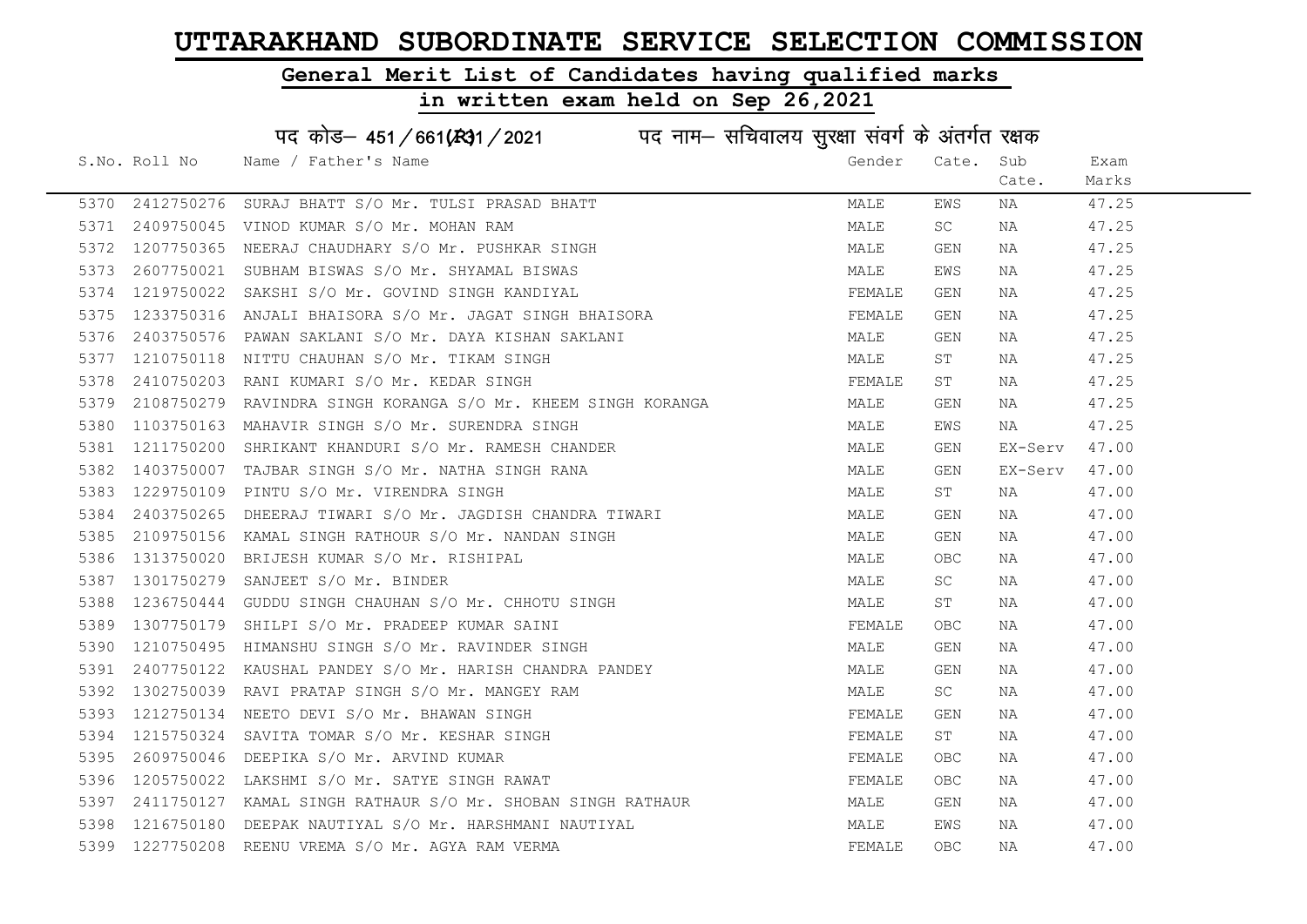### General Merit List of Candidates having qualified marks

|      |               | पद कोड़- 451/661(431/2021 पद नाम- सचिवालय सुरक्षा संवर्ग के अंतर्गत रक्षक |        |            |       |       |
|------|---------------|---------------------------------------------------------------------------|--------|------------|-------|-------|
|      | S.No. Roll No | Name / Father's Name                                                      | Gender | Cate.      | Sub   | Exam  |
|      |               |                                                                           |        |            | Cate. | Marks |
| 5400 | 1302750073    | RAVISH KUMAR S/O Mr. JAIPAL SINGH                                         | MALE   | SC         | NA    | 47.00 |
| 5401 | 2412750005    | RAJ KUMAR S/O Mr. CHANDRA RAM                                             | MALE   | SC         | NA    | 47.00 |
| 5402 | 1211750015    | DIPENDER SINGH BISHT S/O Mr. KESHAR SINGH BISHT                           | MALE   | <b>GEN</b> | NA    | 47.00 |
| 5403 | 2413750008    | MANISH JINDAL S/O Mr. VIKAS GUPTA                                         | MALE   | GEN        | NA    | 47.00 |
| 5404 |               | 2605750134 SUMEDHA RANA S/O Mr. SUGREEV SINGH RANA                        | FEMALE | ST         | NA    | 47.00 |
| 5405 |               | 2102750203 KAMAL KUMAR S/O Mr. DHANI RAM                                  | MALE   | SC         | NA    | 47.00 |
| 5406 |               | 1102750009 PANKAJ MALETHA S/O Mr. SUSHIL MALETHA                          | MALE   | GEN        | NA    | 47.00 |
| 5407 | 2406750050    | KAPIL KUNJWAL S/O Mr. HEERA SINGH KUNJWAL                                 | MALE   | GEN        | ΝA    | 47.00 |
| 5408 | 1401750283    | RAHUL SINGH S/O Mr. BISHAN SINGH                                          | MALE   | EWS        | NA    | 47.00 |
| 5409 | 2403750250    | VIJAYA DUNGRAKOTI S/O Mr. DURGA DUTT DUNGRAKOTI                           | FEMALE | EWS        | ΝA    | 47.00 |
| 5410 | 1235750240    | MANOJ SINGH S/O Mr. KALAM SINGH                                           | MALE   | OBC        | ΝA    | 47.00 |
| 5411 |               | 2109750314 ARJUN SATI S/O Mr. PUSHKAR SATI                                | MALE   | GEN        | NA    | 47.00 |
| 5412 |               | 1309750289 MANOJKUMAR S/O Mr. SURENDRA KUMAR                              | MALE   | <b>OBC</b> | NA    | 47.00 |
| 5413 |               | 2413750097 JITENDRA SINGH BARGALI S/O Mr. DEEWAN SINGH BARGALI            | MALE   | GEN        | NA    | 47.00 |
| 5414 | 2108750350    | VIMAL TIWARI S/O Mr. CHINTAMANI TIWARI                                    | MALE   | GEN        | NA    | 47.00 |
| 5415 | 2411750069    | RANI S/O Mr. BHAGIRATH                                                    | FEMALE | SΤ         | NA    | 47.00 |
| 5416 | 1311750221    | SAURAV SEHRAWAT S/O Mr. RAVINDRA KUMAR                                    | MALE   | GEN        | NA    | 47.00 |
| 5417 | 1224750007    | JAGMOHAN S/O Mr. JOGRA                                                    | MALE   | SΤ         | NA    | 47.00 |
| 5418 | 2607750040    | NANDAN SINGH MAHARA S/O Mr. NARAYAN SINGH MAHARA                          | MALE   | GEN        | NA    | 47.00 |
| 5419 |               | 1101750007 VIJENDRA SHAH S/O Mr. DARSHAN LAL                              | MALE   | SC         | NA    | 47.00 |
| 5420 |               | 2603750234 CHANDANI AGRI S/O Mr. ARJUN RAM                                | FEMALE | SC         | NA    | 47.00 |
| 5421 | 2107750170    | KAMAL KANWAL S/O Mr. JAMAN SINGH KANWAL                                   | MALE   | <b>GEN</b> | NA    | 47.00 |
| 5422 | 1235750302    | ARUN KUMAR S/O Mr. SHYAM SINGH                                            | MALE   | SC         | NA    | 47.00 |
| 5423 | 1228750372    | DEEKSHA RAYAL S/O Mr. CHIRANJILAL RAYAL                                   | FEMALE | EWS        | NA    | 47.00 |
| 5424 |               | 2605750071 MOHIT KUMAR S/O Mr. MAHAVEER SINGH                             | MALE   | SC         | NA    | 47.00 |
| 5425 | 1210750460    | UPENDRA SINGH S/O Mr. PURN SINGH                                          | MALE   | EWS        | NA    | 47.00 |
| 5426 |               | 1307750086 ANKIT KUMAR S/O Mr. SHIV KUMAR                                 | MALE   | SC         | NA    | 47.00 |
| 5427 |               | 2601750212 MOHAMMAD TAUHID S/O Mr. MOHAMMAD ALAM                          | MALE   | OBC        | NA    | 47.00 |
| 5428 |               | 2109750202 VINOD SINGH RAWAT S/O Mr. BIRBAL SINGH RAWAT                   | MALE   | GEN        | NA    | 47.00 |
| 5429 |               | 1313750082 ABHISHEK SAINI S/O Mr. SURENDRA SAINI                          | MALE   | <b>OBC</b> | ΝA    | 47.00 |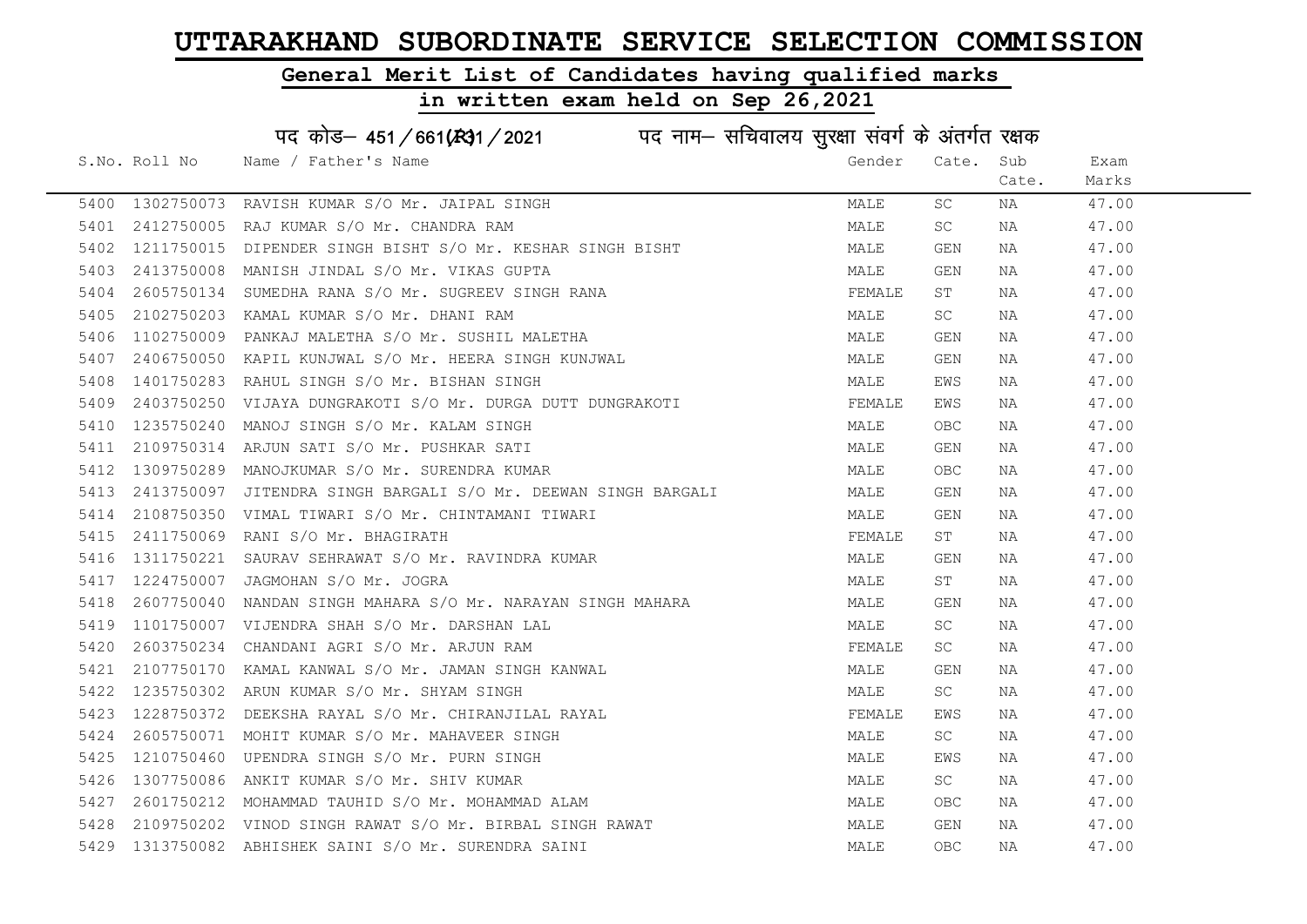#### General Merit List of Candidates having qualified marks

|      | पद कोड़– 451/661(431/2021 पद नाम– सचिवालय सुरक्षा संवर्ग के अंतर्गत रक्षक |                                                               |        |            |         |       |  |  |  |
|------|---------------------------------------------------------------------------|---------------------------------------------------------------|--------|------------|---------|-------|--|--|--|
|      | S.No. Roll No                                                             | Name / Father's Name                                          | Gender | Cate.      | Sub     | Exam  |  |  |  |
|      |                                                                           |                                                               |        |            | Cate.   | Marks |  |  |  |
|      |                                                                           | 5430 1214750355 VIJAYRAJ SINGH NEGI S/O Mr. NATTHI SINGH NEGI | MALE   | <b>OBC</b> | NA      | 47.00 |  |  |  |
| 5431 | 2412750312                                                                | VISHAL JOSHI S/O Mr. LAXMI DUTT JOSHI                         | MALE   | EWS        | NA      | 47.00 |  |  |  |
| 5432 |                                                                           | 1210750214 AJAY THAKUR S/O Mr. MAMCHAND THAKUR                | MALE   | OBC.       | NA      | 47.00 |  |  |  |
| 5433 | 2407750092                                                                | SHIVANGEE JOSHI S/O Mr. KESHAV DATT JOSHI                     | FEMALE | GEN        | NA      | 47.00 |  |  |  |
| 5434 |                                                                           | 2601750236 VIKAS S/O Mr. SUNDAR LAL                           | MALE   | SC         | NA      | 47.00 |  |  |  |
| 5435 |                                                                           | 1405750014 SURAT SINGH BISHT S/O Mr. DHUM SINGH BISHT         | MALE   | GEN        | EX-Serv | 46.75 |  |  |  |
| 5436 |                                                                           | 1215750195 JAGBEER SINGH S/O Mr. RATIRAM SINGH                | MALE   | GEN        | EX-Serv | 46.75 |  |  |  |
| 5437 |                                                                           | 1316750043 JOGENDRA KUMAR S/O Mr. CHATAR SINGH                | MALE   | <b>OBC</b> | NA      | 46.75 |  |  |  |
| 5438 | 2506750077                                                                | RAVINDRA SINGH S/O Mr. PURAN SINGH                            | MALE   | GEN        | NA      | 46.75 |  |  |  |
| 5439 |                                                                           | 1403750226 SANJAY KUMAR S/O Mr. MANOHARI LAL                  | MALE   | SC         | NA      | 46.75 |  |  |  |
| 5440 |                                                                           | 2103750046 DAYA NAND PANDEY S/O Mr. PREM BALLABH PANDEY       | MALE   | EWS        | NA      | 46.75 |  |  |  |
| 5441 |                                                                           | 1311750157 RAVINDRA SINGH S/O Mr. RAJEEV KUMAR                | MALE   | SC         | NA      | 46.75 |  |  |  |
| 5442 | 2109750332                                                                | SURENDRA SINGH CHAMYAL S/O Mr. VISHAN SINGH CHAMYAL           | MALE   | GEN        | NA      | 46.75 |  |  |  |
| 5443 |                                                                           | 2608750156 BABITA S/O Mr. RATAN SINGH                         | FEMALE | <b>OBC</b> | NA      | 46.75 |  |  |  |
| 5444 | 1312750058                                                                | KISHAN SINGH S/O Mr. BALVIR SINGH                             | MALE   | ST         | NA      | 46.75 |  |  |  |
| 5445 | 2606750126                                                                | SHAMMEY ZAHRA S/O Mr. FAZAL ABBAS                             | FEMALE | EWS        | NA      | 46.75 |  |  |  |
| 5446 | 2506750095                                                                | MRIGESH MAHARA S/O Mr. JEET SINGH MAHARA                      | MALE   | GEN        | NA      | 46.75 |  |  |  |
| 5447 |                                                                           | 1202750106 DHEERAJ SHUKLA S/O Mr. HIRDAY NARAYAN SHUKLA       | MALE   | GEN        | NA      | 46.75 |  |  |  |
| 5448 |                                                                           | 2408750057 BRIJESH SINGH KANYAL S/O Mr. KUNWAR SINGH KANYAL   | MALE   | EWS        | ΝA      | 46.75 |  |  |  |
| 5449 |                                                                           | 1218750471 GANGA RAUTELA S/O Mr. PRATAP SINGH                 | FEMALE | OBC        | NA      | 46.75 |  |  |  |
| 5450 |                                                                           | 1305750065 SANDEEP SINGH S/O Mr. BHIM SINGH                   | MALE   | OBC        | NA      | 46.75 |  |  |  |
| 5451 |                                                                           | 1311750113 ANUJ KUMAR S/O Mr. JAY SINGH                       | MALE   | OBC        | NA      | 46.75 |  |  |  |
| 5452 | 1309750139                                                                | VIKAS KUMAR S/O Mr. KILLU RAM                                 | MALE   | SC.        | NA      | 46.75 |  |  |  |
| 5453 | 2413750013                                                                | NIRMALA S/O Mr. INDRA RAM                                     | FEMALE | SC         | NA      | 46.75 |  |  |  |
| 5454 | 2101750130                                                                | ANAND RAM S/O Mr. BACHI RAM                                   | MALE   | SC.        | NA      | 46.75 |  |  |  |
| 5455 |                                                                           | 1232750019 BHARAT SINGH MEHRA S/O Mr. POORAN SINGH MEHRA      | MALE   | EWS        | NA      | 46.75 |  |  |  |
| 5456 | 2607750221                                                                | MUKESH KUMAR S/O Mr. ARJUN SINGH                              | MALE   | SC.        | NA      | 46.75 |  |  |  |
| 5457 |                                                                           | 1228750157 RAJNEESH S/O Mr. SARDAR                            | MALE   | ST         | NA      | 46.75 |  |  |  |
| 5458 | 1212750197                                                                | DESHANT NEGI S/O Mr. INDER SINGH NEGI                         | MALE   | ST         | NA      | 46.75 |  |  |  |
|      |                                                                           | 5459 1202750267 ANKUR S/O Mr. HATTAM                          | MALE   | OBC        | NA      | 46.75 |  |  |  |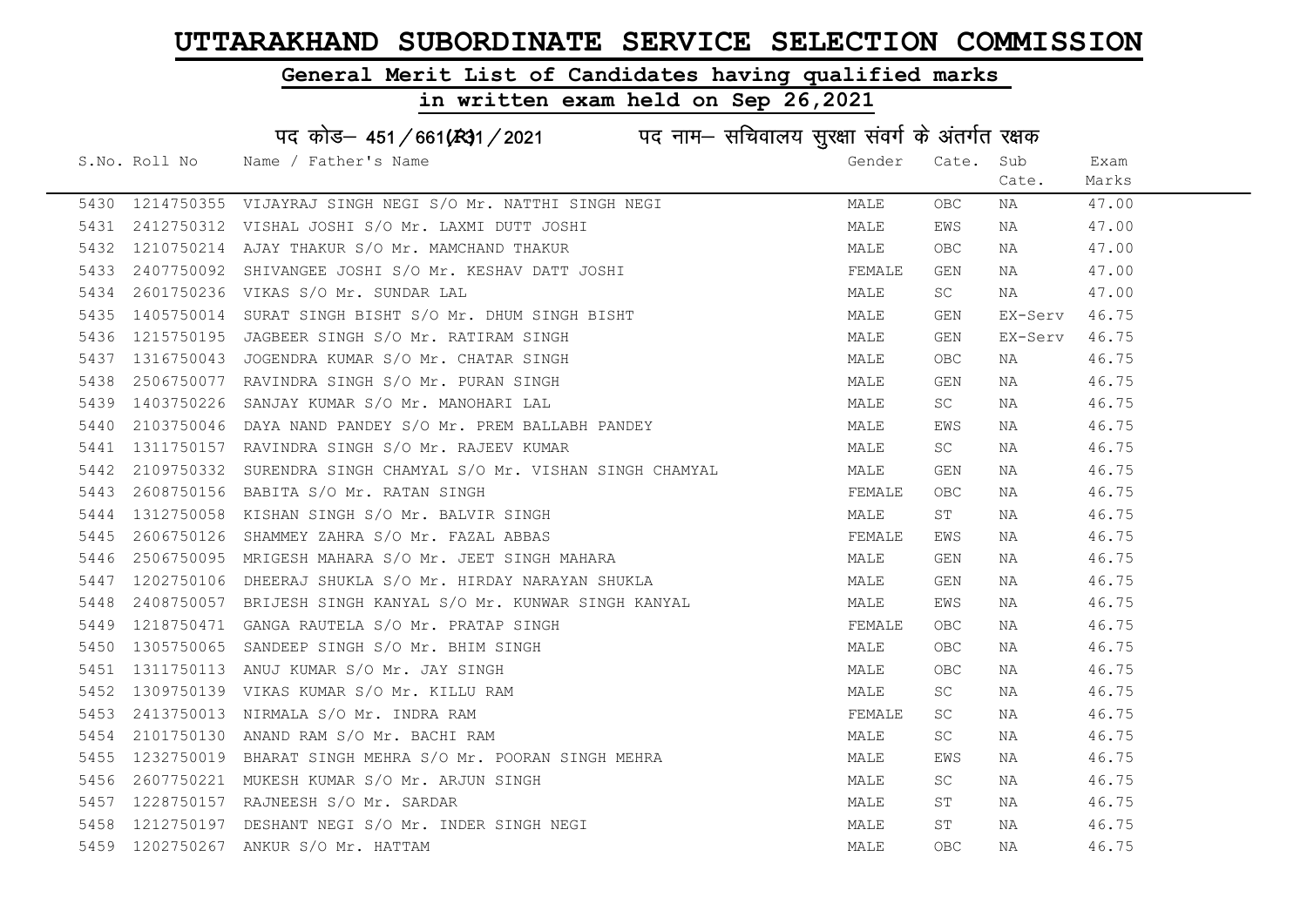#### General Merit List of Candidates having qualified marks

#### in written exam held on Sep 26,2021

S.No. Roll No Wame / Father's Name Gender Cate. Sub Cate. Exam Marks पद कोड– 451/661(स्था) / 2021 विद्युत्त नाम– सचिवालय सुरक्षा संवर्ग के अंतर्गत रक्षक 5460 2603750068 AJAB SINGH CHAUHAN S/O Mr. AMAR SINGH CHAUHAN MALE ST NA 46.75 5461 2411750070 RAJKUMAR SINGH S/O Mr. SURAJPAL SINGH MALE GEN NA 46.75 5462 2412750420 ARCHANA PANDEY S/O Mr. CHANDRA SHEKHAR FEMALE GEN EX-Serv 46.75 5463 1229750166 NAINSI S/O Mr. KOMAL SINGH FEMAL FEMALE EWS NA 46.75 5464 1234750344 ROHIT SAINI S/O Mr. NARESH KUMAR MALE OBC NA 46.75 5465 1226750544 VARTIKA SHARMA S/O Mr. VISHWASH CHANDRA SHARMA SHARMA FEMALE GEN NA 46.75 5466 1308750113 KM PRIYANKA S/O Mr. RAJVEER SINGH FEMALE SC NA 46.75 5467 1214750247 SANDEEP GAUR S/O Mr. NAGENDRA DUTT GAUR MALE OBC NA 46.75 5468 1216750224 AJAY PAL S/O Mr. RAMESH CHAND PAL MALE OBC NA 46.75 5469 2411750190 VIKAS S/O Mr. PALA SINGH MALE OBC NA 46.75 5470 1102750160 ASHOK SINGH S/O Mr. DALVEER SINGH MALE GEN EX-Serv 46.75 5471 2608750123 ANJALI S/O Mr. MAHESH CHANDRA FEMALE GEN NA 46.75 5472 2608750132 VIRENDER KUMAR S/O Mr. KHUSHIRAM MALE OBC NA 46.75 5473 2110750258 BHAGWATI PRASAD ARYA S/O Mr. PRATAP RAM MALE SC NA 46.75 5474 1211750295 KHEM SINGH S/O Mr. KUNWAR SINGH MALE ST NA 46.75 5475 1212750379 KAMAL KISHOR PATANI S/O Mr. DEEP CHANDRA PATANI MALE MALE EWS NA 46.75 5476 2409750027 JASPAL S/O Mr. RAMCHANDRA MALE SC NA 46.75 5477 2404750142 VIJAY PANDEY S/O Mr. JANKI PRASAD PANDEY MALE GEN NA 46.75 5478 2608750119 FIROJ AHMAD S/O Mr. SHAKIR AHMAD MALE OBC NA 46.75 5479 2108750030 SANJAY KUMAR S/O Mr. BHAGAT RAM MALE SC NA 46.75 5480 1316750008 SHISHU PAL S/O Mr. ABHIRAM MALE ST NA 46.75 5481 1213750458 VIRENDRA SINGH S/O Mr. BHOPAL SINGH CHAUHAN MANILLAND MALE ST NA 46.75 5482 1218750255 ASHISH SAGOI S/O Mr. DEVINDRA SINGH SAGOI MALE GEN NA 46.75 5483 2105750095 MANOJ SINGH RAWAT S/O Mr. JAGAT SINGH MALE GEN NA 46.75 5484 2603750147 VIJAY PANT S/O Mr. BHUPAL PANT MALE GEN NA 46.75 5485 1223750357 SONIKA TOMAR S/O Mr. SARDAR SINGH FEMALE ST NA 46.75 5486 1229750004 DEEPIKA RATURI S/O Mr. JEETMANI RATURI FEMALE GEN NA 46.75 5487 1307750225 VINAY KUMAR S/O Mr. JORA SINGH MALE SC NA 46.75 5488 2501750120 YOGESH SHARMA S/O Mr. KAMLESH SHARMA MALE GEN NA 46.75 5489 2608750183 ANKIT KUMAR S/O Mr. DHARAMVEER SINGH MALE SC NA 46.75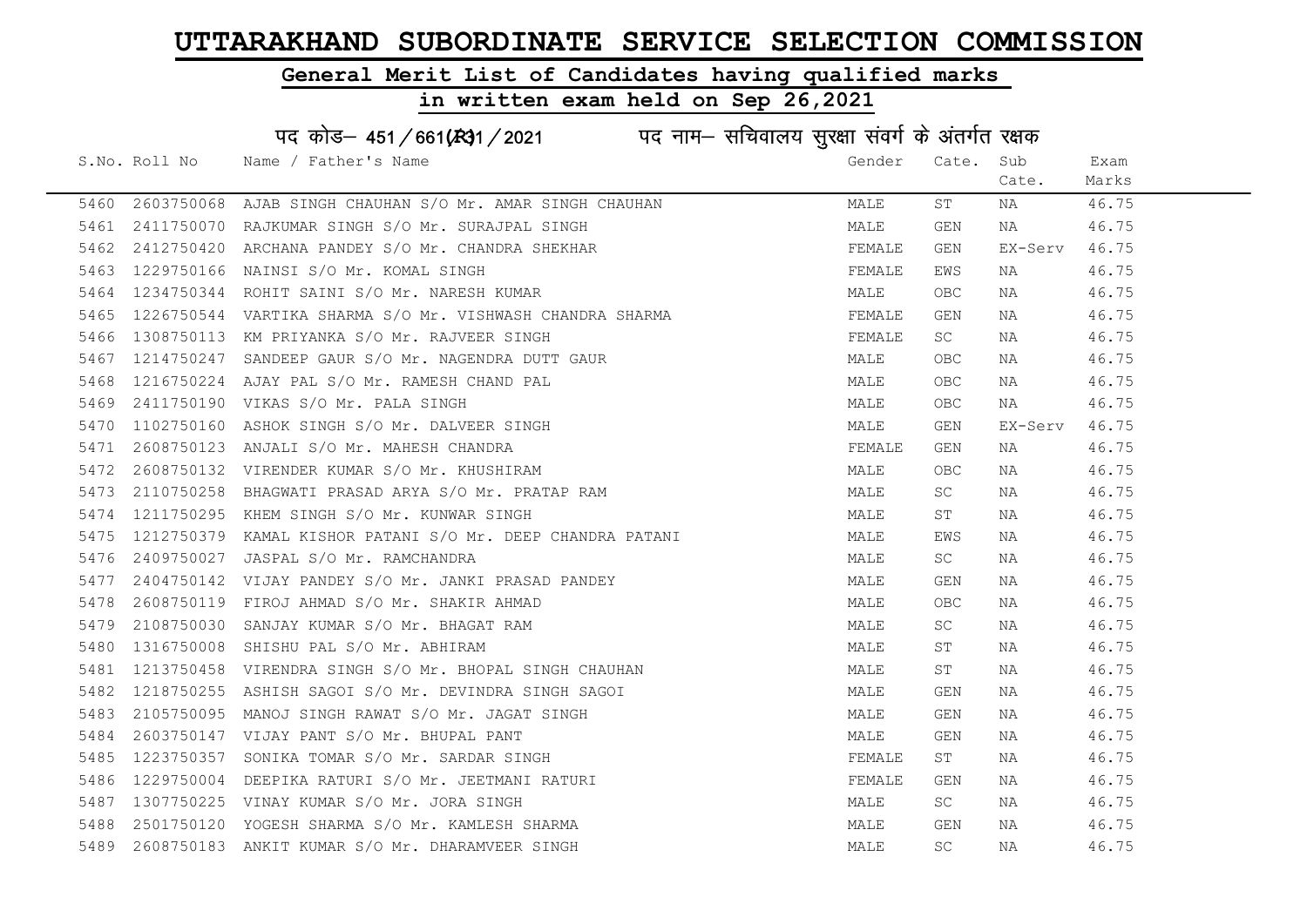#### General Merit List of Candidates having qualified marks

#### in written exam held on Sep 26,2021

S.No. Roll No Wame / Father's Name Gender Cate. Sub Cate. Exam Marks पद कोड– 451/661(स्था) / 2021 विद्युत्त नाम– सचिवालय सुरक्षा संवर्ग के अंतर्गत रक्षक 5490 2409750377 RAHUL KUMAR S/O Mr. RAJENDRA PRASAD MALE SC NA 46.75 5491 1401750219 SUMIT KUMAR S/O Mr. VIKAS CHANDER NAN MALE RES NA MALE RES NA 46.75 5492 2602750242 PRATIBHA S/O Mr. RAMESH SINGH FEMALE ST NA 46.75 5493 1227750337 DEVENDRA SINGH CHAUHAN S/O Mr. SOBAT SINGH CHAUHAN MALE OBC NA 46.75 5494 1207750196 NITESH KANDARI S/O Mr. VIRENDRA SINGH KANDARI MALE GEN NA 46.75 5495 1224750069 ANKUR HALDWAL S/O Mr. SANTRAM KUMAR HALDWAL MAN MALE SC NA 46.75 5496 1216750350 GAURAV CHAMOLI S/O Mr. HANS RAM CHAMOLI CHAMOLI MALE GEN NA 46.75 5497 1302750344 KUNAL GIRI S/O Mr. BRIJDEV GIRI MALE OBC NA 46.75 5498 2109750342 REENA S/O Mr. DARWAN SINGH PAPOLA **FEMALE GEN NA 46.75** 5499 1304750373 NARESH KUMAR S/O Mr. MANOJ KUMAR MALE SC NA 46.75 5500 2403750074 HARISH CHANDRA SINGH S/O Mr. HUKAM SINGH MALE GEN EX-Serv 46.50 5501 1212750200 VIKAS ROKA S/O Mr. KISHAN SINGH ROKA MALE OBC NA 46.50 5502 1213750301 MANISH KUMAR S/O Mr. RAJENDRA PRASAD MALE SC NA 46.50 5503 2403750098 SONAM RAIKWAL S/O Mr. MOHAN SINGH DARMWAL FEMALE GEN NA 46.50 5504 1215750089 RAHUL JOSHI S/O Mr. KESU RAM JOSHI MALE ST NA 46.50 5505 2506750444 HEMANT SINGH BORA S/O Mr. DHARAM SINGH BORA MALE EWS NA 46.50 5506 1312750304 VIKRANT SHARMA S/O Mr. GOPI CHAND SHARMA MANA MALANDANG MALE GEN NA 46.50 5507 2507750082 JAINENDRA CHANDAN LOHIYA S/O Mr. JAGDISH PRASAD LOHIYA MALE SC NA 46.50 5508 1207750374 RAHUL KUMAR S/O Mr. PREM SINGH MALE OBC NA 46.50 5509 1210750147 NAVEEN SINGH NEGI S/O Mr. PREM SINGH NEGI MALE GEN NA 46.50 5510 1224750191 ANIL PRASAD MAITHANI S/O Mr. DINESH PRASAD MAITHANI MALE EWS NA 46.50 5511 2407750090 GULZAR S/O Mr. MUMTAJ HUSSAIN MALE OBC NA 46.50 5512 2408750146 SACHIN KUMAR S/O Mr. AMAR SINGH MALE SC NA 46.50 5513 1233750344 MANJEET KAUR S/O Mr. BALVEER SINGH SAINI THE SAND SANALE OBC NA 36.50 5514 1223750218 PRAVEEN SINGH S/O Mr. JAYAPAL SINGH MANA MALE OBC NA 46.50 5515 1312750257 YOGESH SAINI S/O Mr. RAKESH SAINI MALE GEN NA 46.50 5516 1215750402 SHIV DUTT S/O Mr. NARAYAN DUTT SALL SHOW THE MALE OBC NA 46.50 5517 2405750268 AMIT MUNGALI S/O Mr. PURAN CHANDRA MALE GEN NA 46.50 5518 2506750074 SANJAY AIRY S/O Mr. CHANDRA SINGH MALE GEN NA 46.50 5519 1317750070 MOHAMMAD ARSHAD ALI S/O Mr. HABIB AHMAD MALE OBC NA 46.50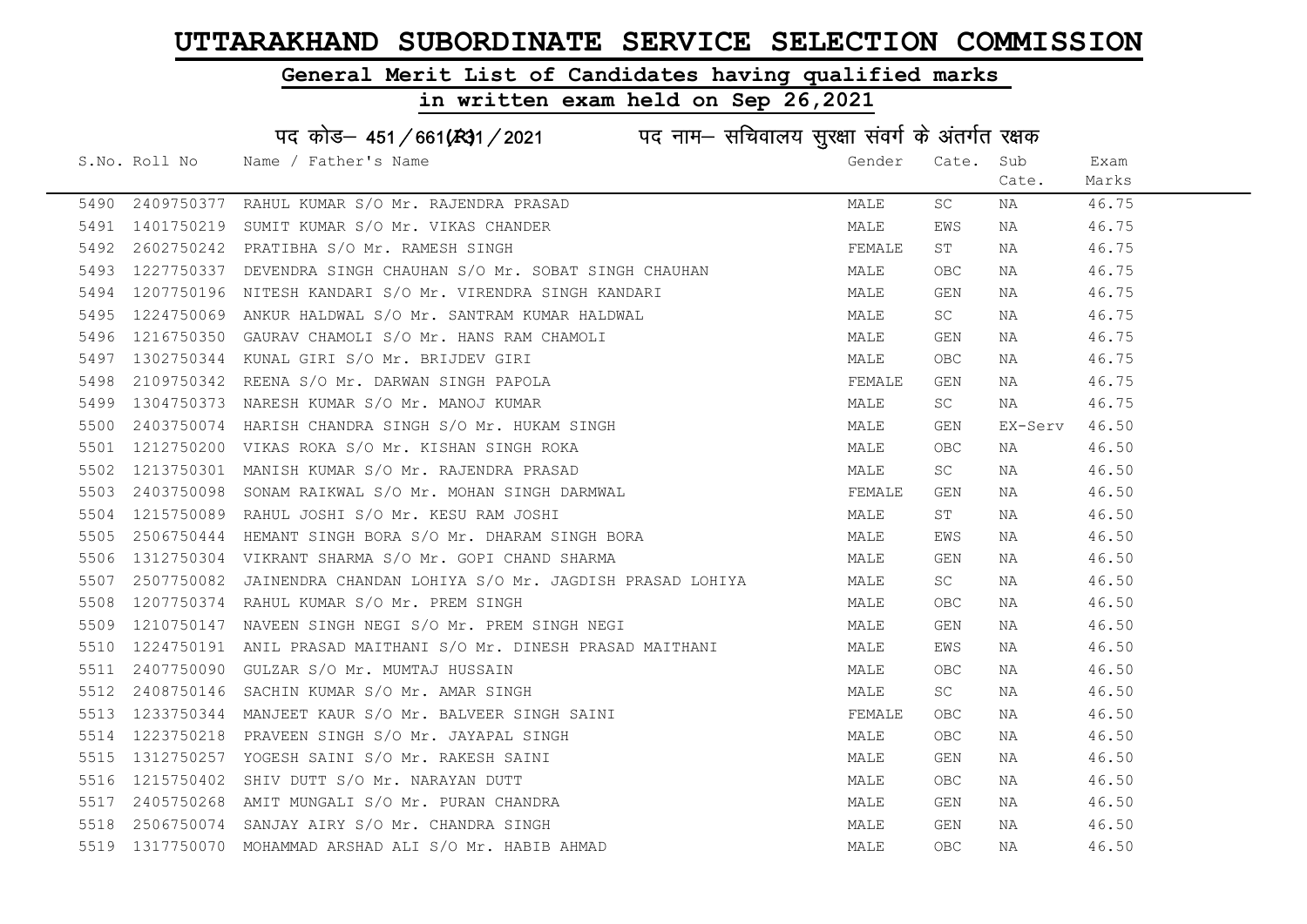#### General Merit List of Candidates having qualified marks

## in written exam held on Sep 26,2021

# पद कोड– 451/661(स्था/2021 व्यान सचिवालय सुरक्षा संवर्ग के अंतर्गत रक्षक

|      | S.No. Roll No | Name / Father's Name                                                                                                                                                                                                                       | Gender | Cate.      | Sub   | Exam  |
|------|---------------|--------------------------------------------------------------------------------------------------------------------------------------------------------------------------------------------------------------------------------------------|--------|------------|-------|-------|
|      |               |                                                                                                                                                                                                                                            |        |            | Cate. | Marks |
|      |               | 5520 2414750194 KAPIL SINGH BISHT S/O Mr. KESAR SINGH BISHT                                                                                                                                                                                | MALE   | GEN        | NA    | 46.50 |
|      |               |                                                                                                                                                                                                                                            | FEMALE | EWS        | NA    | 46.50 |
| 5522 |               | 2502750019 NEERAJ SINGH GOBARI S/O Mr. SHYAM SINGH GOBARI                                                                                                                                                                                  | MALE   | GEN        | NA    | 46.50 |
| 5523 |               |                                                                                                                                                                                                                                            | MALE   | SC         | NA    | 46.50 |
| 5524 |               |                                                                                                                                                                                                                                            | MALE   | GEN        | NA    | 46.50 |
| 5525 |               |                                                                                                                                                                                                                                            | FEMALE | ST         | NA    | 46.50 |
| 5526 |               |                                                                                                                                                                                                                                            | MALE   | GEN        | NA    | 46.50 |
| 5527 |               | 2507750148 BALWANT RAM S/O Mr. BAHADUR RAM<br>2505750012 PRAKASH SINGH S/O Mr. JAMAN SINGH<br>2402750119 KM BEENA S/O Mr. BISHAN SINGH<br>2413750172 TARUN BUDHORI S/O Mr. PEETAMBER BUDHORI<br>2601750180 TAUKEER AHMAD S/O Mr. RAFEEK AH | MALE   | GEN        | NA    | 46.50 |
| 5528 |               |                                                                                                                                                                                                                                            | MALE   | OBC.       | NA    | 46.50 |
| 5529 |               | 1218750386 MEENAKSHI KOTHIYAL S/O Mr. KRISHAN LAL KOTHIYAL<br>1232750042 ABHISHEK S/O Mr. RAM SINGH                                                                                                                                        | FEMALE | GEN        | NA    | 46.50 |
| 5530 |               |                                                                                                                                                                                                                                            | MALE   | SC         | NA    | 46.50 |
| 5531 |               | 1405750207 POONAM RAWAT S/O Mr. DINESH SINGH RAWAT                                                                                                                                                                                         | FEMALE | OBC.       | NA    | 46.50 |
| 5532 |               | 2607750034 MITHUN MAJOOMDAR S/O Mr. SRIKANT MAJOOMDAR                                                                                                                                                                                      | MALE   | GEN        | NA    | 46.50 |
| 5533 |               |                                                                                                                                                                                                                                            | MALE   | EWS        | NA    | 46.50 |
| 5534 |               |                                                                                                                                                                                                                                            | MALE   | SC         | NA    | 46.50 |
| 5535 |               | 1210750504 DEVENDRA SINGH NEGI S/O Mr. SANGRAM SINGH<br>1210750192 RAJENDRA SINGH S/O Mr. ASHUJIYA<br>1208750444 MANISH NEGI S/O Mr. M S NEGI                                                                                              | MALE   | GEN        | NA    | 46.50 |
| 5536 |               | 2506750175 SHUBHAM SINGH DHAMI S/O Mr. VIKRAM SINGH DHAMI                                                                                                                                                                                  | MALE   | GEN        | NA    | 46.50 |
| 5537 |               | 1215750291 SURAJ SINGH RAWAT S/O Mr. JAGVEER SINGH RAWAT                                                                                                                                                                                   | MALE   | OBC.       | NA    | 46.50 |
| 5538 |               | 1234750312 DEVIKA JOSHI S/O Mr. G R JOSHI                                                                                                                                                                                                  | FEMALE | ST         | NA    | 46.50 |
| 5539 |               | 1302750022 MONU RAWAT S/O Mr. GOPAL SINGH                                                                                                                                                                                                  | MALE   | GEN        | NA    | 46.50 |
| 5540 |               | 2402750261 SAGAR SINGH S/O Mr. SATISH KUMAR                                                                                                                                                                                                | MALE   | <b>SC</b>  | NA    | 46.50 |
| 5541 |               | 1228750250 YOGENDRA SINGH KOTWAL S/O Mr. KUNWAR SINGH KOTWAL                                                                                                                                                                               | MALE   | GEN        | NA    | 46.50 |
| 5542 |               | 1235750033 SONU BISHT S/O Mr. BAHADUR SINGH BISHT                                                                                                                                                                                          | MALE   | GEN        | NA    | 46.50 |
| 5543 |               | 1313750008 AKSHAY KUMAR S/O Mr. RAMLAL                                                                                                                                                                                                     | MALE   | SC         | NA    | 46.50 |
| 5544 |               | 1317750223 NISHANT SAINI S/O Mr. ANIL SAINI                                                                                                                                                                                                | MALE   | <b>OBC</b> | NA    | 46.50 |
| 5545 |               | 2403750083 MAHESH SINGH MEHTA S/O Mr. DEEWAN SINGH MEHTA                                                                                                                                                                                   | MALE   | GEN        | NA    | 46.50 |
| 5546 |               | 2413750031 LUXMI PANDEY S/O Mr. MANOJ KUMAR PANDEY                                                                                                                                                                                         | FEMALE | GEN        | NA    | 46.50 |
| 5547 |               | --<br>1201750138  PRANAV CHANDRA S/O Mr. JAYBHAN SINGH BOHRA<br>1312750071  AYUSH S/O Mr. VINOD DHIMAN                                                                                                                                     | FEMALE | GEN        | NA    | 46.50 |
| 5548 |               |                                                                                                                                                                                                                                            | MALE   | SC         | NA    | 46.50 |
|      |               | 5549 1312750071 AYUSH S/O Mr. VINOD DHIMAN                                                                                                                                                                                                 | MALE   | OBC.       | NA    | 46.50 |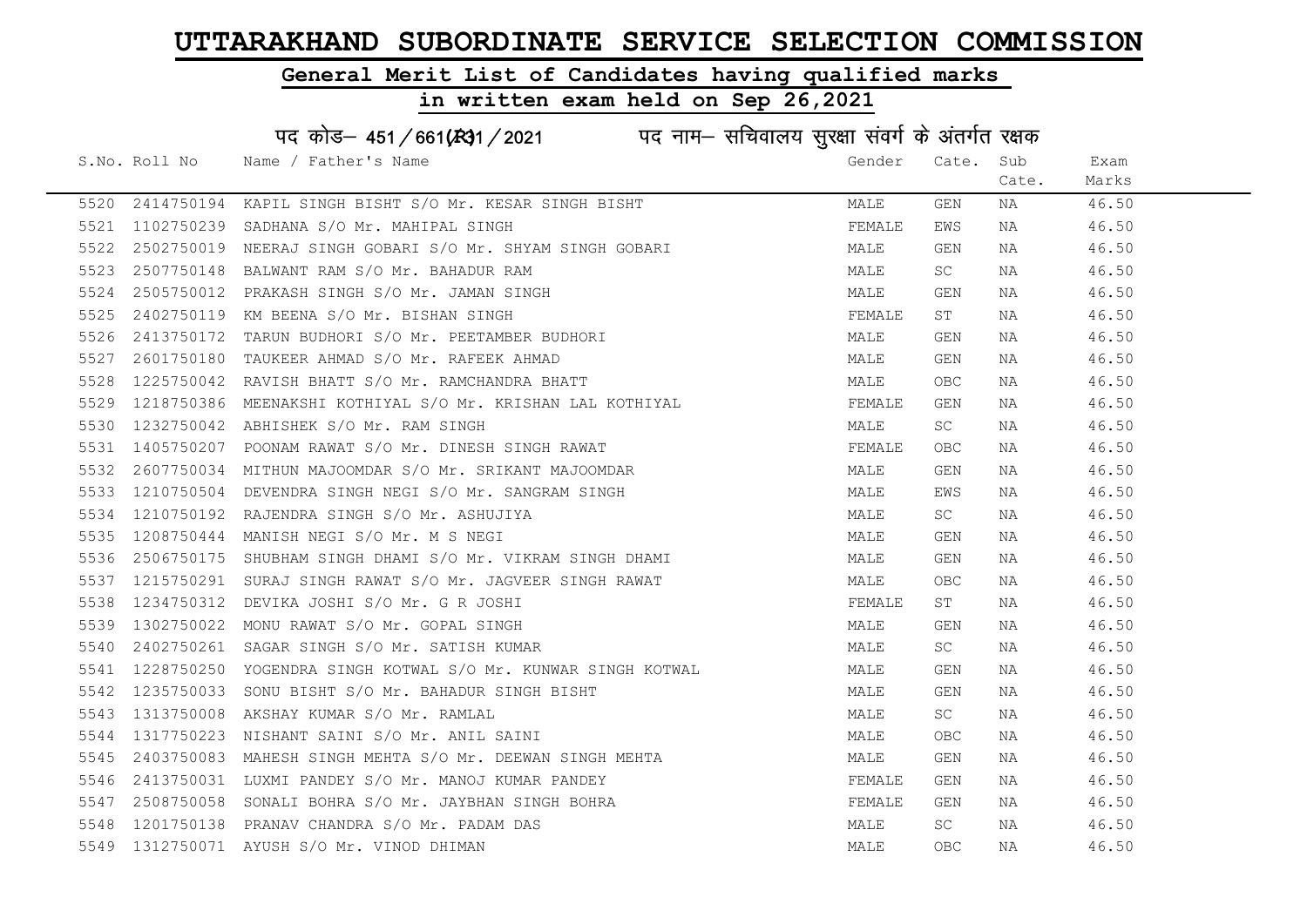#### General Merit List of Candidates having qualified marks

## in written exam held on Sep 26,2021

# पद कोड– 451/661(स्था/2021 व्यान सचिवालय सुरक्षा संवर्ग के अंतर्गत रक्षक

|      | S.No. Roll No Name / Father's Name                                                                                                                                                                                                            | Gender | Cate.      | Sub     | Exam  |
|------|-----------------------------------------------------------------------------------------------------------------------------------------------------------------------------------------------------------------------------------------------|--------|------------|---------|-------|
|      |                                                                                                                                                                                                                                               |        |            | Cate.   | Marks |
|      | 5550 2405750137 GANESH DATT PALARIYA S/O Mr. GANGA DATT PALARIYA                                                                                                                                                                              | MALE   | GEN        | EX-Serv | 46.25 |
|      | 5551 2506750080 DEVENDRA SINGH PANCHPAL S/O Mr. HEERA SINGH PANCHPAL                                                                                                                                                                          | MALE   | ST         | NA      | 46.25 |
| 5552 | 1214750047 RENU DHAUNDIYAL S/O Mr. MURLIDHAR DHAUNDIYAL                                                                                                                                                                                       | FEMALE | GEN        | NA      | 46.25 |
| 5553 |                                                                                                                                                                                                                                               | FEMALE | ST         | NA      | 46.25 |
| 5554 |                                                                                                                                                                                                                                               | MALE   | EWS        | NA      | 46.25 |
| 5555 |                                                                                                                                                                                                                                               | MALE   | SC         | NA      | 46.25 |
| 5556 |                                                                                                                                                                                                                                               | MALE   | GEN        | NA      | 46.25 |
| 5557 | 1214750047 KENU DHAUNDIIAD 070 AD .<br>2601750062 RANI RANA S/O Mr. PRASADI SINGH<br>2109750020 LALIT SINGH S/O Mr. ANAND SINGH<br>1311750362 SANJAY KUMAR S/O Mr. SHOBHA RAM<br>2102750016 RAJENDRA SINGH S/O Mr. NARAYAN SINGH<br>260275021 | MALE   | SC.        | NA      | 46.25 |
| 5558 | 1225750138 KRISHNA KUMAR JOSHI S/O Mr. KHIMA NAND JOSHI                                                                                                                                                                                       | MALE   | GEN        | NA      | 46.25 |
| 5559 | 2501750067 PRADEEP PRAKASH PACHOULI S/O Mr. MADHAWANAND PACHOULI                                                                                                                                                                              | MALE   | GEN        | NA      | 46.25 |
| 5560 | 1310750231 ANURADHA UPADHYAY S/O Mr. SADHU RAM UPADHYAY                                                                                                                                                                                       | FEMALE | GEN        | NA      | 46.25 |
|      | 5561 2503750180 BHARAT SINGH KHOLIYA S/O Mr. KESHAR SINGH                                                                                                                                                                                     | MALE   | GEN        | NA      | 46.25 |
|      |                                                                                                                                                                                                                                               | MALE   | SC         | NA      | 46.25 |
|      |                                                                                                                                                                                                                                               | MALE   | GEN        | NA      | 46.25 |
|      |                                                                                                                                                                                                                                               | MALE   | EWS        | NA      | 46.25 |
|      |                                                                                                                                                                                                                                               | MALE   | GEN        | NA      | 46.25 |
|      | 3301 2303730100 BMAN1 SINGH MHOLITA 370 MT. NESHAN SINGH<br>5562 1315750029 SATYA PRAKASH S/O MT. PRATAP SINGH<br>5563 2410750007 CHANDAN SINGH Vohra S/O MT. SHOBHAN SINGH<br>5564 1101750206 SATYENDRA SINGH S/O MT. KESHAR SINGH<br>556    | MALE   | OBC        | NA      | 46.25 |
|      |                                                                                                                                                                                                                                               | FEMALE | GEN        | NA      | 46.25 |
|      |                                                                                                                                                                                                                                               | MALE   | SC         | NA      | 46.25 |
|      |                                                                                                                                                                                                                                               | MALE   | GEN        | NA      | 46.25 |
| 5570 | 2602750193 PUSHPENDRA SINGH KORANGA S/O Mr. MOHAN SINGH KORANGA                                                                                                                                                                               | MALE   | GEN        | NA      | 46.25 |
| 5571 | 1236750081 HIMANSHU BAHUKHANDI S/O Mr. KUNJ BIHARI BAHUKHANDI                                                                                                                                                                                 | MALE   | GEN        | NA      | 46.25 |
| 5572 | 1304750262 SACHIN KUMAR S/O Mr. BHOPAL SINGH                                                                                                                                                                                                  | MALE   | OBC        | NA      | 46.25 |
| 5573 | 1207750240 TRIVENDRA SINGH GUSAIN S/O Mr. JAYENDRA SINGH GUSAIN MALE                                                                                                                                                                          |        | <b>OBC</b> | NA      | 46.25 |
| 5574 | 2411750044 RAHUL PANDEY S/O Mr. VIJAY KUMAR                                                                                                                                                                                                   | MALE   | EWS        | NA      | 46.25 |
| 5575 | 2105750032 DEEPU SINGH S/O Mr. CHATUR SINGH LATWAL                                                                                                                                                                                            | MALE   | EWS        | NA      | 46.25 |
| 5576 | 1317750038 KOMAL SINGH S/O Mr. MAHAK SINGH                                                                                                                                                                                                    | MALE   | <b>OBC</b> | NA      | 46.25 |
| 5577 | 1317750038 KOMAL SINGH S/O Mr. MAHAK SINGH<br>2503750078 BHUWAN JOSHI S/O Mr. AMARNATH JOSHI<br>1233750263 RAHUL GWAL S/O Mr. JAY SINGH GWAL<br>1236750053 NEETU S/O Mr. GABAR SINGH BISHT                                                    | MALE   | GEN        | NA      | 46.25 |
| 5578 | 1233750263 RAHUL GWAL S/O Mr. JAY SINGH GWAL                                                                                                                                                                                                  | MALE   | ST         | NA      | 46.25 |
|      | 5579 1236750053 NEETU S/O Mr. GABAR SINGH BISHT                                                                                                                                                                                               | FEMALE | GEN        | NA      | 46.25 |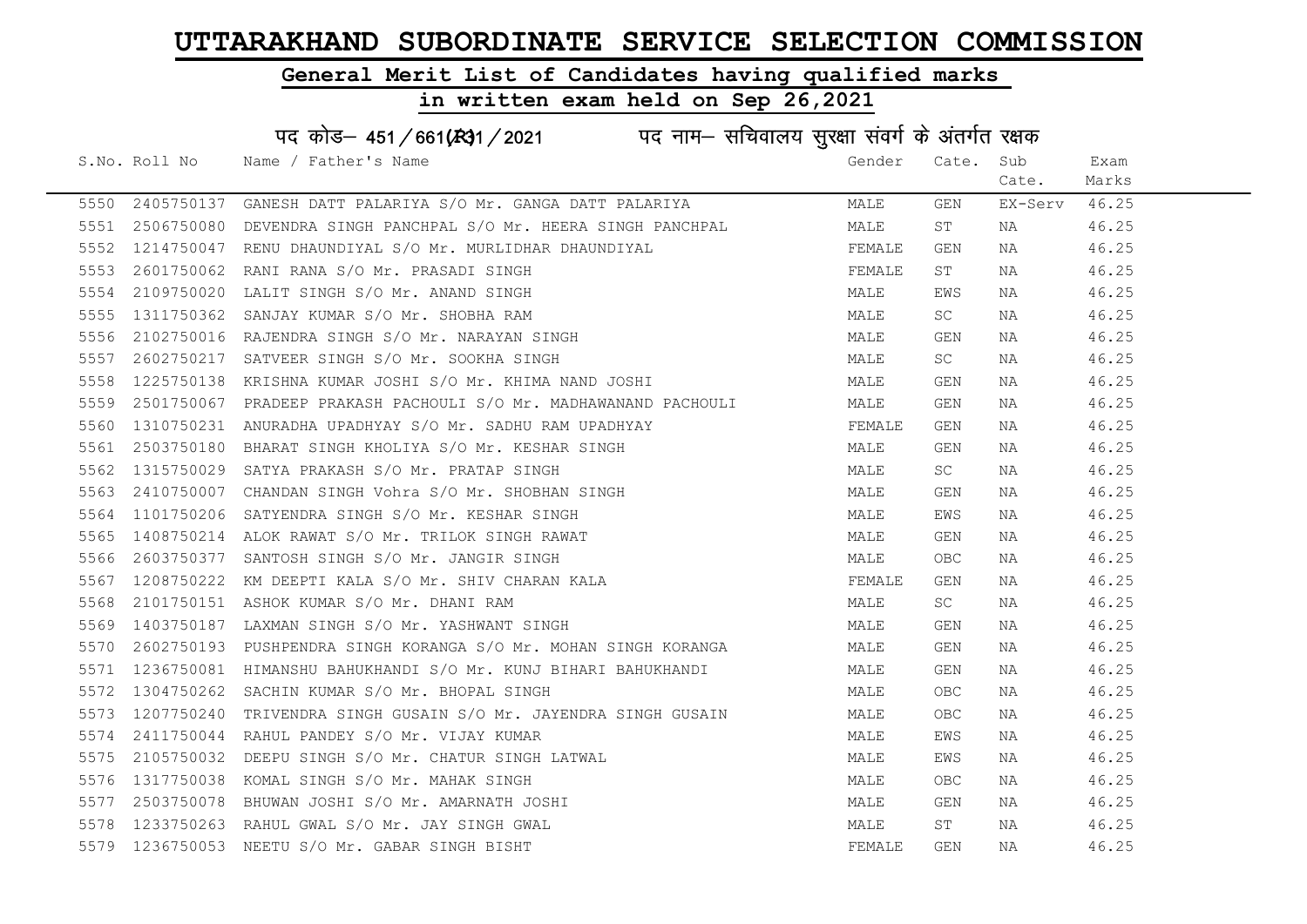#### General Merit List of Candidates having qualified marks

|      |               | पद कोड़– 451/661(131/2021 पद नाम– सचिवालय सुरक्षा संवर्ग के अंतर्गत रक्षक |        |                     |       |       |
|------|---------------|---------------------------------------------------------------------------|--------|---------------------|-------|-------|
|      | S.No. Roll No | Name / Father's Name                                                      | Gender | Cate.               | Sub   | Exam  |
|      |               |                                                                           |        |                     | Cate. | Marks |
| 5580 | 1224750239    | SUBHASH S/O Mr. RAMESH                                                    | MALE   | $\operatorname{SC}$ | ΝA    | 46.25 |
| 5581 | 2607750261    | SUNIL SINGH S/O Mr. RAVINDRA SINGH                                        | MALE   | GEN                 | NA    | 46.25 |
| 5582 | 2108750060    | PANKAJ KUMAR ARYA S/O Mr. DIWAN RAM                                       | MALE   | SC                  | ΝA    | 46.25 |
| 5583 | 1236750311    | JAIDEV SINGH S/O Mr. DAYAL SINGH CHAUHAN                                  | MALE   | GEN                 | ΝA    | 46.25 |
| 5584 | 1219750243    | PRASHANT S/O Mr. DALBIR SINGH                                             | MALE   | <b>OBC</b>          | NA    | 46.25 |
| 5585 |               | 1403750071 ASHISH S/O Mr. PREM LAL                                        | MALE   | SC                  | NA    | 46.25 |
| 5586 | 1234750209    | GAMBHIR SINGH S/O Mr. AMAR SINGH CHAUHAN                                  | MALE   | ST                  | NA    | 46.25 |
| 5587 | 2605750130    | JAUNI VAKAR S/O Mr. SAURAN SINGH                                          | MALE   | SC                  | ΝA    | 46.25 |
| 5588 | 1310750007    | ANKIT KUMAR S/O Mr. SULEKH CHAND                                          | MALE   | SC                  | ΝA    | 46.25 |
| 5589 | 1210750195    | DARSHAN SINGH S/O Mr. MOHAN SINGH                                         | MALE   | EWS                 | NA    | 46.25 |
| 5590 | 1305750256    | NEETU S/O Mr. KRESHAN                                                     | MALE   | SC                  | NA    | 46.25 |
| 5591 | 1302750090    | AJAY S/O Mr. KHEM SINGH                                                   | MALE   | OBC                 | ΝA    | 46.25 |
| 5592 | 1223750355    | KHILAP SINGH S/O Mr. RATAN SINGH                                          | MALE   | GEN                 | NA    | 46.25 |
| 5593 |               | 2405750013 SANTOSH NATH GOSWAMI S/O Mr. KISHAN NATH GOWAMI                | MALE   | <b>OBC</b>          | NA    | 46.25 |
| 5594 | 1202750370    | MUKESH SINGH S/O Mr. JAGAT SINGH                                          | MALE   | SΤ                  | ΝA    | 46.25 |
| 5595 | 2407750004    | AMAN JOSHI S/O Mr. LALIT CHANDRA JOSHI                                    | MALE   | <b>GEN</b>          | NA    | 46.25 |
| 5596 | 1226750005    | ATUL BENJWAL S/O Mr. SERVESWAR PRASAD BENJWAL                             | MALE   | <b>GEN</b>          | ΝA    | 46.25 |
| 5597 | 1205750189    | PRIYANKA BHARTI S/O Mr. MOOL CHAND                                        | FEMALE | $\operatorname{SC}$ | ΝA    | 46.25 |
| 5598 | 1315750223    | AKHILESH GUSAIN S/O Mr. RAJPAL SINGH GUSAIN                               | MALE   | OBC                 | ΝA    | 46.25 |
| 5599 | 1224750243    | ANKIT SHARMA S/O Mr. BHAGWATI PRASAD SHARMA                               | MALE   | <b>GEN</b>          | ΝA    | 46.25 |
| 5600 | 1308750062    | MOHIT KUMAR S/O Mr. GAJEY SINGH                                           | MALE   | SC                  | NA    | 46.25 |
| 5601 | 1203750159    | SURAJ SINGH S/O Mr. PRATAP SINGH                                          | MALE   | $_{\rm OBC}$        | NA    | 46.25 |
| 5602 | 1230750021    | MANISH SINGH NEGI S/O Mr. SUMAN PRAKASH NEGI                              | MALE   | GEN                 | NA    | 46.25 |
| 5603 | 1305750230    | NEERAJ NEGI S/O Mr. VIKRAM SINGH NEGI                                     | MALE   | GEN                 | NA    | 46.25 |
| 5604 | 2109750048    | AJAY KUMAR S/O Mr. DAYAKISHAN                                             | MALE   | SC                  | ΝA    | 46.25 |
| 5605 | 2409750234    | SHIVANI S/O Mr. RAKESH KUMAR                                              | FEMALE | OBC                 | NA    | 46.25 |
| 5606 | 1306750265    | ABHISHEK NAGINA S/O Mr. SAMER SINGH                                       | MALE   | SC                  | ΝA    | 46.25 |
| 5607 | 1316750138    | ANKIT KUMAR S/O Mr. RAKAM SINGH                                           | MALE   | SC                  | NA    | 46.25 |
| 5608 |               | 1215750480 SANDEEP SINGH S/O Mr. RANJEET SINGH                            | MALE   | GEN                 | NA    | 46.25 |
| 5609 |               | 2506750355 GAURAV JOSHI S/O Mr. ANAND BALLABH JOSHI                       | MALE   | <b>OBC</b>          | ΝA    | 46.25 |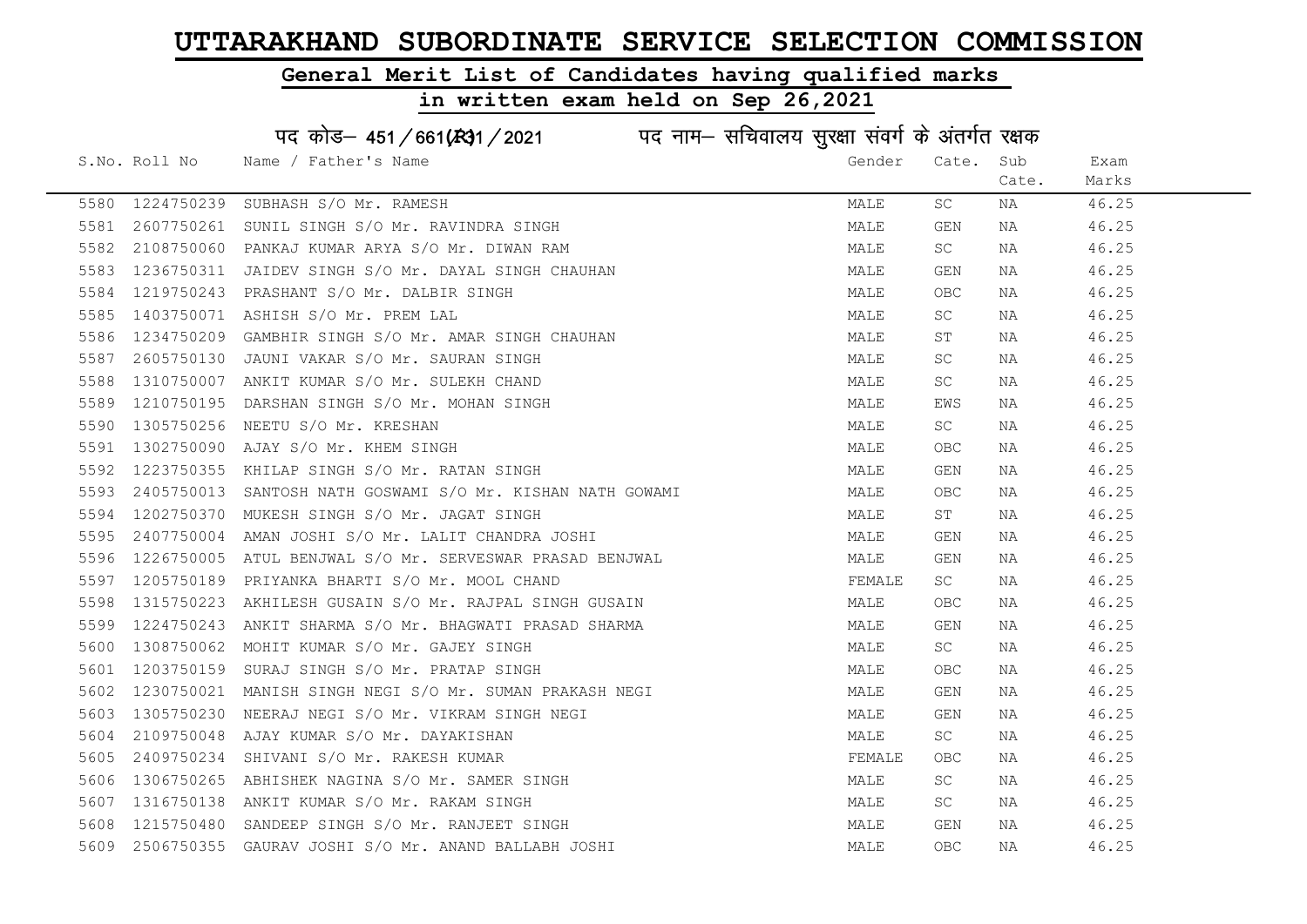#### General Merit List of Candidates having qualified marks

|      |               | पद कोड़– 451/661(431/2021 पद नाम– सचिवालय सुरक्षा संवर्ग के अंतर्गत रक्षक                                                                                         |  |        |            |       |       |
|------|---------------|-------------------------------------------------------------------------------------------------------------------------------------------------------------------|--|--------|------------|-------|-------|
|      | S.No. Roll No | Name / Father's Name                                                                                                                                              |  | Gender | Cate.      | Sub   | Exam  |
|      |               |                                                                                                                                                                   |  |        |            | Cate. | Marks |
|      |               | 5610 1404750006 SANDEEP SINGH S/O Mr. SAROP SINGH                                                                                                                 |  | MALE   | GEN        | NA    | 46.25 |
| 5611 |               | 2501750294 SANTOSH KUMAR GUPTA S/O Mr. KAMLESH PRASAD                                                                                                             |  | MALE   | <b>OBC</b> | NA    | 46.25 |
| 5612 |               | 1312750334 MAHVEER PRASAD SINGH S/O Mr. MADAN PAL SINGH                                                                                                           |  | MALE   | SC         | NA    | 46.25 |
| 5613 |               | 2410750008 NAVEEN KUMAR S/O Mr. GIRISH PRASAD                                                                                                                     |  | MALE   | SC         | NA    | 46.25 |
| 5614 |               | 1401750257 KM MADHURI S/O Mr. HUKUM SINGH                                                                                                                         |  | FEMALE | GEN        | NA    | 46.25 |
| 5615 |               | 1230750318 PAWAN SINGH BISHT S/O Mr. VIRENDRA SINGH BISHT                                                                                                         |  | MALE   | EWS        | NA    | 46.25 |
| 5616 |               | 1215750088 NITIN JOSHI S/O Mr. KUNWAR SINGH                                                                                                                       |  | MALE   | ST         | NA    | 46.25 |
| 5617 | 2506750306    | KUNDAN SINGH S/O Mr. DAN SINGH                                                                                                                                    |  | MALE   | GEN        | NA    | 46.25 |
| 5618 | 2602750157    | ARPIT KUMAR SINGH S/O Mr. VIJAY KUMAR SINGH                                                                                                                       |  | MALE   | EWS        | NA    | 46.25 |
| 5619 | 1226750127    | NEERAJ SINGH RAUTHAN S/O Mr. JAGDISH SINGH RAUTHAN                                                                                                                |  | MALE   | GEN        | NA    | 46.25 |
| 5620 | 2102750024    | RAKESH KUMAR BAIRI S/O Mr. PRATAP RAM BAIRI                                                                                                                       |  | MALE   | SC         | NA    | 46.25 |
| 5621 |               | 1312750266 KM SEEMA RANI S/O Mr. JAIPAL SINGH                                                                                                                     |  | FEMALE | OBC        | NA    | 46.25 |
| 5622 |               | 2411750112 VIJENDRA SINGH BISHT S/O Mr. VINOD SINGH BISHT<br>1219750013 AMIT RATURI S/O Mr. OMPRAKASH RATURI<br>1234750290 SHAILENDRA SINGH S/O Mr. BHAGWAN SINGH |  | MALE   | GEN        | NA    | 46.25 |
| 5623 |               |                                                                                                                                                                   |  | MALE   | EWS        | NA    | 46.25 |
| 5624 |               |                                                                                                                                                                   |  | MALE   | OBC.       | NA    | 46.25 |
| 5625 | 2103750050    | INDRAJEET TAMTA S/O Mr. MOHAN LAL                                                                                                                                 |  | MALE   | SC         | NA    | 46.25 |
| 5626 | 1102750143    | AJAY CHOUDHARY S/O Mr. PUSHPENDRA KUMAR                                                                                                                           |  | MALE   | <b>OBC</b> | NA    | 46.25 |
| 5627 | 1235750029    | SHANKAR KUMAR S/O Mr. MURLI MANOHAR                                                                                                                               |  | MALE   | SC         | NA    | 46.25 |
| 5628 | 2403750108    | LALIT CHANDRA S/O Mr. BHAGAT RAM                                                                                                                                  |  | MALE   | SC         | NA    | 46.25 |
| 5629 | 2603750200    | JASWANT SINGH S/O Mr. KANHAI LAL                                                                                                                                  |  | MALE   | SC         | NA    | 46.25 |
| 5630 |               | 1203750229 PREM SINGH S/O Mr. CHANDAN LAL                                                                                                                         |  | MALE   | SC         | NA    | 46.25 |
| 5631 |               | 2602750249 SATEESH SINGH NEGI S/O Mr. MAHIPAL SINGH NEGI                                                                                                          |  | MALE   | GEN        | NA    | 46.25 |
| 5632 | 1202750209    | DEV PRASAD DOBHAL S/O Mr. JIYARAM DOBHAL                                                                                                                          |  | MALE   | OBC        | NA    | 46.25 |
| 5633 | 2603750126    | SHASHANK HENRY S/O Mr. H R HENRY                                                                                                                                  |  | MALE   | SC         | NA    | 46.25 |
| 5634 | 2403750278    | HARISH CHANDRA KANDPAL S/O Mr. MADHWA NAND KANDPAL<br>AMIR ANSARI S/O Mr. JAKIR ANSARI                                                                            |  | MALE   | GEN        | NA    | 46.25 |
| 5635 |               | 2402750058 AMIR ANSARI S/O Mr. JAKIR ANSARI                                                                                                                       |  | MALE   | <b>OBC</b> | NA    | 46.25 |
| 5636 | 2405750143    | PREETI UPADHYAY S/O Mr. MOHAN CHANDRA UPADHYAY                                                                                                                    |  | FEMALE | GEN        | NA    | 46.25 |
| 5637 |               | 2109750256 PINKI PARIHAR S/O Mr. BHUPAL SINGH PARIHAR                                                                                                             |  | FEMALE | GEN        | NA    | 46.25 |
| 5638 |               | 1236750185 NAVEEN SINGH RAWAT S/O Mr. GIRISH SINGH RAWAT                                                                                                          |  | MALE   | GEN        | NA    | 46.25 |
|      |               | 5639 1306750111 ROHIT KUMAR S/O Mr. BACHAN SINGH                                                                                                                  |  | MALE   | OBC        | NA    | 46.25 |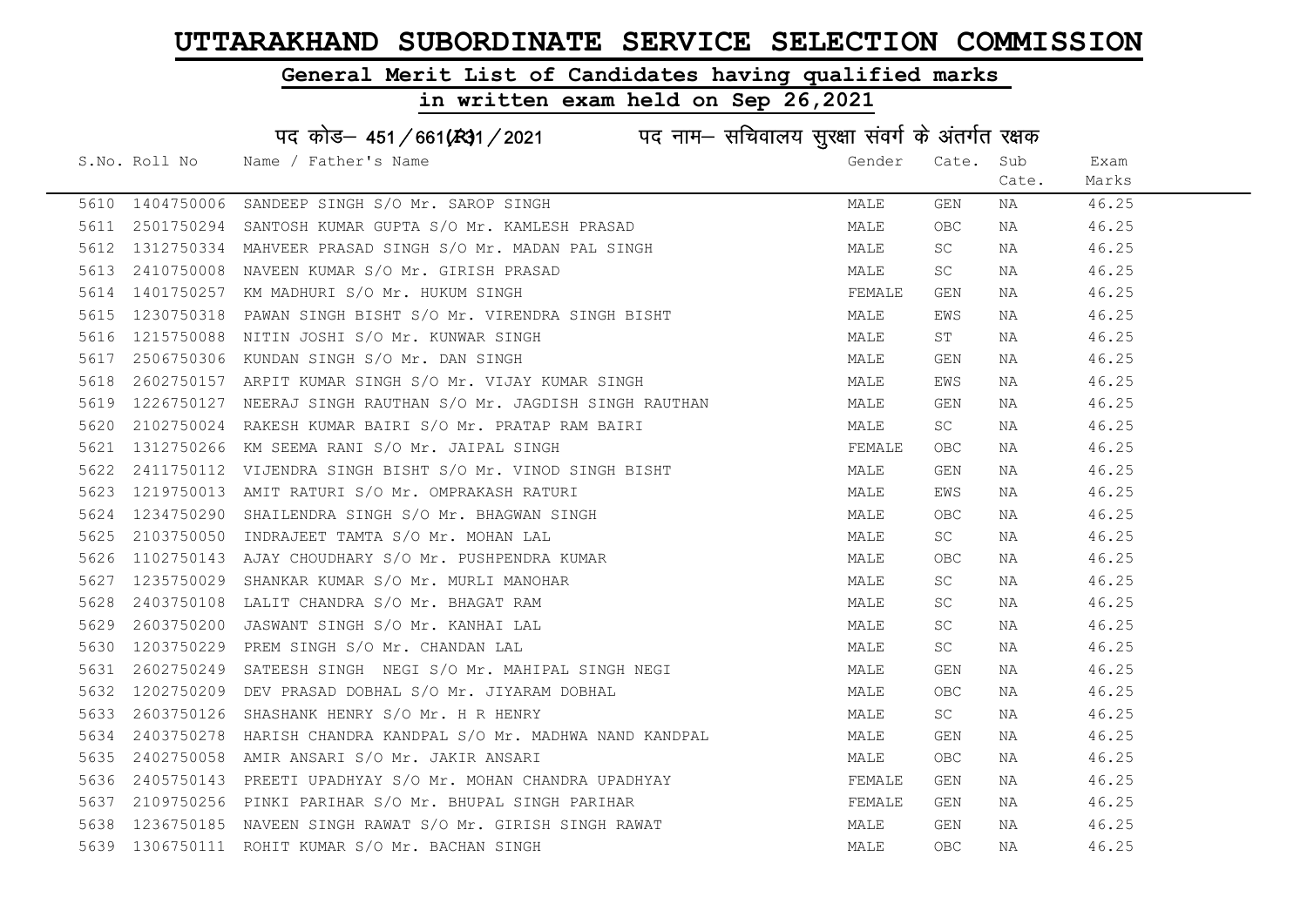#### General Merit List of Candidates having qualified marks

|      |               | पद कोड़– 451/661(431/2021 पद नाम– सचिवालय सुरक्षा संवर्ग के अंतर्गत रक्षक |        |                         |       |       |
|------|---------------|---------------------------------------------------------------------------|--------|-------------------------|-------|-------|
|      | S.No. Roll No | Name / Father's Name                                                      | Gender | Cate. Sub               |       | Exam  |
|      |               |                                                                           |        |                         | Cate. | Marks |
| 5640 | 2608750286    | SAURABH S/O Mr. MAKKHAN SINGH                                             | MALE   | SC                      | NA    | 46.25 |
| 5641 |               | 2604750136 ANIKET S/O Mr. MISHRI SINGH                                    | MALE   | SC                      | NA    | 46.25 |
| 5642 | 1234750075    | NEELESH SINGH S/O Mr. SHER SINGH YADAV                                    | MALE   | GEN                     | ΝA    | 46.25 |
| 5643 | 1220750146    | SANDHYA S/O Mr. BUDDHI PRASAD                                             | FEMALE | GEN                     | NA    | 46.25 |
| 5644 | 1216750100    | MAHAVEER SINGH MAHAR S/O Mr. LAL SINGH MAHAR                              | MALE   | OBC.                    | NA    | 46.25 |
| 5645 |               | 2412750015 RAVI SUYAL S/O Mr. BHUWAN CHANDRA SUYAL                        | MALE   | GEN                     | NA    | 46.25 |
| 5646 | 1207750235    | ANIL S/O Mr. MEHAR SINGH                                                  | MALE   | ST                      | NA    | 46.25 |
| 5647 | 1303750030    | HIMANSHU S/O Mr. RAJENDRA SINGH                                           | MALE   | <b>OBC</b>              | NA    | 46.25 |
| 5648 | 1220750255    | ABHISHEK BHATT S/O Mr. VIJAY BHATT                                        | MALE   | GEN                     | NA    | 46.25 |
| 5649 |               | 1202750306 SAURAVH BHATT S/O Mr. SHIV PRASAD BHATT                        | MALE   | EWS                     | NA    | 46.25 |
| 5650 |               | 1101750081 NEELAM TAMTA S/O Mr. DEVENDRA TAMTA                            | FEMALE | SC                      | NA    | 46.25 |
| 5651 | 1233750717    | DEVENDRA SINGH NEGI S/O Mr. SOHAN SINGH NEGI                              | MALE   | GEN                     | NA    | 46.25 |
| 5652 |               | 2604750001 SUKHVINDER KAUR S/O Mr. FUMMAN SINGH                           | FEMALE | OBC                     | NA    | 46.25 |
| 5653 |               | 2108750388 GAYATRI JOSHI S/O Mr. SUSHIL CHANDRA JOSHI                     | FEMALE | GEN                     | NA    | 46.25 |
| 5654 |               | 2609750193 LALIT GAUTAM S/O Mr. GYAN SINGH                                | MALE   | SC                      | NA    | 46.25 |
| 5655 | 2410750104    | PRIYANKA S/O Mr. TARA DATT BAHUGUNA                                       | FEMALE | $\mathop{\mathsf{GEN}}$ | NA    | 46.25 |
| 5656 | 1219750184    | AKHILESH S/O Mr. UPENDRA KOTHIYAL                                         | MALE   | GEN                     | NA    | 46.25 |
| 5657 | 1220750013    | DHARMA SINGH S/O Mr. RATAN SINGH                                          | MALE   | ST                      | NA    | 46.00 |
| 5658 | 1226750035    | MANJEET SINGH S/O Mr. BALBIR SINGH                                        | MALE   | SC                      | NA    | 46.00 |
| 5659 | 2106750112    | PANKAJ KUMAR LOHIA S/O Mr. HARISH CHANDRA LOHIA                           | MALE   | SC                      | NA    | 46.00 |
| 5660 |               | 2103750004 SEEMA KOHLI S/O Mr. PREM SINGH                                 | FEMALE | SC.                     | NA    | 46.00 |
| 5661 |               | 1302750139 MANOJ KUMAR S/O Mr. BIJENDRA SINGH                             | MALE   | SC                      | NA    | 46.00 |
| 5662 | 1201750038    | MAHAVEER PRASAD JOSHI S/O Mr. MAYARAM JOSHI                               | MALE   | ST                      | NA    | 46.00 |
| 5663 | 1406750196    | DHEERAJ KUMAR S/O Mr. CHANDRAMANI                                         | MALE   | GEN                     | NA    | 46.00 |
| 5664 | 1401750010    | VINAY KUMAR S/O Mr. DAYAL SINGH                                           | MALE   | SC                      | NA    | 46.00 |
| 5665 |               | 2412750064 HARENDRA CHANDRA ARYA S/O Mr. GOPAL RAM                        | MALE   | SC                      | NA    | 46.00 |
| 5666 | 2405750304    | BHASKAR JOSHI S/O Mr. MOHAN CHANDRA JOSHI                                 | MALE   | GEN                     | NA    | 46.00 |
| 5667 |               | 1310750257 LOVEKUSH KUMAR S/O Mr. RAMGOPAL SINGH                          | MALE   | <b>OBC</b>              | NA    | 46.00 |
| 5668 | 2602750270    | RAVI KUMAR S/O Mr. GAJRAM SINGH                                           | MALE   | SC                      | NA    | 46.00 |
| 5669 |               | 1314750252 MITHUN S/O Mr. BABURAM                                         | MALE   | SC                      | ΝA    | 46.00 |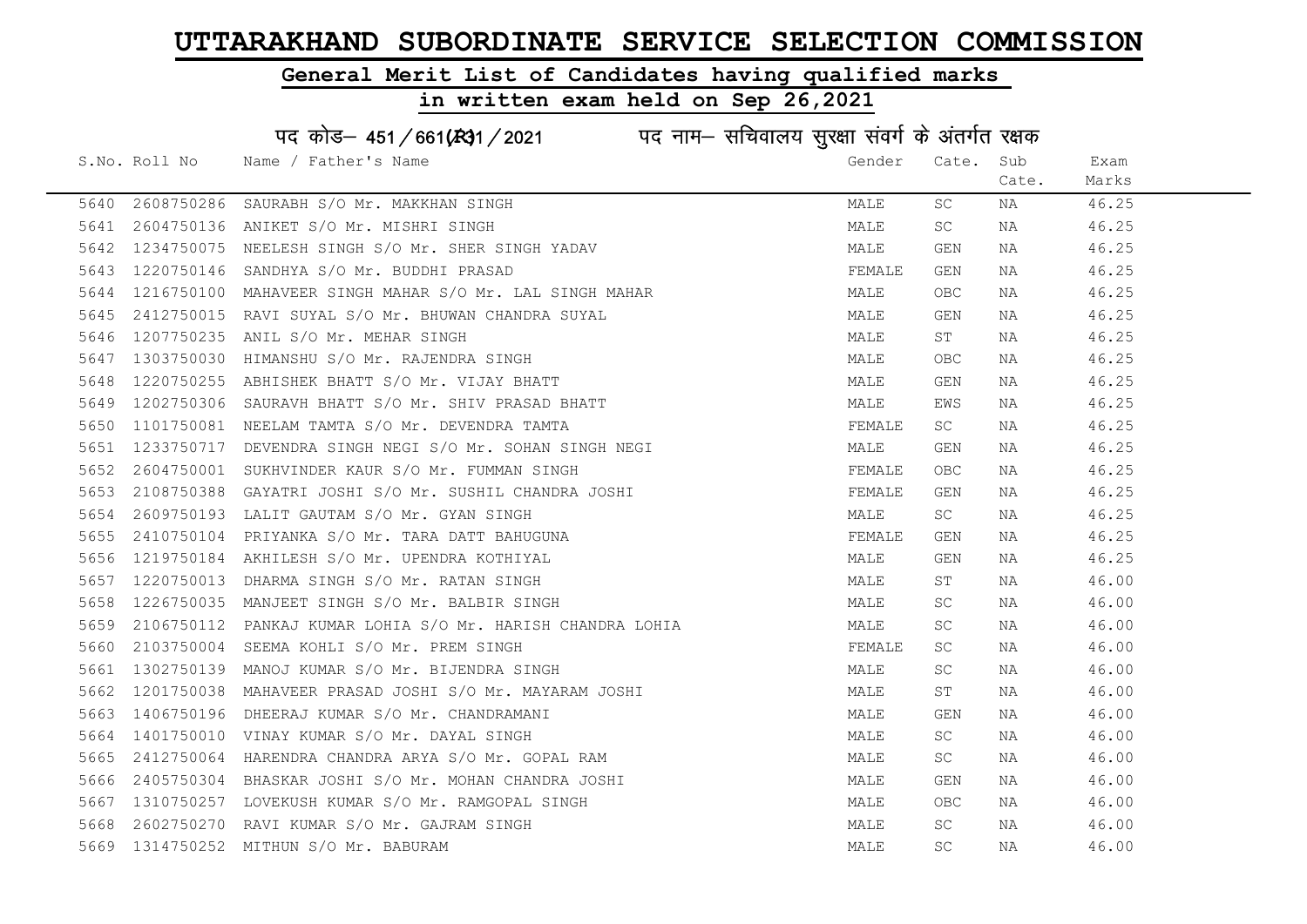#### General Merit List of Candidates having qualified marks

|      |               | पद कोड़- 451/661(431/2021 पद नाम- सचिवालय सुरक्षा संवर्ग के अंतर्गत रक्षक |        |                         |       |       |
|------|---------------|---------------------------------------------------------------------------|--------|-------------------------|-------|-------|
|      | S.No. Roll No | Name / Father's Name                                                      | Gender | Cate.                   | Sub   | Exam  |
|      |               |                                                                           |        |                         | Cate. | Marks |
| 5670 | 1214750305    | PRAMOD SINGH S/O Mr. DHANVEER SINGh                                       | MALE   | OBC.                    | NA    | 46.00 |
| 5671 | 2601750225    | MOHD IMRAN HASHMI S/O Mr. ASHRAF ALI                                      | MALE   | <b>OBC</b>              | NA    | 46.00 |
| 5672 | 2607750025    | MANISHA CHAND S/O Mr. MOHAN CHAND                                         | FEMALE | OBC.                    | NA    | 46.00 |
| 5673 | 1317750157    | PONTU S/O Mr. SATYAPAL                                                    | MALE   | SC                      | NA    | 46.00 |
| 5674 | 2405750382    | BHUWAN CHANDRA S/O Mr. KRISHAN UPADHYAY                                   | MALE   | GEN                     | NA    | 46.00 |
| 5675 | 1316750308    | SUNIL KUMAR S/O Mr. MOHAR SINGH                                           | MALE   | SC                      | NA    | 46.00 |
| 5676 | 1312750152    | FIROJ AHMAD S/O Mr. MOHMAD HASAN                                          | MALE   | OBC                     | NA    | 46.00 |
| 5677 | 2602750060    | SANJAY DUTT S/O Mr. NANDA BALLABH                                         | MALE   | GEN                     | NA    | 46.00 |
| 5678 | 1302750282    | SHAFDAR S/O Mr. IBRAHIM                                                   | MALE   | OBC                     | NA    | 46.00 |
| 5679 | 2605750214    | GAURAV KUMAR S/O Mr. RAM PRASAD                                           | MALE   | SC                      | NA    | 46.00 |
| 5680 | 1223750137    | ANKIT KUMAR S/O Mr. PARMAL SINGH                                          | MALE   | SC                      | NA    | 46.00 |
| 5681 | 1301750285    | FIROJ S/O Mr. AMEER ALAM                                                  | MALE   | OBC                     | NA    | 46.00 |
| 5682 | 2505750179    | RAJESH CHANDRA PANT S/O Mr. TARA CHANDRA PANT                             | MALE   | GEN                     | NA    | 46.00 |
| 5683 | 1231750358    | HEMANT KUMAR S/O Mr. GANESH CHANDER                                       | MALE   | EWS                     | NA    | 46.00 |
| 5684 | 2102750075    | VIRENDRA KUMAR S/O Mr. TRILOK RAM                                         | MALE   | SC                      | NA    | 46.00 |
| 5685 | 1304750059    | SACHIN NEGI S/O Mr. SUKHDEV SINGH NEGI                                    | MALE   | $\mathop{\mathsf{GEN}}$ | NA    | 46.00 |
| 5686 | 1315750058    | PRINCE PANWAR S/O Mr. GHYAN SINGH PANWAR                                  | MALE   | GEN                     | NA    | 46.00 |
| 5687 | 2412750429    | MUNNI KUMALTA S/O Mr. GHANSHYAM SINGH KUMALTA                             | FEMALE | GEN                     | NA    | 46.00 |
| 5688 | 1311750050    | VINAY KUMAR RAVI S/O Mr. SURENDRA KUMAR RAVI                              | MALE   | SC                      | NA    | 46.00 |
| 5689 | 2413750050    | MUKUL BHARTI S/O Mr. KHYALI RAM ARYA                                      | MALE   | SC                      | NA    | 46.00 |
| 5690 | 1313750171    | RIYAZ S/O Mr. MUSTKEEM                                                    | MALE   | OBC                     | NA    | 46.00 |
| 5691 | 2504750012    | HEMANT SINGH SUGARA S/O Mr. PUSHKAR SINGH SUGARA                          | MALE   | GEN                     | NA    | 46.00 |
| 5692 | 1318750043    | KARAN SINGH BISHT S/O Mr. BHAGWAT SINGH BIST                              | MALE   | GEN                     | NA    | 46.00 |
| 5693 | 2604750277    | ASHEESH KUMAR S/O Mr. HEMANT KUMAR                                        | MALE   | GEN                     | NA    | 46.00 |
| 5694 | 1312750090    | JONNY KUMAR S/O Mr. HARI SINGH                                            | MALE   | SC                      | NA    | 46.00 |
| 5695 | 2407750093    | BRIJESH ARYA S/O Mr. SHYAM LAL                                            | MALE   | SC                      | NA    | 46.00 |
| 5696 | 1304750146    | JYOTI S/O Mr. DHARMENDRA SINGH                                            | FEMALE | SC                      | NA    | 46.00 |
| 5697 | 2414750053    | DEEPAK JALAL S/O Mr. DHAN SINGH JALAL                                     | MALE   | GEN                     | NA    | 46.00 |
| 5698 | 1233750864    | ASHISH NAUTIYAL S/O Mr. RADHESHYAM                                        | MALE   | <b>OBC</b>              | NA    | 46.00 |
| 5699 |               | 1207750348 HIMANSHU S/O Mr. PREM SINGH                                    | MALE   | <b>SC</b>               | ΝA    | 46.00 |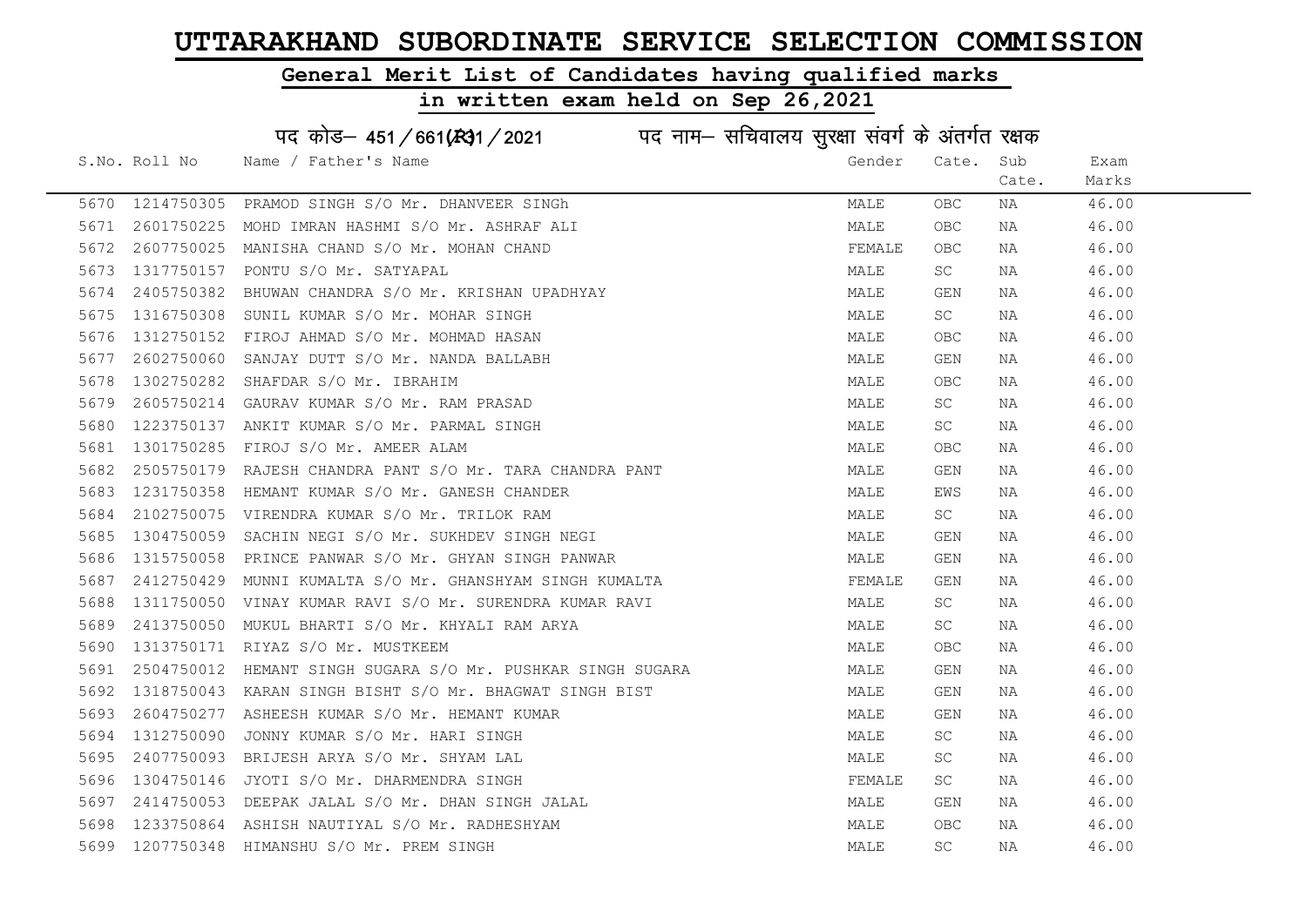Cate.

Exam Marks

#### General Merit List of Candidates having qualified marks

#### in written exam held on Sep 26,2021

S.No. Roll No Wame / Father's Name Gender Cate. Sub पद कोड– 451/661( $k$ 31/2021 in ura नाम– सचिवालय सुरक्षा संवर्ग के अंतर्गत रक्षक 5700 2502750075 PRATIBHA PATNI S/O Mr. KAUSTUBH CHANDRA PATNI SAN SHEMALE GEN NA 46.00 5701 1308750152 ASHWANI KUMAR S/O Mr. GHANSHYAM MARE MALE SC NA 46.00 5702 1307750073 SHUBHAM KUMAR S/O Mr. RAJESH KUMAR MANA MALE OBC NA 46.00 5703 1317750017 MAYANK KUMAR S/O Mr. VIJENDRA MANA MALE SC NA 46.00 5704 1318750205 SHUBHAM SAINI S/O Mr. NARENDRA KUMAR SAINI MALE OBC NA 46.00 5705 2602750187 ANJALI RANI S/O Mr. RANJEET SINGH FEMALE SC NA 46.00 5706 1205750198 NANDINI BHARTI S/O Mr. RANVEER SINGH BHARTI SAN SHEMALE SC NA 36.00 5707 2403750048 AMIT KUMAR ARYA S/O Mr. ARUN KUMAR ARYA MARI MALE SC NA 45.75 5708 1232750184 PRADEEP SINGH S/O Mr. JASPAL SINGH MALE GEN NA 45.75 5709 2501750117 MADHURI RONKALI S/O Mr. MAHENDRA SINGH RONKALI STREMALE ST NA 45.75 5710 1317750196 DEV DUTT S/O Mr. RAVI DUTT **12000 12000 12000 12000 12000 1317750196** A 45.75 5711 1221750247 ROBIN SINGH S/O Mr. BHAGAT SINGH MEWAR MAN MALE OBC NA 45.75

| 5712 | 2409750192      | VIRENDRA SINGH S/O Mr. JEEVAN SINGH NIGALTIYA             | MALE   | EWS        | NA | 45.75 |
|------|-----------------|-----------------------------------------------------------|--------|------------|----|-------|
| 5713 | 2409750347      | MANOJ KUMAR S/O Mr. PURAN RAM                             | MALE   | SC         | ΝA | 45.75 |
| 5714 | 1201750142      | AVINASH S/O Mr. KIRTI SINGH                               | MALE   | OBC        | ΝA | 45.75 |
| 5715 | 2504750195      | SUNEETA JOSHI S/O Mr. PRAKASH CHANDRA JOSHI               | FEMALE | EWS        | NA | 45.75 |
| 5716 | 1236750491      | SUDHANSHU JOSHI S/O Mr. SOHAN LAL JOSHI                   | MALE   | GEN        | NA | 45.75 |
| 5717 | 1306750027      | ANKITKUMAR S/O Mr. DHOOM SINGH                            | MALE   | <b>OBC</b> | NA | 45.75 |
| 5718 | 1205750151      | BHAWNA S/O Mr. VISHAN SINGH                               | FEMALE | GEN        | NA | 45.75 |
|      | 5719 2401750108 | DHARMENDRA SINGH S/O Mr. BHAWAN SINGH                     | MALE   | OBC        | NA | 45.75 |
|      |                 | 5720 1209750175 AKHILESH RAWAT S/O Mr. BHARAT SINGH RAWAT | MALE   | GEN        | NA | 45.75 |
| 5721 | 1227750277      | PRADEEP SINGH RANA S/O Mr. SURAT SINGH                    | MALE   | ST         | NA | 45.75 |
| 5722 | 2409750163      | ABHISHEK JOSHI S/O Mr. URBA DATT JOSHI                    | MALE   | GEN        | NA | 45.75 |
| 5723 | 2606750152      | VASEEM AHMAD S/O Mr. SALEEM AHMAD                         | MALE   | OBC        | NA | 45.75 |
| 5724 |                 | 1303750014 SUNDER BHARTI S/O Mr. SHYAMVEER                | MALE   | SC.        | NA | 45.75 |
| 5725 |                 | 2407750046 BHUPENDRA SINGH RANA S/O Mr. PARKHI LAL SINGH  | MALE   | ST         | NA | 45.75 |
| 5726 | 2508750054      | SURESH SINGH MEHTA S/O Mr. GOPAL SINGH MEHTA              | MALE   | GEN        | NA | 45.75 |
|      | 5727 1207750322 | DEEPALI LAKHERA S/O Mr. PITAMBER DUTT LAKHERA             | FEMALE | GEN        | ΝA | 45.75 |
|      |                 | 5728 2413750126 POOJA BHATIYA S/O Mr. ISWAR SINGH BHATIYA | FEMALE | GEN        | NA | 45.75 |
|      |                 | 5729 2603750256 KAMLESH S/O Mr. LEELA SINGH               | FEMALE | OBC        | ΝA | 45.75 |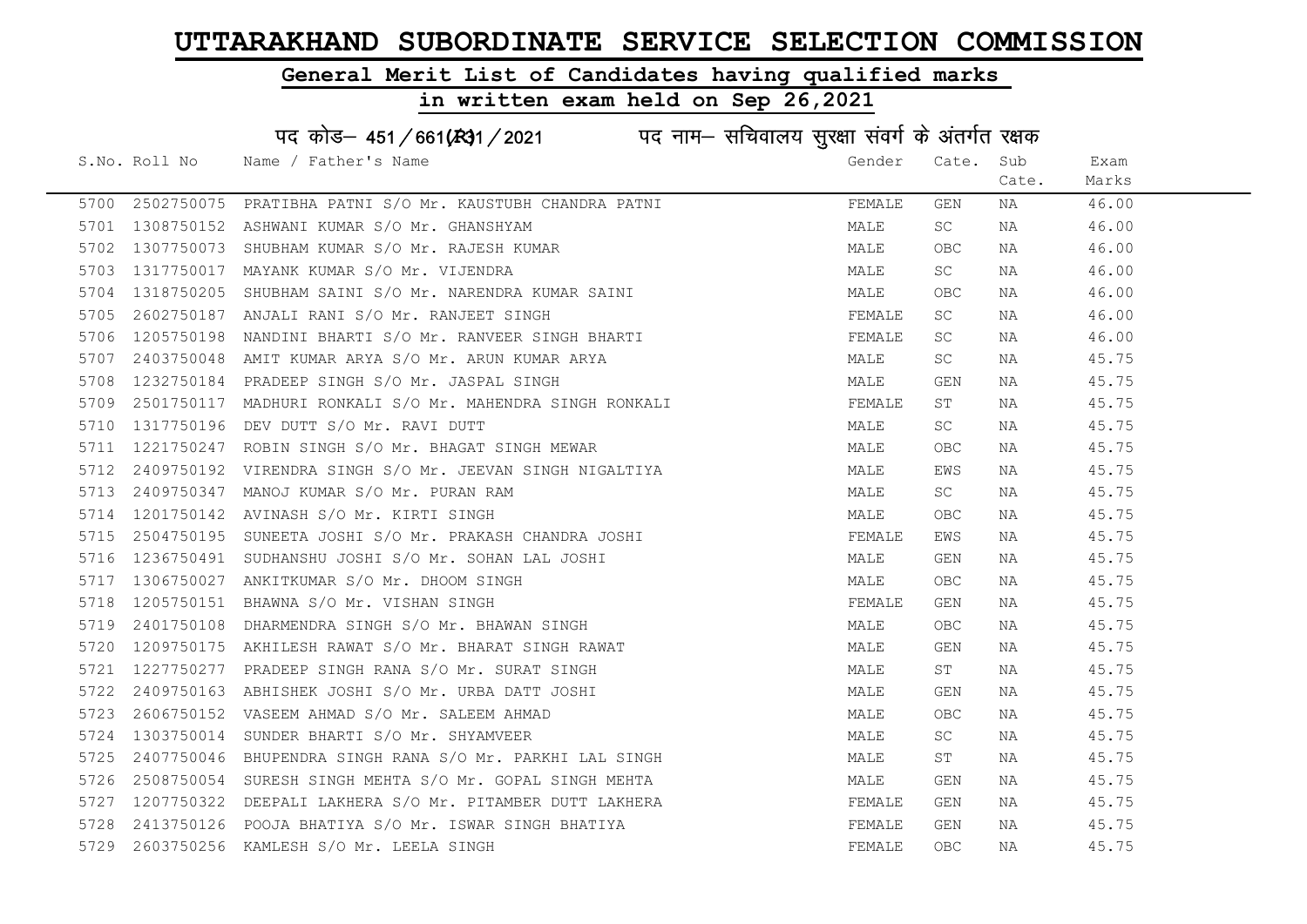### General Merit List of Candidates having qualified marks

|      |               | पद कोड़- 451/661(431/2021 पद नाम- सचिवालय सुरक्षा संवर्ग के अंतर्गत रक्षक |        |            |       |       |
|------|---------------|---------------------------------------------------------------------------|--------|------------|-------|-------|
|      | S.No. Roll No | Name / Father's Name                                                      | Gender | Cate.      | Sub   | Exam  |
|      |               |                                                                           |        |            | Cate. | Marks |
| 5730 | 2414750359    | JUGNU GUNJYAL S/O Mr. BHEEM SINGH GUNJYAL                                 | FEMALE | ST         | ΝA    | 45.75 |
| 5731 | 1403750285    | VIPIN SINGH JAKHI S/O Mr. MOR SINGH JAKHI                                 | MALE   | GEN        | NA    | 45.75 |
| 5732 | 2109750015    | SANJAY KUMAR S/O Mr. SHER RAM                                             | MALE   | SC         | NA    | 45.75 |
| 5733 | 1224750055    | AJEET PRATAP S/O Mr. PRAKASH LAL                                          | MALE   | SC         | NA    | 45.75 |
| 5734 | 1231750429    | KULDEEP RANA S/O Mr. JAGMOHAN SINGH RANA                                  | MALE   | OBC        | NA    | 45.75 |
| 5735 | 1212750144    | HIMANSHU GOSWAMI S/O Mr. VIDYA SAGAR GOSWAMI                              | MALE   | <b>OBC</b> | NA    | 45.75 |
| 5736 | 1311750279    | GAURAV KUMAR S/O Mr. SHISHRAM                                             | MALE   | SC         | ΝA    | 45.75 |
| 5737 | 1227750176    | SAVITA CHAUHAN S/O Mr. ARJUN SINGH                                        | FEMALE | SΤ         | ΝA    | 45.75 |
| 5738 | 1233750141    | ARVIND SINGH S/O Mr. SURENDRA SINGH                                       | MALE   | <b>OBC</b> | NA    | 45.75 |
| 5739 | 1303750399    | ARJUN SINGH S/O Mr. MOLHAR SINGH                                          | MALE   | SC         | NA    | 45.75 |
| 5740 | 1234750500    | ARCHANA S/O Mr. JAIPRAKASH                                                | FEMALE | SC         | ΝA    | 45.75 |
| 5741 | 1203750143    | ASHOK SHARMA S/O Mr. SARWANAND SHARMA                                     | MALE   | SΤ         | NA    | 45.75 |
| 5742 | 2409750409    | GAURAV TIWARI S/O Mr. KAILASH TIWARI                                      | MALE   | EWS        | NA    | 45.75 |
| 5743 | 2403750449    | HASAN FARAJ S/O Mr. SAGIR HASAN                                           | MALE   | GEN        | NA    | 45.75 |
| 5744 | 2606750108    | RADHA S/O Mr. JHAMMAN SINGH                                               | FEMALE | SC         | ΝA    | 45.75 |
| 5745 | 1210750436    | SAPNA S/O Mr. RAKESH KUMAR                                                | FEMALE | <b>GEN</b> | NA    | 45.75 |
| 5746 | 2106750080    | MAYANK KUMAR S/O Mr. INDER RAM                                            | MALE   | SC         | ΝA    | 45.75 |
| 5747 | 1311750195    | YOGITA RANI S/O Mr. SATISH KUMAR                                          | FEMALE | SC         | NA    | 45.75 |
| 5748 | 1222750169    | RENUBHATT S/O Mr. KULDEEP BHATT                                           | FEMALE | GEN        | NA    | 45.75 |
| 5749 | 1210750493    | KM KIRAN CHAUHAN S/O Mr. RAMESH SINGH CHAUHAN                             | FEMALE | <b>OBC</b> | NA    | 45.75 |
| 5750 | 1312750153    | DEEPAK PAL S/O Mr. SUNIL PAL                                              | MALE   | OBC        | NA    | 45.75 |
| 5751 | 1209750052    | NARESH SINGH S/O Mr. KHAJAN SINGH                                         | MALE   | <b>OBC</b> | NA    | 45.75 |
| 5752 | 2404750059    | NAVEEN SINGH TOLIA S/O Mr. NATHO SINGH TOLIA                              | MALE   | SΤ         | ΝA    | 45.75 |
| 5753 | 2110750025    | MANISH PURI S/O Mr. NARAYAN PURI                                          | MALE   | <b>OBC</b> | NA    | 45.75 |
| 5754 | 2605750121    | ARJUN KUMAR S/O Mr. RAJENDER SINGH                                        | MALE   | SC         | ΝA    | 45.75 |
| 5755 | 1228750385    | SONAM S/O Mr. ELAM DAS                                                    | FEMALE | SC         | NA    | 45.75 |
| 5756 | 1201750360    | NAVEEN S/O Mr. BHOPAL                                                     | MALE   | SC         | NA    | 45.75 |
| 5757 |               | 1104750121 KM SANGEETA S/O Mr. PAR SINGH                                  | FEMALE | GEN        | NA    | 45.75 |
| 5758 | 1211750039    | kanchan mehra S/O Mr. RAMESH SINGH MEHRA                                  | FEMALE | GEN        | ΝA    | 45.75 |
| 5759 | 1226750408    | AMIT RANA S/O Mr. ASTAM SINGH                                             | MALE   | <b>OBC</b> | NA    | 45.75 |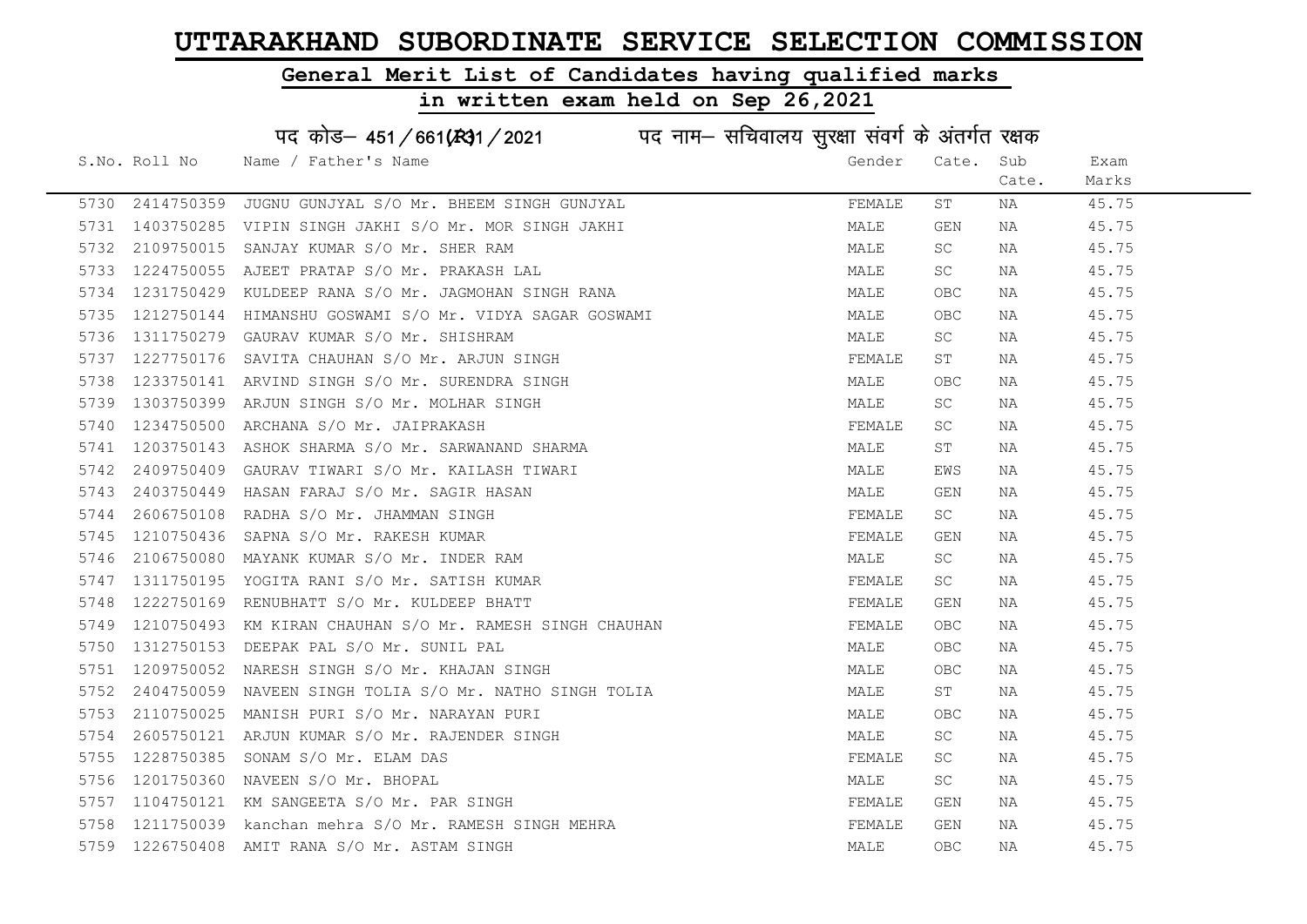#### General Merit List of Candidates having qualified marks

#### in written exam held on Sep 26,2021

S.No. Roll No Wame / Father's Name Gender Cate. Sub Cate. Exam Marks पद कोड– 451/661(स्था) / 2021 विद्युत्त नाम– सचिवालय सुरक्षा संवर्ग के अंतर्गत रक्षक 5760 2108750016 ANKIT SINGH NAYAL S/O Mr. MOHAN SINGH NAYAL MANAN MALE GEN NA 45.75 5761 2603750095 SAGAR SINGH S/O Mr. DHARM PAL SINGH MALE OBC NA 45.75 5762 2603750093 NITIN KUMAR S/O Mr. ARVIND KUMAR MALE SC NA 45.75 5763 1213750228 POONAM S/O Mr. TIKAM SINGH FEMALE OBC NA 45.75 5764 2102750196 POOJARAWAT S/O Mr. PURAN SINGH RAWAT TEMALE EWS NA THEMALE EWS NA 45.75 5765 1311750166 KM ANURADHA S/O Mr. JITENDRA KUMAR FEMALE OBC NA 45.75 5766 2606750251 SHIKHA RANI S/O Mr. MAHAVEER SINGH FEMALE SC NA 45.75 5767 2601750197 FARHANA S/O Mr. ABDUL RAHMAN FEMALE OBC NA 45.75 5768 2107750023 SMT AASHA TAMTA S/O Mr. BACHI RAM FEMALE SC NA 45.50 5769 1305750005 SACHIN KUMAR S/O Mr. VEER SINGH MALE SC NA 45.50 5770 2609750010 NEERAJ SINGH S/O Mr. ROOP SINGH MALE OBC NA 45.50 5771 1312750269 ARUN KUMAR S/O Mr. RAMESH CHAND MALE GEN NA 45.50 5772 2413750026 AJAY KUMAR VERMA S/O Mr. PURAN LAL VERMA MAN MALE GEN NA 45.50 5773 2604750171 AJAY PAL SINGH S/O Mr. PHOOL SINGH MALE ST NA 45.50 5774 2108750094 MUKESH SINGH BHOJ S/O Mr. SURANDRA SINGH BHOJ MALE GEN NA 45.50 5775 1407750232 NEERAJ NEGI S/O Mr. DINESH CHANDRA NEGI MALE GEN NA 45.50 5776 1207750402 NAVEEN KISHORE S/O Mr. SADHU RAM MANA MALE OBC NA 45.50 5777 1208750456 ARPAN JOSHI S/O Mr. KRISHANKISHOR JOSHI MALE GEN NA 45.50 5778 1315750288 PRADEEP S/O Mr. NAND LAL MALE SC NA 45.50 5779 2109750043 KEWAL CHANDRA BHATT S/O Mr. RAMESH CHNADRA BHATT MALE GEN NA 45.50 5780 1313750004 SANDEEP KUMAR S/O Mr. SATISH KUMAR MARRE MANA MALE GEN NA 45.50 5781 2406750106 SUMIT BINWAL S/O Mr. JAGDISH CHANDRA BINWAL MAN MALE GEN NA 45.50 5782 2409750030 GOKULANAND S/O Mr. MATHURA DATT MALE GEN NA 45.50 5783 2606750098 PREM SAGAR S/O Mr. SOHAN LAL MALE SC NA 45.50 5784 1316750304 ANUJ KUMAR TIWARI S/O Mr. RAM CHANDRA TIWARI MAN MALE GEN NA 45.50 5785 1217750268 KM RANJANA S/O Mr. MAHENDRA SINGH JAYARA FRANTING SHANDALE EWS NA 45.50 5786 2603750066 KM RADHA RANI S/O Mr. CHANDRAPAL FEMAL FEMALE SC NA 45.50 5787 1318750156 SACHIN RAWAT S/O Mr. ARJUN SINGH MALE GEN NA 45.50 5788 2505750145 BHARAT SINGH SOUN S/O Mr. GOVIND SINGH MALE GEN NA 45.50 5789 1317750136 PARSHANT KUMAR S/O Mr. TELLU RAM MALE OBC NA 45.50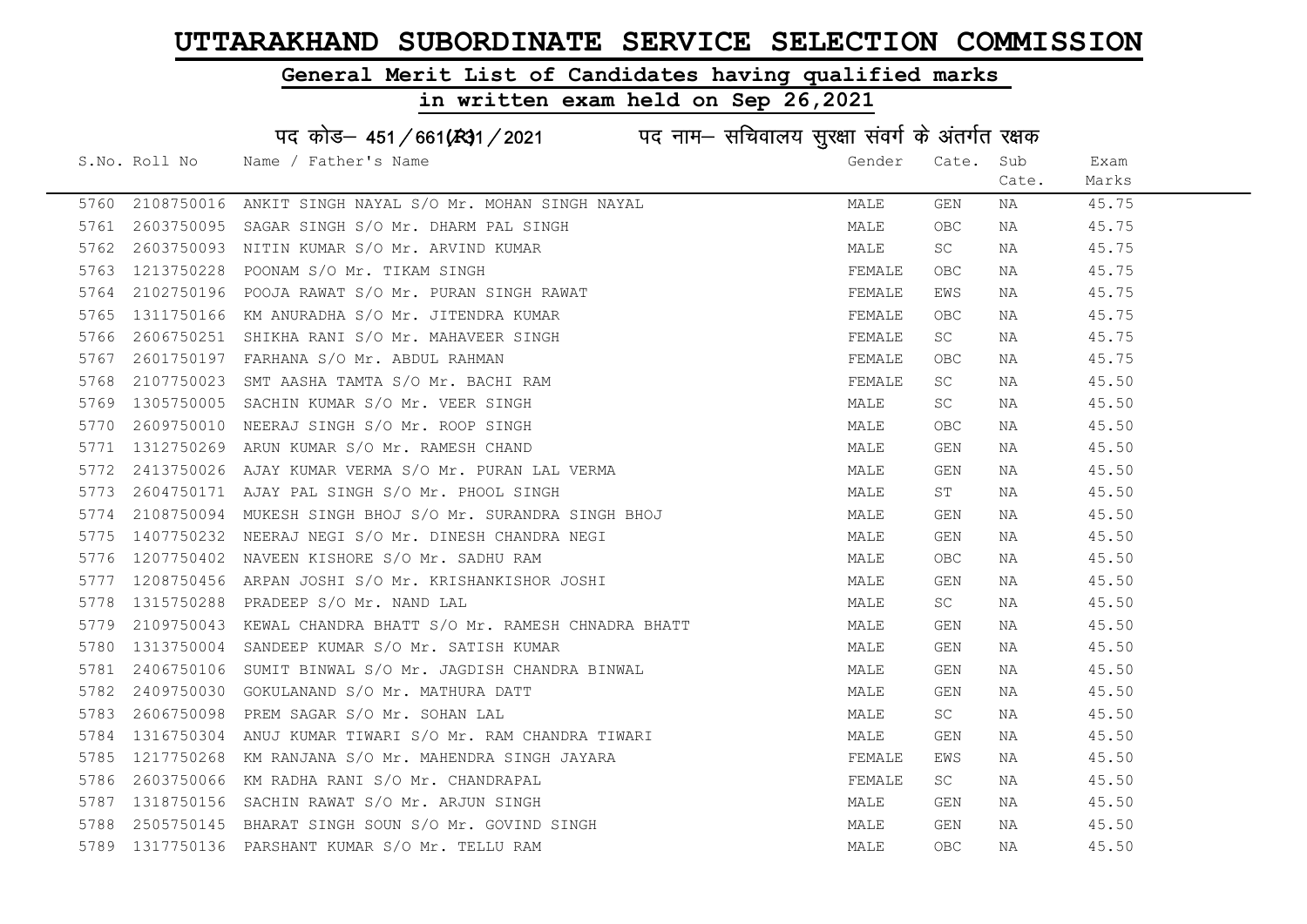#### General Merit List of Candidates having qualified marks

|      |               | पद कोड़- 451/661(431/2021 पद नाम- सचिवालय सुरक्षा संवर्ग के अंतर्गत रक्षक |        |                                  |       |       |
|------|---------------|---------------------------------------------------------------------------|--------|----------------------------------|-------|-------|
|      | S.No. Roll No | Name / Father's Name                                                      | Gender | Cate.                            | Sub   | Exam  |
|      |               |                                                                           |        |                                  | Cate. | Marks |
| 5790 |               | 2411750046 RAJANI S/O Mr. PURAN SINGH                                     | FEMALE | GEN                              | NA    | 45.50 |
| 5791 | 2404750170    | PRABHAT SINGH RANA S/O Mr. SATPAL SINGH RANA                              | MALE   | ST                               | NA    | 45.50 |
| 5792 | 1213750210    | VINOD PUROHIT S/O Mr. TIKA PRASAD PUROHIT                                 | MALE   | GEN                              | NA    | 45.50 |
| 5793 | 2403750047    | GYANDEEP S/O Mr. JASWANT RAM                                              | MALE   | SC                               | NA    | 45.50 |
| 5794 | 1230750290    | VINOD NAUDIYAL S/O Mr. SHAMBHU NAUDIYAL                                   | MALE   | <b>OBC</b>                       | NA    | 45.50 |
| 5795 |               | 2408750107 VIJAY KOHLI S/O Mr. KRISHNA RAM KOHLI                          | MALE   | SC                               | NA    | 45.50 |
| 5796 | 2404750291    | SHUBHAM FARTYAL S/O Mr. NAVEEN SINGH FARTYAL                              | MALE   | GEN                              | NA    | 45.50 |
| 5797 | 2506750413    | ARCHANA DHEK S/O Mr. DINESH SINGH DHEK                                    | FEMALE | EWS                              | NA    | 45.50 |
| 5798 | 1407750117    | DEEPAK S/O Mr. SHYAM SINGH RAWAT                                          | MALE   | GEN                              | NA    | 45.50 |
| 5799 | 2414750316    | PADAM SINGH S/O Mr. DURGA SINGH                                           | MALE   | EWS                              | NA    | 45.50 |
| 5800 | 2604750297    | KULVEER SINGH S/O Mr. KARAN SINGH                                         | MALE   | SC                               | NA    | 45.50 |
| 5801 | 2603750218    | PANKAJ KUMAR S/O Mr. MADAN KUMAR                                          | MALE   | SC                               | NA    | 45.50 |
| 5802 | 1224750357    | HIMANSHU SINGH RAWAT S/O Mr. SOBAN SINGH RAWAT                            | MALE   | GEN                              | NA    | 45.50 |
| 5803 |               | 1312750195 ARUN KUMAR S/O Mr. SUSHIL KUMAR                                | MALE   | <b>OBC</b>                       | NA    | 45.50 |
| 5804 | 2101750015    | UDAY SINGH DHAMI S/O Mr. RAM SINGH DHAMI                                  | MALE   | OBC                              | NA    | 45.50 |
| 5805 | 1215750207    | MOHIT SAKLANI S/O Mr. RAM MOHAN SAKLANI                                   | MALE   | $\mathsf{O}\mathsf{B}\mathsf{C}$ | NA    | 45.50 |
| 5806 | 2503750154    | GARIMA PANT S/O Mr. HARISH CHANDRA PANT                                   | FEMALE | GEN                              | NA    | 45.50 |
| 5807 | 2606750162    | KM RENU BISHT S/O Mr. MOHAN SINGH BISHT                                   | FEMALE | GEN                              | NA    | 45.50 |
| 5808 | 2503750094    | RAKESH KUMAR S/O Mr. TILOG RAM                                            | MALE   | SC                               | ΝA    | 45.50 |
| 5809 | 1304750320    | ABHISHEK GIRI S/O Mr. AADESH GIRI                                         | MALE   | OBC                              | NA    | 45.50 |
| 5810 | 1236750205    | GAURAV SINGH S/O Mr. PREM SINGH RAWAT                                     | MALE   | EWS                              | NA    | 45.50 |
| 5811 |               | 1236750270 ABHISHEK RAWAT S/O Mr. MAHIPAL SINGH                           | MALE   | GEN                              | NA    | 45.50 |
| 5812 | 2401750040    | ABHAY KUMAR S/O Mr. GOPAL RAM                                             | MALE   | GEN                              | NA    | 45.50 |
| 5813 | 1218750404    | AKANKSHA S/O Mr. KUNDAN SINGH RAI                                         | FEMALE | ST                               | NA    | 45.50 |
| 5814 | 1206750074    | AYUSH SILORI S/O Mr. JANARDHAN PRASAD                                     | MALE   | GEN                              | NA    | 45.50 |
| 5815 | 2506750436    | NAMRTA KHOLIYA S/O Mr. RAM SINGH                                          | FEMALE | GEN                              | NA    | 45.50 |
| 5816 | 1303750315    | SHUBHAM SAINI S/O Mr. NATHIRAM                                            | MALE   | OBC                              | NA    | 45.50 |
| 5817 |               | 2403750212 NAVDEEP SINGH BIST S/O Mr. DILEEP SINGH BIST                   | MALE   | GEN                              | NA    | 45.50 |
| 5818 |               | 2106750034 RITESH KUMAR S/O Mr. GOVIND LAL                                | MALE   | SC                               | NA    | 45.50 |
| 5819 |               | 1318750057 AMAN S/O Mr. VIJENDRA KUMAR                                    | MALE   | OBC                              | ΝA    | 45.50 |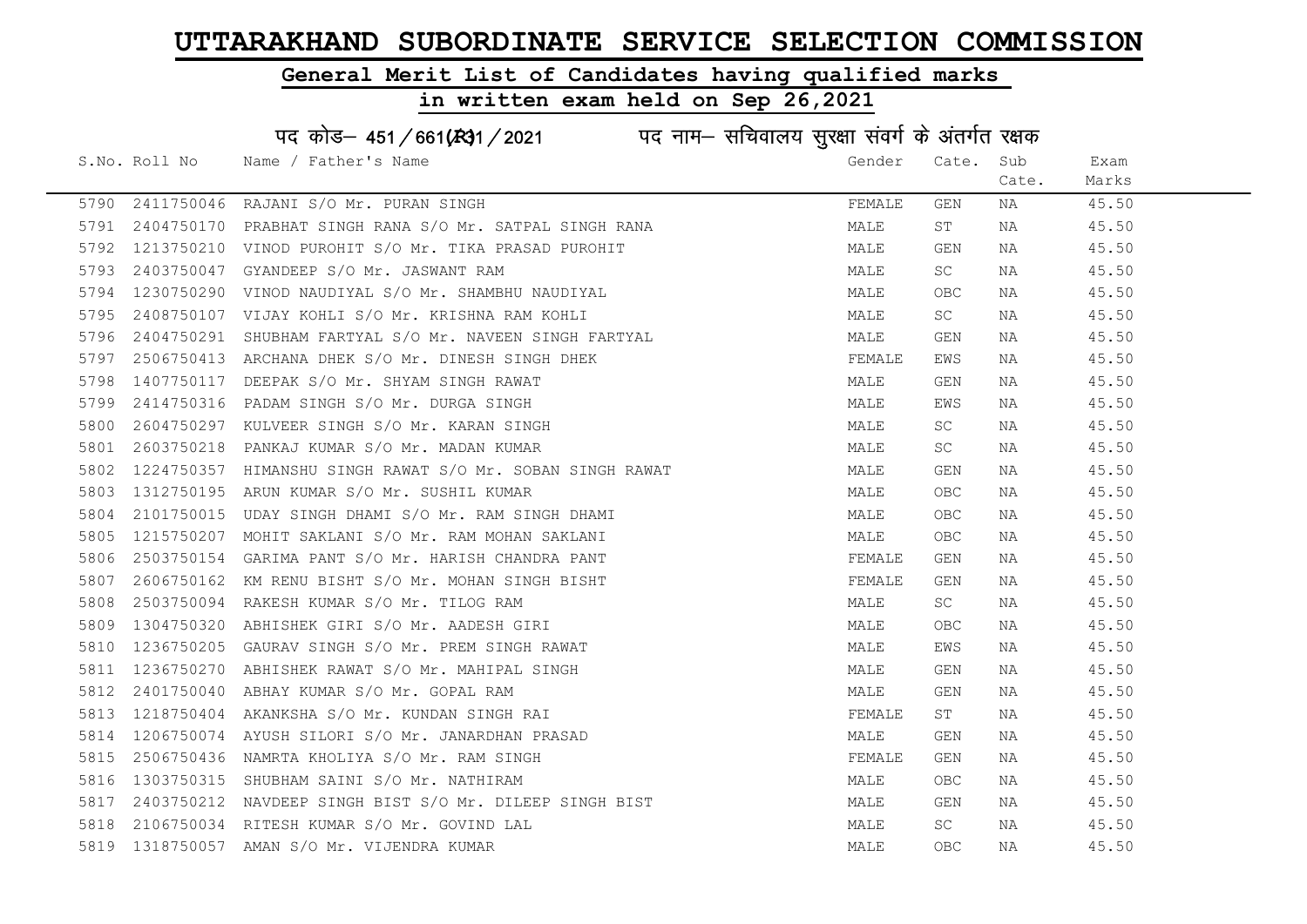#### General Merit List of Candidates having qualified marks

|      |               | पद कोड़– 451/661(431/2021 पद नाम– सचिवालय सुरक्षा संवर्ग के अंतर्गत रक्षक |        |                     |       |       |
|------|---------------|---------------------------------------------------------------------------|--------|---------------------|-------|-------|
|      | S.No. Roll No | Name / Father's Name                                                      | Gender | Cate.               | Sub   | Exam  |
|      |               |                                                                           |        |                     | Cate. | Marks |
| 5820 | 2402750390    | ARCHANA S/O Mr. DINESH SINGH                                              | FEMALE | GEN                 | NA    | 45.25 |
| 5821 | 1408750020    | MANOJ SINGH BISHT S/O Mr. BIRENDRA SINGH BISHT                            | MALE   | GEN                 | NA    | 45.25 |
| 5822 | 1207750369    | ARVIND KUMAR S/O Mr. ATMA RAM                                             | MALE   | SC                  | NA    | 45.25 |
| 5823 | 2410750021    | VIRENDRA SINGH BISHT S/O Mr. SURENDRA SINGH BISHT                         | MALE   | EWS                 | NA    | 45.25 |
| 5824 | 1220750099    | NEGI PAWAN DARBAN S/O Mr. DARBAN SINGH NEGI                               | MALE   | GEN                 | NA    | 45.25 |
| 5825 | 1316750205    | ANKIT KUMAR S/O Mr. MANI RAM                                              | MALE   | <b>OBC</b>          | NA    | 45.25 |
| 5826 | 2409750127    | MOHIT KUMAR S/O Mr. PITAMBER                                              | MALE   | SC                  | NA    | 45.25 |
| 5827 | 1303750402    | RAVINDRA KUMAR S/O Mr. VINOD KUMAR                                        | MALE   | <b>OBC</b>          | NA    | 45.25 |
| 5828 | 1217750326    | SUNIL DAS S/O Mr. CHETAN DAS                                              | MALE   | <b>SC</b>           | NA    | 45.25 |
| 5829 | 2506750096    | GAURAV PANDEY S/O Mr. LALIT MOHAN PANDEY                                  | MALE   | GEN                 | NA    | 45.25 |
| 5830 | 1316750319    | HARISH SINGH NEGI S/O Mr. DAYAL SINGH NEGI                                | MALE   | <b>OBC</b>          | NA    | 45.25 |
| 5831 | 1217750423    | MOHD ASIF HUSAIN S/O Mr. GALIB HUSAIN                                     | MALE   | <b>OBC</b>          | NA    | 45.25 |
| 5832 | 2604750264    | NAVEEN CHANDRA JOSHI S/O Mr. MAHESH CHANDRA JOSHI                         | MALE   | GEN                 | NA    | 45.25 |
| 5833 | 1103750127    | SURENDRA LAL S/O Mr. BALI RAM                                             | MALE   | SC                  | NA    | 45.25 |
| 5834 | 1213750429    | NOMAN ALI S/O Mr. REHMAN TYAGI                                            | MALE   | GEN                 | NA    | 45.25 |
| 5835 | 1302750157    | SONU KUMAR S/O Mr. RAJ KUMAR                                              | MALE   | $\operatorname{SC}$ | NA    | 45.25 |
| 5836 | 1228750108    | KULDEEP S/O Mr. JAGAT SINGH                                               | MALE   | ST                  | NA    | 45.25 |
| 5837 | 1305750266    | PRADEEP S/O Mr. JAGDAMBA DAS                                              | MALE   | SC                  | NA    | 45.25 |
| 5838 | 1216750153    | SUMAN S/O Mr. PUSHKAR SINGH                                               | FEMALE | GEN                 | NA    | 45.25 |
| 5839 | 2401750178    | SANJAY SINGH S/O Mr. KHEEM SINGH MIYAN                                    | MALE   | GEN                 | NA    | 45.25 |
| 5840 |               | 1221750204 ARJUN SINGH S/O Mr. SHURVEER SINGH                             | MALE   | EWS                 | NA    | 45.25 |
| 5841 | 1103750069    | ANKIT KUMAR MAIKHURI S/O Mr. RAMESH CHANDRA                               | MALE   | EWS                 | NA    | 45.25 |
| 5842 | 1205750181    | KIRAN S/O Mr. JAYAPAL SINGH RANA                                          | FEMALE | OBC                 | NA    | 45.25 |
| 5843 | 1222750268    | BHAJAN SINGH S/O Mr. SOBAN SINGH                                          | MALE   | EWS                 | NA    | 45.25 |
| 5844 | 1226750048    | ASHISH RAWAT S/O Mr. PUSHKAR SINGH                                        | MALE   | EWS                 | NA    | 45.25 |
| 5845 |               | 2403750093 VED PRAKASH S/O Mr. DARESH RAM                                 | MALE   | SC                  | NA    | 45.25 |
| 5846 | 2602750091    | SANJAY KUMAR CHUNERA S/O Mr. UMED RAM                                     | MALE   | SC                  | NA    | 45.25 |
| 5847 |               | 1315750241 SHIV KUMAR S/O Mr. RAJENDRA KUMAR                              | MALE   | SC                  | NA    | 45.25 |
| 5848 | 2110750075    | VINOD PANDEY S/O Mr. B C PANDEY                                           | MALE   | GEN                 | NA    | 45.25 |
| 5849 | 1233750813    | SUMIT KUMAR S/O Mr. GAJPAL MISTRI                                         | MALE   | $\operatorname{SC}$ | ΝA    | 45.25 |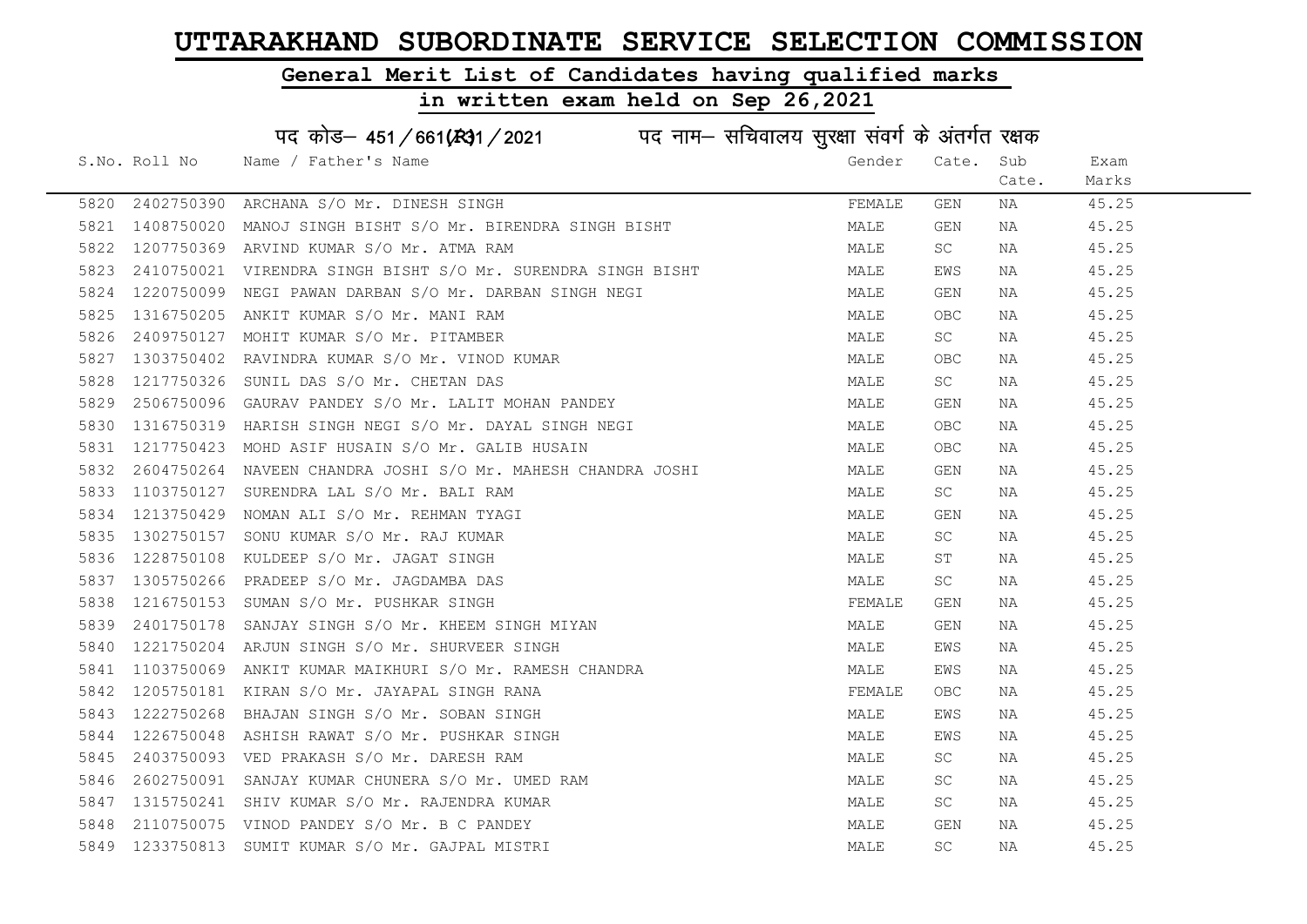#### General Merit List of Candidates having qualified marks

|      |               | पद कोड़- 451/661(स्था / 2021 विद्युत्तम- सचिवालय सुरक्षा संवर्ग के अंतर्गत रक्षक |        |            |         |       |
|------|---------------|----------------------------------------------------------------------------------|--------|------------|---------|-------|
|      | S.No. Roll No | Name / Father's Name                                                             | Gender | Cate.      | Sub     | Exam  |
|      |               |                                                                                  |        |            | Cate.   | Marks |
| 5850 |               | 2108750238 KRISHNA SINGH S/O Mr. CHANDAN SINGH SUYAL                             | MALE   | EWS        | ΝA      | 45.25 |
| 5851 | 1226750037    | NEERAJ SINGH CHAUHAN S/O Mr. DHAN SINGH CHAUHAN                                  | MALE   | OBC        | NA      | 45.25 |
| 5852 | 1224750048    | PRAMOD THAPLIYAL S/O Mr. JYOTI PRASAD THAPLIYAL                                  | MALE   | GEN        | NA      | 45.25 |
| 5853 | 2103750034    | GOPAL SINGH RAWAT S/O Mr. B S RAWAT                                              | MALE   | GEN        | NA      | 45.25 |
| 5854 | 1304750335    | ANKIT KUMAR S/O Mr. SURESH PAL                                                   | MALE   | OBC        | NA      | 45.25 |
| 5855 | 1309750099    | ANUJ KUMAR S/O Mr. PHOOL SINGH                                                   | MALE   | SC         | NA      | 45.25 |
| 5856 | 1207750180    | MANMOHAN SINGH DANGI S/O Mr. PURAN SINGH DANGI                                   | MALE   | GEN        | NA      | 45.25 |
| 5857 | 1222750288    | NITESH S/O Mr. RANJEET SINGH                                                     | MALE   | EWS        | NA      | 45.25 |
| 5858 | 2604750243    | SATYAM SINGH RANA S/O Mr. RAJESH SINGH                                           | MALE   | ST         | NA      | 45.25 |
| 5859 | 2501750282    | BHAWAN SINGH S/O Mr. DURGA SINGH                                                 | MALE   | OBC        | NA      | 45.25 |
| 5860 | 1213750035    | NARENDRA SINGH TOMAR S/O Mr. DEVI SINGH                                          | MALE   | ST         | NA      | 45.25 |
| 5861 | 2501750011    | NEERAJ JOSHI S/O Mr. DEEPAK JOSHI                                                | MALE   | GEN        | NA      | 45.25 |
| 5862 | 1202750335    | UMANG TYAGI S/O Mr. SURESH CHANDRA TYAGI                                         | MALE   | GEN        | NA      | 45.25 |
| 5863 |               | 1219750203 BHAGWAN SINGH S/O Mr. PREM SINGH                                      | MALE   | OBC        | NA      | 45.25 |
| 5864 | 2411750107    | MAYA S/O Mr. BHEEM SINGH                                                         | FEMALE | GEN        | NA      | 45.25 |
| 5865 | 1222750128    | GIREESH SINGH RANA S/O Mr. PURAN SINGH RANA                                      | MALE   | OBC        | EX-Serv | 45.25 |
| 5866 | 2601750234    | AMIT KUMAR GAUTAM S/O Mr. SURAJPAL                                               | MALE   | SC         | NA      | 45.25 |
| 5867 | 1225750311    | JAGMOHAN S/O Mr. JITYA                                                           | MALE   | SC         | NA      | 45.25 |
| 5868 | 2405750196    | YOGESH SINGH S/O Mr. BAHADUR SINGH                                               | MALE   | GEN        | NA      | 45.25 |
| 5869 | 1210750334    | HARENDRA SINGH PANWAR S/O Mr. KARAN SINGH PANWAR                                 | MALE   | EWS        | NA      | 45.25 |
| 5870 | 2607750108    | AMIT SINGH S/O Mr. INDRA SINGH                                                   | MALE   | ST         | NA      | 45.25 |
| 5871 | 1218750469    | ASHISH SINGH RAWAT S/O Mr. BHAGAT SINGH RAWAT                                    | MALE   | OBC        | NA      | 45.25 |
| 5872 | 1233750374    | RAHUL RAJPUT S/O Mr. MADAN MOHAN                                                 | MALE   | SC         | ΝA      | 45.25 |
| 5873 | 1226750438    | ASHISH SINGH S/O Mr. IMAN SINGH                                                  | MALE   | EWS        | NA      | 45.25 |
| 5874 | 1218750418    | JYOTI GUPTA S/O Mr. TARUN KUMAR GUPTA                                            | FEMALE | GEN        | NA      | 45.25 |
| 5875 | 1226750088    | PRADEEP KUMAR S/O Mr. KALAM SINGH                                                | MALE   | SC         | NA      | 45.25 |
| 5876 |               | 1212750104 ARCHANA S/O Mr. MAND RAM GAUR                                         | FEMALE | SΤ         | NA      | 45.25 |
| 5877 |               | 1408750242 PRADEEP KUMAR S/O Mr. JAGATPAL LAL                                    | MALE   | SC         | NA      | 45.25 |
| 5878 |               | 2503750118 RICHA S/O Mr. SUNDER SINGH POKHARIYA                                  | FEMALE | <b>GEN</b> | NA      | 45.25 |
| 5879 |               | 1302750353 MUSRRAT ALI S/O Mr. MOHD MASAVVAR                                     | MALE   | OBC        | ΝA      | 45.25 |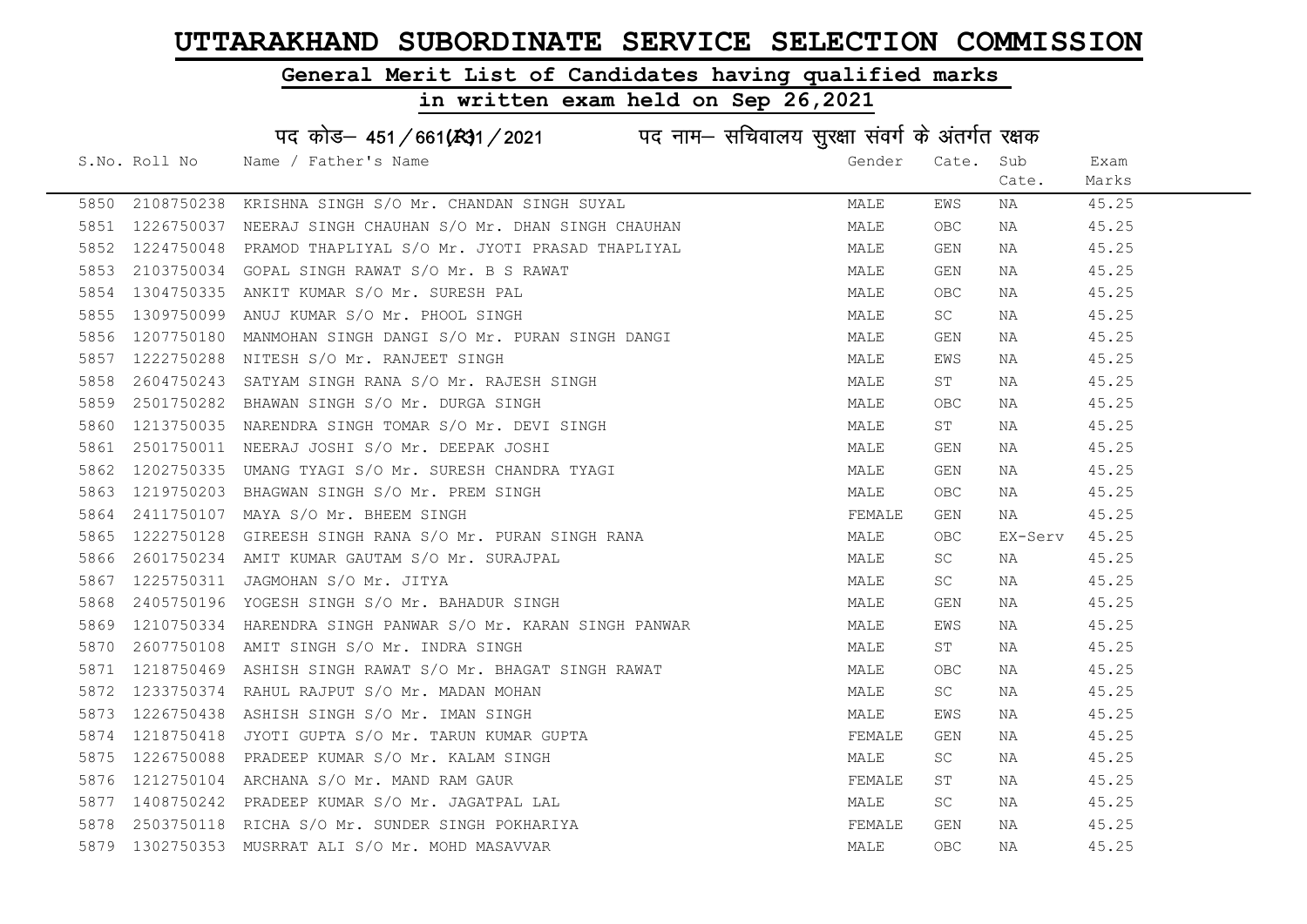#### General Merit List of Candidates having qualified marks

in written exam held on Sep 26,2021

S.No. Roll No Wame / Father's Name Gender Cate. Sub Cate. Exam Marks पद कोड– 451/661(स्था) / 2021 विद्युत्त नाम– सचिवालय सुरक्षा संवर्ग के अंतर्गत रक्षक 5880 1205750211 PREETI S/O Mr. MAN SINGH FEMALE GEN NA 45.25 5881 1229750017 ARVIND KUMAR S/O Mr. SITARAM SHARMA MALE GEN NA 45.25 5882 1202750256 NARESH KUMAR S/O Mr. SAFRI LAL MALE SC NA 45.25 5883 1233750227 SATYAPAL S/O Mr. JALAM SINGH MALE ST NA 45.25 5884 2603750028 KULDEEP SINGH S/O Mr. LAL SINGH MALE SC NA 45.25 5885 2609750122 PAWAN KUMAR S/O Mr. GANESHI LAL MALE SC NA 45.25 5886 1201750263 MAHIDEV SINGH RAWAT S/O Mr. CHAIN SINGH RAWAT MALE OBC NA 45.25 5887 2507750009 SURESH CHANDRA JOSHI S/O Mr. DEVI DUTT JOSHI MALE GEN NA 45.25 5888 1403750289 ABHISHEK BHATT S/O Mr. VINOD PRASAD BHATT MALE EWS NA 45.25 5889 2105750064 KAVITA S/O Mr. HAYAT RAM FEMALE SC NA 45.25 5890 1201750219 LUCKY PANWAR S/O Mr. MANOJ PANWAR MALE OBC NA 45.25 5891 1202750287 ABHISHEK CHAUHAN S/O Mr. SHAMSHER SINGH CHAUHAN MALE ST NA 45.25 5892 2414750306 SURAJ KUMAR ARYA S/O Mr. NARI RAM MALE SC NA 45.25 5893 1212750208 BITTU RAWAT S/O Mr. JABAR SINGH MALE OBC NA 45.25 5894 2108750227 SUSHMITA BISHT S/O Mr. UMED SINGH BISHT FRANCH STRANGH REMALE GEN NA 45.25 5895 1303750351 KULDEEP SINGH S/O Mr. GULAB SINGH MALE OBC NA 45.25 5896 2402750155 KOMAL KALKHUDIYA S/O Mr. HEMANT KUMAR FEMAL FEMALE GEN NA 45.25 5897 1307750048 CHANDRA MOHAN SINGH S/O Mr. JAGMOHAN SINGH RAWAT MALE GEN EX-Serv 45.00 5898 1208750414 CHANDRA MOHAN SINGH S/O Mr. KESHAR SINGH MALE GEN EX-Serv 45.00 5899 2409750031 GANESH HARISHANKAR ARYA S/O Mr. HARI RAM ARYA MALE SC NA 45.00 5900 2608750101 RAVI SINGH KUTIYAL S/O Mr. PRATAP SINGH KUTIYAL MALE ST NA 45.00 5901 1236750167 PANKAJ SINGH S/O Mr. SUBEDAR SINGH MALE GEN NA 45.00 5902 1202750115 GAURAV PUNDIR S/O Mr. YASHWANT SINGH PUNDIR MANA MALE GEN NA 45.00 5903 1317750240 KM NEELAM S/O Mr. RAJPAL SINGH FEMAL SO SEEMALE SC NA 45.00 5904 1214750179 SUNIL SINGH CHAUHAN S/O Mr. BHAGAT SINGH MAN MALE ST NA 45.00 5905 1311750022 PAWAN KUMAR S/O Mr. RAJESH SINGH MALE OBC NA 45.00 5906 2104750098 VIJAY JOSHI S/O Mr. NANDA BALLABH JSOHI MALE GEN NA 45.00 5907 1230750373 RAHUL YADAV S/O Mr. RAJENDRA PRAKASH MALE OBC NA 45.00 5908 1235750203 PRADEEP SINGH RAWAT S/O Mr. BIRENDRA SINGH RAWAT MALE GEN NA 45.00 5909 1307750284 PRADEEP KUMAR S/O Mr. BABU RAM MALE SC NA 45.00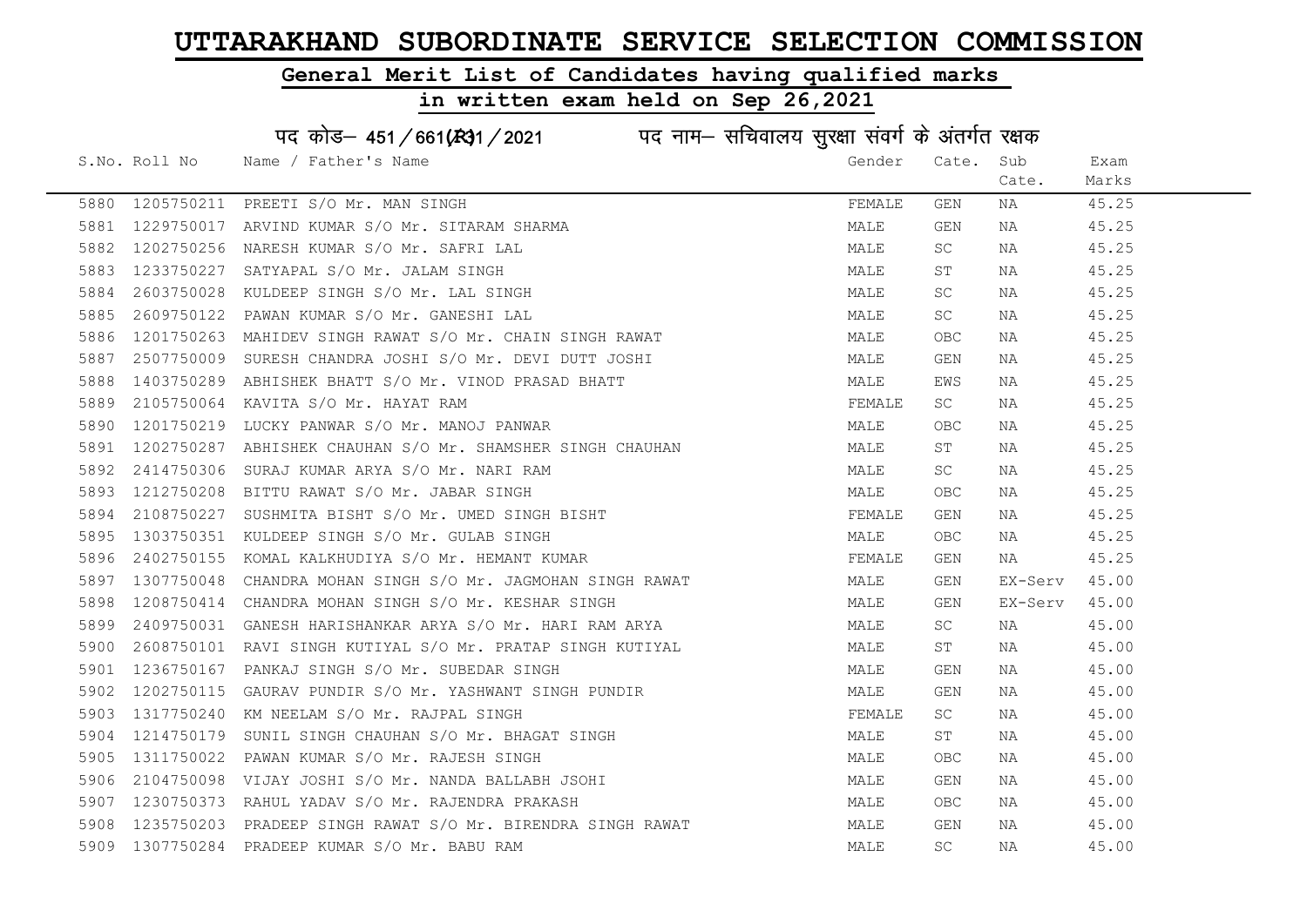### General Merit List of Candidates having qualified marks

|      |               | पद कोड़– 451/661(131/2021 पद नाम– सचिवालय सुरक्षा संवर्ग के अंतर्गत रक्षक |        |                     |       |       |
|------|---------------|---------------------------------------------------------------------------|--------|---------------------|-------|-------|
|      | S.No. Roll No | Name / Father's Name                                                      | Gender | Cate.               | Sub   | Exam  |
|      |               |                                                                           |        |                     | Cate. | Marks |
| 5910 | 1209750193    | KAVI BHANDARI S/O Mr. SUKHRAM SINGH BHANDARI                              | MALE   | GEN                 | NA    | 45.00 |
| 5911 | 1234750302    | ANKIT GHILDIYAL S/O Mr. CHAKRADHAR PRASAD                                 | MALE   | GEN                 | NA    | 45.00 |
| 5912 | 1228750062    | PHOOL KUMAR S/O Mr. PREM SINGH                                            | MALE   | SC                  | NA    | 45.00 |
| 5913 | 2403750008    | TARA PADIYAR S/O Mr. PURAN SINGH PADIYAR                                  | FEMALE | GEN                 | NA    | 45.00 |
| 5914 | 1228750308    | SWATI RAWAT S/O Mr. PRATAP SINGH RAWAT                                    | FEMALE | EWS                 | NA    | 45.00 |
| 5915 | 1228750327    | DEEPA BISHT S/O Mr. RATAN SINGH BISHT                                     | FEMALE | GEN                 | NA    | 45.00 |
| 5916 | 1230750255    | RAMAN PAL S/O Mr. RAMESHWAR PRASAD PAL                                    | MALE   | OBC                 | ΝA    | 45.00 |
| 5917 | 2403750364    | DEEPAK KUMAR S/O Mr. CHANDRA PRAKASH ARYA                                 | MALE   | SC                  | ΝA    | 45.00 |
| 5918 | 1306750392    | RAJESH JOSHI S/O Mr. RAMESH CHAND JOSHI                                   | MALE   | EWS                 | NA    | 45.00 |
| 5919 | 1227750079    | ADARSH KHARKA S/O Mr. VIJAY KUMAR KHARKA                                  | MALE   | OBC                 | NA    | 45.00 |
| 5920 | 1210750444    | PANKAJ NEGI S/O Mr. RAJKISHOR SINGH                                       | MALE   | EWS                 | NA    | 45.00 |
| 5921 | 2508750102    | HARI SHANKAR BHATT S/O Mr. BANSHIDHAR BHATT                               | MALE   | EWS                 | NA    | 45.00 |
| 5922 | 1230750336    | NITIN SINGH S/O Mr. PREM SINGH                                            | MALE   | SC                  | NA    | 45.00 |
| 5923 | 1307750228    | ANIL KUMAR RANA S/O Mr. RAJPAL SINGH RANA                                 | MALE   | $\operatorname{SC}$ | ΝA    | 45.00 |
| 5924 | 1318750144    | VIKAS KUMAR S/O Mr. NATHI RAM                                             | MALE   | OBC                 | ΝA    | 45.00 |
| 5925 | 2604750270    | DEEPAK KUMAR S/O Mr. RAJESH SINGH                                         | MALE   | SC                  | ΝA    | 45.00 |
| 5926 | 1222750270    | ANKIT KUMAR S/O Mr. MADAN PAL                                             | MALE   | SC                  | ΝA    | 45.00 |
| 5927 | 2503750003    | SURESH SINGH DHAMI S/O Mr. NAR SINGH DHAMI                                | MALE   | GEN                 | ΝA    | 45.00 |
| 5928 | 2403750035    | DEEPAK KUMAR S/O Mr. BISHAN RAM                                           | MALE   | SC                  | ΝA    | 45.00 |
| 5929 | 2403750407    | RAHUL GOSAIN S/O Mr. UMMED SINGH GOSAIN                                   | MALE   | SC                  | ΝA    | 45.00 |
| 5930 | 1227750034    | SANDEEEP SINGH S/O Mr. RUKAM SINGH                                        | MALE   | GEN                 | NA    | 45.00 |
| 5931 | 1201750284    | RITU KAUSHAL S/O Mr. ANIL KUMAR                                           | FEMALE | OBC                 | NA    | 45.00 |
| 5932 | 2406750023    | RAHUL MARTOLIA S/O Mr. NARAYAN SINGH MARTOLIA                             | MALE   | $\operatorname{ST}$ | ΝA    | 45.00 |
| 5933 | 1310750151    | AKASH KUMAR S/O Mr. MAHENDRA SINGH                                        | MALE   | GEN                 | ΝA    | 45.00 |
| 5934 | 1103750033    | SASHI KUMAR S/O Mr. MAHENDRA LAL                                          | MALE   | SC                  | NA    | 45.00 |
| 5935 | 2608750176    | TEERTH KUMAR S/O Mr. HARI SHANKAR                                         | MALE   | SC                  | NA    | 45.00 |
| 5936 | 1309750183    | DEEPAK SHAH S/O Mr. PREM LAL SHAh                                         | MALE   | SC                  | ΝA    | 45.00 |
| 5937 | 1304750187    | MANOJ S/O Mr. RISHI PAL                                                   | MALE   | SC                  | ΝA    | 45.00 |
| 5938 | 1222750181    | DINESH S/O Mr. BALIYA DASS                                                | MALE   | $\operatorname{SC}$ | ΝA    | 45.00 |
| 5939 |               | 1217750413 RAJNISH KHANDURI S/O Mr. PARASHU RAM KHANDURI                  | MALE   | <b>OBC</b>          | ΝA    | 45.00 |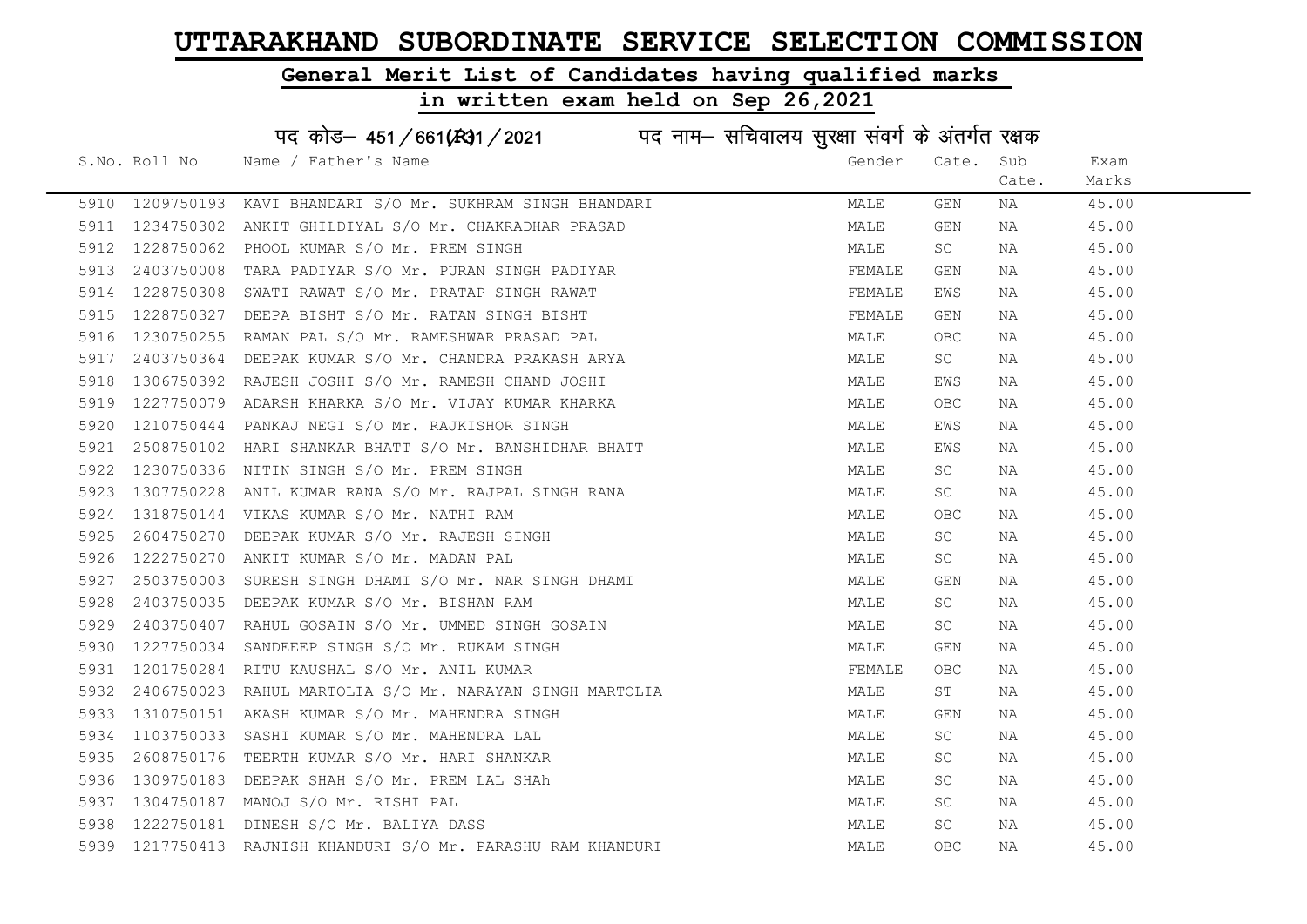#### General Merit List of Candidates having qualified marks

## in written exam held on Sep 26,2021

# पद कोड– 451/661(स्था/2021 विद्युत्तम- सचिवालय सुरक्षा संवर्ग के अंतर्गत रक्षक

|      | S.No. Roll No | Name / Father's Name                                                                                                                                                                          | Gender | Cate.      | Sub   | Exam  |
|------|---------------|-----------------------------------------------------------------------------------------------------------------------------------------------------------------------------------------------|--------|------------|-------|-------|
|      |               |                                                                                                                                                                                               |        |            | Cate. | Marks |
|      |               | 5940 2404750281 KAMLESH KUMAR KABDWAL S/O Mr. MOHAN CHANDRA KABDWAL                                                                                                                           | MALE   | GEN        | NA    | 45.00 |
|      |               | 5941  2403750530  SURENDRA CHHIMWAL S/O Mr. KESHAV DUTT CHHIMWAL                                                                                                                              | MALE   | EWS        | NA    | 45.00 |
| 5942 |               | 1306750108 DEEPAK SAINI S/O Mr. RAGBEER SINGH SAINI                                                                                                                                           | MALE   | OBC        | NA    | 45.00 |
| 5943 |               | 1214750351 KM SAROJ S/O Mr. JAYENDRA SINGH                                                                                                                                                    | FEMALE | <b>OBC</b> | NA    | 45.00 |
| 5944 |               | 1307750123 AMIT KUMAR S/O Mr. RAJ KUMAR                                                                                                                                                       | MALE   | <b>SC</b>  | NA    | 45.00 |
| 5945 | 2502750054    | UMED NATH S/O Mr. GUMAN NATH                                                                                                                                                                  | MALE   | <b>OBC</b> | NA    | 45.00 |
| 5946 |               | 1203750012 PRIYANKA S/O Mr. GYAN SINGH                                                                                                                                                        | FEMALE | <b>OBC</b> | NA    | 45.00 |
| 5947 |               | 2409750133 ANIL KUMAR S/O Mr. MOHAN CHANDRA                                                                                                                                                   | MALE   | SC.        | NA    | 45.00 |
| 5948 |               | 2605750238 MOHD IRFAN S/O Mr. ALI MOHAMMAD                                                                                                                                                    | MALE   | OBC        | NA    | 45.00 |
| 5949 |               | 2102750153 PRADEEP SINGH NEGI S/O Mr. SUDAN SINGH NEGI                                                                                                                                        | MALE   | GEN        | NA    | 45.00 |
| 5950 |               | 1218750288 ARUN KUMAR DHYANI S/O Mr. CHANDRA MOHAN DHYANI                                                                                                                                     | MALE   | GEN        | NA    | 45.00 |
|      |               | 5951 1213750176 DEEPAK SOTHIYAL S/O Mr. VIJENDRA SINGH SOTHIYAL                                                                                                                               | MALE   | GEN        | NA    | 45.00 |
|      |               | 5952 1304750340 RAJ KUMAR S/O Mr. RAMESH CHAND                                                                                                                                                | MALE   | SC.        | NA    | 45.00 |
| 5953 |               | 1219750114 ANKIT BARTHWAL S/O Mr. SURENDER DUTT BARTHWAL                                                                                                                                      | MALE   | EWS        | NA    | 45.00 |
| 5954 |               | 1218750101 SUSHANT JAKHMOLA S/O Mr. MANOHAR JAKHMOLA                                                                                                                                          | MALE   | GEN        | NA    | 45.00 |
| 5955 |               | 1317750199 TOKEER S/O Mr. MATLOOB AHMED                                                                                                                                                       | MALE   | <b>OBC</b> | NA    | 45.00 |
| 5956 |               | 2404750160 SANDEEP KUMAR S/O Mr. JOGA RAM ARYA<br>1303750253 GULREZ S/O Mr. MOHD YUSUF<br>1101750182 HEMANT S/O Mr. BIRENDRA SINGH BISHT<br>2108750378 KANCHANA BISHT S/O Mr. PAN SINGH BISHT | MALE   | SC         | NA    | 45.00 |
|      |               | 5957 1303750253 GULREZ S/O Mr. MOHD YUSUF                                                                                                                                                     | FEMALE | GEN        | NA    | 45.00 |
| 5958 |               |                                                                                                                                                                                               | MALE   | GEN        | NA    | 45.00 |
| 5959 |               |                                                                                                                                                                                               | FEMALE | EWS        | NA    | 45.00 |
| 5960 |               | 2412750294 HEMA MEHRA S/O Mr. KHIM SINGH MEHRA                                                                                                                                                | FEMALE | EWS        | NA    | 45.00 |
| 5961 |               | 2413750100 PRADEEP NATH GOSWAMI S/O Mr. GOPAL NATH                                                                                                                                            | MALE   | <b>OBC</b> | NA    | 45.00 |
| 5962 |               | 2605750230 MANEESH KUMAR S/O Mr. ASHA RAM BANDUNI                                                                                                                                             | MALE   | GEN        | NA    | 45.00 |
|      |               | 5963 1206750231 AKASH KUMAR S/O Mr. RAJKUMAR PRAJAPATI                                                                                                                                        | MALE   | <b>OBC</b> | NA    | 45.00 |
| 5964 |               | 1228750034 ROHIT JAKHMOLA S/O Mr. HARSH MOHAN JAKHMOLA                                                                                                                                        | MALE   | GEN        | NA    | 45.00 |
| 5965 |               | 2502750146 UMESH PRASAD S/O Mr. BHAWANI RAM                                                                                                                                                   | MALE   | SC         | NA    | 45.00 |
| 5966 |               |                                                                                                                                                                                               | MALE   | OBC        | NA    | 45.00 |
| 5967 |               |                                                                                                                                                                                               | MALE   | ST         | NA    | 45.00 |
| 5968 |               | 1316750158 PARUL KUMAR S/O Mr. PRAMOD KUMAR<br>2401750037 SHIV KUMAR RANA S/O Mr. LAVROO SINGH<br>1219750260 RAHUL KUMAR S/O Mr. TARA CHAND<br>1219750260 RAHUL KUMAR S/O Mr. TARA CHAND      | MALE   | <b>SC</b>  | NA    | 45.00 |
|      |               | 5969 1233750055 VIMAL SINGH RANA S/O Mr. VIJAY SINGH RANA                                                                                                                                     | MALE   | <b>GEN</b> | NA    | 45.00 |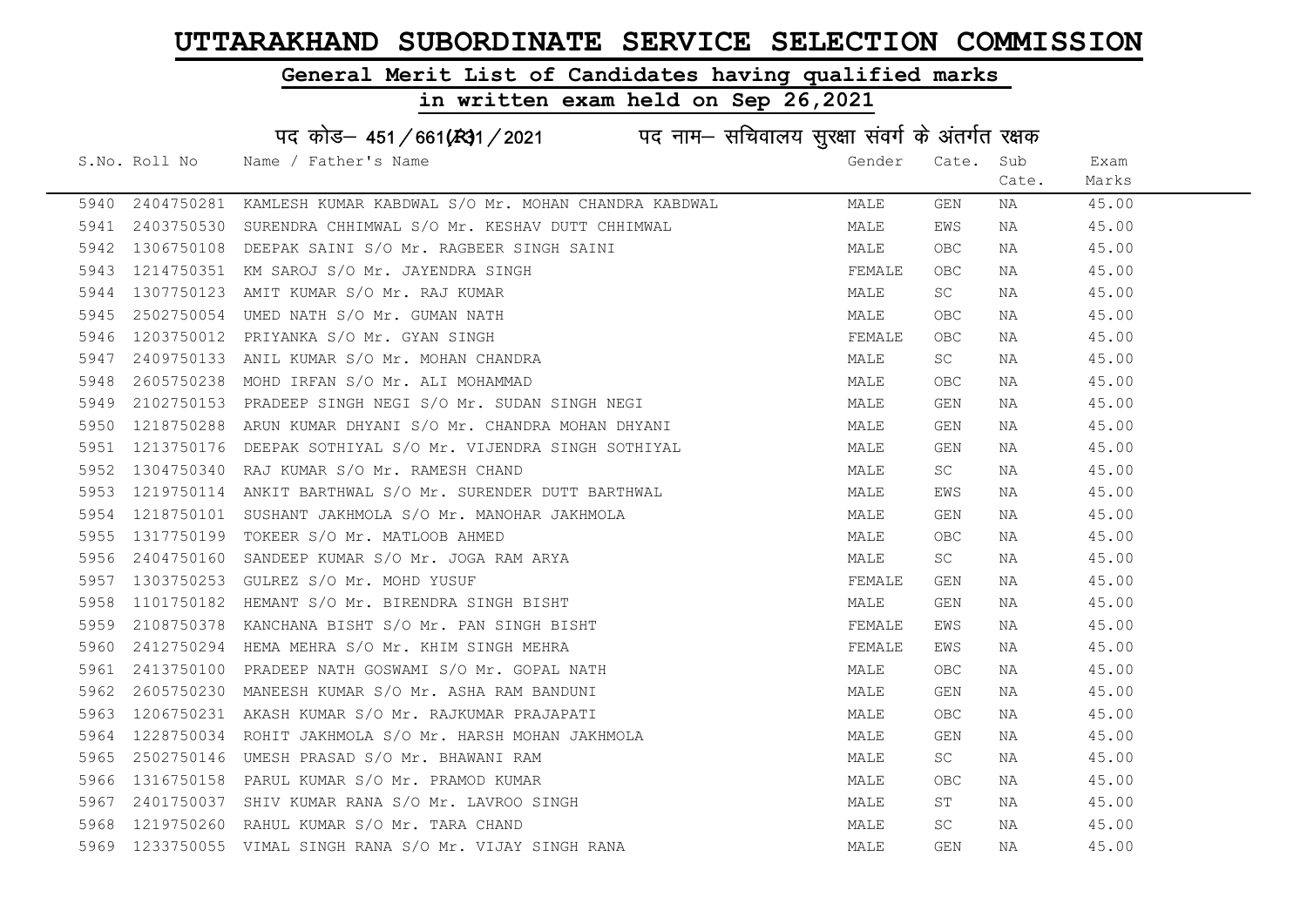#### General Merit List of Candidates having qualified marks

#### in written exam held on Sep 26,2021

S.No. Roll No Wame / Father's Name Gender Cate. Sub Cate. Exam Marks पद कोड– 451/661(स्था/2021 पद नाम– सचिवालय सुरक्षा संवर्ग के अंतर्गत रक्षक 5970 1221750096 DEEPAK MATHPAL S/O Mr. MANMOHAN CHANDRA MATHPAL MANILLAND MALE EWS NA 45.00 5971 2403750337 LALIT MOHAN MELKANI S/O Mr. RAMESH CHANDRA MELKANI MALE GEN NA 45.00 5972 1209750124 MANEESHA S/O Mr. AYODHYA PRASAD SAN SANG TEMALE GEN NA 45.00 5973 1222750230 ARVIND GUSAIN S/O Mr. BHAWAN SINGH MALE OBC NA 45.00 5974 1230750035 DIKSHA S/O Mr. RELU RAM FEMALE EWS NA 45.00 5975 1229750223 SOHAN SINGH CHAUHAN S/O Mr. GABBAR SINGH CHAUHAN MALE GEN NA 45.00 5976 1305750163 NEERAJ RANA S/O Mr. GIRISH CHANDRA RANA MANA MALE GEN NA 45.00 5977 1211750317 SUNIL TOPWAL S/O Mr. BHAGWAN SINGH TOPWAL MALL MALE GEN DFF 45.00 5978 1302750151 AMIT KUMAR S/O Mr. RAJ KUMAR MALE SC NA 45.00 5979 1235750017 AMAN SINGH BISHT S/O Mr. SUKHVEER SINGH BISHT MAN MALE GEN NA 45.00 5980 1230750346 ARVIND S/O Mr. SHASHIPAL MALE SC NA 45.00 5981 1217750128 VIPIN THAPLIYAL S/O Mr. RAMESH SINGH THAPLIYAL MAN MALE OBC NA 45.00 5982 1404750003 SAHIL BISHT S/O Mr. SURENDER SINGH BISHT MALE GEN NA 45.00 5983 2109750200 DILEEP SINGH RAWAT S/O Mr. DEV SINGH RAWAT MANA MALE GEN NA 45.00 5984 2402750029 RAVI RANA S/O Mr. HARI SINGH RANA MANA MALE ST NA 45.00 5985 2401750034 HARSH SINGH SHAHI S/O Mr. SURENDRA SINGH SHAHI MAN MALE GEN NA 45.00 5986 1304750310 KRISHNA GIRI S/O Mr. SURENDRA GIRI MALE OBC NA 45.00 5987 1208750309 DIWAN SINGH RANA S/O Mr. SUPPA SINGH RANA MALE ST NA 45.00 5988 1316750067 MUNNA S/O Mr. SALEEM MALE OBC NA 45.00 5989 1207750142 SHUBHAM KUMAR S/O Mr. LAXMI CHAND MALE SC NA 45.00 5990 2413750129 PANKAJ SINGH PANU S/O Mr. TRILOK SINGH PANU MALE EWS NA 45.00 5991 2105750214 HEMANT KUMAR S/O Mr. BASANT LAL MALE SC NA 45.00 5992 2501750154 MANISHA TAMTA S/O Mr. AMAR RAM FEMALE SC NA 45.00 5993 1226750414 MATBAR SINGH RAWAT S/O Mr. GYAN SINGH RAWAT MANAT MALE ST NA 45.00 5994 1102750015 ROHIT SINGH BISHT S/O Mr. AVTAR SINGH MALE EWS NA 45.00 5995 2606750129 KISHAN SINGH S/O Mr. VEER BAHADUR MALE GEN NA 45.00 5996 2604750087 SHARIK HUSSAIN S/O Mr. SHAKIR HUSSAIN MALE OBC NA 45.00 5997 2504750103 DEEPAK SINGH MEHTA S/O Mr. PURAN SINGH MALE GEN NA 45.00 5998 2606750065 ROSHAN KUMAR S/O Mr. JAY KRISHNA MALE SC NA 45.00 5999 1304750141 ABHAY CHAUDHARY S/O Mr. RISHIPAL CHAUDHARY MAN MALE GEN NA 45.00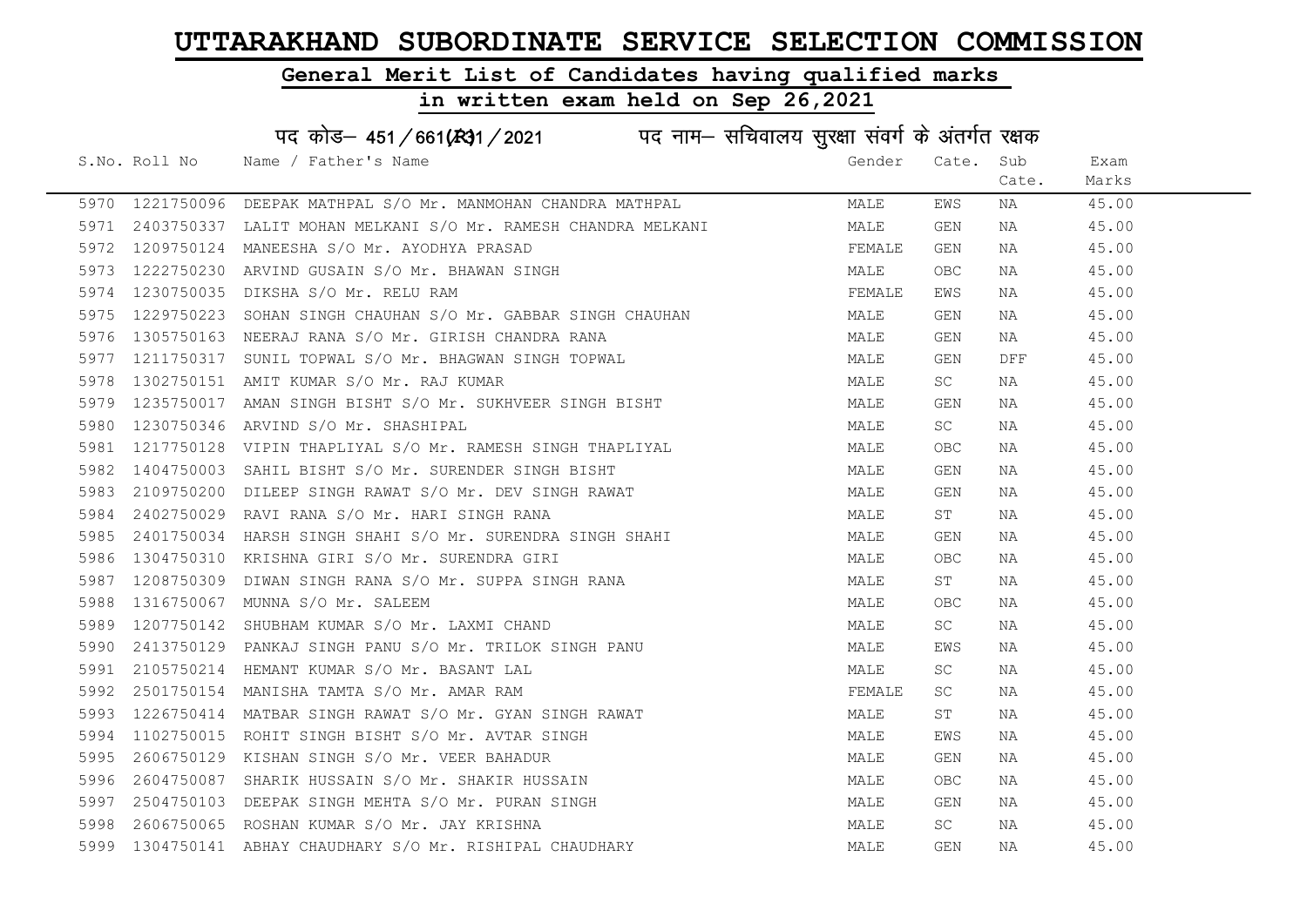#### General Merit List of Candidates having qualified marks

|      |               | पद कोड़– 451/661(431/2021 पद नाम– सचिवालय सुरक्षा संवर्ग के अंतर्गत रक्षक |        |                     |       |       |
|------|---------------|---------------------------------------------------------------------------|--------|---------------------|-------|-------|
|      | S.No. Roll No | Name / Father's Name                                                      | Gender | Cate.               | Sub   | Exam  |
|      |               |                                                                           |        |                     | Cate. | Marks |
| 6000 | 1307750023    | SHUBHAM MAURYA S/O Mr. JANARDHAN                                          | MALE   | SC                  | NA    | 45.00 |
| 6001 | 1227750173    | DESHRAJ S/O Mr. DARSHAN LAL                                               | MALE   | SC                  | NA    | 45.00 |
| 6002 | 2608750277    | MUNAJIR HUSAIN S/O Mr. RAEES AHAMAD                                       | MALE   | OBC                 | NA    | 45.00 |
| 6003 | 2608750276    | ARUN KUMAR S/O Mr. NIHAL SINGH                                            | FEMALE | SC                  | NA    | 45.00 |
| 6004 | 1223750294    | ASHISH BHANDARI S/O Mr. NAGENDRA SINGH BHANDARI                           | MALE   | <b>OBC</b>          | NA    | 45.00 |
| 6005 | 1207750264    | MANJEET SINGH S/O Mr. CHAMAN LAL                                          | MALE   | GEN                 | NA    | 45.00 |
| 6006 | 1202750400    | KISHAN SINGH S/O Mr. GOPAL SINGH                                          | MALE   | EWS                 | NA    | 45.00 |
| 6007 | 1233750777    | DIKSHA NEGI S/O Mr. BALVEER SINGH                                         | FEMALE | GEN                 | NA    | 45.00 |
| 6008 | 2106750003    | SUMIT BISHT S/O Mr. HIRA SINGH                                            | MALE   | GEN                 | NA    | 45.00 |
| 6009 | 1235750047    | ANJALI CHAUHAN S/O Mr. SWARAJ SINGH CHAUHAN                               | FEMALE | ST                  | NA    | 45.00 |
| 6010 | 1102750208    | AJAY SINGH S/O Mr. BHAGAT SINGH                                           | MALE   | GEN                 | NA    | 45.00 |
| 6011 | 1102750091    | AKASH KUMAR S/O Mr. SATISH SHANKAR                                        | MALE   | SC                  | NA    | 45.00 |
| 6012 | 1222750091    | MANDEEP SINGH S/O Mr. CHANDAN SINGH                                       | MALE   | SC                  | NA    | 45.00 |
| 6013 |               | 1306750375 GOVIND KUMAR S/O Mr. SAMAY SINGH                               | MALE   | SC                  | NA    | 45.00 |
| 6014 |               | 1208750361 KM VARSHA S/O Mr. PRAHLAD SINGH                                | FEMALE | OBC                 | NA    | 45.00 |
| 6015 | 1408750011    | MANOJ KUMAR S/O Mr. RAJKUNWAR SINGH                                       | MALE   | $\operatorname{SC}$ | NA    | 44.75 |
| 6016 | 1235750030    | NARENDRA KUMAR S/O Mr. RANJIT SINGH                                       | MALE   | SC.                 | NA    | 44.75 |
| 6017 | 2402750107    | PANKAJ SINGH RANA S/O Mr. PARMESWARI SINGH RANA                           | MALE   | ST                  | NA    | 44.75 |
| 6018 | 1227750346    | MANOJ S/O Mr. MAYA RAM                                                    | MALE   | SC                  | NA    | 44.75 |
| 6019 | 2404750119    | VISHAL SINGH S/O Mr. SRIKRISHNA                                           | MALE   | SΤ                  | NA    | 44.75 |
| 6020 | 2602750123    | KM BHARATI S/O Mr. MOHAN RAM ARYA                                         | FEMALE | SC                  | NA    | 44.75 |
| 6021 | 1215750319    | AJAYPAL CHAUHAN S/O Mr. MOHAR SINGH                                       | MALE   | SТ                  | NA    | 44.75 |
| 6022 | 1309750055    | AKSHAY KUMAR S/O Mr. VIJAYENDRA KUMAR                                     | MALE   | SC                  | NA    | 44.75 |
| 6023 | 1219750138    | DEEWAN SINGH NEGI S/O Mr. SARDAR SINGH                                    | MALE   | ST                  | NA    | 44.75 |
| 6024 | 2402750137    | NEETU S/O Mr. MOHAN SINGH                                                 | FEMALE | SТ                  | NA    | 44.75 |
| 6025 | 1233750679    | SANJAY KUMAR S/O Mr. NATHI LAL                                            | MALE   | SC                  | NA    | 44.75 |
| 6026 | 2606750004    | NITIN KUMAR S/O Mr. RAM CHANDRA                                           | MALE   | SC.                 | NA    | 44.75 |
| 6027 |               | 2502750141 AAKASH DUTKOTI S/O Mr. SHOBAN RAM                              | MALE   | SC                  | NA    | 44.75 |
| 6028 | 1226750033    | HIMANSHU KATARIA S/O Mr. SURESH KATARIA                                   | MALE   | SC                  | NA    | 44.75 |
| 6029 | 1217750060    | GAURAV KUMAR S/O Mr. MANI RAM                                             | MALE   | SC                  | ΝA    | 44.50 |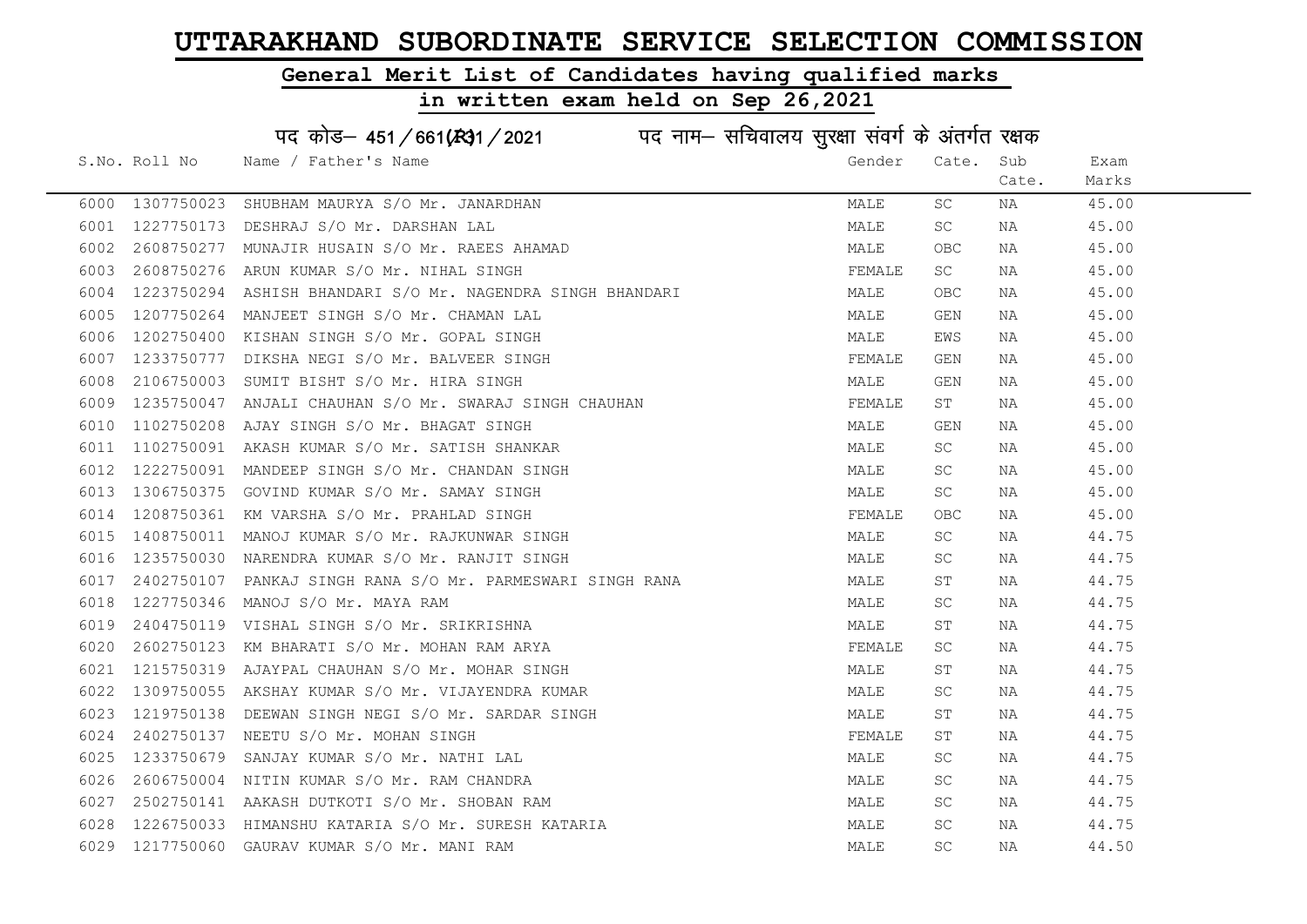#### General Merit List of Candidates having qualified marks

|      |               | पद कोड़- 451/661(34) / 2021 पद नाम- सचिवालय सुरक्षा संवर्ग के अंतर्गत रक्षक |        |                     |       |       |
|------|---------------|-----------------------------------------------------------------------------|--------|---------------------|-------|-------|
|      | S.No. Roll No | Name / Father's Name                                                        | Gender | Cate.               | Sub   | Exam  |
|      |               |                                                                             |        |                     | Cate. | Marks |
| 6030 | 1210750265    | UPENDRA SINGH S/O Mr. BHAGWAN SINGH                                         | MALE   | SC                  | NA    | 44.50 |
| 6031 | 1208750202    | RAM DAYAL S/O Mr. MAGAN LAL                                                 | MALE   | SC                  | NA    | 44.50 |
| 6032 | 1221750181    | AJEET PRAKASH S/O Mr. OM PRAKASH                                            | MALE   | SC                  | NA    | 44.50 |
| 6033 | 1226750066    | DINESH KUMAR S/O Mr. BANSHI LAL ARYA                                        | MALE   | SC                  | NA    | 44.50 |
| 6034 | 1317750046    | SUSHIL KOHLI S/O Mr. DINESH KOHLI                                           | MALE   | SC                  | NA    | 44.50 |
| 6035 | 1315750280    | MOHIT SINGH S/O Mr. SANTA SINGH                                             | MALE   | $\operatorname{SC}$ | NA    | 44.50 |
| 6036 | 2503750197    | HARISH RAM S/O Mr. KESHAV RAM                                               | MALE   | SC.                 | NA    | 44.50 |
| 6037 | 2403750475    | ASHOK KUMAR ARYA S/O Mr. BISHAN RAM                                         | MALE   | $\operatorname{SC}$ | NA    | 44.50 |
| 6038 | 1231750416    | AMIT KUMAR S/O Mr. AWATAR MISTRI                                            | MALE   | SC.                 | NA    | 44.50 |
| 6039 | 1231750071    | POONAM CHAUHAN S/O Mr. ARJUN SINGH CHAUHAN                                  | FEMALE | SΤ                  | NA    | 44.50 |
| 6040 | 2403750535    | OM PRAKASH S/O Mr. POORAN RAM                                               | MALE   | SC                  | NA    | 44.50 |
| 6041 | 2507750117    | RENU S/O Mr. RAMAVTAR                                                       | FEMALE | SC                  | NA    | 44.50 |
| 6042 | 1226750187    | AMIT KUMAR S/O Mr. MAHAVEER SINGH                                           | MALE   | SC.                 | NA    | 44.50 |
| 6043 | 2107750162    | VIJAY KUMAR S/O Mr. SHANKAR LAL                                             | MALE   | SC                  | NA    | 44.50 |
| 6044 | 1210750498    | AJAY KUMAR S/O Mr. RAMESH LAL                                               | MALE   | SC                  | NA    | 44.50 |
| 6045 | 2107750065    | NEHA ARYA S/O Mr. MADAN LAL                                                 | FEMALE | SC                  | NA    | 44.50 |
| 6046 | 1209750058    | TARA SINGH S/O Mr. CHAND RAM                                                | MALE   | SΤ                  | NA    | 44.25 |
| 6047 | 2104750038    | KAILASH PRASAD S/O Mr. TRILOK RAM                                           | MALE   | SC                  | NA    | 44.25 |
| 6048 | 1227750233    | PRATAP SINGH S/O Mr. NARAYAN SINGH                                          | MALE   | SΤ                  | NA    | 44.25 |
| 6049 | 2411750077    | GOVIND PRASAD S/O Mr. JEEVAN RAM                                            | MALE   | SC                  | NA    | 44.25 |
| 6050 | 1218750028    | PRADEEP SINGH S/O Mr. BHARAT SINGH                                          | MALE   | <b>SC</b>           | NA    | 44.25 |
| 6051 | 1221750145    | PRADEEP KUMAR S/O Mr. RAMDYAL                                               | MALE   | SC                  | NA    | 44.25 |
| 6052 | 1234750476    | VINOD KUMAR S/O Mr. SAJAN LAL                                               | MALE   | SC                  | NA    | 44.25 |
| 6053 | 1216750070    | KAMAL SINGH S/O Mr. PRATAP SINGH                                            | MALE   | ST                  | NA    | 44.25 |
| 6054 | 2603750103    | SARVESH KUMAR TAMTA S/O Mr. GANESH LAL                                      | MALE   | SC                  | NA    | 44.25 |
| 6055 | 2401750033    | SHEETAL S/O Mr. GANGA PRASAD                                                | FEMALE | SΤ                  | NA    | 44.25 |
| 6056 | 2107750240    | PRAKASH RAM S/O Mr. MOHAN RAM                                               | MALE   | SC                  | NA    | 44.25 |
| 6057 | 1230750441    | GAURAV KUMAR S/O Mr. GANGA DASS                                             | MALE   | SC                  | NA    | 44.25 |
| 6058 | 1210750083    | BADAL SINGH S/O Mr. KAILASH CHANDRA                                         | MALE   | SC                  | NA    | 44.25 |
| 6059 | 1305750180    | AKASH KUMAR S/O Mr. SATISH                                                  | MALE   | SC                  | ΝA    | 44.25 |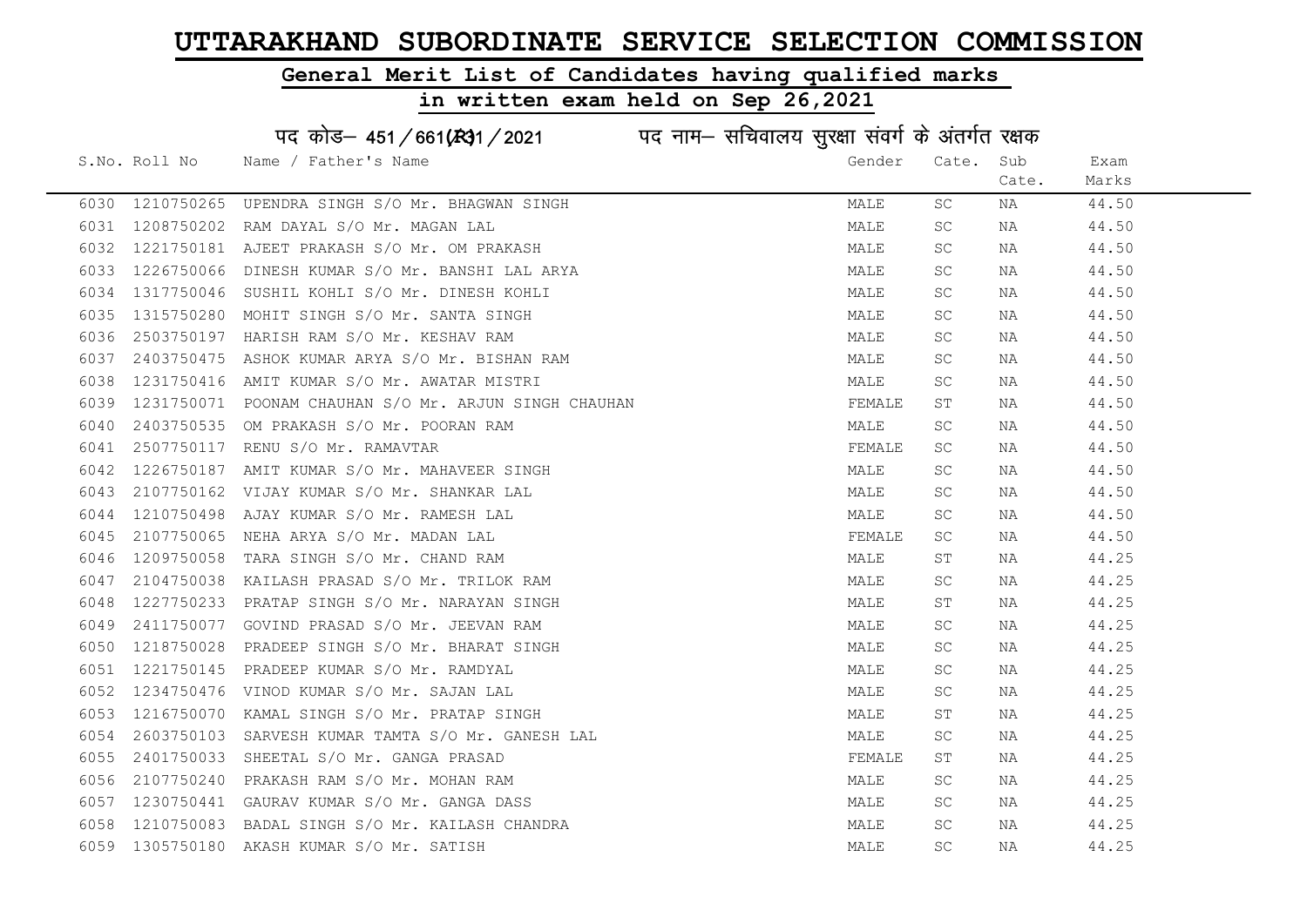#### General Merit List of Candidates having qualified marks

|      |               | पद कोड़– 451/661(431/2021 पद नाम– सचिवालय सुरक्षा संवर्ग के अंतर्गत रक्षक |        |                     |         |       |
|------|---------------|---------------------------------------------------------------------------|--------|---------------------|---------|-------|
|      | S.No. Roll No | Name / Father's Name                                                      | Gender | Cate.               | Sub     | Exam  |
|      |               |                                                                           |        |                     | Cate.   | Marks |
| 6060 | 1212750272    | RAVINDRA S/O Mr. GOPAL DAS                                                | MALE   | SC.                 | NA      | 44.25 |
| 6061 | 2411750003    | BHUPAL chandra S/O Mr. MOHAN RAM                                          | MALE   | SC                  | NA      | 44.00 |
| 6062 | 1404750115    | YASHBEER LAL S/O Mr. BUDDHI LAL                                           | MALE   | SC.                 | NA      | 44.00 |
| 6063 | 1216750384    | RUCHIKA S/O Mr. DAULAT RAM JOSHI                                          | FEMALE | ST                  | NA      | 44.00 |
| 6064 | 1315750261    | JITENDRA S/O Mr. BALBIR SINGH                                             | MALE   | SC                  | NA      | 44.00 |
| 6065 | 1221750275    | ANIL S/O Mr. KANHAIYA LAL                                                 | MALE   | SC                  | NA      | 44.00 |
| 6066 | 1311750096    | SACHIN KUMAR S/O Mr. PRATHVI SINGH                                        | MALE   | SC                  | NA      | 44.00 |
| 6067 | 1216750300    | DHARTI PRASAD S/O Mr. DWARIKA PRASAD                                      | MALE   | SC                  | NA      | 44.00 |
| 6068 | 2404750364    | KAMAL KISHOR S/O Mr. NATHU RAM                                            | MALE   | SC                  | PH      | 44.00 |
| 6069 | 2409750084    | MAHESH KUMAR S/O Mr. HARISH CHANDRA                                       | MALE   | SC                  | NA      | 44.00 |
| 6070 | 1219750067    | JAYPAL SINGH TOMAR S/O Mr. RATAN SINGH TOMAR                              | MALE   | ST                  | NA      | 44.00 |
| 6071 | 2603750225    | BALWANT SINGH S/O Mr. GOKARAN SINGH                                       | MALE   | ST                  | NA      | 44.00 |
| 6072 | 1224750301    | VIPIN RANA S/O Mr. BHAWAN SINGH RANA                                      | MALE   | ST                  | NA      | 44.00 |
| 6073 |               | 2408750020 AKHILESH KUMAR S/O Mr. MOHAN CHANDRA                           | MALE   | SC                  | NA      | 44.00 |
| 6074 | 2606750112    | CHANCHAL KUMAR S/O Mr. SURAJ SINGH                                        | MALE   | SC                  | NA      | 44.00 |
| 6075 | 2608750167    | ANAND KUMAR S/O Mr. CHARAN SINGH                                          | MALE   | $\operatorname{SC}$ | NA      | 44.00 |
| 6076 | 1308750002    | OM PRAKASH S/O Mr. SURENDRA SINGH                                         | MALE   | ST                  | NA      | 44.00 |
| 6077 | 2403750303    | VIKAS KUMAR S/O Mr. CHHATRA PAL SINGH                                     | MALE   | SC                  | NA      | 44.00 |
| 6078 | 2412750237    | ROHIT KUMAR S/O Mr. JEEVAN CHANDRA                                        | MALE   | SC                  | NA      | 44.00 |
| 6079 | 1310750184    | SUNIT KUMAR S/O Mr. MANNU SINGH                                           | MALE   | SC                  | NA      | 44.00 |
| 6080 | 2107750216    | ROHAN KUMAR ARYA S/O Mr. JAG JEEVAN RAM                                   | MALE   | SC                  | NA      | 44.00 |
| 6081 | 1226750118    | PRAMOD KUMAR S/O Mr. SHURBEER LAL                                         | MALE   | $\operatorname{SC}$ | NA      | 44.00 |
| 6082 | 1309750226    | ANAND KUMAR S/O Mr. MANGE RAM                                             | MALE   | SC                  | NA      | 44.00 |
| 6083 | 1401750177    | ASHISH S/O Mr. RAGHUBEER LAL                                              | MALE   | SC                  | NA      | 44.00 |
| 6084 | 1208750083    | PARIDHI CHAUHAN S/O Mr. KESHAR SINGH CHAUHAN                              | FEMALE | SТ                  | NA      | 44.00 |
| 6085 | 1232750024    | PRAMOD KUMAR S/O Mr. NAINU LAL                                            | MALE   | SC                  | EX-Serv | 43.75 |
| 6086 | 1233750302    | SHYAM SINGH S/O Mr. KISHAN SINGH                                          | MALE   | ST                  | NA      | 43.75 |
| 6087 | 2110750208    | HARI SHANKAR ARYA S/O Mr. POORAN CHANDRA                                  | MALE   | SC                  | NA      | 43.75 |
| 6088 | 1207750117    | DINESH S/O Mr. GYARU DAS                                                  | MALE   | SC                  | NA      | 43.75 |
| 6089 | 2404750405    | SUNEEL KUMAR S/O Mr. VIJAY LAL                                            | MALE   | SC                  | ΝA      | 43.75 |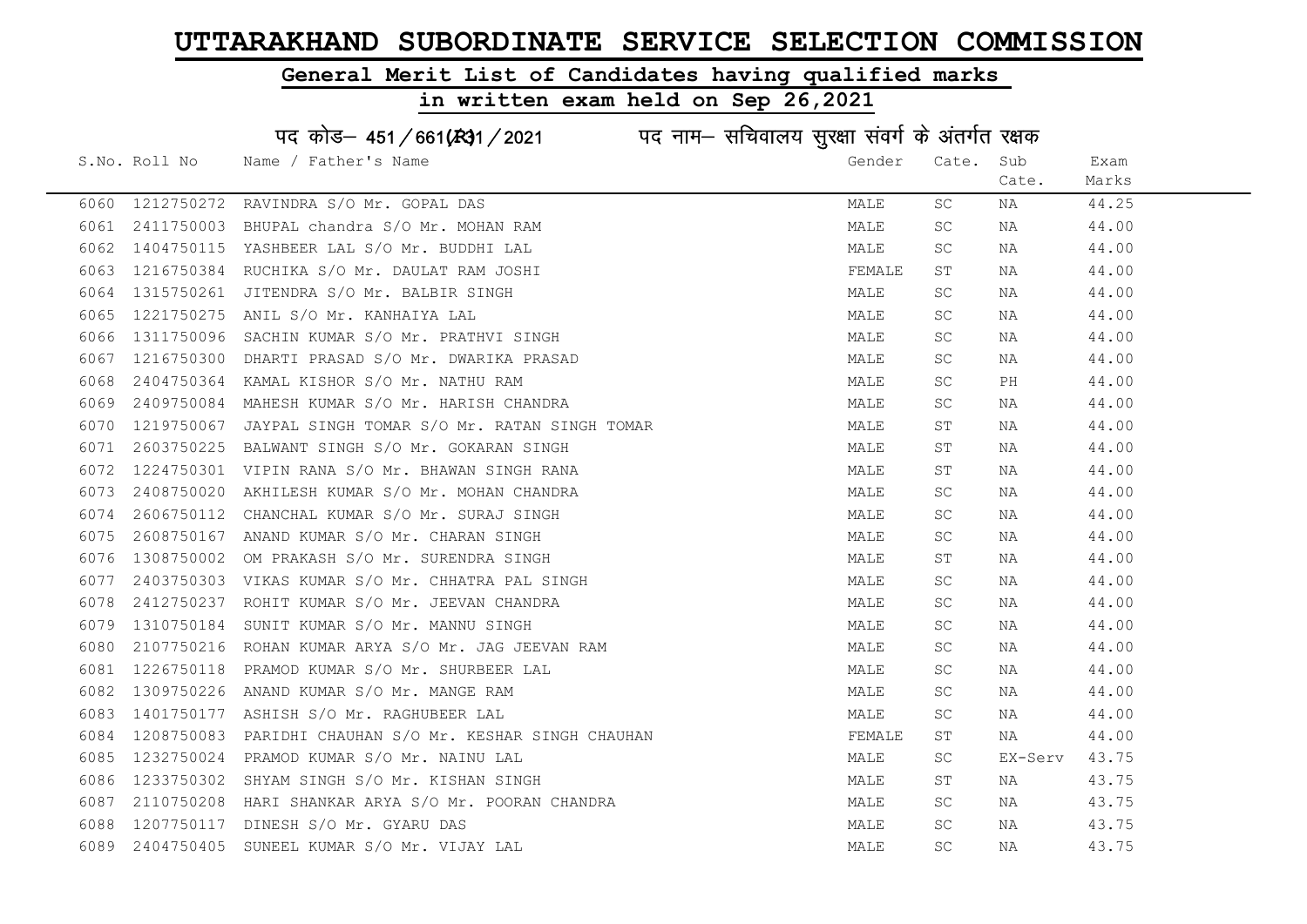#### General Merit List of Candidates having qualified marks

|      |               | पद कोड़- 451/661(431/2021 पद नाम- सचिवालय सुरक्षा संवर्ग के अंतर्गत रक्षक |        |                     |         |       |
|------|---------------|---------------------------------------------------------------------------|--------|---------------------|---------|-------|
|      | S.No. Roll No | Name / Father's Name                                                      | Gender | Cate.               | Sub     | Exam  |
|      |               |                                                                           |        |                     | Cate.   | Marks |
| 6090 | 2109750395    | SANJAY KUMAR S/O Mr. GIRISH CHANDRA                                       | MALE   | SC                  | ΝA      | 43.75 |
| 6091 | 2408750048    | JITENDRA ARYA S/O Mr. GOVIND RAM                                          | MALE   | <b>SC</b>           | ΝA      | 43.75 |
| 6092 | 2103750063    | KAMAL KISHOR S/O Mr. HARISH CHANDRA                                       | MALE   | SC                  | ΝA      | 43.75 |
| 6093 | 1314750098    | SONU KUMAR S/O Mr. RAMESH CHAND                                           | MALE   | SC                  | NA      | 43.75 |
| 6094 | 1303750263    | RAVI KUMAR S/O Mr. RAJENDRA SINGH                                         | MALE   | SC                  | NA      | 43.75 |
| 6095 | 1102750006    | MUKESH KUMAR S/O Mr. KARTIKU LAL                                          | MALE   | <b>SC</b>           | NA      | 43.75 |
| 6096 | 1210750376    | HARISH LAL S/O Mr. BASANT LAL                                             | MALE   | <b>SC</b>           | ΝA      | 43.75 |
| 6097 | 2108750124    | DARSHAN ARYA S/O Mr. KISHAN RAM                                           | MALE   | <b>SC</b>           | NA      | 43.75 |
| 6098 | 1221750287    | NAVEEN KUMAR S/O Mr. SAYBU LAL                                            | MALE   | SC                  | ΝA      | 43.75 |
| 6099 | 1228750344    | PAWAN KUMAR S/O Mr. OMKAR SINGH                                           | MALE   | SC                  | NA      | 43.75 |
| 6100 | 2409750048    | DEEPAK SINGH S/O Mr. PRAMOD SINGH                                         | MALE   | SΤ                  | ΝA      | 43.75 |
| 6101 | 1231750408    | HIMANSHU SINGH S/O Mr. JANGBAHADUR SINGH                                  | MALE   | SC                  | ΝA      | 43.75 |
| 6102 | 1315750287    | SACHIN KUMAR S/O Mr. RAM SINGH                                            | MALE   | SC                  | NA      | 43.75 |
| 6103 | 1208750357    | RAJESH SINGH S/O Mr. BALBEER SINGH                                        | MALE   | ST                  | NA      | 43.75 |
| 6104 | 1408750061    | AMIT KUMAR S/O Mr. KAILASH KUMAR                                          | MALE   | <b>SC</b>           | NA      | 43.75 |
| 6105 | 1234750324    | NAVISH KUMAR S/O Mr. MAHENDRA SINGH                                       | MALE   | $\operatorname{SC}$ | NA      | 43.75 |
| 6106 | 2603750321    | PRABHAT KUMAR S/O Mr. DHRUV KUMAR                                         | MALE   | SC                  | ΝA      | 43.75 |
| 6107 | 1226750036    | GOVIND S/O Mr. VIRENDRA SINGH                                             | MALE   | SТ                  | NA      | 43.75 |
| 6108 | 1301750022    | RAKESH KUMAR S/O Mr. MANGE RAM                                            | MALE   | SC                  | NA      | 43.75 |
| 6109 | 1303750153    | ANKUL KUMAR S/O Mr. RAJVEER SINGH                                         | MALE   | SC                  | NA      | 43.75 |
| 6110 | 2501750249    | PAWAN KUMAR S/O Mr. BHAGAT RAM                                            | MALE   | SC                  | NA      | 43.75 |
| 6111 | 2408750007    | PRADEEP KUMAR SAGAR S/O Mr. JAIPAL SINGH                                  | MALE   | <b>SC</b>           | EX-Serv | 43.75 |
| 6112 | 1311750310    | AVSHESH BHARALIA S/O Mr. SUDESH KUMAR                                     | MALE   | SC                  | NA      | 43.75 |
| 6113 | 1213750033    | VIKRAM SINGH S/O Mr. MATHURA DASS                                         | MALE   | <b>SC</b>           | NA      | 43.75 |
| 6114 | 1315750123    | KM SHEETAL RANI S/O Mr. JANESHWAR PRASAD                                  | FEMALE | SC                  | NA      | 43.75 |
| 6115 | 1305750043    | ASHEESH KUMAR S/O Mr. KARAM SINGH                                         | MALE   | $\operatorname{SC}$ | NA      | 43.75 |
| 6116 | 1223750347    | MAMITA S/O Mr. JAGAT RAM                                                  | FEMALE | <b>SC</b>           | NA      | 43.75 |
| 6117 | 2403750319    | RAVINDRA KUMAR S/O Mr. RAJENDRA RAM                                       | MALE   | SC                  | NA      | 43.75 |
| 6118 | 1312750106    | RAJAN KESRI S/O Mr. PREM SINGH                                            | MALE   | SC                  | ΝA      | 43.75 |
| 6119 | 1306750152    | SHUBHAM KUMAR S/O Mr. SURENDRA SINGH                                      | MALE   | $\operatorname{SC}$ | ΝA      | 43.75 |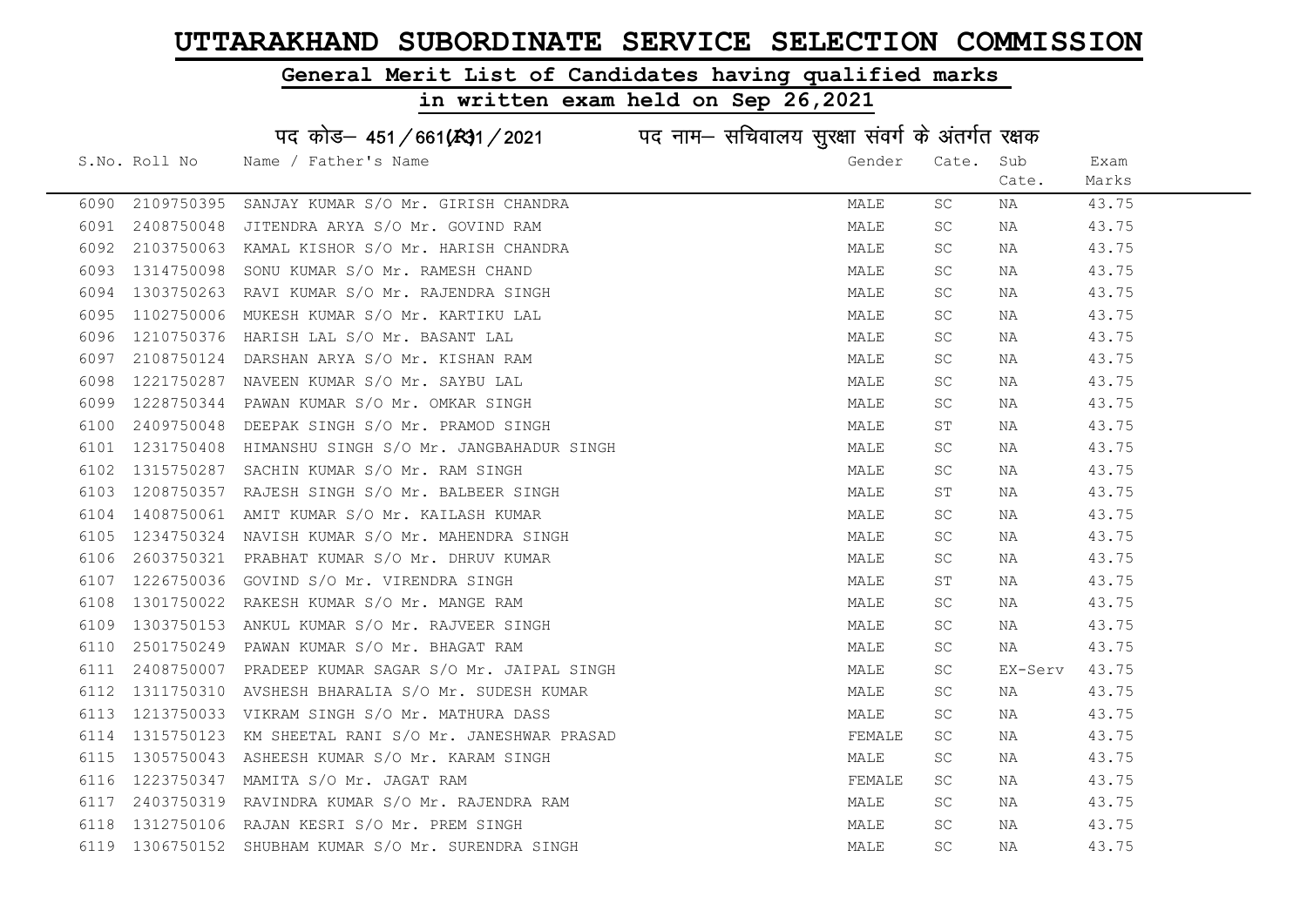### General Merit List of Candidates having qualified marks

|      | पद कोड़- 451/661(431/2021 पद नाम- सचिवालय सुरक्षा संवर्ग के अंतर्गत रक्षक |                                                            |  |        |       |         |       |  |
|------|---------------------------------------------------------------------------|------------------------------------------------------------|--|--------|-------|---------|-------|--|
|      | S.No. Roll No                                                             | Name / Father's Name                                       |  | Gender | Cate. | Sub     | Exam  |  |
|      |                                                                           |                                                            |  |        |       | Cate.   | Marks |  |
| 6120 |                                                                           | 1233750515 MAYANK S/O Mr. RATAN SINGH                      |  | MALE   | SC    | ΝA      | 43.75 |  |
| 6121 |                                                                           | 1207750032 ARVIND SHARMA S/O Mr. KEDAR SINGH SHARMA        |  | MALE   | ST    | NA      | 43.75 |  |
| 6122 |                                                                           | 2414750187 ANIL KUMAR S/O Mr. JAGDISH SINGH                |  | MALE   | SC    | ΝA      | 43.75 |  |
| 6123 | 2407750121                                                                | SARITA S/O Mr. SATISH KUMAR                                |  | FEMALE | SΤ    | ΝA      | 43.75 |  |
| 6124 | 2501750195                                                                | VAIBHAV PRASAD DUNGARIYAL S/O Mr. HARDEV PRASAD DUNGARIYAL |  | MALE   | SC    | ΝA      | 43.75 |  |
| 6125 |                                                                           | 1219750269 SURENDRA SINGH S/O Mr. RAJPAL SINGH             |  | MALE   | SC    | ΝA      | 43.50 |  |
| 6126 |                                                                           | 1306750321 YOGESH KUMAR S/O Mr. RAM SINGH                  |  | MALE   | SC    | ΝA      | 43.50 |  |
| 6127 | 1218750018                                                                | PRAMOD KUMAR S/O Mr. PHOOL DAS                             |  | MALE   | SC    | ΝA      | 43.50 |  |
| 6128 | 1211750073                                                                | VINEET JOSHI S/O Mr. ATTAR CHAND JOSHI                     |  | MALE   | ST    | NA      | 43.50 |  |
| 6129 |                                                                           | 2412750310 NIDHI ARYA S/O Mr. MADAN LAL                    |  | FEMALE | SC    | NA      | 43.50 |  |
| 6130 |                                                                           | 2108750103 RAVINDRA KUMAR S/O Mr. KISHAN RAM               |  | MALE   | SC    | ΝA      | 43.50 |  |
| 6131 |                                                                           | 1311750194 ANKIT KUMAR S/O Mr. PREM SINGH                  |  | MALE   | SC    | ΝA      | 43.50 |  |
| 6132 |                                                                           | 1401750014 DEEPAK S/O Mr. RAGHUVEER                        |  | MALE   | SC    | ΝA      | 43.50 |  |
| 6133 |                                                                           | 1303750254 KM SAVITA DEVI S/O Mr. DHANI RAM                |  | FEMALE | SC.   | ΝA      | 43.50 |  |
| 6134 |                                                                           | 1213750202 PRAVEEN SHRIWAL S/O Mr. JAGAT PRAKASH           |  | MALE   | SC    | NA      | 43.50 |  |
| 6135 | 1303750292                                                                | AKASH S/O Mr. BIJENDER                                     |  | MALE   | SC    | NA      | 43.50 |  |
| 6136 | 2609750008                                                                | NAKUL KUMAR S/O Mr. DESHRAJ SINGH                          |  | MALE   | SC    | NA      | 43.50 |  |
| 6137 | 1216750354                                                                | KM NEELAM S/O Mr. BANTU                                    |  | FEMALE | SC    | NA      | 43.50 |  |
| 6138 | 2414750344                                                                | ANURAG ANAND S/O Mr. HARISH CHANDRA                        |  | MALE   | SC    | NA      | 43.50 |  |
| 6139 | 1210750341                                                                | VINOD KUMAR S/O Mr. DAULAT RAM                             |  | MALE   | ST    | EX-Serv | 43.25 |  |
| 6140 |                                                                           | 1207750335 ANAND SINGH S/O Mr. JOG RAM SINGH               |  | MALE   | ST    | NA      | 43.25 |  |
| 6141 | 2603750373                                                                | KM REENU RANI S/O Mr. VINOD SINGH                          |  | FEMALE | SC    | NA      | 43.25 |  |
| 6142 | 1235750063                                                                | NITU SINGH RANA S/O Mr. NANDA SINGH RANA                   |  | MALE   | ST    | ΝA      | 43.25 |  |
| 6143 | 1307750161                                                                | MUKUL KUMAR S/O Mr. SUSHIL KUMAR                           |  | MALE   | SC    | NA      | 43.25 |  |
| 6144 |                                                                           | 1213750064 PRATIBHA S/O Mr. CHANDRA KANT                   |  | FEMALE | SC    | ΝA      | 43.25 |  |
| 6145 | 1309750107                                                                | SANDESH S/O Mr. CHANDRA BHAN                               |  | MALE   | SC    | NA      | 43.25 |  |
| 6146 |                                                                           | 2102750167 RAVINDRA S/O Mr. SHER RAM                       |  | MALE   | SC    | ΝA      | 43.25 |  |
| 6147 |                                                                           | 1404750075 BHARAT BHUSHAN S/O Mr. BHEEM LAL                |  | MALE   | SC    | ΝA      | 43.25 |  |
| 6148 |                                                                           | 1233750162 SAVITA S/O Mr. INDRI RAM                        |  | FEMALE | SC    | NA      | 43.25 |  |
| 6149 |                                                                           | 2608750064 ADARSH RAO S/O Mr. RAMPAL SINGH                 |  | MALE   | SC    | ΝA      | 43.25 |  |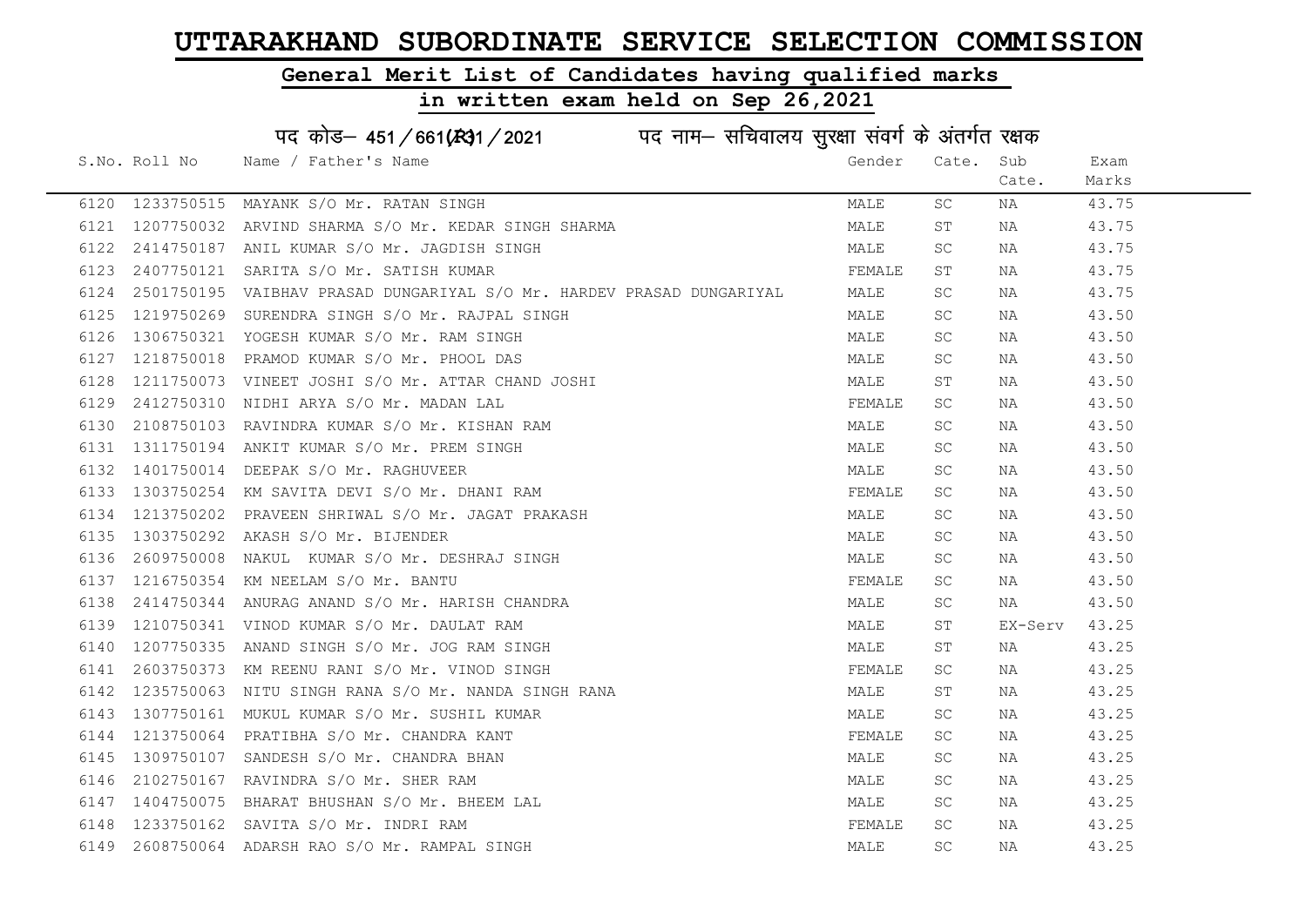#### General Merit List of Candidates having qualified marks

|      |                 | पद कोड़– 451/661(131/2021 पद नाम– सचिवालय सुरक्षा संवर्ग के अंतर्गत रक्षक |        |                     |       |       |
|------|-----------------|---------------------------------------------------------------------------|--------|---------------------|-------|-------|
|      | S.No. Roll No   | Name / Father's Name                                                      | Gender | Cate.               | Sub   | Exam  |
|      |                 |                                                                           |        |                     | Cate. | Marks |
| 6150 | 1307750174      | AMIT KUMAR S/O Mr. RAMESH CHAND                                           | MALE   | SC                  | ΝA    | 43.25 |
| 6151 | 1217750255      | RAVI KUMAR S/O Mr. RATI RAM                                               | MALE   | SC                  | NA    | 43.25 |
| 6152 | 2608750081      | BHAJAN SINGH S/O Mr. AMAR SINGH                                           | MALE   | ST                  | NA    | 43.25 |
| 6153 | 2608750175      | ARJUN SINGH S/O Mr. SURESH KUMAR                                          | MALE   | SC                  | NA    | 43.25 |
| 6154 | 1227750256      | SURJMANI S/O Mr. BASTI LAL                                                | MALE   | SC                  | NA    | 43.25 |
| 6155 | 1314750186      | MANISH KUMAR S/O Mr. RAJENDRA SINGH                                       | MALE   | $\operatorname{SC}$ | NA    | 43.25 |
| 6156 | 2403750516      | RAJENDRA PRASAD S/O Mr. DYAL RAM                                          | MALE   | SC.                 | NA    | 43.25 |
| 6157 | 2409750006      | RAKESH KUMAR S/O Mr. GANESH RAM                                           | MALE   | $\operatorname{SC}$ | NA    | 43.25 |
| 6158 | 2105750087      | ASHISH KUMAR S/O Mr. MOHAN RAM                                            | MALE   | SC                  | NA    | 43.25 |
| 6159 | 1214750053      | AMIT SHAH S/O Mr. RAMLAL SHAH                                             | MALE   | SC                  | NA    | 43.25 |
| 6160 | 2406750250      | DEEPAK KUMAR ARYA S/O Mr. ANAND RAM ARYA                                  | MALE   | SC                  | ΝA    | 43.25 |
| 6161 | 1316750344      | KM NEHA S/O Mr. RAJ KUMAR                                                 | FEMALE | SC                  | NA    | 43.25 |
| 6162 | 1221750006      | PRIYANKA S/O Mr. MAHIPAL SINGH                                            | FEMALE | SC.                 | NA    | 43.25 |
| 6163 | 1401750341      | SATENDRA S/O Mr. JAGMOHAN                                                 | MALE   | SC                  | NA    | 43.25 |
| 6164 | 1229750237      | UMESH KUMAR S/O Mr. ASHA RAM                                              | MALE   | SC                  | NA    | 43.00 |
| 6165 | 1314750071      | JASHODA S/O Mr. SURESH CHAND                                              | FEMALE | SC                  | NA    | 43.00 |
| 6166 | 1401750272      | PANKAJ KUMAR S/O Mr. DEVRAJ                                               | MALE   | SC                  | ΝA    | 43.00 |
| 6167 | 1215750071      | DINESH CHAUHAN S/O Mr. HARI SINGH CHAUHAN                                 | MALE   | ST                  | NA    | 43.00 |
| 6168 | 1228750427      | MAHENDRA SINGH CHAUHAN S/O Mr. KESHAR SINGH CHAUHAN                       | MALE   | ST                  | NA    | 43.00 |
| 6169 | 1211750255      | VINOD JOSHI S/O Mr. CHAND RAM                                             | MALE   | SΤ                  | NA    | 43.00 |
| 6170 | 1408750168      | VIPIN SHAH S/O Mr. VRIJ LAL SHAH                                          | MALE   | <b>SC</b>           | NA    | 43.00 |
| 6171 | 2403750432      | VISHAL KUMAR S/O Mr. BHUPENDRA PRASAD                                     | MALE   | SC                  | ΝA    | 43.00 |
| 6172 | 1314750041      | KM SONAM S/O Mr. BRAJPAL SINGH                                            | FEMALE | SC                  | NA    | 43.00 |
| 6173 | 2404750203      | JITENDRA KUMAR S/O Mr. RATAN RAM                                          | MALE   | SC                  | NA    | 43.00 |
| 6174 | 2412750205      | SHUBHAM KUMAR S/O Mr. PRAKASH RAM                                         | MALE   | SC                  | NA    | 43.00 |
| 6175 | 1402750063      | MANVENDRA S/O Mr. PARAS LAL                                               | MALE   | SC                  | NA    | 43.00 |
| 6176 | 2604750327      | MANJU DIWAKAR S/O Mr. RAMPAL                                              | FEMALE | SC.                 | NA    | 43.00 |
| 6177 | 2607750073      | ANKIT KUMAR S/O Mr. PREM KISHORE                                          | MALE   | SC                  | NA    | 43.00 |
| 6178 | 1404750010      | BHARAT S/O Mr. KULDEEP LAL                                                | MALE   | SC                  | NA    | 43.00 |
|      | 6179 1310750097 | PRABHA RANI S/O Mr. RAM SHARAN                                            | FEMALE | SC                  | ΝA    | 42.75 |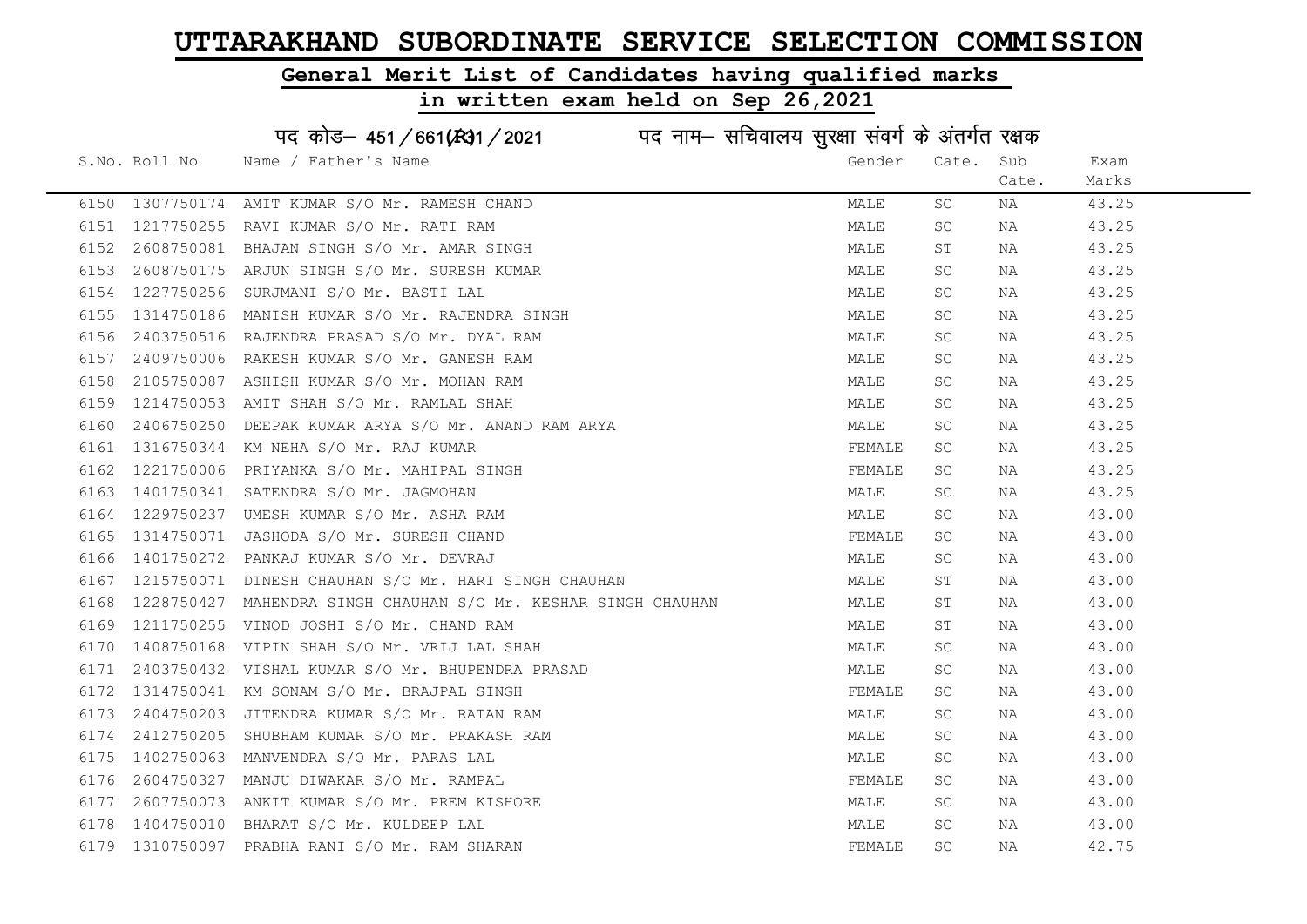#### General Merit List of Candidates having qualified marks

|      |               | पद कोड़- 451/661(431/2021 पद नाम- सचिवालय सुरक्षा संवर्ग के अंतर्गत रक्षक |        |                     |       |       |
|------|---------------|---------------------------------------------------------------------------|--------|---------------------|-------|-------|
|      | S.No. Roll No | Name / Father's Name                                                      | Gender | Cate.               | Sub   | Exam  |
|      |               |                                                                           |        |                     | Cate. | Marks |
| 6180 | 2603750010    | JEET SINGH S/O Mr. VEER SINGH                                             | MALE   | SC                  | NA    | 42.75 |
| 6181 | 1310750037    | BHUPENDRA SINGH S/O Mr. KRAPAL SINGH                                      | MALE   | SC                  | NA    | 42.75 |
| 6182 | 1307750278    | ALKA S/O Mr. SATYAPAL SINGH                                               | FEMALE | SC.                 | NA    | 42.75 |
| 6183 |               | 1316750313 VISHAL S/O Mr. BABU RAM                                        | MALE   | SC                  | NA    | 42.75 |
| 6184 | 1306750473    | DALEEP KUMAR S/O Mr. INDRESH KUMAR                                        | MALE   | SC                  | NA    | 42.75 |
| 6185 |               | 1103750053 VINOD KUMAR S/O Mr. ALAMU LAL                                  | MALE   | <b>SC</b>           | NA    | 42.75 |
| 6186 | 1206750318    | SABAL SINGH S/O Mr. DAULAT SINGH                                          | MALE   | ST                  | NA    | 42.75 |
| 6187 | 2603750392    | VISHVAS SINGH S/O Mr. TIRMAL SINGH                                        | MALE   | <b>SC</b>           | NA    | 42.75 |
| 6188 | 1208750180    | NARENDRA SINGH S/O Mr. DINESH SINGH                                       | MALE   | SC.                 | NA    | 42.75 |
| 6189 |               | 1218750060 ASHISH KUMAR S/O Mr. RAMESH KUMAR                              | MALE   | SC                  | NA    | 42.75 |
| 6190 | 1305750207    | ANUJ KUMAR S/O Mr. ASHOK KUMAR                                            | MALE   | SC                  | NA    | 42.75 |
| 6191 | 2409750380    | ANKIT SINGH GARKHAL S/O Mr. HUKUM SINGH                                   | MALE   | ST                  | NA    | 42.75 |
| 6192 | 2414750289    | REETA RANI S/O Mr. PUSHKAR RAM                                            | FEMALE | SC                  | NA    | 42.75 |
| 6193 | 1301750247    | KIRAN S/O Mr. MADAN PAL                                                   | FEMALE | SC                  | NA    | 42.75 |
| 6194 | 1207750135    | JYOTI KOTIYAL S/O Mr. NARENDRA KOTIYAL                                    | FEMALE | SC.                 | NA    | 42.75 |
| 6195 | 1213750206    | VIPIN TOMAR S/O Mr. VIRENDRA SINGH TOMAR                                  | MALE   | $\operatorname{ST}$ | NA    | 42.75 |
| 6196 | 1222750279    | SACHIN S/O Mr. RAJENDRA SINGH                                             | MALE   | ST                  | NA    | 42.75 |
| 6197 | 2504750063    | KISHOR KUMAR S/O Mr. BAHADUR RAM                                          | MALE   | SC                  | NA    | 42.75 |
| 6198 | 1403750103    | SUMIT TOLIA S/O Mr. MOHAN SINGH TOLIA                                     | MALE   | SТ                  | NA    | 42.75 |
| 6199 | 1103750220    | DHIRAJ KUMAR S/O Mr. KHARAK RAM                                           | MALE   | SC.                 | NA    | 42.75 |
| 6200 | 1225750188    | DHEERAJ KUMAR S/O Mr. PANCHAM SINGH                                       | MALE   | SC                  | NA    | 42.75 |
| 6201 |               | 1231750309 KIRAN CHAUHAN S/O Mr. SARDAR SINGH CHAUHAN                     | FEMALE | SΤ                  | NA    | 42.75 |
| 6202 | 2403750220    | SUMAN TAMTA S/O Mr. VIKRAM RAM                                            | FEMALE | SC                  | NA    | 42.75 |
| 6203 | 2605750085    | KM KIRAN S/O Mr. PREM CHANDRA                                             | FEMALE | SC.                 | NA    | 42.75 |
| 6204 | 2608750191    | AKASH SINGH S/O Mr. RISHIPAL SINGH                                        | MALE   | SC                  | NA    | 42.75 |
| 6205 | 1311750049    | HARSH BHARTI S/O Mr. SHYAMU BHARTI                                        | MALE   | SC                  | NA    | 42.75 |
| 6206 | 1301750176    | VIJENDRA KUMAR S/O Mr. DHIRENDRA KUMAR                                    | MALE   | SC.                 | NA    | 42.50 |
| 6207 | 1407750098    | RAKESH Chandra S/O Mr. RAMESH CHANDRA                                     | MALE   | SC                  | NA    | 42.50 |
| 6208 | 1213750204    | SANDEEP MOHAN JOSHI S/O Mr. ATMA RAM JOSHI                                | MALE   | ST                  | NA    | 42.50 |
| 6209 |               | 1208750059 BIPIN KUMAR S/O Mr. RAMDAYAL SINGH                             | MALE   | $\operatorname{SC}$ | ΝA    | 42.50 |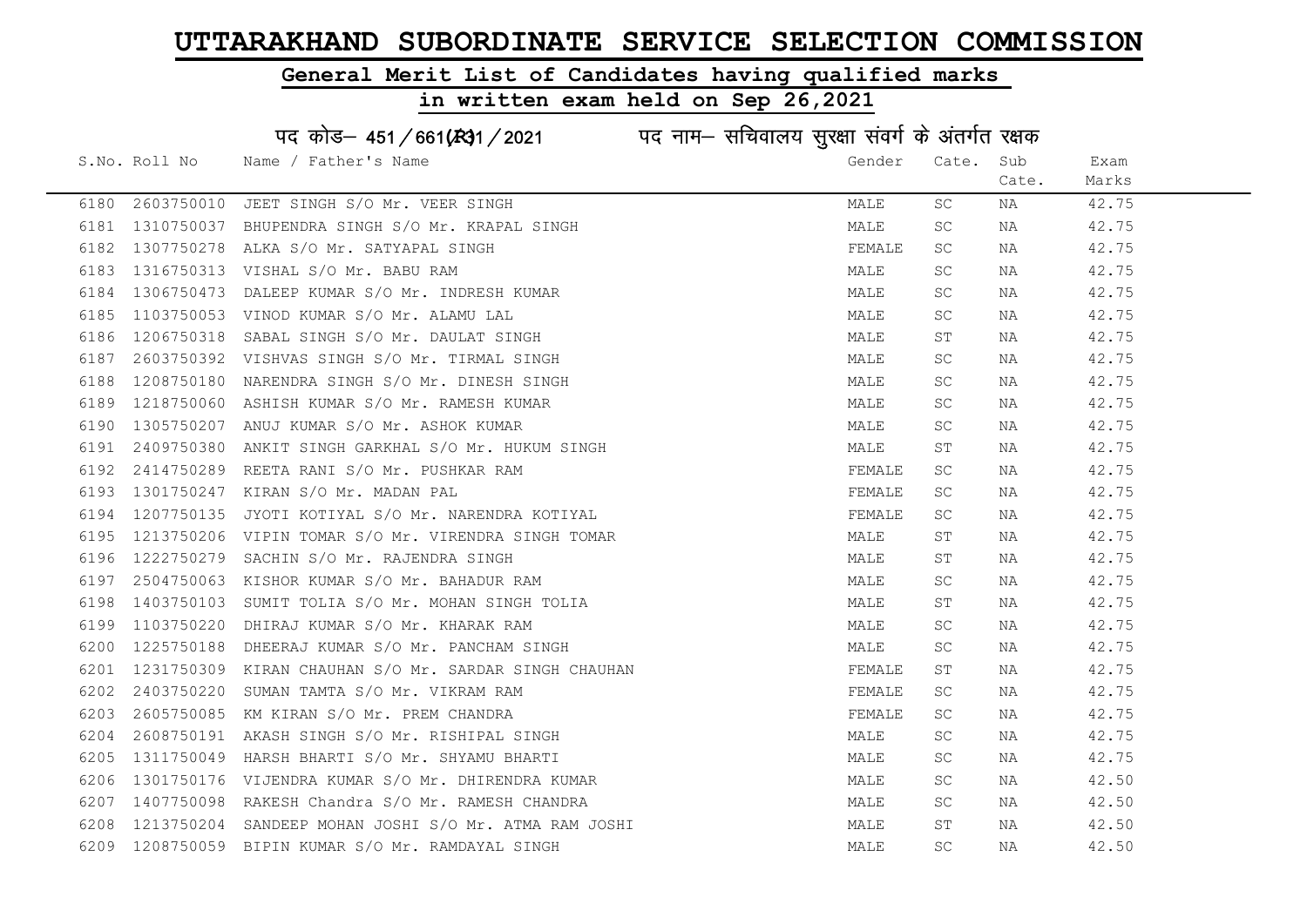#### General Merit List of Candidates having qualified marks

#### in written exam held on Sep 26,2021

S.No. Roll No Wame / Father's Name Gender Cate. Sub Cate. Exam Marks पद कोड– 451/661(स्था) / 2021 विज्ञान सचिवालय सुरक्षा संवर्ग के अंतर्गत रक्षक 6210 2403750492 YOGESH SINGH BONAL S/O Mr. MOHAN SINGH BONAL MALL MALE ST NA 42.50 6211 2411750024 PRAKASH SINGH S/O Mr. TEEKA SINGH MALE ST NA 42.50 6212 1211750105 ARUN SHAH S/O Mr. BHAGAT SINGH MALE SC NA 42.50 6213 1402750049 RAHUL S/O Mr. RAJENDRA LAL MALE SC NA 42.50 6214 2603750188 DHARAM VEER SINGH S/O Mr. KUNWAR SINGH MALE ST NA 42.50 6215 1304750375 KM MENKA S/O Mr. DESHRAJ FEMALE SC NA 42.50 6216 2413750123 SURENDRA PAL S/O Mr. PREM KISHOR MARE MALE SC NA 42.50 6217 2507750116 AKSHAY KUMAR S/O Mr. KEDAR RAM MALE SC NA 42.50 6218 1314750003 SACHIN KUMAR S/O Mr. RAM KUMAR MARRIAN MALE SC NA 42.50 6219 1226750413 VINAY KUMAR S/O Mr. BACHAN LAL MANA MALE SC NA 42.50 6220 1315750035 ROHIT SHAH S/O Mr. PREM LAL SHAH MALE SC NA 42.50 6221 2407750006 RAKESH KUMAR S/O Mr. KARAM RAM MALE SC NA 42.50 6222 2407750075 RUCHI ARYA S/O Mr. HARISH CHANDRA ARYA FRANCE SC NA 42.50 6223 1306750025 ARUN KUMAR S/O Mr. PHOOL SINGH MALE SC NA 42.50 6224 1232750166 ASHISH CHAUHAN S/O Mr. DALAB SINGH MALE ST NA 42.50 6225 2506750392 PRAMOD KUMAR S/O Mr. FAKIR RAM MALE SC NA 42.50 6226 1225750111 SIKANDAR SINGH CHAUHAN S/O Mr. UMMED SINGH MALE MALE ST EX-Serv 42.50 6227 1227750303 SHALU S/O Mr. SHEESH PAL FEMALE SC NA 42.50 6228 1218750421 PRITAM SINGH S/O Mr. DAULAT SINGH MALE ST NA 42.50 6229 2101750150 DARSHAN KUMAR S/O Mr. PRATAP RAM MALE SC NA 42.50 6230 2403750181 MANISH KUMAR S/O Mr. MISHRI SINGH MALE SC NA 42.50 6231 2109750289 RAJESH KUMAR S/O Mr. RAMESH LAL MALE SC NA 42.50 6232 1218750225 VIKASH KUMAR S/O Mr. VIJAY LAL MALE SC NA 42.50 6233 2407750184 KM BABITA S/O Mr. DAYA SAGAR FEMALE SC NA 42.50 6234 2401750103 KAMLESH KUMAR S/O Mr. SHANKAR RAM MALE SC NA 42.50 6235 1103750230 ATUL KUMAR S/O Mr. JAIPAL LAL MALL MALE SC NA 42.50 6236 1217750085 RAHUL KANNAUJIA S/O Mr. VIJAY KANNAUJIA MARE SC NA 42.50 6237 2603750074 AMIT KUMAR S/O Mr. INDRA PAL SINGH MALE SC NA 42.50 6238 1211750111 SACHIN TOMAR S/O Mr. JAWAHAR SINGH MALE ST NA 42.50 6239 2604750177 SOURABH KUMAR S/O Mr. LEELA SINGH MARE MALE SC NA 42.50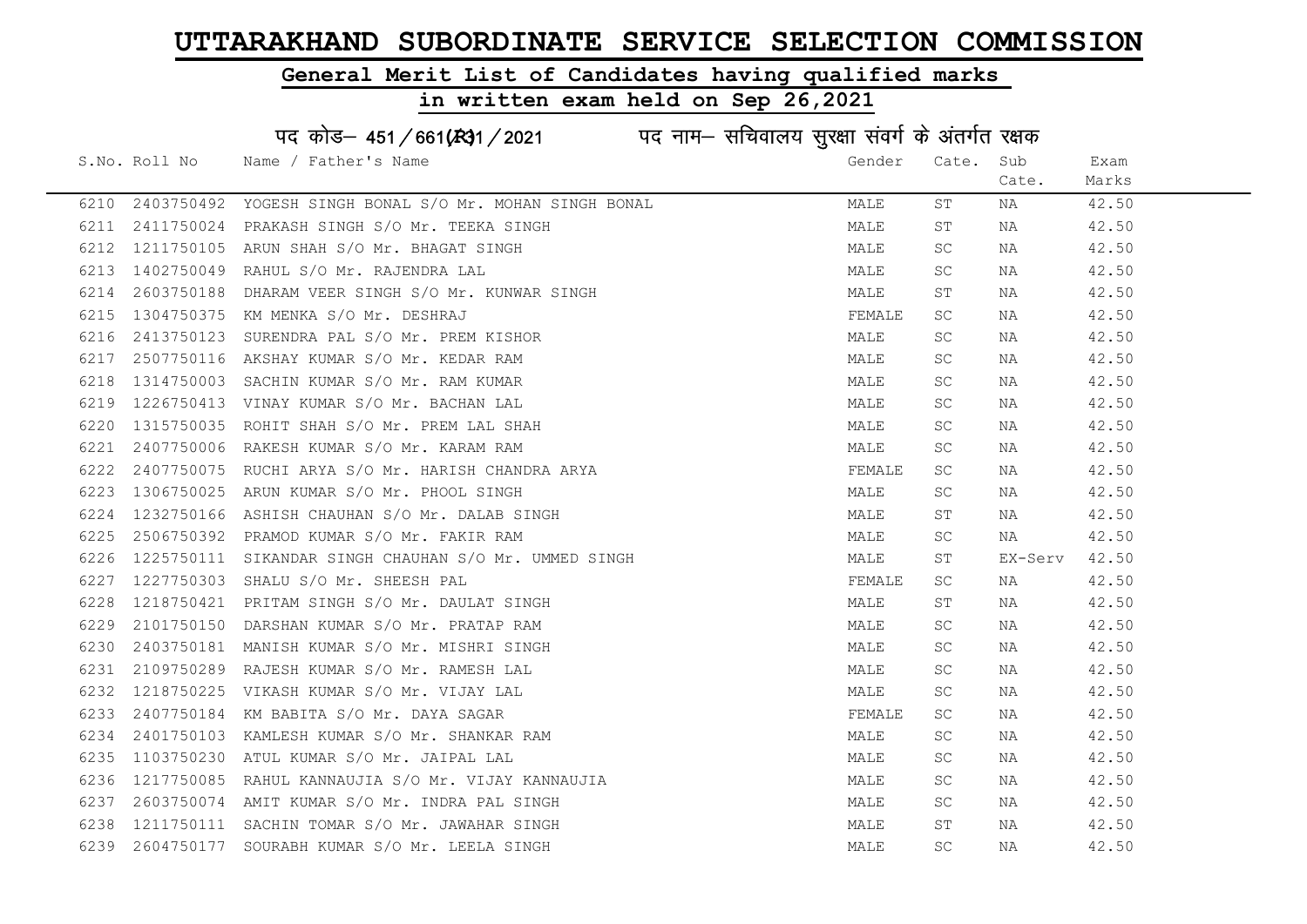#### General Merit List of Candidates having qualified marks

## in written exam held on Sep 26,2021

# पद कोड– 451/661(स्था/2021 व्यान सचिवालय सुरक्षा संवर्ग के अंतर्गत रक्षक

|      | S.No. Roll No | Name / Father's Name                                      | Gender | Cate.     | Sub   | Exam  |
|------|---------------|-----------------------------------------------------------|--------|-----------|-------|-------|
|      |               |                                                           |        |           | Cate. | Marks |
| 6240 |               | 2409750033 GANESH SINGH BURFAL S/O Mr. GOPAL SINGH BURFAL | MALE   | SТ        | NA    | 42.50 |
| 6241 |               | 1307750050 KM RITU S/O Mr. MANMOHAN SINGH                 | FEMALE | SC.       | NA    | 42.50 |
| 6242 |               | 1213750131 KAMPAL SINGH S/O Mr. KISHAN SINGH              | MALE   | ST        | NA    | 42.50 |
| 6243 | 2108750123    | DEEPAK KUMAR S/O Mr. GOPAL RAM                            | MALE   | SC.       | NA    | 42.50 |
| 6244 |               | 1311750154 VIKAS KUMAR S/O Mr. NARESH KUMAR               | MALE   | SC.       | NA    | 42.50 |
| 6245 |               | 1307750137 VISHANT KUMAR S/O Mr. NARAYAN                  | MALE   | SC.       | NA    | 42.50 |
| 6246 | 2101750072    | RAKESH SINGH RAWAT S/O Mr. BALWANT SINGH RAWAT            | MALE   | ST        | NA    | 42.25 |
| 6247 |               | 1209750235 VIRENDRA SINGH S/O Mr. NARAYAN SINGH           | MALE   | ST        | NA    | 42.25 |
| 6248 | 1101750258    | SURAJ KUMAR S/O Mr. SHIV LAL                              | MALE   | SC.       | NA    | 42.25 |
| 6249 | 1313750100    | SACHIN KUMAR S/O Mr. DHEER SINGH                          | MALE   | SC.       | NA    | 42.25 |
| 6250 |               | 1236750262 AJAY KUMAR S/O Mr. ASHOK KUMAR                 | MALE   | SC.       | NA    | 42.25 |
| 6251 | 1306750205    | ANAND SINGH S/O Mr. KALAM SINGH                           | MALE   | ST        | NA    | 42.25 |
| 6252 |               | 1104750016 RAJENDRA RAM S/O Mr. PREM RAM                  | MALE   | SC.       | NA    | 42.25 |
| 6253 |               | 1317750166 NITU RAM S/O Mr. RAM KISHAN                    | MALE   | SC.       | NA    | 42.25 |
| 6254 | 2503750047    | DEEPAK KUMAR S/O Mr. JAGDISH RAM ARYA                     | MALE   | SC.       | NA    | 42.25 |
| 6255 |               | 2107750214 ASHOK KUMAR S/O Mr. PURAN RAM                  | MALE   | SC.       | NA    | 42.25 |
| 6256 | 2608750169    | VISHAL KUMAR S/O Mr. RAKESH SINGH                         | MALE   | SC.       | NA    | 42.25 |
| 6257 | 1205750218    | ROHIT S/O Mr. DARSHAN SINGH                               | MALE   | SC.       | NA    | 42.25 |
| 6258 |               | 2609750129 SHAILESH KUMAR S/O Mr. BHOOPAL SINGH           | MALE   | SC.       | NA    | 42.25 |
| 6259 | 1104750090    | DEEPAK KUMAR S/O Mr. DARSHAN LAL                          | MALE   | <b>SC</b> | NA    | 42.25 |
| 6260 |               | 1226750526 PRADEEP KUMAR S/O Mr. HEERA LAL                | MALE   | SC.       | NA    | 42.25 |
| 6261 | 2108750318    | SARITA S/O Mr. MADHO RAM                                  | FEMALE | <b>SC</b> | NA    | 42.25 |
| 6262 | 2102750205    | SUNITA S/O Mr. SURESH LAL TAMTA                           | FEMALE | SC.       | NA    | 42.25 |
| 6263 |               | 1408750081 ROHIT KUMAR S/O Mr. VINOD KUMAR                | MALE   | SC.       | NA    | 42.25 |
| 6264 |               | 1206750103 SHIKHA SUGHAL S/O Mr. SOM PRAKASH              | FEMALE | SC.       | NA    | 42.25 |
| 6265 | 2506750079    | AMIT KUMAR S/O Mr. SHYAM RAM                              | MALE   | SC.       | NA    | 42.25 |
| 6266 |               | 1226750367 PINKEY CHAUHAN S/O Mr. KALAM SINGH             | FEMALE | ST        | NA    | 42.25 |
| 6267 |               | 2605750156 KM MONIKA S/O Mr. FAKEERA SINGH                | FEMALE | SC.       | NA    | 42.25 |
| 6268 |               | 1215750322 PUSHPA JANGPANGI S/O Mr. BHAGAT SINGH LASPAL   | FEMALE | ST        | NA    | 42.00 |
| 6269 |               | 2603750340 KAMAL SINGH S/O Mr. RAMBHAROSE LAL             | MALE   | SC.       | NA    | 42.00 |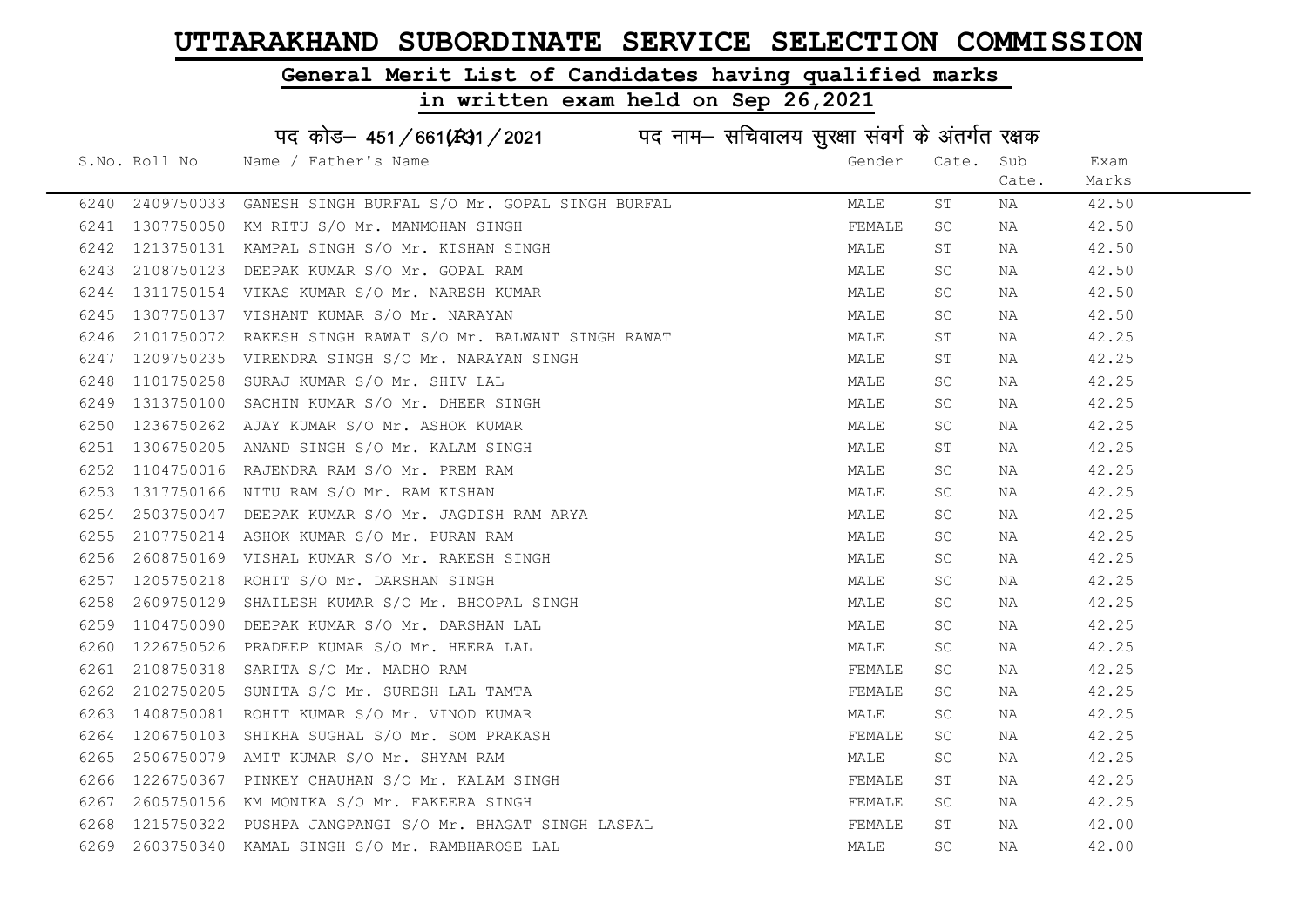#### General Merit List of Candidates having qualified marks

## in written exam held on Sep 26,2021

# पद कोड– 451/661(स्था/2021 व्यान सचिवालय सुरक्षा संवर्ग के अंतर्गत रक्षक

|      | S.No. Roll No   | Name / Father's Name                        | Gender | Cate.     | Sub   | Exam  |
|------|-----------------|---------------------------------------------|--------|-----------|-------|-------|
|      |                 |                                             |        |           | Cate. | Marks |
|      | 6270 1214750138 | MOHINI HYANKI S/O Mr. BISHAN SINGH HYANKI   | FEMALE | ST        | NA    | 42.00 |
| 6271 | 2105750006      | LAXMIKANT S/O Mr. KISHAN RAM                | MALE   | <b>SC</b> | NA    | 42.00 |
| 6272 | 1301750260      | KM ANITA S/O Mr. NARENDRA SINGH             | FEMALE | SΤ        | NA    | 42.00 |
| 6273 | 1401750103      | KULDEEP SINGH S/O Mr. RANBEER SINGH         | MALE   | SC.       | NA    | 42.00 |
| 6274 | 1303750325      | ARVIND KUMAR S/O Mr. SAT PAL                | MALE   | SC.       | NA    | 42.00 |
| 6275 | 1228750284      | VIJAY KUMAR S/O Mr. RAMESH KUMAR            | MALE   | SC        | NA    | 42.00 |
| 6276 | 1310750223      | KM PAYAL S/O Mr. SOBHARAM                   | FEMALE | SC        | NA    | 42.00 |
| 6277 | 1312750150      | SUSHIL KUMAR S/O Mr. SULEKH CHAND           | MALE   | SC.       | NA    | 42.00 |
| 6278 | 1221750085      | RAVINDRA SINGH NEGI S/O Mr. ATAR SINGH NEGI | MALE   | ST        | NA    | 42.00 |
| 6279 | 2408750111      | SUNIL KUMAR S/O Mr. BISHAN RAM              | MALE   | SC        | NA    | 42.00 |
| 6280 | 2410750074      | AMAN SINGH RANA S/O Mr. MUNNA SINGH RANA    | MALE   | ST        | NA    | 42.00 |
| 6281 | 1301750284      | SWATANTRA KUMAR S/O Mr. AJAB SINGH          | MALE   | SC.       | NA    | 42.00 |
| 6282 |                 | 1408750153 SANJAY KUMAR S/O Mr. BRIJ LAL    | MALE   | SC.       | NA    | 42.00 |
| 6283 | 2403750300      | NITESH KUMAR S/O Mr. KUNDAN RAM             | MALE   | SC.       | NA    | 42.00 |
| 6284 | 2601750054      | AKASHNA RANI S/O Mr. RAM KISHOR             | FEMALE | <b>SC</b> | NA    | 42.00 |
| 6285 | 2607750075      | DIVESH KUMAR S/O Mr. SURESH SINGH           | MALE   | SC        | NA    | 42.00 |
| 6286 | 1311750292      | PRAVEEN KUMAR S/O Mr. SURESH PAL SINGH      | MALE   | SC.       | NA    | 41.75 |
| 6287 | 1101750147      | ANIL KUMAR S/O Mr. BALBIR LAL               | MALE   | SC.       | NA    | 41.75 |
| 6288 | 1229750065      | JYOTI KUMARI S/O Mr. SURESH CHAND           | FEMALE | SC.       | NA    | 41.75 |
| 6289 | 1318750102      | PURUSHOTTAM KUMAR S/O Mr. MAHIPAL SINGH     | MALE   | SC.       | NA    | 41.75 |
| 6290 | 1403750005      | LAKSHMAN LAL S/O Mr. SHRIPATI LAL           | MALE   | SC.       | NA    | 41.75 |
| 6291 | 1306750302      | ANURAG BALIYAAN S/O Mr. KALYAAN SINGH       | MALE   | SC.       | NA    | 41.75 |
| 6292 | 2406750080      | SURYA PRATAP S/O Mr. HARISH CHANDRA ARYA    | MALE   | SC        | NA    | 41.75 |
| 6293 | 1309750119      | JONI KUMAR S/O Mr. CHANDER SINGH            | MALE   | SC.       | NA    | 41.75 |
| 6294 | 1302750276      | ANUJ KUMAR S/O Mr. MAM CHAND                | MALE   | SC        | NA    | 41.75 |
| 6295 | 2404750397      | PAWAN KUMAR S/O Mr. KEDAR SINGH             | MALE   | ST        | NA    | 41.75 |
| 6296 | 1203750230      | MUKESH LAL S/O Mr. SURESH LAL               | MALE   | SC.       | NA    | 41.75 |
| 6297 |                 | 2606750001 ANUJ KUMAR S/O Mr. RAJ KUMAR RAM | MALE   | SC.       | NA    | 41.75 |
| 6298 | 2109750094      | BIRENDRA SINGH RANA S/O Mr. KHEEM SINGH     | MALE   | ST        | NA    | 41.75 |
| 6299 |                 | 1219750220 KISHOR KUMAR S/O Mr. RAMESH LAL  | MALE   | <b>SC</b> | NA    | 41.75 |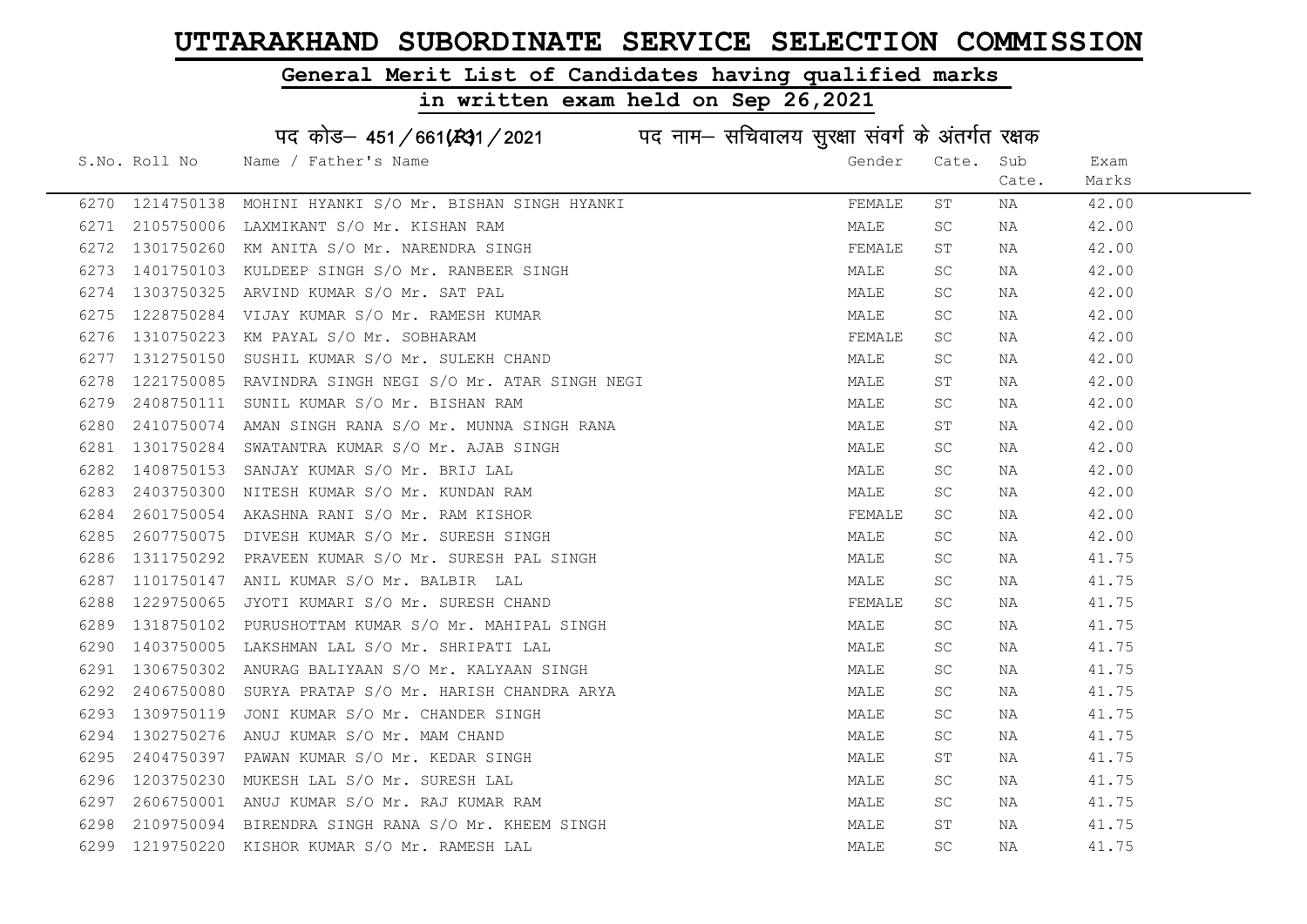#### General Merit List of Candidates having qualified marks

#### in written exam held on Sep 26,2021

S.No. Roll No Wame / Father's Name Gender Cate. Sub Cate. Exam Marks पद कोड– 451/661(स्था) / 2021 विज्ञान सचिवालय सुरक्षा संवर्ग के अंतर्गत रक्षक 6300 1206750036 ASHOK SINGH S/O Mr. MANGAL SINGH RAWAT NA MALE ST NA 41.75 6301 1229750278 VIRESH S/O Mr. PREM LAL MALE SC NA 41.75 6302 2102750005 CHANDAN S/O Mr. KISHAN RAM MALE SC NA 41.50 6303 1311750020 VICKY KUMAR S/O Mr. MAHENDRA SINGH MANA MALE SC NA 41.50 6304 1226750197 POONAM KUMARI S/O Mr. JAGRAM SINGH FEMALE SC NA 41.50 6305 1401750342 KAMLESH KUMAR S/O Mr. SHIVRAJ LAL MALE SC NA 41.50 6306 1227750329 GAURAV KUMAR BHARTI S/O Mr. KASHIRAM MARE MALE SC NA 41.50 6307 1216750326 BIJENDRA KUMAR S/O Mr. AMARNATH MALE MALE SC NA 41.50 6308 2412750363 HIMANSHU S/O Mr. KISHAN RAM MALE SC NA 41.50 6309 1204750049 SUMIT TOMAR S/O Mr. SOHAN LAL TOMAR MALE ST NA 41.50 6310 2606750120 VANDANA S/O Mr. TEJ RAM FEMALE SC NA 41.50 6311 2608750232 RAHUL KUMAR S/O Mr. TEJPAL SINGH MALE SC NA 41.50 6312 2411750037 DIPIKA FAKALIYAL S/O Mr. MAHIMAN SINGH FAKALIYAL SAN TEMALE ST NA 41.50 6313 1221750126 ANUJ KUMAR S/O Mr. BHAGAT RAM MALE SC NA 41.50 6314 1207750231 SUNIL KUMAR SAGAR S/O Mr. RAM AVTAR MALE SC NA 41.50 6315 2405750291 KAMAL KUMAR S/O Mr. RAJAN RAM MALE SC NA 41.50 6316 1225750088 VIPIN CHAUHAN S/O Mr. SURENDRA SINGH CHAUHAN MANA MALE ST NA 41.50 6317 1203750232 MAHENDRA SINGH RAWAT S/O Mr. SANTRAM RAWAT MANA MALE ST NA 41.50 6318 1302750038 ANKIT KUMAR S/O Mr. RANBEER SINGH MALE SC NA 41.50 6319 2404750216 PRIYANKA S/O Mr. HARISH RAM FEMALE SC NA 41.50 6320 1202750184 ANJANA CHAUHAN S/O Mr. RAM CHANDRA **FEMALE** ST NA 41.50 6321 2504750099 AMAN KUMAR S/O Mr. BHUPAL RAM MALE SC NA 41.50 6322 1221750035 ISHANT CHAUHAN S/O Mr. KISHAN SINGH CHAUHAN MALE ST NA 41.50 6323 2401750071 BHASHKAR KOHALI S/O Mr. PANI RAM KOHLI NAN MALE SC NA 41.50 6324 2603750157 HARISH CHANDRA SINGH S/O Mr. HARISINGH MALL MALE SC NA 41.50 6325 1221750325 ANIL SINGH S/O Mr. DAULAT SINGH MALE ST NA 41.50 6326 1207750384 VIPIN KUMAR S/O Mr. GOPAL KUMAR MARRE SC MANALE SC NA 41.50 6327 1215750347 HARISH SINGH MARTOLIA S/O Mr. DURGA SINGH MARTOLIA MALE ST NA 41.25 6328 1102750058 SUNIL SINGH RAWAT S/O Mr. NARAIN SINGH RAWAT MALE ST NA 41.25 6329 1309750162 RAJVIR SINGH S/O Mr. ROOP CHAND MALE SC NA 41.25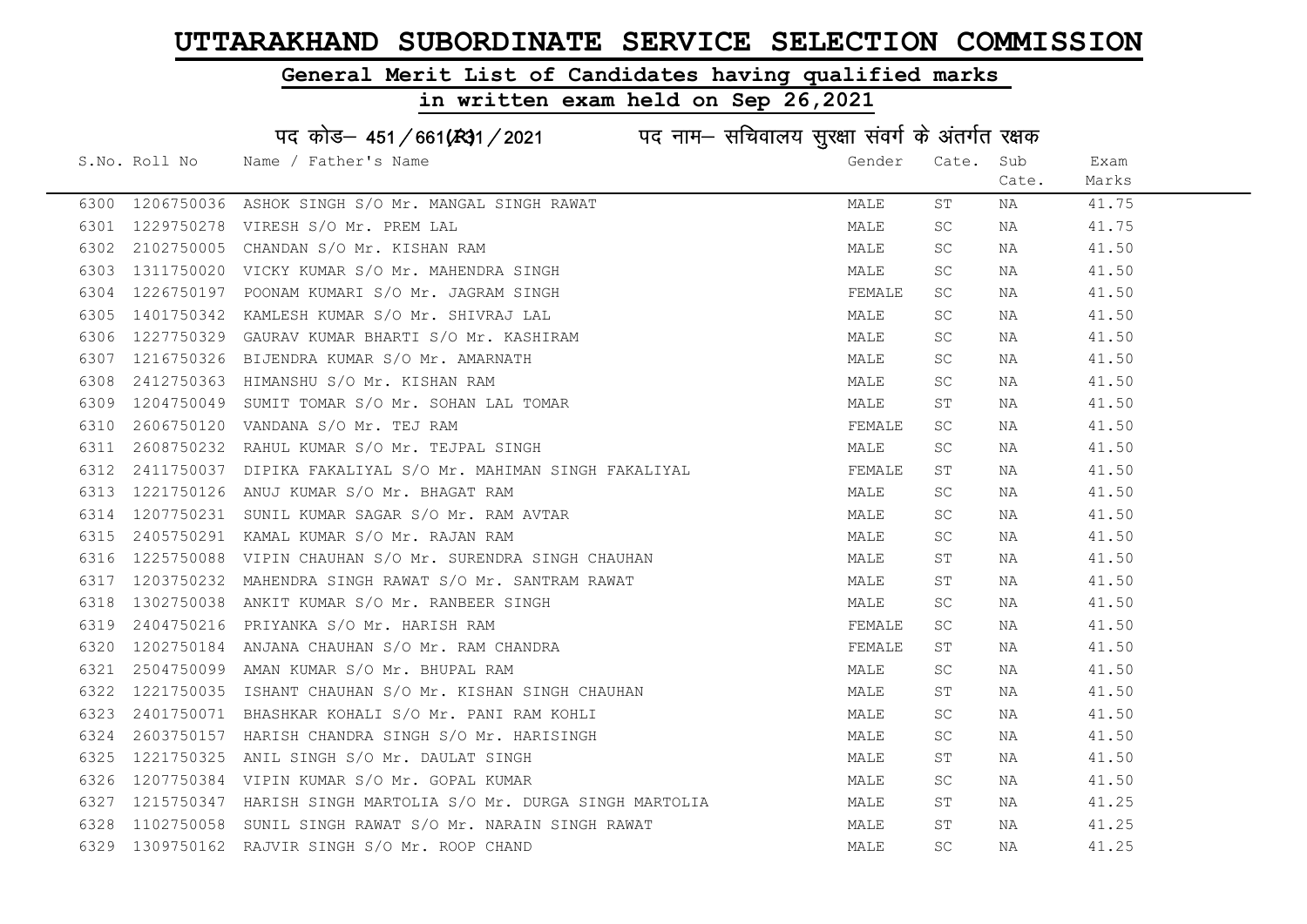### General Merit List of Candidates having qualified marks

|      |               | पद कोड़- 451/661(स्था / 2021 विद्युत्तम- सचिवालय सुरक्षा संवर्ग के अंतर्गत रक्षक |        |           |       |       |
|------|---------------|----------------------------------------------------------------------------------|--------|-----------|-------|-------|
|      | S.No. Roll No | Name / Father's Name                                                             | Gender | Cate.     | Sub   | Exam  |
|      |               |                                                                                  |        |           | Cate. | Marks |
| 6330 | 2503750219    | LAXMI ARYA S/O Mr. KAILASH RAM                                                   | FEMALE | SC        | ΝA    | 41.25 |
| 6331 | 2108750087    | RAVINDRA KUMAR ARYA S/O Mr. SUNDAR LAL                                           | MALE   | SC        | NA    | 41.25 |
| 6332 | 1228750443    | POONAM S/O Mr. MAKAN SINGH                                                       | FEMALE | SC        | NA    | 41.25 |
| 6333 | 1222750103    | AMIT KUMAR S/O Mr. RAMESH CHANDRA                                                | MALE   | SC        | NA    | 41.25 |
| 6334 | 1203750200    | VIPIN S/O Mr. RATAN DUTT                                                         | MALE   | SΤ        | NA    | 41.25 |
| 6335 | 2103750143    | ROSHAN KUMAR S/O Mr. MOHAN RAM                                                   | MALE   | SC        | NA    | 41.25 |
| 6336 | 2108750355    | GIRISH CHANDRA S/O Mr. BIHARI LAL                                                | MALE   | SC        | ΝA    | 41.25 |
| 6337 | 1216750308    | ROBIN SINGH S/O Mr. ARJUN SINGH                                                  | MALE   | ST        | ΝA    | 41.25 |
| 6338 | 2609750146    | RAJENDRA KUMAR S/O Mr. GUSAI RAM                                                 | MALE   | SC        | NA    | 41.25 |
| 6339 |               | 1303750374 SATYVEER S/O Mr. JEET SINGH                                           | MALE   | SC        | NA    | 41.25 |
| 6340 | 1223750356    | SAWAN KUMAR MOGARA S/O Mr. RAJESH KUMAR MOGARA                                   | MALE   | SC        | ΝA    | 41.25 |
| 6341 |               | 1309750100 ARJUN SINGH S/O Mr. PRITAM SINGH                                      | MALE   | SC        | NA    | 41.25 |
| 6342 | 1404750202    | SUBHASH CHANDRA S/O Mr. MASANTU SHAH                                             | MALE   | SC        | NA    | 41.25 |
| 6343 |               | 2601750007 ANUJ KUMAR S/O Mr. VIDDHYA RAM                                        | MALE   | SC        | NA    | 41.25 |
| 6344 | 1306750470    | RAJKUMAR S/O Mr. KISHORI LAL                                                     | MALE   | SC        | NA    | 41.25 |
| 6345 | 2604750304    | ARUN CHANDRA S/O Mr. JAGDEV                                                      | MALE   | SC        | NA    | 41.25 |
| 6346 | 1221750350    | VIKRAM KUMAR S/O Mr. FATIA                                                       | MALE   | SC        | NA    | 41.25 |
| 6347 | 1231750041    | SEWAK S/O Mr. GURUDAYAL                                                          | MALE   | SC        | NA    | 41.25 |
| 6348 | 2409750178    | VIJAY KUMAR S/O Mr. LEELA RAM                                                    | MALE   | SC        | ΝA    | 41.25 |
| 6349 | 2602750113    | PUNAM KUMARI S/O Mr. RAM CHANDRA                                                 | FEMALE | SC        | NA    | 41.25 |
| 6350 |               | 1211750161 BHARAT SINGH CHAUHAN S/O Mr. KEERAT SINGH CHAUHAN                     | MALE   | ST        | NA    | 41.25 |
| 6351 | 2606750232    | PUNEET KUMAR S/O Mr. SOMPAL SINGH                                                | MALE   | SC        | NA    | 41.25 |
| 6352 | 2105750133    | SAGAR ARYA S/O Mr. CHANDAN RAM                                                   | MALE   | SC        | NA    | 41.25 |
| 6353 | 1232750034    | KRISHNA S/O Mr. SUNDAR LAL                                                       | MALE   | SC        | NA    | 41.25 |
| 6354 | 1210750252    | SANJAY RANA S/O Mr. SUPA RANA                                                    | MALE   | SΤ        | NA    | 41.25 |
| 6355 | 1101750020    | MOHIT KUMAR S/O Mr. MUNNU SINGH                                                  | MALE   | SC        | ΝA    | 41.25 |
| 6356 | 1227750105    | SANJAY NEGI S/O Mr. DHAN SINGH NEGI                                              | MALE   | SΤ        | NA    | 41.25 |
| 6357 |               | 1103750076 KM SHIVANI S/O Mr. AVTAR LAL                                          | FEMALE | SC        | NA    | 41.25 |
| 6358 |               | 1217750336 VIRENDRA SINGH CHAUHAN S/O Mr. MATBAR SINGH CHAUHAN                   | MALE   | ST        | NA    | 41.25 |
| 6359 |               | 1315750176 PUSHPENDRA KUMAR S/O Mr. VIRENDRA KUMAR                               | MALE   | <b>SC</b> | ΝA    | 41.25 |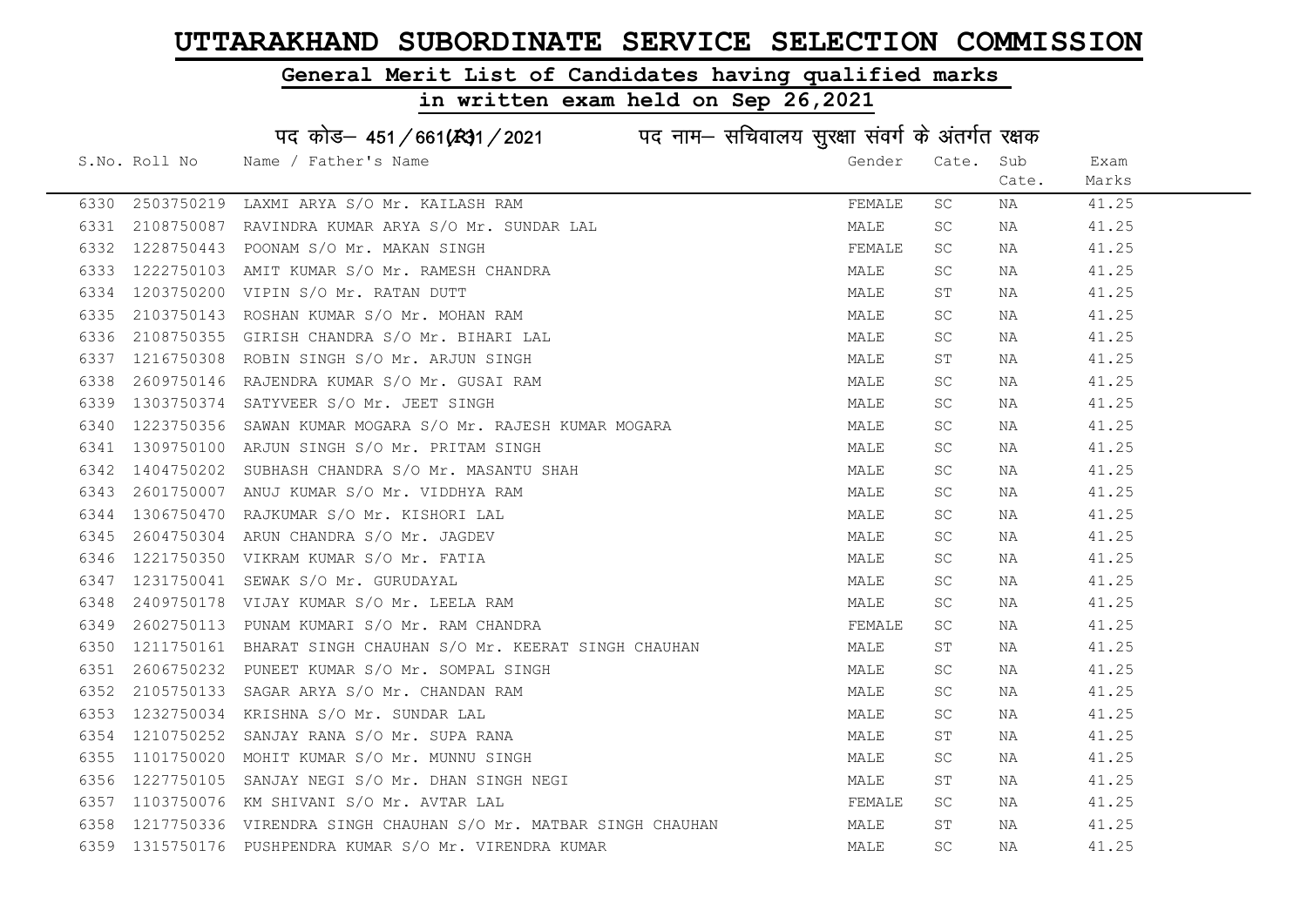#### General Merit List of Candidates having qualified marks

in written exam held on Sep 26,2021

S.No. Roll No Wame / Father's Name Gender Cate. Sub Cate. Exam Marks पद कोड– 451/661(स्था) / 2021 विज्ञान सचिवालय सुरक्षा संवर्ग के अंतर्गत रक्षक 6360 2502750039 AKASH KUMAR S/O Mr. PURAN RAM MALE SC NA 41.25 6361 1408750077 ROBINS SINGH S/O Mr. RAJVEER SINGH MALE SC NA 41.25 6362 1210750183 KM DEEPIKA S/O Mr. ATAR SINGH CHAUHAN **FEMALE** ST NA 41.25 6363 1220750241 KAMLESH UNIYAL S/O Mr. BHAGI RAM UNIYAL MANA MALE ST NA 41.25 6364 2605750140 KM KAJAL S/O Mr. AMAR SINGH FEMALE SC NA 41.25 6365 1226750198 PAPESH RANA S/O Mr. DALIP SINGH RANA MALE ST NA 41.00 6366 2602750027 SUNNY SAGAR S/O Mr. BANARSI LAL SAGER MANARE MALE SC NA 41.00 6367 1302750005 SHUBHAM KUMAR S/O Mr. ATAR SINGH MALE SC NA 41.00 6368 1302750192 GAUTAM KUMAR S/O Mr. RAM GOPAL MALE SC NA 41.00 6369 2409750416 KRISHNA SINGH RANA S/O Mr. LAXMAN SINGH MALE ST NA 41.00 6370 2411750193 KAUSHAL KUMAR S/O Mr. JAGDISH CHANDRA NA MALE SC NA 41.00 6371 2506750117 PAWAN KUMAR S/O Mr. DHANI RAM MALE SC NA 41.00 6372 2109750347 AMIT CHANDRA S/O Mr. HARISH RAM MALE SC NA 41.00 6373 2409750071 BALKISHAN SINGH RANA S/O Mr. NARBHAGWAN SINGH MALE ST NA 41.00 6374 1233750465 DEEPAK RANA S/O Mr. SAIN SINGH MALE ST NA 41.00 6375 1223750077 SHUBHAM S/O Mr. BABURAM MALE SC NA 41.00 6376 1233750175 KULDEEP GOUR S/O Mr. VISHNA GOUR MALE ST NA 41.00 6377 2410750143 NEERAJ KUMAR S/O Mr. KAMLESH KUMAR MALE SC NA 41.00 6378 1234750045 SHARAD KUMAR S/O Mr. MANOJ KUMAR MALE SC NA 41.00 6379 1314750022 SACHIN KUMAR S/O Mr. TEJ PRAKASH MALE SC NA 41.00 6380 1208750421 DEEPAK RAWAT S/O Mr. PRATAP SINGH MALE ST NA 41.00 6381 2604750375 DEEPAK KUMAR SINGH S/O Mr. RAM BAHADUR SINGH MALE SC NA 41.00 6382 2605750054 VISHAL S/O Mr. KAILASH BABU MALE SC NA 41.00 6383 2405750040 ROHIT KUMAR S/O Mr. BRAJLAL MALE SC NA 41.00 6384 1216750078 CHARAN SINGH TOMAR S/O Mr. SIYARAM TOMAR MANA MALE ST NA 41.00 6385 2405750201 UMESH GAUTAM S/O Mr. SHYAM NATH SAN MANA MARE SC NA 40.75 6386 1235750241 VIPIN KUMAR S/O Mr. MADAN LAL SHAH MALE SC NA 40.75 6387 1227750107 JITENDRA SINGH PANWAR S/O Mr. NAYAN SINGH MALE ST NA 40.75 6388 1301750005 KRISHAN KUMAR S/O Mr. VIJAY PAL MALE SC NA 40.75 6389 1216750355 AMIT JOSHI S/O Mr. GEETA RAM JOSHI MALE ST NA 40.75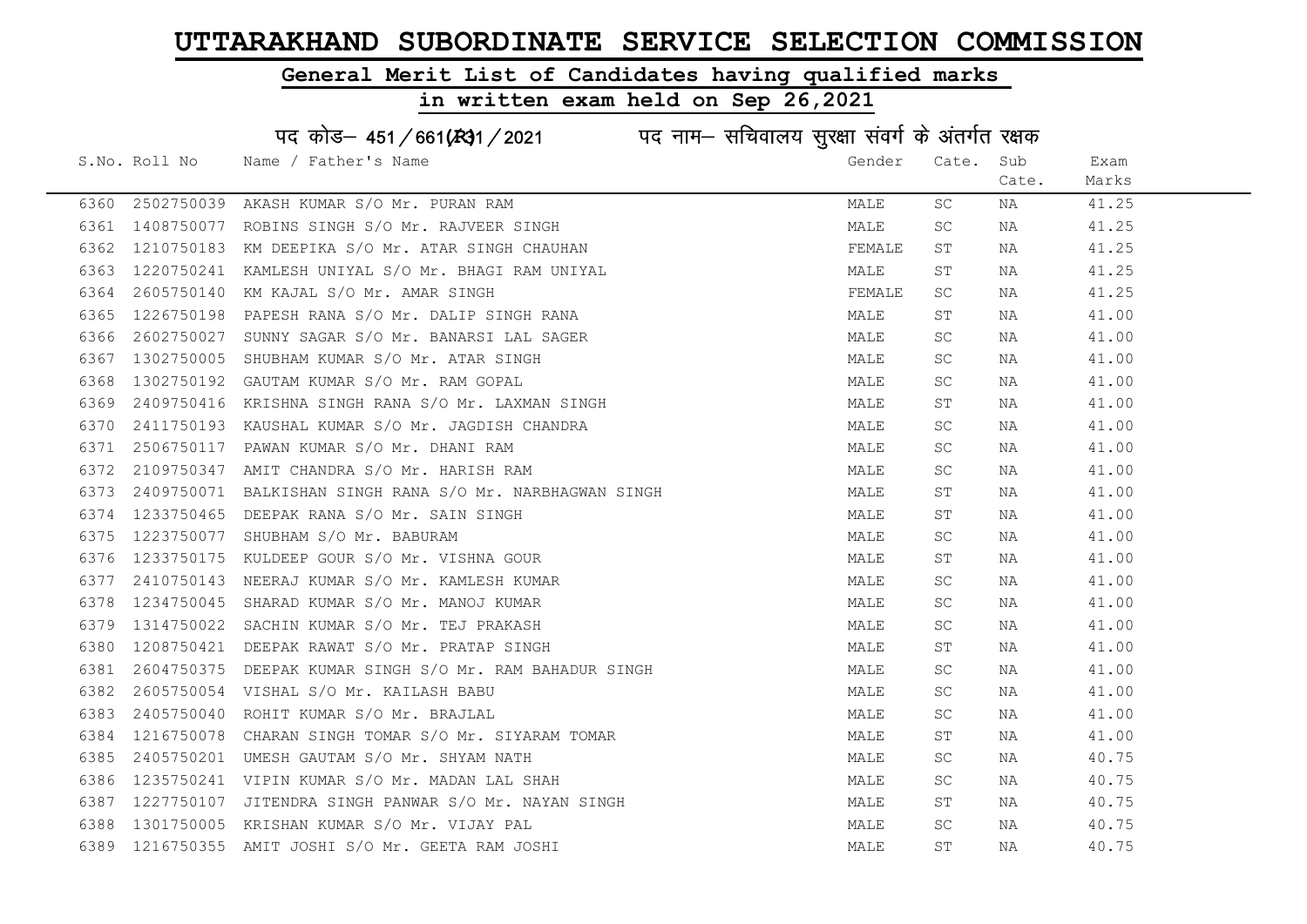#### General Merit List of Candidates having qualified marks

#### in written exam held on Sep 26,2021

S.No. Roll No Wame / Father's Name Gender Cate. Sub Cate. Exam Marks पद कोड– 451/661(स्था) / 2021 विज्ञान सचिवालय सुरक्षा संवर्ग के अंतर्गत रक्षक 6390 1302750360 RADHA RANA S/O Mr. BAALSUGREEV SINGH FEMALL ST NA 40.75 6391 1219750193 AKSHAY SINGH CHAUHAN S/O Mr. RAJENDRA SINGH CHAUHAN MALE ST NA 40.75 6392 1206750169 PRADEEP KUMAR S/O Mr. SADI RAM MALE SC NA 40.75 6393 2413750142 HIMANSHU SINGH DATTAL S/O Mr. JEEWAN SINGH DATTAL MALE ST NA 40.75 6394 2603750067 SUSHMA S/O Mr. VIRMAJEET FEMALE SC NA 40.75 6395 1209750091 RAHUL SHARMA S/O Mr. ATARDUTT SHARMA MALE ST NA 40.75 6396 1309750061 ANKIT KUMAR S/O Mr. OMPAL SINGH MALE SC NA 40.75 6397 1318750039 ANKIT KUMAR S/O Mr. AJMER SINGH MALE SC NA 40.75 6398 2109750179 KAMAL KUMAR S/O Mr. GOPAL RAM MALE SC NA 40.75 6399 1228750172 ANKITA RAWAT S/O Mr. VIRENDRA SINGH RAWAT FEMALE ST NA 40.75 6400 2414750011 DIGAMBAR ARYA S/O Mr. NARENDRA KUMAR MARRE SCHANALE SCHA MALE SCHA 40.75 6401 2403750218 NEERAJ KUMAR S/O Mr. RAMESH RAM MALE SC NA 40.75 6402 2506750310 DIGAMBAR KUMAR S/O Mr. RAJAN RAM MALE SC NA 40.75 6403 1202750482 AAKASH RATHA S/O Mr. VINOD KUMAR MALE SC NA 40.75 6404 2412750387 SAURABH KUMAR S/O Mr. HARISH CHANDRA MALE SC NA 40.75 6405 2109750162 JAYPAL ARYA S/O Mr. KISHAN RAM MALE SC NA 40.75 6406 2413750105 GOVIND SINGH S/O Mr. PREM SINGH MALE ST NA 40.75 6407 1213750260 MANSI KAUR S/O Mr. KARAN SINGH FEMALE SC NA 40.75 6408 1202750416 ANUJ JOSHI S/O Mr. SIYA RAM JOSHI MALE ST NA 40.75 6409 1308750168 SUMIT S/O Mr. MAHIPAL MALE SC NA 40.75 6410 2605750049 RAHUL KUMAR S/O Mr. MADAN LAL MALE SC NA 40.75 6411 1405750081 SAHIL S/O Mr. DHEERAJ KUMAR MALE SC NA 40.75 6412 2107750179 BHASHKAR KUMAR S/O Mr. DEEWAN RAM MALE SC NA 40.75 6413 1234750058 KM DIVYA RANTA S/O Mr. DHAGUWA **FEMALE** SC NA 40.75 6414 1402750193 ANOOP S/O Mr. BASANTU MALE SC NA 40.50 6415 1209750106 DINESH CHAUHAN S/O Mr. MOHAR SINGH CHAUHAN MAN MALE ST NA 40.50 6416 2402750085 MAHENDER SINGH S/O Mr. UMESH SINGH MALE ST NA 40.50 6417 2604750055 JYOTI S/O Mr. KISHAN LAL FEMALE SC NA 40.50 6418 1233750332 MANOJ KUMAR S/O Mr. KUNWAR PAL MARE SC NA 40.50

6419 1303750260 AJAY BABRA S/O Mr. RISHI PAL MALE SC NA 40.50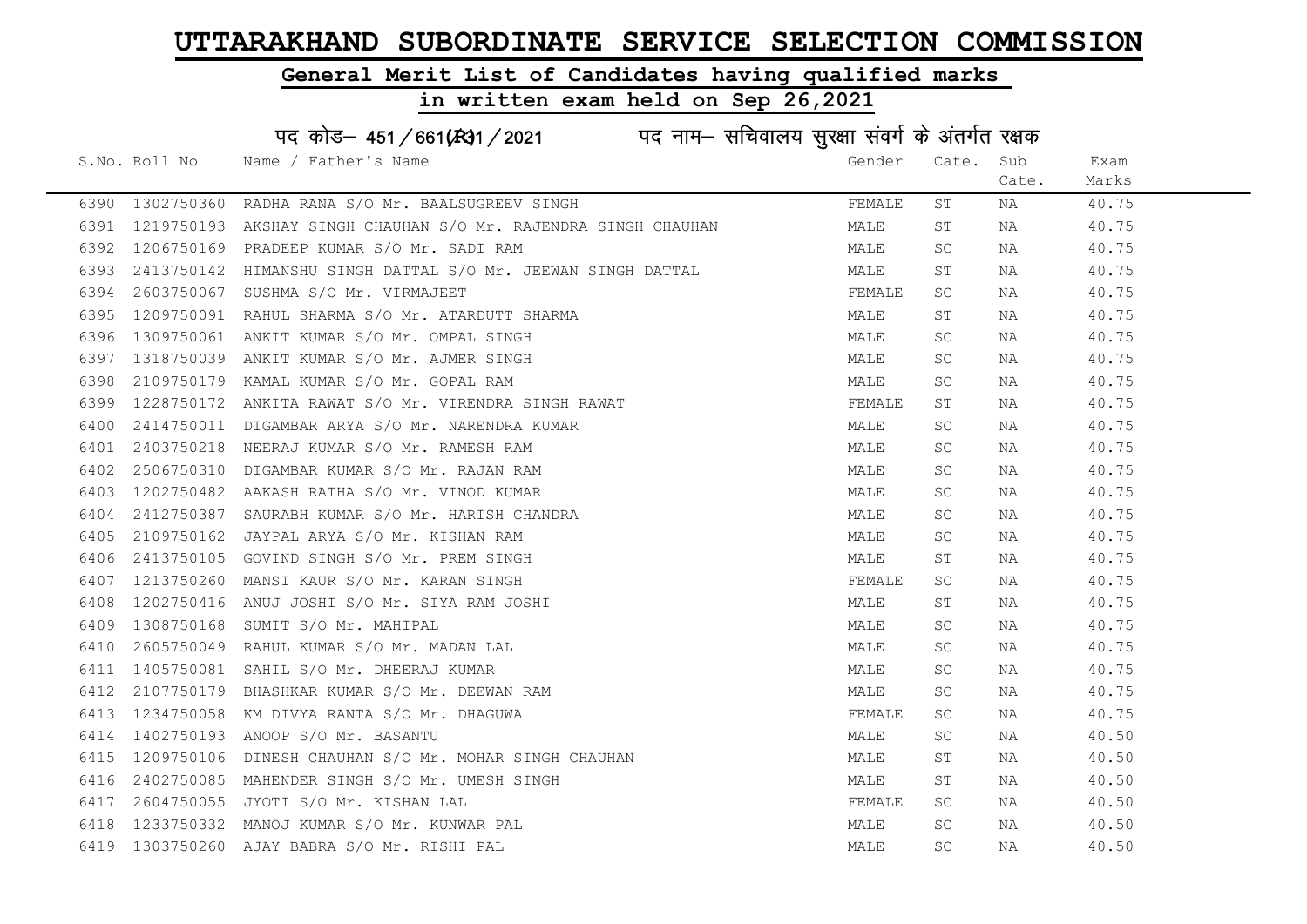#### General Merit List of Candidates having qualified marks

#### in written exam held on Sep 26,2021

S.No. Roll No Wame / Father's Name Gender Cate. Sub Cate. Exam Marks पद कोड– 451/661(स्था) / 2021 विज्ञान सचिवालय सुरक्षा संवर्ग के अंतर्गत रक्षक 6420 1311750413 KM SONIA S/O Mr. TARA CHAND **FEMALE** SC NA 40.50 6421 1311750102 SOURAB KUMAR S/O Mr. PAWAN KUMAR MARRE MANALE SC NA 40.50 6422 1233750520 KM BABITA S/O Mr. MADAN SINGH FEMALE SC EX-Serv 40.50 6423 1230750131 ANITA S/O Mr. MADNU FEMALE SC NA 40.50 6424 2409750153 HEMANT ARYA S/O Mr. CHANDRA PRAKASH ARYA MANA MALE SC NA 40.50 6425 2601750079 MANOJ KUMAR S/O Mr. JWALA PRASAD MALE SC NA 40.50 6426 1227750065 KHAJAN KHANNA S/O Mr. SANT RAM MALE SC NA 40.50 6427 1228750286 NEERAJ CHAUHAN S/O Mr. SHYAM SINGH CHAUHAN MALE ST NA 40.50 6428 1307750113 JOGENDRA SINGH S/O Mr. RAKESH SINGH MALE ST NA 40.50 6429 1314750277 ANKUR KUMAR S/O Mr. BRAJ PAL MALE SC NA 40.50 6430 1318750115 MOHIT S/O Mr. SUBHASH CHAND MALE SC NA 40.50 6431 1214750014 SAURAV KUMAR S/O Mr. AMAR SINGH MALE SC NA 40.50 6432 1220750103 KAJOL S/O Mr. KEDAR SINGH FEMALE ST NA 40.50 6433 2501750044 HIMANSHU KUMAR S/O Mr. GANESH RAM MALE SC NA 40.50 6434 1233750080 BHASKAR BHARTI S/O Mr. MOHAN LAL MALE SC NA 40.50 6435 1203750158 KM LABISHA S/O Mr. MADAN CHAND FEMALE SC NA 40.50 6436 1311750319 NEERAJ KUMAR S/O Mr. MAHENDRA PAL MALE SC NA 40.25 6437 1236750138 ARVIND CHAUHAN S/O Mr. SHYAM SINGH CHAUHAN MAN MALE ST NA 40.25 6438 1228750131 SURAJ KUMAR S/O Mr. SATYA PRAKESH MALE SC NA 40.25 6439 1224750166 MAHIPAL SINGH TOMAR S/O Mr. DHYAN SINGH TOMAR MALE ST NA 40.25 6440 1301750127 GURDEEP SINGH S/O Mr. BISHAN SINGH MALE SC NA 40.25 6441 1215750118 VINOD KUMAR S/O Mr. SARDAR SINGH MALE ST NA 40.25 6442 2603750016 KRISHNA KUMAR S/O Mr. GANGI RAM MALE SC NA 40.25 6443 1316750285 SETHA PAL SINGH S/O Mr. VEDPAL SINGH MALL MALE SC NA 40.25 6444 1315750063 VIPIN Kumar S/O Mr. NAKLI RAM MALE SC NA 40.25 6445 1408750183 RAHUL KUMAR S/O Mr. BIMAL PRASAD MALE SC NA 40.25 6446 1303750230 ABHISHEK S/O Mr. RAMESH KUMAR MALE MALE SC NA 40.25 6447 1207750358 AJAY ARYA S/O Mr. ROSHAN LAL MALE SC NA 40.25 6448 1212750139 MATVAR SHARMA S/O Mr. JAGAT RAM MALE ST NA 40.25 6449 2405750068 SURENDRA SINGH S/O Mr. RAMESHWAR SINGH MALL MALE SC NA 40.25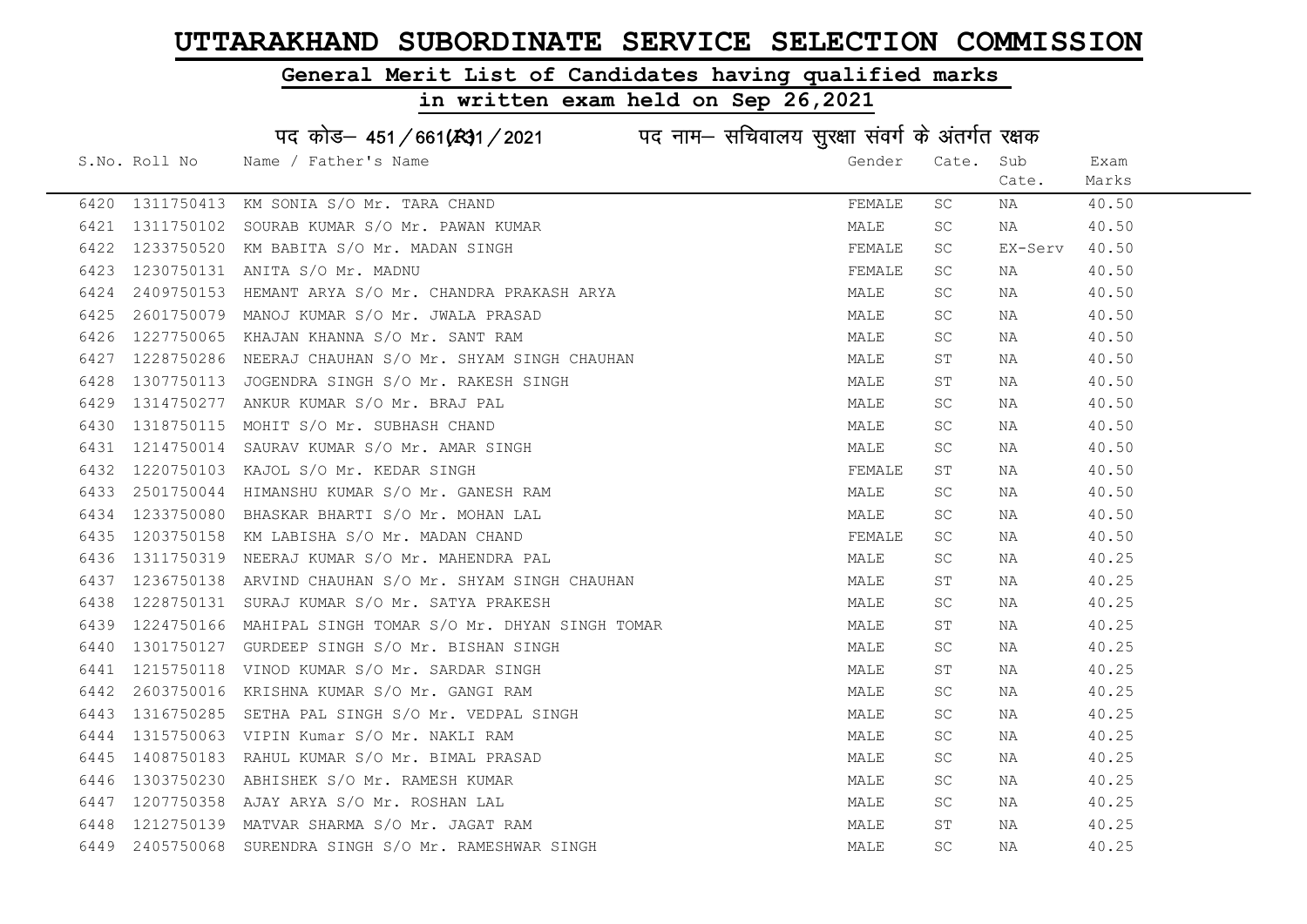### General Merit List of Candidates having qualified marks

|      | पद कोड़- 451/661(431/2021 पद नाम- सचिवालय सुरक्षा संवर्ग के अंतर्गत रक्षक |                                                            |        |                     |         |       |  |  |
|------|---------------------------------------------------------------------------|------------------------------------------------------------|--------|---------------------|---------|-------|--|--|
|      | S.No. Roll No                                                             | Name / Father's Name                                       | Gender | Cate.               | Sub     | Exam  |  |  |
|      |                                                                           |                                                            |        |                     | Cate.   | Marks |  |  |
|      |                                                                           | 6450 1212750334 RAJENDRA DUTT S/O Mr. AJMERU               | MALE   | SΤ                  | ΝA      | 40.25 |  |  |
| 6451 | 1213750121                                                                | KUNDAN RAM S/O Mr. DEEWAN RAM                              | MALE   | SC                  | NA      | 40.25 |  |  |
| 6452 | 1234750269                                                                | SUJATA GAUTAM S/O Mr. LAAKHAN SINGH                        | FEMALE | SC                  | NA      | 40.25 |  |  |
| 6453 | 1210750363                                                                | GOPAL SINGH S/O Mr. ASHAR SINGH                            | MALE   | ST                  | NA      | 40.25 |  |  |
| 6454 | 2601750206                                                                | RAJESH KUMAR S/O Mr. SHEISHPAL SINGH                       | MALE   | SC                  | NA      | 40.25 |  |  |
| 6455 |                                                                           | 1301750152 KM SHIVANI S/O Mr. SUNIL KUMAR                  | FEMALE | <b>SC</b>           | NA      | 40.25 |  |  |
| 6456 | 1226750538                                                                | SANDEEP SINGH RAWAT S/O Mr. VRIJ BHUSHAN SINGH RAWAT       | MALE   | ST                  | NA      | 40.25 |  |  |
| 6457 | 1313750016                                                                | AJAY KUMAR S/O Mr. RAM PRASAD                              | MALE   | <b>SC</b>           | NA      | 40.25 |  |  |
| 6458 | 2407750023                                                                | RAHUL KUMAR S/O Mr. HEERA SINGH                            | MALE   | <b>SC</b>           | NA      | 40.25 |  |  |
| 6459 |                                                                           | 2404750186 BHARAT SINGH S/O Mr. CHARAN SINGH               | MALE   | ST                  | NA      | 40.25 |  |  |
| 6460 |                                                                           | 1305750255 NITIN KUMAR S/O Mr. LAXMI CHAND                 | MALE   | SC                  | NA      | 40.25 |  |  |
| 6461 | 1221750160                                                                | NARESH SINGH NEGI S/O Mr. SARDAR SINGH NEGI                | MALE   | ST                  | NA      | 40.25 |  |  |
| 6462 | 1209750049                                                                | ANUJ KUMAR S/O Mr. ELAM DAS                                | MALE   | <b>SC</b>           | NA      | 40.25 |  |  |
| 6463 |                                                                           | 1404750033 ANJALI BHARTI S/O Mr. HARISH CHANDRA            | FEMALE | <b>SC</b>           | NA      | 40.25 |  |  |
| 6464 |                                                                           | 1207750301 KAPIL VERMA S/O Mr. PREM DAS                    | MALE   | SC                  | NA      | 40.25 |  |  |
| 6465 | 2607750062                                                                | ABHISHEK KUMAR S/O Mr. KUNWARPAL SINGH                     | MALE   | $\operatorname{SC}$ | ΝA      | 40.25 |  |  |
| 6466 | 2109750121                                                                | KAMAL KISHORE S/O Mr. BAHADUR RAM                          | MALE   | SC                  | NA      | 40.25 |  |  |
| 6467 | 1313750187                                                                | KM MAMTESH GAUR S/O Mr. VIJAY PAL SINGH                    | FEMALE | SC                  | NA      | 40.00 |  |  |
| 6468 | 1306750212                                                                | JOGENDRA KUMAR S/O Mr. HARPAL SINGH                        | MALE   | SC                  | ΝA      | 40.00 |  |  |
| 6469 |                                                                           | 2414750042 AMIT KUMAR SINGH RANA S/O Mr. JAIRAM SINGH RANA | MALE   | ST                  | NA      | 40.00 |  |  |
| 6470 | 2407750015                                                                | BHUWAN CHANDRA ARYA S/O Mr. HIRA LAL ARYA                  | MALE   | <b>SC</b>           | EX-Serv | 40.00 |  |  |
| 6471 |                                                                           | 1316750018 RAMPAL S/O Mr. MAN SINGH                        | MALE   | SC                  | ΝA      | 40.00 |  |  |
| 6472 | 2608750140                                                                | RAMESH SINGH S/O Mr. PHOOL SINGH                           | MALE   | ST                  | ΝA      | 40.00 |  |  |
| 6473 | 1308750133                                                                | SETH PAL S/O Mr. RISHIPAL                                  | MALE   | SC                  | ΝA      | 40.00 |  |  |
| 6474 | 1218750484                                                                | PRATAP SINGH S/O Mr. ROOP SINGH                            | MALE   | SΤ                  | ΝA      | 40.00 |  |  |
| 6475 |                                                                           | 2607750201 RAVI KUMAR S/O Mr. HERGYAN SINGH                | MALE   | SC                  | NA      | 40.00 |  |  |
| 6476 |                                                                           | 1211750110 GAMBHEER SINGH CHAUHAN S/O Mr. SANTRAM CHAUHAN  | MALE   | ST                  | NA      | 40.00 |  |  |
| 6477 |                                                                           | 1206750230 JASVEER SINGH S/O Mr. HUKAM SINGH               | MALE   | ST                  | NA      | 40.00 |  |  |
| 6478 |                                                                           | 1236750011 ASHOK KUMAR S/O Mr. DEVILAL SHAH                | MALE   | <b>SC</b>           | NA      | 40.00 |  |  |
| 6479 |                                                                           | 2408750010 KRISHNA KUMAR S/O Mr. HARISH RAM                | MALE   | SC                  | NA      | 40.00 |  |  |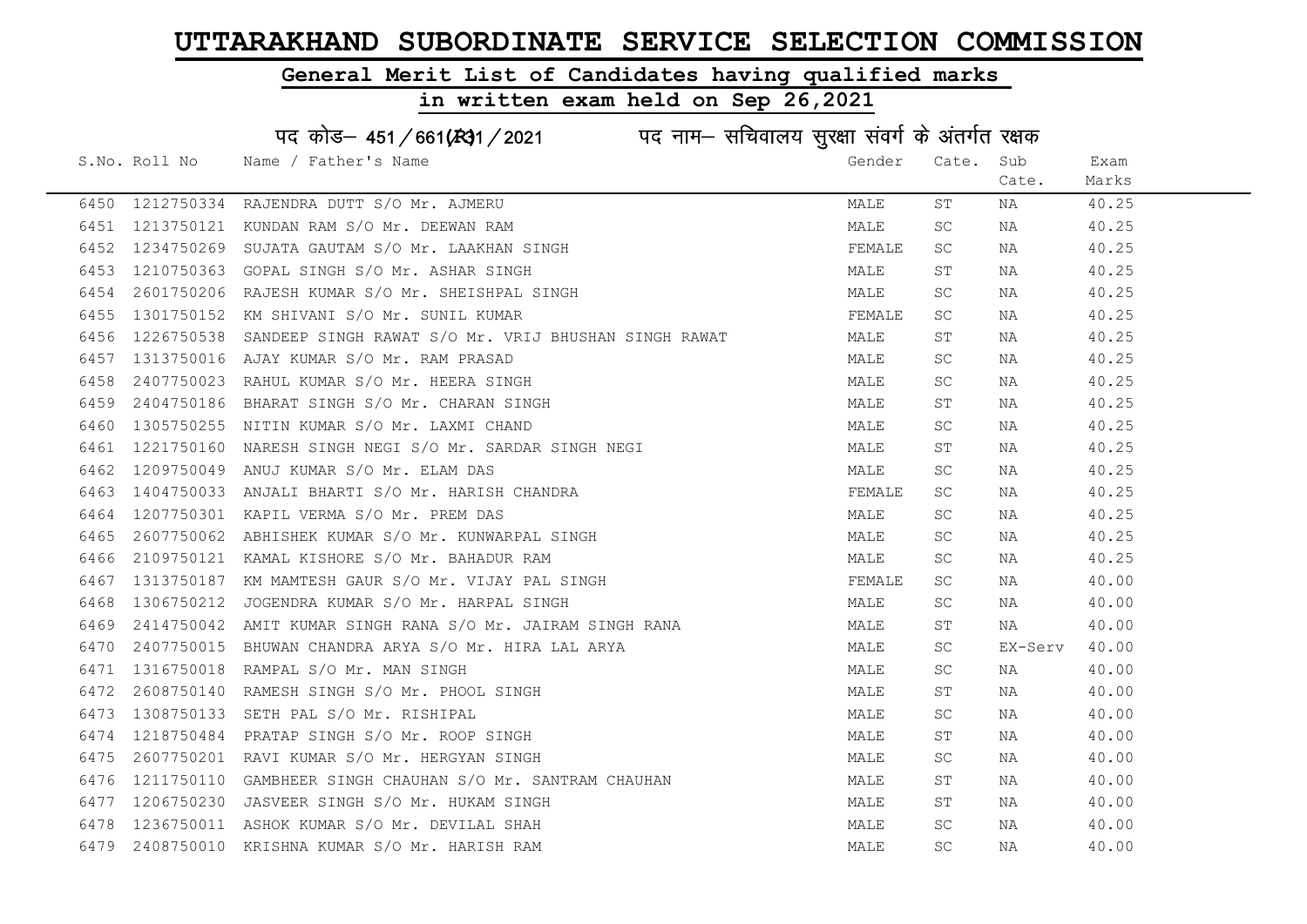#### General Merit List of Candidates having qualified marks

|      |               | पद कोड़- 451/661(431/2021 पद नाम- सचिवालय सुरक्षा संवर्ग के अंतर्गत रक्षक |        |             |         |       |
|------|---------------|---------------------------------------------------------------------------|--------|-------------|---------|-------|
|      | S.No. Roll No | Name / Father's Name                                                      | Gender | Cate.       | Sub     | Exam  |
|      |               |                                                                           |        |             | Cate.   | Marks |
| 6480 | 1316750020    | SUMIT KUMAR S/O Mr. RAJPAL SINGH                                          | MALE   | SC.         | NA      | 40.00 |
| 6481 | 1306750192    | MANDHIR S/O Mr. SURESH PAL                                                | MALE   | SC          | NA      | 40.00 |
| 6482 | 2109750389    | MANOJ KUMAR S/O Mr. NARAYAN RAM                                           | MALE   | SC.         | NA      | 40.00 |
| 6483 | 1236750306    | ASHU S/O Mr. SANT RAM                                                     | FEMALE | SC.         | NA      | 40.00 |
| 6484 | 1208750117    | SACHIN PANWAR S/O Mr. SURENDRA SINGH PANWAR                               | MALE   | SΤ          | NA      | 40.00 |
| 6485 | 2605750012    | AJAY KUMAR S/O Mr. SIYARAM                                                | MALE   | SC          | NA      | 40.00 |
| 6486 | 2607750006    | VIJENDER SINGH S/O Mr. VIJAY SINGH                                        | MALE   | SC          | NA      | 40.00 |
| 6487 | 2606750118    | KAPIL S/O Mr. BRAJ KISHOR                                                 | MALE   | SC          | NA      | 40.00 |
| 6488 | 2409750313    | JANKI ARYA S/O Mr. REVADHAR ARYA                                          | FEMALE | SC          | NA      | 40.00 |
| 6489 | 1208750224    | SUNIL KUMAR S/O Mr. NARAYAN RAM                                           | MALE   | SC          | NA      | 40.00 |
| 6490 | 2412750144    | PRAMOD KUMAR ARYA S/O Mr. MADAN LAL ARYA                                  | MALE   | SC          | NA      | 40.00 |
| 6491 | 1306750078    | ANKIT KUMAR S/O Mr. NEKI RAM                                              | MALE   | SC          | EX-Serv | 40.00 |
| 6492 | 1228750320    | HARISH SINGH S/O Mr. SURENDRA SINGH                                       | MALE   | ST          | NA      | 40.00 |
| 6493 | 1229750150    | MANOJ TOMAR S/O Mr. KUNWAR SINGH TOMAR                                    | MALE   | ST          | NA      | 40.00 |
| 6494 | 1205750093    | ANKIT BHATT S/O Mr. TIKARAM BHATT                                         | MALE   | SΤ          | NA      | 40.00 |
| 6495 | 1211750283    | NARVEER SINGH S/O Mr. DAULAT RAM                                          | MALE   | $\mbox{ST}$ | NA      | 40.00 |
| 6496 | 1227750204    | RAVINDRA KUMAR S/O Mr. GENDARAM                                           | MALE   | SC.         | NA      | 40.00 |
| 6497 | 1229750051    | AMIT RAWAT S/O Mr. GAJENDER SINGH RAWAT                                   | MALE   | SC          | NA      | 40.00 |
| 6498 | 1317750279    | ANUJ KUMAR S/O Mr. RISHI PAL                                              | MALE   | SC          | NA      | 40.00 |
| 6499 | 2412750135    | PRADEEP KUMAR S/O Mr. JOGA RAM                                            | MALE   | SC          | NA      | 40.00 |
| 6500 | 1312750055    | RAJNEESH KUMAR S/O Mr. PHOOL KUMAR                                        | MALE   | SC.         | NA      | 40.00 |
| 6501 | 2403750322    | MUKESH KUMAR S/O Mr. DEVENDRA KUMAR                                       | MALE   | SC          | NA      | 40.00 |
| 6502 | 2609750014    | AMIT KUMAR S/O Mr. BRAHAMPAL                                              | MALE   | SC          | NA      | 40.00 |
| 6503 | 1402750031    | JAIKRIT SINGH S/O Mr. LABH SINGH                                          | MALE   | SC          | NA      | 40.00 |
| 6504 | 1217750234    | GAURAV SINGH S/O Mr. VEER SINGH                                           | MALE   | SC.         | NA      | 40.00 |
| 6505 | 2403750291    | PITAMBAR SINGH S/O Mr. AMAR SINGH                                         | MALE   | SC          | NA      | 40.00 |
| 6506 | 1301750318    | KM SARITA S/O Mr. JOGIRAM                                                 | FEMALE | SC          | NA      | 40.00 |
| 6507 | 1234750426    | BRIJMOHAN S/O Mr. GHANSHYAM                                               | MALE   | SC          | NA      | 40.00 |
| 6508 | 1201750184    | VIPIN CHAUHAN S/O Mr. JAGAT SINGH CHAUHAN                                 | MALE   | SΤ          | NA      | 40.00 |
| 6509 |               | 1213750394 VIPIN KUMAR S/O Mr. ROSHAN DAS                                 | MALE   | SC          | ΝA      | 40.00 |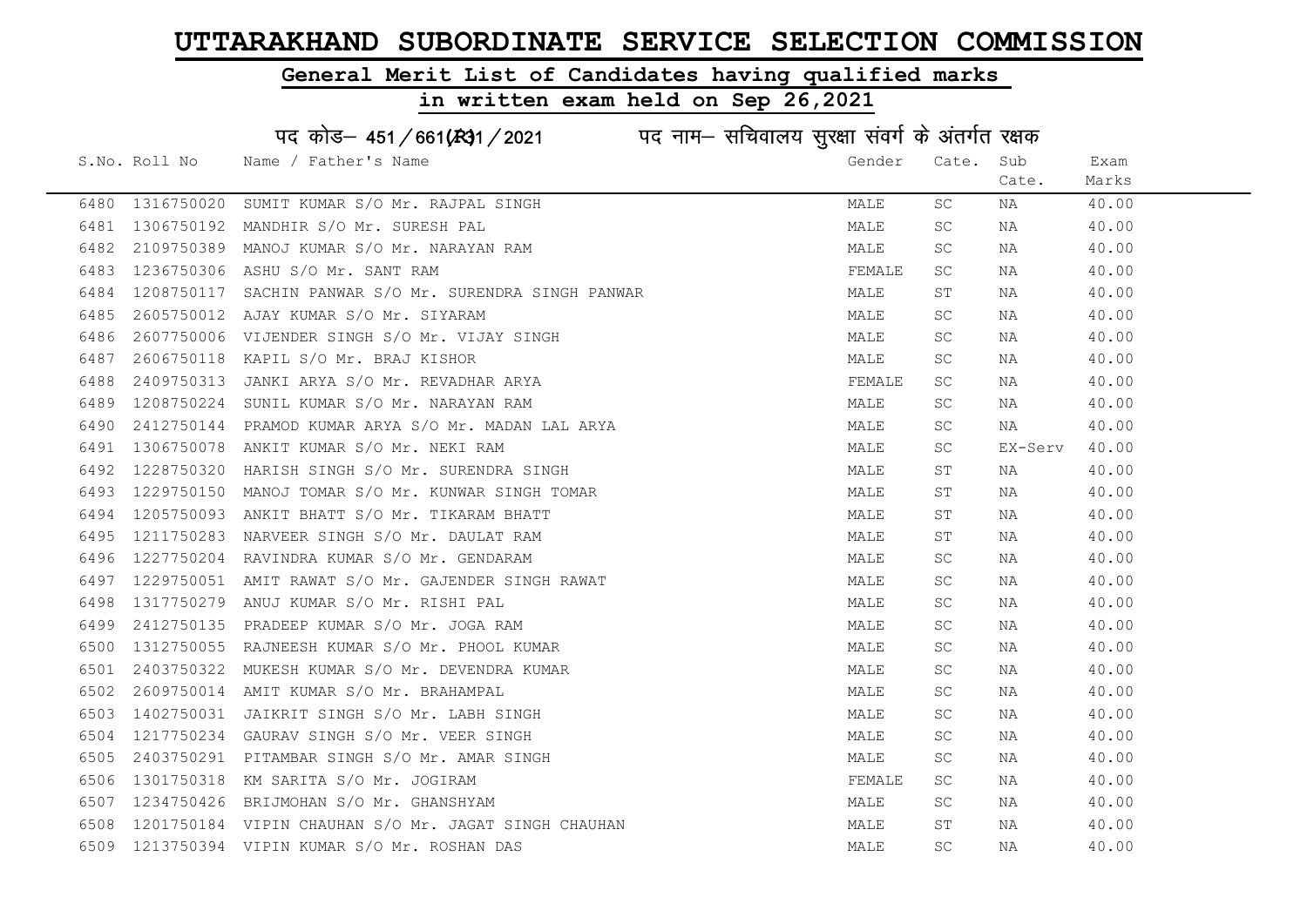# General Merit List of Candidates having qualified marks

|      |               | पद कोड़- 451/661(431/2021 पद नाम- सचिवालय सुरक्षा संवर्ग के अंतर्गत रक्षक |        |                     |         |       |
|------|---------------|---------------------------------------------------------------------------|--------|---------------------|---------|-------|
|      | S.No. Roll No | Name / Father's Name                                                      | Gender | Cate.               | Sub     | Exam  |
|      |               |                                                                           |        |                     | Cate.   | Marks |
| 6510 | 2507750187    | DIVYANSHU BOTHYAL S/O Mr. NARAYAN SINGH                                   | MALE   | ST                  | ΝA      | 40.00 |
| 6511 | 2603750285    | SACHIN KUMAR S/O Mr. SARANPAL                                             | MALE   | <b>SC</b>           | NA      | 40.00 |
| 6512 | 1216750048    | VIVEK RAVI S/O Mr. RATAN SINGH                                            | MALE   | SC                  | ΝA      | 40.00 |
| 6513 | 1314750238    | SUNNY KUMAR S/O Mr. PURAN CHAND                                           | MALE   | SC                  | NA      | 39.75 |
| 6514 | 1313750108    | SACHIN DEV S/O Mr. DILAVER SINGH                                          | MALE   | SC                  | NA      | 39.75 |
| 6515 | 2403750446    | SURAJ SINGH S/O Mr. NARAYAN SINGH                                         | MALE   | ST                  | ΝA      | 39.75 |
| 6516 | 1314750174    | SONU KUMAR S/O Mr. RAMRATAN                                               | MALE   | SC                  | ΝA      | 39.75 |
| 6517 | 1312750345    | SUDHIR KUMAR S/O Mr. PRITOSH KUMAR                                        | MALE   | <b>SC</b>           | NA      | 39.75 |
| 6518 | 1317750058    | RAJ KUMAR S/O Mr. PRITAM SINGH                                            | MALE   | SC                  | NA      | 39.75 |
| 6519 | 1304750408    | TELLU RAM S/O Mr. SADAN SINGH                                             | MALE   | SC                  | NA      | 39.75 |
| 6520 | 2408750008    | VIVEK KUMAR S/O Mr. MADAN PAL SINGH                                       | MALE   | SC                  | NA      | 39.75 |
| 6521 | 2606750050    | MAHENDRA KUMAR S/O Mr. BHUPAL RAM                                         | MALE   | SC                  | NA      | 39.75 |
| 6522 | 1318750121    | SAKSHI KUMARI S/O Mr. MUNESH KUMAR                                        | FEMALE | SC                  | NA      | 39.75 |
| 6523 | 2603750208    | MANISHA GOUTAM S/O Mr. BHARAT KUMAR GOUTAM                                | FEMALE | <b>SC</b>           | ΝA      | 39.75 |
| 6524 | 1104750177    | KULDEEP KUMAR S/O Mr. KARNEE LAL                                          | MALE   | SC                  | ΝA      | 39.75 |
| 6525 | 1309750156    | ABHISHEK SINGH S/O Mr. NAIN PAL SINGH                                     | MALE   | <b>SC</b>           | ΝA      | 39.75 |
| 6526 | 1403750099    | DEVESH RAJ S/O Mr. DINESH RAJ                                             | MALE   | SC                  | ΝA      | 39.75 |
| 6527 | 2401750176    | HARMESH SINGH RANA S/O Mr. GHANSHYAM SINGH RANA                           | MALE   | ST                  | ΝA      | 39.75 |
| 6528 | 1104750157    | PAWAN BHARTI S/O Mr. SURENDRA LAL                                         | MALE   | SC                  | ΝA      | 39.75 |
| 6529 | 2414750321    | SURENDRA SINGH S/O Mr. BALVEER SINGH                                      | MALE   | SC                  | NA      | 39.75 |
| 6530 | 1208750461    | SUNIL KUMAR S/O Mr. SAMMI KUMAR                                           | MALE   | SC                  | NA      | 39.75 |
| 6531 | 1208750079    | DINESH KUMAR S/O Mr. BHIM RAM                                             | MALE   | SC                  | EX-Serv | 39.50 |
| 6532 | 1218750494    | GAURI DUTT S/O Mr. GUMAN SINGH                                            | MALE   | SΤ                  | ΝA      | 39.50 |
| 6533 | 1304750078    | PANKAJ BHOTIYAL S/O Mr. OM PRAKASH                                        | MALE   | SC                  | NA      | 39.50 |
| 6534 | 2501750018    | VIJAY KUMAR S/O Mr. KESHAV RAM                                            | MALE   | SC                  | ΝA      | 39.50 |
| 6535 | 1225750101    | SANDEEP TOMAR S/O Mr. INDER SINGH TOMAR                                   | MALE   | ST                  | ΝA      | 39.50 |
| 6536 | 2603750127    | AJAY KUMAR S/O Mr. HEERA SINGH                                            | MALE   | SC                  | ΝA      | 39.50 |
| 6537 |               | 1218750106 ARVIND S/O Mr. AWAL LAL                                        | MALE   | SC                  | NA      | 39.50 |
| 6538 | 1208750390    | SUMIT KUMAR S/O Mr. JAGDEESH CHAND                                        | MALE   | $\operatorname{SC}$ | ΝA      | 39.50 |
| 6539 | 2503750013    | HARISH KUMAR S/O Mr. JEET RAM                                             | MALE   | <b>SC</b>           | ΝA      | 39.50 |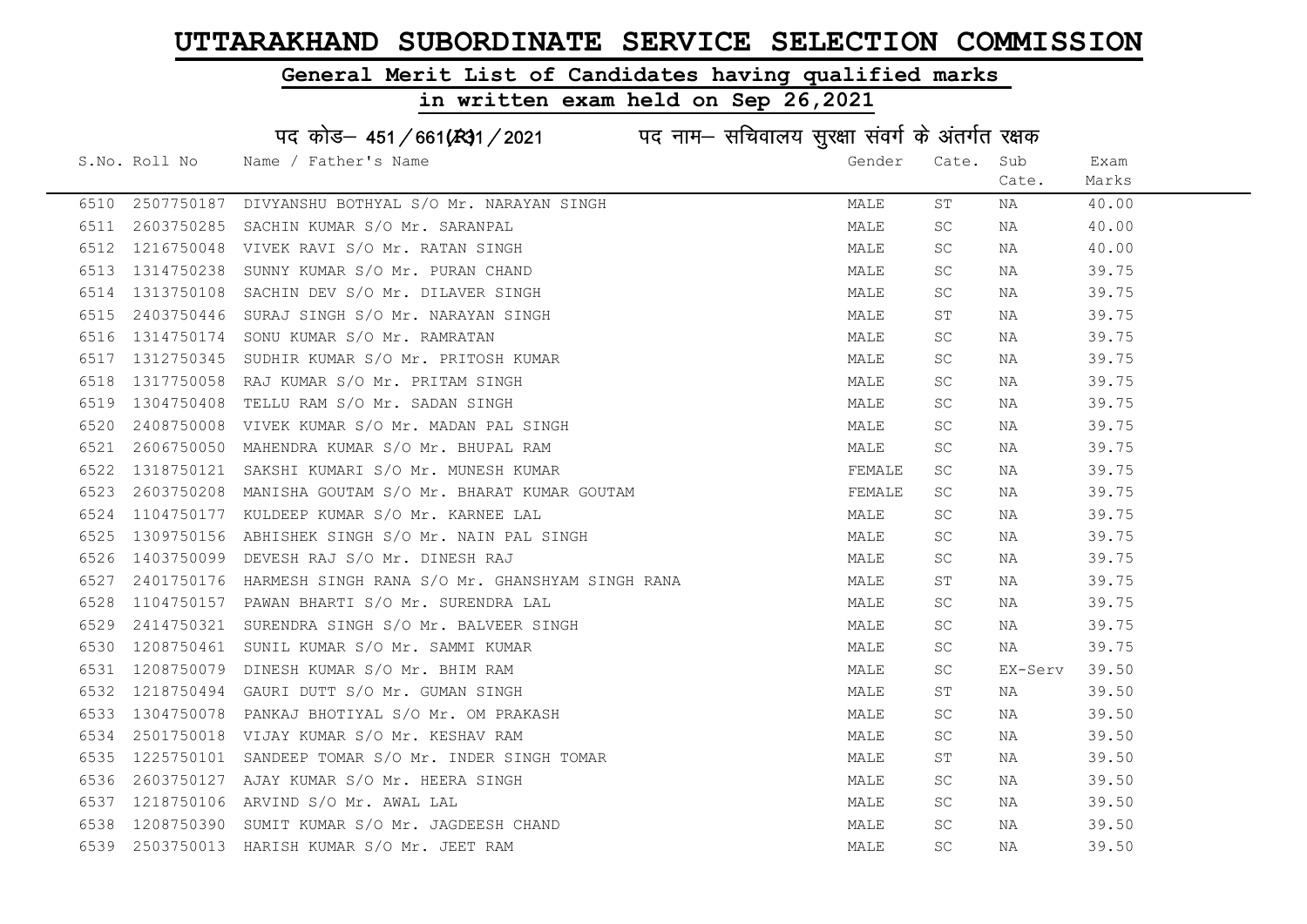#### General Merit List of Candidates having qualified marks

|      |                 | पद कोड़- 451/661(431/2021 पद नाम- सचिवालय सुरक्षा संवर्ग के अंतर्गत रक्षक |        |                     |       |       |
|------|-----------------|---------------------------------------------------------------------------|--------|---------------------|-------|-------|
|      | S.No. Roll No   | Name / Father's Name                                                      | Gender | Cate.               | Sub   | Exam  |
|      |                 |                                                                           |        |                     | Cate. | Marks |
| 6540 | 2502750135      | SHASHI KUMAR S/O Mr. LILADHAR KUMAR                                       | MALE   | SC.                 | NA    | 39.50 |
| 6541 | 1228750347      | SHNDEEP SINGH S/O Mr. SARDAR SINGH                                        | MALE   | ST                  | NA    | 39.50 |
| 6542 | 2605750225      | ADARSH KUMAR S/O Mr. RAKESH CHARAN                                        | MALE   | SC.                 | NA    | 39.50 |
| 6543 | 2403750156      | DHARMENDRA KUMAR S/O Mr. POORAN LAL                                       | MALE   | SC                  | NA    | 39.50 |
| 6544 | 2108750405      | PRAKASH CHANDRA S/O Mr. RAM LAL                                           | MALE   | SC                  | NA    | 39.50 |
| 6545 |                 | 1207750047 NEELIMA SUGHAL S/O Mr. SOM PRAKASH                             | FEMALE | SC                  | NA    | 39.50 |
| 6546 |                 | 1232750107 KULDEEP SINGH ARYA S/O Mr. SHASHI RAM ARYA                     | MALE   | SC.                 | NA    | 39.50 |
| 6547 | 1312750190      | SHUBHAM SINGH S/O Mr. PHOOL SINGH                                         | MALE   | SC.                 | NA    | 39.50 |
| 6548 | 2105750049      | CHANDRA PRAKASH ARYA S/O Mr. PRAKASH CHANDRA ARYA                         | MALE   | SC.                 | NA    | 39.50 |
| 6549 | 2407750029      | RAHUL KUMAR AGREE S/O Mr. ANAND AGREE                                     | MALE   | SC.                 | NA    | 39.50 |
| 6550 | 1224750157      | ESHWARI PRASAD S/O Mr. DAULAT RAM                                         | MALE   | SC                  | NA    | 39.25 |
| 6551 | 2409750450      | YOGESH SINGH RANA S/O Mr. VIJENDRA SINGH RANA                             | MALE   | ST                  | NA    | 39.25 |
| 6552 | 1311750254      | SUMIT PATIL S/O Mr. RAKESH PATIL                                          | MALE   | SC                  | NA    | 39.25 |
| 6553 |                 | 1236750424 DINESH LAL S/O Mr. KHILA RAM                                   | MALE   | SC.                 | NA    | 39.25 |
| 6554 |                 | 2605750122 RAVI PRAKASH S/O Mr. SOMPAL SINGH                              | MALE   | SC.                 | NA    | 39.25 |
| 6555 | 1405750238      | SURENDRA LAL S/O Mr. DHAN LAL                                             | MALE   | SC.                 | NA    | 39.25 |
| 6556 | 1209750181      | SHARMILA NEGI S/O Mr. KISHAN SINGH NEGI                                   | FEMALE | ST                  | NA    | 39.25 |
| 6557 |                 | 1205750280 NITIN SHAH S/O Mr. RATAN SINGH SHAH                            | MALE   | SC                  | NA    | 39.25 |
| 6558 | 1203750106      | NEHA S/O Mr. PARMANAND                                                    | FEMALE | SТ                  | NA    | 39.25 |
| 6559 | 1303750171      | SONU S/O Mr. DHARM SINGH                                                  | MALE   | SC                  | NA    | 39.25 |
| 6560 | 2601750163      | HARSH KUMAR S/O Mr. SURENDRA PAL                                          | MALE   | SC.                 | NA    | 39.25 |
| 6561 |                 | 1104750052 AJAY KUMAR S/O Mr. MOHAN LAL                                   | MALE   | SC.                 | NA    | 39.25 |
| 6562 | 2409750108      | SURAJ SINGH S/O Mr. MUKESH SINGH                                          | MALE   | SΤ                  | NA    | 39.25 |
| 6563 | 2405750307      | YOGESH KUMAR S/O Mr. MAHESH RAM ARYA                                      | MALE   | SC.                 | NA    | 39.25 |
| 6564 | 1233750396      | NARESH CHAUHAN S/O Mr. TEEKAM SINGH                                       | MALE   | SТ                  | NA    | 39.25 |
| 6565 | 1307750056      | AMIT KUMAR S/O Mr. DHARA SINGH                                            | MALE   | SC.                 | NA    | 39.25 |
| 6566 |                 | 1316750266 ANKIT KUMAR S/O Mr. OM BEER                                    | MALE   | SC.                 | NA    | 39.25 |
| 6567 | 2508750005      | GAURAV KUMAR CHANYAL S/O Mr. NARENDRA PRASAD CHANYAL                      | MALE   | SC                  | NA    | 39.25 |
| 6568 |                 | 2102750221 MANOJ KUMAR S/O Mr. DALEEP RAM                                 | MALE   | SC                  | NA    | 39.25 |
|      | 6569 1216750223 | SHIV KUMAR S/O Mr. DEEPCHAND                                              | MALE   | $\operatorname{SC}$ | ΝA    | 39.25 |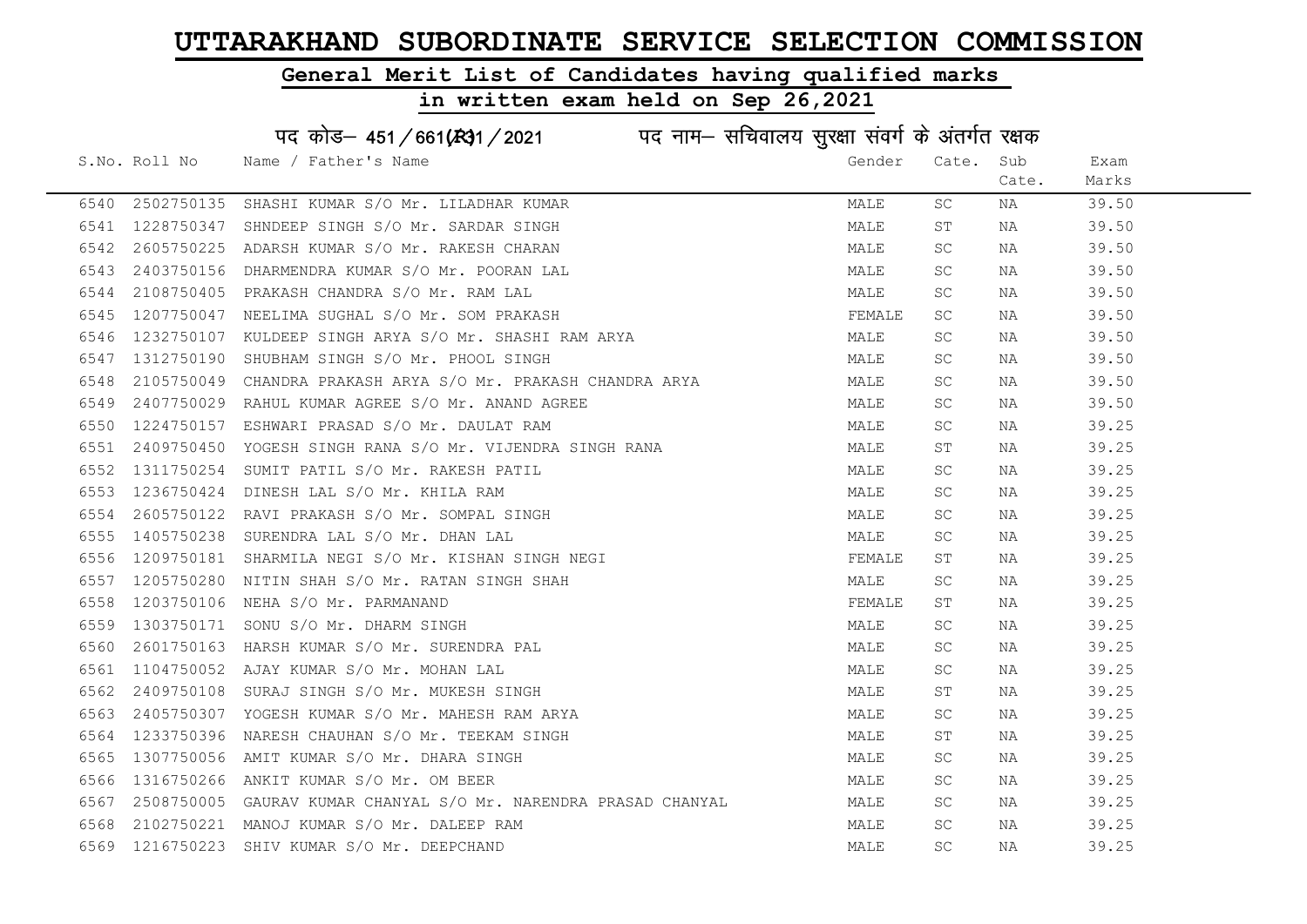# General Merit List of Candidates having qualified marks

| पद कोड़- 451/661(431/2021 पद नाम- सचिवालय सुरक्षा संवर्ग के अंतर्गत रक्षक |               |                                                   |  |        |                     |       |       |  |
|---------------------------------------------------------------------------|---------------|---------------------------------------------------|--|--------|---------------------|-------|-------|--|
|                                                                           | S.No. Roll No | Name / Father's Name                              |  | Gender | Cate.               | Sub   | Exam  |  |
|                                                                           |               |                                                   |  |        |                     | Cate. | Marks |  |
| 6570                                                                      | 1309750210    | MANGA S/O Mr. SHYAM PAL                           |  | MALE   | SC                  | ΝA    | 39.25 |  |
| 6571                                                                      | 2412750206    | JITENDRA KUMAR JATAV S/O Mr. PITAMBER JATAV       |  | MALE   | SC                  | NA    | 39.00 |  |
| 6572                                                                      |               | 1217750171 HARDEV S/O Mr. PREM SINGH              |  | MALE   | SC                  | ΝA    | 39.00 |  |
| 6573                                                                      | 1404750175    | PANKAJ KUMAR S/O Mr. RAJENDRA LAL                 |  | MALE   | SC                  | ΝA    | 39.00 |  |
| 6574                                                                      |               | 2405750245 BABITA DARIYAL S/O Mr. RANJEET SINGH   |  | FEMALE | SΤ                  | NA    | 39.00 |  |
| 6575                                                                      |               | 1234750501 KUNDAN SINGH S/O Mr. VEER SINGH        |  | MALE   | SΤ                  | NA    | 39.00 |  |
| 6576                                                                      | 1405750045    | VIKASH CHANDRA S/O Mr. SURESH CHAND               |  | MALE   | SC                  | ΝA    | 39.00 |  |
| 6577                                                                      | 1218750072    | PRADEEP SHARMA S/O Mr. RATIRAM SHARMA             |  | MALE   | SΤ                  | ΝA    | 39.00 |  |
| 6578                                                                      | 2411750203    | DINESH CHANDRA ARYA S/O Mr. KISHAN RAM            |  | MALE   | SC                  | NA    | 39.00 |  |
| 6579                                                                      | 2412750432    | VIJAY KUMAR S/O Mr. GYAN RAM                      |  | MALE   | SC                  | NA    | 39.00 |  |
| 6580                                                                      | 2602750017    | ISHWAR SINGH S/O Mr. GOVIND SINGH                 |  | MALE   | $\operatorname{ST}$ | ΝA    | 39.00 |  |
| 6581                                                                      | 1233750280    | SURESH KUMAR S/O Mr. MOHAN LAL                    |  | MALE   | SC                  | NA    | 39.00 |  |
| 6582                                                                      |               | 2507750153 MANISH KUMAR S/O Mr. ANIL KUMAR        |  | MALE   | SC                  | NA    | 39.00 |  |
| 6583                                                                      |               | 1404750157 SACHIN S/O Mr. HARI SINGH              |  | MALE   | SC                  | NA    | 39.00 |  |
| 6584                                                                      | 1315750099    | SANDEEP KUMAR S/O Mr. MADAN SINGH                 |  | MALE   | SC                  | ΝA    | 39.00 |  |
| 6585                                                                      | 1216750146    | VIKRAM KUMAR S/O Mr. BIRENDRA KUMAR               |  | MALE   | SC                  | ΝA    | 39.00 |  |
| 6586                                                                      | 2412750067    | KM YOGITA S/O Mr. RAJENDRA PRASAD                 |  | FEMALE | SC                  | ΝA    | 39.00 |  |
| 6587                                                                      | 1312750254    | SONIYA SINGH S/O Mr. SEWA RAM                     |  | FEMALE | SC                  | NA    | 39.00 |  |
| 6588                                                                      | 2602750164    | KM KRANTI S/O Mr. JEET SINGH                      |  | FEMALE | SΤ                  | ΝA    | 39.00 |  |
| 6589                                                                      | 2405750025    | ARUN KUMAR S/O Mr. KISHOR KUMAR                   |  | MALE   | <b>SC</b>           | NA    | 39.00 |  |
| 6590                                                                      | 1228750018    | ABHISHEK S/O Mr. GOVIND SINGH                     |  | MALE   | SC                  | NA    | 39.00 |  |
| 6591                                                                      | 2406750054    | MANISH SINGH RANA S/O Mr. NARESH SINGH RANA       |  | MALE   | SΤ                  | ΝA    | 39.00 |  |
| 6592                                                                      | 1301750039    | ANKUSH KUMAR S/O Mr. DHARAMVEER SINGH             |  | MALE   | $\operatorname{SC}$ | ΝA    | 39.00 |  |
| 6593                                                                      | 1312750373    | RAJAT KUMAR S/O Mr. BIRAM PAL                     |  | MALE   | SC                  | ΝA    | 39.00 |  |
| 6594                                                                      | 1210750420    | PRADEEP CHAUHAN S/O Mr. MATBER SINGH CHAUHAN      |  | MALE   | SΤ                  | NA    | 39.00 |  |
| 6595                                                                      | 1224750130    | MANISH BHARTI S/O Mr. KISHAN DAS                  |  | MALE   | SC                  | ΝA    | 39.00 |  |
| 6596                                                                      | 1233750543    | SHEETAL CHAUHAN S/O Mr. SABAL SINGH CHAUHAN       |  | FEMALE | SΤ                  | NA    | 39.00 |  |
| 6597                                                                      |               | 2109750319 BHUWAN CHANDRA S/O Mr. DEV RAM         |  | MALE   | SC                  | NA    | 39.00 |  |
| 6598                                                                      |               | 1213750311 PAWAN S/O Mr. MANGAL DAS               |  | MALE   | SC                  | ΝA    | 39.00 |  |
| 6599                                                                      |               | 2607750020 DHARMENDER SINGH S/O Mr. SUKHDEV SINGH |  | MALE   | SC                  | ΝA    | 39.00 |  |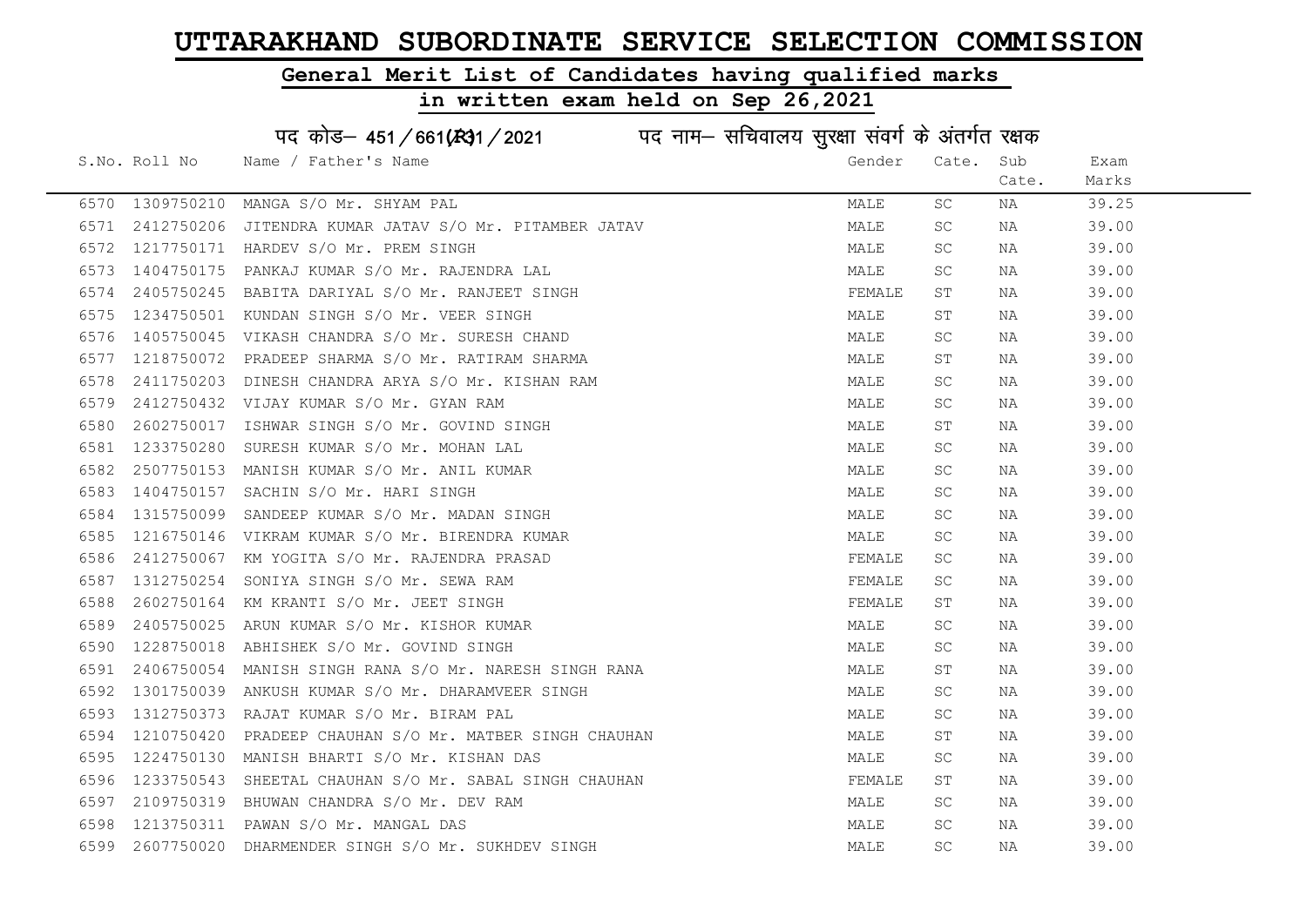#### General Merit List of Candidates having qualified marks

|      |               | पद कोड़- 451/661(431/2021 पद नाम- सचिवालय सुरक्षा संवर्ग के अंतर्गत रक्षक |        |                      |         |       |
|------|---------------|---------------------------------------------------------------------------|--------|----------------------|---------|-------|
|      | S.No. Roll No | Name / Father's Name                                                      | Gender | Cate.                | Sub     | Exam  |
|      |               |                                                                           |        |                      | Cate.   | Marks |
| 6600 | 1302750068    | RAJAT KUMAR S/O Mr. RAVI KUMAR                                            | MALE   | SC                   | ΝA      | 39.00 |
| 6601 | 1306750160    | JONY KUMAR S/O Mr. BHOPAL SINGH                                           | MALE   | SC                   | NA      | 39.00 |
| 6602 | 1231750281    | MOHIT S/O Mr. VIJAY PAL                                                   | MALE   | SΤ                   | ΝA      | 39.00 |
| 6603 | 2606750177    | ANSHU KUMARI S/O Mr. SURENDRA SINGH                                       | FEMALE | $\operatorname{SC}$  | ΝA      | 39.00 |
| 6604 | 1209750150    | RAJKUMAR S/O Mr. MAM CHAND                                                | MALE   | <b>SC</b>            | ΝA      | 38.75 |
| 6605 | 1314750128    | SANDEEP KUMAR S/O Mr. HIRA LAL                                            | MALE   | $\operatorname{SC}$  | NA      | 38.75 |
| 6606 | 1304750120    | MANJEET S/O Mr. RAMPAL SINGH                                              | MALE   | $\operatorname{SC}$  | ΝA      | 38.75 |
| 6607 | 1309750095    | SWEETY S/O Mr. RAJ KUMAR                                                  | FEMALE | $\operatorname{SC}$  | NA      | 38.75 |
| 6608 | 2603750251    | RAMESH S/O Mr. KARAN SINGH                                                | MALE   | SC                   | NA      | 38.75 |
| 6609 | 1317750281    | RAMAN RATHAUR S/O Mr. NARENDRA RATHAUR                                    | MALE   | SC                   | EX-Serv | 38.75 |
| 6610 | 1235750054    | SANJAY SINGH TOMAR S/O Mr. SITARAM TOMAR                                  | MALE   | SΤ                   | ΝA      | 38.75 |
| 6611 | 2402750147    | RAKESH HYANKI S/O Mr. GOPAL SINGH HYANKI                                  | MALE   | SΤ                   | NA      | 38.75 |
| 6612 | 1215750433    | LAYAK SINGH S/O Mr. TEEKA RAM                                             | MALE   | ST                   | NA      | 38.75 |
| 6613 | 1303750294    | DEVENDRA KUMAR S/O Mr. SHIV KUMAR                                         | MALE   | <b>SC</b>            | ΝA      | 38.75 |
| 6614 | 1312750374    | SACHIN KUMAR S/O Mr. SHYAM SINGH                                          | MALE   | SC                   | NA      | 38.75 |
| 6615 | 2405750360    | PRAMOD KUMAR ARYA S/O Mr. BHUWAN CHANDRA ARYA                             | MALE   | $\operatorname{SC}$  | ΝA      | 38.75 |
| 6616 | 1302750253    | HIMANSHU NAGAR S/O Mr. RAJ KUMAR                                          | MALE   | $\operatorname{SC}$  | ΝA      | 38.75 |
| 6617 | 2605750111    | JAGVEER SINGH S/O Mr. AMAR SINGH                                          | MALE   | SC                   | ΝA      | 38.75 |
| 6618 | 2409750333    | CHANDRA PRATAP ARYA S/O Mr. HARI RAM ARYA                                 | MALE   | SC                   | ΝA      | 38.75 |
| 6619 | 2107750034    | PANKAJ KUMAR S/O Mr. BHUPAL RAM                                           | MALE   | $\operatorname{SC}$  | ΝA      | 38.75 |
| 6620 | 2414750188    | BASANT KUMAR S/O Mr. DUNGAR RAM                                           | MALE   | SC                   | ΝA      | 38.75 |
| 6621 | 1314750187    | SACHIN KUMAR S/O Mr. KALIRAM                                              | MALE   | $\operatorname{SC}$  | ΝA      | 38.75 |
| 6622 | 1231750053    | NIKHIL CHAUHAN S/O Mr. JAWAHAR SINGH CHAUHAN                              | MALE   | $\mbox{S}\,\mbox{T}$ | ΝA      | 38.75 |
| 6623 | 1220750139    | RAJAT SINGH GWAL S/O Mr. NAIN SINGH GWAL                                  | MALE   | SΤ                   | ΝA      | 38.75 |
| 6624 | 1215750492    | MOHIT SINGH RAWAT S/O Mr. PRATAP SINGH RAWAT                              | MALE   | SΤ                   | NA      | 38.75 |
| 6625 | 1227750216    | PRAVEEN S/O Mr. BIDARU                                                    | MALE   | ST                   | NA      | 38.75 |
| 6626 | 1304750428    | JAUNY S/O Mr. RAJ KUMAR                                                   | FEMALE | SC                   | NA      | 38.75 |
| 6627 | 1229750022    | SURENDRA RAM S/O Mr. GABARI RAM                                           | MALE   | SC                   | NA      | 38.75 |
| 6628 |               | 1303750209 ARJUN KUMAR S/O Mr. RISHI PAL                                  | MALE   | SC                   | NA      | 38.75 |
| 6629 |               | 1301750132 NATWAR SINGH S/O Mr. OMPAL SINGH                               | MALE   | <b>SC</b>            | ΝA      | 38.75 |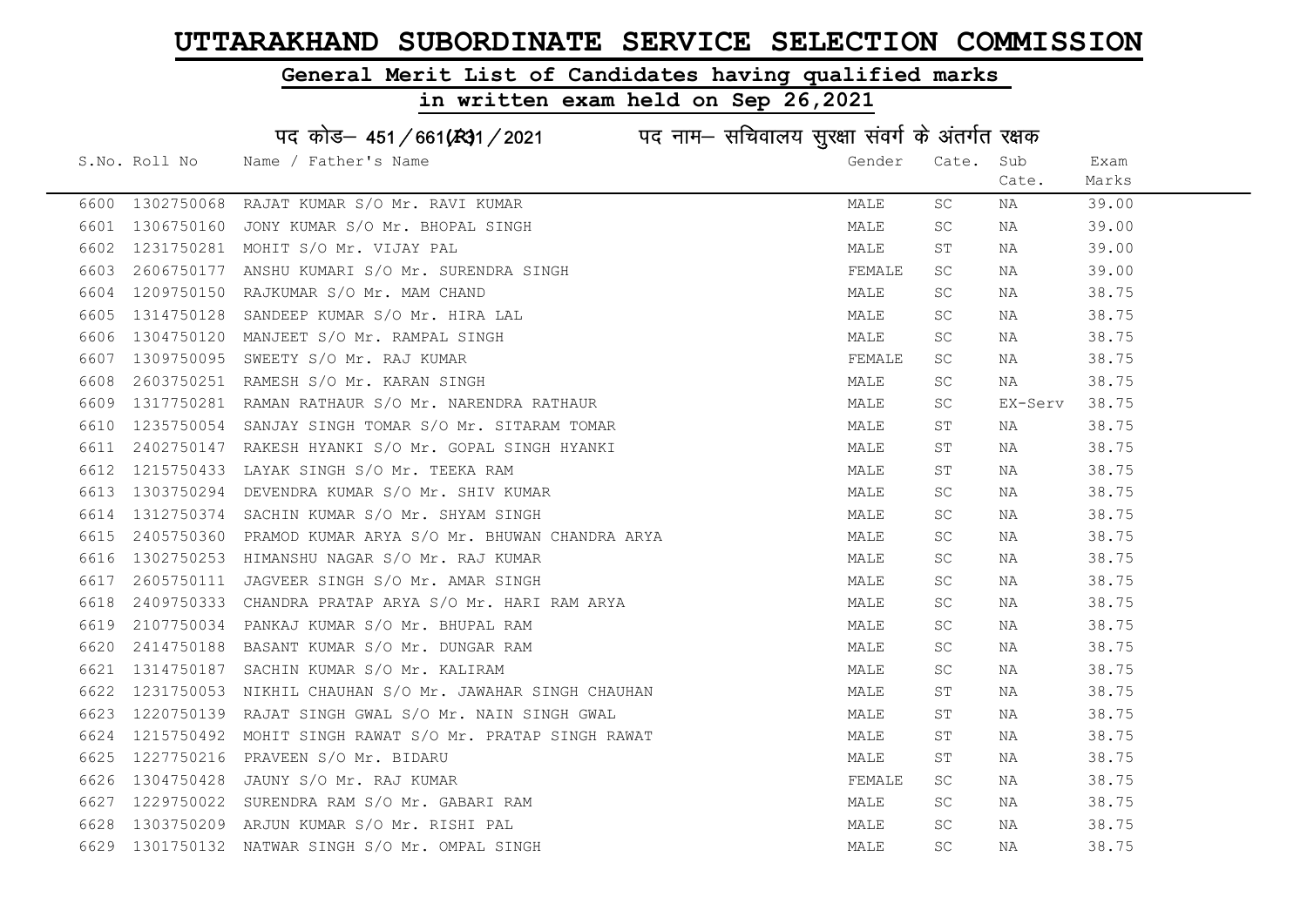#### General Merit List of Candidates having qualified marks

# in written exam held on Sep 26,2021

# पद कोड– 451/661(स्था/2021 व्यान सचिवालय सुरक्षा संवर्ग के अंतर्गत रक्षक

|      | S.No. Roll No   | Name / Father's Name                                                                             | Gender | Cate.     | Sub     | Exam  |
|------|-----------------|--------------------------------------------------------------------------------------------------|--------|-----------|---------|-------|
|      |                 |                                                                                                  |        |           | Cate.   | Marks |
|      | 6630 1201750066 | KM NEETU PANWAR S/O Mr. VIRENDRA SINGH PANWAR                                                    | FEMALE | SΤ        | NA      | 38.75 |
| 6631 |                 | 1236750384 ANKUSH S/O Mr. DILA RAM                                                               | MALE   | <b>SC</b> | NA      | 38.75 |
| 6632 |                 | 1234750044 GOURAV KUMAR S/O Mr. VIJENDRA SINGH                                                   | MALE   | SC        | NA      | 38.75 |
| 6633 | 1302750080      | MONU KUMAR S/O Mr. MANGE RAM<br>SHUBHAM S/O Mr. RAJ KUMAR<br>KM POOJA RANI S/O Mr. MAHIPAL SINGH | MALE   | <b>SC</b> | NA      | 38.75 |
| 6634 | 1309750265      |                                                                                                  | MALE   | ST        | NA      | 38.75 |
| 6635 | 2608750239      |                                                                                                  | FEMALE | <b>SC</b> | NA      | 38.75 |
| 6636 |                 | 1207750107 SAPNA SHARMA S/O Mr. RAMA NAND SHARMA                                                 | FEMALE | SТ        | NA      | 38.75 |
| 6637 |                 | 2601750121 ANUJ KUMAR S/O Mr. SURAJ SINGH                                                        | MALE   | <b>SC</b> | NA      | 38.75 |
| 6638 | 1219750098      | RAHUL NAUTIYAL S/O Mr. SHOBHA RAM                                                                | MALE   | SТ        | NA      | 38.75 |
| 6639 | 2603750416      | SUBHAM KUMAR S/O Mr. RAJARAM SINGH                                                               | MALE   | SC        | NA      | 38.75 |
| 6640 |                 | 2408750017 MUKUL BALMIKI S/O Mr. RAJA RAM BALMIKI                                                | MALE   | SC        | NA      | 38.75 |
| 6641 | 1310750245      | DEEPAK S/O Mr. KHUSHI RAM                                                                        | MALE   | <b>SC</b> | NA      | 38.75 |
| 6642 |                 | 1224750125 RUCHI TOMAR S/O Mr. NARENDRA SINGH TOMAR                                              | FEMALE | SТ        | NA      | 38.75 |
| 6643 |                 | 1228750014 RAVINDRA VISHWAKARMA S/O Mr. MATVAR LAL                                               | MALE   | SC        | EX-Serv | 38.50 |
| 6644 | 2405750323      | MAHESWAR PRASAD TAMTA S/O Mr. PANI RAM TAMTA                                                     | MALE   | SC        | NA      | 38.50 |
| 6645 |                 | 2502750074 VIMAL KISHOR KOHLI S/O Mr. PREM RAM KOHLI                                             | MALE   | SC        | NA      | 38.50 |
| 6646 | 2602750114      | SURAJ SINGH RANA S/O Mr. RAMESWER SINGH                                                          | MALE   | SТ        | NA      | 38.50 |
| 6647 |                 | 1103750018 PRITAM HINDWAL S/O Mr. SURINDER HINDWAL                                               | MALE   | ST        | NA      | 38.50 |
| 6648 |                 | 1235750201 RAHUL KUMAR S/O Mr. DIWAN RAM                                                         | MALE   | SC        | NA      | 38.50 |
| 6649 | 2404750007      | RENU KUMARI S/O Mr. GOVIND RAM                                                                   | FEMALE | <b>SC</b> | NA      | 38.50 |
| 6650 | 1201750455      | RAVI KUMAR S/O Mr. BHOLAR SINGH                                                                  | MALE   | SТ        | NA      | 38.50 |
| 6651 | 2501750052      | SHANKAR RAM S/O Mr. MOHAN RAM                                                                    | MALE   | <b>SC</b> | NA      | 38.50 |
| 6652 | 1217750262      | GAURAV S/O Mr. SURENDER KUMAR                                                                    | MALE   | SC.       | NA      | 38.50 |
| 6653 |                 | 2412750106 ARTI RANA S/O Mr. INDRA SINGH                                                         | FEMALE | ST        | NA      | 38.50 |
| 6654 |                 | 1314750250 BUDH PRAKASH S/O Mr. BIMAL PRAKASH                                                    | MALE   | SC        | NA      | 38.50 |
| 6655 |                 | 1235750267 NITESH S/O Mr. JAWAHAR SINGH                                                          | MALE   | <b>SC</b> | NA      | 38.50 |
| 6656 | 2605750023      | KM RAKHI S/O Mr. VINOD KUMAR                                                                     | FEMALE | SC        | NA      | 38.50 |
| 6657 |                 | 1301750063 VIKAS S/O Mr. SHYAM KUMAR                                                             | MALE   | SC.       | NA      | 38.50 |
| 6658 |                 | 1227750353 VIPIN KUMAR S/O Mr. RAJU LAL                                                          | MALE   | <b>SC</b> | NA      | 38.50 |
| 6659 |                 | 1209750082 AKASH S/O Mr. RAJ KUMAR                                                               | MALE   | <b>SC</b> | NA      | 38.50 |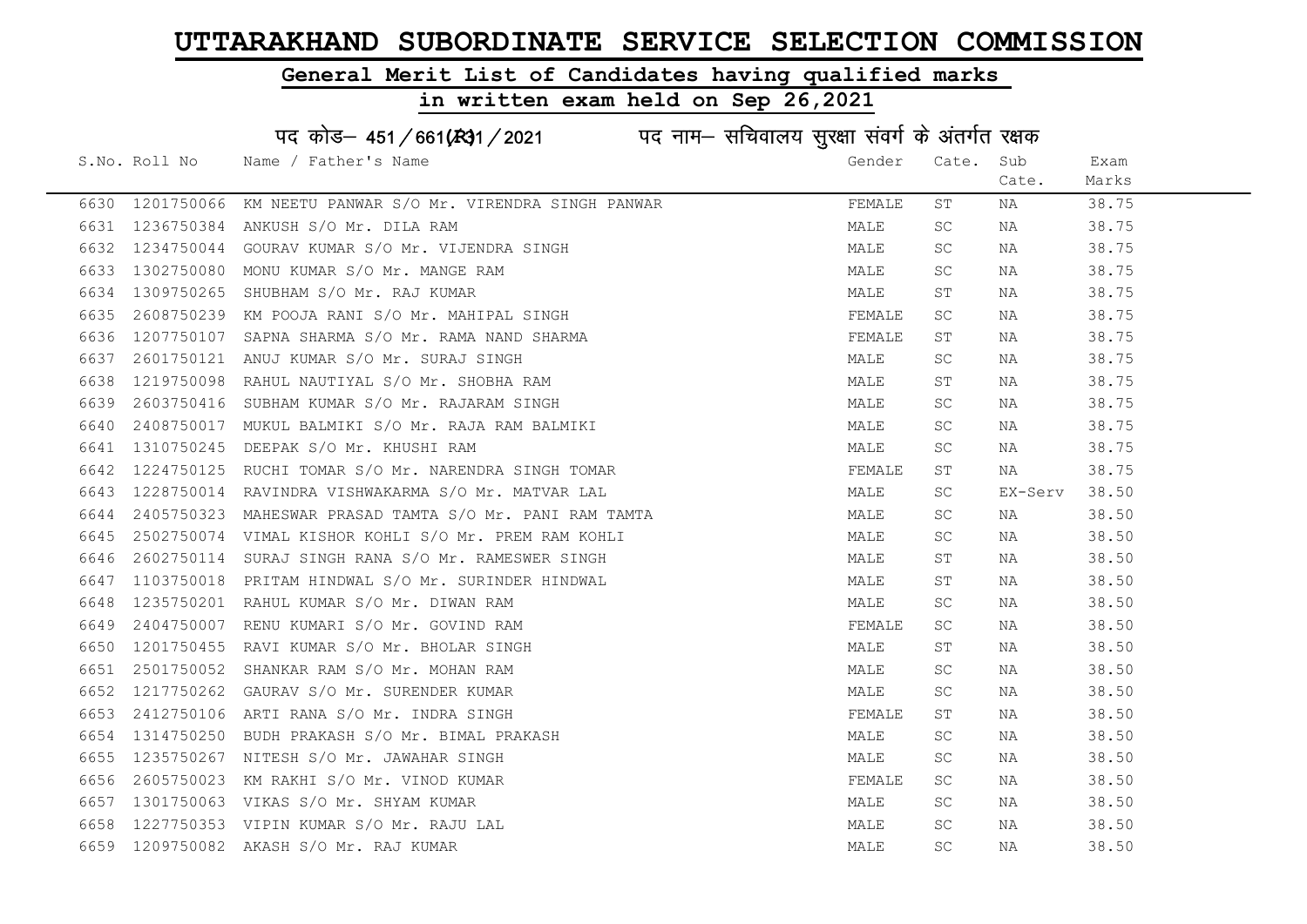#### General Merit List of Candidates having qualified marks

|      |               | पद कोड़- 451/661(431/2021 पद नाम- सचिवालय सुरक्षा संवर्ग के अंतर्गत रक्षक |        |                     |       |       |
|------|---------------|---------------------------------------------------------------------------|--------|---------------------|-------|-------|
|      | S.No. Roll No | Name / Father's Name                                                      | Gender | Cate.               | Sub   | Exam  |
|      |               |                                                                           |        |                     | Cate. | Marks |
| 6660 | 1312750229    | SAURABH S/O Mr. RAVINDRA                                                  | MALE   | SC                  | ΝA    | 38.50 |
| 6661 | 1304750306    | VISHAL KUMAR S/O Mr. MOTI LAL                                             | MALE   | SC                  | NA    | 38.50 |
| 6662 | 2602750241    | NAR SINGH RANA S/O Mr. PREM SINGH                                         | MALE   | SΤ                  | NA    | 38.25 |
| 6663 | 1216750212    | ANIL RAJ CHAUHAN S/O Mr. YASH PAL SINGH CHAUHAN                           | MALE   | SΤ                  | NA    | 38.25 |
| 6664 | 1226750075    | SONU KUMAR S/O Mr. RAM KISHAN                                             | MALE   | SΤ                  | NA    | 38.25 |
| 6665 | 1317750254    | ANKIT KUMAR S/O Mr. SHIV KUMAR                                            | MALE   | SC                  | NA    | 38.25 |
| 6666 | 2408750090    | UMESH SINGH RANA S/O Mr. BACCHI SINGH RANA                                | MALE   | SΤ                  | NA    | 38.25 |
| 6667 | 1236750415    | ARUN KUMAR S/O Mr. RAMPAL SINGH                                           | MALE   | SC                  | NA    | 38.25 |
| 6668 | 2107750035    | HEMANT KUMAR S/O Mr. SURESH CHANDRA ARYA                                  | MALE   | SC                  | NA    | 38.25 |
| 6669 | 1304750122    | SONU KUMAR S/O Mr. VED PRAKASH                                            | MALE   | SC                  | NA    | 38.25 |
| 6670 | 2606750157    | ANIL KUMAR S/O Mr. RAM NAKSHATRA                                          | MALE   | SC                  | NA    | 38.25 |
| 6671 | 2405750244    | KM TANNU S/O Mr. PRAKASH CHANDRA                                          | FEMALE | SC                  | NA    | 38.25 |
| 6672 | 1217750281    | MAHENDER SINGH RATHORE S/O Mr. PURAN SINGH RATHORE                        | MALE   | ST                  | NA    | 38.25 |
| 6673 |               | 2605750105 MADAN MOHAN S/O Mr. RAJENDRA PRASAD                            | MALE   | SC                  | NA    | 38.25 |
| 6674 | 1405750086    | RAHUL PRASAD KUMOLA S/O Mr. BHUVNESH KUMAR                                | MALE   | SC                  | NA    | 38.25 |
| 6675 | 1304750270    | RAMNUJ SINGH S/O Mr. ANIL KUMAR                                           | MALE   | $\operatorname{SC}$ | NA    | 38.25 |
| 6676 | 1216750382    | BABITA S/O Mr. MATHURA LAL                                                | FEMALE | SC                  | ΝA    | 38.25 |
| 6677 | 1223750012    | NARESH LAL S/O Mr. CHAVAN DAS                                             | MALE   | SC                  | NA    | 38.25 |
| 6678 | 1235750202    | ANIL S/O Mr. CHANDAN SINGH                                                | MALE   | SC                  | NA    | 38.25 |
| 6679 | 2604750206    | RINKAL SINGH S/O Mr. OMPRAKASH SINGH                                      | MALE   | SC                  | NA    | 38.25 |
| 6680 | 2409750009    | GAURAV VERMA S/O Mr. LAXMI PRASAD VERMA                                   | MALE   | SC                  | NA    | 38.25 |
| 6681 | 1217750118    | BAVINDAR SHARMA S/O Mr. HANS RAM SHARMA                                   | MALE   | SΤ                  | NA    | 38.25 |
| 6682 | 1236750016    | LUCKY CHAUHAN S/O Mr. JAGAT SINGH CHAUHAN                                 | MALE   | ST                  | NA    | 38.25 |
| 6683 | 1318750069    | KM MEENAKSHI S/O Mr. BALVANT SINGH                                        | FEMALE | SC                  | ΝA    | 38.25 |
| 6684 | 1204750162    | BANIL NEGI S/O Mr. ANT RAM                                                | MALE   | SΤ                  | ΝA    | 38.25 |
| 6685 | 2412750039    | KULDEEP KUMAR S/O Mr. SANAND BABU                                         | MALE   | SC                  | NA    | 38.25 |
| 6686 | 1306750502    | ANKUL KUMAR S/O Mr. KALU RAM                                              | MALE   | SC                  | NA    | 38.25 |
| 6687 | 2501750138    | ANJALI TAMTA S/O Mr. LAXMAN RAM                                           | FEMALE | SC                  | NA    | 38.25 |
| 6688 | 1207750538    | SANJU DAS S/O Mr. SOHAN DAS                                               | MALE   | SC                  | NA    | 38.25 |
| 6689 |               | 1201750240 BALBEER SINGH S/O Mr. BHAGAT SINGH                             | MALE   | ST                  | ΝA    | 38.00 |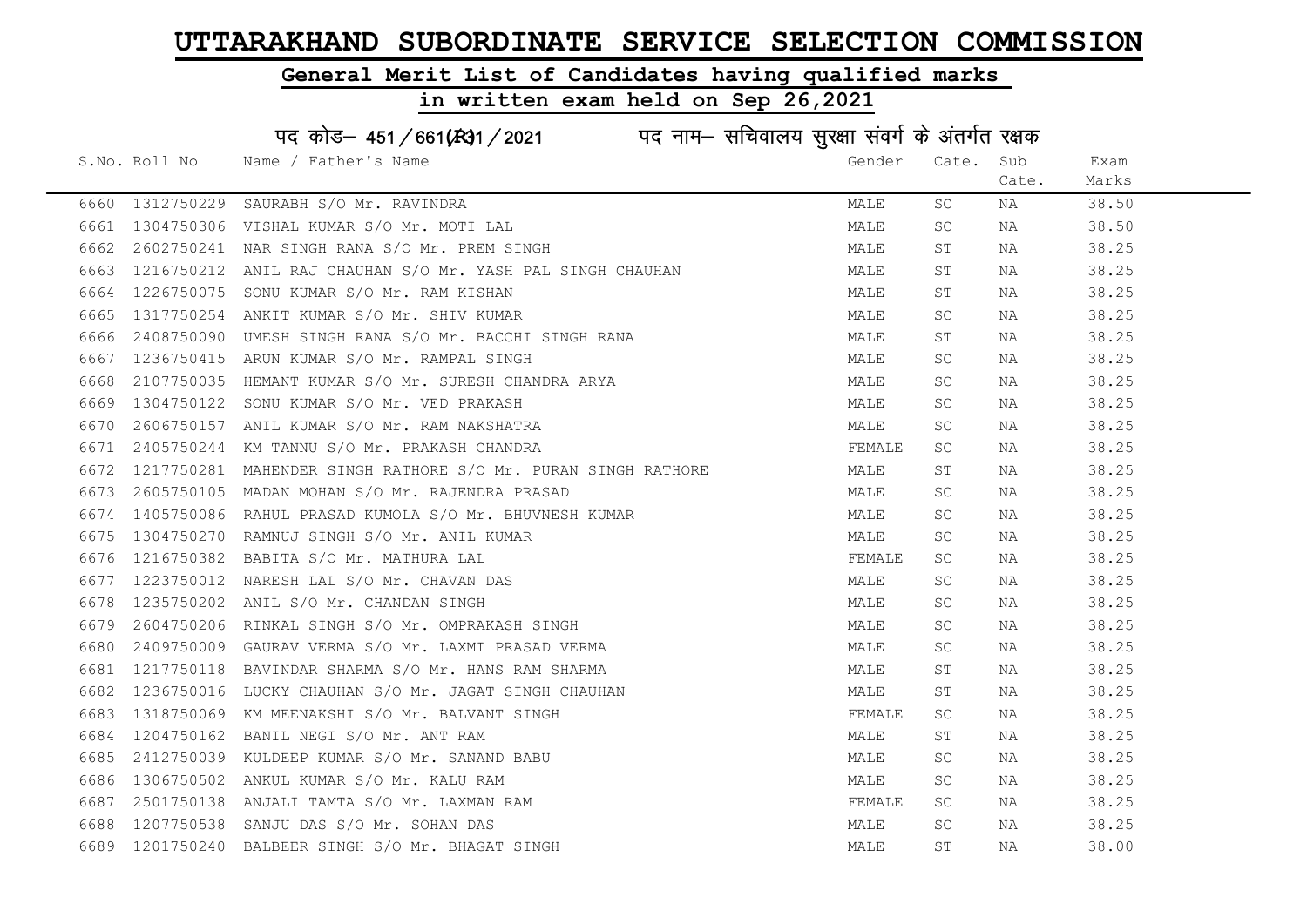#### General Merit List of Candidates having qualified marks

|      |               | पद कोड़- 451/661(431/2021 पद नाम- सचिवालय सुरक्षा संवर्ग के अंतर्गत रक्षक |        |                     |         |       |
|------|---------------|---------------------------------------------------------------------------|--------|---------------------|---------|-------|
|      | S.No. Roll No | Name / Father's Name                                                      | Gender | Cate.               | Sub     | Exam  |
|      |               |                                                                           |        |                     | Cate.   | Marks |
| 6690 | 2411750055    | VIJENDRA SINGH S/O Mr. LALDAS SINGH                                       | MALE   | SΤ                  | NA      | 38.00 |
| 6691 | 2414750205    | VISHAL KUMAR S/O Mr. SOHAN LAL                                            | MALE   | SC                  | NA      | 38.00 |
| 6692 | 2414750270    | SANYUKTA GARKHAL S/O Mr. RATAN SINGH GARKHAL                              | FEMALE | SΤ                  | NA      | 38.00 |
| 6693 | 1220750184    | KAILASH CHANDRA S/O Mr. GANGA RAM                                         | MALE   | SC                  | NA      | 38.00 |
| 6694 | 2409750479    | PUSHPA S/O Mr. GOKARN SINGH NIKHURPA                                      | FEMALE | SΤ                  | NA      | 38.00 |
| 6695 | 1313750166    | SUNIT KUMAR S/O Mr. LAL SINGH                                             | MALE   | <b>SC</b>           | NA      | 38.00 |
| 6696 | 1214750229    | SHUBHAM KUMAR S/O Mr. SATYA PRAKASH                                       | MALE   | <b>SC</b>           | NA      | 38.00 |
| 6697 | 1301750015    | ANUJ KUMAR S/O Mr. DHEER SINGH                                            | MALE   | <b>SC</b>           | NA      | 38.00 |
| 6698 | 1227750146    | VIKASH S/O Mr. DARASHAN SINGH                                             | MALE   | SC.                 | NA      | 38.00 |
| 6699 | 1201750167    | SOMPAL S/O Mr. TULSI RAM                                                  | MALE   | SC                  | NA      | 38.00 |
| 6700 | 2501750177    | DEEP CHANDRA S/O Mr. TRILOCHAN                                            | MALE   | SC                  | NA      | 38.00 |
| 6701 | 2409750271    | VINOD KUMAR S/O Mr. NANDAN PRASAD                                         | MALE   | <b>SC</b>           | NA      | 38.00 |
| 6702 | 2607750142    | SUDHA S/O Mr. KAPIL DEV                                                   | FEMALE | SC                  | NA      | 38.00 |
| 6703 | 1312750297    | ANKIT S/O Mr. NARENDRA                                                    | MALE   | <b>SC</b>           | NA      | 38.00 |
| 6704 | 2411750154    | SWETA S/O Mr. MAGAN RAM DARIYAL                                           | FEMALE | SC                  | NA      | 38.00 |
| 6705 | 2506750228    | SUBHASH CHANDRA VISHWAKARMA S/O Mr. CHHATTAR RAM                          | MALE   | $\operatorname{SC}$ | NA      | 38.00 |
| 6706 | 1203750211    | AJAY KUMAR S/O Mr. RAMESH CHANDRA                                         | MALE   | SC.                 | EX-Serv | 38.00 |
| 6707 | 2603750104    | RAVINDRA KUMAR S/O Mr. KESHARI LAL                                        | MALE   | SC                  | NA      | 38.00 |
| 6708 | 1218750031    | SEEMA SHARMA S/O Mr. DHANI RAM                                            | FEMALE | SΤ                  | NA      | 38.00 |
| 6709 | 1221750351    | PRATAP RAM S/O Mr. SURESH RAM                                             | MALE   | SC                  | NA      | 38.00 |
| 6710 | 2602750115    | JULEE RANA S/O Mr. RADHERAMAN SINGH                                       | FEMALE | SΤ                  | NA      | 38.00 |
| 6711 |               | 2102750009 VIJAY KUMAR S/O Mr. JEEVAN LAL                                 | MALE   | <b>SC</b>           | NA      | 38.00 |
| 6712 | 1204750018    | PINKY S/O Mr. HARI SINGH                                                  | FEMALE | SC                  | NA      | 38.00 |
| 6713 | 1307750236    | JEET SINGH S/O Mr. BALWANT SINGH                                          | MALE   | SΤ                  | NA      | 38.00 |
| 6714 | 1201750246    | SUNIL KUMAR S/O Mr. PREM LAL                                              | MALE   | SC.                 | NA      | 38.00 |
| 6715 | 2604750355    | RAVINDRA SINGH S/O Mr. JAI PAL SINGH                                      | MALE   | SC                  | NA      | 38.00 |
| 6716 | 2409750091    | AKHIL KUMAR S/O Mr. MADAN LALA ARYA                                       | MALE   | SC.                 | NA      | 37.75 |
| 6717 |               | 1306750503 RAVINDRA KUMAR S/O Mr. SOMPAL                                  | MALE   | SC                  | NA      | 37.75 |
| 6718 | 2401750219    | DEEPAK KUMAR S/O Mr. BRIJESH KUMAR                                        | MALE   | <b>SC</b>           | ΝA      | 37.75 |
| 6719 |               | 1218750228 RAHUL RAWAT S/O Mr. JALAM SINGH                                | MALE   | ST                  | ΝA      | 37.75 |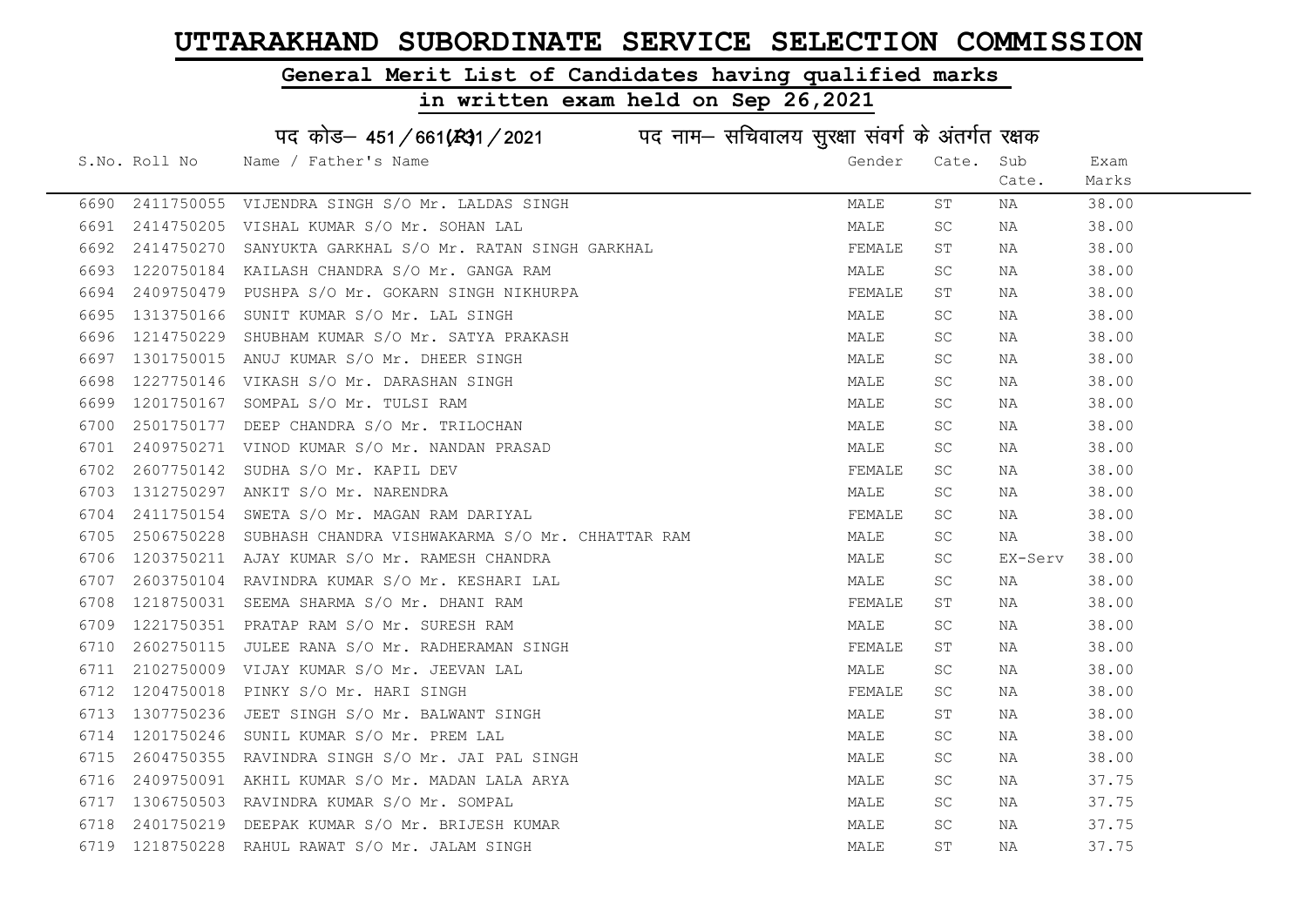#### General Merit List of Candidates having qualified marks

|      |               | पद कोड़– 451/661(431/2021 पद नाम– सचिवालय सुरक्षा संवर्ग के अंतर्गत रक्षक |        |                     |       |       |
|------|---------------|---------------------------------------------------------------------------|--------|---------------------|-------|-------|
|      | S.No. Roll No | Name / Father's Name                                                      | Gender | Cate. Sub           |       | Exam  |
|      |               |                                                                           |        |                     | Cate. | Marks |
| 6720 | 2406750235    | GANESH PRASAD S/O Mr. SHYAM LAL                                           | MALE   | SC                  | NA    | 37.75 |
| 6721 | 2411750114    | KAMLESH KUMAR CHANYAL S/O Mr. DEV RAM CHANYAL                             | MALE   | SC                  | NA    | 37.75 |
| 6722 | 1222750042    | PRIYA KUMARI S/O Mr. RAJ KUMAR                                            | FEMALE | SC                  | NA    | 37.75 |
| 6723 | 1235750053    | SIDDHARTHA GAUTAM S/O Mr. RAMESH CHAND                                    | MALE   | SC                  | NA    | 37.75 |
| 6724 | 1218750388    | SHIV SINGH RAWAT S/O Mr. GAJE SINGH RAWAT                                 | MALE   | ST                  | NA    | 37.75 |
| 6725 | 2108750354    | RAJENDRA PRASAD S/O Mr. RAMESH RAM                                        | MALE   | SC                  | NA    | 37.75 |
| 6726 | 1316750355    | MAHENDRA SINGH S/O Mr. DARSHAN SINGH                                      | MALE   | SC                  | NA    | 37.75 |
| 6727 | 1212750112    | ROSHAN LAL S/O Mr. JAGAT LAL                                              | MALE   | SC                  | NA    | 37.75 |
| 6728 | 1234750243    | ANIL SINGH CHAUHAN S/O Mr. GULAB SINGH CHAUHAN                            | MALE   | SΤ                  | ΝA    | 37.75 |
| 6729 | 2605750236    | SANJAY KUMAR S/O Mr. VEDPAL SINGH                                         | MALE   | SC                  | NA    | 37.75 |
| 6730 | 1204750146    | ANIL S/O Mr. KESHU RAM                                                    | MALE   | SC                  | ΝA    | 37.75 |
| 6731 | 1236750385    | KM AMITA S/O Mr. AMAR SINGH                                               | FEMALE | SΤ                  | NA    | 37.75 |
| 6732 | 2601750177    | MANISH SINGH S/O Mr. SURESH SINGH                                         | MALE   | SΤ                  | ΝA    | 37.75 |
| 6733 |               | 1305750076 HARDEEP ARYA S/O Mr. GOKUL ARYA                                | MALE   | SC                  | NA    | 37.75 |
| 6734 |               | 1303750124 MANJEET S/O Mr. GAJRAJ SINGH                                   | MALE   | SC                  | NA    | 37.75 |
| 6735 | 2606750094    | SHIVA SINGH S/O Mr. DHARMENDRA SINGH                                      | MALE   | $\operatorname{ST}$ | NA    | 37.75 |
| 6736 | 1228750345    | RANJANA S/O Mr. SAPARI                                                    | FEMALE | SC                  | NA    | 37.75 |
| 6737 | 1307750070    | SURAJ KUMAR S/O Mr. SHIV CHARAN                                           | MALE   | SC                  | NA    | 37.75 |
| 6738 | 1310750090    | VISHAL BERMAN S/O Mr. SHANTI SWAROOP                                      | MALE   | SC                  | NA    | 37.75 |
| 6739 | 1214750113    | RAHUL DEV S/O Mr. HARISH RAM                                              | MALE   | SC                  | NA    | 37.75 |
| 6740 | 2402750086    | RAMANDEEP SINGH S/O Mr. JAGAN SINGH                                       | MALE   | SΤ                  | ΝA    | 37.75 |
| 6741 |               | 2602750251 SHIVAM KUMAR S/O Mr. RESHAM SINGH                              | MALE   | SC                  | NA    | 37.75 |
| 6742 | 1204750234    | VIRENDRA JOSHI S/O Mr. SIYARAM JOSHI                                      | MALE   | SΤ                  | ΝA    | 37.50 |
| 6743 | 2404750244    | RAVINDER PAL S/O Mr. CHANDRA PRAKASH ARYA                                 | MALE   | SC                  | NA    | 37.50 |
| 6744 | 2506750102    | ARVIND SINGH RANA S/O Mr. VIJAY SINGH RANA                                | MALE   | SΤ                  | NA    | 37.50 |
| 6745 |               | 2409750209 VIRENDRA KUMAR ARYA S/O Mr. TRILOCHAN ARYA                     | MALE   | SC                  | NA    | 37.50 |
| 6746 | 1221750066    | JEETRAM S/O Mr. HARI SINGH                                                | MALE   | SΤ                  | NA    | 37.50 |
| 6747 | 2406750067    | RAMESH CHANDRA S/O Mr. MOHAN CHANDRA                                      | MALE   | SC                  | NA    | 37.50 |
| 6748 |               | 2506750493 NARESH KUMAR S/O Mr. ANAND RAM                                 | MALE   | SC                  | NA    | 37.50 |
|      |               | 6749 1101750199 ANSHU RANA S/O Mr. CHAIT SINGH                            | MALE   | ST                  | ΝA    | 37.50 |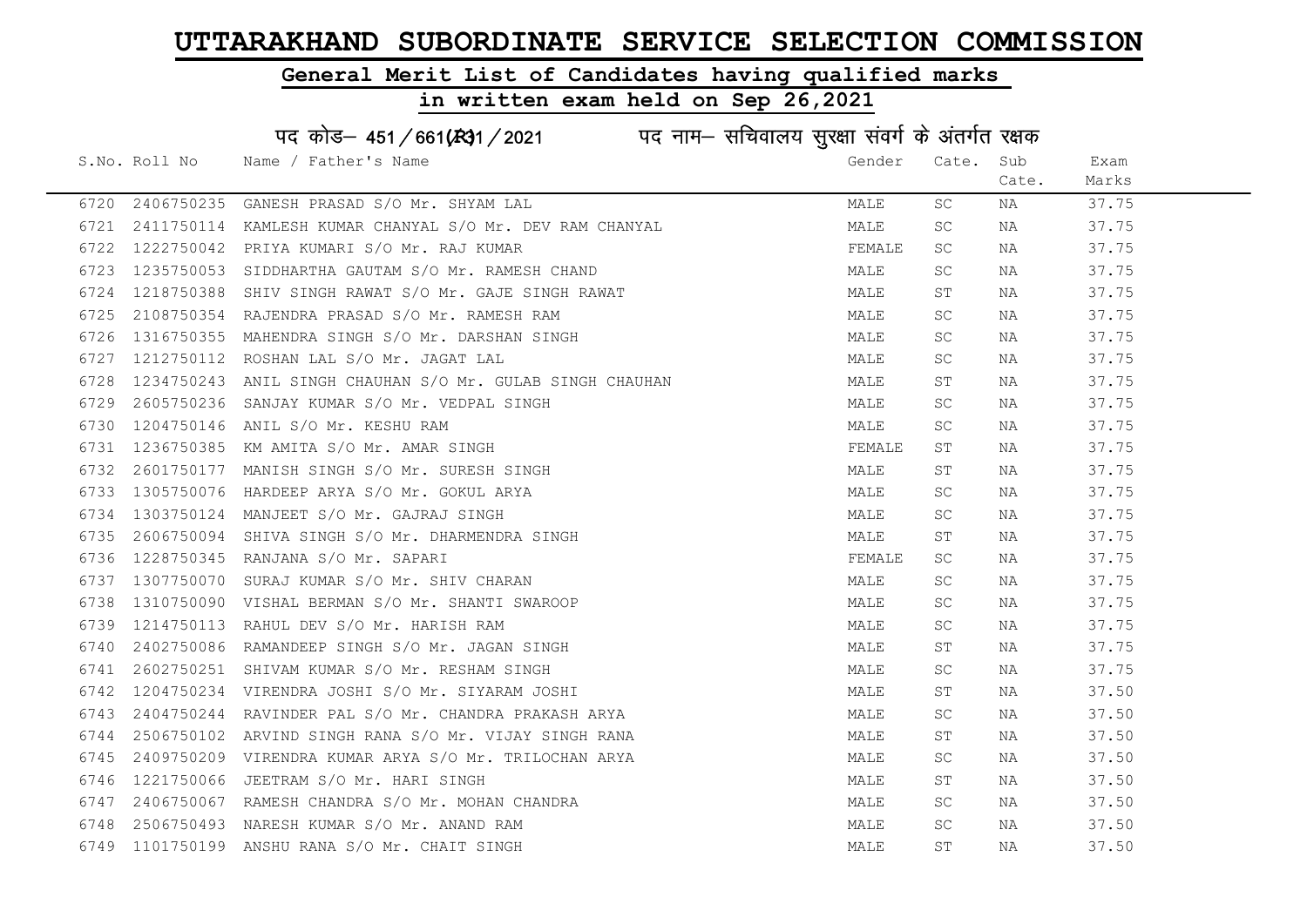# General Merit List of Candidates having qualified marks

|      |               | पद कोड़- 451/661(431/2021 पद नाम- सचिवालय सुरक्षा संवर्ग के अंतर्गत रक्षक |        |       |       |       |
|------|---------------|---------------------------------------------------------------------------|--------|-------|-------|-------|
|      | S.No. Roll No | Name / Father's Name                                                      | Gender | Cate. | Sub   | Exam  |
|      |               |                                                                           |        |       | Cate. | Marks |
| 6750 | 1103750160    | BHARAT LAL S/O Mr. CHHOTU RAM                                             | MALE   | SC    | ΝA    | 37.50 |
| 6751 | 1225750045    | SHASHANK KUMAR S/O Mr. KABOOL KISHOR                                      | MALE   | SC    | ΝA    | 37.50 |
| 6752 | 2603750196    | RAJVEER S/O Mr. NIHAL SINGH                                               | MALE   | SC    | ΝA    | 37.50 |
| 6753 | 1224750057    | NITESH JOSHI S/O Mr. SITA RAM JOSHI                                       | MALE   | ST    | NA    | 37.50 |
| 6754 | 1221750065    | VIKRAM SINGH TOMAR S/O Mr. ANANT RAM TOMAR                                | MALE   | SΤ    | NA    | 37.50 |
| 6755 | 1316750203    | JONI KUMAR S/O Mr. MUNNA SINGH                                            | MALE   | SC    | NA    | 37.50 |
| 6756 | 1314750087    | BASANT SINGH S/O Mr. SUKKAD SINGH                                         | MALE   | SC    | ΝA    | 37.50 |
| 6757 | 2507750080    | AJAY KUMAR S/O Mr. HOSHIYAR RAM                                           | MALE   | SC    | ΝA    | 37.50 |
| 6758 | 2606750164    | PINTU KUMAR S/O Mr. OMPRAKASH                                             | MALE   | SC    | NA    | 37.50 |
| 6759 | 1213750016    | PRADEEP KUMAR S/O Mr. DINESH CHANDRA                                      | MALE   | SC    | NA    | 37.50 |
| 6760 | 1401750086    | TEJPAL S/O Mr. ROOP LAL                                                   | MALE   | SC    | ΝA    | 37.50 |
| 6761 | 1225750015    | AJAY KUMAR NAUTIYAL S/O Mr. KANTI RAM NAUTIYAL                            | MALE   | SТ    | NA    | 37.50 |
| 6762 | 1226750459    | SANDEEP SINGH RATHAUR S/O Mr. CHATAR SINGH RATHAUR                        | MALE   | ST    | NA    | 37.50 |
| 6763 | 2506750372    | MAHESH KUMAR S/O Mr. HARI RAM                                             | MALE   | SC    | NA    | 37.50 |
| 6764 | 1233750559    | KM RAKHI S/O Mr. SURESH KUMAR                                             | FEMALE | SC    | ΝA    | 37.50 |
| 6765 | 2409750054    | SURENDRA SINGH S/O Mr. SUBHASH SINGH                                      | MALE   | SΤ    | NA    | 37.50 |
| 6766 | 1309750254    | ANKIT KARANWAL S/O Mr. BIJENDER SINGH                                     | MALE   | SC    | ΝA    | 37.50 |
| 6767 | 1231750308    | SURESH CHANDRA KAMERI S/O Mr. MANOJ KUMAR KAMERI                          | MALE   | SC.   | ΝA    | 37.50 |
| 6768 | 2506750391    | KAPIL DEV S/O Mr. KAILASH RAM                                             | MALE   | SC    | ΝA    | 37.50 |
| 6769 | 1235750189    | SUNIL SINGH S/O Mr. PRAVEEN SINGH                                         | MALE   | SC    | NA    | 37.50 |
| 6770 | 1407750107    | ROHIT KUMAR S/O Mr. RAM LAL                                               | MALE   | SC    | NA    | 37.50 |
| 6771 | 1216750130    | ANAND SINGH NEGI S/O Mr. MADAN SINGH NEGI                                 | MALE   | ST    | NA    | 37.50 |
| 6772 | 1206750144    | NITIN KUMAR S/O Mr. AMAR SINGH                                            | MALE   | SC    | ΝA    | 37.50 |
| 6773 | 1221750218    | AARTI S/O Mr. JAIVEER                                                     | FEMALE | SC    | ΝA    | 37.50 |
| 6774 | 1236750316    | PREETAM SINGH S/O Mr. MANGSHEERU                                          | MALE   | SC    | NA    | 37.50 |
| 6775 | 1312750203    | NARENDRA SINGH S/O Mr. SAMER CHAND                                        | MALE   | SC.   | ΝA    | 37.50 |
| 6776 | 1312750128    | ARYA SAURABH S/O Mr. JASBEER SINGH                                        | MALE   | SC    | NA    | 37.50 |
| 6777 | 1316750292    | KARAN GOUTHIYAL S/O Mr. DHIR SINGH                                        | MALE   | SC.   | NA    | 37.50 |
| 6778 | 2501750114    | SURAJ PRASAD S/O Mr. JAGAT PRASAD                                         | MALE   | SC    | ΝA    | 37.50 |
| 6779 | 1235750082    | NARENDRA BHARDWAJ S/O Mr. BANSHI RAM BHARDWAJ                             | MALE   | ST    | ΝA    | 37.50 |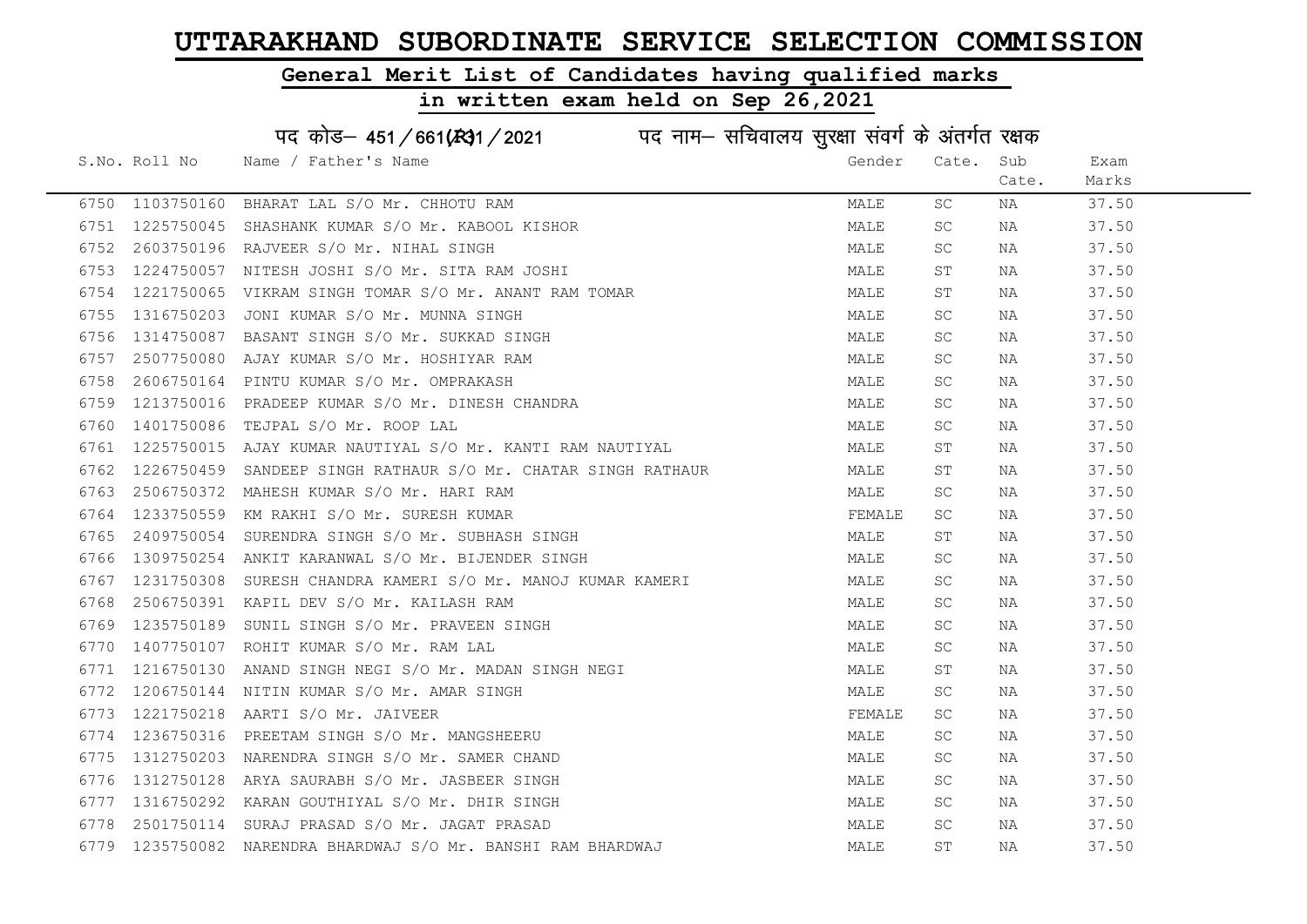# General Merit List of Candidates having qualified marks

|      |               | पद कोड़- 451/661(431/2021 पद नाम- सचिवालय सुरक्षा संवर्ग के अंतर्गत रक्षक |        |           |       |       |
|------|---------------|---------------------------------------------------------------------------|--------|-----------|-------|-------|
|      | S.No. Roll No | Name / Father's Name                                                      | Gender | Cate.     | Sub   | Exam  |
|      |               |                                                                           |        |           | Cate. | Marks |
| 6780 | 1318750116    | YOGI KUMAR S/O Mr. MANGERAM                                               | MALE   | SC        | ΝA    | 37.50 |
| 6781 | 2105750036    | BABBLU ARYA S/O Mr. BASANT ARYA                                           | MALE   | SC        | NA    | 37.50 |
| 6782 | 2603750323    | ARUN KUMAR S/O Mr. ROHTASH SINGH                                          | MALE   | SC        | ΝA    | 37.50 |
| 6783 | 1214750087    | BHAGAT SINGH NEGI S/O Mr. KISHAN SINGH NEGI                               | MALE   | SΤ        | NA    | 37.50 |
| 6784 | 1203750027    | BOBY KUMAR S/O Mr. GULAB SINGH                                            | MALE   | SC        | NA    | 37.50 |
| 6785 | 1232750231    | ROSHAN KUMAR S/O Mr. HARENDRA RAM                                         | MALE   | SC        | NA    | 37.50 |
| 6786 | 1227750160    | ROHIT KUMAR VERMA S/O Mr. VINOD KUMAR VERMA                               | MALE   | SC        | ΝA    | 37.50 |
| 6787 | 1236750318    | SHAMSHER SINGH CHAUHAN S/O Mr. BHAGIRAM CHAUHAN                           | MALE   | ST        | ΝA    | 37.50 |
| 6788 | 1217750258    | BALRAM SHARMA S/O Mr. RAMESH SHARMA                                       | MALE   | ST        | ΝA    | 37.50 |
| 6789 | 1228750477    | SANTOSH KUMAR S/O Mr. BALBEER LAL                                         | MALE   | SC        | ΝA    | 37.50 |
| 6790 | 1311750110    | HARISH KUMAR S/O Mr. MEHAR SINGH                                          | MALE   | SC        | ΝA    | 37.50 |
| 6791 | 1216750086    | AANCHAL RAY S/O Mr. SUKHDEV SINGH                                         | FEMALE | SC        | NA    | 37.50 |
| 6792 | 1316750182    | SUKENDRA KUMAR S/O Mr. RAMESH CHAND                                       | MALE   | SC        | NA    | 37.50 |
| 6793 | 1208750181    | SANDEEP S/O Mr. SAINJRAM                                                  | MALE   | SC.       | NA    | 37.50 |
| 6794 | 2402750073    | AMAN RANA S/O Mr. NANAK CHARAN                                            | MALE   | ST        | NA    | 37.50 |
| 6795 | 1219750209    | ANKIT KUMAR S/O Mr. DIGAMBAR RAM                                          | MALE   | SC        | ΝA    | 37.50 |
| 6796 | 1305750117    | RAJNESH KUMAR S/O Mr. RAMESH CHAND                                        | MALE   | SC.       | ΝA    | 37.25 |
| 6797 | 1234750383    | RAJESH KUMAR S/O Mr. VIDYA NATH                                           | MALE   | SC.       | ΝA    | 37.25 |
| 6798 | 1221750233    | RAJEEV BHARTI S/O Mr. GABBU DASS                                          | MALE   | SC        | NA    | 37.25 |
| 6799 | 1203750167    | GABBAR SINGH S/O Mr. HIKMAT SINGH                                         | MALE   | SC.       | ΝA    | 37.25 |
| 6800 | 2601750146    | RANJEET KUMAR S/O Mr. MANGAL RAM                                          | MALE   | SC.       | NA    | 37.25 |
| 6801 | 1301750076    | MUKUL KUMAR S/O Mr. RAJENDRA PRASAD                                       | MALE   | SC.       | ΝA    | 37.25 |
| 6802 | 1211750047    | SATYA KUMAR S/O Mr. LATE MAHESH CHANDR                                    | MALE   | SC        | ΝA    | 37.25 |
| 6803 | 1102750123    | LALIT SINGH S/O Mr. UDAY SINGH                                            | MALE   | SΤ        | ΝA    | 37.25 |
| 6804 | 2501750056    | VIJENDRA KUMAR S/O Mr. RAMESH RAM                                         | MALE   | SC.       | ΝA    | 37.25 |
| 6805 | 2102750014    | NAVEEN PRASAD S/O Mr. JOGA RAM                                            | MALE   | SC.       | ΝA    | 37.25 |
| 6806 | 1206750171    | PRADEEP KUMAR S/O Mr. SADHU RAM                                           | MALE   | SC        | NA    | 37.25 |
| 6807 | 2603750204    | RAKHI RANI S/O Mr. RAJKUMAR                                               | FEMALE | SC.       | NA    | 37.25 |
| 6808 | 2403750037    | SURENDRA PRASAD S/O Mr. RAJENDRA PRASAD                                   | MALE   | SC        | ΝA    | 37.25 |
| 6809 | 1103750256    | BIJENDRA KUMAR S/O Mr. ROOP CHANDRA                                       | MALE   | <b>SC</b> | ΝA    | 37.25 |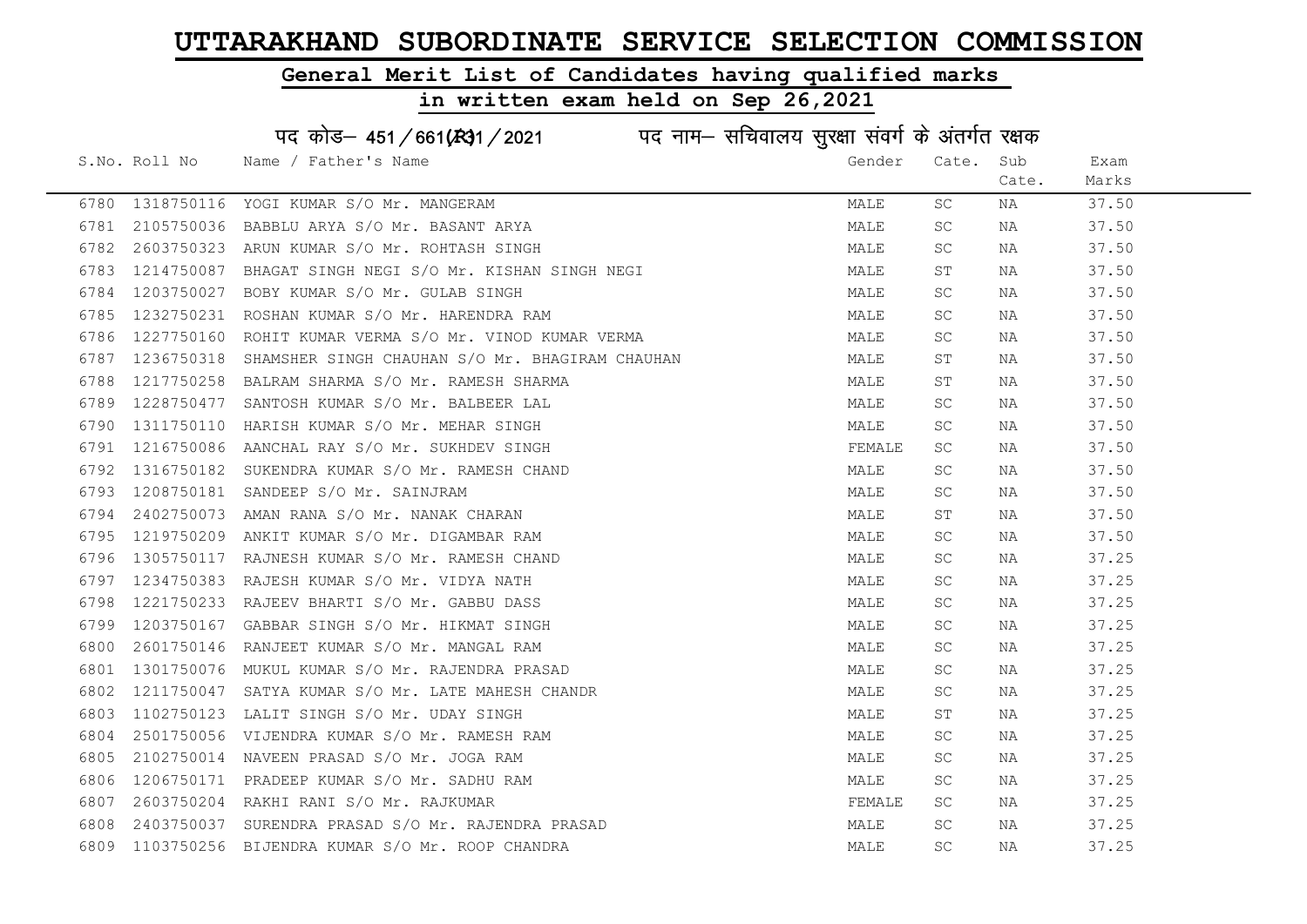#### General Merit List of Candidates having qualified marks

|      |               | पद कोड़– 451/661(431/2021 पद नाम– सचिवालय सुरक्षा संवर्ग के अंतर्गत रक्षक |        |       |         |       |
|------|---------------|---------------------------------------------------------------------------|--------|-------|---------|-------|
|      | S.No. Roll No | Name / Father's Name                                                      | Gender | Cate. | Sub     | Exam  |
|      |               |                                                                           |        |       | Cate.   | Marks |
| 6810 | 2603750029    | DHARMENDRA SINGH S/O Mr. RAGHUBAR DAYAL                                   | MALE   | SC.   | NA      | 37.25 |
| 6811 | 2411750059    | BEENA RANA S/O Mr. PREETAM SINGH RANA                                     | FEMALE | ST    | NA      | 37.25 |
| 6812 | 2403750183    | RAHUL SINGH RANA S/O Mr. RAM KUMAR SINGH RANA                             | MALE   | ST    | NA      | 37.25 |
| 6813 | 2603750072    | SUNIL KUMAR S/O Mr. SUKHVIR SINGH                                         | MALE   | SC    | NA      | 37.25 |
| 6814 | 2604750059    | DEEPAK KUMAR S/O Mr. RAM DAS                                              | MALE   | SC    | NA      | 37.25 |
| 6815 | 1201750380    | DINESH SINGH S/O Mr. MANU RAM                                             | MALE   | SC    | NA      | 37.25 |
| 6816 | 1401750193    | DEEPAK KUMAR S/O Mr. LAXMAN LAL                                           | MALE   | SC    | NA      | 37.25 |
| 6817 | 1307750205    | ARPIT KUMAR S/O Mr. PADAM SINGH                                           | MALE   | SC    | NA      | 37.25 |
| 6818 | 1229750175    | NITESH NAUTIYAL S/O Mr. RAVI DUTT NAUTIYAL                                | MALE   | ST    | NA      | 37.25 |
| 6819 | 1234750092    | SURAJ KUMAR S/O Mr. SHYAM LAL                                             | MALE   | SC    | NA      | 37.25 |
| 6820 | 1310750114    | GAURAV KUMAR S/O Mr. MAHIPAL SINGH                                        | MALE   | SC    | ΝA      | 37.25 |
| 6821 | 2101750208    | AMIT PRASAD S/O Mr. GANESH PRASAD                                         | MALE   | SC    | NA      | 37.25 |
| 6822 | 2105750189    | AJAY KUMAR S/O Mr. HARI RAM ARYA                                          | MALE   | SC    | NA      | 37.25 |
| 6823 | 2604750305    | SANDEEP KUMAR S/O Mr. MANSHARAM SINGH                                     | MALE   | SC    | NA      | 37.25 |
| 6824 | 1317750123    | SUPENDRA KUMAR S/O Mr. DHARAM PAL                                         | MALE   | SC    | NA      | 37.25 |
| 6825 | 2602750124    | KM RAKHI S/O Mr. OMPAL SINGH                                              | FEMALE | SC    | NA      | 37.25 |
| 6826 | 1401750336    | AJEET KUMAR S/O Mr. TEKRAM                                                | MALE   | SC    | NA      | 37.00 |
| 6827 | 1316750280    | REKHA S/O Mr. PURAN SINGH                                                 | FEMALE | ST    | EX-Serv | 37.00 |
| 6828 | 2408750149    | JITENDRA SINGH PANGTEY S/O Mr. DURGA SINGH PANGTEY                        | MALE   | SТ    | NA      | 37.00 |
| 6829 | 2411750061    | KESHAV SINGH RANA S/O Mr. RISHPAL SINGH                                   | MALE   | SТ    | NA      | 37.00 |
| 6830 | 2608750186    | KAPIL DEV S/O Mr. SOMPAL SINGH                                            | MALE   | SC.   | NA      | 37.00 |
| 6831 |               | 1219750145 SATVEER S/O Mr. MAHAVEER SINGH                                 | MALE   | ST    | NA      | 37.00 |
| 6832 | 1301750151    | SACHIN KUMAR S/O Mr. SUSHIL KUMAR                                         | MALE   | SC    | NA      | 37.00 |
| 6833 | 1315750020    | SANDEEP KUMAR S/O Mr. ISAM SINGH                                          | MALE   | SC    | NA      | 37.00 |
| 6834 | 1211750357    | PRADEEP SINGH S/O Mr. KAMAL SINGH                                         | MALE   | SC.   | NA      | 37.00 |
| 6835 | 2602750120    | VIJAY SINGH S/O Mr. HARI SINGH                                            | MALE   | ST    | NA      | 37.00 |
| 6836 | 2607750038    | GIRISH CHANDRA S/O Mr. CHANDU RAM                                         | MALE   | SC.   | NA      | 37.00 |
| 6837 | 2405750031    | MANOJ KUMAR S/O Mr. INDRA LAL                                             | MALE   | SC    | NA      | 37.00 |
| 6838 | 1316750165    | SHUBHAM KUMAR S/O Mr. MANNU                                               | MALE   | SC    | NA      | 37.00 |
| 6839 |               | 2601750101 ROHIT KUMAR S/O Mr. MANI RAM                                   | MALE   | SC    | ΝA      | 37.00 |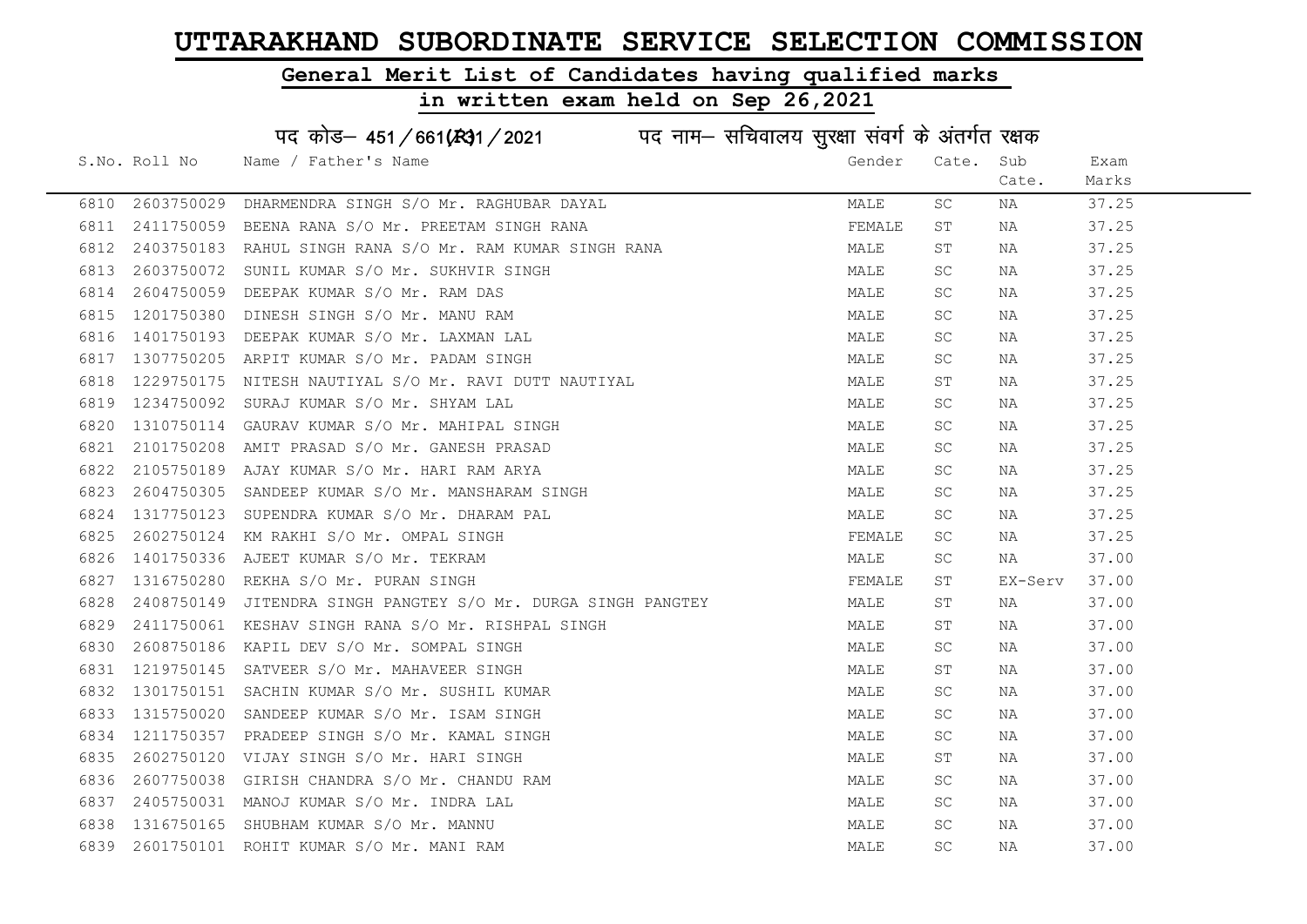#### General Merit List of Candidates having qualified marks

#### in written exam held on Sep 26,2021

S.No. Roll No Wame / Father's Name Gender Cate. Sub Cate. Exam Marks पद कोड– 451/661(स्था / 2021 व्यान सचिवालय सुरक्षा संवर्ग के अंतर्गत रक्षक 6840 1314750183 KM SHIVANI S/O Mr. SURESH CHAND FEMALE SC NA 37.00 6841 1210750031 HIMANSHU S/O Mr. RANBIR LAL MALE SC NA 37.00 6842 1317750047 SUMIT KUMAR S/O Mr. SUDESH MALE SC NA 37.00 6843 1310750175 NEHA S/O Mr. MAHENDRA SINGH FEMALE SC NA 37.00 6844 2404750243 MAYANK ANAND S/O Mr. ANAND KUNWAR MALE SC NA 37.00 6845 1232750065 RAJAT SHARMA S/O Mr. JEET RAM SHARMA MALE ST NA 37.00 6846 2606750033 RITIK KUMAR S/O Mr. BRIJESH KUMAR MALE SC NA 37.00 6847 1307750087 MANOJ KUMAR S/O Mr. BIRAM PAL SINGH MALE SC NA 36.75 6848 2109750238 VIJAY KUMAR S/O Mr. BAL KRISHNA MALE SC NA 36.75 6849 2413750092 LOKENDRA SINGH TOLIYA S/O Mr. SUREDNRA SINGH TOLIA MALE ST EX-Serv 36.75 6850 1315750053 DALIP SINGH S/O Mr. MEHAR CHANDRA NAME SC PH 36.75 6851 1218750466 ATUL KUMAR S/O Mr. PRAKASH CHANDRA MALE SC NA 36.75 6852 1210750055 KHUSHI RAM SHARMA S/O Mr. GAJENDRA SINGH MAN MALE ST NA 36.75 6853 2107750017 KISHOR MOHAN S/O Mr. MADAN MOHAN MALE SC NA 36.75 6854 2403750126 SANJAY SINGH S/O Mr. ISHWARI MALE ST NA 36.75 6855 1229750220 JAI KESHAV S/O Mr. MAYA RAM MALE SC NA 36.75 6856 1308750047 AJAY KUMAR S/O Mr. SUBHASH CHAND MALE SC NA 36.75 6857 1311750085 ANUJ KUMAR S/O Mr. CHANDRA PAL MALL SAND STRAND MALE SC NA 36.75 6858 2109750345 AMAN DEEP S/O Mr. GHAN SHYAM MALE SC NA 36.75 6859 1227750276 RAVI KUMAR S/O Mr. BALBIR SINGH MALE SC NA 36.75 6860 2401750114 RAHUL KUMAR S/O Mr. KUNWAR RAM MALE SC NA 36.75 6861 2605750208 SONU KUMAR S/O Mr. SURAJ SINGH MALE SC NA 36.75 6862 1402750119 SURAJ CHANDRA S/O Mr. SUDAMA PRASAD MALE SC NA 36.75 6863 1408750050 PRAMOD KUMAR S/O Mr. DINESH LAL MARE MALE SC NA 36.75 6864 2412750169 RAHUL RANA S/O Mr. HARPRASAD RANA MANA MALE ST NA 36.75 6865 1403750172 PANKAJ KUMAR S/O Mr. TAUNGI LAL MARE MALE SC NA 36.75 6866 1301750150 NARSHINGH BHAVRA S/O Mr. RAJPAL BHAVRA MALE SC NA 36.75 6867 2604750070 NISHA RANA S/O Mr. KRIPAL SINGH RANA FEMALE ST NA 36.75 6868 2609750189 UMESH KUMAR S/O Mr. PAPPU SINGH MALE SC NA 36.75 6869 1207750394 KARAN SINGH TATWAL S/O Mr. JAYMAL SINGH TATWAL MALE ST NA 36.50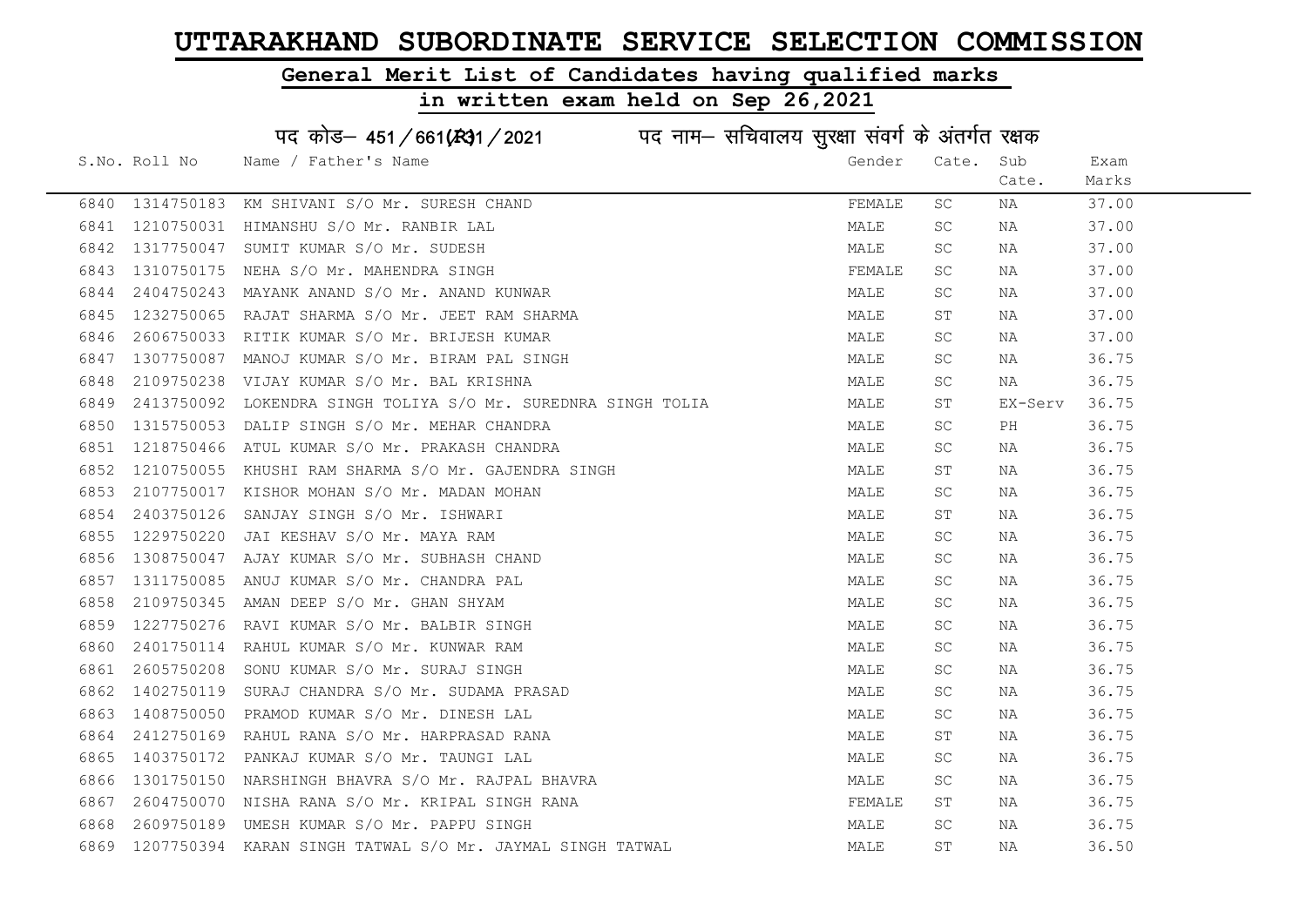#### General Merit List of Candidates having qualified marks

#### in written exam held on Sep 26,2021

S.No. Roll No Wame / Father's Name Gender Cate. Sub Cate. Exam Marks पद कोड– 451/661(स्था / 2021 व्यान सचिवालय सुरक्षा संवर्ग के अंतर्गत रक्षक 6870 1201750308 INDU BALA S/O Mr. SANT RAM FEMALE SC NA 36.50 6871 1312750356 SUSHIL KUMAR S/O Mr. RISHI PAL MALE SC NA 36.50 6872 1312750108 VIKRANT S/O Mr. SUBHASH MALE SC NA 36.50 6873 2609750079 KM VINEETA GAUTAM S/O Mr. BACHAN SINGH FEMALE SC NA 36.50 6874 1301750084 KING KONG S/O Mr. RAMPAL SINGH MALE SC NA 36.50 6875 2408750072 SANJAY KUMAR S/O Mr. KESHAR RAM MALE SC NA 36.50 6876 1201750328 MANOJ KUMAR S/O Mr. SABALA KUMAR MARRE MANA MALE SC NA 36.50 6877 1404750143 ASHISH KUMAR S/O Mr. DINESH LAL MALE SC NA 36.50 6878 2504750125 DEEPAK KUMAR S/O Mr. KUNDAN RAM MALE SC NA 36.50 6879 2405750120 MANOJ KUMAR ARYA S/O Mr. HARISH RAM MALE SC NA 36.50 6880 1203750020 KALYAN SINGH S/O Mr. NAIN SINGH MALE SC NA 36.50 6881 2601750019 AMIT KUMAR S/O Mr. NAU SINGH MALE SC NA 36.50 6882 2604750204 VIKAS SINGH S/O Mr. JEET SINGH MALE SC NA 36.50 6883 2105750174 BAIJAYANTI TAMTA S/O Mr. DAYA RAM FEMALE SC NA 36.50 6884 1230750311 MANJU S/O Mr. GANESH RAM FEMALE SC NA 36.50 6885 1304750392 VIKASH KUMAR S/O Mr. KESHU RAM MALE SC NA 36.50 6886 2603750252 MONU KUMAR S/O Mr. DHARMPAL SINGH MALE SC NA 36.50 6887 1235750261 DINESH SINGH S/O Mr. SOMRAJ MALE SC NA 36.50 6888 1312750123 SOURABH S/O Mr. RAJENDRA KUMAR MALE SC NA 36.50 6889 2506750345 BHAWANA S/O Mr. JAGAT RAM FEMALE SC NA 36.50 6890 2604750383 RINKU S/O Mr. PREM SINGH MALE SC NA 36.50 6891 2102750080 VIPIN RANGORA S/O Mr. RAJAN RAM MALE SC NA 36.50 6892 1206750120 GAURAV S/O Mr. PREM SINGH MALE ST NA 36.50 6893 1218750140 VEER SINGH S/O Mr. SURAT SINGH MALE ST NA 36.25 6894 1227750290 LAKHI RAM CHAUHAN S/O Mr. BHAGAT SINGH CHAUHAN MAN MALE ST NA 36.25 6895 1216750097 DEEPAK SINGH S/O Mr. DHARAM SINGH MALE SC NA 36.25 6896 1401750322 NAVAL KISHOR S/O Mr. JAYPAL LAL MALE SC EX-Serv 36.25 6897 1235750293 RAKESH KUMAR S/O Mr. GOVIND RAM MALE SC NA 36.25 6898 2606750141 JAGDISH SINGH S/O Mr. PREM SINGH MALE ST NA 36.25 6899 1315750116 SHIVCHARAN S/O Mr. RAMESH CHAND MALE SC NA 36.25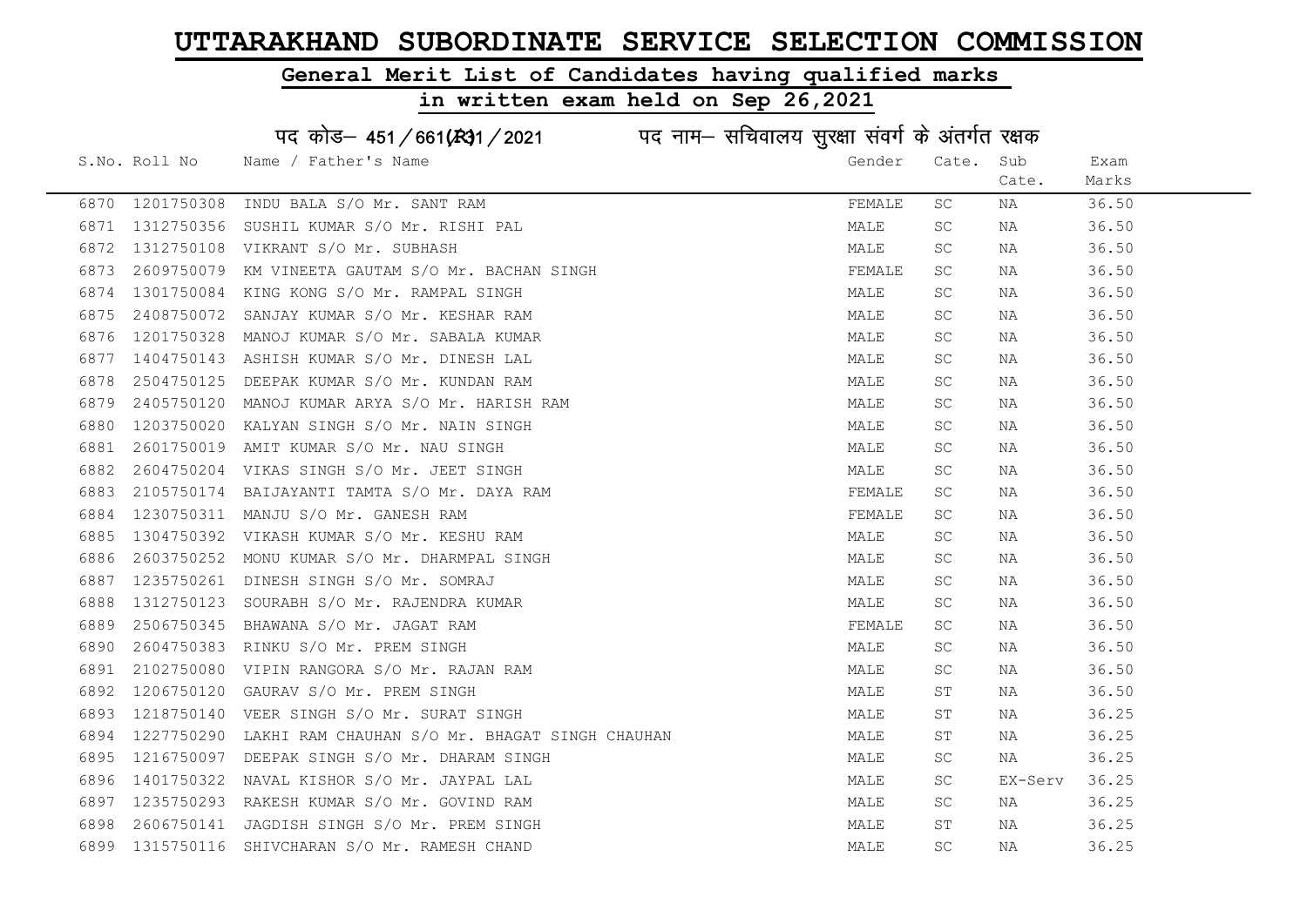#### General Merit List of Candidates having qualified marks

|      |               | पद कोड़- 451/661(431/2021 पद नाम- सचिवालय सुरक्षा संवर्ग के अंतर्गत रक्षक |        |                     |       |       |
|------|---------------|---------------------------------------------------------------------------|--------|---------------------|-------|-------|
|      | S.No. Roll No | Name / Father's Name                                                      | Gender | Cate.               | Sub   | Exam  |
|      |               |                                                                           |        |                     | Cate. | Marks |
| 6900 | 2606750139    | AJAY KUMAR S/O Mr. ROSHAN SINGH                                           | MALE   | SC                  | ΝA    | 36.25 |
| 6901 | 2404750308    | HARSBARDHAN S/O Mr. RAJENDRA KUMAR                                        | MALE   | <b>SC</b>           | ΝA    | 36.25 |
| 6902 | 2407750172    | JITENDRA SINGH S/O Mr. ANIRUDH SINGH                                      | MALE   | SΤ                  | ΝA    | 36.25 |
| 6903 | 1102750214    | BIRENDAR SINGH S/O Mr. UTTAM SINGH                                        | MALE   | SΤ                  | ΝA    | 36.25 |
| 6904 | 1101750250    | ANIL KUMAR S/O Mr. DILWAR LAL                                             | MALE   | SC                  | ΝA    | 36.25 |
| 6905 | 1221750141    | JITENDRA SINGH S/O Mr. HANS RAM                                           | MALE   | $\operatorname{ST}$ | ΝA    | 36.25 |
| 6906 | 2108750358    | KAVITA S/O Mr. PUSHKAR RAM                                                | FEMALE | SC                  | NA    | 36.25 |
| 6907 | 1233750284    | ANJU RANI S/O Mr. GEETA LAL                                               | FEMALE | $\operatorname{SC}$ | ΝA    | 36.25 |
| 6908 | 2601750223    | SATNAM SINGH S/O Mr. SURJEET SINGH                                        | MALE   | $\operatorname{SC}$ | NA    | 36.25 |
| 6909 | 1216750199    | SANJAY DUTT S/O Mr. PARAM SINGH                                           | MALE   | ST                  | ΝA    | 36.25 |
| 6910 | 1312750170    | SANDEEP KUMAR S/O Mr. RAMESH CHAND                                        | MALE   | SC                  | NA    | 36.25 |
| 6911 | 1231750293    | PRAVEEN KUMAR S/O Mr. SOHAN LAL SHAH                                      | MALE   | <b>SC</b>           | NA    | 36.25 |
| 6912 | 2401750051    | VINAY KUMAR ARYA S/O Mr. KHYALI RAM ARYA                                  | MALE   | <b>SC</b>           | ΝA    | 36.25 |
| 6913 | 1408750239    | RAJENDRA KUMAR S/O Mr. KUNADAN LAL                                        | MALE   | $\operatorname{SC}$ | NA    | 36.25 |
| 6914 | 1315750239    | BABLU S/O Mr. VIRAM SINGH                                                 | MALE   | SC                  | NA    | 36.25 |
| 6915 | 1207750216    | SATYAPAL SINGH S/O Mr. BHAMPA                                             | MALE   | $\operatorname{SC}$ | ΝA    | 36.25 |
| 6916 | 2402750237    | VIRENDRA KUMAR S/O Mr. DHANRAM                                            | MALE   | SC                  | ΝA    | 36.25 |
| 6917 | 1218750493    | KAPIL SINGH RANA S/O Mr. SARDAR SINGH RANA                                | MALE   | ST                  | ΝA    | 36.25 |
| 6918 | 1102750032    | DHEERAJ KUMAR S/O Mr. SAJJAN LAL                                          | MALE   | SC                  | ΝA    | 36.25 |
| 6919 | 1102750033    | BHUVNESH LAL S/O Mr. PREM LAL                                             | MALE   | $\operatorname{SC}$ | ΝA    | 36.25 |
| 6920 | 2412750103    | UMESH KUMAR S/O Mr. SUNDAR RAM                                            | MALE   | <b>SC</b>           | ΝA    | 36.25 |
| 6921 | 2409750261    | ANUJ ARYA S/O Mr. NAVEEN LAL                                              | MALE   | $\operatorname{SC}$ | ΝA    | 36.25 |
| 6922 | 1208750308    | PRAVESH CHAUHAN S/O Mr. CHATAR SINGH                                      | MALE   | SΤ                  | ΝA    | 36.25 |
| 6923 | 1314750028    | SHUBHAM KUMAR S/O Mr. KARTAR SINGH                                        | MALE   | $\operatorname{SC}$ | ΝA    | 36.25 |
| 6924 | 1225750003    | LUCKY ARYA S/O Mr. JAGMOHAN                                               | MALE   | SC                  | NA    | 36.25 |
| 6925 | 1207750441    | ANAND JOSHI S/O Mr. BARU DUTT JOSHI                                       | MALE   | $\operatorname{ST}$ | ΝA    | 36.25 |
| 6926 | 1223750226    | RAHUL SINGH S/O Mr. RUKAM SINGH                                           | MALE   | SC                  | NA    | 36.25 |
| 6927 | 1231750363    | SAGAR RAJORIA S/O Mr. NARESH RAJORIA                                      | MALE   | SC                  | NA    | 36.25 |
| 6928 | 2403750245    | MADHURI RANA S/O Mr. RAGHAV SINGH RANA                                    | FEMALE | ST                  | NA    | 36.25 |
| 6929 | 2609750119    | KM SHEETAL S/O Mr. BRIJPAL SINGH                                          | FEMALE | SC                  | ΝA    | 36.25 |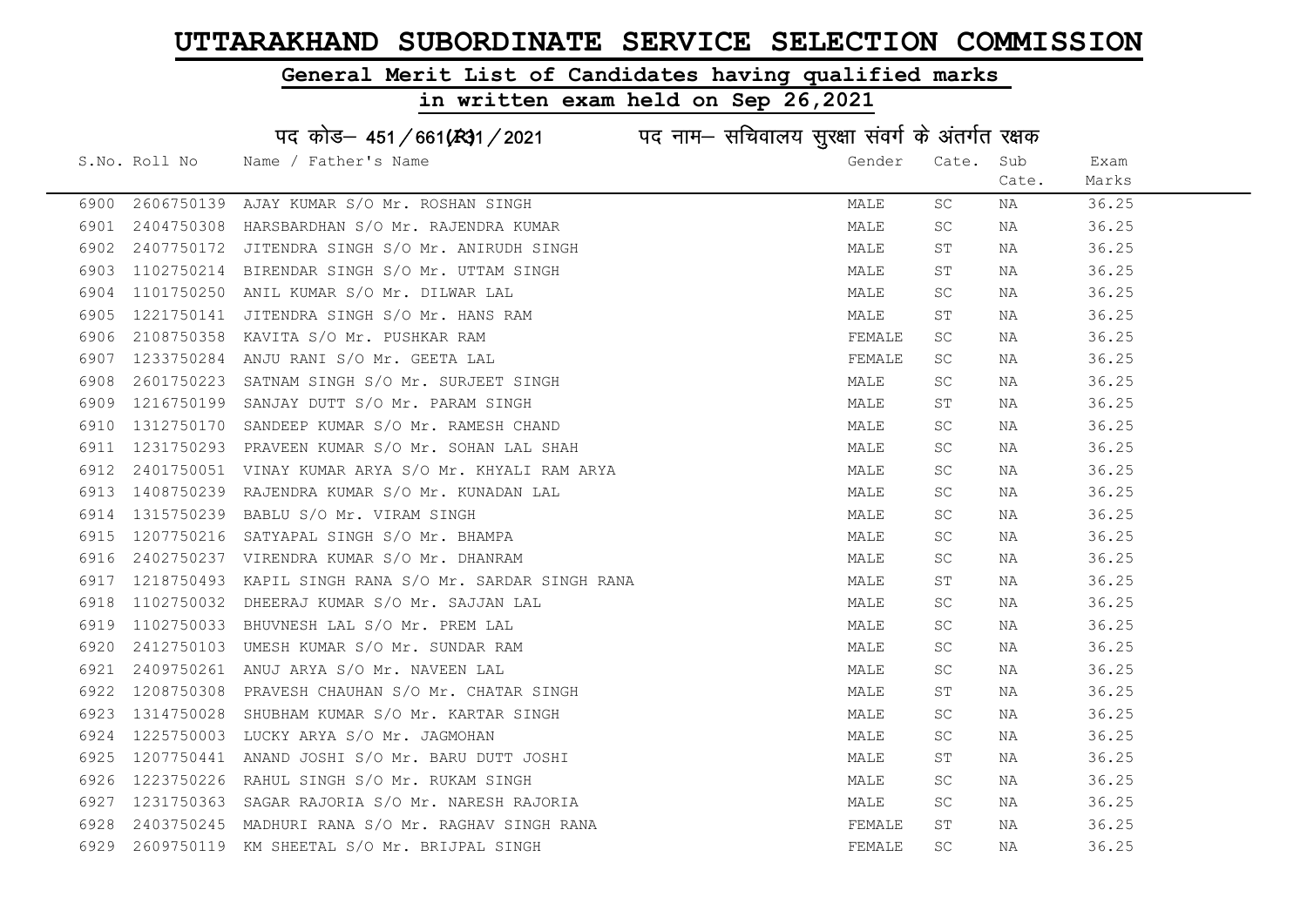# General Merit List of Candidates having qualified marks

|      |               | पद कोड़- 451/661(स्था/2021 पद नाम- सचिवालय सुरक्षा संवर्ग के अंतर्गत रक्षक |        |       |       |       |
|------|---------------|----------------------------------------------------------------------------|--------|-------|-------|-------|
|      | S.No. Roll No | Name / Father's Name                                                       | Gender | Cate. | Sub   | Exam  |
|      |               |                                                                            |        |       | Cate. | Marks |
| 6930 |               | 1236750439 RAJESH KUMAR S/O Mr. GYANU LAL                                  | MALE   | SC    | NA    | 36.25 |
| 6931 |               | 1208750070 ABHAY CHAUHAN S/O Mr. MATBAR SINGH CHAUHAN                      | MALE   | SΤ    | NA    | 36.25 |
| 6932 | 1403750296    | SANJAY KUMAR S/O Mr. BALESH                                                | MALE   | SC    | NA    | 36.25 |
| 6933 | 1307750013    | PARUL S/O Mr. SATISH                                                       | FEMALE | SC    | NA    | 36.25 |
| 6934 |               | 1312750148 SAGAR KUMAR S/O Mr. PAPPU SINGH                                 | MALE   | SC    | NA    | 36.25 |
| 6935 |               | 2401750025 SUNNY LOHIA S/O Mr. JAGDISH CHANDRA LOHIA                       | MALE   | SC    | NA    | 36.25 |
| 6936 |               | 2601750263 MUKUL KUMAR S/O Mr. RAJKUMAR                                    | MALE   | SC    | NA    | 36.25 |
| 6937 | 2603750009    | YASH KUMAR SINGH S/O Mr. PREM SINGH                                        | MALE   | SC    | NA    | 36.25 |
| 6938 | 1201750077    | KM KARISHMA JOSHI S/O Mr. MOTI RAM JOSHI                                   | FEMALE | SΤ    | NA    | 36.25 |
| 6939 |               | 1301750211 KM KARISHMA S/O Mr. KARMVEER                                    | FEMALE | SC    | NA    | 36.25 |
| 6940 |               | 2606750158 SUMIT S/O Mr. SHRIRAM                                           | MALE   | SC    | NA    | 36.25 |
| 6941 | 2410750166    | MOHIT ARYA S/O Mr. RAJESH CHANDRA                                          | MALE   | SC    | NA    | 36.25 |
| 6942 |               | 1302750183 VIPIN KUMAR PALIWAL S/O Mr. SARAT KUMAR                         | MALE   | SC    | NA    | 36.00 |
| 6943 |               | 1314750110 RAVI KANT SINGH S/O Mr. SUKHBIR SINGH                           | MALE   | SC    | NA    | 36.00 |
| 6944 |               | 2405750010 PURAN CHANDRA S/O Mr. BHAWANI RAM                               | MALE   | SC    | NA    | 36.00 |
| 6945 | 1231750424    | RAHUL KUMAR S/O Mr. VINOD KUMAR BALMIKI                                    | MALE   | SC    | NA    | 36.00 |
| 6946 | 2404750271    | ANKITA KUMARI S/O Mr. PREM SINGH                                           | FEMALE | SC    | NA    | 36.00 |
| 6947 |               | 1221750149 SUNIL TAMTA S/O Mr. SHER SINGH TAMTA                            | MALE   | SC    | ΝA    | 36.00 |
| 6948 | 2102750120    | MAHIPAL S/O Mr. NATH LAL                                                   | MALE   | SC    | NA    | 36.00 |
| 6949 | 2406750246    | RAJENDRA KUMAR S/O Mr. HAYAT RAM                                           | MALE   | SC    | NA    | 36.00 |
| 6950 |               | 2401750100 RANA BHUPENDRA SINGH S/O Mr. SHIVRAM SINGH                      | MALE   | SΤ    | NA    | 36.00 |
| 6951 |               | 1305750212 ARVIND KUMAR S/O Mr. SUBHASH CHAND                              | MALE   | SC    | ΝA    | 36.00 |
| 6952 | 1308750026    | DEEPAK KUMAR S/O Mr. KRISHANPAL                                            | MALE   | SC    | NA    | 36.00 |
| 6953 |               | 1234750489 RAKESH CHAUHAN S/O Mr. BHAW SINGH                               | MALE   | SΤ    | NA    | 36.00 |
| 6954 | 1230750108    | SANDEEP TOMAR S/O Mr. MOHAR SINGH                                          | MALE   | SΤ    | NA    | 36.00 |
| 6955 |               | 1202750379 PRAVEEN KUMAR S/O Mr. RAM LAL                                   | MALE   | SC    | NA    | 36.00 |
| 6956 |               | 1304750386 VIKAS SINGH S/O Mr. MAHRAJ SINGH                                | MALE   | SC    | NA    | 36.00 |
| 6957 |               | 1235750192 AMIT TOMAR S/O Mr. BARDAWAR SINGH TOMAR                         | MALE   | SΤ    | NA    | 36.00 |
| 6958 |               | 1219750139 KM RINKI CHAUHAN S/O Mr. GAJENDRA SINGH                         | FEMALE | ST    | NA    | 36.00 |
| 6959 |               | 1311750007 KM MOHINI S/O Mr. SUKHPAL SINGH                                 | FEMALE | SC    | ΝA    | 36.00 |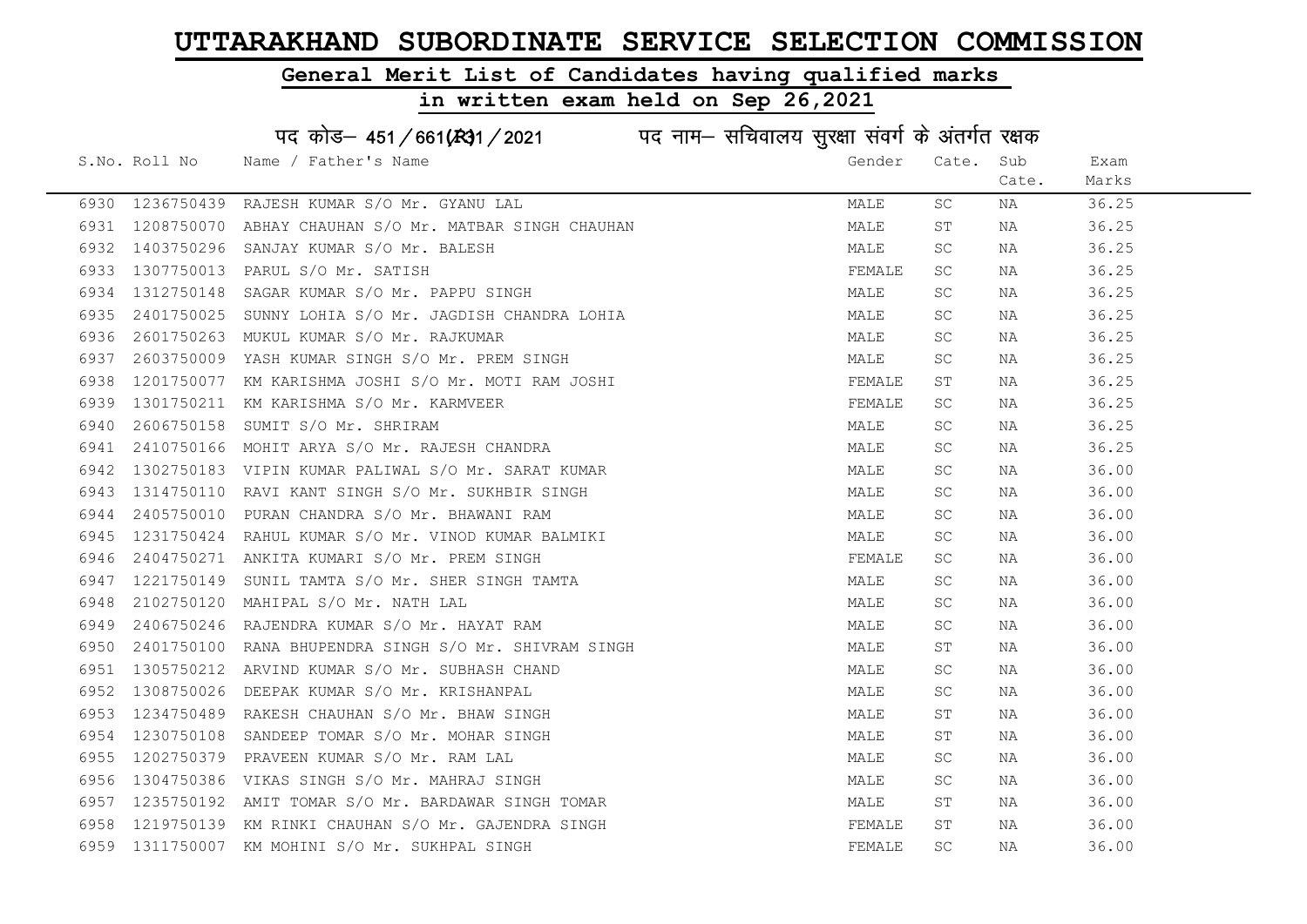# General Merit List of Candidates having qualified marks

| पद कोड़- 451/661(स्था / 2021 विद्युत्तम- सचिवालय सुरक्षा संवर्ग के अंतर्गत रक्षक |               |                                                           |  |        |           |       |       |
|----------------------------------------------------------------------------------|---------------|-----------------------------------------------------------|--|--------|-----------|-------|-------|
|                                                                                  | S.No. Roll No | Name / Father's Name                                      |  | Gender | Cate.     | Sub   | Exam  |
|                                                                                  |               |                                                           |  |        |           | Cate. | Marks |
| 6960                                                                             |               | 1216750054 ABHISHEK CHAUHAN S/O Mr. RANVEER SINGH CHAUHAN |  | MALE   | SΤ        | ΝA    | 36.00 |
| 6961                                                                             | 1231750151    | JAYPAL SINGH CHAUHAN S/O Mr. KUNWAR SINGH                 |  | MALE   | SΤ        | NA    | 35.75 |
| 6962                                                                             | 1204750130    | TRIPURARI S/O Mr. HARPAL SINGH                            |  | MALE   | SC        | NA    | 35.75 |
| 6963                                                                             | 2108750381    | DHEERAJ KUMAR S/O Mr. KUNDAN LAL                          |  | MALE   | SC        | NA    | 35.75 |
| 6964                                                                             | 1228750269    | RAVINDER SINGH TOMAR S/O Mr. SARDAR SINGH TOMAR           |  | MALE   | ST        | NA    | 35.75 |
| 6965                                                                             |               | 1213750197 ANIL SINGH RANA S/O Mr. PRATAP SINGH           |  | MALE   | ST        | NA    | 35.75 |
| 6966                                                                             | 2401750153    | SAURABH KUMAR S/O Mr. NARAYAN RAM                         |  | MALE   | SC        | NA    | 35.75 |
| 6967                                                                             | 2404750319    | LALITA KUMARI S/O Mr. KISHOR NAND                         |  | FEMALE | <b>SC</b> | NA    | 35.75 |
| 6968                                                                             | 1217750317    | ASHISH KUMAR S/O Mr. FAQUIR CHAND                         |  | MALE   | SC        | ΝA    | 35.75 |
| 6969                                                                             | 1232750272    | PREETY S/O Mr. CHAMAN LAL                                 |  | FEMALE | SC        | ΝA    | 35.75 |
| 6970                                                                             | 1203750051    | RASHMI S/O Mr. SHYAM SINGH                                |  | FEMALE | SΤ        | ΝA    | 35.75 |
| 6971                                                                             | 2506750439    | SURAJ KUMAR S/O Mr. AMAR RAM                              |  | MALE   | SC        | NA    | 35.75 |
| 6972                                                                             | 1236750234    | DEVENDRA SINGH MARTOLIA S/O Mr. PRATAP SINGH MARTOLIA     |  | MALE   | SΤ        | NA    | 35.75 |
| 6973                                                                             |               | 2413750124 SURAJ SINGH RANA S/O Mr. GOVIND SINGH RANA     |  | MALE   | ST        | NA    | 35.75 |
| 6974                                                                             | 2404750162    | SHEETAL RANA S/O Mr. DAYAL SINGH                          |  | FEMALE | SΤ        | NA    | 35.75 |
| 6975                                                                             | 1312750116    | PARUL S/O Mr. RISHI PAL                                   |  | FEMALE | SC        | NA    | 35.75 |
| 6976                                                                             | 1215750003    | UPENDRA SINGH S/O Mr. RAM SINGH                           |  | MALE   | <b>SC</b> | ΝA    | 35.75 |
| 6977                                                                             | 1313750113    | SHUBHAM S/O Mr. SATISH KUMAR                              |  | MALE   | SC        | ΝA    | 35.75 |
| 6978                                                                             |               | 1311750041 ROHIT S/O Mr. DHARMPAL                         |  | MALE   | SC        | NA    | 35.75 |
| 6979                                                                             | 1221750183    | RAVINDRA SINGH S/O Mr. SARDAR SINGH                       |  | MALE   | ST        | NA    | 35.75 |
| 6980                                                                             |               | 2412750181 VISHAL SINGH RANA S/O Mr. BHAGIRATH SINGH      |  | MALE   | ST        | NA    | 35.75 |
| 6981                                                                             |               | 2105750103 BHUPENDRA KUMAR S/O Mr. RAMESH RAM             |  | MALE   | SC.       | NA    | 35.75 |
| 6982                                                                             | 2606750113    | GAURAV KUMAR S/O Mr. SATYAPAL SINGH                       |  | MALE   | SC        | NA    | 35.75 |
| 6983                                                                             | 1236750342    | ANURADHA CHAUAHAN S/O Mr. PRITAM SINGH CHAUHAN            |  | FEMALE | SΤ        | ΝA    | 35.75 |
| 6984                                                                             | 1224750013    | ABHISHEK KUMAR S/O Mr. NARENDRA PAL                       |  | MALE   | SC        | ΝA    | 35.75 |
| 6985                                                                             |               | 1231750381 SONIA CHAUHAN S/O Mr. PRITAM SINGH CHAUHAN     |  | FEMALE | SΤ        | NA    | 35.75 |
| 6986                                                                             | 2412750168    | BHARAT KUMAR S/O Mr. RAJENDRA LAL                         |  | MALE   | SC        | NA    | 35.50 |
| 6987                                                                             |               | 1226750273 ANIL SINGH S/O Mr. ROOP SINGH                  |  | MALE   | ST        | NA    | 35.50 |
| 6988                                                                             | 1317750153    | MANOJ KUMAR WALIA S/O Mr. RATAN SINGH                     |  | MALE   | SC        | NA    | 35.50 |
| 6989                                                                             |               | 1214750261 PREETAM SINGH CHAUHAN S/O Mr. JEET SINGH       |  | MALE   | ST        | ΝA    | 35.50 |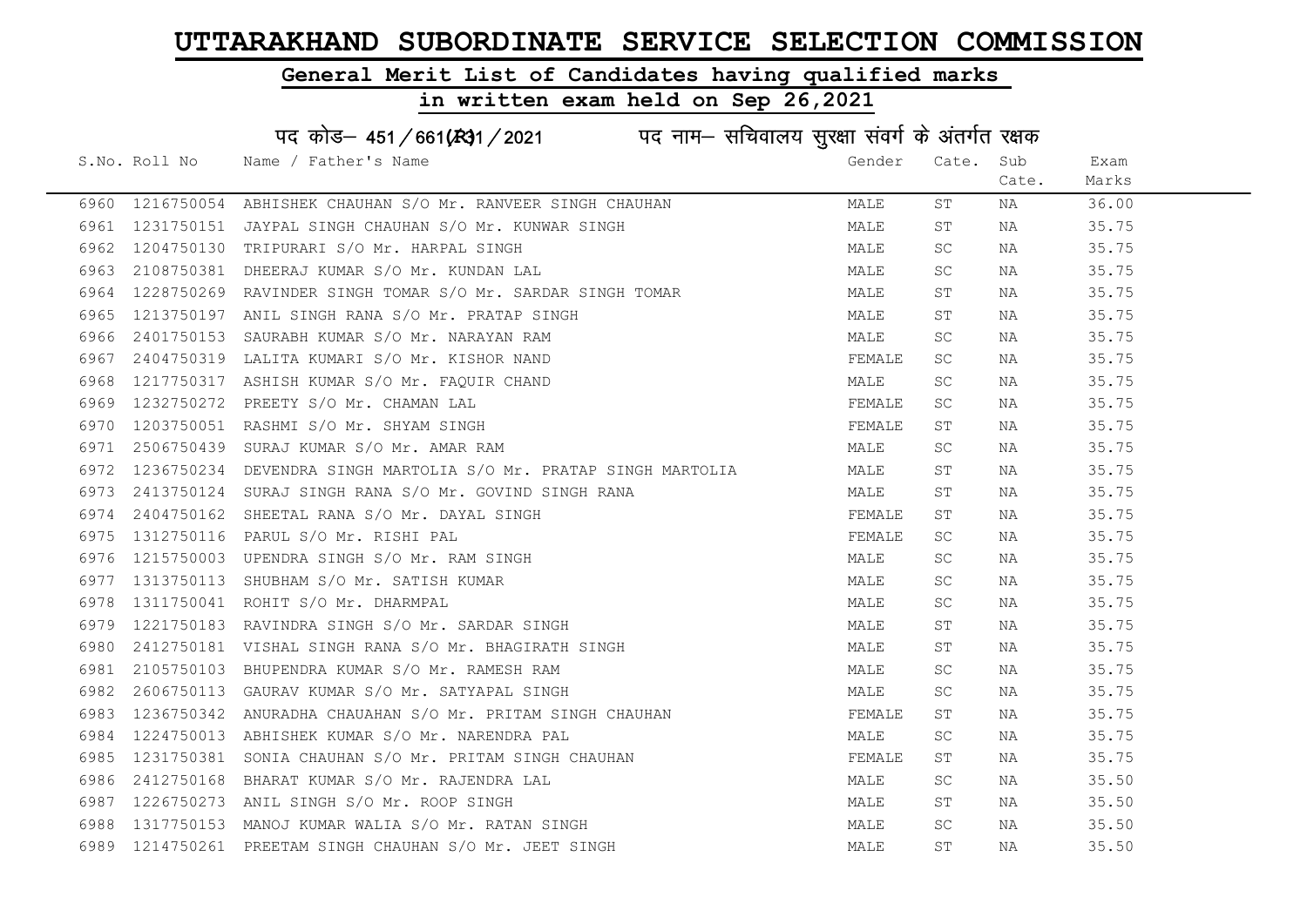#### General Merit List of Candidates having qualified marks

|      |               | पद कोड़- 451/661(341/2021 पद नाम- सचिवालय सुरक्षा संवर्ग के अंतर्गत रक्षक |        |           |       |       |
|------|---------------|---------------------------------------------------------------------------|--------|-----------|-------|-------|
|      | S.No. Roll No | Name / Father's Name                                                      | Gender | Cate.     | Sub   | Exam  |
|      |               |                                                                           |        |           | Cate. | Marks |
| 6990 | 1234750189    | DEVESH CHANDRA S/O Mr. JAGDISH PRASAD                                     | MALE   | SC.       | NA    | 35.50 |
| 6991 | 1225750024    | PANKAJ KUMAR S/O Mr. KAILASH PRASHAD                                      | MALE   | SC        | NA    | 35.50 |
| 6992 | 2413750065    | SUNIL SINGH S/O Mr. GULAB SINGH RANA                                      | MALE   | SΤ        | NA    | 35.50 |
| 6993 | 1316750135    | DEEPAK KUMAR S/O Mr. KALIRAM                                              | MALE   | SC.       | NA    | 35.50 |
| 6994 | 1211750151    | MAHAVEER SINGH TOMAR S/O Mr. KHEM SINGH TOMAR                             | MALE   | ST        | NA    | 35.50 |
| 6995 | 1317750283    | SONU S/O Mr. DHRAM SINGH                                                  | MALE   | SC        | NA    | 35.50 |
| 6996 | 2409750305    | ROHIT KUMAR S/O Mr. SUNDAR LAL                                            | MALE   | SC        | NA    | 35.50 |
| 6997 | 1305750239    | AVNEESH KUMAR S/O Mr. SATYENDER SINGH                                     | MALE   | SC        | NA    | 35.50 |
| 6998 | 1210750360    | KAPIL DEV S/O Mr. GANESH SINGH                                            | MALE   | SC        | NA    | 35.50 |
| 6999 | 1302750045    | KM JYOTI S/O Mr. DEVILAL                                                  | FEMALE | SC        | NA    | 35.50 |
| 7000 | 1208750214    | RAGVEER S/O Mr. SUNDAS                                                    | MALE   | SC        | NA    | 35.50 |
| 7001 | 2505750029    | RAHUL SINGH S/O Mr. SOVAN SINGH                                           | MALE   | SΤ        | NA    | 35.50 |
| 7002 | 2603750084    | AAKASH SAGAR S/O Mr. SATPAL SINGH                                         | MALE   | SC        | NA    | 35.50 |
| 7003 | 2607750007    | BHUPENDRA SINGH S/O Mr. SHANTI PRASAD                                     | MALE   | SC        | NA    | 35.50 |
| 7004 | 2405750302    | RASHMI RANA S/O Mr. SHER SINGH                                            | FEMALE | SΤ        | NA    | 35.50 |
| 7005 | 1102750013    | RAHUL KUMAR S/O Mr. BALBEER SINGH                                         | MALE   | <b>SC</b> | NA    | 35.50 |
| 7006 | 1214750034    | MAHESH KUMAR S/O Mr. SHISHPAL SINGH                                       | MALE   | SC.       | NA    | 35.50 |
| 7007 | 1235750211    | NEEKU VERMA S/O Mr. DEV DASS                                              | MALE   | SC        | NA    | 35.50 |
| 7008 | 1207750487    | VIJENDRA S/O Mr. NARAYAN LAL                                              | MALE   | SC        | NA    | 35.50 |
| 7009 | 2409750062    | KM PARUL S/O Mr. ASHOK KUMAR                                              | FEMALE | SC        | NA    | 35.50 |
| 7010 | 1206750159    | KAJAL S/O Mr. VINOD DAS                                                   | FEMALE | SC.       | NA    | 35.50 |
| 7011 | 2410750155    | CHANCHAL SAGAR S/O Mr. MAHESH SINGH                                       | FEMALE | SC        | NA    | 35.50 |
| 7012 | 1218750358    | DEEPAK KUMAR S/O Mr. JODH SINGH                                           | MALE   | SC        | NA    | 35.50 |
| 7013 | 1309750193    | SAURAB KUMAR S/O Mr. SHIVLAL                                              | MALE   | SC        | NA    | 35.50 |
| 7014 | 1207750204    | AJEET KUMAR S/O Mr. SOBAN LAL                                             | MALE   | SC.       | NA    | 35.50 |
| 7015 | 1313750132    | SHYAMSUNDER S/O Mr. RAM KISHAN                                            | MALE   | SC        | NA    | 35.25 |
| 7016 | 2412750227    | GIRDHARI LAL S/O Mr. TULSI RAM ARYA                                       | MALE   | SC        | NA    | 35.25 |
| 7017 | 1213750319    | RAVINDRA SINGH S/O Mr. BHAW SINGH                                         | MALE   | ST        | NA    | 35.25 |
| 7018 | 1217750086    | HARISH LAL S/O Mr. RAMESH LAL                                             | MALE   | SC        | ΝA    | 35.25 |
| 7019 |               | 2410750087 VIDYASAGAR KUMAR S/O Mr. NATHU RAM ARYA                        | MALE   | SC        | ΝA    | 35.25 |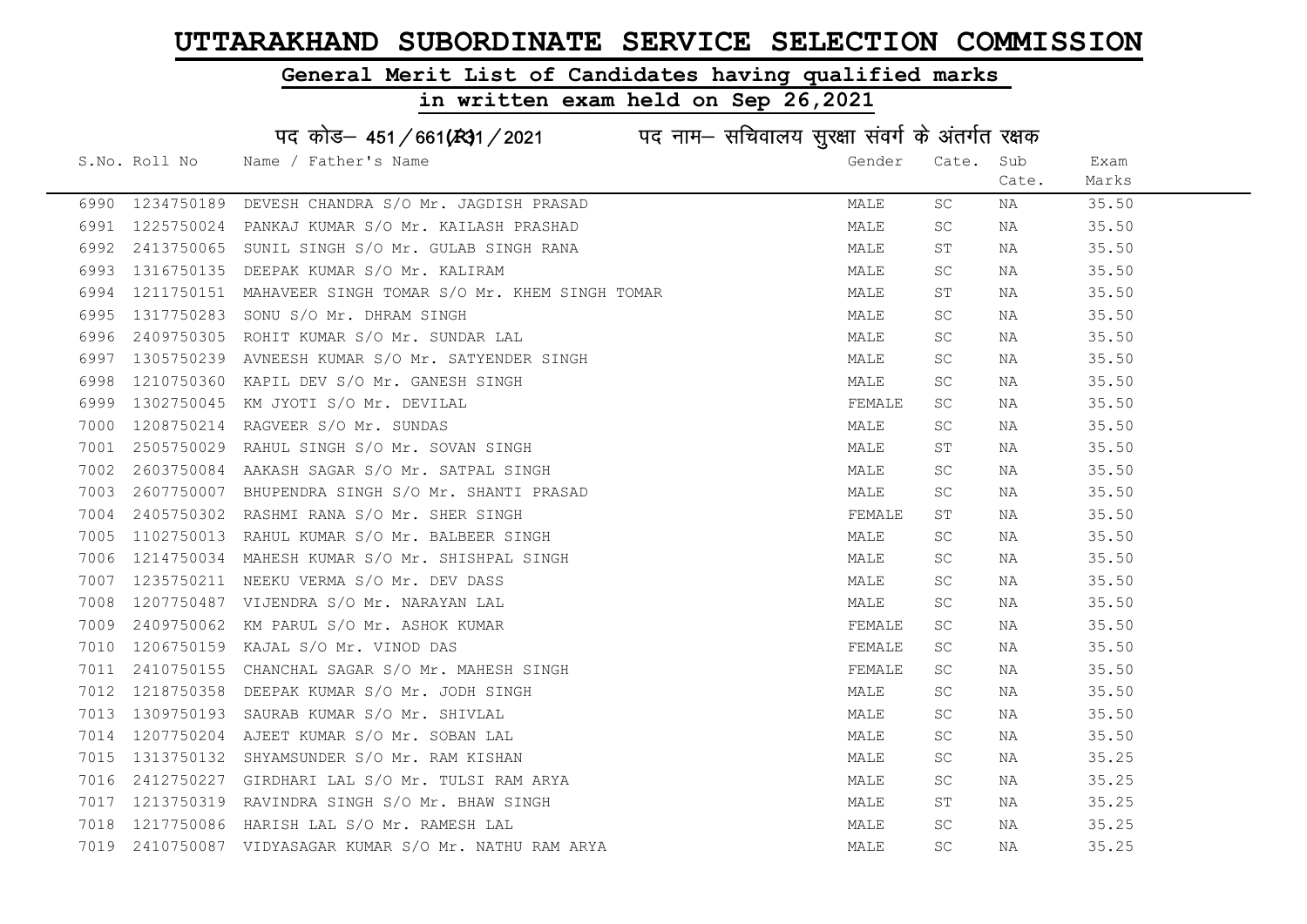#### General Merit List of Candidates having qualified marks

|      |               | पद कोड़– 451/661(431/2021 पद नाम– सचिवालय सुरक्षा संवर्ग के अंतर्गत रक्षक |        |                      |       |       |
|------|---------------|---------------------------------------------------------------------------|--------|----------------------|-------|-------|
|      | S.No. Roll No | Name / Father's Name                                                      | Gender | Cate.                | Sub   | Exam  |
|      |               |                                                                           |        |                      | Cate. | Marks |
| 7020 | 1302750082    | SUMIT KUMAR S/O Mr. DHARM SINGH                                           | MALE   | SC                   | ΝA    | 35.25 |
| 7021 | 1306750322    | TIKAM DAS S/O Mr. SADHU RAM                                               | MALE   | SC                   | NA    | 35.25 |
| 7022 | 1313750179    | SANDEEP SHAH S/O Mr. NAND LAL SHAH                                        | MALE   | SC                   | NA    | 35.25 |
| 7023 | 2410750178    | PREM RAM S/O Mr. RAMI RAM                                                 | MALE   | SC                   | NA    | 35.25 |
| 7024 | 1218750047    | SANDEEP KUMAR S/O Mr. BABULAL                                             | MALE   | SC.                  | NA    | 35.25 |
| 7025 | 1312750282    | ROHIT KUMAR S/O Mr. DHEER SINGH                                           | MALE   | <b>SC</b>            | NA    | 35.25 |
| 7026 | 1226750466    | RAVINDRA S/O Mr. DALEB LAL                                                | MALE   | SC                   | NA    | 35.25 |
| 7027 | 2405750252    | MANOJ KUMAR S/O Mr. DHANI RAM                                             | MALE   | $\operatorname{SC}$  | NA    | 35.25 |
| 7028 | 1208750269    | AJAY KUMAR S/O Mr. RAGHUVEER SINGH                                        | MALE   | SC.                  | NA    | 35.25 |
| 7029 | 2501750284    | KAMAL KUMAR S/O Mr. JOGA RAM                                              | MALE   | SC.                  | NA    | 35.25 |
| 7030 | 1230750443    | RAHUL S/O Mr. RAJENDRA SINGH                                              | MALE   | SТ                   | NA    | 35.25 |
| 7031 | 1205750242    | VISHAL S/O Mr. PREETAM SINGH                                              | MALE   | SC                   | NA    | 35.25 |
| 7032 | 1301750079    | ANIL S/O Mr. MUNNA SINGH                                                  | MALE   | SC.                  | NA    | 35.25 |
| 7033 |               | 1309750134 ASHISH KUMAR S/O Mr. VISHNU SINGH                              | MALE   | <b>SC</b>            | NA    | 35.25 |
| 7034 |               | 1210750094 RAJESH KUMAR S/O Mr. PAWAN KUMAR                               | MALE   | $\mbox{S}\,\mbox{T}$ | NA    | 35.25 |
| 7035 | 1306750305    | JYOTI S/O Mr. RAJESH                                                      | FEMALE | <b>SC</b>            | NA    | 35.25 |
| 7036 | 2103750106    | ASHOK ARYA S/O Mr. JEEWAN RAM ARYA                                        | MALE   | SC                   | ΝA    | 35.25 |
| 7037 |               | 2107750063 AKASH KUMAR S/O Mr. NARAYAN LAL ARYA                           | MALE   | SC                   | NA    | 35.25 |
| 7038 | 2606750148    | ASHISH GAUTAM S/O Mr. PRAVEEN GAUTAM                                      | MALE   | SC                   | NA    | 35.25 |
| 7039 | 1235750266    | HIMANSHU S/O Mr. CHAMAN LAL                                               | MALE   | SC.                  | NA    | 35.25 |
| 7040 | 1206750090    | MAYA S/O Mr. NAIN SINGH                                                   | MALE   | <b>SC</b>            | NA    | 35.25 |
| 7041 |               | 2606750233 LUCKY KUMAR S/O Mr. KASHMEER SINGH                             | MALE   | $\operatorname{SC}$  | NA    | 35.25 |
| 7042 | 1220750014    | KRISHNA S/O Mr. RAN SINGH                                                 | FEMALE | SΤ                   | NA    | 35.25 |
| 7043 | 2504750119    | BHUPENDRA SINGH PANCHPAL S/O Mr. PREM SINGH                               | MALE   | $\mbox{S}\,\mbox{T}$ | NA    | 35.00 |
| 7044 | 1217750069    | MADAN LAL S/O Mr. ALUP DAS                                                | MALE   | SC.                  | NA    | 35.00 |
| 7045 | 1234750148    | AJAY KUMAR S/O Mr. ILAM SINGH                                             | MALE   | SC.                  | NA    | 35.00 |
| 7046 | 2606750202    | RAKESH KUMAR S/O Mr. RADHE RAM ARYA                                       | MALE   | SC.                  | NA    | 35.00 |
| 7047 |               | 2609750197 RUSTAM SINGH S/O Mr. RAM KISHAN                                | MALE   | ST                   | NA    | 35.00 |
| 7048 | 1406750026    | MANDEEP SINGH DANOSI S/O Mr. RAMESH CHAND                                 | MALE   | <b>SC</b>            | NA    | 35.00 |
| 7049 | 2403750111    | SANJAY KUMAR S/O Mr. DEEWAN PRASAD                                        | MALE   | $\operatorname{SC}$  | ΝA    | 35.00 |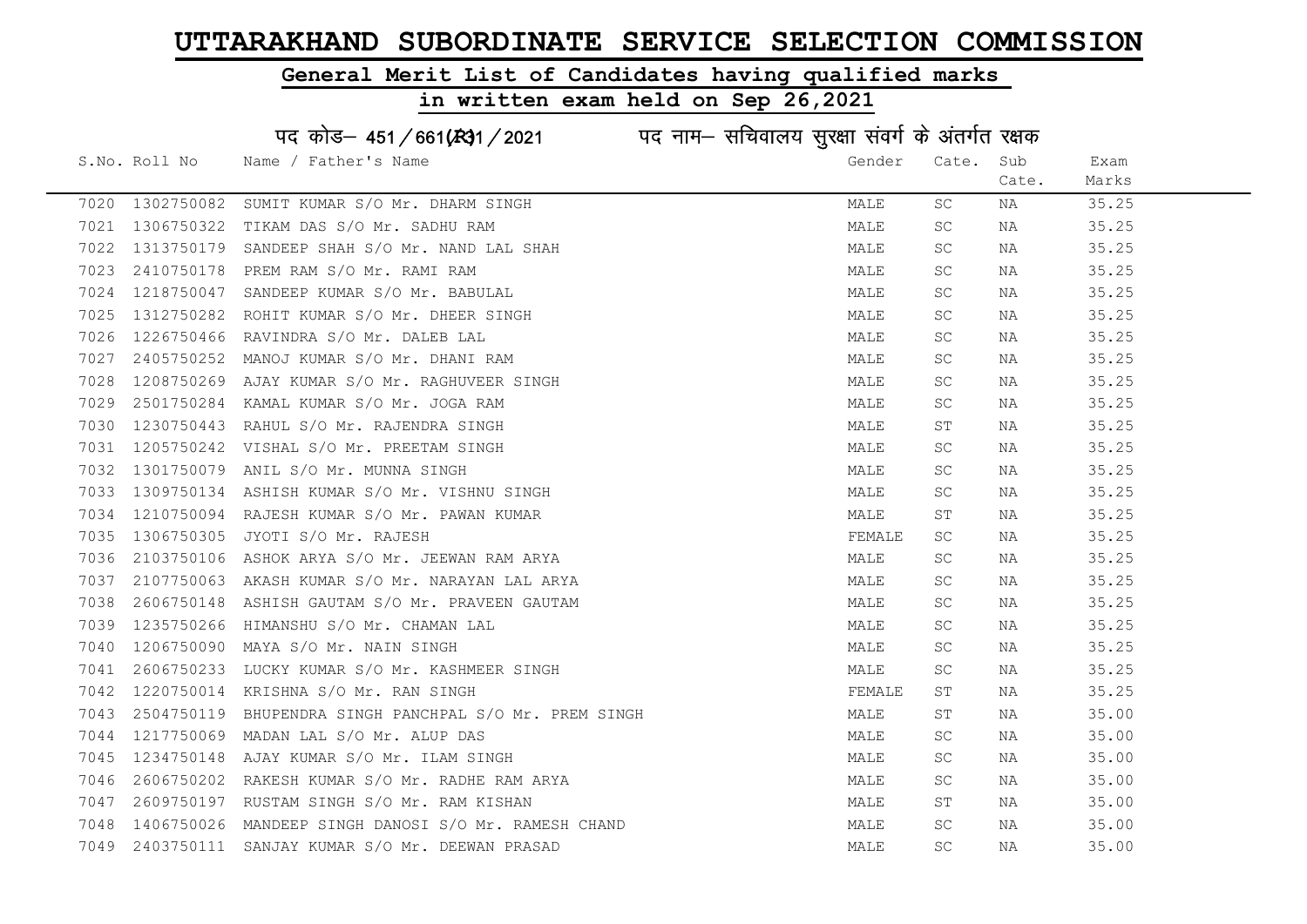#### General Merit List of Candidates having qualified marks

|      |               | पद कोड़– 451/661(131/2021 पद नाम– सचिवालय सुरक्षा संवर्ग के अंतर्गत रक्षक |        |                     |         |       |
|------|---------------|---------------------------------------------------------------------------|--------|---------------------|---------|-------|
|      | S.No. Roll No | Name / Father's Name                                                      | Gender | Cate.               | Sub     | Exam  |
|      |               |                                                                           |        |                     | Cate.   | Marks |
| 7050 | 1318750095    | SUMIT RAJ S/O Mr. JAIPAL SINGH                                            | MALE   | SC                  | ΝA      | 35.00 |
| 7051 | 1303750020    | RAVI KUMAR S/O Mr. DADHICH KUMAR                                          | MALE   | SC                  | ΝA      | 35.00 |
| 7052 | 2409750208    | MUKESH KUMAR LOBIYAL S/O Mr. MOHAN RAM                                    | MALE   | SC                  | ΝA      | 35.00 |
| 7053 | 1408750023    | ANIL KUMAR S/O Mr. ROSHAN LAL                                             | MALE   | SC                  | NA      | 35.00 |
| 7054 | 1313750025    | NISHU PAL S/O Mr. SUKHBEER                                                | MALE   | SC.                 | NA      | 35.00 |
| 7055 | 2405750212    | SULENDRA KUMAR S/O Mr. UDAL SINGH                                         | MALE   | SC                  | NA      | 35.00 |
| 7056 | 1408750043    | PANKAJ S/O Mr. MOHAN KUMAR                                                | MALE   | SC.                 | NA      | 35.00 |
| 7057 | 1222750163    | SUNIL CHAUHAN S/O Mr. DALIP SINGH CHAUHAN                                 | MALE   | $\operatorname{ST}$ | NA      | 35.00 |
| 7058 | 2414750242    | ASHISH SINGH PANGTEY S/O Mr. DEVENDRA SINGH PANGTEY                       | MALE   | SТ                  | NA      | 35.00 |
| 7059 | 2404750245    | NIRMALA S/O Mr. PRAKASH CHANDRA                                           | FEMALE | SC                  | EX-Serv | 35.00 |
| 7060 | 1234750022    | NITIN TOMAR S/O Mr. DEEWAN SINGH TOMAR                                    | MALE   | ST                  | ΝA      | 35.00 |
| 7061 | 1222750196    | ABHISHEK KUMAR S/O Mr. GHANSHYAM DASS                                     | MALE   | SC                  | NA      | 35.00 |
| 7062 | 1101750161    | SAIN SINGH S/O Mr. BHARAT SINGH                                           | MALE   | SТ                  | NA      | 35.00 |
| 7063 | 1235750134    | SHARAD KUMAR S/O Mr. NARESH KUMAR                                         | MALE   | <b>SC</b>           | NA      | 35.00 |
| 7064 | 1225750264    | AJEET SINGH CHAUHAN S/O Mr. BHAV SINGH CHAUHAN                            | MALE   | ST                  | NA      | 35.00 |
| 7065 | 1228750234    | PRAVEEN S/O Mr. DHYAN SINGH                                               | MALE   | ST                  | ΝA      | 35.00 |
| 7066 | 1205750241    | SANTOSH SINGH S/O Mr. PREM SINGH                                          | MALE   | SC                  | ΝA      | 35.00 |
| 7067 | 2605750207    | AMAR JEET SINGH S/O Mr. CHANDRA PAL SINGH                                 | MALE   | SC                  | ΝA      | 35.00 |
| 7068 | 1211750253    | SANDEEP KUMAR S/O Mr. DARSHAN LAL                                         | MALE   | SC                  | ΝA      | 35.00 |
| 7069 | 1307750100    | KM MONIKA DEVI S/O Mr. GYANCHAND                                          | FEMALE | SC                  | NA      | 35.00 |
| 7070 | 2414750142    | BRIJESH KUMAR S/O Mr. GYANCHANDRA SINGH                                   | MALE   | SC                  | NA      | 35.00 |
| 7071 | 2608750152    | PRADEEP KUMAR S/O Mr. CHANDRA PAL SINGH                                   | MALE   | <b>SC</b>           | NA      | 35.00 |
| 7072 | 1232750108    | VIJAY SINGH S/O Mr. RATAN SINGH                                           | MALE   | SC                  | ΝA      | 35.00 |
| 7073 | 2603750269    | VIVEK KUMAR S/O Mr. AJAB SINGH                                            | MALE   | SC                  | ΝA      | 35.00 |
| 7074 | 1302750246    | NEHA S/O Mr. RAJENDRA                                                     | FEMALE | SC                  | ΝA      | 35.00 |
| 7075 | 1407750164    | RAHUL PRASAD S/O Mr. DIWANI LAL                                           | MALE   | SC                  | ΝA      | 35.00 |
| 7076 | 1307750066    | RAM DAS S/O Mr. RAFAL SINGH                                               | MALE   | SC.                 | ΝA      | 35.00 |
| 7077 | 1233750376    | NEPAL SINGH S/O Mr. SHYAM SINGH                                           | MALE   | ST                  | NA      | 35.00 |
| 7078 | 1231750099    | MAHESH KHARWAR S/O Mr. GIRDHARI LAL KHARWAR                               | MALE   | SC                  | NA      | 35.00 |
| 7079 | 1233750229    | SANDEEP TOMAR S/O Mr. KHAJAN SINGH                                        | MALE   | ST                  | ΝA      | 35.00 |